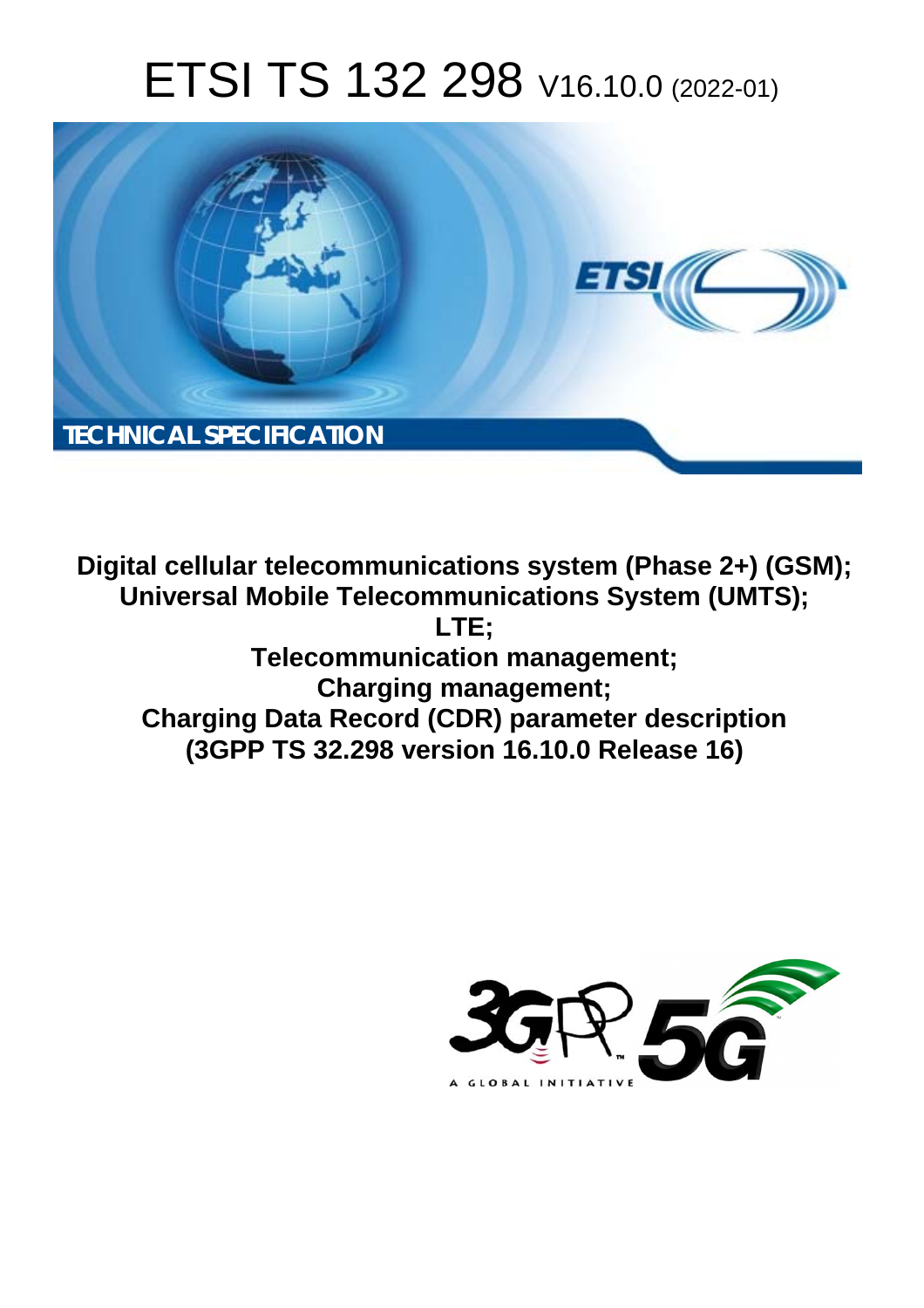Reference RTS/TSGS-0532298vga0

Keywords

GSM,LTE,UMTS

#### *ETSI*

650 Route des Lucioles F-06921 Sophia Antipolis Cedex - FRANCE

Tel.: +33 4 92 94 42 00 Fax: +33 4 93 65 47 16

Siret N° 348 623 562 00017 - APE 7112B Association à but non lucratif enregistrée à la Sous-Préfecture de Grasse (06) N° w061004871

#### *Important notice*

The present document can be downloaded from: <http://www.etsi.org/standards-search>

The present document may be made available in electronic versions and/or in print. The content of any electronic and/or print versions of the present document shall not be modified without the prior written authorization of ETSI. In case of any existing or perceived difference in contents between such versions and/or in print, the prevailing version of an ETSI deliverable is the one made publicly available in PDF format at [www.etsi.org/deliver](http://www.etsi.org/deliver).

Users of the present document should be aware that the document may be subject to revision or change of status. Information on the current status of this and other ETSI documents is available at <https://portal.etsi.org/TB/ETSIDeliverableStatus.aspx>

If you find errors in the present document, please send your comment to one of the following services: <https://portal.etsi.org/People/CommiteeSupportStaff.aspx>

#### *Notice of disclaimer & limitation of liability*

The information provided in the present deliverable is directed solely to professionals who have the appropriate degree of experience to understand and interpret its content in accordance with generally accepted engineering or other professional standard and applicable regulations.

No recommendation as to products and services or vendors is made or should be implied.

No representation or warranty is made that this deliverable is technically accurate or sufficient or conforms to any law and/or governmental rule and/or regulation and further, no representation or warranty is made of merchantability or fitness for any particular purpose or against infringement of intellectual property rights.

In no event shall ETSI be held liable for loss of profits or any other incidental or consequential damages.

Any software contained in this deliverable is provided "AS IS" with no warranties, express or implied, including but not limited to, the warranties of merchantability, fitness for a particular purpose and non-infringement of intellectual property rights and ETSI shall not be held liable in any event for any damages whatsoever (including, without limitation, damages for loss of profits, business interruption, loss of information, or any other pecuniary loss) arising out of or related to the use of or inability to use the software.

#### *Copyright Notification*

No part may be reproduced or utilized in any form or by any means, electronic or mechanical, including photocopying and microfilm except as authorized by written permission of ETSI. The content of the PDF version shall not be modified without the written authorization of ETSI.

The copyright and the foregoing restriction extend to reproduction in all media.

© ETSI 2022. All rights reserved.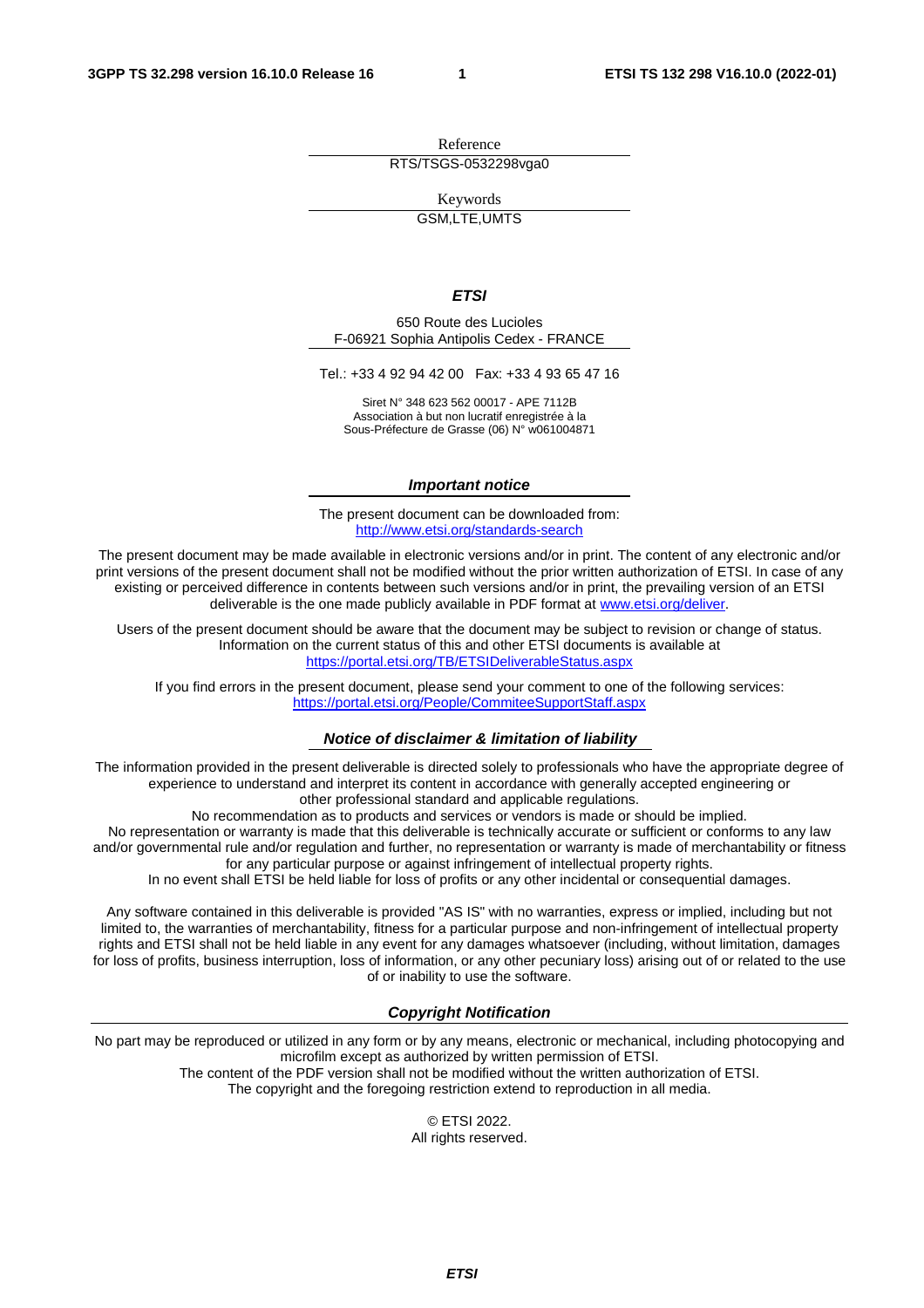# Intellectual Property Rights

#### Essential patents

IPRs essential or potentially essential to normative deliverables may have been declared to ETSI. The declarations pertaining to these essential IPRs, if any, are publicly available for **ETSI members and non-members**, and can be found in ETSI SR 000 314: *"Intellectual Property Rights (IPRs); Essential, or potentially Essential, IPRs notified to ETSI in respect of ETSI standards"*, which is available from the ETSI Secretariat. Latest updates are available on the ETSI Web server ([https://ipr.etsi.org/\)](https://ipr.etsi.org/).

Pursuant to the ETSI Directives including the ETSI IPR Policy, no investigation regarding the essentiality of IPRs, including IPR searches, has been carried out by ETSI. No guarantee can be given as to the existence of other IPRs not referenced in ETSI SR 000 314 (or the updates on the ETSI Web server) which are, or may be, or may become, essential to the present document.

#### **Trademarks**

The present document may include trademarks and/or tradenames which are asserted and/or registered by their owners. ETSI claims no ownership of these except for any which are indicated as being the property of ETSI, and conveys no right to use or reproduce any trademark and/or tradename. Mention of those trademarks in the present document does not constitute an endorsement by ETSI of products, services or organizations associated with those trademarks.

**DECT™**, **PLUGTESTS™**, **UMTS™** and the ETSI logo are trademarks of ETSI registered for the benefit of its Members. **3GPP™** and **LTE™** are trademarks of ETSI registered for the benefit of its Members and of the 3GPP Organizational Partners. **oneM2M™** logo is a trademark of ETSI registered for the benefit of its Members and of the oneM2M Partners. **GSM**® and the GSM logo are trademarks registered and owned by the GSM Association.

# Legal Notice

This Technical Specification (TS) has been produced by ETSI 3rd Generation Partnership Project (3GPP).

The present document may refer to technical specifications or reports using their 3GPP identities. These shall be interpreted as being references to the corresponding ETSI deliverables.

The cross reference between 3GPP and ETSI identities can be found under<http://webapp.etsi.org/key/queryform.asp>.

# Modal verbs terminology

In the present document "**shall**", "**shall not**", "**should**", "**should not**", "**may**", "**need not**", "**will**", "**will not**", "**can**" and "**cannot**" are to be interpreted as described in clause 3.2 of the [ETSI Drafting Rules](https://portal.etsi.org/Services/editHelp!/Howtostart/ETSIDraftingRules.aspx) (Verbal forms for the expression of provisions).

"**must**" and "**must not**" are **NOT** allowed in ETSI deliverables except when used in direct citation.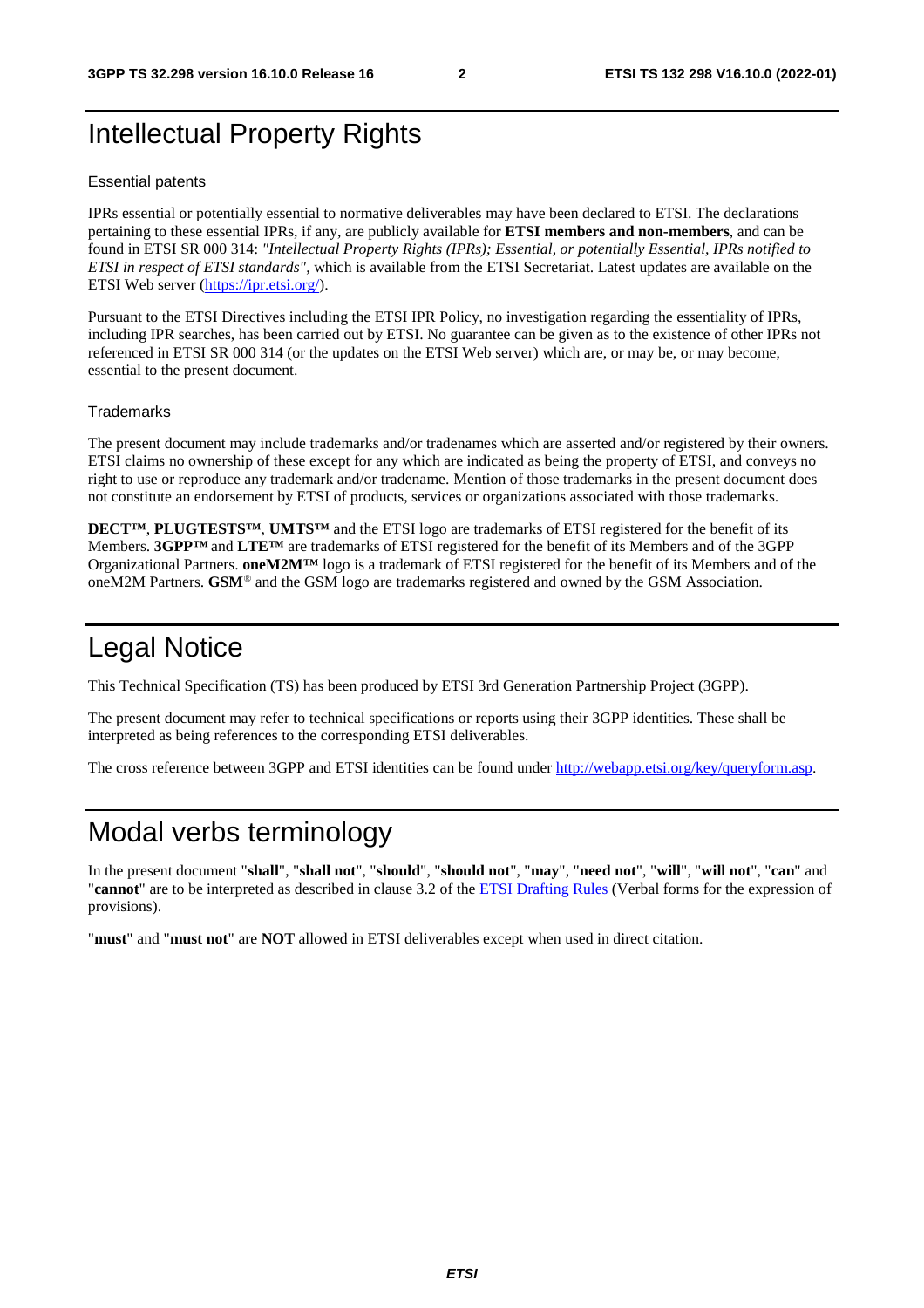$\mathbf{3}$ 

# Contents

| 1                        |                |    |
|--------------------------|----------------|----|
| 2                        |                |    |
| 3                        |                |    |
| 3.1                      |                |    |
| 3.2                      |                |    |
| 3.3                      |                |    |
| 4                        |                |    |
| 5                        |                |    |
| 5.0                      |                |    |
| 5.1                      |                |    |
| 5.1.1                    |                |    |
| 5.1.1.0                  |                |    |
| 5.1.1.1.0A               |                |    |
| 5.1.1.1.0B               |                |    |
| 5.1.1.1<br>5.1.1.2       |                |    |
| 5.1.1.3                  |                |    |
| 5.1.1.4                  |                |    |
| 5.1.1.5                  |                |    |
| 5.1.1.6                  |                |    |
| 5.1.1.7                  |                |    |
| 5.1.2                    |                |    |
| 5.1.2.0                  |                |    |
| 5.1.2.1                  |                |    |
| 5.1.2.1.0                |                |    |
| 5.1.2.1.1                |                |    |
| 5.1.2.1.2                |                |    |
| 5.1.2.1.3<br>5.1.2.1.4   |                |    |
| 5.1.2.1.5                | Call reference | 30 |
| 5.1.2.1.6                |                |    |
| 5.1.2.1.7                |                |    |
| 5.1.2.1.8                |                |    |
| 5.1.2.1.9                |                |    |
| 5.1.2.1.10               |                |    |
| 5.1.2.1.11               |                |    |
| 5.1.2.1.12               |                |    |
| 5.1.2.1.13               |                |    |
| 5.1.2.1.14               |                |    |
| 5.1.2.1.15               |                |    |
| 5.1.2.1.16               |                |    |
| 5.1.2.1.17<br>5.1.2.1.18 |                |    |
| 5.1.2.1.19               |                |    |
| 5.1.2.1.20               |                |    |
| 5.1.2.1.21               |                |    |
| 5.1.2.1.22               |                |    |
| 5.1.2.1.23               |                |    |
| 5.1.2.1.24               |                |    |
|                          |                |    |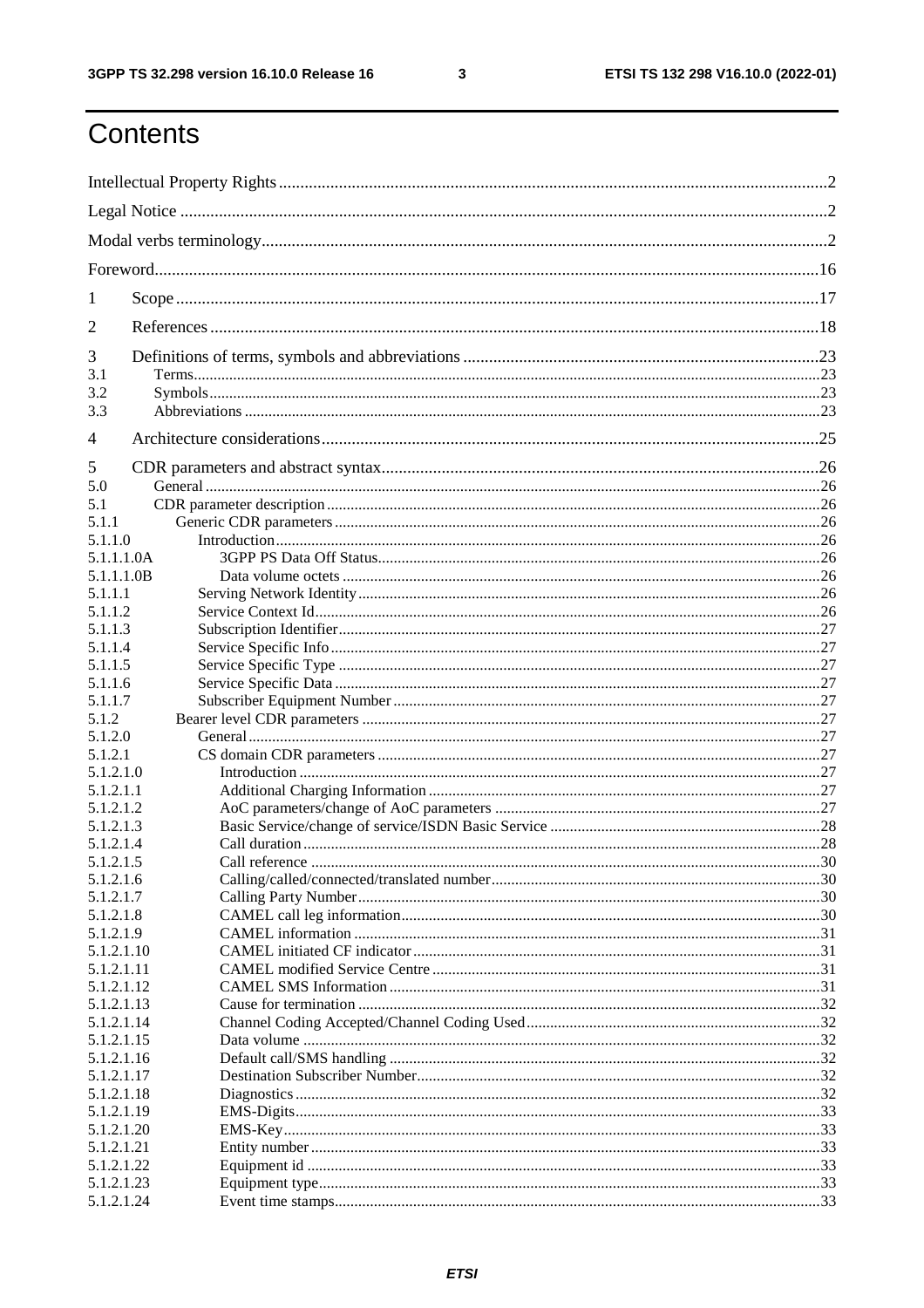#### $\overline{\mathbf{4}}$

| 5.1.2.1.25  |  |
|-------------|--|
| 5.1.2.1.26  |  |
| 5.1.2.1.27  |  |
| 5.1.2.1.28  |  |
| 5.1.2.1.29  |  |
| 5.1.2.1.30  |  |
| 5.1.2.1.31  |  |
| 5.1.2.1.32  |  |
| 5.1.2.1.33  |  |
| 5.1.2.1.34  |  |
| 5.1.2.1.35  |  |
| 5.1.2.1.36  |  |
| 5.1.2.1.37  |  |
| 5.1.2.1.38  |  |
| 5.1.2.1.39  |  |
| 5.1.2.1.40  |  |
| 5.1.2.1.41  |  |
| 5.1.2.1.42  |  |
| 5.1.2.1.43  |  |
| 5.1.2.1.44  |  |
| 5.1.2.1.45  |  |
| 5.1.2.1.46  |  |
| 5.1.2.1.47  |  |
| 5.1.2.1.48  |  |
| 5.1.2.1.49  |  |
| 5.1.2.1.50  |  |
| 5.1.2.1.51  |  |
| 5.1.2.1.52  |  |
| 5.1.2.1.53  |  |
| 5.1.2.1.54  |  |
| 5.1.2.1.55  |  |
| 5.1.2.1.56  |  |
| 5.1.2.1.57  |  |
| 5.1.2.1.58  |  |
| 5.1.2.1.59  |  |
| 5.1.2.1.60  |  |
| 5.1.2.1.61  |  |
| 5.1.2.1.62  |  |
| 5.1.2.1.63  |  |
| 5.1.2.1.64  |  |
| 5.1.2.1.65  |  |
| 5.1.2.1.66  |  |
| 5.1.2.1.67  |  |
| 5.1.2.1.68  |  |
| 5.1.2.1.69  |  |
| 5.1.2.1.70  |  |
| 5.1.2.1.71  |  |
| 5.1.2.1.72  |  |
| 5.1.2.1.73  |  |
| 5.1.2.1.74  |  |
| 5.1.2.1.74A |  |
| 5.1.2.1.75  |  |
| 5.1.2.1.76  |  |
| 5.1.2.1.77  |  |
| 5.1.2.1.78  |  |
| 5.1.2.1.79  |  |
| 5.1.2.1.80  |  |
| 5.1.2.1.81  |  |
| 5.1.2.1.82  |  |
| 5.1.2.1.83  |  |
| 5.1.2.1.84  |  |
| 5.1.2.1.85  |  |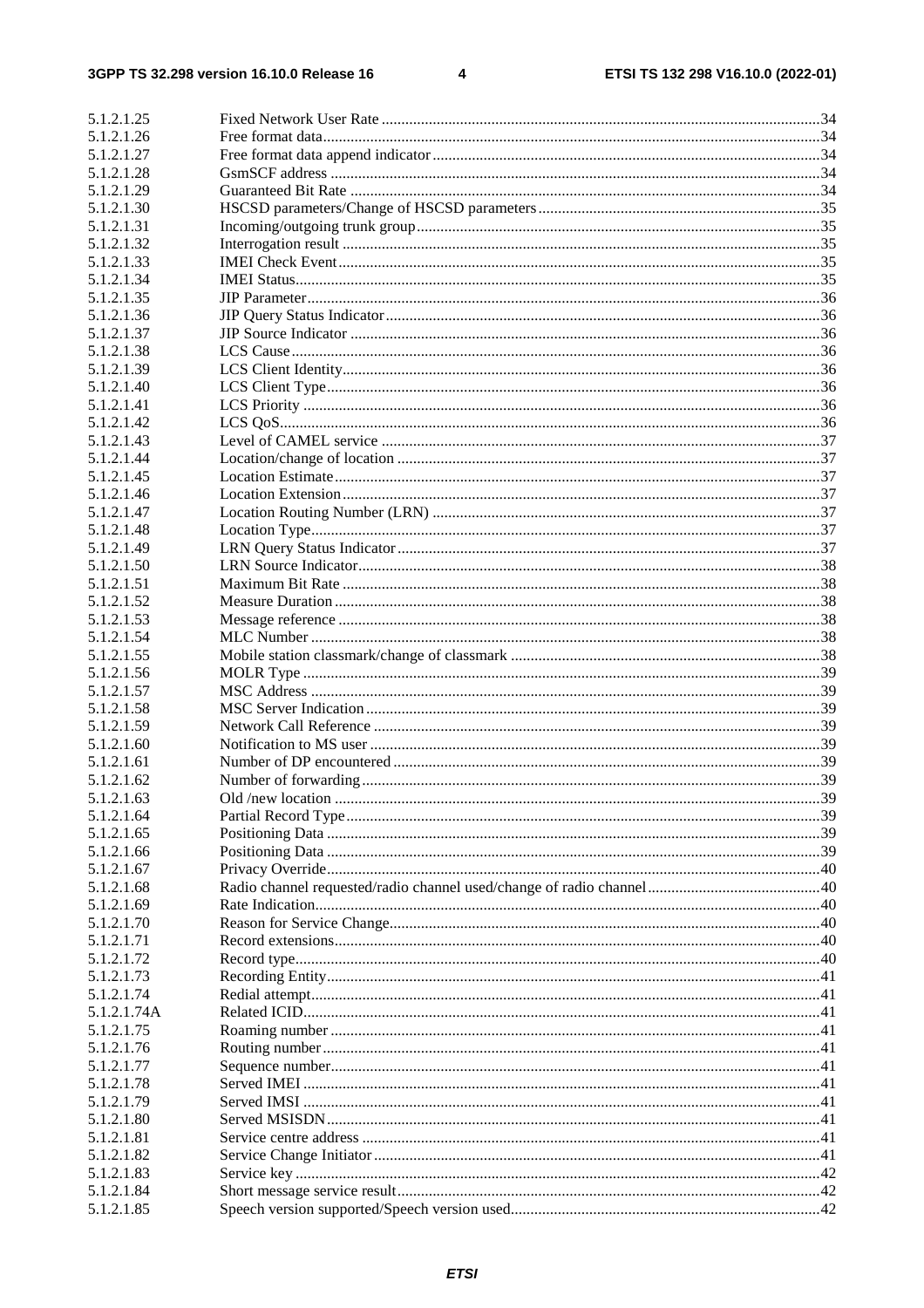$5\phantom{a}$ 

| 5.1.2.1.86                |  |
|---------------------------|--|
| 5.1.2.1.87                |  |
| 5.1.2.1.88                |  |
| 5.1.2.1.89                |  |
| 5.1.2.1.90                |  |
| 5.1.2.1.91                |  |
| 5.1.2.1.92                |  |
| 5.1.2.1.93                |  |
| 5.1.2.2                   |  |
| 5.1.2.2.A                 |  |
| 5.1.2.2.B                 |  |
| 5.1.2.2.0                 |  |
| 5.1.2.2.0aA               |  |
| 5.1.2.2.0A                |  |
| 5.1.2.2.1                 |  |
| 5.1.2.2.1A                |  |
| 5.1.2.2.2                 |  |
| 5.1.2.2.3                 |  |
| 5.1.2.2.4                 |  |
| 5.1.2.2.5                 |  |
| 5.1.2.2.6                 |  |
| 5.1.2.2.7                 |  |
| 5.1.2.2.8                 |  |
| 5.1.2.2.9                 |  |
| 5.1.2.2.9A                |  |
| 5.1.2.2.9Aa               |  |
| 5.1.2.2.9B                |  |
| 5.1.2.2.10                |  |
| 5.1.2.2.11                |  |
| 5.1.2.2.12                |  |
| 5.1.2.2.13                |  |
| 5.1.2.2.13A               |  |
| 5.1.2.2.13Aa              |  |
| 5.1.2.2.13B               |  |
| 5.1.2.2.13C               |  |
|                           |  |
| 5.1.2.2.13D               |  |
| 5.1.2.2.14<br>5.1.2.2.15  |  |
|                           |  |
| 5.1.2.2.15A<br>5.1.2.2.16 |  |
|                           |  |
| 5.1.2.2.16A               |  |
| 5.1.2.2.17                |  |
| 5.1.2.2.18                |  |
| 5.1.2.2.18A               |  |
| 5.1.2.2.18B               |  |
| 5.1.2.2.18C               |  |
| 5.1.2.2.18D               |  |
| 5.1.2.2.18E               |  |
| 5.1.2.2.18F               |  |
| 5.1.2.2.19                |  |
| 5.1.2.2.20                |  |
| 5.1.2.2.21                |  |
| 5.1.2.2.22                |  |
| 5.1.2.2.23                |  |
| 5.1.2.2.23A               |  |
| 5.1.2.2.24                |  |
| 5.1.2.2.25                |  |
| 5.1.2.2.26                |  |
| 5.1.2.2.27                |  |
| 5.1.2.2.28                |  |
| 5.1.2.2.29                |  |
| 5.1.2.2.29A               |  |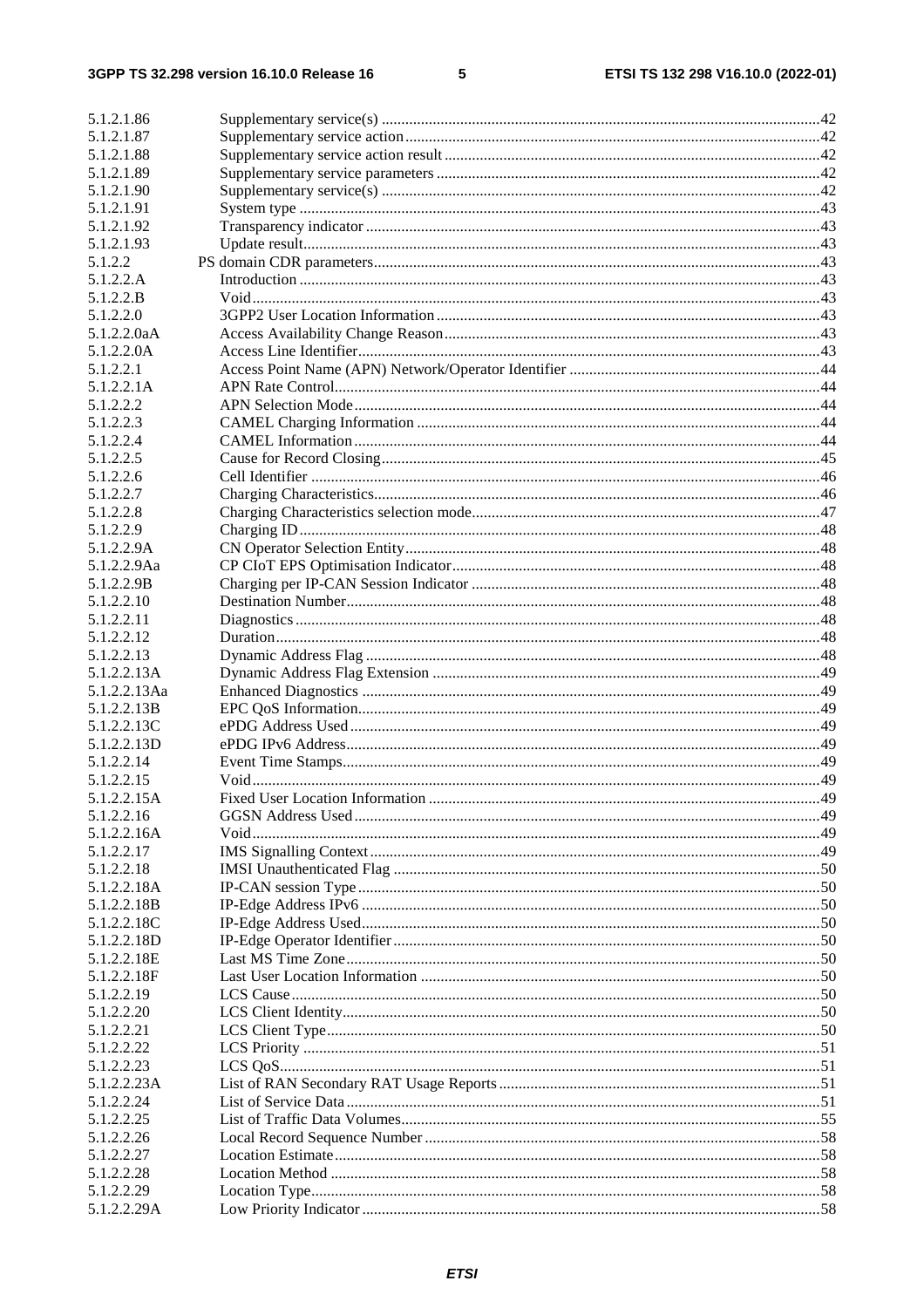$\bf 6$ 

| 5.1.2.2.29B               |  |
|---------------------------|--|
| 5.1.2.2.29C               |  |
| 5.1.2.2.30                |  |
| 5.1.2.2.31                |  |
| 5.1.2.2.32                |  |
| 5.1.2.2.32A               |  |
| 5.1.2.2.32B               |  |
| 5.1.2.2.33                |  |
| 5.1.2.2.34                |  |
| 5.1.2.2.35                |  |
| 5.1.2.2.36                |  |
| 5.1.2.2.37                |  |
| 5.1.2.2.37A               |  |
| 5.1.2.2.37B               |  |
| 5.1.2.2.38                |  |
| 5.1.2.2.39                |  |
| 5.1.2.2.40                |  |
| 5.1.2.2.41                |  |
| 5.1.2.2.42                |  |
| 5.1.2.2.42A               |  |
| 5.1.2.2.43                |  |
| 5.1.2.2.43A               |  |
| 5.1.2.2.44                |  |
| 5.1.2.2.45                |  |
| 5.1.2.2.46                |  |
| 5.1.2.2.46A               |  |
| 5.1.2.2.46B               |  |
| 5.1.2.2.47                |  |
| 5.1.2.2.48                |  |
| 5.1.2.2.49                |  |
| 5.1.2.2.50                |  |
| 5.1.2.2.51                |  |
| 5.1.2.2.52                |  |
| 5.1.2.2.52A               |  |
| 5.1.2.2.53                |  |
| 5.1.2.2.54                |  |
| 5.1.2.2.54A               |  |
| 5.1.2.2.55                |  |
| 5.1.2.2.56                |  |
| 5.1.2.2.56A               |  |
| 5.1.2.2.57                |  |
| 5.1.2.2.57A               |  |
| 5.1.2.2.58<br>5.1.2.2.58A |  |
| 5.1.2.2.59                |  |
|                           |  |
| 5.1.2.2.60<br>5.1.2.2.60A |  |
| 5.1.2.2.60B               |  |
| 5.1.2.2.61                |  |
| 5.1.2.2.62                |  |
| 5.1.2.2.63                |  |
| 5.1.2.2.64                |  |
| 5.1.2.2.64A               |  |
| 5.1.2.2.64B               |  |
| 5.1.2.2.65                |  |
| 5.1.2.2.66                |  |
| 5.1.2.2.66A               |  |
| 5.1.2.2.67                |  |
| 5.1.2.2.68                |  |
| 5.1.2.2.68A               |  |
| 5.1.2.2.68B               |  |
| 5.1.2.2.69                |  |
|                           |  |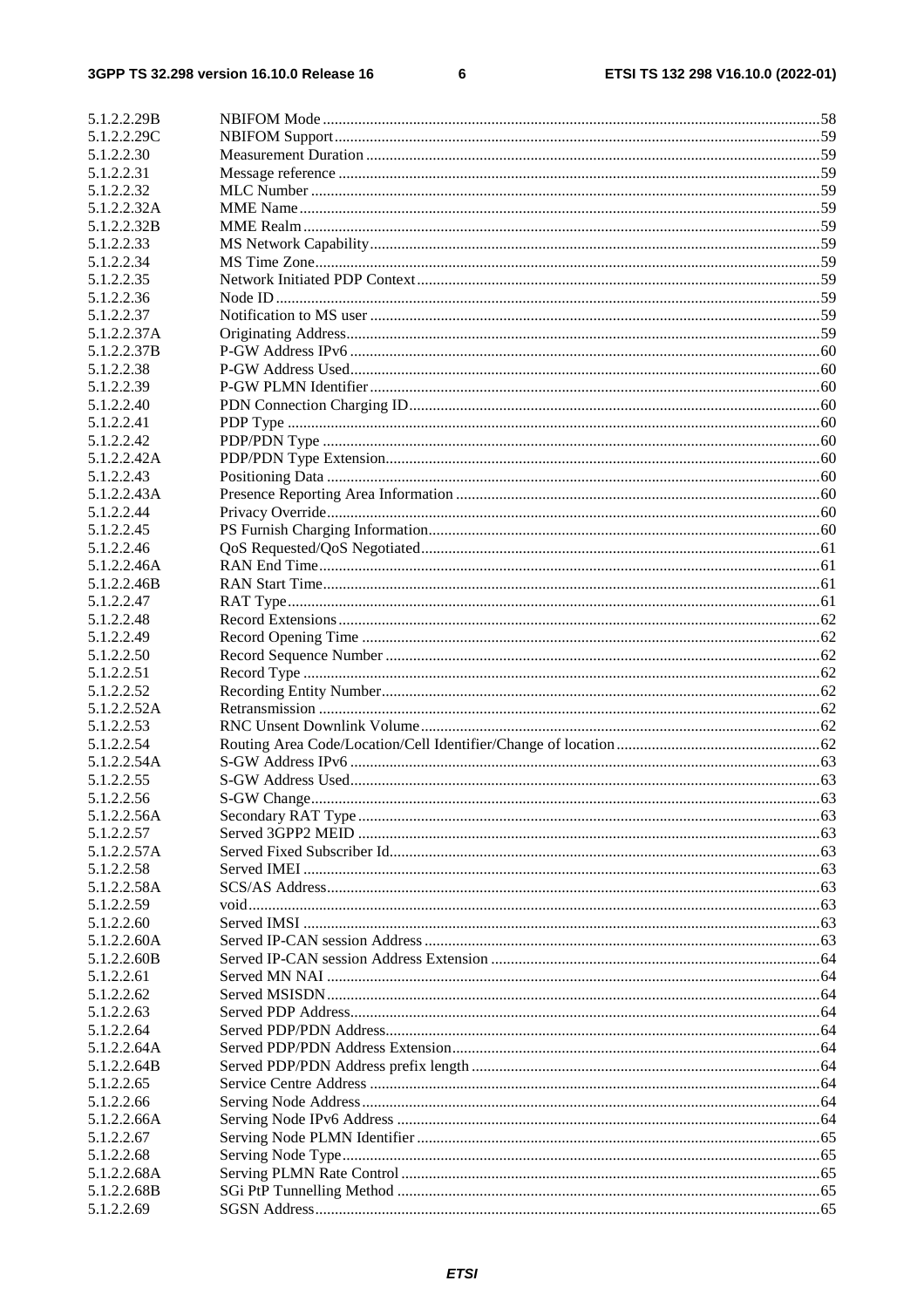#### $\overline{7}$

| 5.1.2.2.69A                   |  |
|-------------------------------|--|
| 5.1.2.2.70                    |  |
| 5.1.2.2.71                    |  |
| 5.1.2.2.72                    |  |
| 5.1.2.2.73                    |  |
| 5.1.2.2.73aA                  |  |
| 5.1.2.2.73bA                  |  |
| 5.1.2.2.73cA                  |  |
| 5.1.2.2.73cAa                 |  |
| 5.1.2.2.73cAb<br>5.1.2.2.73dA |  |
| 5.1.2.2.73eA                  |  |
| 5.1.2.2.73A                   |  |
| 5.1.2.2.73B                   |  |
| 5.1.2.2.74                    |  |
| 5.1.2.2.75                    |  |
| 5.1.2.2.75A                   |  |
| 5.1.2.2.76                    |  |
| 5.1.2.2.77                    |  |
| 5.1.2.3                       |  |
| 5.1.2.4                       |  |
| 5.1.2.4.1                     |  |
| 5.1.2.4.2                     |  |
| 5.1.2.4.3                     |  |
| 5.1.2.4.4                     |  |
| 5.1.2.4.5                     |  |
| 5.1.2.4.6<br>5.1.2.4.7        |  |
| 5.1.2.4.8                     |  |
| 5.1.2.4.9                     |  |
| 5.1.2.4.10                    |  |
| 5.1.2.4.11                    |  |
| 5.1.2.4.12                    |  |
| 5.1.2.4.13                    |  |
| 5.1.2.4.14                    |  |
| 5.1.2.4.15                    |  |
| 5.1.2.4.16                    |  |
| 5.1.2.4.17                    |  |
| 5.1.2.4.18                    |  |
| 5.1.2.4.19                    |  |
| 5.1.2.4.20                    |  |
| 5.1.2.4.21<br>5.1.2.4.22      |  |
| 5.1.2.4.23                    |  |
| 5.1.2.4.24                    |  |
| 5.1.2.4.25                    |  |
| 5.1.2.5                       |  |
| 5.1.2.5.1                     |  |
| 5.1.2.5.2                     |  |
| 5.1.2.5.3                     |  |
| 5.1.2.5.4                     |  |
| 5.1.2.5.5                     |  |
| 5.1.2.5.6                     |  |
| 5.1.2.5.7                     |  |
| 5.1.2.5.8                     |  |
| 5.1.2.5.9                     |  |
| 5.1.2.5.10                    |  |
| 5.1.2.5.11<br>5.1.2.5.12      |  |
| 5.1.2.5.13                    |  |
| 5.1.2.5.14                    |  |
| 5.1.2.5.15                    |  |
|                               |  |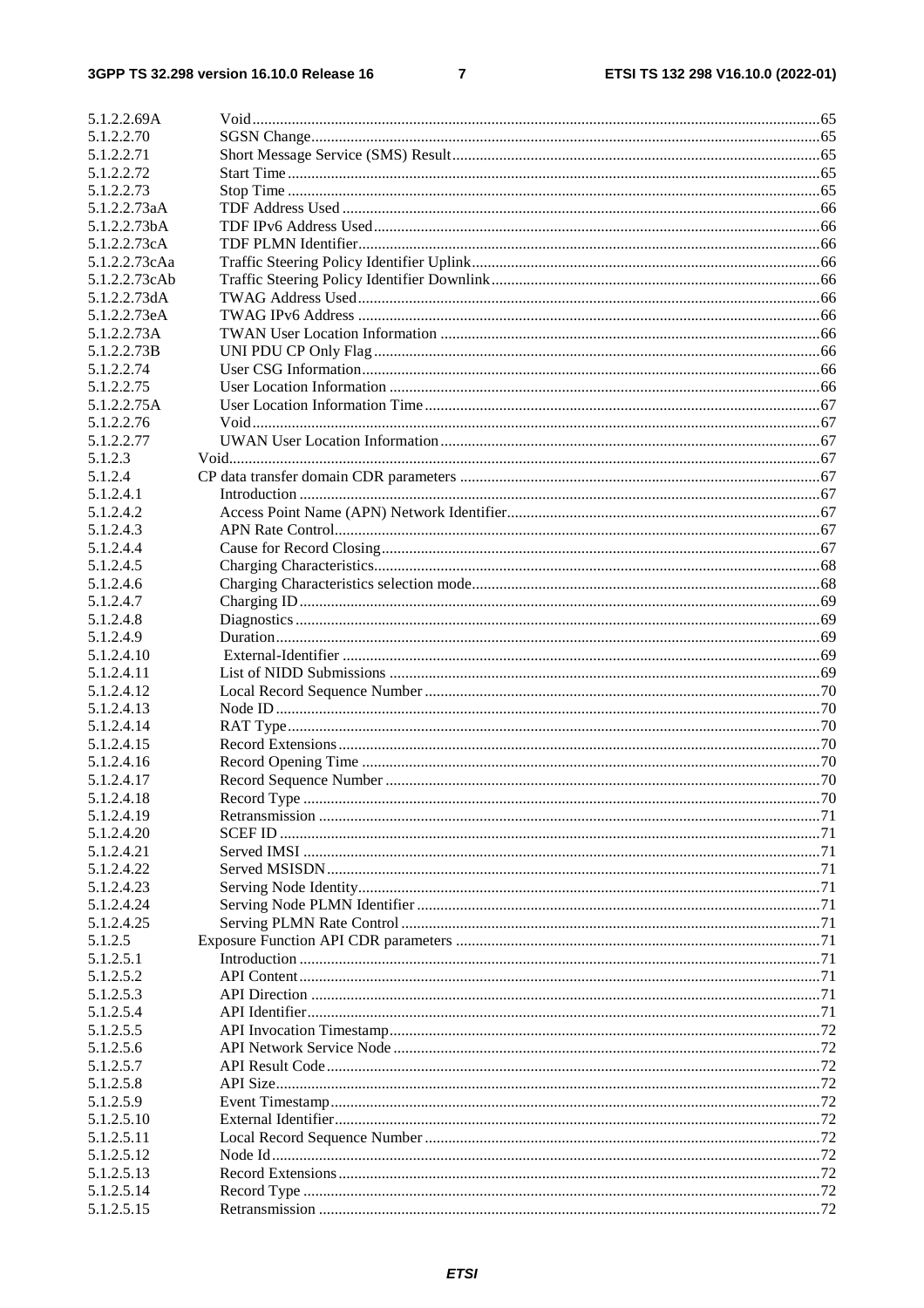#### $\bf{8}$

| 5.1.2.5.16                 |  |
|----------------------------|--|
| 5.1.2.5.17                 |  |
| 5.1.2.5.18                 |  |
| 5.1.2.5.19                 |  |
| 5.1.2.5.20                 |  |
| 5.1.3                      |  |
| 5.1.3.0                    |  |
| 5.1.3.1                    |  |
| 5.1.3.1.0                  |  |
| 5.1.3.1.1                  |  |
| 5.1.3.1.2                  |  |
| 5.1.3.1.2aA                |  |
| 5.1.3.1.2A                 |  |
| 5.1.3.1.3                  |  |
| 5.1.3.1.3A                 |  |
| 5.1.3.1.4                  |  |
| 5.1.3.1.5                  |  |
| 5.1.3.1.6<br>5.1.3.1.7     |  |
| 5.1.3.1.8                  |  |
| 5.1.3.1.9                  |  |
| 5.1.3.1.10                 |  |
| 5.1.3.1.11                 |  |
| 5.1.3.1.11A                |  |
| 5.1.3.1.12                 |  |
| 5.1.3.1.13                 |  |
| 5.1.3.1.14                 |  |
| 5.1.3.1.15                 |  |
| 5.1.3.1.16                 |  |
| 5.1.3.1.16aA               |  |
| 5.1.3.1.16A                |  |
| 5.1.3.1.17                 |  |
| 5.1.3.1.18                 |  |
| 5.1.3.1.18A                |  |
| 5.1.3.1.19                 |  |
| 5.1.3.1.20                 |  |
| 5.1.3.1.20A                |  |
| 5.1.3.1.20B<br>5.1.3.1.21  |  |
| 5.1.3.1.21A                |  |
| 5.1.3.1.21Aa               |  |
| 5.1.3.1.21 Aaa             |  |
| 5.1.3.1.21B                |  |
| 5.1.3.1.21C                |  |
| 5.1.3.1.21Ca               |  |
| 5.1.3.1.21D                |  |
| 5.1.3.1.22                 |  |
| 5.1.3.1.23                 |  |
| 5.1.3.1.23A                |  |
| 5.1.3.1.24                 |  |
| 5.1.3.1.25                 |  |
| 5.1.3.1.26                 |  |
| 5.1.3.1.27                 |  |
| 5.1.3.1.27A                |  |
| 5.1.3.1.28                 |  |
| 5.1.3.1.28A<br>5.1.3.1.28B |  |
| 5.1.3.1.29                 |  |
| 5.1.3.1.30                 |  |
| 5.1.3.1.31                 |  |
| 5.1.3.1.31a                |  |
|                            |  |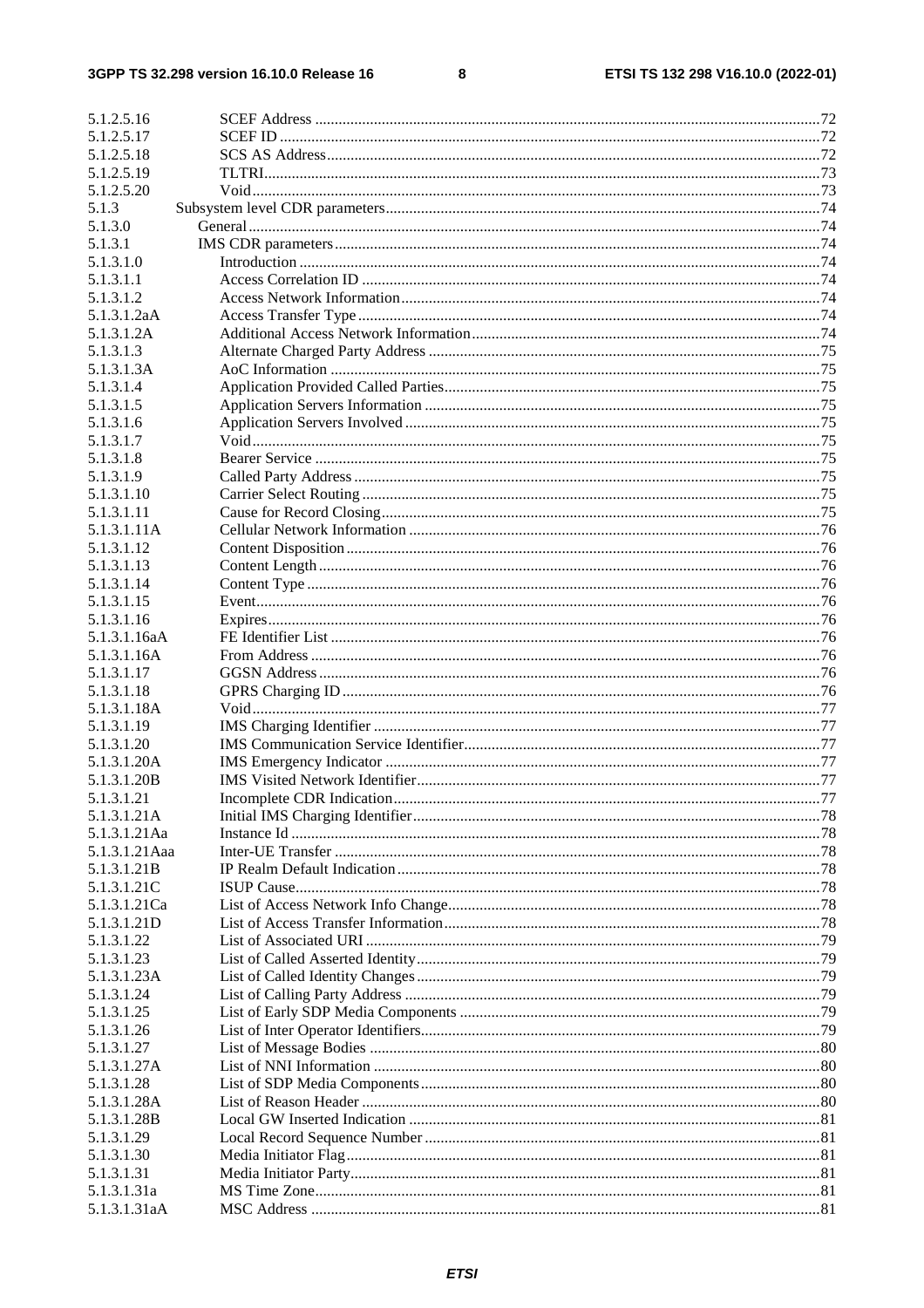$\boldsymbol{9}$ 

| 5.1.3.1.31A               |  |
|---------------------------|--|
| 5.1.3.1.31B               |  |
| 5.1.3.1.31C               |  |
| 5.1.3.1.32                |  |
| 5.1.3.1.33                |  |
| 5.1.3.1.33A               |  |
| 5.1.3.1.34                |  |
| 5.1.3.1.35                |  |
| 5.1.3.1.35A               |  |
| 5.1.3.1.36                |  |
| 5.1.3.1.37                |  |
| 5.1.3.1.38                |  |
| 5.1.3.1.39                |  |
| 5.1.3.1.40                |  |
| 5.1.3.1.41                |  |
| 5.1.3.1.42                |  |
| 5.1.3.1.42A               |  |
| 5.1.3.1.42B               |  |
| 5.1.3.1.42A               |  |
| 5.1.3.1.43                |  |
| 5.1.3.1.44                |  |
| 5.1.3.1.45                |  |
| 5.1.3.1.45A               |  |
| 5.1.3.1.45B               |  |
| 5.1.3.1.46                |  |
| 5.1.3.1.47                |  |
| 5.1.3.1.48                |  |
| 5.1.3.1.49                |  |
| 5.1.3.1.50                |  |
| 5.1.3.1.51                |  |
| 5.1.3.1.52                |  |
| 5.1.3.1.53                |  |
| 5.1.3.1.54<br>5.1.3.1.54A |  |
| 5.1.3.1.55                |  |
| 5.1.3.1.55A               |  |
| 5.1.3.1.56                |  |
| 5.1.3.1.57                |  |
| 5.1.3.1.58                |  |
| 5.1.3.1.58A               |  |
| 5.1.3.1.58B               |  |
| 5.1.3.1.59                |  |
| 5.1.3.1.60                |  |
| 5.1.3.1.61                |  |
| 5.1.3.1.62                |  |
| 5.1.3.1.63                |  |
| 5.1.3.1.64                |  |
| 5.1.3.1.65                |  |
| 5.1.3.1.66                |  |
| 5.1.3.1.66A               |  |
| 5.1.3.1.66B               |  |
| 5.1.3.1.67                |  |
| 5.1.3.1.68                |  |
| 5.1.3.1.68A               |  |
| 5.1.3.1.68B               |  |
| 5.1.3.1.69                |  |
| 5.1.3.1.69A               |  |
| 5.1.3.1.70                |  |
| 5.1.4                     |  |
| 5.1.4.1                   |  |
| 5.1.4.1.0                 |  |
| 5.1.4.1.1                 |  |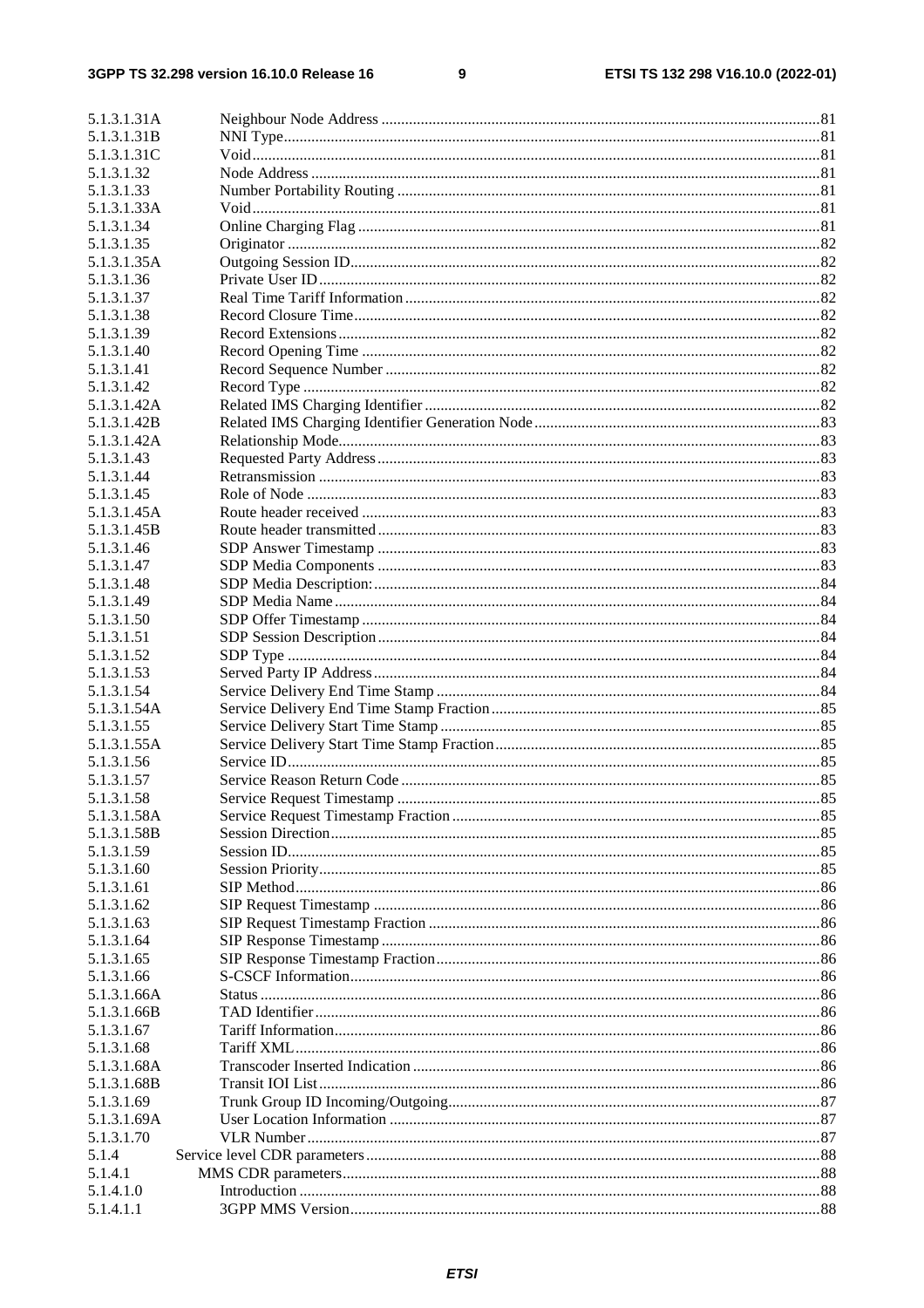| 5.1.4.1.2   |  |
|-------------|--|
| 5.1.4.1.3   |  |
| 5.1.4.1.4   |  |
| 5.1.4.1.5   |  |
| 5.1.4.1.6   |  |
| 5.1.4.1.7   |  |
| 5.1.4.1.8   |  |
| 5.1.4.1.9   |  |
| 5.1.4.1.10  |  |
| 5.1.4.1.11  |  |
| 5.1.4.1.12  |  |
| 5.1.4.1.13  |  |
| 5.1.4.1.14  |  |
| 5.1.4.1.15  |  |
| 5.1.4.1.16  |  |
| 5.1.4.1.17  |  |
| 5.1.4.1.18  |  |
| 5.1.4.1.19  |  |
| 5.1.4.1.20  |  |
| 5.1.4.1.21  |  |
| 5.1.4.1.22  |  |
| 5.1.4.1.23  |  |
| 5.1.4.1.24  |  |
| 5.1.4.1.25  |  |
| 5.1.4.1.26  |  |
| 5.1.4.1.27  |  |
| 5.1.4.1.28  |  |
| 5.1.4.1.28A |  |
| 5.1.4.1.29  |  |
| 5.1.4.1.30  |  |
| 5.1.4.1.31  |  |
| 5.1.4.1.32  |  |
| 5.1.4.1.33  |  |
| 5.1.4.1.34  |  |
| 5.1.4.1.35  |  |
| 5.1.4.1.36  |  |
| 5.1.4.1.37  |  |
| 5.1.4.1.38  |  |
| 5.1.4.1.39  |  |
| 5.1.4.1.40  |  |
| 5.1.4.1.41  |  |
| 5.1.4.1.42  |  |
| 5.1.4.1.43  |  |
| 5.1.4.1.44  |  |
| 5.1.4.1.45  |  |
| 5.1.4.1.46  |  |
| 5.1.4.1.47  |  |
| 5.1.4.1.48  |  |
| 5.1.4.1.49  |  |
| 5.1.4.1.50  |  |
| 5.1.4.1.51  |  |
| 5.1.4.1.52  |  |
| 5.1.4.1.53  |  |
| 5.1.4.1.54  |  |
| 5.1.4.1.55  |  |
| 5.1.4.1.56  |  |
| 5.1.4.1.57  |  |
| 5.1.4.1.58  |  |
| 5.1.4.1.59  |  |
| 5.1.4.1.60  |  |
| 5.1.4.1.61  |  |
| 5.1.4.1.62  |  |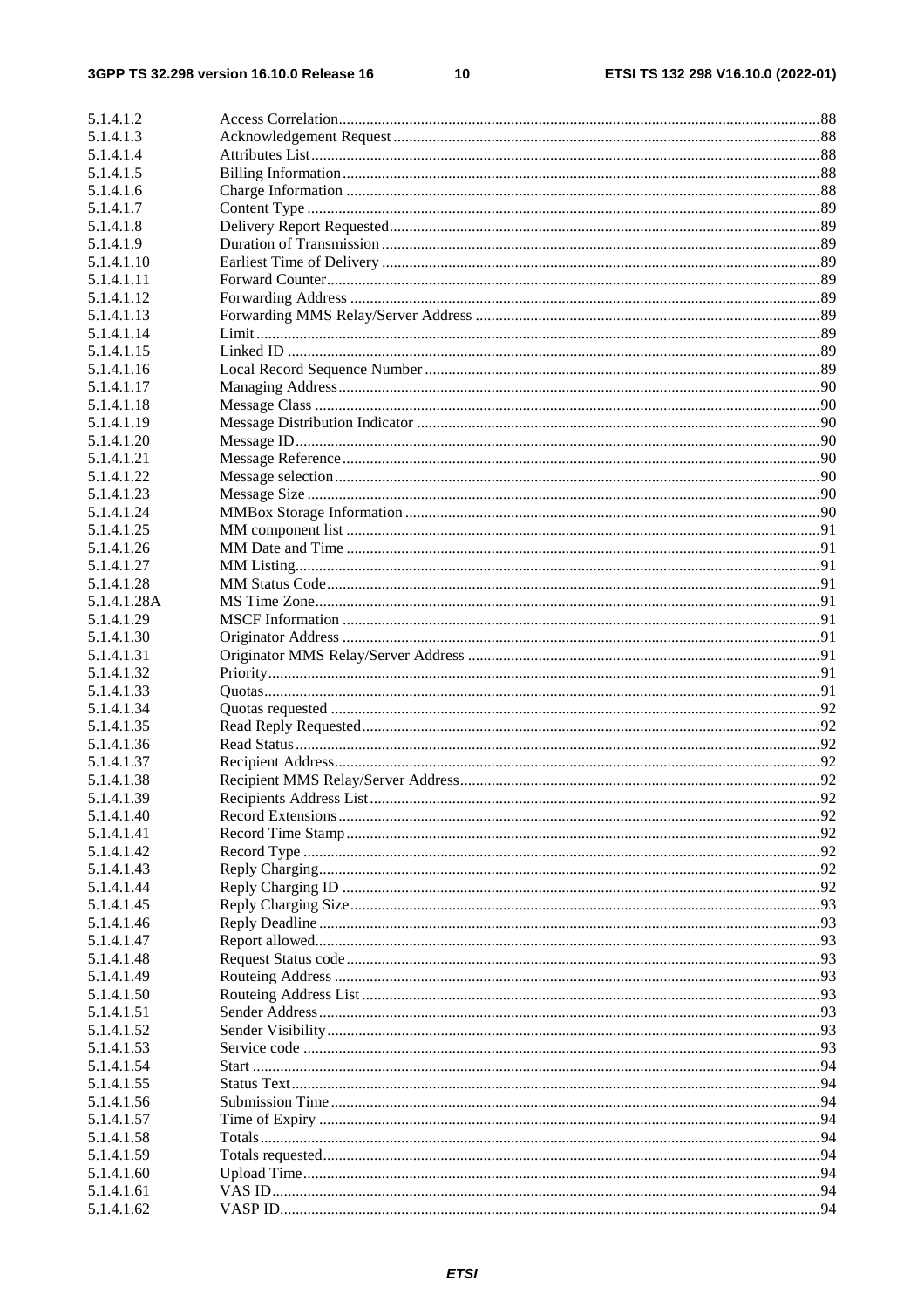| 5.1.4.2    |  |
|------------|--|
| 5.1.4.2.0  |  |
| 5.1.4.2.1  |  |
| 5.1.4.2.2  |  |
| 5.1.4.2.3  |  |
| 5.1.4.2.4  |  |
| 5.1.4.2.5  |  |
| 5.1.4.2.6  |  |
| 5.1.4.2.7  |  |
| 5.1.4.2.8  |  |
| 5.1.4.2.9  |  |
| 5.1.4.2.10 |  |
| 5.1.4.2.11 |  |
| 5.1.4.2.12 |  |
| 5.1.4.2.13 |  |
| 5.1.4.2.14 |  |
| 5.1.4.3    |  |
| 5.1.4.3.0  |  |
| 5.1.4.3.1  |  |
| 5.1.4.3.2  |  |
|            |  |
| 5.1.4.3.3  |  |
| 5.1.4.3.4  |  |
| 5.1.4.3.5  |  |
| 5.1.4.3.6  |  |
| 5.1.4.3.7  |  |
| 5.1.4.3.8  |  |
| 5.1.4.3.9  |  |
| 5.1.4.3.10 |  |
| 5.1.4.3.11 |  |
| 5.1.4.3.12 |  |
| 5.1.4.3.13 |  |
| 5.1.4.3.14 |  |
| 5.1.4.4    |  |
| 5.1.4.4.0  |  |
| 5.1.4.4.1  |  |
| 5.1.4.4.2  |  |
| 5.1.4.4.2A |  |
| 5.1.4.4.2B |  |
| 5.1.4.4.3  |  |
| 5.1.4.4.4  |  |
| 5.1.4.4.5  |  |
| 5.1.4.4.6  |  |
| 5.1.4.4.7  |  |
| 5.1.4.4.8  |  |
| 5.1.4.5    |  |
| 5.1.4.5.0  |  |
| 5.1.4.5.1  |  |
| 5.1.4.5.2  |  |
| 5.1.4.5.3  |  |
| 5.1.4.5.4  |  |
| 5.1.4.5.5  |  |
| 5.1.4.5.6  |  |
| 5.1.4.5.7  |  |
| 5.1.4.6    |  |
| 5.1.4.6.0  |  |
|            |  |
| 5.1.4.6.1  |  |
| 5.1.4.6.0A |  |
| 5.1.4.6.1A |  |
| 5.1.4.6.2  |  |
| 5.1.4.6.3  |  |
| 5.1.4.6.4  |  |
| 5.1.4.6.5  |  |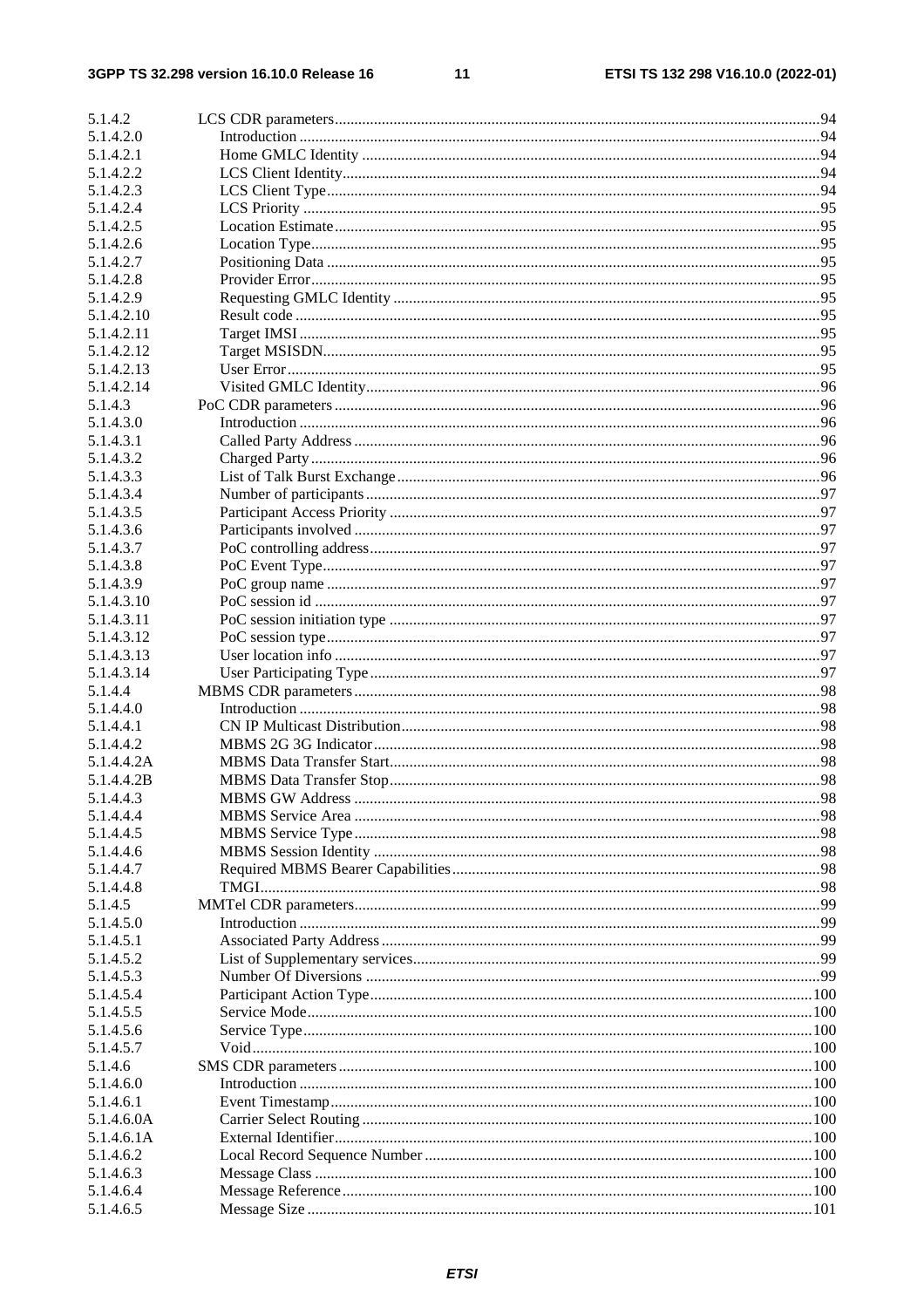| 5.1.4.6.6                |  |
|--------------------------|--|
| 5.1.4.6.6A               |  |
| 5.1.4.6.7                |  |
| 5.1.4.6.8                |  |
| 5.1.4.6.9                |  |
| 5.1.4.6.10               |  |
| 5.1.4.6.11               |  |
| 5.1.4.6.12               |  |
| 5.1.4.6.12A              |  |
| 5.1.4.6.13               |  |
| 5.1.4.6.14               |  |
| 5.1.4.6.15               |  |
| 5.1.4.6.16               |  |
| 5.1.4.6.17               |  |
| 5.1.4.6.18               |  |
| 5.1.4.6.19               |  |
| 5.1.4.6.20               |  |
| 5.1.4.6.21               |  |
| 5.1.4.6.22               |  |
| 5.1.4.6.22A              |  |
| 5.1.4.6.23               |  |
| 5.1.4.6.24               |  |
| 5.1.4.6.25               |  |
| 5.1.4.6.26               |  |
| 5.1.4.6.27               |  |
| 5.1.4.6.28               |  |
| 5.1.4.6.29               |  |
| 5.1.4.6.30               |  |
| 5.1.4.6.31               |  |
| 5.1.4.6.32               |  |
| 5.1.4.6.33               |  |
| 5.1.4.6.34               |  |
|                          |  |
| 5.1.4.6.35<br>5.1.4.6.36 |  |
| 5.1.4.6.37               |  |
|                          |  |
| 5.1.4.6.38               |  |
| 5.1.4.6.39               |  |
| 5.1.4.6.40               |  |
| 5.1.4.6.41<br>5.1.4.6.42 |  |
|                          |  |
| 5.1.4.6.43               |  |
| 5.1.4.6.44               |  |
| 5.1.4.6.45               |  |
| 5.1.4.6.45A              |  |
| 5.1.4.6.45B              |  |
| 5.1.4.6.46               |  |
| 5.1.4.6.47               |  |
| 5.1.4.6.48               |  |
| 5.1.4.7                  |  |
| 5.1.4.7.0                |  |
| 5.1.4.7.0A               |  |
| 5.1.4.7.1                |  |
| 5.1.4.7.2                |  |
| 5.1.4.7.3                |  |
| 5.1.4.7.4                |  |
| 5.1.4.7.5                |  |
| 5.1.4.7.5A               |  |
| 5.1.4.7.5B               |  |
| 5.1.4.7.5C               |  |
| 5.1.4.7.5D               |  |
| 5.1.4.7.6                |  |
| 5.1.4.7.6A               |  |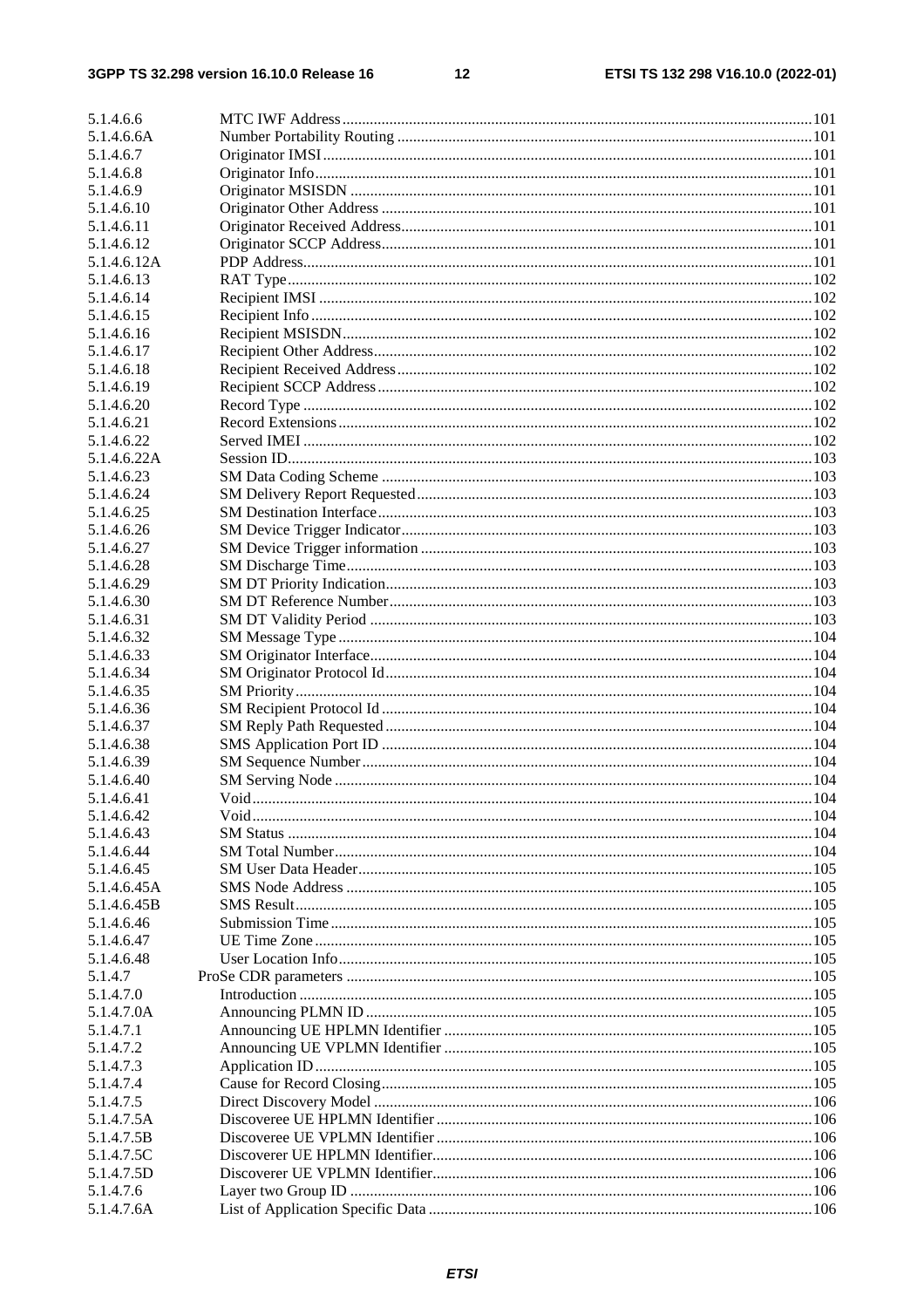| List of Reception Data Containers and List of Transmission Data Containers  106 |
|---------------------------------------------------------------------------------|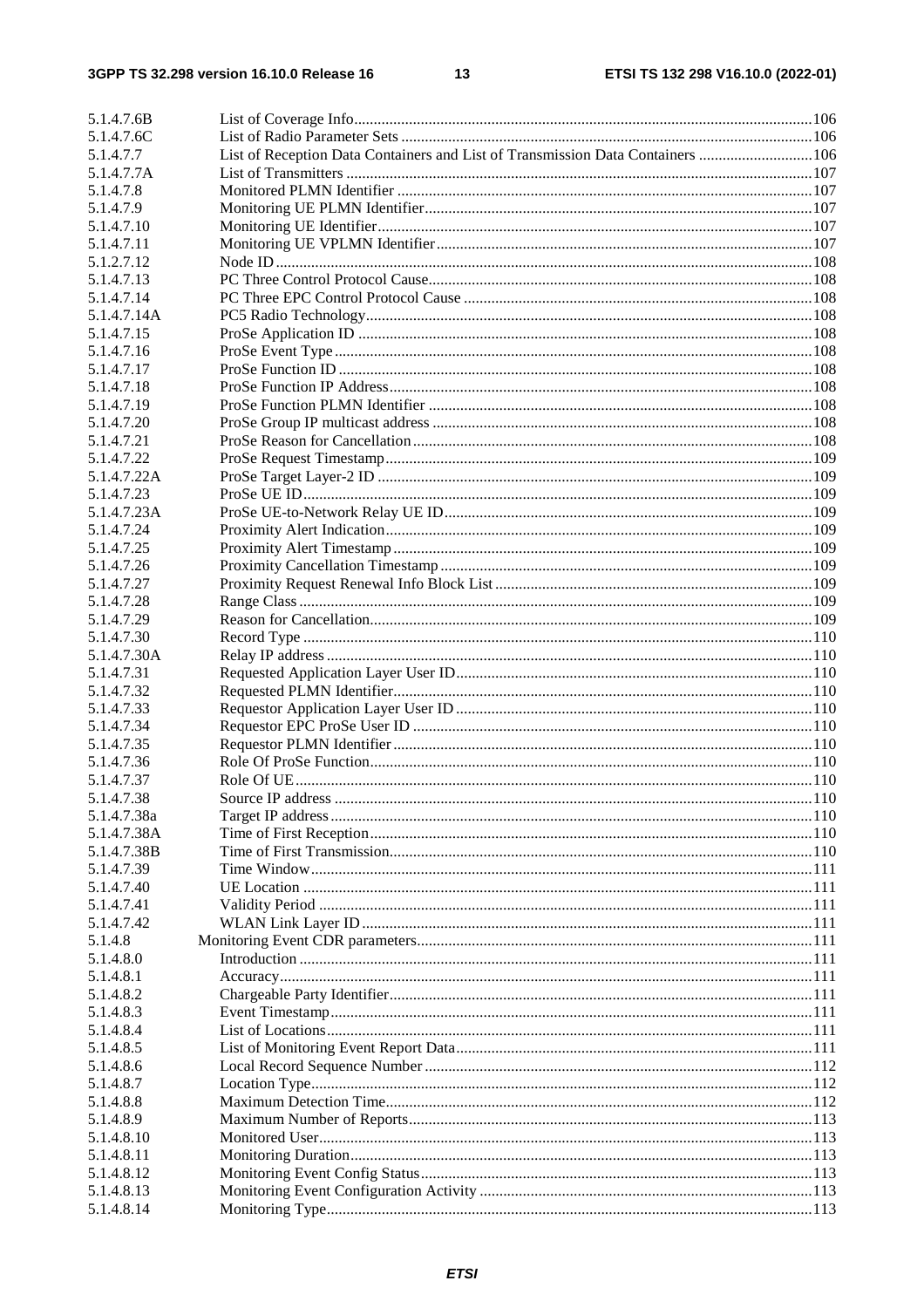| 5.1.4.8.15       |                               |  |
|------------------|-------------------------------|--|
| 5.1.4.8.16       |                               |  |
| 5.1.2.8.17       |                               |  |
| 5.1.2.8.18       |                               |  |
| 5.1.2.8.19       |                               |  |
| 5.1.4.8.20       |                               |  |
| 5.1.4.8.21       |                               |  |
| 5.1.5            |                               |  |
| 5.1.5.0          |                               |  |
| 5.1.5.1          |                               |  |
| 5.1.5.1.1        |                               |  |
| 5.1.5.1.2        |                               |  |
| 5.1.5.1.3        |                               |  |
| 5.1.5.1.4        |                               |  |
| 5.1.5.1.5        |                               |  |
| 5.1.5.1.6        |                               |  |
| 5.1.5.1.7        |                               |  |
| 5.1.5.1.8        |                               |  |
| 5.1.5.1.9        |                               |  |
| 5.1.5.1.10       |                               |  |
| 5.1.5.1.11       |                               |  |
| 5.1.5.1.12       |                               |  |
| 5.1.5.1.13       |                               |  |
| 5.1.5.1.14       |                               |  |
| 5.1.5.1.15       |                               |  |
| 5.1.5.1.16       |                               |  |
| 5.1.5.1.17       |                               |  |
| 5.1.5.1.18       |                               |  |
| 5.2              |                               |  |
| 5.2.1            |                               |  |
| 5.2.2            |                               |  |
| 5.2.2.0          |                               |  |
| 5.2.2.1          |                               |  |
| 5.2.2.2          |                               |  |
| 5.2.2.3          |                               |  |
| 5.2.2.4          |                               |  |
| 5.2.2.5          |                               |  |
| 5.2.3            |                               |  |
| 5.2.3.0          |                               |  |
| 5.2.3.1          |                               |  |
| 5.2.4            |                               |  |
| 5.2.4.0          |                               |  |
| 5.2.4.1          |                               |  |
| 5.2.4.2          |                               |  |
| 5.2.4.3          |                               |  |
| 5.2.4.4          |                               |  |
| 5.2.4.5          |                               |  |
| 5.2.4.6          |                               |  |
| 5.2.4.7          |                               |  |
| 5.2.4.8<br>5.2.5 |                               |  |
| 5.2.5.1          |                               |  |
| 5.2.5.2          |                               |  |
|                  |                               |  |
| 6                |                               |  |
| 6.0              |                               |  |
| 6.1              |                               |  |
| 6.2              |                               |  |
|                  | <b>Annex A (informative):</b> |  |
|                  | <b>Annex B</b> (informative): |  |
|                  |                               |  |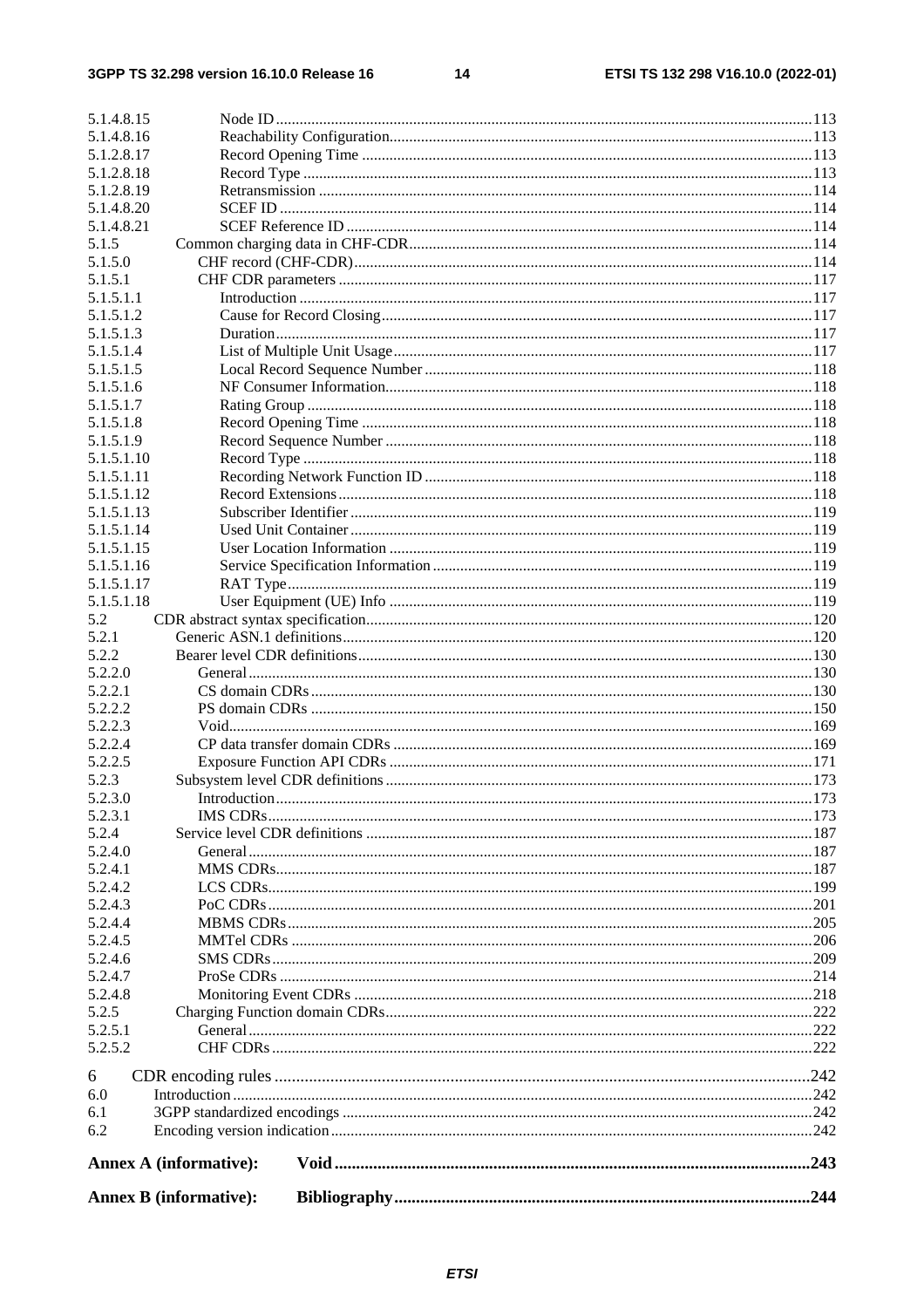| <b>Annex C</b> (informative): | ASN.1 Cross-reference listing and fully expanded sources245 |  |
|-------------------------------|-------------------------------------------------------------|--|
|                               |                                                             |  |
|                               |                                                             |  |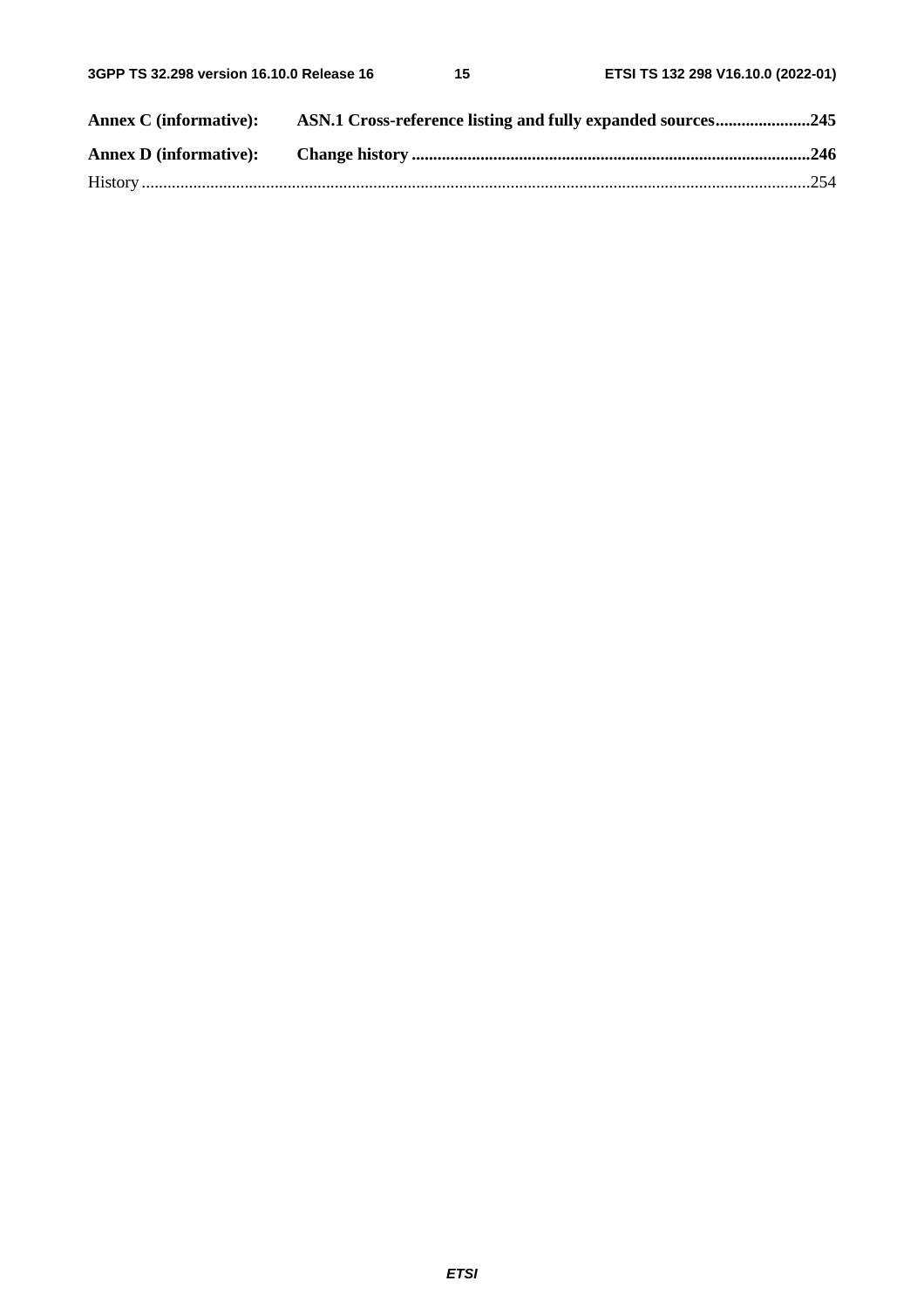# Foreword

This Technical Specification has been produced by the 3<sup>rd</sup> Generation Partnership Project (3GPP).

The contents of the present document are subject to continuing work within the TSG and may change following formal TSG approval. Should the TSG modify the contents of the present document, it will be re-released by the TSG with an identifying change of release date and an increase in version number as follows:

Version x.y.z

where:

- x the first digit:
	- 1 presented to TSG for information;
	- 2 presented to TSG for approval;
	- 3 or greater indicates TSG approved document under change control.
- y the second digit is incremented for all changes of substance, i.e. technical enhancements, corrections, updates, etc.
- z the third digit is incremented when editorial only changes have been incorporated in the document.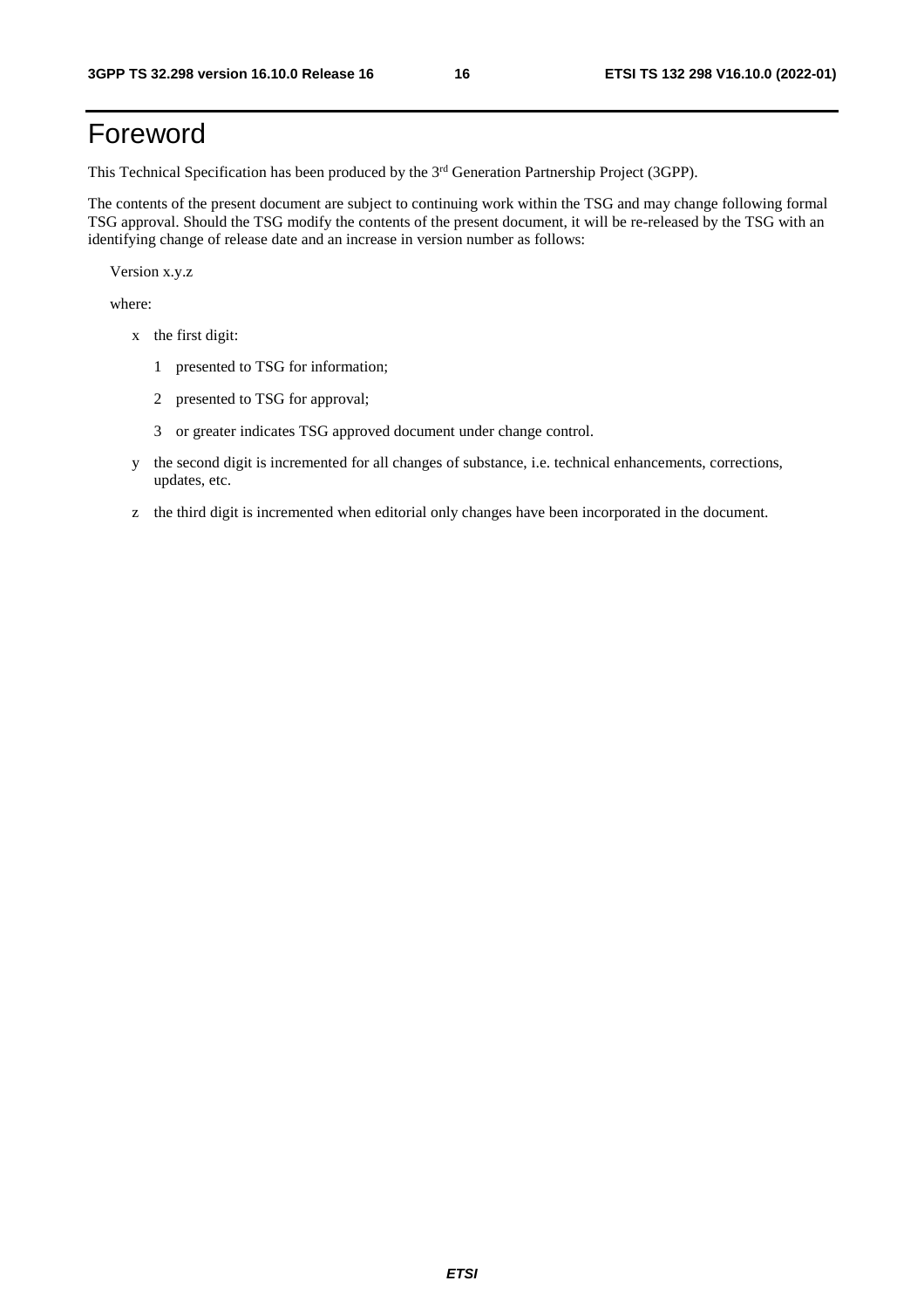# 1 Scope

The present document is part of a series of Technical Specifications (TSs) that specify charging functionality and charging management in 3GPP networks. The 3GPP core network charging architecture and principles are specified in document TS 32.240 [1], which provides an umbrella for other charging management documents that specify:

- the content of the CDRs per domain and subsystem (offline and converged charging);
- the content of real-time charging events per domain/subsystem (online and converged charging);
- the functionality of online, offline and converged charging for those domains and subsystems;
- the interfaces that are used in the charging framework to transfer the charging information (i.e. CDRs or charging events).

The present document specifies the CDR parameters, the abstract syntax and encoding rules for all the CDR types that are defined in the charging management TSs described above. The mechanisms used to transfer the CDRs from the generating node to the operator's Billing Domain (e.g. the billing system or a mediation device) are specified in TS 32.297 [52]. Further details with respect to internal functions of the operator's Billing Domain are out of scope of 3GPP standardisation.

The present document is related to other 3GPP charging TSs as follows:

- The common 3GPP charging architecture is specified in TS 32.240 [1].
- A transaction based mechanism for the transfer of CDRs within the network is specified in TS 32.295 [54].
- The file based mechanism used to transfer the CDRs from the network to the operator's billing domain (e.g. the billing system or a mediation device) is specified in TS 32.297 [52].
- The 3GPP Diameter applications used for offline and online charging are specified in TS 32.299 [50].
- The services, operations and procedures of charging, using Service Based Interface are specified in TS 32.290 [57].
- The charging service of 5G system is specified in TS 32.291 [58].

All terms, definitions and abbreviations used in the present document, that are common across 3GPP TSs, are defined in the 3GPP Vocabulary, TR 21.905 [100]. Those that are common across charging management in 3GPP domains or subsystems are provided in the umbrella document TS 32.240 [1] and are copied into clause 3 of the present document for ease of reading. Finally, those items that are specific to the present document are defined exclusively in the present document.

Furthermore, requirements that govern the charging work are specified in TS 22.115 [101].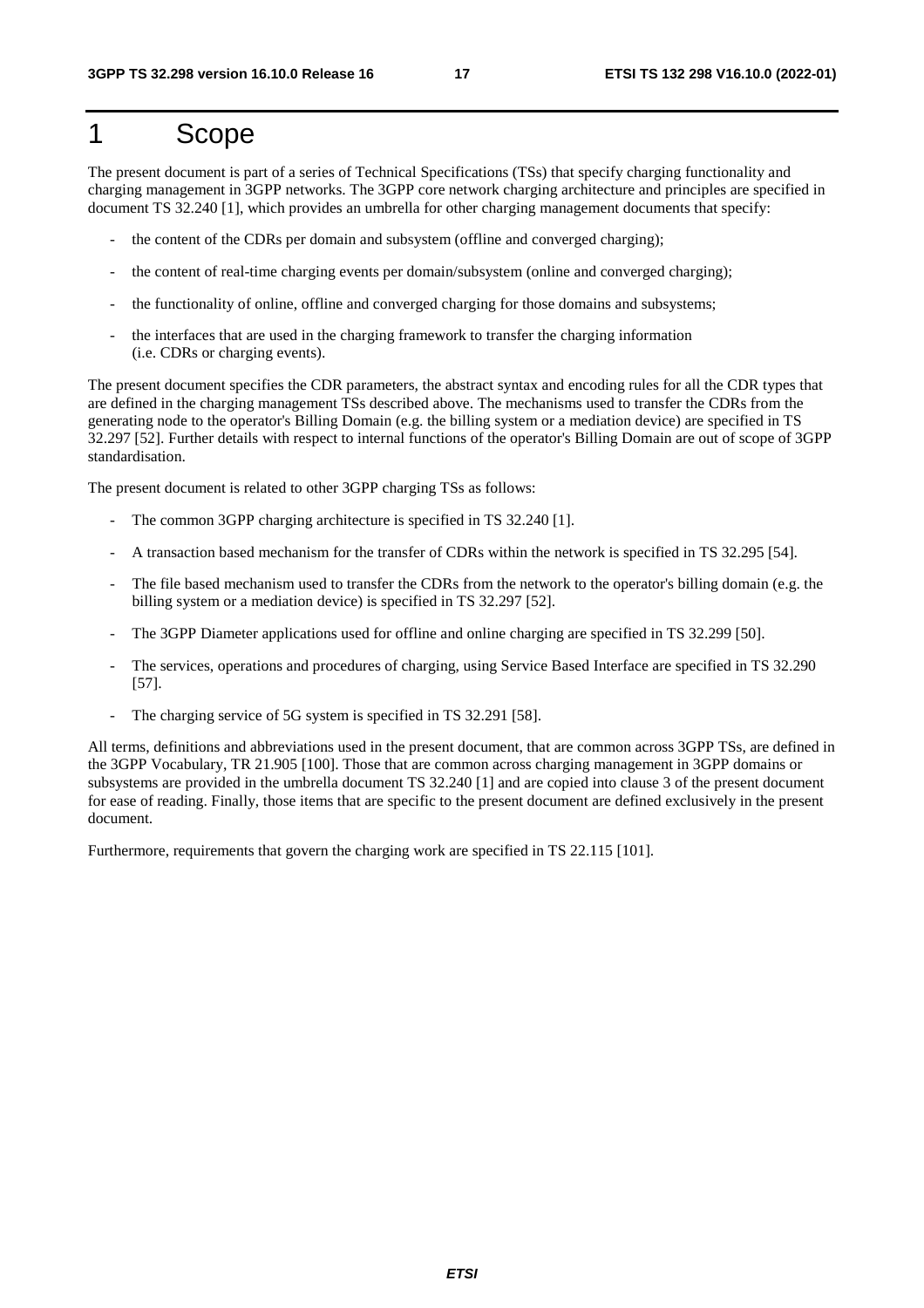# 2 References

The following documents contain provisions which, through reference in this text, constitute provisions of the present document.

References are either specific (identified by date of publication, edition number, version number, etc.) or non-specific.

- For a specific reference, subsequent revisions do not apply.
- For a non-specific reference, the latest version applies. In the case of a reference to a 3GPP document (including a GSM document), a non-specific reference implicitly refers to the latest version of that document in the same Release as the present document.
- [1] 3GPP TS 32.240: "Telecommunication management; Charging management; Charging Architecture and Principles". [2] - [9] Void. [10] 3GPP TS 32.250: "Telecommunication management; Charging management; Circuit Switched (CS) domain charging". [11] 3GPP TS 32.251: "Telecommunication management; Charging management; Packet Switched (PS) domain charging". [12] **Void.** [13] 3GPP TS 32.253: "Telecommunication management; Charging management; Control Plane (CP) data transfer domain charging". [14] 3GPP TS 32.254: "Telecommunication management; Charging management; Exposure function Northbound Application Program Interfaces (APIs) charging ". [15] 3GPP TS 32.255: "Telecommunication management; Charging management; 5G Data connectivity domain charging; stage 2". [16] 3GPP TS 32.256: "Telecommunication management; Charging management; 5G connection and mobility domain charging; stage 2".  $[17] - [19]$  Void. [20] 3GPP TS 32.260: "Telecommunication management; Charging management; IP Multimedia Subsystem (IMS) charging". [21] - [29] Void. [30] 3GPP TS 32.270: "Telecommunication management; Charging management; Multimedia Messaging Service (MMS) charging". [31] 3GPP TS 32.271: "Telecommunication management; Charging management; Location Services (LCS) charging". [32] 3GPP TS 32.272: "Telecommunication management; Charging management; Push-to-talk over Cellular (PoC) charging". [33] 3GPP TS 32.273: "Telecommunication management; Charging management; Multimedia Broadcast and Multicast Service (MBMS) charging". [34] 3GPP TS 32.274: "Telecommunication management; Charging management; Short Message Service (SMS) charging". [35] 3GPP TS 32.275: "Telecommunication management; Charging management; MultiMedia Telephony (MMTel) charging". [36] Void.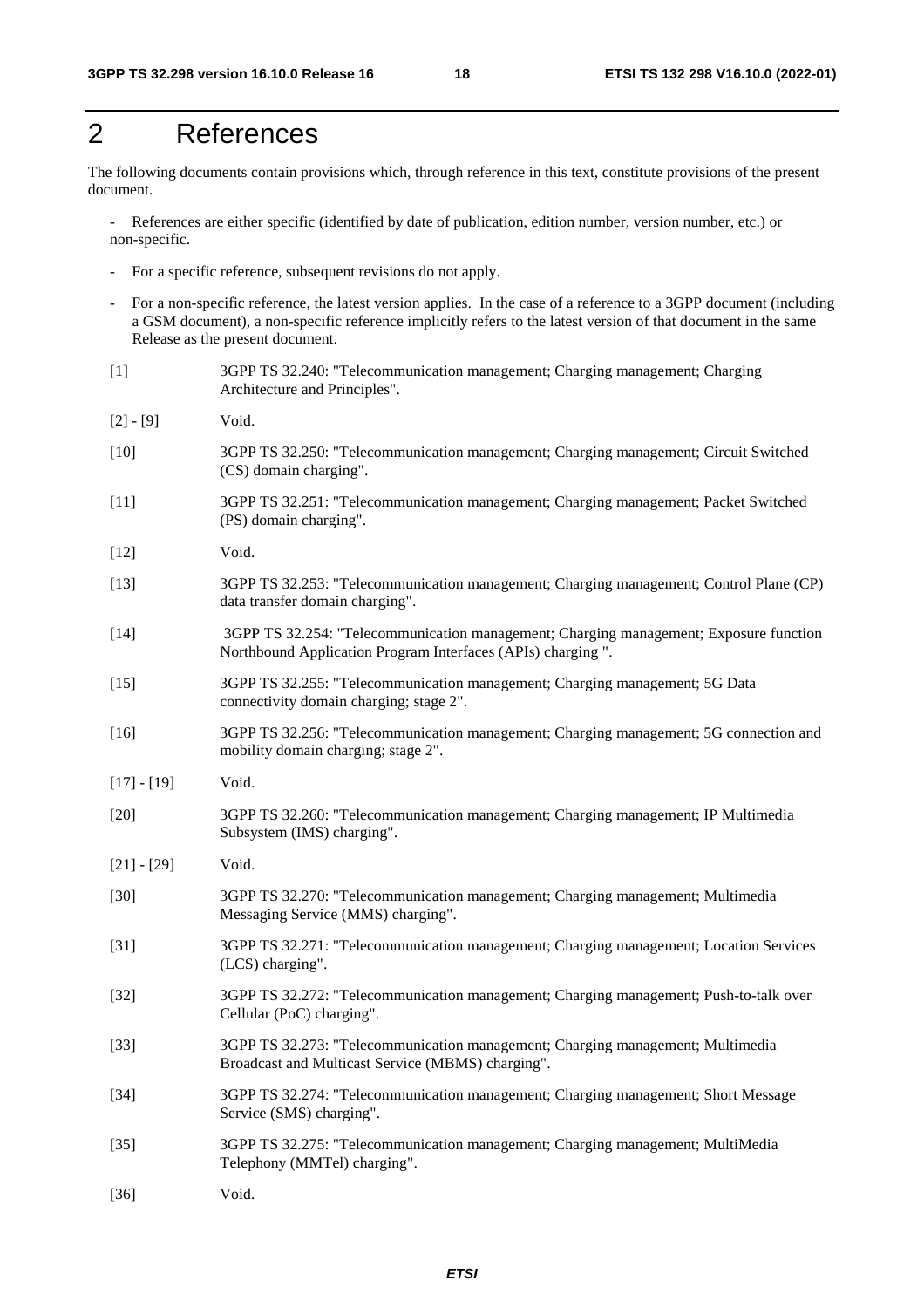| $[37]$          | 3GPP TS 32.277: "Telecommunication management; Charging management; Proximity-based<br>Services (ProSe) charging".                                                      |
|-----------------|-------------------------------------------------------------------------------------------------------------------------------------------------------------------------|
| $[38]$          | 3GPP TS 32.278: "Telecommunication management; Charging management; Monitoring Event<br>charging".                                                                      |
| $[39]$          | void                                                                                                                                                                    |
| $[40]$          | 3GPP TS 32.280: "Telecommunication management; Charging management; Advice of Charge<br>(AoC) service".                                                                 |
| $[41] - [49]$   | Void.                                                                                                                                                                   |
| $[50]$          | 3GPP TS 32.299: "Telecommunication management; Charging management; Diameter charging<br>application".                                                                  |
| $[51]$          | Void.                                                                                                                                                                   |
| $[52]$          | 3GPP TS 32.297: "Telecommunication management; Charging management; Charging Data<br>Records (CDR) file format and transfer".                                           |
| $[53] - [56]$   | Void.                                                                                                                                                                   |
| $[57]$          | 3GPP TS 32.290: "Telecommunication management; Charging management; 5G system; Services,<br>operations and procedures of charging using Service Based Interface (SBI)". |
| $[58]$          | 3GPP TS 32.291: "Telecommunication management; Charging management; 5G system; Charging<br>service, stage 3".                                                           |
| $[59] - [69]$   | Void.                                                                                                                                                                   |
| $[70]$          | 3GPP TS 28.201: "Charging management; Network slice performance and analytics charging in<br>the 5G System (5GS); Stage 2".                                             |
| $[71]$          | 3GPP TS 28.202: "Charging management; Network slice management charging in the 5G System<br>(5GS); Stage 2".                                                            |
| $[72] - [99]$   | Void.                                                                                                                                                                   |
| $[100]$         | 3GPP TR 21.905: "Vocabulary for 3GPP Specifications".                                                                                                                   |
| $[101]$         | 3GPP TS 22.115: "Service aspects; Charging and billing".                                                                                                                |
| $[102]$         | 3GPP TS 22.002: "Circuit Bearer Services (BS) supported by a Public Land Mobile Network<br>(PLMN)".                                                                     |
| [103]           | 3GPP TS 22.004: "General on supplementary services".                                                                                                                    |
| $[104]$         | 3GPP TS 22.024: "Description of Charge Advice Information (CAI)".                                                                                                       |
| $[105] - [199]$ | void                                                                                                                                                                    |
| $[200]$         | 3GPP TS 23.003: "Numbering, Addressing and Identification".                                                                                                             |
| $[201]$         | 3GPP TS 23.040: "Technical realization of Short Message Service (SMS)".                                                                                                 |
| $[202]$         | 3GPP TS 23.060: "General Packet Radio Service (GPRS) Service description; Stage 2".                                                                                     |
| $[203]$         | 3GPP TS 23.203: "Policy and Charging control architecture".                                                                                                             |
| $[204]$         | 3GPP TS 23.207: "End-to-end Quality of Service (QoS) concept and architecture".                                                                                         |
| $[205]$         | Void.                                                                                                                                                                   |
| $[206]$         | 3GPP TS 23.140: "Multimedia Messaging Service (MMS); Functional description; Stage 2".                                                                                  |
| $[207]$         | 3GPP TS 23.172: "Technical realization of Circuit Switched (CS) multimedia service; UDI/RDI<br>fallback and service modification; Stage 2".                             |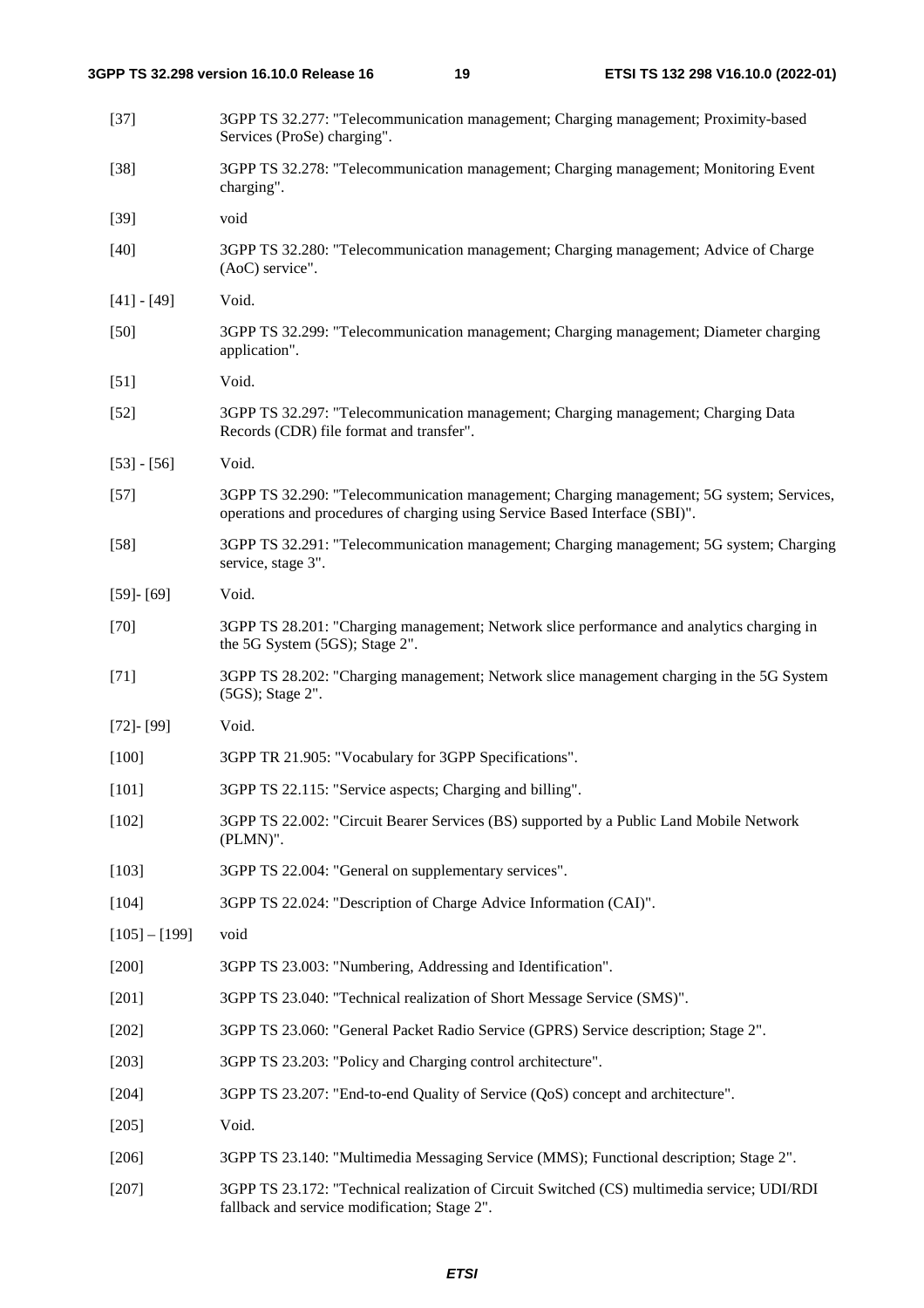- [208] 3GPP TS 24.008: "Mobile radio interface Layer 3 specification; Core network protocols; Stage 3". [209] 3GPP TS 24.080: "Mobile radio Layer 3 supplementary service specification; Formats and
- coding". [210] 3GPP TS 24.229: "Internet Protocol (IP) multimedia call control protocol based on Session
- Initiation Protocol (SIP) and Session Description Protocol (SDP); Stage 3".
- [211] 3GPP TS 24.604: "Communication Diversion (CDIV) using IP Multimedia (IM); Protocol specification".
- [212] 3GPP TS 25.413: "UTRAN Iu interface Radio Access Network Application Part (RANAP) signalling".
- [213] 3GPP TS 27.001: "General on Terminal Adaptation Functions (TAF) for Mobile Stations (MS)".
- [214] 3GPP TS 29.002: "Mobile Application Part (MAP) specification".
- [215] 3GPP TS 29.060: "General Packet Radio Service (GPRS); GPRS Tunnelling Protocol (GTP) across the Gn and Gp interface".
- [216] 3GPP TS 29.061: "Interworking between the Public Land Mobile Network (PLMN) supporting packet based services and Packet Data Networks (PDN)".
- [217] 3GPP TS 29.078: "Customised Applications for Mobile network Enhanced Logic (CAMEL); CAMEL Application Part (CAP) specification".
- [218] 3GPP TS 29.140: "Multimedia Messaging Service (MMS); MM10 interface Diameter based protocol; Stage 3".
- [219] 3GPP TS 29.207: "Policy control over Go interface".
- [220] 3GPP TS 29.212: "Policy and Charging control over Gx reference point".
- [221] 3GPP TS 29.214: "Policy and Charging Control; Reference points".
- [222] 3GPP TS 29.272: "Mobility Management Entity (MME) and Serving GPRS Support Node (SGSN) related interfaces based on Diameter protocol".
- [223] 3GPP TS 29.274: "Evolved GPRS Tunnelling Protocol for Control Plane (GTPv2-C); Stage 3".
- [224] 3GPP TS 29.275: " Proxy Mobile IPv6 (PMIPv6) based Mobility and Tunnelling protocols; Stage 3".
- [225] 3GPP TS 29.658: "SIP Transfer of IP Multimedia Service Tariff Information".
- [226] 3GPP TS 36.413 "Evolved Universal Terrestrial Radio Access (E-UTRA); S1 Application Protocol (S1AP)".
- [227] 3GPP TS 49.031: "Location Services (LCS); Base Station System Application Part LCS Extension (BSSAP-LE)".
- [228] 3GPP TS 32.015: "Telecommunication management; Charging management; Charging data description for the Packet Switched (PS) domain".
- [229] 3GPP TS 23.292: "IP Multimedia Subsystem (IMS) Centralized Services".
- [230] 3GPP TS 29.338: "Diameter based protocols to support SMS capable MMEs".
- [231] 3GPP TS 29.337: "Diameter-based T4 interface for communications with packet data networks and applications".
- [232] 3GPP TS 29.229: "Cx and Dx Interfaces based on the Diameter protocol; Protocol Details".
- [233] 3GPP TS 29.520: "5G System; Network Data Analytics Services; Stage 3".
- [234] void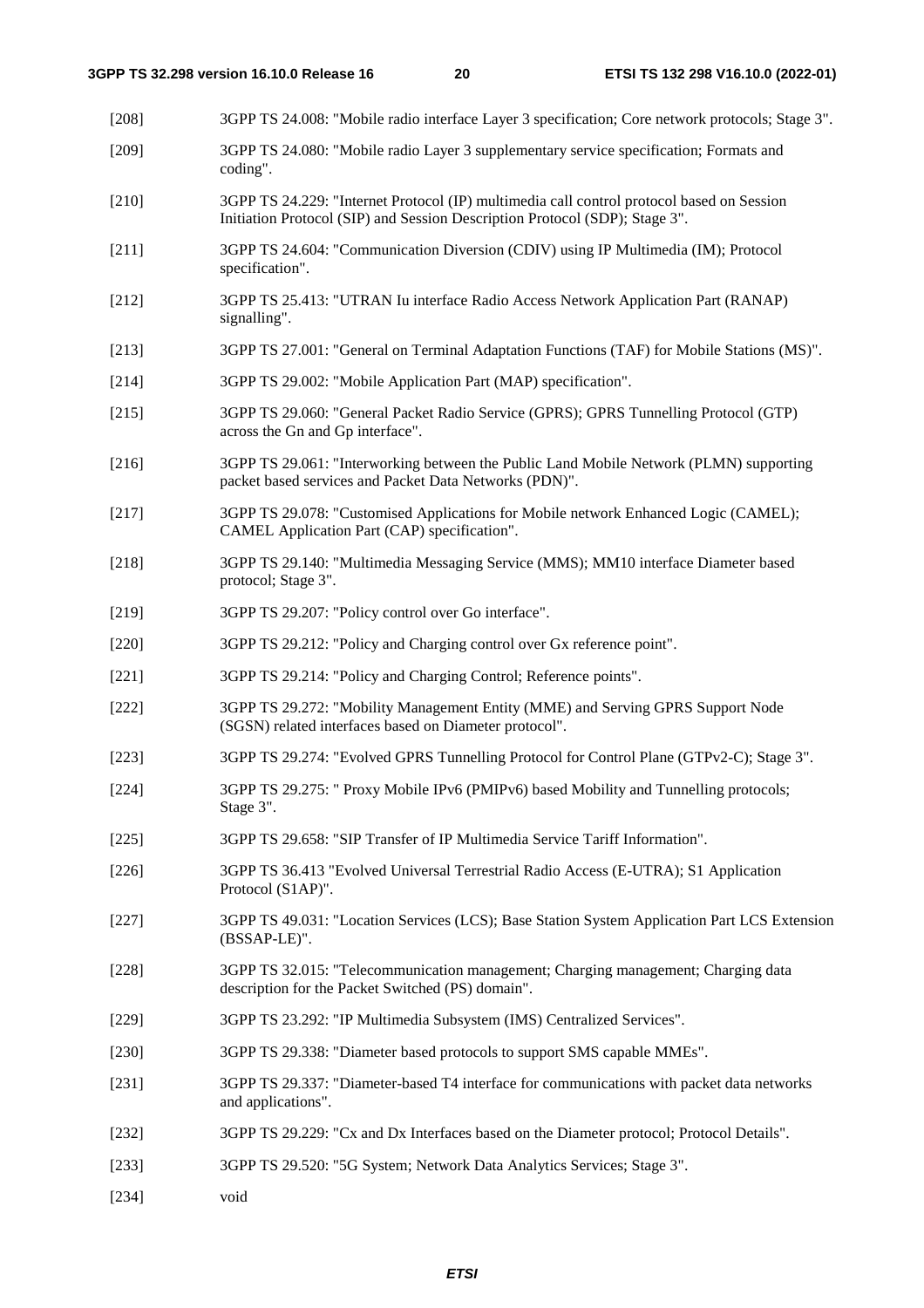| [235]           | 3GPP TS 23.303: "Proximity-based services (ProSe)".                                                                                                                                                                     |
|-----------------|-------------------------------------------------------------------------------------------------------------------------------------------------------------------------------------------------------------------------|
| $[236]$         | 3GPP TS 24.334: "Proximity-services (ProSe) User Equipment (UE) to ProSe function protocol<br>aspects".                                                                                                                 |
| $[237]$         | 3GPP TS 23.682: "Architecture enhancements to facilitate communications with packet data<br>networks and applications".                                                                                                 |
| $[238] - [240]$ | Void.                                                                                                                                                                                                                   |
| [241]           | 3GPP TS 36.331: "Evolved Universal Terrestrial Radio Access (E-UTRA); Radio Resource<br>Control (RRC); Protocol specification".                                                                                         |
| $[242]$         | 3GPP TS 29.328: "IP Multimedia (IM) Subsystem Sh Interface; Signalling flows and message<br>contents".                                                                                                                  |
| $[243]$         | 3GPP TS 23.682: "Architecture enhancements to facilitate communications with packet data<br>networks and applications".                                                                                                 |
| $[244]$         | 3GPP TS 29.128: "Mobility Management Entity (MME) and Serving GPRS Support Node<br>(SGSN) interfaces for interworking with packet data networks and applications".                                                      |
| [245]           | 3GPP TS 23.401: "General Packet Radio Service (GPRS) enhancements for Evolved Universal<br>Terrestrial Radio Access Network (E-UTRAN) access".                                                                          |
| $[246]$         | 3GPP TS 23.503: "Policy and Charging Control Framework for the 5G System; Stage 2".                                                                                                                                     |
| $[247]$         | 3GPP TS 23.501:"System Architecture for the 5G System".                                                                                                                                                                 |
| $[248]$         | 3GPP TS 29.501: "5G System; Principles and Guidelines for Services Definition; Stage 3".                                                                                                                                |
| $[249]$         | 3GPP TS 29.571: "5G System; Common Data Types for Service Based Interfaces; Stage 3".                                                                                                                                   |
| $[250]$         | 3GPP TS 29.502: "5G System; Session Management Services; Stage 3".                                                                                                                                                      |
| $[251]$         | 3GPP TS 29.512: "5G System; Session Management Policy Control Service; Stage 3".                                                                                                                                        |
| $[252] - [253]$ | Void                                                                                                                                                                                                                    |
| [254]           | 3GPP TS 28.541: "Management and orchestration; 5G Network Resource Model (NRM); Stage 2<br>and stage 3".                                                                                                                |
| $[255] - [299]$ | Void                                                                                                                                                                                                                    |
| $[300]$         | ITU-T Recommendation X.680   ISO/IEC 8824-1: "Information technology; Abstract Syntax<br>Notation One (ASN.1): Specification of Basic Notation".                                                                        |
| $[301]$         | ITU-T Recommendation X.690   ISO/IEC 8825-1: "Information technology - ASN.1 encoding<br>rules: Specification of Basic Encoding Rules (BER), Canonical Encoding Rules (CER) and<br>Distinguished Encoding Rules (DER)". |
| $[302]$         | ITU-T Recommendation X.691   ISO/IEC 8825-2: "Information technology - ASN.1 encoding<br>rules: Specification of Packed Encoding Rules (PER)".                                                                          |
| $[303]$         | ITU-T Recommendation X.693   ISO/IEC 8825-4: "Information technology - ASN.1 encoding<br>rules: XML encoding rules (XER)".                                                                                              |
| $[304]$         | ITU-T Recommendation X.711 CMIP:"Information technology - Open Systems Interconnection -<br>Common Management Information Protocol".                                                                                    |
| $[305]$         | ITU-T Recommendation X.721 ISO/IEC 10165-2: "Information technology - Open Systems<br>Interconnection - Structure of management information: Definition of management information".                                     |
| $[306]$         | ITU-T Recommendation X.227 ACSE: " Information technology - Open Systems Interconnection<br>- Connection-oriented protocol for the Association Control Service Element: Protocol<br>specification".                     |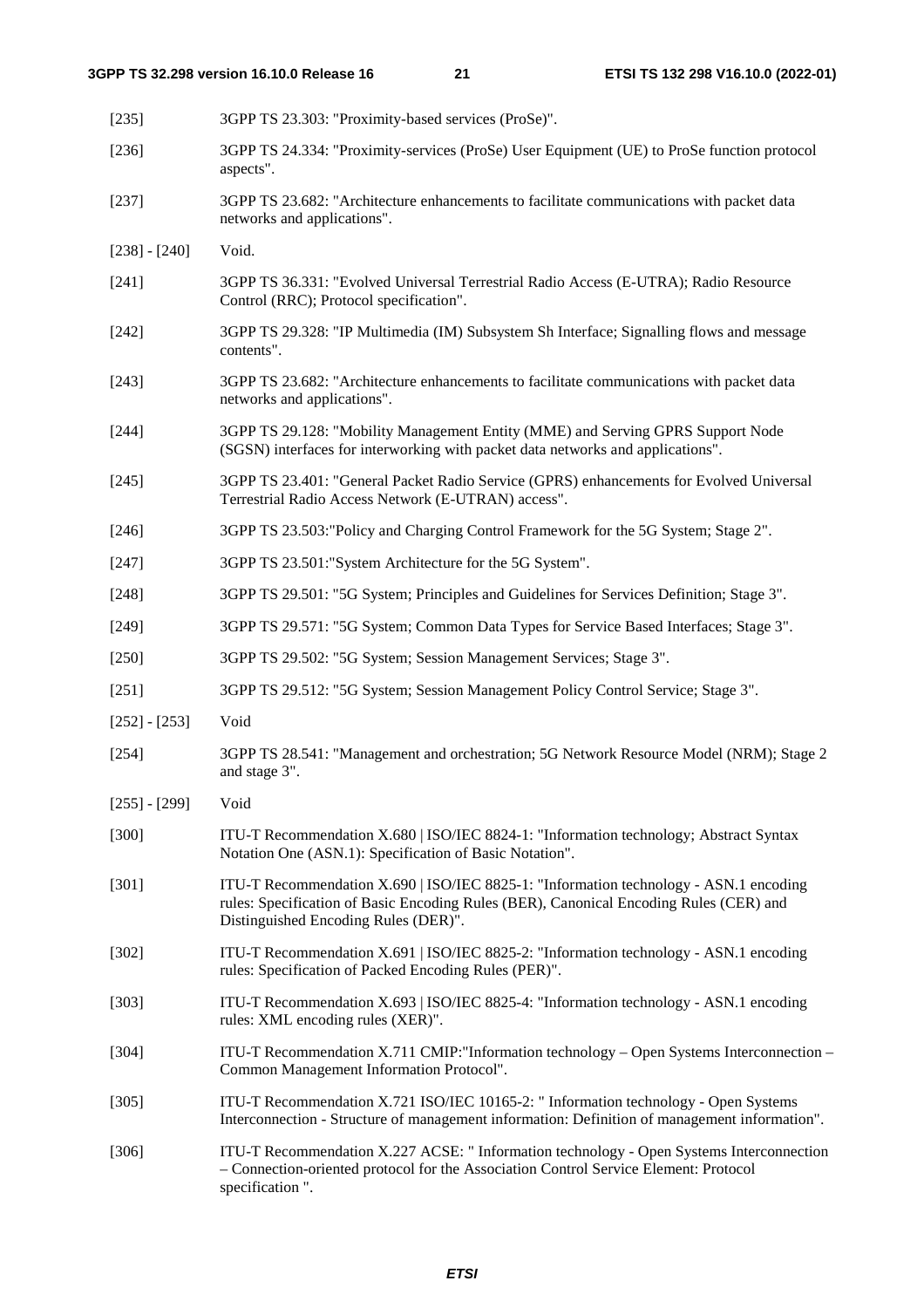| $[307]$         | ITU-T Recommendation Q.773: "Transaction capabilities formats and encoding".                                                                                                                                                                                                                                       |
|-----------------|--------------------------------------------------------------------------------------------------------------------------------------------------------------------------------------------------------------------------------------------------------------------------------------------------------------------|
| $[308]$         | ITU-T Recommendation E.164: "The international public telecommunication numbering plan".                                                                                                                                                                                                                           |
| [309]           | ITU-T Recommendation Q.767: "Application of the ISDN user part of CCITT signalling system<br>No. 7 for international ISDN interconnections".                                                                                                                                                                       |
| $[310]$         | ETS 300 196: "Digital Subscriber Signalling System No. one (DSS1) protocol".                                                                                                                                                                                                                                       |
| $[311]$         | OMA Location Working Group "Mobile Location Protocol Specification",<br>[http://www.openmobilealliance.org].                                                                                                                                                                                                       |
| $[312]$         | ETSI GSM 05.01: "Digital Cellular Telecommunications System (Phase 2+); Physical Layer on<br>the Radio Path; General Description".                                                                                                                                                                                 |
| $[313]$         | ETSI GSM 08.08: "European Digital Cellular Telecommunication System (Phase 2); Mobile-<br>Services Switching Centre - Base Station System (MSC - BSS) Interface Layer 3 Specification".                                                                                                                            |
| [314]           | ETSI TS 283 034 v2.2.0: "Telecommunications and Internet converged Services and Protocols for<br>Advanced Networking (TISPAN); Network Attachment Sub-System (NASS); e4 interface based<br>on the DIAMETER protocol".                                                                                              |
| [315]           | ITU-T Recommendation X.121: " International numbering plan for public data networks ".                                                                                                                                                                                                                             |
| $[316] - [399]$ | void                                                                                                                                                                                                                                                                                                               |
| [400]           | IETF RFC 822 (1982): "Standard for the format of arpa internet text messages".                                                                                                                                                                                                                                     |
| $[401]$         | IETF RFC 3261(2002): "SIP: Session Initiation Protocol".                                                                                                                                                                                                                                                           |
| [402]           | IETF RFC 3966 (2004): "The tel URI for Telephone Numbers".                                                                                                                                                                                                                                                         |
| [403]           | IETF RFC 3265 (2002): "Session Initiation Protocol (SIP)-Specific Event Notification".                                                                                                                                                                                                                             |
| [404]           | IETF RFC 7315 (2014): "Private Header (P-Header) Extensions to the Session Initiation Protocol<br>(SIP) for the 3rd-Generation Partnership Project (3GPP)".                                                                                                                                                        |
| [405]           | IETF RFC 2486 (1999): "The Network Access Identifier".                                                                                                                                                                                                                                                             |
| [406]           | IETF RFC 4566 (2006): "SDP: Session Description Protocol".                                                                                                                                                                                                                                                         |
| [407]           | IETF RFC 5031 (2008): "A Uniform Resource Name (URN) for Emergency and Other Well-<br>Known Services"                                                                                                                                                                                                              |
| $[408]$         | IEEE Std 802.11-2012 <sup>TM</sup> : "IEEE Standard for Information technology - Telecommunications and<br>information exchange between systems - Local and metropolitan area networks - Specific<br>requirements - Part 11: Wireless LAN Medium Access Control (MAC) and Physical Layer (PHY)<br>Specifications". |
| [409]           | IETF RFC 4776 (2006): "Dynamic Host Configuration Protocol (DHCPv4 and DHCPv6) Option<br>for Civic Addresses Configuration Information".                                                                                                                                                                           |
| [410]           | IETF RFC 4122 (200): "A Universally Unique IDentifier (UUID) URN Namespace".                                                                                                                                                                                                                                       |
| [411]           | IETF RFC 1166: "Internet Numbers".                                                                                                                                                                                                                                                                                 |
| [412]           | IETF RFC 5952: "A recommendation for IPv6 address text representation".                                                                                                                                                                                                                                            |
| $[413] - [600]$ | void                                                                                                                                                                                                                                                                                                               |
| $[601]$         | Broadband Forum TR-134: "Broadband Policy Control Framework (BPCF)".                                                                                                                                                                                                                                               |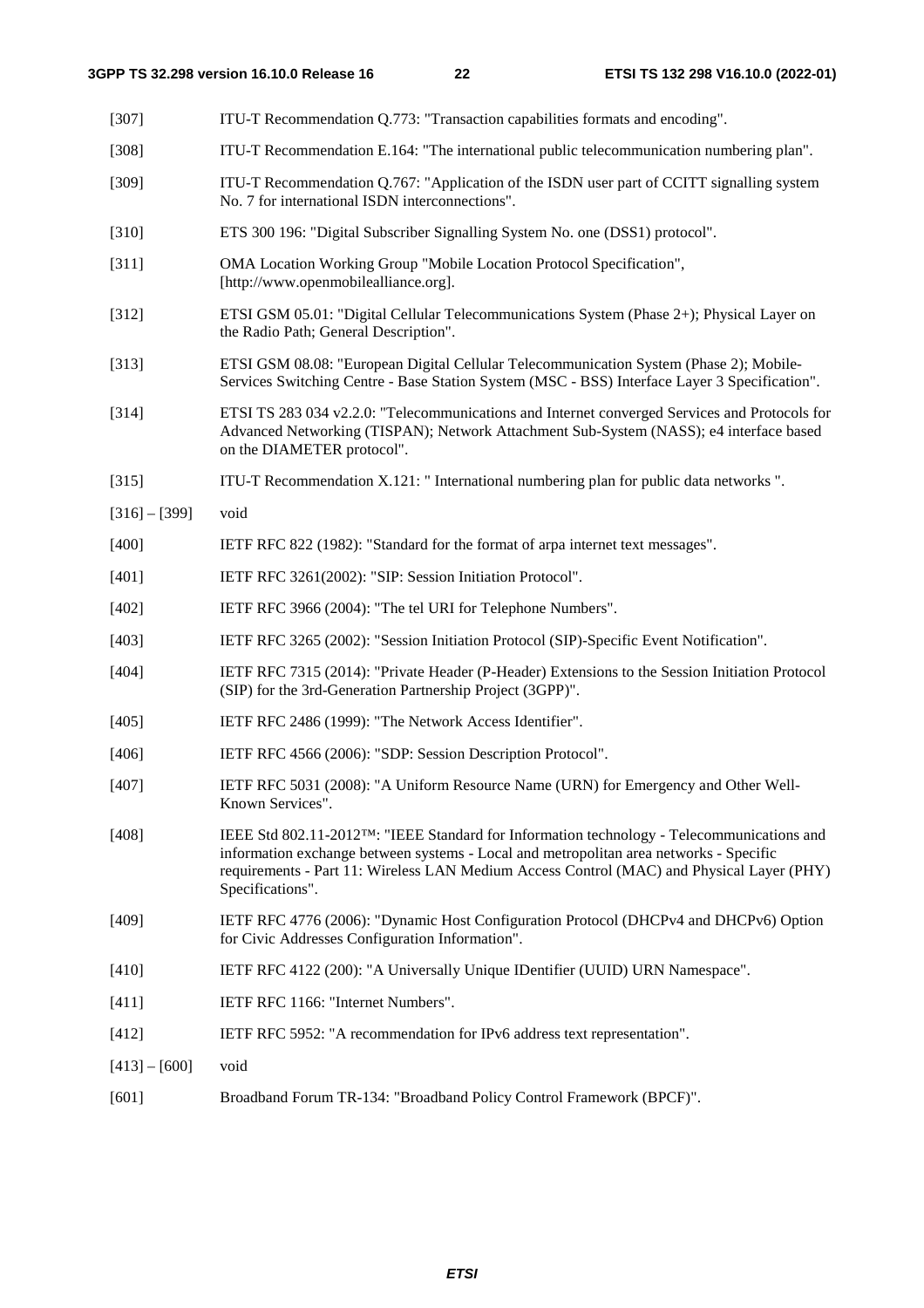# 3 Definitions of terms, symbols and abbreviations

### 3.1 Terms

For the purposes of the present document, the terms and definitions given in TR 21.905 [100], TS 32.240 [1] and TS 32.297 [42] as well as the following apply:

**Billing Domain (BD):** part of the operator network, which is outside the core network, which receives and processes CDR files from the core network charging functions. It includes functions that can provide billing mediation and billing or other (e.g. statistical) end applications. It is only applicable to offline charging (see "Online Charging System" for equivalent functionality in online charging).

**Charging Data Record (CDR):** formatted collection of information about a chargeable event (e.g. time of call set-up, duration of the call, amount of data transferred, etc) for use in billing and accounting. For each party to be charged for parts of or all charges of a chargeable event a separate CDR is generated, i.e. more than one CDR may be generated for a single chargeable event, e.g. because of its long duration, or because more than one charged party is to be charged.

**offline charging:** charging mechanism where charging information **does not** affect, in real-time, the service rendered.

**online charging:** charging mechanism where charging information can affect, in real-time, the service rendered and therefore a direct interaction of the charging mechanism with bearer/session/service control is required.

# 3.2 Symbols

For the purposes of the present document, the following symbols as specified in TR 21.905 [100], TS 32.240 [1], TS 32.297 [52], TS 23.060 [202] and the following apply:

| <b>B</b> <sub>x</sub> | The Interface between a Charging Gateway Function (CGF) and the Billing Domain (BD)           |
|-----------------------|-----------------------------------------------------------------------------------------------|
| <b>B</b> ns           | Reference point for the CDR file transfer from the Network slice CGF to the BD.               |
| Ga                    | Interface between a node transmitting CDRs (i.e. CDF) and a CDR receiving functionality (CGF) |
| Gn                    | Interface between two GSNs within the same PLMN.                                              |
| Gp                    | Interface between two GSNs in different PLMNs. The Gp interface allows support of GPRS        |
|                       | network services across areas served by the co-operating GPRS PLMNs.                          |
| Rf                    | Offline Charging Reference Point between a Charging Trigger Function (CTF) and the Charging   |
|                       | Data Function (CDF)                                                                           |

## 3.3 Abbreviations

For the purposes of the present document, the abbreviations given in TR 21.905 [100] and the following apply. An abbreviation defined in the present document takes precedence over the definition of the same abbreviation, if any, in TR 21.905 [100].

| 5GS          | 5G System                                                       |
|--------------|-----------------------------------------------------------------|
| 3GPP         | 3 <sup>rd</sup> Generation Partnership Project                  |
| <b>ADC</b>   | Application Detection and Control                               |
| <b>ATSSS</b> | Access Traffic Steering, Switching, Splitting                   |
| ASN.1        | <b>Abstract Syntax Notation One</b>                             |
| <b>BD</b>    | <b>Billing Domain</b>                                           |
| <b>BER</b>   | <b>Basic Encoding Rules</b>                                     |
| <b>CS</b>    | Circuit Switched                                                |
| <b>CDF</b>   | <b>Charging Data Function</b>                                   |
| <b>CDIV</b>  | <b>Communication Diversion</b>                                  |
| <b>CDR</b>   | Charging Data Record                                            |
| <b>CEF</b>   | <b>Charging Enablement Function</b>                             |
| CGF          | <b>Charging Gateway Function</b>                                |
| CloT         | <b>Cellular Internet of Things</b>                              |
| CP.          | <b>Control Plane</b>                                            |
| <b>CPCN</b>  | Control Plane data transfer Charging Node (MME, SCEF, IWK-SCEF) |
| <b>CSG</b>   | Closed Subscriber Group                                         |
| CSG ID       | Closed Subscriber Group Identity                                |
|              |                                                                 |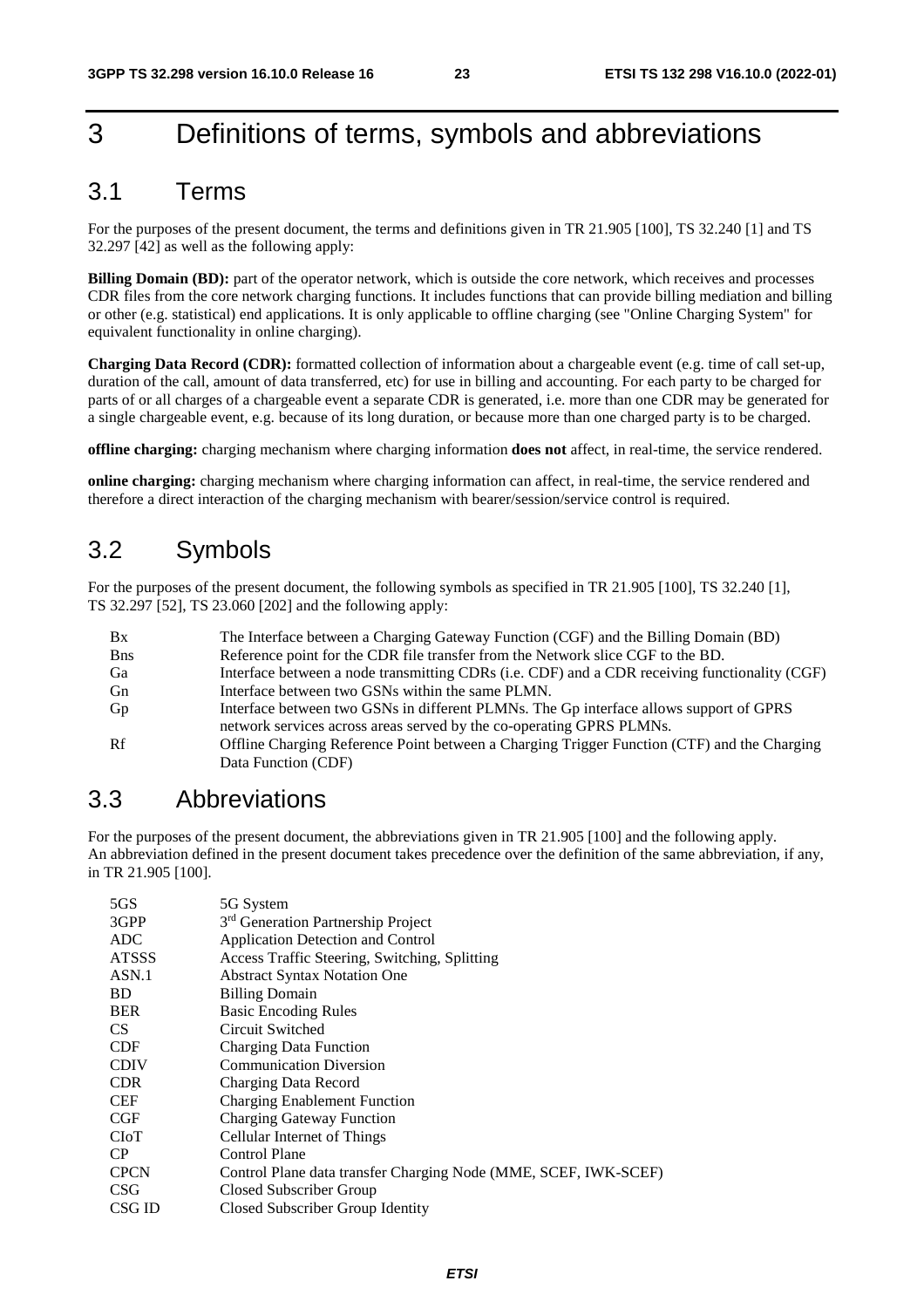| <b>CTF</b>      | <b>Charging Trigger Function</b>                          |
|-----------------|-----------------------------------------------------------|
| <b>FBC</b>      | <b>Flow Based Charging</b>                                |
| <b>GPRS</b>     | General Packet Radio Service                              |
| <b>ISC</b>      | <b>IMS</b> Service Control                                |
| IM              | IP Multimedia                                             |
| <b>IMS</b>      | <b>IM</b> Subsystem                                       |
| <b>IMS-AGW</b>  | <b>IMS Access Media Gateway</b>                           |
| <b>ISO</b>      | International Organisation for Standardisation            |
| <b>ITU</b>      | <b>International Telecommunication Union</b>              |
| IP              | <b>Internet Protocol</b>                                  |
| <b>IWK-SCEF</b> | Interworking SCEF                                         |
| LAN             | Local Area Network                                        |
| <b>LCS</b>      | <b>LoCation Service</b>                                   |
| <b>MCC</b>      | Mobile Country Code                                       |
| <b>MME</b>      | <b>Mobility Management Entity</b>                         |
| MMS             | Multimedia Messaging Service                              |
| <b>MMTEL</b>    | MultiMedia Telephony                                      |
| MnS             | <b>Management Service</b>                                 |
| <b>MNC</b>      | Mobile Network Code                                       |
| NetLoc          | Network provided Location information                     |
| <b>NIDD</b>     | Non-IP Data Delivery                                      |
| NNI             | Network to Network Interface                              |
| <b>PCN</b>      | Packet switched Core network Node (SGSN, S-GW, P-GW, TDF) |
| <b>PER</b>      | Packed Encoding Rules                                     |
| P-GW            | PDN GateWay                                               |
| <b>PCC</b>      | Policy and Charging Control                               |
| <b>PLMN</b>     | <b>Public Land Mobile Network</b>                         |
| PS              | Packet Switched                                           |
| QBC             | QoS flow Based Charging                                   |
| RG              | Residential Gateway                                       |
| <b>RDI</b>      | <b>Restricted Digital Information</b>                     |
| S-GW            | Serving GateWay                                           |
| <b>SCUDIF</b>   | Service Change and UDI/RDI Fallback                       |
| SMF             | <b>Session Management Function</b>                        |
| SMS             | <b>Short Message Service</b>                              |
| TDF             | <b>Traffic Detection Function</b>                         |
| TrGW            | <b>Transition GateWay</b>                                 |
| <b>UDI</b>      | <b>Unrestricted Digital Information</b>                   |
| TWAG            | <b>Trusted WLAN Access Gateway</b>                        |
| TWAN            | <b>Trusted WLAN Access Network</b>                        |
| <b>UMTS</b>     | Universal Mobile Telecommunications System                |
| <b>UWAN</b>     | <b>Untrusted Wireless Access Network</b>                  |
| <b>WLAN</b>     | <b>Wireless LAN</b>                                       |
| <b>XER</b>      | <b>XML Encoding Rules</b>                                 |
| XML             | eXtensible Mark-up Language                               |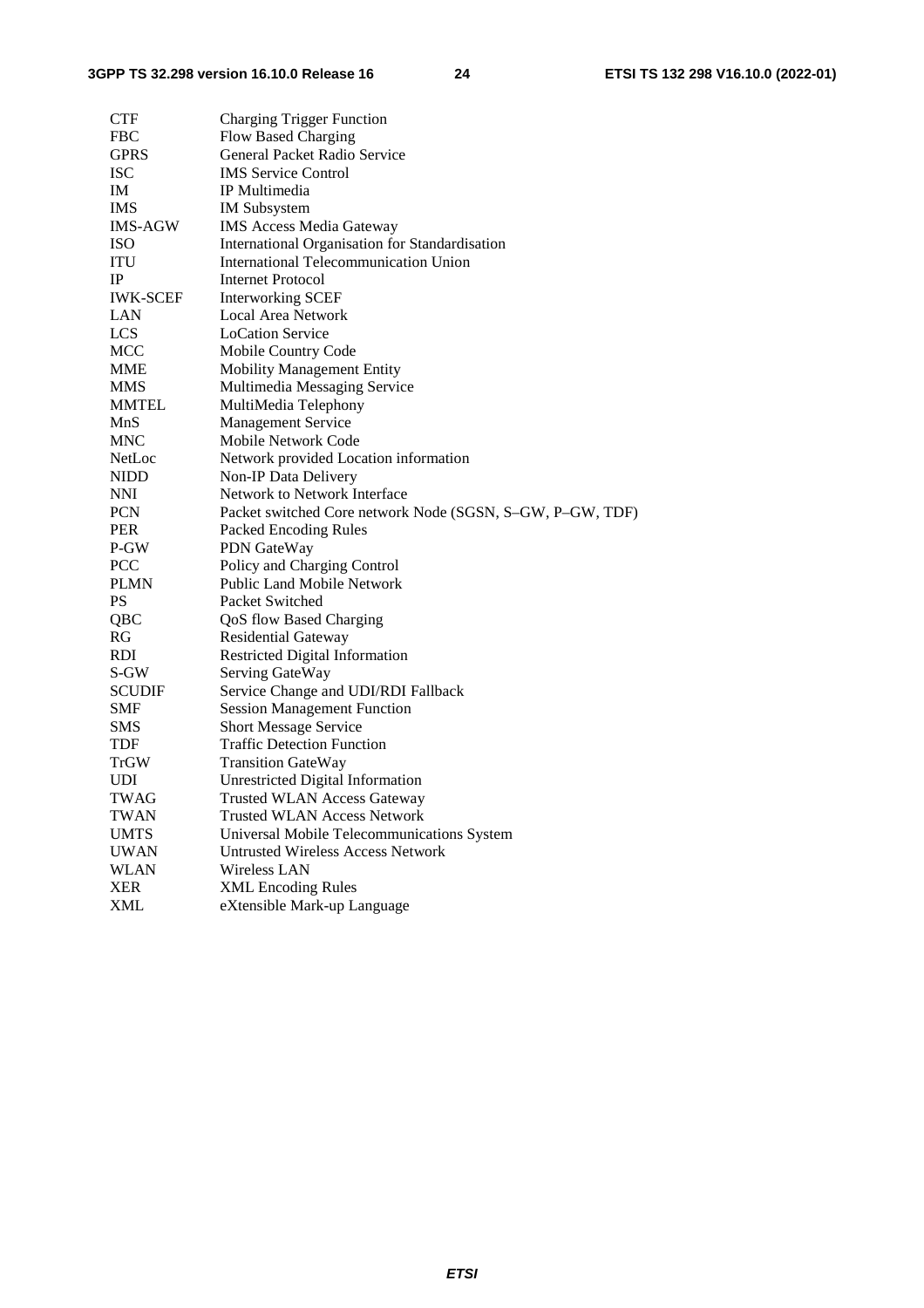# 4 Architecture considerations

TS 32.240 [1] specifies the high level common 3GPP charging architecture as well as more detailed architectures, that are relevant for the present document:

- Figure 4.3.1.0.1: Logical ubiquitous offline charging architecture.
- Figure 4.3.3.0.1: Logical ubiquitous converged charging architecture.

The present document specifies the parameters, abstract syntax and encoding rules for all 3GPP defined CDR types as applicable to the Bx interface, i.e. the CDR files.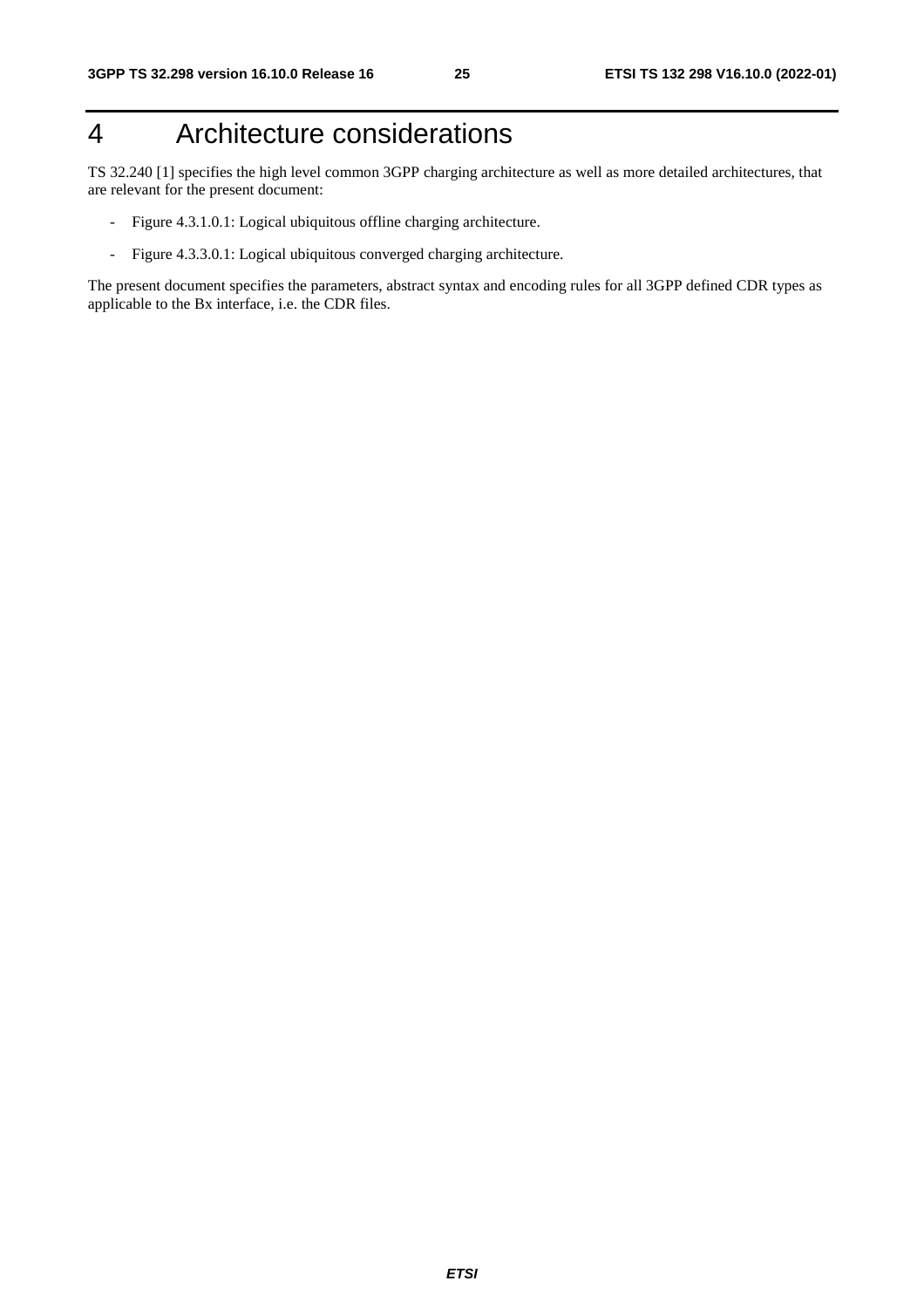# 5 CDR parameters and abstract syntax

# 5.0 General

This clause specifies the parameters and the abstract syntax of the CDRs defined for 3GPP charging management in the set of domain TSs 32.25x (CS, PS, 5GS), subsystem TSs 32.26x (IMS) and service TSs 32.27x (MMS, LCS, PoC, MBMS, SMS, MMTel etc.). In doing this, the ASN.1 specified by X.680 [300] is utilized as the notational tool.

This clause is organised in two parts:

- the first part describes the CDR parameters;
- the second part specifies the abstract syntax of the CDRs as seen in the CDR files transferred across the Bx interface.

Each part is further subdivided into a number of clauses that contain generic, bearer level, service level, and subsystem level CDR parameters and abstract syntax definitions. The converged charging CHF-CDR is described under one clause encompassing NF specific parts. Word processing features, such as formatting options, have also been used to enhance human readability.

The complete set of all CDR syntax definitions is replicated in annex A in a machine processable format. Technically, the contents of this clause and annex A are completely identical. In case of deviations between this clause and annex A due to errors in the present document, the annex shall prevail.

Note that the encoding rules for the abstract syntax specified in this clause, are detailed in clause 6.

# 5.1 CDR parameter description

### 5.1.1 Generic CDR parameters

#### 5.1.1.0 Introduction

This subclause contains the description of generic CDR parameters, where the term "generic" implies that these parameters are applicable to CDR types of more than one domain/service/subsystem.

#### 5.1.1.1.0A 3GPP PS Data Off Status

This field holds the Status of UE's 3GPP PS Data Off.

#### 5.1.1.1.0B Data volume octets

This field includes the number of octet transmitted during the use of data services.

#### 5.1.1.1 Serving Network Identity

This field contains a SGSN PLMN Identifier (Mobile Country Code and Mobile Network Code), of the SGSN that was used during the Location request. In case the SGSN changes during the transaction, only the ID of the SGSN that was used at the beginning of the transaction is included in the CDR.

The MCC and MNC are coded as described for 'Routing Area Identity' in TS 29.060 [215].

#### 5.1.1.2 Service Context Id

This field contains the Service Context Id from Diameter Accounting, if Diameter Accounting was used and the field included. It identifies the service, sub-system or domain and release that the CDR is applicable to. The contents are described in TS 32.299 [50].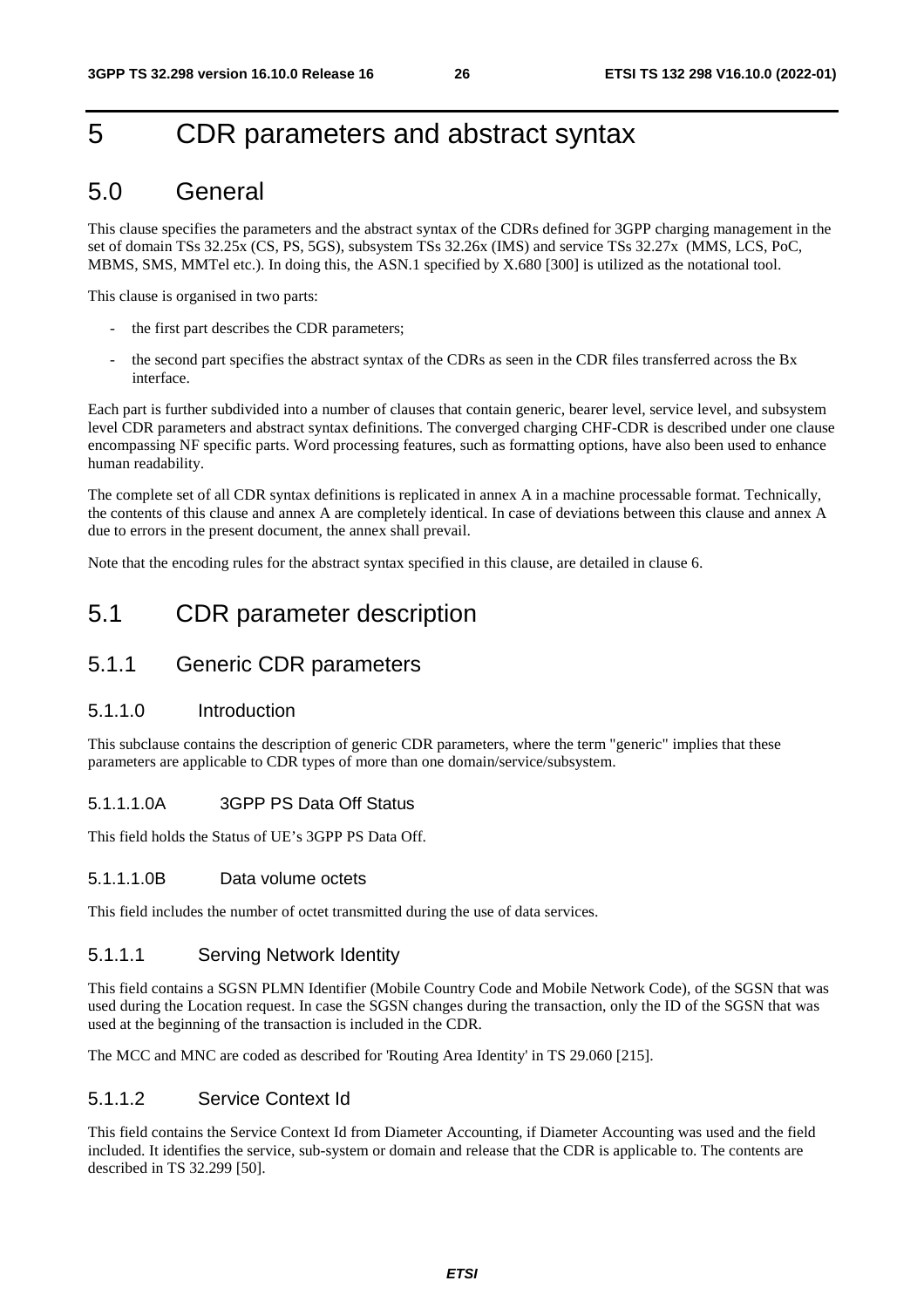#### 5.1.1.3 Subscription Identifier

This field identifies the charged party . The contents are coded in a similar fashion as for the Subscription-Id AVP in TS 32.299 [50] if applicable.

This field may hold the 5G Subscription Permanent Identifier (SUPI) of the served party (e.g., IMSI, NAI, GLI, GCI) as specified in TS 29.571 [249], if applicable.

#### 5.1.1.4 Service Specific Info

This grouped field holds the sub-fields "service specific data" and "service specific type" if and as provided by an Application Server or PCEF only for pre-defined PCC rules or TDF only for pre-defined ADC rules.

### 5.1.1.5 Service Specific Type

This field holds the type of the Service Specific Data parameter.

#### 5.1.1.6 Service Specific Data

This field contains the value of service specific data.

#### 5.1.1.7 Subscriber Equipment Number

The Subscriber Equipment Number field contains the identification of the User Equipment (UE) accessing the 3GPP system.

### 5.1.2 Bearer level CDR parameters

#### 5.1.2.0 General

This clause contains the description of the CDR parameters that are specific to the bearer level CDR types. This comprises the CDR types from the Circuit Switched (CS) domain (TS 32.250 [10]), the Packet Switched (PS) domain, i.e. GPRS (TS 32.251 [11]).

#### 5.1.2.1 CS domain CDR parameters

#### 5.1.2.1.0 Introduction

This clause contains the description of the CDR parameters that are specific to the CS domain CDR types as specified in TS 32.250 [10].

#### 5.1.2.1.1 Additional Charging Information

This field consists of two parts, a charge indicator and additional charging parameters. The charge indicator is derived from the information contained within the ISUP "backward call indicator" and may be used to store a charge indicator (charge/no charge) received from another network node. The additional charging parameters are non-standard and intended to permit the inclusion of further charging information received from Intelligent Network and/or Value Added Service nodes.

#### 5.1.2.1.2 AoC parameters/change of AoC parameters

The AoC parameter field contains the set of charge advice (AoC) parameters sent to the MS on call set-up. If further sets of parameters are sent during the call, as a result of a tariff switch-over for example, then this may be recorded in the Change of AoC Parameter field including the time at which the change occurred.

It should be noted that the Change of AoC Parms. field is optional and not required if partial records are generated on tariff switch-over.

The AoC parameters are defined in TS 22.024 [104].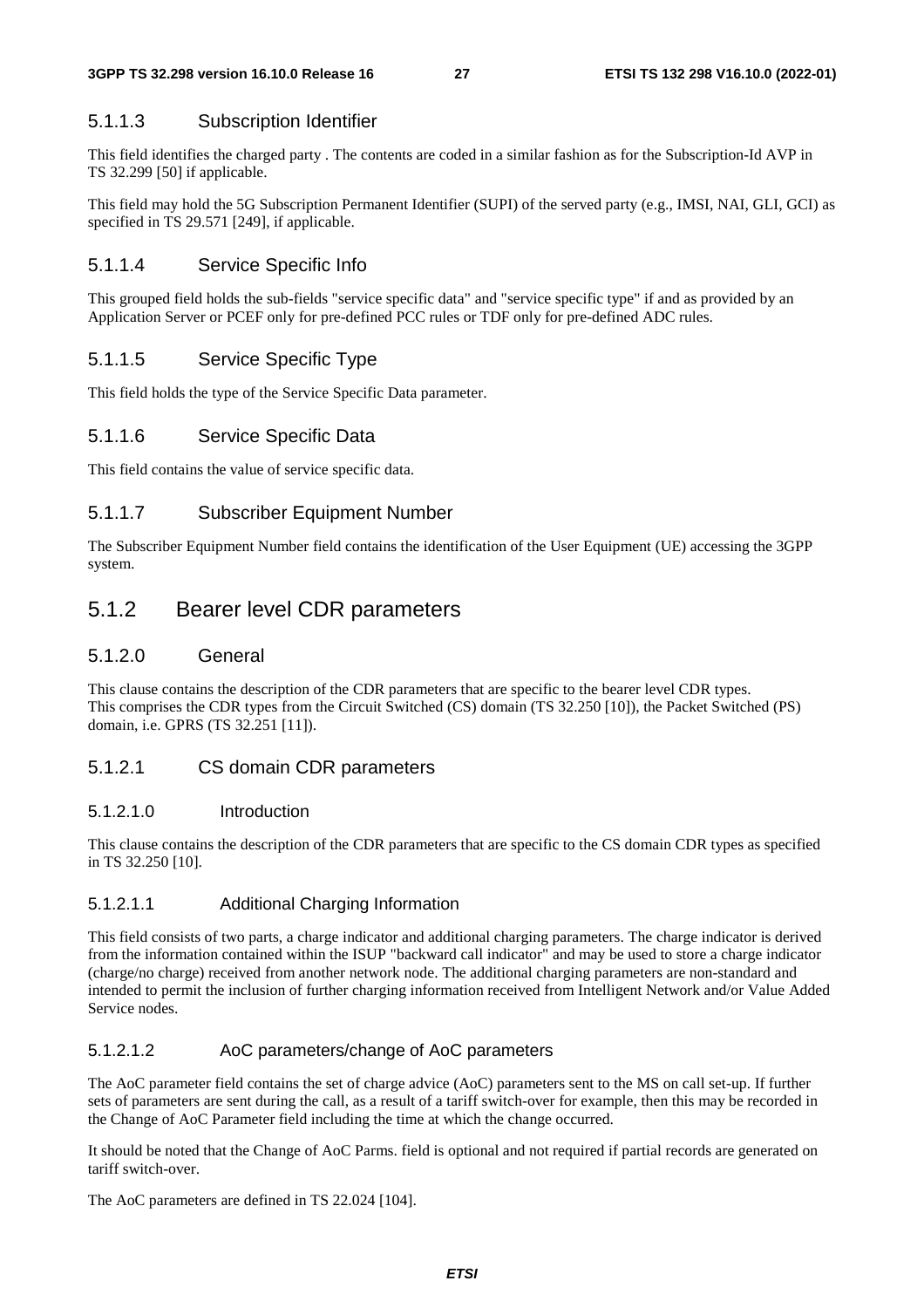#### 5.1.2.1.3 Basic Service/change of service/ISDN Basic Service

The basic service field contains the code of the basic service employed on call set-up. Any alteration to the basic service during the connection may be recorded in the change of service field including the time at which the change took place.

The change of service field is optional and may be omitted if partial records are created whenever the basic service is changed.

The coding of basic services is defined in detail in TS 29.002 [214].

In the case of the transit record the GSM basic service employed is generally not available. However, if the device on which the call originates/terminates is connected via ISDN digital subscriber signalling then the appropriate ISDN basic service code may be recorded in the record. One possible example includes the direct connection of an ISDN PABX to an MSC/VLR.

#### 5.1.2.1.4 Call duration

This field contains the relevant call duration in seconds. For incomplete calls (call attempts) the relevant duration is the call holding time from the seizure to the release of the traffic channel. For complete (answered) calls this is the chargeable duration from answer to release of the traffic channel. For partial records this is the duration of the individual partial record and not the cumulative duration of the call.

It should be noted that the time stamps may be expressed in terms of tenths of seconds or even milliseconds and, as a result, the calculation of the call duration may result in the rounding or truncation of the measured duration to a whole number of seconds.

Whether or not rounding or truncation is to be used is considered to be outside the scope of the present document subject to the following restrictions:

- 1) A call duration of zero seconds shall not be accepted.
- 2) The same method of truncation/rounding shall be applied to both single and partial records.

If CAMEL is invoked for the call and a control relationship is existing, the call might continue after a RELEASE or a DISCONNECT from the called party side received by the gsmSSF. The call duration of the incoming leg is stored in the main body of the call record. For each outgoing leg the call duration is stored in the respective 'CAMELInformation' module. If a call leg does not reach answer status and attempt charging is enabled a 'CAMELInformation' module containing the holding time is generated.

An example of how to use the call duration and the timestamps is given in figure 5.1.2.1.4.1. It shows a CAMEL controlled mobile originated follow-on scenario. The uppermost arrow  $\mathcal D$  marks the overall duration of the call that is to be measured and stored in the main body of the respective MOC record. The duration before  $t_5$  (incoming leg) or  $t_4$ (outgoing leg) needs not to be stored since the call is answered later on. The call duration in the first outgoing leg module contains the time interval from  $t_4$  to  $t_6$  (period  $\circledcirc$ ). The call duration measurement of the second outleg is started with t<sub>9</sub> and ended with t<sub>10</sub> (interval  $\circled{3}$ ).

Since the last outgoing leg is not answered, the respective module contains the holding time starting with  $t_{11}$  and ending with  $t_{13}$  (period  $\circled{4}$ ).

(The timestamps  $t_1$ ,  $t_2$ ,  $t_3$ ,  $t_7$ ,  $t_8$  and  $t_{12}$  are mentioned for completion reasons only.)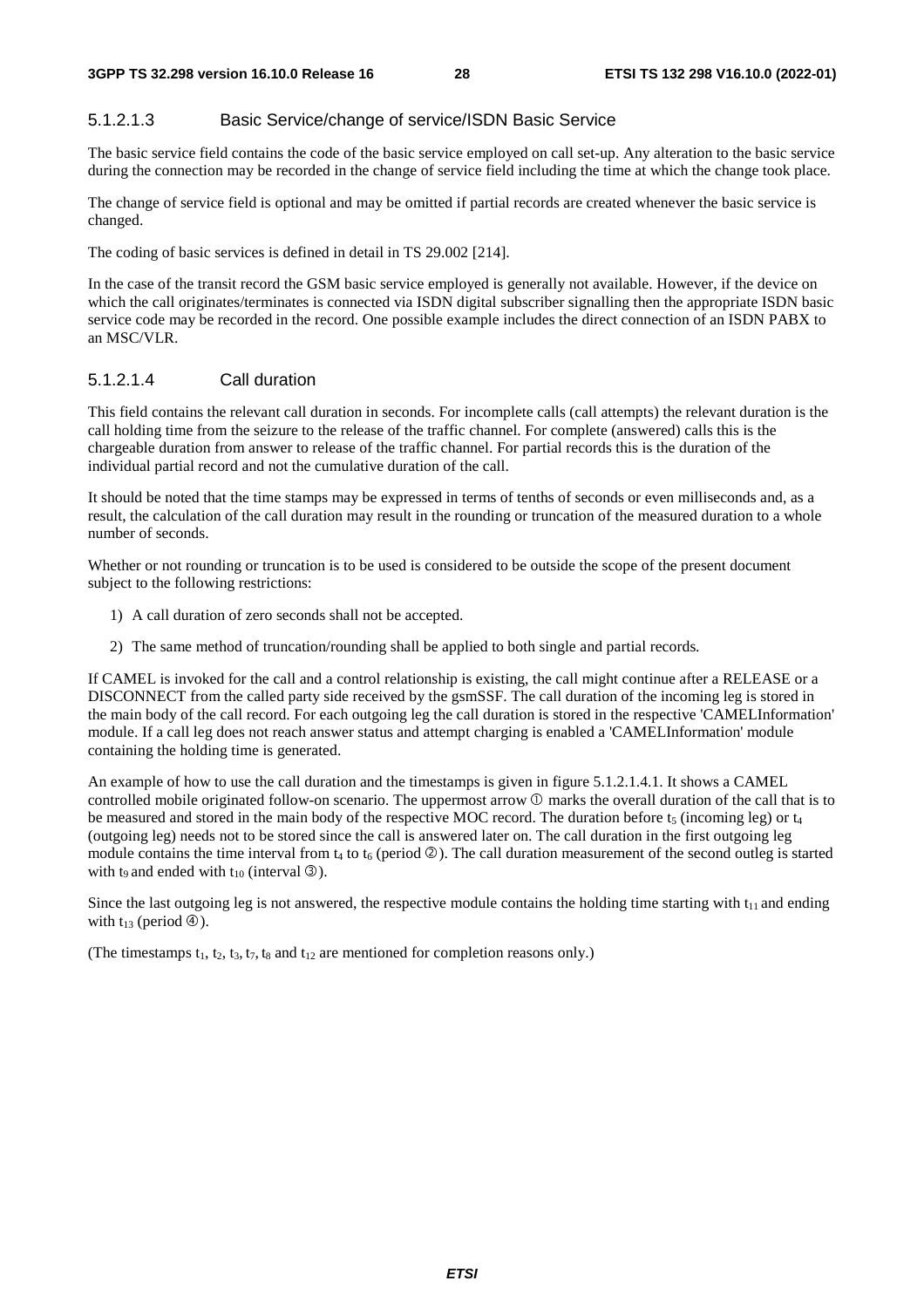

holding time of outgoing leg =  $\bullet \cdots \bullet$ 

| Point in time  | Signalling message sent/received<br>trigger detection point encountered | <b>Duration logging</b>              |
|----------------|-------------------------------------------------------------------------|--------------------------------------|
| $t_1$          | SETUP; TDP(control)                                                     |                                      |
| t <sub>2</sub> | IAM                                                                     | seizure of outg. leg 1               |
| t3             | ACM                                                                     |                                      |
| t4             | <b>ANSWER</b>                                                           | start of call duration (outg. leg 1) |
| ts.            | <b>CONNECT</b>                                                          | start of call duration (inc. leg)    |
| t6             | RELEASE; EDP(control)                                                   | stop of call duration (outg. leg 1)  |
| t7             | IAM                                                                     | seizure of outg. leg 2               |
| ts.            | ACM                                                                     |                                      |
| t9.            | <b>ANSWER</b>                                                           | start of call duration (outg. leg 2) |
| $t_{10}$       | RELEASE; EDP(control)                                                   | stop of call duration (outg. leg 2)  |
| $t_{11}$       | <b>IAM</b>                                                              | seizure of outg. leg 3               |
|                |                                                                         | start of holding time (outg. leg 3)  |
| $t_{12}$       | <b>ACM</b>                                                              |                                      |
| $t_{13}$       | RELEASE; EDP(control)                                                   | stop of holding time (outg. leg 3)   |
|                |                                                                         |                                      |

**Figure 5.1.2.1.4.1: Call duration measurement in follow-on scenarios**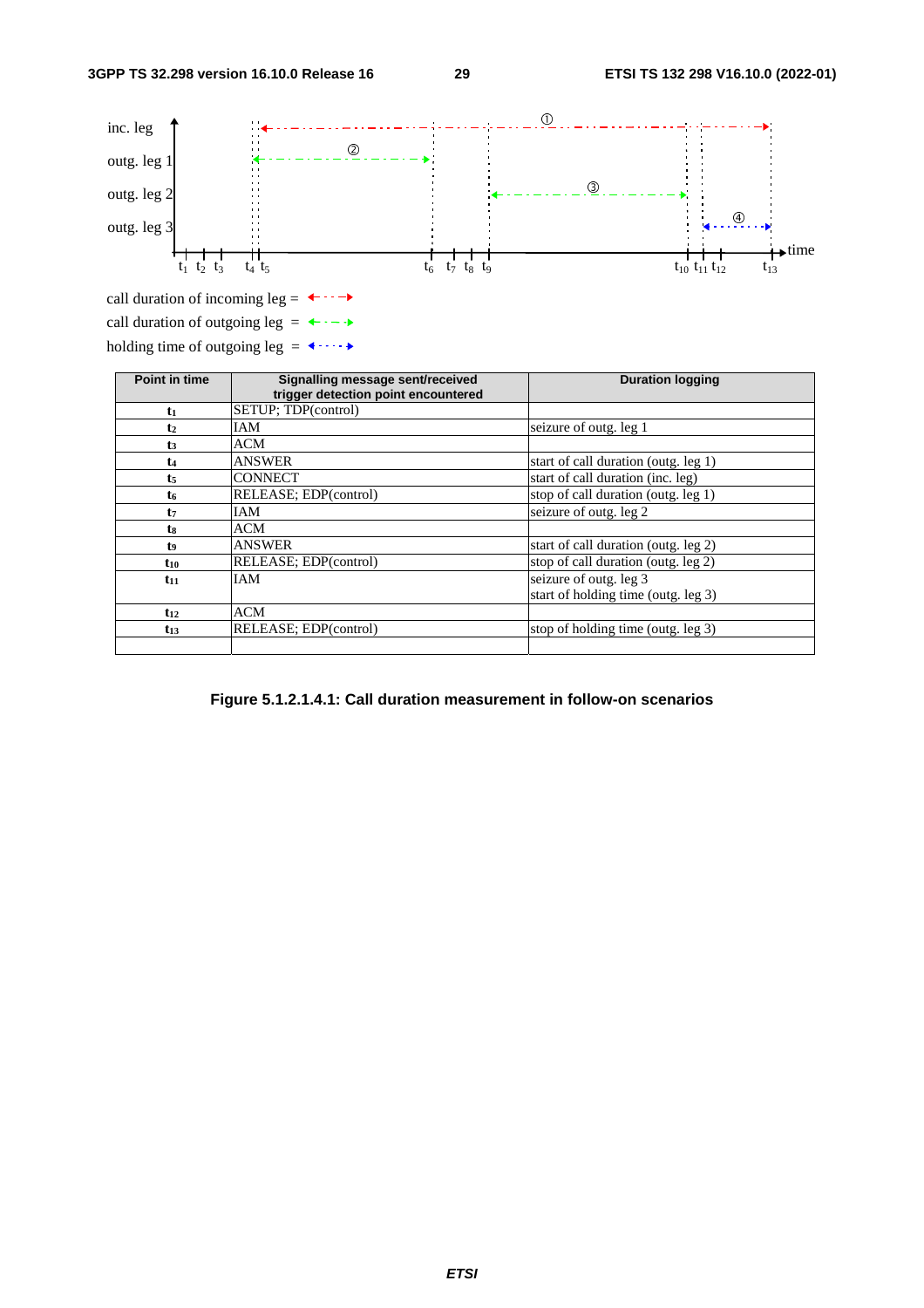### 5.1.2.1.5 Call reference

This field uniquely identifies a call or transaction on one side of the interface (i.e. 'A' or 'B' side) and is derived from the transaction identifier of TS 24.008 [208]. It is also used to identify all partial records and transactions belonging to the same connection.

For the avoidance of doubt, there is **no** global call reference defined within GSM and the call reference field **cannot** be used to combine, for example, the MOC and MTC records of a mobile-to-mobile connection.

#### 5.1.2.1.6 Calling/called/connected/translated number

In general an Recommendation E.164 [308] number but may also include other numbering plans e.g. ITU-T Recommendation X.121 [315]. Each of these fields includes the type of number and number plan as specified in detail in TS 24.008 [208]. Where appropriate, these fields may also contain the presentation and screening information also specified in TS 24.008 [208].

The called number is the number received from the mobile station on mobile originated call set-up as defined in TS 24.008 [208]. Similarly, the calling number is the number received from the network on mobile terminated call setup. In case of CAMEL initiated Call Forward (CF), the called (forwarded-to) number is returned by CAMEL.

The translated number is the result of any digit translation performed by the MSC on the called number received from the mobile station on mobile originated call set-up. This parameter is not included in the CDR if no digit translation has taken place.

The connected number is the number of the actual party reached as defined in TS 24.008 [208]. Although this is normally identical to the called number it may differ. This parameter is not included if identical to the called number.

The following examples are intended to explain the use of these fields:

| EXAMPLE 1:        | Called Number $=$ Connected Number                                                                                                                                                                                                                                                                                      |
|-------------------|-------------------------------------------------------------------------------------------------------------------------------------------------------------------------------------------------------------------------------------------------------------------------------------------------------------------------|
|                   | Normal call from a mobile subscriber to a mobile subscriber or to a PSTN subscriber.                                                                                                                                                                                                                                    |
| EXAMPLE 2:        | Called Number $!=$ Connected Number                                                                                                                                                                                                                                                                                     |
|                   | In case of routing to a PABX with Automatic Call Distribution or to an ISDN Basic Access with<br>several devices attached. The connected number is that of the party actually reached. N.B. The<br>recording of the actual number connected may be limited by the capability of intermediate<br>signalling connections. |
| <b>EXAMPLE 3:</b> | MTC record for Call Forwarding ("A" -> "B" -> "C")                                                                                                                                                                                                                                                                      |
|                   | In case of call forwarding, the connected number recorded in the MTC record of the "B"<br>subscriber is that of the forwarded-to party or "C" subscriber. The calling party field contains the<br>number of the "A" subscriber.                                                                                         |
| <b>EXAMPLE 4:</b> | <b>Translated Number</b>                                                                                                                                                                                                                                                                                                |
|                   | This field is only present if digit translation is applied by the MSC to the called number received                                                                                                                                                                                                                     |

from the mobile station. Examples include abbreviated dialling codes and service numbers.

#### 5.1.2.1.7 Calling Party Number

This field contains Calling Party Number modified by CAMEL service.

#### 5.1.2.1.8 CAMEL call leg information

This field contains a set of CAMEL information IEs according to the number of outgoing CAMEL call legs.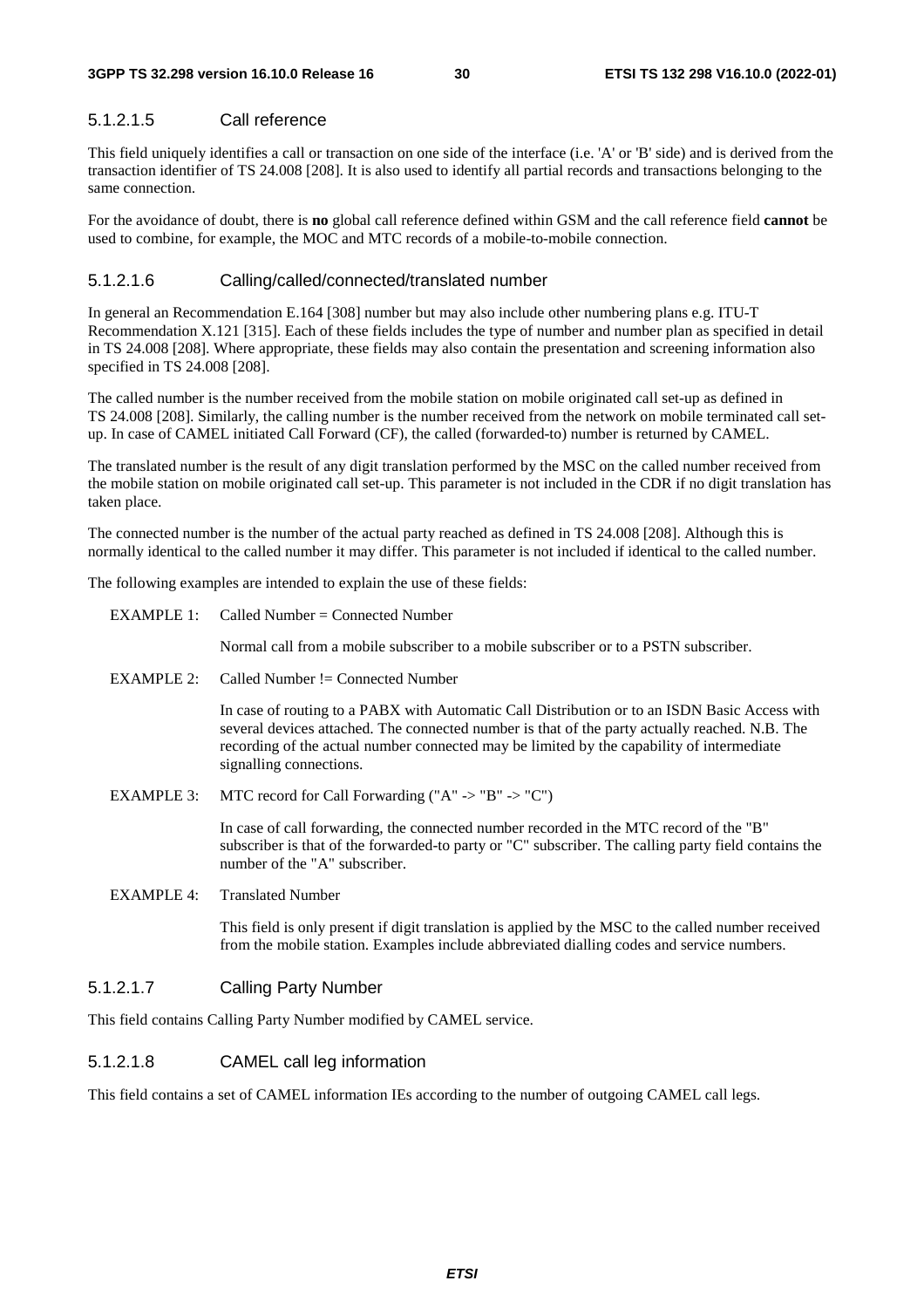#### 5.1.2.1.9 CAMEL information

This field contains a list of parameters with information related to one CAMEL outgoing call leg. This parameter list is an Information Element (IE) used in the CAMEL Call Leg Information field.

As a network option, parameters that are identical to the corresponding values in the top level structure of the record are not recorded again. That means whenever a value is not mentioned in this set the value provided in the basic record is valid instead. This might lead to an empty or even absent structure, if no parameter was modified.

#### 5.1.2.1.10 CAMEL initiated CF indicator

The purpose of this field is to distinguish CAMEL call forwarding service scenarios from standard GSM call forwarding scenarios.

From the Basic Call State Model (BCSM)'s point of view this field is set to 'CF' whenever the Originating CAMEL Subscription Information (O\_CSI) was applied after terminating CAMEL call processing had been taken place changing the call destination. For the avoidance of doubt: this flag does not depend on other modified call parameter(s) (e.g.: redirection information, etc.) received in the CAP\_CONNECT message of the Terminating CAMEL Subscription Information (T\_CSI) service.

This flag also indicates that another record might be generated, one containing the charging information related to the terminating CAMEL service and one containing the charging information related to the originating CAMEL service.

#### 5.1.2.1.11 CAMEL modified Service Centre

This field contains SMS-C address modified by CAMEL service. If this field is present the field Service Centre contain SMS-C address before CAMEL modification.

#### 5.1.2.1.12 CAMEL SMS Information

This field contains following CAMEL information for mobile originated and terminated SMS:

- Default SMS handling:

 This field indicates whether or not a CAMEL encounters default SMS handling. This field shall be present only if default SMS handling has been applied.

- Free format data:

See clause 5.1.2.1.26.

- Calling Party Number:

This field contains Calling Party Number modified by CAMEL service.

- CAMEL modified Service Centre:

This field contains SMS-C address modified by CAMEL service.

NOTE 1: This field is only applicable for originated SMS.

- CAMEL Destination Subscriber Number

This field contains short message Destination Number modified by CAMEL service.

NOTE 2: This field is only applicable for originated SMS.

- SMS Reference Number:

This field contains the SMS Reference Number assigned to the Short Message by the MSC.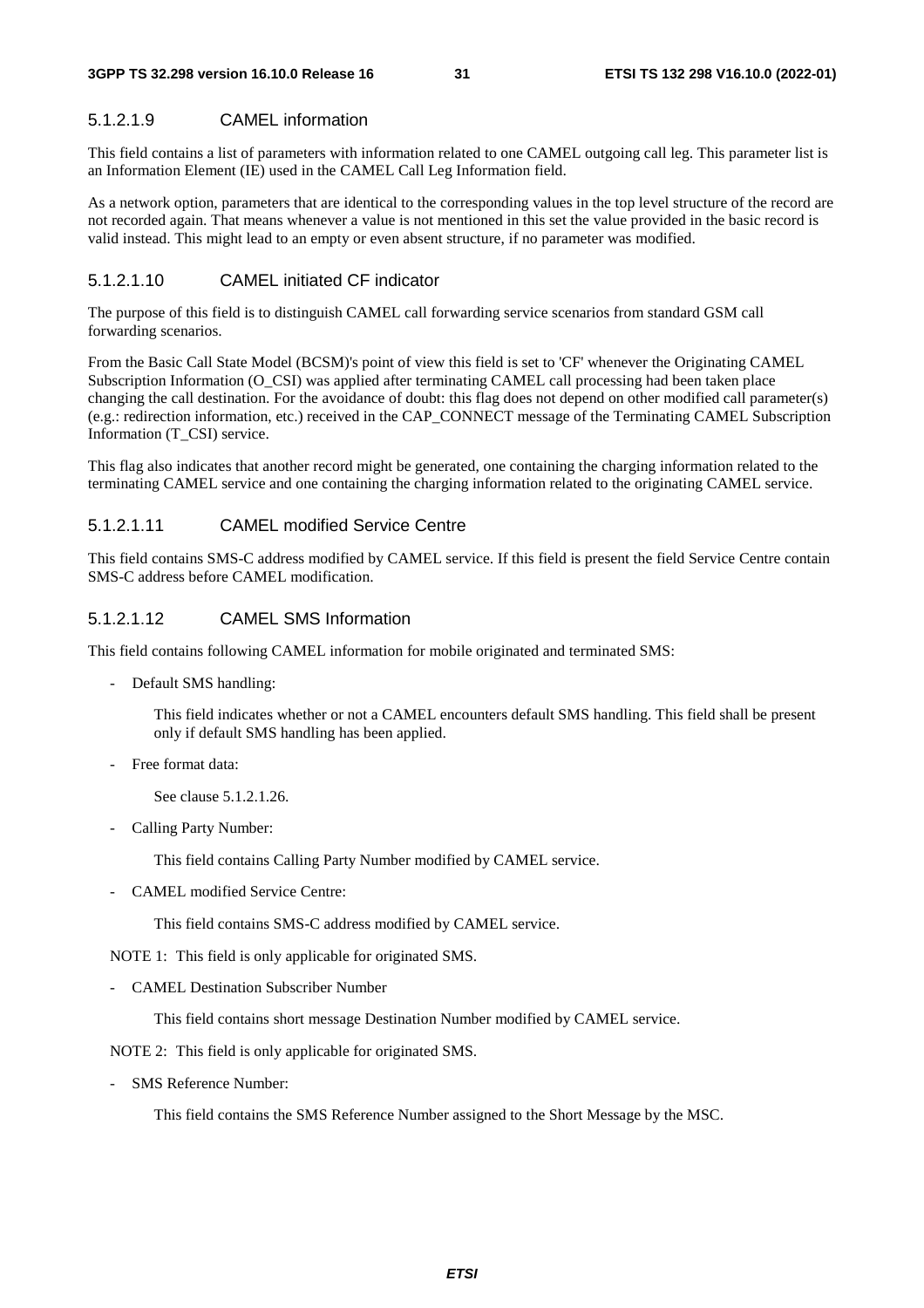### 5.1.2.1.13 Cause for termination

This field contains a generalised reason for the release of the connection including the following:

- normal release:
- CAMEL initiated call release:
- partial record generation;
- partial record call re-establishment;
- unsuccessful call attempt;
- abnormal termination during the stable phase;
- unauthorized network originating a location service request;
- unauthorized client requesting a location service;
- position method failure at a location service execution;
- unknown or unreachable LCS client at a location service request.

A more detailed reason may be found in the diagnostics field.

### 5.1.2.1.14 Channel Coding Accepted/Channel Coding Used

A list of traffic channel codings for HSCSD connections accepted/negotiated by the MS.

These parameters are only present in the CDRs for HSCSD connections.

### 5.1.2.1.15 Data volume

This field includes the number of 64 octet segments transmitted during the use of data services if known.

### 5.1.2.1.16 Default call/SMS handling

This field indicates whether or not a CAMEL encountered default call/SMS handling. This field shall be present only if default call/SMS handling has been applied. Parameter is defined in HLR as part of CAMEL subscription information.

### 5.1.2.1.17 Destination Subscriber Number

This field contains Destination/Called Subscriber Number modified by CAMEL service. If not modified then this field may contain original Destination Number also when CAMEL is not active.

### 5.1.2.1.18 Diagnostics

This field includes a more detailed technical reason for the release of the connection and may contain one of the following:

- a MAP error from TS 29.002 [214];
- a Cause from TS 24.008 [208];
- a Cause from TS 29.078 [217];
- a Cause from ITU-T Recommendation Q.767 [309];
- a LCS diagnostics according TS 29.002 [214].

The diagnostics may also be extended to include manufacturer and network specific information.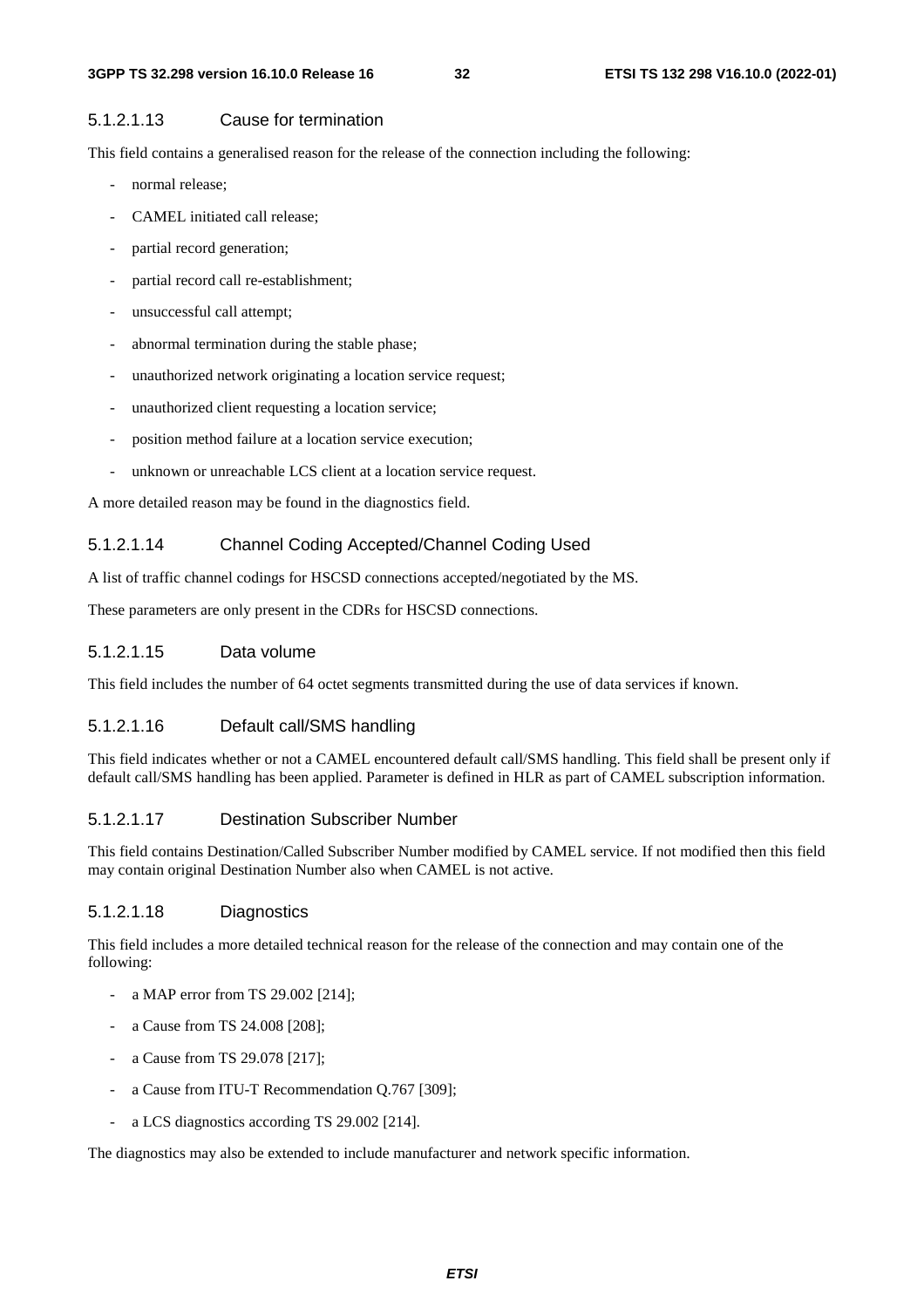#### 5.1.2.1.19 EMS-Digits

This parameter only applies to location for an emergency services call in North America and gives the North American Emergency Services Routing Digits as defined in TS 29.002 [214].

#### 5.1.2.1.20 EMS-Key

This parameter only applies to location for an emergency services call in North America and gives the North American Emergency Services Routing Key as defined in TS 29.002 [214].

#### 5.1.2.1.21 Entity number

This field contains the Recommendation E.164 [308] number assigned to the entity (MSC, VLR, HLR etc.) that produced the record. For further details concerning the structure of MSC and location register numbers see TS 23.003 [200].

#### 5.1.2.1.22 Equipment id

This field contains a local identifier used to distinguish between equipment of the same equipment type e.g. the number of the conference circuit employed if more than one is available.

#### 5.1.2.1.23 Equipment type

This field contains the type of common equipment employed e.g. conference circuit for multi-party service.

#### 5.1.2.1.24 Event time stamps

These fields contain the event time stamps relevant for each of the individual record types.

The call records may contain three significant call handling time stamps:

| - the time at which the resource in question was seized                  | (Seizure time); |
|--------------------------------------------------------------------------|-----------------|
| - the time at which the call was answered or at which charging commences | (Answer time);  |
| - the time at which the resource was released                            | (Release time). |

For both Mobile Originated and Mobile Terminated calls, the Seizure time is the time at which the traffic channel is allocated i.e. the time at which the ASSIGN COMMAND message is sent to the MS.

For Mobile Originated calls the Answer time is the time at which the CONNECT message is sent to the calling party. For Mobile Terminated calls the time at which the CONNECT message is received from the called party. However, if the subscriber has subscribed to the advice of charge charging level service, then the answer time shall be derived from the time at which the FACILITY message is received from the MS containing the acknowledgement of receipt of the AOC parameters. Similarly, if the AOC parameters are changed during the call then the change time recorded for a subscriber with AOC charging level is the receipt of the FACILITY message from the MS. For a subscriber with AOC information level the change time recorded is the time at which the FACILITY is sent to the MS. Finally, in case of call re-establishment the answer time is the time at which the new traffic channel is allocated by the MSC i.e. when the ASSIGN COMMAND is sent to the MS.

The Release time is the time at which the connection is released by either party i.e. a DISCONNECT or RELEASE is sent by the network or a DISCONNECT is received from the MS. In the case of a radio link failure, the release time is the time at which the failure was detected by the MSC.

For unsuccessful call attempts the Seizure time is mandatory. The Release time is optional and the call duration recorded is the call holding time i.e. the difference between the two.

For successful calls the Answer time is mandatory and both the Seizure and Release times are optional. The call duration recorded is the chargeable duration i.e. the difference between the Answer and Release time stamps.

The event records include the following time stamps:

HLR-int time: The receipt of a MAP\_SEND\_ROUTING\_INFO request by the HLR;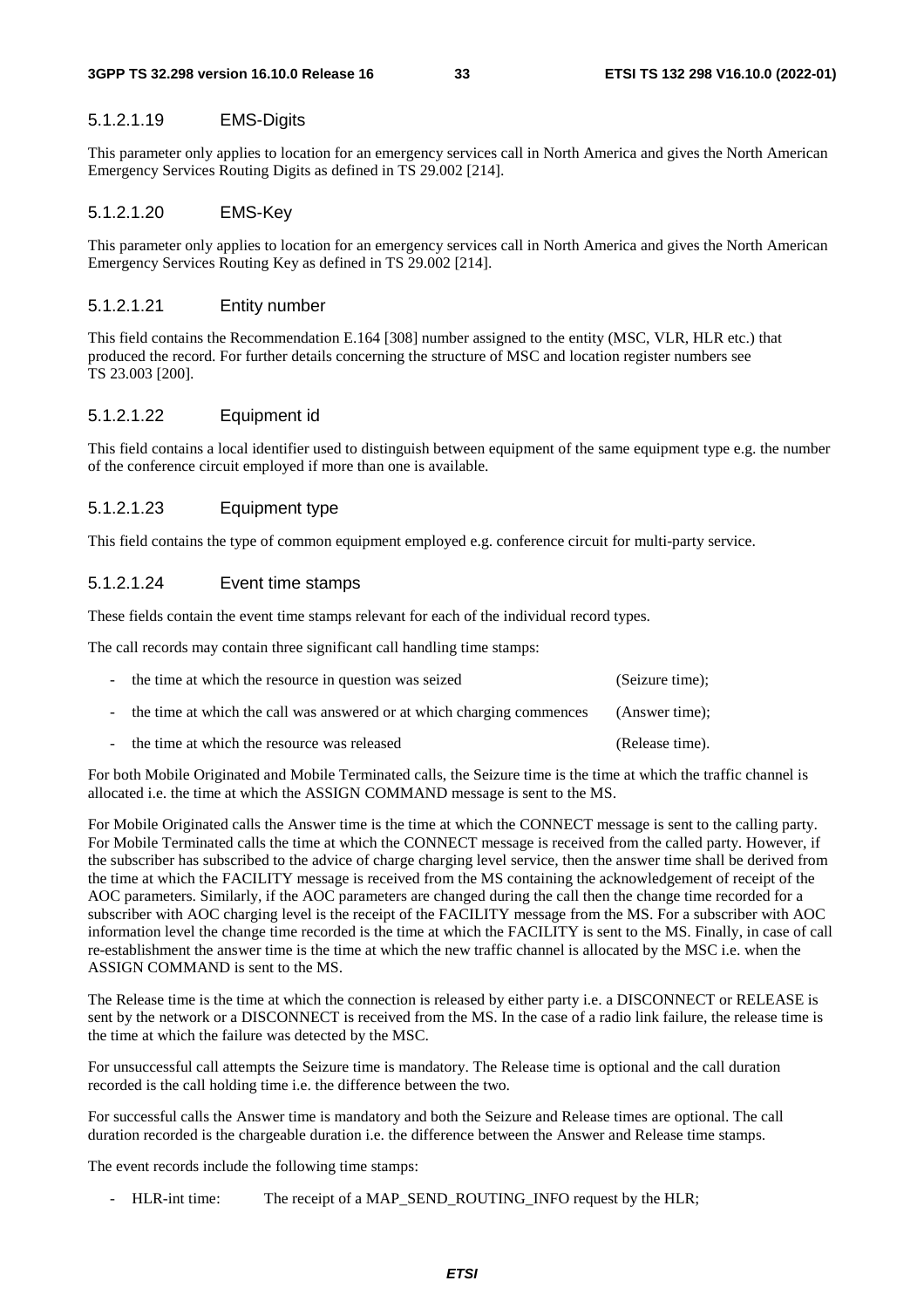- Loc.Upd. time: The receipt of a MAP\_UPDATE\_LOCATION\_AREA request by the VLR or the receipt of a MAP\_UPDATE\_LOCATION request by the HLR;
- SS-Action: The receipt of a supplementary service request by the VLR;

e.g. MAP\_REGISTER\_SS, MAP\_INVOKE\_SS

- SMS-MO: The receipt of an RP\_DATA message from the MS containing an SMS\_SUBMIT PDU;
- SMS-MT: The transmission of an RP\_DATA message to the MS containing an SMS\_DELIVER PDU;
- LCS: The time the LR was processed.

It should be noted that the events listed above are only examples in order to demonstrate the principles and that the list is by no means exhaustive.

All time-stamps include a minimum of date, hour, minute and second.

#### 5.1.2.1.25 Fixed Network User Rate

This field indicates the user data rate applied for the connection in the fixed network. In UMTS, it shall be present for all bearer services as specified in TS 22.002 [102]. In GSM, this parameter is part of the HSCSD connection parameters, see clause 5.1.2.1.30.

#### 5.1.2.1.26 Free format data

This field contains charging information sent by the gsmSCF in the Furnish Charging Information (FCI) messages as defined in TS 29.078 [217]. The data can be sent either in one FCI message or several FCI messages with append indicator. This data is transferred transparently in the CAMEL clauses of the relevant call records. 'Free format data' sent to the legID=1 is always stored in the top level of the respective record. 'Free format data' sent to the legID >1 is stored in the appropriate CAMEL call leg information field.

If the FCI is received more than once during one continuing incoming/outgoing CAMEL call leg, the append indicator defines whether the FCI information is appended to previous FCI and stored in the relevant record or the information of the last FCI received is stored in the relevant record (the previous FCI information shall be overwritten).

In the event of partial output the currently valid 'Free format data' is stored in the partial record.

#### 5.1.2.1.27 Free format data append indicator

This field contains an indicator whether free format data is to be appended to free format data stored in previous partial CDR. This field is needed in CDR post-processing to sort out valid free format data for that call leg from sequence of partial records. Creation of partial records is independent on received FCIs and thus valid free format data may be divided to different partial records.

If field is missing then free format data in this CDR replaces all received free format data in previous CDRs. Append indicator is not needed in the first partial record. In following partial records indicator shall get value true if all FCIs received during that partial record have append indicator. If one or more of the received FCIs for that call leg during the partial record do not have append indicator then this field shall be missing.

#### 5.1.2.1.28 GsmSCF address

This field identifies the CAMEL server serving the subscriber. Address is defined in HLR as part of CAMEL subscription information.

#### 5.1.2.1.29 Guaranteed Bit Rate

This field contains the Guaranteed Bit Rate based on the FNUR for transparent and Wanted AIUR for non-transparent CS data services based on the described mapping in TS 27.001 [213]. The Guaranteed Bit Rate may be used to facilitate admission control based on available resources, and for resource allocation within UMTS. The bit-rate of the UMTS bearer service shall guarantee to the user or applications refer TS 22.002 [102].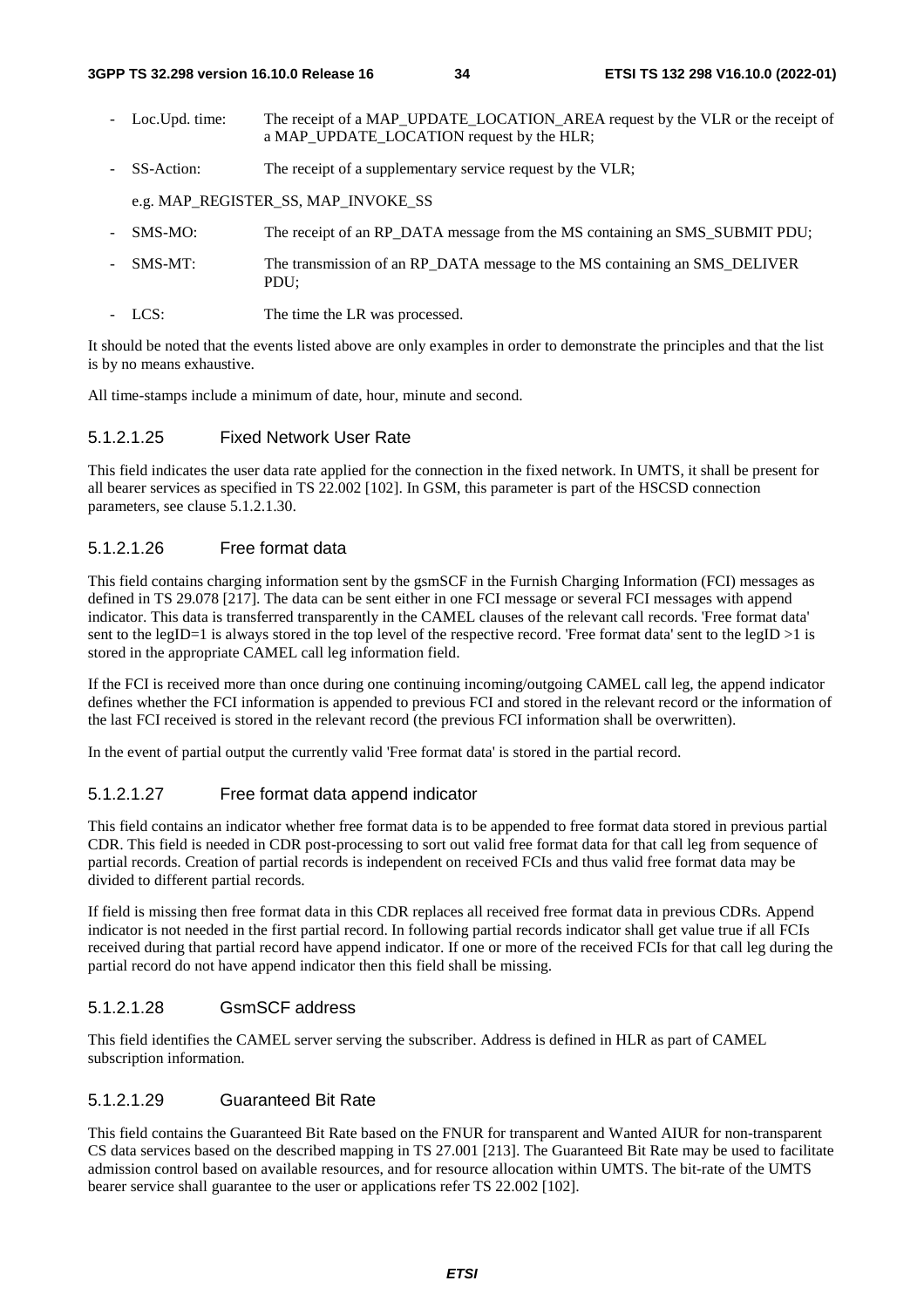Operator may choose any of the possible values less or equal to wanted AIUR (Air Interface User Rate). (If WAIUR is less or equal to 14,4 kbit/s then Guaranteed Bit Rate and Maximum Bit Rate shall be set to 14,4 kbit/s).

#### 5.1.2.1.30 HSCSD parameters/Change of HSCSD parameters

The basic HSCSD parameters are negotiated between the MS and the network at call set-up time. They comprise ofthe following parameters:

- the FNUR (Fixed Network User Rate) (optionally);
- the total AIUR (Air Interface User Rate) requested by the MS (for non-transparent HSCSD connections only);
- a list of the channel codings accepted by the MS;
- the maximum number of traffic channels accepted by the MS (this is noted in the channels requested field);
- the channel coding and the number of traffic channels actually used for the call.

In case the network or user initiated modification procedure takes place during the call, the AIUR requested, the channel coding used and the number of traffic channel requested/used might be recorded in the Change of HSCSD parameters field including the time at which the change occurred and which entity requested the change.

It should be noted that the Change of HSCSD Parameters field is optional and not required if partial records are generated when a Change of HSCSD Parameters takes place.

#### 5.1.2.1.31 Incoming/outgoing trunk group

The incoming trunk group describes the trunk on which the call originates as seen from the MSC. For mobile originated calls this will generally be a BSS trunk. Similarly, the outgoing trunk group describes the trunk on which the call leaves the MSC.

For 3G, this parameter may not be available. When available, this parameter shall be supplied in the CDRs.

#### 5.1.2.1.32 Interrogation result

This field contains the result of the HLR interrogation attempt as defined in the MAP (TS 29.002 [214]).

NOTE: This field is only provided if the attempted interrogation was unsuccessful.

#### 5.1.2.1.33 IMEI Check Event

This field identifies the type of event that caused the IMEI check to take place:

- Mobile originating call attempt;
- Mobile terminating call attempt;
- Mobile originating SMS;
- Mobile terminating SMS;
- Supplementary service actions performed by the subscriber;
- Location update.

#### 5.1.2.1.34 IMEI Status

This field contains the result of the IMEI checking procedure:

- Greylisted;
- Blacklisted;
- Non-whitelisted.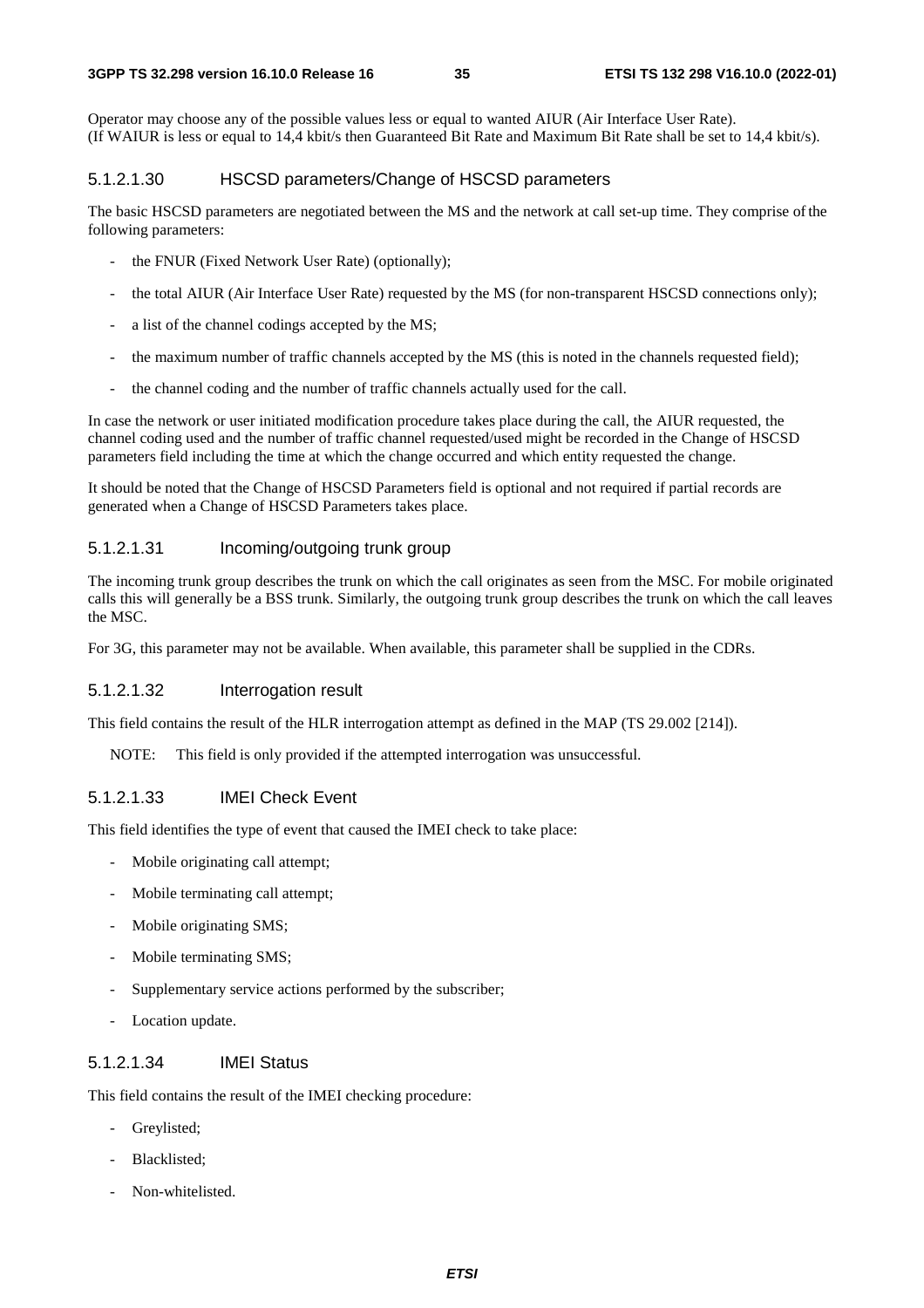## 5.1.2.1.35 JIP Parameter

This Jurisdiction Information Parameter (JIP) is populated if received via one of the methods listed as JIP Source. The field shall identify the actual originating exchange and may be equal to 6 or 10 digits for North America Region (NAR). Note that this field may not apply for international areas, as it is not currently used. Additionally, it is also possible to use the LRN as the JIP if it properly identifies the originating switch.

### 5.1.2.1.36 JIP Query Status Indicator

This field indicates the status of Location Routing Number (LRN) query as follows:

- 1. Number Portability Data Base (NPDB) returns LRN or NULL response (free of any error).
- 2. No response was received to the query; the query timed out.
- 4. Protocol error in received response message.
- 5. Error detected in response data.
- 6. Query rejected
- 9. No query performed
- 99. Query unsuccessful, reason unknown

If the JIP is equal to the LRN, then the JIP query status shall be the same as the LRN query status. If not, this field shall be set to one of the values listed above.

### 5.1.2.1.37 JIP Source Indicator

This indicator shall be populated if the Jurisdiction Information Parameter is derived. Identifies the method in which the value was derived. Shall be set to the values listed in the LRN Source Indicator.

# 5.1.2.1.38 LCS Cause

The LCS Cause parameter provides the reason for an unsuccessful location request according TS 49.031 [227].

### 5.1.2.1.39 LCS Client Identity

This field contains further information on the LCS Client identity:

- Client External ID;
- Client Dialled by MS ID;
- Client Internal ID.

# 5.1.2.1.40 LCS Client Type

This field contains the type of the LCS Client as defined in TS 29.002 [214].

### 5.1.2.1.41 LCS Priority

This parameter gives the priority of the location request as defined in TS 49.031 [227]

## 5.1.2.1.42 LCS QoS

This information element defines the Quality of Service for a location request as defined in TS 49.031 [227].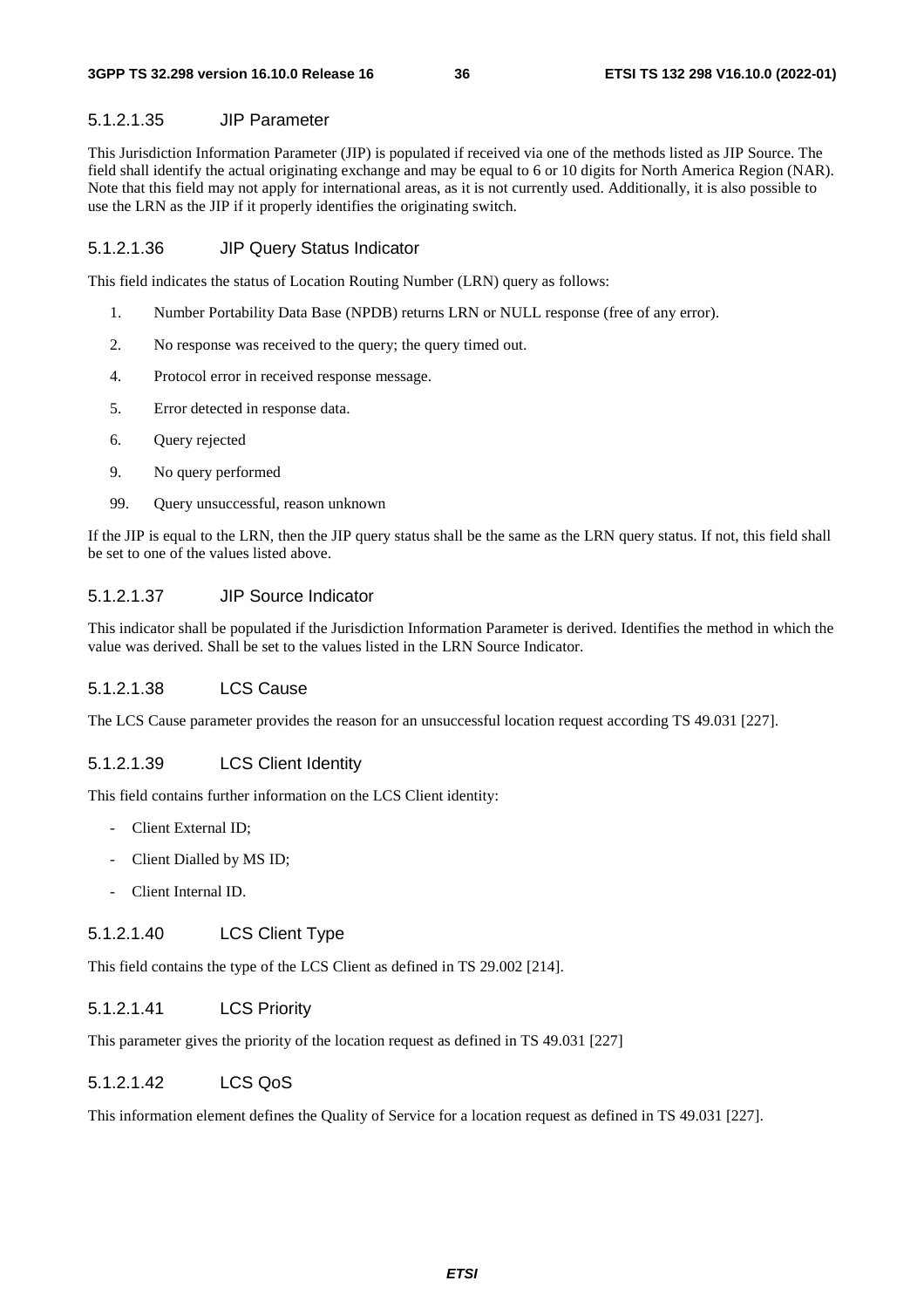## 5.1.2.1.43 Level of CAMEL service

This field describes briefly the complexity of CAMEL invocation:

- 'Basic' means that CAMEL feature is invoked during the set-up phase (e.g. to modify the destination) of the call only;
- 'Online charging' means that CAMEL supported AoC parameter were sent to the mobile station (the Send Charging Information message, SCI, is received from the gsmSCF);
- The flag 'call duration supervision' is set whenever the call duration supervision is applied in the gsmSSF of the VPLMN (apply charging message is received from the gsmSCF).

## 5.1.2.1.44 Location/change of location

The location field contains a combination of the Location Area Code (LAC), Cell Identity (CI) and MCC+MNC of the cell in which the served party is currently located. Any change of location may be recorded in the change of location field including the time at which the change took place.

The change of location field is optional and not required if partial records are generated when the location changes.

The LAC and CI are both 2 octet quantities and coded according to TS 24.008 [208].

For SMS over SGs (defined in TS 36.413 [226]), the LAC field contains the Tracking Area Code and the Cell Identity contains the 16 least significant bits.

## 5.1.2.1.45 Location Estimate

The Location Estimate field is providing an estimate of a geographic location of a target MS according to TS 29.002 [214].

### 5.1.2.1.46 Location Extension

The Location Extension field contains the 12 most significant bits from the Cell Identity field. This is used when SMS over SGs (defined in TS 36.413 [226]) is applied and the access is E-UTRAN.

# 5.1.2.1.47 Location Routing Number (LRN)

This field contains Ten-digit Location Routing Number (LRN) for the Number Portability feature. It is populated if received via one of the methods listed as "LRN Source". It identifies the new location of a ported subscriber. For North America Region (NAR) this may be a 10-digit E.164 number. For Europe, other formats may apply.

If more than 10 digits are received, the first ten digits received are recorded. If fewer than 10 digits are received, the information is left justified in the field and padded with 0xF.

# 5.1.2.1.48 Location Type

This field contains the type of the location as defined in TS 29.002 [214].

# 5.1.2.1.49 LRN Query Status Indicator

This field indicates the status of Location Routing Number (LRN) query as follows:

- 1. Number Portability Data Base (NPDB) returns LRN or NULL response (free of any error);
- 2. No response was received to the query; the query timed out;
- 4. Protocol error in received response message;
- 5. Error detected in response data;
- 5. Query rejected;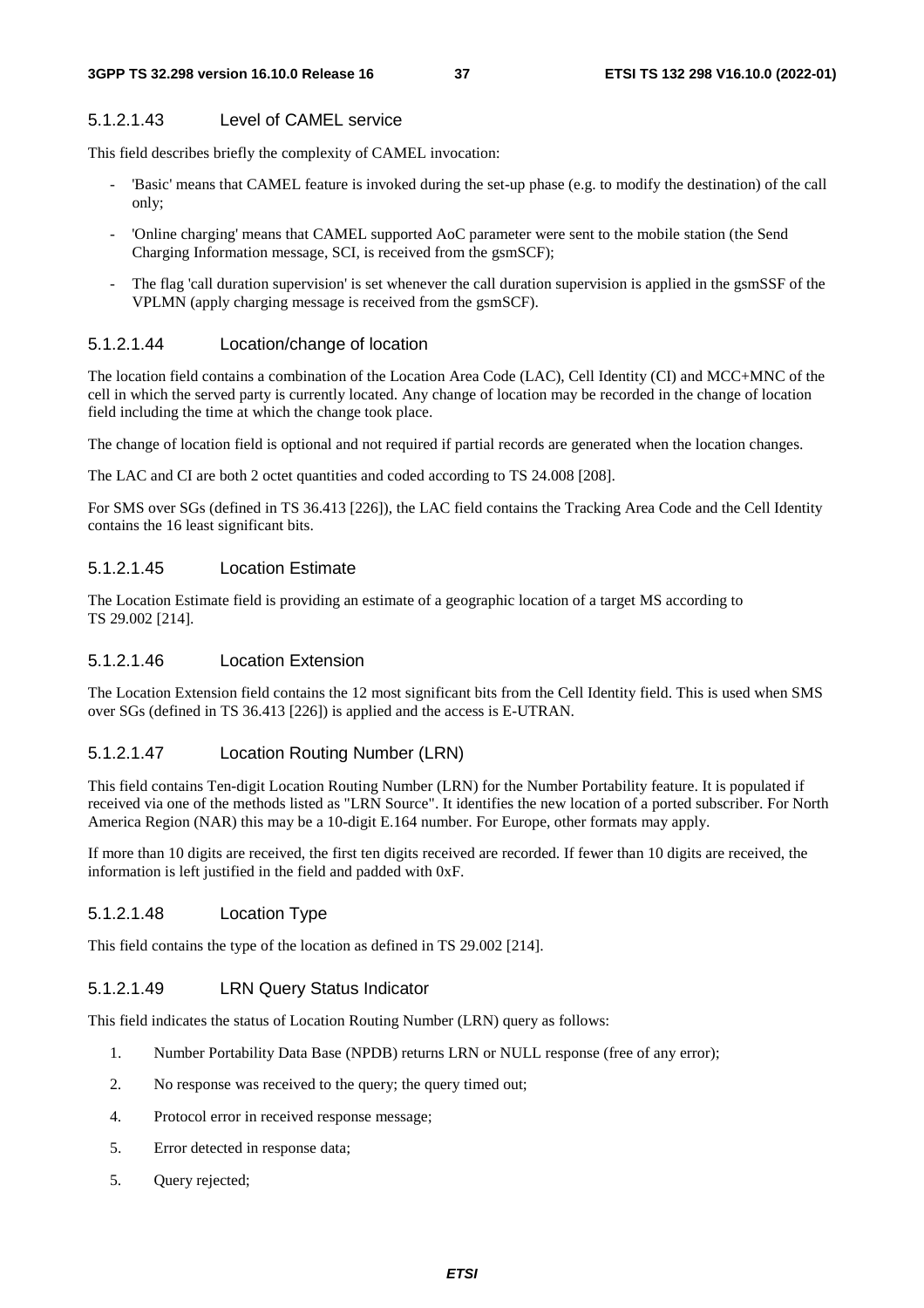- 9. No query performed;
- 99. Query unsuccessful, reason unknown.

It is populated if an NP query was performed.

## 5.1.2.1.50 LRN Source Indicator

This field indicates whether the Location Routing Number is obtained from LRN NP database or it came in incoming signalling or switching system data.

It is populated if routing information for a ported subscriber is received from one of the methods listed below. It shall be equal to one of the following enumerated values:

- 1. LRN NP Database;
- 2. SwitchingSystemData;
- 3. Incomingsignaling;
- 9. Unknown.

# 5.1.2.1.51 Maximum Bit Rate

This field contains the Maximum Bit Rate based on the FNUR (Fixed Network User Rate) for transparent and WAIUR(Wanted Air Interface User Rate) for non-transparent CS data services based on the described mapping in TS 27.001 [213]. The parameter can be used to make code reservations in the downlink of the radio interface for the UMTS bearer service (BS20 and BS30) refer TS 22.002 [102]. Its purpose is:

- to limit the delivered bit-rate to applications or external networks with such limitations,
- to allow maximum wanted user bit-rate to be defined for applications able to operate with different rates (e.g. applications with adapting codecs).]

Maximum bit rate is set to the highest value ≤ WAIUR (If WAIUR is less or equal to 14.4 kbit/s then Guaranteed Bit Rate and Maximum Bit Rate shall be set to 14.4 kbit/s).

### 5.1.2.1.52 Measure Duration

This field contains the duration for the section of the location measurement corresponding to the location request and the location report messages.

## 5.1.2.1.53 Message reference

This field contains a unique message reference number allocated by the mobile station when transmitting a short message to the service centre. This field corresponds to the TP-Message-Reference element of the SMS\_SUBMIT PDU defined in TS 23.040 [201].

### 5.1.2.1.54 MLC Number

This parameter refers to the ISDN (E.164[308]) number of an MLC.

### 5.1.2.1.55 Mobile station classmark/change of classmark

This MS classmark field contains the mobile station classmark employed by the served MS on call set-up as defined in TS 24.008 [208] (see mobile station classmark 2, mobile station classmark 3). Any alteration in the classmark during the connection may be recorded in the change of classmark field and will include the time at which the change took place.

It should be noted that the change of classmark field is optional and not required if partial records are created when the classmark is altered.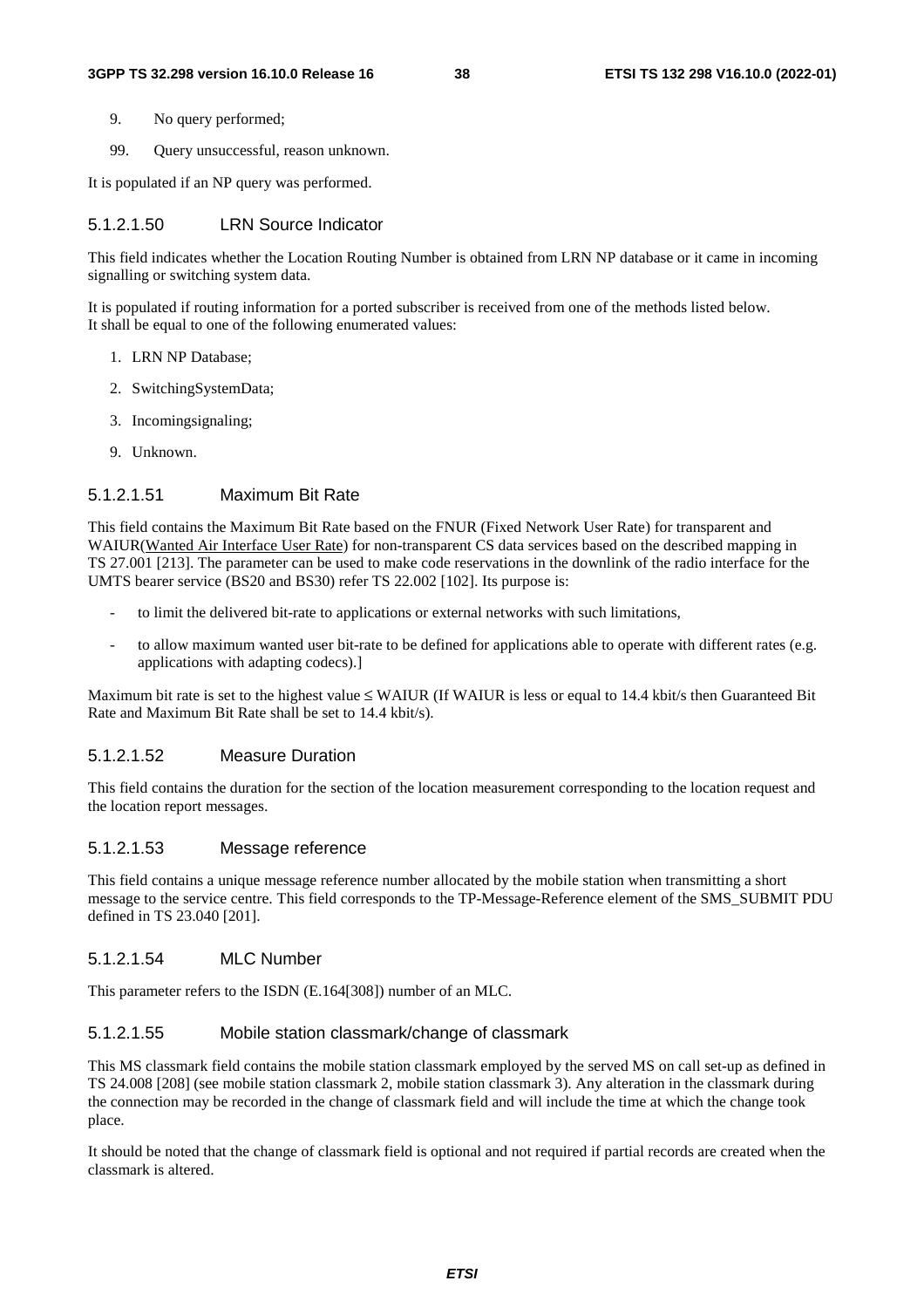# 5.1.2.1.56 MOLR Type

The MOLR-Type identifier refers to the type of MO-LR that was invoked as defined in TS 24.080 [209].

# 5.1.2.1.57 MSC Address

This field contains the Recommendation E.164 [308] number assigned to the MSC that produced the record. For further details concerning the structure of MSC numbers see TS 23.003 [200].

# 5.1.2.1.58 MSC Server Indication

This field contains an indicator whether the CAMEL subscription information is active. The parameter is present for the VT-CSI in the VMSC and not present for the T-CSI in the GMSC.

This indication should be used for differentiation between the validity of the record content for T-CSI in the GMSC and VT-CSI in the VMSC.

# 5.1.2.1.59 Network Call Reference

Whenever CAMEL is applied, this field is used for correlation of call records outputted from the originating MSC (when applicable), the GMSC and the terminating MSC, and a network optional call record from the gsmSCF.

# 5.1.2.1.60 Notification to MS user

This field contains the privacy notification to MS user that was applicable when the LR was invoked as defined in TS 29.002 [214].

# 5.1.2.1.61 Number of DP encountered

This field indicates how often CAMEL armed detection points (TDP and EDP) were encountered and is a measure of signalling between serving network and CAMEL service and complements 'Level of CAMEL service' field. Detection points from all applied CAMEL services for a single call leg and processed in the same gsmSSF shall be counted together.

# 5.1.2.1.62 Number of forwarding

This field, if provided via ISUP signalling, contains the number of times a call has been forwarded prior to the interrogation of the HLR and is defined in TS 29.002 [214].

# 5.1.2.1.63 Old /new location

These fields contain the location of a mobile subscriber before and after a location update. In case of VLR location update the location information consists of a VMSC number and location area code and MCC+MNC, with identity of the cell or the SAC for new location. In case of HLR location update the field contains the VMSC number and the VLR number.

# 5.1.2.1.64 Partial Record Type

This field indicates the event that caused the generation of a partial record.

# 5.1.2.1.65 Positioning Data

This information element is providing positioning data associated with a successful or unsuccessful location attempt for a target MS according TS 49.031 [227].

# 5.1.2.1.66 Positioning Data

This information element is providing positioning data associated with a successful or unsuccessful location attempt for a target MS according TS 49.031 [227].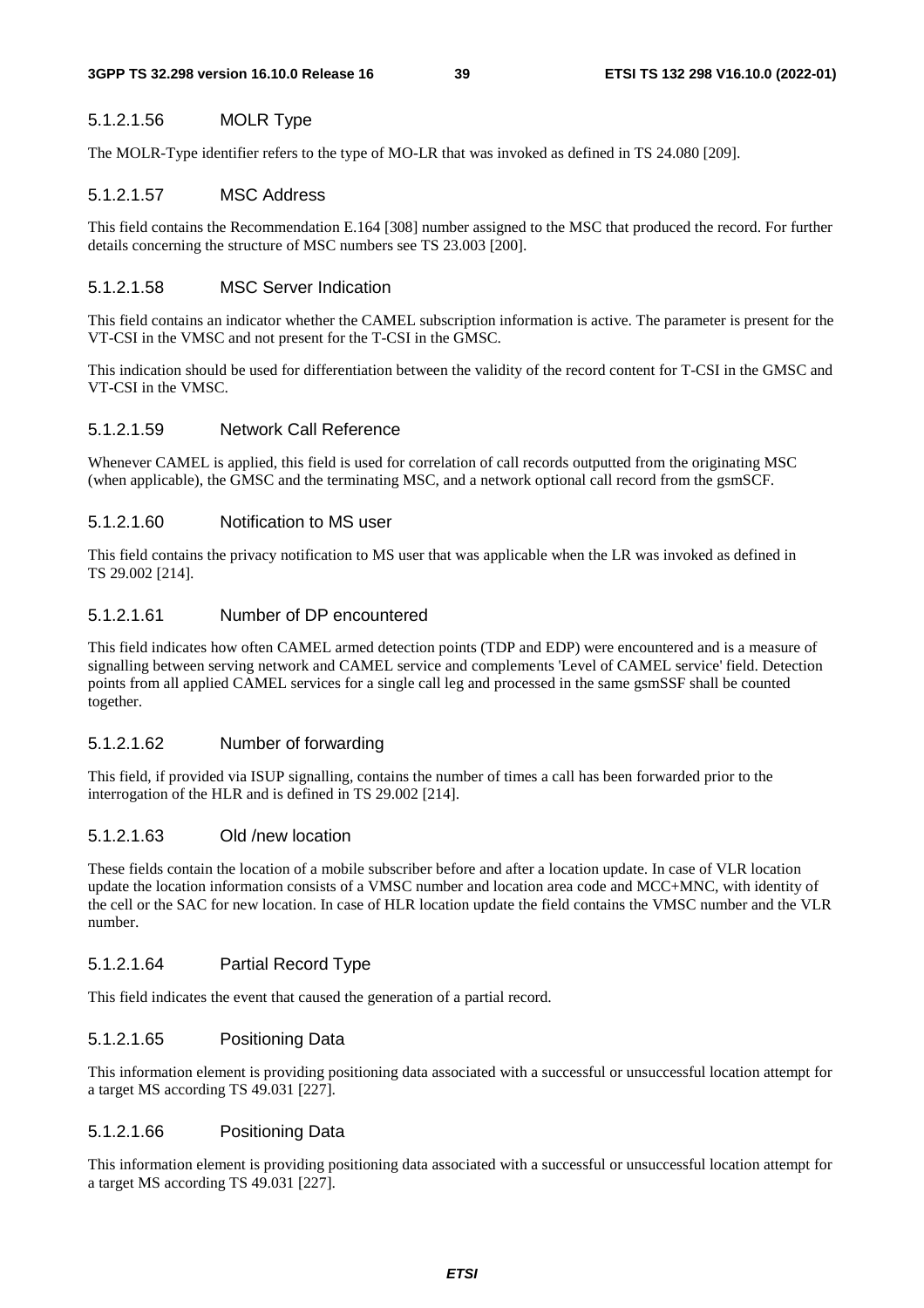# 5.1.2.1.67 Privacy Override

This parameter indicates if MS privacy is overridden by the LCS client when the GMLC and VMSC/SGSN for an MT-LR are in the same country as defined in TS 29.002 [214].

# 5.1.2.1.68 Radio channel requested/radio channel used/change of radio channel

The radio channel requested field contains the type of channel requested by the user. The following values are permitted:

- full rate;
- half rate;
- dual mode half rate preferred;
- dual mode full rate preferred.

The radio channel used field indicates the type of traffic channel actually employed for the connection i.e. either full rate (Bm) or half rate (Lm) as described in GSM 05.01 via CR change to [45.001](http://www.3gpp.org/DynaReport/45001.htm) [312]. Any change in the type of channel used may be recorded in the change of radio channel used field including the time at which the change occurred and the speech version used after the change of radio channel.

# 5.1.2.1.69 Rate Indication

This parameter specifies the rate adaptation that was used for the connection. The field is constructed from the information in the parameters "rate adaptation" and "other rate adaptation" signalled between the MS/UE and the network, see TS 24.008 [208].

The format of this field is a single octet with the following format:

- Bits 0-1: the Rate Adaptation field as defined in TS 24.008 [208];
- Bits 2-3: the Other Rate Adaptation field as defined in TS 24.008 [208];
- Bits 4-7: not used.

# 5.1.2.1.70 Reason for Service Change

This field contains the type of service change requested by the subscriber or performed by the network. Possible values include:

- subscriber initiated:
- network initiated;
- call setup fallback;
- call setup change order.

For further details see TS 23.172 [207].

# 5.1.2.1.71 Record extensions

The field enables network operators and/ or manufacturers to add their own extensions to the standard record definitions.

### 5.1.2.1.72 Record type

The field identifies the type of the record e.g. mobile originated, mobile terminated etc.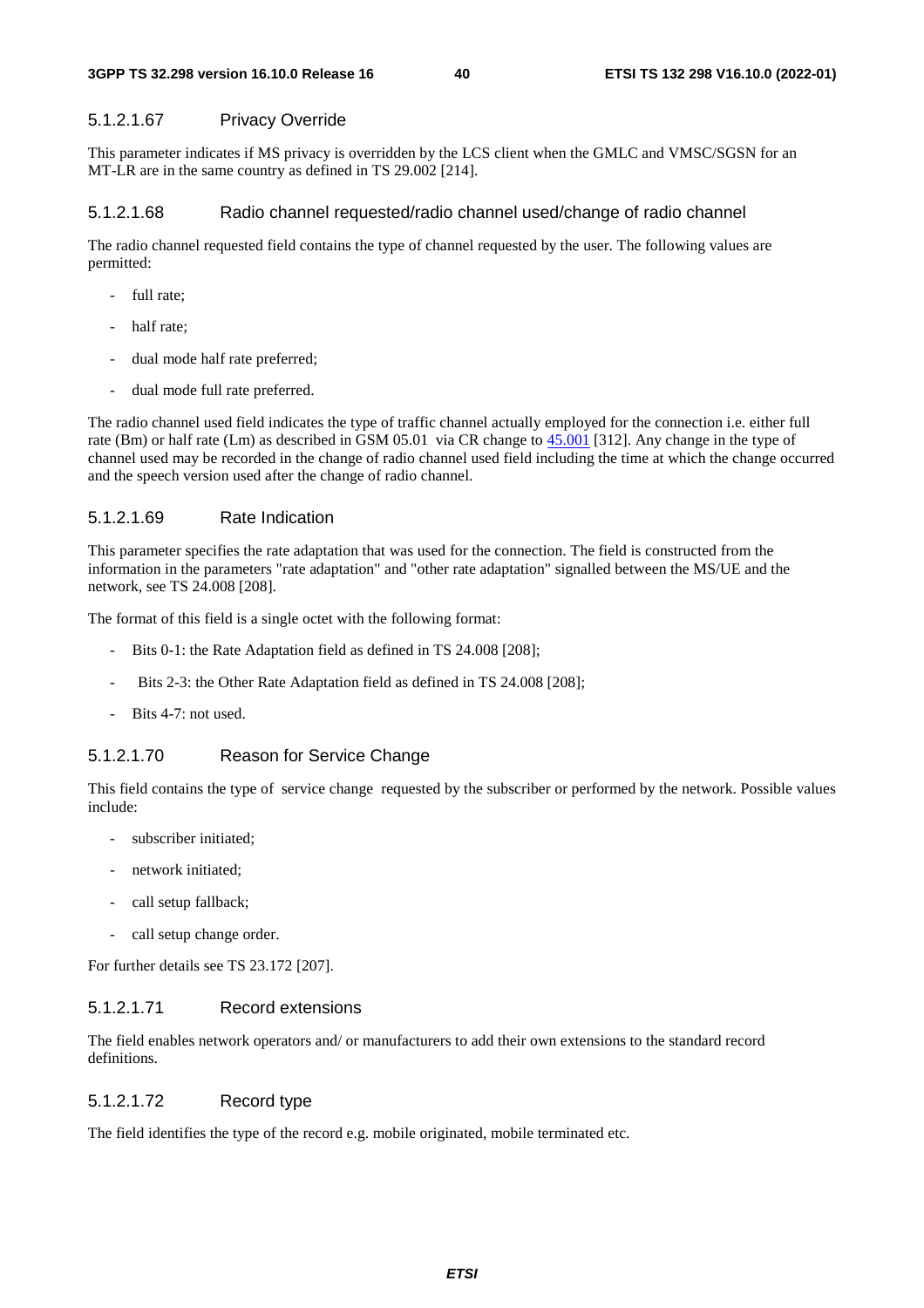# 5.1.2.1.73 Recording Entity

This field contains the E.164 [308] number assigned to the entity (MSC, VLR, HLR etc.) that produced the record. For further details concerning the structure of MSC and location register numbers see TS 23.003 [200].

# 5.1.2.1.74 Redial attempt

This field indicates that a call is the result of a redial attempt to switch from speech to multimedia or vice-versa.

# 5.1.2.1.74A Related ICID

This field contains the related IMS Charging ID for the IMS call leg in case of SRVCC as received from IMS domain.

# 5.1.2.1.75 Roaming number

The roaming number field contains the mobile station roaming number as defined in TS 23.003 [200] and coded according to TS 29.002 [214].

# 5.1.2.1.76 Routing number

The routing number field of the HLR interrogation record contains either a mobile station roaming number or, in case of call forwarding, a forwarded-to number.

# 5.1.2.1.77 Sequence number

This field contains a running sequence number employed to link the partial records generated for a particular connection.

# 5.1.2.1.78 Served IMEI

This fields contains the international mobile equipment identity (IMEI) or IMEISV of the equipment served. The term "served" equipment is used to describe the ME involved in the transaction recorded e.g. the called ME in case of an MTC record.

The structure of the IMEI, IMEISV is specified in TS 23.003 [200] and the encoding defined in TS 29.274 [223].

# 5.1.2.1.79 Served IMSI

This fields contains the international mobile subscriber identity (IMSI) of the served party. The term "served" party is used to describe the mobile subscriber involved in the transaction recorded e.g. the calling subscriber in case of an MOC record.

The structure of the IMSI is defined in TS 23.003 [200].

# 5.1.2.1.80 Served MSISDN

This fields contains the mobile station ISDN number (MSISDN) of the served party. The term "served" party is used to describe the mobile subscriber involved in the transaction recorded e.g. the called subscriber in case of an MTC record. In case of multi-numbering the MSISDN stored in a MOC record will be the primary MSISDN of the calling party.

The structure of the MSISDN is defined in TS 23.003 [200].

# 5.1.2.1.81 Service centre address

This field contains a Recommendation E.164 [308] number identifying a particular service centre e.g. short message service centre (see TS 23.040 [201]).

# 5.1.2.1.82 Service Change Initiator

This field indicates that the owner of this CDR is the initiator of the service change.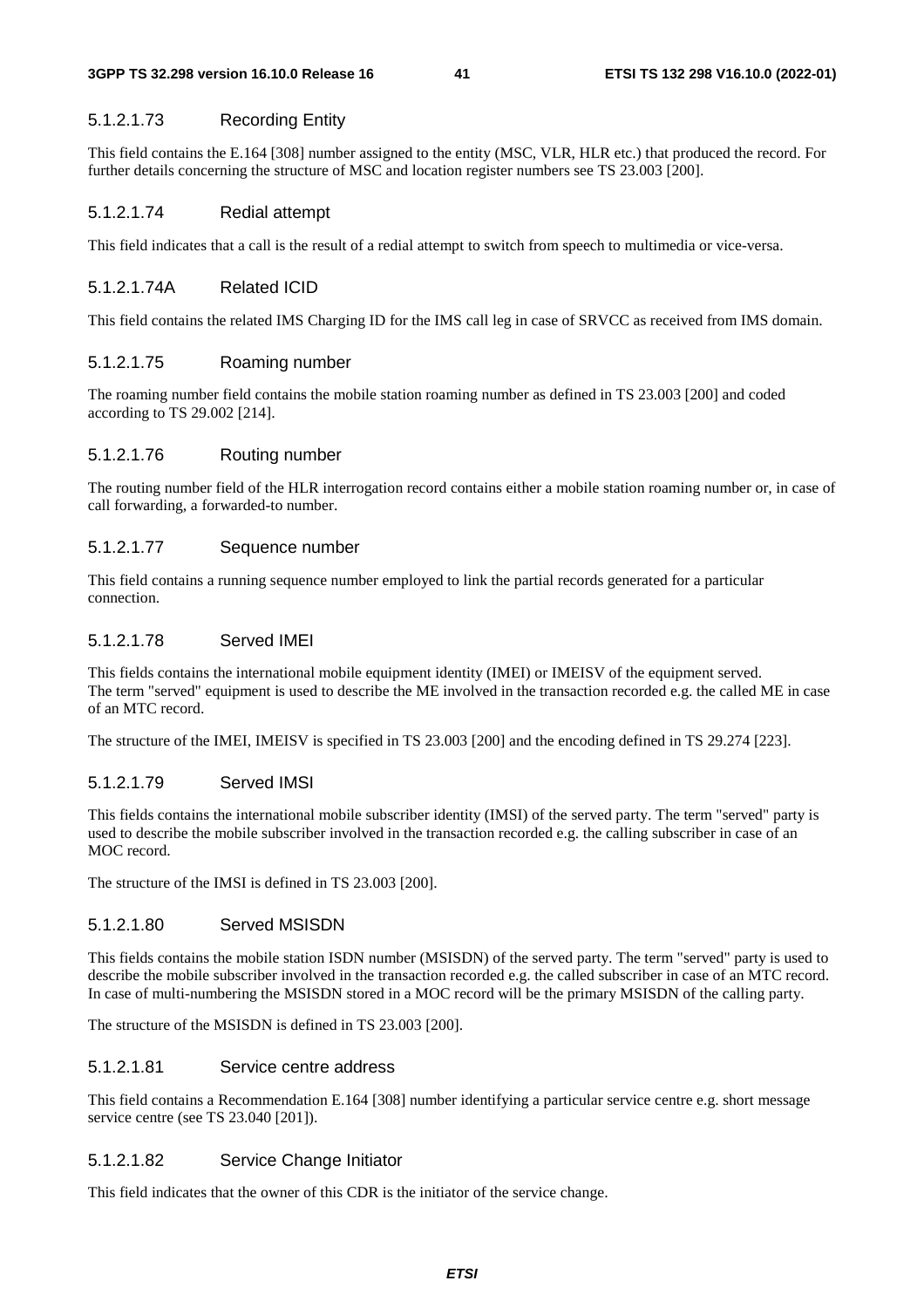### 5.1.2.1.83 Service key

This field identifies the CAMEL service logic applied. Service key is defined in HLR as part of CAMEL subscription information.

## 5.1.2.1.84 Short message service result

This field contains the result of an attempt to deliver a short message either to a service centre or to a mobile subscriber (see TS 29.002 [214]). Note that this field is only provided if the attempted delivery was unsuccessful.

#### 5.1.2.1.85 Speech version supported/Speech version used

The speech version supported field contains the speech version supported by the MS with the highest priority. The speech version used field contains the speech codec version assigned for that call. The coding is according GSM 08.08 [313] speech version identifier with the extension bit 8 set to 0.

It should be noted that the change of radio channel field is optional and not required if partial records are generated.

#### 5.1.2.1.86 Supplementary service(s)

The supplementary service field in the Supplementary Service record type contains the code of the supplementary service on which the action was performed.

The supplementary services field in the MOC/MTC records contains the codes of the supplementary services invoked as a result of, or during, a connection.

The coding of supplementary service is described in detail in TS 29.002 [214].

## 5.1.2.1.87 Supplementary service action

This field contains the type of supplementary service action requested by the subscriber or performed by the network. Possible values include:

- registration;
- erasure;
- activation:
- deactivation;
- interrogation;
- invocation.

For further details see TS 22.004 [103].

#### 5.1.2.1.88 Supplementary service action result

This field contains the result of an attempted supplementary service action (see TS 29.002 [214]). Note that this field is only provided if the SS-action was at least partially unsuccessful.

### 5.1.2.1.89 Supplementary service parameters

This field contains the parameters associated with a supplementary service action requested by the subscriber. For further details of the parameters involved see the GSM 02.8n series of documents.

## 5.1.2.1.90 Supplementary service(s)

The supplementary service field in the Supplementary Service record type contains the code of the supplementary service on which the action was performed.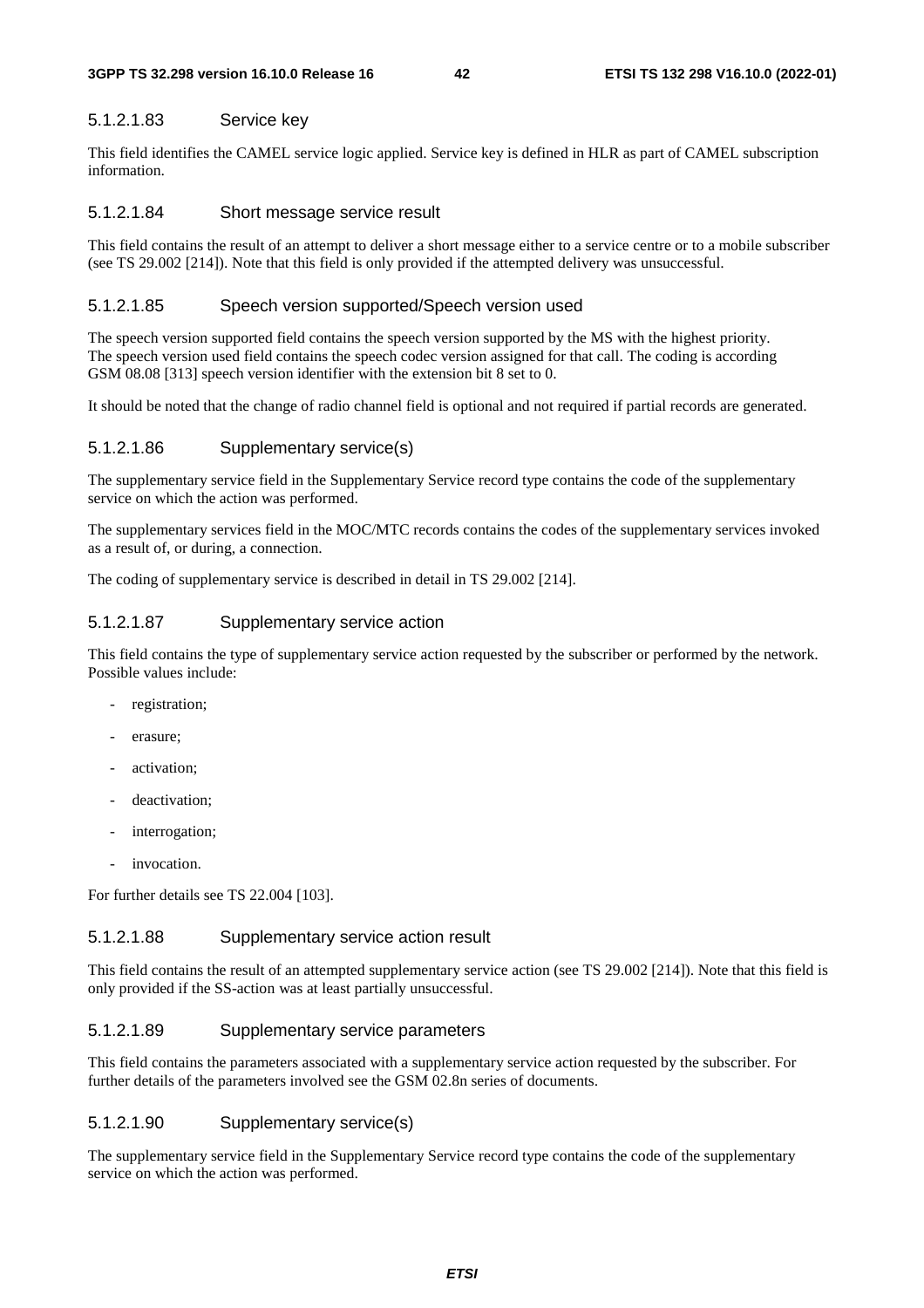The supplementary services field in the MOC/MTC records contains the codes of the supplementary services invoked as a result of, or during, a connection.

The coding of supplementary service is described in detail in TS 29.002 [214].

## 5.1.2.1.91 System type

This field indicates the use of GERAN, UTRAN (or a value of unknown). This field is present when either the UTRAN or GERAN air-interface is used on call set-up. For an open CDR in a 2G NE (responsible for the CDR), the field is not present (even if the call is handed off to a 3G air interface). For a CDR in a 3G NE (responsible for the CDR), the value unknown shall be used after handover.

## 5.1.2.1.92 Transparency indicator

This field indicates whether the basic service was employed in transparent or non-transparent mode. It should also be noted that this field is only relevant for those services which may be operated in both transparent and non-transparent modes.

### 5.1.2.1.93 Update result

This field contains the result of the location update request as defined in the MAP (TS 29.002 [214]). Note that this field is only provided if the attempted update was unsuccessful.

# 5.1.2.2 PS domain CDR parameters

# 5.1.2.2.A Introduction

This subclause contains the description of the CDR parameters that are specific to the PS domain CDR types as specified in TS 32.251 [11].

5.1.2.2.B Void

### 5.1.2.2.0 3GPP2 User Location Information

This field holds the 3GPP2 User Location Information. It contains the 3GPP2-BSID as described in TS 29.212 [220].

The parameter is provided to the PGW/TDF during IP-CAN/TDF session establishment/modification, through PCC procedures for non-3GPP Accesses, as defined in the TS 23.203 [203].

### 5.1.2.2.0aA Access Availability Change Reason

This field indicates the reason why the availability of an access is changed by the PCEF, i.e. RAN rule indication or Access usable/unusable as defined in TS 29.212 [220].

### 5.1.2.2.0A Access Line Identifier

This field contains the Access line id (physical and logical circuit ID) serving the 3GPP UE or fixed user (i.e. Fixed device or RG).

This field contains the Access line id (physical and logical circuit ID):

- serving the 3GPP UE or fixed device, behind the RG when in bridge mode or in routed mode without NAT, or
- of the RG when in routed mode with NAT:
- of the access point to which the UE is attached, in trusted or untrusted WLAN.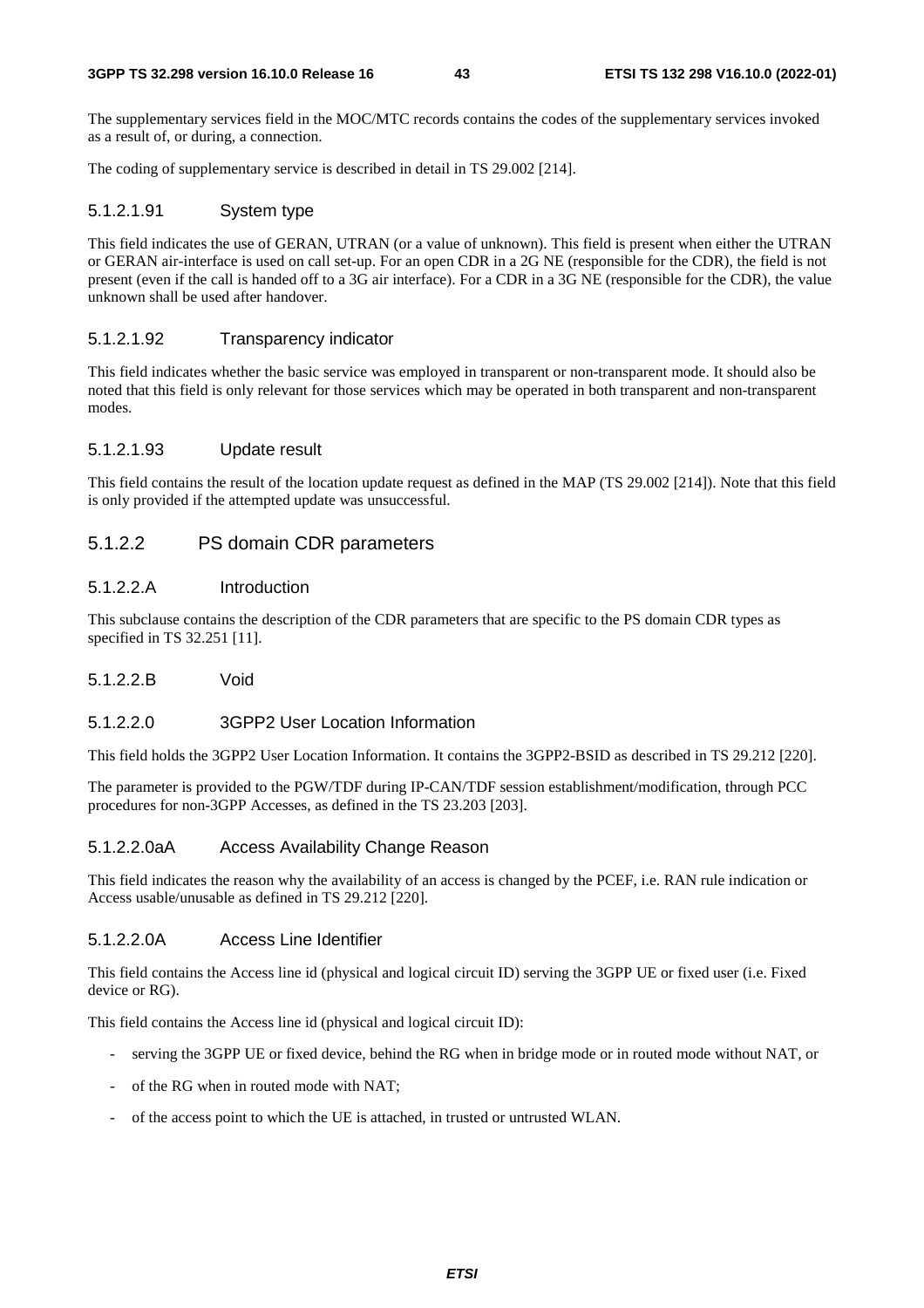# 5.1.2.2.1 Access Point Name (APN) Network/Operator Identifier

These fields contain the actual connected Access Point Name Network/Operator Identifier determined either by MS, SGSN/MME or modified by CAMEL service. An APN can also be a wildcard, in which case the SGSN/MME selects the access point address.

Following TS 23.003 [200], the APN field is specified in the CDR by two variable strings. The first is the APN Network Identifier (NI portion) and the second is the APN Operator Identifier (OI portion). The APN NI may contain one or more label as described in TS 23.003 [200]. The APN OI is composed of three labels. The first and second labels together shall uniquely identify the PLMN operator (e.g. "mnc<operator mnc>.mcc<operator mcc>.gprs").

To represent the APN NI and OI in the PCN CDRs, the "dot" notation shall be used.

See TS 23.003 [200] and TS 23.060 [202] for more information about APN format and access point decision rules.

# 5.1.2.2.1A APN Rate Control

This field contains the APN Rate Control as specified in TS 23.401 [245], which is used during the record for the PDN connection to the PGW.

## 5.1.2.2.2 APN Selection Mode

This field indicates how the SGSN/MME selected the APN to be used. The values and their meaning are as specified in TS 29.060 [215] for GTP case and in TS 29.274 [223] for eGTP case.

## 5.1.2.2.3 CAMEL Charging Information

This field contains the CAMEL Information as defined for the PDP context from the SGSN as the copy including Tag and Length from the SGSN's CDR (S-CDR).

### 5.1.2.2.4 CAMEL Information

This field includes following CAMEL information elements for PDP context (S-CDR), Attach/Detach session (M-CDR), Mobile originated SMS (S-SMO-CDR) and Mobile terminated SMS (S-SMT-CDR) if corresponding CAMEL service is activated.

- CAMEL Access Point Name NI (S-CDR):

This field contains the network identifier part of APN before modification by the CSE.

CAMEL Access Point Name OI (S-CDR):

This field contains the operator identifier part of APN before modification by the CSE.

- CAMEL Calling Party Number (S-SMO-CDR, S-SMT-CDR):

This field contains the Calling Party Number modified by the CAMEL service.

- CAMEL Destination Subscriber Number (S-SMO-CDR):

This field contains the short message Destination Number modified by the CAMEL service.

- CAMEL SMSC Address (S-SMO-CDR):

This field contains the SMSC address modified by the CAMEL service.

SCF address (S-CDR, M-CDR, S-SMO-CDR, S-SMT-CDR):

This field identifies the CAMEL server serving the subscriber. Address is defined in HLR as part of CAMEL subscription information.

Service key (S-CDR, M-CDR, S-SMO-CDR, S-SMT-CDR):

This field identifies the CAMEL service logic applied. Service key is defined in HLR as part of CAMEL subscription information.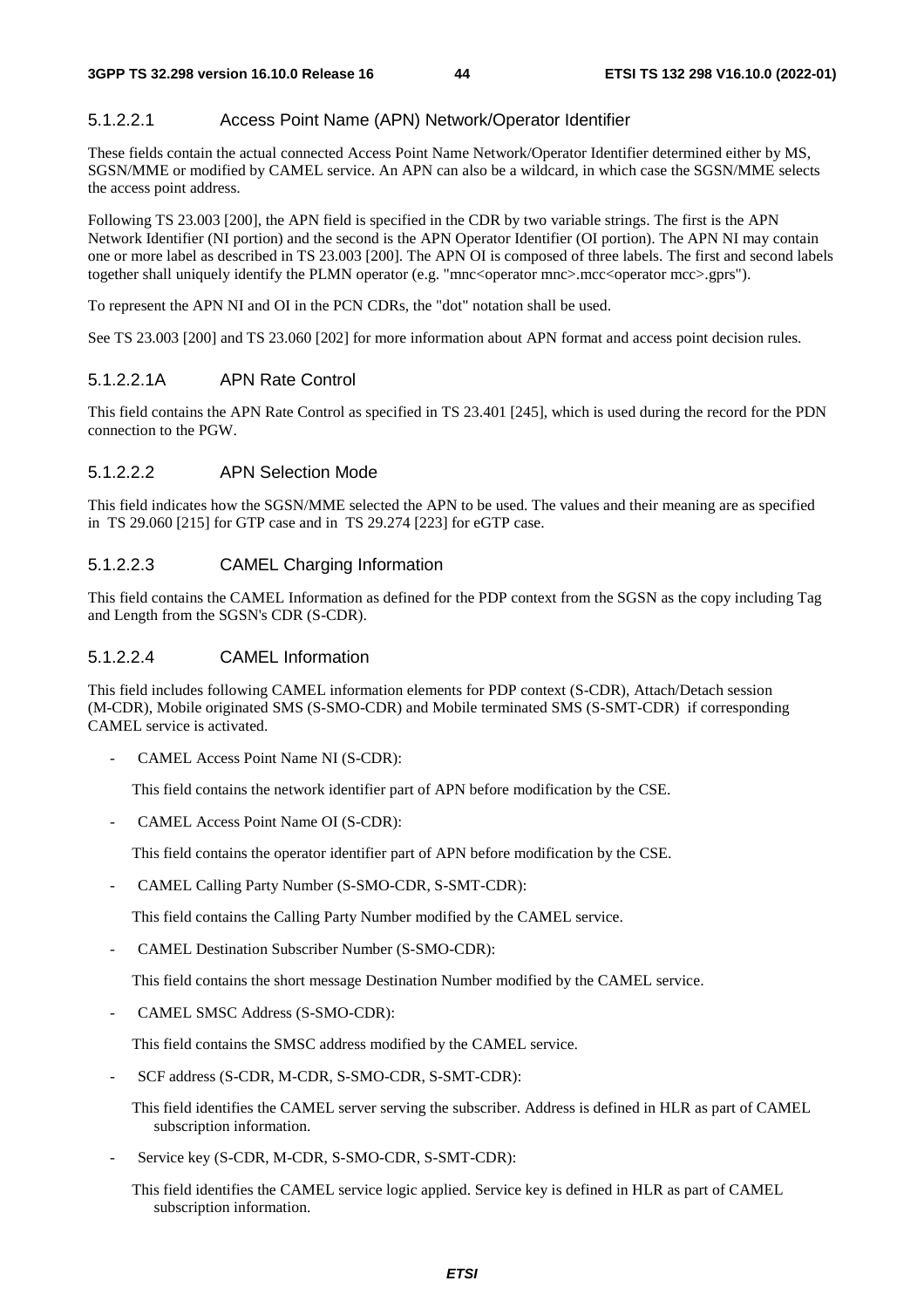- Default Transaction/SMS Handling (S-CDR, M-CDR, S-SMO-CDR, S-SMT-CDR):
	- This field indicates whether or not a CAMEL encountered default GPRS- or SMS-handling. This field shall be present only if default call handling has been applied. Parameter is defined in HLR as part of CAMEL subscription information.
- Free Format Data (S-CDR, M-CDR, S-SMO-CDR, S-SMT-CDR):
	- This field contains charging information sent by the gsmSCF in the Furnish Charging Information GPRS messages as defined in TS 29.078 [217]. The data can be sent either in one FCI message or several FCI messages with append indicator. This data is transferred transparently in the CAMEL clauses of the relevant call records.
	- If the FCI is received more than once during one CAMEL call, the append indicator defines whether the FCI information is appended to previous FCI and stored in the relevant record or the information of the last FCI received is stored in the relevant record (the previous FCI information shall be overwritten).

In the event of partial output the currently valid "Free format data" is stored in the partial record.

- FFD Append Indicator (S-CDR, M-CDR):
	- This field contains an indicator whether CAMEL free format data is to be appended to free format data stored in previous partial CDR. This field is needed in CDR post processing to sort out valid free format data for that call leg from sequence of partial records. Creation of partial records is independent of received FCIs and thus valid free format data may be divided to different partial records.
	- If field is missing then free format data in this CDR replaces all received free format data in previous CDRs. Append indicator is not needed in the first partial record. In following partial records indicator shall get value true if all FCIs received during that partial record have append indicator. If one or more of the received FCIs for that call leg during the partial record do not have append indicator then this field shall be missing.
- Level of CAMEL services (S-CDR, M-CDR):

This field describes briefly the complexity of CAMEL invocation. Categories are the same as in circuit switched services and measure of resource usage in VPLMN requested by HPLMN.

- "Basic" means that CAMEL feature is invoked during the PDP context activation phase only (e.g. to modify APN\_NI/APN\_OI).
- "Call duration supervision" means that PDP context duration or volume supervision is applied in the gprsSSF of the VPLMN (Apply Charging message is received from the gsmSCF).
- Number of DPs encountered (S-CDR, M-CDR):
	- This field indicates how many armed CAMEL detection points (TDP and EDP) were encountered and complements "Level of CAMEL service" field.
- smsReferenceNumber (S-SMO-CDR, S-SMT-CDR)

This parameter contains the SMS Reference Number assigned to the Short Message by the SGSN.

#### 5.1.2.2.5 Cause for Record Closing

This field contains a reason for the release of the CDR. In case of Rf interface is used, it is derived from Change-Condition AVP at PS-information AVP level defined in TS 32.299 [40], when received. The following is included:

- normal release: IP-CAN bearer release or detach, TDF session release, IP-CAN session release for IP-Edge; It corresponds to "Normal Release" in Change-Condition AVP.
- data volume limit; It corresponds to "Volume Limit" in Change-Condition AVP.
- time (duration) limit; It corresponds to "Time Limit" in Change-Condition AVP.
- maximum number of changes in charging conditions; It corresponds to "Max Number of Changes in Charging conditions " in Change-Condition AVP.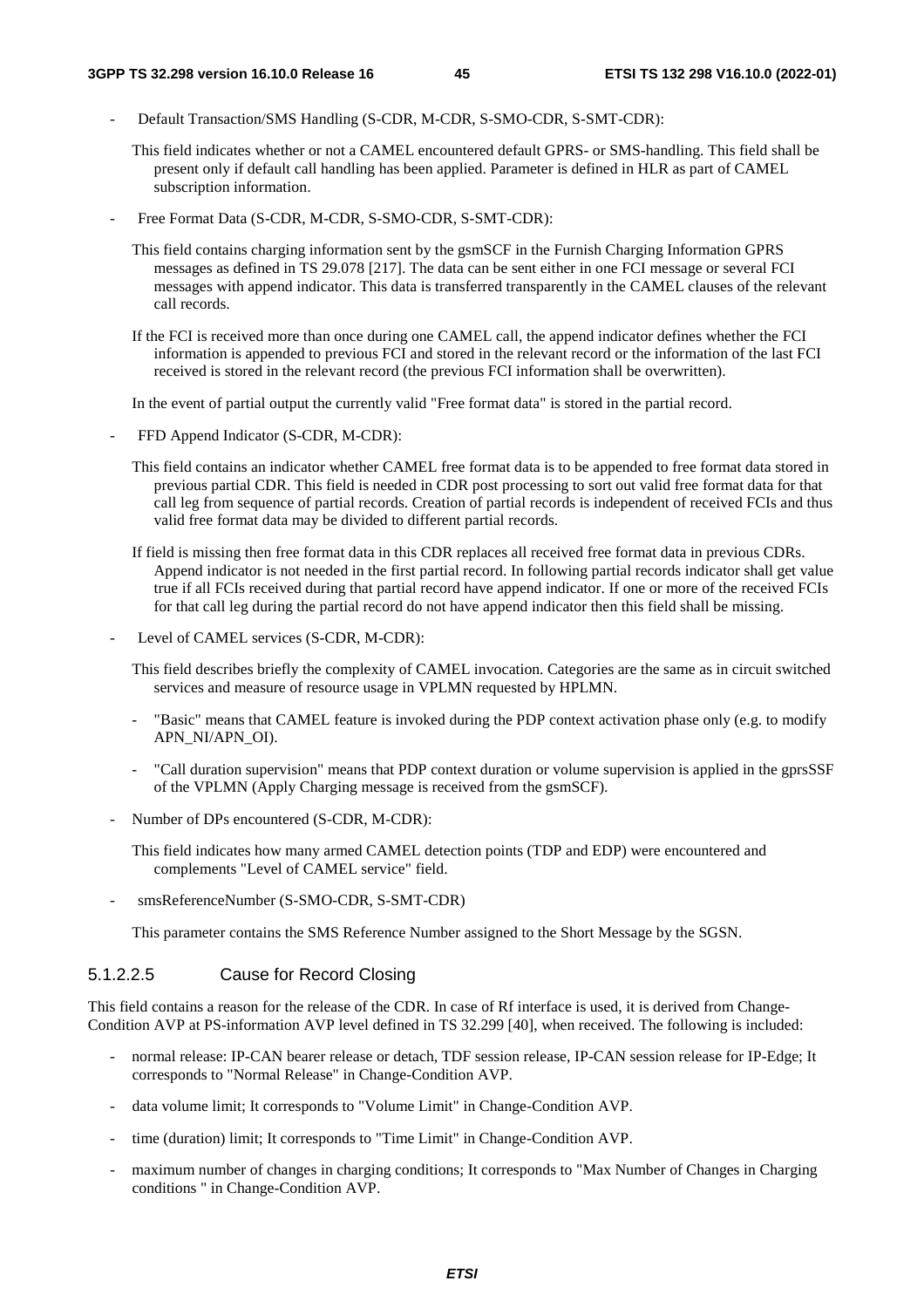- For SGSN: intra SGSN intersystem change (change of radio interface from GSM to UMTS or vice versa);
- For P-GW, TDF and S-GW: Radio Access Technology (RAT) change; It corresponds to "RAT Change" in Change-Condition AVP.
- abnormal termination (IP-CAN bearer or MM context or TDF session, or IP-CAN session); It corresponds to "Abnormal Release" in Change-Condition AVP.
- For SGSN: SGSN change;
- For S-GW, ePDG, TWAG: S-GW change; It corresponds to "S-GW Change" in Change-Condition AVP and is used for inter serving node change of all types.
- Timezone change; It corresponds to "UE TimeZone Change" in Change-Condition AVP.
- SGSN or S-GW PLMN change; It corresponds to "Serving Node PLMN Change" in Change-Condition AVP.
- For P-GW: APN-AMBR change: It corresponds to "Qos Change" in Change-Condition AVP.
- For S-GW, P-GW: MO exception data counter receipt: It corresponds to " MO exception data counter receipt" in Change-Condition AVP.
- unauthorized network originating a location service request;
- unauthorized client requesting a location service;
- position method failure at a location service execution;
- unknown or unreachable LCS client at a location service request;
- management intervention (request due to O&M reasons); It corresponds to "Management Intervention" in Change-Condition AVP;
- VoLTE bearer normal release: It corresponds to "VoLTE Bearer Normal Release" in Change-Condition AVP.

- VoLTE bearer abnormal release: It corresponds to "VoLTE Bearer Abnormal Release" in Change-Condition AVP.A more detailed reason may be found in the diagnostics field or Enhanced Diagnostics field.

## 5.1.2.2.6 Cell Identifier

For GSM, the Cell Identifier is defined as the Cell Id, reference 24.008 [208], and for UMTS it is defined as the Service Area Code in TS 25.413 [212].

# 5.1.2.2.7 Charging Characteristics

The Charging Characteristics field allows the operator to apply different kind of charging methods in the CDRs. A subscriber may have Charging Characteristics assigned to his subscription. These characteristics can be supplied by the HLR/HSS according to the rules specified in Annex A of TS 32.251 [11].

Charging Characteristics used by IP-Edge [PCEF] or TDF in Convergent Fixed-Mobile Operator scenario are always configured in IP-Edge [PCEF] or TDF respectively, as described in annex D of TS 32.251 [11].

This information can be used by the PCNs/ IP-Edge [PCEF] to activate charging generation and e.g. control the closure of the CDR or the traffic volume containers (see clause 5.1.2.2.25) and applied charging characteristics is included in CDRs transmitted to nodes handling the CDRs via the Ga reference point. It can also be used in nodes handling the CDRs (e.g., the CGF or the billing system) to influence the CDR processing priority and routing. These functions are accomplished by specifying the charging characteristics as sets of charging profiles and the expected behaviour associated with each profile.

The interpretations of the profiles and their associated behaviours can be different for each PLMN operator and are not subject to standardisation. In the present document only the charging characteristic formats and selection modes are specified.

The functional requirements for the Charging Characteristics are further defined in normative Annex A of TS 32.251 [11], including an example for the definitions of the trigger profiles associated with each CDR type.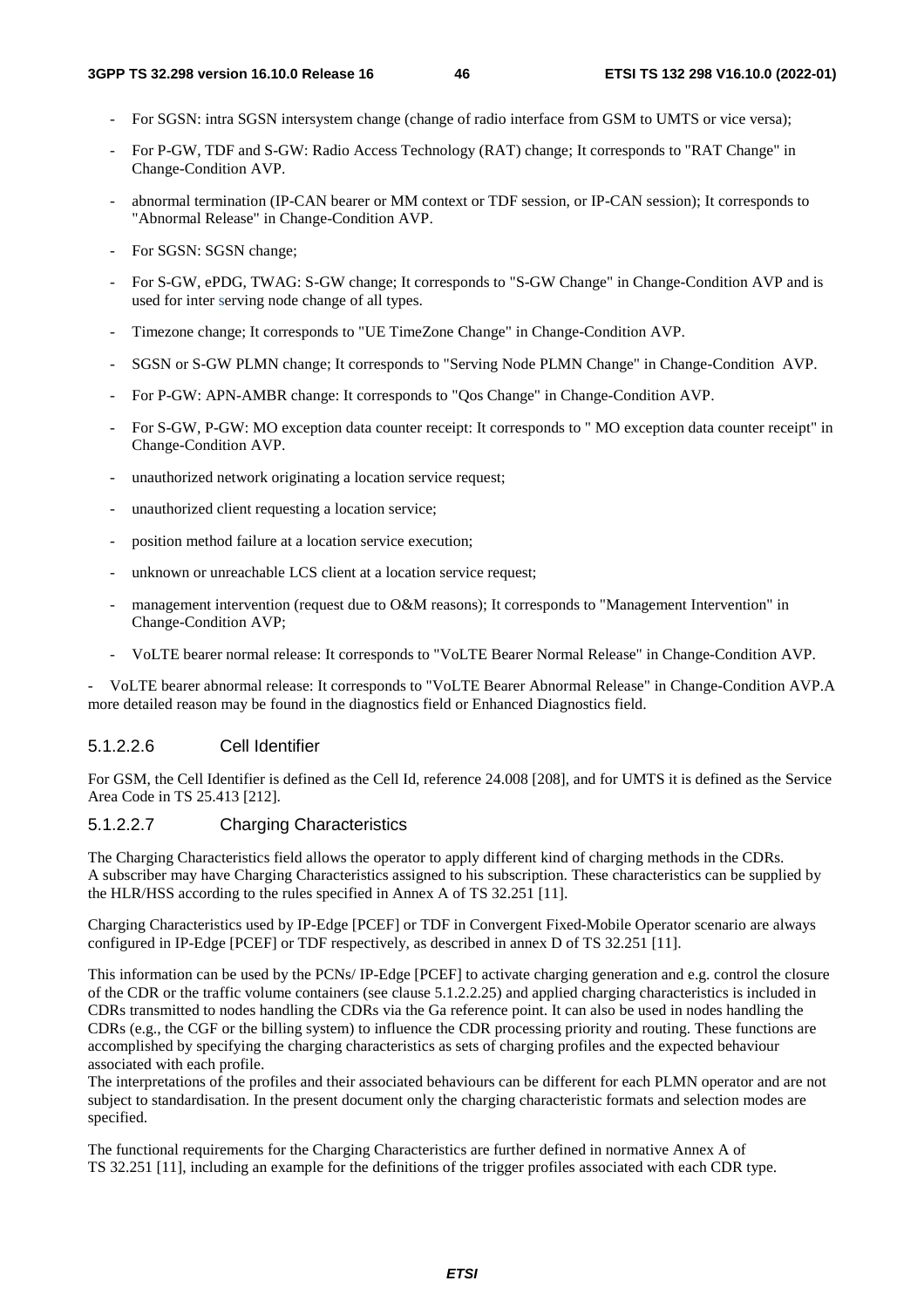The format of charging characteristics field is depicted in Figure 4. Each Bx  $(x = 0.15)$  refers to a specific behaviour defined on a per-Operator basis, indicated as active when set to "1" value. See Annex A of TS 32.251 [11] for guidance on how behaviours could be defined.



#### **Figure 5.1.2.2.7.1: Charging Characteristics flags**

### 5.1.2.2.8 Charging Characteristics selection mode

This field indicates the charging characteristic type that the PCNs applied to the CDR. In the SGSN the allowed values are:

- Home default;
- Visiting default;
- Roaming default;
- APN specific;
- Subscription specific.

In the S-GW/P-GW/TDF the allowed values are:

- Home default;
- Visiting default;
- Roaming default;
- Serving node supplied.
- NOTE: The value 'Serving Node Supplied' is used if the CC what was received from e.g. S-GW is used i.e. the one what comes during bearer activation.

Further details are provided in TS 32.251 [11] Annex A.

In the IP-Edge [PCEF] and TDF in Convergent Fixed-Mobile Operator scenario, the allowed values are:

- Home default;
- Visiting default;
- Fixed default;

Further details are provided in TS 32.251 [11] Annex D.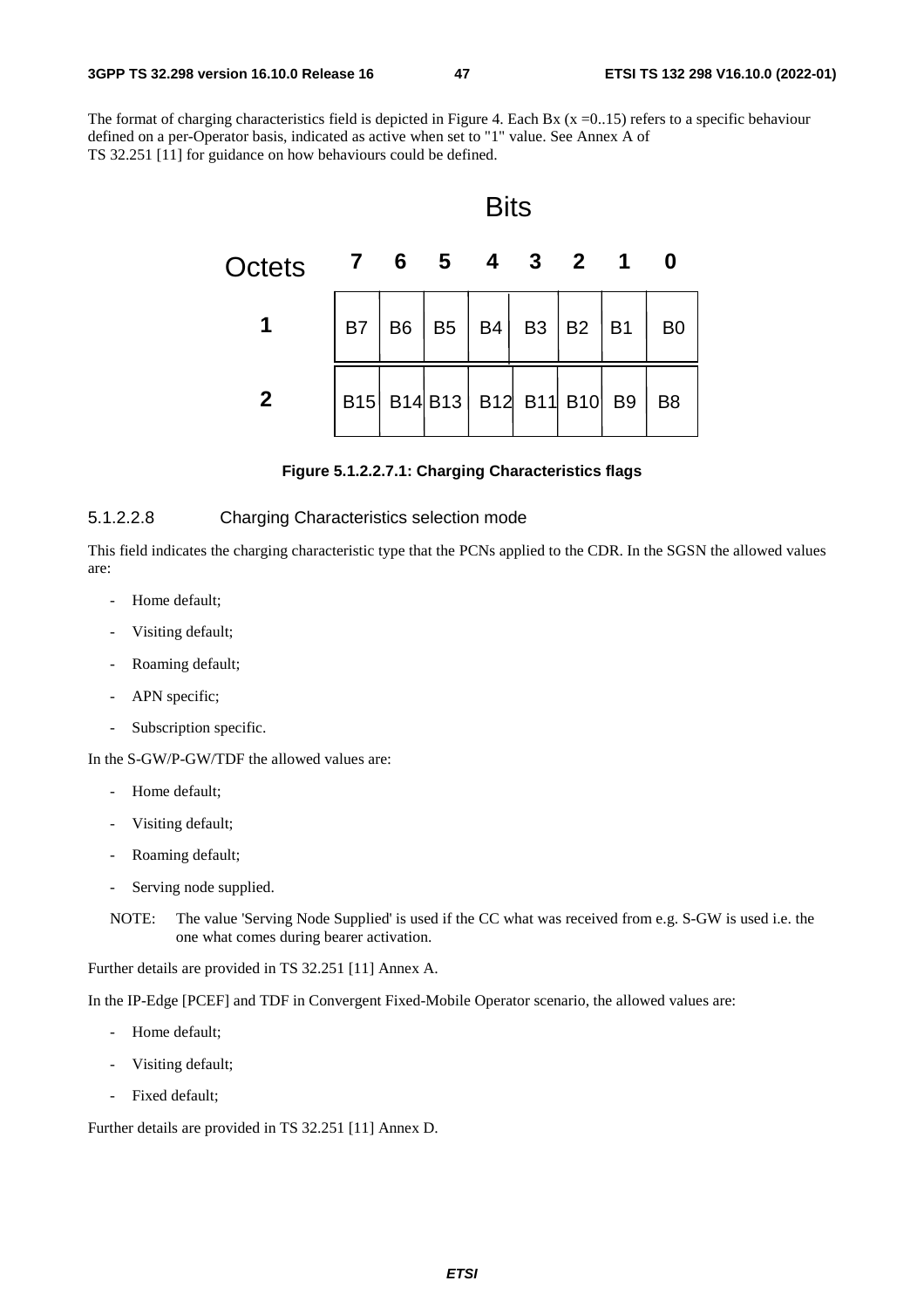# 5.1.2.2.9 Charging ID

This field is a charging identifier, which can be used together with P-GW address to identify all records produced in SGSN(s), S-GW and P-GW involved in a single IP-CAN bearer. Charging ID is generated by P-GW at IP-CAN bearer activation and transferred to bearer requesting SGSN/S-GW. At inter-SGSN/S-GW change the charging ID is transferred to the new SGSN/S-GW as part of each active IP-CAN bearer.

In case of PMIP-based connectivity, the Charging Id is generated per PDN connection.

Different P-GWs allocate the charging ID independently of each other and may allocate the same numbers. The CGF and/or BS may check the uniqueness of each charging ID together with the P-GWs address and optionally (if still ambiguous) with the record opening time stamp.

# 5.1.2.2.9A CN Operator Selection Entity

This field defines which entity (UE or Network) has selected the Serving Core Network in Network Sharing situations.

# 5.1.2.2.9Aa CP CIoT EPS Optimisation Indicator

This field contains the indication on whether Control Plane CIoT EPS optimisation is used by the PDN connection during data transfer with the UE (i.e. Control Plane NAS PDU viaS11-U between SGW andMME) or not (i.e. User Plane via S1-U between SGW and eNB).

# 5.1.2.2.9B Charging per IP-CAN Session Indicator

This field indicates whether charging per IP-CAN session is active or not.

## 5.1.2.2.10 Destination Number

This field contains short message Destination Number requested by the user. See TS 32.250 [10].

### 5.1.2.2.11 Diagnostics

This field includes a more detailed technical reason for the releases of the connection. The diagnostics may also be extended to include manufacturer and network specific information.

# 5.1.2.2.12 Duration

This field contains the relevant duration in seconds for IP-CAN bearer (S-CDR, SGW-CDR, PGW-CDR), IP-CAN session (IPE-CDR), and attachment (M-CDR). In case of TDF-CDR, this field contains the relevant duration in seconds for TDF session.

It is the duration from Record Opening Time to record closure. For partial records this is the duration of the individual partial record and not the cumulative duration.

It should be noted that the internal time measurements may be expressed in terms of tenths of seconds or even milliseconds and, as a result, the calculation of the duration may result in the rounding or truncation of the measured duration to a whole number of seconds.

Whether or not rounding or truncation is to be used is considered to be outside the scope of the present document subject to the following restrictions:

- 1) A duration of zero seconds shall be accepted providing that the transferred data volume is greater than zero.
- 2) The same method of truncation/rounding shall be applied to both single and partial records.

### 5.1.2.2.13 Dynamic Address Flag

This field indicates that PDN address has been dynamically allocated for that particular IP-CAN bearer (PDN connection). This field is missing if address is static. Dynamic address allocation might be relevant for charging e.g. as one resource offered and possible owned by network operator.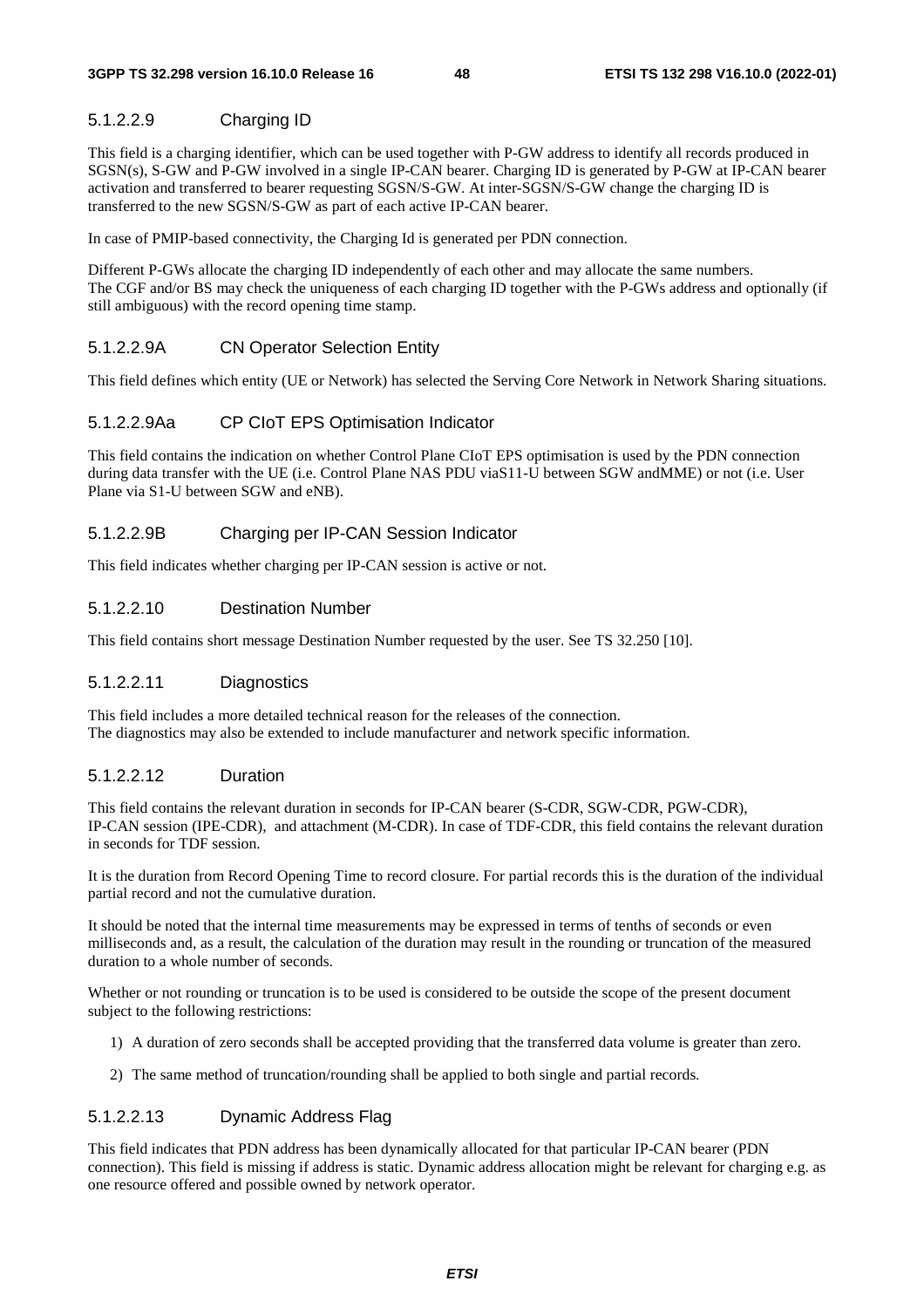## 5.1.2.2.13A Dynamic Address Flag Extension

This field indicates that the IPv4 address has been dynamically allocated for that particular IP-CAN bearer (PDN connection) of PDN type IPv4v6, and the dynamic IPv6 prefix is indicated in Dynamic Address Flag. This field is missing if IPv4 address is static. Dynamic address allocation might be relevant for charging e.g. as one resource offered and possible owned by network operator.

#### 5.1.2.2.13Aa Enhanced Diagnostics

This field includes a more detailed technical reason with a set of causes for the release of the connection and may contain the following:

- RAN/NAS cause from TS 29.274 [223];

NOTE: The Enhanced Diagnostics is defined to allow extensions to other types of release causes in the future.

#### 5.1.2.2.13B EPC QoS Information

This field contains the APN-AMBR for the IP-CAN session. It is used in the PGW-CDR only when charging per IP-CAN session is active.

### 5.1.2.2.13C ePDG Address Used

This field is the serving ePDG IP Address for the Control Plane. If both an IPv4 and an IPv6 address of the ePDG is available, the ePDG shall include the IPv4 address in the CDR.

### 5.1.2.2.13D ePDG IPv6 Address

This field is the serving ePDG IPv6 Address for the Control Plane, when both IPv4 and IPv6 addresses of the ePDG are available.

# 5.1.2.2.14 Event Time Stamps

These fields contain the event time stamps relevant for each of the individual record types.

All time-stamps include a minimum of date, hour, minute and second.

## 5.1.2.2.15 Void

#### 5.1.2.2.15A Fixed User Location Information

This field contains the UE location in a fixed broadband access network. The location of the subscriber may include Access line id (physical and logical circuit ID) defined in ETSI TS 283 034 [314], SSID and BSSID of the Access Point, defined in IEEE Std 802.11-2012 [408].

### 5.1.2.2.16 GGSN Address Used

This field is the current serving GGSN/P-GW IP Address for the Control Plane. If both an IPv4 and an IPv6 address of the GGSN/P-GW are available, the SGSN shall include the IPv4 address in the CDR.

5.1.2.2.16A Void

(Void)

#### 5.1.2.2.17 IMS Signalling Context

Indicates if the IP-CAN bearer is used for IMS signalling. It is only present if the IP-CAN bearer is an IMS signalling bearer. A IP-CAN bearer for IMS signalling is determined via the "IM CN Subsystem Signalling Flag" conveyed via the "Activate PDP context request" message from the MS to the network (refer to TS 24.008 ).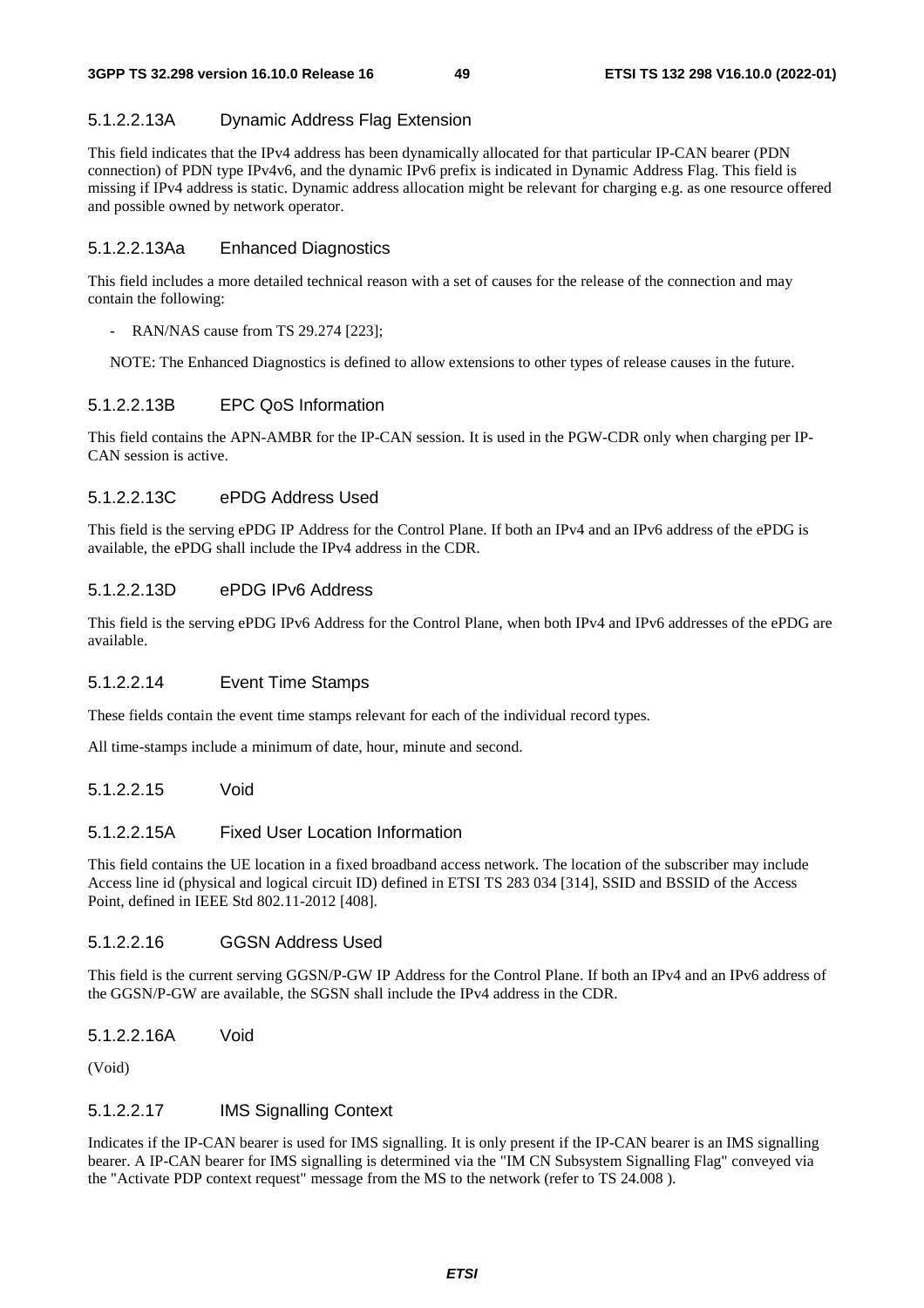### 5.1.2.2.18 IMSI Unauthenticated Flag

This field indicates that provided "Served IMSI" is not authenticated, and relates to an emergency bearer established with IMSI as identifier (refer to TS 23.060 [202] and TS 29.274 [223]). This field is missing if IMSI is authenticated, or if IMSI is not provided as identifier.

### 5.1.2.2.18A IP-CAN session Type

This field defines the IP-CAN session type, e.g. IP, or PPP. PDP type format is used: See TS 29.060 [215].

## 5.1.2.2.18B IP-Edge Address IPv6

This field is the IP-Edge IPv6 Address used for the Control Plane, when both IPv4 and IPv6 addresses of the IP-Edge are available.

## 5.1.2.2.18C IP-Edge Address Used

This field is the IP-Edge IP Address used for the Control Plane. If both an IPv4 and an IPv6 addresses of the IP-Edge are available, the field shall include the IPv4 address.

### 5.1.2.2.18D IP-Edge Operator Identifier

This field is the PMLN Identifier (Mobile Country Code and Mobile Network Code) of the Convergent Fixed-Mobile Operator owning the IP-Edge located in Fixed Broadband Access.

The MCC and MNC are coded as described for "User Location Info" in TS 29.274 [223].

# 5.1.2.2.18E Last MS Time Zone

This field contains the "Time Zone" provided by the SGSN/MME and transferred to the S-GW/P-GW during the IP-CAN bearer deactivation. It is derived from 3GPP-MS-TimeZone AVP provided within PS-Information AVP, both defined in TS 32.299 [50], when received on Rf closure.

# 5.1.2.2.18F Last User Location Information

This field contains the User Location Information as described in clause in 5.1.2.2.75.

The field is provided by the SGSN/MME and transferred to the S-GW/P-GW during the IP-CAN bearer deactivation. It is derived from 3GPP-User-Location-Info AVP provided at PS-Information AVP level, both defined in TS 32.299 [50], when received on Rf closure.

## 5.1.2.2.19 LCS Cause

The LCS Cause parameter provides the reason for an unsuccessful location request according TS 49.031 [227].

# 5.1.2.2.20 LCS Client Identity

This field contains further information on the LCS Client identity:

- Client External ID:
- Client Dialled by MS ID;
- Client Internal ID.

# 5.1.2.2.21 LCS Client Type

This field contains the type of the LCS Client as defined in TS 29.002 [214].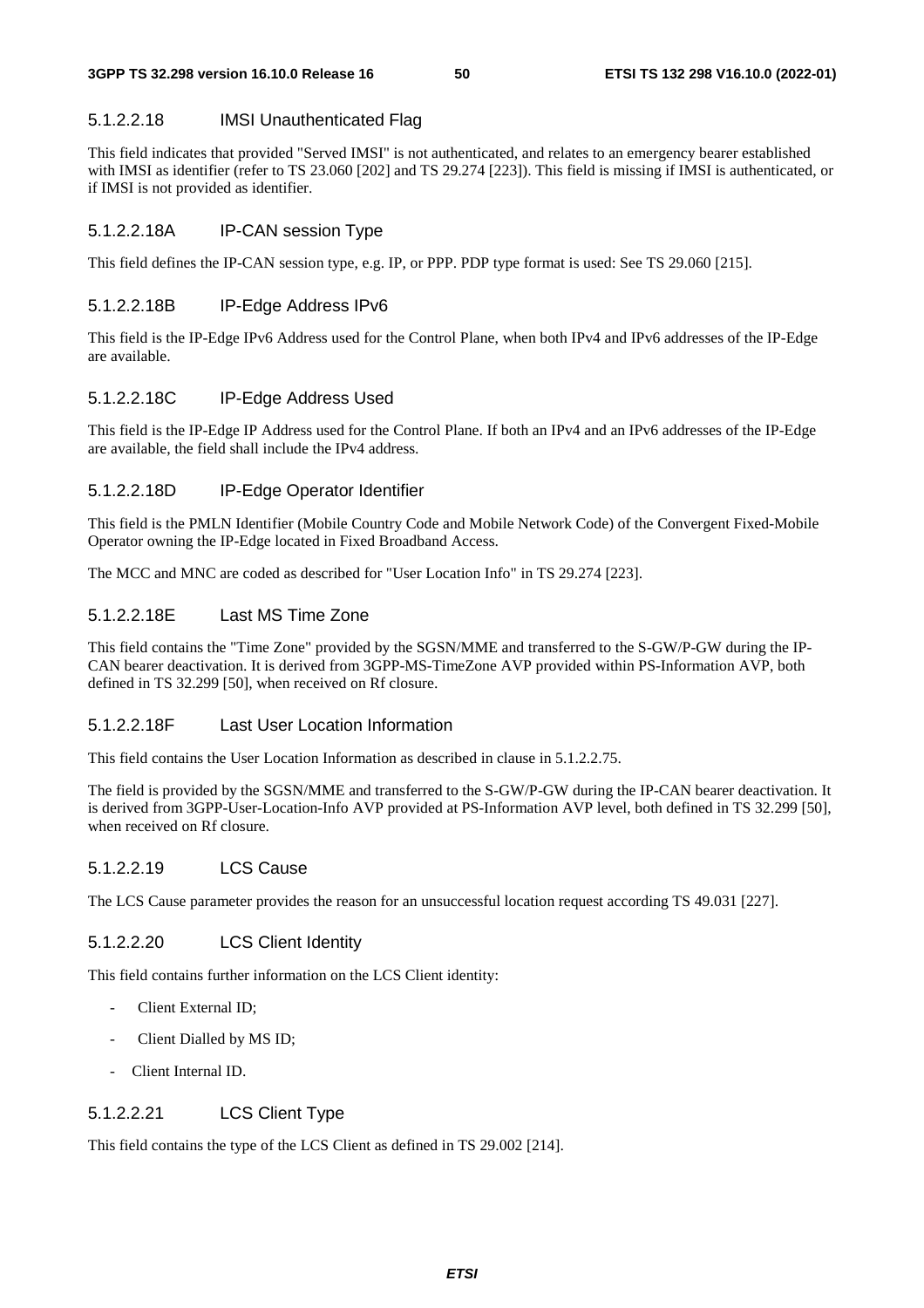## 5.1.2.2.22 LCS Priority

This parameter gives the priority of the location request as defined in TS 49.031 [227].

### 5.1.2.2.23 LCS QoS

This information element defines the Quality of Service for a location request as defined in TS 49.031 [227].

#### 5.1.2.2.23A List of RAN Secondary RAT Usage Reports

This list applicable in SGW-CDR and PGW-CDR, includes one or more containers reported from the RAN for a secondary RAT.

Each container includes the following fields:

- **Data Volume Uplink, Data Volume Downlink, Start Time, End Time and Secondary RAT Type.**
- **Data Volume Uplink** includes the number of octets transmitted during the use of the packet data services in the uplink direction reported from RAN. The counting and reporting from RAN of uplink data volumes is optional.
- **Data Volume Downlink** includes the number of octets transmitted during the use of the packet data services in the downlink direction reported from RAN. The counting and reporting from RAN of downlink data volumes is optional.
- **RAN Start Time** is a time stamp, which defines the moment when the volume container is opened by the RAN.
- **RAN End Time** is a time stamp, which defines the moment when the volume container is closed by the RAN.
- **Secondary RAT Type** This field contains the RAT type for the secondary RAT.
- **Charging ID** This field contains the Charging ID of the bearer corresponding to the reported usage. Only needed if IP-CAN session level charging is applied.

# 5.1.2.2.24 List of Service Data

This list includes one or more service data containers. Depending on the reporting level of PCC/ADC rules, one service data container either includes charging data for one rating group or for one rating group and service id combination. Each service data container may include the following fields:

- AF-Record-Information.
- Charging Rule Base Name.
- ADC Rule Base Name.
- Data Volume Downlink.
- Data Volume Uplink.
- Event Based Charging Information.
- Local Sequence Number.
- PS Furnish Charging Information.
- EPC Qos Information.
- Rating Group.
- Report Time.
- Result Code.
- Service Condition Change.
- Service Identifier.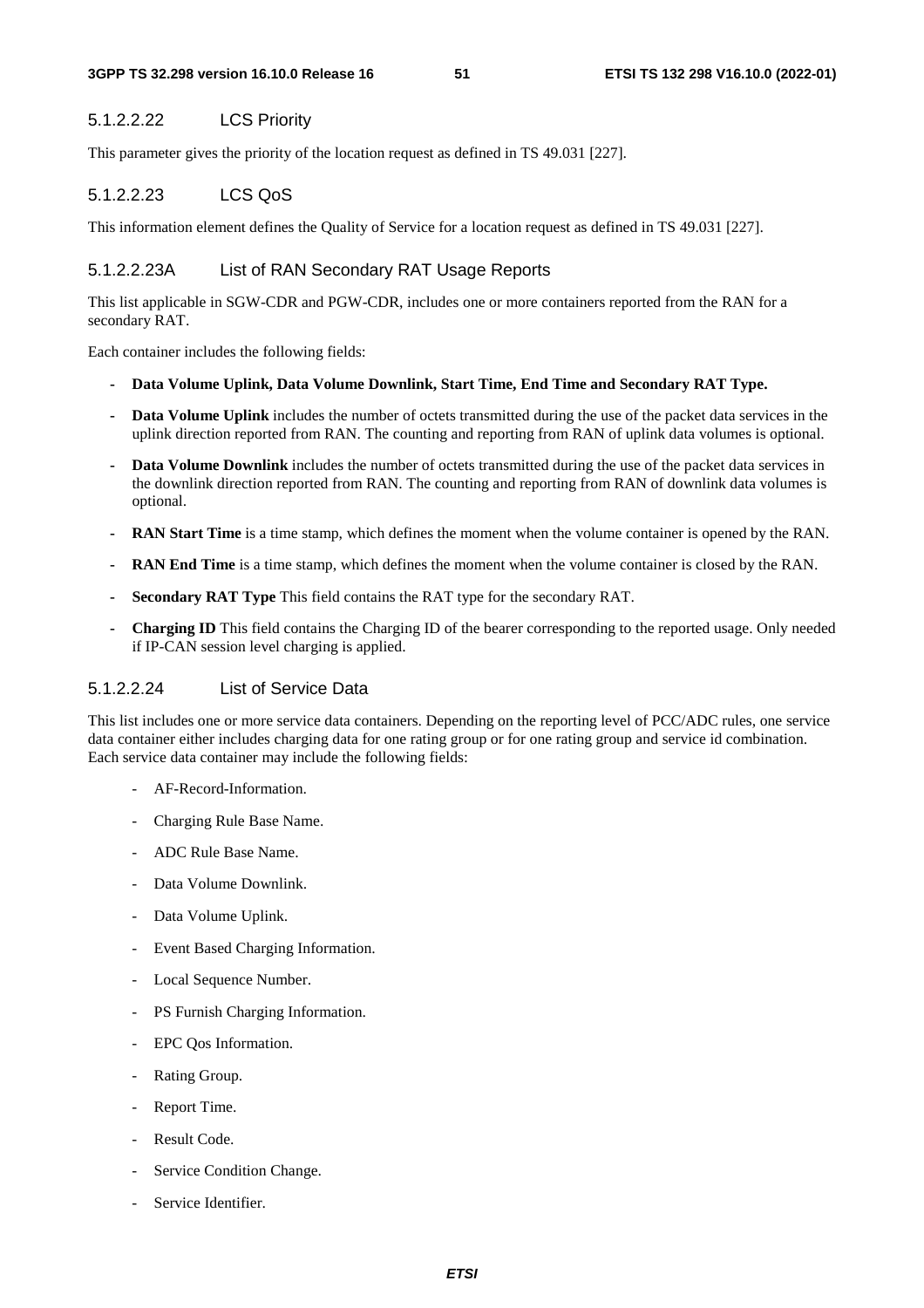- Service Specific Info.
- Serving Node Address.
- Time of First Usage.
- Time of Last Usage.
- Time Quota Mechanism.
- Time Usage.
- user location information.
- 3GPP2 User Location Information.
- UWAN User Location Information.
- TWAN User Location Information.
- Sponsor Identity.
- Application Service Provider Identity.
- Presence Reporting Area Status.
- List of Presence Reporting Area Information.
- User CSG Information.
- RAT Type.
- Serving PLMN Rate Control.
- APN Rate Control.
- Related Change of Service Condition.
- Traffic Steering Policy Identifier Downlink.
- Traffic Steering Policy Identifier Uplink.
- VoLTE Information.
- **Rating Group** is the identifier of rating group. This field is mandatory. The parameter corresponds to the Charging Key as specified in TS 23.203 [203].
- **Charging Rule Base Name** is the reference to group of PCC rules predefined at the PCEF. This field is included if any of the PCC rules, which usage is reported within this service data container, was activated by using the Charging Rule Base Name as specified in TS 29.212 [220]. In case multiple Charging Rule Base Names activate PCC rules, which usage is reported within this service data container, the P-GW/IPE-CDR shall include only one occurrence to the service data container.
- **ADC Rule Base Name** is the reference to group of ADC rules predefined at the TDF. This field is included if any of the ADC rules, which usage is reported within this service data container, was activated by using the ADC Rule Base Name as specified in TS 29.212 [220]. In case multiple ADC Rule Base Names activate ADC rules, which usage is reported within this service data container, the TDF shall include only one occurrence to the service data container.
- **Result Code** contains the result code after the interconnection with the OCS. This field may be added to the service data container if online and offline charging are both used for same rating group. The result code in service data container is the value of the Result-Code AVP received within last CCA message in corresponding MSCC AVP to this service data container.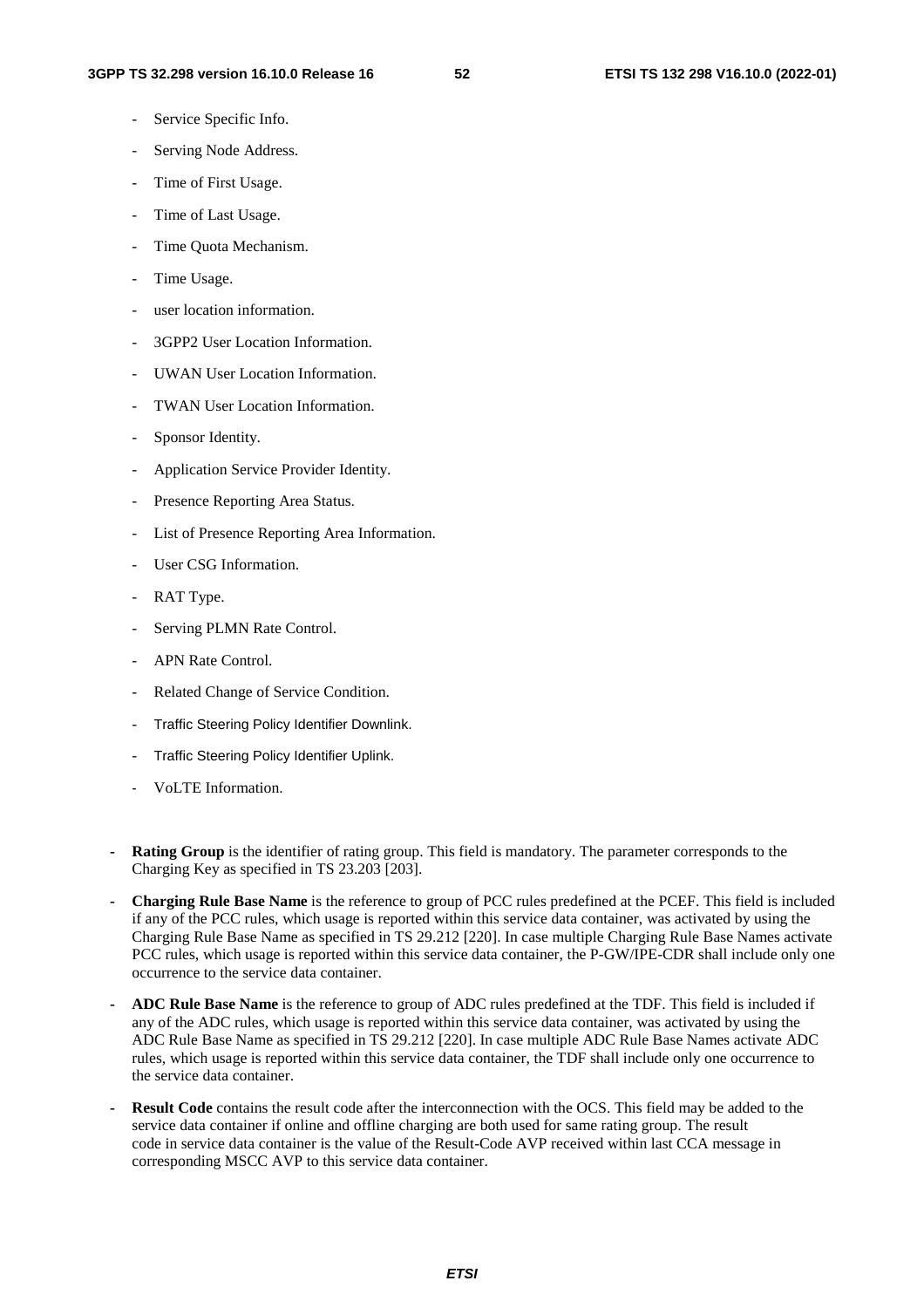- **Local Sequence Number** is a service data container sequence number. It starts from 1 and is increased by 1 for each service date container generated within the lifetime of this IP-CAN bearer/TDF session.
- **Time of First Usage** is the time stamp for the first IP packet to be transmitted and mapped to the current service data container. For envelope reporting controlled by the Time Quota Mechanism, this indicates the time stamp for the first IP packet to be transmitted that causes an envelope to be opened – see TS 32.299 [50].
- **Time of Last Usage** is the time stamp for the last IP packet to be transmitted and mapped to the current service data container. For envelope reporting, controlled by the Time Quota Mechanism, this indicates the time stamp for an envelope to be closed – see TS 32.299 [50] for conditions for envelope closure.
- **Time Usage** contains the effective used time within the service data container recording interval.
- **Service Condition Change** defines the reason for closing the service data container (see TS 32.251 [11]), such as tariff time change, IP-CAN bearer modification (e.g. QoS change, S-GW change, user location change, user CSG information change), access change of service data flow, indirect service condition change, service usage thresholds, service idled out, termination or failure handling procedure. When one of the "CGI/SAI, ECGI or TAI or RAI Change" are reported as user location change, the dedicated value in service Condition Change is set instead of the generic "user location change" value. This field is specified as bitmask for support of multiple change trigger (e.g. S-GW and QoS change). This field is derived from Change-Condition AVP at Service-Data-Container AVP level defined in TS 32.299 [50] when received on Rf. Each value is mapped to the corresponding value in "ServiceConditionChange" field. When simultaneous change triggers are met, multiple Change-Condition values are set in field bitmask. When no Change-Condition AVP is provided, the "recordClosure" value is set for the service data container. For envelope reporting, the Service Condition Change value shall always take the value "envelopeClosure". The mechanism for creating the envelope is identified within the Time Quota Mechanism field.
- **EPC Qos Information** in service specific service data containers contains the QoS applied for the service. This is included in the first service data container. In following container EPC QoS information is present if previous change condition is "QoS change". The P-GW/TDF/IPE-CDR shall include only one EPC QoS Information occurrence to one service data container.
- **Serving Node Address** contains the valid serving node (e.g. SGSN/S-GW) control plane IP address during the service data container recording interval.
- **Data Volume Uplink** and **Downlink,** includes the number of octets transmitted during the service data container recording interval in the uplink and/or downlink direction, respectively. The amount of data counted in P-GW shall be as specified in clauses 5.2.1.10.1, 5.3.1.1 and 5.3.1.6.1 of TS 32.251 [11]. The amount of data counted in TDF shall be based on full payload of the data transferred. The amount of data counted in IP-Edge shall be based on full payload of the data transferred.
- **Report Time** is a time stamp, which defines the moment when the service data container is closed.
- **Service Identifier** is an identifier for a service. The service identifier may designate an end user service, a part of an end user service or an arbitrarily formed group thereof. This field is only included if reporting is per combination of the rating group and service id.
- **PS Furnish Charging Information** includes charging information per rating group in case it is sent by OCS.
- User location information contains the user location (e.g. CGI/SAI, ECGI/TAI or RAI) where the UE was located during the service data container recording interval. This is included in the service data container only if previous container's change condition is "user location change" or one of the "CGI/SAI, ECGI or TAI or RAI Change". Note the user location information in PGW-CDR/TDF-CDR main level contains the location where the UE was when PGW-CDR/TDF-CDR was opened, and the "Last user location information" in PGW-CDR main level contains the location where the UE was when PGW-CDR is closed.
- **Presence Reporting Area Status** contains the status of the UE presence (i.e. indication on whether the UE is inside or outside) in the Presence Reporting Area(s) identified by "Presence Reporting Area identifier(s)" contained in PGW-CDR main level. This is included in the service data container when the initial status is reported after opening of PGW-CDR, or if previous container's change condition is "Presence in Presence Reporting Area Change". This field is not applicable in multiple PRA(s).
- **List of Presence Reporting Area Information** contains the list of Presence Reporting Area Information. Each Presence Reporting Area Information includes the "Presence Reporting Area identifier", the status of the UE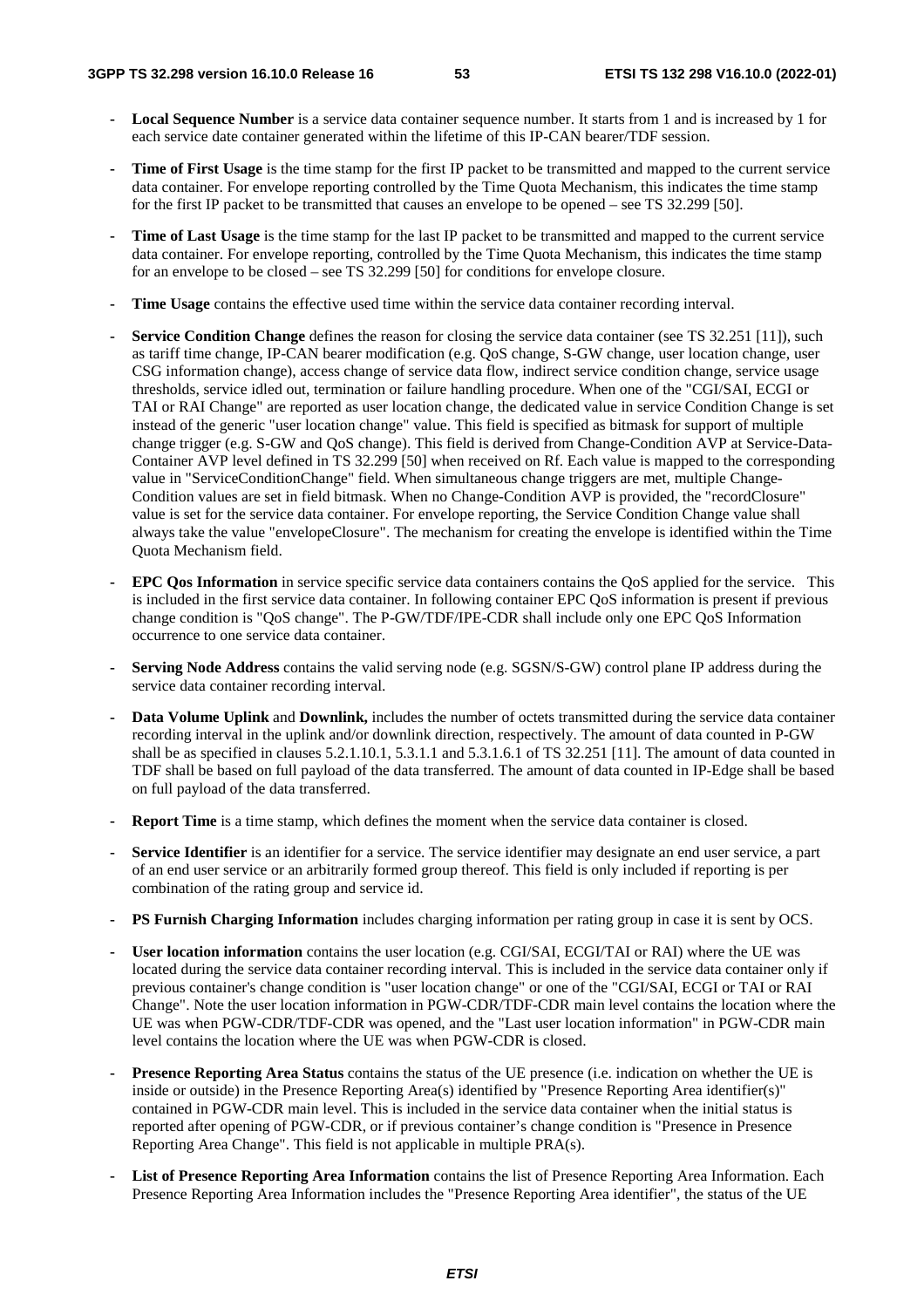presence (i.e. indication on whether the UE is inside or outside the Presence Reporting Area or Presence Reporting Area(s) inactive), and the Node (PCRF, OCS) which subscribed-to the PRA.

- **3GPP2 User Location Information** contains the 3GPP2 user location (i.e. 3GPP2-BSID: Cell-Id, SID, NID) where the UE was located during the service data container recording interval. This is included in the service data container only if previous container's change condition is "user location change". Note the "3GPP2 user location information" in PGW-CDR/TDF-CDR main level contains the location where the UE was when PGW-CDR/TDF-CDR was opened.
- **UWAN User Location Information** contains the Untrusted Wireless Access Network (UWAN) user location during the service data container recording interval. This is included in the service data container only if previous container's change condition is "user location change". Note the user location information in PGW-CDR main level contains the location where the UE was when PGW-CDR was opened.
- **TWAN User Location Information** contains the user location in a Trusted WLAN Access Network during the service data container recording interval. This is included in the service data container only if previous container's change condition is "user location change". Note the user location information in PGW-CDR/TDF-CDR main level contains the location where the UE was when PGW-CDR/TDF-CDR was opened.
- User CSG information contains the status of the user accessing a CSG cell (CSG ID within the PLMN, Access mode and indication on CSG membership) during the service data container recording interval. This is included in the service data container only if previous container's change condition is "user CSG information change". Note the "user CSG information" in PGW-CDR main level contains the "user CSG information" when PGW-CDR was opened.
- **AF-Record-Information** includes the "AF Charging Identifier" (ICID for IMS) and associated flow identifiers generated by the AF and received by the P-GW over Gx interfaces as defined in TS 29.212 [220]. In case usage of PCC rules, which usage is reported within the container, has different AF-Record-Information then the P-GW shall include all occurrences to the service data container.
- **Event Based Charging Information** includes the number of events and associated timeStamps (each event is timestamped) during the service data container recording interval.
- **Time Quota Mechanism** contains two further subfields and is included if envelope reporting is required:
	- **Time Quota Type** identifies the mechanism by which time based usage should be reported as defined in TS 32.299 [50].
	- **Base Time Interval** identifies the length of the base time interval, for controlling the reporting of time based usage, in seconds.
- **Service Specific Info** holds service specific data for a pre-defined PCC or a predefined ADC rule that is used for enhanced packet filtering.
- **Sponsor Identity** identifies the sponsor willing to pay for the operator's charge for connectivity.
- **Application Service Provider Identity** identifies application service provider that is delivering a service to an end user.
- **RAT Type** contains the RAT type for the IP-CAN bearer that is first reported for the Rating Group or Rating Group / Service Identifier in the container. If traffic from multiple bearers is included in the report for the container, only one field is included.
- NOTE: Sponsor Identity and Application Service Provider Identity are not used together with Service Identification reporting. Furthermore, neither the Sponsor Identity nor Application Service Provider Identity is applicable to the TDF.
- **Related Change of Service Condition** indicates the reason a related container was closed when the current container is indirectly closed and the supplemental information for the event. This information is applicable when charging per IP-CAN session is active for a multi-access PDN connection.
- **Serving PLMN Rate Control** This field contains the Serving PLMN Rate Control applied by MME during the transfer of the data volume captured by the container (applicable only to the PGW-CDR). This is included in the service data container only if previous container's change condition is "Serving PLMN Rate Control change ".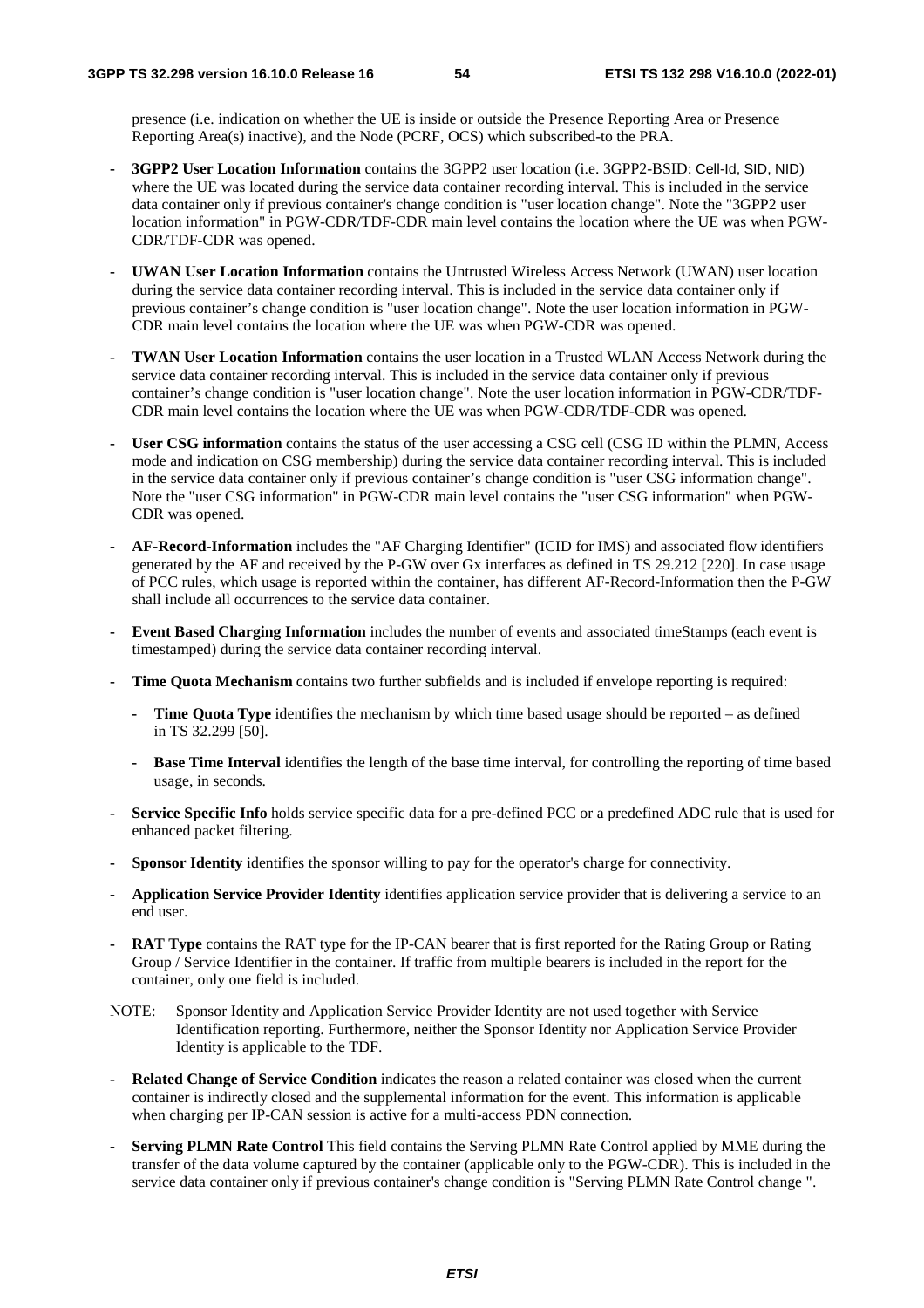Note the Serving PLMN Rate Control field in PGW-CDR main level contains the Serving PLMN Rate Control when PGW-CDR was opened.

- **APN Rate Control** This field contains the APN Rate Control applied by PGW during the transfer of the data volume captured by the container (applicable only to the PGW-CDR). This is included in the service data container only if previous container's change condition is "APN Rate Control change ". Note the APN Rate Control field in PGW-CDR main level contains the APN Rate Control when PGW-CDR was opened.
- **Traffic Steering Policy Identifier Downlink** This field contains the Traffic Steering Policy Identifier Downlink applied by PGW/ TDF during the service data container recording interval.
- **Traffic Steering Policy Identifier Uplink** This field contains the Traffic Steering Policy Identifier Uplink applied by PGW/TDF during the service data container recording interval.
- **VoLTE Information** This field contains the caller and callee Information of VoLTE. Caller Information of VoLTE is described in clause 5.1.3.1.24. Callee Information contains:
	- Called Party Address (described in clause 5.1.3.1.9).
	- Requested Party Address (described in clause 5.1.3.1.43).
- List of Called Asserted Identity (described in clause 5.1.3.1.23).

## 5.1.2.2.25 List of Traffic Data Volumes

This list applicable in S-CDR, SGW-CDR, IPE-CDR, ePDG-CDR and TWAG-CDR, includes one or more containers.

This list applicable in PGW-CDR when charging per IP-CAN session is active and IP-CAN bearer charging is being performed for the session.

In SGW-CDR, PGW-CDR, IPE-CDR, ePDG-CDR and TWAG-CDR, containers are per QCI/ARP pair. This means that if QoS control within one IP-CAN bearer is applicable in S-GW, P-GW, ePDG and TWAG, there can be several containers open at same time one per each applied QCI/ARP pair.

Each container includes the following fields:

- **Data Volume Uplink, Data Volume Downlink, Change Condition and Change Time.**
- **Data Volume Uplink** includes the number of octets transmitted during the use of the packet data services in the uplink direction. In MBMS charging, this field is normally to be set to zero, because MBMS charging is based on the volume of the downlink data. The counting of uplink data volumes is optional. In S-CDR this field is not present when the SGSN has successfully established Direct Tunnel between the RNC and the GGSN.
- Data Volume Downlink includes the number of octets transmitted during the use of the packet data services in the downlink direction. In S-CDR this field is not present when the SGSN has successfully established Direct Tunnel between the RNC and the GGSN.
- **Change Condition** defines the reason for closing the container (see TS 32.251 [11]), such as tariff time change, QoS change or closing of the CDR. This field is derived from Change-Condition AVP Traffic-Data-Volumes AVP level defined in TS 32.299 [40] when received on Rf. Each value is mapped to the corresponding value in "ChangeCondition" field. When no Change-Condition AVP is provided, the "recordClosure" value is set for the container. For User Location Change, when one of the "CGI/SAI, ECGI or TAI or RAI Change" are reported as user location change, the dedicated value in service Condition Change is set instead of the generic "user location change" value.
- **Change Time** is a time stamp, which defines the moment when the volume container is closed or the CDR is closed. All the active IP-CAN bearers do not need to have exactly the same time stamp e.g. due to same tariff time change (variance of the time stamps is implementation and traffic load dependent, and is out of the scope of standardisation).
- **User Location Information** contains the location (e.g. CGI/SAI, ECGI/TAI or RAI) where the UE is located and used during the transfer of the data volume captured by the container (applicable only to the SGW-CDR). This is included in the Traffic data container only if previous container's change condition is "user location change". Note the user location information in SGW-CDR main level contains the location where the UE was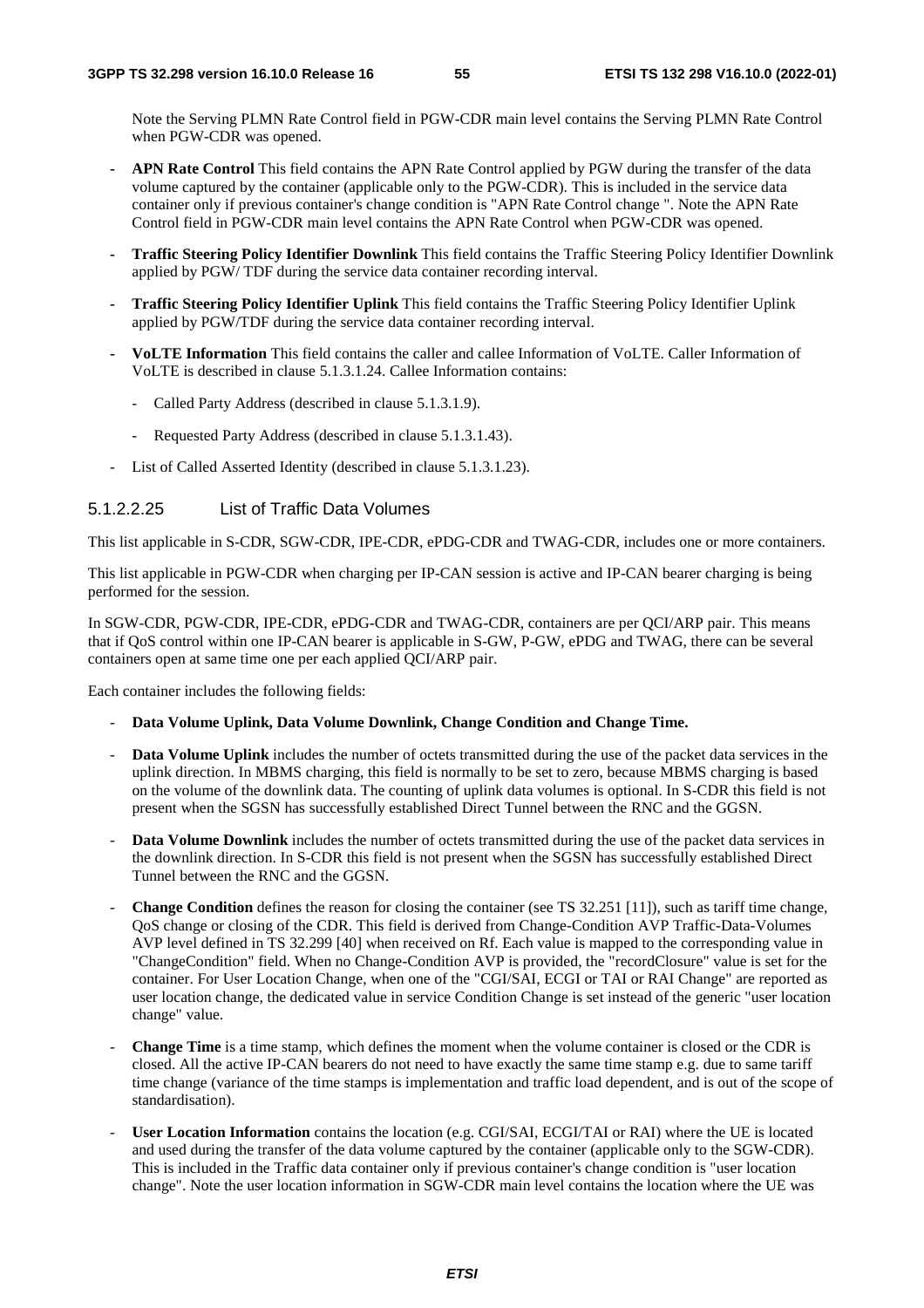when SGW-CDR was opened, and the "Last user location information" in SGW-CDR main level contains the location where the UE was when SGW-CDR is closed.

- **UWAN User Location Information** contains the Untrusted Wireless Access Network (UWAN) user location during the transfer of the data volume captured by the container. This is included in the Traffic data container only if previous container's change condition is "user location change". Note the user location information in ePDG-CDR main level contains the location where the UE was when ePDG-CDR was opened.
- **TWAN User Location Information** contains the user location in a Trusted WLAN Access Network during the transfer of the data volume captured by the container. This is included in the Traffic data container only if previous container's change condition is "user location change". Note the user location information in TWAG-CDR main level contains the location where the UE was when TWAG-CDR was opened.
- **Presence Reporting Area Status** contains the status of the UE presence (i.e. indication on whether the UE is inside or outside) in the Presence Reporting Area(s) identified by "Presence Reporting Area identifier(s)" contained in SGW-CDR main level. This is included in the Traffic data container when the initial status is reported after opening of SGW-CDR, or if previous container's change condition is "Presence in Presence Reporting Area Change". This field is not applicable in multiple PRA(s).
- **List of Presence Reporting Area Information** contains the list of Presence Reporting Area Information. Each Presence Reporting Area Information includes the "Presence Reporting Area identifier", the status of the UE presence (i.e. indication on whether the UE is inside or outside the Presence Reporting Area or Presence Reporting Area(s) inactive). In the PGW it contains the Node (PCRF, OCS) which subscribed-to the PRA.
- **User CSG information** contains the status of the user accessing a CSG cell (CSG ID within the PLMN, Access mode and indication on CSG membership) during the transfer of the data volume captured by the container. This is included in the Traffic data container only if previous container's change condition is "user CSG information change". Note the "user CSG information" in S-CDR/SGW-CDR main level contains the "user CSG information" when S-CDR/SGW-CDR was opened.
- **EPC QoS Information** In case of IP-CAN bearer specific container this contains authorized QoS for the IP-CAN bearer. First container for each QCI/ARP pair includes this field. In following containers this field is present if previous change condition is "QoS change". This field is applicable only in SGW-CDR, PGW-CDR, IPE-CDR, ePDG-CDR, and TWAG-CDR.

In S-CDR first container includes following optional fields: QoS Requested and QoS Negotiated. In following containers QoS Negotiated is present if previous change condition is "QoS change". In addition to the QoS Negotiated parameter the QoS Requested parameter is present in following containers if the change condition is "QoS change" and the QoS change was initiated by the MS via a IP-CAN bearer modification procedure.

Table 5.1.2.2.25.1 illustrates an example for S-CDR but same principles are applicable also for SGW-CDR, PGW-CDR, IPE-CDR, ePDG-CDR and TWAG-CDR. There are five containers (sets of volume counts) caused by one QoS change, one location change, one tariff time change and one Direct Tunnel establishment (direct tunnel change applicable in S-CDR only). When CDR is opened the subscriber is in CGI1.

| $QoS$ Requested = $QoS1$                             | $QoS$ Requested = $QoS$ 2 (if<br>requested by the MS)  |                                                     |
|------------------------------------------------------|--------------------------------------------------------|-----------------------------------------------------|
| $QoS$ Negotiated = $QoS1$                            | $QoS$ Negotiated = $QoS2$                              |                                                     |
| Data Volume Uplink = 1<br>Data Volume Downlink = $2$ | Data Volume Uplink = $5$<br>Data Volume Downlink = $6$ | Data Volume Uplink = 10<br>Data Volume Downlink = 3 |
|                                                      |                                                        |                                                     |
| Change Condition = $QoS$<br>change                   | Change Condition = Tariff<br>change                    | Change Condition = CGI/SAI<br>Change                |
| Time Stamp = $TIME1$                                 | Time Stamp = $TIME2$                                   | $Time$ Stamp = $TIME3$                              |

#### **Table 5.1.2.2.25.1: Example list of traffic data volumes**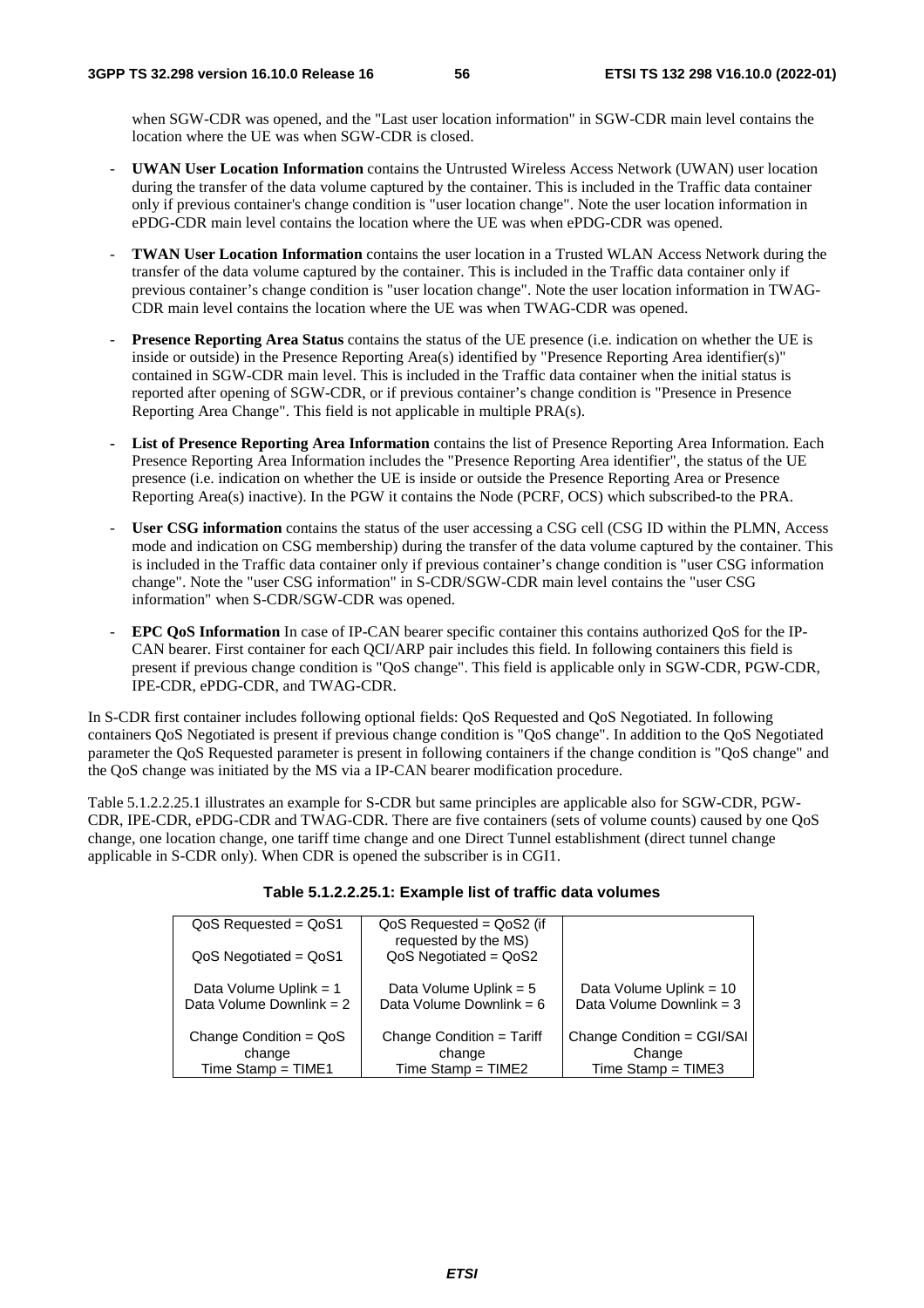| Data Volume Uplink = $3$                                                                | Change Condition = Record |
|-----------------------------------------------------------------------------------------|---------------------------|
| Data Volume Downlink = 4                                                                | closed                    |
| User Location Info = $CGI2$                                                             | $Time$ Stamp = $TIME5$    |
| Change Condition = Direct<br>Tunnel establishment<br>Occurrence<br>Time Stamp = $TIME4$ |                           |

First container includes initial QoS values and corresponding volume counts. Second container includes new QoS values and corresponding volume counts before tariff time change. Third container includes the indication of location change and corresponding volume counts before the location change and after the tariff time change. Fourth container includes volume counts after the location change and contains the indication of Direct Tunnel establishment. Last container includes no volume count as it refers to Direct Tunnel establishment. The total volume counts can be itemised as shown in Table 5.1.2.2.25.2 (tariff1 is used before and tariff2 after the tariff time change):

|                      |                                 | <b>Container</b> |
|----------------------|---------------------------------|------------------|
| QoS1+Tariff1         | uplink = 1, downlink = $2$      |                  |
| QoS2+Tariff1         | uplink = $5$ , downlink = $6$   | 2                |
| QoS2+Tariff2         | uplink = $13$ , downlink = $7$  | $3+4$            |
| QoS1                 | uplink = 1, downlink = $2$      |                  |
| QoS2                 | uplink = $18$ , downlink = $13$ | $2+3+4$          |
| Tariff1              | uplink = $6$ , downlink = $8$   | $1+2$            |
| Tariff <sub>2</sub>  | uplink = $13$ , downlink = $7$  | $3+4$            |
| CGI <sub>1</sub>     | uplink = $16$ , downlink = $11$ | $1+2+3$          |
| CGI <sub>2</sub>     | uplink = 3, downlink = $4$      | 4                |
| No Direct Tunnel     | uplink = $19$ , downlink = $15$ | $1+2+3+4$        |
| <b>Direct Tunnel</b> |                                 | 5                |

| Table 5.1.2.2.25.2: Itemised list of total volume count corresponding to table 5.1.2.2.25.1 |  |
|---------------------------------------------------------------------------------------------|--|
|---------------------------------------------------------------------------------------------|--|

The amount of data counted in the S-GW shall be the payload of the user plane at the S1-U/S4/S2interface. Therefore the data counted already includes the IP PDP bearer protocols i.e. IP or PPP.

The data volume counted in the SGSN is dependent on the system. For GSM SGSN the data volume is the payload of the SNDCP PDUs at the Gb interface. For UMTS-SGSN it is the GTP-U PDUs at the Iu-PS interface. Therefore, in both systems, the data counted already includes the overheads of any PDP bearer protocols.

In GSM, in order to avoid that downstream packets transmitted from the old SGSN to the new SGSN at inter SGSN RA update induce the increase of the PDP CDR downstream volume counters in both SGSN the following rules shall be followed:

- For PDP contexts using LLC in unacknowledged mode: an SGSN shall update the PDP CDR when the packet has been sent by the SGSN towards the MS;

 For PDP contexts using LLC in acknowledged mode, a GSM-SGSN shall only update the PDP CDR at the reception of the acknowledgement by the MS of the correct reception of a downstream packet. In other worlds, for inter SGSN RA update, the new SGSN shall update the PDP CDR record when a downstream packet sent by the old SGSN is received by the MS and acknowledged by the MS towards the new SGSN through the RA update complete message.

In UMTS, the not transferred downlink data can be accounted for in the S-CDR with "RNC Unsent Downlink Volume" field, which is the data that the RNC has either discarded or forwarded during handover. Data volumes retransmitted (by RLC or LLC) due to poor radio link conditions shall not be counted.

The following additional fields are applicable in the P-GW CDR when charging per IP-CAN session is active and IP-CAN bearer charging is being performed for the session:

- **Charging Id** In case of IP-CAN bearer specific container this contains the charging Id assigned to the bearer.
- **RAT Type** This field contains the RAT type for the current IP-CAN bearer.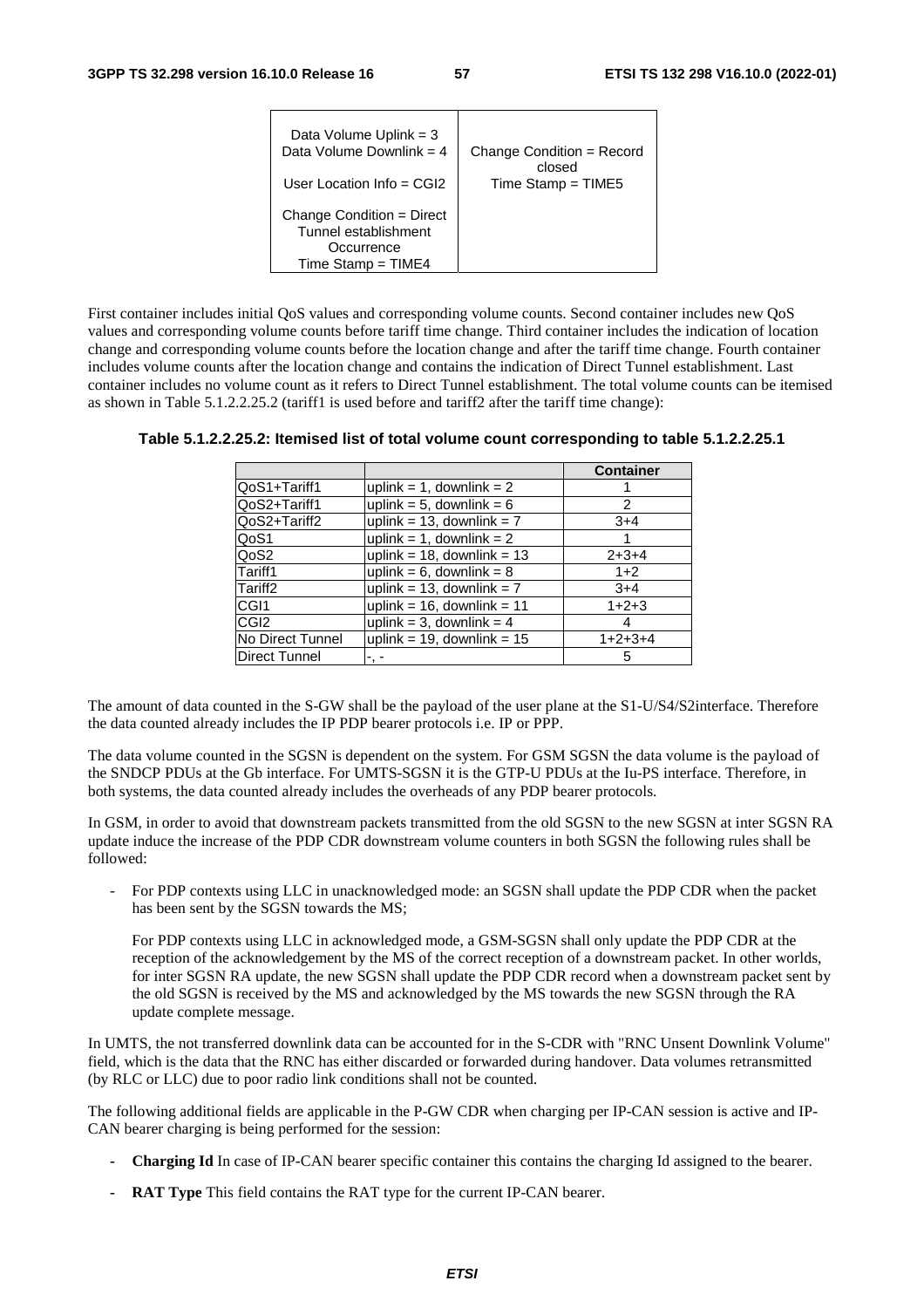- **Access Availability Change Reason** indicates the reason why the availability of an access is changed by the PCEF, i.e. RAN rule indication or Access usable/unusable as defined in TS 29.212 [220].
- **Related Change of Charging Condition** indicates the reason a related container was closed when the current container is indirectly closed and the supplemental information for the event. This information is applicable when charging per IP-CAN session is active for a multi-access PDN connection.
- **Diagnostics** In case of IP-CAN bearer specific container this contains the Diagnostics as per clause 5.1.2.2.11 associated to the bearer.
- **Enhanced Diagnostics** In case of IP-CAN bearer specific container this contains the Enhanced Diagnostics as per clause 5.1.2.2.13Aa associated to the bearer.
- **CP CIoT EPS optimisation indicator** This field contains the indication on whether Control Plane CIoT EPS optimisation is used for the transfer of the data volume captured by the container. This is included in the Traffic data container only if previous container's change condition is "change in user plane to UE". Note the CP CIoT EPS Optimisation indicator field in SGW-CDR main level contains the CP CIoT EPS optimisation indicator value when SGW-CDR was opened.
- **Serving PLMN Rate Control** This field contains the Serving PLMN Rate Control applied by MME during the transfer of the data volume captured by the container (applicable to the SGW-CDR and PGW-CDR). For the SGW-CDR this is included in the Traffic data container only if previous container's change condition is " Serving PLMN Rate Control change ". Note the Serving PLMN Rate Control field in SGW-CDR main level contains the Serving PLMN Rate Control when SGW-CDR was opened. For the PGW-CDR this is included when List of Traffic Data Volumes is present, charging per IP-CAN session is active and IP-CAN bearer charging is being performed for the session.
- **APN Rate Control** This field contains the APN Rate Control applied by PGW during the transfer of the data volume captured by the container (applicable only to the PGW-CDR). This is included in the Traffic data container only if previous container's change condition is "APN Rate Control change ". Note the APN Rate Control field in PGW-CDR main level contains the APN Rate Control when PGW-CDR was opened.

# 5.1.2.2.26 Local Record Sequence Number

This field includes a unique record number created by this node. The number is allocated sequentially for each partial CDR (or whole CDR) including all CDR types. The number is unique within one node, which is identified either by field Node ID or by record-dependent node address (SGSN address, S-/P-GW address, TDF address, IP-Edge Address, Recording Entity).

The field can be used e.g. to identify missing records in post processing system.

# 5.1.2.2.27 Location Estimate

The Location Estimate field is providing an estimate of a geographic location of a target MS according to TS 29.002 [214].

## 5.1.2.2.28 Location Method

The Location Method identifier refers to the argument of LCS-MOLR that was invoked as defined in TS 24.080 [209].

### 5.1.2.2.29 Location Type

This field contains the type of the location as defined in TS 29.002 [214].

### 5.1.2.2.29A Low Priority Indicator

This field indicates if the PDN connection has a low priority, i.e. for Machine Type Communication.

## 5.1.2.2.29B NBIFOM Mode

This field indicates the NBIFOM mode selected by PCRF for a multi-access PDN connection, i.e. UE initiated or Network initiated as defined in TS 29.212 [220].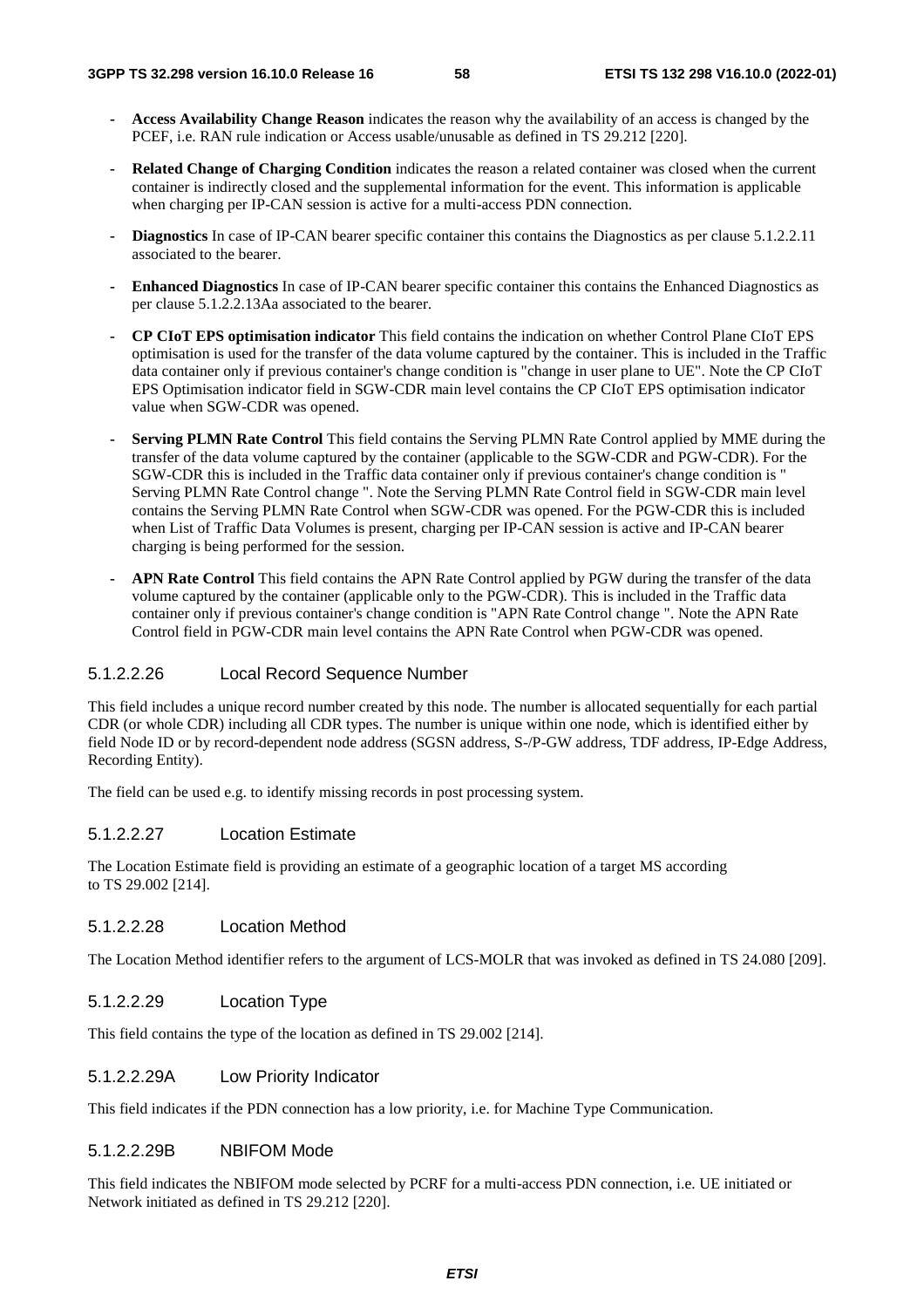# 5.1.2.2.29C NBIFOM Support

This field indicates that NBIFOM was requested by the UE, supported and accepted by the network for the IP-CAN session or if NBIFOM is not supported for the IP-CAN session as defined in TS 29.212 [220].

# 5.1.2.2.30 Measurement Duration

This field contains the duration for the section of the location measurement corresponding to the Perform\_Location\_Request and Perform\_Location\_Response by the SGSN.

# 5.1.2.2.31 Message reference

This field contains a unique message reference number allocated by the Mobile Station (MS) when transmitting a short message to the service centre. This field corresponds to the TP-Message-Reference element of the SMS\_SUBMIT PDU defined in TS 23.040 [201].

# 5.1.2.2.32 MLC Number

This parameter refers to the ISDN (ITU-T Rec. E.164 [308]) number of a GMLC.

# 5.1.2.2.32A MME Name

This field contains the Diameter Identity of the serving MME.

# 5.1.2.2.32B MME Realm

This field contains the Diameter Realm Identity of the serving MME.

# 5.1.2.2.33 MS Network Capability

This MS Network Capability field contains the MS network capability value of the MS network capability information element of the served MS on PDP context activation or on GPRS attachment as defined in TS 24.008 [208].

# 5.1.2.2.34 MS Time Zone

This field contains the 'Time Zone' IE provided by the SGSN/MME and transferred to the S-GW/P-GW/TDF during the IP-CAN bearer activation/modification procedure as specified in TS 29.060 [215] and in TS 29.212 [220].

# 5.1.2.2.35 Network Initiated PDP Context

This field in S-CDR indicates that PDP context is network initiated. The field is missing in case of mobile activated PDP context.

# 5.1.2.2.36 Node ID

This field contains an optional, operator configurable, identifier string for the node that had generated the CDR. The Node ID may or may not be the DNS host name of the node.

# 5.1.2.2.37 Notification to MS user

This field contains the privacy notification to MS user that was applicable when the LR was invoked as defined in TS 29.002 [214].

# 5.1.2.2.37A Originating Address

This field is the Originating Address of the SME as defined in TS 23.040 [201].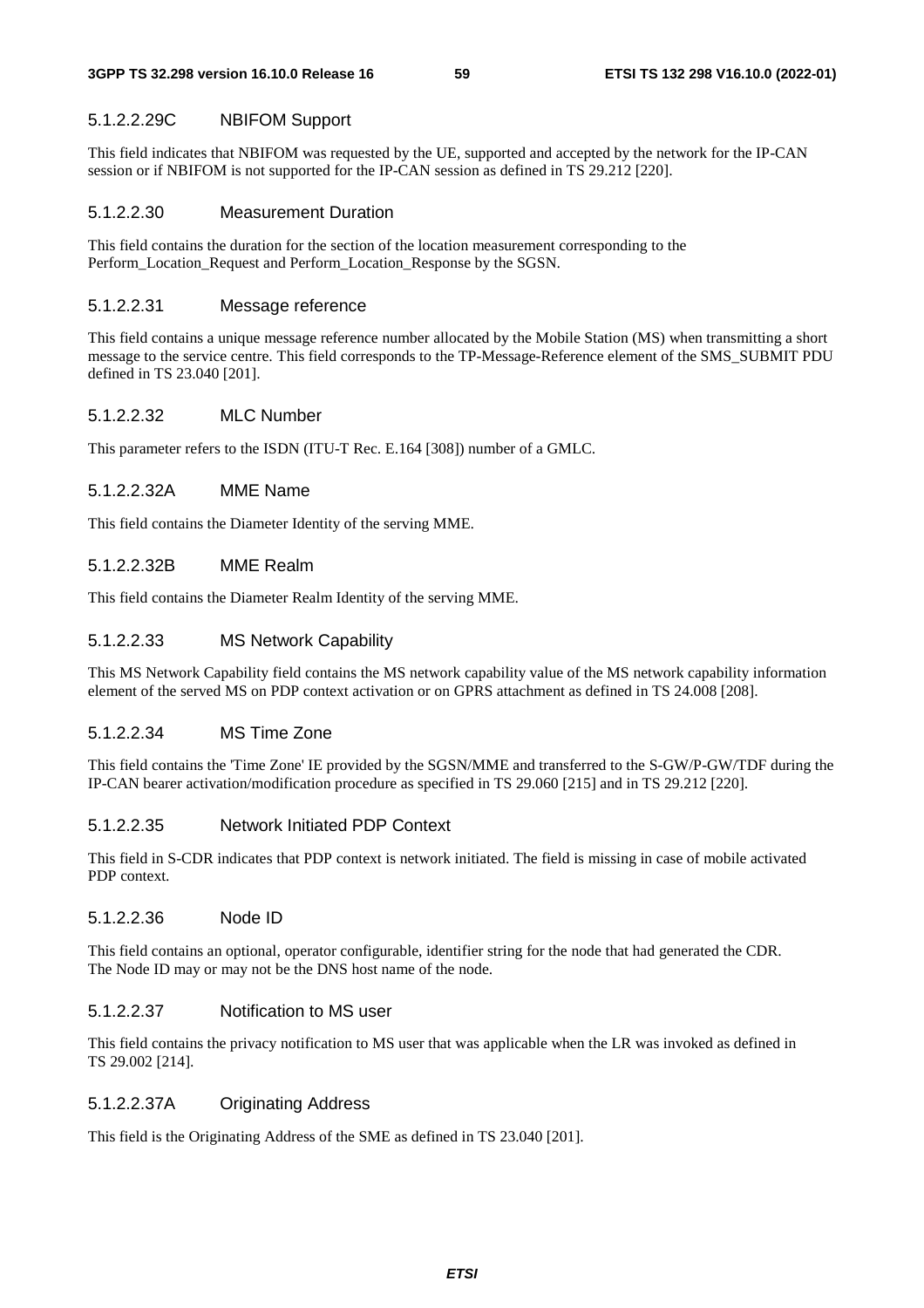## 5.1.2.2.37B P-GW Address IPv6

This field is the P-GW IPv6 Address used for the Control Plane, when both IPv4 and IPv6 addresses of the P-GW are available.

### 5.1.2.2.38 P-GW Address Used

These field is the serving P-GW IP Address for the Control Plane. If both an IPv4 and an IPv6 address of the P-GW is available, the P-GW shall include the IPv4 address in the CDR.

# 5.1.2.2.39 P-GW PLMN Identifier

This field is the P-GW PMLN Identifier (Mobile Country Code and Mobile Network Code).

The MCC and MNC are coded as described for "User Location Info" in TS 29.274 [223].

# 5.1.2.2.40 PDN Connection Charging ID

This field defines the PDN connection (IP-CAN session) Charging identifier to identify different records belonging to same PDN connection. For a PDN connection that is limited to use one single access at a time this field includes Charging Id of first IP-CAN bearer activated. Together with P-GW address this uniquely identifies the PDN connection.

For application based charging by the TDF:

- In case of GTP based connectivity, an "EPS default bearer Charging Identifier"
- In case of PMIP based connectivity, an "unique Charging Id"

is assigned by the P-GW and transferred to the TDF via the PCRF for the TDF session.

# 5.1.2.2.41 PDP Type

This field defines the PDP type, e.g. IP, or PPP as per TS 29.060 [215] .

# 5.1.2.2.42 PDP/PDN Type

This field defines the bearer type, e.g. IP, or PPP as per TS 29.060 [215] .

# 5.1.2.2.42A PDP/PDN Type Extension

This field defines the PDN type as per TS 29.061 [216] for Non-IP PDN Type.

### 5.1.2.2.43 Positioning Data

This information element is providing positioning data associated with a successful or unsuccessful location attempt for a target MS according TS 49.031 [227].

### 5.1.2.2.43A Presence Reporting Area Information

This field contains the Presence Reporting Area Information: Presence Reporting Area identifier(s) and the indication on whether the UE is inside or outside the Presence Reporting Area(s), as described in TS 29.274 [223].

### 5.1.2.2.44 Privacy Override

This parameter indicates if the LCS client overrides MS privacy when the GMLC and VMSC/SGSN for an MT-LR are in the same country as defined in TS 29.002 [214].

## 5.1.2.2.45 PS Furnish Charging Information

This field includes following information elements for IP-CAN bearer (PGW-CDR) , for TDF session (TDF-CDR) , or for the IP-CAN session (IPE-CDR):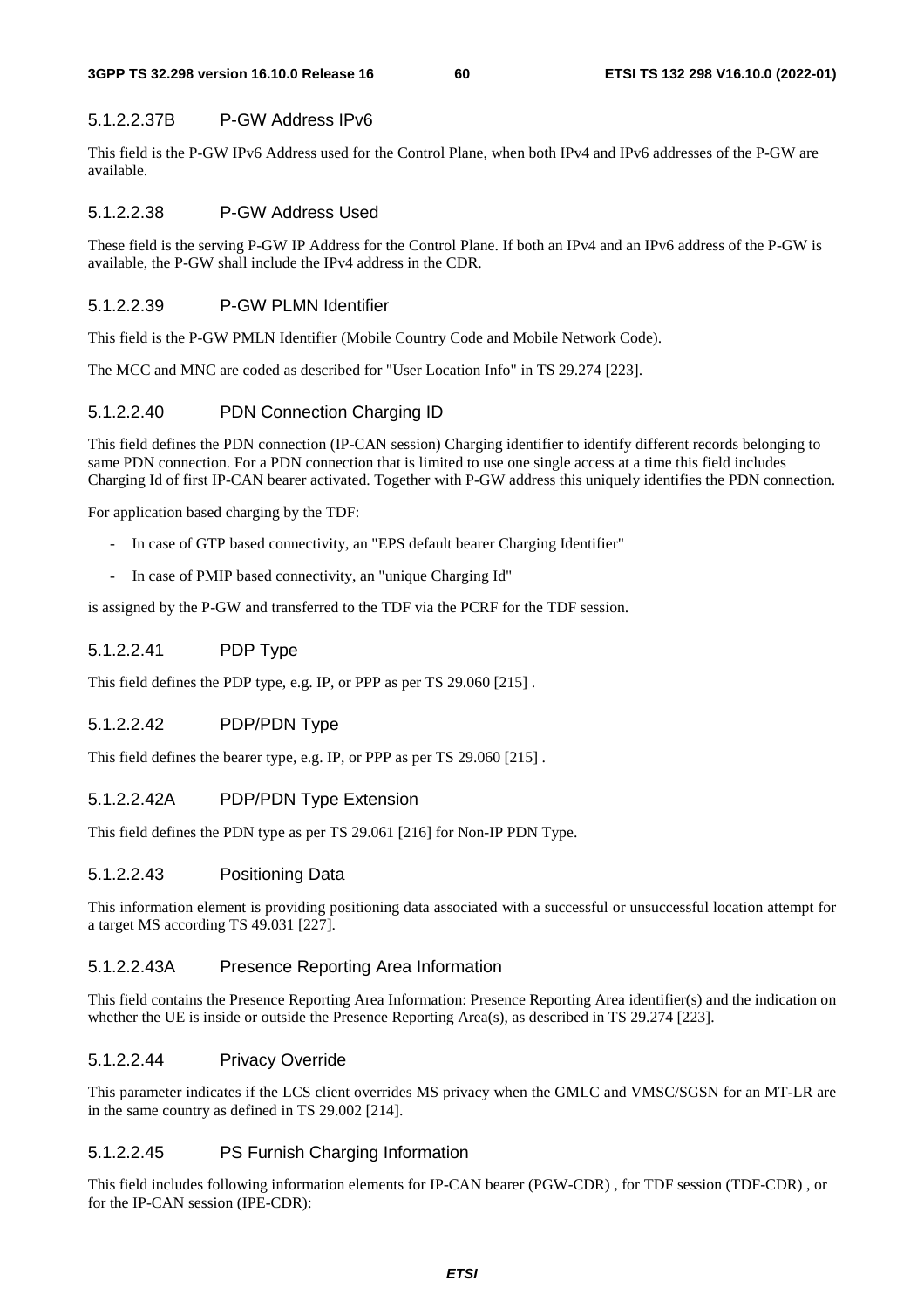PS Free Format Data

This field contains charging information sent by the OCS in the Diameter Credit-Control *Credit-Control-Answer* messages as defined in TS 32.251 [11]. The data can be sent either in one Diameter Credit-Control *Credit-Control-Answer* message or several Diameter Credit-Control *Credit-Control-Answer* messages with append indicator. This data is transferred transparently in the PS Furnish Charging Information field of the relevant call records.

If the PS Free Format Data is received more than once during one IP-CAN bearer for which an offline session is established, the append indicator defines whether the PS Free Format Data is appended to previous received PS Free Format Data and stored in the relevant record or the information of the last PS Free Format Data received is stored in the relevant record (the previous PS Free Format Data information shall be overwritten).

In the event of partial output the currently valid "PS Free format data" is stored in the partial record.

PS FFD Append Indicator:

This field contains an indicator whether PS free format data is to be appended to the PS free format data stored in previous partial CDR. This field is needed in CDR post processing to sort out valid PS free format data for that IP-CAN bearer from sequence of partial records. Creation of partial records is independent of received PS Free Format Data and thus valid PS free format data may be divided to different partial records.

 If field is missing then the PS free format data in this CDR replaces all received PS free format data in previous CDRs. Append indicator is not needed in the first partial record. In following partial records indicator shall get value true if all PS Free Format Data received during that partial record have append indicator. If one or more of the received PS Free Format Data for that PDP Context during the partial record do not have append indicator then this field shall be missing.

## 5.1.2.2.46 QoS Requested/QoS Negotiated

Quality of Service Requested contains the QoS desired by MS at IP-CAN bearer activation. QoS Negotiated indicates the applied QoS accepted by the network.

If a pre-Release '99 only capable terminal is served, the applicable QoS parameters and their encoding in the CDRs are specified in TS 32.015 [228].

In all other cases, the applicable QoS attributes are defined in the "Quality of Service profile" in TS 23.060 [202], and their encoding in the CDR corresponds to the "Quality of Service profile" specified in TS 29.060 [215].

### 5.1.2.2.46A RAN End Time

This field contains the time when the RAN closes the volume container, and is available in the CDR for the secondary RAT.

## 5.1.2.2.46B RAN Start Time

This field contains the time when the RAN opens the volume container, and is available in the CDR for the secondary RAT.

## 5.1.2.2.47 RAT Type

Holds the value of RAT Type, as provided to S-GW and P-GW, specified in TS 29.061 [216] and also provided to the TDF as specified in TS 29.212 [220].

The field is provided by the SGSN/MME and transferred to the S-GW/P-GW during the IP-CAN bearer activation/modification and transferred to the TDF during the TDF session establishment/modification.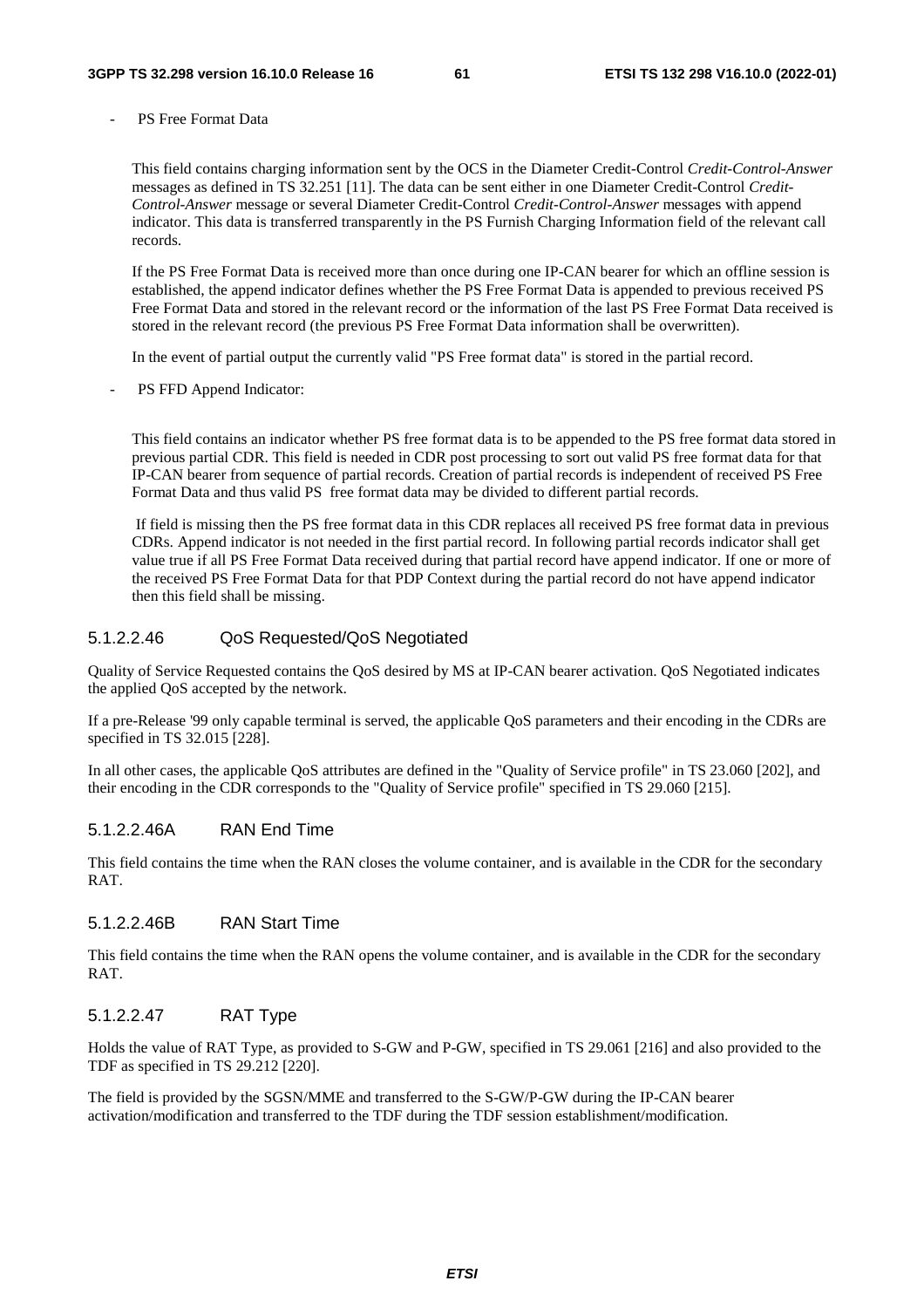# 5.1.2.2.48 Record Extensions

This field enables network operators and/or manufacturers to add their own recommended extensions to the standard record definitions. This field contains a set of "management extensions" as defined in X.721 [305]. This is conditioned upon the existence of an extension.

# 5.1.2.2.49 Record Opening Time

This field contains the time stamp when the MS is attached to a SGSN (M-CDR) or IP-CAN bearer is activated in SGSN/S-GW/P-GW (S-CDR, SGW-CDR, PGW-CDR) or TDF session is established, or IP-CAN session is established (IPE-CDR), or record opening time on subsequent partial records (see TS 32.250 [4] for exact format).

Record opening reason does not have a separate field. For SGW/PGW/TDF/IPE -CDRs and M-CDR it can be derived from the field "Sequence number"; i.e. either a missing field or a value one (1) means activation of IP-CAN bearer (SGW/PGW-CDR) or GPRS attachment (M-CDR) or TDF session establishment (TDF-CDR) , or IP-CAN session establishment (IPE-CDR). For the S-CDR the field "SGSN change" also needs to be taken into account.

# 5.1.2.2.50 Record Sequence Number

This field contains a running sequence number employed to link the partial records generated in the SGSN/SGW/PGW for a particular MM context or IP-CAN bearer, or IP-CAN session, or TDF session (characterised with the same Charging ID and PGW address pair). For M-CDR or S-CDR the sequence number always restarts from one (1) after an inter-SGSN routing area update, see field "SGSN change". The Record Sequence Number is missing if the record is the only one produced in the SGSN/SGW/PGW/TDF/IP-Edge (e.g. inter-SGSN routing area update can result to two M-CDR or two S-CDRs without sequence number and field "SGSN change" present in the second record).

# 5.1.2.2.51 Record Type

The field identifies the type of the record e.g. S-CDR, SGW-CDR, PGW-CDR, M-CDR, S-SMO-CDR, TDF-CDR, IPE-CDR and S-SMT-CDR.

# 5.1.2.2.52 Recording Entity Number

This field contains the E.164 number assigned to the entity that produced the record. For further details see TS 23.003 [200].

# 5.1.2.2.52A Retransmission

This parameter, when present, indicates that information from retransmitted Diameter ACRs has been used in this CDR.

# 5.1.2.2.53 RNC Unsent Downlink Volume

This field contains the unsent downlink volume that the RNC has either discarded or forwarded to 2G-SGSN and already included in S-CDR. This field is present when RNC has provided unsent downlink volume count at RAB release and can be used by a downstream system to apply proper charging for this PDP context.

# 5.1.2.2.54 Routing Area Code/Location/Cell Identifier/Change of location

These fields can occur only in SGSN generated CDRs. The location information contains a combination of the Routing Area Code (RAC) and an optional Cell Identifier of the routing area and cell in which the served party is currently located. In GSM the Cell Identifier is defined by the Cell Identity (CI) and in UMTS by the Service Area Code (SAC). Any change of location (i.e. Routing Area change) may be recorded in the change of location field including the time at which the change took place.

The location field contains a combination of the location area code (LAC), cell identity (CI) and MCC+MNC of the cell in which the served party is currently located.

The change of location field is optional and not required if partial records are generated when the location changes.

The RAC and (optionally) CI are coded according to 3G TS 24.008 [208] and the SAC according TS 25.413 [212].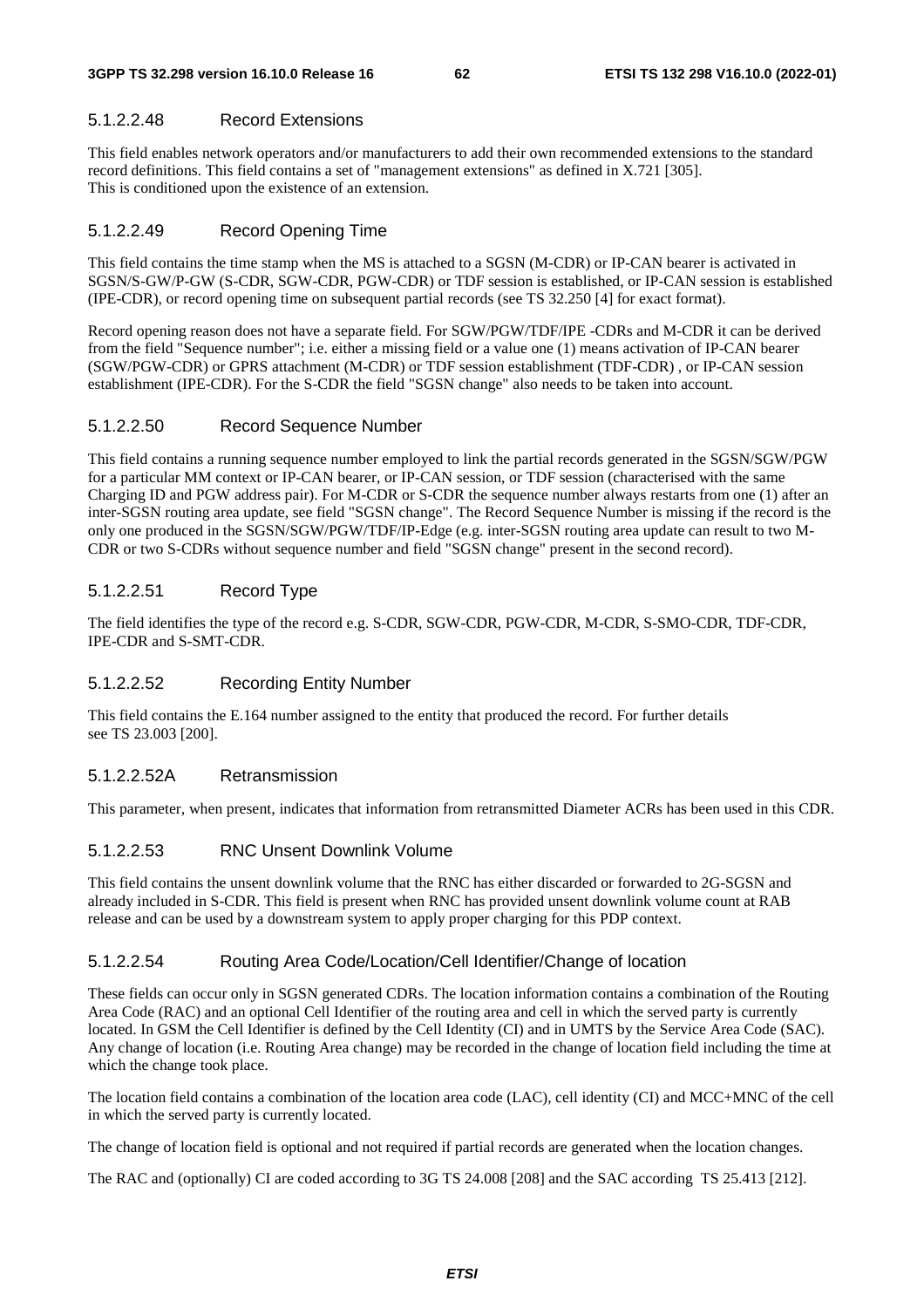### 5.1.2.2.54A S-GW Address IPv6

This field is the S-GW IPv6 Address used for the Control Plane, when both IPv4 and IPv6 addresses of the S-GW are available.

#### 5.1.2.2.55 S-GW Address Used

These field is the serving S-GW IP Address for the Control Plane. If both an IPv4 and an IPv6 address of the S-GW is available, the S-GW shall include the IPv4 address in the CDR.

### 5.1.2.2.56 S-GW Change

This field is present only in the SGW-CDR ,ePDG-CDR or TWAG-CDR to indicate that this is the first record after an inter serving node change (change from SGW, ePDG, TWAG, HSGW).

### 5.1.2.2.56A Secondary RAT Type

Holds the value of Secondary RAT Type, as provided by the RAN.

The field is provided by the RAN and transferred to the S-GW/P-GW in the RAN Traffic Volume element.

# 5.1.2.2.57 Served 3GPP2 MEID

This field contains the Mobile Equipment Identity of the user's terminal in 3GPP2 access, and the content is defined in TS 29.272 [222].

# 5.1.2.2.57A Served Fixed Subscriber Id

This field contains the subscriber identity, as defined in Broadband Forum TR 134 [601], used by the Fixed User (i.e. Fixed Device or RG) for Subscriber IP session in fixed broadband access network.

## 5.1.2.2.58 Served IMEI

This field contains the International Mobile Equipment Identity (IMEI) of the equipment served, if available. The term "served" equipment is used to describe the ME involved in the transaction recorded e.g. the called ME in the case of a network initiated PDP context.

The structure of the IMEI is specified in TS 23.003 [200] and the encoding defined in TS 29.274 [223].

### 5.1.2.2.58A SCS/AS Address

This field contains the Address of SCS/AS.

5.1.2.2.59 void

### 5.1.2.2.60 Served IMSI

This field contains the International Mobile Subscriber Identity (IMSI) of the served party. The term "served" party is used to describe the mobile subscriber involved in the transaction recorded e.g. the calling subscriber in case of a mobile initiated PDP context.

The structure of the IMSI is defined in TS 23.003 [200].

## 5.1.2.2.60A Served IP-CAN session Address

This field contains the IP address for the IP-CAN session. This is a network layer address i.e. of type IPv4 address or IPv6 prefix. The address for each IP-CAN session type is allocated either temporarily or permanently (see "Dynamic Address Flag"). This parameter shall be present except when both the IP-CAN session type is PPP and dynamic address assignment is used.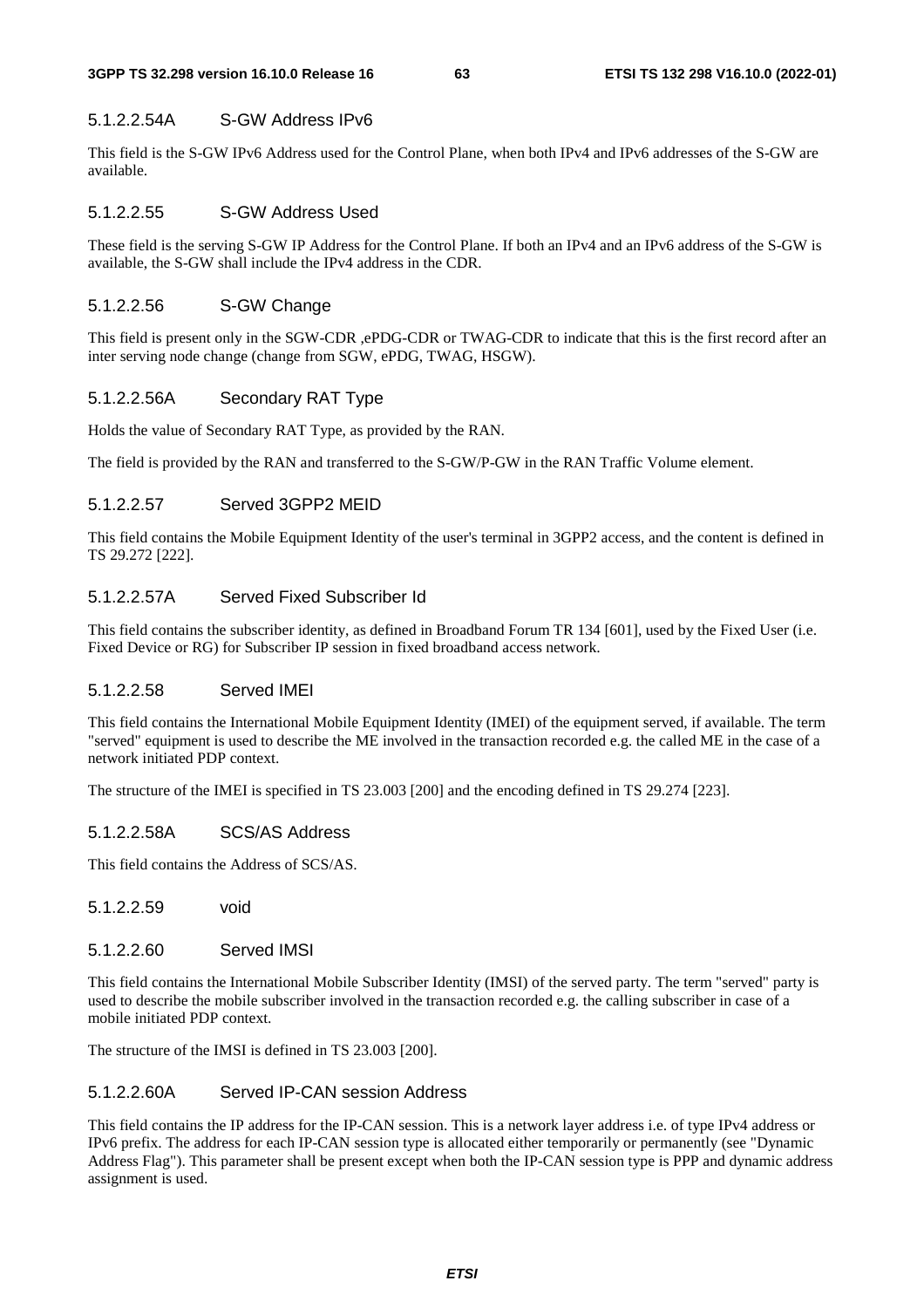## 5.1.2.2.60B Served IP-CAN session Address Extension

This field contains the IPv4 address for the IP-CAN session when dual-stack IPv4 IPv6 is used, and the IPv6 prefix is included in Served IP-CAN session Address or Served IP-CAN Address.

# 5.1.2.2.61 Served MN NAI

This field contains the Mobile identifier of the served user, in NAI format based on IMSI, as defined TS 23.003 [200].

## 5.1.2.2.62 Served MSISDN

This field contains the Mobile Station (MS) ISDN number (MSISDN) of the served party. The term "served" party is used to describe the mobile subscriber involved in the transaction recorded. In case of multi-numbering the MSISDN stored in a CDR will be the primary MSISDN of the calling party.

The structure of the MSISDN is defined in TS 23.003 [200].

## 5.1.2.2.63 Served PDP Address

This field contains the PDP address of the served IMSI. This is a network layer address i.e. of type IPv4 address or IPv6 prefix. The address for each PDP type is allocated either temporarily or permanently (see "Dynamic Address Flag"). This parameter shall be present except when both the PDP type is PPP and dynamic PDP address assignment is used.

## 5.1.2.2.64 Served PDP/PDN Address

This field contains the IP address for the PDN connection (PDP context, IP-CAN bearer). This is a network layer address i.e. of type IPv4 address or IPv6 prefix. The address for each Bearer type is allocated either temporarily or permanently (see "Dynamic Address Flag"). This parameter shall be present except when both the Bearer type is PPP and dynamic address assignment is used.

# 5.1.2.2.64A Served PDP/PDN Address Extension

This field contains the IPv4 address for the PDN connection (PDP context, IP-CAN bearer) when dual-stack IPv4 IPv6 is used, and the IPv6 prefix is included in Served PDP Address or Served PDP/PDN Address.

### 5.1.2.2.64B Served PDP/PDN Address prefix length

This field contains the prefix length of an IPv6 typed Served PDP/PDN Address. The field needs not available for prefix length of 64 bits, as in this case the 64 bit prefix length default shall be assumed.

## 5.1.2.2.65 Service Centre Address

This field contains a E.164 number identifying a particular service centre e.g. Short Message Service (SMS) centre (see TS 23.040 [201]).

## 5.1.2.2.66 Serving Node Address

These fields contain one or several control plane IP addresses of SGSN, MME, ePDG, HSGW, TWAG or S-GW, which have been connected during the record.

If both an IPv4 and an IPv6 address of the SGSN/S-GW/MME/ePDG/HSGW/TWAG are available, the S-GW/P-GW/TDF shall include the IPv4 address in the CDR.

## 5.1.2.2.66A Serving Node IPv6 Address

These fields contain one or several control plane IPv6 addresses, in case of IPv4v6 dual stack, of SGSN, MME, ePDG, HSGW, TWAG or S-GW, which have been connected during the record, when both IPv4 and IPv6 addresses of the node are available.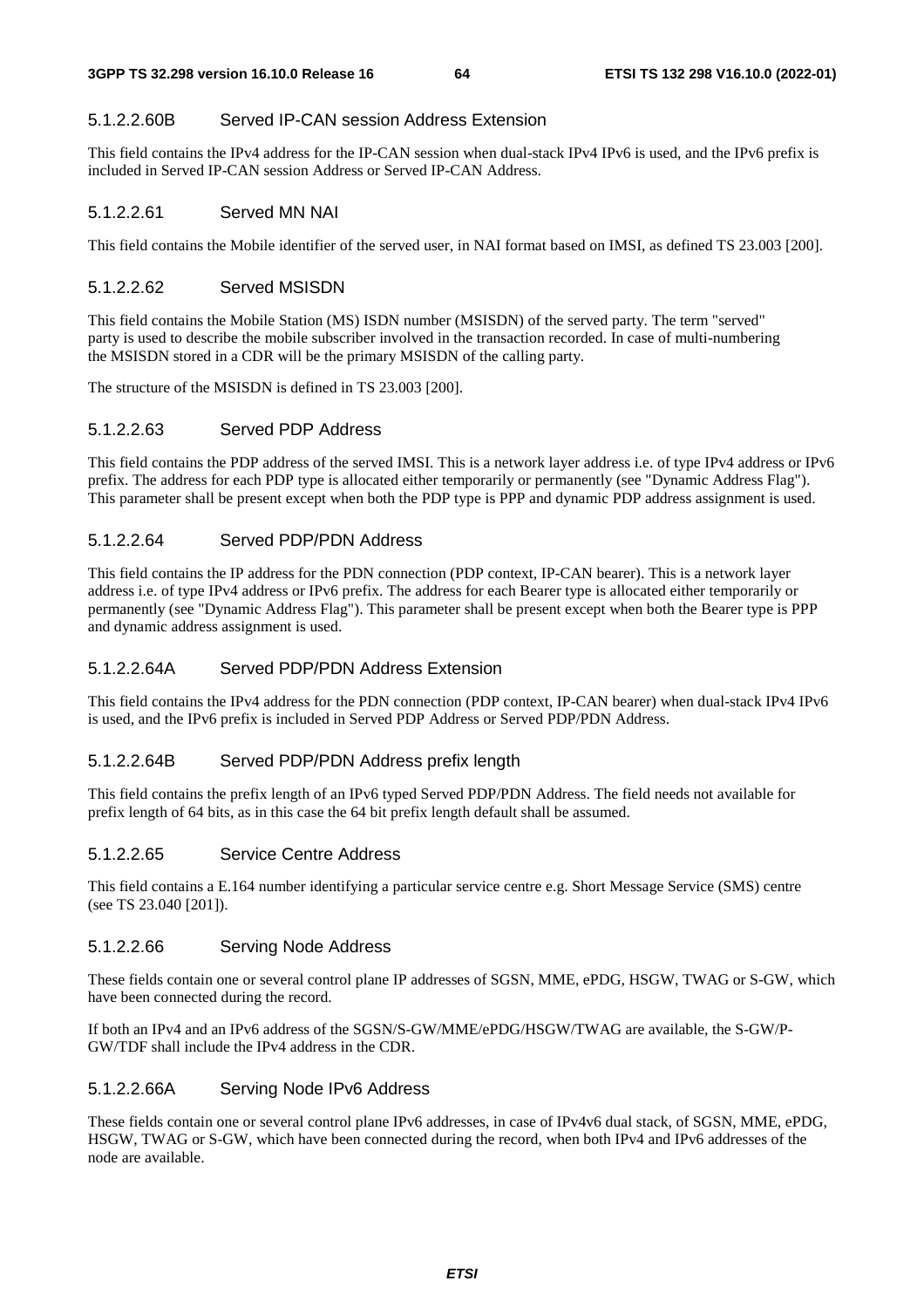## 5.1.2.2.67 Serving Node PLMN Identifier

This field contains the PLMN Identifier (Mobile Country Code and Mobile Network Code) serving the UE.

The MCC and MNC are coded as described for 'Routing Area Identity' in TS 29.060 [75].

## 5.1.2.2.68 Serving Node Type

These fields contain one or several serving node types in control plane of S-GW or P-GW, which have been connected during the record. The serving node types listed here map to the serving node addresses listed in the field "Serving node Address" in sequence.

For Originated and Terminated SMS CDRs, this field contains the Node Type which generates the CDRs, i.e. SGSN or MME.

## 5.1.2.2.68A Serving PLMN Rate Control

This field contains the Serving PLMN Rate Control as specified in TS 23.401 [245], which is used during the record for the PDN connection to the PGW.

# 5.1.2.2.68B SGi PtP Tunnelling Method

This field indicates whether SGi PtP tunnelling method is based on UDP/IP or other methods for a non-IP PDN type PDN connection.

### 5.1.2.2.69 SGSN Address

These fields contain one or several IP addresses of SGSN. The IP address of the SGSN can be either control plane address or user plane address.

The S-CDR fields contain single address of current SGSN.

The M-CDR fields only contain the address of the current SGSN.

If both an IPv4 and an IPv6 address of the SGSN are available, the SGSNs shall include the IPv4 address in the CDR.

### 5.1.2.2.69A Void

(Void).

## 5.1.2.2.70 SGSN Change

This field is present only in the S-CDR to indicate that this is the first record after an inter-SGSN routing area update.

## 5.1.2.2.71 Short Message Service (SMS) Result

This field contains the result of an attempt to deliver a short message either to a service centre or to a mobile subscriber (see TS 29.002 [214]). Note that this field is only provided if the attempted delivery was unsuccessful.

### 5.1.2.2.72 Start Time

This field contains the time when the IP-CAN session starts at the S-GW/P-GW/IP-Edge or TDF session starts at TDF, available in the CDR for the first bearer in an IP-CAN session in case of S-GW/P-GW/IP-Edge or, alternatively, available in the CDR for the TDF session start.

## 5.1.2.2.73 Stop Time

This field contains the time when the IP-CAN session is terminated at the S-GW/P-GW/IP-Edge or TDF session terminated at the TDF, available in the CDR for the last bearer in an IP-CAN session in case of S-GW/P-GW/IP-Edge or, alternatively, available in the CDR for the TDF session stop.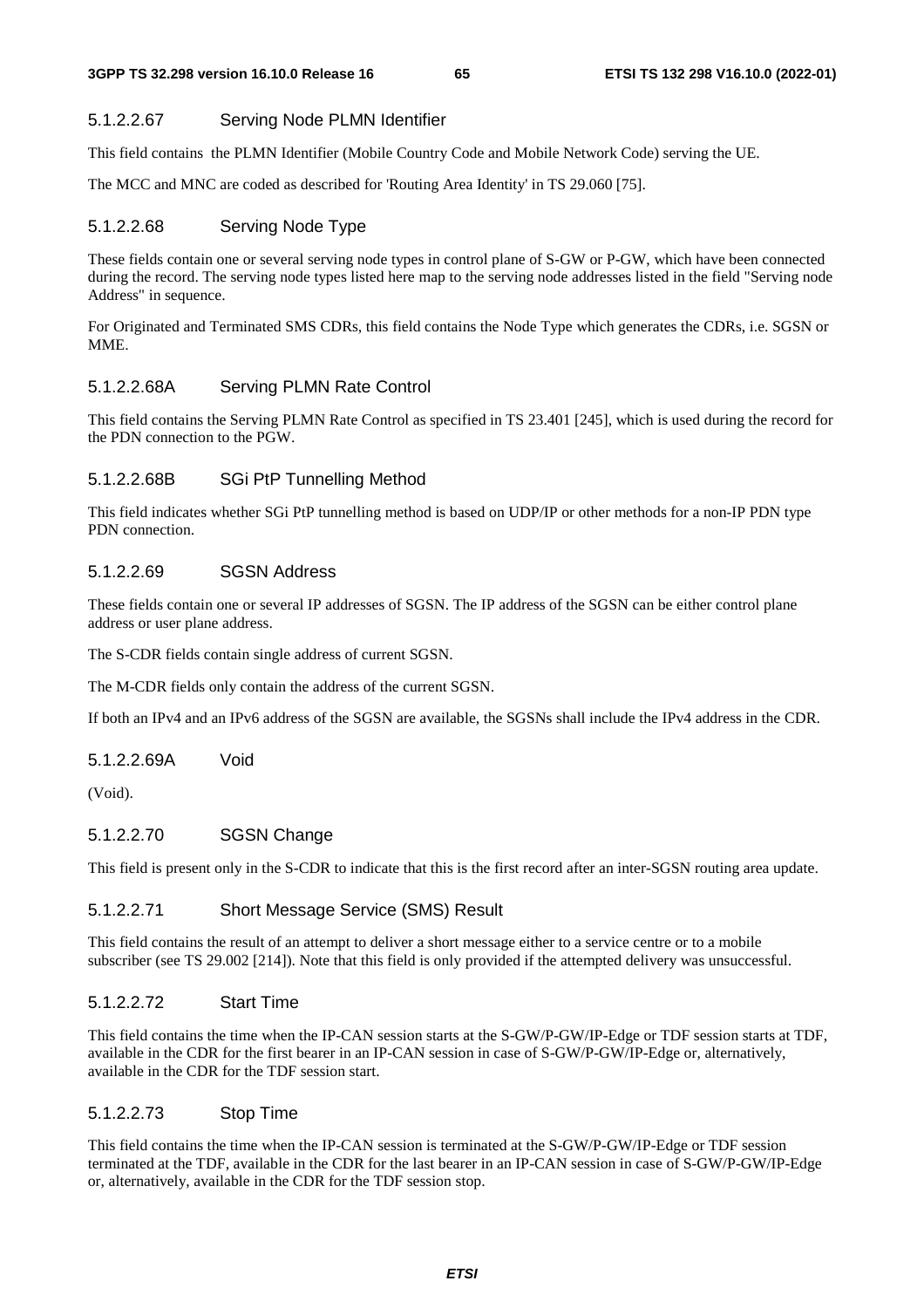## 5.1.2.2.73aA TDF Address Used

This field is the serving TDF IP Address for the Control Plane. If both an IPv4 and an IPv6 addresses of the TDF are available, the TDF shall include the IPv4 address in the CDR. It contains the TDF-IP-Address as described in TS 29.212 [220].

## 5.1.2.2.73bA TDF IPv6 Address Used

This field is the serving TDF IPv6 Address for the Control Plane, when both IPv4 and IPv6 addresses of the TDF are available.

## 5.1.2.2.73cA TDF PLMN Identifier

This field is the TDF PMLN Identifier (Mobile Country Code and Mobile Network Code).

# 5.1.2.2.73cAa Traffic Steering Policy Identifier Uplink

This field contains traffic steering policy identifier in the uplink direction as specified in TS 23.203[203].

## 5.1.2.2.73cAb Traffic Steering Policy Identifier Downlink

This field contains traffic steering policy identifier in the downlink direction as specified in TS 23.203[203].

## 5.1.2.2.73dA TWAG Address Used

This field is the serving TWAG IP Address for the Control Plane. If both an IPv4 and an IPv6 address of the TWAG is available, the TWAG shall include the IPv4 address in the CDR.

## 5.1.2.2.73eA TWAG IPv6 Address

This field is the serving TWAG IPv6 Address for the Control Plane, when both IPv4 and IPv6 addresses of the TWAG are available.

### 5.1.2.2.73A TWAN User Location Information

This field holds the UE location in a Trusted WLAN Access Network (defined as TWAN Identifier in TS 29.274 [223]).

### 5.1.2.2.73B UNI PDU CP Only Flag

This field contains an indication on whether this PDN connection is applied with "Control Plane Only flag", i.e. transfer using Control Plane NAS PDUs only, when Control Plane CIoT EPS Optimisation is enabled. This field is missing if both, user plane and control plane UNI for PDU transfer (i.e. S1-U and S11-U from S-GW) are allowed, when Control Plane CIoT EPS Optimisation is enabled.

### 5.1.2.2.74 User CSG Information

This field contains the "User CSG Information" status of the user accessing a CSG cell: it comprises CSG ID within the PLMN, Access mode and indication on CSG membership for the user when hybrid access applies, as defined in TS 29.060 [215] for GPRS case, and in TS 29.274 [223] for EPC case.

### 5.1.2.2.75 User Location Information

This field contains the User Location Information as described in

- TS 29.060 [215] for GTP case (e.g. CGI, SAI, RAI),
- TS 29.274 [223] for eGTP case (e.g. CGI, SAI, RAI TAI and ECGI) and
- TS 29.275 [224] for PMIP case.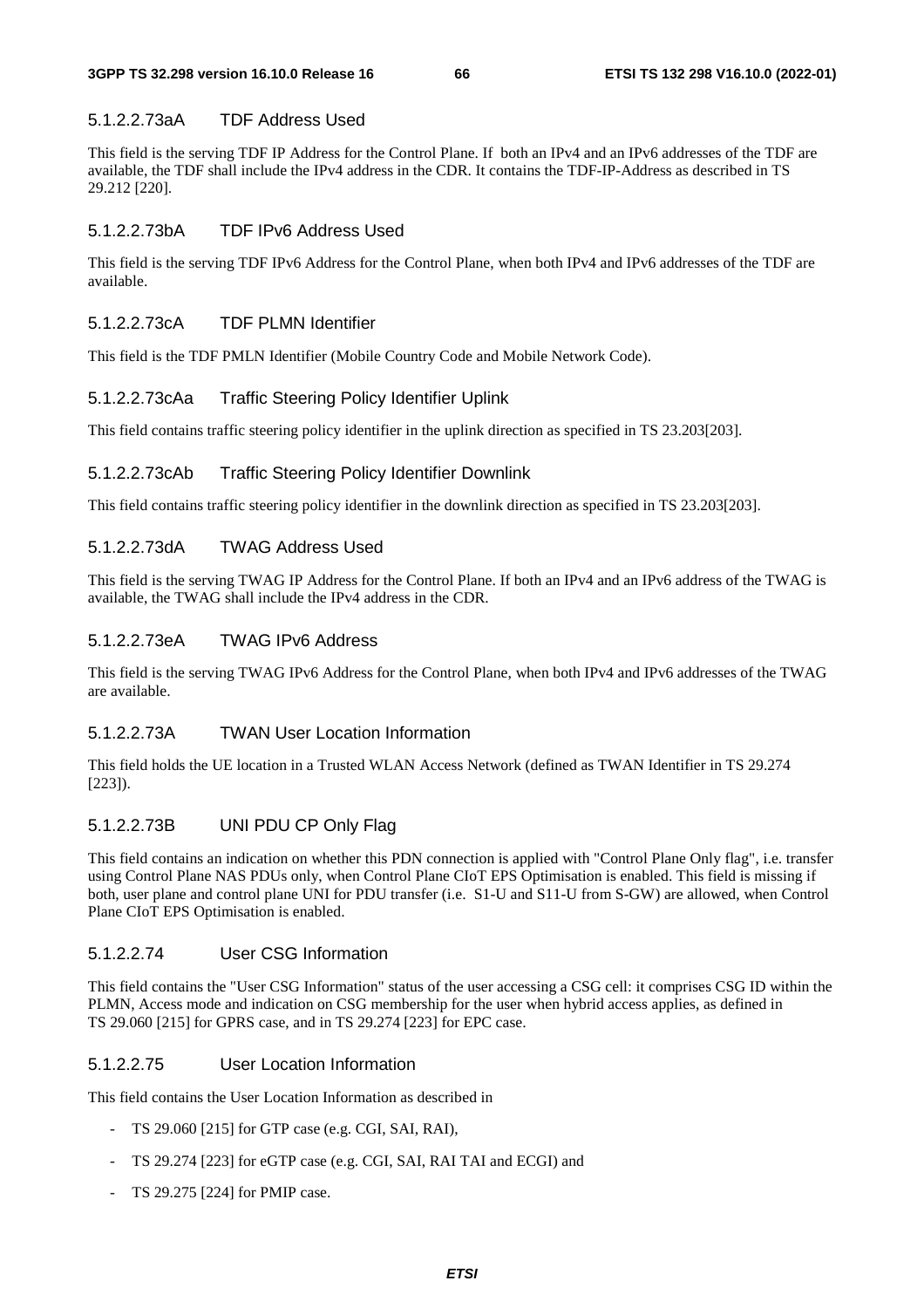The field is provided by the SGSN/MME and transferred to the S-GW/P-GW/TDF during the IP-CAN bearer activation/modification and/or TDF session establishment/modification.

# 5.1.2.2.75A User Location Information Time

This field contains the time at which the UE was last known to be in the location which is reported during bearer deactivation or UE detach procedure.

5.1.2.2.76 Void

#### 5.1.2.2.77 UWAN User Location Information

This field contains the UE location in an Untrusted Wireless Access Network (UWAN) which includes the UE local IP address and optionally either UDP source port number (if NAT is detected) or TCP source port number. It may also include WLAN location information the ePDG may have received from the 3GPP AAA server about the UE, as TWAN Identifier defined in TS 29.274 [223].

5.1.2.3 Void

# 5.1.2.4 CP data transfer domain CDR parameters

#### 5.1.2.4.1 Introduction

This subclause contains the description of the CDR parameters that are specific to the CP data transfer domain CDR types as specified in TS 32.253 [13].

### 5.1.2.4.2 Access Point Name (APN) Network Identifier

These fields contain the actual connected Access Point Name Network Identifier. APN selection by the MME for SCEF based delivery mechanism selection for non-IP data delivery is specified in TS 23.682 [243]

The APN Network Identifier (NI portion) is part of APN, which format is specified in TS 23.003 [200]. To represent the APN NI in the CPCN CDRs, the "dot" notation shall be used.

#### 5.1.2.4.3 APN Rate Control

This field contains the APN Rate Control as specified in TS 29.128 [244], which is used during the record for the PDN connection to the SCEF.

## 5.1.2.4.4 Cause for Record Closing

This field contains a reason for the release of the CDR. In case of Rf interface is used, it is derived, when received, from Change-Condition AVP at PS-information AVP level defined in TS 32.299 [50] used for CP data transfer. The following is included:

- normal release: PDN connection to SCEF release; It corresponds to "Normal Release" in Change-Condition AVP.
- abnormal termination (PDN connection to SCEF); It corresponds to "Abnormal Release" in Change-Condition AVP.
- data volume limit; It corresponds to "Volume Limit" in Change-Condition AVP.
- time (duration) limit; It corresponds to "Time Limit" in Change-Condition AVP.
- maximum number of NIDD submissions. It corresponds to "Maximum number of NIDD submissions" in Change-Condition AVP.
- Serving Node change; It corresponds to "Serving Node Change" in Change-Condition AVP and is used for MME change.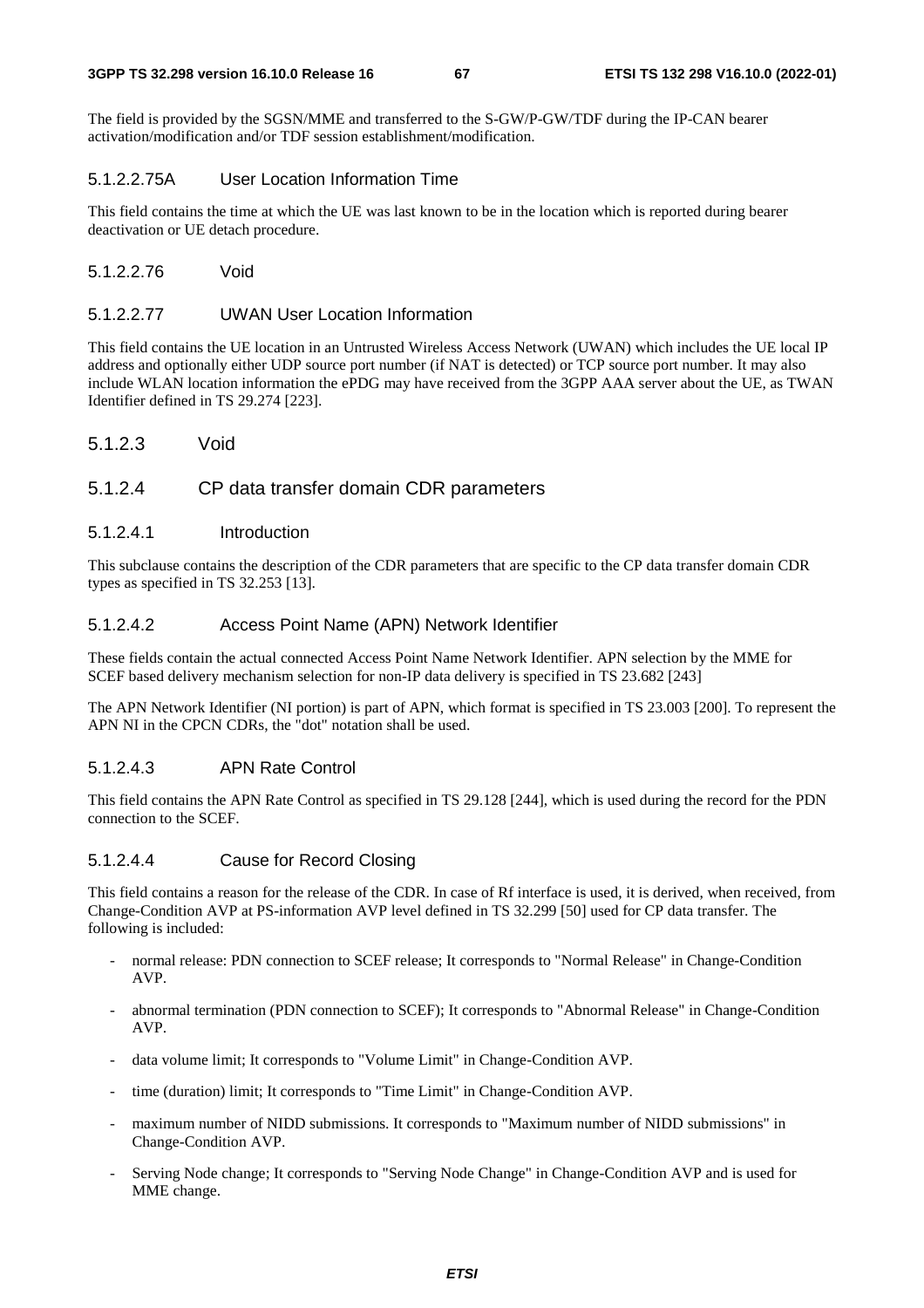- For SCEF, PLMN change; It corresponds to "PLMN Change" in Change-Condition AVP.
- For SCEF: APN Rate Control Change: It corresponds to "APN Rate Control Change" in Change-Condition AVP.
- Serving PLMN Rate Control Change: It corresponds to "Serving PLMN Rate Control Change" in Change-Condition AVP.
- RAT type Change: It corresponds to "RAT Change " in Change-Condition AVP.
- management intervention (request due to O&M reasons); It corresponds to "Management Intervention" in Change-Condition AVP.

A more detailed reason may be found in the Diagnostics field.

### 5.1.2.4.5 Charging Characteristics

The Charging Characteristics field allows the operator to apply different kind of charging methods in the CDRs. A subscriber may have Charging Characteristics assigned to his subscription. These characteristics can be supplied by the HSS and selected according to the rules specified in Annex X of TS 32.253 [13].

This information can be used by the CPCNs (SCEF, IWK-SCEF, MME) to activate charging generation and e.g. control the closure of the CDR or the traffic volume containers, and applied charging characteristics is included in CDRs transmitted via the Ga/Rf reference point. It can also be used in nodes handling the CDRs (e.g., the CGF or the billing system) to influence the CDR processing priority and routing. These functions are accomplished by specifying the charging characteristics as sets of charging profiles and the expected behaviour associated with each profile. The interpretations of the profiles and their associated behaviours can be different for each PLMN operator and are not subject to standardisation. In the present document only the charging characteristic formats and selection modes are specified.

The format of charging characteristics field is depicted in Figure 5.1.2.4.5.1. Each Bx ( $x = 0.15$ ) refers to a specific behaviour defined on a per-Operator basis, indicated as active when set to "1" value. See Annex X of TS 32.253 [13]. for guidance on how behaviours could be defined.



**Figure 5.1.2.4.5.1: Charging Characteristics flags** 

## 5.1.2.4.6 Charging Characteristics selection mode

This field indicates the charging characteristic type that the CPCNs (SCEF, IWK-SCEF, MME) applied to the CDR. In the MME the allowed values are:

- Home default:
- Roaming default;
- APN specific;
- Subscription specific.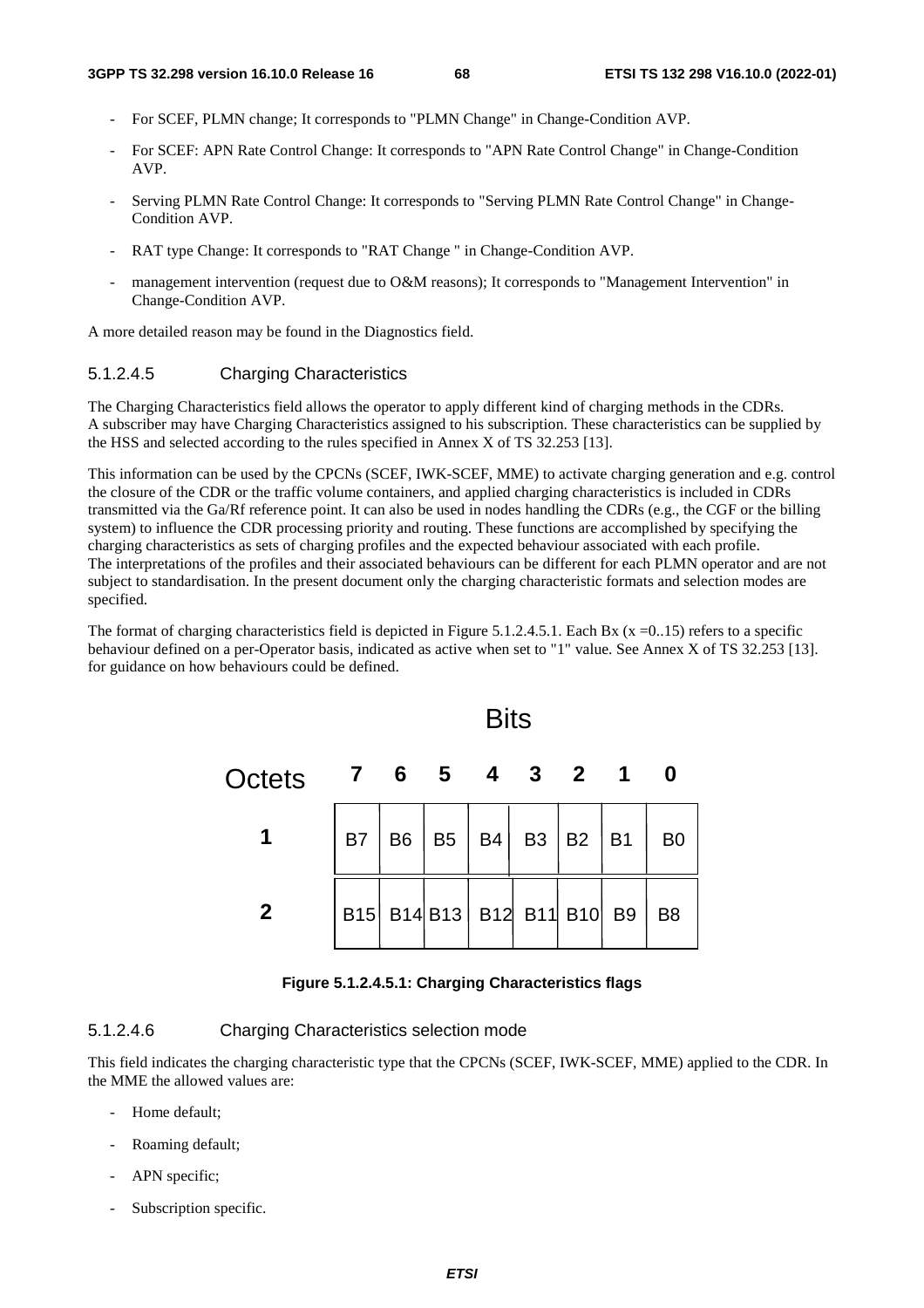In the IWK-SCEF/SCEF the allowed values are:

- Home default;
- Roaming default:
- Serving node supplied.

Further details are provided in TS 32.253 [13] Annex X.

# 5.1.2.4.7 Charging ID

This field is a charging identifier, which can be used together with SCEF Identity to identify all records produced in CPCN Nodes involved in a single PDN connection to a SCEF. Charging ID is generated by SCEF at PDN connection establishment and transferred to IWK-SCEF/MME., The charging ID is transferred to the new MME, at MME change during the lifetime of the PDN connection.

Different SCEFs allocate the charging ID independently of each other and may allocate the same numbers. The CGF and/or BS may check the uniqueness of each charging ID together with the SCEFs address and optionally (if still ambiguous) with the record opening time stamp.

## 5.1.2.4.8 Diagnostics

This field includes a more detailed technical reason for the releases of the connection. The diagnostics may also be extended to include manufacturer and network specific information.

## 5.1.2.4.9 Duration

This field contains the relevant duration in seconds for PDN connection to SCEF in CPCN Node CDRs.

It is the duration from Record Opening Time to record closure. For partial records this is the duration of the individual partial record and not the cumulative duration.

It should be noted that the internal time measurements may be expressed in terms of tenths of seconds or even milliseconds and, as a result, the calculation of the duration may result in the rounding or truncation of the measured duration to a whole number of seconds.

Whether or not rounding or truncation is to be used is considered to be outside the scope of the present document subject to the following restrictions:

- 1) A duration of zero seconds shall be accepted providing that the transferred data volume is greater than zero.
- 2) The same method of truncation/rounding shall be applied to both single and partial records.

### 5.1.2.4.10 External-Identifier

This field contains the external identifier of the UE, which identifies a subscription associated to an IMSI, as specified in TS 23.003 [200].

### 5.1.2.4.11 List of NIDD Submissions

This list applicable in CPDT-SCE-CDR and CPDT-SNN-CDR, includes one or more containers.

Each container includes the following fields:

- Submission Timestamp;
- Event Timestamp;
- Data Volume Uplink.
- Data Volume Downlink.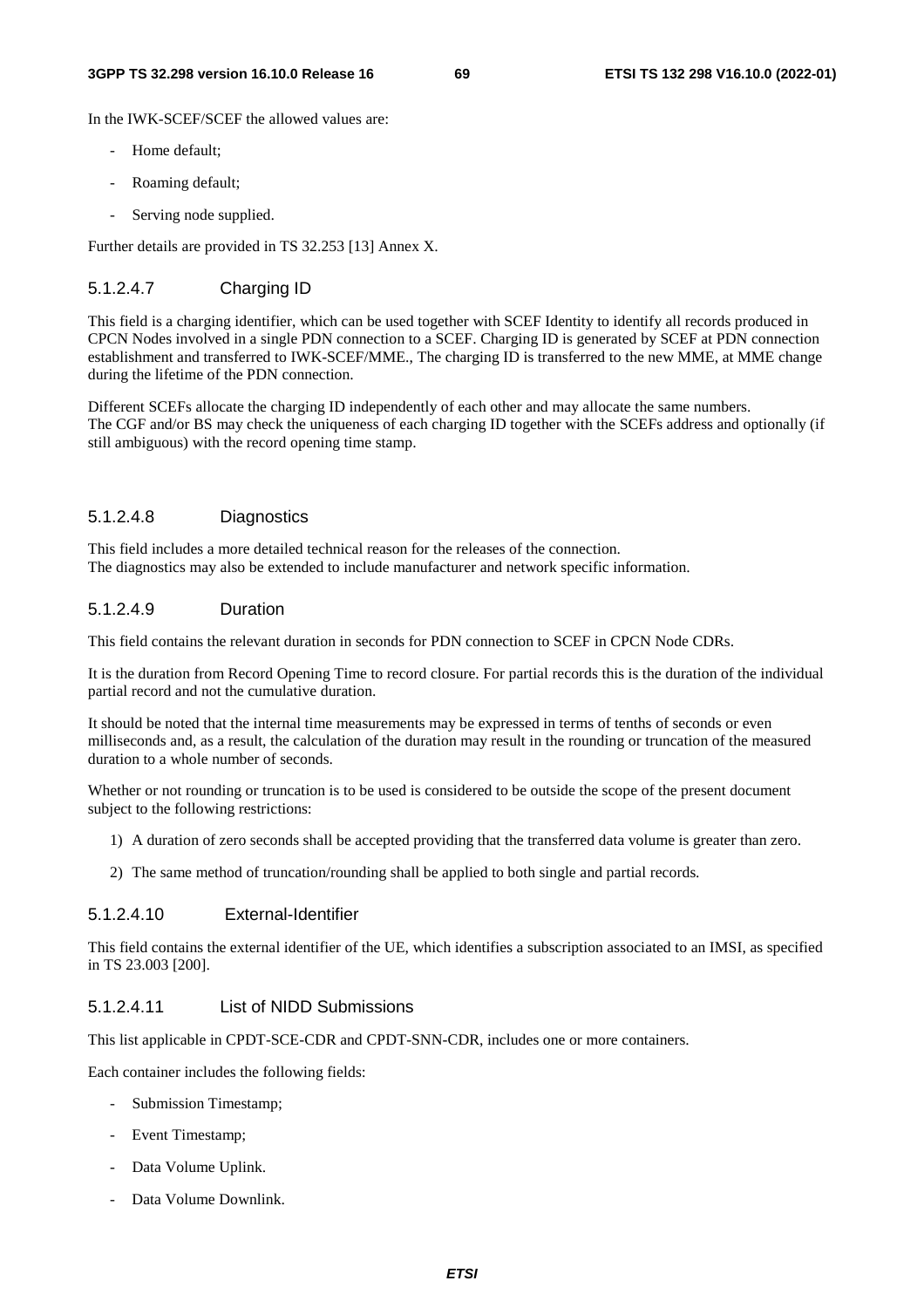- Service Change Condition.
- Submission Result Code.

**SubmissionTimestamp** is a time stamp, which defines the moment when the data transfer request NIDD submission was submitted to the CPCN Node.

**Event Timestamp** is a time stamp, which defines the moment when the event triggered the generation of charging information from the CPCN Node, for the NIDD submission.

**Data Volume Uplink** and **Downlink** includes the number of octets transmitted during the NIDD submission.

**Service Change Condition** contains the reason for the NIDD submission container, e.g. NIDD submission response receipt, NIDD submission response sending, NIDD delivery to the UE, NIDD submission timeout, NIDD delivery from the UE error.

**Submission Result Code** defines the result of NIDD submission.

### 5.1.2.4.12 Local Record Sequence Number

This field includes a unique record number created by this node. The number is allocated sequentially for each partial CDR (or whole CDR) including all CDR types. The number is unique within one node, which is identified either by field Node ID or by record-dependent node identities (SCEF F, MME Identity).

The field can be used e.g. to identify missing records in post processing system.

## 5.1.2.4.13 Node ID

This field contains an optional, operator configurable, identifier string for the node that had generated the CDR. The Node ID may or may not be the DNS host name of the node.

## 5.1.2.4.14 RAT Type

This field contains the Radio Access Technology (RAT) type used for the NIDD submissions.

## 5.1.2.4.15 Record Extensions

This field enables network operators and/or manufacturers to add their own recommended extensions to the standard record definitions. This field contains a set of "management extensions" as defined in X.721 [305]. This is conditioned upon the existence of an extension.

### 5.1.2.4.16 Record Opening Time

This field contains the time stamp when the PDN connection to SCEF is activated in CPDT-SCE-CDR, CPDT-IWK-CDR, CPDT-MME-CDR, or record opening time on subsequent partial records.

Record opening reason does not have a separate field. For CPDT-SCE-CDR, CPDT-IWK-CDR and CPDT-MME-CDR, it can be derived from the field "Sequence number"; i.e. either a missing field or a value one (1) means activation of PDN connection to SCEF.

### 5.1.2.4.17 Record Sequence Number

This field contains a running sequence number employed to link the partial records generated in the SCEF/IWK-SCEF/MME for a particular PDN connection to SCEF (characterised with the same Charging ID and SCEF ID pair). The Record Sequence Number starts from one (1). The Record Sequence Number is missing if the record is the only one produced in the SCEF/IWK-SCEF/MME.

## 5.1.2.4.18 Record Type

The field identifies the type of the record i.e. CPCN-SCE-CDR and CPCN-SNN-CDR.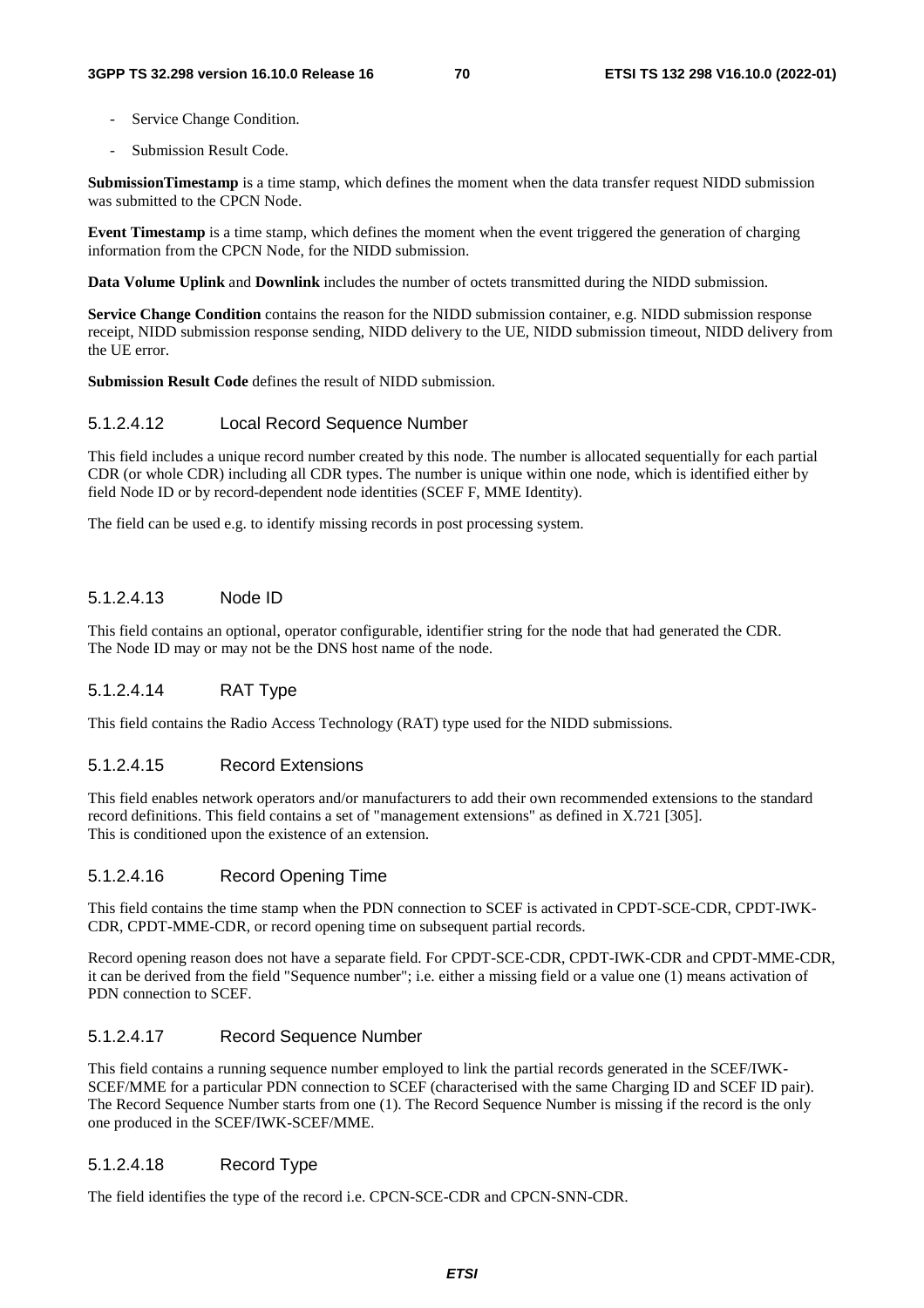#### 5.1.2.4.19 Retransmission

This parameter, when present, indicates that information from retransmitted Diameter ACRs has been used in this CDR.

### 5.1.2.4.20 SCEF ID

This field contains the Diameter Identity of the SCEF serving the PDN connection.

#### 5.1.2.4.21 Served IMSI

This field contains the International Mobile Subscriber Identity (IMSI) of the served party. The term "served" party is used to describe the mobile subscriber involved in the transaction recorded.

The structure of the IMSI is defined in TS 23.003 [200].

### 5.1.2.4.22 Served MSISDN

This field contains the Mobile Station (MS) ISDN number (MSISDN) of the served party. The term "served" party is used to describe the mobile subscriber involved in the transaction recorded. In case of multi-numbering the MSISDN stored in a CDR will be the primary MSISDN.

The structure of the MSISDN is defined in TS 23.003 [200].

## 5.1.2.4.23 Serving Node Identity

This field contains the Diameter Identity of the serving node (i.e. MME) connected during the record for the PDN connection to the SCEF.

## 5.1.2.4.24 Serving Node PLMN Identifier

This field contains the PLMN Identifier (Mobile Country Code and Mobile Network Code) serving the UE.

#### 5.1.2.4.25 Serving PLMN Rate Control

This field contains the Serving PLMN Rate Control as specified in TS 29.128 [244], which is used during the record for the PDN connection to the SCEF.

# 5.1.2.5 Exposure Function API CDR parameters

## 5.1.2.5.1 Introduction

This clause contains the description of each field of the Exposure Function API CDRs specified in TS 32.254 [14].

# 5.1.2.5.2 API Content

This field holds the API content (e.g. location, Monitoring Type) used in the T8 transaction for the API invocation request, if available.

### 5.1.2.5.3 API Direction

This field holds the direction to indicate the API invocation or API notification.

# 5.1.2.5.4 API Identifier

This field holds the identity of API for each API invocation.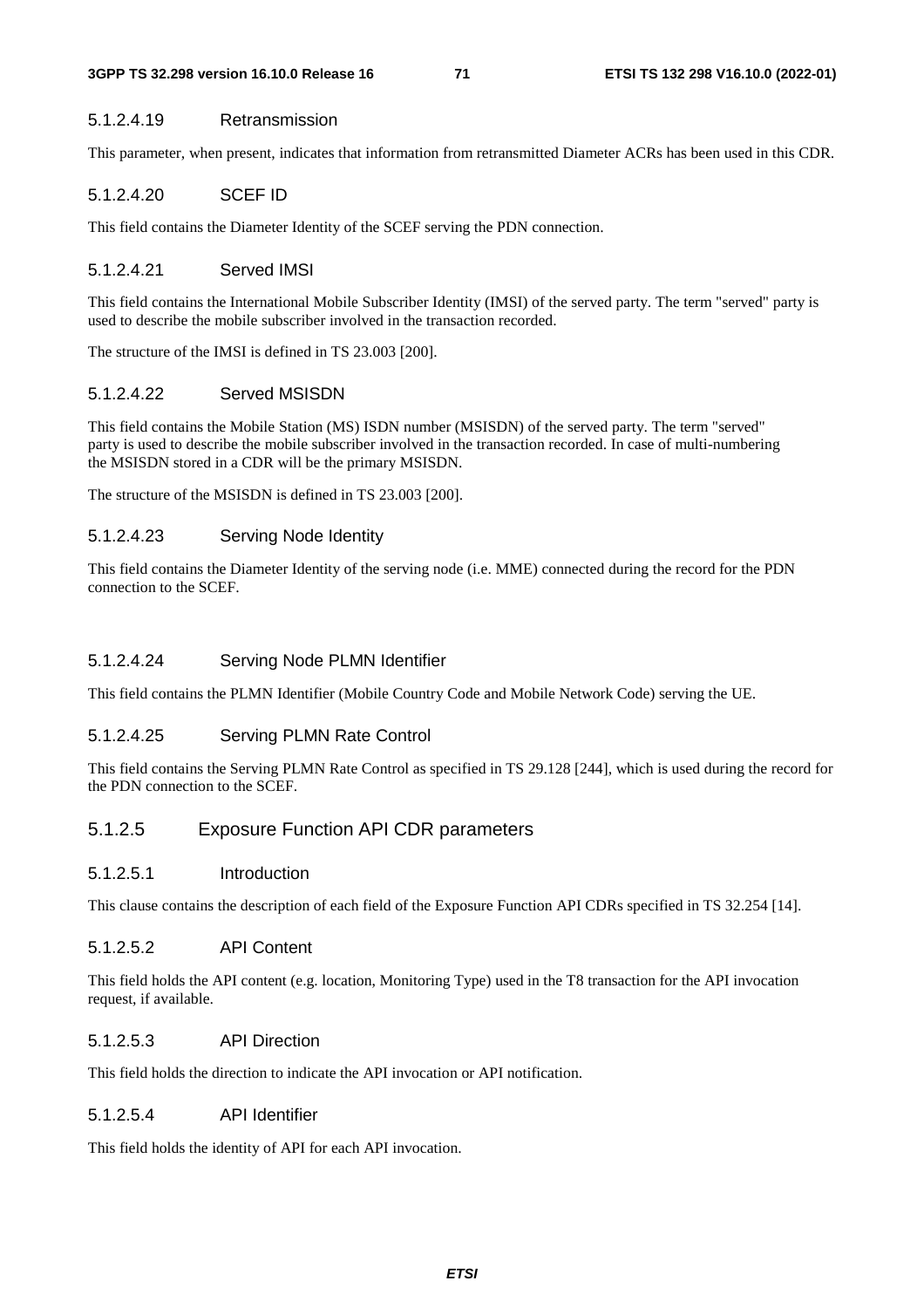#### 5.1.2.5.5 API Invocation Timestamp

This field holds the time stamp when the API invocation request is submitted to the SCEF.

#### 5.1.2.5.6 API Network Service Node

This field holds the identifier of the network element as defined in TS 23.682[243] that triggers the API notification.

#### 5.1.2.5.7 API Result Code

This field holds the result of API Invocation.

### 5.1.2.5.8 API Size

This field holds the size of API payload.

## 5.1.2.5.9 Event Timestamp

This field holds the time stamp of the event reported for the generation of charging information from the SCEF, for the northbound exposure function API.

## 5.1.2.5.10 External Identifier

This field holds the external Identifier identifying the served party associated to the IMSI or MSISDN or External Group ID, if available.

## 5.1.2.5.11 Local Record Sequence Number

Consecutive record number created by this node. The number is allocated sequentially including all CDR types.

## 5.1.2.5.12 Node Id

Name of the recording entity.

## 5.1.2.5.13 Record Extensions

A set of network operator/manufacturer specific extensions to the record. Conditioned upon the existence of an extension.

### 5.1.2.5.14 Record Type

SCEF exposure function API record.

#### 5.1.2.5.15 Retransmission

This parameter, when present, indicates that information from retransmitted Diameter ACRs has been used in this CDR.

## 5.1.2.5.16 SCEF Address

This parameter holds the IP address of SCEF.

#### 5.1.2.5.17 SCEF ID

This parameter holds the Diameter identity of the SCEF used for this API invocation.

#### 5.1.2.5.18 SCS AS Address

This field holds the IP address of SCS/AS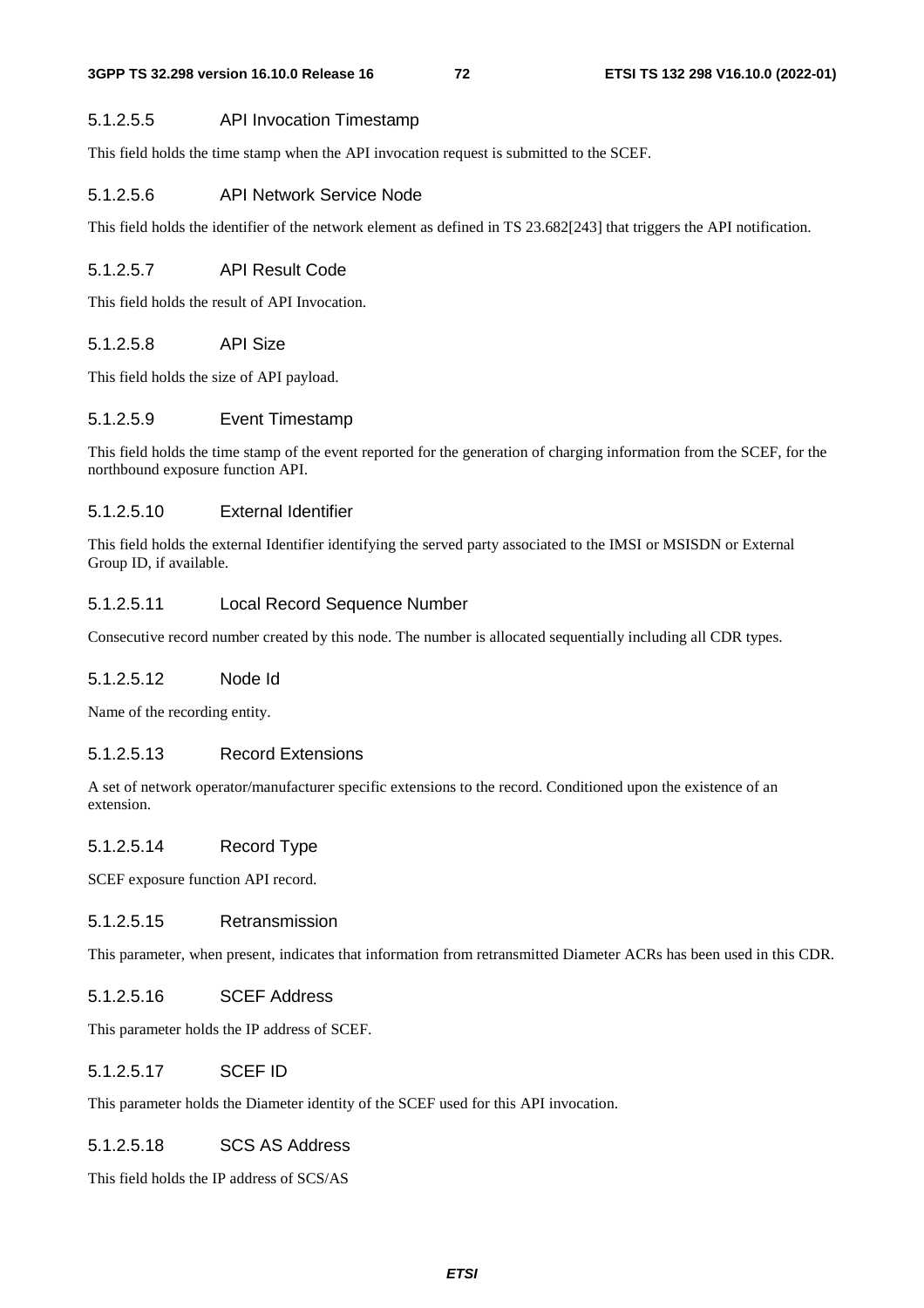# 5.1.2.5.19 TLTRI

This field holds the T8 Long Term Transaction Reference ID.

5.1.2.5.20 Void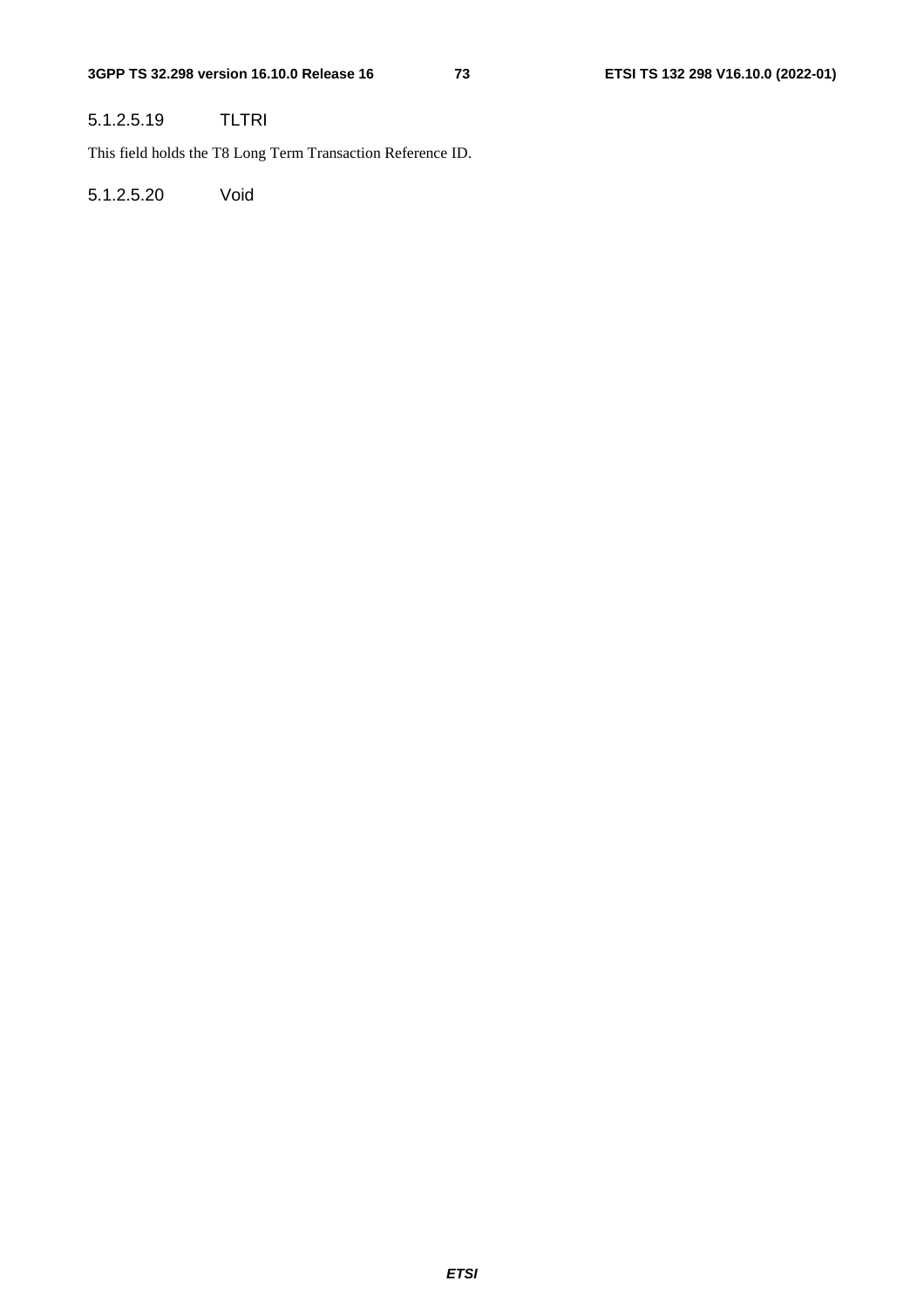# 5.1.3 Subsystem level CDR parameters

## 5.1.3.0 General

This subclause contains the description of the CDR parameters that are specific to the subsystem level CDR types. This comprises the CDR types from the CN IM subsystem (TS 32.260 [20]).

## 5.1.3.1 IMS CDR parameters

#### 5.1.3.1.0 Introduction

This clause contains the description of each field of the IMS CDRs specified in TS 32.260 [20].

#### 5.1.3.1.1 Access Correlation ID

This field holds the charging identifier of the access network.

It includes the following fields:

- **GPRS Charging ID** defined in clause 5.1.3.1.18
- **Access Network Charging Identifier**: Includes the charging ID for other access networks.

#### 5.1.3.1.2 Access Network Information

Holds the content of one of the SIP P-header "P-Access-Network-Info". In SIP, as per RFC 7315 [404], the content of the "P-Access-Network-Info" header is known as the access-net-spec. When multiple access-net-spec values are transported in a single P-Access-Network-Info header in comma-separated format, then only one access-net-spec value is included.

For access types and access classes associated to 3GPP accesses:

- For GERAN access, the cgi-3gpp field contains the CGI;
- For UTRAN access, the utran-cell-id-3gpp field contains the LAI and CI, and the utran-sai-3gpp field contains the SAI;
- For E-UTRAN access, the utran-cell-id-3gpp field contains the TAI and ECGI;
- For NR access, the utran-cell-id-3gpp field contains the TAI and NCI.

The SIP "P-Access-Network-Info" header syntax is specified in TS 24.229 [210] clause 7.2A.4.

For access types and access classes associated to trusted WLAN access: the i-wlan-node-id field contains the BSSID, and when available, the operator-specific-GI field contains the Geographical Identifier.

For access types and access classes associated to untrusted WLAN access, the i-wlan-node-id field contains the BSSID, and UE local IP address, ePDG IP Address, and TCP source port, UDP source port are contained in corresponding dedicated fields.

#### 5.1.3.1.2aA Access Transfer Type

This field indicates the type of access transfer performed for IMS service continuity, for instance PS-to-PS in case of SRVCC.

## 5.1.3.1.2A Additional Access Network Information

Holds the content of an additional SIP P-header "P-Access-Network-Info" when it is available. In SIP, as per RFC 7315 [404], the content of the "P-Access-Network-Info" header is known as the access-net-spec. When multiple accessnet-spec values are transported in a single P-Access-Network-Info header in comma-separated format, then only one access-net-spec value is included.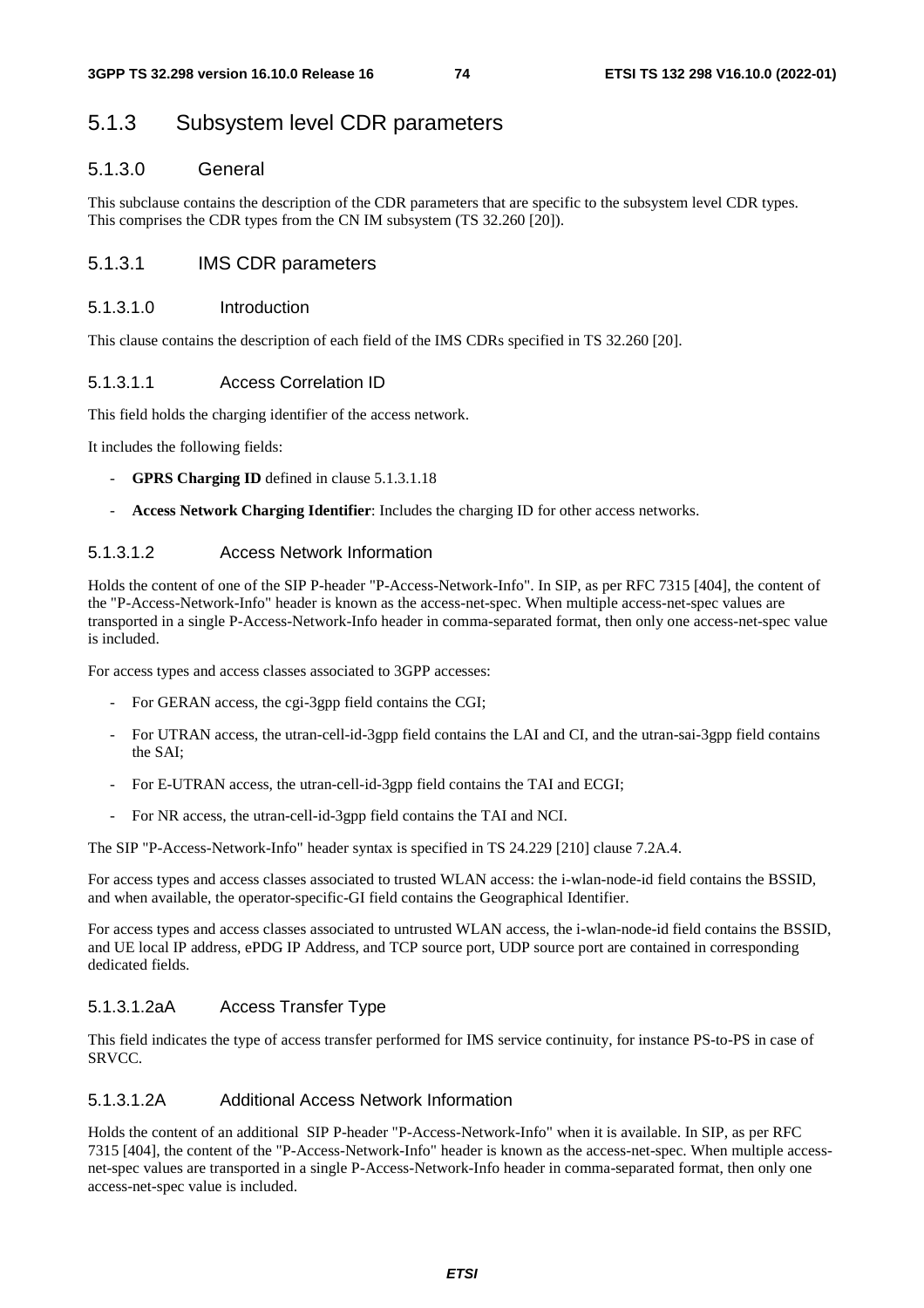## 5.1.3.1.3 Alternate Charged Party Address

Holds the address of an alternate charged party determined by an AS at IMS session initiation.

## 5.1.3.1.3A AoC Information

AoC information is the AoC related Charging information transferred to the CDF, as defined in TS 32.280 [21].

## 5.1.3.1.4 Application Provided Called Parties

Holds a list of the Called Party Address(es), if the address(es) are determined by an AS (SIP URL, E.164…).

## 5.1.3.1.5 Application Servers Information

This is a grouped CDR field containing the fields: "Application Server Involved", "Application Provided Called Parties" and "Status".

#### 5.1.3.1.6 Application Servers Involved

Holds the ASs (if any) identified by the SIP URLs.

5.1.3.1.7 Void

## 5.1.3.1.8 Bearer Service

Holds the used bearer service for the PSTN leg.

## 5.1.3.1.9 Called Party Address

In the context of an end-to-end SIP transaction (except for SIP REGISTER and SIP SUBSCRIBE transactions) this field holds the address of the party (Public User ID or Public Service ID) to whom the SIP transaction is posted. The Called Party Address shall be populated with the SIP URI (according to RFC3261 [401]) or Tel URI (according to RFC3966 [402]) contained in the outgoing Request-URI of the request (e.g. after ENUM query or after AS interaction). Called Party Address could also be populated with an URN (according to RFC5031 [407]) for an emergency SIP session.

For a registration procedure this field holds the party (Public User ID) to be registered. In this case, the Called Party Address field is obtained from the "To" SIP header of the SIP request. For a subscription procedure this field holds the address of the resource for which the originator wants to receive notifications of change of states. In this case, the Called Party Address field is obtained from the outgoing Request-URI of the SIP request.

## 5.1.3.1.10 Carrier Select Routing

This item holds information on carrier select routing, received by S-CSCF during ENUM/DNS processes. The parameter corresponds to the *CarrierSelectRoutingInformation* AVP.

## 5.1.3.1.11 Cause for Record Closing

This field contains a reason for the release of the CDR including the following:

- normal release: end of session;
- partial record generation: time (duration) limit, maximum number of changes in charging conditions (e.g. maximum number in 'List of Message Bodies' exceeded) or service change (e.g. change in media components, Access Transfer);
- abnormal termination;
- management intervention (request due to O&M reasons).
- CCF initiated record closure;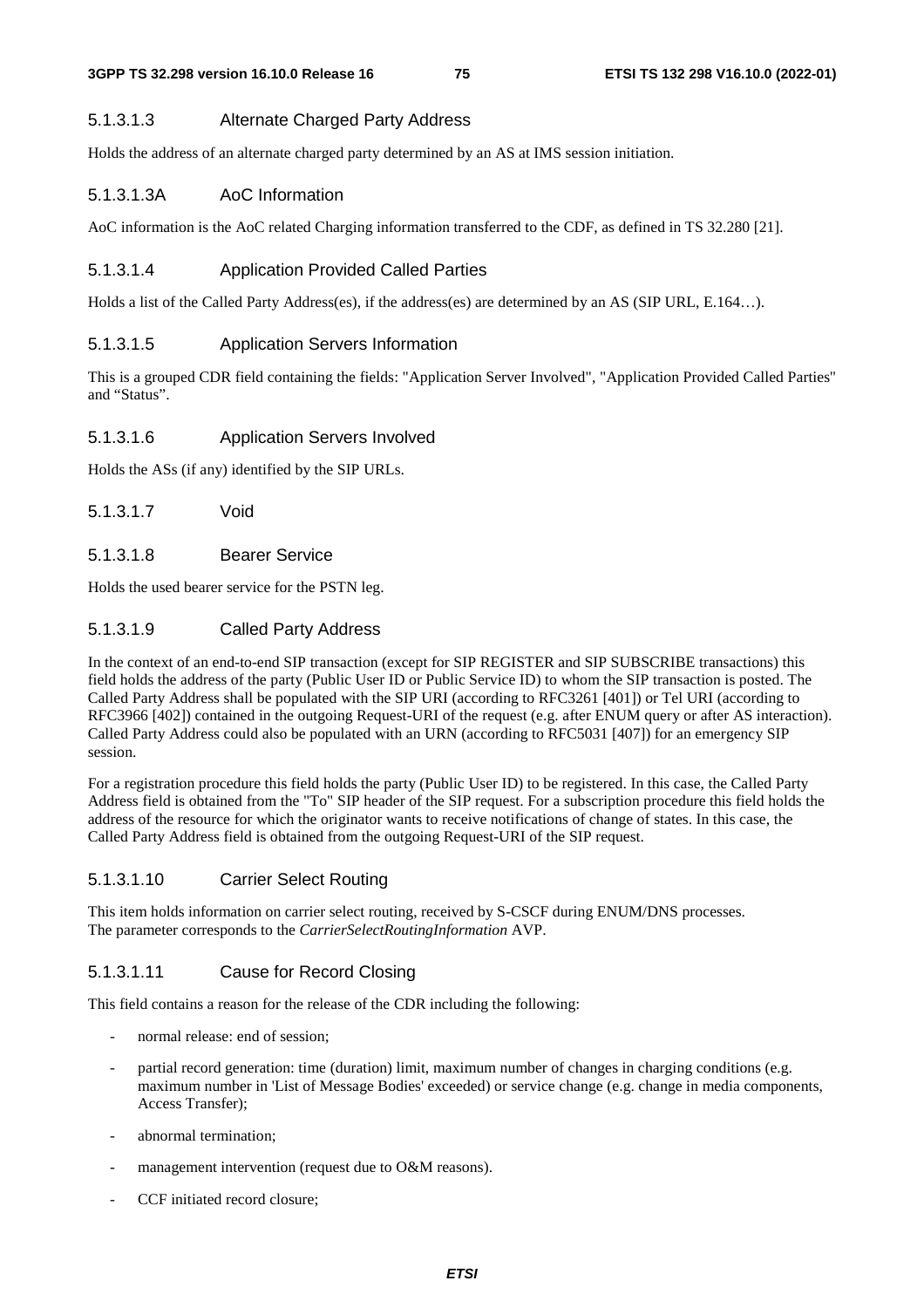A more detailed reason may be found in the Service Reason Return Code field.

#### 5.1.3.1.11A Cellular Network Information

Holds the content of one SIP header "Cellular-Network-Info". As per TS 24.299 [210], a User Agent (UA) supporting one or more cellular radio access technology (e.g. E-UTRAN) but using a non-cellular IP-CAN to access the IM CN subsystem can use this header field to relay information to its service provider about the radio cell identity of the cellular radio access network on which the UE most recently camped.

## 5.1.3.1.12 Content Disposition

This sub-field of Message Bodies holds the content disposition of the message body inside the SIP signalling, Contentdisposition header field equal to "render", indicates that "the body part should be displayed or otherwise rendered to the user". Content disposition values are: session, render, inline, icon, alert, attachment, etc.

## 5.1.3.1.13 Content Length

This sub-field of Message Bodies holds the size of the data of a message body in bytes.

## 5.1.3.1.14 Content Type

This sub-field of Message Bodies holds the MIME type of the message body, Examples are: application/zip, image/gif, audio/mpeg, etc.

## 5.1.3.1.15 Event

The *Event* parameter holds the content of the "Event" header defined in RFC 3265 [403],

## 5.1.3.1.16 Expires

The *Expires* parameter holds the content of the "Expires" header.

#### 5.1.3.1.16aA FE Identifier List

This parameter holds the FE Identifier List of the P-Charging-Vector header, as received in the FE-Identifier-List AVP as defined in TS 32.299 [50].

## 5.1.3.1.16A From Address

This field holds the information from the SIP From Header.

## 5.1.3.1.17 GGSN Address

This parameter holds the control plane IP address of the GGSN, PGW or SMF that handles one or more media component(s) of a IMS session. If GPRS is used to access the IMS, the GGSN address is used together with the GPRS charging ID as the access part of the charging correlation vector. The charging correlation vector is comprised of an access part and an IMS part, which is the IMS Charging Identifier. For further information regarding the composition of the charging correlation vector refer to the appropriate clause in TS 32.240 [1].

## 5.1.3.1.18 GPRS Charging ID

This parameter holds the charging identifier of GPRS, EPS and 5GS access network:

GPRS charging ID (GCID) which is generated by the GGSN for a GPRS PDP context. There is a 1:1 relationship between the GCID and the PDP context. If GPRS is used to access the IMS, the GCID is used together with the GGSN address as the access part of the charging correlation vector that is comprised of an access part and an IMS part, which is the IMS Charging Identifier.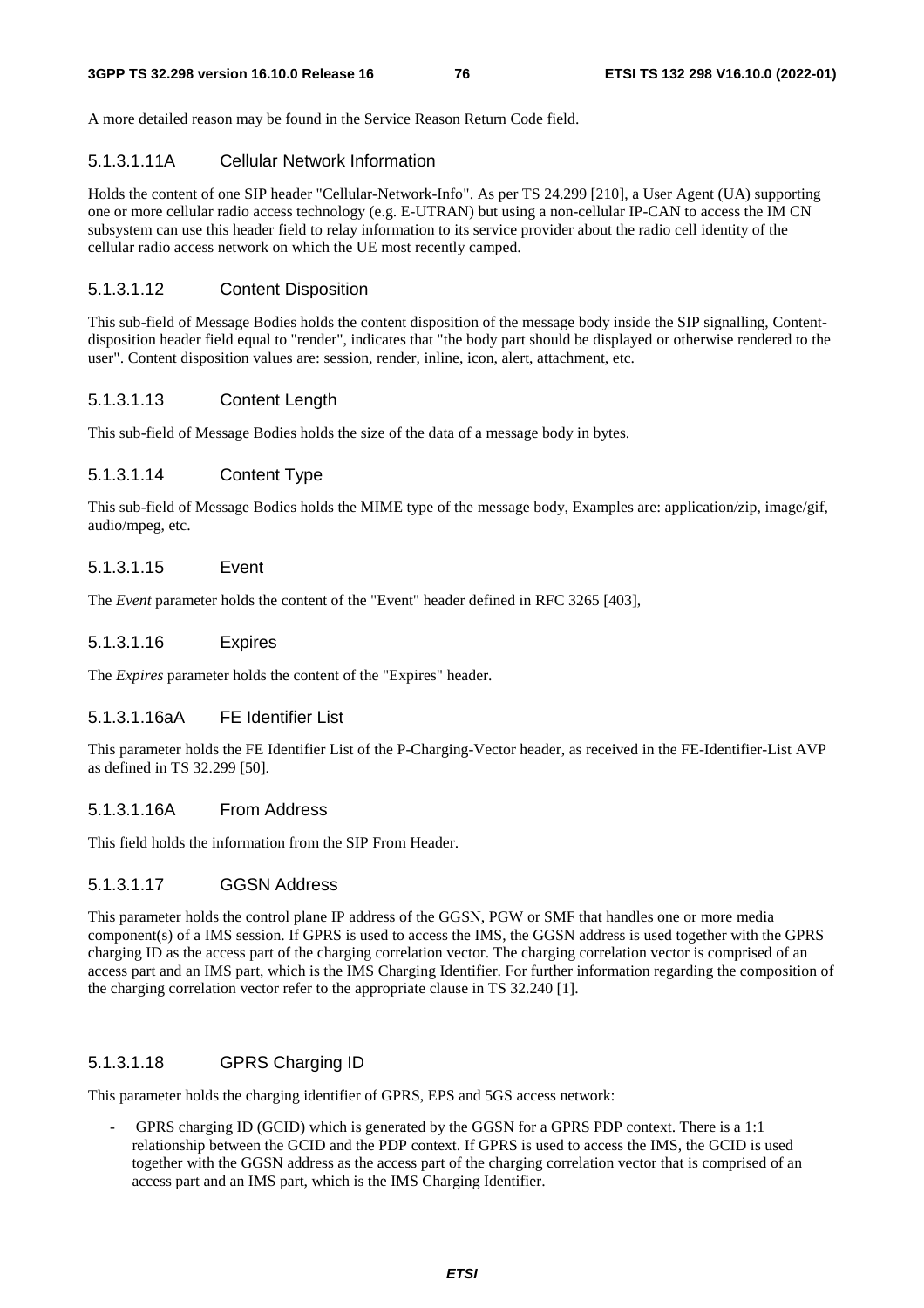- Charging Id which is generated by the PGW for a bearer, as specified in TS 32.251 [11].
- Charging Id which is generated by the SMF for a PDU session, as specified in TS 32.255 [15].

For further information regarding the composition of the charging correlation vector refer to the appropriate clause in TS 32.240 [1].

#### 5.1.3.1.18A Void

## 5.1.3.1.19 IMS Charging Identifier

This parameter holds the IMS charging identifier (ICID) as generated by the IMS node for the SIP session/transaction. The value of the ICID parameter is identical with the 'icid-value' parameter defined in TS 24.229 [210]. The 'icid-value' is a mandatory part of the P-Charging-Vector and coded as a text-based UTF-8 charset (as are all SIP messages). For further information regarding the composition and usage of the P-Charging-Vector refer to TS 32.260 [20], TS 24.229 [210] and RFC 7315 [404].

The ICID value is globally unique across all 3GPP IMS networks for a time period of at least one month, implying that neither the node that generated this ICID nor any other IMS node reuse this value before the uniqueness period expires. The one month minimum uniqueness period counts from the time of release of the ICID, i.e. the ICID value no longer being used. This can be achieved by using node specific information, e.g. high-granularity time information and/or topology/location information. The exact method how to achieve the uniqueness requirement is an implementation issue.

At each SIP session unrelated method, both initial and subsequent (e.g., REGISTER, NOTIFY, MESSAGE etc.), a new, session unrelated ICID is generated at the first IMS network element that processes the method. This ICID value is contained in the SIP request and SIP response of that SIP transaction and shall be valid for the duration of the transaction.

At each SIP session establishment a new session specific ICID is generated at the first IMS network element that processes the session-initiating SIP INVITE message. This ICID is then used in all subsequent SIP messages for that session (e.g., SIP 200 OK, SIP (RE-)INVITE, SIP BYE etc.) until the session is terminated.

#### 5.1.3.1.20 IMS Communication Service Identifier

This parameter holds the IMS Communication Service Identifier (ICSI) as contained in the P-Asserted-Service header of a SIP request to identify an IMS Communication Service as defined in TS 24.229 [210].

#### 5.1.3.1.20A IMS Emergency Indicator

This field indicates the IMS session or registration is an IMS emergency session or emergency registration. This field is missing if IMS session/registration is not detected as an IMS emergency session/registration.

#### 5.1.3.1.20B IMS Visited Network Identifier

Holds the SIP P-header "P-Visited-Network-ID". with the value according to 3GPP TS 24.229 [210].

- For the roaming architecture for voice over IMS with local breakout, the value of IMS visited network identifier is a pre-provisioned string that identifies the network of the P-CSCF at the home network.
- For the roaming architecture for voice over IMS with home routed traffic, IMS visited network identifier is a string that identifies the visited network of the UE including an indication that the P-CSCF is located in the home network.

## 5.1.3.1.21 Incomplete CDR Indication

This field provides additional diagnostics when the CCF detects missing ACRs.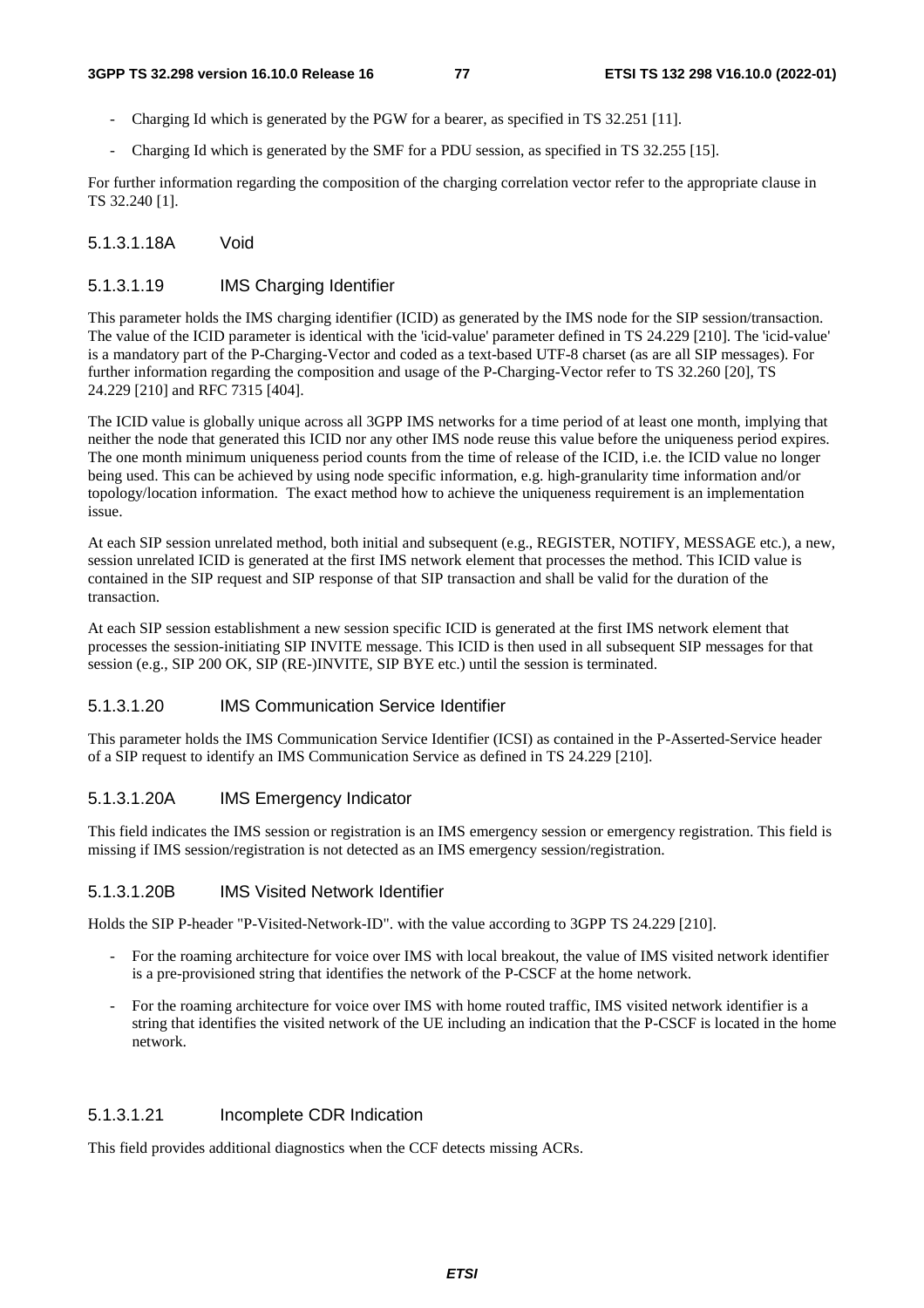## 5.1.3.1.21A Initial IMS Charging Identifier

This parameter holds the Initial IMS charging identifier (ICID) as generated by the IMS node for the initial SIP session created for IMS service continuity.

## 5.1.3.1.21Aa Instance Id

An Instance Id is defined as a URN generated by the device that uniquely identifies a specific device amongst all other devices. The Instance Id is transported in the sip.instance feature tag in the Contact header of a SIP request associated with the served user.

## 5.1.3.1.21Aaa Inter-UE Transfer

This field indicates that Inter-UE transfer has been performed for IMS service continuity and present only in that case.

#### 5.1.3.1.21B IP Realm Default Indication

This field indicates whether the IP realm used for the SDP media component is the Default IP realm or not.

## 5.1.3.1.21C ISUP Cause

When session is released via ISUP, this field indicates the reason the call was released.

#### 5.1.3.1.21Ca List of Access Network Info Change

This group field may occur several times in the CDR and each occurrence holds information on subsequent changes in one or two SIP P-header(s) "P-Access-Network-Info" together with the time the location was acquired.

Each element of the list may include the following fields:

- Access Network Information;
- Additional Access Network Information;
- Access ChangeTime.

### 5.1.3.1.21D List of Access Transfer Information

This grouped field may occur several times in the CDR and each occurrence holds information on a particular access transfer. The field is present only if access transfer procedure has been performed for IMS service continuity.

Each element of the list represents an access transfer and may include the following fields:

- Access Transfer Type;
- Inter-UE Transfer;
- Access Network Information:
- Additional Access Network Information;
- Subscriber Equipment Number;
- Instance Id;
- Related IMS Charging Identifier;
- Related IMS Charging Identifier Generation Node;
- Access Transfer Time.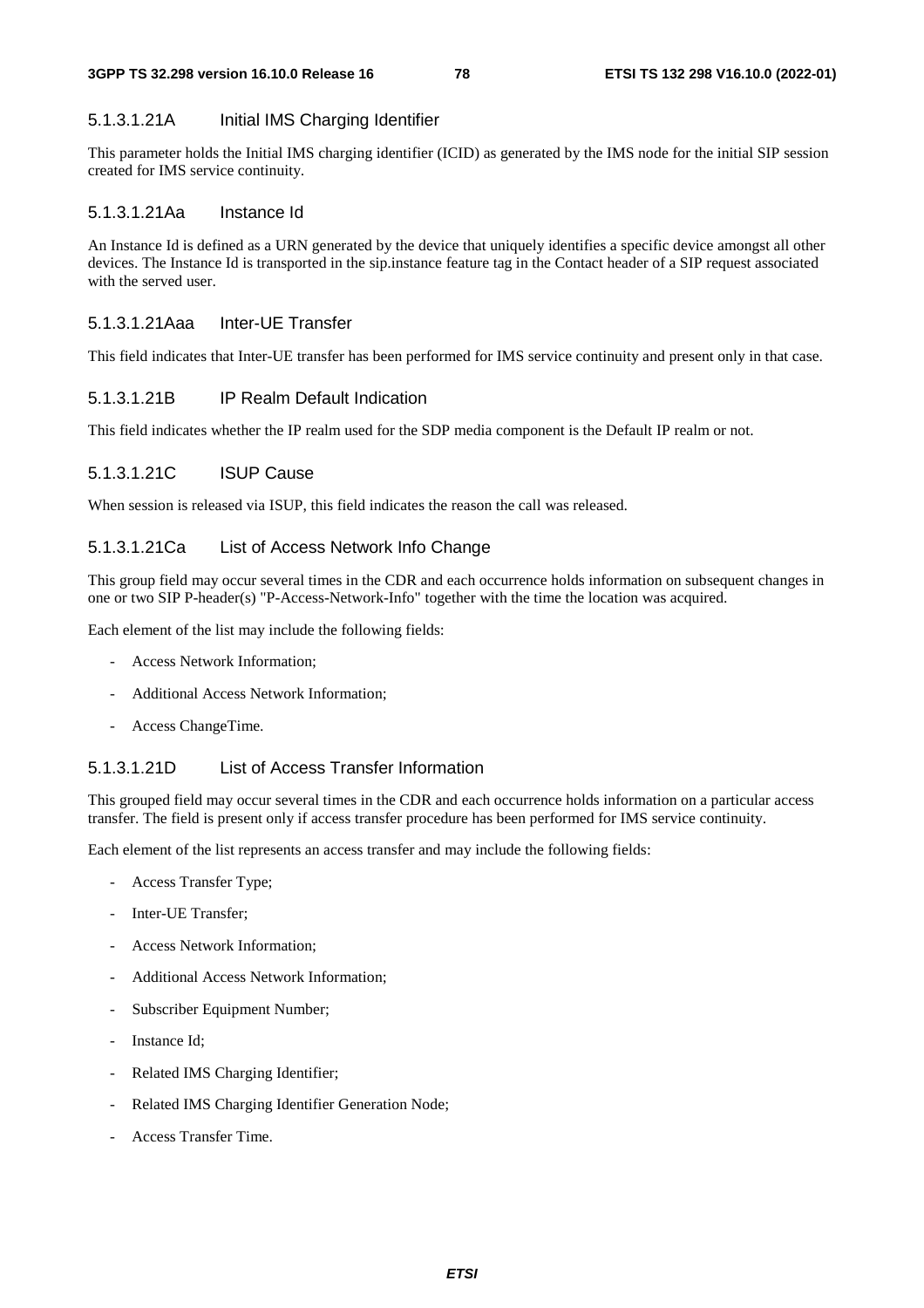## 5.1.3.1.22 List of Associated URI

The list of non-barred public user identities (SIP URIs and/or Tel URIs) associated to the public user identity under registration. The list of identities is obtained from the P-Associated-URI header of a SIP 200 OK response to a SIP REGISTER request.

## 5.1.3.1.23 List of Called Asserted Identity

This field holds the address or addresses (SIP URI and/or Tel URI according to RFC 3261 [401] and RFC 3966 [402] respectively) of the party (Public User ID or Public Service ID) of the finally asserted called party.

These address/addresses are obtained from the P-Asserted-Identity SIP header field of the 2xx responses corresponding to a SIP request either initiating a dialog or a standalone transaction.

This field shall be present when the P-Asserted-Identity SIP header field is available in the SIP 2xx response. In case no P-Asserted-Identity is known, this list shall include one item (of type SIP URI) with the value "unknown".

## 5.1.3.1.23A List of Called Identity Changes

This field holds the set of terminating identity address changes after IMS session establishment and the associated time stamp for each.

These addresses are obtained from the From SIP header field of a SIP UPDATE request or SIP RE-INVITE request.

## 5.1.3.1.24 List of Calling Party Address

The address or addresses (Public User ID or Public Service ID) of the party requesting a service or initiating a session. This field may hold the SIP URI (according to RFC 3261 [401]), the Tel URI (according to RFC 3966 402]) or both the SIP URI and the Tel URI of the calling party. The address is obtained from the P-Asserted-Identity header of a non-REGISTER SIP request, either initiating a dialog or a standalone transaction.

## 5.1.3.1.25 List of Early SDP Media Components

This is a grouped field which may occur several times in one CDR. This field describes session, media parameters and timestamps related to media components set to active according to SDP signalling exchanged during a SIP session establishment and before the final successful or unsuccessful SIP ANSWER to the initial SIP INVITE message is received. Once a media component has been set to active, subsequent status changes shall also be registered.

This field applies only to SIP session related cases, but it may be present both in event CDRs (unsuccessful session establishment) and session CDRs (successful session establishment).

The List of Early SDP Media Components contains the following elements:

- SDP Offer Timestamp;
- SDP Answer Timestamp;
- SDP Media Components;
- Media Initiator flag;
- SDP Session Description.

These fields are described in the appropriate subclause.

#### 5.1.3.1.26 List of Inter Operator Identifiers

This list holds the identification of the pair of originating network and terminating network if exchanged via SIP signalling, as recorded in the Inter Operator Identifier (IOI) AVP as described in TS 32.299 [50]. It may occur several times in one CDR. For further information on the IOI exchange via SIP signalling please refer to TS 24.229 [210].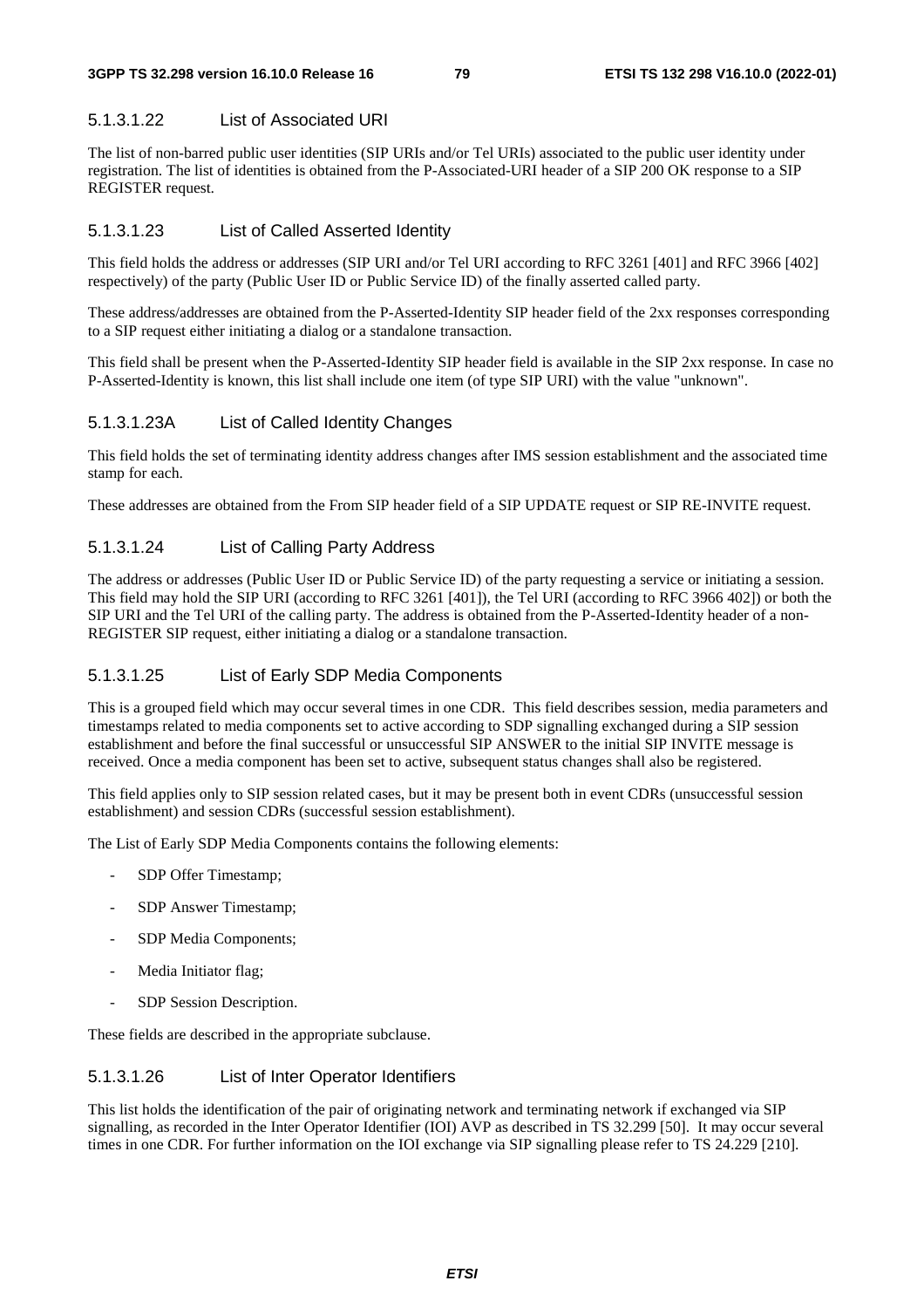## 5.1.3.1.27 List of Message Bodies

This grouped field comprising several sub-fields describing the data that may be conveyed end-to-end in the body of a SIP MESSAGE. Since several message bodies may be exchanged via SIP-signalling, this grouped field may occur several times.

The List of Message Bodies contains the following elements:

- Content Type;
- Content Disposition:
- Content Length;
- Originator.

They are described in the appropriate subclause. Message bodies with the "Content-Type" field set to *application/sdp* and the "Content-Disposition" field set to *session* are not included in the "Message Bodies" field.

#### 5.1.3.1.27A List of NNI Information

This grouped field comprising several sub-fields holds information about the NNI used for interconnection and roaming. This field may occur more than once in a CDR if more NNI are involved e.g. when support of transit routing is collocated with the IBCF.

The List of NNI Information contains the following elements:

- Session Direction:
- NNI Type;
- Relationship Mode;
- Neighbour Node Address.

These field elements are described in the appropriate subclause.

### 5.1.3.1.28 List of SDP Media Components

This is a grouped field which may occur several times in one CDR and the content should be filled as described in TS 32.260 [20] clause 5.1.3.

The field is present only in a SIP session related case.

The List of SDP Media Components contains the following elements:

- SIP Request Timestamp;
- SIP Response Timestamp;
- SDP Media Components;
- Media Initiator flag;
- SDP Session Description.
- Media Initiator Party.

The Media Initiator Party is only used for PoC charging.

These field elements are described in the appropriate subclause.

## 5.1.3.1.28A List of Reason Header

This parameter contains the content of the Reason-header in the SIP BYE and SIP CANCEL, and may contain multiple entries if there are multiple Reason-headers within a SIP BYE or SIP CANCEL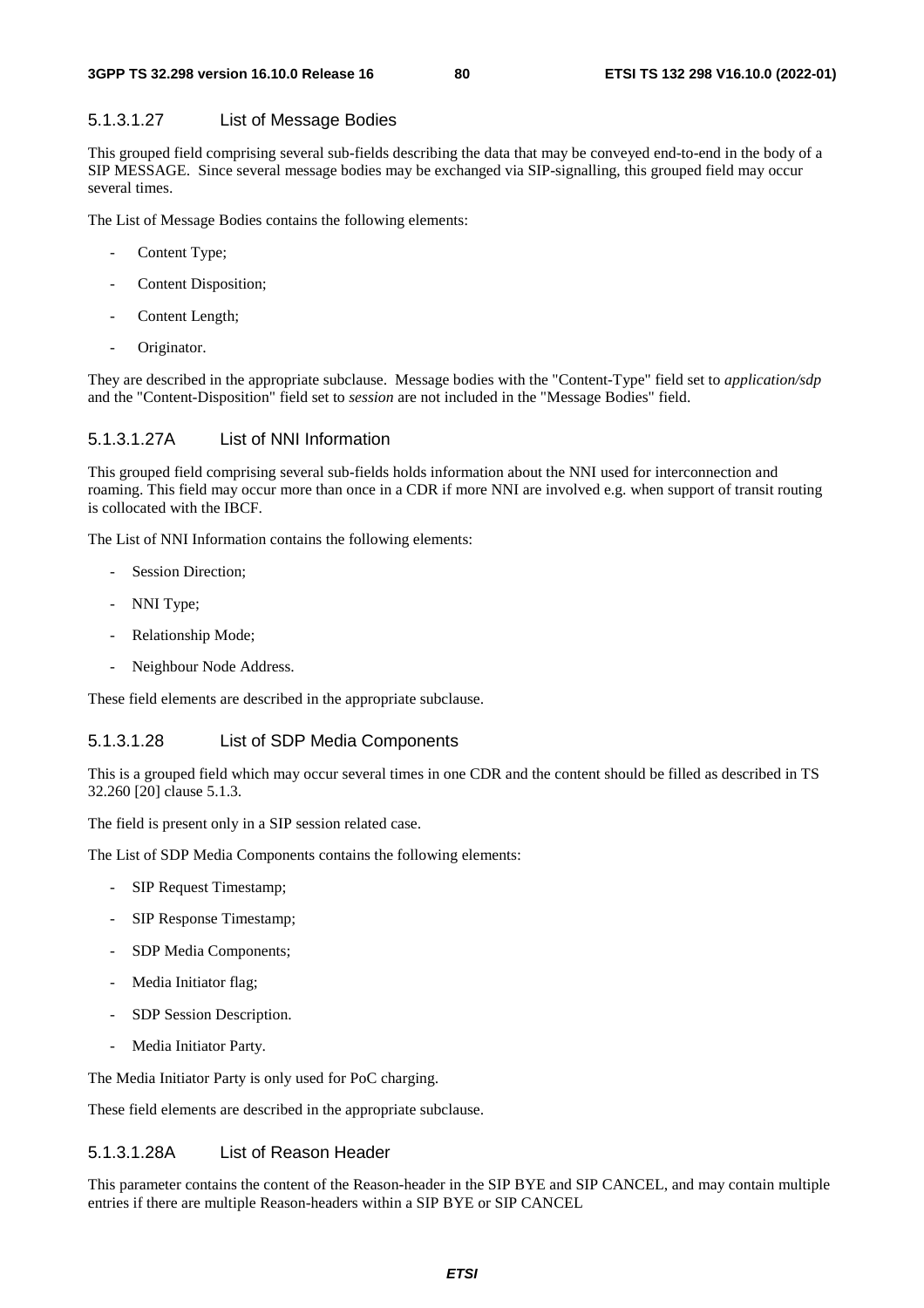## 5.1.3.1.28B Local GW Inserted Indication

This field indicates if the local GW (TrGW, IMS-AGW) is inserted or not for the SDP media component.

## 5.1.3.1.29 Local Record Sequence Number

This field includes a unique record number created by this node. The number is allocated sequentially for each partial CDR (or whole CDR) including all CDR types. The number is unique within the CCF.

The field can be used e.g. to identify missing records in post processing system.

## 5.1.3.1.30 Media Initiator Flag

This field indicates if the called party has requested the session modification and it is present only if the initiator was the called party.

## 5.1.3.1.31 Media Initiator Party

This field indicates initiating party who has requested the session modification in PoC charging.

## 5.1.3.1.31a MS Time Zone

This field contains the 'Time Zone' IE provided as part of the NetLoc enhancement for an ICS user as specified in TS 23.292 [229].

## 5.1.3.1.31aA MSC Address

This field contains the Recommendation E.164 [308] number assigned to the MSC that produced the record. For further details concerning the structure of MSC numbers see TS 23.003 [200].

## 5.1.3.1.31A Neighbour Node Address

This field holds the control plane IP address of the neighbouring network contact point that handles the service request in case of interconnection and roaming.

## 5.1.3.1.31B NNI Type

This field indicates whether the type of used NNI is non-roaming, roaming with loopback routing, or roaming without loopback routing. The loopback indication is either sent by the S-CSCF in forward direction within the initial SIP request or sent by TRF in backward direction and received by the ATCF, AS and P-CSCF in the final SIP response.

## 5.1.3.1.31C Void

## 5.1.3.1.32 Node Address

This item holds the address of the node providing the information for the CDR. This may either be the IP address or the FQDN of the IMS node generating the accounting data. This parameter corresponds to the O*rigin-Host* AVP.

## 5.1.3.1.33 Number Portability Routing

This item holds information on number portability routing, received by S-CSCF during ENUM/DNS processes. The parameter corresponds to the *NumberPortabilityRoutingInformation* AVP.

## 5.1.3.1.33A Void

## 5.1.3.1.34 Online Charging Flag

This field indicates the Online Charging Request was sent based on the provided ECF address from the SIP P-header "P-Charging-Function-Addresses". The parameter corresponds to the Online-Charging-Flag AVP.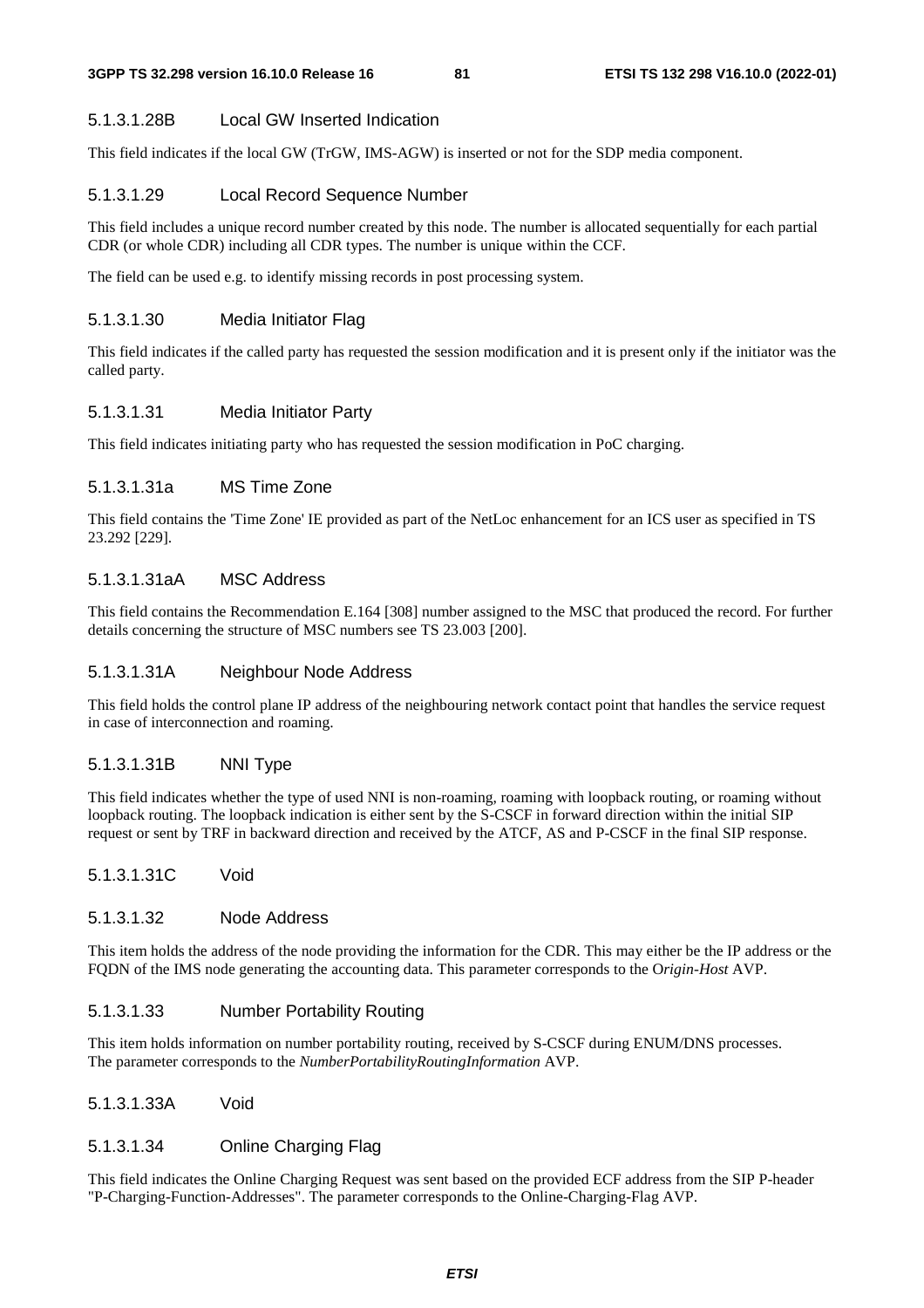NOTE: No proof that online charging action has been taken

### 5.1.3.1.35 Originator

This sub-field of the "List of Message Bodies" indicates the originating party of the message body.

## 5.1.3.1.35A Outgoing Session ID

For a SIP session the Session-ID contains the SIP CALL ID as defined in the Session Initiation Protocol RFC 3261 [401]. When the AS acts as B2BUA, the outgoing session is identified by the Outgoing Session ID which contains the SIP CALL ID.

## 5.1.3.1.36 Private User ID

Holds the used Network Access Identifier of the served party according to RFC 2486 [405]*.* This parameter corresponds to the *User-Name* AVP.

## 5.1.3.1.37 Real Time Tariff Information

This is a field containing the real time tariff information that may be exchanged in the SIP transaction, encoded in a XML body as described in the TS 29.658 [225]. The RTTI information may be captured in the charging information and it is operator configurable as whether it is used in its original XML format or mapped on a detailed structure of parameters. The RTTI information XML schema in XML format is given in the TS 29.658 [225]. The Tariff Information structure of parameters is provided in the TS 32.280 [40].

The Real Time Tariff Information contains one of the following elements:

- Tariff XML:
- Tariff Information.

These field elements are described in the appropriate subclause.

## 5.1.3.1.38 Record Closure Time

A Time stamp reflecting the time the CCF closed the record.

## 5.1.3.1.39 Record Extensions

A set of operator/manufacturer specific extensions to the record, conditioned upon existence of an extension.

## 5.1.3.1.40 Record Opening Time

A time stamp reflecting the time the CCF opened this record. Present only in SIP session related case.

#### 5.1.3.1.41 Record Sequence Number

This field contains a running sequence number employed to link the partial records generated by the CCF for a particular session (characterised with the same Charging ID and GGSN address pair). The Record Sequence Number is not present if the record is the only one produced in the CCF for a session. The Record Sequence Number starts from one (1).

## 5.1.3.1.42 Record Type

Identifies the type of record. The parameter is derived from the Node-Functionality AVP, defined in TS 32.299 [40].

## 5.1.3.1.42A Related IMS Charging Identifier

This field holds the Related IMS Charging Identifier when the session is the target access leg in an SRVCC handover. The Related IMS Charging Identifier contains the IMS charging identifier generated for the source access leg.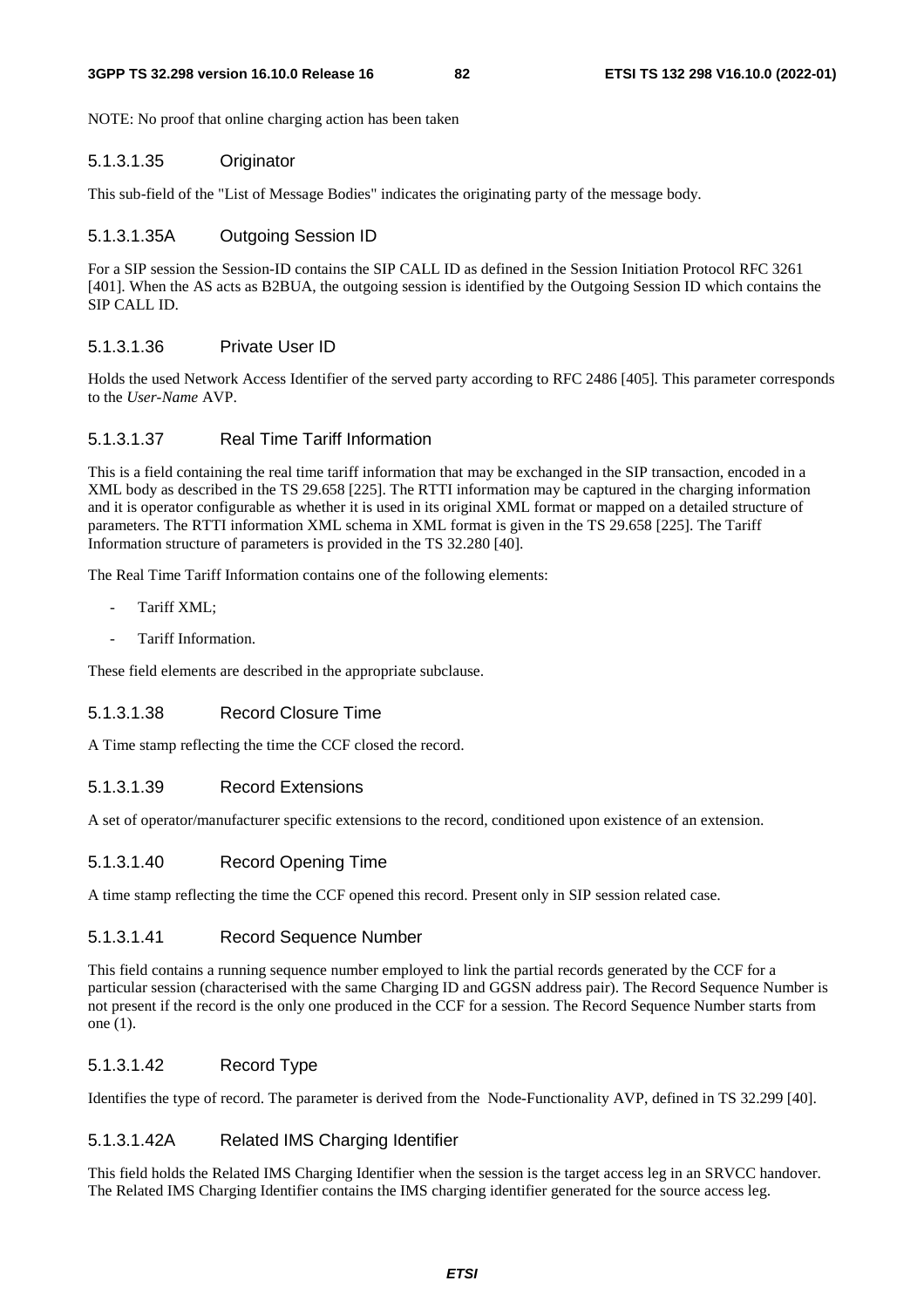## 5.1.3.1.42B Related IMS Charging Identifier Generation Node

This field holds the identifier of the node that generated the Related IMS charging identifier.

#### 5.1.3.1.42A Relationship Mode

This field indicates whether the other functional entity (e.g. contact point of the neighbouring network) is regarded as part of the same trust domain.

#### 5.1.3.1.43 Requested Party Address

This field holds the address of the party (Public User ID or Public Service ID) to whom the SIP transaction was originally posted. The Requested Party Address shall be populated with the SIP URI or Tel URI (according to RFC 3261 [401] and RFC 3966 [402] respectively) contained in the incoming Request-URI of the request. Requested Party Address could also be populated with an URN (according to RFC5031 [407]) for an emergency SIP session.

This field is only present if different from the Called Party Address parameter.

#### 5.1.3.1.44 Retransmission

This parameter, when present, indicates that information from retransmitted Diameter ACRs has been used in this CDR.

#### 5.1.3.1.45 Role of Node

The field indicates whether the IMS node (except MRFC) is serving the Originating or the Terminating party. The role can be:

- Originating (IMS node serving the calling party);
- Terminating (IMS node serving the called party).

## 5.1.3.1.45A Route header received

This field contains the information in the topmost route header in a received initial SIP INVITE and non-session related SIP MESSAGE request.

#### 5.1.3.1.45B Route header transmitted

This field contains the information in the route header representing the destination in a transmitted initial SIP INVITE and non-session SIP MESSAGE request.

#### 5.1.3.1.46 SDP Answer Timestamp

This parameter contains the time of the response to the SDP Offer.

#### 5.1.3.1.47 SDP Media Components

This is a grouped field comprising several sub-fields associated with one media component. Since several media components may exist for a session in parallel these sub-fields may occur several times (as much times as media are involved in the session). The sub-fields are present if medium (media) is (are) available in the SDP data which is provided in the ACR received from the IMS node.

The SDP media component contains the following elements:

- SDP media name;
- SDP media description;
- Access Correlation ID:
- Local GW Inserted indication;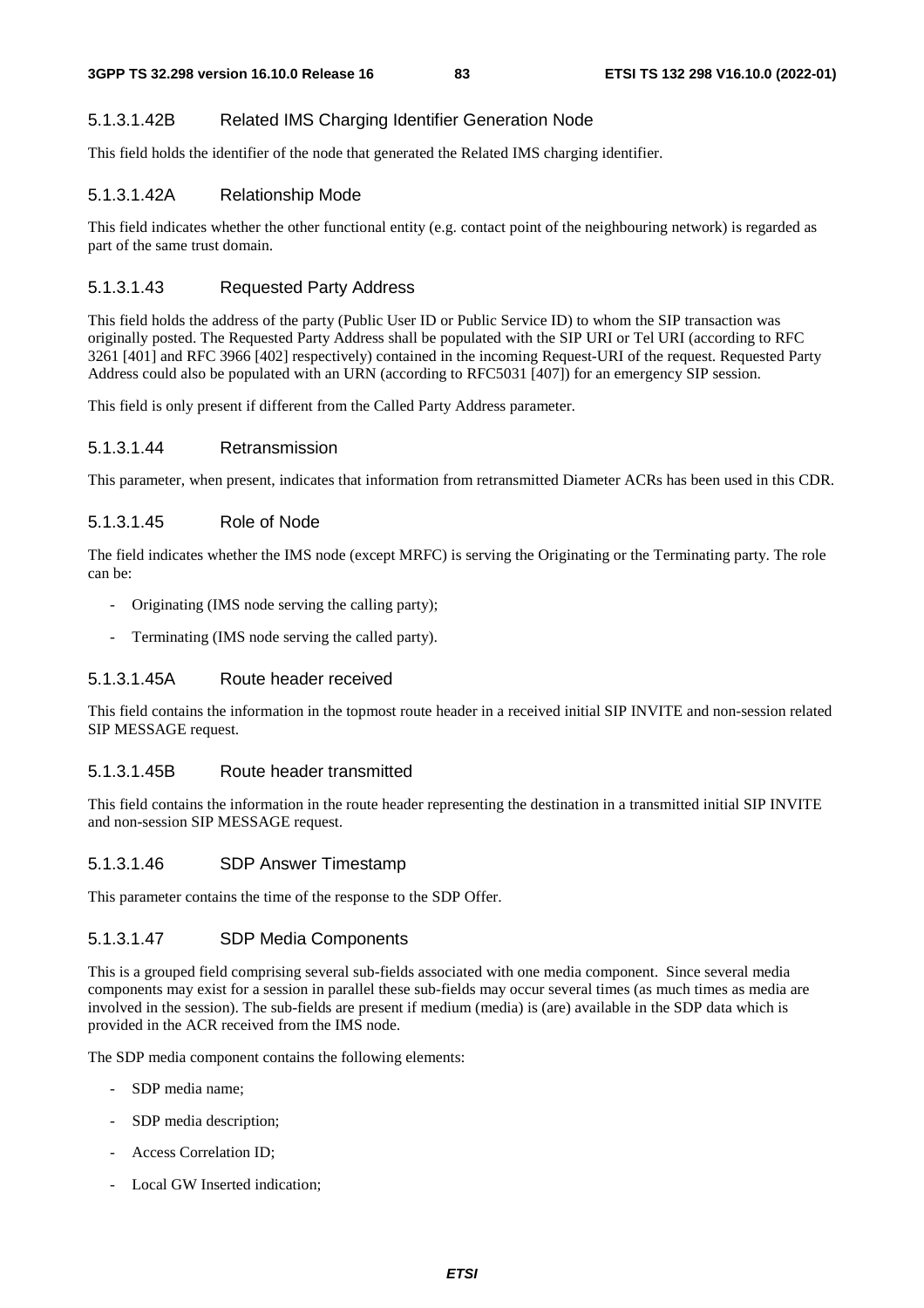- IP Realm Default indication:
- Transcoder Inserted indication.

These field elements are described in the appropriate subclause.

## 5.1.3.1.48 SDP Media Description:

This field holds the attributes of the media as available in the SDP data tagged with "i=", "c=","b=","k=", "a=". Only the attribute lines relevant for charging are recorded. To be recorded "SDP lines" shall be recorded in separate "SDP Media Description" fields, thus multiple occurrence of this field is possible. Always complete "SDP lines" are recorded per field.

This field corresponds to the SDP-Media-Description AVP.

Example: "c=IN IP4 134.134.157.81"

For further information on SDP please refer to RFC4566 [406].

Note: session unrelated procedures typically do not contain SDP data.

## 5.1.3.1.49 SDP Media Name

This field holds the name of the media as available in the SDP data tagged with "m=". Always the complete "SDP line" is recorded.

This field corresponds to the *SDP-Media-Name* AVP.

Example: "m=video 51372 RTP/AVP 31"

For further information on SDP please refer to RFC 4566 [406].

#### 5.1.3.1.50 SDP Offer Timestamp

This parameter contains the time of the SDP Offer.

#### 5.1.3.1.51 SDP Session Description

Holds the Session portion of the SDP data exchanged between the User Agents if available in the SIP transaction.

This field holds the attributes of the media as available in the session related part of the SDP data tagged with "c=" and "a=" (multiple occurrence possible). Only attribute lines relevant for charging are recorded.

The content of this field corresponds to the *SDP-Session-Description* AVP of the ACR message.

Note: session unrelated procedures typically do not contain SDP data.

## 5.1.3.1.52 SDP Type

This field identifies if the SDP media component was an SDP offer or an SDP answer.

## 5.1.3.1.53 Served Party IP Address

This field contains the IP address of either the calling or called party, depending on whether the P-CSCF is in touch with the calling or called network.

## 5.1.3.1.54 Service Delivery End Time Stamp

This field records the time at which the service delivery was terminated. It is Present only in SIP session related case.

The content of this field corresponds to the *SIP-Request-Timestamp* AVP of a received ACR[Stop] message indicating a session termination.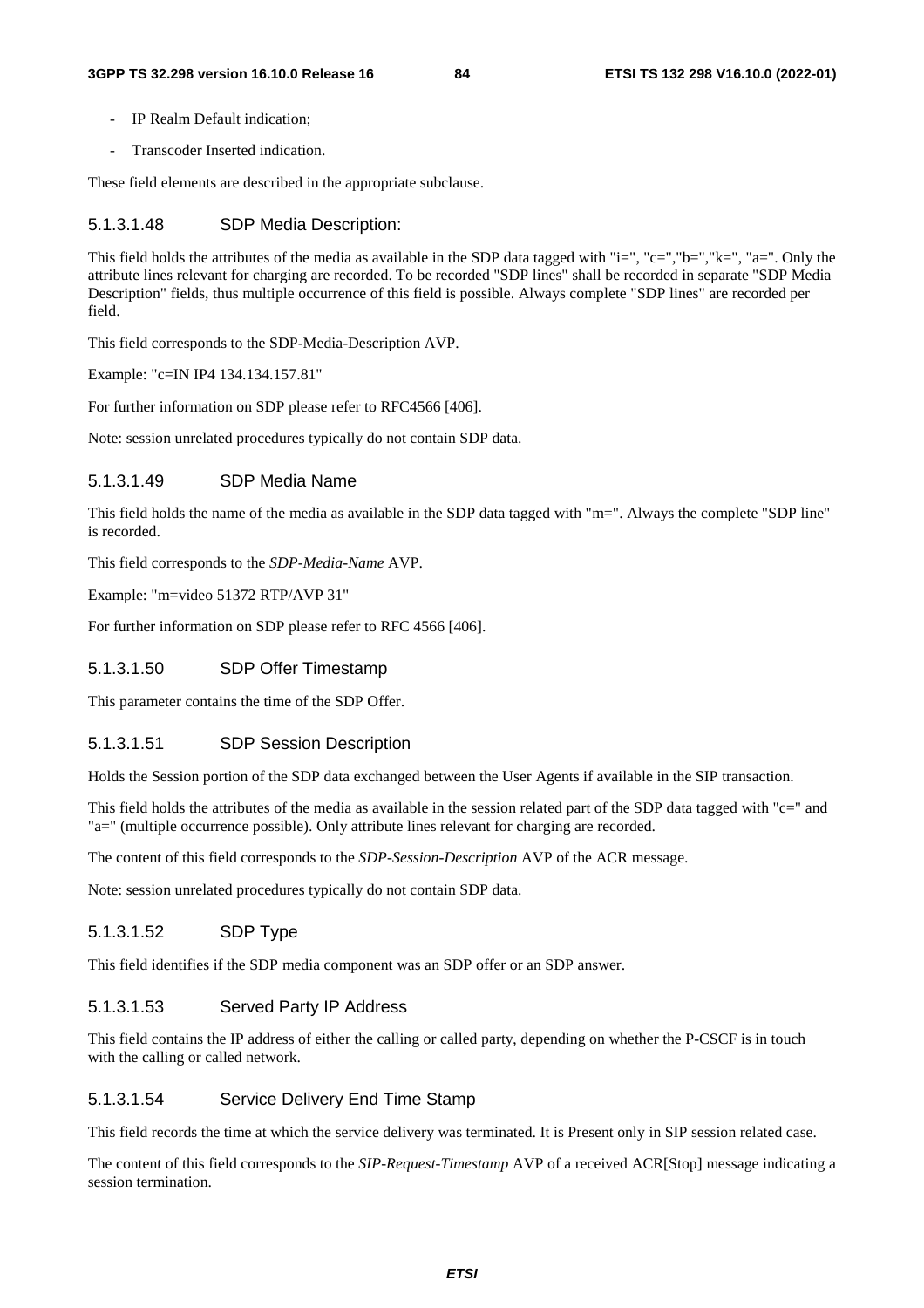## 5.1.3.1.54A Service Delivery End Time Stamp Fraction

This parameter contains the milliseconds fraction in relation to Service Delivery End Time Stamp.

#### 5.1.3.1.55 Service Delivery Start Time Stamp

This field holds the time stamp reflecting either:

- a successful session set-up: this field holds the start time of a service delivery (session related service)
- a delivery of a session unrelated service: the service delivery time stamp
- an unsuccessful session set-up and an unsuccessful session unrelated request: this field holds the time the network entity forwards the unsuccessful indication (SIP RESPONSE with error codes 3xx, 4xx, 5xx) towards the requesting User direction.

The content of this field corresponds to the *SIP-Response-Timestamp* AVP.

For partial CDRs this field remains unchanged.

#### 5.1.3.1.55A Service Delivery Start Time Stamp Fraction

This parameter contains the milliseconds fraction in relation to Service Delivery Start Time Stamp.

## 5.1.3.1.56 Service ID

This field identifies the service the MRFC is hosting. For conferences the conference ID is used here.

#### 5.1.3.1.57 Service Reason Return Code

Provides the returned cause code for the service request (both successful and failure). This parameter corresponds to the *Cause-Code* AVP.

#### 5.1.3.1.58 Service Request Timestamp

This field contains the time stamp which indicates the time at which the service was requested (SIP Request" message) and is present for session related and session unrelated procedures. The content of this item is derived from the *SIP-Request-Timestamp* AVP. If the *SIP-Request-Timestamp* AVP is not supplied by the network entity this field is not present.

For partial CDRs this field remains unchanged.

This field is present for unsuccessful service requests if the ACR message includes the *SIP-Request-Timestamp* AVP.

#### 5.1.3.1.58A Service Request Timestamp Fraction

This parameter contains the milliseconds fraction in relation to Service Request Timestamp.

#### 5.1.3.1.58B Session Direction

This field indicates whether the NNI is used for an inbound or outbound service request on the control plane in case of interconnection and roaming.

#### 5.1.3.1.59 Session ID

The Session identification. For a SIP session the Session-ID contains the SIP CALL ID as defined in the Session Initiation Protocol RFC 3261 [401]. When the AS acts as B2BUA, the incoming Session-ID leg is covered.

#### 5.1.3.1.60 Session Priority

This field contains the priority level of the session. The value of the parameter is derived from Resource-Priority header field and the rules for the translation depend on operator policy described in TS 24.229[210].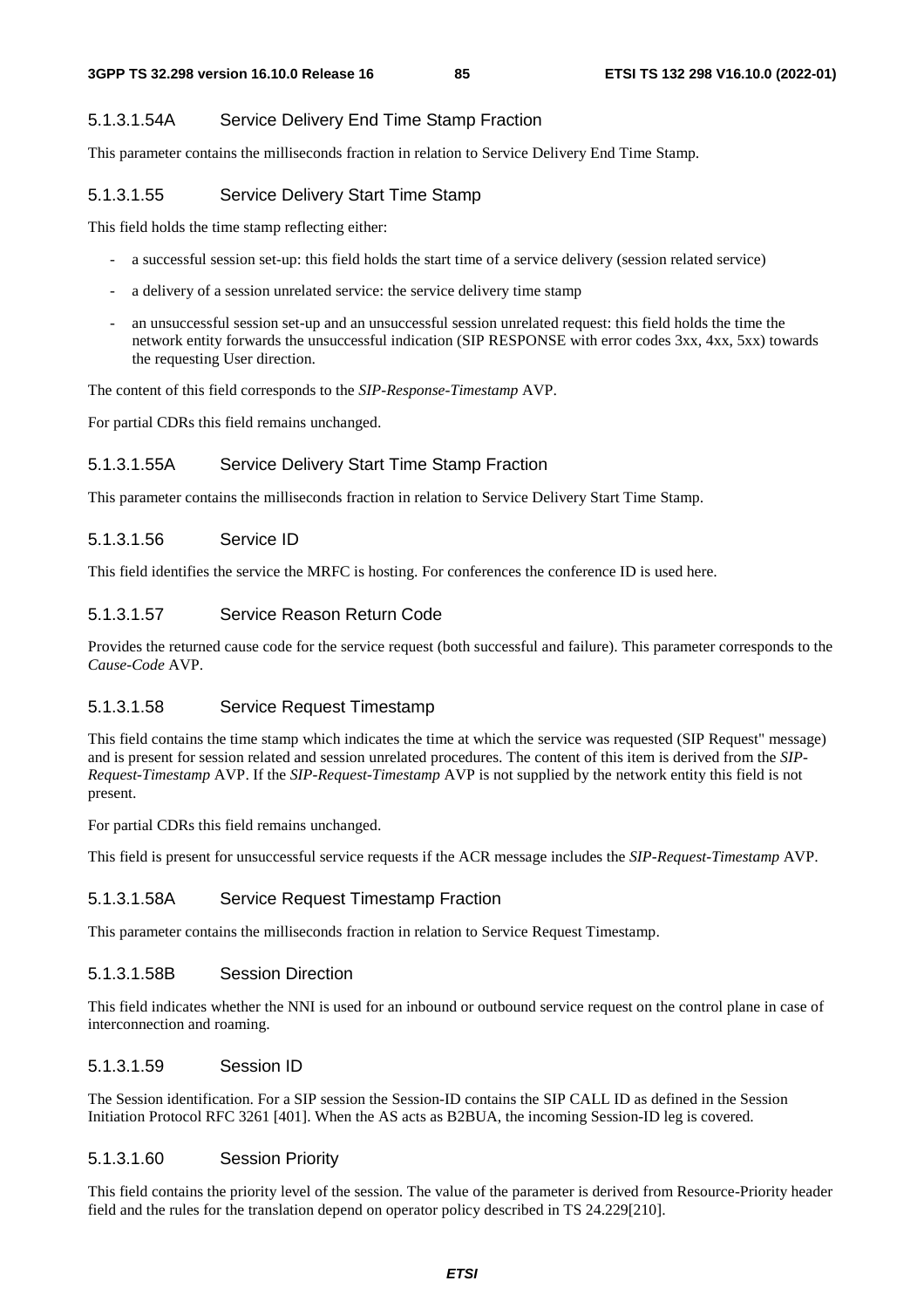### 5.1.3.1.61 SIP Method

Specifies the SIP-method for which the CDR is generated. Only available in session unrelated cases.

## 5.1.3.1.62 SIP Request Timestamp

This parameter contains the time of the SIP request (usually a (Re)Invite).

## 5.1.3.1.63 SIP Request Timestamp Fraction

This parameter contains the milliseconds fraction in relation to the SIP Request Timestamp.

## 5.1.3.1.64 SIP Response Timestamp

This parameter contains the time of the response to the SIP request. If an SDP is exchanged via SIP messages, then this parameter contains appropriately the time of SIP 200 OK acknowledging an SIP INVITE or of SIP ACK including a SDP ANSWER.

## 5.1.3.1.65 SIP Response Timestamp Fraction

This parameter contains the milliseconds fraction in relation to the SIP Response Timestamp.

## 5.1.3.1.66 S-CSCF Information

This field contains Information related to the serving CSCF, e.g. the S-CSCF capabilities upon registration event or the S-CSCF address upon the session establishment event. This field is derived from the *Server-Capabilities* AVP if present in the ACR received from the I-CSCF.

## 5.1.3.1.66A Status

Holds the abnormal status information of specific ASs (if any) when AS(s) respond 4xx/5xx or time out to S-CSCF during an IMS session.

#### 5.1.3.1.66B TAD Identifier

This field indicates the type of access network (CS or PS) through which the session shall be terminated.

### 5.1.3.1.67 Tariff Information

This field holds the tariff mapped in the Tariff Information structure. The corresponding structure of the Tariff Information can be found in the TS 32.299 [50]. The formatting from real time tariff information to Tariff Information structure is described in TS 32 280 [40].

#### 5.1.3.1.68 Tariff XML

This field holds the tariff formatted in the XML schema as specified in the TS 29.658 [225].

## 5.1.3.1.68A Transcoder Inserted Indication

This field indicates if a transcoder is inserted or not for the SDP media component.

#### 5.1.3.1.68B Transit IOI List

This parameter holds the Transit-IOI List of the P-Charging-Vector header, as recorded in the Transit-IOI-List AVP as defined in TS 32.299 [50]. Multiple occurrences of this field, shall be in chronological order, i.e. the value in the SIP request is listed first. If only a value for the SIP response is available, the Transit IOI List for the SIP request shall be included with the value "unknown". For further information on the Transit IOI exchange via SIP signalling please refer to TS 24.229 [210].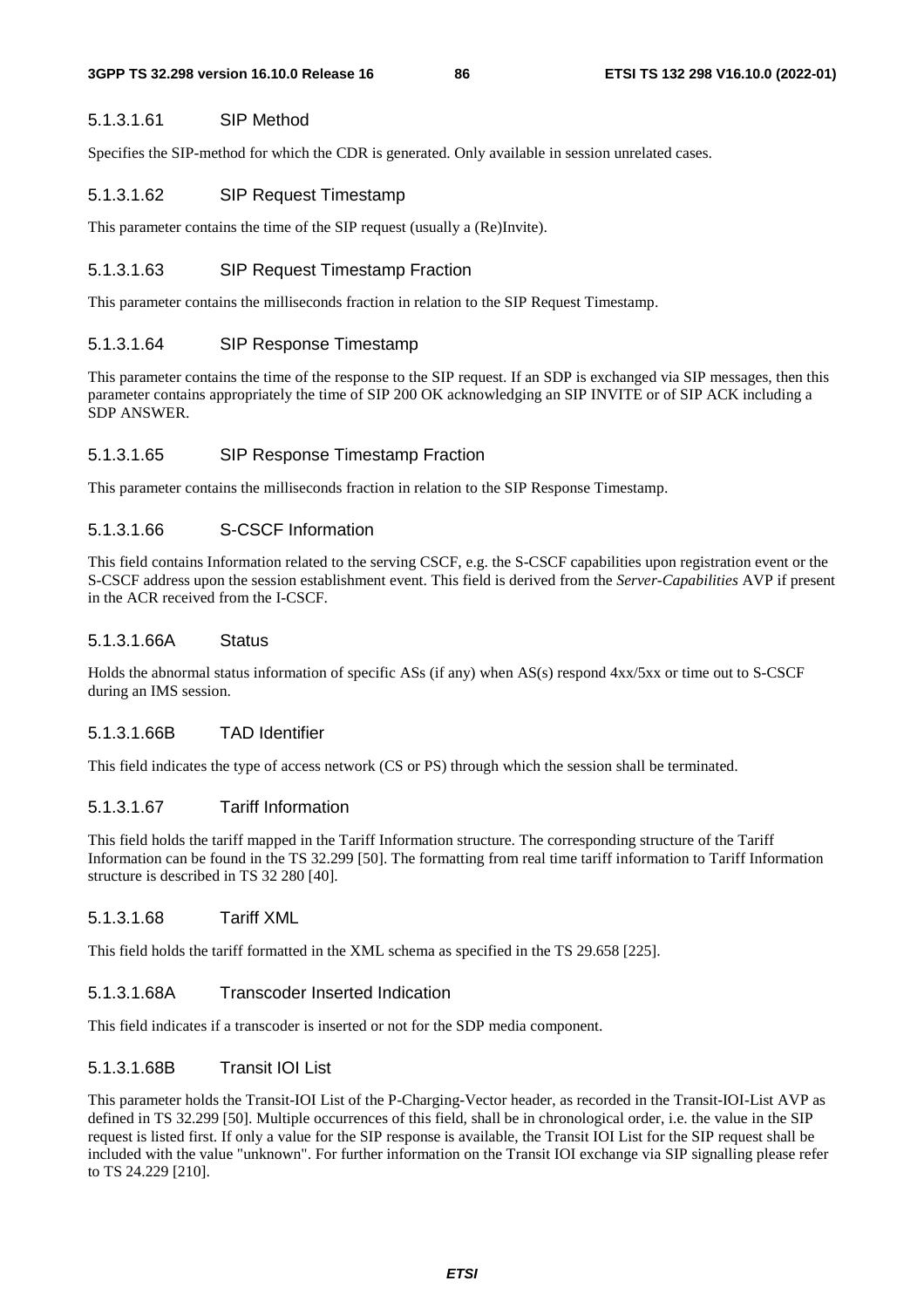## 5.1.3.1.69 Trunk Group ID Incoming/Outgoing

Contains the outgoing trunk group ID for an outgoing session/call or the incoming trunk group ID for an incoming session/call.

## 5.1.3.1.69A User Location Information

This field contains the User Location Information using PCC mechanisms as specified in TS 23.203 [203] and TS 23.503 [246] or the location retrieval via Sh interface by AS as specified in TS 29.328 [242].

#### 5.1.3.1.70 VLR Number

This field contains the Recommendation E.164 [308] number assigned to the VLR that produced the record. For further details concerning the structure of VLR numbers see TS 23.003 [200].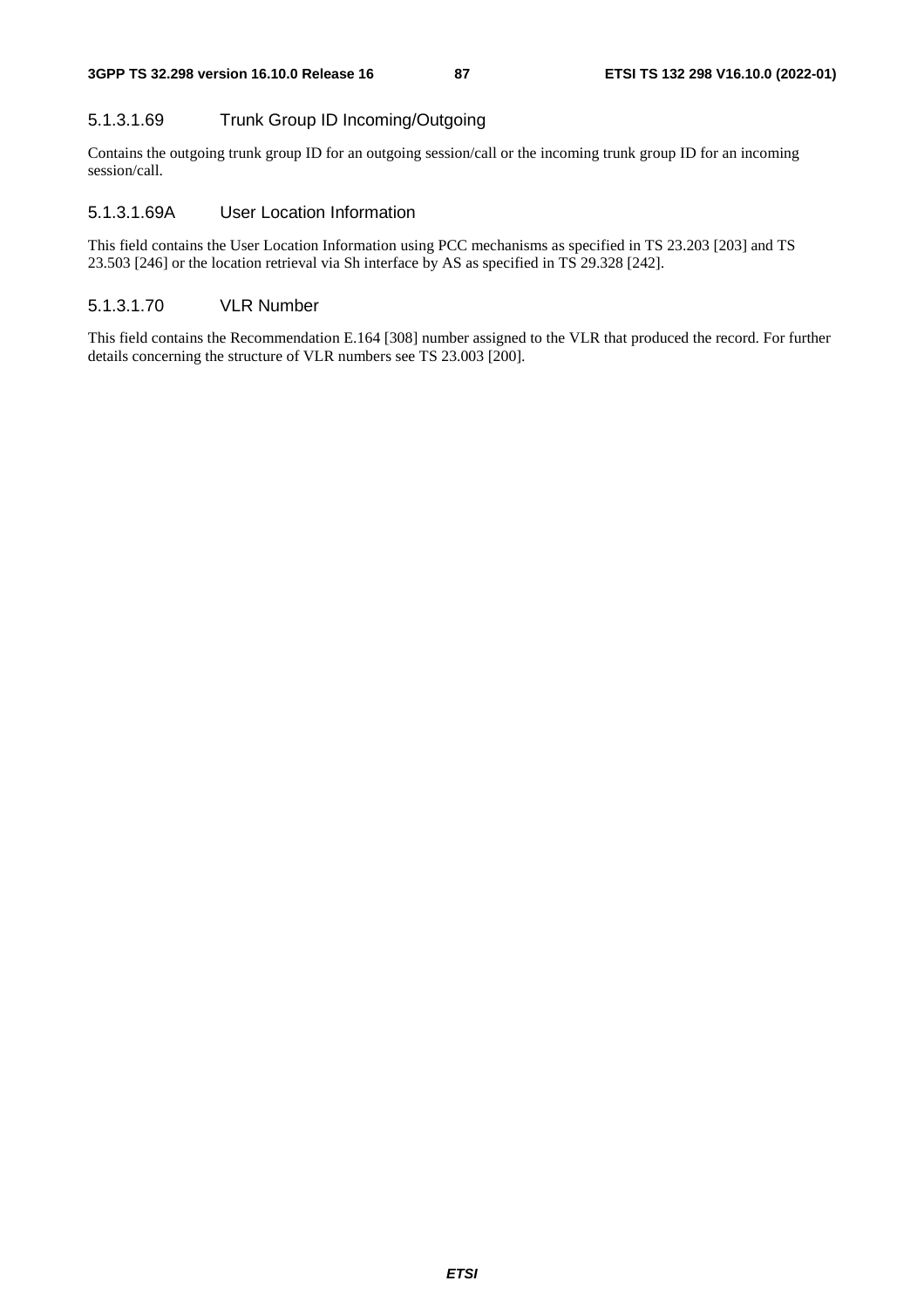# 5.1.4 Service level CDR parameters

## 5.1.4.1 MMS CDR parameters

## 5.1.4.1.0 Introduction

This clause contains the description of each field of the MMS CDRs specified in TS 32.270 [30].

## 5.1.4.1.1 3GPP MMS Version

The MMS version of the originator MMS Relay/Server as defined in TS 23.140 [206].

## 5.1.4.1.2 Access Correlation

If the parameter is provided and is not an empty string, it is a unique identifier delivered by the used access network domain of the originator or recipient MMS User Agent. It may be used for correlation of the MMS CDRs with the corresponding MSC server CDRs in CS domain or GSN CDRs in PS domain. It is an empty string if the parameter is not delivered by the access network.

## 5.1.4.1.3 Acknowledgement Request

This Boolean value indicates whether (value TRUE) or not (value FALSE) a response has been requested in a request at the MM4 reference point.

## 5.1.4.1.4 Attributes List

This field contains a list of information element names that are used in the MM1\_mmbox\_view.REQ, which request corresponding information elements from the MMs to be conveyed in the MM1\_mmbox\_view.RES. The list of known information element names are those currently defined for the MM1\_retrieve.RES and MM1\_notification.REQ. In the absence of the Attributes list information element, the MMS Relay/Server shall, by default and if available, select these information elements from each viewed MM: Message ID, Date and time, Sender address, Subject, Message size, MM State, and MM Flags.

## 5.1.4.1.5 Billing Information

This field contains transparent charging information provided by the MSCF to the MMS R/S for use by the billing system to properly bill the user for the service being supplied as defined in TS 29.140 [218]. Only the format, but not the content of the "Billing information" field is defined.

## 5.1.4.1.6 Charge Information

This field consists of two parts, the charged party and the charge type.

The Charged Party is an indication on which party is expected to be charged for an MM e.g. the sending, receiving, both parties or neither. This indicator is only applicable to MM7 CDRs (for VASP-originated MMs). It may be provided by the VASP when submitting an MM.

The Charge Type indicates the type of subscription (i.e. postpaid or prepaid). This indicator is derived from the subscription parameters and only applicable to MM1 CDRs.

The Charged Parties are as follows:

- Sender: This indicates the sending party is expected to be charged ('normal' charging model);
- Recipient: This indicates the receiving party is expected to be charged ('reverse' charging model). This model implies there is a commercial agreement between the Recipient and the VASP;
- Both: This indicates both the sending and the receiving parties are expected to be charged ('shared' charging model);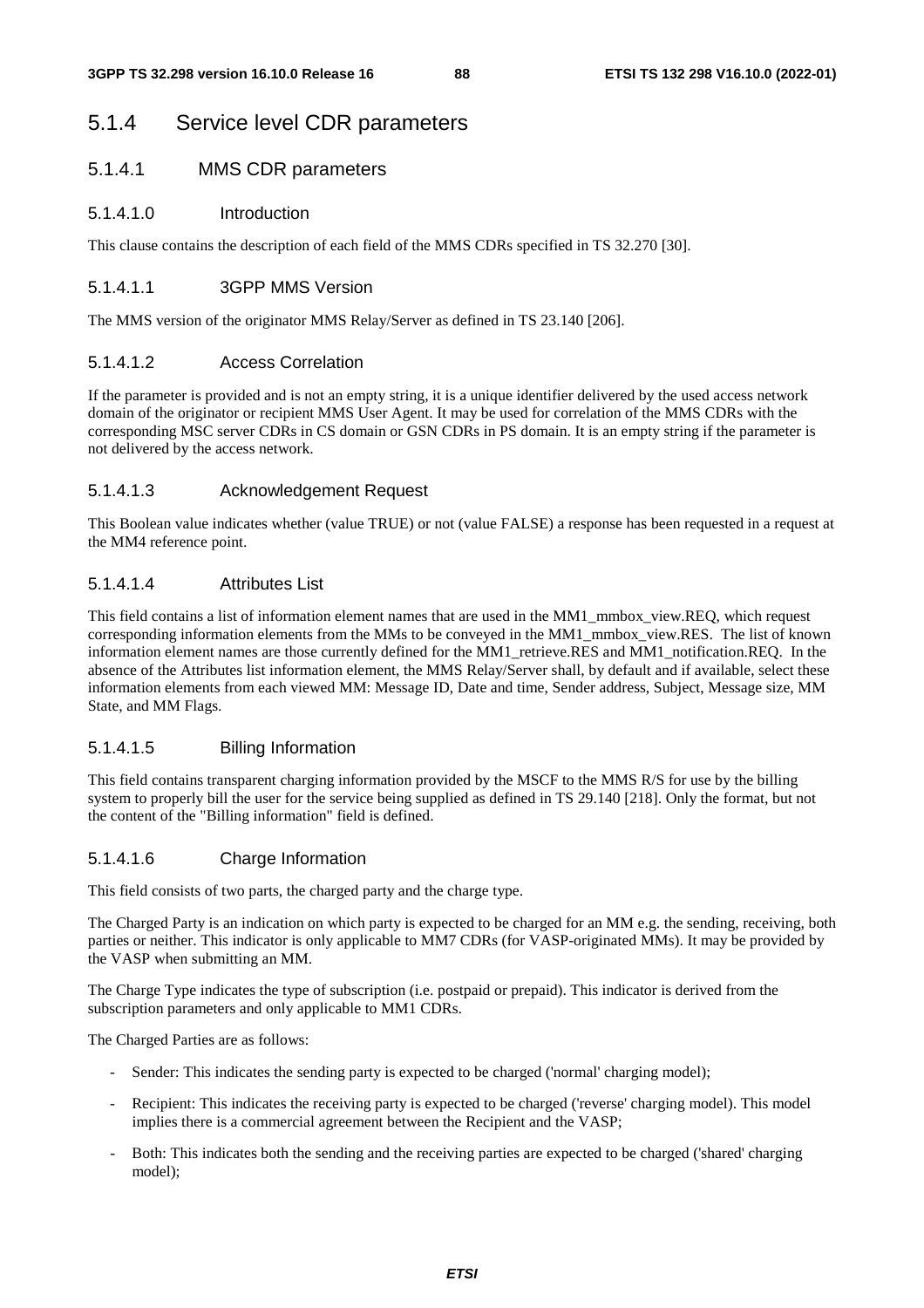Neither: This indicates neither the sending nor the receiving parties are expected to be charged ('free of charge' charging model).

The Charge types are as follows:

- Postpaid;
- Prepaid.

## 5.1.4.1.7 Content Type

The Content Type of the MM as defined in TS 23.140 [206].

#### 5.1.4.1.8 Delivery Report Requested

This is an indication of type Boolean whether (value TRUE) or not (value FALSE) the originator/forwarding MMS User Agent has requested a delivery report in the MM1\_submit.REQ/MM1\_forward.REQ.

#### 5.1.4.1.9 Duration of Transmission

This field contains the relevant time in seconds. The Duration of Transmission is the time from the beginning to the end of the MM transfer between the MMS User Agent and the MMS Relay/Server; e.g. for streaming purposes.

Note that the CDRs purposely do not contain any information about the duration of storage on the MMS Relay/Server. If such information is required it can be calculated by post-processing systems from the CDR timestamps. For instance, the total duration of storage on the originator MMS Relay/Server could be calculated by taking the difference between the 'Record Time Stamp' of the O1S-CDR and the 'Record Time Stamp' of the OMD-CDR.

## 5.1.4.1.10 Earliest Time of Delivery

This field contains either the earliest time to deliver message or the number of seconds to wait before delivering the message.

## 5.1.4.1.11 Forward Counter

A Counter indicating the number of times the particular MM was forwarded as defined in TS 23.140 [206].

#### 5.1.4.1.12 Forwarding Address

This field contains a forwarding MMS User Agent address. The MMS supports the use of E-Mail addresses (RFC 822 [400]), MSISDN (E.164[308]) or IP addresses.

#### 5.1.4.1.13 Forwarding MMS Relay/Server Address

This field contains one or more addresses of the forwarding MMS Relay/Server. The address is either an IP address or a domain name.

#### 5.1.4.1.14 Limit

This field contains a number that may be provided in the MM1\_mmbox\_view.REQ to specify a limit for the number of MMs the information elements to which shall be returned in the MM1\_mmbox\_view.RES.

#### 5.1.4.1.15 Linked ID

This field identifies a correspondence to a previous valid message delivered to the VASP

#### 5.1.4.1.16 Local Record Sequence Number

This field includes a unique record number created by this node. The number is allocated sequentially including all CDR types. The number is unique within one node, which is identified either by field Node ID or by record-dependent MMS Relay/Server.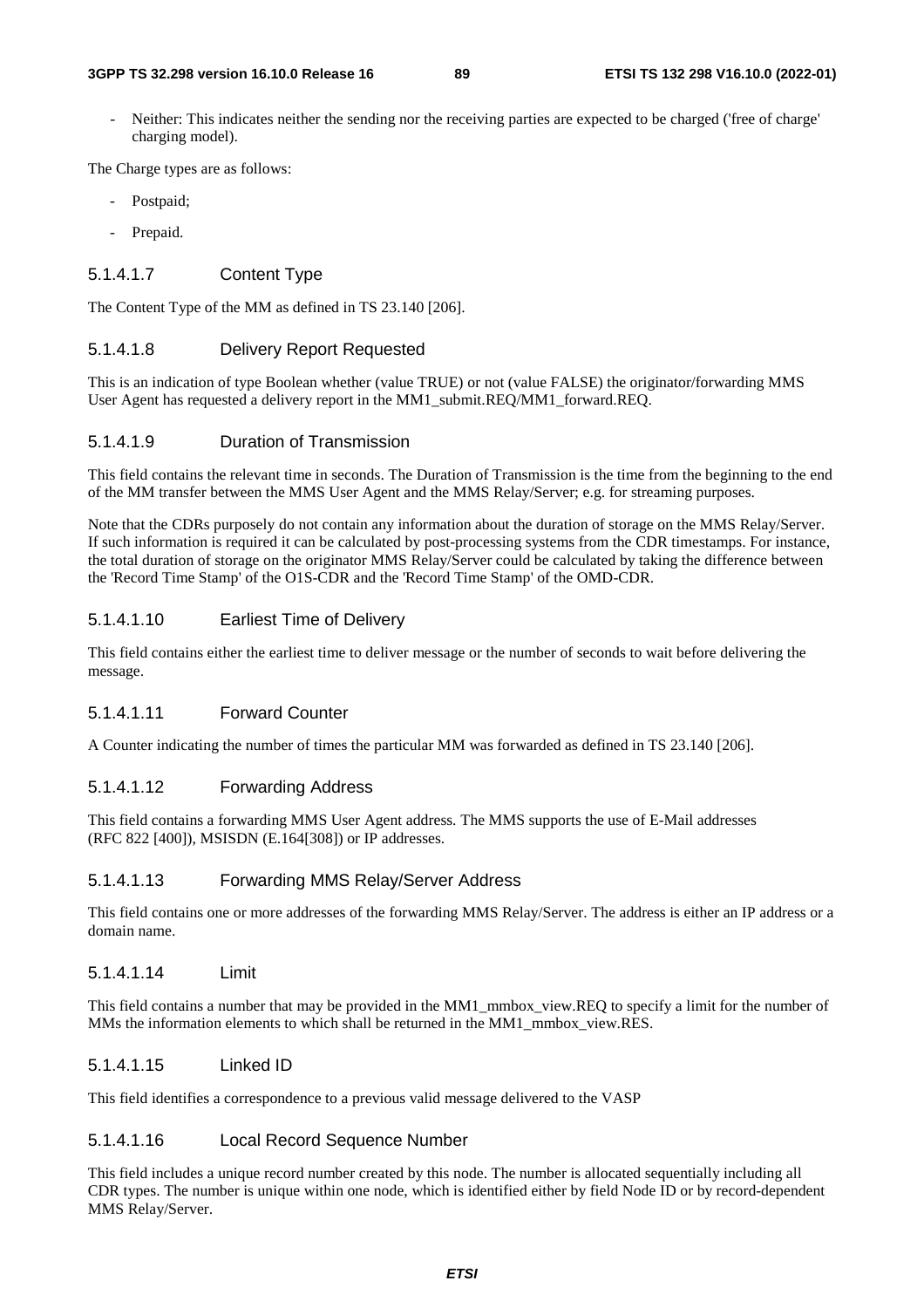The field can be used e.g. to identify missing records in post processing system.

## 5.1.4.1.17 Managing Address

This field contains the managing MMS User Agent address i.e. the MMS User Agent that sends and receives transactions related to the MMBox management . The MMS supports the use of E-Mail addresses (RFC 822) [400], MSISDN (E.164[308]) or IP address.

#### 5.1.4.1.18 Message Class

A class of messages such as personal, advertisement, information service etc. For more information see TS 23.140 [206].

#### 5.1.4.1.19 Message Distribution Indicator

This is an indication of type Boolean whether (value TRUE) or not (value FALSE) the VASP has indicated the content of the MM is intended for redistribution.

#### 5.1.4.1.20 Message ID

This field specifies the MM Message ID of the MM as defined in TS 23.140 [206]. The concrete syntax of this MM Message ID is given by the body of the field introduced by the string "X-Mms-Message-ID:" in the concrete syntax of the message MM4\_Forward.REQ. All CDRs pertaining to the same MM shall employ the same value of this parameter, i.e. the value initially assigned by the originator MMS Relay/Server upon submission of the MM by the Originator MMS User Agent.

## 5.1.4.1.21 Message Reference

A reference as specified in TS 23.140 [206], e.g. URI, for the MM that can be used for retrieving the MM from the recipient MMS Relay/Server.

#### 5.1.4.1.22 Message selection

Messages which are to be viewed may be selected by a list of Message References or by a selection based on MM State and/or MM Flags keywords.

#### 5.1.4.1.23 Message Size

This field contains the number of octets of the MM that is calculated as specified in TS 23.140 [206].

#### 5.1.4.1.24 MMBox Storage Information

This field includes following storage information elements for the MMBox containing the MM State, MM Flags, Store Status, Store Status Text and Stored Message Reference.

MM State:

This field contains the state of the MM.

- MM Flags:

This field contains the keyword flags of the MM.

- Store Status:

This field contains an appropriate status value of the stored MM, e.g. stored, error-transient-mailbox-full,…

- Store Status Text;

This field includes a more detailed technical description of the store status at the point in time when the CDR is generated.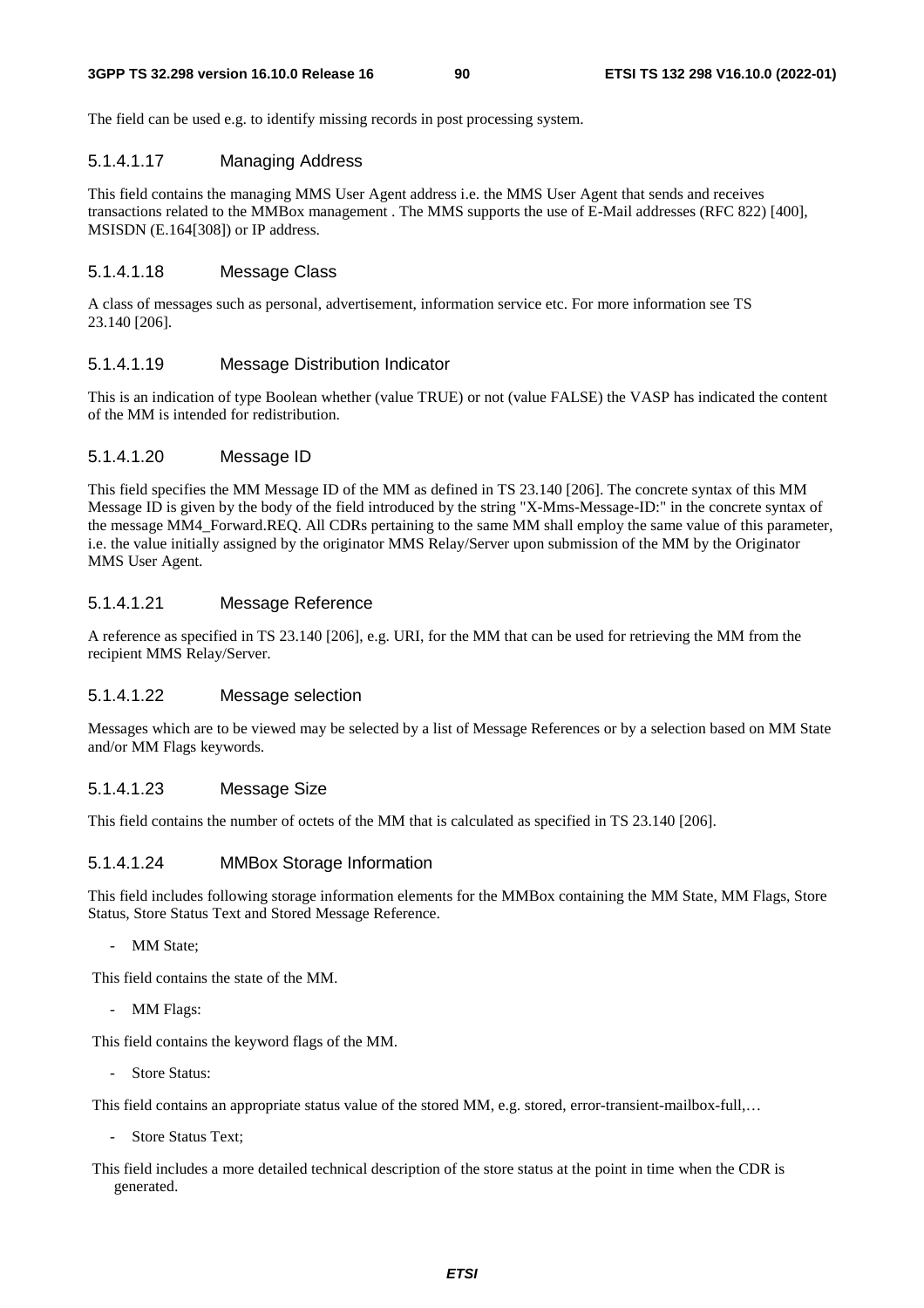Stored Message Reference;

A reference of the newly stored MM.

#### 5.1.4.1.25 MM component list

The MM component list is a set of subject and media components from type of media formats including the size of all elements in octets. For a complete description of media formats that may be supported by MMS, refer to IANA [xx].

## 5.1.4.1.26 MM Date and Time

The date and time field contains the time stamp relevant for the handling of the MM by the recipient MMS Relay/ Server (read, deleted without being read, etc.). The time-stamp includes at a minimum: date, hour, minute and second.

#### 5.1.4.1.27 MM Listing

This field contains a list of information elements from the MMs returned within the MM1\_mmbox\_view.RES. The listing shall consist of the following information elements, separately grouped for each MM returned in the list:

Message reference: a unique reference to an MM;

- Information elements corresponding to those requested in the Message Selection information element on the MM1\_mmbox\_view.REQ.

#### 5.1.4.1.28 MM Status Code

This field contains an appropriate status value of the delivered MM (e.g. retrieved, rejected, etc.).

## 5.1.4.1.28A MS Time Zone

This field contains the 'Time Zone' IE provided for the MMS User Agent as specified in TS 29.060 [215].

#### 5.1.4.1.29 MSCF Information

This is a grouped field comprising several the following sub-fields associated with the invocation of the MSCF for advanced addressing:

- Billing Information;
- Routeing address List.

These field elements are described in the appropriate subclause.

## 5.1.4.1.30 Originator Address

This field contains an originator MMS User Agent address. The MMS supports the use of E-Mail addresses (RFC 822 [400]) or MSISDN (E.164 [308]).

## 5.1.4.1.31 Originator MMS Relay/Server Address

This field contains an address of the originator MMS Relay/Server. This address is composed of a mandatory IP address and/or an optional domain name.

#### 5.1.4.1.32 Priority

The priority (importance) of the message, see TS 23.140 [206].

#### 5.1.4.1.33 Quotas

The quotas of the MMBox in messages and/or octets identified with Messages or Octets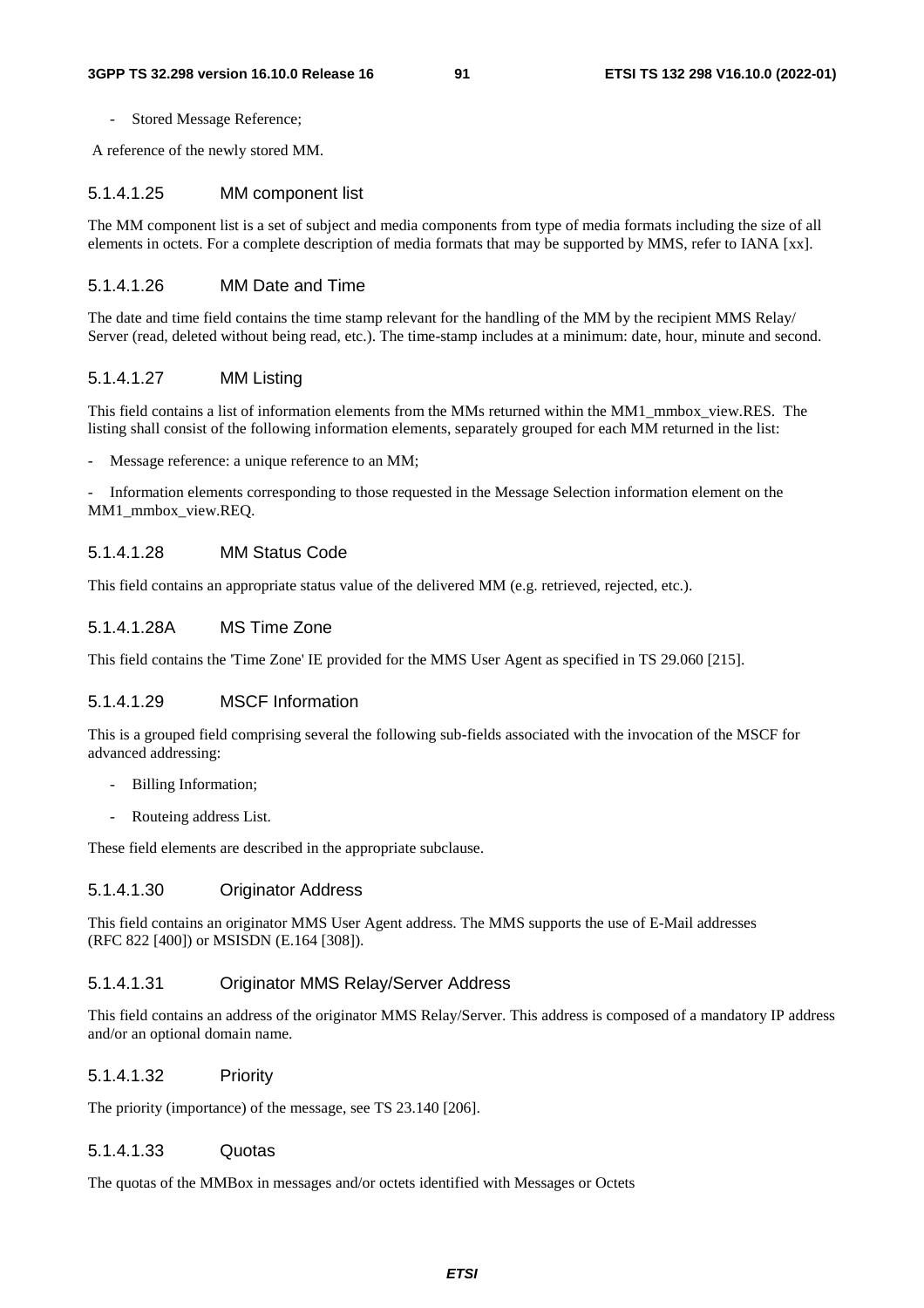#### 5.1.4.1.34 Quotas requested

This is an indication that the Managing User Agent has requested the current message and/or size quotas.

#### 5.1.4.1.35 Read Reply Requested

A Boolean value indicating whether the originator MMS User Agent has requested a read-reply report (value TRUE) or not (value FALSE).

### 5.1.4.1.36 Read Status

See TS 23.140 [206]: Status of the MM, e.g. Read, Deleted without being read.

#### 5.1.4.1.37 Recipient Address

This field contains a recipient MMS User Agent address. The MMS supports the use of E-Mail addresses (RFC 822 [400]), MSISDN (E.164 [308]) or Service provider specific addresses (short code).

#### 5.1.4.1.38 Recipient MMS Relay/Server Address

This field contains an address of the recipient MMS Relay/Server. This address is composed of a mandatory IP address and/or an optional domain name.

#### 5.1.4.1.39 Recipients Address List

This field contains a list of recipient MMS User Agent addresses.

### 5.1.4.1.40 Record Extensions

The field enables network operators and/or manufacturers to add their own extensions to the standard record definitions.

#### 5.1.4.1.41 Record Time Stamp

This field indicates the date and time when the CDR was produced.

## 5.1.4.1.42 Record Type

The field identifies the type of the record, see TS 32.250 [10].

## 5.1.4.1.43 Reply Charging

This field indicates whether the originator of the MM is willing to take over the charge for the sending of a reply-MM to their submitted MM from the recipient(s). In this case the originator MMS Relay/Server marks the MM as no charge (reply-charged).

In the Originator MM1 Submission CDR (O1S-CDR) this parameter indicates whether the originator MMS User Agent has requested reply-charging (value TRUE) or not (value FALSE).

In the Recipient MM1 Notification Request record (R1NRq -CDR) it indicates whether a reply to this particular original MM is free of charge (value TRUE) or not (value FALSE).

In the MM7 Submission CDR (7S-CDR) this parameter indicates whether the originator MMS VASP has requested reply-charging (value TRUE) or not (value FALSE).

#### 5.1.4.1.44 Reply Charging ID

This field is present in the CDR only if the MM is a reply-MM to an original MM. The Reply Charging ID is the Message ID of the original MM.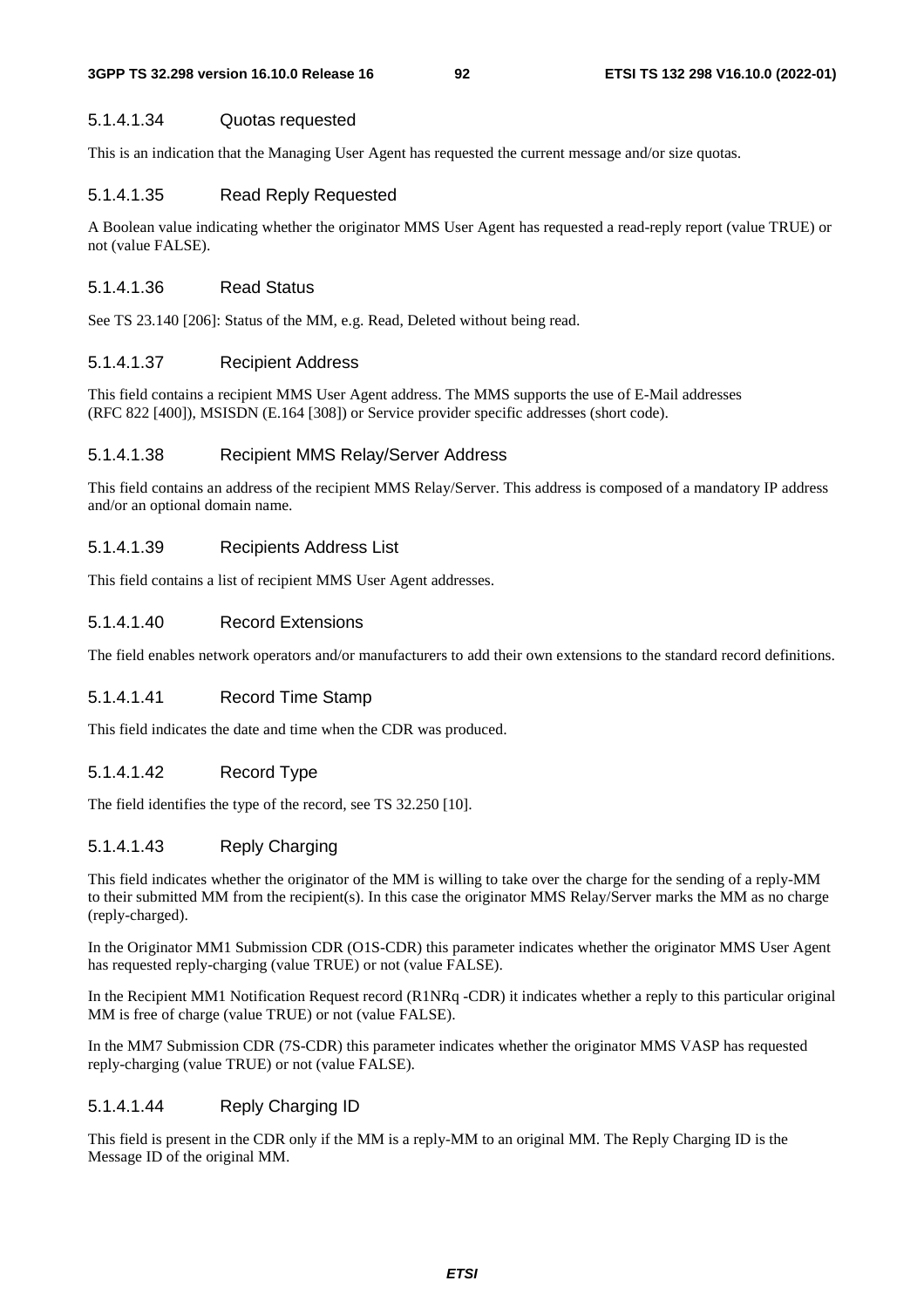## 5.1.4.1.45 Reply Charging Size

In the Originator MM1 Submission CDR (O1S-CDR), in case of reply-charging, this field indicates the maximum size for reply-MM(s) granted to the recipient(s) as specified by the originator MMS User Agent.

In the Recipient MM1 Notification Request CDR (R1NRq-CDR), in case of reply-charging, this field indicates the maximum size of a reply-MM granted to the recipient as specified in the MM1\_notification.REQ.

In the MM7 Submission CDR (7S-CDR), in case of reply-charging, this field indicates the maximum size for reply-MM(s) granted to the recipient(s) as specified by the originator MMS VASP.

## 5.1.4.1.46 Reply Deadline

In the Originator MM1 Submission CDR (O1S-CDR), in case of reply-charging, this field indicates the latest time of submission of replies granted to the recipient(s) as specified by the originator MMS User Agent.

In the Recipient MM1 Notification Request CDR (R1NRq-CDR), in case of reply-charging, this field indicates the latest time of submission of a reply granted to the recipient as specified in the MM1\_notification.REQ.

In the MM7 Submission CDR (7S-CDR), in case of reply-charging, this field indicates the latest time of submission of replies granted to the recipient(s) as specified by the originator MMS VASP.

## 5.1.4.1.47 Report allowed

A Boolean value indicating, if present whether sending of a delivery report is permitted (value TRUE) or not (value FALSE).

#### 5.1.4.1.48 Request Status code

The status of the MM as reflected in the corresponding MM4 message (e.g. error service denied, error network problem, error unsupported message, etc.). For further details see TS 23.140 [206].

## 5.1.4.1.49 Routeing Address

The field contains a recipient address for routeing of a multimedia message. For a complete description of the routeing address, refer to TS 29.140 [218].

## 5.1.4.1.50 Routeing Address List

This field contains a list of routeing addresses.

## 5.1.4.1.51 Sender Address

The address of the MMS User Agent as used in the MM1 notification REQ/MM1 retrieve.RES. This parameter is present in the CDR even if address hiding was requested, resulting in the sender address is not being included in the above messages.

#### 5.1.4.1.52 Sender Visibility

This Boolean value indicates whether the originator MMS User Agent has requested her address to be hidden from the recipient (value TRUE) or not (value FALSE).

#### 5.1.4.1.53 Service code

This field contains charging information provided by the VASP to the MMS R/S for use by the billing system to properly bill the user for the service being supplied. The usage of the "service code" is, in the release, open to any usage envisioned by the operators, service providers or MMS Relay/Server vendors. In this release only the format, but not the content of the "service code" field is defined.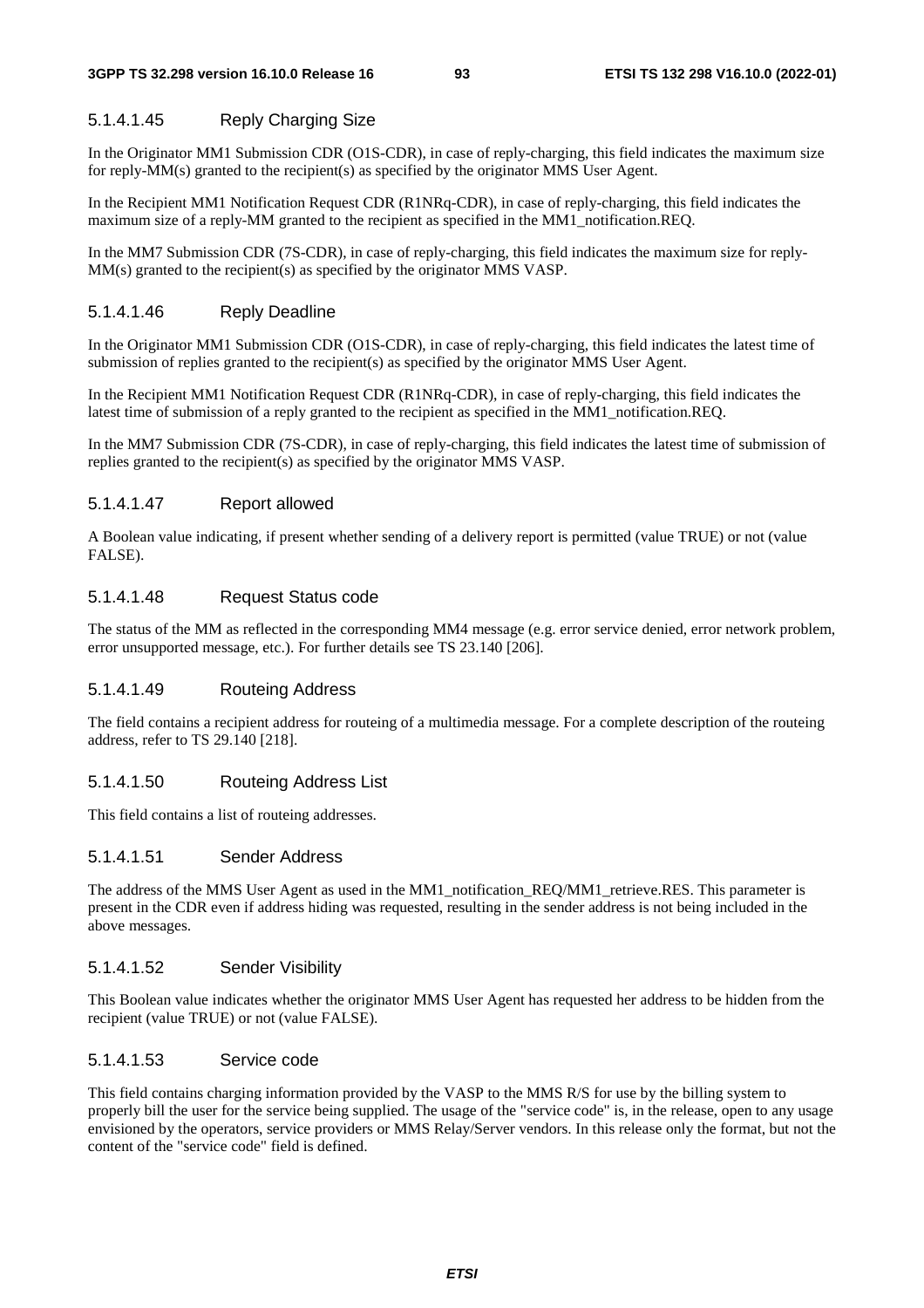## 5.1.4.1.54 Start

This field contains a number that may be used in the MM1\_mmbox\_view.REQ to index the first MM to be viewed, relative to the selected set of MMs, allowing partial views to be requested

# 5.1.4.1.55 Status Text

This field includes a more detailed technical status of the message at the point in time when the CDR is generated..

# 5.1.4.1.56 Submission Time

The submission time field contains the time stamps relevant for the submission of the MM. The time-stamp includes a minimum of date, hour, minute and second.

# 5.1.4.1.57 Time of Expiry

This field contains the desired date or the number of seconds to expiry of the MM, if specified by the originator MMS User Agent.

# 5.1.4.1.58 Totals

The total number of messages and/or octets for the MMBox, identified with Messages or Octets.

# 5.1.4.1.59 Totals requested

This is an indication that the Managing User Agent has requested the current total number of messages and/or size contained by the MMBox.

## 5.1.4.1.60 Upload Time

The upload time field contains the time stamps relevant for the upload of the MM. The time-stamp includes a minimum of date, hour, minute and second.

## 5.1.4.1.61 VAS ID

This field specifies the identification of the VASP as defined in TS 23.140 [206].

## 5.1.4.1.62 VASP ID

This field specifies the identification of the originating application as defined in TS 23.140 [206].

## 5.1.4.2 LCS CDR parameters

## 5.1.4.2.0 Introduction

This clause contains the description of each field of the LCS CDRs specified in TS 32.271 [31].

## 5.1.4.2.1 Home GMLC Identity

This field contains the IP address of the Home GMLC (H-GMLC) involved in the location request.

## 5.1.4.2.2 LCS Client Identity

This field contains further information on the LCS Client identity as defined in TS 29.002 [214].

## 5.1.4.2.3 LCS Client Type

This field contains the type of the LCS Client as defined in TS 29.002 [214].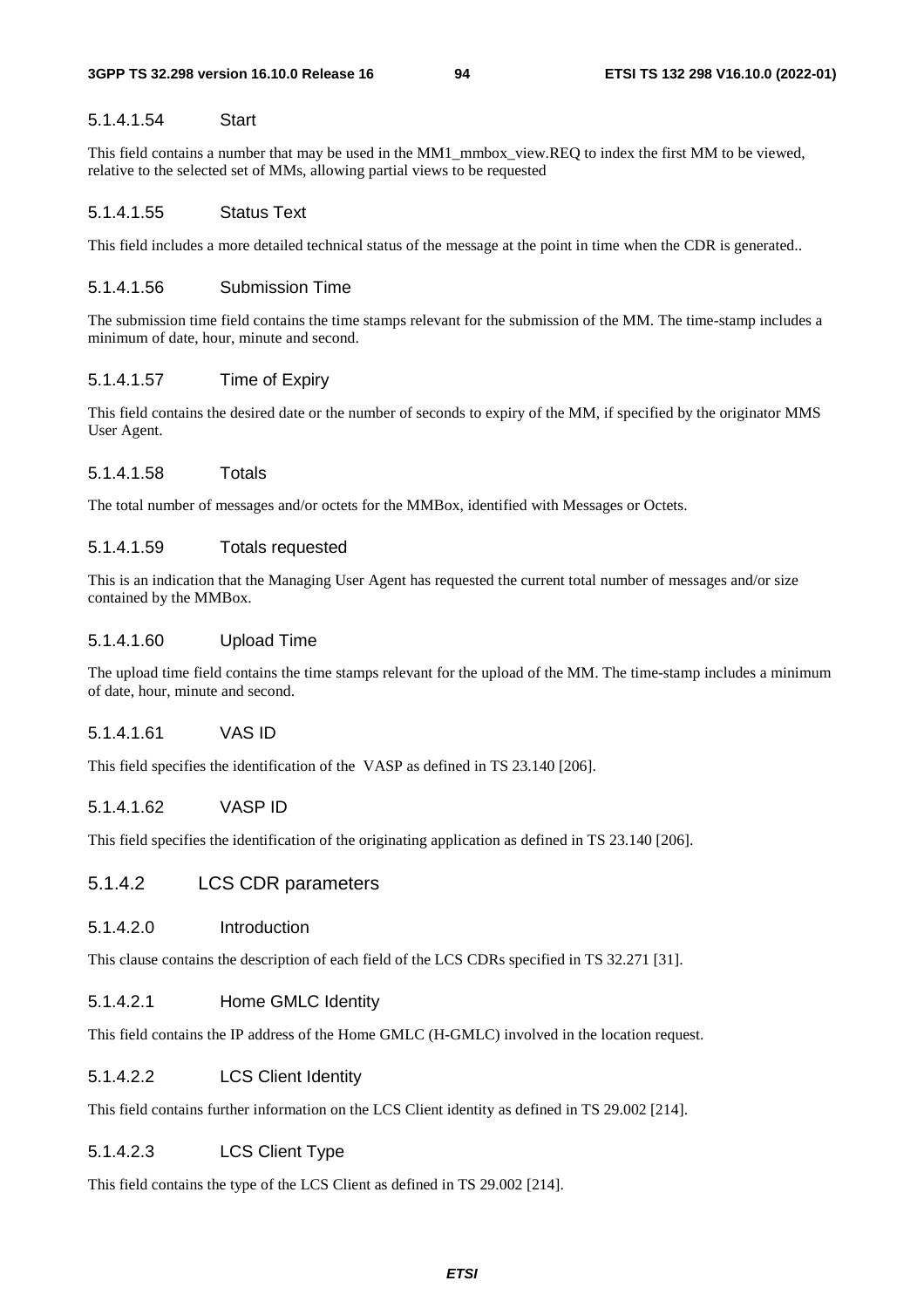## 5.1.4.2.4 LCS Priority

This parameter gives the priority of the location request as defined in TS 49.031 [227].

## 5.1.4.2.5 Location Estimate

The Location Estimate field is providing an estimate of a geographic location of a target MS according to TS 29.002 [214].

# 5.1.4.2.6 Location Type

This field contains the type of the location as defined in TS 29.002 [214].

# 5.1.4.2.7 Positioning Data

This information element is providing positioning data associated with a successful or unsuccessful location attempt for a target MS according TS 49.031 [227].

# 5.1.4.2.8 Provider Error

This parameter is used to indicate a protocol related type of error as defined in TS 29.002 [214].

# 5.1.4.2.9 Requesting GMLC Identity

This field contains the IP address of the Requesting GMLC (R-GMLC) involved in the location request.

# 5.1.4.2.10 Result code

This field indicates the result of the request or individual positioning as defined in OMA Mobile Location Protocol [311].

# 5.1.4.2.11 Target IMSI

This field contains the International Mobile Subscriber Identity (IMSI) of the targeted party. The term "targeted" party is used to describe the mobile subscriber involved in the transaction recorded e.g. the subscriber whose location is requested in case of mobile terminated location request.

The structure of the IMSI is defined in TS 23.003 [200].

# 5.1.4.2.12 Target MSISDN

This field contains the Mobile Station ISDN Number (MSISDN) of the targeted party. The term "targeted" party is used to describe the mobile subscriber involved in the transaction recorded e.g. the subscriber whose location is requested in case of mobile terminated location request.

In case of multi-numbering the MSISDN stored in a LCS CDR will be the primary MSISDN of the requesting party.

The structure of the MSISDN is defined in TS 23.003 [200].

# 5.1.4.2.13 User Error

This parameter is sent by the responder when the location request has failed or cannot proceed and if present, takes one of the following values defined in TS 29.002 [214]:

- System Failure;
- Data Missing;
- Unexpected Data Value;
- Facility Not Supported;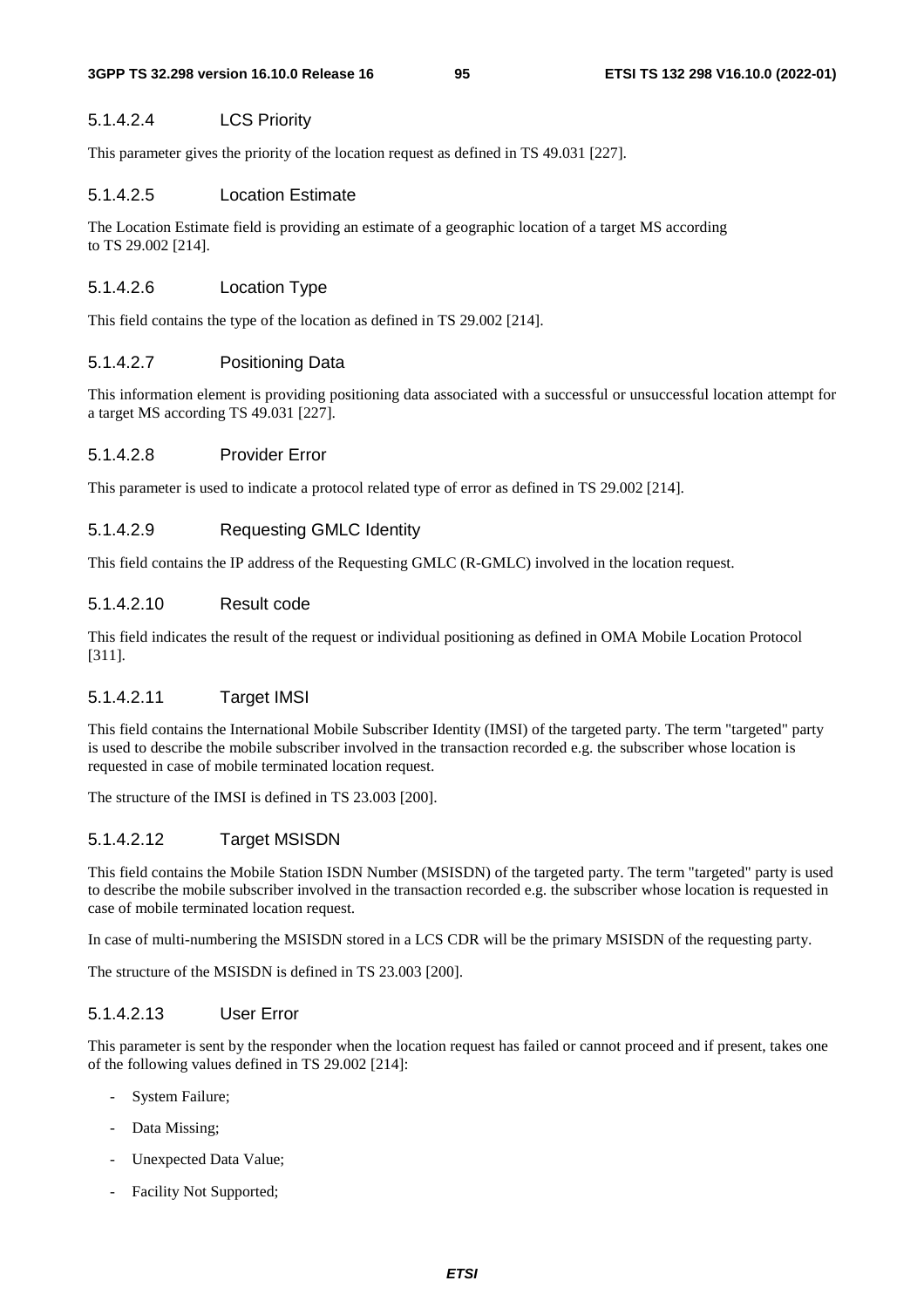- Unidentified Subscriber:
- Illegal Subscriber;
- Illegal Equipment;
- Absent Subscriber (diagnostic information may also be provided);
- Unauthorised requesting network;
- Unauthorised LCS Client with detailed reason;
- Position method failure with detailed reason.

#### 5.1.4.2.14 Visited GMLC Identity

This field contains the IP address of the Visited GMLC (V-GMLC) involved in the location request.

## 5.1.4.3 PoC CDR parameters

#### 5.1.4.3.0 Introduction

This clause contains the description of each field of the PoC CDRs specified in TS 32.272 [32].

#### 5.1.4.3.1 Called Party Address

Called Party Address is of type UTF8String. It indicates address (Public User ID, SIP URL, E.164, etc.) of the participants involved in the PoC session.

## 5.1.4.3.2 Charged Party

This field indicates the party accepting the charge for the session, whether participating in the session or not. The contents are obtained from the Charged-Party AVP in offline charging.

#### 5.1.4.3.3 List of Talk Burst Exchange

This list contains a number of containers consisting of the following fields:

Change Condition Change Time Number of participants Number of received talk bursts Number of talk bursts Received talk burst volume Received talk bursts time Talk burst volume Talk bursts time

**Number of talk bursts** and **Number of received talk bursts** indicate the number of talk bursts sent and received respectively by the charged party (for the participating PoC functions) or for the whole session (for the controlling PoC function).

**Talk burst volume** and **Received talk burst volume** indicate the total data volume for talk bursts sent and received respectively by the charged party (for the participating PoC functions) or for the whole session (for the controlling PoC function).

**Talk burst Time** and **Received talk burst time** indicate the total duration of talk bursts sent and received respectively by the charged party (for the participating PoC functions) or for the whole session (for the controlling PoC function).

**Change Time** is a time stamp, which defines the moment when the container is closed or the CDR is closed.

**Change Condition** indicates the reason for closing the container and the addition of a new container.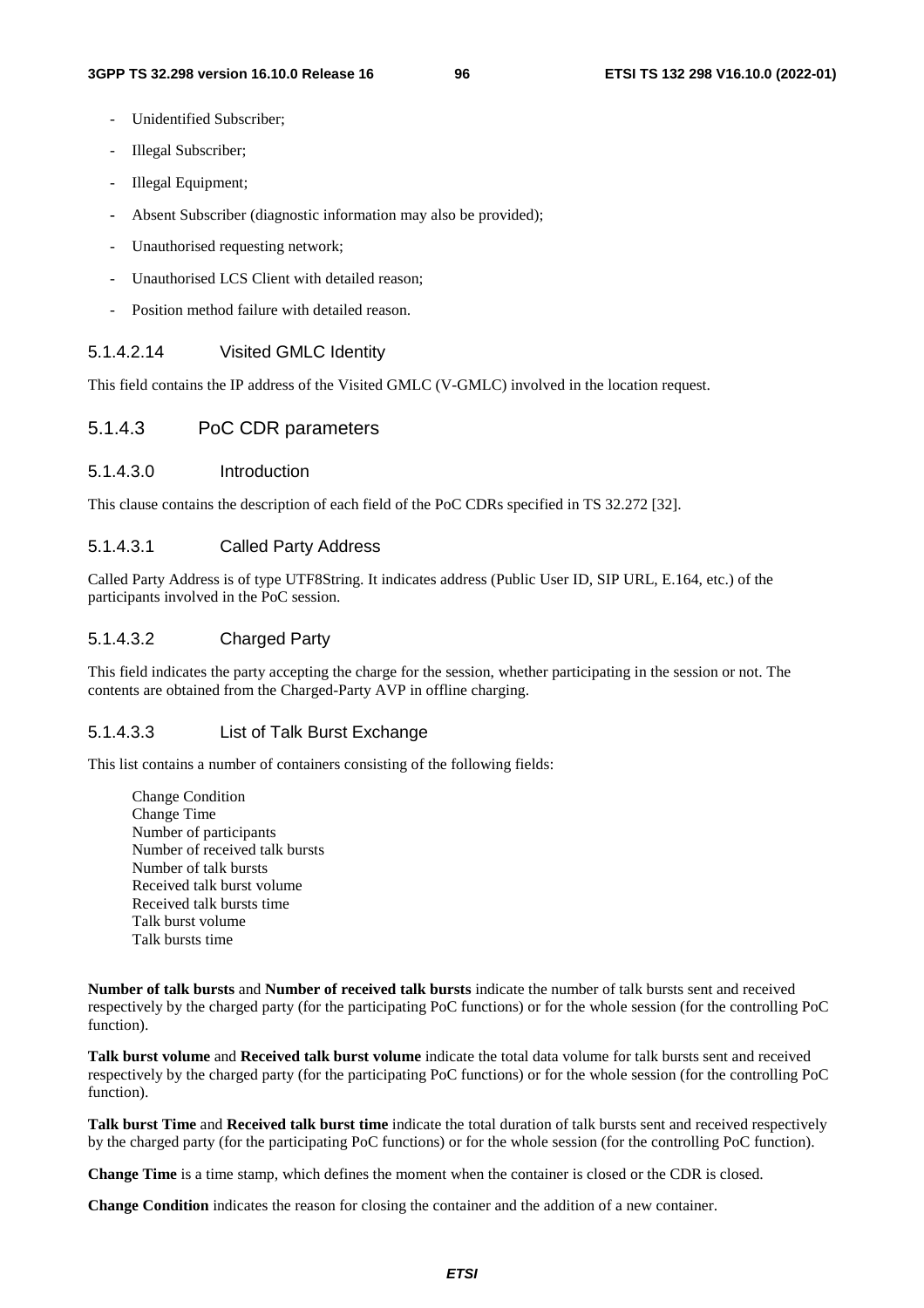**Number of participants** indicates the number of attached participants involved in the talk burst exchange within a container.

## 5.1.4.3.4 Number of participants

For PoC, this field indicates the number of active participants within the PoC session. For MMtel Charging, this field indicates the number of active participants attached in the MMTel conference.

## 5.1.4.3.5 Participant Access Priority

This field indicates the access priority for each participant involved in the PoC session.

## 5.1.4.3.6 Participants involved

This field indicates the participants involved in the PoC session.

The field is of type grouped. It contains the participant address (Called party address), the participant access priority and User Participating Type.

## 5.1.4.3.7 PoC controlling address

This field contains the address of the server performing the controlling PoC function.

## 5.1.4.3.8 PoC Event Type

This field contains the PoC session unrelated charging event type.

## 5.1.4.3.9 PoC group name

This field indicates the name of a group used for the PoC session.

## 5.1.4.3.10 PoC session id

This field uniquely identifies the overall PoC session.

#### 5.1.4.3.11 PoC session initiation type

The field is of type Enumerated. It identifies the type of the PoC session initiation.

The identifier can be one of the following:

- 0 Pre-established
- 1 On-demand

#### 5.1.4.3.12 PoC session type

The field identifies the type of the PoC session.

## 5.1.4.3.13 User location info

This field contains any available location information for the charged party. The field is coded as per the 3GPP-User-Location-Info RADIUS VSA defined in TS 29.061 [216].

#### 5.1.4.3.14 User Participating Type

Indicates the User Participating Type participating in the PoC session i.e. Normal, NW PoC Box, UE PoC Box.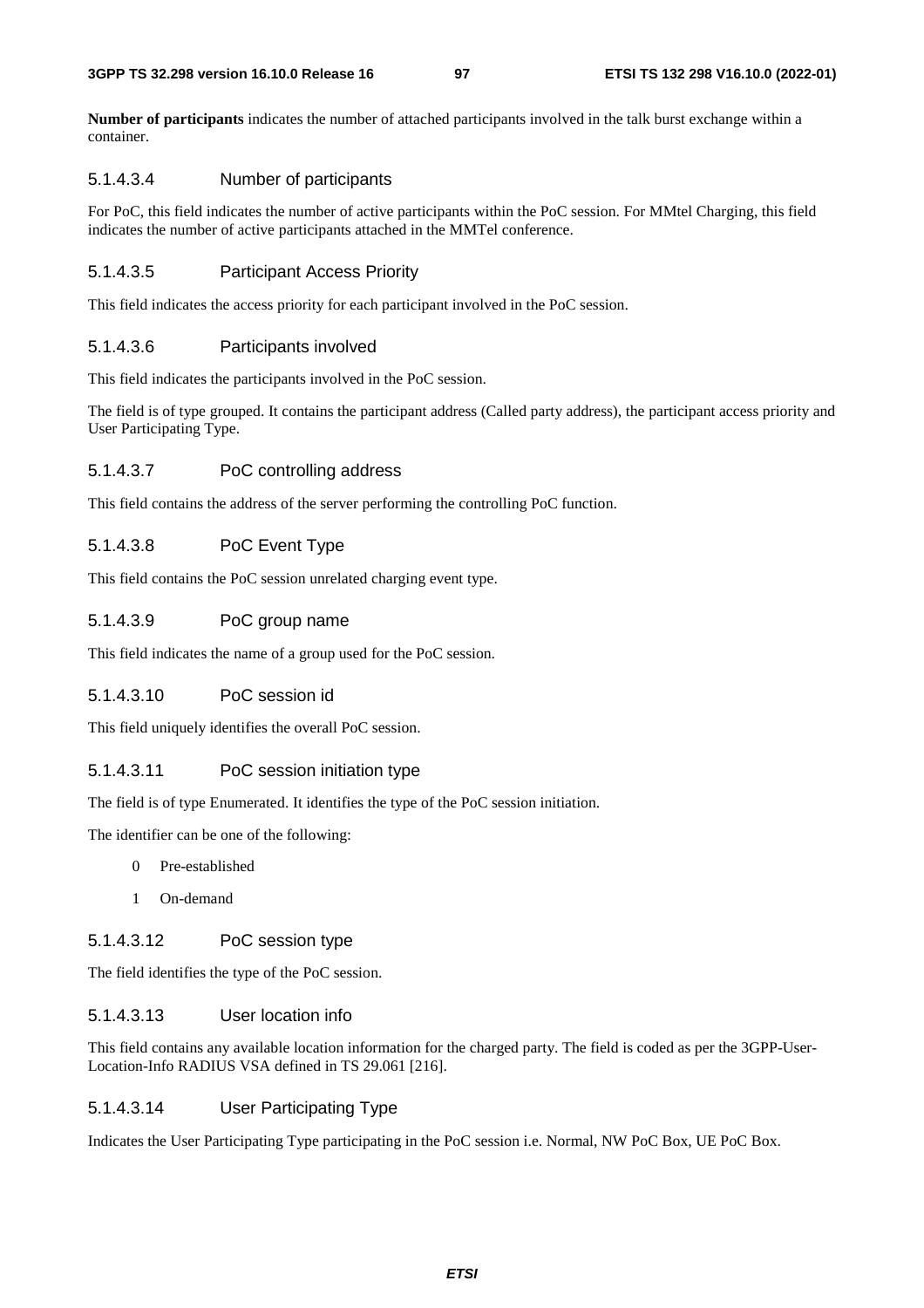## 5.1.4.4 MBMS CDR parameters

## 5.1.4.4.0 Introduction

This clause contains the description of each field of the MBMS CDRs specified in TS 32.273 [33].

#### 5.1.4.4.1 CN IP Multicast Distribution

This field is used to indicate if IP multicast distribution to UTRAN is used for the MBMS user plane data.

## 5.1.4.4.2 MBMS 2G 3G Indicator

The MBMS 2G 3G Indicator is used to indicate the radio access type that can receive the MBMS bearer service.

#### 5.1.4.4.2A MBMS Data Transfer Start

The field contains the absolute time stamp of the data delivery start. The value indicates the time in seconds for the radio resources set up relative to 00:00:00 on 1 January 1900 (calculated as continuous time without leap seconds and traceable to a common time reference) where binary encoding of the integer part is in the first 32 bits and binary encoding of the fraction part in the last 32 bits. The fraction part is expressed with a granularity of  $1/2**32$  second.

This field is only valid for E-UTRAN access type.

#### 5.1.4.4.2B MBMS Data Transfer Stop

The field contains the absolute time stamp of the data delivery stop. The value indicates the time in seconds for the release of radio resources relative to 00:00:00 on 1 January 1900 (calculated as continuous time without leap seconds and traceable to a common time reference) where binary encoding of the integer part is in the first 32 bits and binary encoding of the fraction part in the last 32 bits. The fraction part is expressed with a granularity of 1/2\*\*32 second.

This field is only valid for E-UTRAN access type.

## 5.1.4.4.3 MBMS GW Address

This parameter holds the IP-address of the MBMS GW that generated the Charging Id when MBMS GW is stand-alone.

#### 5.1.4.4.4 MBMS Service Area

The field indicates the area over which the MBMS bearer service has to be distributed.

### 5.1.4.4.5 MBMS Service Type

The field is used to indicate the type of MBMS bearer service: multicast or broadcast.

#### 5.1.4.4.6 MBMS Session Identity

This field together with TMGI identifies a transmission of a specific MBMS session.

#### 5.1.4.4.7 Required MBMS Bearer Capabilities

The field contains the minimum bearer capabilities the UE needs to support.

#### 5.1.4.4.8 TMGI

The field contains the Temporary Mobile Group Identity allocated to a particular MBMS bearer service. TMGI use and structure is specified in TS 23.003 [200].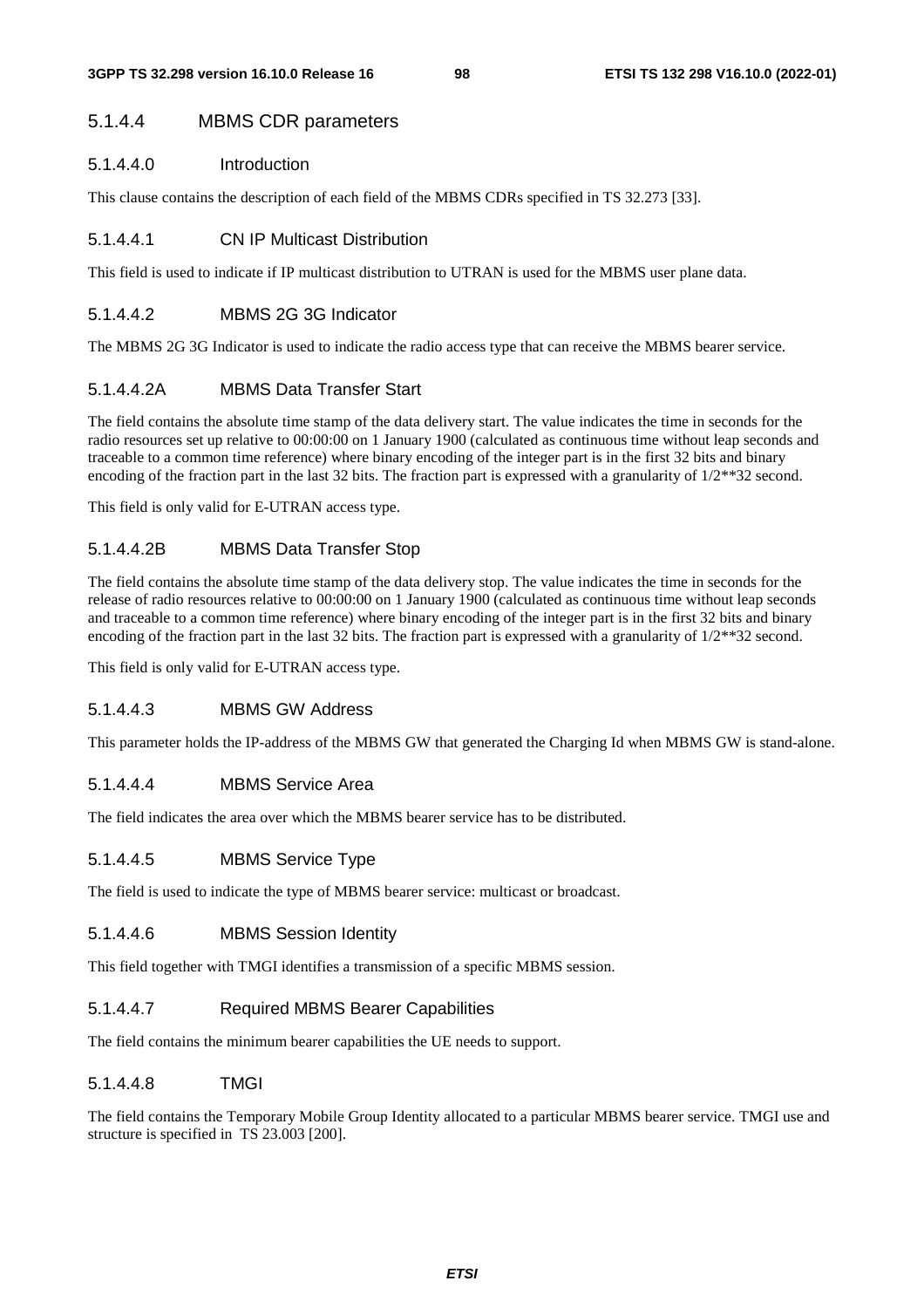# 5.1.4.5 MMTel CDR parameters

## 5.1.4.5.0 Introduction

This subclause contains the description of each of the CDR fields needed to support the charging of MMTel services as specified in TS 32.275 [35].

## 5.1.4.5.1 Associated Party Address

This field holds the address (SIP URI or Tel URI) of the user, for MMTel supplementary service this field is used for : the "forwarding party" for CDIV, the "transferor" for ECT, the "Pilot Identity" for FA and the "Initiator party" for 3PTY, as specified in TS 32.275 [35]. The content is obtained from the Associated-Party-Address AVP.

## 5.1.4.5.2 List of Supplementary services

This list includes several MMTel Supplementary services. Each Supplementary Service may contain the following fields as specified in TS 32.275 [35] :

- Service Type;
- Service Mode:
- Number Of Diversions;
- Associated Party Address;
- Service ID;
- Change Time;
- Number Of Participants;
- Participant Action Type:
- AoC information.

**Service Type** is defined in clause 5.1.4.5.6

**Service Mode** is defined in clause 5.1.4.5.5

**Number Of Diversions** is defined in clause 5.1.4.5.3

**Associated Party Address** is defined in clause 5.1.4.5.1

**Service ID** is an identifier of the conference.

**Change Time** is a time stamp, which defines the moment when the conference participant has an action (e.g. creating the conference, joining in the conference, being invited into the conference or quitting the conference) triggering the Accounting Request message to CDF in MMTel Charging.

**Number Of Participants** indicates the number of attached participants involved in the conference.

**Participant Action Type** indicates the participant's action type during the conference. It is just for Billing Domain's information in each CDR, e.g. creating the conference, joining in the conference, being invited into the conference and quitting the conference. CUG Information indicates the "CUG interlock code" used during the "Closed User Group" communication.

AoC information is defined in clause 5.1.3.1.3A.

## 5.1.4.5.3 Number Of Diversions

This field identifies the number of diversions related to a CDIV service as defined in TS 32.275 [35] and TS 24.604 [211]. When counting the number of diversions, all types of diversion are included.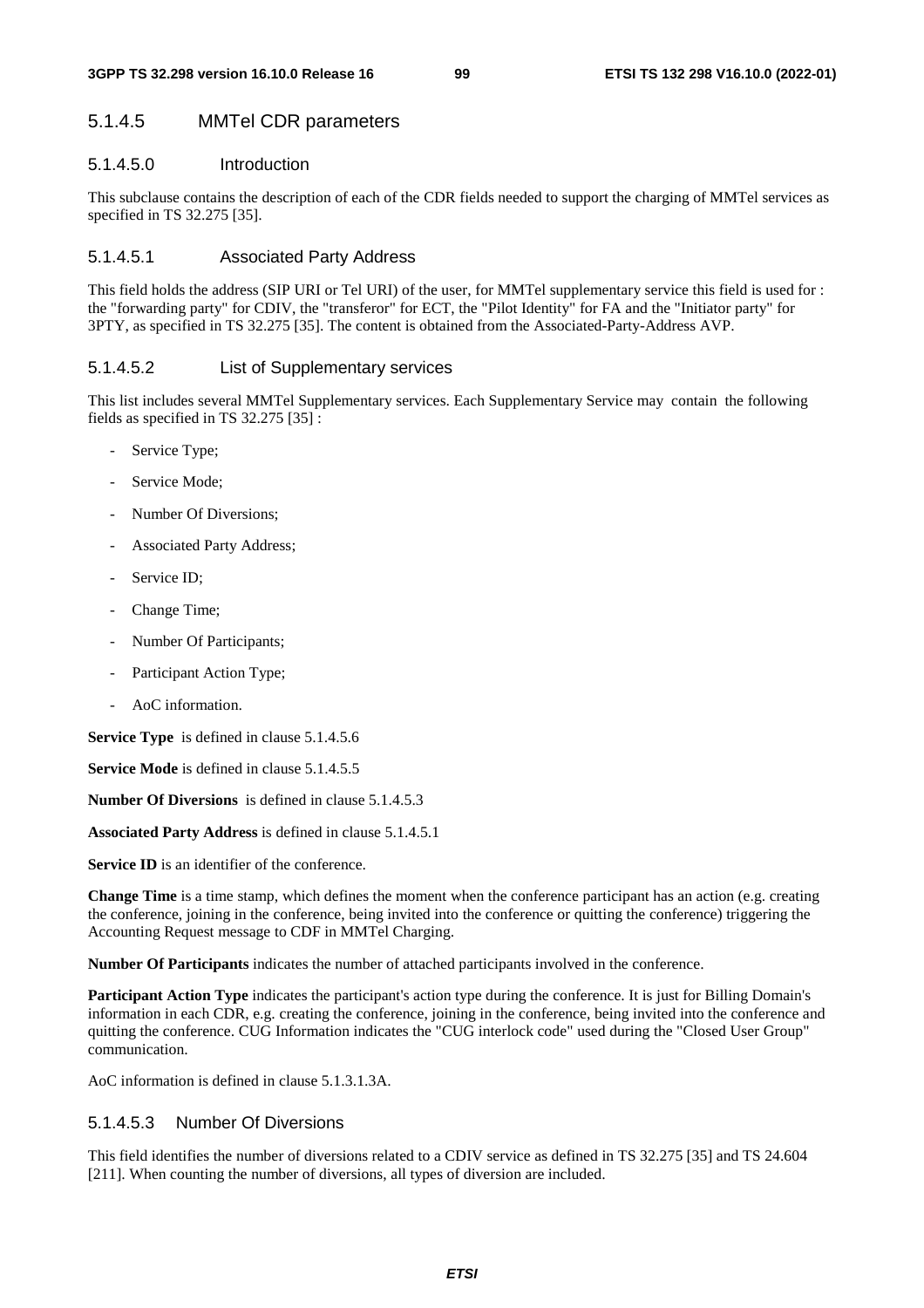# 5.1.4.5.4 Participant Action Type

This field indicates the participant's action type during the conference. The content is obtained from the Participants-Action-Type AVP in TS 32.299 [50].

# 5.1.4.5.5 Service Mode

This field of Supplementary service indicates the mode for MMTel supplementary services (e.g. CDIV, CB and ECT). The content is obtained from the Service-Mode AVP and described in TS 32.299 [50].

Service Mode values  $\geq 1024$  are reserved for specific Network/Manufacturer variants.

# 5.1.4.5.6 Service Type

This field identifies the MMTel supplementary service type as defined in TS 32.275 [35]. . The content is obtained from the MMTel-SService-Type AVP and described in TS 32.299 [50].

Service Type values  $\geq 1024$  are reserved for specific Network/Manufacturer variants

# 5.1.4.5.7 Void

# 5.1.4.6 SMS CDR parameters

# 5.1.4.6.0 Introduction

This clause contains the description of each field of the SMS CDRs specified in TS 32.274 [34].

# 5.1.4.6.1 Event Timestamp

This field contains the timestamp of the event that triggered the generation of charging information for the SMS transaction.

# 5.1.4.6.0A Carrier Select Routing

This field contains information on carrier select routing, received by S-CSCF during ENUM/DNS processes.

# 5.1.4.6.1A External Identifier

This field contains the External Identifier of the UE, which identifies a subscription associated to an IMSI, as specified in TS 23.003 [200].

# 5.1.4.6.2 Local Record Sequence Number

This field includes a unique record number created by this node. The number is allocated sequentially The number is allocated sequentially including all CDR types. The number is unique within the CDF.

The field can be used e.g. to identify missing records in post processing system.

# 5.1.4.6.3 Message Class

This field contains a class of messages such as personal, advertisement, information service. For more information see TS 23.140 [206].

# 5.1.4.6.4 Message Reference

This field contains the identity used to identify a Short Message in the SMS node associated with entity that submitted it, and corresponds to the TP-Message-Reference (TP-MR) as defined in TS 23.040 [201].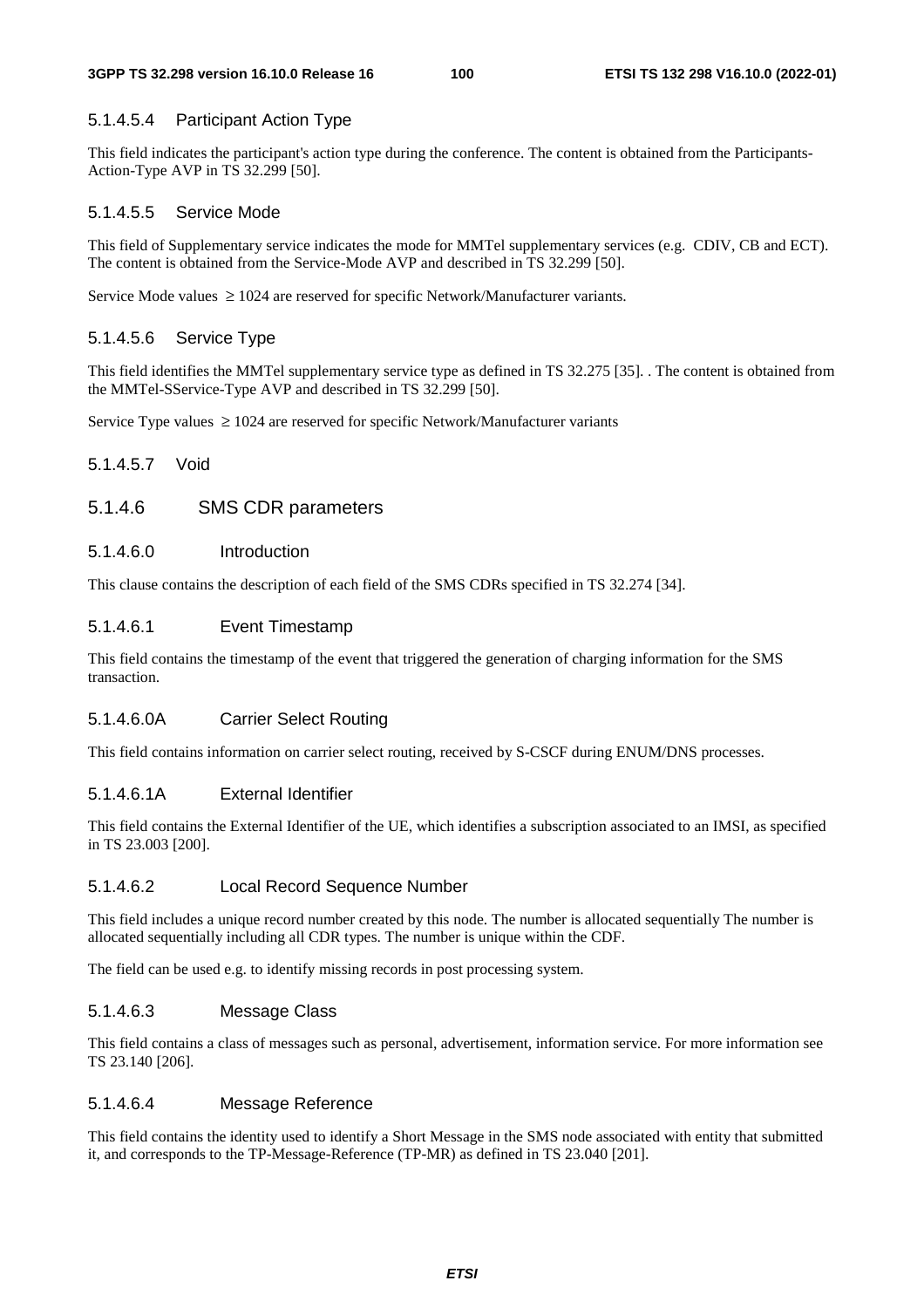#### 5.1.4.6.5 Message Size

This field contains the length of the user data part of the Short Message, corresponding to the TP-User-Data-Length (TP-UDL) as defined in TS 23.040 [201].

#### 5.1.4.6.6 MTC IWF Address

This field contains the MTC IWF address.

#### 5.1.4.6.6A Number Portability Routing

This field contains information on number portability routing, received by S-CSCF during ENUM/DNS processes.

#### 5.1.4.6.7 Originator IMSI

This field contains IMSI of the originator of the Short Message. The structure of the IMSI is defined in TS 23.003 [200].

#### 5.1.4.6.8 Originator Info

This field contains a set of information on the originator of the Short Message, and includes following elements:

- Originator IMSI
- Originator MSISDN
- Originator Other Address
- Originator SCCP Address
- Originator Received Address
- SM Originator Interface
- SM Originator Protocol Id

These fields are described in the appropriate subclause.

## 5.1.4.6.9 Originator MSISDN

This field contains MSISDN (E.164 number [308]) of the originator of the Short Message.

### 5.1.4.6.10 Originator Other Address

This field contains the addressee of an originator of the Short Message other than IMSI and MSISDN: e.g. short code, email.

#### 5.1.4.6.11 Originator Received Address

This field contains the original address of the originator of the Short Message, as received by the SMS node.

## 5.1.4.6.12 Originator SCCP Address

This field contains the SCCP calling address used to receive the Short Message at the SMS node.

#### 5.1.4.6.12A PDP Address

This field contains the UE IP address used by the subscriber for the SMS transaction.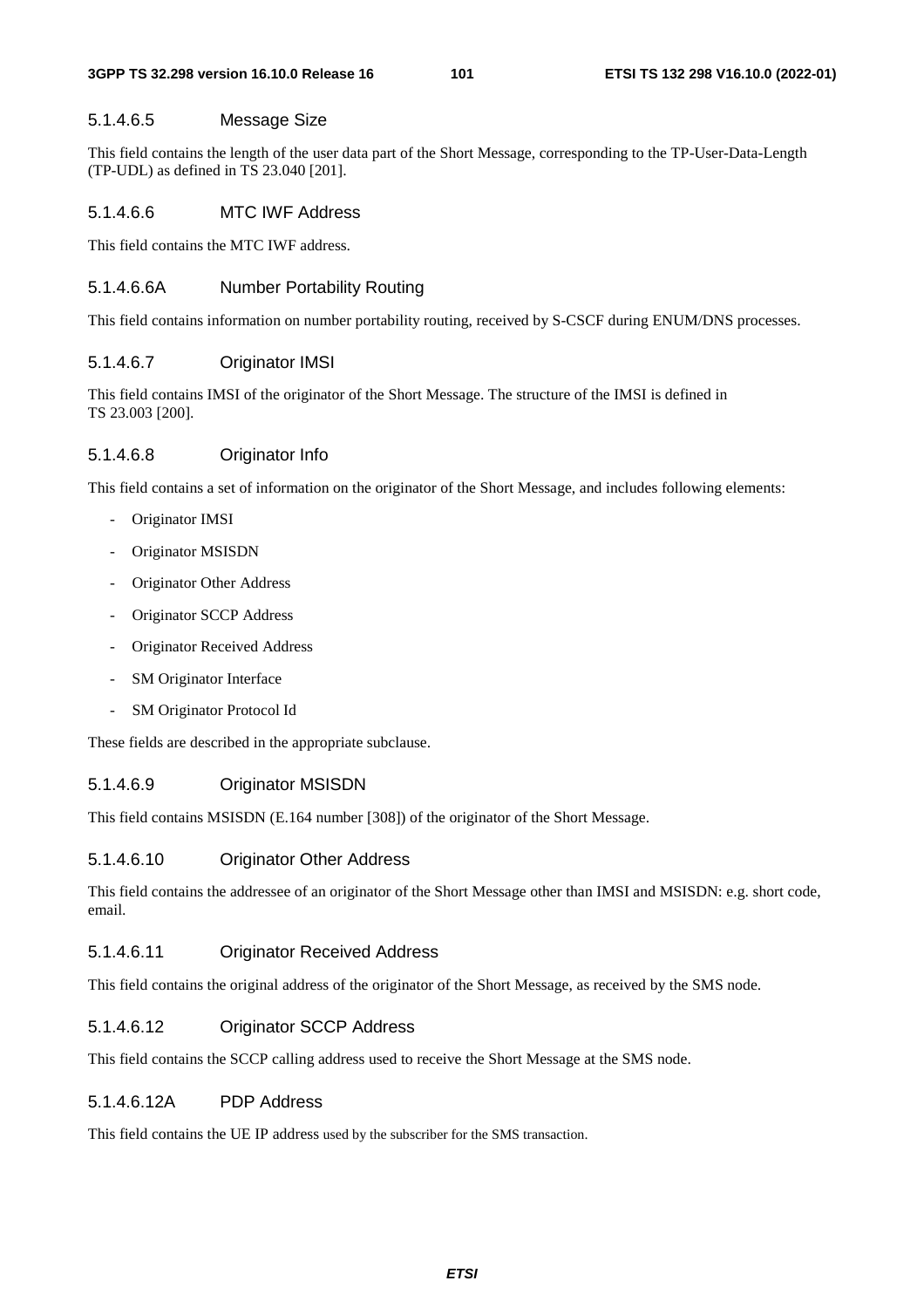# 5.1.4.6.13 RAT Type

This field contains the Radio Access Technology (RAT) type used for the SMS transaction, as provided to the SMS Node, and specified in TS 29.061 [216] 3GPP RAT Type.

# 5.1.4.6.14 Recipient IMSI

This field contains IMSI of a Recipient of the Short Message. The structure of the IMSI is defined in TS 23.003 [200].

# 5.1.4.6.15 Recipient Info

This field contains a set of information on a Recipient of the Short Message, and includes following elements:

- Recipient IMSI
- Recipient MSISDN
- Recipient Other Address
- Recipient Received Address
- Recipient SCCP Address
- **SM Destination Interface**
- SM Recipient Protocol Id

These fields are described in the appropriate subclause.

# 5.1.4.6.16 Recipient MSISDN

This field contains MSISDN (E.164 number [308]) of a Recipient of the Short Message.

# 5.1.4.6.17 Recipient Other Address

This field contains the addressee of a Recipient of the Short Message other than IMSI and MSISDN: e.g. short code, email

# 5.1.4.6.18 Recipient Received Address

This field contains the original address of the originator of the Short Message, as received by the SMS node.

# 5.1.4.6.19 Recipient SCCP Address

This field contains the SCCP called address used by the SMS node to onward deliver the Short Message.

# 5.1.4.6.20 Record Type

The field identifies the type of the record, see TS 32.250 [10].

# 5.1.4.6.21 Record Extensions

The field enables network operators and/or manufacturers to add their own extensions to the standard record definitions.

# 5.1.4.6.22 Served IMEI

This fields contains the international mobile equipment identity (IMEI) or IMEISV of the equipment served. The term "served" equipment is used to describe the UE involved in the SMS transaction recorded.

The structure of the IMEI, IMEISV is specified in TS 23.003 [200].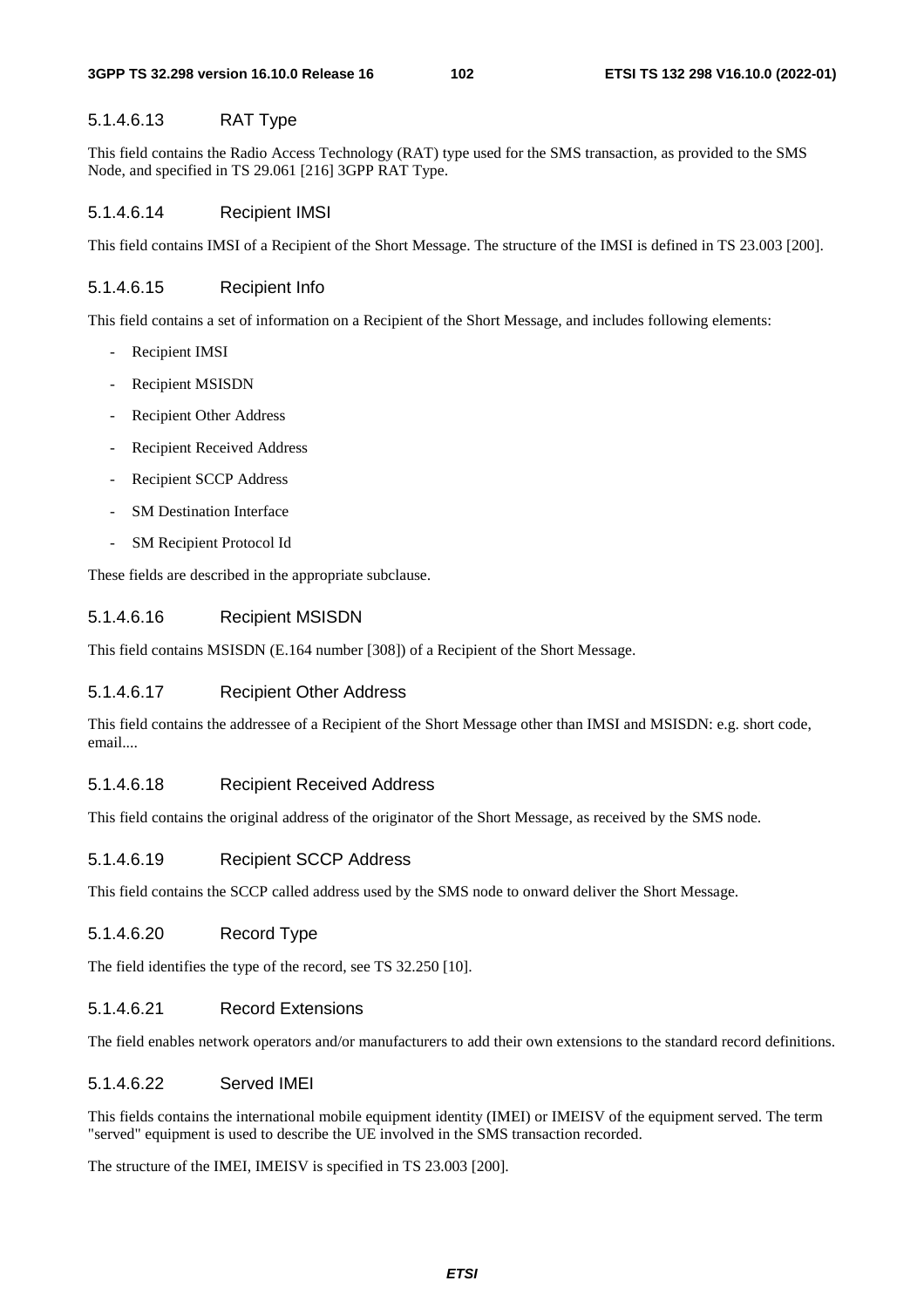# 5.1.4.6.22A Session ID

This fields contains the SIP CALL ID of the SIP session, as defined in the Session Initiation Protocol RFC 3261 [401].

# 5.1.4.6.23 SM Data Coding Scheme

This field contains the data coding scheme used within the Short Message and corresponds to TP-DCS header.

# 5.1.4.6.24 SM Delivery Report Requested

This field contains an indication whether a delivery report is requested by the Short Message originator.

# 5.1.4.6.25 SM Destination Interface

This field contains the information describing the interface on which the Short Message is to be delivered by the SMS node.

# 5.1.4.6.26 SM Device Trigger Indicator

This field contains indication whether the Short Message submission/delivery to/from SMS-SC is related to Device Trigger, and which Device trigger action is requested: request, replace or recall.

# 5.1.4.6.27 SM Device Trigger information

This field contains the set of information related to SMS submission to SMS-SC for Device Trigger, and includes following elements:

- MTC IWF Address
- SM DT Reference Number
- **SM Serving Node**
- SM DT Validity Period
- SM DT Priority Indication
- SMS Application Port ID

These fields are described in the appropriate subclause.

## 5.1.4.6.28 SM Discharge Time

This field contains the time associated with the event being reported in the Short Message Status field as defined in TS 23.040 [201]. This information is only applicable to delivery report charging procedures

## 5.1.4.6.29 SM DT Priority Indication

This field holds the priority of the device trigger request received via T4 reference point, as specified in TS 29.337 [231].

## 5.1.4.6.30 SM DT Reference Number

This field contains the Reference Number related to the device trigger request received via T4 reference point, as specified in TS 29.337 [231].

## 5.1.4.6.31 SM DT Validity Period

This field contains the validity period of the device trigger request received via T4 reference point, as specified in TS 29.337 [231].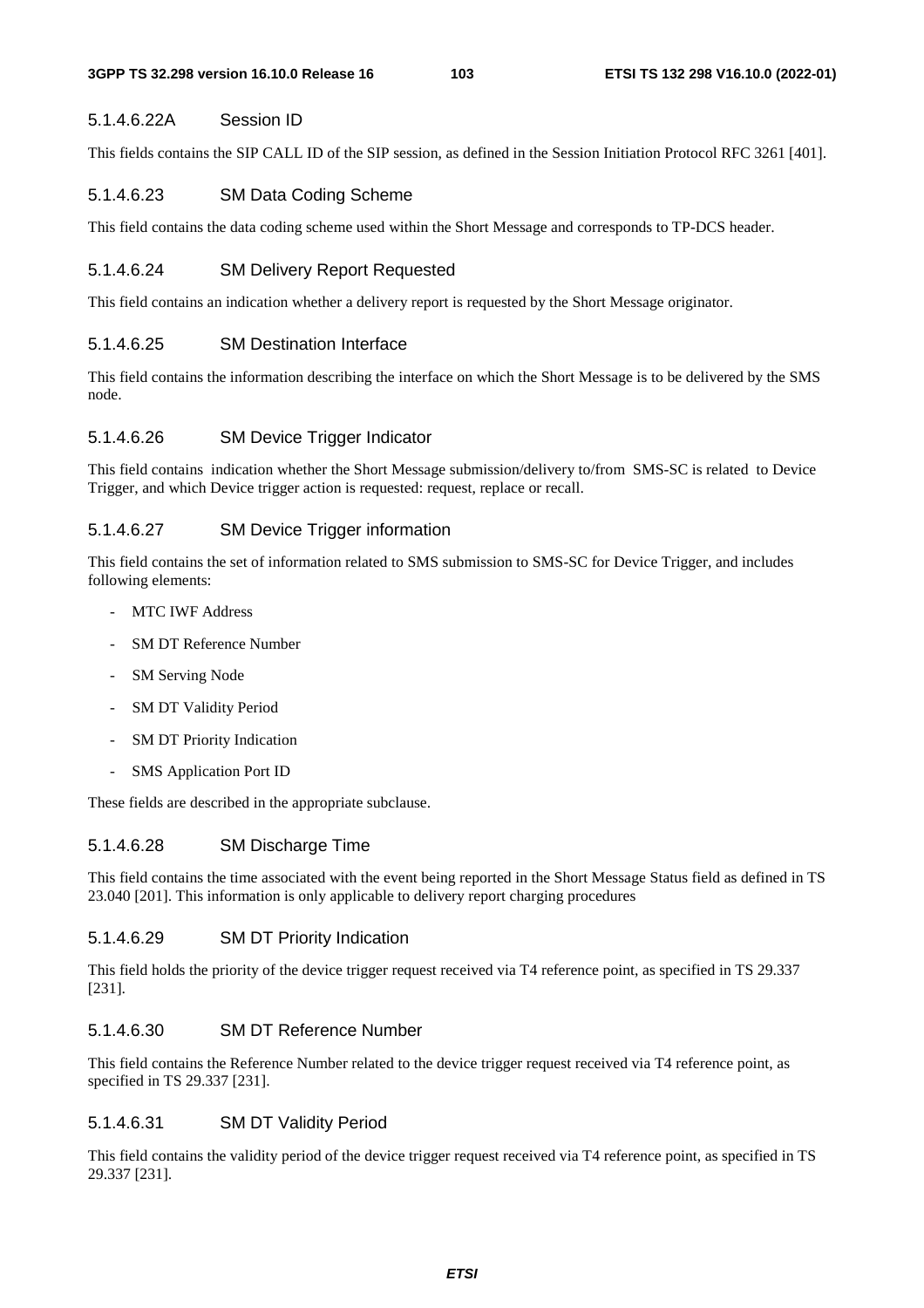### 5.1.4.6.32 SM Message Type

This field contains the message type that triggered the generation of charging information: submission, delivery report, SM Service Request, T4 Device Trigger, or SM Device Trigger, or MO-SMS T4 submission.

#### 5.1.4.6.33 SM Originator Interface

This field contains the information describing the interface on which the Short Message was received by the SMS node

## 5.1.4.6.34 SM Originator Protocol Id

This field contains the TP-PROTOCOL-ID (TP-PID) as defined in TS 23.040 [201] describing the protocol used for the Short Message by originator.

#### 5.1.4.6.35 SM Priority

This field contains any priority information associated with a Short Message, as defined in TS 23.040 [201].

## 5.1.4.6.36 SM Recipient Protocol Id

This field contains the TP-PROTOCOL-ID (TP-PID) as defined in TS 23.040 [201], describing the protocol used for the Short Message to the recipient.

#### 5.1.4.6.37 SM Reply Path Requested

This field contains an indication of whether a reply Short Message to an original Short Message shall follow the same path and corresponds to the TP-Reply-Path (TP-RP) flag.

#### 5.1.4.6.38 SMS Application Port ID

This field holds the Application Port ID of triggering application for the device trigger request received via T4 reference point, as specified in TS 29.337 [231] , or the Application port ID associated with the UE on MO delivery to the SCS.

#### 5.1.4.6.39 SM Sequence Number

This field contains the sequence number of the SMS within the concatenated short message when part of concatenated short message.

#### 5.1.4.6.40 SM Serving Node

This field contains the serving node identity, i.e. SGSN/MME/MSC identity serving the UE, received from MTC-IWF via T4 reference point for device trigger, as specified in TS 29.337 [231].

| 5.1.4.6.41 | Void             |
|------------|------------------|
| 5.1.4.6.42 | Void             |
| 5.1.4.6.43 | <b>SM Status</b> |

This field contains the information from the TP-Status field in a Status-Report TPDU as defined in TS 23.040 [201]. This information is only applicable to delivery report charging procedures.

## 5.1.4.6.44 SM Total Number

This field contains the total number of short messages when the SMS is part of concatenated short message.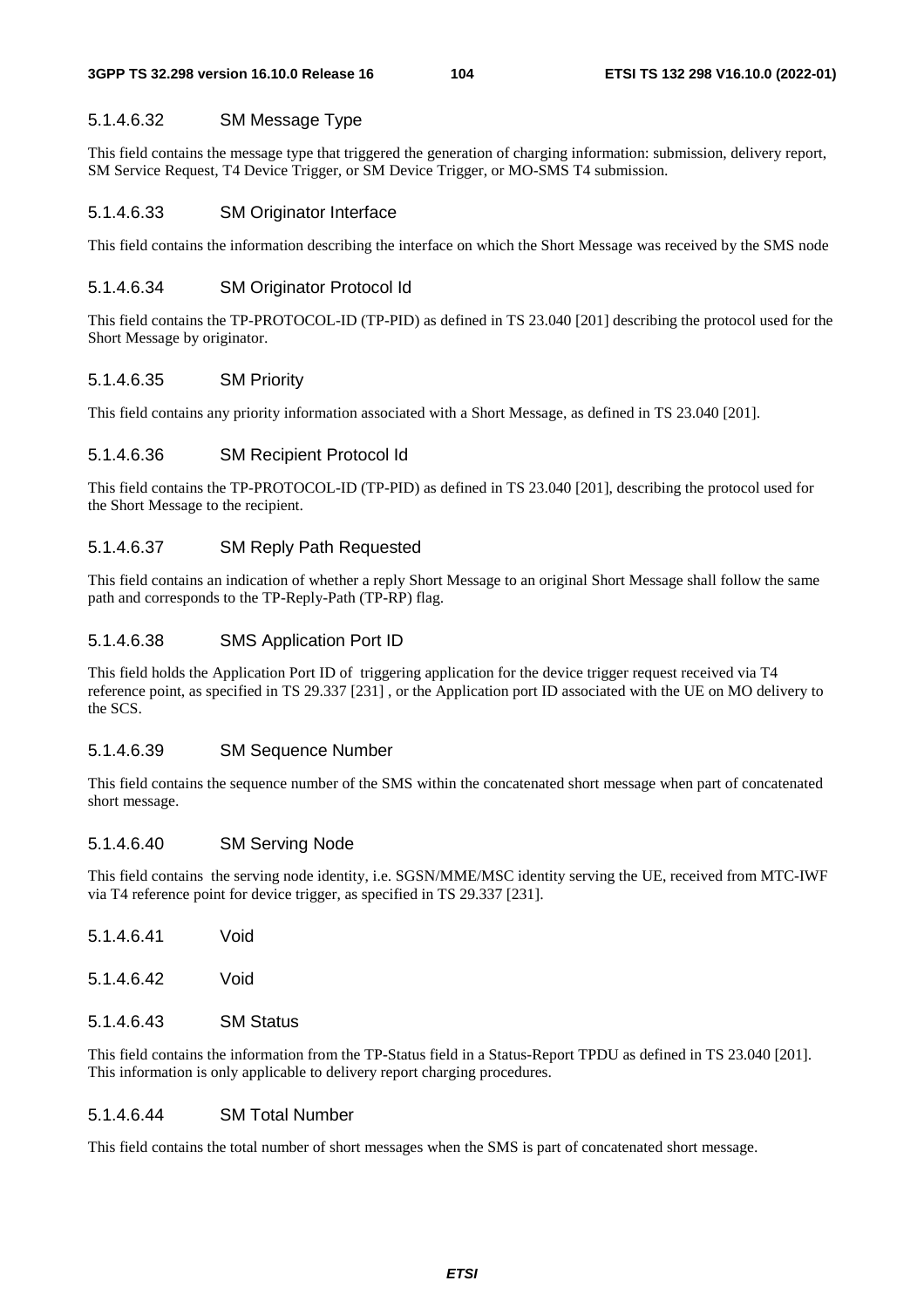## 5.1.4.6.45 SM User Data Header

This field contains the user data header extracted from the user data of the SM, corresponding to the user data header (TP-UDH) is specified in TS 23.040 [201].

## 5.1.4.6.45A SMS Node Address

This field contains the Address of the SMS Node that produced the record: assigned E.164 number.

## 5.1.4.6.45B SMS Result

The field contains the result of an attempt for a Short Message transaction (submission or delivery) at SMS Service Center, when unsuccessful.

## 5.1.4.6.46 Submission Time

This field contains the timestamp of when the submitted Short Message arrived at the originating SMS Node, obtained from the TP-Service-Center-Time-Stamp (TP-SCTS) as defined in TS 23.040 [201].

## 5.1.4.6.47 UE Time Zone

This field contains the "Time zone" as specified in TS 29.060 [215], provided for the Mobile User during the SMS transaction.

## 5.1.4.6.48 User Location Info

This field contains the information about the location of the subscriber during the SMS transaction , as provided to the SMS Node, and specified in TS 29.061 [216] 3GPP user location.

## 5.1.4.7 ProSe CDR parameters

#### 5.1.4.7.0 Introduction

This clause contains the description of each field of the ProSe CDRs specified in TS 32.277 [37].

## 5.1.4.7.0A Announcing PLMN ID

This field contains PLMN identity of the serving PLMN which signalled the carrier frequency, when this serving PLMN is not the HPLMN or VPLMN, if available.

#### 5.1.4.7.1 Announcing UE HPLMN Identifier

This field contains identifier of Announcing UE HPLMN (MCC and MNC).

#### 5.1.4.7.2 Announcing UE VPLMN Identifier

This field contains PLMN identity (MCC and MNC) of VPLMN for announcing UE. This field corresponds to Monitored PLMN ID in match report request, as defined in TS 23.303[235] clause 5.3.4. In this case it's the same with Announcing UE HPLMN Identifier when non-roaming.

#### 5.1.4.7.3 Application ID

This field carries a globally unique identifier identifying a specific 3rd party application, as upper layer of ProSe.

## 5.1.4.7.4 Cause for Record Closing

This field contains a reason for the release of the CDR. In case of Rf interface is used, it is derived from Change-Condition AVP at ProSe-information AVP level defined in TS 32.299 [50], when received. The following is included:- proximity alerted: It corresponds to "Proximity Alerted" in Change-Condition AVP.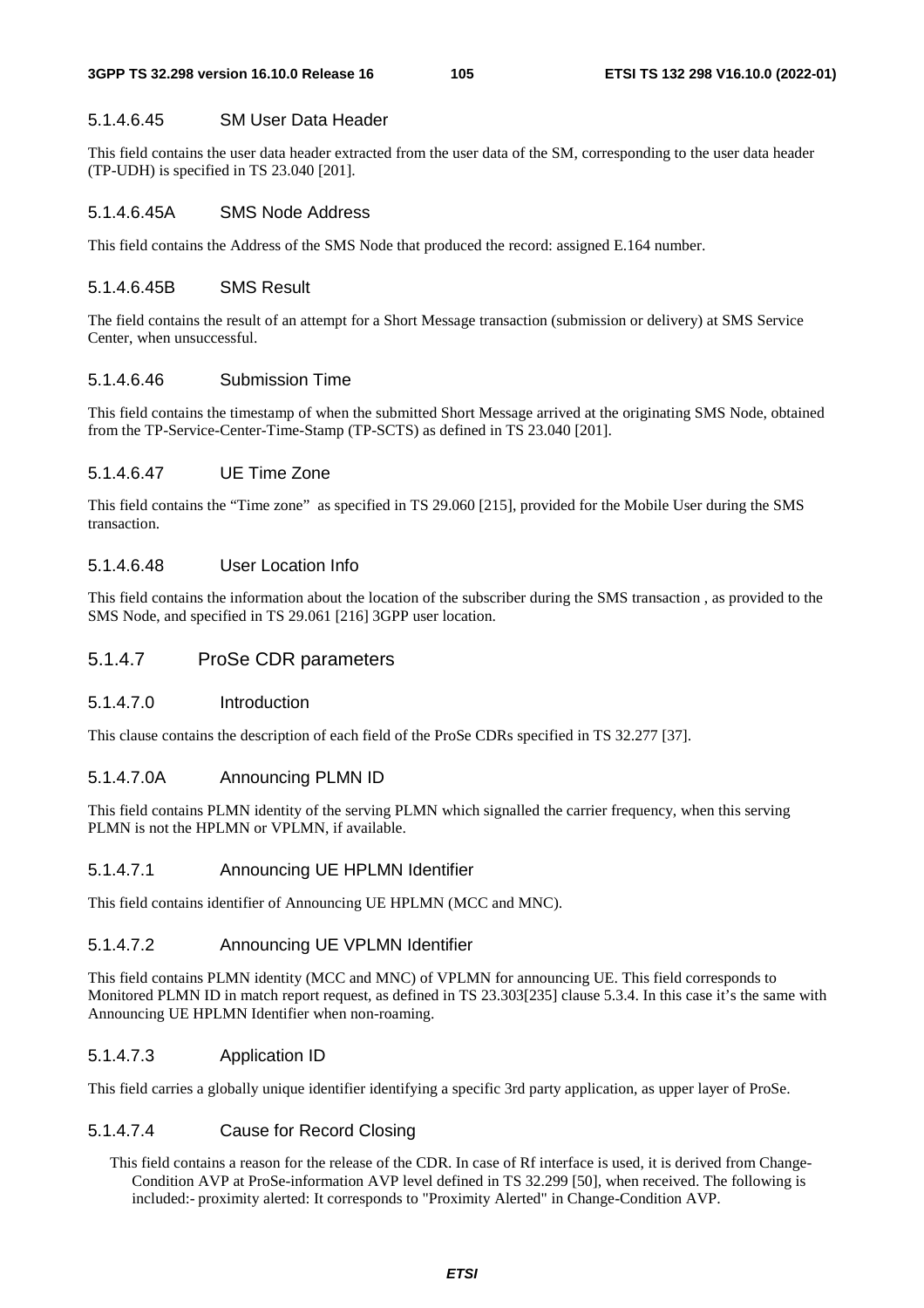- time expired with no renewal: It corresponds to "Time Expired With No Renewal" in Change-Condition AVP.
- requestor cancellation: It corresponds to "Requestor Cancellation" in Change-Condition AVP.
- time limited: It corresponds to "Time Limit" in Change-Condition AVP.
- maximum number of reports: It corresponds to "Max Number of reports" in Change-Condition AVP.
- abnormal release: It corresponds to "Abnormal Release" in Change-Condition AVP.

## 5.1.4.7.5 Direct Discovery Model

This field indicates model of the Direct Discovery used by the UE, i.e. Model A, Model B.

## 5.1.4.7.5A Discoveree UE HPLMN Identifier

This field contains identifier Discoveree of Discoveree UE HPLMN.

#### 5.1.4.7.5B Discoveree UE VPLMN Identifier

This field contains identifier of Discoveree UE VPLMN.

#### 5.1.4.7.5C Discoverer UE HPLMN Identifier

This field contains identifier of Discoverer UE HPLMN.

#### 5.1.4.7.5D Discoverer UE VPLMN Identifier

This field contains identifier of Discoverer UE VPLMN.

## 5.1.4.7.6 Layer two Group ID

This field contains the identifier of a ProSe communication group, uniquely represents a specific one to-many ProSe Direct Communication and is included in CDRs for each participants in the specific group.

## 5.1.4.7.6A List of Application Specific Data

This field contains a list of data blocks provided by the application in the UE. The content of each block is applicationspecific.

#### 5.1.4.7.6B List of Coverage Info

This field contains a list of coverage status changes with time stamps. When in coverage, additionally includes list of location changes (i.e., ECGI change) and time stamps.

#### 5.1.4.7.6C List of Radio Parameter Sets

This field contains a list of radio parameter sets configured in the UE for direct communication use. Each set has an associated time stamp of when it became active.

## 5.1.4.7.7 List of Reception Data Containers and List of Transmission Data Containers

The same structure is used to convey both the List of Reception Data Containers and the List of Transmission Data Containers. Each list includes a list of changes in trigger conditions (e.g. change of PLMN, go out of coverage, come back to coverage, etc.) for a specific Communication. Each change is time stamped. Trigger condition is used to categorize received or transmitted data volumes, respectively, such as per coverage status duration. Each Direct Communication data containers may include the following fields:

- Local Sequence Number
- Change Time.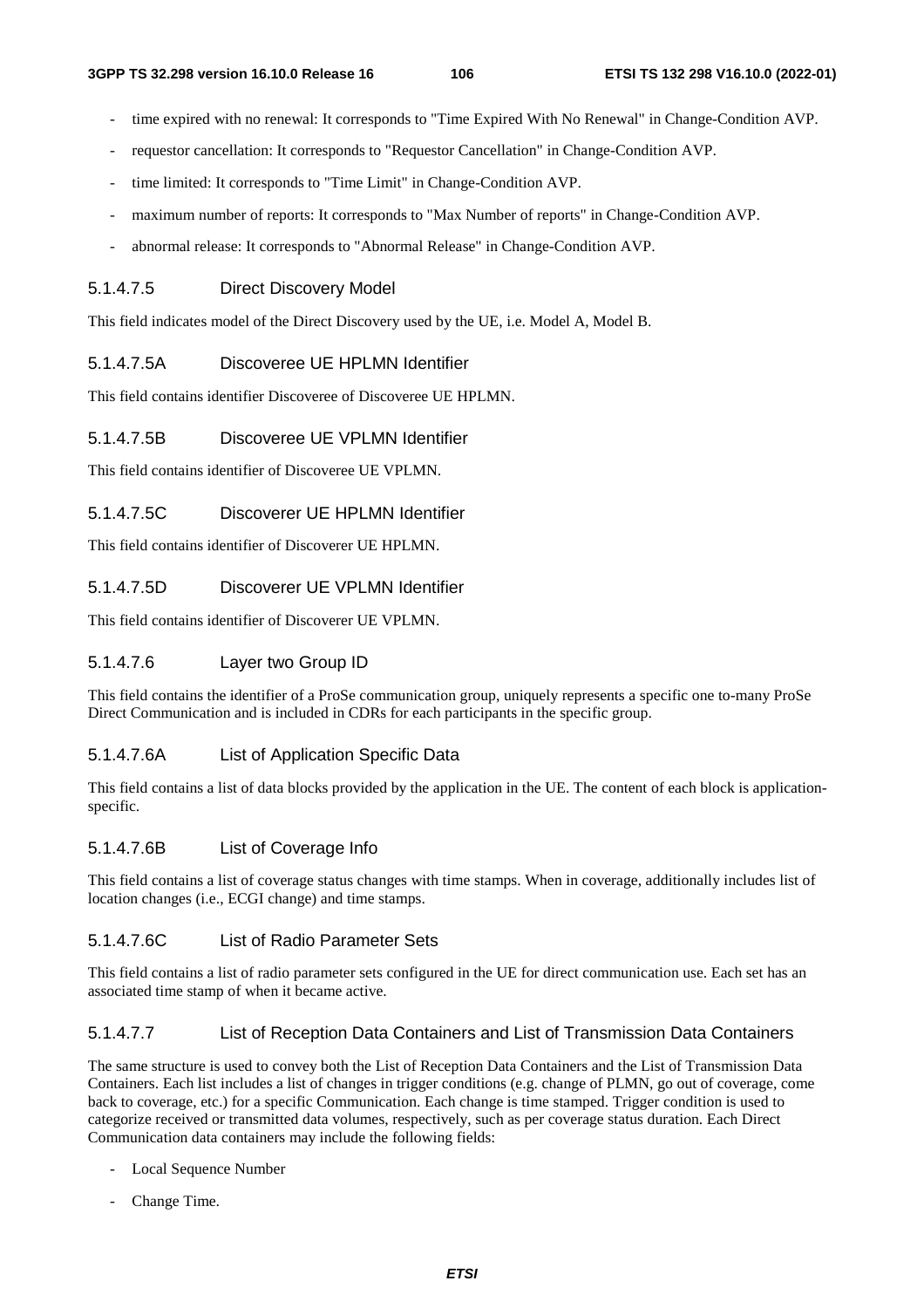- Coverage status.
- UE Location.
- Data Volume (transmitted or received).
- Change Condition.
- VPLMN Identifier.
- Usage Information Report Sequence Number.
- Radio Resources Indicator.
- Radio Frequency.

**Local Sequence Number** is a service data container sequence number. It starts from 1 and is increased by 1 for each service date container generated within the lifetime of this direct communication.

**Change Time** includes the time when the container is closed and reported due to ProSe charging condition change..

**Coverage status** indicates whether UE is served by E-UTRAN or not, i.e. enter coverage, leave coverage.

**UE Location** contains the location information of the UE, i.e. ECGI

**Data Volume** is the amount of data received or transmitted by UE.

**Change Condition** contains the reason for closing the container, e.g. change of PLMN, go out of coverage, come back to coverage.

**VPLMN Identifier** contains the identifier of PLMN (MCC and MNC) that the UE visits.

**Usage Information Report Sequence Number** contains the sequence number of usage information report, which is used to generate the container.

**Radio Resource Indicator** identifies whether the operator-provided radio resources or the configured radio resources were used for ProSe direction communication.

**Radio Frequency** identifies the radio frequency used for ProSe direct communication.

## 5.1.4.7.7A List of Transmitters

This field contains a list of transmitters detected for the group. The information stored consists of the source IP address and the ProSe UE ID for each transmitter.

### 5.1.4.7.8 Monitored PLMN Identifier

This field carries Monitored PLMN ID (MCC and MNC) in Match Report request, as defined in TS 23.303[235] clause 5.3.4. It corresponds to the Announcing UE VPLMN Identifier when roaming and Announcing UE HPLMN Identifier when non-roaming.

#### 5.1.4.7.9 Monitoring UE PLMN Identifier

This field contains identifier of monitoring UE PLMN (MCC and MNC).

### 5.1.4.7.10 Monitoring UE Identifier

This field carries identifier of the party who initiate Monitor/Match report, i.e. IMSI, which corresponds to UE Identifier parameter in Monitor/Match report request, as defined in TS 23.303[235].

#### 5.1.4.7.11 Monitoring UE VPLMN Identifier

This field contains identifier of Monitoring UE VPLMN (MCC and MNC).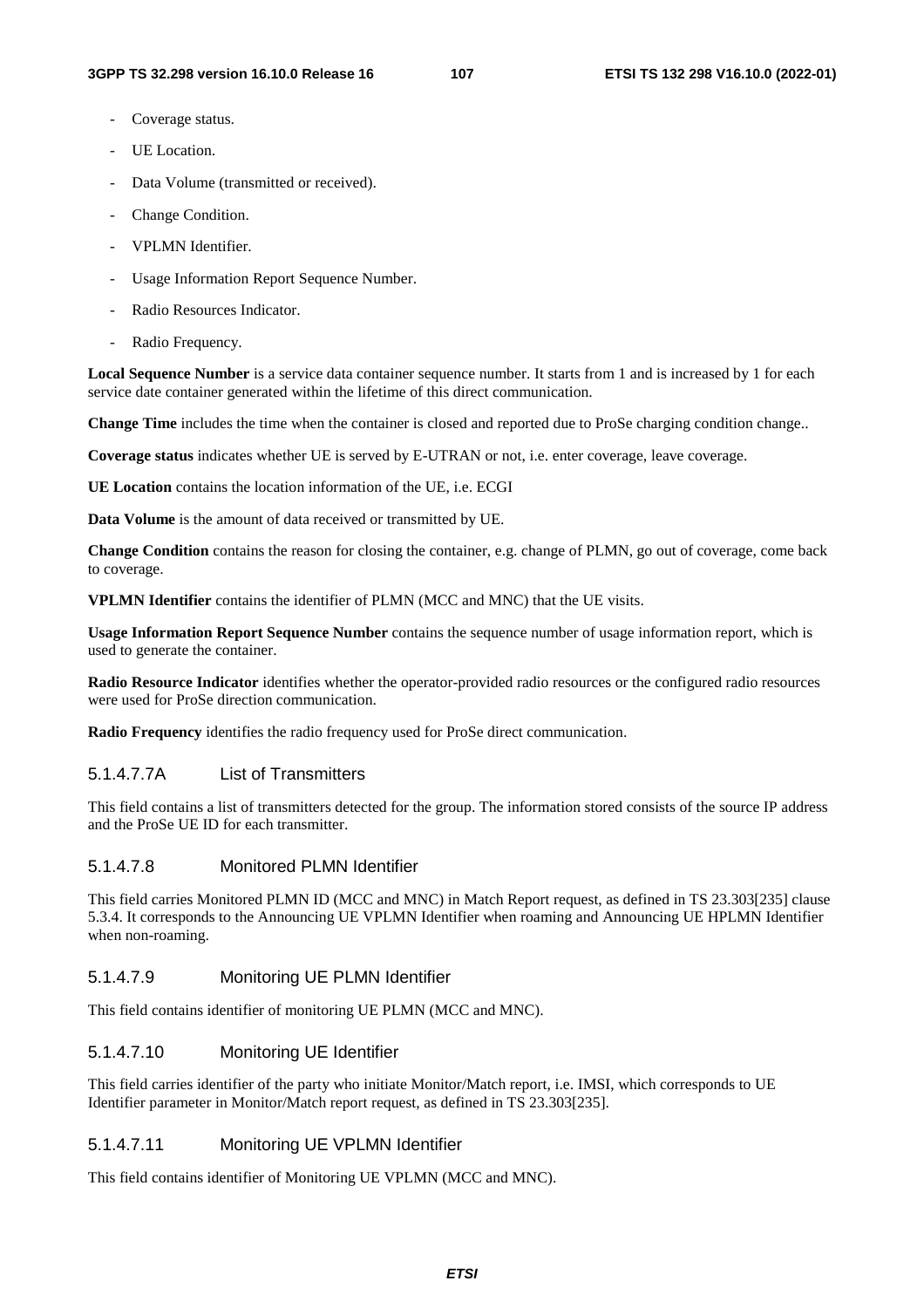### 5.1.2.7.12 Node ID

This field contains an optional, operator configurable, identifier string for the node that had generated the CDR. The Node ID may or may not be the DNS host name of the node.

### 5.1.4.7.13 PC Three Control Protocol Cause

This field holds the particular reason why a DISCOVERY\_REQUEST or Match\_Report messages from the UE have been rejected by the ProSe Function.

### 5.1.4.7.14 PC Three EPC Control Protocol Cause

This field holds the particular reason why a proximity request messages from the UE have been rejected by the ProSe Function.

#### 5.1.4.7.14A PC5 Radio Technology

This field indicates the PC5 radio technology that the UE used for ProSe Direct Discovery.

#### 5.1.4.7.15 ProSe Application ID

This field carries an identity used for ProSe direct discovery, identifying application related information for the ProSeenabled UE.

### 5.1.4.7.16 ProSe Event Type

This field indicates ProSe charging event, i.e. open Announcing, open Monitoring, open Match Report, restricted Announcing, restricted Monitoring, restricted Match Report, restricted Discovery Request and restricted Discovery Reporting.

#### 5.1.4.7.17 ProSe Function ID

This field holds the FQDN that identifies a ProSe Function.

### 5.1.4.7.18 ProSe Function IP Address

This field holds the IP-address of the ProSe Function.

#### 5.1.4.7.19 ProSe Function PLMN Identifier

This field holds the PLMN Identifier (MCC and MNC) of the ProSe Function.

#### 5.1.4.7.20 ProSe Group IP multicast address

This field holds The IP multicast address to be used for performing ProSe Direct Communication.

#### 5.1.4.7.21 ProSe Reason for Cancellation

This field contains a reason for proximity request session is cancelled. In case of Rf interface is used, it is derived from ProSe-Reason-For-Cancellation AVP at ProSe-Information AVP level defined in TS 32.299 [50], when received. The following is included:

- Proximity alerted: When ProSe Function determines that two UEs are in proximity, a PROXIMITY\_ALERT message is sent to UE. It corresponds to "Proximity alerted" in ProSe-Reason-For-Cancellation AVP.
- Time expired with no renewal: Allowed time windows is expired and no renewal request is received from UE. It corresponds to "Time expired with no renewal" in ProSe-Reason-For-Cancellation AVP.
- Requestor cancellation: a CANCEL\_PROXIMITY\_REQUEST message is received from UE. It corresponds to "Requestor cancellation" in ProSe-Reason-For-Cancellation AVP.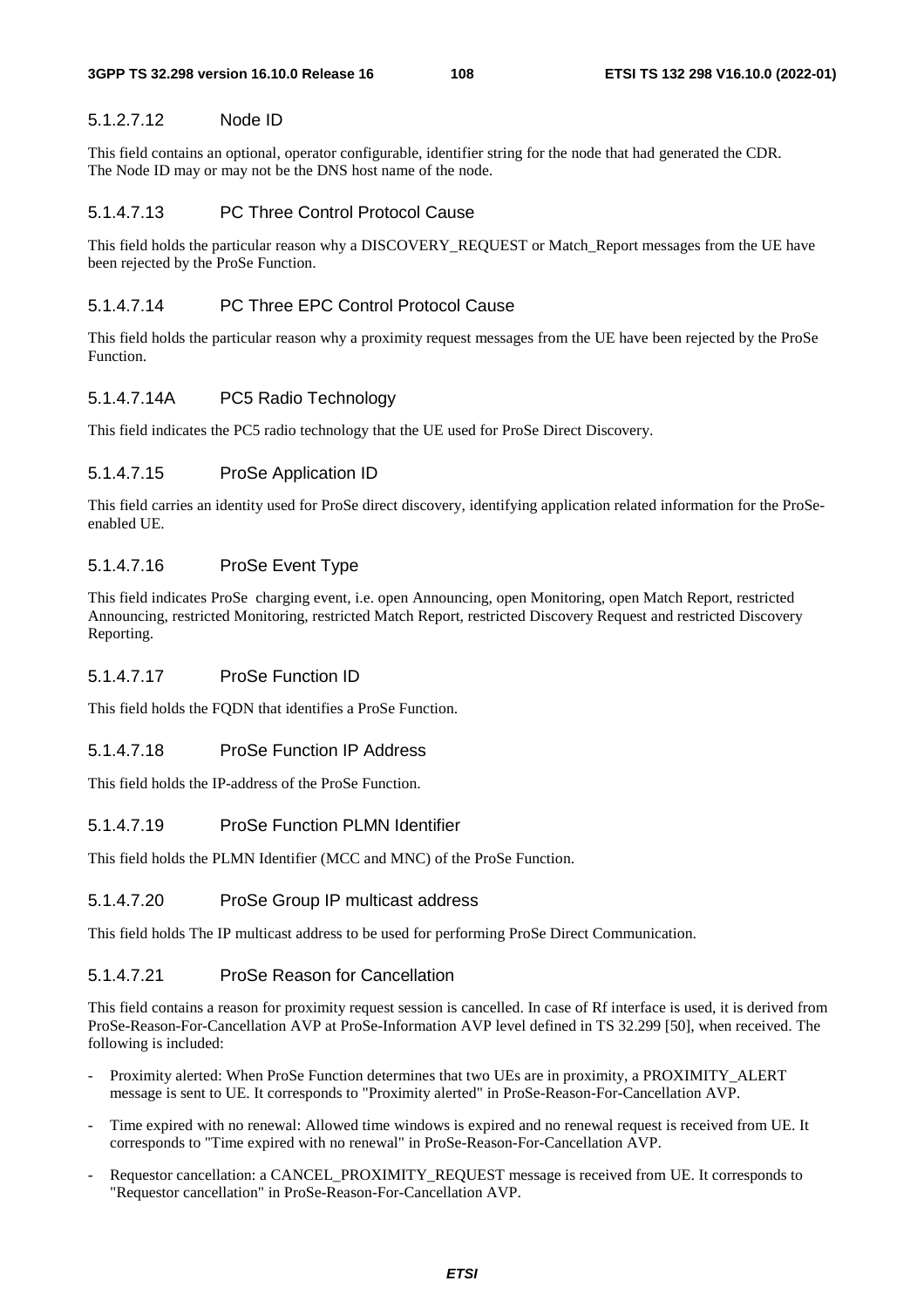## 5.1.4.7.22 ProSe Request Timestamp

This field holds the timestamp when ProSe Request is received from UE.

### 5.1.4.7.22A ProSe Target Layer-2 ID

This field carries the identifier of UE, uniquely represents a specific one-to-one ProSe Direct Communication.

## 5.1.4.7.23 ProSe UE ID

This field carries a link layer identifier assigned by the EPS that uniquely represents the UE in the context of ProSe Direct Communication.

### 5.1.4.7.23A ProSe UE-to-Network Relay UE ID

The fields holds a link layer identifier that uniquely represents the ProSe UE-to-Network relay UE in the context of ProSe Direct Communication via UE-to-Network.

### 5.1.4.7.24 Proximity Alert Indication

This field indicates whether proximity alert has been sent before proximity request cancellation.

## 5.1.4.7.25 Proximity Alert Timestamp

This field holds the timestamp when proximity alert is sent, to indicate two UEs are in proximity.

## 5.1.4.7.26 Proximity Cancellation Timestamp

This field holds the timestamp when proximity request cancellation is requested.

### 5.1.4.7.27 Proximity Request Renewal Info Block List

This field holds a list of information blocks that are added by each of the Proximity Request renewal messages captured in the CDR. The information block contains information of the renewal request, e.g. timestamp, time window, range class, and UE location. Each Proximity Request Renewal Info Block may include the following fields:

- ProSe Request Timestamp
- Time Window
- Range Class
- UE Location

**ProSe Request Timestamp** is the time when ProSe Renewal Request is received from UE.

**Time Window** is the time interval in minutes during which a proximity renewal request is valid.

**Range Class is** the range class for a specific proximity renewal request.

**UE Location** the UE location with the best known accuracy (e.g. Cell ID or geo-location coordinates) at the time for the renewal request.

## 5.1.4.7.28 Range Class

This field carries a range class for a specific proximity request, e.g. 50 m, 100 m, 200 m, 500 m, 1000 m, which as "Range Class" defined in TS 24.334 [236].

## 5.1.4.7.29 Reason for Cancellation

This field indicates the reason for cancellation of an EPC-level Discovery request, i.e. Proximity alerted, Time expired with no renewal, Requestor cancellation.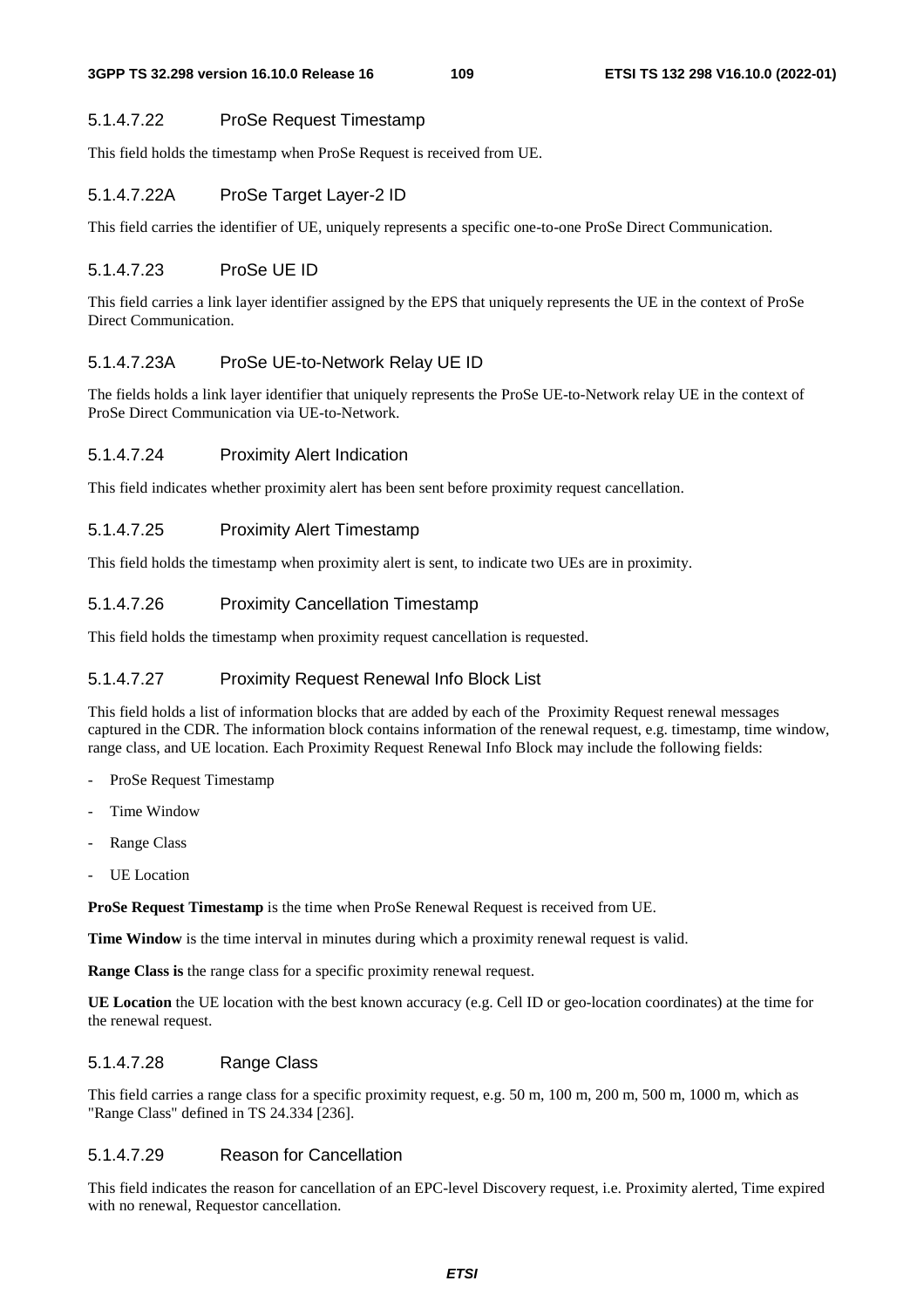#### 5.1.4.7.30 Record Type

The field identifies the type of the record i.e. PF-DD-CDR, PF-ED-CDR and PF-DC-CDR.

#### 5.1.4.7.30A Relay IP address

The field carries the IP address used as ProSe UE-to-Network Relay UE address for performing ProSe Direct Communication via UE-to-Network.

#### 5.1.4.7.31 Requested Application Layer User ID

This field carries the user identifier designated in 3rd party application for the user who is targeted in proximity request.

#### 5.1.4.7.32 Requested PLMN Identifier

This field contains PLMN identifier (MCC and MNC) of the user who is targeted in proximity request.

#### 5.1.4.7.33 Requestor Application Layer User ID

This field carries the user identifier designated in 3rd party application for the user who initiate EPC-level ProSe discovery request.

#### 5.1.4.7.34 Requestor EPC ProSe User ID

This field carries the identifier generated in ProSe Function for UE who initiate EPC-level ProSe Discovery request.

#### 5.1.4.7.35 Requestor PLMN Identifier

This field contains PLMN identifier (MCC and MNC) of the user who initiate proximity request.

### 5.1.4.7.36 Role Of ProSe Function

This field indicates ProSe Function resides in which PLMN, i.e. HPLMN, VPLMN, Local PLMN.

#### 5.1.4.7.37 Role Of UE

This field indicates role of the UE using ProSe served by the ProSe Function who generates the CDR, e.g. Announcing UE, Monitoring UE.

### 5.1.4.7.38 Source IP address

This field holds the IP address UE used as source address for performing ProSe Direct Communication.

#### 5.1.4.7.38a Target IP address

The field holds the IP address used as target address for performing ProSe Direct one-to-one Communication.

#### 5.1.4.7.38A Time of First Reception

This field contains the time when collection of reception data is started for the group in this CDR, i.e., the first one-tomany direct communication reception started.

### 5.1.4.7.38B Time of First Transmission

This field contains the time when collection of transmitted data is started for the group in this CDR, i.e., the first one-tomany direct communication transmission started.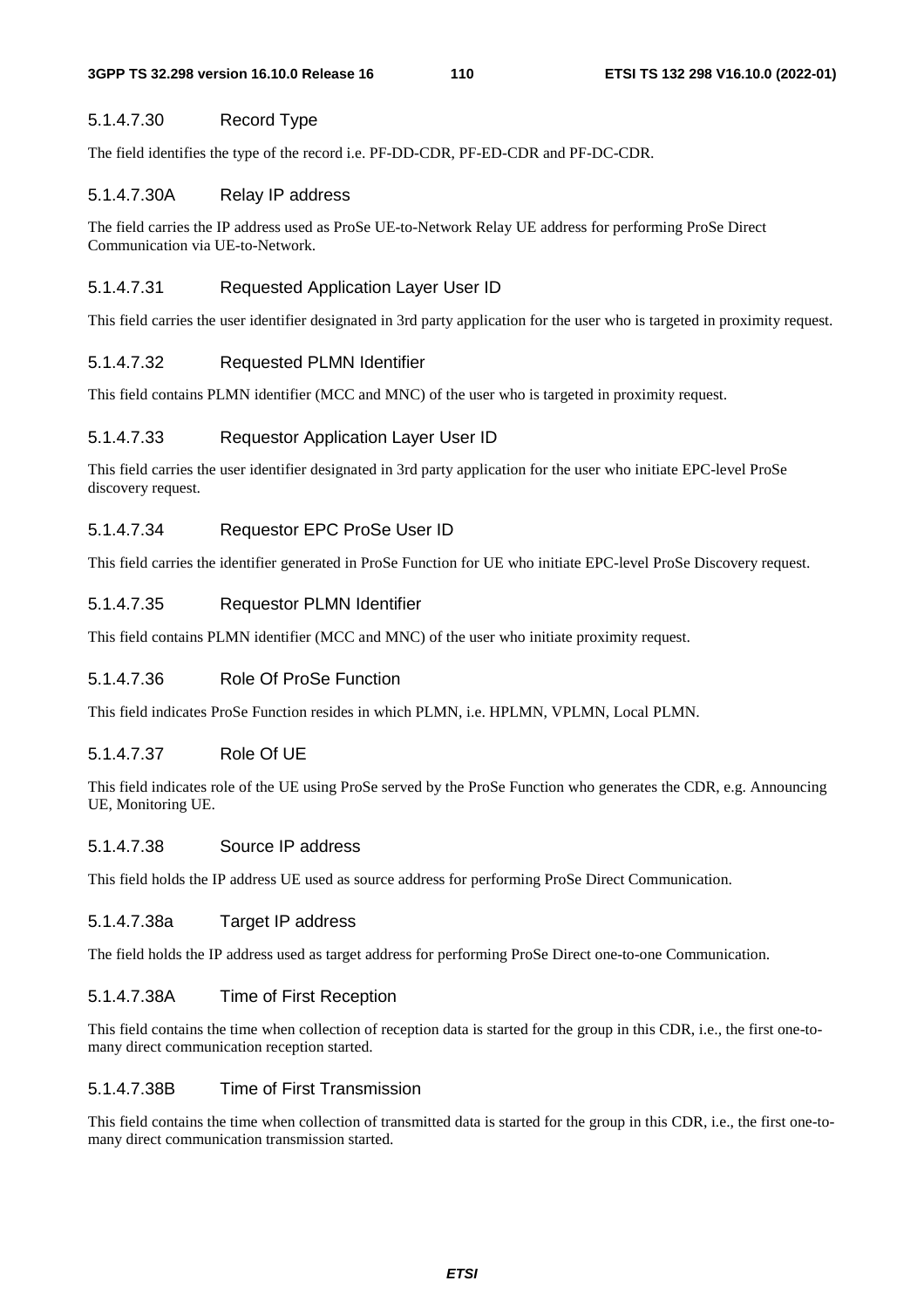#### **3GPP TS 32.298 version 16.10.0 Release 16 111 ETSI TS 132 298 V16.10.0 (2022-01)**

#### 5.1.4.7.39 Time Window

This field specify a time interval in minutes during which a proximity request is valid. The Time Window is in the range of  $1 - 1440$  minutes.

#### 5.1.4.7.40 UE Location

This field carries the UE location with the best known accuracy (e.g. Cell ID or geo-location coordinates). The UE Location is set to the cell identity part of the Evolved Cell Global Identifier and obtained from the lower layers of the UE. The value of UE Location is with fixed length of 28 bits.

#### 5.1.4.7.41 Validity Period

This field holds the time interval duration in minutes during which user is authorized for using ProSe Direct Discovery functionality (e.g. Announcing, Monitoring, Match reporting).

#### 5.1.4.7.42 WLAN Link Layer ID

This field carrys WLAN link layer identifier.

#### 5.1.4.8 Monitoring Event CDR parameters

#### 5.1.4.8.0 Introduction

This clause contains the description of each field of the Monitoring Event CDRs specified in TS 32.278 [38].

#### 5.1.4.8.1 Accuracy

This field contains desired level of accuracy of the requested location information and is applicable to the "Location Reporting" Monitoring Event type. Accuracy could be at cell level (CGI/ECGI), eNB, TA/RA level.

#### 5.1.4.8.2 Chargeable Party Identifier

This field identifies the entity towards which accounting/charging functionality is performed by the involved 3GPP network elements.

#### 5.1.4.8.3 Event Timestamp

This field contains the timestamp of the event that triggered the generation of charging information for the Monitoring Event action.

#### 5.1.4.8.4 List of Locations

This field identifies the list of cells, eNBs and/or RAI(s)/TAI(s) for determination of the number of UEs in the area and is applicable to the "Number of UEs present in a geographic area" Monitoring Event type.

#### 5.1.4.8.5 List of Monitoring Event Report Data

This list includes charging information for one or more Monitoring Event reports. Each Monitoring Event Report Data container may include the following fields:

- Event Timestamp
- SCEF Reference ID
- SCEF Id
- Monitoring Event Report Number
- Chargeable Party Identifier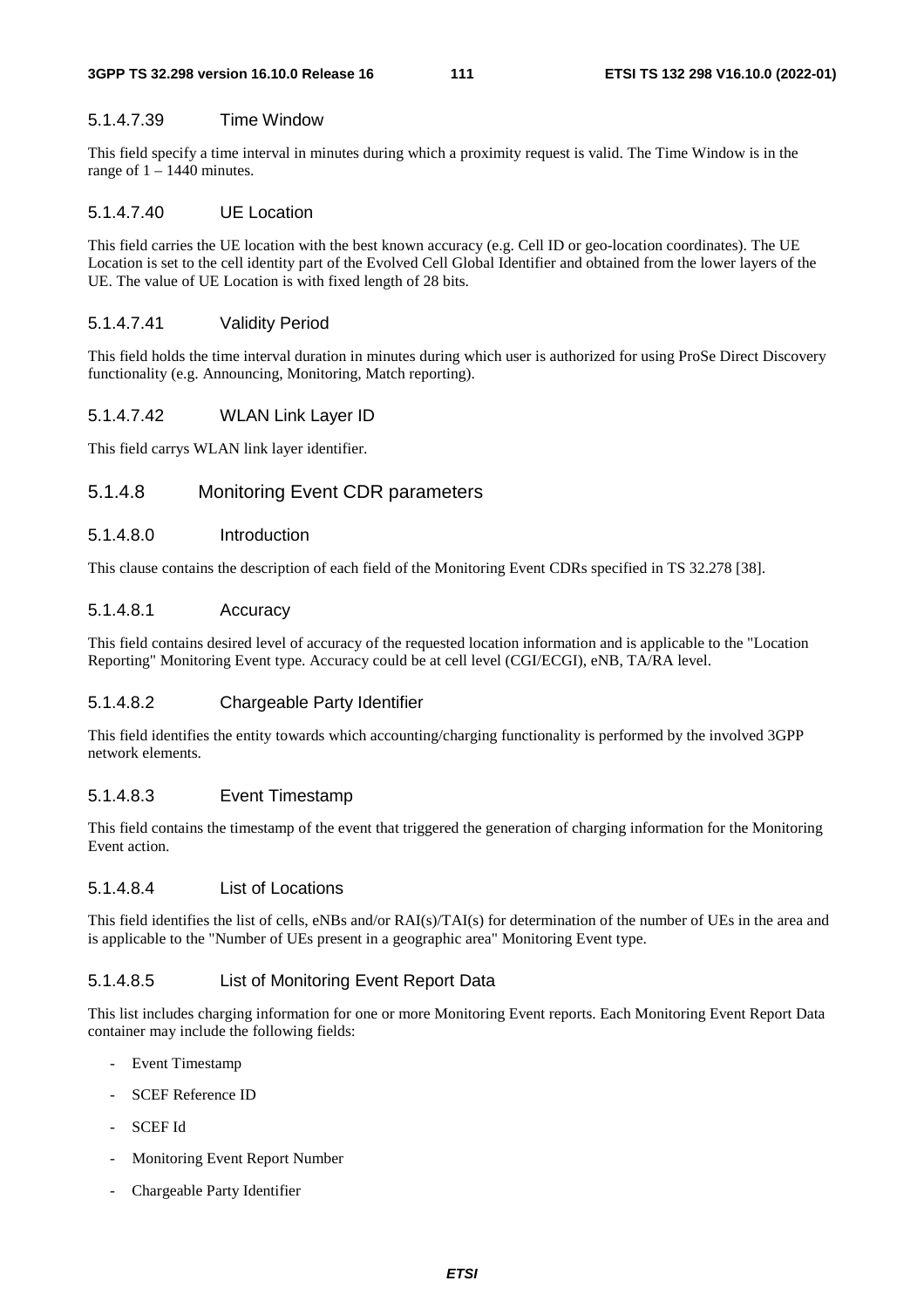- Monitored User
- Monitoring Type
- Reachability Information
- Reported Location
- Communication Failure Information
- List of Number Of UE Per Location Reports

**Event Timestamp** is a time stamp, which defines the moment when the event triggered the generation of charging information for the Monitoring Event report.

**SCEF Reference ID** is the identifier created by the SCEF, to identify a Monitoring Request. When combined with the SCEF Id, serves as a globally unique identifier for the Monitoring Request.

**SCEF Id** is the identifier of the SCEF to which the Monitoring Event Report message was sent.

**Monitoring Event Report Number** contains the number of the report being sent for the specific request from this node. The number is monotonically increasing for each report starting at 1 for each unique request.

**Chargeable Party Identifier** identifies the entity towards which accounting/charging functionality is performed by the involved 3GPP network elements.

**Monitored User** identifies the user that is monitored and is applicable to the "Loss of connectivity", "UE reachability", "Location Reporting", "Communication Failure" and "Availability after DDN Failure" monitoring event types.

**Monitoring Type** identifies the specific Monitoring Event being reporting.

**Reachability Information** identifies the reachability status of the UE and is applicable to the "UE reachability" Monitoring Event type.

**Reported Location** indicates the reported 3GPP system specific location information and is applicable to the "Location Reporting" Monitoring Event type.

**Communication Failure Information** indicates the reported the reason for communication failure and is applicable to the "Communication Failure" Monitoring Event type.

**List of Number of UE per Location Reports** contains a list of the location information along with the number of UEs found at that location by the MME/SGSN. It is applicable to the "the number of UEs at a given geographic location" Monitoring Event type.

#### 5.1.4.8.6 Local Record Sequence Number

This field includes a unique record number created by this node. The number is allocated sequentially for each CDR including all CDR types. The number is unique within one node, which is identified either by field Node ID or by record-dependent node address.

The field can be used e.g. to identify missing records in post processing system.

#### 5.1.4.8.7 Location Type

This field identifies whether the request is for Current Location or Last Known Location and is applicable to the "Location Reporting" and "Number of UEs present in a geographic area" Monitoring Event type.

#### 5.1.4.8.8 Maximum Detection Time

This field identifies the maximum period of time without any communication with the UE after which the SCEF is to be informed that the UE is considered to be unreachable and is applicable to the "Loss of connectivity" Monitoring Event type. The value is on the order of 1 minute to multiple hours.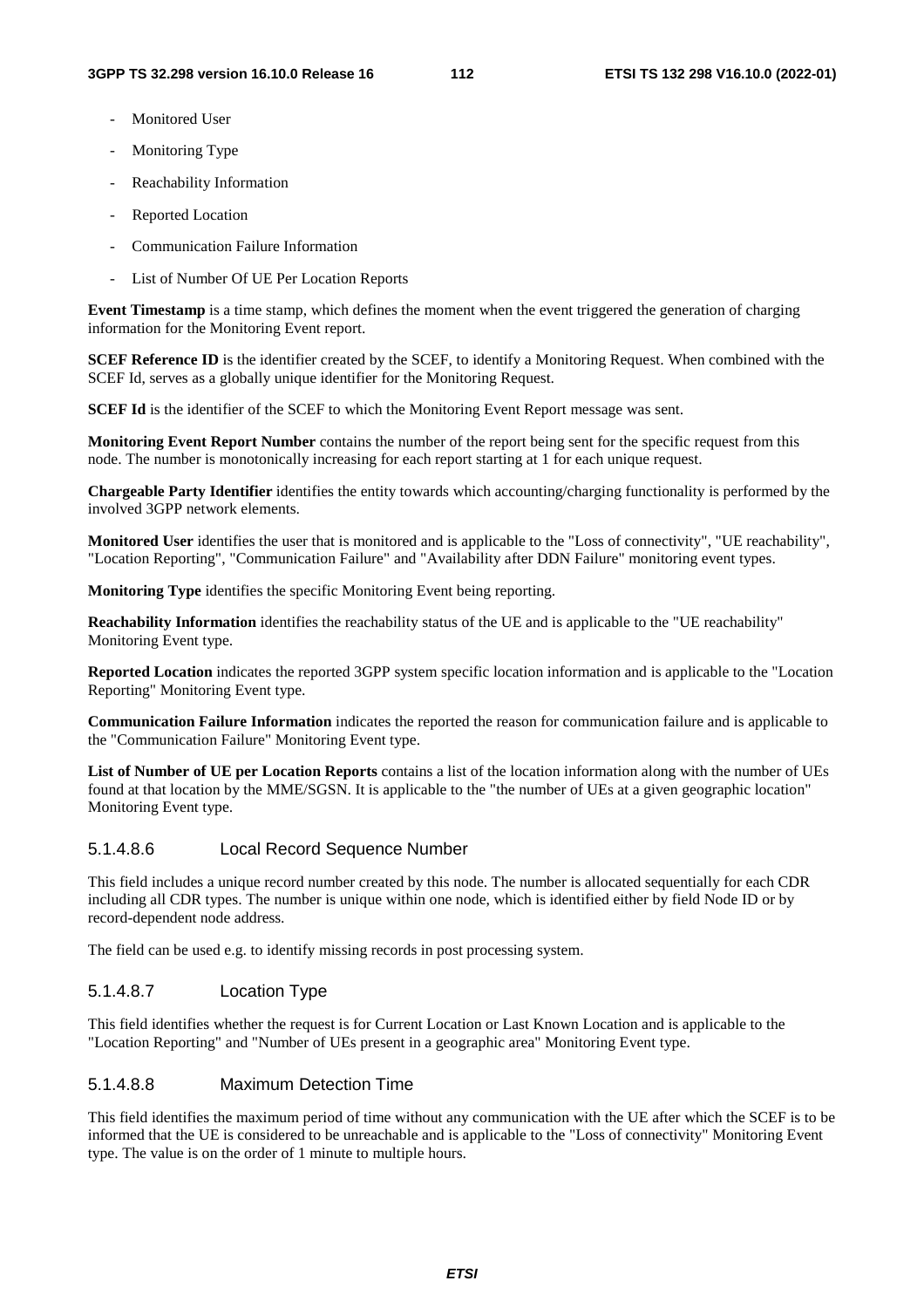### 5.1.4.8.9 Maximum Number of Reports

This field identifies the maximum number of event reports to be generated until the associated Monitoring Event is considered to expire. A value of one implies a single event report is to be generated which makes it equivalent to a Onetime Monitoring Request. This parameter is not applicable to the "Availability after DDN Failure" Monitoring Event type.

#### 5.1.4.8.10 Monitored User

This field identifies the user that is monitored and is applicable to the "Loss of connectivity", "UE reachability", "Location Reporting", "Communication Failure" and "Availability after DDN Failure" Monitoring Event types.

#### 5.1.4.8.11 Monitoring Duration

This field identifies the absolute time at which the related Monitoring Event request is considered to expire.

### 5.1.4.8.12 Monitoring Event Config Status

This field identifies whether the request was successful or not. When the request is not successful, a specific value is chosen to indicate the error occurred during handling of the Requested action for the Monitoring event.

### 5.1.4.8.13 Monitoring Event Configuration Activity

This field indicates Monitoring Event Configuration Activity, i.e. create, transfer, update, and delete.

### 5.1.4.8.14 Monitoring Type

This field identifies the specific Monitoring Event being requested, which can have the following values:

- Loss of connectivity.
- UE reachability.
- Location Reporting.
- Communication Failure.
- Availability after DDN Failure
- Number of UEs present in a geographic area.

### 5.1.4.8.15 Node ID

This field contains an optional, operator configurable, identifier string for the node that had generated the CDR. The Node ID may or may not be the DNS host name of the node.

### 5.1.4.8.16 Reachability Configuration

This field contains the details for configuration for UE reachability, including reachability type, maximum latency and maximum response time.

### 5.1.2.8.17 Record Opening Time

A time stamp reflecting the time the CDF opened this record.

#### 5.1.2.8.18 Record Type

The field identifies the type of the record i.e. ME-CO-CDR and ME-RE-CDR.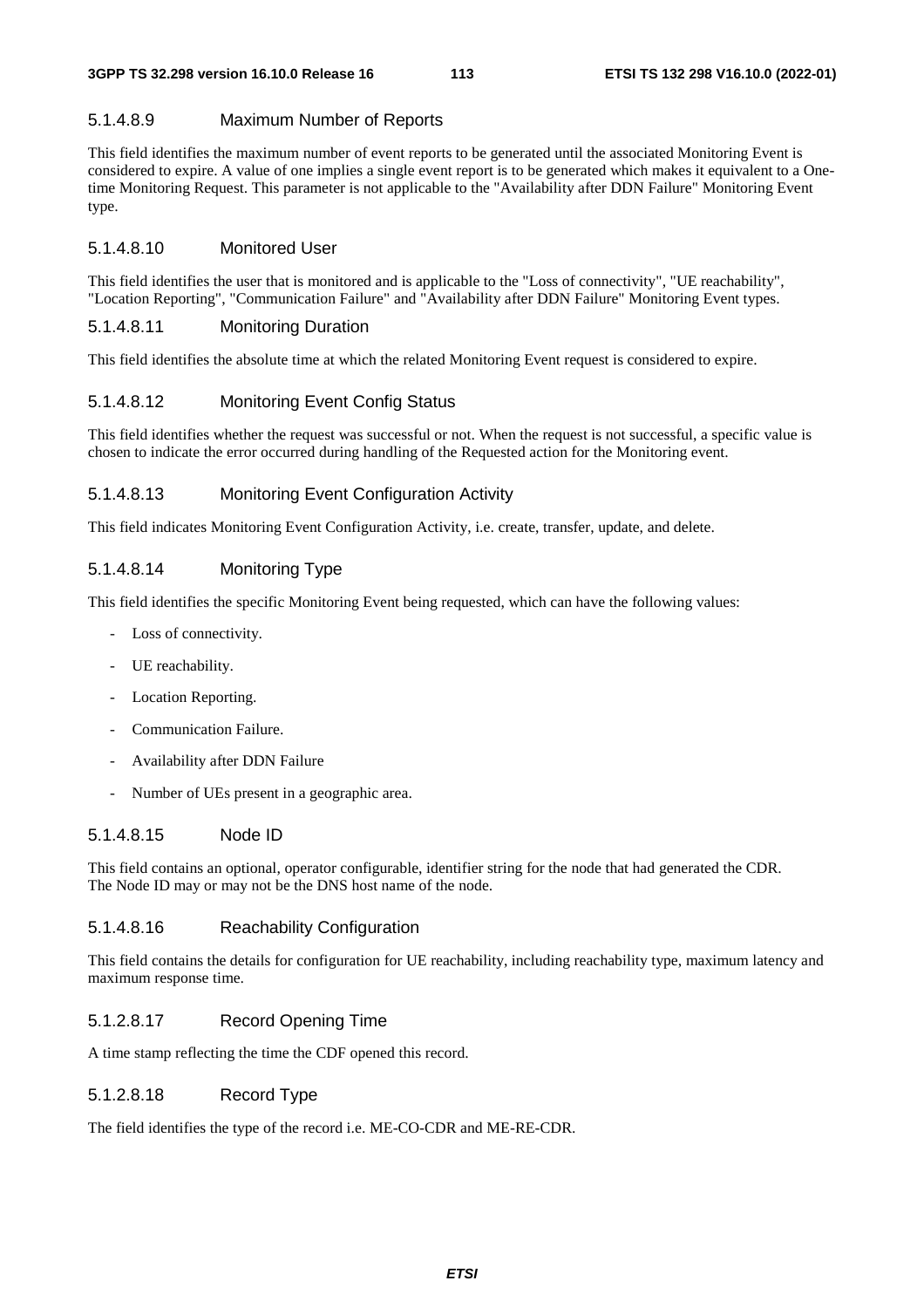#### 5.1.2.8.19 Retransmission

This parameter, when present, indicates that information from retransmitted Accounting Requests have been used in this CDR.

#### 5.1.4.8.20 SCEF ID

This field contains identifier of the SCEF to which the Monitoring Event Report message was sent.

### 5.1.4.8.21 SCEF Reference ID

When combined with the SCEF ID, this field serves as a globally unique identifier for the Monitoring Event Request.

# 5.1.5 Common charging data in CHF-CDR

### 5.1.5.0 CHF record (CHF-CDR)

If enabled, CHF records shall be produced for chargeable events, with or without quota management. The generic fields in the record are specified in table 5.1.5.0.1. The NF specific parts will be concatenated to this e.g. the PDU Session Information, PDU Container Information and Roaming QBC Information are concatenated for the SMF.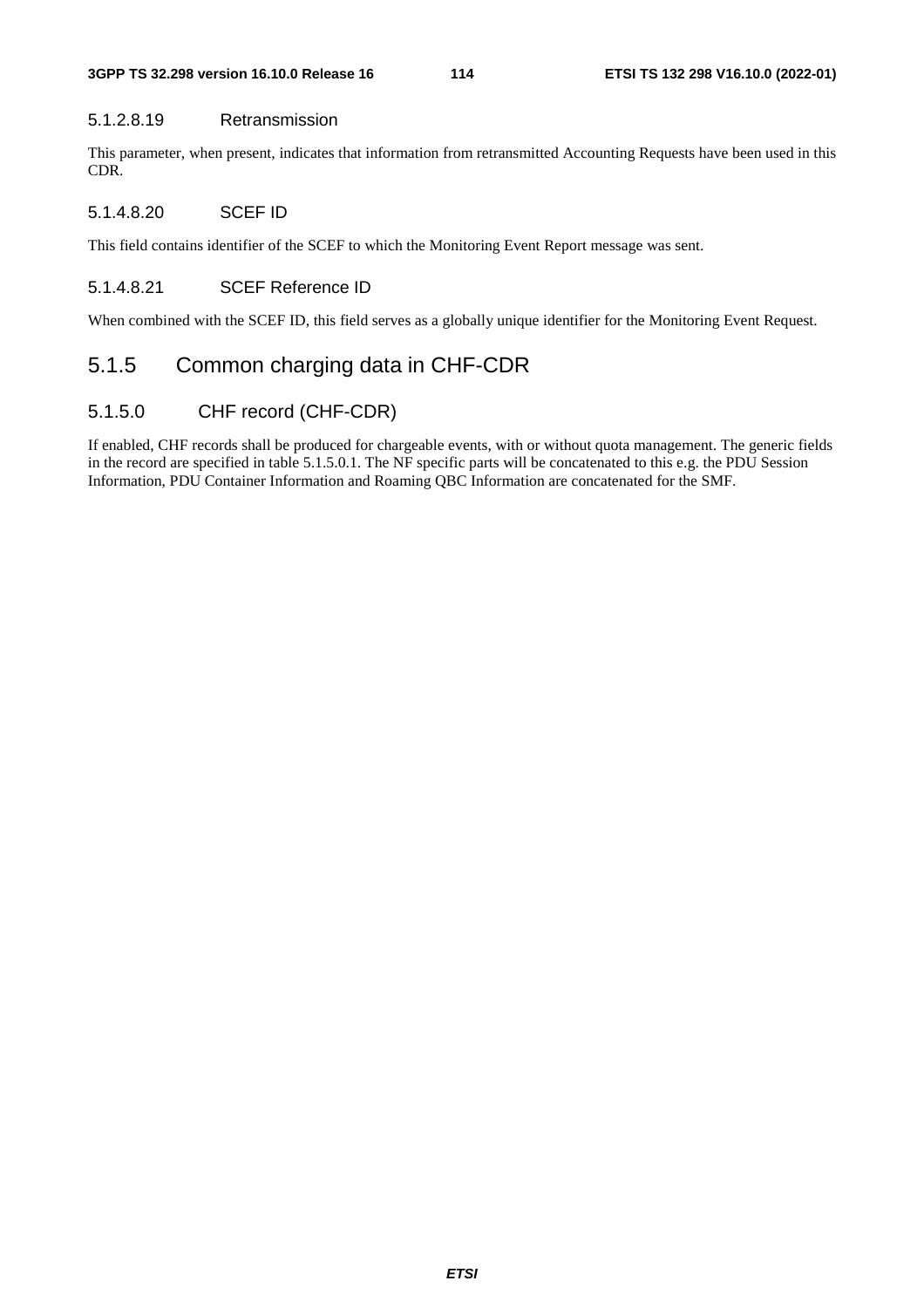# **Table 5.1.5.0.1: CHF record (CHF-CDR)**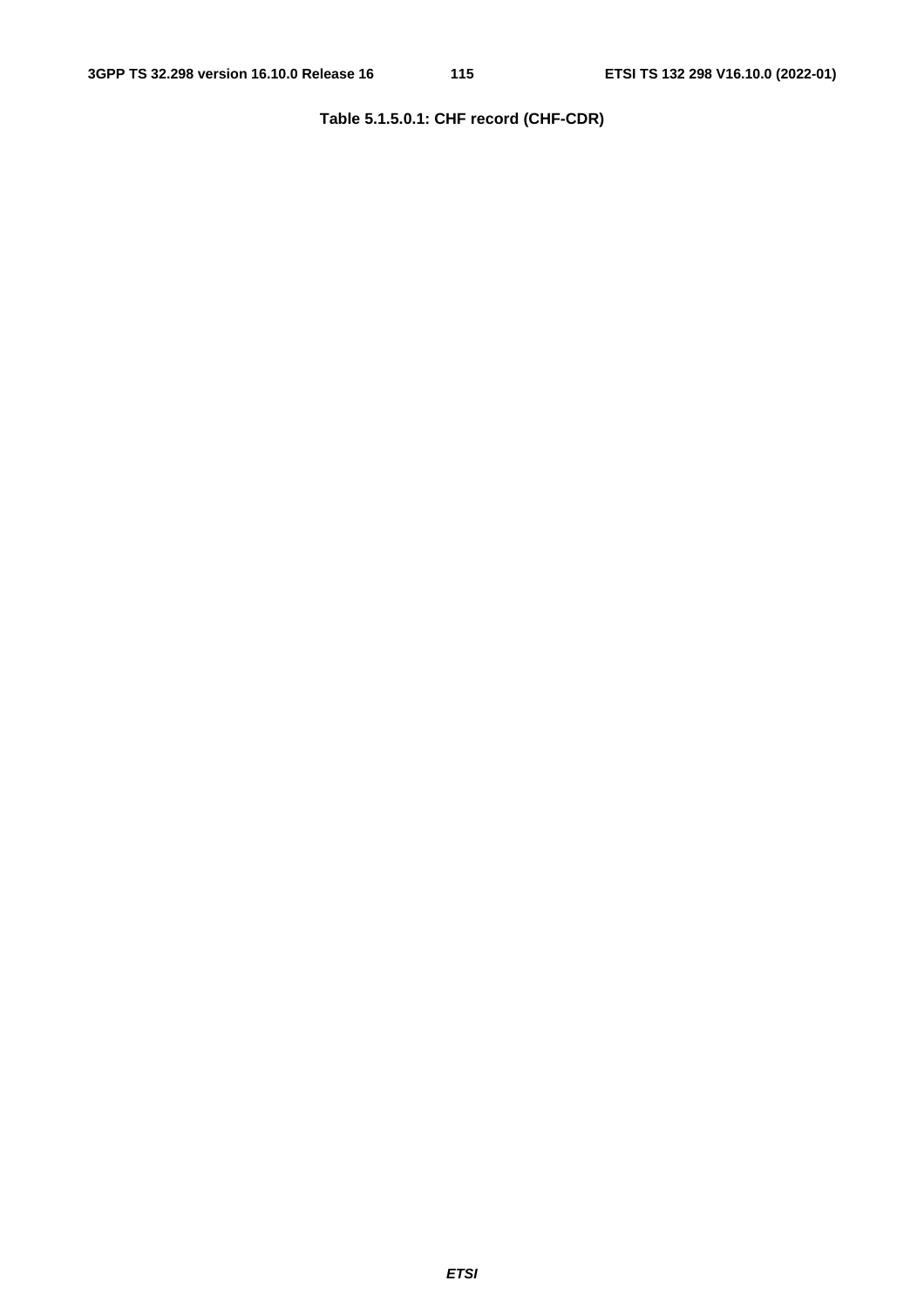| <b>Field</b>                       | Category                    | <b>Description</b>                                                                                                                                                                                                   |
|------------------------------------|-----------------------------|----------------------------------------------------------------------------------------------------------------------------------------------------------------------------------------------------------------------|
| Record Type                        | м                           | CHF record.                                                                                                                                                                                                          |
| Recording Network Function ID      | <b>O</b> <sub>M</sub>       | This field holds the name of the recording entity, i.e. the<br>CHF id.                                                                                                                                               |
| <b>Charging Session Identifier</b> | O <sub>C</sub>              | This field holds the Session Identifier described in TS<br>32.290 [57].                                                                                                                                              |
| Subscriber Identifier              | <b>O</b> <sub>M</sub>       | This field holds the 5G Subscription Permanent<br>Identifier (SUPI) of the served party as specified in TS<br>29.571 [249], if available.                                                                            |
| <b>Tenant Identifier</b>           | <b>O</b> <sub>M</sub>       | This field holds the tenant identifier                                                                                                                                                                               |
| MnS Consumer Identifier            | <b>O</b> <sub>M</sub>       | This fields holds the identifier of the MnS Consumer.                                                                                                                                                                |
| NF Consumer Information            | M                           | This field holds the information of the NF consumer of<br>the charging service.                                                                                                                                      |
| <b>NF Functionality</b>            | M                           | This field holds the type of functionality the NF<br>provides.                                                                                                                                                       |
| NF Name                            | O <sub>C</sub>              | This field holds the name of the NF used.                                                                                                                                                                            |
| NF Address                         | O <sub>C</sub>              | This field holds the IP Address of the NF used.                                                                                                                                                                      |
| NF PLMN ID                         | O <sub>C</sub>              | This field holds the PLMN identifier (MCC MNC) of the<br>NF.                                                                                                                                                         |
| Charging Identifier                | $\overline{O}_{M}$          | Charging identifier for correlation between different<br>records. Only applicable if not available in the service<br>specific information.                                                                           |
| <b>Triggers</b>                    | O <sub>C</sub>              | This field holds the triggers that are common to all<br>Multiple Unit Usage. Can be the same as in Used Unit<br>Container.                                                                                           |
| <b>SMF Triggers</b>                | $\overline{O}$ <sub>C</sub> | This field holds the 5G data connectivity specific<br>triggers described in TS 32.255 [15].                                                                                                                          |
| List of Multiple Unit Usage        | O <sub>C</sub>              | This field holds the parameters for the unit reporting. It<br>may have multiple occurrences.                                                                                                                         |
| <b>Rating Group</b>                | M                           | This filed holds the rating group. The parameter<br>corresponds to the Charging Key as specified in TS<br>23.203 [203]                                                                                               |
| <b>Used Unit Container</b>         | O <sub>C</sub>              | This field holds the used units and information<br>connected to the reported units.                                                                                                                                  |
| Service Identifier                 | O <sub>C</sub>              | This field holds the Service Identifier.                                                                                                                                                                             |
| Quota management Indicator         | O <sub>C</sub>              | This field holds an indicator on whether the reported<br>used units are with or without quota management<br>control. If the field is not present, it indicates the used<br>unit is without quota management applied. |
| Local Sequence Number              | <b>O</b> <sub>M</sub>       | This field holds the container sequence number.                                                                                                                                                                      |
| Time                               | O <sub>c</sub>              | This field holds the amount of used time.                                                                                                                                                                            |
| <b>Uplink Volume</b>               | O <sub>C</sub>              | This field holds the amount of used volume in uplink<br>direction.                                                                                                                                                   |
| Downlink Volume                    | O <sub>C</sub>              | This field holds the amount of used volume in downlink<br>direction.                                                                                                                                                 |
| <b>Total Volume</b>                | O <sub>C</sub>              | This field holds the amount of used volume in both<br>uplink and downlink directions.                                                                                                                                |
| Service Specific Units             | O <sub>C</sub>              | This field holds the amount of used service specific<br>units.                                                                                                                                                       |
| Event Time Stamp                   | O <sub>C</sub>              | This field holds the timestamps of the event reported in<br>the Service Specific Units, if the reported units are<br>event based.                                                                                    |
| Rating Indicator                   | O <sub>C</sub>              | This field indicates if the units have been rated or not.                                                                                                                                                            |
| <b>Triggers</b>                    | O <sub>C</sub>              | This field holds the triggers that caused the Used Unit<br>Container to be reported, independently on if they are<br>PDU Session or RG level triggers.                                                               |
| <b>SMF Triggers</b>                | O <sub>C</sub>              | This field holds the 5G data connectivity specific<br>triggers described in TS 32.255 [15].                                                                                                                          |
| Trigger Time Stamp                 | O <sub>C</sub>              | This field holds the timestamp of the trigger.                                                                                                                                                                       |
| <b>PDU Container Information</b>   | O <sub>C</sub>              | This field holds the 5G data connectivity specific<br>information described in TS 32.255 [15].                                                                                                                       |
| <b>NSPA Container Information</b>  | O <sub>C</sub>              | This field holds the network slice performance and<br>analytics container specific information described in TS<br>28.201 [151].                                                                                      |
| UPF ID                             | O <sub>C</sub>              | This field holds the UPF identifier used to identify the<br>UPF when reporting the usage for the UPF.                                                                                                                |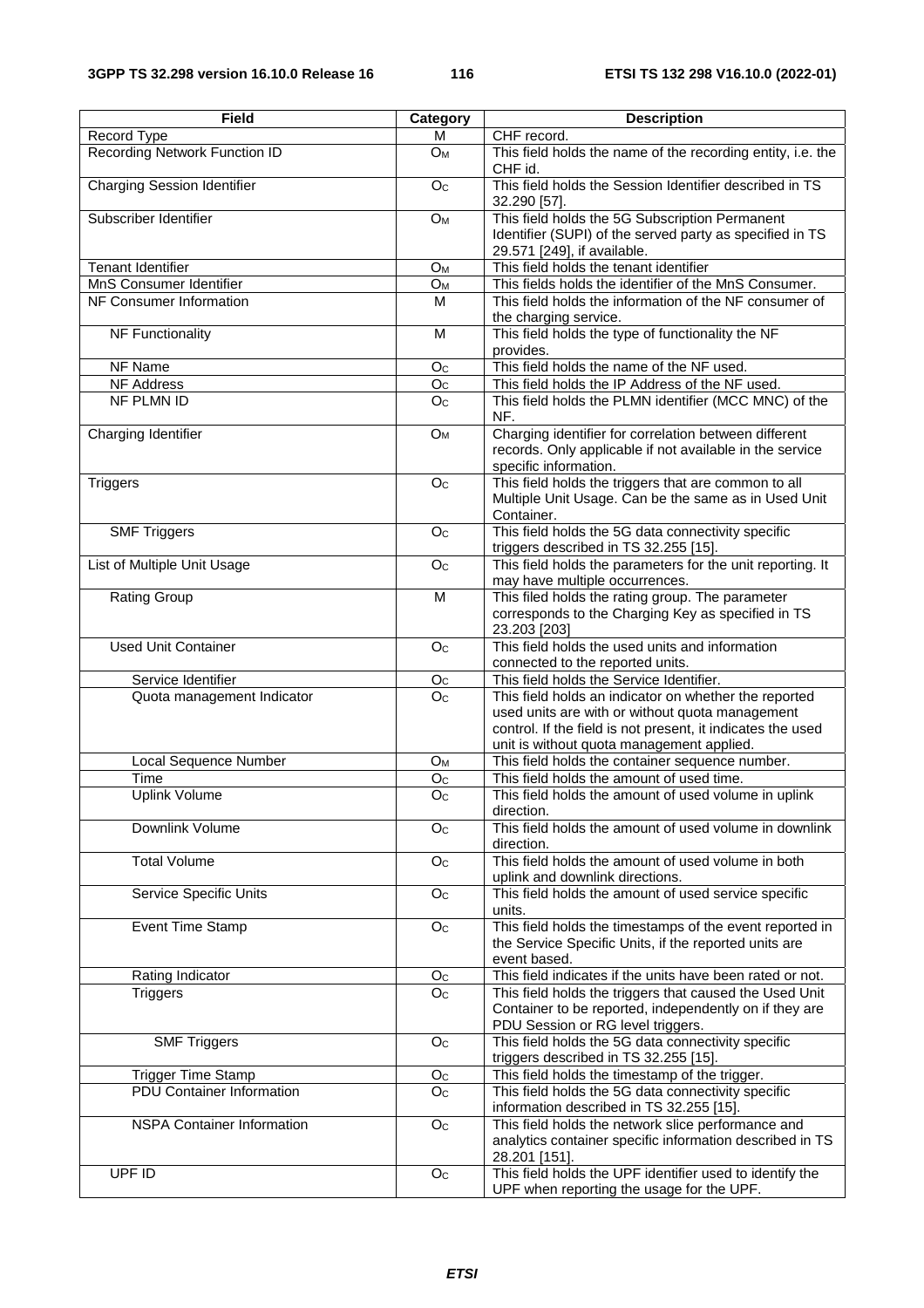| <b>Record Opening Time</b>              | O <sub>c</sub>        | Time stamp when the PDU session is activated in the        |
|-----------------------------------------|-----------------------|------------------------------------------------------------|
|                                         |                       | SMF or record opening time on subsequent partial           |
|                                         |                       | records.                                                   |
| Duration                                | M                     | This field holds the duration of this record.              |
| Record Sequence Number                  | $\overline{\text{c}}$ | Partial record sequence number, only present in case       |
|                                         |                       | of partial records.                                        |
| Cause for Record Closing                | M                     | The reason for the release of the record.                  |
| Local Record Sequence Number            | O <sub>M</sub>        | Consecutive record number created by the CDF. The          |
|                                         |                       | number is allocated sequentially including all CDR         |
|                                         |                       | types.                                                     |
| <b>Record Extensions</b>                | O <sub>C</sub>        | A set of network operator/manufacturer specific            |
|                                         |                       | extensions to the record. Conditioned upon the             |
|                                         |                       | existence of an extension.                                 |
|                                         |                       | This field can be used to capture the specific             |
|                                         |                       | information for charging.                                  |
| Service Specification Information       | O <sub>C</sub>        | Identifies service specific document that applies to the   |
|                                         |                       | request, e.g. the service specific document ('middle tier' |
|                                         |                       | TS) and 3GPP release the service specific document is      |
|                                         |                       | based upon.                                                |
| PDU Session Charging Information        | <b>O</b> <sub>M</sub> | This field holds the 5G data connectivity specific         |
|                                         |                       | information described in TS 32.255 [15]                    |
| Roaming QBC Information                 | O <sub>M</sub>        | This field holds the roaming 5G data connectivity          |
|                                         |                       | specific information described in TS 32.255 [15]           |
| SMS Charging Information                | O <sub>C</sub>        | This field holds the SMS specific information described    |
|                                         |                       | in TS 32.274 [34].                                         |
| Registration Charging Information       | <b>O</b> <sub>M</sub> | This field holds the 5G registration specific information  |
|                                         |                       | described in TS 32.256 [16].                               |
| N2 connection charging Information      | <b>O</b> <sub>M</sub> | This field holds the N2 connection specific information    |
|                                         |                       | described in TS 32.256 [16].                               |
| Location reporting charging Information | <b>O<sub>M</sub></b>  | This field holds the Location reporting specific           |
|                                         |                       | information described in TS 32.256 [16]                    |
| NEF API Charging Information            | <b>O</b> <sub>M</sub> | This field holds the NEF API specific information          |
|                                         |                       | described in TS 32.254 [14].                               |
| NSPA Charging Information               | O <sub>M</sub>        | This field holds the performance and analytics specific    |
|                                         |                       | information described in TS 28.201 [151].                  |
| NSM charging Information                | <b>O</b> <sub>M</sub> | This field holds the Network Slice Management (NSM)        |
|                                         |                       | specific information described in TS 28.202 [71].          |

## 5.1.5.1 CHF CDR parameters

### 5.1.5.1.1 Introduction

This clause contains the description of each field of the CHF CDRs which are common to all CHF CDRs independent of Network Function using the Converged Charging service. This CDR will be concatenated with the Network Function specific information.

### 5.1.5.1.2 Cause for Record Closing

This field contains a reason for the release of the CDR, in CHF case reception of Charging Data Request [Termination].

### 5.1.5.1.3 Duration

This field contains the relevant duration in seconds for the session. It is the duration from Record Opening Time to record closure. For partial records this is the duration of the individual partial record and not the cumulative duration.

#### 5.1.5.1.4 List of Multiple Unit Usage

This list applicable in CHF-CDR and includes one or more containers.

Each container includes the following fields:

Rating Group This field holds the rating group. The parameter corresponds to the Charging Key as specified in TS 23.203 [203]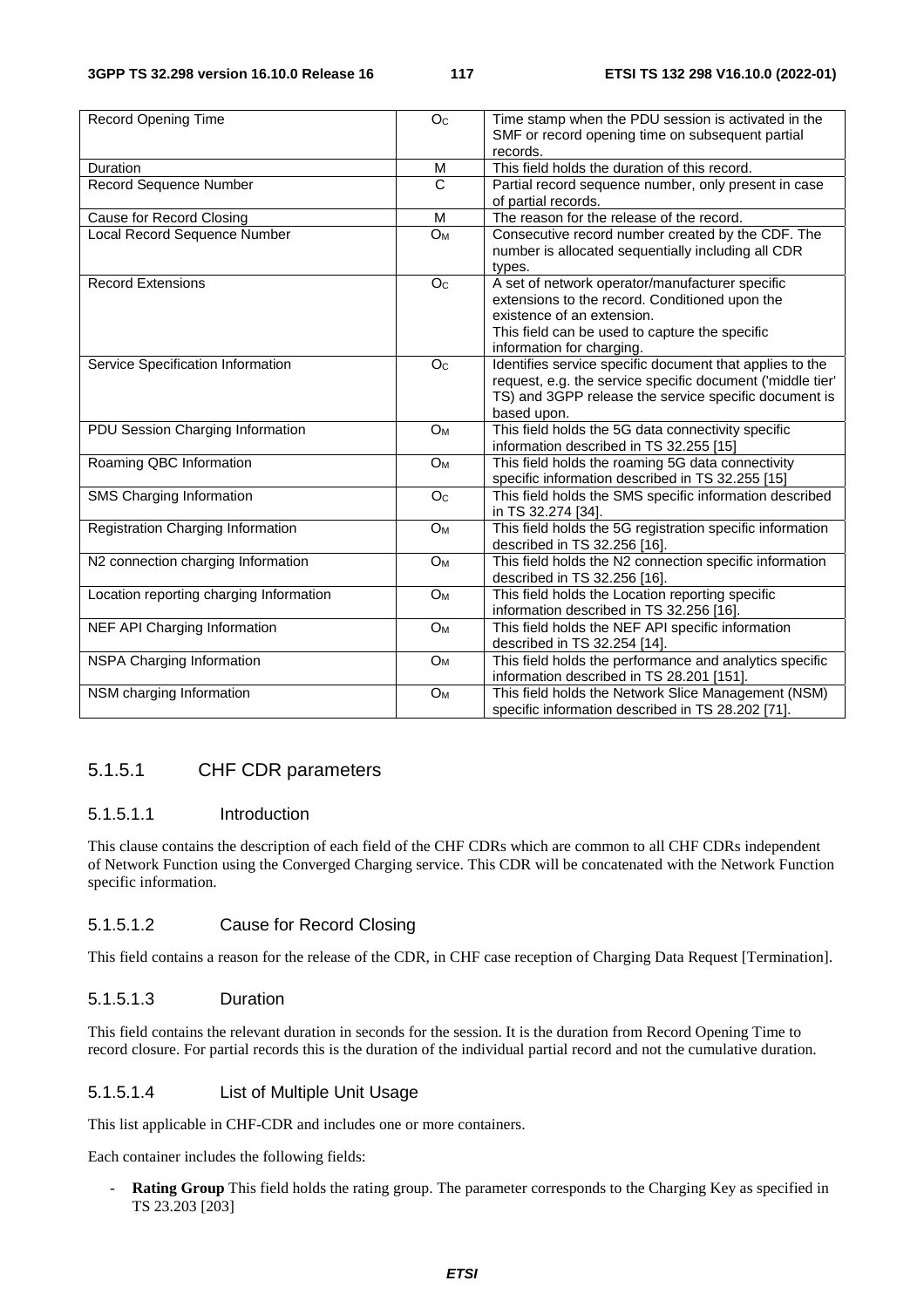- **Used Unit Container** This field holds the used units and information connected to the reported units.
- **PDU Container Information** This field holds the 5G data connectivity specific information described in TS 32.255 [15].
- **UPF ID** This field holds the UPF identifier used to identify the UPF when reporting the usage for the UPF.
- **Multi-homed PDU Address** This field holds the IPv6 prefix used by UPF in a multi-homed PDU session.

#### 5.1.5.1.5 Local Record Sequence Number

This field includes a unique record number created by this network function. The number is allocated sequentially for each partial CDR (or whole CDR) including all CDR types. The number is unique within one network function, which is identified by field Recording Network Function ID.

The field can be used to identify missing records in post processing system.

#### 5.1.5.1.6 NF Consumer Information

This field contains the information about the NF that used the charging service.

It includes the following fields:

- **NF Functionality** includes the functionality provided by the NF.
- **NF Name** contains the UUID of the NF.
- NF Address contains the IP-address and/or FODN of the NF
- NF PLMN ID holds the PLMN id of the NF

For further details see TS 23.003 [200].

#### 5.1.5.1.7 Rating Group

The field identifies the rating group. The parameter corresponds to the Charging Key as specified in TS 23.203 [203].

#### 5.1.5.1.8 Record Opening Time

This field contains the time stamp when the request Charging Data Request [Initial] is received in the CHF from the NF or Charging Data Request [Update] in the case of a partial record.

#### 5.1.5.1.9 Record Sequence Number

This field contains a running sequence number employed to link the partial records generated in the CHF.

#### 5.1.5.1.10 Record Type

The field identifies the type of the record i.e. CHF-CDR.

#### 5.1.5.1.11 Recording Network Function ID

This field contains the UUID of the Network Function Instance ID assigned to the instance that produced the record. For further details see TS 23.003 [200].

#### 5.1.5.1.12 Record Extensions

This field enables network operators and/or manufacturers to add their own recommended extensions to the standard record definitions. This field contains a set of "management extensions" as defined in X.721 [305]. This is conditioned upon the existence of an extension. This field may contain the specific information for converged

charging (e.g. with quota management).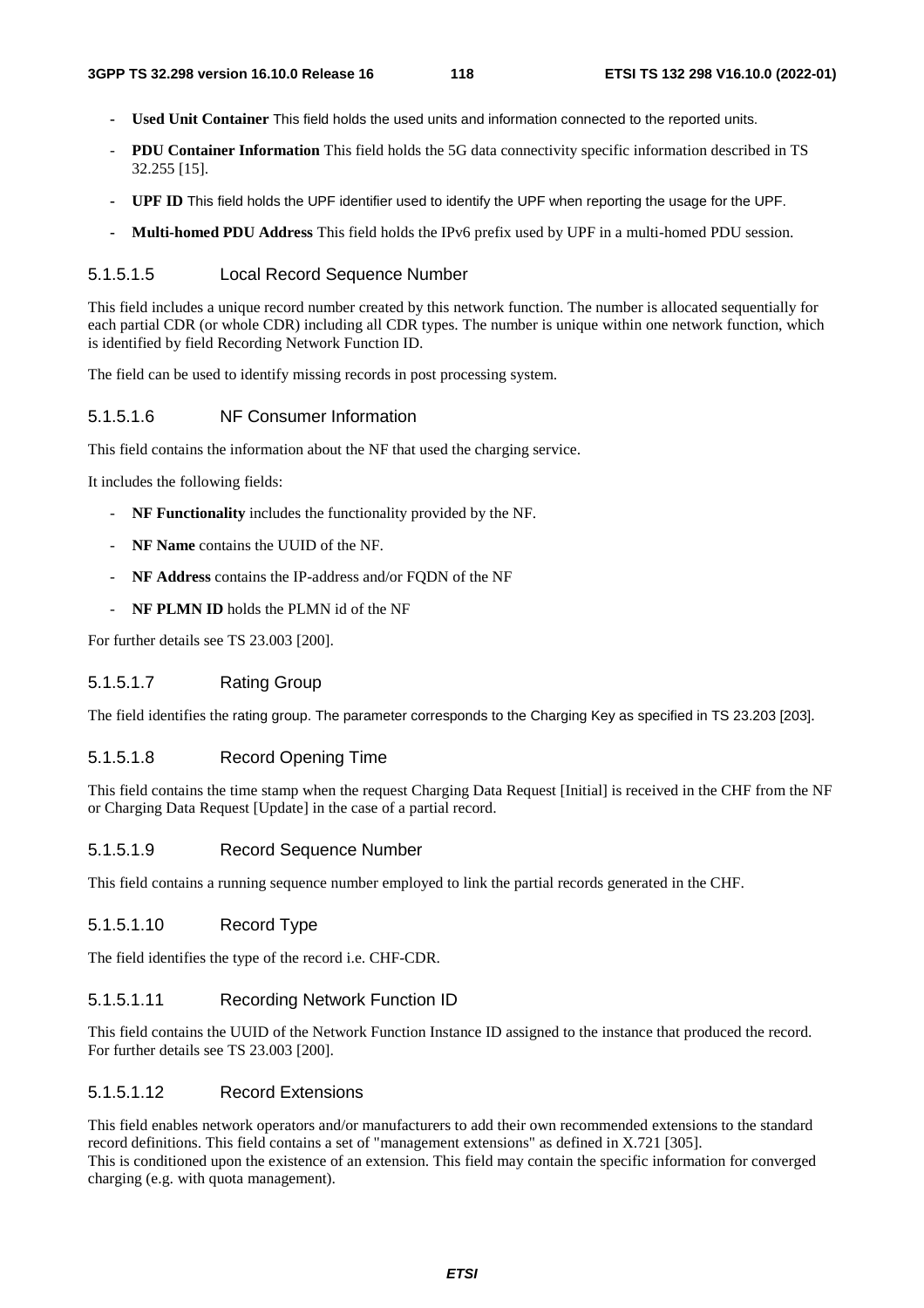#### **3GPP TS 32.298 version 16.10.0 Release 16 119 ETSI TS 132 298 V16.10.0 (2022-01)**

### 5.1.5.1.13 Subscriber Identifier

This field contains the 5G Subscription Permanent Identifier (SUPI) of the served party, if available. For further details see TS 23.003 [200].

### 5.1.5.1.14 Used Unit Container

This list applicable in CHF-CDR includes one or more containers.

Each container includes the following fields:

- **Service Identifier** may designate an end user service, a part of an end user service or an arbitrarily formed group thereof.
- **Quota management Indicator** holds an indicator on whether the reported used units are with or without quota management control. If the field is not present, it indicates the used unit is without quota management applied.
- **Local Sequence Number** is the sequence number for the used unit containers, i.e. the order in which charging information was reported or used unit container was closed.
- **Time** includes the duration of a time based service.
- Uplink Volume includes the number of octets transmitted during the use of the packet data services in the uplink direction. The counting of uplink data volumes is optional.
- **Downlink Volume** includes the number of octets transmitted during the use of the packet data services in the downlink direction.
- **Total Volume** includes the total number of octets transmitted in both uplink and downlink direction.
- **Service Specific Units** includes the number of units, specific for the service, used during the service.
- **Event Time Stamp** defines the moment when the event was reported in the Service Specific Units when event based charging applies.
- Rating Indicator indicates if the units have been rated or not.
- **Triggers** includes the reason for charging information reporting or closing for the used unit container, the 5G data connectivity specific triggers are described in TS 32.255 [15].
- **Trigger Time Stamp** is the date and time of the charging information reporting or closing for the used unit container.
- **PDU Container Information** is the 5G data connectivity specific information described in TS 32.255 [15].

## 5.1.5.1.15 User Location Information

This field contains the User Location as described in TS 29.571 [249].

## 5.1.5.1.16 Service Specification Information

This field contains the Service Specification Information, e.g. the service specific document ('middle tier' TS) and 3GPP release the service specific document is based upon.

## 5.1.5.1.17 RAT Type

This field contains the Radio Access Technology (RAT) type used, as provided to CHF, it's based on the RatType specified in TS 29.571 [249] with 3GPP RAT Type specified in TS 29.061 [216] added for backwards compatibility.

## 5.1.5.1.18 User Equipment (UE) Info

This field contains the identification of User Equipment (UE) accessing the 3GPP 5GS, i.e. PEI as specified in clause 6.4 TS 23.003 [200].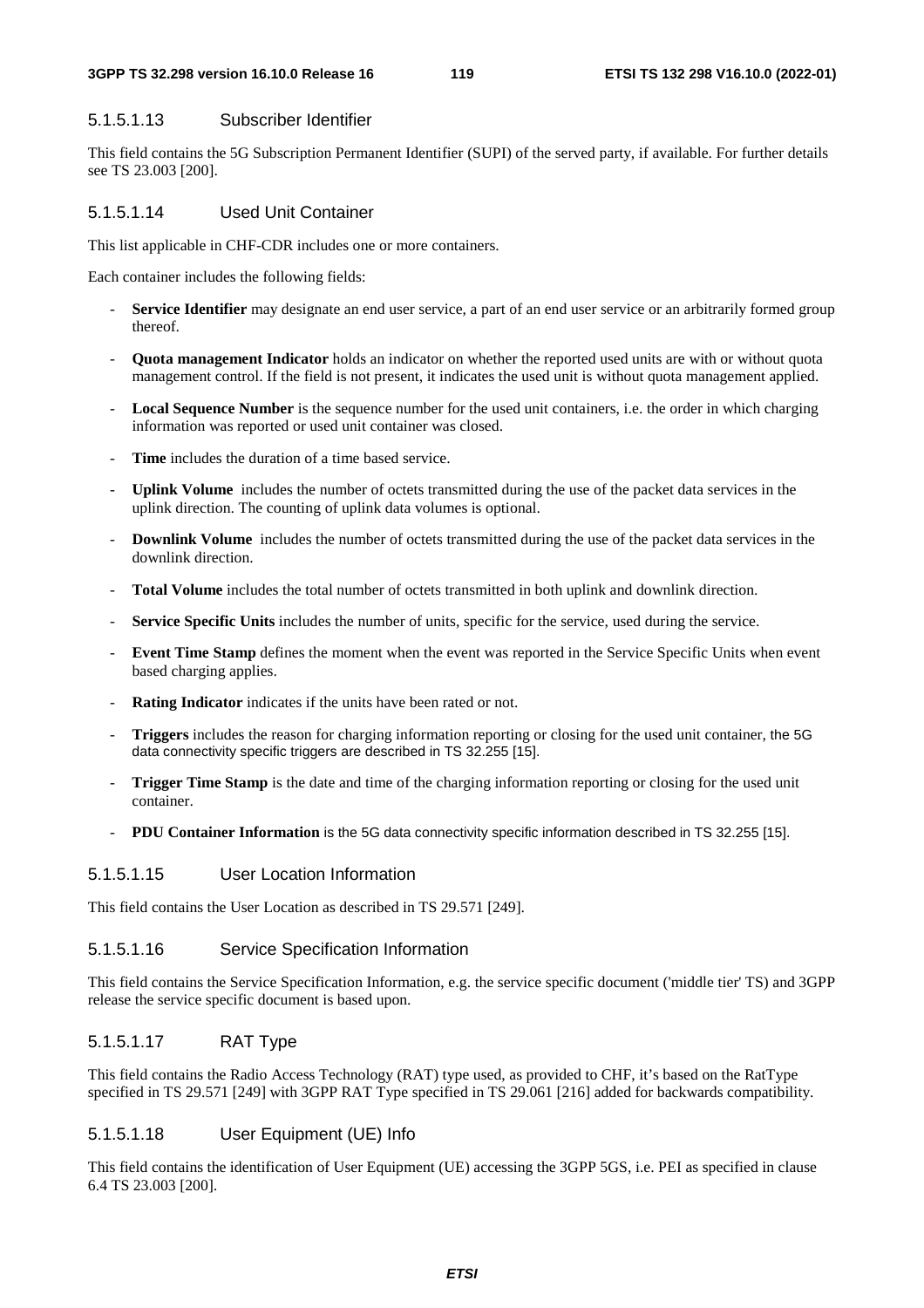DEFINITIONS IMPLICIT TAGS ::=

# 5.2 CDR abstract syntax specification

## 5.2.1 Generic ASN.1 definitions

This subclause contains generic CDR syntax definitions, where the term "generic" implies that these constructs are applicable for more than one domain/service/subsystem. Examples of this are syntax definitions that are imported from non-charging 3GPP TSs, e.g. TS 29.002 [214].

```
.$GenericChargingDataTypes {itu-t (0) identified-organization (4) etsi(0) mobileDomain (0) charging 
(5) genericChargingDataTypes (0) asn1Module (0) version2 (1)}
```

```
BEGIN
-- EXPORTS everything 
IMPORTS 
AddressString, 
ISDN-AddressString, 
LCSClientExternalID, 
LCSClientInternalID
FROM MAP-CommonDataTypes { itu-t identified-organization (4) etsi (0) mobileDomain (0) gsm-Network 
(1) modules (3) map-CommonDataTypes (18) version18 (18) } 
-- from TS 29.002 [214] 
PositionMethodFailure-Diagnostic, 
UnauthorizedLCSClient-Diagnostic 
FROM MAP-ER-DataTypes { itu-t identified-organization (4) etsi (0) mobileDomain (0) gsm-Network (1) 
modules (3) map-ER-DataTypes (17) version18 (18) }
-- from TS 29.002 [214] 
ObjectInstance 
FROM CMIP-1 {joint-iso-itu-t ms (9) cmip (1) modules (0) protocol (3)} 
-- from Rec. X.711 [304] 
ManagementExtension 
FROM Attribute-ASN1Module {joint-iso-itu-t ms (9) smi (3) part2 (2) asn1Module (2) 1} 
-- from Rec. X.721 [305] 
AE-title 
FROM ACSE-1 {joint-iso-itu-t association-control (2) modules (0) apdus (0) version1 (1) };
-- Note that the syntax of AE-title to be used is from 
-- ITU-T Rec. X.227[306) / ISO 8650 corrigendum and not "ANY" 
-- 
-- Generic Data Types 
-BCDDirectoryNumber ::= OCTET STRING 
-- 
-- This type contains the binary coded decimal representation of 
-- a directory number e.g. calling/called/connected/translated number. 
-- The encoding of the octet string is in accordance with the 
-- the elements "Calling party BCD number", "Called party BCD number" 
-- and "Connected number" defined in TS 24.008 [208]. 
-- This encoding includes type of number and number plan information
-- together with a BCD encoded digit string. 
-- It may also contain both a presentation and screening indicator 
-- (octet 3a).
-- For the avoidance of doubt, this field does not include 
     -- octets 1 and 2, the element name and length, as this would be 
-- redundant. 
-- 
CallDuration ::= INTEGER 
-- 
-- The call duration is counted in seconds. 
-- For successful calls /sessions / PDP contexts, this is the chargeable duration. 
-- For call attempts this is the call holding time. 
-CalledNumber ::= BCDDirectoryNumber
```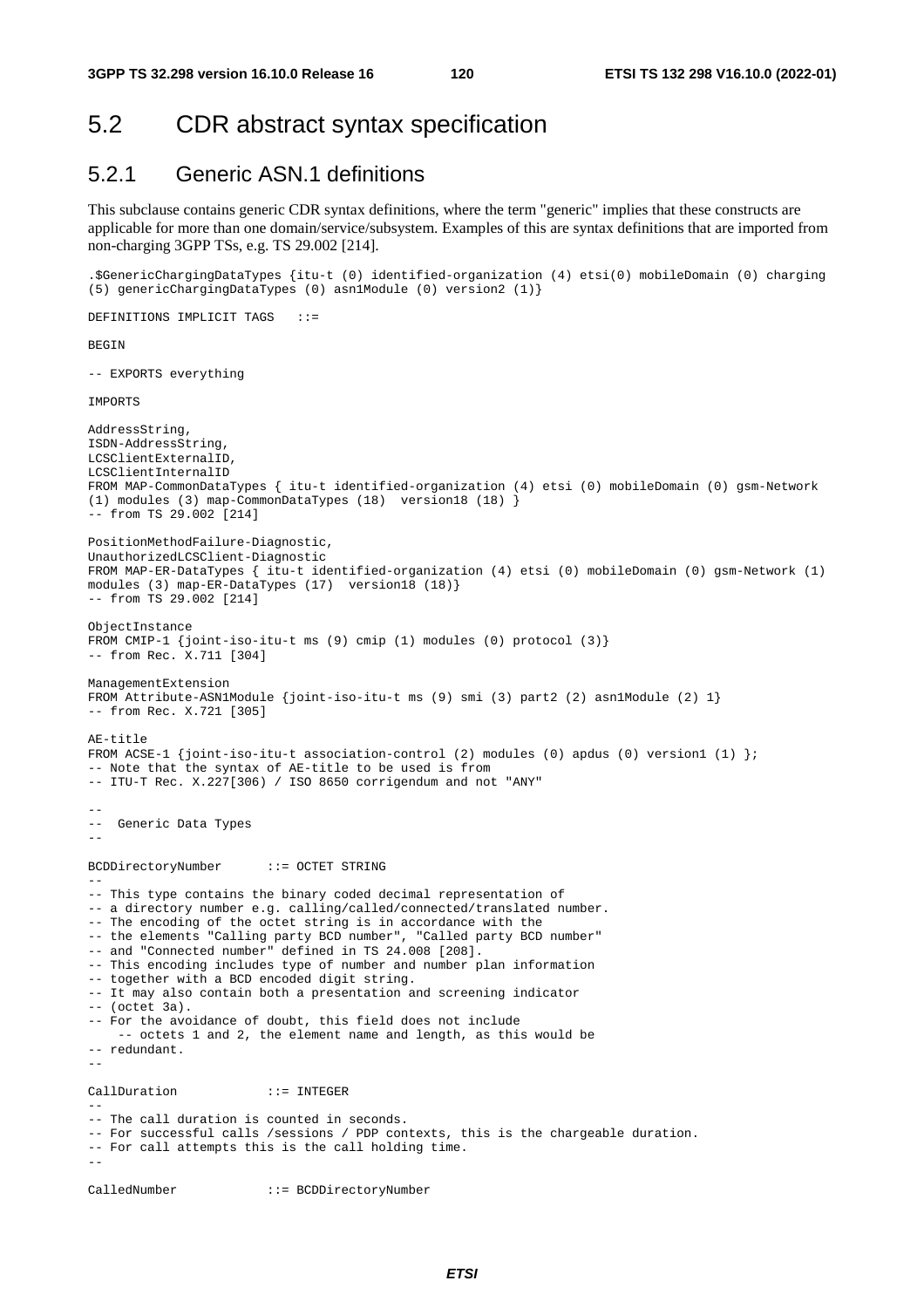CallingNumber ::= BCDDirectoryNumber CellId ::= OCTET STRING (SIZE(2)) -- -- Coded according to TS 24.008 [208] -- ChargeIndicator ::= INTEGER { noCharge (0), charge (1) } CauseForRecClosing ::= INTEGER  $-$ -- Cause codes 0 to 15 are defined 'CauseForTerm' (cause for termination) -- There is no direct correlation between these two types. -- -- LCS related causes belong to the MAP error causes acc. TS 29.002 [214] -- -- In PGW-CDR and SGW-CDR the value servingNodeChange is used for partial record -- generation due to Serving Node Address list Overflow -- In SGSN servingNodeChange indicates the SGSN change -- -- sWGChange value is used in both the S-GW, TWAG and ePDG for inter serving node change  $-$ { normalRelease (0), partialRecord (1), abnormalRelease (4),<br>
cAMELInitCallRelease (5), cAMELInitCallRelease (5),<br>volumeLimit (16), volumeLimit (16),<br>timeLimit (17), timeLimit servingNodeChange (18), maxChangeCond (19), managementIntervention (20), intraSGSNIntersystemChange (21), rATChange (22), mSTimeZoneChange (23), sGSNPLMNIDChange (24),<br>sGWChange (25), sGWChange aPNAMBRChange (26), mOExceptionDataCounterReceipt (27), unauthorizedRequestingNetwork (52), unauthorizedLCSClient (53), positionMethodFailure (54), unknownOrUnreachableLCSClient (58), listofDownstreamNodeChange (59) } CauseForTerm ::= INTEGER -- -- Cause codes from 16 up to 31 are defined as 'CauseForRecClosing' -- (cause for record closing). -- There is no direct correlation between these two types. -- -- LCS related causes belong to the MAP error causes acc. TS 29.002 [214]. -- { normalRelease (0), partialRecord (1), partialRecordCallReestablishment (2),  $\begin{array}{lll} \texttt{unsuccessful} & (3), \\ \texttt{unsuccessfulCal} & (3), \\ \texttt{abnormalRelease} & (4), \end{array}$ abnormalRelease (4),<br>
cAMELInitCallRelease (5), cAMELInitCallRelease (5), unauthorizedRequestingNetwork (52), unauthorizedLCSClient (53), quauthorizedLCSClient (53),<br>positionMethodFailure (54), unknownOrUnreachableLCSClient (58) } ChargingID ::= INTEGER (0..4294967295) -- -- Generated in P-GW, part of IP-CAN bearer -- 0..4294967295 is equivalent to 0..2\*\*32-1 --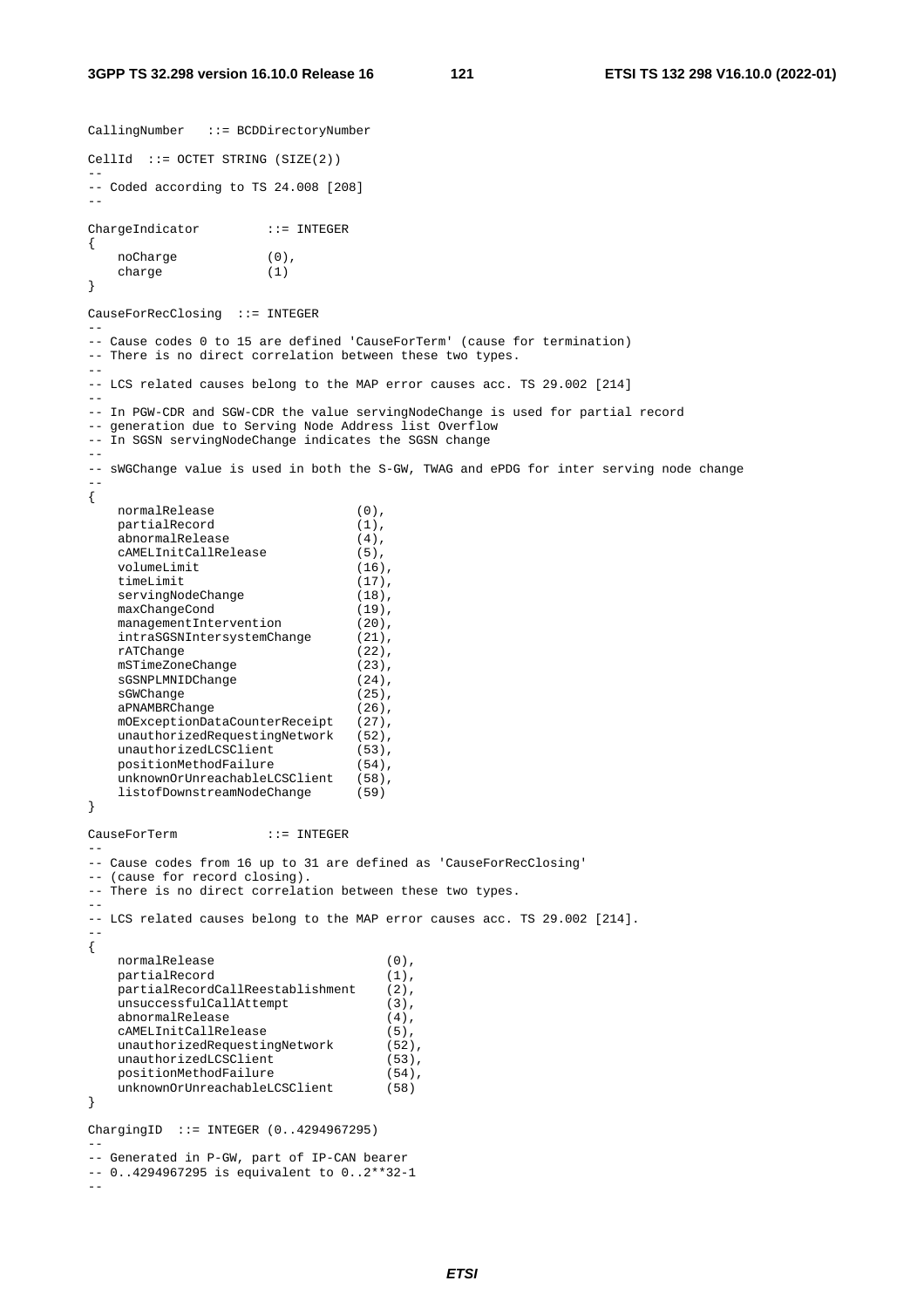**3GPP TS 32.298 version 16.10.0 Release 16 122 ETSI TS 132 298 V16.10.0 (2022-01)**

```
CivicAddressInformation ::= OCTET STRING 
-- 
-- as defined in subclause 3.1 of IETF RFC 4776 [409] excluding the first 3 octets. 
-CNIPMulticastDistribution ::= ENUMERATED 
{ 
    nO-IP-MULTICAST (0), 
    iP-MULTICAST (1) 
} 
DataVolumeOctets ::= INTEGER 
-- 
-- The volume of data transferred in octets. 
-- 
DynamicAddressFlag ::= BOOLEAN 
Diagnostics ::= CHOICE
{ 
   gsm0408Cause [0] INTEGER,
    -- See TS 24.008 [208] 
    gsm0902MapErrorValue [1] INTEGER, 
 -- 
    -- Note: The value to be stored here corresponds to the local values defined in the MAP-Errors 
   -- and MAP-DialogueInformation modules, for full details see TS 29.002 [214].
 -- 
   itu-t0767Cause [2] INTEGER,
    -- See Q.767 [309] 
    networkSpecificCause [3] ManagementExtension, 
    -- To be defined by network operator 
   manufacturerSpecificCause [4] ManagementExtension,
    -- To be defined by manufacturer 
    -- May be used for CHF generated diagnostics 
    positionMethodFailureCause [5] PositionMethodFailure-Diagnostic, 
    -- See TS 29.002 [214] 
    unauthorizedLCSClientCause [6] UnauthorizedLCSClient-Diagnostic, 
    -- See TS 29.002 [214] 
    diameterResultCodeAndExperimentalResult [7] INTEGER 
     -- See TS 29.338 [230], TS 29.337 [231], TS 29.128 [244] 
-- May be used for Nchf received diagnostics 
} 
DiameterIdentity ::= OCTET STRING
EnhancedDiagnostics ::= SEQUENCE
{ 
    rANNASCause [0] SEQUENCE OF RANNASCause 
} 
GSNAddress ::= IPAddress 
InvolvedParty ::= CHOICE 
{ 
 sIP-URI [0] GraphicString, -- refer to rfc3261 [401] 
 tEL-URI [1] GraphicString, -- refer to rfc3966 [402] 
 uRN [2] GraphicString, -- refer to rfc5031 [407] 
 iSDN-E164 [3] GraphicString, -- refer to ITU-T Recommendation E.164[308] 
 externalId [4] UTF8String -- refer to clause 19.7.2 TS 23.003 [200] 
} 
IPAddress ::= CHOICE 
{ 
 iPBinaryAddress IPBinaryAddress, 
 iPTextRepresentedAddress IPTextRepresentedAddress 
} 
IPBinaryAddress ::= CHOICE 
{ 
 iPBinV4Address [0] IPBinV4Address, 
 iPBinV6Address IPBinV6AddressWithOrWithoutPrefixLength 
} 
IPBinV4Address ::= OCTET STRING (SIZE(4)) 
IPBinV6Address ::= OCTET STRING (SIZE(16))
```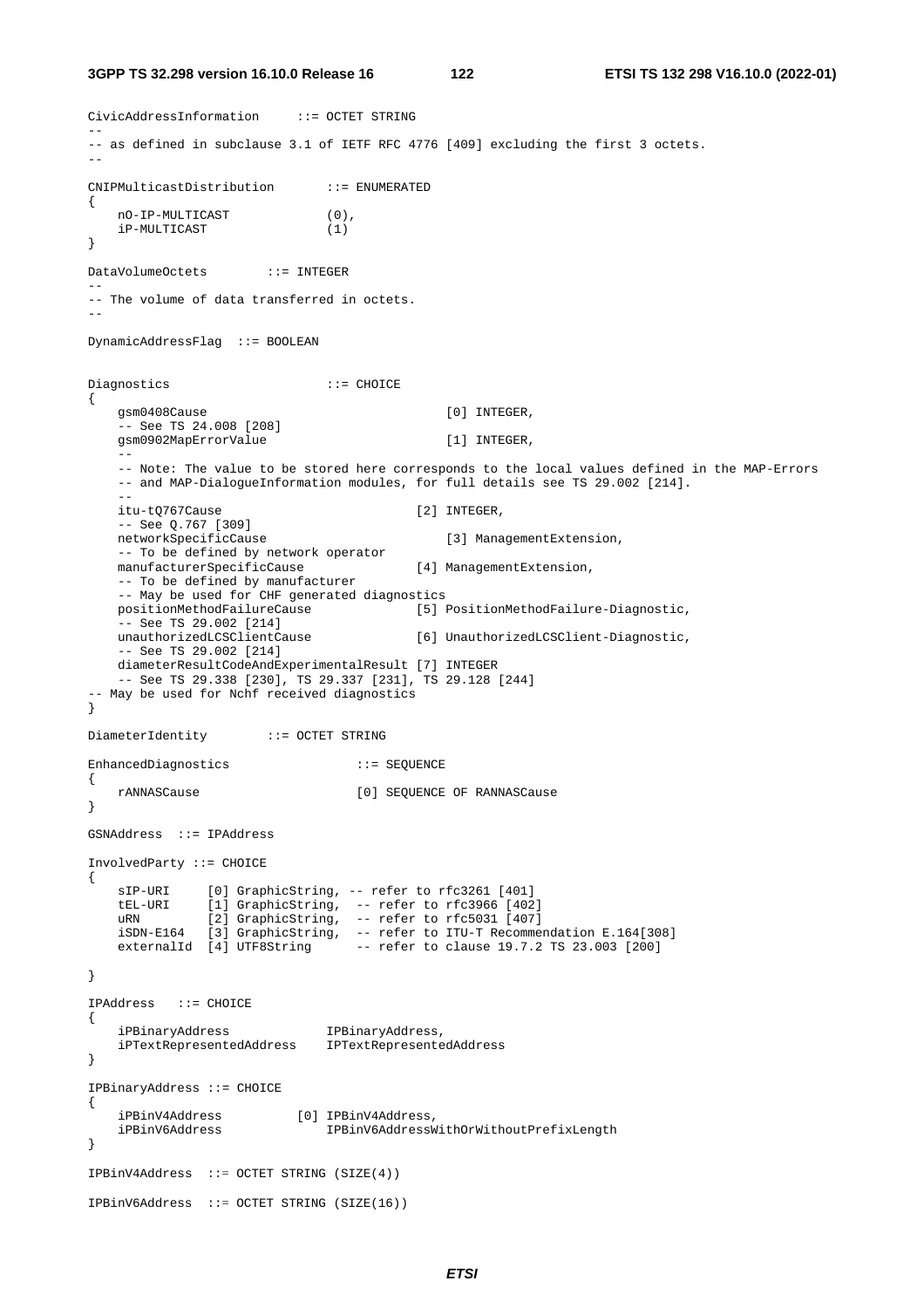```
IPBinV6AddressWithOrWithoutPrefixLength ::= CHOICE 
{ 
 iPBinV6Address [1] IPBinV6Address, 
 iPBinV6AddressWithPrefix [4] IPBinV6AddressWithPrefixLength 
} 
IPBinV6AddressWithPrefixLength ::= SEQUENCE 
{ 
    iPBinV6Address IPBinV6Address, 
    pDPAddressPrefixLength PDPAddressPrefixLength DEFAULT 64 
} 
IPTextRepresentedAddress ::= CHOICE 
\{ --
    -- IPv4 address are formatted in the "dotted decimal" notation according to IETF RFC 1166 [411]. 
    -- IPv6 address are formatted according to clause 4 of IETF RFC 5952 [412]. The mixed IPv4 IPv6 
    -- notation according to clause 5 of IETF RFC 5952 [412] is not used. 
    -- IPv6 address prefix are formatted in the "/" notation and according to clause 4 of 
   -- IETF RFC 5952 [412].
- iPTextV4Address [2] IA5String (SIZE(7..15)), 
 iPTextV6Address [3] IA5String (SIZE(15..45)) 
} 
LCSCause ::= OCTET STRING (SIZE(1))
-- 
-- See LCS Cause Value, TS 49.031 [227] 
-- 
LCSClientIdentity ::= SEQUENCE 
{ 
    lcsClientExternalID [0] LCSClientExternalID OPTIONAL, 
    lcsClientDialedByMS [1] AddressString OPTIONAL, 
    lcsClientInternalID [2] LCSClientInternalID OPTIONAL 
} 
LCSOoSInfo ::= OCTET STRING (SIZE(4))-- 
-- See LCS QoS IE, TS 49.031 [227] 
-- 
LevelOfCAMELService ::= BIT STRING 
{ 
basic (0),
 callDurationSupervision (1), 
 onlineCharging (2) 
} 
LocalSequenceNumber ::= INTEGER (0..4294967295) 
-- 
-- Sequence number of the record in this node 
-- 0.. 4294967295 is equivalent to 0..2**32-1, unsigned integer in four octets 
-- 
LocationAreaAndCell ::= SEQUENCE 
{ 
    locationAreaCode [0] LocationAreaCode, 
 cellId [1] CellId, 
 mCC-MNC [2] MCC-MNC OPTIONAL 
} 
LocationAreaCode ::= OCTET STRING (SIZE(2))
-- 
-- See TS 24.008 [208] 
-ManagementExtensions ::= SET OF ManagementExtension 
MBMS2G3GIndicator ::= ENUMERATED 
{ 
 twoG (0), -- For GERAN access only 
 threeG (1), -- For UTRAN access only 
 twoG-AND-threeG (2) -- For both UTRAN and GERAN access 
} 
MBMSInformation ::= SET 
{
```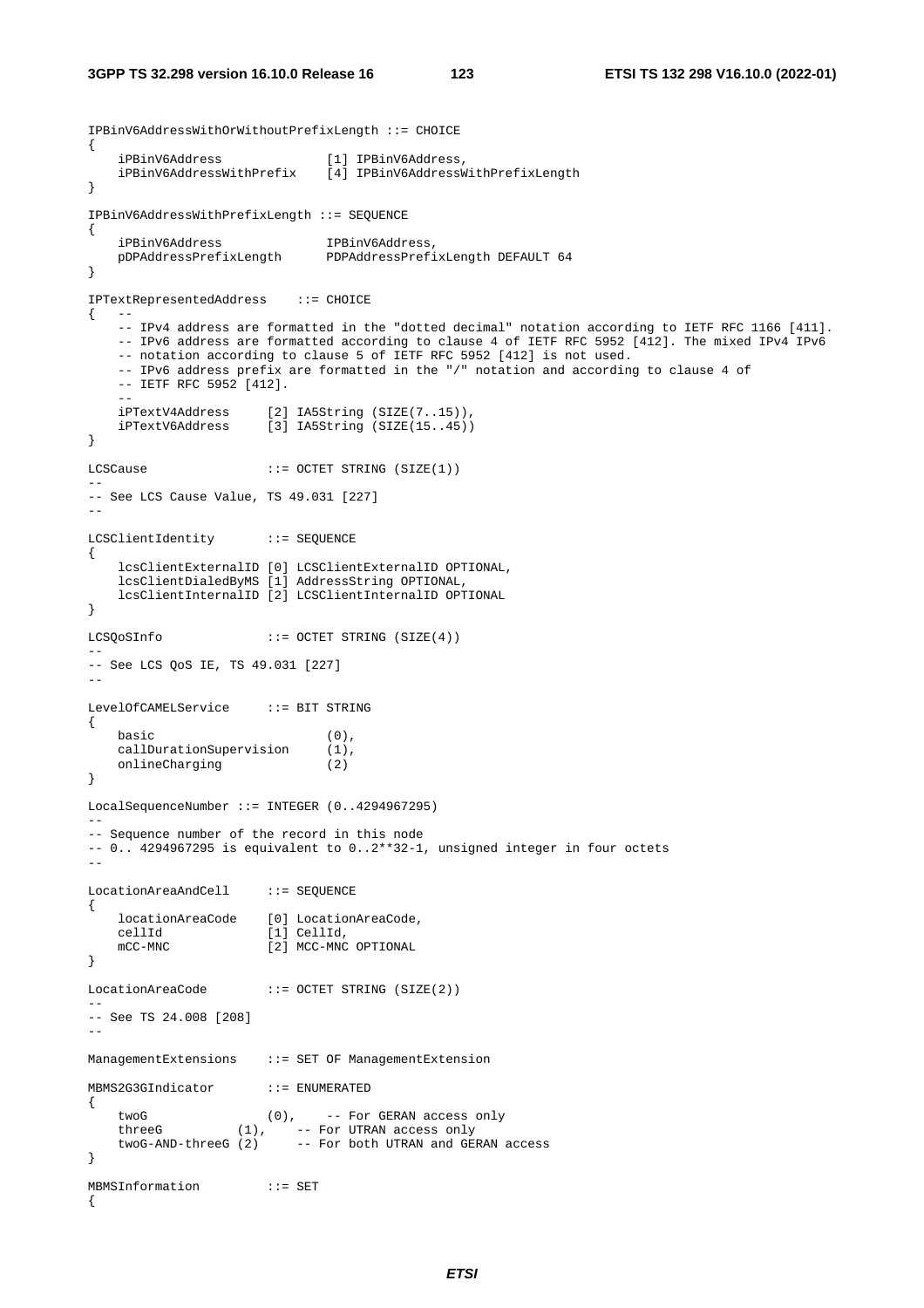```
tMGI [1] TMGI OPTIONAL,
 mBMSSessionIdentity [2] MBMSSessionIdentity OPTIONAL, 
 mBMSServiceType [3] MBMSServiceType OPTIONAL, 
 mBMSUserServiceType [4] MBMSUserServiceType OPTIONAL, -- only supported in the BM-SC 
 mBMS2G3GIndicator [5] MBMS2G3GIndicator OPTIONAL, 
 fileRepairSupported [6] BOOLEAN OPTIONAL, -- only supported in the BM-SC 
rAI                                  [7] RoutingAreaCode OPTIONAL,      -- only supported in the BM-SC
 mBMSServiceArea [8] MBMSServiceArea OPTIONAL, 
 requiredMBMSBearerCaps [9] RequiredMBMSBearerCapabilities OPTIONAL, 
 mBMSGWAddress [10] GSNAddress OPTIONAL, 
    cNIPMulticastDistribution [11] CNIPMulticastDistribution OPTIONAL, 
 mBMSDataTransferStart [12] MBMSTime OPTIONAL, 
 mBMSDataTransferStop [13] MBMSTime OPTIONAL 
} 
MBMSServiceArea ::= OCTET STRING 
MBMSServiceType ::= ENUMERATED 
{ 
    mULTICAST (0), 
    bROADCAST (1) 
} 
MBMSSessionIdentity ::= OCTET STRING (SIZE (1)) 
-- 
-- This octet string is a 1:1 copy of the contents of the MBMS-Session-Identity 
-- AVP specified in TS 29.061 [82] 
-- 
MBMSTime ::= OCTET STRING (SIZE (8)) 
-- 
-- This value indicates the time in seconds relative to 00:00:00 on 1 January 1900 (calculated as 
-- continuous time without leap seconds and traceable to a common time reference) where binary 
-- encoding of the integer part is in the first 32 bits and binary encoding of the fraction part in 
-- the last 32 bits. The fraction part is expressed with a granularity of 1 /2**32 second as 
-- specified in TS 29.061 [82]. 
-- 
MBMSUserServiceType ::= ENUMERATED 
{ 
   \begin{array}{ccccc}\n\text{downLOAD} & & & (0) \text{,} \\
\end{array} sTREAMING (1) 
} 
MCC-MNC ::= OCTET STRING (SIZE(3))
-- 
-- See TS 24.008 [208] 
-MessageClass ::= ENUMERATED 
{ 
 personal (0), 
advertisement (1),
  information-service (2),<br>auto (3)
             (3)} 
MessageReference ::= OCTET STRING 
-- 
-- The default value shall be one octet set to 0 
-- 
MSCAddress ::= AddressString 
MscNo ::= ISDN-AddressString 
-- 
-- See TS 23.003 [200] 
-- 
MSISDN ::= ISDN-AddressString 
-- 
-- See TS 23.003 [200] 
-- 
MSTimeZone ::= OCTET STRING (SIZE (2)) 
-- 
-- 1. Octet: Time Zone and 2. Octet: Daylight saving time, see TS 29.060 [215] 
--
```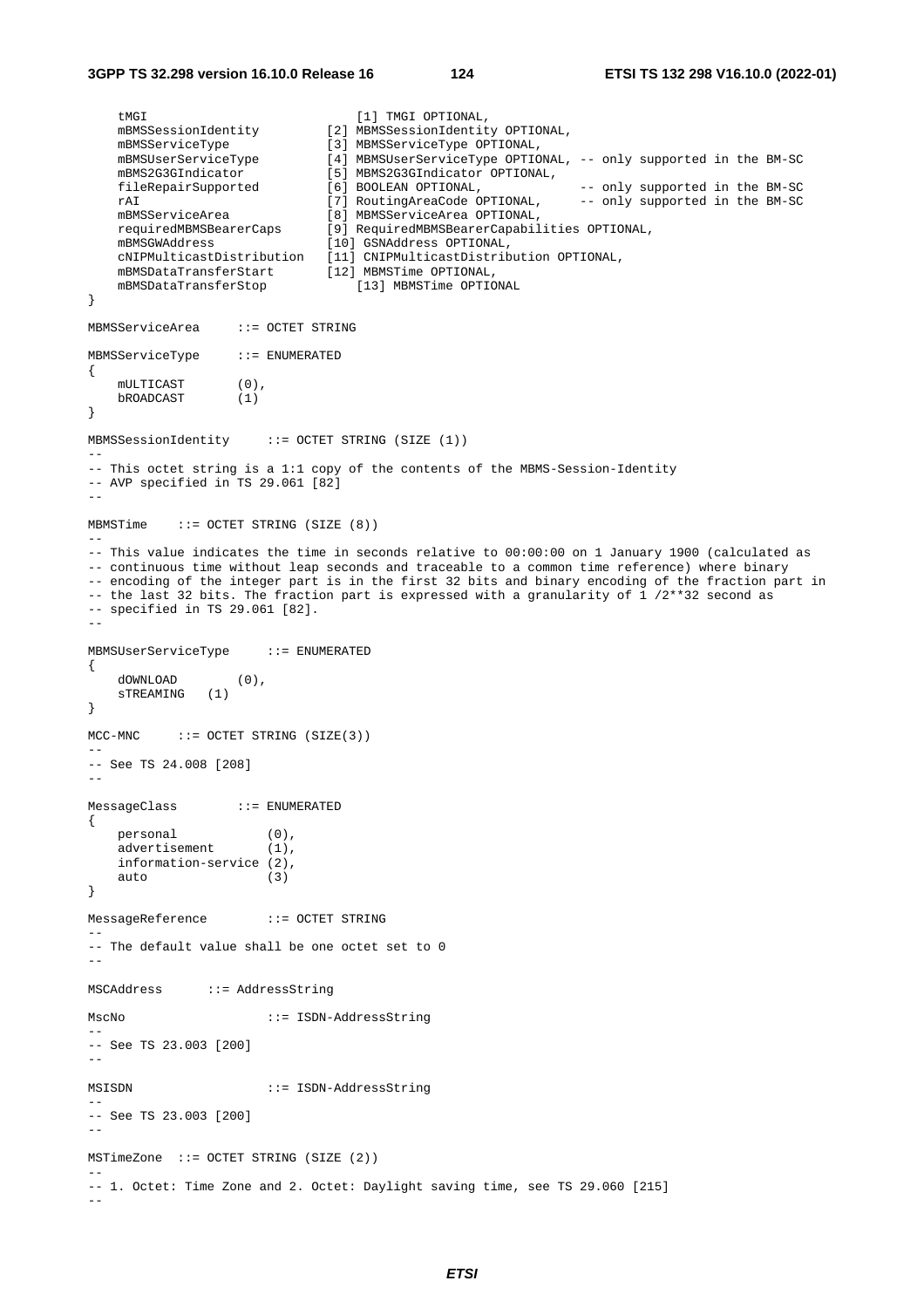$NodeID$  ::= IA5String (SIZE(1..20))

```
NodeAddress ::= CHOICE 
{ 
 iPAddress [0] IPAddress, 
 domainName [1] GraphicString 
} 
PDPAddressPrefixLength ::=INTEGER (1..64) 
-- 
-- This is an integer indicating the length of the PDP/PDN IPv6 address prefix 
-- and the default value is 64 bits. 
-- 
PDPAddress ::= CHOICE 
{ 
 iPAddress [0] IPAddress 
                          [1] ETSIAddress
                              has only been used in earlier releases for X.121 format
} 
PLMN-Id ::= OCTET STRING (SIZE (3)) 
-- 
-- This is in the same format as octets 2, 3 and 4 of the Routing Area Identity (RAI) IE specified 
-- in TS 29.060 [215] 
-- 
PositioningData ::= OCTET STRING (SIZE(1..33)) 
-- 
-- See Positioning Data IE (octet 3..n), TS 49.031 [227] 
-- 
PriorityType ::= ENUMERATED 
{ 
   low (0),<br>normal (1),
   normal
    high (2) 
} 
RANNASCause ::= OCTET STRING 
-- This octet string is a 1:1 copy of the contents (i.e. starting with octet 5) 
-- of the "RAN/NAS Cause" information element specified in TS 29.274 [223]. 
RATType ::= INTEGER (0..255)-- 
--This integer is 1:1 copy of the RAT type value as defined in TS 29.061 [215]. 
-- 
RecordingEntity ::= AddressString 
RecordType ::= INTEGER 
-- 
-- Record values 0..17 and 87,89 are CS specific. The contents are defined in TS 32.250 [10] 
-- 
{ 
    moCallRecord (0), 
   mtCallRecord (1),
    roamingRecord (2), 
    incGatewayRecord (3), 
    outGatewayRecord (4), 
    transitCallRecord (5), 
    moSMSRecord (6), 
   mtSMSRecord (7),<br>moSMSIWRecord (8),
    moSMSIWRecord (8), 
   mtSMSGWRecord (9),<br>ssActionRecord (10),
    ssActionRecord (10),<br>hlrIntRecord (11),
   hlrIntRecord
    locUpdateHLRRecord (12), 
    locUpdateVLRRecord (13), 
    commonEquipRecord (14), 
    moTraceRecord (15), -- used in earlier releases 
   morraceRecord (16), \frac{1}{16}, \frac{1}{16} arlier releases
    termCAMELRecord (17), 
-- 
-- Record values 18..22 are GPRS specific. The contents are defined in TS 32.251 [11] 
-- 
    sgsnPDPRecord (18),
```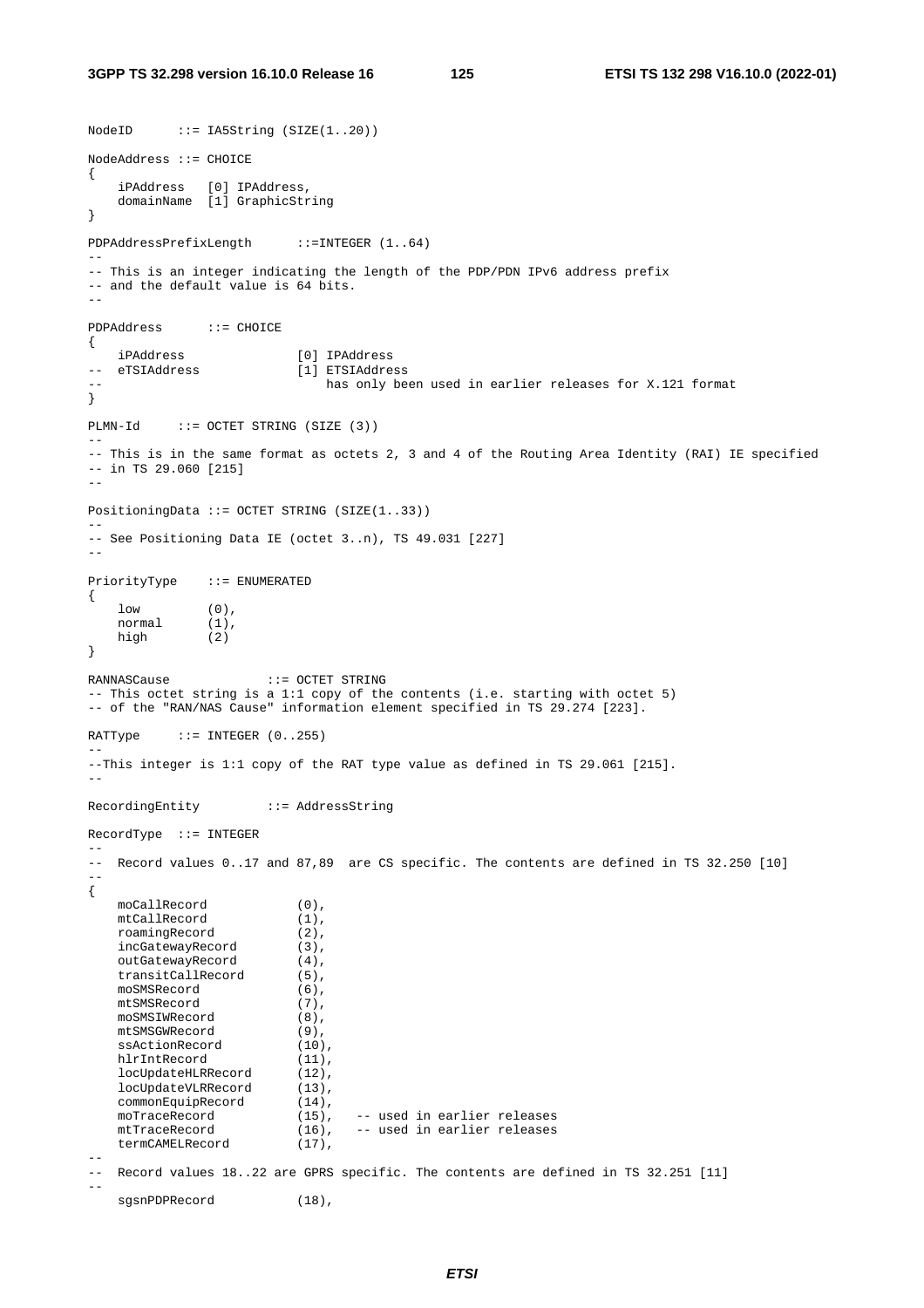sgsnMMRecord (20), sgsnSMORecord (21), -- also MME UE originated SMS record sgsnSMTRecord (22), -- also MME UE terminated SMS record  $-$ -- Record values 23..25 are CS-LCS specific. The contents are defined in TS 32.250 [10] - mtLCSRecord (23),<br>moLCSRecord (24), moLCSRecord (24), niLCSRecord (25), -- -- Record values 26..28 are GPRS-LCS specific. The contents are defined in TS 32.251 [11] - sgsnMTLCSRecord (26), sgsnMOLCSRecord (27),<br>sgsnNILCSRecord (28), sgsnNILCSRecord  $-$ -- Record values 30..62 are MMS specific. The contents are defined in TS 32.270 [30] mMO1SRecord (30),<br>mMO4FRqRecord (31), mMO4FRqRecord (31),<br>mMO4FRsRecord (32),  $mMO4FRSRecont$ mMO4DRecord (33), mMO1DRecord (34), mMO4RRecord (35), mMO1RRecord (36), mMOMDRecord (37), mMR4FRecord (38), mMR1NRqRecord (39),<br>mMR1NRsRecord (40), mMR1NRsRecord mMR1RtRecord (41), mMR1AFRecord (42),<br>mMR4DRqRecord (43), mMR4DRqRecord (43),<br>mMR4DRsRecord (44), mMR4DRsRecord (44),<br>mMR1RRRecord (45), mMR1RRRecord mMR4RRqRecord (46), mMR4RRsRecord (47), mMRMDRecord (48), mMFRecord (49), mMBx1SRecord (50), mMBx1VRecord (51),<br>mMBx1URecord (52), mMBx1URecord (52),<br>mMBx1DRecord (53), mMBx1DRecord (53),<br>mM7SRecord (54), mM7SRecord mM7DRqRecord (55),<br>mM7DRsRecord (56), mM7DRsRecord mM7CRecord (57), mM7RRecord (58), mM7DRRqRecord (59), mM7DRRsRecord (60), mM7RRqRecord (61), mM7RRsRecord (62),  $-$ -- Record values  $63..70, 82, 89..91$  are IMS specific.<br>-- The contents are defined in TS 32 260 [20] The contents are defined in TS 32.260 [20] - sCSCFRecord (63), pCSCFRecord (64), iCSCFRecord (65), mRFCRecord (66),<br>mGCFRecord (67),  $mGCFRecont$  bGCFRecord (68), aSRecord (69),<br>eCSCFRecord (70), eCSCFRecord (70),<br>iBCFRecord (82), iBCFRecord (82),<br>tRFRecord (89), tRFRecord (89), tFRecord (90),<br>aTCFRecord (91), aTCFRecord -- -- Record values 71..75 are LCS specific. The contents are defined in TS 32.271 [31] - lCSGMORecord (71), lCSRGMTRecord (72), lCSHGMTRecord (73), lCSVGMTRecord (74), lCSGNIRecord (75), -- -- Record values 76..79,86 are MBMS specific.

-- The contents are defined in TS 32.251 [11] and TS 32.273 [33]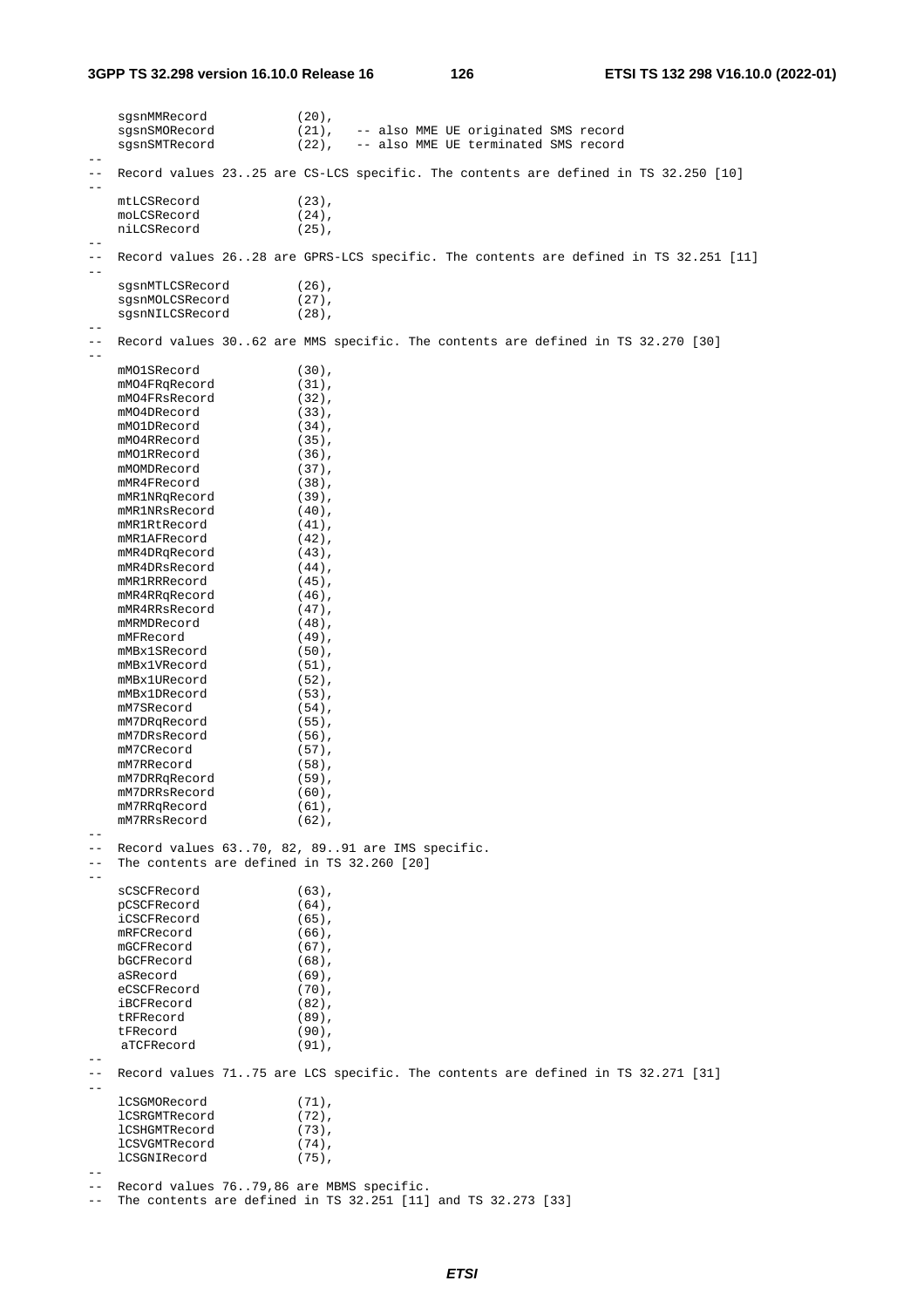-- -- Record values 76,77 and 86 are MBMS bearer context specific - sgsnMBMSRecord (76). ggsnMBMSRecord (77),<br>qwMBMSRecord (86), gwMBMSRecord -- -- Record values 78 and 79 are MBMS service specific and defined in TS 32.273 [33]  $\mathbf{L}$ sUBBMSCRecord (78), cONTENTBMSCRecord (79),  $-$ -- Record Values 80..81 are PoC specific. The contents are defined in TS 32.272 [32] - pPFRecord (80), cPFRecord (81),  $-$ -- Record values 84,85 and 92,95,96, 97 are EPC specific. -- The contents are defined in TS 32.251 [11] - sGWRecord (84), pGWRecord (85), tDFRecord (92), iPERecord (95), ePDGRecord (96), tWAGRecord (97), -- -- Record Value 83 is MMTel specific. The contents are defined in TS 32.275 [35] - mMTelRecord (83). -- -- Record value 87,88 and 89 are CS specific. The contents are defined in TS 32.250 [10] - mSCsRVCCRecord (87), mMTRFRecord (88), iCSRegisterRecord (99), -- -- Record values 93 and 94 are SMS specific. The contents are defined in TS 32.274 [34]  $$ sCSMORecord (93), sCSMTRecord (94), -- -- Record values 100, 101 and 102 are ProSe specific. The contents are defined in TS 32.277 [36] - pFDDRecord (100), pFEDRecord (101), pFDCRecord (102), -- -- Record values103 and 104 are Monitoring Event specific. The contents are defined in TS 32.278 [38]  $$  mECORecord (103), mERERecord (104), -- -- Record values 105 to 106 are CP data transfer specific. The contents are defined in TS  $-- 32.253$  [13]  $-1$  cPDTSCERecord (105), cPDTSNNRecord (106), -- -- Record values 110 to 113 are SMS specific. The contents are defined in TS -- 32.274 [34] - sCDVTT4Record (110), sCSMOT4Record (111), iSMSMORecord (112), iSMSMTRecord (113), -- -- Record values 120 are Exposure Function API specific. The contents are defined in TS  $-- 32.254 [14]$  $$ eASCERecord (120), -- -- Record values from 200 are specific to Charging Function domain - chargingFunctionRecord (200)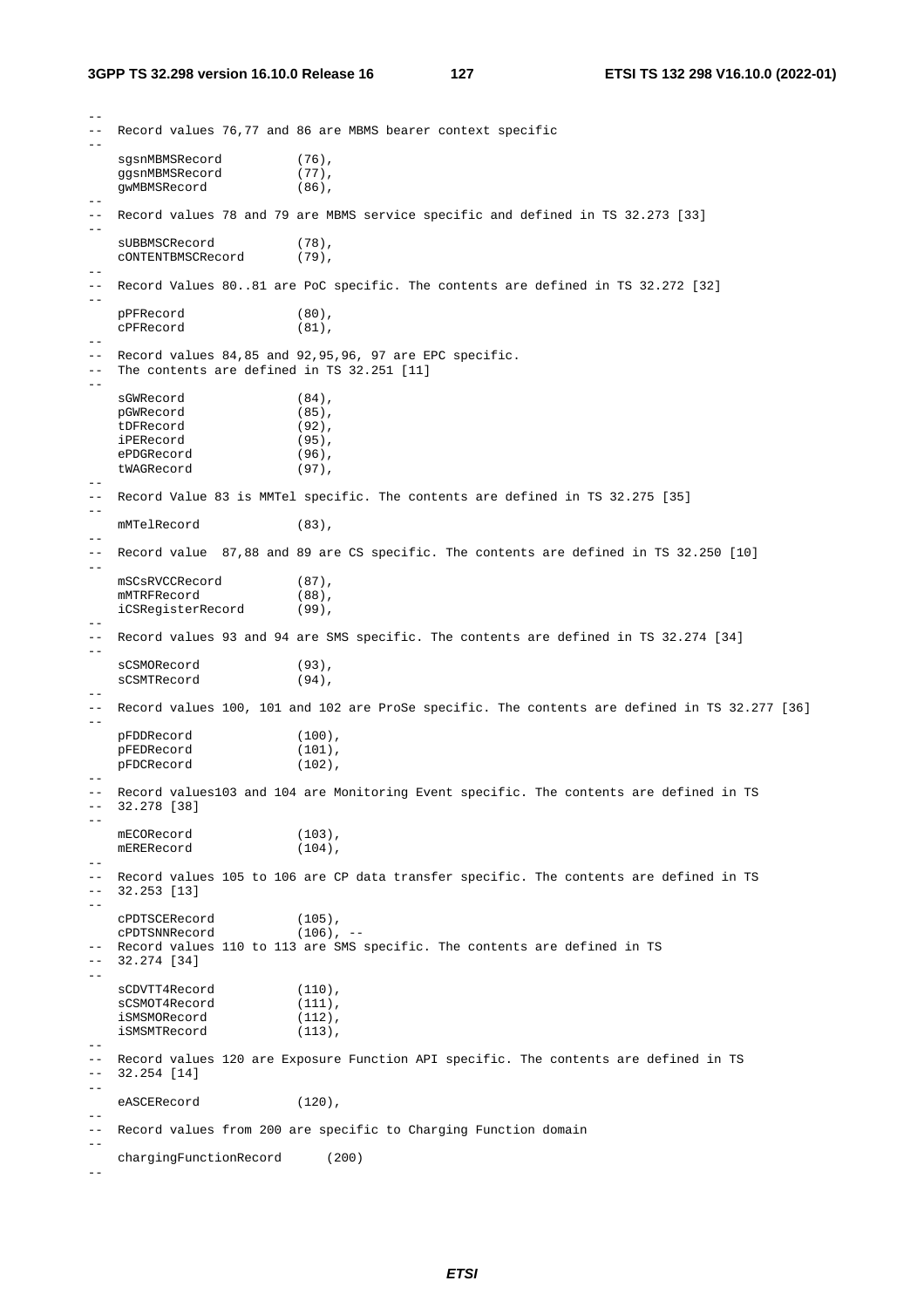```
} 
RequiredMBMSBearerCapabilities ::= OCTET STRING (SIZE (3..14)) 
-- 
-- This octet string is a 1:1 copy of the contents (i.e. starting with octet 5) of the 
-- "Quality of service Profile" information element specified in TS 29.060 [75]. 
-- 
RoutingAreaCode ::= OCTET STRING (SIZE(1)) 
-- 
-- See TS 24.008 [208] 
-SCSASAddress ::= SET 
--- 
-- 
{ 
   sCSAddress [1] IPAddress,<br>sCSRealm [2] DiameterId
                   [2] DiameterIdentity
} 
Session-Id ::= GraphicString 
-- 
-- rfc3261 [401]: example for SIP CALL-ID: f81d4fae-7dec-11d0-a765-00a0c91e6bf6@foo.bar.com 
-- 
ServiceContextID ::= UTF8String
ServiceSpecificInfo ::= SEQUENCE 
{ 
     serviceSpecificData [0] GraphicString OPTIONAL, 
   serviceSpecificType [1] INTEGER OPTIONAL
} 
SMSResult ::= Diagnostics 
SmsTpDestinationNumber ::= OCTET STRING 
-- 
-- This type contains the binary coded decimal representation of 
-- the SMS address field the encoding of the octet string is in 
-- accordance with the definition of address fields in TS 23.040 [201]. 
-- This encoding includes type of number and numbering plan indication 
-- together with the address value range.
-- 
SubscriberEquipmentNumber ::= SET 
-- 
-- If SubscriberEquipmentType is set to IMEISV and IMEI is received, the number of digits is 15. 
-- 
{ 
     subscriberEquipmentNumberType [0] SubscriberEquipmentType, 
     subscriberEquipmentNumberData [1] OCTET STRING 
} 
SubscriberEquipmentType ::= ENUMERATED 
-- 
-- It should be noted that depending on the services, not all equipment types are applicable. 
-- For IMS equipment types 0 and 3 are applicable. 
-- In 5GS, for PEI defined as: 
-- - IMEI or IMEISV, iMEISV type is used and the data is per TS 23.003 [200] format.
-- - MAC address, mAC type is used, and the data is converted from JSON format of the PEI
-- described in TS 29.571 [249]. 
-- - EUI-64, uEI64 type is used, and the data is converted from JSON format of the PEI
           described in TS 29.571 [249].
{ 
   \text{IMEISV} (0),<br>
\text{MAC} (1),
                   (1),
     eUI64 (2), 
    modifiedEUI64 (3) 
} 
SubscriptionID ::= SET 
-- 
-- See TS 23.003 [200] and TS 29.571 [249] 
-- 
{ 
    subscriptionIDType [0] SubscriptionIDType,
```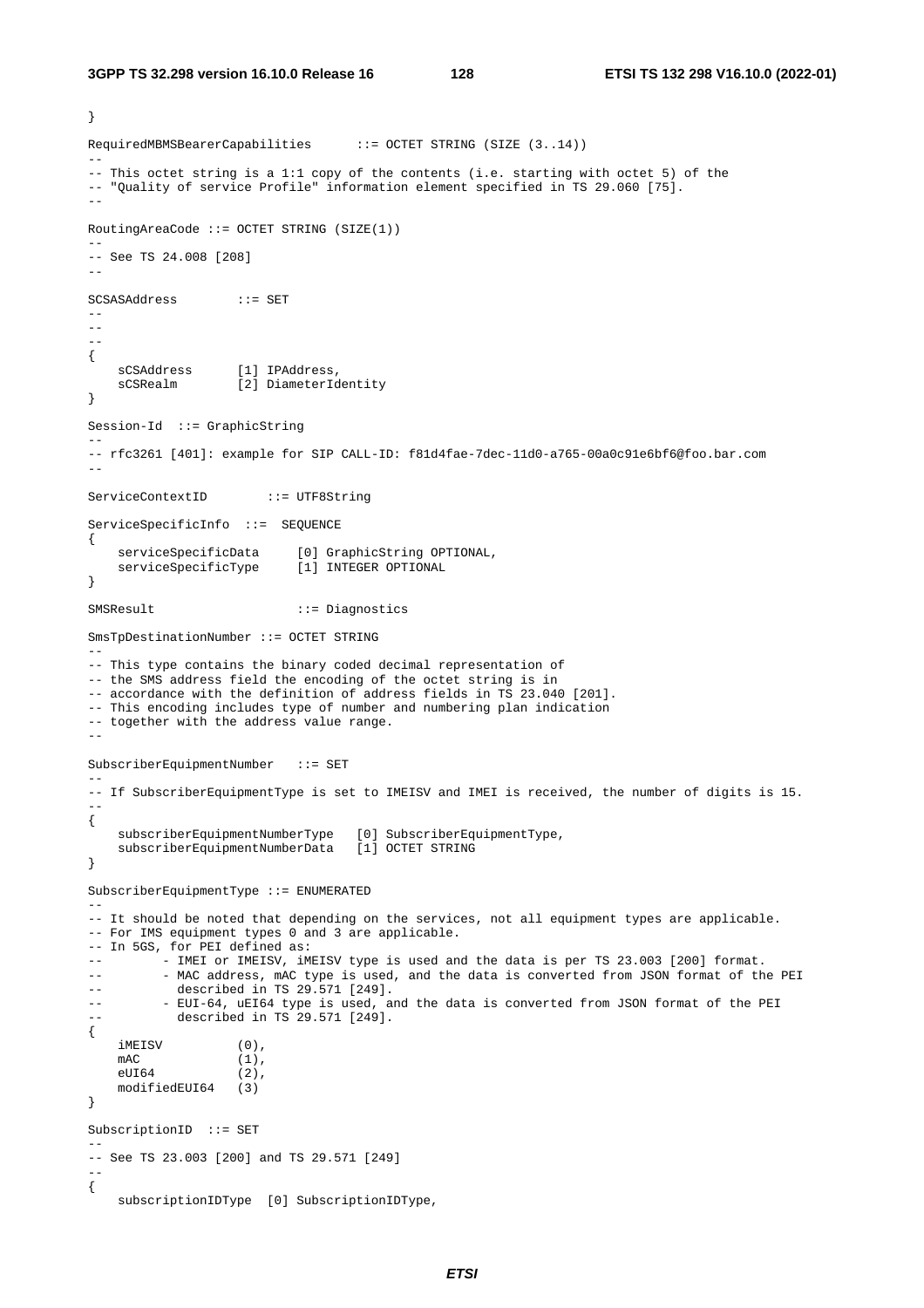```
 subscriptionIDData [1] UTF8String 
} 
SubscriptionIDType ::= ENUMERATED 
{ 
    eND-USER-E164 (0),<br>eND-USER-IMSI (1),
   eND-USER-IMSI (1),<br>eND-USER-SIP-URI (2).
    eND-USER-SIP-URI (2), 
    eND-USER-NAI (3), 
     eND-USER-PRIVATE (4) 
-- 
-- eND-USER-NAI can be used for externalIdentifier. 
-- eND-USER-IMSI can be used for 5G BRG or 5G CRG. 
-- eND-USER-NAI can be used for GLI or GCI for wireline access network scenarios 
-- NAI format for GCI and GLI is specified in 28.15.5 and 28.15.6 of TS 23.003 [200]. 
-} 
SystemType ::= ENUMERATED 
 -- 
     -- "unknown" is not to be used in PS domain. 
 -- 
{ 
   unknown (0),<br>iuUTRAN (1),
    iuUTRAN
    gERAN (2) 
} 
ThreeGPPPSDataOffStatus ::= ENUMERATED 
{ 
    \begin{align} \text{active} & (0), \\ \text{inactive} & (1) \end{align}inactive
} 
TimeStamp ::= OCTET STRING (SIZE(9)) 
-- 
-- The contents of this field are a compact form of the UTCTime format 
-- containing local time plus an offset to universal time. Binary coded 
-- decimal encoding is employed for the digits to reduce the storage and
-- transmission overhead 
-- e.g. YYMMDDhhmmssShhmm
-- where 
-- YY = Year 00 to 99 BCD encoded
-- MM = Month 01 to 12 BCD encoded
-- DD = Day 01 to 31 BCD encoded
-- hh = hour 00 to 23 BCD encoded 
-- mm = minute 00 to 59 BCD encoded
-- ss = second 00 to 59 BCD encoded
-- S = Sign 0 = "+", "-" ASCII encoded
-- hh = hour 00 to 23 BCD encoded
-- mm = minute 00 to 59 BCD encoded
-- 
TMGI ::= OCTET STRING
-- 
-- This octet string is a 1:1 copy of the contents (i.e. starting with octet 4) 
-- of the "TMGI" information element specified in TS 29.060 [75].
- -.#END
```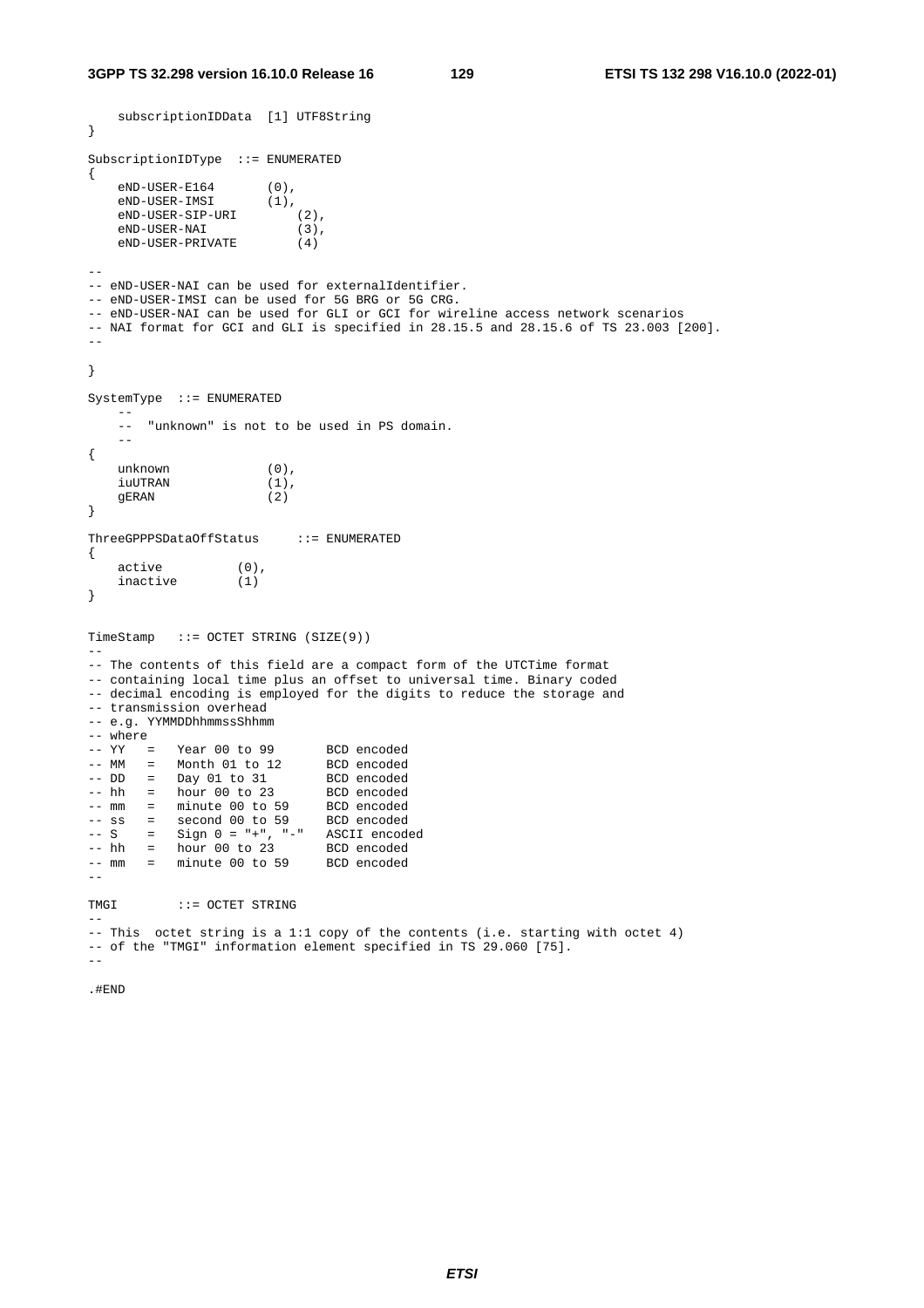# 5.2.2 Bearer level CDR definitions

### 5.2.2.0 General

This clause contains the syntax definitions of the CDRs on the bearer level. This comprises the CDR types from the Circuit Switched (CS) domain (TS 32.250 [10]) and the Packet Switched (PS) domain, i.e. GPRS (TS 32.251 [11]).

### 5.2.2.1 CS domain CDRs

This subclause contains the abstract syntax definitions that are specific to the CDR types defined in TS 32.250 [10].

.\$CSChargingDataTypes {itu-t (0) identified-organization (4) etsi(0) mobileDomain (0) charging (5) csChargingDataTypes (1) asn1Module (0) version2 (1)} DEFINITIONS IMPLICIT TAGS ::=

**BEGIN** 

-- EXPORTS everything

**IMPORTS** 

```
AE-title, 
BCDDirectoryNumber, 
CallDuration, 
CalledNumber, 
CallingNumber, 
CauseForTerm, 
CellId, 
ChargeIndicator, 
Diagnostics, 
LCSCause, 
LCSClientIdentity, 
LCSQoSInfo, 
LevelOfCAMELService, 
LocationAreaAndCell, 
LocationAreaCode, 
ManagementExtensions, 
MCC-MNC, 
MessageReference, 
MSCAddress, 
MscNo, 
MSISDN, 
NodeAddress, 
ObjectInstance, 
PositioningData, 
RecordingEntity, 
RecordType, 
SMSResult, 
SmsTpDestinationNumber, 
SystemType, 
TimeStamp 
FROM GenericChargingDataTypes {itu-t (0) identified-organization (4) etsi(0) mobileDomain (0) 
charging (5) genericChargingDataTypes (0) asn1Module (0) version2 (1) }
BearerServiceCode 
FROM MAP-BS-Code {itu-t identified-organization (4) etsi (0) mobileDomain (0) gsm-Network (1) 
modules (3) map-BS-Code (20) version18 (18) } 
-- from TS 29.002 [214] 
TeleserviceCode 
FROM MAP-TS-Code {itu-t identified-organization (4) etsi (0) mobileDomain (0) gsm-Network (1) 
modules (3) map-TS-Code (19) version18 (18) } 
-- from TS 29.002 [214]
SS-Code 
FROM MAP-SS-Code { itu-t identified-organization (4) etsi (0) mobileDomain (0) gsm-Network (1) 
modules (3) map-SS-Code (15) version18 (18) } 
-- from TS 29.002 [214] 
MOLR-Type 
FROM SS-DataTypes {itu-t identified-organization (4) etsi (0) mobileDomain (0) gsm-Access (2) 
modules (3) ss-DataTypes (2) version14 (14)} 
-- from TS 24.080 [209]
```
DefaultCallHandling,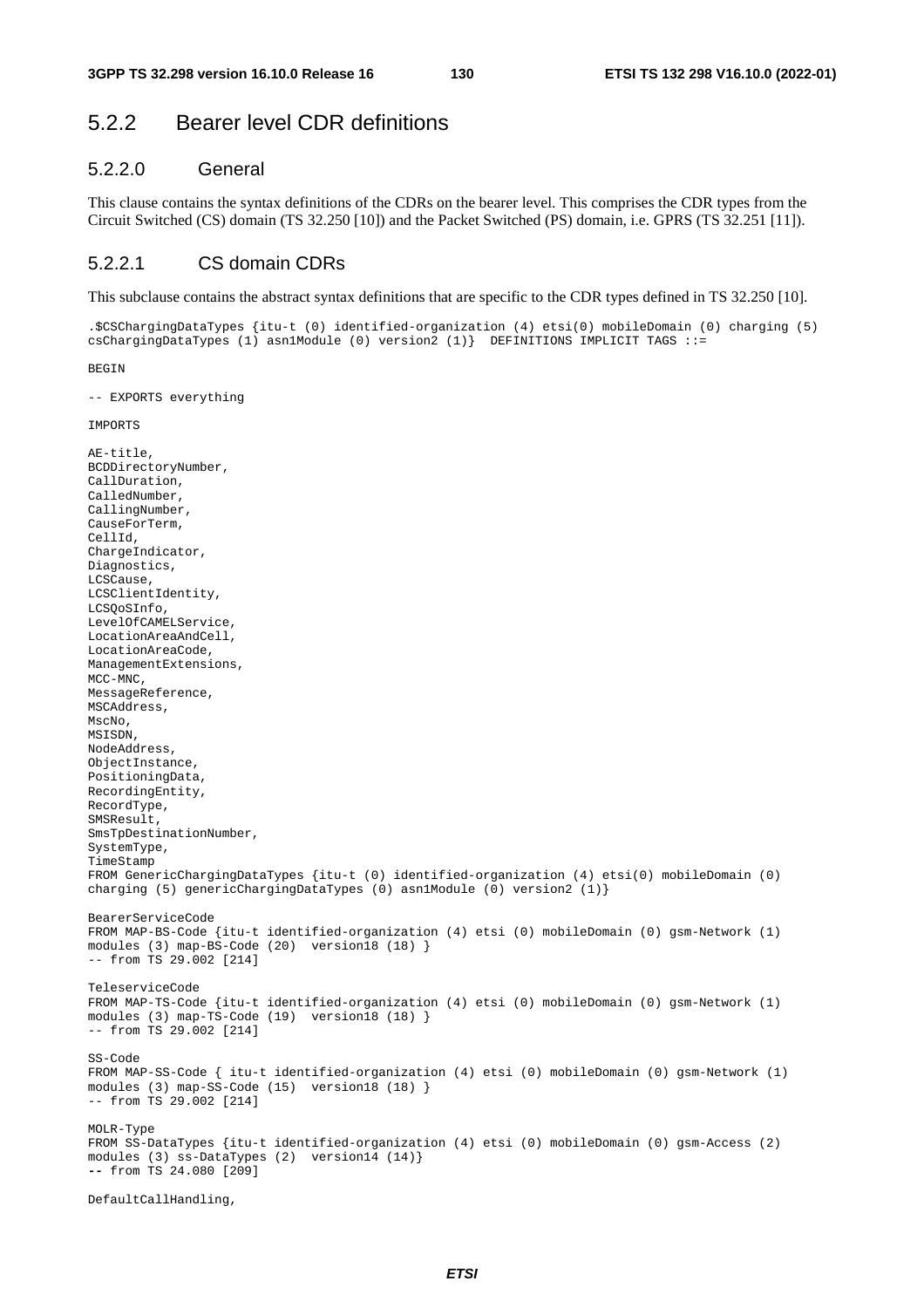DefaultSMS-Handling, NotificationToMSUser, ServiceKey FROM MAP-MS-DataTypes {itu-t identified-organization (4) etsi (0) mobileDomain (0) gsm-Network (1) modules (3) map-MS-DataTypes (11) version18 (18) } -- from TS 29.002 [214] CallReferenceNumber, NumberOfForwarding FROM MAP-CH-DataTypes {itu-t identified-organization (4) etsi (0) mobileDomain (0) gsm-Network (1) modules (3) map-CH-DataTypes (13) version18 (18) } -- from TS 29.002 [214] AddressString, BasicServiceCode, IMEI, IMSI, ISDN-AddressString FROM MAP-CommonDataTypes {itu-t identified-organization (4) etsi (0) mobileDomain (0) gsm-Network (1) modules (3) map-CommonDataTypes (18) version18 (18) }  $-$  from TS 29.002 [214] Ext-GeographicalInformation, LCSClientType, LCS-Priority, LocationType FROM MAP-LCS-DataTypes {itu-t identified-organization (4) etsi (0) mobileDomain (0) gsm-Network (1) modules (3) map-LCS-DataTypes (25) version18 (18) } -- from TS 29.002 [214] IMS-Charging-Identifier, InterOperatorIdentifierList, TransitIOILists FROM IMSChargingDataTypes {itu-t (0) identified-organization (4) etsi(0) mobileDomain (0) charging (5) imsChargingDataTypes (4) asn1Module (0) version2 (1)} BasicService FROM Basic-Service-Elements {itu-t(0) identified-organization (4) etsi (0) 196 basic-serviceelements (8) } -- from "Digital Subscriber Signalling System No. one (DSS1) protocol" ETS 300 196 [310] DestinationRoutingAddress FROM CAP-datatypes { itu-t(0) identified-organization (4) etsi (0) mobileDomain (0) gsm-Network (1) modules (3) cap-datatypes (52) version8 (7) } -- from TS 29.078 [217] ; -- -- CS CALL AND EVENT RECORDS -- CSRecord ::= CHOICE -- -- Record values 0..21 are circuit switch specific -- { moCallRecord [0] MOCallRecord, mtCallRecord [1] MTCallRecord, roamingRecord [2] RoamingRecord, incGatewayRecord [3] IncGatewayRecord, outGatewayRecord [4] OutGatewayRecord,<br>transitRecord [5] TransitCallRecord, transitRecord [5] TransitCallRecord,<br>moSMSRecord [6] MOSMSRecord, [6] MOSMSRecord, mtSMSRecord [7] MTSMSRecord, moSMSIWRecord [8] MOSMSIWRecor moSMSIWRecord [8] MOSMSIWRecord, mtSMSGWRecord [9] MTSMSGWRecord<br>ssActionRecord [10] SSActionRecor [10] SSActionRecord, hlrIntRecord [11] HLRIntRecord, locUpdateHLRRecord [12] LocUpdateHLRRecord, locUpdateVLRRecord [13] LocUpdateVLRRecord, commonEquipRecord [14] CommonEquipRecord, recTypeExtensions [15] ManagementExtensions, termCAMELRecord [16] TermCAMELRecord, mtLCSRecord [17] MTLCSRecord, moLCSRecord [18] MOLCSRecord,<br>
niLCSRecord [19] NILCSRecord, niLCSRecord [19] NILCSRecord, mSCsRVCCRecord [20] MSCsRVCCReco [20] MSCsRVCCRecord,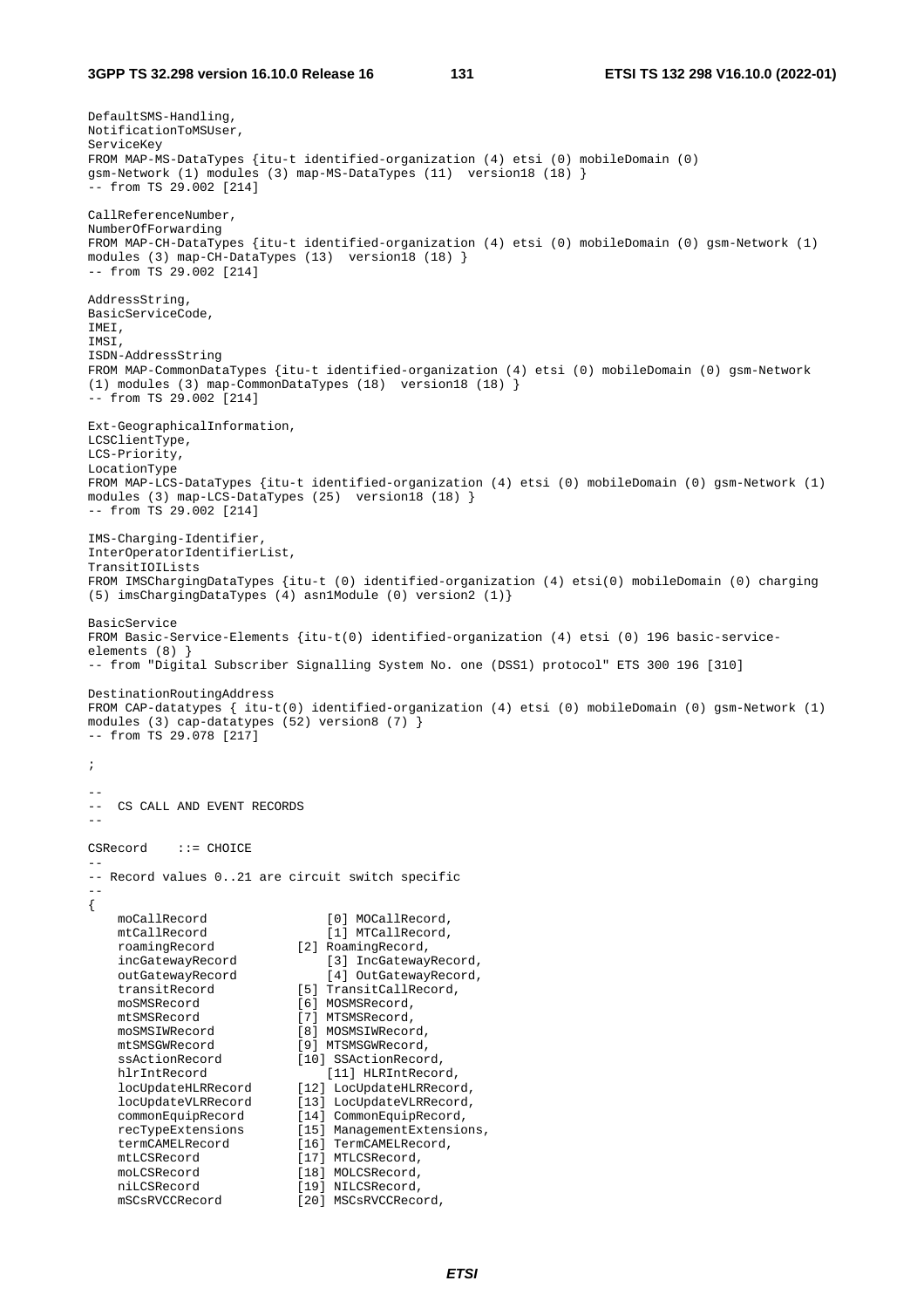}

{

mMTRFRecord [21] MTRFRecord, iCSRegisterRecord [22] ICSregisterRecord MOCallRecord ::= SET recordType [0] RecordType,  $s$ ervedIMSI servedIMEI servedMSISDN [3] MSISDN OPTIONAL, callingNumber [4] CallingNumber OPTIONAL, calledNumber [5] CalledNumber OPTIONAL, translatedNumber [6] TranslatedNumber OPTIONAL, connectedNumber [7] ConnectedNumber OPTIONAL, roamingNumber [8] RoamingNumber OPTIONAL, recordingEntity [9] RecordingEntity, mscIncomingTKGP [10] TrunkGroup OPTIONAL, mscOutgoingTKGP [11] TrunkGroup OPTIONAL, location [12] LocationAreaAndCell OPTIONAL,<br>changeOfLocation [13] SEQUENCE OF LocationChange OP changeOfLocation [13] SEQUENCE OF LocationChange OPTIONAL,<br>basicService [14] BasicServiceCode OPTIONAL, basicService [14] BasicServiceCode OPTIONAL, changeOfService [16] SEQUENCE OF ChangeOfService OPTIONAL,<br>supplServicesUsed [17] SEQUENCE OF SuppServiceUsed OPTIONAL,<br>aocParameters msClassmark [20] Classmark OPTIONAL, seizureTime [22] TimeStamp OPTIONAL, answerTime [23] TimeStamp OPTIONAL, releaseTime  $[24]$  TimeStamp OPTIONAL,<br>callDuration  $[25]$  CallDuration, callDuration [25] CallDuration,<br>dataVolume [26] DataVolume OPTION radioChanRequested [27] RadioChanRequested OPTIONAL, radioChanUsed [28] TrafficChannel OPTIONAL,<br>changeOfRadioChan [29] ChangeOfRadioChannel OPT causeForTerm [30] CauseForTerm, diagnostics [31] Diagnostics OPTIONAL, callReference [32] CallReferenceNumber, sequenceNumber [33] INTEGER OPTIONAL,<br>additionalChgInfo [34] AdditionalChgInfo additionalChgInfo [34] AdditionalChgInfo OPTIONAL,<br>recordExtensions [35] ManaqementExtensions OP recordExtensions [35] ManagementExtensions OPTIONAL,<br>  $\sigma$ sm-SCEAddress [36] Gsm-SCEAddress OPTIONAL, serviceKey [37] ServiceKey OPTIONAL, networkCallReference [38] NetworkCallReference OPTIONAL, mSCAddress [39] MSCAddress OPTIONAL, hSCSDChanRequested [42] NumOfHSCSDChanRequested OPTIONAL,<br>hSCSDChanAllocated [43] NumOfHSCSDChanAllocated OPTIONAL,<br>changeOfHSCSDParms [44] SEQUENCE OF HSCSDParmsChange OPTI fnur  $[45]$  Fnur OPTIONAL, aiurRequested [46] AiurRequested OPTIONAL, chanCodingUsed [48] ChannelCoding OPTIONAL, speechVersionSupported [49] SpeechVersionIden<br>speechVersionUsed [50] SpeechVersionIden<br>numberOfDPEncountered [51] INTEGER OPTIONAL,<br>levelOfCAMELService [52] LevelOfCAMELServi freeFormatData [53] FreeFormatData OPTIONAL, freeFormatDataAppend [55] BOOLEAN OPTIONAL, defaultCallHandling-2 [56] DefaultCallHandling OPTIONAL, gsm-SCFAddress-2 [57] Gsm-SCFAddress OPTIONAL,<br>serviceKev-2 [58] ServiceKey OPTIONAL, freeFormatData-2 [59] FreeFormatData OPTIONAL, freeFormatDataAppend-2 systemType [61] SystemType OPTIONAL, rateIndication [62] RateIndication OPTIONAL, locationRoutNum [63] LocationRoutingNumber OPTIONAL, partialRecordType [69] PartialRecordType OPTIONAL,<br>quaranteedBitRate [70] GuaranteedBitRate OPTIONAL,

| [1] IMSI OPTIONAL,   |  |
|----------------------|--|
| [2] IMEI OPTIONAL,   |  |
| [3] MSISDN OPT       |  |
| [4] CallingNumber    |  |
| [5] CalledNumb       |  |
| [6] Translated       |  |
| $[7]$ ConnoctodMumbo |  |

- 
- 
- 
- 
- -
	-
	-
- transparencyIndicator [15] TransparencyInd OPTIONAL,
	-
	- [17] SEQUENCE OF SuppServiceUsed OPTIONAL,
	- [18] AOCParameters OPTIONAL,
	- changeOfAOCParms [19] SEQUENCE OF AOCParmChange OPTIONAL,
		-
	- changeOfClassmark [21] ChangeOfClassmark OPTIONAL,
		-
		-
		-
		-
		- [26] DataVolume OPTIONAL,
		-
		-
		- [29] ChangeOfRadioChannel OPTIONAL,
			-
			-
			-
			-
			-
			-
		- [36] Gsm-SCFAddress OPTIONAL,
			-
			-
		-
		-
	- cAMELInitCFIndicator [40] CAMELInitCFIndicator OPTIONAL,
- defaultCallHandling [41] DefaultCallHandling OPTIONAL,
- hSCSDChanRequested [42] NumOfHSCSDChanRequested OPTIONAL,
	-
	- [44] SEQUENCE OF HSCSDParmsChange OPTIONAL,
		-
- chanCodingsAcceptable [47] SEQUENCE OF ChannelCoding OPTIONAL,
	-
	- [49] SpeechVersionIdentifier OPTIONAL,
	- [50] SpeechVersionIdentifier OPTIONAL,
	-
	- [52] LevelOfCAMELService OPTIONAL,
	-
	- cAMELCallLegInformation [54] SEQUENCE OF CAMELInformation OPTIONAL,
		- -
			- [58] ServiceKey OPTIONAL,
				-
		-
		-
		-
		-
	- lrnSoInd [64] LocationRoutingNumberSourceIndicator OPTIONAL,
	- lrnQuryStatus [65] LocationRoutingNumberQueryStatus OPTIONAL,
	- jIPPara [66] JurisdictionInformationParameter OPTIONAL,
		-
	- jIPSoInd [67] JurisdictionInformationParameterSourceIndicator OPTIONAL,
	- jIPQuryStatus [68] JurisdictionInformationParameterQueryStatus OPTIONAL,
		-
	- guaranteedBitRate [70] GuaranteedBitRate OPTIONAL,
		- [71] MaximumBitRate OPTIONAL,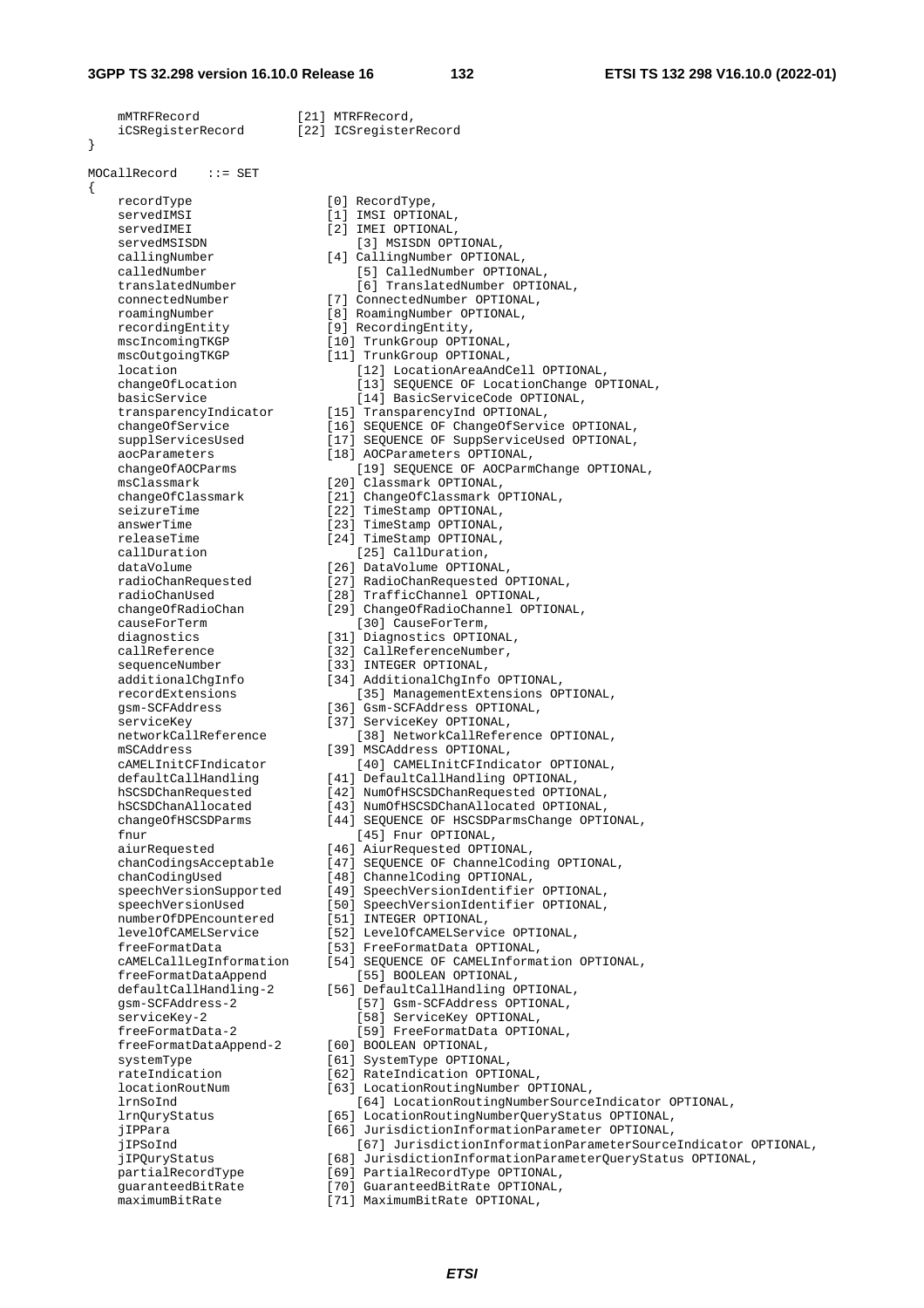servedIMSI

 redial [72] BOOLEAN OPTIONAL, -- set indicates redial attempt reasonForServiceChange [73] ReasonForServiceChange OPTIONAL,<br>serviceChangeInitiator [74] BOOLEAN OPTIONAL, serviceChangeInitiator iCSI2ActiveFlag [75] NULL OPTIONAL, iMS-Charging-Identifier [76] IMS-Charging-Identifier OPTIONAL, privateUserID [77] GraphicString OPTIONAL } MTCallRecord ::= SET { recordType [0] RecordType, servedIMSI [1] IMSI, servedIMEI [2] IMEI OPTIONAL, servedMSISDN [3] CalledNumber OPTIONAL,<br>callingNumber [4] CallingNumber OPTIONAL, [4] CallingNumber OPTIONAL, connectedNumber [5] ConnectedNumber OPTIONAL,<br>
recordingEntity [6] RecordingEntity, [6] RecordingEntity, mscIncomingTKGP [7] TrunkGroup OPTIONAL,<br>mscOutgoingTKGP [8] TrunkGroup OPTIONAL, mscOutgoingTKGP [8] TrunkGroup OPTIONAL, location [9] LocationAreaAndCell OPTIONAL,<br>
changeOfLocation [10] SEOUENCE OF LocationChange O [10] SEQUENCE OF LocationChange OPTIONAL, basicService [11] BasicServiceCode OPTIONAL, transparencyIndicator [12] TransparencyInd OPTIONAL, changeOfService [13] SEQUENCE OF ChangeOfService OPTIONAL, supplServicesUsed [14] SEQUENCE OF SuppServiceUsed OPTIONAL, aocParameters [15] AOCParameters OPTIONAL, changeOfAOCParms [16] SEQUENCE OF AOCParmChange OPTIONAL, msClassmark [17] Classmark OPTIONAL,<br>changeOfClassmark [18] ChangeOfClassmark O [18] ChangeOfClassmark OPTIONAL, seizureTime [19] TimeStamp OPTIONAL, answerTime [20] TimeStamp OPTIONAL, releaseTime [21] TimeStamp OPTIONAL,<br>callDuration [22] CallDuration [22] CallDuration, dataVolume [23] DataVolume OPTIONAL, radioChanRequested [24] RadioChanRequested OPTIONAL, radioChanUsed [25] TrafficChannel OPTIONAL, changeOfRadioChan [26] ChangeOfRadioChannel OPTIONAL, causeForTerm [27] CauseForTerm, diagnostics [28] Diagnostics OPTIONAL, callReference [29] CallReferenceNumber, sequenceNumber [30] INTEGER OPTIONAL,<br>additionalChqInfo [31] AdditionalChqInfo additionalChgInfo [31] AdditionalChgInfo OPTIONAL,<br>recordExtensions [32] ManagementExtensions OP [32] ManagementExtensions OPTIONAL, networkCallReference [33] NetworkCallReference OPTIONAL, mSCAddress [34] MSCAddress OPTIONAL, hSCSDChanRequested [35] NumOfHSCSDChanRequested OPTIONAL, hSCSDChanAllocated [36] NumOfHSCSDChanAllocated OPTIONAL, changeOfHSCSDParms [37] SEQUENCE OF HSCSDParmsChange OPTIONAL, fnur [38] Fnur OPTIONAL, [39] AiurRequested OPTIONAL, chanCodingsAcceptable [40] SEQUENCE OF ChannelCoding OPTIONAL, chanCodingUsed [41] ChannelCoding OPTIONAL, speechVersionSupported [42] SpeechVersionIdentifier OPTIONAL, speechVersionUsed [43] SpeechVersionIdentifier OPTIONAL, gsm-SCFAddress [44] Gsm-SCFAddress OPTIONAL, serviceKey [45] ServiceKey OPTIONAL, systemType [46] SystemType OPTIONAL, rateIndication [47] RateIndication OPTIONAL, locationRoutNum [48] LocationRoutingNumber OPTIONAL, lrnSoInd [49] LocationRoutingNumberSourceIndicator OPTIONAL, lrnQuryStatus [50] LocationRoutingNumberQueryStatus OPTIONAL, [51] JurisdictionInformationParameter OPTIONAL, jIPSoInd [52] JurisdictionInformationParameterSourceIndicator OPTIONAL,<br>iIPOuryStatus [53] JurisdictionInformationParameterOueryStatus OPTIONAL, jIPQuryStatus [53] JurisdictionInformationParameterQueryStatus OPTIONAL,<br>partialRecordType [54] PartialRecordType OPTIONAL, [54] PartialRecordType OPTIONAL, guaranteedBitRate [55] GuaranteedBitRate OPTIONAL,<br>maximumBitRate [56] MaximumBitRate OPTIONAL, [56] MaximumBitRate OPTIONAL, reasonForServiceChange [57] ReasonForServiceChange OPTIONAL, serviceChangeInitiator [58] BOOLEAN OPTIONAL, iCSI2ActiveFlag [59] NULL OPTIONAL, iMS-Charging-Identifier [60] IMS-Charging-Identifier OPTIONAL, privateUserID [61] GraphicString OPTIONAL } RoamingRecord ::= SET { recordType [0] RecordType,<br>servedIMSI [1] IMSI.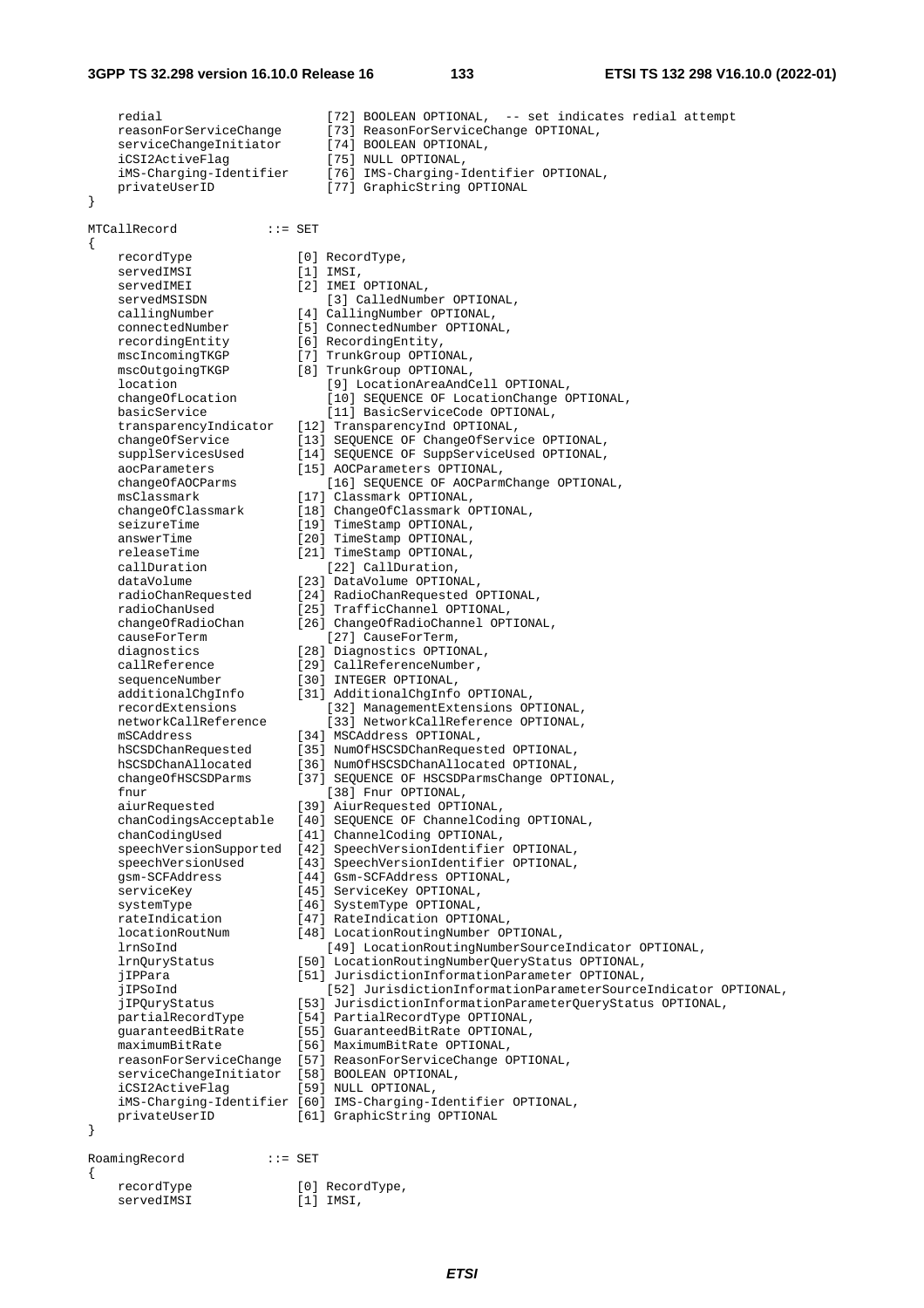[3] CallingNumber OPTIONAL,

| servedMSISDN          | [2] MSISDN OPTIONAL,     |
|-----------------------|--------------------------|
| callingNumber         | [3] CallingNumber OPTION |
| roamingNumber         | [4] RoamingNumber OPTION |
| recordingEntity       | [5] RecordingEntity,     |
| mscIncomingTKGP       | [6] TrunkGroup OPTIONAL, |
| mscOutgoingTKGP       | [7] TrunkGroup OPTIONAL, |
| basicService          | [8] BasicServiceCode     |
| transparencyIndicator | [9] TransparencyInd OPTI |
| changeOfService       | [10] SEQUENCE OF ChangeC |
| supplServicesUsed     | [11] SEQUENCE OF SuppSe  |
| seizureTime           | [12] TimeStamp OPTIONAL, |
| answerTime            | [13] TimeStamp OPTIONAL, |
| releaseTime           | [14] TimeStamp OPTIONAL, |
| callDuration          | [15] CallDuration,       |
| dataVolume            | [16] DataVolume OPTIONAL |
| causeForTerm          | [17] CauseForTerm,       |
| diagnostics           | [18] Diagnostics OPTIONA |
| callReference         | [19] CallReferenceNumber |
| sequenceNumber        | [20] INTEGER OPTIONAL,   |
| recordExtensions      | [21] ManagementExter     |
| networkCallReference  | [22] NetworkCallRefe     |
| mSCAddress            | [23] MSCAddress OPTIONAL |
| locationRoutNum       | [24] LocationRoutingNumb |
| lrnSoInd              | [25] LocationRouting     |
| lrnQuryStatus         | [26] LocationRoutingNumk |
| iIPPara               | [27] JurisdictionInforma |
| jIPSoInd              | [28] JurisdictionInf     |
| jIPQuryStatus         | [29] JurisdictionInforma |
| partialRecordType     | [30] PartialRecordType O |
| }                     |                          |

}

TermCAMELRecord ::= SET

{

| recordtype                                |
|-------------------------------------------|
| servedIMSI                                |
| servedMSISDN                              |
| recordingEntity                           |
| interrogationTime                         |
| destinationRoutingAddress                 |
| qsm-SCFAddress                            |
| serviceKey                                |
| networkCallReference                      |
| mSCAddress                                |
| defaultCallHandling                       |
| recordExtensions                          |
| calledNumber                              |
| callingNumber                             |
| mscIncomingTKGP                           |
| mscOutgoingTKGP                           |
| seizureTime                               |
| answerTime                                |
| releaseTime                               |
| callDuration                              |
| dataVolume                                |
| causeForTerm                              |
| diagnostics                               |
| callReference                             |
| sequenceNumber                            |
| numberOfDPEncountered                     |
| <i>levelOfCAMELService</i>                |
| freeFormatData                            |
| cAMELCallLegInformation                   |
| freeFormatDataAppend                      |
| defaultCallHandling-2<br>qsm-SCFAddress-2 |
| serviceKey-2                              |
| freeFormatData-2                          |
| freeFormatDataAppend-2                    |
| mscServerIndication                       |
| locationRoutNum                           |
| lrnSoInd                                  |
| lrnQuryStatus                             |
| jIPPara                                   |
| iIPSoInd                                  |
| jIPQuryStatus                             |
| partialRecordType                         |
|                                           |
|                                           |

| roamingNumber         | [4] RoamingNumber OPTIONAL,                         |
|-----------------------|-----------------------------------------------------|
| recordingEntity       | [5] RecordingEntity,                                |
| mscIncomingTKGP       | [6] TrunkGroup OPTIONAL,                            |
| mscOutgoingTKGP       | [7] TrunkGroup OPTIONAL,                            |
| basicService          | [8] BasicServiceCode OPTIONAL,                      |
| transparencyIndicator | [9] TransparencyInd OPTIONAL,                       |
| changeOfService       | [10] SEQUENCE OF ChangeOfService OPTIONAL,          |
| supplServicesUsed     | [11] SEQUENCE OF SuppServiceUsed OPTIONAL,          |
| seizureTime           | [12] TimeStamp OPTIONAL,                            |
| answerTime            | [13] TimeStamp OPTIONAL,                            |
| releaseTime           | [14] TimeStamp OPTIONAL,                            |
| callDuration          | [15] CallDuration,                                  |
| dataVolume            | [16] DataVolume OPTIONAL,                           |
| causeForTerm          | [17] CauseForTerm,                                  |
| diagnostics           | [18] Diagnostics OPTIONAL,                          |
| callReference         | [19] CallReferenceNumber,                           |
| sequenceNumber        | [20] INTEGER OPTIONAL,                              |
| recordExtensions      | [21] ManagementExtensions OPTIONAL,                 |
| networkCallReference  | [22] NetworkCallReference OPTIONAL,                 |
| mSCAddress            | [23] MSCAddress OPTIONAL,                           |
| locationRoutNum       | [24] LocationRoutingNumber OPTIONAL,                |
| lrnSoInd              | [25] LocationRoutingNumberSourceIndicator OPTIONAL, |
|                       |                                                     |

- [26] LocationRoutingNumberQueryStatus OPTIONAL,
- [27] JurisdictionInformationParameter OPTIONAL,
- [28] JurisdictionInformationParameterSourceIndicator OPTIONAL,
- [29] JurisdictionInformationParameterQueryStatus OPTIONAL,
- [30] PartialRecordType OPTIONAL
	- [0] RecordType,
	- [1] IMSI,
	- [2] MSISDN OPTIONAL,
	- [3] RecordingEntity,
	- $[4]$  TimeStamp,
	- [5] DestinationRoutingAddress,
	- [6] Gsm-SCFAddress,
	- [7] ServiceKey,
		- networkCallReference [8] NetworkCallReference OPTIONAL,
	- [9] MSCAddress OPTIONAL,
	- [10] DefaultCallHandling OPTIONAL, [11] ManagementExtensions OPTIONAL, [12] CalledNumber,
	- [13] CallingNumber OPTIONAL,
	-
	- [14] TrunkGroup OPTIONAL,
	- [15] TrunkGroup OPTIONAL,
	- [16] TimeStamp OPTIONAL,
	- [17] TimeStamp OPTIONAL,
	- [18] TimeStamp OPTIONAL,
	- [19] CallDuration,
	-
	-
	- [22] Diagnostics OPTIONAL,
	- [23] CallReferenceNumber,
	- [24] INTEGER OPTIONAL,
	- [25] INTEGER OPTIONAL,
	- [26] LevelOfCAMELService OPTIONAL,
	- [27] FreeFormatData OPTIONAL,
	- [28] SEQUENCE OF CAMELInformation OPTIONAL, [29] BOOLEAN OPTIONAL,
	- [30] DefaultCallHandling OPTIONAL,
		- [31] Gsm-SCFAddress OPTIONAL,
		- [32] ServiceKey OPTIONAL,
		- [33] FreeFormatData OPTIONAL,
	- [34] BOOLEAN OPTIONAL,
	- [35] BOOLEAN OPTIONAL,
	- [36] LocationRoutingNumber OPTIONAL,
		- [37] LocationRoutingNumberSourceIndicator OPTIONAL,
	- [38] LocationRoutingNumberQueryStatus OPTIONAL,
	- [39] JurisdictionInformationParameter OPTIONAL,
		- [40] JurisdictionInformationParameterSourceIndicator OPTIONAL,
	- [41] JurisdictionInformationParameterQueryStatus OPTIONAL,
	- [42] PartialRecordType OPTIONAL

}

*ETSI* 

[20] DataVolume OPTIONAL, [21] CauseForTerm,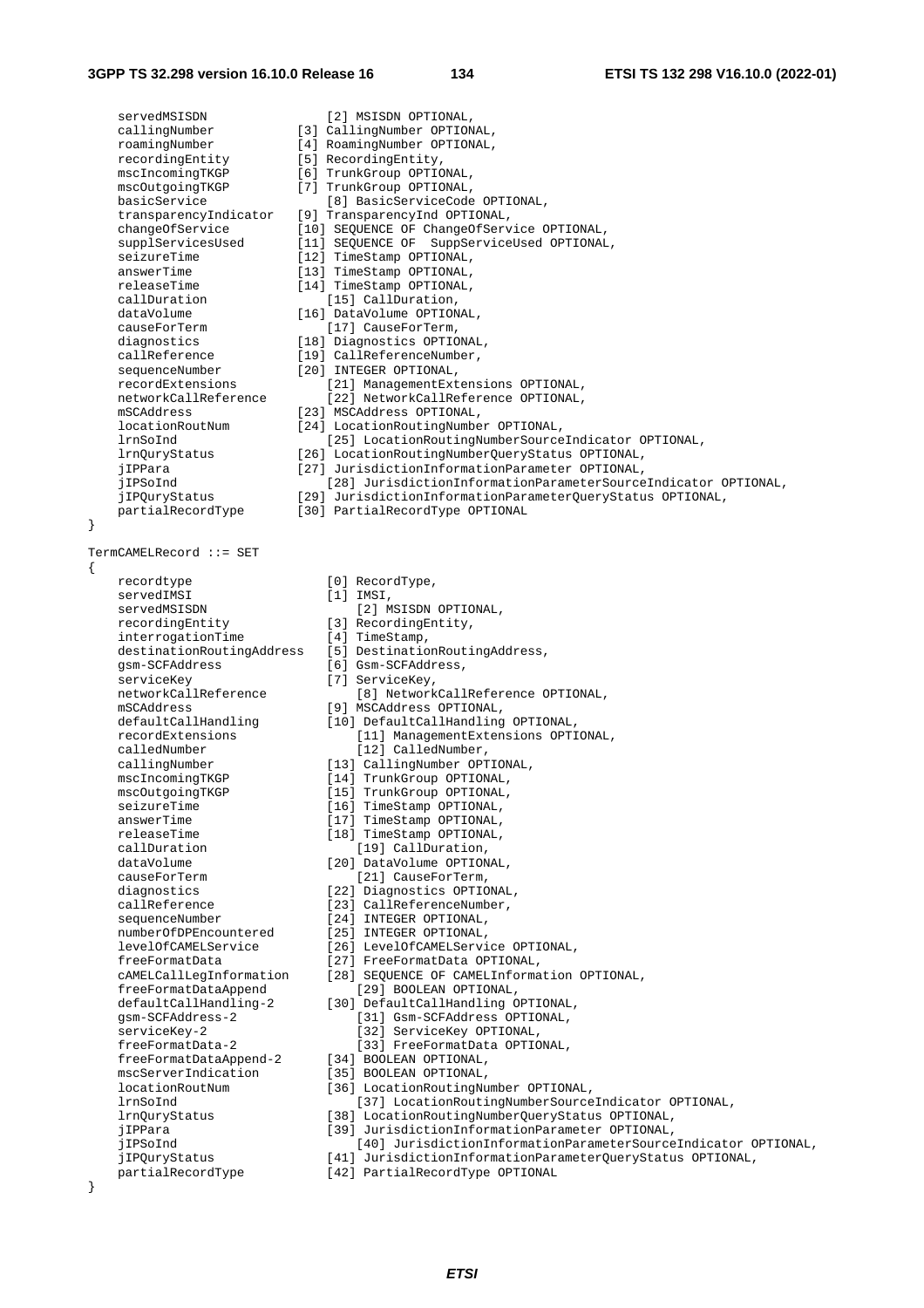| IncGatewayRecord                        | $: :=$ SET                                                                                                                   |
|-----------------------------------------|------------------------------------------------------------------------------------------------------------------------------|
| $\left\{ \right.$<br>recordType         | [0] RecordType,                                                                                                              |
| callingNumber                           | [1] CallingNumber OPTIONAL,                                                                                                  |
| calledNumber                            | [2] CalledNumber,                                                                                                            |
| recordingEntity                         | [3] RecordingEntity,                                                                                                         |
| mscIncomingTKGP                         | [4] TrunkGroup OPTIONAL,                                                                                                     |
| mscOutgoingTKGP                         | [5] TrunkGroup OPTIONAL,                                                                                                     |
| seizureTime                             | [6] TimeStamp OPTIONAL,                                                                                                      |
| answerTime                              | [7] TimeStamp OPTIONAL,                                                                                                      |
| releaseTime                             | [8] TimeStamp OPTIONAL,                                                                                                      |
| callDuration<br>dataVolume              | [9] CallDuration,<br>[10] DataVolume OPTIONAL,                                                                               |
| causeForTerm                            | [11] CauseForTerm,                                                                                                           |
| diagnostics                             | [12] Diagnostics OPTIONAL,                                                                                                   |
| callReference                           | [13] CallReferenceNumber,                                                                                                    |
| sequenceNumber                          | [14] INTEGER OPTIONAL,                                                                                                       |
| recordExtensions                        | [15] ManagementExtensions OPTIONAL,                                                                                          |
| locationRoutNum                         | [16] LocationRoutingNumber OPTIONAL,                                                                                         |
| lrnSoInd                                | [17] LocationRoutingNumberSourceIndicator OPTIONAL,                                                                          |
| lrnQuryStatus                           | [18] LocationRoutingNumberQueryStatus OPTIONAL,                                                                              |
| jIPPara                                 | [19] JurisdictionInformationParameter OPTIONAL,                                                                              |
| jIPSoInd                                | [20] JurisdictionInformationParameterSourceIndicator OPTIONAL,<br>[21] JurisdictionInformationParameterQueryStatus OPTIONAL, |
| jIPQuryStatus<br>reasonForServiceChange | [22] ReasonForServiceChange OPTIONAL,                                                                                        |
| serviceChangeInitiator                  | [23] BOOLEAN OPTIONAL                                                                                                        |
| $\}$                                    |                                                                                                                              |
|                                         |                                                                                                                              |
| OutGatewayRecord                        | $: :=$ SET                                                                                                                   |
| $\{$<br>recordType                      | [0] RecordType,                                                                                                              |
| callingNumber                           | [1] CallingNumber OPTIONAL,                                                                                                  |
| calledNumber                            | [2] CalledNumber,                                                                                                            |
| recordingEntity                         | [3] RecordingEntity,                                                                                                         |
| mscIncomingTKGP                         | [4] TrunkGroup OPTIONAL,                                                                                                     |
| mscOutgoingTKGP                         | [5] TrunkGroup OPTIONAL,                                                                                                     |
| seizureTime                             | [6] TimeStamp OPTIONAL,                                                                                                      |
| answerTime                              | [7] TimeStamp OPTIONAL,                                                                                                      |
| releaseTime<br>callDuration             | [8] TimeStamp OPTIONAL,<br>[9] CallDuration,                                                                                 |
| dataVolume                              | [10] DataVolume OPTIONAL,                                                                                                    |
| causeForTerm                            | [11] CauseForTerm,                                                                                                           |
| diagnostics                             | [12] Diagnostics OPTIONAL,                                                                                                   |
| callReference                           | [13] CallReferenceNumber,                                                                                                    |
| sequenceNumber                          | [14] INTEGER OPTIONAL,                                                                                                       |
| recordExtensions                        | [15] ManagementExtensions OPTIONAL,                                                                                          |
| locationRoutNum                         | [16] LocationRoutingNumber OPTIONAL,                                                                                         |
| lrnSoInd                                | [17] LocationRoutingNumberSourceIndicator OPTIONAL,<br>[18] LocationRoutingNumberQueryStatus OPTIONAL,                       |
| lrnQuryStatus                           |                                                                                                                              |
| jIPPara<br>jIPSoInd                     | [19] JurisdictionInformationParameter OPTIONAL,<br>[20] JurisdictionInformationParameterSourceIndicator OPTIONAL,            |
| jIPQuryStatus                           | [21] JurisdictionInformationParameterQueryStatus OPTIONAL,                                                                   |
| reasonForServiceChange                  | [22] ReasonForServiceChange OPTIONAL,                                                                                        |
| serviceChangeInitiator                  | [23] BOOLEAN OPTIONAL                                                                                                        |
| $\}$                                    |                                                                                                                              |
| TransitCallRecord                       | $: :=$ SET                                                                                                                   |
| $\{$                                    |                                                                                                                              |
| recordType                              | [0] RecordType,                                                                                                              |
| recordingEntity                         | [1] RecordingEntity,                                                                                                         |
| mscIncomingTKGP                         | [2] TrunkGroup OPTIONAL,                                                                                                     |
| mscOutgoingTKGP                         | [3] TrunkGroup OPTIONAL,                                                                                                     |
| callingNumber                           | [4] CallingNumber OPTIONAL,                                                                                                  |
| calledNumber<br>isdnBasicService        | [5] CalledNumber,<br>[6] BasicService OPTIONAL,                                                                              |
| seizureTimestamp                        | [7] TimeStamp OPTIONAL,                                                                                                      |
| answerTimestamp                         | [8] TimeStamp OPTIONAL,                                                                                                      |
| releaseTimestamp                        | [9] TimeStamp OPTIONAL,                                                                                                      |
| callDuration                            | [10] CallDuration,                                                                                                           |
| dataVolume                              | [11] DataVolume OPTIONAL,                                                                                                    |
| causeForTerm                            | [12] CauseForTerm,                                                                                                           |
| diagnostics                             | [13] Diagnostics OPTIONAL,                                                                                                   |
| callReference                           | [14] CallReferenceNumber,                                                                                                    |
| sequenceNumber<br>recordExtensions      | [15] INTEGER OPTIONAL,<br>[16] ManagementExtensions OPTIONAL,                                                                |
| locationRoutNum                         | [17] LocationRoutingNumber OPTIONAL,                                                                                         |
|                                         |                                                                                                                              |

- 
- lrnSoInd [18] LocationRoutingNumberSourceIndicator OPTIONAL,
- lrnQuryStatus [19] LocationRoutingNumberQueryStatus OPTIONAL,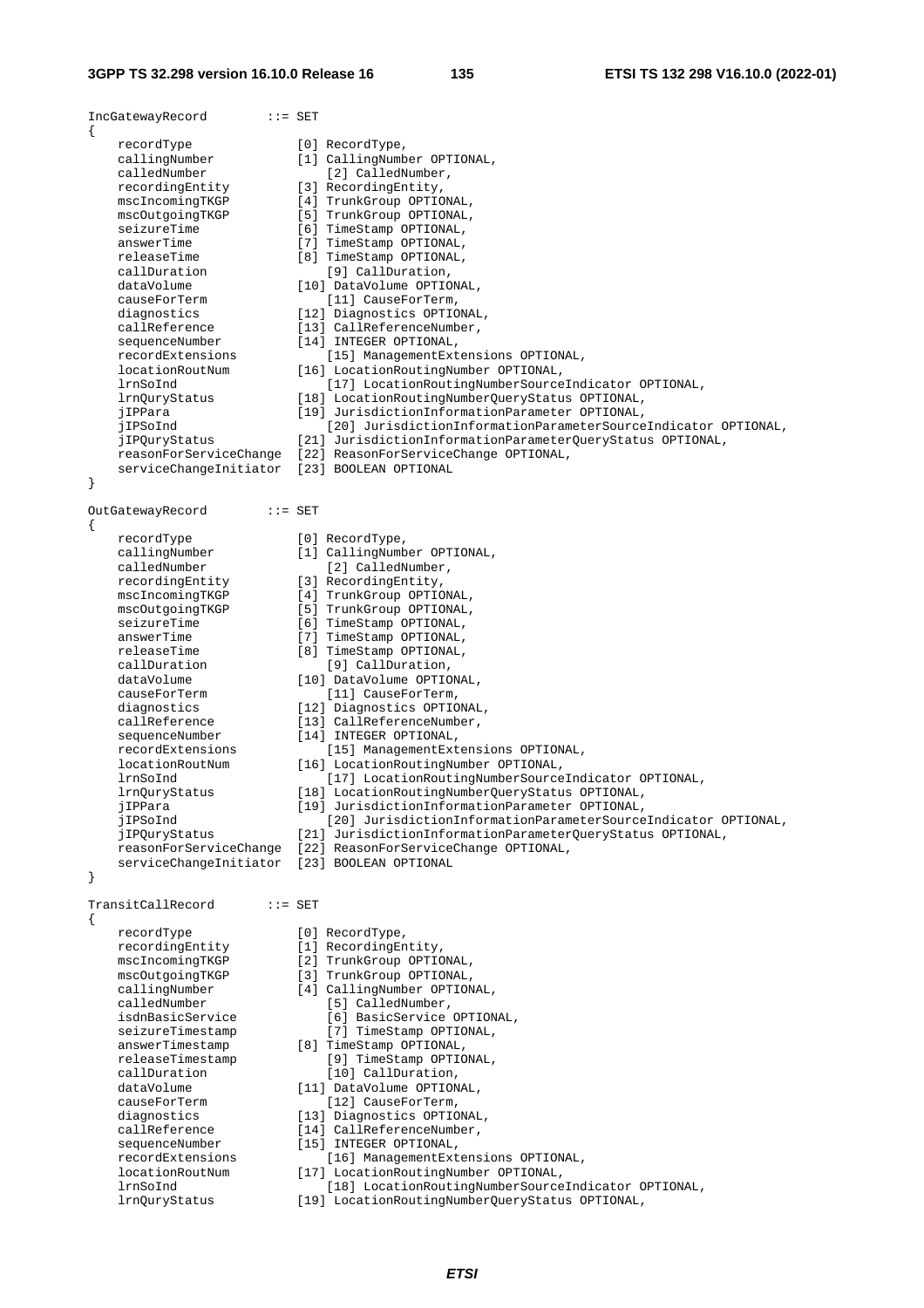| <sup>}</sup>                   | jIPPara<br>jIPSoInd<br>jIPQuryStatus                                                                                                                                                                                                                                         | [20] JurisdictionInformationParameter OPTIONAL,<br>[21] JurisdictionInformationParameterSourceIndicator OPTIONAL,<br>[22] JurisdictionInformationParameterQueryStatus OPTIONAL                                                                                                                                                                                                                                                                     |
|--------------------------------|------------------------------------------------------------------------------------------------------------------------------------------------------------------------------------------------------------------------------------------------------------------------------|----------------------------------------------------------------------------------------------------------------------------------------------------------------------------------------------------------------------------------------------------------------------------------------------------------------------------------------------------------------------------------------------------------------------------------------------------|
|                                | MOSMSRecord                                                                                                                                                                                                                                                                  | $\cdot \cdot = \text{SET}$                                                                                                                                                                                                                                                                                                                                                                                                                         |
| ₹<br><sup>}</sup>              | recordType<br>servedIMSI<br>servedIMEI<br>servedMSISDN<br>msClassmark<br>serviceCentre<br>recordingEntity<br>location<br>messageReference<br>originationTime<br>smsResult<br>recordExtensions<br>destinationNumber<br>cAMELSMSInformation<br>systemType<br>locationExtension | [0] RecordType,<br>$[1]$ IMSI,<br>[2] IMEI OPTIONAL,<br>[3] MSISDN OPTIONAL,<br>[4] Classmark,<br>[5] AddressString,<br>[6] RecordingEntity,<br>[7] LocationAreaAndCell OPTIONAL,<br>[8] MessageReference,<br>[9] TimeStamp,<br>[10] SMSResult OPTIONAL,<br>[11] ManagementExtensions OPTIONAL,<br>[12] SmsTpDestinationNumber OPTIONAL,<br>[13] CAMELSMSInformation OPTIONAL,<br>[14] SystemType OPTIONAL,<br>[15] LocationCellExtension OPTIONAL |
|                                | MTSMSRecord                                                                                                                                                                                                                                                                  | $\cdot \cdot = \text{SET}$                                                                                                                                                                                                                                                                                                                                                                                                                         |
| ₹<br>$\mathcal{E}$             | recordType<br>serviceCentre<br>servedIMSI<br>servedIMEI<br>servedMSISDN<br>msClassmark<br>recordingEntity<br>location<br>deliveryTime<br>smsResult<br>recordExtensions<br>systemType<br>cAMELSMSInformation<br>locationExtension                                             | [0] RecordType,<br>[1] AddressString,<br>$[2]$ IMSI,<br>[3] IMEI OPTIONAL,<br>[4] MSISDN OPTIONAL,<br>[5] Classmark,<br>[6] RecordingEntity,<br>[7] LocationAreaAndCell OPTIONAL,<br>[8] TimeStamp,<br>[9] SMSResult OPTIONAL,<br>[10] ManagementExtensions OPTIONAL,<br>[11] SystemType OPTIONAL,<br>[12] CAMELSMSInformation OPTIONAL,<br>[13] LocationCellExtension OPTIONAL                                                                    |
| $\{$                           | MOSMSIWRecord                                                                                                                                                                                                                                                                | $\cdot \cdot =$ SET                                                                                                                                                                                                                                                                                                                                                                                                                                |
| <sup>}</sup>                   | recordType<br>serviceCentre<br>servedIMSI<br>recordingEntity<br>eventTime<br>smsResult<br>recordExtensions                                                                                                                                                                   | [0] RecordType,<br>[1] AddressString,<br>$[2]$ IMSI,<br>[3] RecordingEntity,<br>[4] TimeStamp,<br>[5] SMSResult OPTIONAL,<br>[6] ManagementExtensions OPTIONAL                                                                                                                                                                                                                                                                                     |
|                                | MTSMSGWRecord                                                                                                                                                                                                                                                                | $\cdot \cdot =$ SET                                                                                                                                                                                                                                                                                                                                                                                                                                |
| $\mathcal{L}$<br>$\mathcal{E}$ | recordType<br>serviceCentre<br>servedIMSI<br>servedMSISDN<br>recordingEntity<br>eventTime<br>smsResult<br>recordExtensions                                                                                                                                                   | [0] RecordType,<br>[1] AddressString,<br>$[2]$ IMSI,<br>[3] MSISDN OPTIONAL,<br>[4] RecordingEntity,<br>[5] TimeStamp,<br>[6] SMSResult OPTIONAL,<br>[7] ManagementExtensions OPTIONAL                                                                                                                                                                                                                                                             |
| $\mathcal{L}$                  | SSActionRecord                                                                                                                                                                                                                                                               | $\cdot \cdot =$ SET                                                                                                                                                                                                                                                                                                                                                                                                                                |
|                                | recordType<br>servedIMSI<br>servedIMEI<br>servedMSISDN<br>msClassmark<br>recordingEntity<br>location<br>basicServices<br>supplService<br>ssAction                                                                                                                            | [0] RecordType,<br>$[1]$ IMSI,<br>[2] IMEI OPTIONAL,<br>[3] MSISDN OPTIONAL,<br>[4] Classmark,<br>[5] RecordingEntity,<br>[6] LocationAreaAndCell OPTIONAL,<br>[7] BasicServices OPTIONAL,<br>[8] SS-Code OPTIONAL,<br>[9] SSActionType OPTIONAL,                                                                                                                                                                                                  |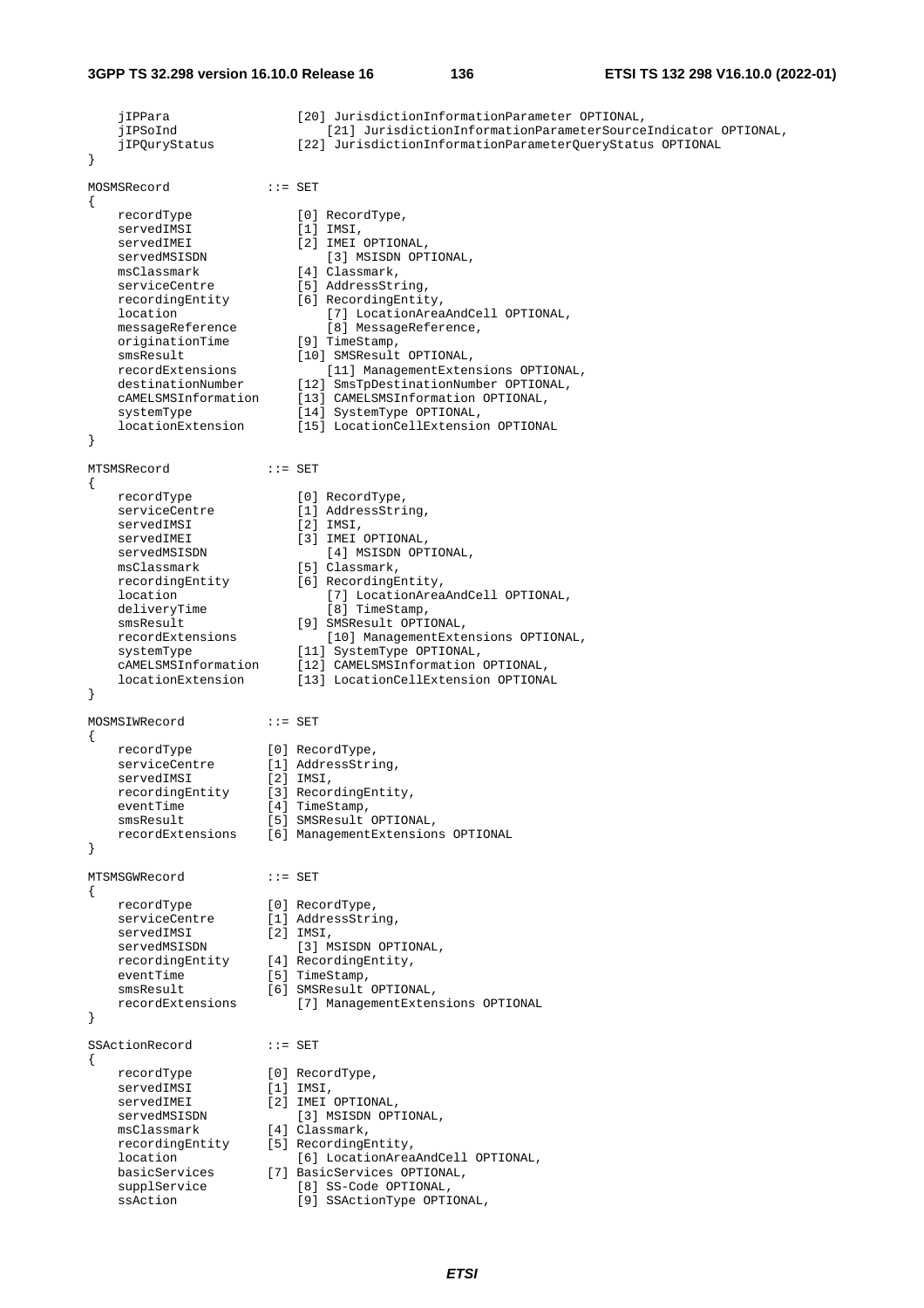#### **3GPP TS 32.298 version 16.10.0 Release 16 137 ETSI TS 132 298 V16.10.0 (2022-01)**

```
ssActionTime [10] TimeStamp,
    ssParameters [11] SSParameters OPTIONAL,
    ssActionResult [12] SSActionResult OPTIONAL,
    callReference [13] CallReferenceNumber,
     recordExtensions [14] ManagementExtensions OPTIONAL, 
    systemType [15] SystemType OPTIONAL
} 
HLRIntRecord ::= SET 
{ 
     recordType [0] RecordType, 
    servedIMSI [1] IMSI,
    servedMSISDN [2] MSISDN,
    recordingEntity [3] RecordingEntity,<br>basicService [4] BasicService
   basicService [4] BasicServiceCode OPTIONAL,<br>routingNumber [5] RoutingNumber,
 routingNumber [5] RoutingNumber, 
 interrogationTime [6] TimeStamp, 
 numberOfForwarding [7] NumberOfForwarding OPTIONAL, 
 interrogationResult [8] HLRIntResult OPTIONAL, 
     recordExtensions [9] ManagementExtensions OPTIONAL 
} 
LocUpdateHLRRecord ::= SET 
{ 
    recordType [0] RecordType,
    servedIMSI [1] IMSI,
    recordingEntity [2] RecordingEntity,<br>oldLocation [3] Visited-Location
                             [3] Visited-Location-info OPTIONAL,
    newLocation [4] Visited-Location-info, 
    updateTime [5] TimeStamp,<br>updateResult [6] LocUpd
    updateResult [6] LocUpdResult OPTIONAL,<br>
recordExtensions [7] ManagementExtensions (
                                 [7] ManagementExtensions OPTIONAL
} 
LocUpdateVLRRecord ::= SET 
{ 
    recordType [0] RecordType,<br>servedIMSI [1] IMSI,
    servedIMSI<br>servedMSISDN
                                 [2] MSISDN OPTIONAL,
     recordingEntity [3] RecordingEntity, 
   oldLocation [4] Location-info OPTIONAL,<br>
newLocation [5] Location-info,
    newLocation [5] Location-info,<br>msClassmark [6] Classmark,
                            [6] Classmark,
    updateTime [7] TimeStamp,
    updateResult [8] LocUpdResult OPTIONAL,<br>recordExtensions [9] ManagementExtensions (
     recordExtensions [9] ManagementExtensions OPTIONAL, 
                           [10] LocationCellExtension OPTIONAL
} 
CommonEquipRecord ::= SET 
{ 
     recordType [0] RecordType, 
    equipmentType [1] EquipmentType,<br>equipmentId [2] EquipmentId,
                            [2] EquipmentId,<br>[3] IMSI,
    servedIMSI<br>servedMSISDN
                                [4] MSISDN OPTIONAL,
     recordingEntity [5] RecordingEntity, 
    basicService [6] BasicServiceCode OPTIONAL,<br>changeOfService [7] SEQUENCE OF ChangeOfService OPTIONAL,
 changeOfService [7] SEQUENCE OF ChangeOfService OPTIONAL, 
 supplServicesUsed [8] SEQUENCE OF SuppServiceUsed OPTIONAL, 
    seizureTime [9] TimeStamp,
     releaseTime [10] TimeStamp OPTIONAL, 
    callDuration [11] CallDuration,<br>callReference [12] CallReferenceNumb
                            [12] CallReferenceNumber,
    sequenceNumber [13] INTEGER OPTIONAL.
    recordExtensions [14] ManagementExtensions OPTIONAL,<br>systemType OPTIONAL,
    systemType [15] SystemType OPTIONAL,<br>rateIndication [16] RateIndication OPTIC
                             [16] RateIndication OPTIONAL,
    fnur [17] Fnur OPTIONAL
} 
-- 
-- OBSERVED IMEI TICKETS
-ObservedIMEITicket ::= SET 
{ 
    servedIMEI [0] IMEI,
```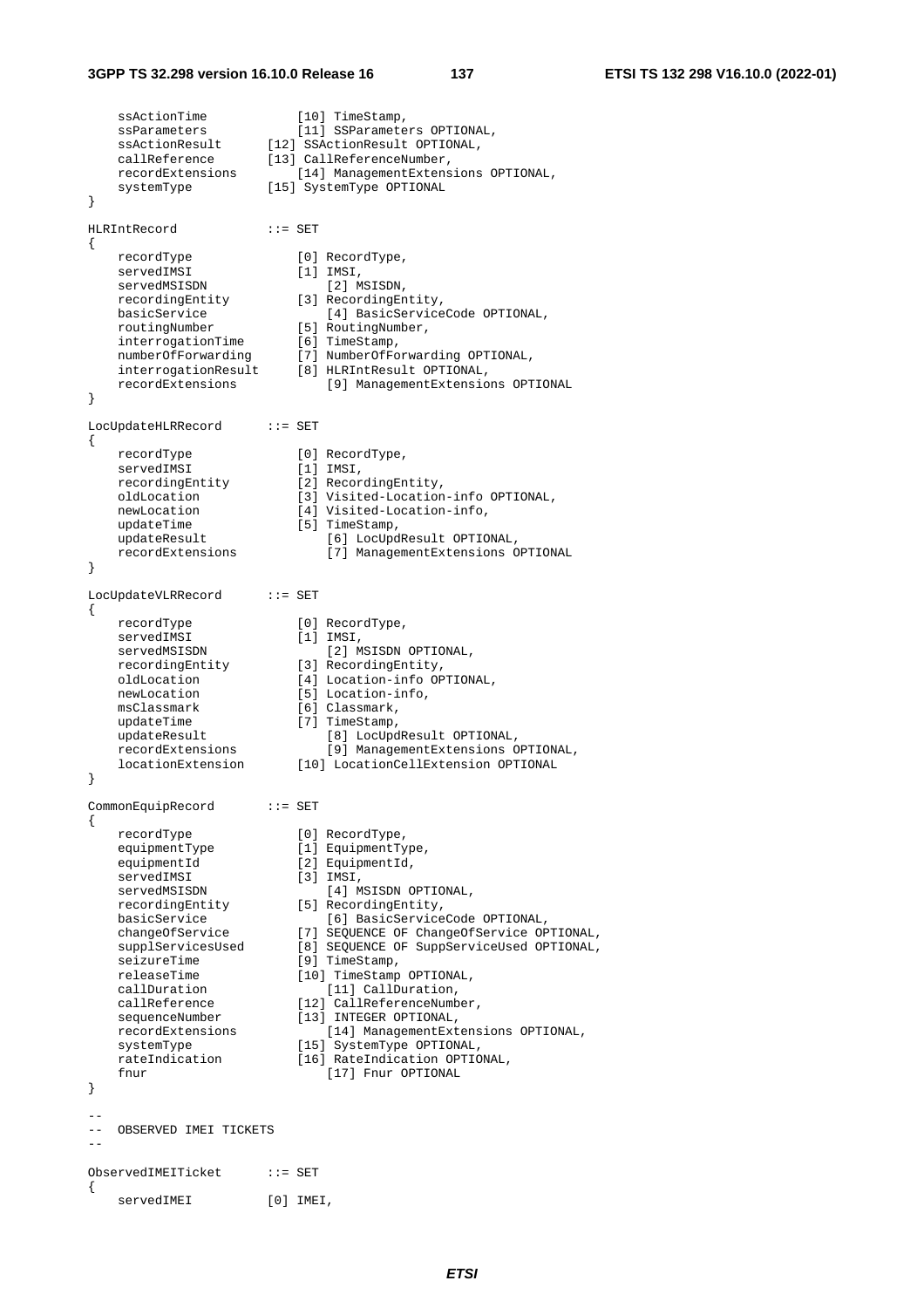#### **3GPP TS 32.298 version 16.10.0 Release 16 138 ETSI TS 132 298 V16.10.0 (2022-01)**

imeiStatus [1] IMEIStatus,<br>servedIMSI [2] IMSI, servedIMSI [2] IMSI, servedMSISDN [3] MSISDN OPTIONAL, recordingEntity [4] RecordingEntity, eventTime [5] TimeStamp, location [6] LocationAreaAndCell, imeiCheckEvent [7] IMEICheckEvent OPTIONAL, callReference [8] CallReferenceNumber OPTIONAL, recordExtensions [9] ManagementExtensions OPTIONAL } -- -- CS LOCATION SERVICE RECORDS -- MTLCSRecord ::= SET { recordType [0] RecordType, recordingEntity [1] RecordingEntity, lcsClientType [2] LCSClientType, lcsClientIdentity [3] LCSClientIdentity, servedIMSI [4] IMSI OPTIONAL, servedMSISDN [5] MSISDN OPTIONAL, locationType [6] LocationType, lcsQos [7] LCSQoSInfo OPTIONAL,<br>
lcsPriority [8] LCS-Priority OPTIONAL,<br>
mlc-Number [9] ISDN-AddressString, lcsPriority [8] LCS-Priority OPTIONAL, mlc-Number [9] ISDN-AddressString, eventTimeStamp [10] TimeStamp, measureDuration [11] CallDuration OPTIONAL, mediationToMSUser [12] NotificationToMSUser 0PTIONAL,<br>privacyOverride [13] NOTIFicationToMSUser OPTIONAL,<br> $\frac{133 \text{ NUL}}{211 \text{ NOL}} \cdot \frac{131 \text{ NPL}}{201 \text{ NPL}}$  privacyOverride [13] NULL OPTIONAL, location [14] LocationAreaAndCell OPTIONAL, locationEstimate [15] Ext-GeographicalInformation OPTIONAL, positioningData [16] PositioningData OPTIONAL, lcsCause [17] LCSCause OPTIONAL, diagnostics [18] Diagnostics OPTIONAL,<br>systemType [19] SystemType OPTIONAL,<br>recordExtensions [20] ManagementExtensi [19] SystemType OPTIONAL, record<br>[20] ManagementExtensions OPTIONAL, recordencessed: The CauseForTerm (21) CauseForTerm,<br>servedIMEI [22] IMEI OPTIONAL [22] IMEI OPTIONAL } MOLCSRecord ::= SET { recordType [0] RecordType, recordingEntity [1] RecordingEntity, lcsClientType [2] LCSClientType OPTIONAL, lcsClientIdentity [3] LCSClientIdentity OPTIONAL, servedIMSI [4] IMSI, servedMSISDN [4] IMSI,<br>servedMSISDN [5] MSISDN OPTIONAL,<br>molr-Type [6] MOLR-Type, [6] MOLR-Type, lcsQos [7] LCSQoSInfo OPTIONAL, lcsPriority [8] LCS-Priority OPTIONAL, mlc-Number [9] ISDN-AddressString OPTIONAL, eventTimeStamp [10] TimeStamp, measureDuration [11] CallDuration OPTIONAL, location [12] LocationAreaAndCell OPTIONAL, locationEstimate [13] Ext-GeographicalInformation OPTIONAL,<br>positioningData [14] PositioningData [14] Continued CPTIONAL, [14] PositioningData OPTIONAL, lcsCause [15] LCSCause OPTIONAL,<br>diagnostics [16] Diagnostics OPTIONAL, [16] Diagnostics OPTIONAL, systemType [17] SystemType OPTIONAL,<br>recordExtensions [18] ManagementExtens recordExtensions [18] ManagementExtensions OPTIONAL,<br>causeForTerm [19] CauseForTerm [19] CauseForTerm } NILCSRecord ::= SET { recordType [0] RecordType,<br>recordingEntity [1] RecordingEn [1] RecordingEntity, lcsClientType [2] LCSClientType OPTIONAL, lcsClientIdentity [3] LCSClientIdentity OPTIONAL, servedIMSI [4] IMSI OPTIONAL, servedMSISDN [5] MSISDN OPTIONAL, servedMSISDN [5] MSISDN OPTIONAL,<br>servedIMEI [6] IMEI OPTIONAL,<br>servedIMEI [6] IMEI OPTIONAL, emsDigits [7] ISDN-AddressString OPTIONAL,<br>emsKey [8] ISDN-AddressString OPTIONAL, [8] ISDN-AddressString OPTIONAL, lcsQos [9] LCSQoSInfo OPTIONAL,

*ETSI*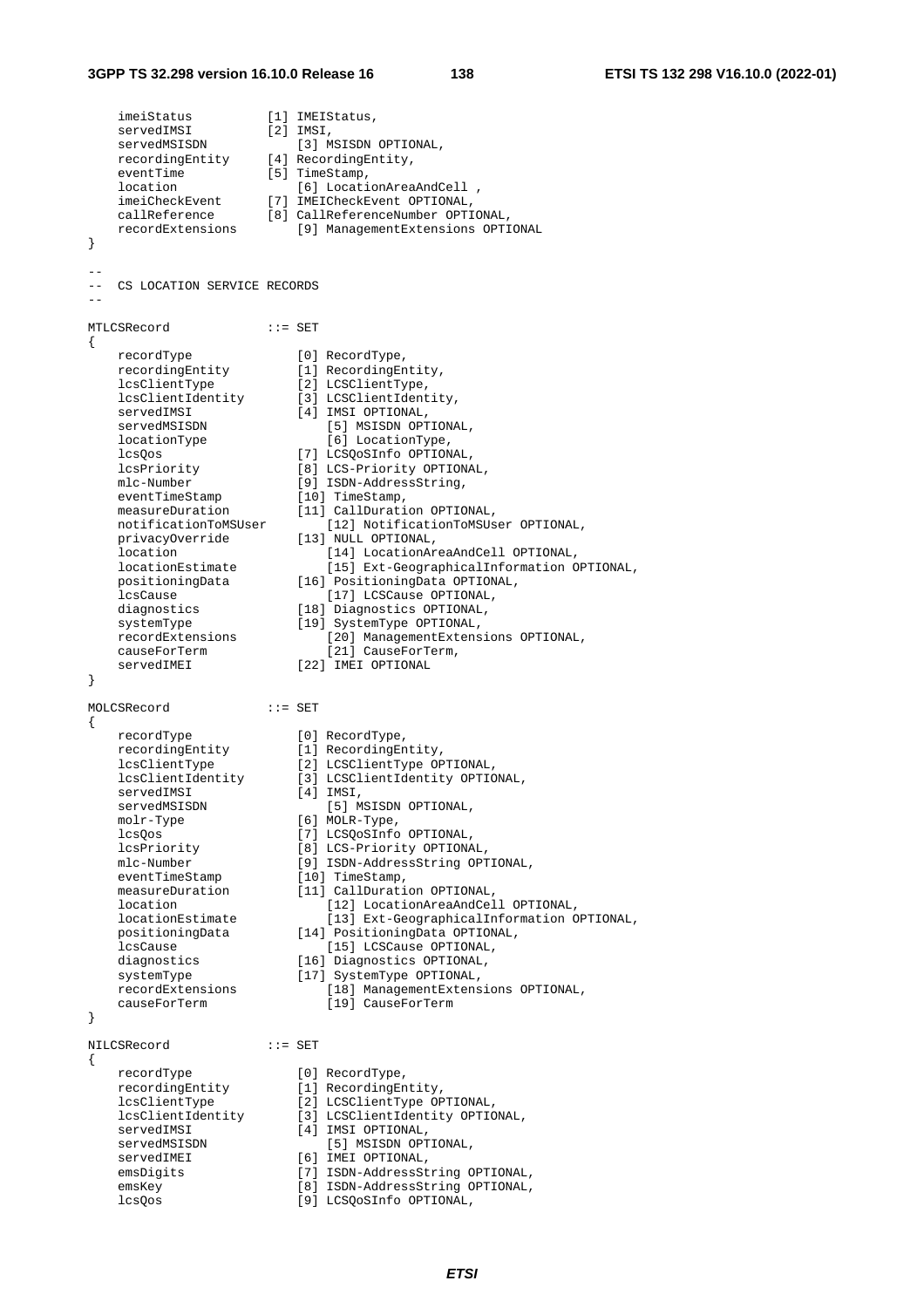#### **3GPP TS 32.298 version 16.10.0 Release 16 139 ETSI TS 132 298 V16.10.0 (2022-01)**

 lcsPriority [10] LCS-Priority OPTIONAL, mlc-Number [11] ISDN-AddressString OPTIONAL, eventTimeStamp [12] TimeStamp, measureDuration [13] CallDuration OPTIONAL, location [14] LocationAreaAndCell OPTIONAL,<br>locationEstimate [15] Ext-GeographicalInformation C locationEstimate [15] Ext-GeographicalInformation OPTIONAL, positioningData [16] PositioningData OPTIONAL,<br>lcsCause [17] LCSCause OPTIONAL, lcsCause [17] LCSCause OPTIONAL,<br>diagnostics [18] Diagnostics OPTIONAL, [18] Diagnostics OPTIONAL, [19] SystemType OPTIONAL, [20] ManagementExtensions OPTIONAL, communities (18) Diagnostics (18) Original SystemType (19) SystemType OPTION<br>
recordExtensions (20) ManagementExt<br>
causeForTerm (21) CauseForTerm } -- -- SRVCC RECORDS -- MSCsRVCCRecord ::= SET { recordType [0] RecordType, servedIMSI [1] IMSI OPTIONAL, servedIMEI [2] IMEI OPTIONAL, servedMSISDN [3] MSISDN OPTIONAL, calledNumber [5] CalledNumber, recordingEntity [9] RecordingEntity, mscOutgoingTKGP [11] TrunkGroup OPTIONAL, location [12] LocationAreaAndCell,<br>changeOfLocation [13] SEOUENCE OF Location [13] SEQUENCE OF LocationChange OPTIONAL, basicService [14] BasicServiceCode,<br>supplServicesUsed [17] SEQUENCE OF SuppServi supplServicesUsed [17] SEQUENCE OF SuppServiceUsed OPTIONAL,<br>msClassmark [20] Classmark OPTIONAL, msClassmark [20] Classmark OPTIONAL,<br>seizureTime [22] TimeStamp OPTIONAL, [22] TimeStamp OPTIONAL, answerTime [23] TimeStamp OPTIONAL, releaseTime [24] TimeStamp OPTIONAL, callDuration [25] CallDuration, causeForTerm [30] CauseForTerm, diagnostics [31] Diagnostics OPTIONAL,<br>callReference [32] CallReferenceNumber. [32] CallReferenceNumber,<br>[33] INTEGER OPTIONAL, sequenceNumber [33] INTEGER OPTIONAL, recordExtensions [35] ManagementExtensions OPTIONAL, partialRecordType [69] PartialRecordType OPTIONAL, iMS-Charging-Identifier [75] IMS-Charging-Identifier OPTIONAL, iCSI2ActiveFlag [76] NULL OPTIONAL, relatedICID [77] IMS-Charging-Identifier OPTIONAL, relatedICIDGenerationNode [78] NodeAddress OPTIONAL } -- -- MTRF RECORD -- MTRFRecord ::= SET { recordType [0] RecordType,<br>servedIMSI [1] IMSI, servedIMSI<br>servedIMEI [2] IMEI OPTIONAL, servedMSISDN [3] CalledNumber OPTIONAL, callingNumber [4] CallingNumber OPTIONAL, roamingNumber [5] RoamingNumber OPTIONAL, recordingEntity [6] RecordingEntity, mscIncomingTKGP [7] TrunkGroup OPTIONAL, mscOutgoingTKGP [8] TrunkGroup OPTIONAL, basicService [9] BasicServiceCode OPTIONAL,<br>seizureTime [10] TimeStamp OPTIONAL, seizureTime [10] TimeStamp OPTIONAL,<br>answerTime [11] TimeStamp OPTIONAL, answerTime [11] TimeStamp OPTIONAL,<br>releaseTime [12] TimeStamp OPTIONAL, releaseTime [12] TimeStamp OPTIONAL,<br>callDuration [13] CallDuration, [13] CallDuration, causeForTerm [14] CauseForTerm,<br>diagnostics [15] Diagnostics OPTIONAL, diagnostics [15] Diagnostics OPTIONAL, callReference [16] CallReferenceNumber, sequenceNumber [17] INTEGER OPTIONAL, recordExtensions [18] ManagementExtensions OPTIONAL, partialRecordType [19] PartialRecordType OPTIONAL }

-- ICS RECORD

--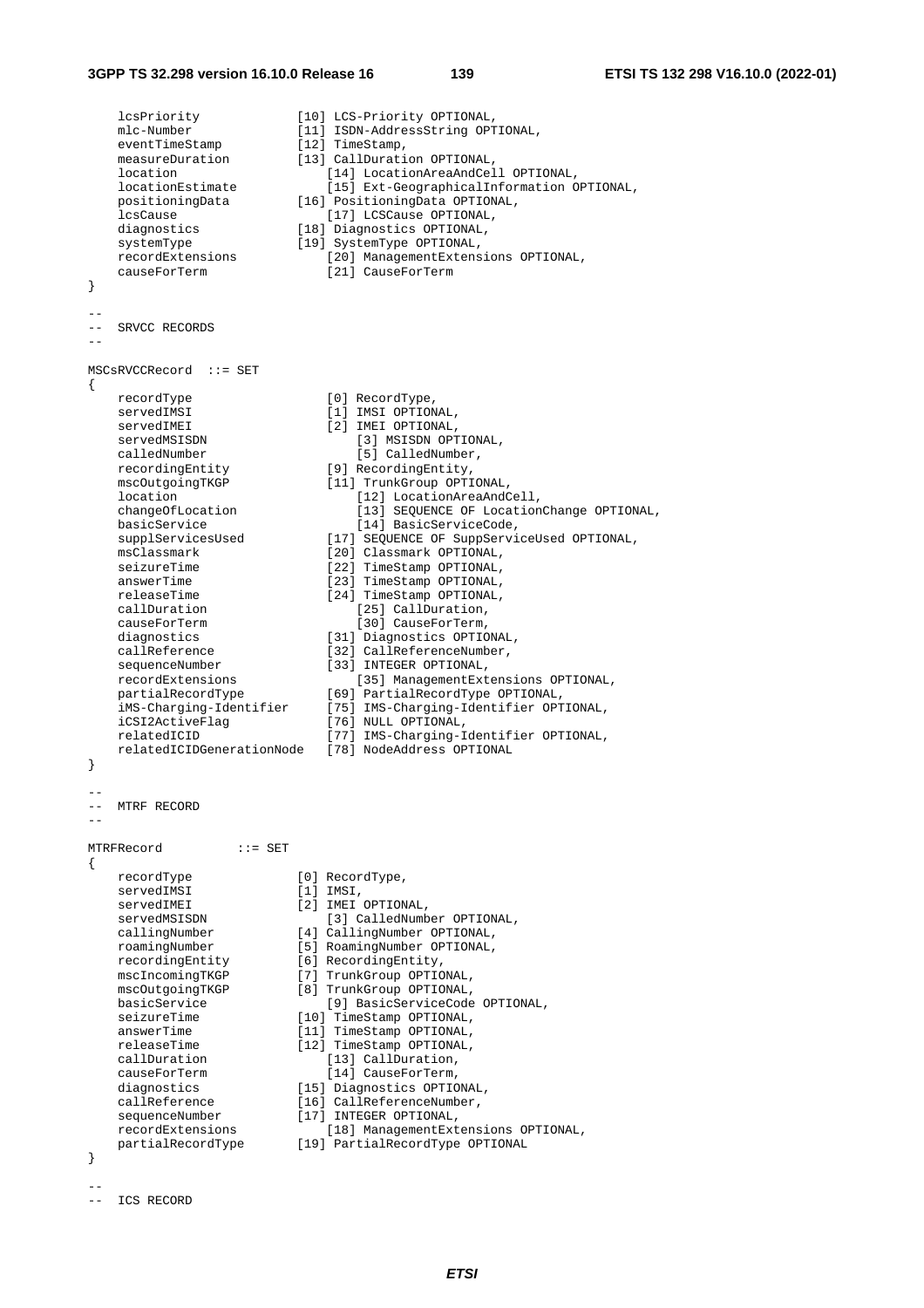```
-- 
ICSregisterRecord ::= SET 
{ 
    recordType [0] RecordType, 
servedIMSI [1] IMSI,
servedMSISDN [2] MSISDN,
 privateUserID [3] GraphicString OPTIONAL, 
 recordingEntity [4] RecordingEntity, 
newLocation [5] Location-info,
 locationExtension [6] LocationCellExtension OPTIONAL, 
 updateTime [7] TimeStamp OPTIONAL, 
 iMS-Charging-Identifier [8] IMS-Charging-Identifier OPTIONAL, 
 interOperatorIdentifiers [9] InterOperatorIdentifierList OPTIONAL, 
 transit-IOI-Lists [10] TransitIOILists OPTIONAL, 
 updateResult [11] LocUpdResult OPTIONAL, 
 recordExtensions [12] ManagementExtensions OPTIONAL 
} 
-- 
-- NP Fields 
-LocationRoutingNumber ::= OCTET STRING (SIZE (5)) 
--- The format is selected to meet the existing standards for the wireline in Telcordia 
-- Belcore GR-1100-CORE, BAF Module 720. 
-- 
LocationRoutingNumberSourceIndicator ::= INTEGER 
{ 
   \begin{aligned} &\text{1RN}-\text{NP-Databases} \qquad \qquad (1)\;,\\ &\text{switchingSystemData} \qquad \qquad (2)\;, \end{aligned} switchingSystemData (2), 
   incomingsignaling (3),
    unknown (9) 
} 
LocationRoutingNumberQueryStatus ::= INTEGER 
{ 
   successfulQuery (1),
   noQueryResponseMsg (2),<br>queryProtocolErr (4),
    queryProtocolErr (4), 
    queryResponseDataErr (5), 
    queryRejected (6), 
   queryNotPerformed (9),
    queryUnsuccessful (99) 
} 
JurisdictionInformationParameter ::= OCTET STRING (SIZE (5)) 
-- 
-- /* JIP Parameter */ 
-- 
JurisdictionInformationParameterSourceIndicator ::= INTEGER 
-- 
-- Identical to LocationRoutingNumberSourceIndicator 
-- 
{ 
    lRN-NP-Database (1), 
   switchingSystemData (2),
   incomingsignaling (3),
    unknown (9) 
} 
JurisdictionInformationParameterQueryStatus ::= INTEGER 
{ 
   successfulQuery (1),<br>noQueryResponseMsg (2),
   noQueryResponseMsg (2),<br>queryProtocolErr (4),
   queryProtocolErr
   queryResponseDataErr (5),
   queryRejected (6),
   queryNotPerformed (9),<br>queryUnsuccessful (99)
   queryUnsuccessful
} 
-- 
-- CS DATA TYPES 
--
```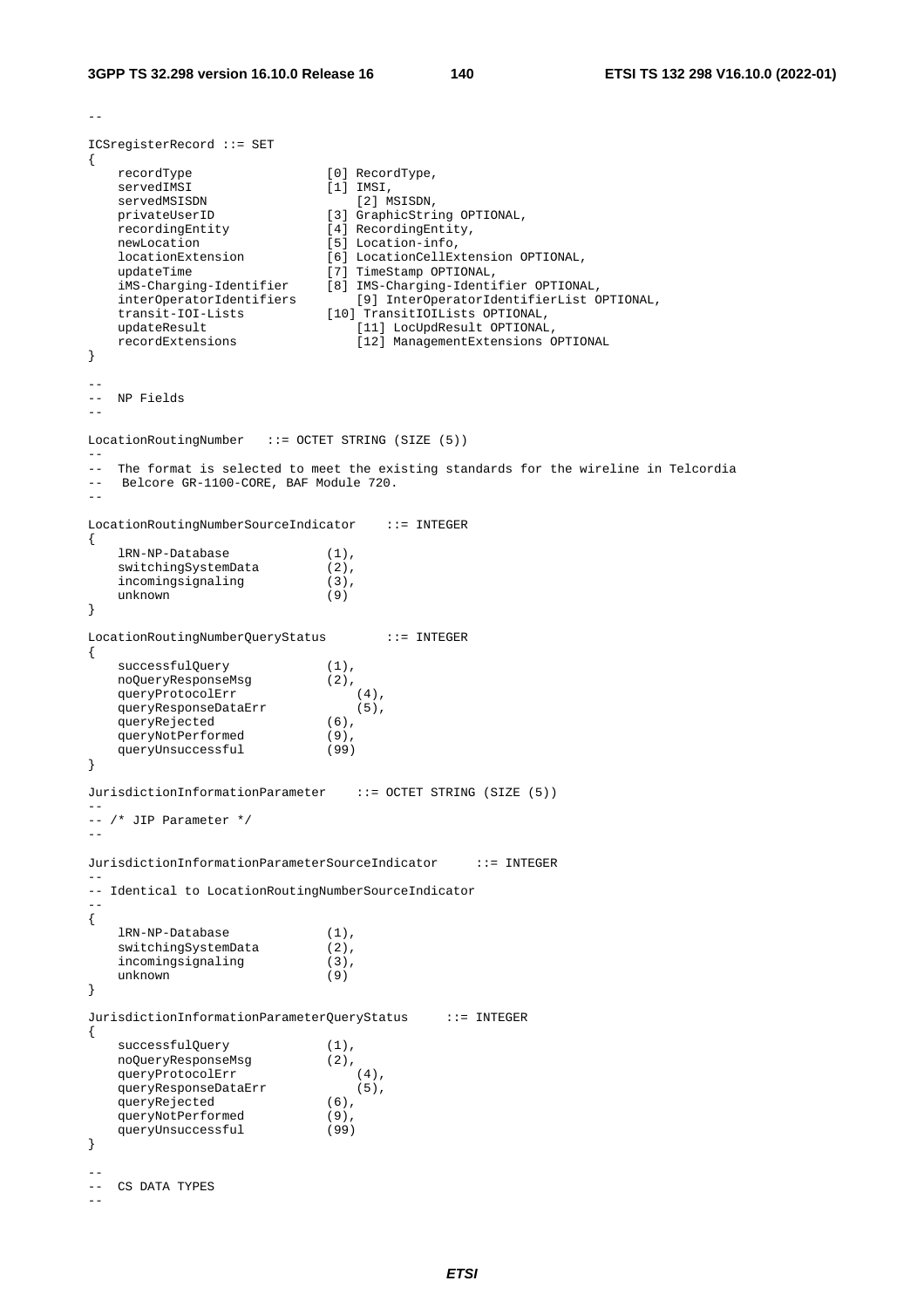#### **3GPP TS 32.298 version 16.10.0 Release 16 141 ETSI TS 132 298 V16.10.0 (2022-01)**

AdditionalChgInfo ::= SEQUENCE { chargeIndicator [0] ChargeIndicator OPTIONAL, chargeParameters [1] OCTET STRING OPTIONAL } AiurRequested ::= ENUMERATED -- -- See Bearer Capability TS 24.008 [208] -- (note that value "4" is intentionally missing -- because it is not used in TS 24.008 [208]) -- { aiur09600BitsPerSecond (1), aiur14400BitsPerSecond (2), aiur19200BitsPerSecond (3), aiur28800BitsPerSecond (5),<br>aiur38400BitsPerSecond (6), aiur38400BitsPerSecond (6),<br>aiur43200BitsPerSecond (7), aiur43200BitsPerSecond (7),<br>aiur57600BitsPerSecond (8), aiur57600BitsPerSecond (8), aiur38400BitsPerSecond1 (9),<br>aiur38400BitsPerSecond2 (10),<br>aiur38400BitsPerSecond3 (11), aiur38400BitsPerSecond2 aiur38400BitsPerSecond3 aiur38400BitsPerSecond4 (12) } AOCParameters ::= SEQUENCE -- -- See TS 22.024 [104]. -- { e1 [1] EParameter OPTIONAL, e2 [2] EParameter OPTIONAL, e3 [3] EParameter OPTIONAL, e4 [4] EParameter OPTIONAL,<br>e5 [5] EParameter OPTIONAL. [5] EParameter OPTIONAL, e6 [6] EParameter OPTIONAL, e7 [7] EParameter OPTIONAL } AOCParmChange ::= SEQUENCE { changeTime [0] TimeStamp, newParameters [1] AOCParameters } BasicServices ::= SET OF BasicServiceCode CallingPartyCategory ::= Category CallType ::= INTEGER { mobileOriginated (0), mobileTerminated (1) } CallTypes ::= SET OF CallType CAMELDestinationNumber ::= DestinationRoutingAddress CAMELInformation ::= SET { cAMELDestinationNumber [1] CAMELDestinationNumber OPTIONAL, connectedNumber roamingNumber [3] RoamingNumber OPTIONAL,<br>mscOutgoingTKGP [4] TrunkGroup OPTIONAL, mscOutgoingTKGP [4] TrunkGroup OPTIONAL, [5] TimeStamp OPTIONAL, answerTime [6] TimeStamp OPTIONAL, releaseTime [7] TimeStamp OPTIONAL, callDuration [8] CallDuration OPTIONAL, dataVolume [9] DataVolume OPTIONAL,<br>cAMELInitCFIndicator [10] CAMELInitCFIndi [10] CAMELInitCFIndicator OPTIONAL,<br>[11] CauseForTerm OPTIONAL, causeForTerm [11] CauseForTerm OPTIONAL, cAMELModification [12] ChangedParameters OPTIONAL, freeFormatData [13] FreeFormatData OPTIONAL, diagnostics [14] Diagnostics OPTIONAL, expressed (14) Diagnostics OPTIONAL,<br>freeFormatDataAppend [15] BOOLEAN OPTIONAL,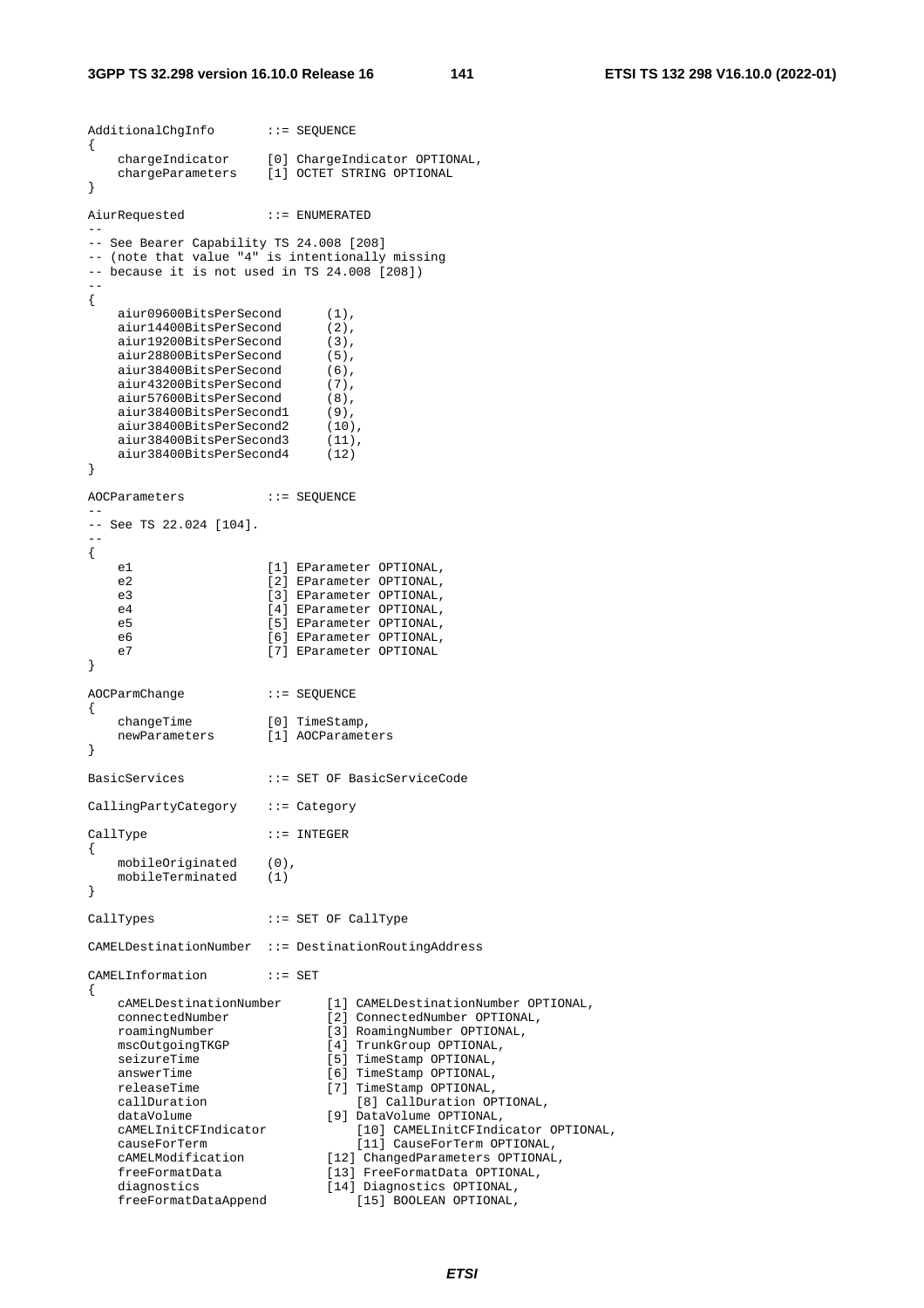```
 freeFormatData-2 [16] FreeFormatData OPTIONAL, 
 freeFormatDataAppend-2 [17] BOOLEAN OPTIONAL 
} 
CAMELInitCFIndicator ::= ENUMERATED 
{ 
     noCAMELCallForwarding (0), 
     cAMELCallForwarding (1) 
} 
CAMELModificationParameters ::= SET 
-- 
-- The list contains only parameters changed due to CAMEL call handling. 
-- 
{ 
 callingPartyNumber [0] CallingNumber OPTIONAL, 
 callingPartyCategory [1] CallingPartyCategory OPTIONAL, 
   originalCalledPartyNumber [2] OriginalCalledNumber OPTIONAL,<br>genericNumbers [3] GenericNumbers OPTIONAL,<br>redirectingPartyNumber [4] RedirectingNumber OPTIONAL,<br>\begin{bmatrix} 4 & \text{R} \\ 2 & \text{S} \end{bmatrix} ..., and the controllar option
                                [3] GenericNumbers OPTIONAL,
 redirectingPartyNumber [4] RedirectingNumber OPTIONAL, 
 redirectionCounter [5] NumberOfForwarding OPTIONAL 
} 
CAMELSMSInformation ::= SET 
{ 
     gsm-SCFAddress [1] Gsm-SCFAddress OPTIONAL, 
    serviceKey (2) ServiceKey OPTIONAL,
   defaultSMSHandling [3] DefaultSMS-Handling OPTIONAL,<br>freeFormatData (4) FreeFormatData OPTIONAL,
    freeFormatData [4] FreeFormatData OPTIONAL,<br>callingPartyNumber [5] CallingNumber OPTIONAL,
 callingPartyNumber [5] CallingNumber OPTIONAL, 
 destinationSubscriberNumber [6] SmsTpDestinationNumber OPTIONAL, 
   destinationSubscriberNumber [6] SmsTpDestinationNumber OPTI<br>
cAMELSMSCAddress<br>
smsReferenceNumber [8] CallReferenceNumber OPTIONAL,
                                        [8] CallReferenceNumber OPTIONAL
} 
Category ::= OCTET STRING (SIZE(1))
-- 
-- The internal structure is defined in Recommendation Q.763. 
-ChangedParameters ::= SET 
{ 
 changeFlags [0] ChangeFlags, 
 changeList [1] CAMELModificationParameters OPTIONAL 
} 
ChangeFlags ::= BIT STRING 
{ 
     callingPartyNumberModified (0), 
   callingPartyCategoryModified (1),
    originalCalledPartyNumberModified (2), 
     genericNumbersModified (3), 
    redirectingPartyNumberModified (4),<br>redirectionCounterModified (5)
     redirectionCounterModified (5) 
} 
ChangeOfClassmark ::= SEQUENCE 
{ 
 classmark [0] Classmark, 
 changeTime [1] TimeStamp 
} 
ChangeOfRadioChannel ::= SEQUENCE 
{ 
    radioChannel [0] TrafficChannel,<br>
changeTime [1] TimeStamp.
                         [1] TimeStamp,
     speechVersionUsed [2] SpeechVersionIdentifier OPTIONAL 
} 
ChangeOfService ::= SEQUENCE 
{ 
    basicService [0] BasicServiceCode, 
     transparencyInd [1] TransparencyInd OPTIONAL, 
 changeTime [2] TimeStamp, 
 rateIndication [3] RateIndication OPTIONAL, 
    fnur [4] Fnur OPTIONAL
}
```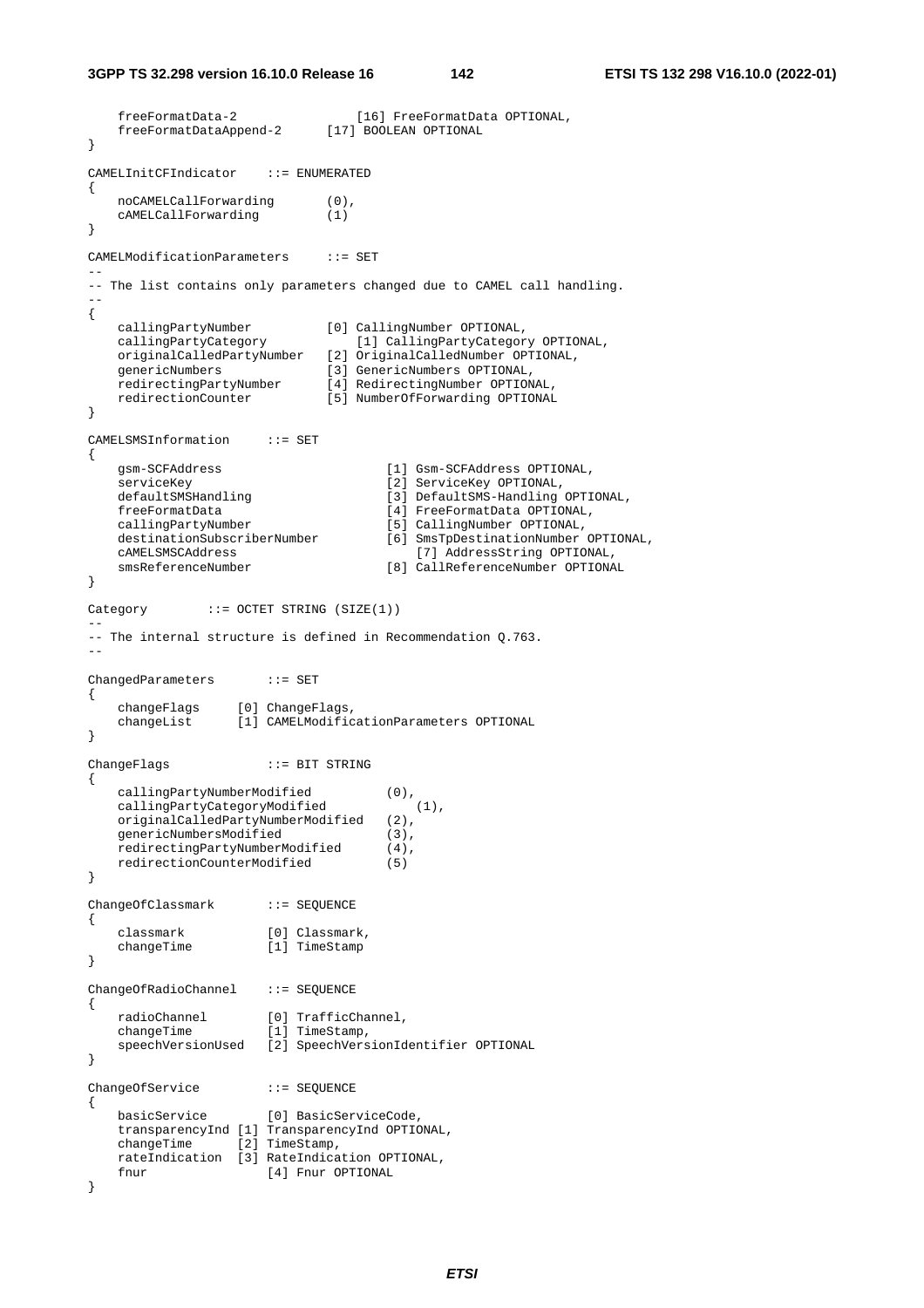```
ChannelCoding ::= ENUMERATED 
{ 
  tchF4800 (1),<br>tchF9600 (2),<br>tchF14400 (3)
   tchF9600 (2), 
   tchF14400
} 
Classmark ::= OCTET STRING 
-- 
-- See Mobile station classmark 2, Mobile station classmark 3, TS 24.008[208] 
-- 
ConnectedNumber ::= BCDDirectoryNumber 
DataVolume ::= INTEGER 
-- 
-- The volume of data transferred in segments of 64 octets. 
-- 
Day ::= INTEGER (1..31)DayClass ::= ObjectInstance 
DayClasses ::= SET OF DayClass 
DayDefinition ::= SEQUENCE
{ 
 day [0] DayOfTheWeek, 
 dayClass [1] ObjectInstance 
} 
DayDefinitions ::= SET OF DayDefinition 
DateDefinition ::= SEQUENCE
{ 
month [0] Month,
 day [1] Day, 
                  ...<br>[1] Day,<br>[2] ObjectInstance
} 
DateDefinitions ::= SET OF DateDefinition 
DayOfTheWeek ::= ENUMERATED 
{ 
  allDays (0),<br>sunday (1),
   sumday monday (2), 
   tuesday (3), 
   wednesday (4),<br>thursday (5),
  thursday<br>friday (6),
   friday (6),<br>saturday (7)
   saturday
} 
Destinations ::= SET OF AE-title 
EmergencyCallIndEnable ::= BOOLEAN 
EmergencyCallIndication ::= SEQUENCE 
{ 
 cellId [0] CellId, 
 callerId [1] IMSIorIMEI 
} 
EParameter ::= INTEGER 
EquipmentId ::= INTEGER
EquipmentType ::= INTEGER 
{ 
   conferenceBridge (0) 
} 
FileType ::= INTEGER
{ 
 callRecords (1), 
 traceRecords (9), 
    observedIMEITicket (14)
```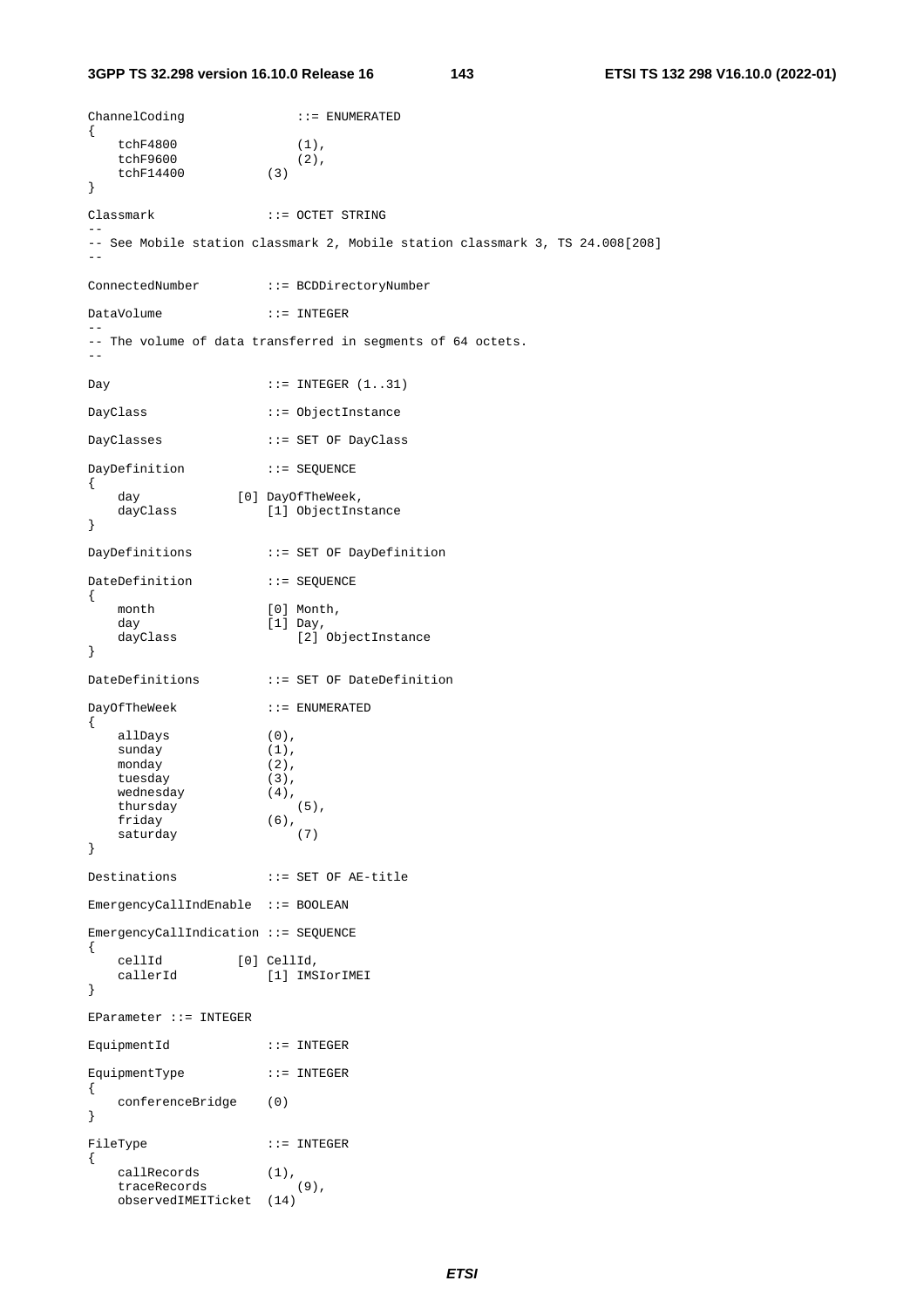```
} 
Fnur ::= ENUMERATED
-- 
-- See Bearer Capability TS 24.008 [208] 
-- 
{ 
    fnurNotApplicable (0), 
    fnur9600-BitsPerSecond (1), 
    fnur14400BitsPerSecond (2), 
    fnur19200BitsPerSecond (3), 
    fnur28800BitsPerSecond (4), 
    fnur38400BitsPerSecond (5), 
   fnur48000BitsPerSecond (6),<br>fnur56000BitsPerSecond (7),
    fnur56000BitsPerSecond (7), 
    fnur64000BitsPerSecond (8), 
    fnur33600BitsPerSecond (9), 
   fnur32000BitsPerSecond (10)<br>fnur31200BitsPerSecond (11)
    fnur31200BitsPerSecond (11) 
} 
ForwardToNumber ::= AddressString 
FreeFormatData ::= OCTET STRING (SIZE(1..160))
-- 
-- Free formatted data as sent in the FCI message 
-- See TS 29.078 [217] 
-- 
GenericNumber ::= BCDDirectoryNumber 
GenericNumbers ::= SET OF GenericNumber 
Gsm-SCFAddress ::= ISDN-AddressString 
-- 
-- See TS 29.002 [214] 
-- 
GuaranteedBitRate ::= ENUMERATED 
{ 
 gbr14400BitsPerSecond (1), -- BS20 non-transparent 
 gbr28800BitsPerSecond (2), -- BS20 non-transparent and transparent, 
 -- BS30 transparent and multimedia 
 gbr32000BitsPerSecond (3), -- BS30 multimedia 
 gbr33600BitsPerSecond (4), -- BS30 multimedia 
 gbr56000BitsPerSecond (5), -- BS30 transparent and multimedia 
 gbr57600BitsPerSecond (6), -- BS20 non-transparent 
 gbr64000BitsPerSecond (7) -- BS30 transparent and multimedia 
} 
HLRIntResult ::= Diagnostics 
HSCSDParmsChange ::= SEQUENCE 
{ 
 changeTime [0] TimeStamp, 
 hSCSDChanAllocated [1] NumOfHSCSDChanAllocated, 
 initiatingParty [2] InitiatingParty OPTIONAL, 
 aiurRequested [3] AiurRequested OPTIONAL, 
 chanCodingUsed [4] ChannelCoding, 
 hSCSDChanRequested [5] NumOfHSCSDChanRequested OPTIONAL 
} 
IMEICheckEvent ::= INTEGER 
{ 
    mobileOriginatedCall (0), 
   mobileTerminatedCall (1),<br>smsMobileOriginating (2),
   smsMobileOriginating (2),<br>smsMobileTerminating (3),
    smsMobileTerminating (3), 
   ssAction (4),
    locationUpdate (5) 
} 
IMEIStatus ::= ENUMERATED 
{ 
   greyListedMobileEquipment (0),
   blackListedMobileEquipment (1),
    nonWhiteListedMobileEquipment (2) 
}
```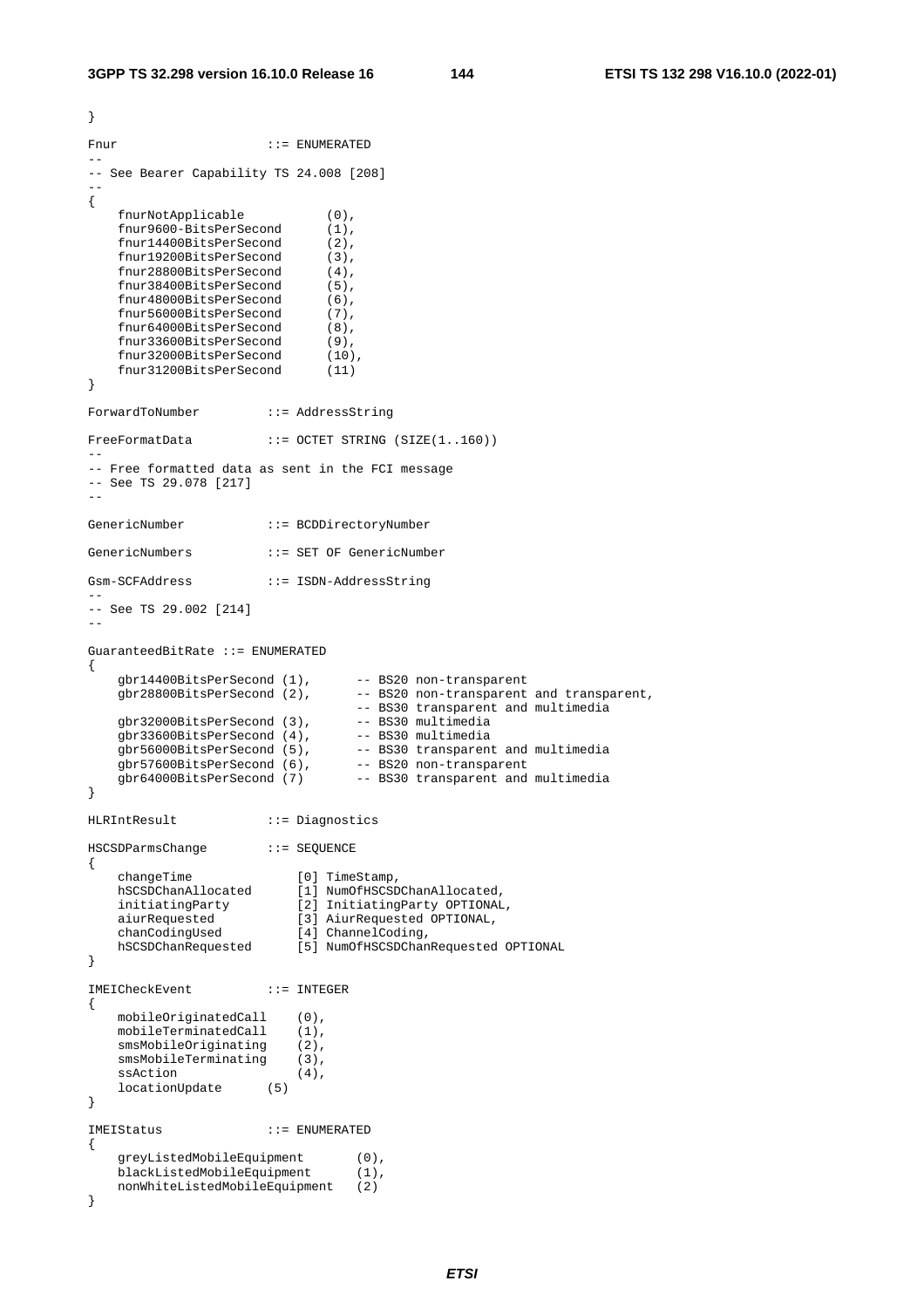```
IMSIorIMEI ::= CHOICE 
{ 
 imsi [0] IMSI, 
 imei [1] IMEI 
} 
InitiatingParty ::= ENUMERATED 
{ 
   network (0),<br>subscriber (1)
   subscriber
} 
LocationCellExtension ::= BIT STRING (SIZE (12)) 
LocationChange ::= SEQUENCE 
{ 
 location [0] LocationAreaAndCell, 
 changeTime [1] TimeStamp 
} 
Location-info ::= SEQUENCE
{ 
 mscNumber [1] MscNo OPTIONAL, 
 location-area [2] LocationAreaCode, 
    cell-identification [3] CellId OPTIONAL, 
   mCC-MNC [4] MCC-MNC OPTIONAL
} 
LocUpdResult ::= Diagnostics 
MaximumBitRate ::= ENUMERATED 
{ 
mbr14400BitsPerSecond (1), -- BS20 non-transparent
mbr28800BitsPerSecond (2), -- BS20 non-transparent and transparent,
 -- BS30 transparent and multimedia 
 mbr32000BitsPerSecond (3), -- BS30 multimedia 
 mbr33600BitsPerSecond (4), -- BS30 multimedia 
mbr56000BitsPerSecond (5), -- BS30 transparent and multimedia
 mbr57600BitsPerSecond (6) -- BS20 non-transparent 
} 
Month \qquad ::= \text{INTER } (1, .12)MSPowerClasses ::= SET OF RFPowerCapability 
NetworkCallReference ::= CallReferenceNumber 
-- 
-- See TS 29.002 [214] 
-- 
NetworkSpecificCode ::= INTEGER 
-- 
-- To be defined by network operator 
-- 
NetworkSpecificServices ::= SET OF NetworkSpecificCode 
NumOfHSCSDChanRequested ::= INTEGER 
NumOfHSCSDChanAllocated ::= INTEGER 
ObservedIMEITicketEnable ::= BOOLEAN 
OriginalCalledNumber ::= BCDDirectoryNumber 
OriginDestCombinations ::= SET OF OriginDestCombination 
OriginDestCombination ::= SEQUENCE 
-- 
-- Note that these values correspond to the contents 
-- of the attributes originId and destinationId 
-- respectively. At least one of the two must be present. 
-- 
{ 
 origin [0] INTEGER OPTIONAL, 
 destination [1] INTEGER OPTIONAL 
}
```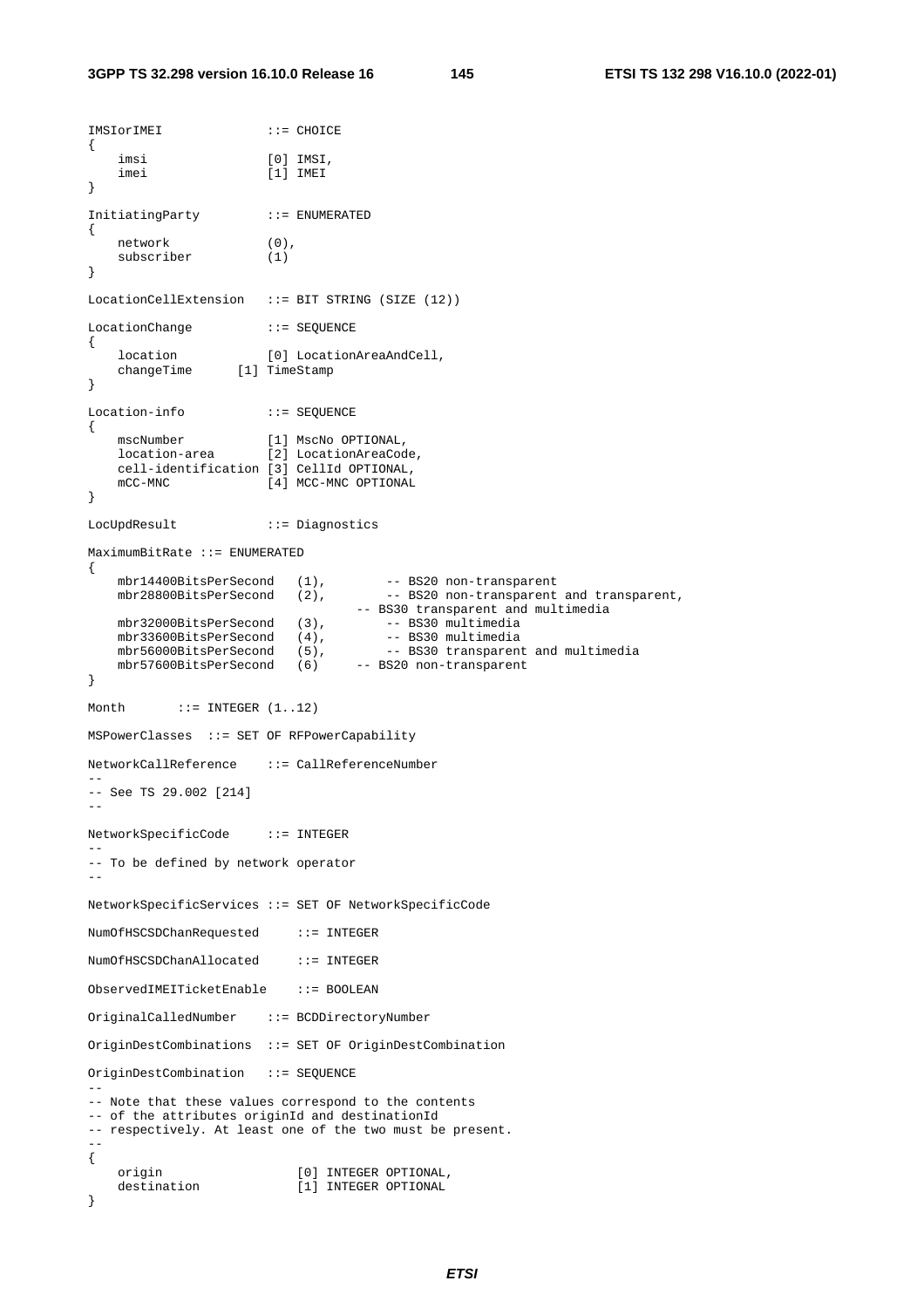```
PartialRecordTimer ::= INTEGER 
PartialRecordType ::= ENUMERATED 
{ 
    timeLimit (0), 
   serviceChange (1),<br>locationChange (2),
   locationChange
  classmarkChange (3),<br>aocParmChange (4),<br>radioChannelChange (5),
aocParmChange (4),
 radioChannelChange (5), 
hSCSDParmChange (6),
 changeOfCAMELDestination (7) 
} 
PartialRecordTypes ::= SET OF PartialRecordType 
RadioChannelsRequested ::= SET OF RadioChanRequested 
RadioChanRequested ::= ENUMERATED 
-- 
-- See Bearer Capability TS 24.008 [208] 
-- 
{ 
halfRateChannel (0),
fullRateChannel (1),
 dualHalfRatePreferred (2), 
 dualFullRatePreferred (3) 
} 
RateIndication ::= OCTET STRING(SIZE(1)) 
ReasonForServiceChange ::= ENUMERATED 
{ 
 msubInitiated (0), 
mscInitiated (1),
 callSetupFallBack (2), 
   callSetupChangeOrder (3) 
} 
RecordClassDestination ::= CHOICE 
{ 
    osApplication [0] AE-title, 
   fileType [1] FileType
} 
RecordClassDestinations ::= SET OF RecordClassDestination 
RecordingMethod ::= ENUMERATED 
{ 
 inCallRecord (0), 
 inSSRecord (1) 
} 
RedirectingNumber ::= BCDDirectoryNumber 
RFPowerCapability ::= INTEGER 
-- 
-- This field contains the RF power capability of the Mobile station 
-- classmark 1 and 2 of TS 24.008 [208] expressed as an integer. 
-RoamingNumber ::= ISDN-AddressString 
-- 
-- See TS 23.003 [200] 
-RoutingNumber ::= CHOICE
{ 
 roaming [1] RoamingNumber, 
 forwarded [2] ForwardToNumber 
} 
Service ::= CHOICE
{ 
 teleservice [1] TeleserviceCode, 
 bearerService [2] BearerServiceCode, 
supplementaryService [3] SS-Code,
```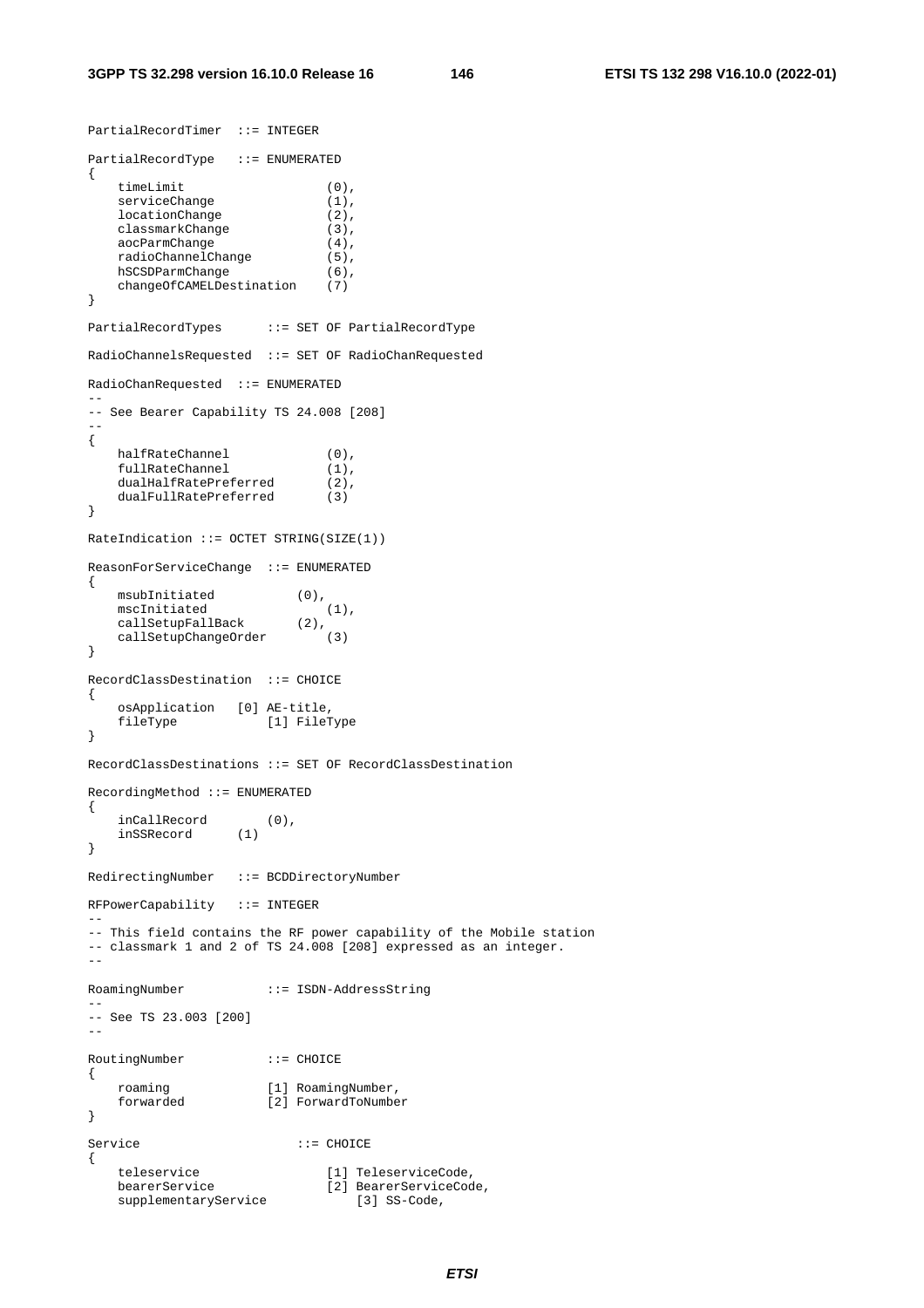#### **3GPP TS 32.298 version 16.10.0 Release 16 147 ETSI TS 132 298 V16.10.0 (2022-01)**

```
 networkSpecificService [4] NetworkSpecificCode 
} 
ServiceDistanceDependencies ::= SET OF ServiceDistanceDependency 
ServiceDistanceDependency ::= SEQUENCE 
-- 
-- Note that these values correspond to the contents 
-- of the attributes aocServiceId and zoneId
-- respectively.
-- 
{ 
 aocService [0] INTEGER, 
 chargingZone [1] INTEGER OPTIONAL 
} 
SimpleIntegerName ::= INTEGER 
SimpleStringName ::= GraphicString 
SpeechVersionIdentifier ::= OCTET STRING (SIZE(1))
-- 
-- see GSM 08.08[313] 
-- 
-- 000 0001 GSM speech full rate version 1 
-- 001 0001 GSM speech full rate version 2 used for enhanced full rate 
-- 010 0001 GSM speech full rate version 3 for future use 
-- 000 0101 GSM speech half rate version 1 
-- 001 0101 GSM speech half rate version 2 for future use 
-- 010 0101 GSM speech half rate version 3 for future use 
-- 
SSActionResult ::= Diagnostics 
SSActionType ::= ENUMERATED 
{ 
   registration (0),<br>erasure (1),
   erasure
   activation (2),
   deactivation (3),<br>interrogation (4),
interrogation (4),
 invocation (5), 
   passwordRegistration (6)
} 
SSParameters ::= CHOICE 
{ 
 forwardedToNumber [0] ForwardToNumber, 
 unstructuredData [1] OCTET STRING 
} 
SupplServices ::= SET OF SS-Code 
SuppServiceUsed ::= SEQUENCE 
{ 
   ssCode [0] SS-Code,
   ssTime [1] TimeStamp OPTIONAL
} 
SwitchoverTime ::= SEQUENCE
{ 
   hour INTEGER (0..23),
  minute 1NTEGER (0..59),<br>second 1NTEGER (0..59)
                        INTEGR (0..59)} 
TariffId ::= INTEGER 
TariffPeriod ::= SEQUENCE 
-- 
-- Note that the value of tariffId corresponds to the attribute tariffId. 
-- 
{ 
                      [0] SwitchoverTime,<br>[1] INTEGER
  switchoverTime<br>'ffid
}
```
TariffPeriods ::= SET OF TariffPeriod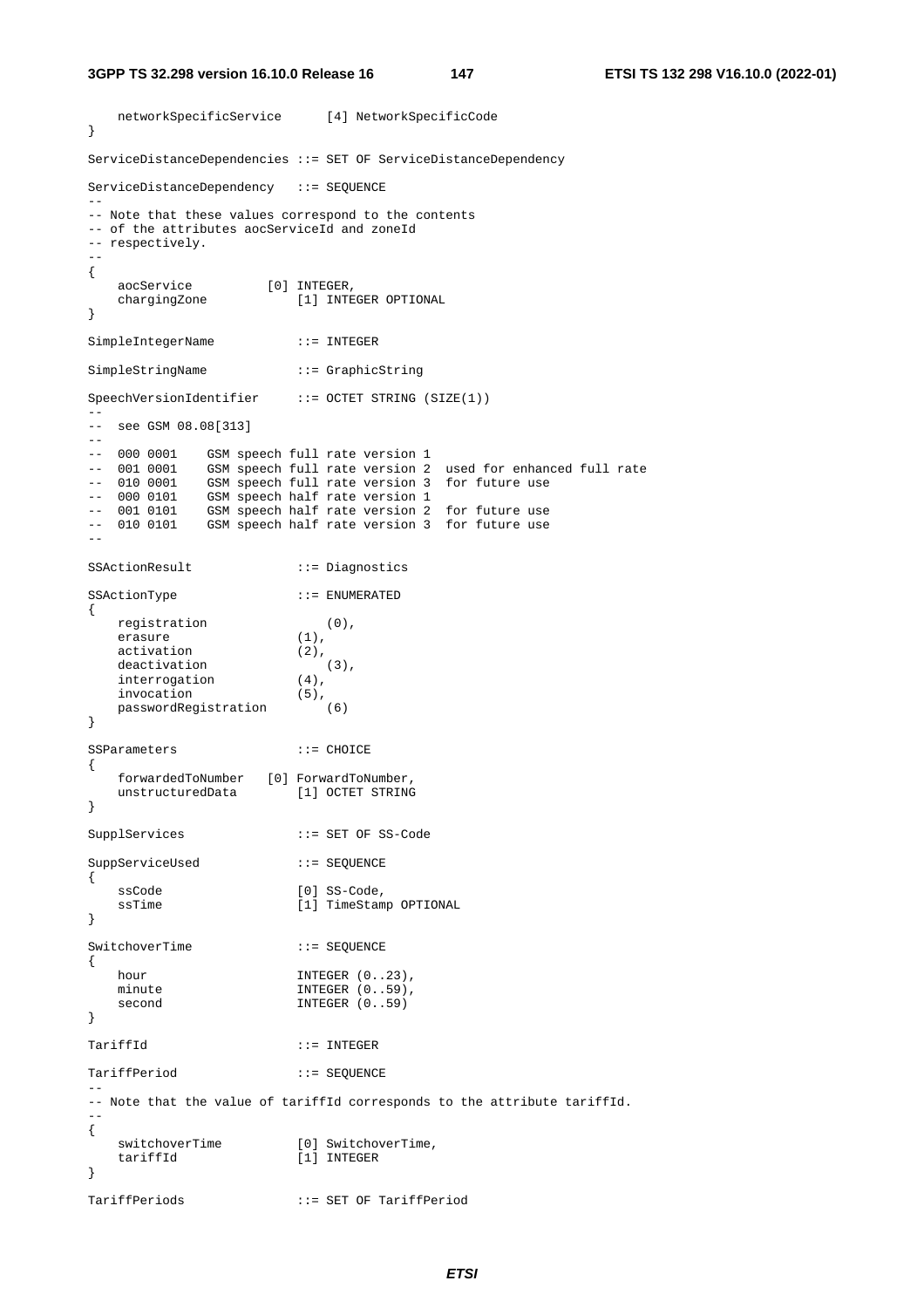TariffSystemStatus ::= ENUMERATED { available  $(0)$ , -- available for modification checked (1), -- "frozen" and checked standby (2), -- "frozen" awaiting activation active (3) -- "frozen" and active } TrafficChannel ::= ENUMERATED { fullRate  $(0)$ , halfRate (1) } TranslatedNumber ::= BCDDirectoryNumber TransparencyInd ::= ENUMERATED { transparent (0), nonTransparent (1) } TrunkGroup ::= CHOICE { tkgpNumber [0] INTEGER, tkgpName [1] GraphicString } TSChangeover ::= SEQUENCE -- -- Note that if the changeover time is not -- specified then the change is immediate. -- { newActiveTS [0] INTEGER, newStandbyTS [1] INTEGER, changeoverTime [2] GeneralizedTime OPTIONAL, authkey [3] OCTET STRING OPTIONAL, checksum [4] OCTET STRING OPTIONAL,<br>versionNumber [5] OCTET STRING OPTIONAL [5] OCTET STRING OPTIONAL } TSCheckError ::= SEQUENCE { errorId [0] TSCheckErrorId, fail ANY DEFINED BY errorId OPTIONAL } TSCheckErrorId ::= CHOICE { globalForm [0] OBJECT IDENTIFIER, localForm [1] INTEGER } TSCheckResult ::= CHOICE { success [0] NULL, fail [1] SET OF TSCheckError } TSCopyTariffSystem ::= SEQUENCE { oldTS [0] INTEGER, newTS [1] INTEGER } TSNextChange ::= CHOICE { noChangeover [0] NULL, tsChangeover [1] TSChangeover } TypeOfSubscribers ::= ENUMERATED { home  $(0)$ , -- HPLMN subscribers visiting (1), -- roaming subscribers all (2)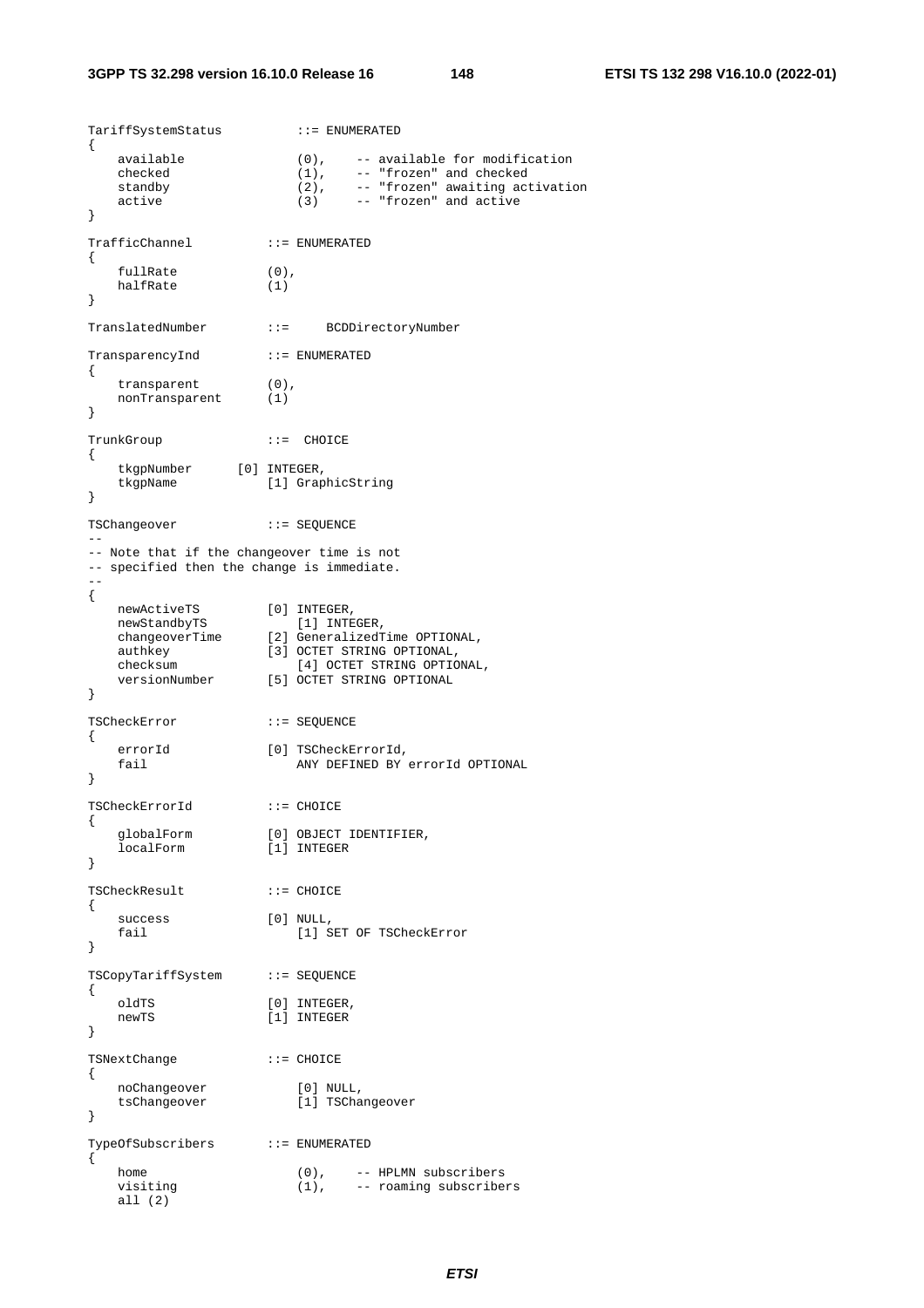```
} 
TypeOfTransaction ::= ENUMERATED 
{ 
successful (0),
unsuccessful (1),
 all (2) 
} 
Visited-Location-info ::= SEQUENCE 
{ 
 mscNumber [1] MscNo, 
 vlrNumber [2] VlrNo 
} 
VlrNo ::= ISDN-AddressString 
-- 
-- See TS 23.003 [200] 
-
```
.#END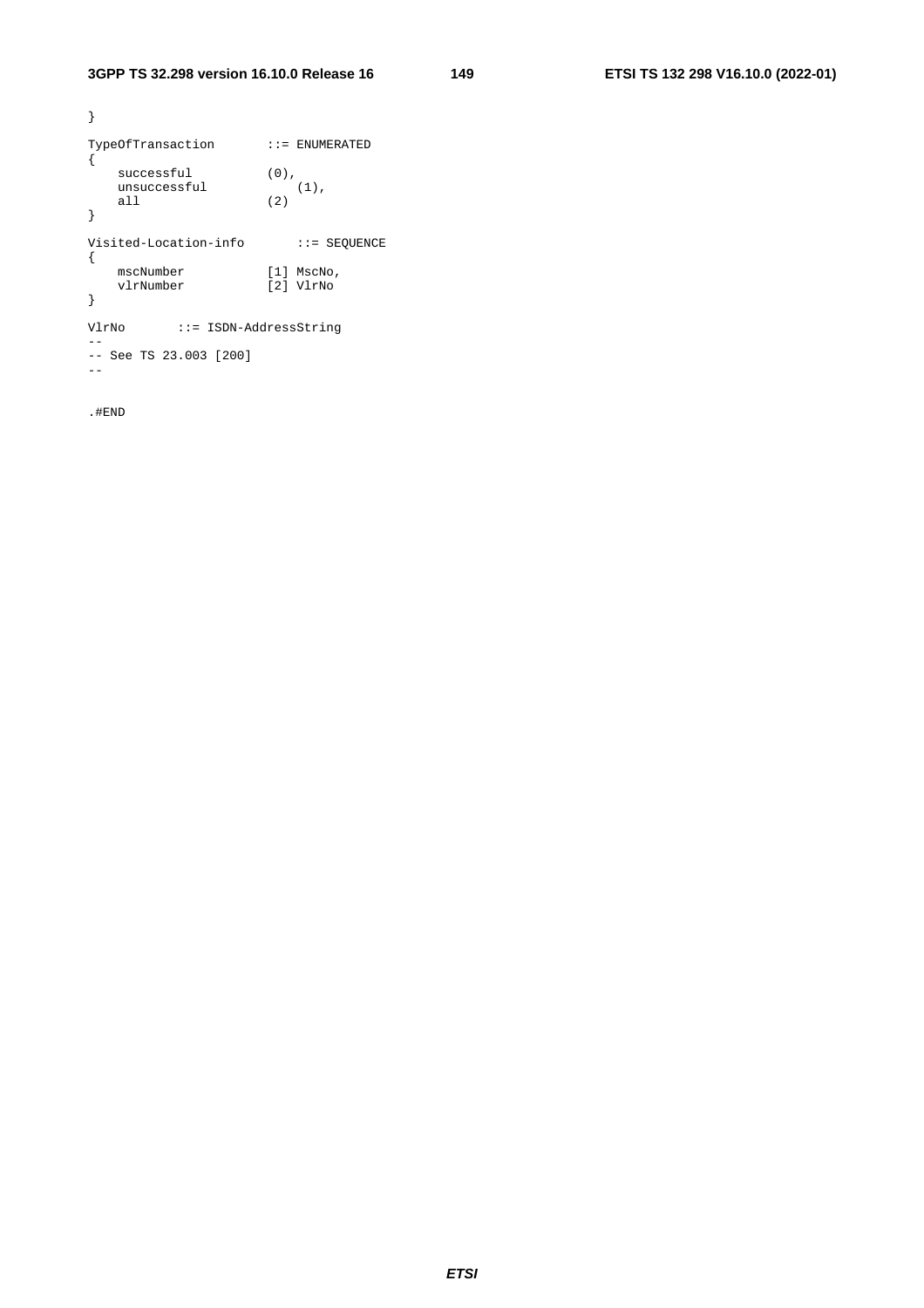## 5.2.2.2 PS domain CDRs

This subclause contains the abstract syntax definitions that are specific to the GPRS and EPC CDR types defined in TS 32.251 [11].

.\$GPRSChargingDataTypes {itu-t (0) identified-organization (4) etsi (0) mobileDomain (0) charging (5) gprsChargingDataTypes (2) asn1Module (0) version2 (1)}

DEFINITIONS IMPLICIT TAGS ::=

BEGIN

-- EXPORTS everything

IMPORTS

AddressString, CallDuration, CallingNumber, CauseForRecClosing, CellId, ChargingID, CivicAddressInformation, Diagnostics, DiameterIdentity, DynamicAddressFlag, EnhancedDiagnostics, GSNAddress, InvolvedParty, IPAddress, LCSCause, LCSClientIdentity, LCSQoSInfo, LevelOfCAMELService, LocalSequenceNumber, LocationAreaAndCell, LocationAreaCode, ManagementExtensions, MBMSInformation, MessageReference, MSISDN, MSTimeZone, NodeID, PDPAddress, PLMN-Id, PositioningData, RATType, RecordingEntity, RecordType, RoutingAreaCode, SCSASAddress, ServiceSpecificInfo, SMSResult, SmsTpDestinationNumber, SubscriptionID, ThreeGPPPSDataOffStatus, TimeStamp FROM GenericChargingDataTypes {itu-t (0) identified-organization (4) etsi(0) mobileDomain (0) charging (5) genericChargingDataTypes (0) asn1Module (0) version2 (1)} DefaultGPRS-Handling, DefaultSMS-Handling, NotificationToMSUser, ServiceKey FROM MAP-MS-DataTypes {itu-t identified-organization (4) etsi (0) mobileDomain (0) gsm-Network (1) modules (3) map-MS-DataTypes (11) version18 (18)} -- from TS 29.002 [214] IMEI, IMSI, ISDN-AddressString, RAIdentity FROM MAP-CommonDataTypes {itu-t identified-organization (4) etsi (0) mobileDomain (0)gsm-Network (1) modules (3) map-CommonDataTypes (18) version18 (18)}  $--$  from TS 29.002 [214]

CallReferenceNumber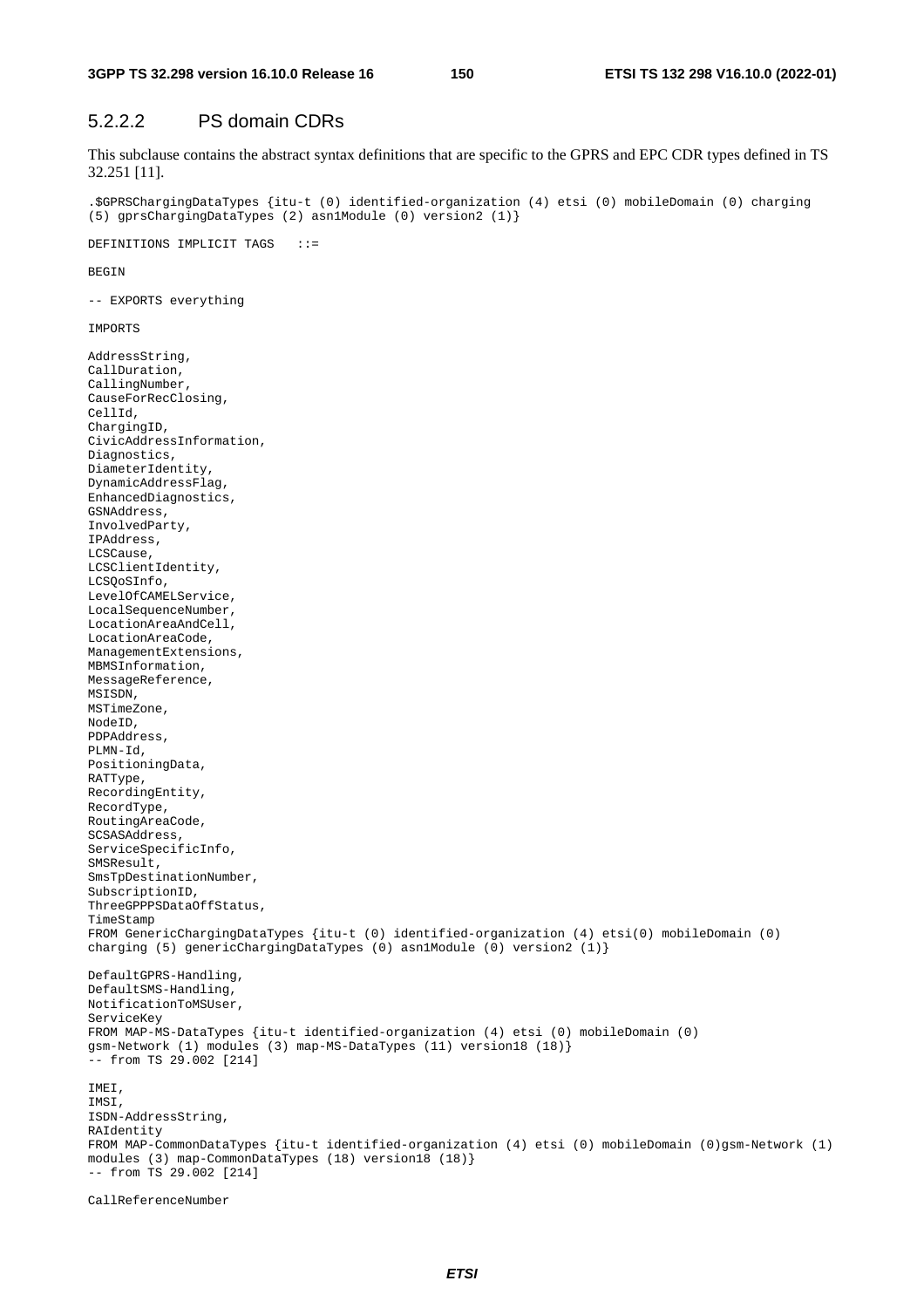**3GPP TS 32.298 version 16.10.0 Release 16 151 ETSI TS 132 298 V16.10.0 (2022-01)**

```
FROM MAP-CH-DataTypes {itu-t identified-organization (4) etsi (0) mobileDomain (0)gsm-Network (1) 
modules (3) map-CH-DataTypes (13) version18 (18)} 
-- from TS 29.002 [214]
Ext-GeographicalInformation, 
LCSClientType, 
LCS-Priority, 
LocationType 
FROM MAP-LCS-DataTypes {itu-t identified-organization (4) etsi (0) mobileDomain (0) gsm-Network (1) 
modules (3) map-LCS-DataTypes (25) version18 (18) } 
-- from TS 29.002 [214] 
LocationMethod 
FROM SS-DataTypes {itu-t identified-organization (4) etsi (0) mobileDomain (0) gsm-Access (2) 
modules (3) ss-DataTypes (2) version14 (14)} 
-- from TS 24.080 [209] 
; 
-- 
-- GPRS RECORDS 
-- 
GPRSRecord ::= CHOICE 
-- 
-- Record values 20, 22..27 are specific 
-- Record values 76, 77, 86 are MBMS specific 
-- Record values 78,79 and 92, 95, 96 are EPC specific 
-- 
{ 
    sgsnPDPRecord [20] SGSNPDPRecord,<br>sgsnMMRecord [22] SGSNMMRecord,
    sgsnMMRecord [22] SGSNMMRecord,<br>sgsnSMORecord [23] SGSNSMORecord
sgsnSMORecord [23] SGSNSMORecord,
 sgsnSMTRecord [24] SGSNSMTRecord, 
                          [25] SGSNMTLCSRecord,
    sgsnMTLCSRecord [25] SGSNMTLCSRecord,<br>sgsnMOLCSRecord [26] SGSNMOLCSRecord,<br>sgsnNILCSRecord [27] SGSNNILCSRecord,
                           .<br>[27] SGSNNILCSRecord,
    sgsnMBMSRecord [76] SGSNMBMSRecord,
    ggsnMBMSRecord [77] GGSNMBMSRecord,
    sGWRecord [78] SGWRecord,
     pGWRecord [79] PGWRecord, 
     gwMBMSRecord [86] GWMBMSRecord, 
     tDFRecord [92] TDFRecord, 
     iPERecord [95] IPERecord, 
     ePDGRecord [96] EPDGRecord, 
     tWAGRecord [97] TWAGRecord 
} 
SGWRecord ::= SET 
{ 
    recordType [0] RecordType,<br>servedIMSI [3] IMSI OPTION
                               served Internativer,<br>[3] IMSI OPTIONAL,
    s-GWAddress [4] GSNAddress,
    chargingID [5] ChargingID,
 servingNodeAddress [6] SEQUENCE OF GSNAddress, 
 accessPointNameNI [7] AccessPointNameNI OPTIONAL, 
     pdpPDNType [8] PDPType OPTIONAL, 
 servedPDPPDNAddress [9] PDPAddress OPTIONAL, 
 dynamicAddressFlag [11] DynamicAddressFlag OPTIONAL, 
    listOfTrafficVolumes [12] SEQUENCE OF ChangeOfCharCondition OPTIONAL,<br>recordOpeningTime [13] TimeStamp
    recordOpeningTime
    duration [14] CallDuration,<br>causeForRecClosing [15] CauseForRecCl
    causeForRecClosing [15] CauseForRecClosing,<br>diagnostics [16] Diagnostics OPTIONA
    diagnostics [16] Diagnostics OPTIONAL,<br>recordSequenceNumber [17] INTEGER OPTIONAL,
                                [17] INTEGER OPTIONAL,
    nodeID [18] NodeID OPTIONAL,
     recordExtensions [19] ManagementExtensions OPTIONAL, 
    localSequenceNumber [20] LocalSequenceNumber OPTIONAL,<br>apnSelectionMode [21] APNSelectionMode OPTIONAL,
 apnSelectionMode [21] APNSelectionMode OPTIONAL, 
servedMSISDN [22] MSISDN OPTIONAL,
 chargingCharacteristics [23] ChargingCharacteristics, 
 chChSelectionMode [24] ChChSelectionMode OPTIONAL, 
 iMSsignalingContext [25] NULL OPTIONAL, 
    servingNodePLMNIdentifier [27] PLMN-Id OPTIONAL,
```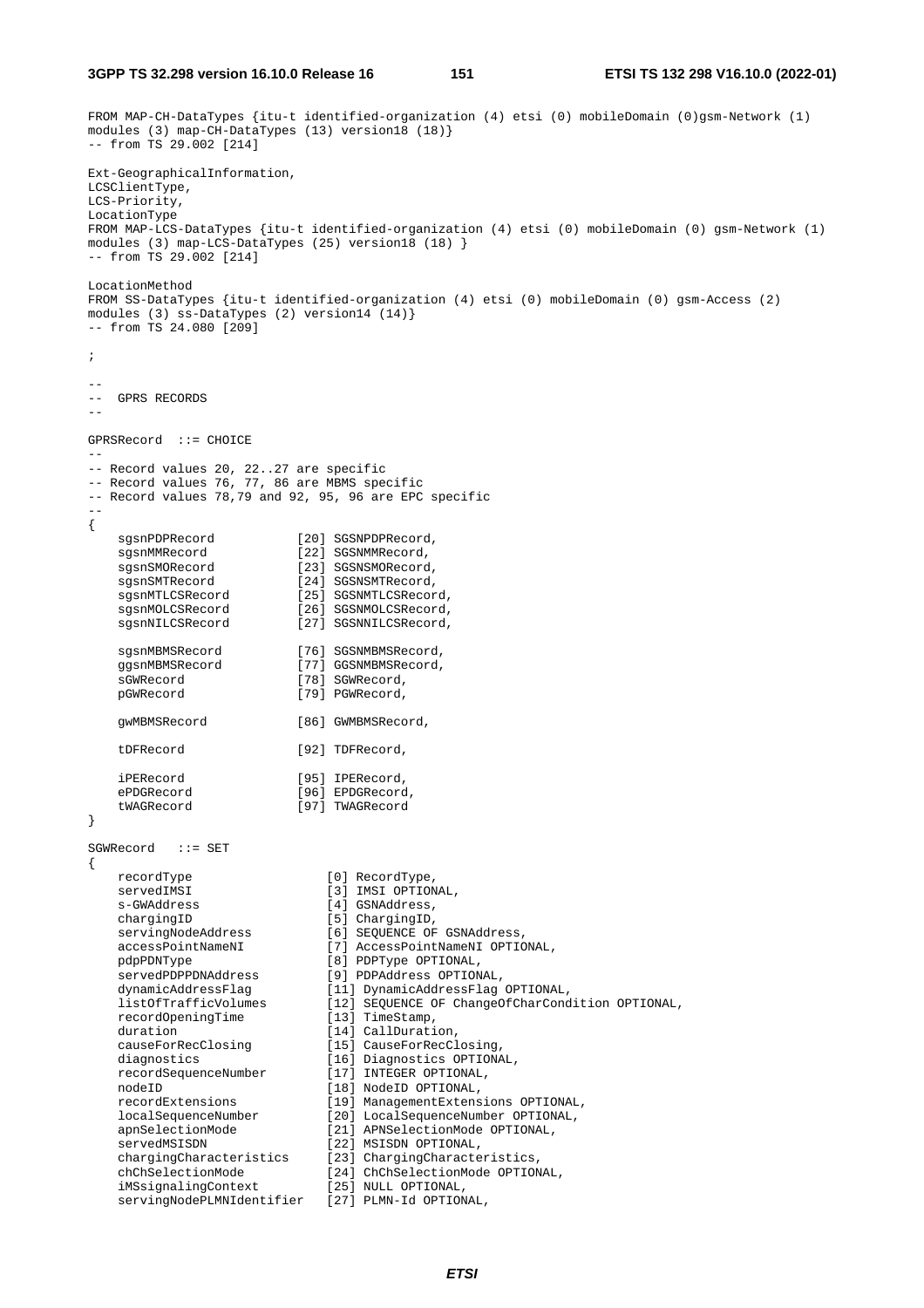|       | servedIMEI<br>rATType<br>mSTimeZone<br>userLocationInformation<br>sGWChange<br>servingNodeType<br>p-GWAddressUsed<br>p-GWPLMNIdentifier<br>startTime<br>stopTime<br>pDNConnectionChargingID<br>iMSIunauthenticatedFlaq<br>userCSGInformation<br>servedPDPPDNAddressExt<br>lowPriorityIndicator<br>dynamicAddressFlagExt | [29] IMEI OPTIONAL,<br>[30] RATType OPTIONAL,<br>[31] MSTimeZone OPTIONAL,<br>[32] OCTET STRING OPTIONAL,<br>[34] SGWChange OPTIONAL,<br>[35] SEQUENCE OF ServingNodeType,<br>[36] GSNAddress OPTIONAL,<br>[37] PLMN-Id OPTIONAL,<br>[38] TimeStamp OPTIONAL,<br>[39] TimeStamp OPTIONAL,<br>[40] ChargingID OPTIONAL,<br>[41] NULL OPTIONAL,<br>[42] UserCSGInformation OPTIONAL,<br>[43] PDPAddress OPTIONAL,<br>[44] NULL OPTIONAL,<br>[47] DynamicAddressFlag OPTIONAL, |
|-------|-------------------------------------------------------------------------------------------------------------------------------------------------------------------------------------------------------------------------------------------------------------------------------------------------------------------------|-----------------------------------------------------------------------------------------------------------------------------------------------------------------------------------------------------------------------------------------------------------------------------------------------------------------------------------------------------------------------------------------------------------------------------------------------------------------------------|
|       | s-GWiPv6Address<br>servingNodeiPv6Address                                                                                                                                                                                                                                                                               | [48] GSNAddress OPTIONAL,<br>[49] SEQUENCE OF GSNAddress OPTIONAL,                                                                                                                                                                                                                                                                                                                                                                                                          |
|       | p-GWiPv6AddressUsed                                                                                                                                                                                                                                                                                                     | [50] GSNAddress OPTIONAL,                                                                                                                                                                                                                                                                                                                                                                                                                                                   |
|       | retransmission                                                                                                                                                                                                                                                                                                          | [51] NULL OPTIONAL,                                                                                                                                                                                                                                                                                                                                                                                                                                                         |
|       | userLocationInfoTime<br>cNOperatorSelectionEnt                                                                                                                                                                                                                                                                          | [52] TimeStamp OPTIONAL,<br>[53] CNOperatorSelectionEntity OPTIONAL,                                                                                                                                                                                                                                                                                                                                                                                                        |
|       | presenceReportingAreaInfo                                                                                                                                                                                                                                                                                               | [54] PresenceReportingAreaInfo OPTIONAL,                                                                                                                                                                                                                                                                                                                                                                                                                                    |
|       | lastUserLocationInformation [55] OCTET STRING OPTIONAL,                                                                                                                                                                                                                                                                 |                                                                                                                                                                                                                                                                                                                                                                                                                                                                             |
|       | lastMSTimeZone                                                                                                                                                                                                                                                                                                          | [56] MSTimeZone OPTIONAL,                                                                                                                                                                                                                                                                                                                                                                                                                                                   |
|       | enhancedDiagnostics                                                                                                                                                                                                                                                                                                     | [57] EnhancedDiagnostics OPTIONAL,<br>cPCIoTEPSOptimisationIndicator [59] CPCIoTEPSOptimisationIndicator OPTIONAL,                                                                                                                                                                                                                                                                                                                                                          |
|       | uNIPDUCPOnlyFlaq                                                                                                                                                                                                                                                                                                        | [60] UNIPDUCPOnlyFlag OPTIONAL,                                                                                                                                                                                                                                                                                                                                                                                                                                             |
|       | servingPLMNRateControl                                                                                                                                                                                                                                                                                                  | [61] ServingPLMNRateControl OPTIONAL,                                                                                                                                                                                                                                                                                                                                                                                                                                       |
|       | pDPPDNTypeExtension                                                                                                                                                                                                                                                                                                     | [62] PDPPDNTypeExtension OPTIONAL,                                                                                                                                                                                                                                                                                                                                                                                                                                          |
|       | mOExceptionDataCounter                                                                                                                                                                                                                                                                                                  | [63] MOExceptionDataCounter OPTIONAL,<br>listOfRANSecondaryRATUsageReports [64] SEQUENCE OF RANSecondaryRATUsageReport OPTIONAL                                                                                                                                                                                                                                                                                                                                             |
| }     |                                                                                                                                                                                                                                                                                                                         |                                                                                                                                                                                                                                                                                                                                                                                                                                                                             |
|       |                                                                                                                                                                                                                                                                                                                         |                                                                                                                                                                                                                                                                                                                                                                                                                                                                             |
|       | PGWRecord<br>$\mathbf{f} := \mathbf{SET}$                                                                                                                                                                                                                                                                               |                                                                                                                                                                                                                                                                                                                                                                                                                                                                             |
| $- -$ | IP-CAN bearer charging is being performed for the session.                                                                                                                                                                                                                                                              | List of traffic volumes is only applicable when Charging per IP-CAN session is active and                                                                                                                                                                                                                                                                                                                                                                                   |
|       |                                                                                                                                                                                                                                                                                                                         |                                                                                                                                                                                                                                                                                                                                                                                                                                                                             |
|       |                                                                                                                                                                                                                                                                                                                         | EPC QoS Information is only applicable when Charging per IP-CAN session is active.                                                                                                                                                                                                                                                                                                                                                                                          |
| ₹     |                                                                                                                                                                                                                                                                                                                         |                                                                                                                                                                                                                                                                                                                                                                                                                                                                             |
|       | recordType                                                                                                                                                                                                                                                                                                              | [0] RecordType,                                                                                                                                                                                                                                                                                                                                                                                                                                                             |
|       | servedIMSI                                                                                                                                                                                                                                                                                                              | [3] IMSI OPTIONAL,                                                                                                                                                                                                                                                                                                                                                                                                                                                          |
|       | p-GWAddress<br>chargingID                                                                                                                                                                                                                                                                                               | [4] GSNAddress,<br>[5] ChargingID,                                                                                                                                                                                                                                                                                                                                                                                                                                          |
|       | servingNodeAddress                                                                                                                                                                                                                                                                                                      | [6] SEQUENCE OF GSNAddress,                                                                                                                                                                                                                                                                                                                                                                                                                                                 |
|       | accessPointNameNI                                                                                                                                                                                                                                                                                                       | [7] AccessPointNameNI OPTIONAL,                                                                                                                                                                                                                                                                                                                                                                                                                                             |
|       | pdpPDNType                                                                                                                                                                                                                                                                                                              | [8] PDPType OPTIONAL,                                                                                                                                                                                                                                                                                                                                                                                                                                                       |
|       | servedPDPPDNAddress                                                                                                                                                                                                                                                                                                     | [9] PDPAddress OPTIONAL,                                                                                                                                                                                                                                                                                                                                                                                                                                                    |
|       | dynamicAddressFlag<br>listOfTrafficVolumes                                                                                                                                                                                                                                                                              | [11] DynamicAddressFlag OPTIONAL,<br>[12] SEQUENCE OF ChangeOfCharCondition OPTIONAL,                                                                                                                                                                                                                                                                                                                                                                                       |
|       | recordOpeningTime                                                                                                                                                                                                                                                                                                       | [13] TimeStamp,                                                                                                                                                                                                                                                                                                                                                                                                                                                             |
|       | duration                                                                                                                                                                                                                                                                                                                | [14] CallDuration,                                                                                                                                                                                                                                                                                                                                                                                                                                                          |
|       | causeForRecClosing<br>diagnostics                                                                                                                                                                                                                                                                                       | [15] CauseForRecClosing,<br>[16] Diagnostics OPTIONAL,                                                                                                                                                                                                                                                                                                                                                                                                                      |
|       | recordSequenceNumber                                                                                                                                                                                                                                                                                                    | [17] INTEGER OPTIONAL,                                                                                                                                                                                                                                                                                                                                                                                                                                                      |
|       | nodeID                                                                                                                                                                                                                                                                                                                  | [18] NodeID OPTIONAL,                                                                                                                                                                                                                                                                                                                                                                                                                                                       |
|       | recordExtensions                                                                                                                                                                                                                                                                                                        | [19] ManagementExtensions OPTIONAL,                                                                                                                                                                                                                                                                                                                                                                                                                                         |
|       | localSequenceNumber<br>apnSelectionMode                                                                                                                                                                                                                                                                                 | [20] LocalSequenceNumber OPTIONAL,<br>[21] APNSelectionMode OPTIONAL,                                                                                                                                                                                                                                                                                                                                                                                                       |
|       | servedMSISDN                                                                                                                                                                                                                                                                                                            | [22] MSISDN OPTIONAL,                                                                                                                                                                                                                                                                                                                                                                                                                                                       |
|       | chargingCharacteristics                                                                                                                                                                                                                                                                                                 | [23] ChargingCharacteristics,                                                                                                                                                                                                                                                                                                                                                                                                                                               |
|       | chChSelectionMode                                                                                                                                                                                                                                                                                                       | [24] ChChSelectionMode OPTIONAL,                                                                                                                                                                                                                                                                                                                                                                                                                                            |
|       | iMSsignalingContext<br>servingNodePLMNIdentifier                                                                                                                                                                                                                                                                        | [25] NULL OPTIONAL,<br>[27] PLMN-Id OPTIONAL,                                                                                                                                                                                                                                                                                                                                                                                                                               |
|       | pSFurnishChargingInformation                                                                                                                                                                                                                                                                                            | [28] PSFurnishChargingInformation OPTIONAL,                                                                                                                                                                                                                                                                                                                                                                                                                                 |
|       | servedIMEI                                                                                                                                                                                                                                                                                                              | [29] IMEI OPTIONAL,                                                                                                                                                                                                                                                                                                                                                                                                                                                         |
|       | rATType<br>mSTimeZone                                                                                                                                                                                                                                                                                                   | [30] RATType OPTIONAL,<br>[31] MSTimeZone OPTIONAL,                                                                                                                                                                                                                                                                                                                                                                                                                         |
|       | userLocationInformation                                                                                                                                                                                                                                                                                                 | [32] OCTET STRING OPTIONAL,                                                                                                                                                                                                                                                                                                                                                                                                                                                 |
|       | cAMELChargingInformation                                                                                                                                                                                                                                                                                                | [33] OCTET STRING OPTIONAL,                                                                                                                                                                                                                                                                                                                                                                                                                                                 |
|       | listOfServiceData                                                                                                                                                                                                                                                                                                       | [34] SEQUENCE OF ChangeOfServiceCondition OPTIONAL,                                                                                                                                                                                                                                                                                                                                                                                                                         |
|       | servingNodeType                                                                                                                                                                                                                                                                                                         | [35] SEQUENCE OF ServingNodeType,                                                                                                                                                                                                                                                                                                                                                                                                                                           |
|       | servedMNNAI<br>p-GWPLMNIdentifier                                                                                                                                                                                                                                                                                       | [36] SubscriptionID OPTIONAL,<br>[37] PLMN-Id OPTIONAL,                                                                                                                                                                                                                                                                                                                                                                                                                     |
|       | startTime                                                                                                                                                                                                                                                                                                               | [38] TimeStamp OPTIONAL,                                                                                                                                                                                                                                                                                                                                                                                                                                                    |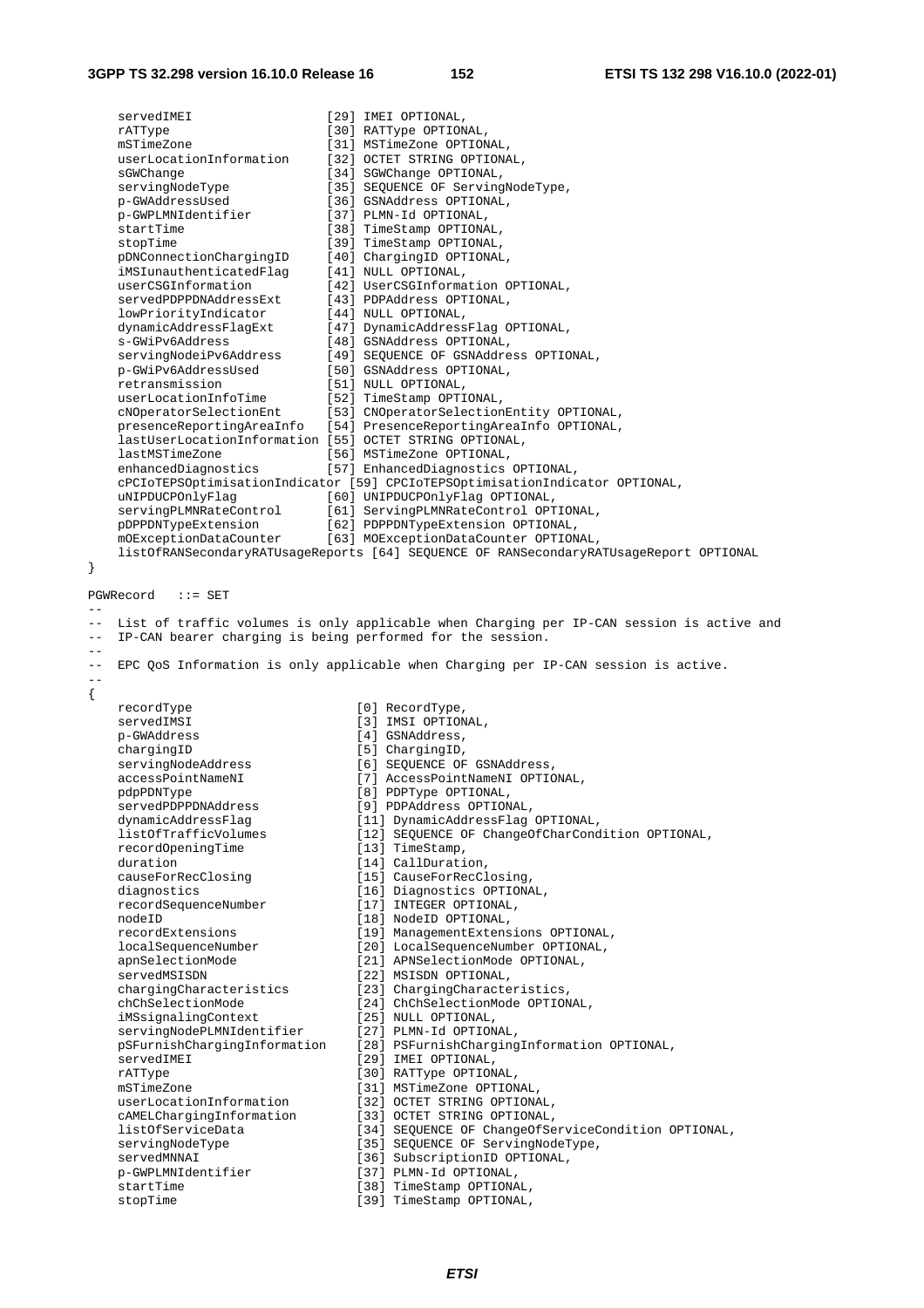| served3qpp2MEID                   |  | [40] OCTET STRING OPTIONAL,                          |
|-----------------------------------|--|------------------------------------------------------|
| pDNConnectionChargingID           |  | [41] ChargingID OPTIONAL,                            |
| iMSIunauthenticatedFlaq           |  | [42] NULL OPTIONAL,                                  |
| userCSGInformation                |  | [43] UserCSGInformation OPTIONAL,                    |
| threeGPP2UserLocationInformation  |  | [44] OCTET STRING OPTIONAL,                          |
| servedPDPPDNAddressExt            |  | [45] PDPAddress OPTIONAL,                            |
| lowPriorityIndicator              |  | [46] NULL OPTIONAL,                                  |
| dynamicAddressFlaqExt             |  | [47] DynamicAddressFlag OPTIONAL,                    |
| servingNodeiPv6Address            |  | [49] SEOUENCE OF GSNAddress OPTIONAL,                |
| p-GWiPv6AddressUsed               |  | [50] GSNAddress OPTIONAL,                            |
| tWANUserLocationInformation       |  | [51] TWANUserLocationInfo OPTIONAL,                  |
| retransmission                    |  | [52] NULL OPTIONAL,                                  |
| userLocationInfoTime              |  | [53] TimeStamp OPTIONAL,                             |
| cNOperatorSelectionEnt            |  | [54] CNOperatorSelectionEntity OPTIONAL,             |
| ePCOoSInformation                 |  | [55] EPCQoSInformation OPTIONAL,                     |
| presenceReportingAreaInfo         |  | [56] PresenceReportingAreaInfo OPTIONAL,             |
| lastUserLocationInformation       |  | [57] OCTET STRING OPTIONAL,                          |
| lastMSTimeZone                    |  | [58] MSTimeZone OPTIONAL,                            |
| enhancedDiagnostics               |  | [59] EnhancedDiagnostics OPTIONAL,                   |
| nBIFOMMode                        |  | [60] NBIFOMMode OPTIONAL,                            |
| nBIFOMSupport                     |  | [61] NBIFOMSupport OPTIONAL,                         |
| uWANUserLocationInformation       |  | [62] UWANUserLocationInfo OPTIONAL,                  |
| sGiPtPTunnellingMethod            |  | [64] SGiPtPTunnellingMethod OPTIONAL,                |
| uNIPDUCPOnlyFlaq                  |  | [65] UNIPDUCPOnlyFlag OPTIONAL,                      |
| servingPLMNRateControl            |  | [66] ServingPLMNRateControl OPTIONAL,                |
| aPNRateControl                    |  | [67] APNRateControl OPTIONAL,                        |
| pDPPDNTypeExtension               |  | [68] PDPPDNTypeExtension OPTIONAL,                   |
| mOExceptionDataCounter            |  | [69] MOExceptionDataCounter OPTIONAL,                |
| chargingPerIPCANSessionIndicator  |  | [70] ChargingPerIPCANSessionIndicator OPTIONAL,      |
| threeGPPPSDataOffStatus           |  | [71] ThreeGPPPSDataOffStatus OPTIONAL,               |
| sCSASAddress                      |  | [72] SCSASAddress OPTIONAL,                          |
| listOfRANSecondaryRATUsageReports |  | [73] SEQUENCE OF RANSecondaryRATUsageReport OPTIONAL |

| TDFRecord | $: :=$ SET |
|-----------|------------|

}

{

recordType  $[0]$  RecordType,<br>servedIMSI  $[3]$  IMSI OPTIONAL,<br>p-GWAddress  $[4]$  GSNAddress,

servedIMSI [3] IMSI OPTIONAL, p-GWAddress [4] GSNAddress, servingNodeAddress [6] SEQUENCE OF GSNAddress, accessPointNameNI [7] AccessPointNameNI OPTIONAL, pdpPDNType [8] PDPType OPTIONAL, servedPDPPDNAddress [9] PDPAddress OPTIONAL, dynamicAddressFlag [11] DynamicAddressFlag OPTIONAL, recordOpeningTime [13] TimeStamp, duration [14] CallDuration, causeForRecClosing [15] CauseForRecClosing, diagnostics [16] Diagnostics OPTIONAL, recordSequenceNumber [17] INTEGER OPTIONAL, nodeID [18] NodeID OPTIONAL, recordExtensions [19] ManagementExtensions OPTIONAL, localSequenceNumber [20] LocalSequenceNumber OPTIONAL, apnSelectionMode [21] APNSelectionMode OPTIONAL, servedMSISDN [22] MSISDN OPTIONAL, chargingCharacteristics [23] ChargingCharacteristics, chChSelectionMode [24] ChChSelectionMode OPTIONAL, servingNodePLMNIdentifier [27] PLMN-Id OPTIONAL, pSFurnishChargingInformation [28] PSFurnishChargingInformation OPTIONAL, servedIMEI [29] IMEI OPTIONAL, rATType [30] RATType OPTIONAL, mSTimeZone [31] MSTimeZone OPTIONAL, userLocationInformation [32] OCTET STRING OPTIONAL, listOfServiceData [34] SEQUENCE OF ChangeOfServiceCondition OPTIONAL, servingNodeType [35] SEQUENCE OF ServingNodeType, servingNodeType [35] SEQUENCE OF ServingNodeType,<br>servedMNNAI [36] SEQUENCE OF ServingNodeType,<br>p-GWPLMNIdentifier [37] PLMN-Id OPTIONAL, p-GWPLMNIdentifier [37] PLMN-Id OPTIONAL, startTime  $[38]$  TimeStamp OPTIONAL, stopTime  $[39]$  TimeStamp OPTIONAL, served3gpp2MEID [40] OCTET STRING OPTIONAL, pDNConnectionChargingID [41] ChargingID, userCSGInformation [43] UserCSGInformation OPTIONAL, threeGPP2UserLocationInformation [44] OCTET STRING OPTIONAL, servedPDPPDNAddressExt [45] PDPAddress OPTIONAL, dynamicAddressFlagExt [47] DynamicAddressFlag OPTIONAL, servingNodeiPv6Address [49] SEQUENCE OF GSNAddress OPTIONAL,<br>p-GWiPv6AddressUsed [50] GSNAddress OPTIONAL, p-GWiPv6AddressUsed [50] GSNAddress OPTIONAL, tWANUserLocationInformation [51] TWANUserLocationInfo OPTIONAL, retransmission [52] NULL OPTIONAL,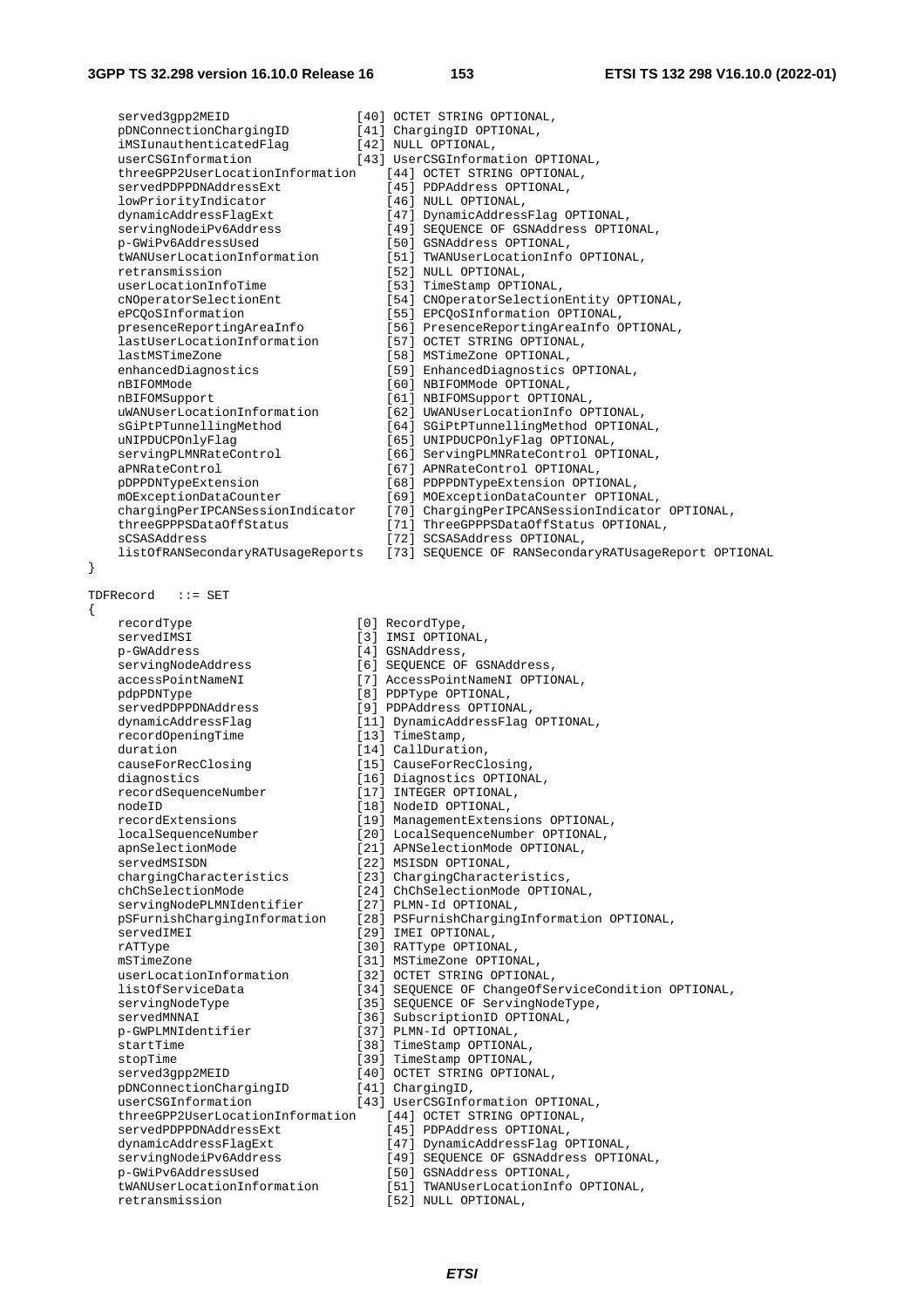tDFAddress [53] GSNAddress, tDFiPv6AddressUsed [54] GSNAddress OPTIONAL, tDFPLMNIdentifier [55] PLMN-Id OPTIONAL, [56] FixedSubsID OPTIONAL, accessLineIdentifier [57] AccessLineIdentifier OPTIONAL,<br>fixedUserLocationInformation [59] FixedUserLocationInformation C fixedUserLocationInformation [59] FixedUserLocationInformation OPTIONAL } IPERecord ::= SET { recordType [0] RecordType, servedIMSI [3] IMSI OPTIONAL, iPEdgeAddress [4] GSNAddress, chargingID [5] ChargingID, accessPointNameNI [7] AccessPointNameNI OPTIONAL, iPCANsessionType [8] PDPType OPTIONAL, servedIPCANsessionAddress [9] PDPAddress OPTIONAL, dynamicAddressFlag [11] DynamicAddressFlag OPTIONAL, listOfTrafficVolumes [12] SEQUENCE OF ChangeOfCharCondition OPTIONAL, recordOpeningTime [13] TimeStamp, duration [14] CallDuration, duration<br>
causeForRecClosing [15] CauseForRecClosing,<br>
16] Diagnostics OPTIONA diagnostics [16] Diagnostics OPTIONAL, recordSequenceNumber [17] INTEGER OPTIONAL, nodeID [18] NodeID OPTIONAL, recordExtensions [19] ManagementExtensions OPTIONAL, localSequenceNumber [20] LocalSequenceNumber OPTIONAL, servedMSISDN [22] MSISDN OPTIONAL, chargingCharacteristics [23] ChargingCharacteristics, chChSelectionMode [24] ChChSelectionMode OPTIONAL, pSFurnishChargingInformation [28] PSFurnishChargingInformation OPTIONAL, servedIMEI [29] IMEI OPTIONAL, listOfServiceData [34] SEQUENCE OF ChangeOfServiceCondition OPTIONAL, [36] SubscriptionID OPTIONAL, iPEdgeOperatorIdentifier [37] PLMN-Id OPTIONAL,<br>startTime [38] TimeStamp OPTIONA startTime  $[38]$  TimeStamp OPTIONAL, stopTime  $[39]$  TimeStamp OPTIONAL, servedIPCANsessionAddressExt [45] PDPAddress OPTIONAL, dynamicAddressFlagExt [47] DynamicAddressFlag OPTIONAL, iPEdgeiPv6AddressUsed [50] GSNAddress OPTIONAL, retransmission [52] NULL OPTIONAL, servedFixedSubsID [55] FixedSubsID OPTIONAL, accessLineIdentifier [56] AccessLineIdentifier OPTIONAL, fixedUserLocationInformation [57] FixedUserLocationInformation OPTIONAL } EPDGRecord ::= SET { recordType [0] RecordType, servedIMSI [3] IMSI OPTIONAL,<br>ePDGAddressUsed [4] GSNAddress, ePDGAddressUsed chargingID [5] ChargingID, accessPointNameNI [7] AccessPointNameNI OPTIONAL,<br>pdpPDNType [8] PDPType OPTIONAL, pdpPDNType [8] PDPType OPTIONAL, servedPDPPDNAddress [9] PDPAddress OPTIONAL, dynamicAddressFlag [11] DynamicAddressFlag OPTIONAL, listOfTrafficVolumes [12] SEQUENCE OF ChangeOfCharCondition OPTIONAL, recordOpeningTime [13] TimeStamp, duration [14] CallDuration, causeForRecClosing [15] CauseForRecClosing, diagnostics [16] Diagnostics OPTIONAL, recordSequenceNumber [17] INTEGER OPTIONAL, nodeID [18] NodeID OPTIONAL, recordExtensions [19] ManagementExtensions OPTIONAL, localSequenceNumber [20] LocalSequenceNumber OPTIONAL, apnSelectionMode [21] APNSelectionMode OPTIONAL, servedMSISDN [22] MSISDN OPTIONAL, chargingCharacteristics [23] ChargingCharacteristics, chChSelectionMode [24] ChChSelectionMode OPTIONAL, iMSsignalingContext [25] NULL OPTIONAL, servedIMEI [29] IMEI OPTIONAL, rATType  $[30]$  RATType OPTIONAL, sGWChange [34] SGWChange OPTIONAL, p-GWAddressUsed [36] GSNAddress OPTIONAL, p-GWAddressUsed [36] GSNAddress OPTIONAL,<br>p-GWPLMNIdentifier [37] PLMN-Id OPTIONAL, [37] PLMN-Id OPTIONAL, startTime [38] TimeStamp OPTIONAL,<br>stopTime [39] TimeStamp OPTIONAL,

pDNConnectionChargingID

[39] TimeStamp OPTIONAL,<br>[40] ChargingID OPTIONAL,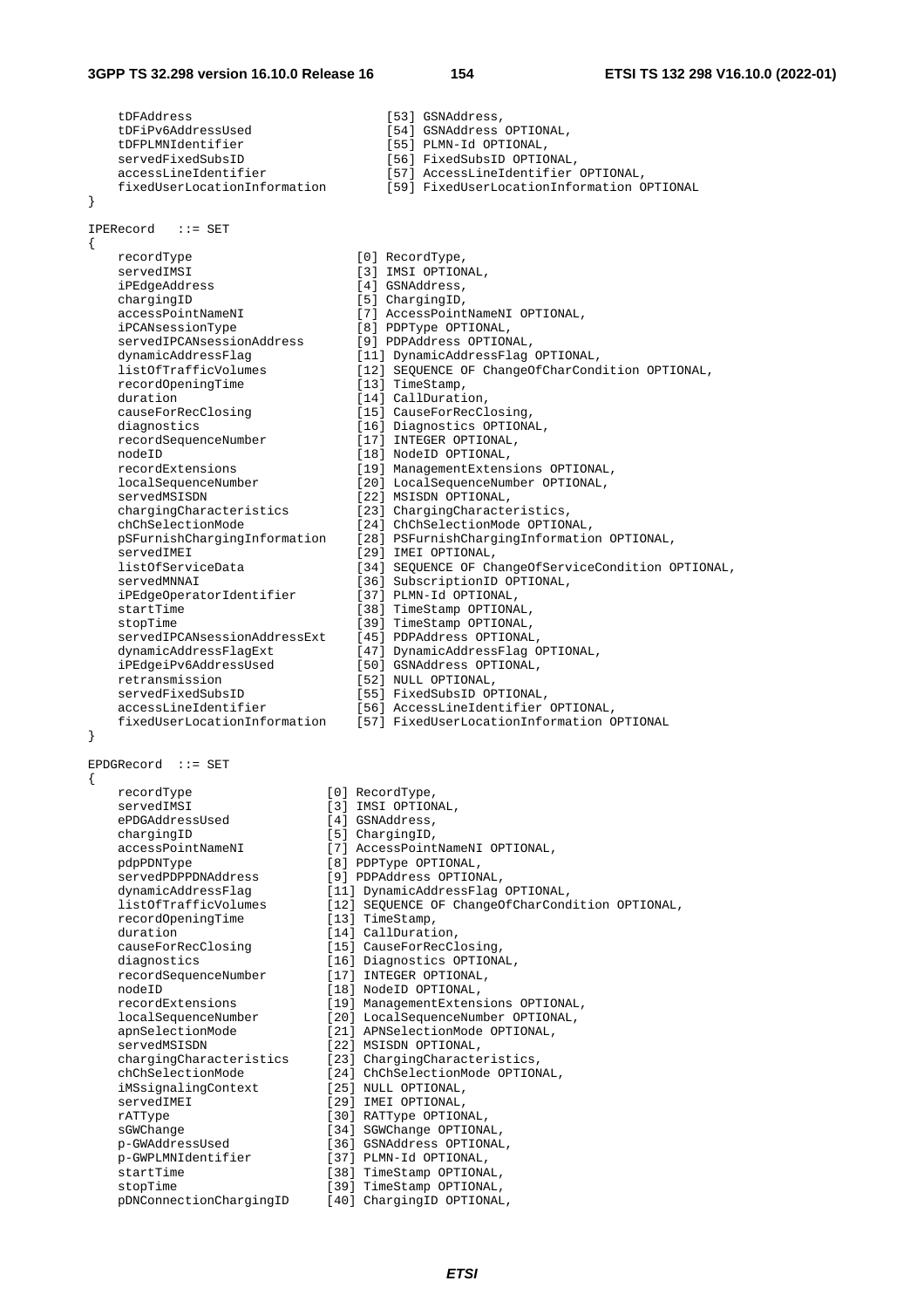#### **3GPP TS 32.298 version 16.10.0 Release 16 155 ETSI TS 132 298 V16.10.0 (2022-01)**

 servedPDPPDNAddressExt [43] PDPAddress OPTIONAL, dynamicAddressFlagExt [47] DynamicAddressFlag OPTIONAL, ePDGiPv6AddressUsed [48] GSNAddress OPTIONAL, p-GWiPv6AddressUsed [50] GSNAddress OPTIONAL, retransmission [51] NULL OPTIONAL, enhancedDiagnostics [52] EnhancedDiagnostics OPTIONAL, uWANUserLocationInformation [53] UWANUserLocationInfo OPTIONAL, userLocationInfoTime [54] TimeStamp OPTIONAL, iMSIunauthenticatedFlag [55] NULL OPTIONAL } TWAGRecord ::= SET { recordType  $[0]$  RecordType,<br>servedIMSI  $[3]$  IMSI OPTION [3] IMSI OPTIONAL,<br>[4] GSNAddress, tWAGAddressUsed chargingID [5] ChargingID,<br>accessPointNameNI [7] AccessPoint [7] AccessPointNameNI OPTIONAL, pdpPDNType [8] PDPType OPTIONAL, servedPDPPDNAddress [9] PDPAddress OPTIONAL, dynamicAddressFlag [11] DynamicAddressFlag OPTIONAL, listOfTrafficVolumes [12] SEQUENCE OF ChangeOfCharCondition OPTIONAL, recordOpeningTime [13] TimeStamp, duration [14] CallDuration, causeForRecClosing [15] CauseForRecClosing, diagnostics [16] Diagnostics OPTIONAL, recordSequenceNumber [17] INTEGER OPTIONAL,  $[18] \text{ NodeID OPTIONAL}, \\ \text{recordExtensions} \hspace{1.5em} [19] \text{ Management Extensions} \\ \text{localSequenceNumber} \hspace{1.5em} [20] \text{LocalSequenceNum} \\ \text{appSelectionMode} \hspace{1.5em} [21] \text{ APRSelectionMode} \\ \text{121} \text{APNSelectionMode} \\ \text{132} \text{MORTONMOL} \\ \text{143} \text{PINSelectionModel} \\ \text{154} \text{PINSelectionModel} \\ \text{165} \text{PINMENT} \\ \text{176} \text{PINCAL} \\ \text{187} \text{PINCAL} \\ \text{198} \text{PINC$  recordExtensions [19] ManagementExtensions OPTIONAL, localSequenceNumber [20] LocalSequenceNumber OPTIONAL, apnSelectionMode [21] APNSelectionMode OPTIONAL, servedMSISDN [22] MSISDN OPTIONAL, chargingCharacteristics [23] ChargingCharacteristics, chChSelectionMode [24] ChChSelectionMode OPTIONAL, chargingCnaracteristics<br>
chChSelectionMode [24] ChChSelectionM<br>
servedIMEI [29] IMEI OPTIONAL, rATType  $[30]$  RATType OPTIONAL, sGWChange [34] SGWChange OPTIONAL, p-GWAddressUsed [36] GSNAddress OPTIONAL, p-GWPLMNIdentifier [37] PLMN-Id OPTIONAL, startTime [38] TimeStamp OPTIONAL, stopTime [39] TimeStamp OPTIONAL, pDNConnectionChargingID [40] ChargingID OPTIONAL, servedPDPPDNAddressExt [43] PDPAddress OPTIONAL, dynamicAddressFlagExt [47] DynamicAddressFlag OPTIONAL, tWAGiPv6AddressUsed [48] GSNAddress OPTIONAL, p-GWiPv6AddressUsed [50] GSNAddress OPTIONAL, retransmission [51] NULL OPTIONAL, enhancedDiagnostics [52] EnhancedDiagnostics [52] EnhancedDiagnostics OPTIONAL, tWANUserLocationInformation [53] TWANUserLocationInfo OPTIONAL, iMSIunauthenticatedFlag [54] NULL OPTIONAL } SGSNMMRecord ::= SET { recordType  $[0]$  RecordType,<br>servedIMSI  $[1]$  IMSI.  $sec$  ved IMSI servedIMEI [2] IMEI OPTIONAL, sgsnAddress [3] GSNAddress OPTIONAL,<br>msNetworkCapability [4] MSNetworkCapability msNetworkCapability [4] MSNetworkCapability OPTIONAL, routingArea [5] RoutingAreaCode OPTIONAL, locationAreaCode [6] LocationAreaCode [6] [6] [1001] [6] [1001] [6] [1001] [6] [1001] [6] [1001] [6] [1001] [1 cellIdentifier [7] CellId OPTIONAL, changeLocation [8] SEQUENCE OF ChangeLocation OPTIONAL, recordOpeningTime recordOpeningTime [9] TimeStamp,<br>duration [10] CallDuration OPTIONAL, sgsnChange [11] SGSNChange OPTIONAL,<br>causeForRecClosing [12] CauseForRecClosing, causeForRecClosing [12] CauseForRecClosing,<br>diagnostics [13] Diagnostics OPTIONA [13] Diagnostics OPTIONAL,<br>[14] INTEGER OPTIONAL, recordSequenceNumber nodeID [15] NodeID OPTIONAL,<br>
recordExtensions [16] ManagementExtens<br>
localSequenceNumber [17] LocalSequenceNum<br>
[17] LocalSequenceNum [16] ManagementExtensions OPTIONAL, [17] LocalSequenceNumber OPTIONAL, servedMSISDN [18] MSISDN OPTIONAL, chargingCharacteristics [19] ChargingCharacteristics,<br>cAMELInformationMM [20] CAMELInformationMM OPTIC [20] CAMELInformationMM OPTIONAL, rATType (21) RATType OPTIONAL,<br>chChSelectionMode (22) ChChSelectionMode chChSelectionMode [22] ChChSelectionMode OPTIONAL, [23] PLMN-Id OPTIONAL,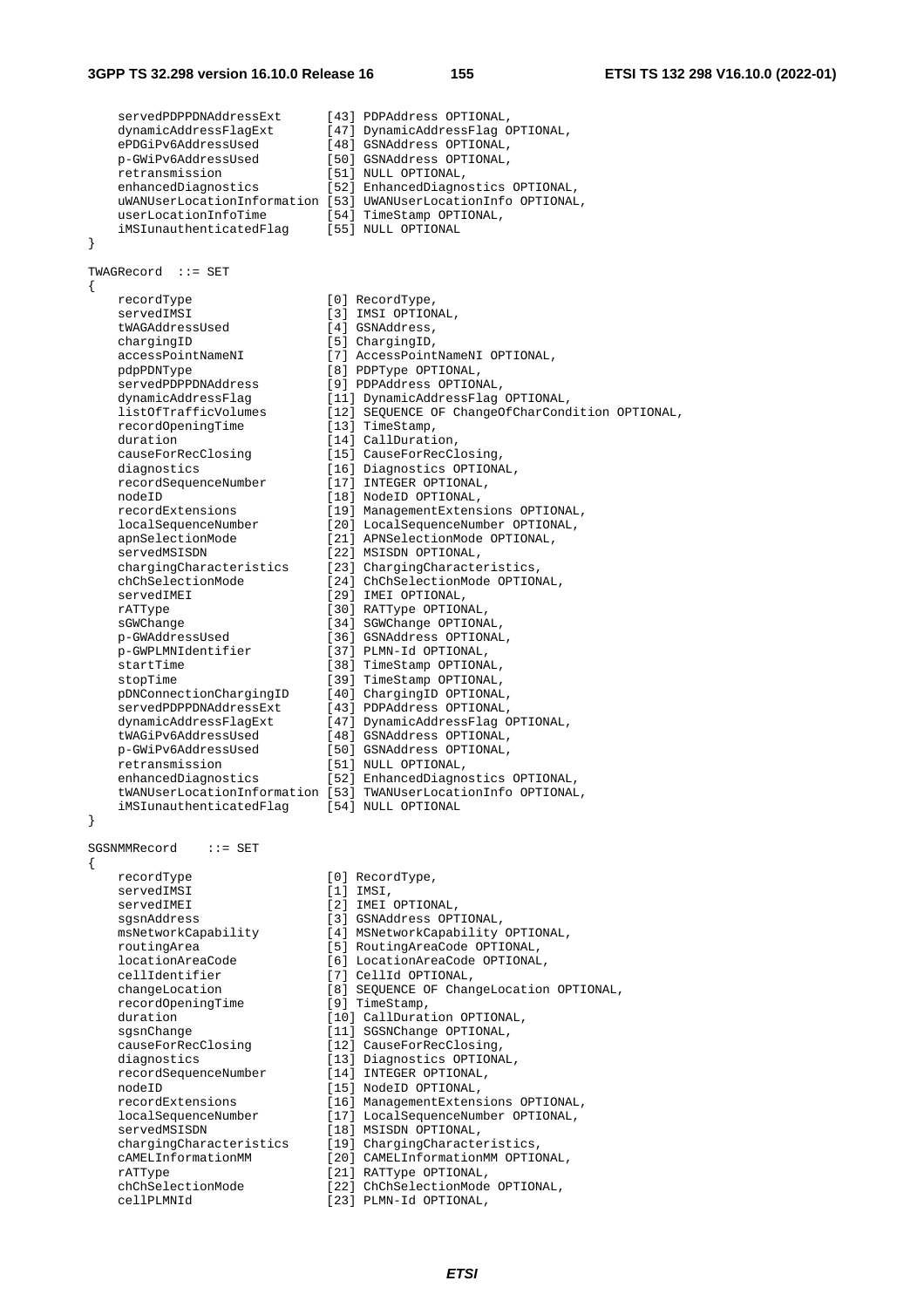```
servingNodePLMNIdentifier [24] PLMN-Id OPTIONAL,
    cNOperatorSelectionEnt [25] CNOperatorSelectionEntity OPTIONAL 
} 
SGSNPDPRecord ::= SET 
{ 
 recordType [0] RecordType, 
 networkInitiation [1] NetworkInitiatedPDPContext OPTIONAL, 
   servedIMSI [3] IMSI OPTIONAL,
servedIMEI [4] IMEI OPTIONAL,
 sgsnAddress [5] GSNAddress OPTIONAL, 
 msNetworkCapability [6] MSNetworkCapability OPTIONAL, 
 routingArea [7] RoutingAreaCode OPTIONAL, 
 locationAreaCode [8] LocationAreaCode OPTIONAL, 
 cellIdentifier [9] CellId OPTIONAL, 
chargingID [10] ChargingID,
 ggsnAddressUsed [11] GSNAddress, 
 accessPointNameNI [12] AccessPointNameNI OPTIONAL, 
 pdpType [13] PDPType OPTIONAL, 
 servedPDPAddress [14] PDPAddress OPTIONAL, 
 listOfTrafficVolumes [15] SEQUENCE OF ChangeOfCharCondition OPTIONAL, 
 recordOpeningTime [16] TimeStamp, 
duration [17] CallDuration,
 sgsnChange [18] SGSNChange OPTIONAL, 
 causeForRecClosing [19] CauseForRecClosing, 
 diagnostics [20] Diagnostics OPTIONAL, 
 recordSequenceNumber [21] INTEGER OPTIONAL, 
   nodeID [22] NodeID OPTIONAL,<br>recordExtensions [23] ManagementExtensions OPTIONAL,
 recordExtensions [23] ManagementExtensions OPTIONAL, 
 localSequenceNumber [24] LocalSequenceNumber OPTIONAL, 
 apnSelectionMode [25] APNSelectionMode OPTIONAL, 
 accessPointNameOI [26] AccessPointNameOI OPTIONAL, 
servedMSISDN [27] MSISDN OPTIONAL,
 chargingCharacteristics [28] ChargingCharacteristics, 
rATType [29] RATType OPTIONAL,
 cAMELInformationPDP [30] CAMELInformationPDP OPTIONAL, 
 rNCUnsentDownlinkVolume [31] DataVolumeGPRS OPTIONAL, 
 chChSelectionMode [32] ChChSelectionMode OPTIONAL, 
 dynamicAddressFlag [33] DynamicAddressFlag OPTIONAL, 
 iMSIunauthenticatedFlag [34] NULL OPTIONAL, 
 userCSGInformation [35] UserCSGInformation OPTIONAL, 
 servedPDPPDNAddressExt [36] PDPAddress OPTIONAL, 
 lowPriorityIndicator [37] NULL OPTIONAL, 
 servingNodePLMNIdentifier [38] PLMN-Id OPTIONAL, 
 cNOperatorSelectionEnt [39] CNOperatorSelectionEntity OPTIONAL 
} 
SGSNSMORecord ::= SET 
-- 
    also for MME UE originated SMS record
-- 
{ 
 recordType [0] RecordType, 
servedIMSI [1] IMSI,
servedIMEI [2] IMEI OPTIONAL,
servedMSISDN [3] MSISDN OPTIONAL,
                                     Capability OPTIONAL,
                                     ing OPTIONAL,
                                     Entity OPTIONAL,
                                      locationArea [7] LocationAreaCode OPTIONAL, 
                                     eaCode OPTIONAL,
 cellIdentifier [9] CellId OPTIONAL, 
                                     eference.
eventTimeStamp [11] TimeStamp,
                                      .<br>OPTIONAL,
                                     rtExtensions OPTIONAL,
                                     PTIONAL,
                                     lenceNumber OPTIONAL,
                                     characteristics.
                                     PTIONAL,
                                      inationNumber OPTIONAL,
                                     prmationSMS OPTIONAL,
                                     ctionMode OPTIONAL,
                                     deType ,
                                     ss OPTIONAL,
                                     ss OPTIONAL,
```

| recordType              | [0] RecordType,                 |
|-------------------------|---------------------------------|
| servedIMSI              | $[1]$ IMSI,                     |
| servedIMEI              | [2] IMEI OPTIONAL,              |
| servedMSISDN            | [3] MSISDN OPTIONAL,            |
| msNetworkCapability     | [4] MSNetworkCapability OPTIONA |
| serviceCentre           | [5] AddressString OPTIONAL,     |
| recordingEntity         | [6] RecordingEntity OPTIONAL,   |
| locationArea            | [7] LocationAreaCode OPTIONAL,  |
| routingArea             | [8] RoutingAreaCode OPTIONAL,   |
| cellIdentifier          | [9] CellId OPTIONAL,            |
| messageReference        | [10] MessageReference,          |
| eventTimeStamp          | [11] TimeStamp,                 |
| smsResult               | [12] SMSResult OPTIONAL,        |
| recordExtensions        | [13] ManagementExtensions OPTIO |
| nodeID                  | [14] NodeID OPTIONAL,           |
| localSequenceNumber     | [15] LocalSequenceNumber OPTION |
| chargingCharacteristics | [16] ChargingCharacteristics,   |
| rATType                 | [17] RATType OPTIONAL,          |
| destinationNumber       | [18] SmsTpDestinationNumber OPT |
| cAMELInformationSMS     | [19] CAMELInformationSMS OPTION |
| chChSelectionMode       | [20] ChChSelectionMode OPTIONAL |
| servingNodeType         | [21] ServingNodeType,           |
| servingNodeAddress      | [22] GSNAddress OPTIONAL,       |
| servingNodeiPv6Address  | [23] GSNAddress OPTIONAL,       |
| mMEName                 | [24] DiameterIdentity OPTIONAL, |
| mMERealm                | [25] DiameterIdentity OPTIONAL, |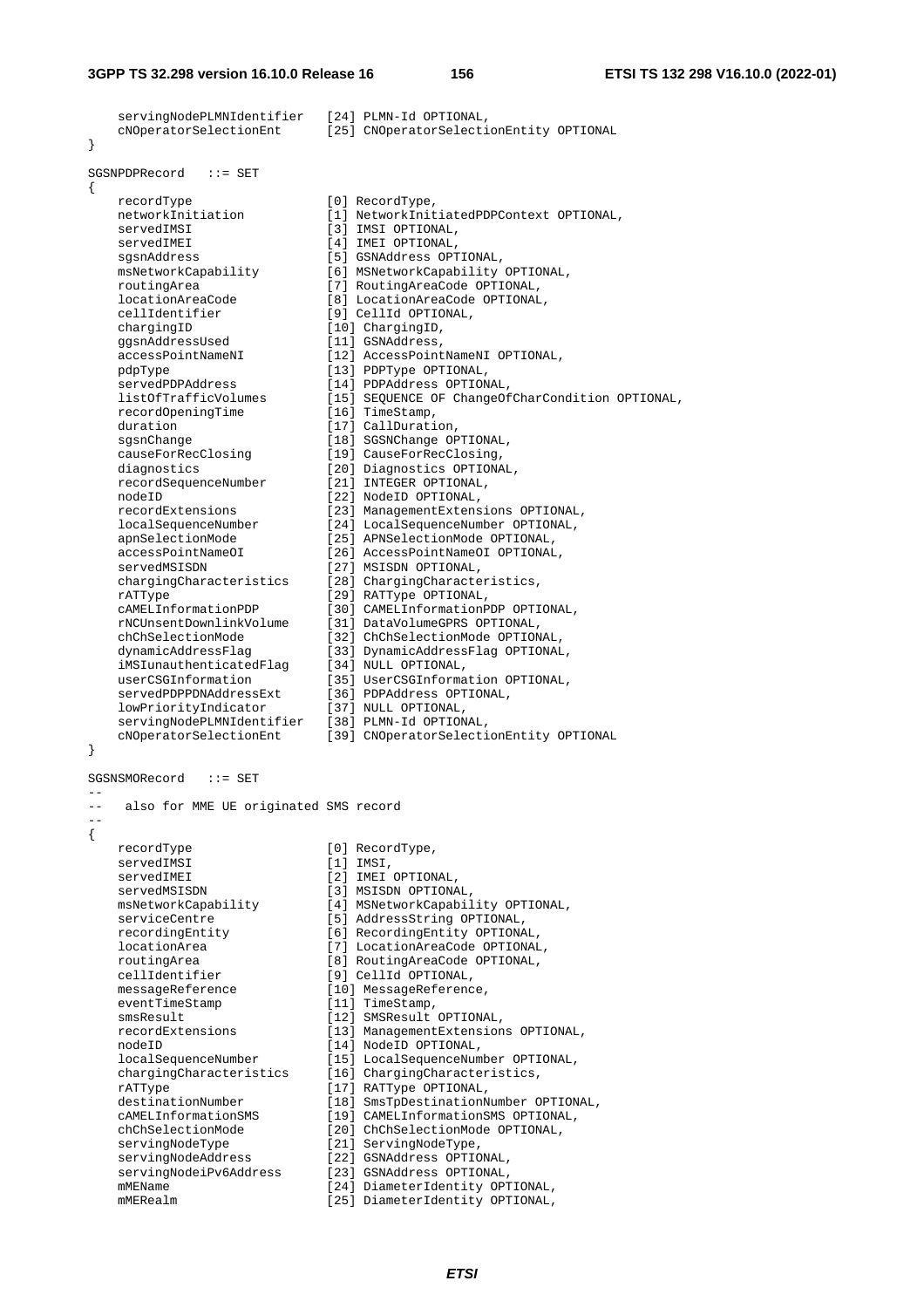userLocationInformation [26] OCTET STRING OPTIONAL, retransmission [27] NULL OPTIONAL, servingNodePLMNIdentifier [28] PLMN-Id OPTIONAL,<br>userLocationInfoTime [29] TimeStamp OPTIONAL,  $userLocationInfoTime$  cNOperatorSelectionEnt [30] CNOperatorSelectionEntity OPTIONAL } SGSNSMTRecord ::= SET - also for MME UE terminated SMS record -- { recordType [0] RecordType, servedIMSI [1] IMSI,<br>servedIMEI [2] IMEI servedIMEI [2] IMEI OPTIONAL, [3] MSISDN OPTIONAL, msNetworkCapability [4] MSNetworkCapability OPTIONAL, serviceCentre [5] AddressString OPTIONAL, recordingEntity [6] Addressiting OPTIONAL,<br>
locationArea [7] LocationAreaCode OPTIONAL, locationArea [7] LocationAreaCode OPTIONAL, routingArea [8] RoutingAreaCode OPTIONAL, cellIdentifier [9] CellId OPTIONAL, eventTimeStamp [10] TimeStamp, smsResult [11] SMSResult OPTIONAL, recordExtensions [12] ManagementExtensions OPTIONAL, nodeID [13] NodeID OPTIONAL, localSequenceNumber [14] LocalSequenceNumber OPTIONAL, chargingCharacteristics [15] ChargingCharacteristics, rATType [16] RATType OPTIONAL, chChSelectionMode [17] ChChSelectionMode OPTIONAL, cAMELInformationSMS [18] CAMELInformationSMS OPTIONAL, originatingAddress [19] AddressString OPTIONAL, servingNodeType [20] ServingNodeType, servingNodeAddress [21] GSNAddress OPTIONAL, servingNodeiPv6Address [22] GSNAddress OPTIONAL, mMEName [23] DiameterIdentity OPTIONAL, mMERealm [24] DiameterIdentity OPTIONAL, userLocationInformation [25] OCTET STRING OPTIONAL, retransmission [26] NULL OPTIONAL, servingNodePLMNIdentifier [27] PLMN-Id OPTIONAL,<br>userLocationInfoTime [28] TimeStamp OPTIONA userLocationInfoTime [28] TimeStamp OPTIONAL, cNOperatorSelectionEnt [29] CNOperatorSelectionEntity OPTIONAL } SGSNMTLCSRecord ::= SET { recordType [0] RecordType,<br>recordingEntity [1] RecordingEn [1] RecordingEntity, lcsClientType [2] LCSClientType,<br>lcsClientIdentity [3] LCSClientIdent [3] LCSClientIdentity, servedIMSI [4] IMSI, servedMSISDN [5] MSISDN OPTIONAL, sgsnAddress [6] GSNAddress OPTIONAL,<br>
locationType [7] LocationType, locationType [7] LocationType, lcsQos [8] LCSQoSInfo OPTIONAL, lcsPriority [9] LCS-Priority OPTIONAL, mlcNumber [10] ISDN-AddressString, eventTimeStamp [11] TimeStamp, measurementDuration [12] CallDuration OPTIONAL, notificationToMSUser [13] NotificationToMSUser OPTIONAL, privacyOverride [14] NULL OPTIONAL, location [15] LocationAreaAndCell OPTIONAL, routingArea [16] RoutingAreaCode OPTIONAL,<br>locationEstimate [17] Ext-GeographicalInformati locationEstimate [17] Ext-GeographicalInformation OPTIONAL, positioningData [18] PositioningData OPTIONAL, lcsCause [19] LCSCause OPTIONAL, diagnostics [20] Diagnostics OPTIONAL, nodeID [21] NodeID OPTIONAL, localSequenceNumber [22] LocalSequenceNumber OPTIONAL, chargingCharacteristics [23] ChargingCharacteristics, chChSelectionMode [24] ChChSelectionMode OPTIONAL, rATType [25] RATType OPTIONAL, recordExtensions [26] ManagementExtensions OPTIONAL, causeForRecClosing [27] CauseForRecClosing, servingNodePLMNIdentifier [28] PLMN-Id OPTIONAL, cNOperatorSelectionEnt [29] CNOperatorSelectionEntity OPTIONAL }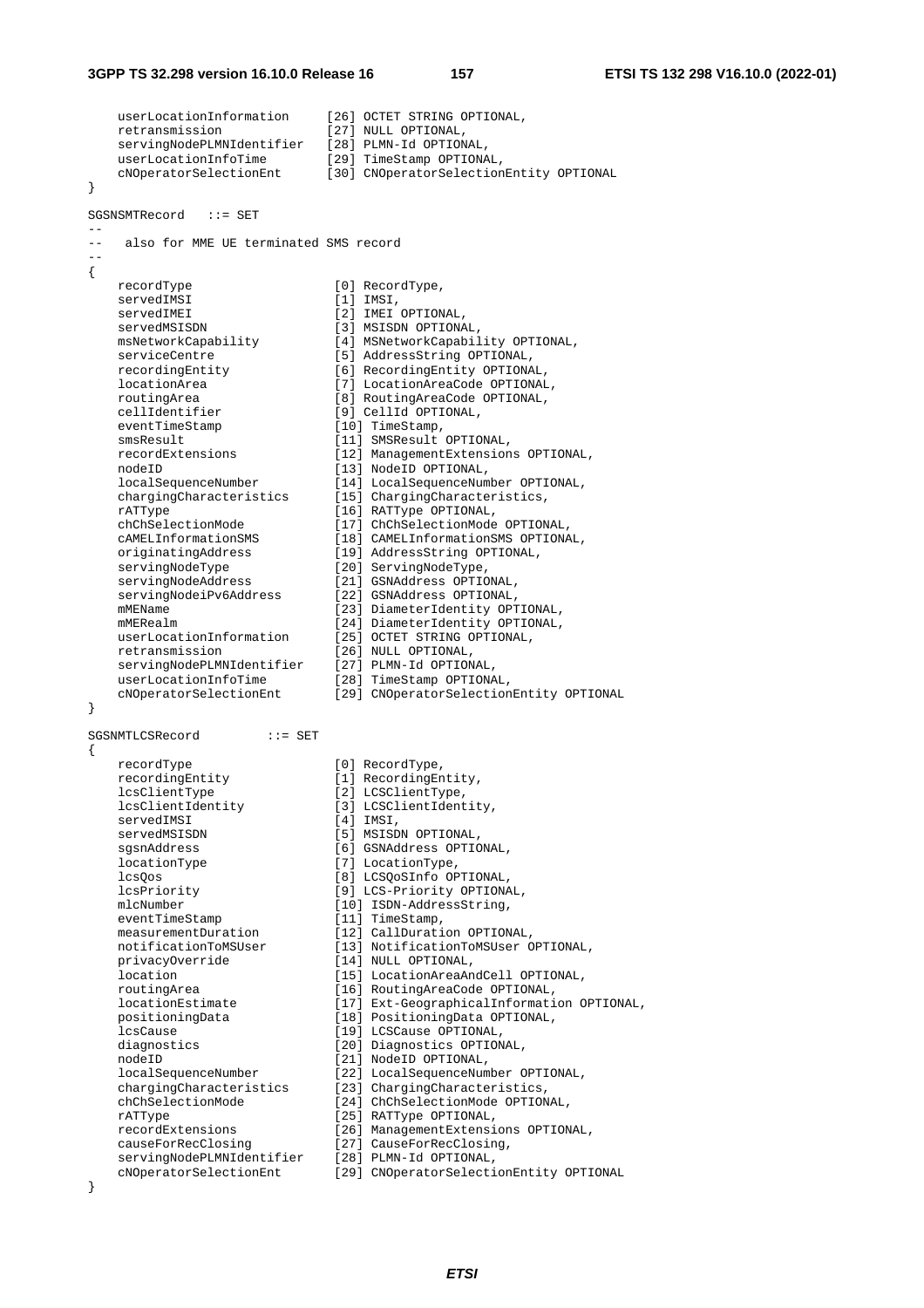SGSNMOLCSRecord ::= SET { recordType [0] RecordType, recordingEntity [1] RecordingEntity, lcsClientType [2] LCSClientType OPTIONAL, lcsClientIdentity [3] LCSClientIdentity OPTIONAL, servedIMSI [4] IMSI, servedMSISDN [5] MSISDN OPTIONAL, sgsnAddress [6] GSNAddress OPTIONAL, locationMethod [7] LocationMethod, lcsQos [8] LCSQoSInfo OPTIONAL, lcsPriority [9] LCS-Priority OPTIONAL, mlcNumber [10] ISDN-AddressString OPTIONAL, eventTimeStamp [11] TimeStamp, measurementDuration [12] CallDuration OPTIONAL, location [13] LocationAreaAndCell OPTIONAL, routingArea [14] RoutingAreaCode OPTIONAL, locationEstimate [15] Ext-GeographicalInformation OPTIONAL, positioningData [16] PositioningData OPTIONAL, lcsCause [17] LCSCause OPTIONAL, diagnostics [18] Diagnostics OPTIONAL, nodeID [19] NodeID OPTIONAL, localSequenceNumber [20] LocalSequenceNumber OPTIONAL, chargingCharacteristics [21] ChargingCharacteristics, chChSelectionMode [22] ChChSelectionMode OPTIONAL, rATType [23] RATType OPTIONAL, recordExtensions [24] ManagementExtensions OPTIONAL, causeForRecClosing [25] CauseForRecClosing, servingNodePLMNIdentifier [26] PLMN-Id OPTIONAL, cNOperatorSelectionEnt [27] CNOperatorSelectionEntity OPTIONAL } SGSNNILCSRecord ::= SET { recordType [0] RecordType,<br>recordingEntity [1] RecordingEntity, recordingEntity<br>lcsClientType<br>lcsClientIdentity lcsClientType [2] LCSClientType OPTIONAL, lcsClientIdentity [3] LCSClientIdentity OPTIONAL, servedIMSI [4] IMSI OPTIONAL, servedMSISDN [5] MSISDN OPTIONAL, sgsnAddress [6] GSNAddress OPTIONAL, servedIMEI [7] IMEI OPTIONAL, lcsQos [8] LCSQoSInfo OPTIONAL, lcsPriority [9] LCS-Priority OPTIONAL, mlcNumber [10] ISDN-AddressString OPTIONAL, eventTimeStamp [11] TimeStamp, measurementDuration [12] CallDuration OPTIONAL, location [13] LocationAreaAndCell OPTIONAL, routingArea [14] RoutingAreaCode OPTIONAL, locationEstimate [15] Ext-GeographicalInformation OPTIONAL, positioningData [16] PositioningData OPTIONAL, lcsCause [17] LCSCause OPTIONAL, diagnostics **business** [18] Diagnostics OPTIONAL, nodeID [19] NodeID OPTIONAL, localSequenceNumber [20] LocalSequenceNumber OPTIONAL, chargingCharacteristics [21] ChargingCharacteristics, chChSelectionMode [22] ChChSelectionMode OPTIONAL, rATType  $[23]$  RATType OPTIONAL, recordExtensions [24] ManagementExtensions OPTIONAL, causeForRecClosing [25] CauseForRecClosing, servingNodePLMNIdentifier [26] PLMN-Id OPTIONAL, cNOperatorSelectionEnt [27] CNOperatorSelectionEntity OPTIONAL }

{

SGSNMBMSRecord ::= SET recordType  $[0]$  RecordType,<br>qqsnAddress  $[1]$  GSNAddress, ggsnAddress [1] GSNAddress, chargingID [2] ChargingID, servedPDPAddress [5] PDPAddress OPTIONAL, recordOpeningTime [7] TimeStamp, duration [8] CallDuration, causeForRecClosing [9] CauseForRecClosing, diagnostics [10] Diagnostics OPTIONAL,

 listofRAs [3] SEQUENCE OF RAIdentity OPTIONAL, accessPointNameNI [4] AccessPointNameNI OPTIONAL,

listOfTrafficVolumes [6] SEQUENCE OF ChangeOfMBMSCondition OPTIONAL,

- 
- 

recordSequenceNumber [11] INTEGER OPTIONAL,

*ETSI*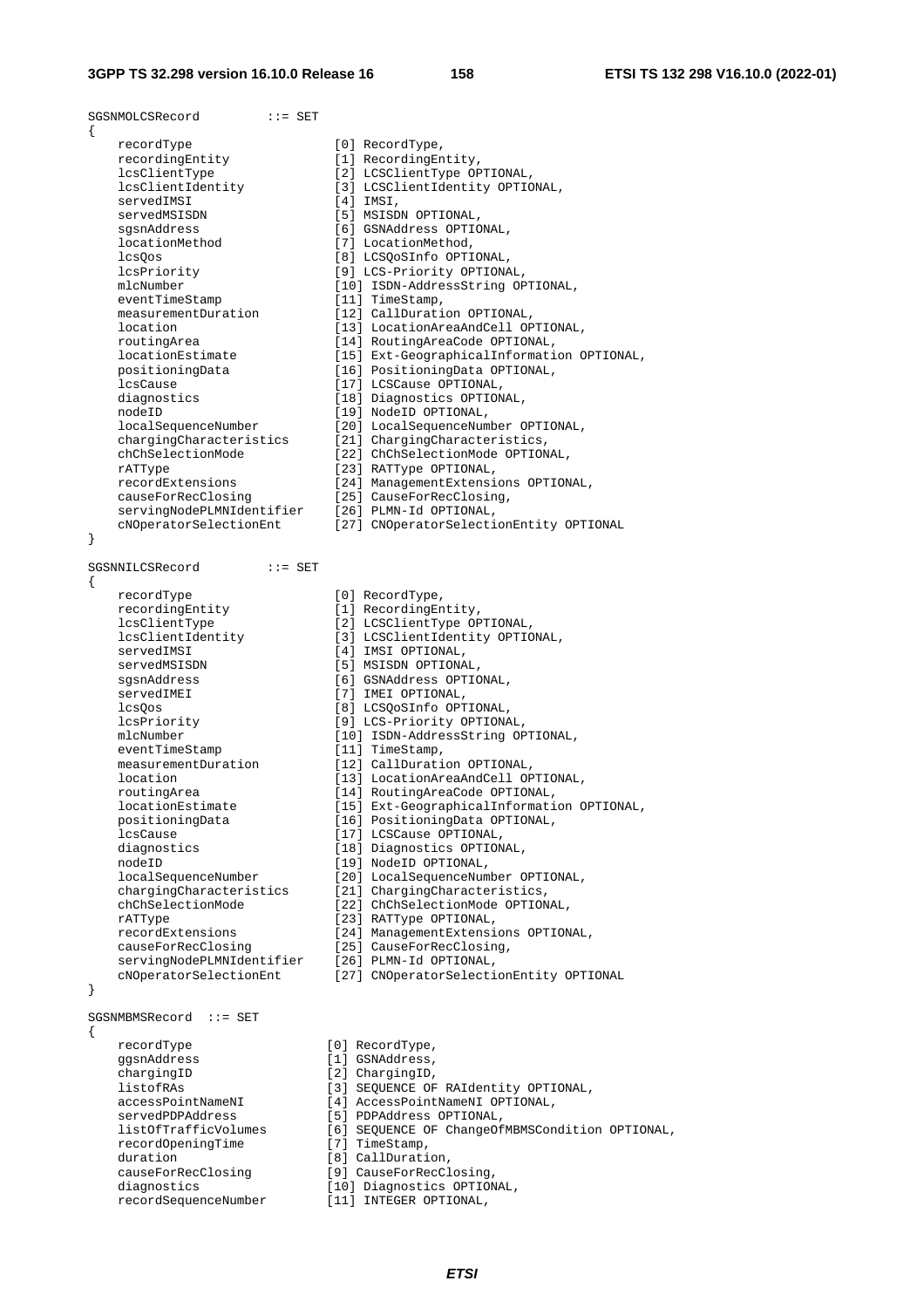```
nodeID [12] NodeID OPTIONAL,
 recordExtensions [13] ManagementExtensions OPTIONAL, 
 localSequenceNumber [14] LocalSequenceNumber OPTIONAL, 
 sgsnPLMNIdentifier [15] PLMN-Id OPTIONAL, 
    numberofReceivingUE [16] INTEGER OPTIONAL,
     mbmsInformation [17] MBMSInformation OPTIONAL 
} 
GGSNMBMSRecord ::= SET 
{ 
   \begin{array}{lll} {\rm recordType} & \hspace{1.5cm} [0] \hspace{.1cm} {\rm RecordType}\, , \\ {\rm ggnAddress} & \hspace{.1cm} [1] \hspace{.1cm} {\rm GSNAddress}\, , \end{array} ggsnAddress [1] GSNAddress, 
 chargingID [2] ChargingID, 
 listofDownstreamNodes [3] SEQUENCE OF GSNAddress, 
 accessPointNameNI [4] AccessPointNameNI OPTIONAL, 
 servedPDPAddress [5] PDPAddress OPTIONAL, 
 listOfTrafficVolumes [6] SEQUENCE OF ChangeOfMBMSCondition OPTIONAL, 
 recordOpeningTime [7] TimeStamp, 
    duration [8] CallDuration,<br>causeForRecClosing [9] CauseForRecClosing,
    causeForRecClosing [9] CauseForRecClosing,<br>diagnostics [10] Diagnostics OPTIONAL,
 diagnostics [10] Diagnostics OPTIONAL, 
 recordSequenceNumber [11] INTEGER OPTIONAL, 
    nodeID [12] NodeID OPTIONAL,
   recordExtensions [13] ManagementExtensions OPTIONAL,<br>
localSequenceNumber [14] LocalSequenceNumber OPTIONAL,
 localSequenceNumber [14] LocalSequenceNumber OPTIONAL, 
 mbmsInformation [15] MBMSInformation OPTIONAL 
} 
GWMBMSRecord ::= SET 
{ 
    \begin{array}{ccc} {\tt recordType} & \hspace{1.3cm} & \hspace{1.3cm} & \hspace{1.3cm} & \hspace{1.3cm} & \hspace{1.3cm} & \hspace{1.3cm} & \hspace{1.3cm} & \hspace{1.3cm} & \hspace{1.3cm} & \hspace{1.3cm} & \hspace{1.3cm} & \hspace{1.3cm} & \hspace{1.3cm} & \hspace{1.3cm} & \hspace{1.3cm} & \hspace{1.3cm} & \hspace{1.3cm} & \hspace{1.3cm} & \hspace{1.3cm} & \hspace{1.3cm} & \hspace{1.3cm mbmsGWAddress [1] GSNAddress, 
 chargingID [2] ChargingID, 
 listofDownstreamNodes [3] SEQUENCE OF GSNAddress, 
 accessPointNameNI [4] AccessPointNameNI OPTIONAL, 
 pdpPDNType [5] PDPType OPTIONAL, 
 servedPDPPDNAddress [6] PDPAddress OPTIONAL, 
 listOfTrafficVolumes [7] SEQUENCE OF ChangeOfMBMSCondition OPTIONAL, 
 recordOpeningTime [8] TimeStamp, 
     duration [9] CallDuration, 
     causeForRecClosing [10] CauseForRecClosing, 
    diagnostics [11] Diagnostics OPTIONAL,<br>recordSequenceNumber [12] INTEGER OPTIONAL.
   diagnostics<br>recordSequenceNumber
nodeID [13] NodeID OPTIONAL,
 recordExtensions [14] ManagementExtensions OPTIONAL, 
 localSequenceNumber [15] LocalSequenceNumber OPTIONAL, 
 mbmsInformation [16] MBMSInformation OPTIONAL, 
 commonTeid [17] CTEID OPTIONAL, 
     iPMulticastSourceAddress [18] PDPAddress OPTIONAL 
} 
-- 
-- PS DATA TYPES 
-- 
AccessAvailabilityChangeReason ::= INTEGER (0..4294967295) 
-- 
-- 0 (RAN rule indication) : This value shall be used to indicate that the availability 
                                of an access is changed due to the RAN rule indication.
-- 1 (Access usable/unusable): This value shall be used to indicate that the availability 
                                of an access is changed due to the access is unusable or usable
-- again.
-- 
AccessLineIdentifier ::= SEQUENCE 
-- 
-- "Physical Access Id" includes a port identifier and the identity of the access node where the 
-- port resides. "logical Access Id" contains a Circuit-ID. Both are defined ETSI TS 283 034 [314] 
-- 
{ 
     physicalAccessID [0] UTF8String OPTIONAL, 
     logicalAccessID [1] OCTET STRING OPTIONAL 
} 
AccessPointNameNI ::= IA5String (SIZE(1..63)) 
-- 
-- Network Identifier part of APN in dot representation.
```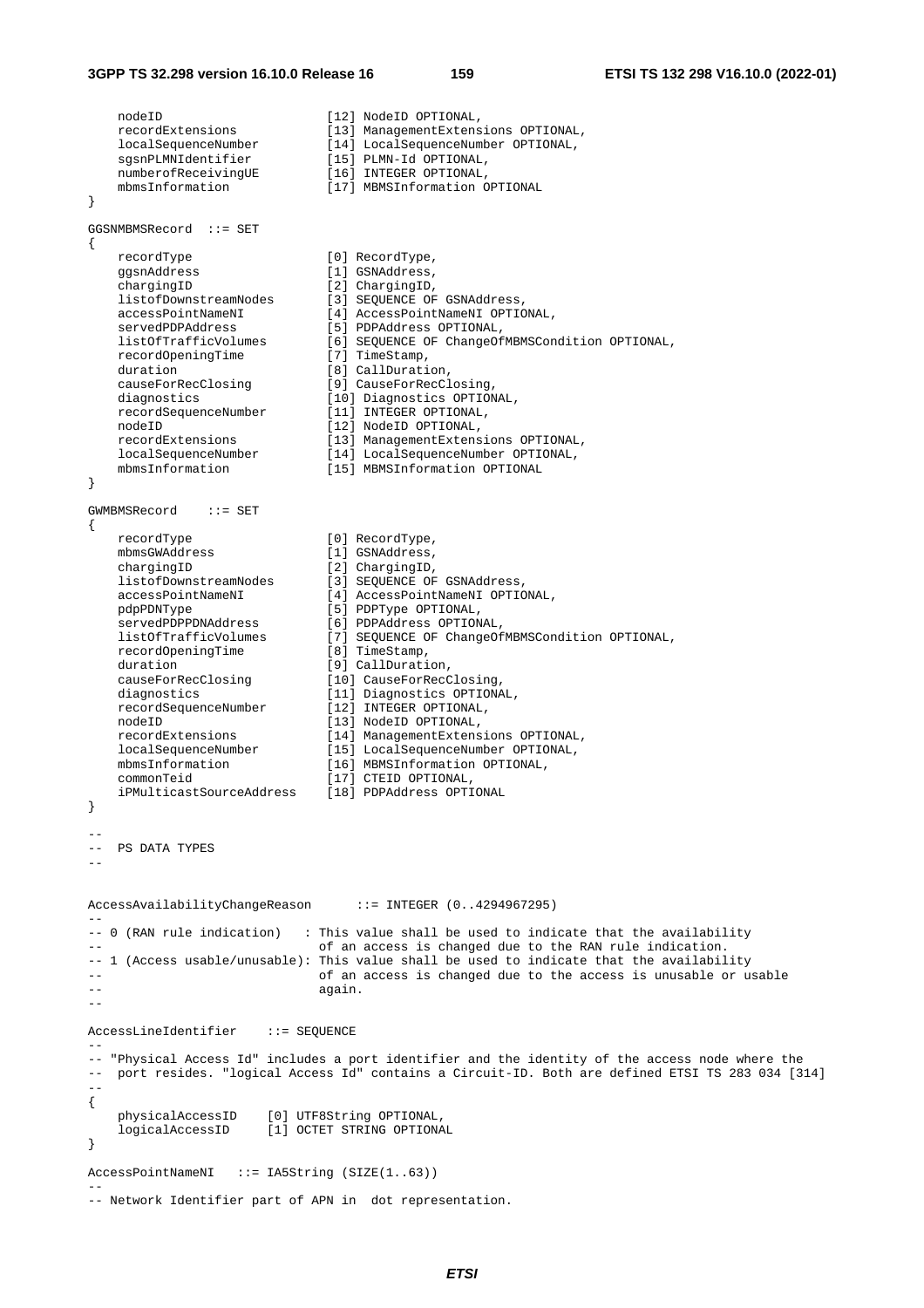```
3GPP TS 32.298 version 16.10.0 Release 16 160 ETSI TS 132 298 V16.10.0 (2022-01)
```

```
-- For example, if the complete APN is 'apn1a.apn1b.apn1c.mnc022.mcc111.gprs'
-- NI is 'apn1a.apn1b.apn1c' and is presented in this form in the CDR.
-- 
AccessPointNameOI ::= IA5String (SIZE(1..37)) 
-- 
-- Operator Identifier part of APN in dot representation. 
-- In the 'apn1a.apn1b.apn1c.mnc022.mcc111.gprs' example, the OI portion is 'mnc022.mcc111.gprs' 
-- and is presented in this form in the CDR. 
-- 
ADCRuleBaseName ::= IA5String 
-- 
-- identifier for the group of charging rules 
-- see ADC-Rule-Base-Name AVP as desined in TS 29.212 [220]
-- 
AdditionalExceptionReports ::= ENUMERATED 
{ 
 notAllowed (0), 
 allowed (1) 
} 
AFChargingIdentifier ::= OCTET STRING 
-- 
-- see AF-Charging-Identifier AVP as defined in TS 29.214[221] 
-AFRecordInformation ::= SEQUENCE 
{ 
 aFChargingIdentifier [1] AFChargingIdentifier, 
flows [2] Flows OPTIONAL
} 
APNRateControl ::= SEQUENCE 
-- 
-- See TS 24.008 [208] for more information 
-- 
{ 
     aPNRateControlUplink [0] APNRateControlParameters OPTIONAL, 
     aPNRateControlDownlink [1] APNRateControlParameters OPTIONAL 
} 
APNRateControlParameters ::= SEQUENCE 
{ 
    additionalExceptionReports [0] AdditionalExceptionReports OPTIONAL, 
 rateControlTimeUnit [1] RateControlTimeUnit OPTIONAL, 
 rateControlMaxRate [2] INTEGER OPTIONAL, 
    rateControlMaxMessageSize [3] DataVolumeGPRS OPTIONAL -- aPNRateControlDownlink only 
} 
APNSelectionMode ::= ENUMERATED 
-- 
-- See Information Elements TS 29.060 [215], TS 29.274 [223] or TS 29.275 [224] 
-{ 
    mSorNetworkProvidedSubscriptionVerified (0), 
    mSProvidedSubscriptionNotVerified (1), 
   networkProvidedSubscriptionNotVerified (2)
} 
CalleePartyInformation ::= SEQUENCE 
{ 
called-Party-Address [0] InvolvedParty OPTIONAL, 
requested-Party-Address [1] InvolvedParty OPTIONAL, 
list-Of-Called-Asserted-Identity [2] SEQUENCE OF InvolvedParty OPTIONAL 
} 
CAMELAccessPointNameNI ::= AccessPointNameNI 
CAMELAccessPointNameOI ::= AccessPointNameOI 
CAMELInformationMM ::= SET 
{ 
    sCFAddress [1] SCFAddress OPTIONAL,<br>serviceKey [2] ServiceKey OPTIONAL,
   serviceKey [2] ServiceKey OPTIONAL,<br>defaultTransactionHandling [3] DefaultGPRS-Handling
                                 [3] DefaultGPRS-Handling OPTIONAL,
```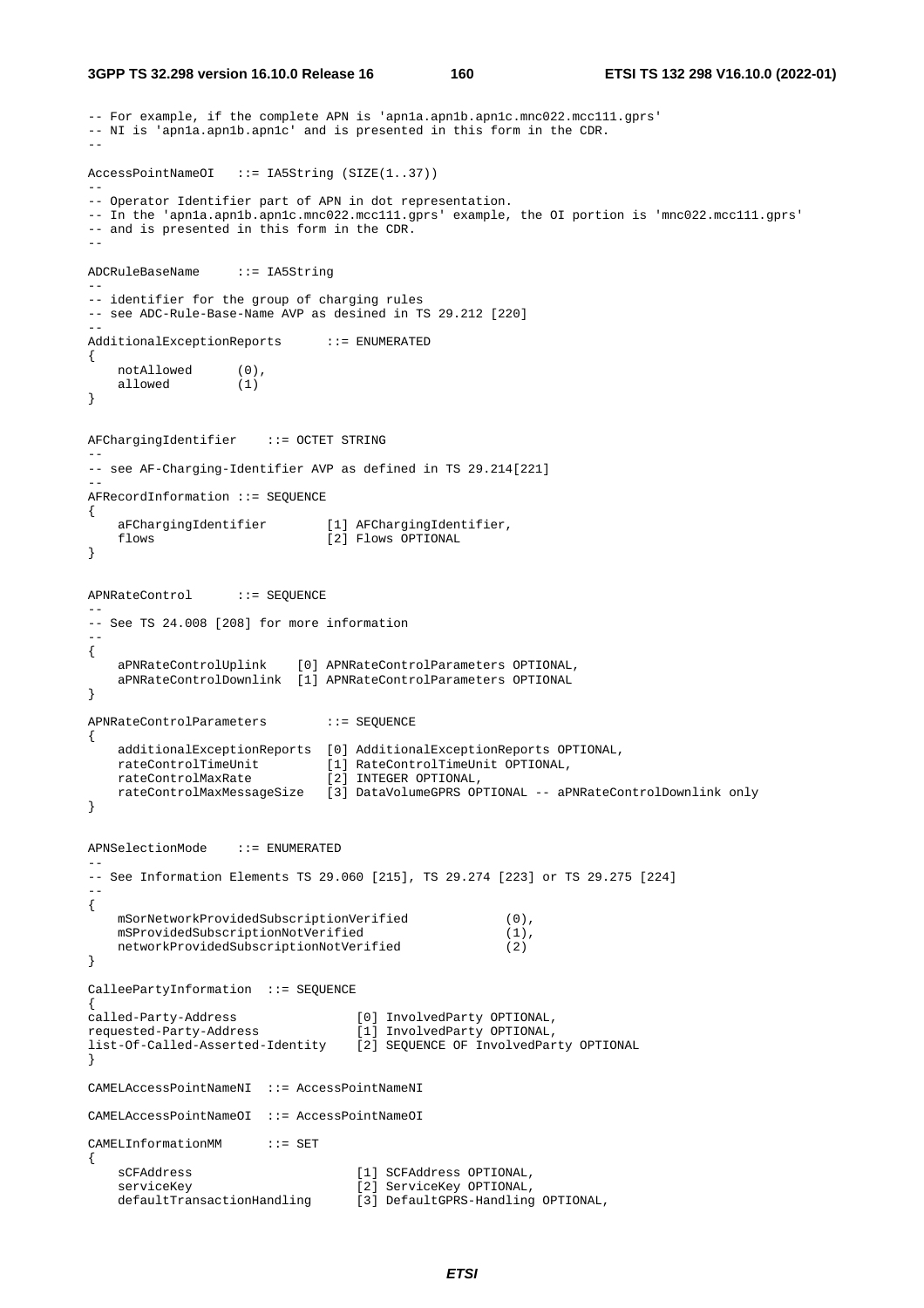numberOfDPEncountered [4] NumberOfDPEncountered OPTIONAL,<br>levelOfCAMELService [5] LevelOfCAMELService OPTIONAL, [5] LevelOfCAMELService OPTIONAL, freeFormatData [6] FreeFormatData OPTIONAL,<br>fFDAppendIndicator [7] FFDAppendIndicator OPTIO [7] FFDAppendIndicator OPTIONAL } CAMELInformationPDP ::= SET { sCFAddress [1] SCFAddress OPTIONAL, serviceKey (2) ServiceKey OPTIONAL, defaultTransactionHandling [3] DefaultGPRS-Handling OPTIONAL,<br>CAMELACCESSPOINTNameNI [4] CAMELACCESSPOINTNameNI OPTIONA cAMELAccessPointNameNI [4] CAMELAccessPointNameNI OPTIONAL, cAMELAccessPointNameOI [5] CAMELAccessPointNameOI OPTIONAL, numberOfDPEncountered [6] NumberOfDPEncountered OPTIONAL,<br>
levelOfCAMELService [7] LevelOfCAMELService OPTIONAL, levelOfCAMELService [7] LevelOfCAMELService OPTIONAL,<br>freeFormatData [8] FreeFormatData OPTIONAL, [8] FreeFormatData OPTIONAL, fFDAppendIndicator [9] FFDAppendIndicator OPTIONAL } CAMELInformationSMS ::= SET { sCFAddress [1] SCFAddress OPTIONAL, serviceKey (2) ServiceKey OPTIONAL, defaultSMSHandling (3) DefaultSMS-Handling OPTIONAL,<br>cAMELCallingPartyNumber [4] CallingNumber OPTIONAL, [4] CallingNumber OPTIONAL, cAMELDestinationSubscriberNumber [5] SmsTpDestinationNumber OPTIONAL, cAMELSMSCAddress [6] AddressString OPTIONAL, freeFormatData [7] FreeFormatData OPTIONAL,<br>smsReferenceNumber [8] CallReferenceNumber OPTI [8] CallReferenceNumber OPTIONAL } ChangeCondition ::= ENUMERATED { qoSChange (0), tariffTime (1), recordClosure (2), cGI-SAICHange (6), -- bearer modification. "CGI-SAI Change"<br>
rAIChange (7), -- bearer modification. "RAI Change" rAIChange (7), -- bearer modification. "RAI Change" dT-Establishment (8), dT-Removal (9),<br>eCGIChange (10) eCGIChange (10), -- bearer modification. "ECGI Change"<br>tAIChange (11), -- bearer modification. "TAI Change" tAIChange (11), -- bearer modification. "TAI Change" userLocationChange (12), -- bearer modification. "User Location Change" userCSGInformationChange (13), -- bearer modification. "User CSG info Change" presenceInPRAChange (14), -- bearer modification. "Change of UE Presence -- in Presence Reporting Area" removalOfAccess (15), -- NBIFOM "Removal of Access" unusabilityOfAccess (16), -- NBIFOM "Unusability of Access" indirectChangeCondition (17), -- NBIFOM "Indirect Change Condition" userPlaneToUEChange (18), -- bearer modification. "Change of user plane to UE" servingPLMNRateControlChange (19), -- bearer modification "Serving PLMN Rate Control Change" threeGPPPSDataOffStatusChange (20), -- "Change of 3GPP PS DataO ff Status" aPNRateControlChange (21) -- bearer modification. "APN Rate ControlChange"

### }

--

ChangeOfCharCondition ::= SEQUENCE

-- qosRequested and qosNegotiated are used in S-CDR only

- -- ePCQoSInformation used in SGW-CDR,PGW-CDR, IPE-CDR, TWAG-CDR and ePDG-CDR only
- -- userLocationInformation is used only in S-CDR, SGW-CDR and PGW-CDR
- -- chargingID used in PGW-CDR only when Charging per IP-CAN session is active
- -- accessAvailabilityChangeReason and relatedChangeOfCharCondition applicable only in PGW-CDR
- -- cPCIoTOptimisationIndicator is used in SGW-CDR only

-- aPNRateControl is valid for PGW-CDR only

-- {

| gosRequested            | [1] QoSInformation OPTIONAL,    |
|-------------------------|---------------------------------|
| qosNegotiated           | [2] QoSInformation OPTIONAL,    |
| dataVolumeGPRSUplink    | [3] DataVolumeGPRS OPTIONAL,    |
| dataVolumeGPRSDownlink  | [4] DataVolumeGPRS OPTIONAL,    |
| changeCondition         | [5] ChangeCondition,            |
| changeTime              | [6] TimeStamp,                  |
| userLocationInformation | [8] OCTET STRING OPTIONAL,      |
| ePCOoSInformation       | [9] EPCQoSInformation OPTIONAL, |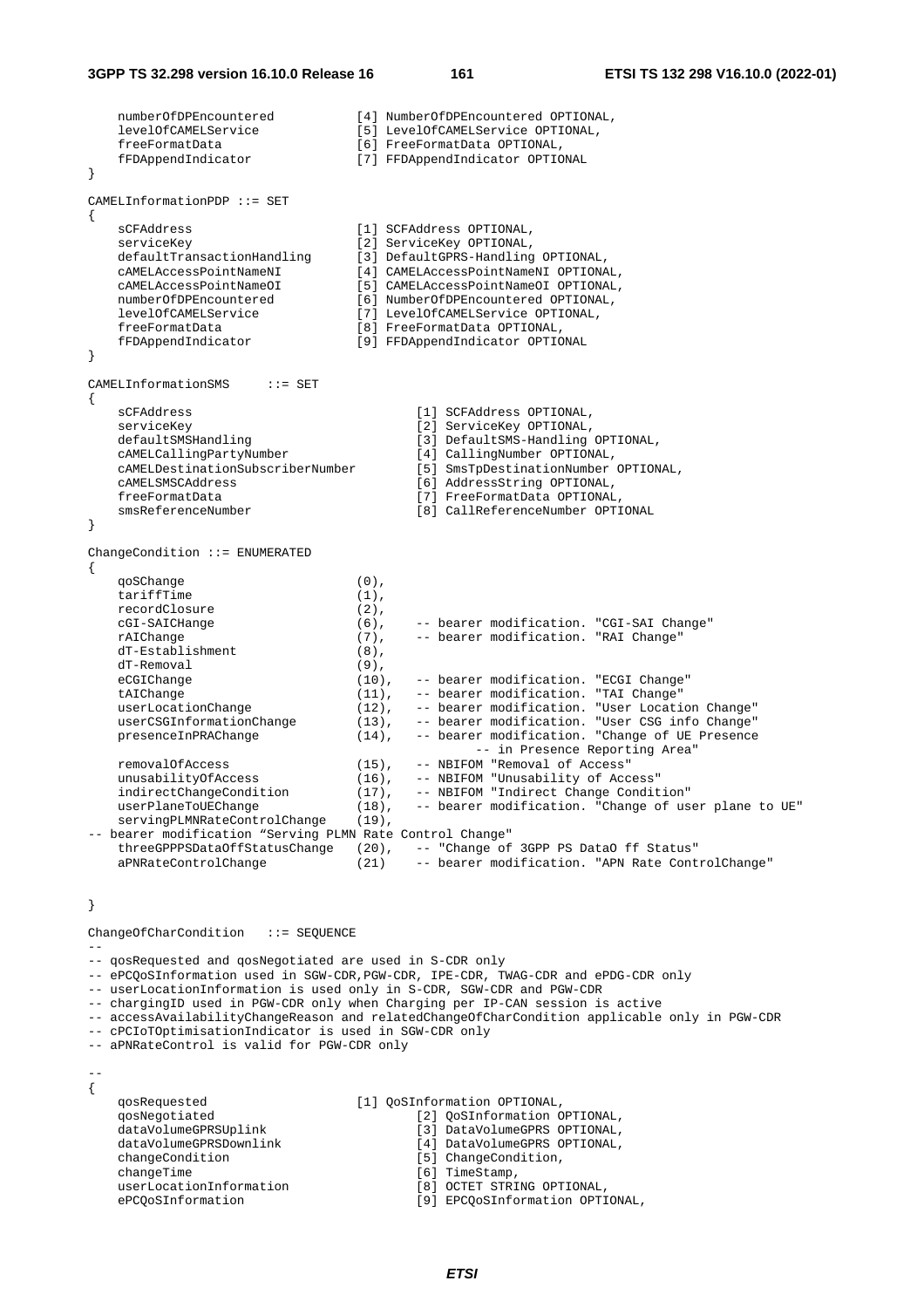# **3GPP TS 32.298 version 16.10.0 Release 16 162 ETSI TS 132 298 V16.10.0 (2022-01)**

|           | chargingID<br>presenceReportingAreaStatus<br>userCSGInformation<br>diagnostics<br>enhancedDiagnostics<br>rATType<br>accessAvailabilityChangeReason<br>uWANUserLocationInformation<br>relatedChangeOfCharCondition<br>cPCIoTEPSOptimisationIndicator<br>servingPLMNRateControl<br>threeGPPPSDataOffStatus<br>aPNRateControl                                                                                                                                                                                                                                                                                                                                                                                                                                                                                                                                                                                                        | [10] ChargingID OPTIONAL,<br>[11] PresenceReportingAreaStatus OPTIONAL,<br>[12] UserCSGInformation OPTIONAL,<br>[13] Diagnostics OPTIONAL,<br>[14] EnhancedDiagnostics OPTIONAL,<br>[15] RATType OPTIONAL,<br>[16] AccessAvailabilityChangeReason OPTIONAL,<br>[17] UWANUserLocationInfo OPTIONAL,<br>[18] RelatedChangeOfCharCondition OPTIONAL,<br>[19] CPCIoTEPSOptimisationIndicator OPTIONAL,<br>[20] ServingPLMNRateControl OPTIONAL,<br>[21] ThreeGPPPSDataOffStatus OPTIONAL,<br>listOfPresenceReportingAreaInformation [22] SEQUENCE OF PresenceReportingAreaInfo OPTIONAL,<br>[23] APNRateControl OPTIONAL                                                                                                                                                                                                                                                                                                                                                                                                                                                                                                                                                                                                                                                                                                                                                                                                                                                                      |
|-----------|-----------------------------------------------------------------------------------------------------------------------------------------------------------------------------------------------------------------------------------------------------------------------------------------------------------------------------------------------------------------------------------------------------------------------------------------------------------------------------------------------------------------------------------------------------------------------------------------------------------------------------------------------------------------------------------------------------------------------------------------------------------------------------------------------------------------------------------------------------------------------------------------------------------------------------------|-------------------------------------------------------------------------------------------------------------------------------------------------------------------------------------------------------------------------------------------------------------------------------------------------------------------------------------------------------------------------------------------------------------------------------------------------------------------------------------------------------------------------------------------------------------------------------------------------------------------------------------------------------------------------------------------------------------------------------------------------------------------------------------------------------------------------------------------------------------------------------------------------------------------------------------------------------------------------------------------------------------------------------------------------------------------------------------------------------------------------------------------------------------------------------------------------------------------------------------------------------------------------------------------------------------------------------------------------------------------------------------------------------------------------------------------------------------------------------------------|
| }         |                                                                                                                                                                                                                                                                                                                                                                                                                                                                                                                                                                                                                                                                                                                                                                                                                                                                                                                                   |                                                                                                                                                                                                                                                                                                                                                                                                                                                                                                                                                                                                                                                                                                                                                                                                                                                                                                                                                                                                                                                                                                                                                                                                                                                                                                                                                                                                                                                                                           |
|           | ChangeOfMBMSCondition ::= SEQUENCE                                                                                                                                                                                                                                                                                                                                                                                                                                                                                                                                                                                                                                                                                                                                                                                                                                                                                                |                                                                                                                                                                                                                                                                                                                                                                                                                                                                                                                                                                                                                                                                                                                                                                                                                                                                                                                                                                                                                                                                                                                                                                                                                                                                                                                                                                                                                                                                                           |
|           | -- Used in MBMS record                                                                                                                                                                                                                                                                                                                                                                                                                                                                                                                                                                                                                                                                                                                                                                                                                                                                                                            |                                                                                                                                                                                                                                                                                                                                                                                                                                                                                                                                                                                                                                                                                                                                                                                                                                                                                                                                                                                                                                                                                                                                                                                                                                                                                                                                                                                                                                                                                           |
| ₹<br>$\}$ | qosRequested<br>qosNegotiated<br>dataVolumeMBMSUplink<br>dataVolumeMBMSDownlink<br>changeCondition<br>changeTime<br>failureHandlingContinue                                                                                                                                                                                                                                                                                                                                                                                                                                                                                                                                                                                                                                                                                                                                                                                       | [1] QoSInformation OPTIONAL,<br>[2] QoSInformation OPTIONAL,<br>[3] DataVolumeMBMS OPTIONAL,<br>[4] DataVolumeMBMS,<br>[5] ChangeCondition,<br>[6] TimeStamp,<br>[7] FailureHandlingContinue OPTIONAL                                                                                                                                                                                                                                                                                                                                                                                                                                                                                                                                                                                                                                                                                                                                                                                                                                                                                                                                                                                                                                                                                                                                                                                                                                                                                     |
|           | ChangeOfServiceCondition<br>$\colon :=$ SEQUENCE                                                                                                                                                                                                                                                                                                                                                                                                                                                                                                                                                                                                                                                                                                                                                                                                                                                                                  |                                                                                                                                                                                                                                                                                                                                                                                                                                                                                                                                                                                                                                                                                                                                                                                                                                                                                                                                                                                                                                                                                                                                                                                                                                                                                                                                                                                                                                                                                           |
| $- -$     | -- presenceReportingAreaStatus is used in PGW-CDR Only                                                                                                                                                                                                                                                                                                                                                                                                                                                                                                                                                                                                                                                                                                                                                                                                                                                                            | -- Used for Flow based Charging and Application based Charging service data container                                                                                                                                                                                                                                                                                                                                                                                                                                                                                                                                                                                                                                                                                                                                                                                                                                                                                                                                                                                                                                                                                                                                                                                                                                                                                                                                                                                                     |
| €         | ratingGroup<br>chargingRuleBaseName<br>resultCode<br>localSequenceNumber<br>timeOfFirstUsage<br>timeOfLastUsage<br>timeUsage<br>serviceConditionChange<br>qoSInformationNeg<br>servingNodeAddress<br>datavolumeFBCUplink<br>datavolumeFBCDownlink<br>timeOfReport<br>failureHandlingContinue<br>serviceIdentifier<br>pSFurnishChargingInformation<br>aFRecordInformation<br>userLocationInformation<br>eventBasedChargingInformation<br>timeQuotaMechanism<br>serviceSpecificInfo<br>threeGPP2UserLocationInformation<br>sponsorIdentity<br>applicationServiceProviderIdentity<br>aDCRuleBaseName<br>presenceReportingAreaStatus<br>userCSGInformation<br>rATType<br>uWANUserLocationInformation<br>relatedChangeOfServiceCondition<br>servingPLMNRateControl<br>aPNRateControl<br>threeGPPPSDataOffStatus<br>trafficSteeringPolicyIDDownlink<br>trafficSteeringPolicyIDUplink<br>tWANUserLocationInformation<br>voLTEInformation | [1] RatingGroupId,<br>[2] ChargingRuleBaseName OPTIONAL,<br>[3] ResultCode OPTIONAL,<br>[4] LocalSequenceNumber OPTIONAL,<br>[5] TimeStamp OPTIONAL,<br>[6] TimeStamp OPTIONAL,<br>[7] CallDuration OPTIONAL,<br>[8] ServiceConditionChange,<br>[9] EPCQoSInformation OPTIONAL,<br>[10] GSNAddress OPTIONAL,<br>[12] DataVolumeGPRS OPTIONAL,<br>[13] DataVolumeGPRS OPTIONAL,<br>[14] TimeStamp,<br>[16] FailureHandlingContinue OPTIONAL,<br>[17] ServiceIdentifier OPTIONAL,<br>[18] PSFurnishChargingInformation OPTIONAL,<br>[19] SEQUENCE OF AFRecordInformation OPTIONAL,<br>[20] OCTET STRING OPTIONAL,<br>[21] EventBasedChargingInformation OPTIONAL,<br>[22] TimeQuotaMechanism OPTIONAL,<br>[23] SEQUENCE OF ServiceSpecificInfo OPTIONAL,<br>[24] OCTET STRING OPTIONAL,<br>[25] OCTET STRING OPTIONAL,<br>[26] OCTET STRING OPTIONAL,<br>[27] ADCRuleBaseName OPTIONAL,<br>[28] PresenceReportingAreaStatus OPTIONAL,<br>[29] UserCSGInformation OPTIONAL,<br>[30] RATType OPTIONAL,<br>[32] UWANUserLocationInfo OPTIONAL,<br>[33] RelatedChangeOfServiceCondition OPTIONAL,<br>[35] ServingPLMNRateControl OPTIONAL,<br>[36] APNRateControl OPTIONAL,<br>[37] ThreeGPPPSDataOffStatus OPTIONAL,<br>[38] TrafficSteeringPolicyIDDownlink OPTIONAL,<br>[39] TrafficSteeringPolicyIDUplink OPTIONAL,<br>[40] TWANUserLocationInfo OPTIONAL,<br>listOfPresenceReportingAreaInformation [41] SEQUENCE OF PresenceReportingAreaInfo OPTIONAL,<br>[42] VoLTEInformation OPTIONAL |

}

}

}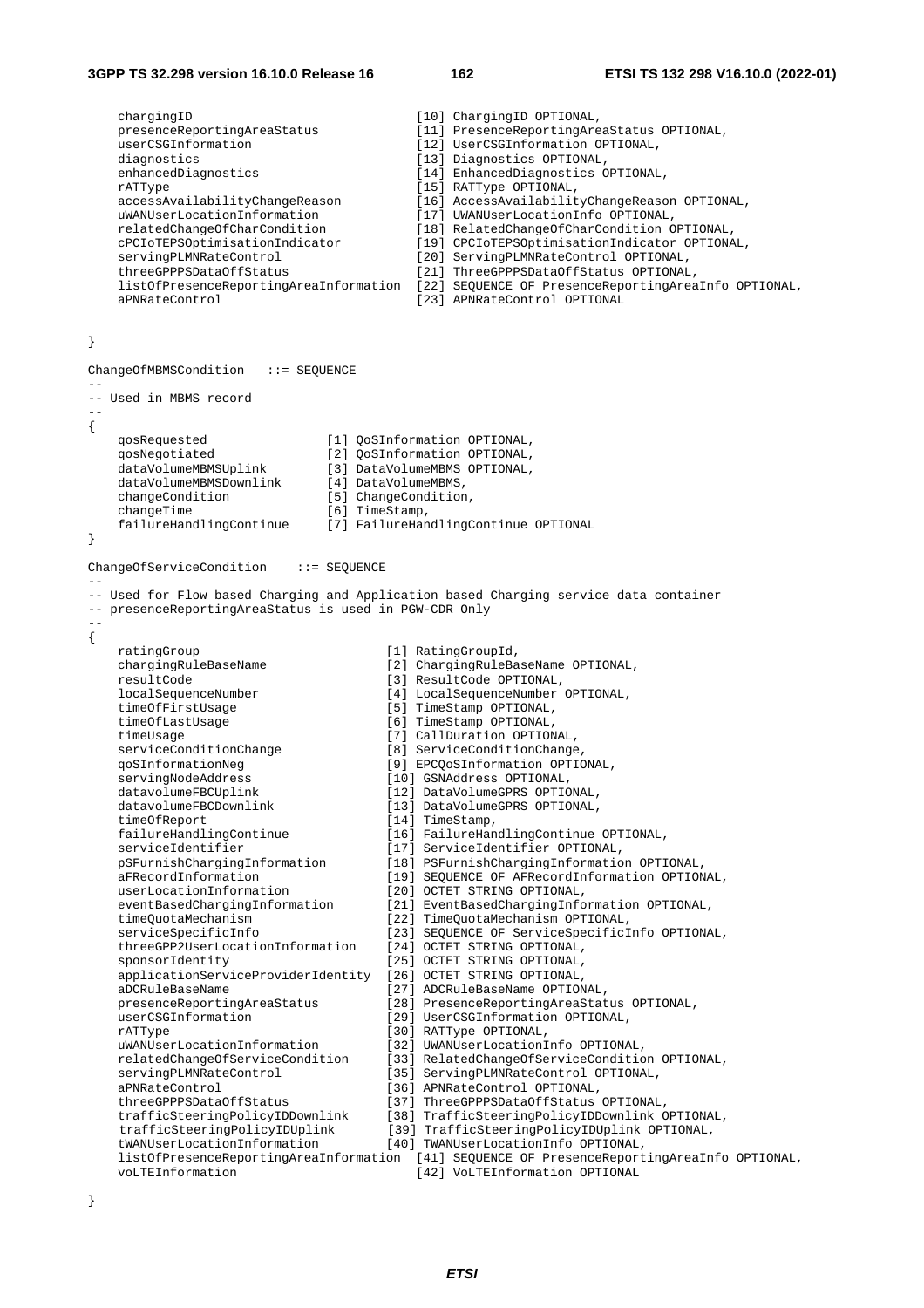```
ChangeLocation ::= SEQUENCE 
-- 
-- used in SGSNMMRecord only 
-- 
{ 
 locationAreaCode [0] LocationAreaCode, 
 routingAreaCode [1] RoutingAreaCode, 
 cellId [2] CellId OPTIONAL, 
   changeTime [3] TimeStamp,
    mCC-MNC [4] PLMN-Id OPTIONAL 
} 
ChargingCharacteristics ::= OCTET STRING (SIZE(2)) 
ChargingPerIPCANSessionIndicator ::= ENUMERATED 
{ 
   \begin{align} \text{inactive} \\ \text{active} \\ \text{(1)} \end{align}active
} 
ChargingRuleBaseName ::= IA5String 
-- 
-- identifier for the group of charging rules 
-- see Charging-Rule-Base-Name AVP as desined in TS 29.212 [220] 
-- 
ChChSelectionMode ::= ENUMERATED 
{ 
 servingNodeSupplied (0), -- For S-GW/P-GW 
subscriptionSpecific (1), -- For SGSN only
 aPNSpecific (2), -- For SGSN only 
 homeDefault (3), -- For SGSN, S-GW, P-GW, TDF and IP-Edge 
    roamingDefault (4), -- For SGSN, S-GW, P-GW, TDF and IP-Edge 
 visitingDefault (5), -- For SGSN, S-GW, P-GW, TDF and IP-Edge 
 fixedDefault (6) -- For TDF and IP-Edge 
} 
CNOperatorSelectionEntity ::= ENUMERATED 
{ 
   servCNSelectedbyUE (0),
   servCNSelectedbyNtw (1)
} 
CPCIoTEPSOptimisationIndicator ::= BOOLEAN 
CSGAccessMode ::= ENUMERATED 
{ 
    closedMode (0), 
    hybridMode (1) 
} 
CSGId ::= OCTET STRING (SIZE(4)) 
-- 
-- Defined in TS 23.003 [200]. Coded according to TS 29.060 [215] for GTP, and 
-- in TS 29.274 [223] for eGTP. 
-CTEID ::= OCTET STRING (SIZE(4)) 
-- 
-- Defined in TS 32.251[11] for MBMS-GW-CDR. Common Tunnel Endpoint Identifier 
-- of MBMS GW for user plane, defined in TS 23.246 [207]. 
-- 
DataVolumeGPRS ::= INTEGER 
-- 
-- The volume of data transferred in octets. 
-- 
DataVolumeMBMS ::= INTEGER 
-- 
-- The volume of data transferred in octets. 
-EPCQoSInformation ::= SEQUENCE 
--
```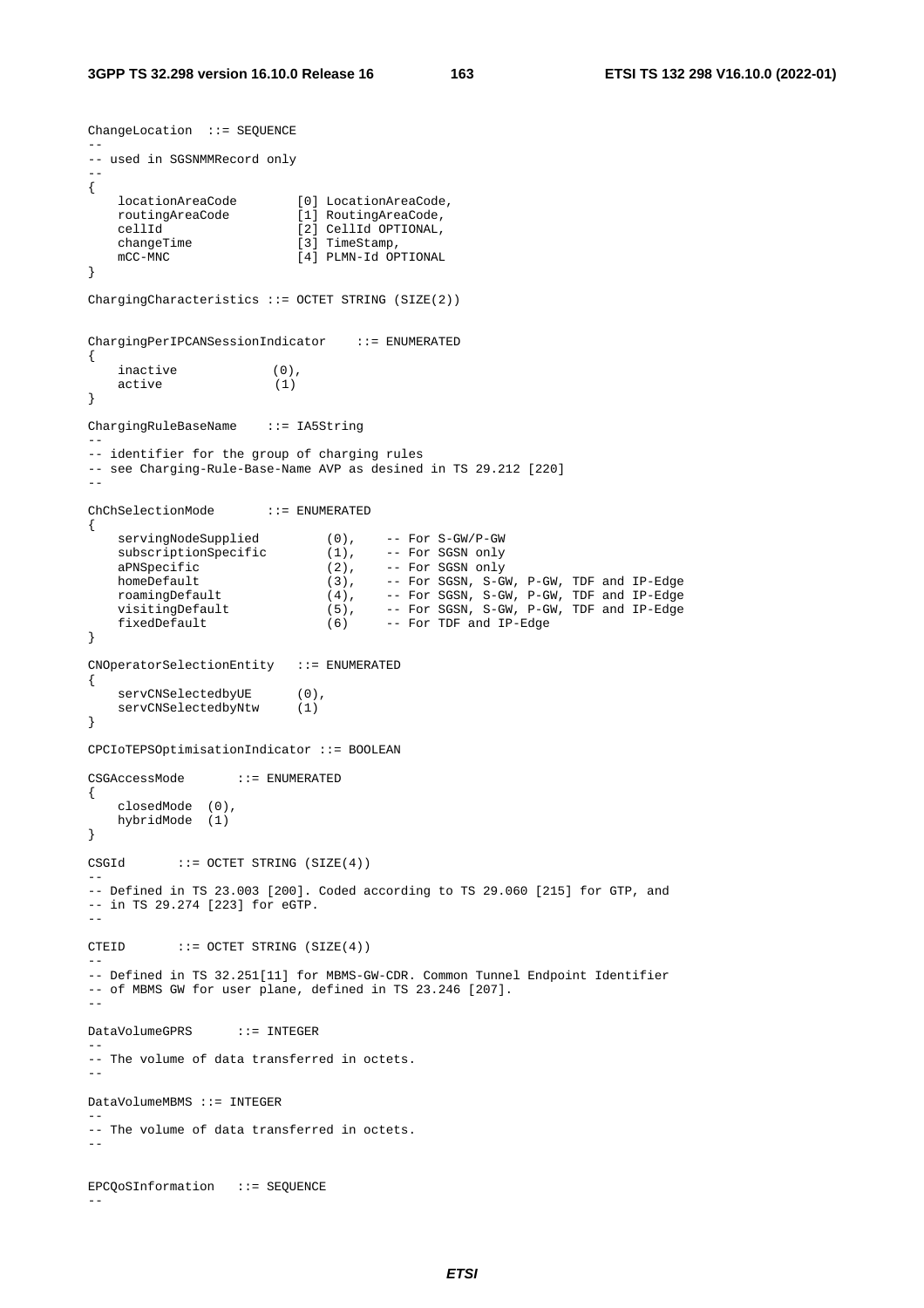```
-- See TS 29.212 [220] for more information 
-- 
{ 
qCI [1] INTEGER,
 maxRequestedBandwithUL [2] INTEGER OPTIONAL, 
 maxRequestedBandwithDL [3] INTEGER OPTIONAL, 
 guaranteedBitrateUL [4] INTEGER OPTIONAL, 
 guaranteedBitrateDL [5] INTEGER OPTIONAL, 
aRP [6] INTEGER OPTIONAL,
 aPNAggregateMaxBitrateUL [7] INTEGER OPTIONAL, 
 aPNAggregateMaxBitrateDL [8] INTEGER OPTIONAL, 
 extendedMaxRequestedBWUL [9] INTEGER OPTIONAL, 
 extendedMaxRequestedBWDL [10] INTEGER OPTIONAL, 
 extendedGBRUL [11] INTEGER OPTIONAL, 
 extendedGBRDL [12] INTEGER OPTIONAL, 
 extendedAPNAMBRUL [13] INTEGER OPTIONAL, 
 extendedAPNAMBRDL [14] INTEGER OPTIONAL 
} 
EventBasedChargingInformation ::= SEQUENCE 
{ 
 numberOfEvents [1] INTEGER, 
 eventTimeStamps [2] SEQUENCE OF TimeStamp OPTIONAL 
} 
FailureHandlingContinue ::= BOOLEAN 
-- 
-- This parameter is included when the failure handling procedure has been executed and new 
-- containers are opened. This parameter shall be included in the first and subsequent 
-- containers opened after the failure handling execution. 
-- 
FFDAppendIndicator ::= BOOLEAN 
FixedSubsID ::= OCTET STRING 
-- 
-- The fixed subscriber Id identifier is defined in Broadband Forum TR 134 [601]. 
-- 
FixedUserLocationInformation ::= SEQUENCE
-- 
-- See format in IEEE Std 802.11-2012 [408] for "SSID" and "BSSID". 
-- 
{ 
    sSID [0] OCTET STRING OPTIONAL , 
   bSSID [1] OCTET STRING OPTIONAL,
    accessLineIdentifier [2] AccessLineIdentifier OPTIONAL 
} 
Flows ::= SEQUENCE
-- 
-- See Flows AVP as defined in TS 29.214 [221] 
-- 
{ 
    mediaComponentNumber [1] INTEGER, 
    flowNumber [2] SEQUENCE OF INTEGER OPTIONAL 
} 
FreeFormatData ::= OCTET STRING (SIZE(1..160)) 
-- 
-- Free formatted data as sent in the FurnishChargingInformationGPRS 
-- see TS 29.078 [217] 
-- 
GSNAddress ::= IPAddress 
MOExceptionDataCounter ::= SEQUENCE 
-- 
-- See TS 29.128 [244] for more information 
-- 
{ 
 counterValue [0] INTEGER, 
 counterTimestamp [1] TimeStamp 
}
```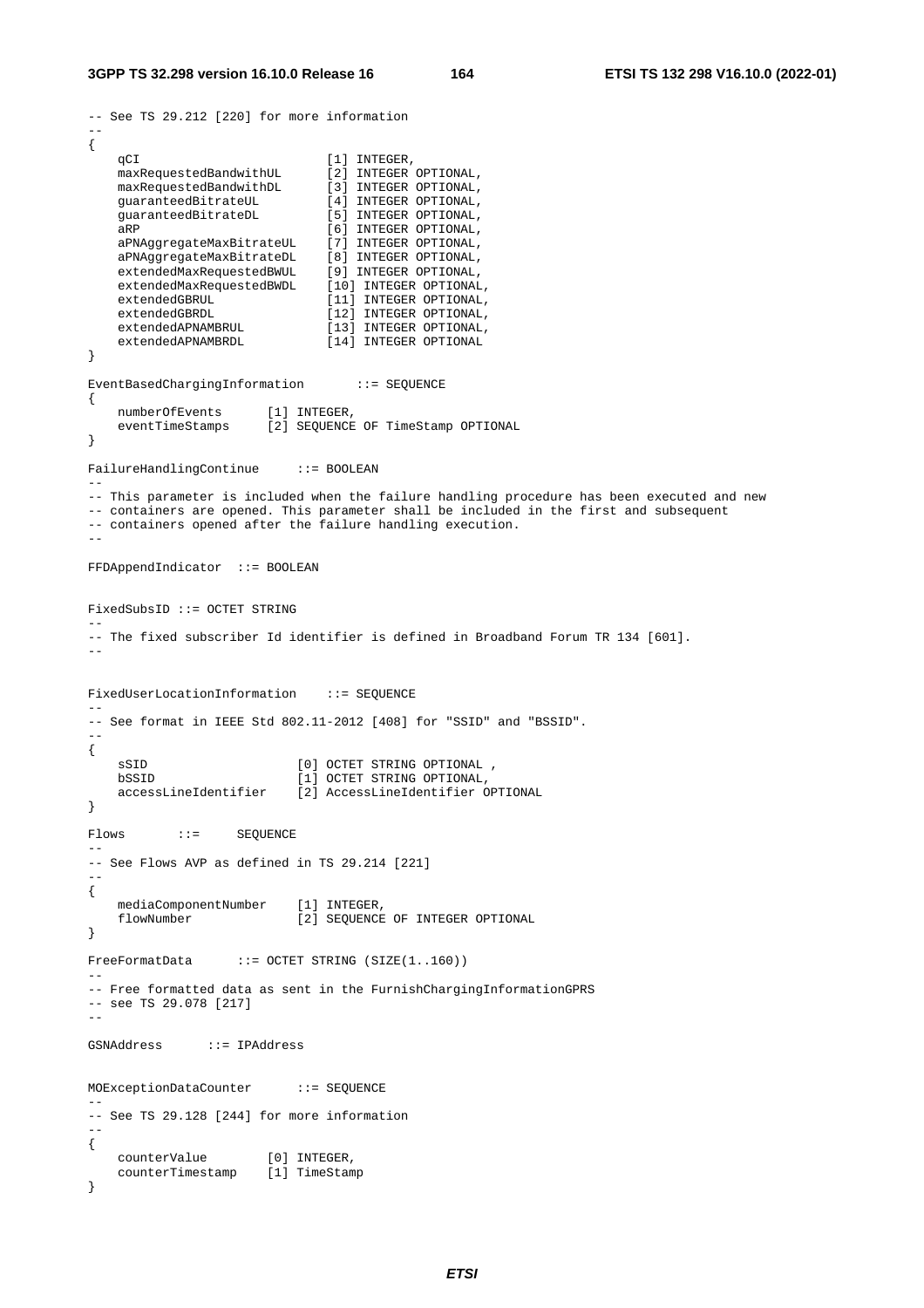MSNetworkCapability ::= OCTET STRING (SIZE(1..8))

```
-- 
-- see TS 24.008 [208] 
-- 
NBIFOMMode ::= ENUMERATED 
{ 
 uEINITIATED (0), 
 nETWORKINITIATED (1) 
} 
NBIFOMSupport ::= ENUMERATED 
{ 
   nBIFOMNotSupported (0),<br>nBIFOMSupported (1)
    nBIFOMSupported (1) 
} 
NetworkInitiatedPDPContext ::= BOOLEAN 
-- 
-- Set to true if PDP context was initiated from network side 
-- 
NumberOfDPEncountered ::= INTEGER 
PDPType ::= OCTET STRING (SIZE(2)) 
--- OCTET 1: PDP Type Organization 
-- OCTET 2: PDP/PDN Type Number 
-- See TS 29.060 [215] for encoding details. 
-PDPPDNTypeExtension ::= INTEGER 
-- 
-- This integer is 1:1 copy of the PDP type value as defined in TS 29.061 [215]. 
-- 
PresenceReportingAreaElementsList ::= OCTET STRING 
-- 
-- For EPC see Presence-Reporting-Area-Elements-List AVP defined in TS 29.212 [220] 
-- For 5GC see PresenceInfo defined in TS 29.571 [249] excluding praId and presenceState 
\equivPresenceReportingAreaInfo ::= SEQUENCE 
{ 
    presenceReportingAreaIdentifier [0] OCTET STRING, 
     presenceReportingAreaStatus [1] PresenceReportingAreaStatus OPTIONAL, 
    presenceReportingAreaElementsList[2] PresenceReportingAreaElementsList OPTIONAL, 
    presenceReportingAreaNode [3] PresenceReportingAreaNode OPTIONAL 
} 
PresenceReportingAreaNode ::= BIT STRING 
{ 
   \overline{OCS} (0),
    pCRF (1) 
} 
-- 
-- This bit mask has the same format as Presence-Reporting-Area-Node AVP in TS 29.212 [220] 
-- 
PresenceReportingAreaStatus ::= ENUMERATED 
{ 
     insideArea (0), 
     outsideArea (1), 
    inactive (2),<br>unknown (3)
   unknown
} 
PSFurnishChargingInformation ::= SEQUENCE 
{ 
 pSFreeFormatData [1] FreeFormatData, 
 pSFFDAppendIndicator [2] FFDAppendIndicator OPTIONAL 
}
```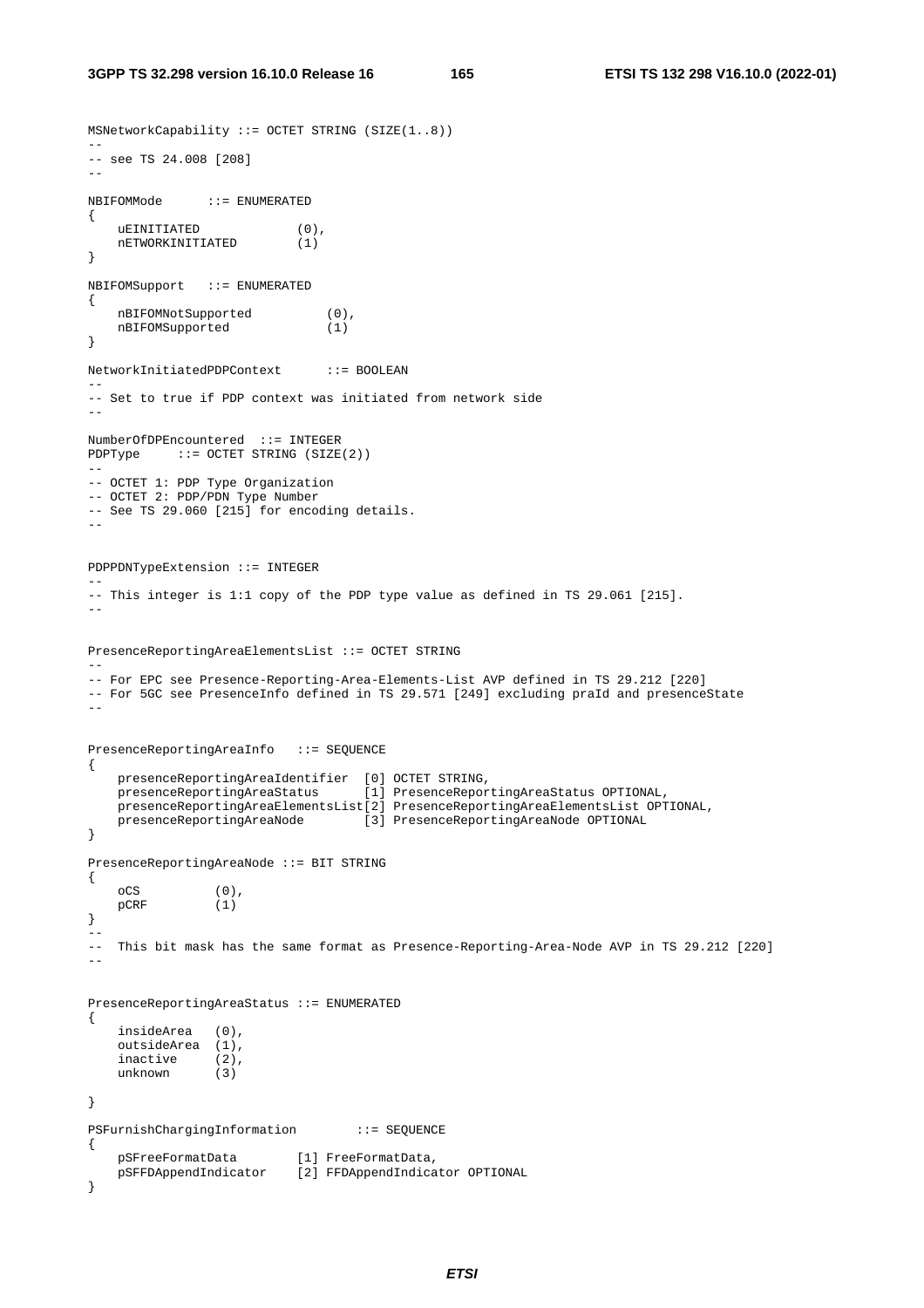**3GPP TS 32.298 version 16.10.0 Release 16 166 ETSI TS 132 298 V16.10.0 (2022-01)**

```
QoSInformation ::= OCTET STRING (SIZE (4..255)) 
-- 
-- This octet string 
-- is a 1:1 copy of the contents (i.e. starting with octet 5) of the "Bearer Quality of 
-- Service" information element specified in TS 29.274 [223]. 
-- 
RANSecondaryRATUsageReport ::= SEQUENCE 
-- 
{ 
   dataVolumeUplink [1] DataVolumeGPRS,<br>dataVolumeDownlink [2] DataVolumeGPRS,
   dataVolumeDownlink
   \begin{array}{lll}\n\texttt{rANSLartTime} & \texttt{[3]} \texttt{TimeStamp}, \\
\texttt{rANEndTime} & \texttt{[4]} \texttt{TimeStamp},\n\end{array}rANEndTime [4] TimeStamp,<br>secondaryRATType [5] SecondaryR
                                [5] SecondaryRATType OPTIONAL,
   chargingID [6] ChargingID OPTIONAL
} 
RateControlTimeUnit ::= INTEGER 
{ unrestricted (0), 
   minute (1),
   hour (2),
   day (3),
    week (4) 
} 
RatingGroupId ::= INTEGER 
-- 
-- IP service flow identity (DCCA), range of 4 byte (0... 4294967295) 
-- see Rating-Group AVP as used in TS 32.299 [50]
-- 
RelatedChangeOfCharCondition ::= SEQUENCE 
{ 
changeCondition [5] ChangeCondition,
changeTime [6] TimeStamp,
 userLocationInformation [8] OCTET STRING OPTIONAL, 
 presenceReportingAreaStatus [11] PresenceReportingAreaStatus OPTIONAL, 
 userCSGInformation [12] UserCSGInformation OPTIONAL, 
 rATType [15] RATType OPTIONAL, 
 uWANUserLocationInformation [17] UWANUserLocationInfo OPTIONAL 
} 
RelatedChangeOfServiceCondition ::= SEQUENCE 
{ 
    userLocationInformation [20] OCTET STRING OPTIONAL, 
 threeGPP2UserLocationInformation [24] OCTET STRING OPTIONAL, 
 presenceReportingAreaStatus [28] PresenceReportingAreaStatus OPTIONAL, 
    userCSGInformation [29] UserCSGInformation OPTIONAL, 
 rATType [30] RATType OPTIONAL, 
 uWANUserLocationInformation [32] UWANUserLocationInfo OPTIONAL, 
 relatedServiceConditionChange [33] ServiceConditionChange OPTIONAL 
} 
ResultCode ::= INTEGER 
-- 
-- charging protocol return value, range of 4 byte (0... 4294967295) 
-- see Result-Code AVP as used in 32.299 [40] 
-- 
SecondaryRATType ::= INTEGER 
{ 
    nR (0) -- New Radio 5G 
} 
ServiceConditionChange ::= BIT STRING 
{ 
    qoSChange (0), -- bearer modification 
   sGSNChange (1), -- bearer modification:
                                                -- apply to Gn-SGSN /SGW Change 
   sGSNPLMNIDChange (2), -- bearer modification
   tariffTimeSwitch (3), -- tariff time change
    pDPContextRelease (4), -- bearer release 
   rATChange (5), -- bearer modification
   serviceIdledOut (6), -- IP flow idle out, DCCA QHT expiry<br>reserved (7), -- old: QCTexpiry is no report event
   reserved (7), -- old: QCTexpiry is no report event configurationChange (8), -- configuration change
                                         (8), -- configuration change
```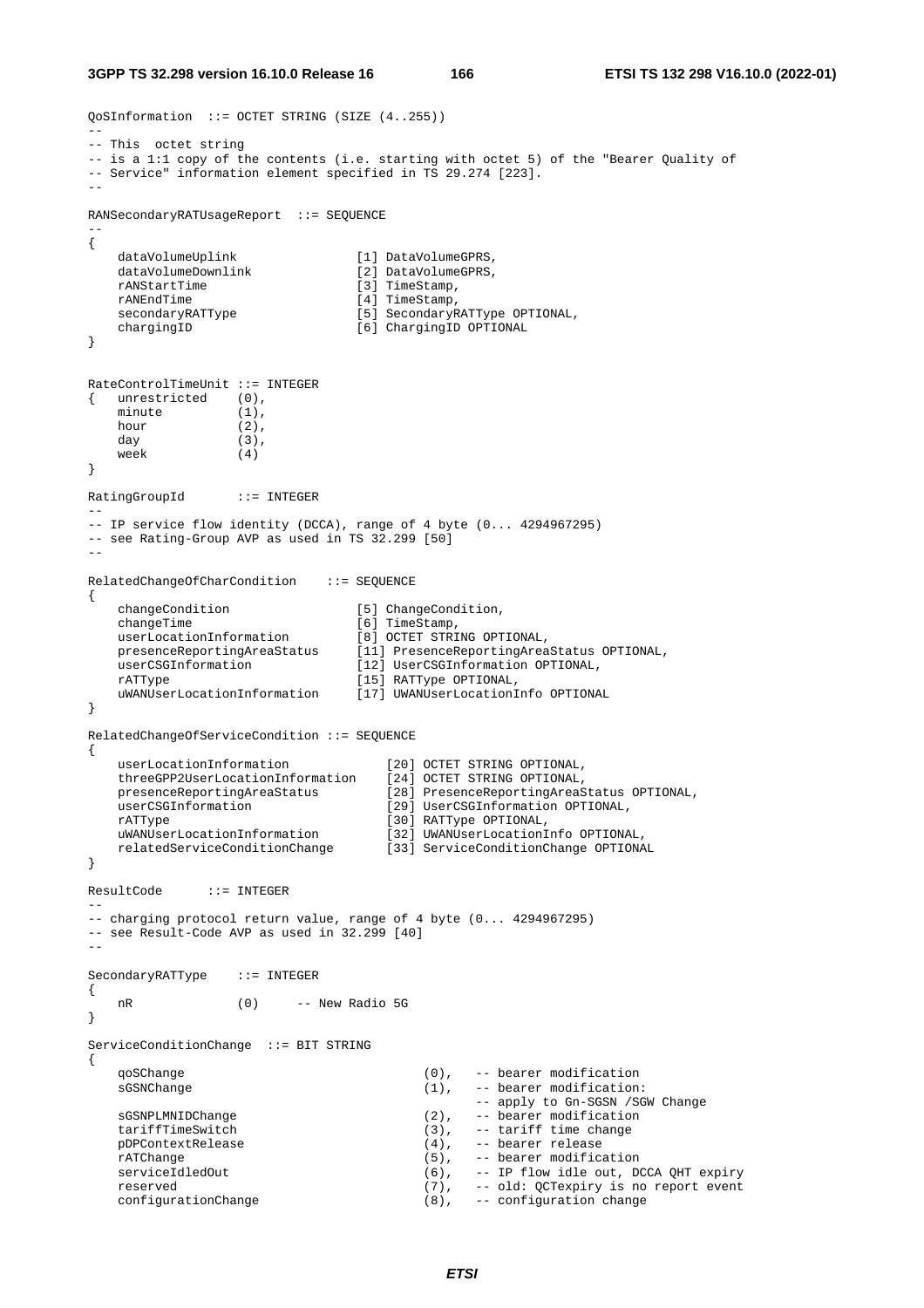### **3GPP TS 32.298 version 16.10.0 Release 16 167 ETSI TS 132 298 V16.10.0 (2022-01)**

}

|                                  | serviceStop                                                                                                                                                                                           | $(9)$ ,  |  | -- IP flow termination. From "Service Stop" in<br>-- Change-Condition AVP                     |  |
|----------------------------------|-------------------------------------------------------------------------------------------------------------------------------------------------------------------------------------------------------|----------|--|-----------------------------------------------------------------------------------------------|--|
|                                  | dCCATimeThresholdReached                                                                                                                                                                              | $(10)$ , |  | -- DCCA quota reauthorization                                                                 |  |
|                                  | dCCAVolumeThresholdReached                                                                                                                                                                            | $(11)$ , |  | -- DCCA quota reauthorization                                                                 |  |
|                                  | dCCAServiceSpecificUnitThresholdReached (12),                                                                                                                                                         |          |  | -- DCCA quota reauthorization                                                                 |  |
|                                  | dCCATimeExhausted                                                                                                                                                                                     | $(13)$ , |  | -- DCCA quota reauthorization                                                                 |  |
|                                  | dCCAVolumeExhausted                                                                                                                                                                                   | $(14)$ , |  | -- DCCA quota reauthorization                                                                 |  |
|                                  | dCCAValidityTimeout                                                                                                                                                                                   | $(15)$ , |  | -- DCCA quota validity time (QVT expiry)                                                      |  |
|                                  | reserved1                                                                                                                                                                                             | $(16)$ , |  | -- reserved due to no use case,                                                               |  |
|                                  |                                                                                                                                                                                                       |          |  | $--$ old: return Requested is covered by $(17)$ , $(18)$                                      |  |
|                                  | dCCAReauthorisationRequest                                                                                                                                                                            | $(17)$ , |  | -- DCCA quota reauthorization request by OCS                                                  |  |
|                                  | dCCAContinueOngoingSession                                                                                                                                                                            | $(18)$ , |  | -- DCCA failure handling (CCFH),                                                              |  |
|                                  |                                                                                                                                                                                                       |          |  | -- continue IP flow                                                                           |  |
|                                  | dCCARetryAndTerminateOngoingSession                                                                                                                                                                   | $(19)$ , |  | -- DCCA failure handling (CCFH),                                                              |  |
|                                  |                                                                                                                                                                                                       |          |  | -- terminate IP flow after DCCA retry                                                         |  |
|                                  | dCCATerminateOngoingSession                                                                                                                                                                           | $(20)$ , |  | -- DCCA failure handling,<br>-- terminate IP flow                                             |  |
|                                  | cGI-SAIChange                                                                                                                                                                                         | $(21)$ , |  | -- bearer modification. "CGI-SAI Change"                                                      |  |
|                                  | rAIChange                                                                                                                                                                                             | $(22)$ , |  | -- bearer modification. "RAI Change"                                                          |  |
|                                  | dCCAServiceSpecificUnitExhausted                                                                                                                                                                      | $(23)$ , |  | -- DCCA quota reauthorization                                                                 |  |
|                                  | recordClosure                                                                                                                                                                                         | $(24)$ , |  | -- PGW-CDR closure                                                                            |  |
|                                  | timeLimit                                                                                                                                                                                             | $(25)$ , |  | -- intermediate recording. From "Service Data                                                 |  |
|                                  |                                                                                                                                                                                                       |          |  | -- Time Limit" Change-Condition AVP value                                                     |  |
|                                  | volumeLimit                                                                                                                                                                                           | $(26)$ , |  | -- intermediate recording. From "Service Data                                                 |  |
|                                  |                                                                                                                                                                                                       |          |  | -- Volume Limit" Change-Condition AVP value                                                   |  |
|                                  | serviceSpecificUnitLimit                                                                                                                                                                              | $(27)$ , |  | -- intermediate recording                                                                     |  |
|                                  | envelopeClosure                                                                                                                                                                                       | $(28)$ , |  |                                                                                               |  |
|                                  | eCGIChange                                                                                                                                                                                            | $(29)$ , |  | -- bearer modification. "ECGI Change"                                                         |  |
|                                  | tAIChange                                                                                                                                                                                             | $(30)$ , |  | -- bearer modification. "TAI Change"                                                          |  |
|                                  | userLocationChange                                                                                                                                                                                    | $(31)$ , |  | -- bearer modification. "User Location Change"                                                |  |
|                                  | userCSGInformationChange                                                                                                                                                                              | $(32)$ , |  | -- bearer modification. "User CSG info Change"                                                |  |
|                                  | presenceInPRAChange                                                                                                                                                                                   | $(33)$ , |  | -- bearer modification. "Change of UE Presence                                                |  |
|                                  |                                                                                                                                                                                                       |          |  | -- in Presence Reporting Area"                                                                |  |
|                                  | accessChangeOfSDF                                                                                                                                                                                     | $(34)$ , |  | -- "access change of service data flow"                                                       |  |
|                                  | indirectServiceConditionChange                                                                                                                                                                        | $(35)$ , |  | -- NBIFOM: "indirect service condition change"                                                |  |
|                                  | servingPLMNRateControlChange                                                                                                                                                                          |          |  | (36), -- bearer modification. "Serving PLMNRate                                               |  |
|                                  |                                                                                                                                                                                                       |          |  | -- Control Change"                                                                            |  |
|                                  | aPNRateControlChange                                                                                                                                                                                  | (37)     |  | -- bearer modification. "APN Rate ControlChange                                               |  |
| $\}$                             |                                                                                                                                                                                                       |          |  |                                                                                               |  |
| $- -$                            |                                                                                                                                                                                                       |          |  |                                                                                               |  |
|                                  | -- Trigger and cause values for IP flow level recording are defined for support of independent<br>-- online and offline charging and also for tight interworking between online and offline charging. |          |  |                                                                                               |  |
|                                  | -- Unused bits will always be zero.                                                                                                                                                                   |          |  |                                                                                               |  |
|                                  | -- Some of the values are non-exclusive (e.g. bearer modification reasons).                                                                                                                           |          |  |                                                                                               |  |
| $- -$                            |                                                                                                                                                                                                       |          |  |                                                                                               |  |
|                                  |                                                                                                                                                                                                       |          |  |                                                                                               |  |
|                                  | SCFAddress ::= AddressString                                                                                                                                                                          |          |  |                                                                                               |  |
|                                  |                                                                                                                                                                                                       |          |  |                                                                                               |  |
|                                  | $--$ See TS 29.002 [214]                                                                                                                                                                              |          |  |                                                                                               |  |
| $- -$                            |                                                                                                                                                                                                       |          |  |                                                                                               |  |
|                                  |                                                                                                                                                                                                       |          |  |                                                                                               |  |
|                                  | ServiceIdentifier $::=$ INTEGER $(04294967295)$                                                                                                                                                       |          |  |                                                                                               |  |
|                                  |                                                                                                                                                                                                       |          |  |                                                                                               |  |
|                                  | -- The service identifier is used to identify the service or the service component                                                                                                                    |          |  | -- the service data flow relates to. See Service-Identifier AVP as defined in TS 29.212 [220] |  |
|                                  |                                                                                                                                                                                                       |          |  |                                                                                               |  |
|                                  | $ -$                                                                                                                                                                                                  |          |  |                                                                                               |  |
| $ServingNodeType :: = EWUMENTED$ |                                                                                                                                                                                                       |          |  |                                                                                               |  |
| $\{$                             |                                                                                                                                                                                                       |          |  |                                                                                               |  |
| sGSN                             | $(0)$ ,                                                                                                                                                                                               |          |  |                                                                                               |  |
|                                  | pMIPSGW<br>$(1)$ ,                                                                                                                                                                                    |          |  |                                                                                               |  |
| gTPSGW                           | $(2)$ ,                                                                                                                                                                                               |          |  |                                                                                               |  |
| ePDG                             | $(3)$ ,                                                                                                                                                                                               |          |  |                                                                                               |  |
| hSGW                             | $(4)$ ,                                                                                                                                                                                               |          |  |                                                                                               |  |
| mME                              | $(5)$ ,                                                                                                                                                                                               |          |  |                                                                                               |  |
| tWAN                             | (6)                                                                                                                                                                                                   |          |  |                                                                                               |  |
| }                                |                                                                                                                                                                                                       |          |  |                                                                                               |  |
|                                  |                                                                                                                                                                                                       |          |  |                                                                                               |  |
|                                  |                                                                                                                                                                                                       |          |  |                                                                                               |  |
|                                  | ServingPLMNRateControl<br>$\cdot \cdot =$ SEQUENCE                                                                                                                                                    |          |  |                                                                                               |  |
|                                  | -- See TS 29.128 [244] for more information                                                                                                                                                           |          |  |                                                                                               |  |
| $ -$                             |                                                                                                                                                                                                       |          |  |                                                                                               |  |
| $\{$                             |                                                                                                                                                                                                       |          |  |                                                                                               |  |
|                                  | sPLMNDLRateControlValue [0] INTEGER,                                                                                                                                                                  |          |  |                                                                                               |  |
|                                  | sPLMNULRateControlValue [1] INTEGER                                                                                                                                                                   |          |  |                                                                                               |  |
|                                  |                                                                                                                                                                                                       |          |  |                                                                                               |  |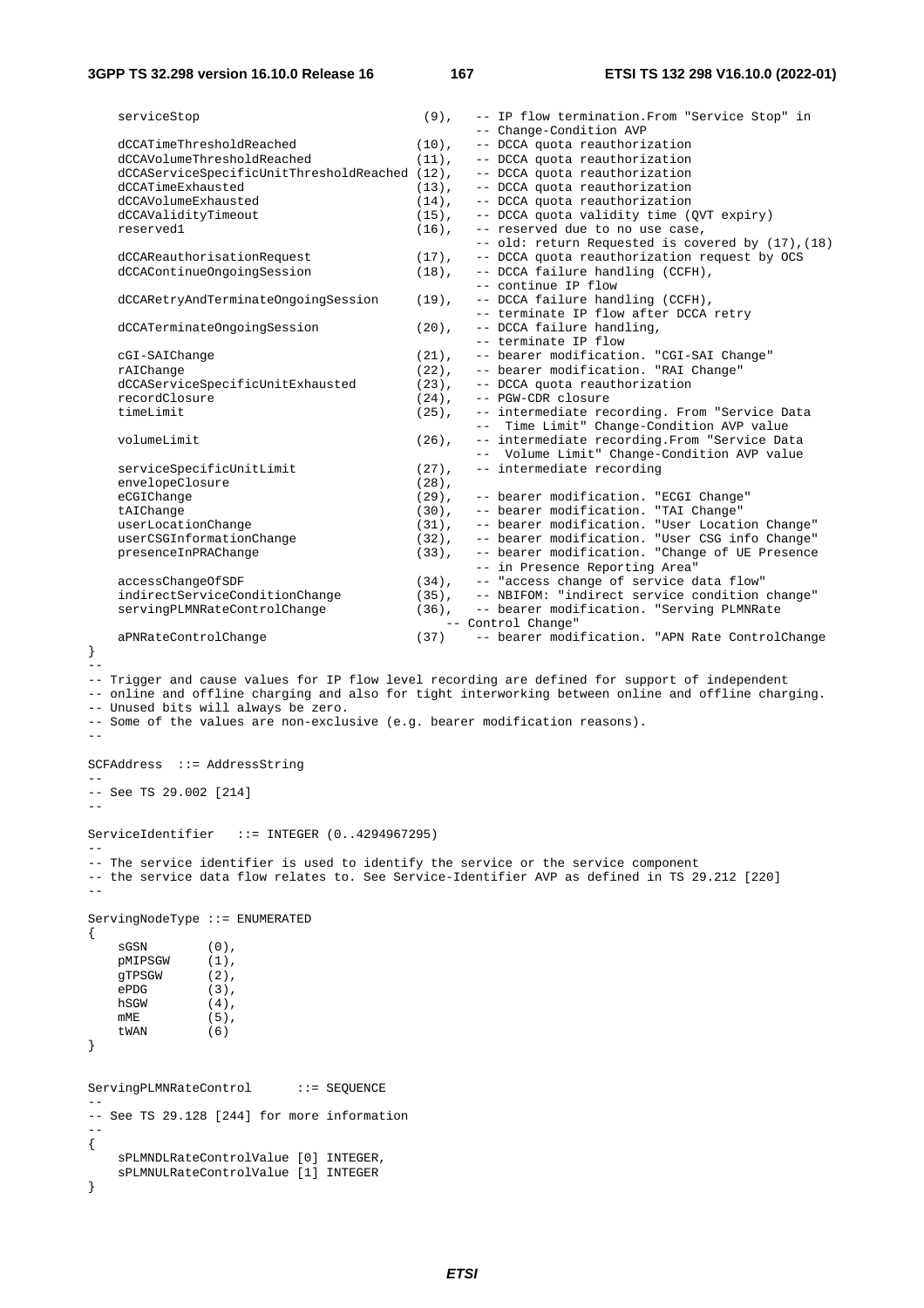SGiPtPTunnellingMethod ::= ENUMERATED

```
{ 
    uDPIPbased (0), 
    others (1) 
} 
SGSNChange ::= BOOLEAN 
-- 
-- present if first record after inter SGSN routing area update in new SGSN 
-- 
SGWChange ::= BOOLEAN 
-- 
-- present if first record after inter serving node change (SGW, ePDG, TWAG, HSGW) 
-- 
TimeQuotaMechanism ::= SEQUENCE 
{ 
    timeQuotaType [1] TimeQuotaType, 
   baseTimeInterval [2] INTEGER 
} 
TimeQuotaType ::= ENUMERATED 
{ 
   dISCRETETIMEPERIOD (0),
    cONTINUOUSTIMEPERIOD (1) 
} 
TrafficSteeringPolicyIDDownlink ::= OCTET STRING 
-- 
-- see Traffic-Steering-Policy-Identifier-DL AVP as defined in TS 29.212[220] 
TrafficSteeringPolicyIDUplink ::= OCTET STRING 
-- 
-- see Traffic-Steering-Policy-Identifier-UL AVP as defined in TS 29.212[220] 
TWANUserLocationInfo ::= SEQUENCE 
{ 
sSID                     [0] OCTET STRING,         -- see format in IEEE Std 802.11-2012 [408]
 bSSID [1] OCTET STRING OPTIONAL, -- see format in IEEE Std 802.11-2012 
[408] 
    civicAddressInformation [2] CivicAddressInformation OPTIONAL, 
    wLANOperatorId [3] WLANOperatorId OPTIONAL, 
    logicalAccessID [4] OCTET STRING OPTIONAL 
} 
UNIPDUCPOnlyFlag ::= BOOLEAN 
UserCSGInformation ::= SEQUENCE 
{ 
 cSGId [0] CSGId, 
 cSGAccessMode [1] CSGAccessMode, 
    cSGMembershipIndication [2] NULL OPTIONAL 
} 
UWANUserLocationInfo ::= SEQUENCE 
{ 
   uELocalIPAddress [0] IPAddress,<br>uDPSourcePort [1] OCTET STRI
                          [1] OCTET STRING (SIZE(2)) OPTIONAL,
 sSID [2] OCTET STRING OPTIONAL, -- see format in IEEE Std 802.11-2012 [408] 
 bSSID [3] OCTET STRING OPTIONAL, -- see format in IEEE Std 802.11-2012 [408] 
    tCPSourcePort [4] OCTET STRING (SIZE(2)) OPTIONAL, 
    civicAddressInformation [5] CivicAddressInformation OPTIONAL, 
 wLANOperatorId [6] WLANOperatorId OPTIONAL, 
 logicalAccessID [7] OCTET STRING OPTIONAL 
} 
VoLTEInformation ::= SEQUENCE 
{ 
 callerInformation [0] SEQUENCE OF InvolvedParty OPTIONAL, 
 calleeInformation [1] CalleePartyInformation OPTIONAL 
}
```

```
WLANOperatorId ::= SEQUENCE
```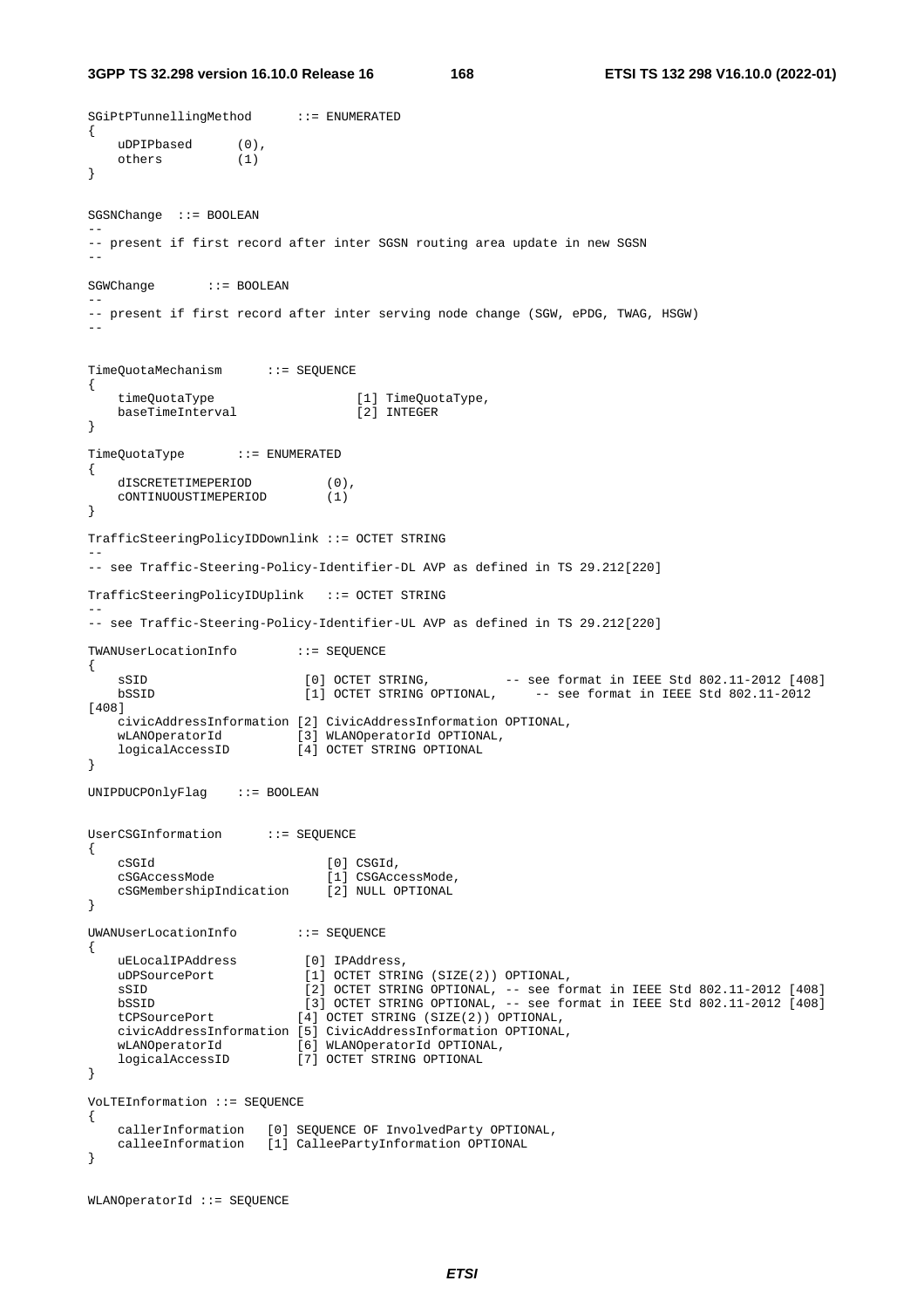```
{ 
     wLANOperatorName [0] OCTET STRING,<br>wLANPLMNId [1] PLMN-Id
                                   [1] PLMN-Id
}
```
.#END

### 5.2.2.3 Void

### 5.2.2.4 CP data transfer domain CDRs

This subclause contains the abstract syntax definitions that are specific to the CP data transfer CDR types defined in TS 32.253 [13].

```
.$CPDTChargingDataTypes {itu-t (0) identified-organization (4) etsi (0) mobileDomain (0) charging 
(5) cpdtChargingDataTypes (13) asn1Module (0) version2 (1)} 
DEFINITIONS IMPLICIT TAGS ::= 
BEGIN
-- EXPORTS everything 
IMPORTS 
CallDuration, 
ChargingID, 
DiameterIdentity, 
Diagnostics, 
LocalSequenceNumber, 
ManagementExtensions, 
MSISDN, 
NodeID, 
PLMN-Id, 
RATType, 
RecordType, 
ServiceContextID, 
SubscriptionID, 
TimeStamp 
FROM GenericChargingDataTypes {itu-t (0) identified-organization (4) etsi(0) mobileDomain (0) 
charging (5) genericChargingDataTypes (0) asn1Module (0) version2 (1)} 
IMEI, 
IMSI 
FROM MAP-CommonDataTypes {itu-t identified-organization (4) etsi (0) mobileDomain (0)gsm-Network (1) 
modules (3) map-CommonDataTypes (18) version18 (18)} 
-- from TS 29.002 [214] 
AccessPointNameNI, 
APNRateControl, 
ChargingCharacteristics, 
ChChSelectionMode, 
DataVolumeGPRS, 
ServingPLMNRateControl 
FROM GPRSChargingDataTypes {itu-t (0) identified-organization (4) etsi (0) mobileDomain (0) charging 
(5) gprsChargingDataTypes (2) asn1Module (0) version2 (1)} 
; 
-- 
-- CP data transfer RECORDS 
-- 
CPDTRecord ::= CHOICE 
-- 
-- Record values 105 to 106 are CP data transfer specific 
-- 
{ 
     cPDTSCERecord [105] CPDTSCERecord, 
     cPDTSNNRecord [106] CPDTSNNRecord 
}
```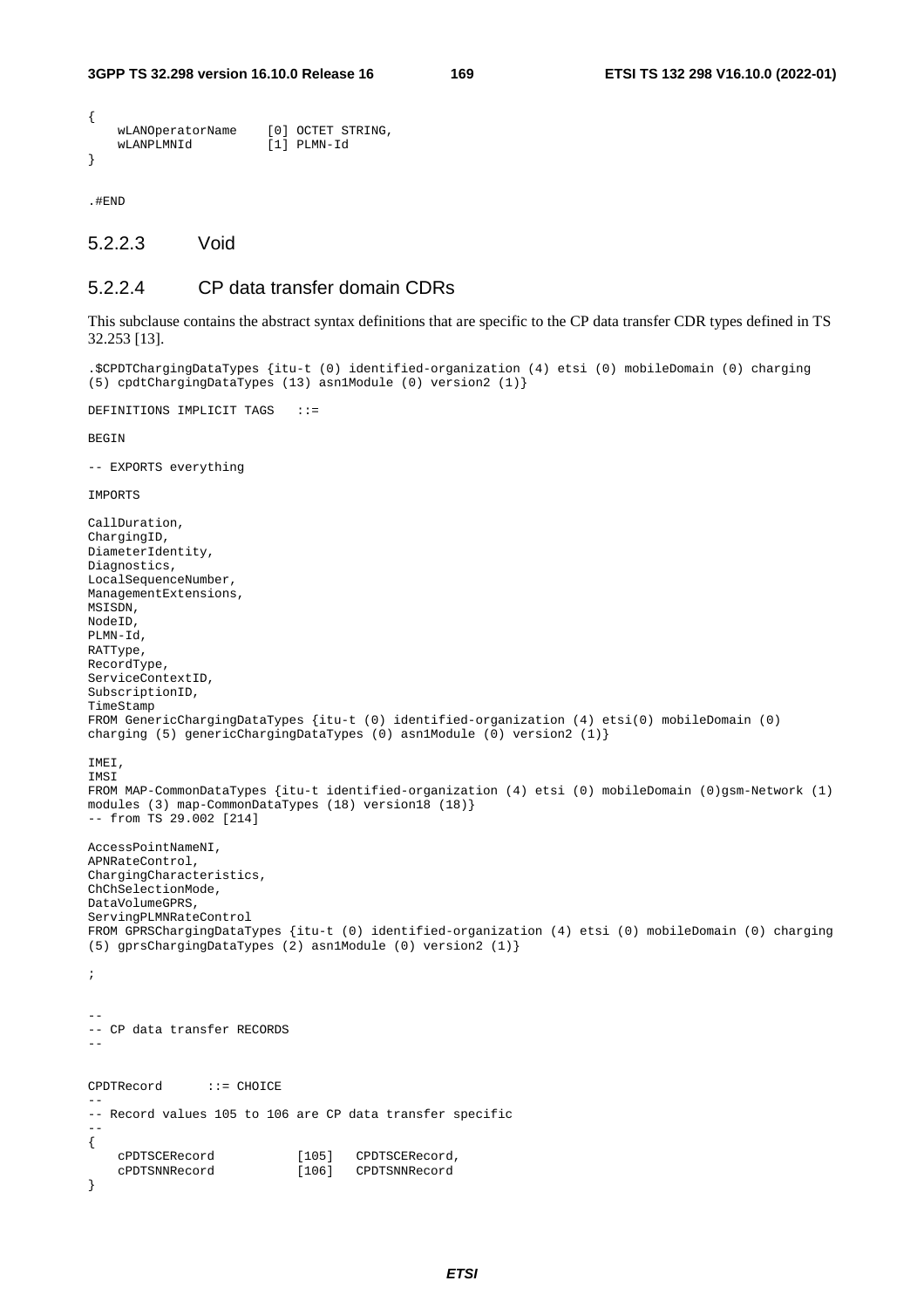CPDTSCERecord ::= SET { recordType [0] RecordType, retransmission [1] NULL OPTIONAL,<br>servedIMSI [2] IMSI OPTIONAL, servedIMSI [2] IMSI OPTIONAL,<br>servedMSISDN [3] MSISDN OPTIONA served<br>
Subsettional, chargingID [4] ChargingID, serviceContextID [5] ServiceContextID OPTIONAL, nodeID [6] NodeID OPTIONAL,<br>recordOpeningTime [7] TimeStamp, recordOpeningTime duration  $[8]$  CallDuration, accessPointNameNI [9] AccessPointNameNI OPTIONAL, sCEFID **[10]** DiameterIdentity OPTIONAL, chargingCharacteristics [11] ChargingCharacteristics, chChSelectionMode [12] ChChSelectionMode OPTIONAL, servingNodeIdentity [13] DiameterIdentity OPTIONAL, servingPLMNRateControl [14] ServingPLMNRateControl OPTIONAL, listOfNIDDsubmission [15] SEQUENCE OF NIDDsubmission OPTIONAL, causeForRecClosing [16] CPCauseForRecClosing, diagnostics and the control of the control of the diagnostics OPTIONAL, localSequenceNumber [18] LocalSequenceNumber OPTIONAL, recordSequenceNumber [19] INTEGER OPTIONAL, recordExtensions [20] ManagementExtensions OPTIONAL, externalIdentifier [21] SubscriptionID OPTIONAL, aPNRateControl [22] APNRateControl OPTIONAL, rATType  $[23]$  RATType OPTIONAL, servingNodePLMNIdentifier [24] PLMN-Id OPTIONAL, servedIMEI [25] IMEI OPTIONAL } CPDTSNNRecord ::= SET { recordType  $[0]$  RecordType, retransmission [1] NULL OPTIONAL, servedIMSI [2] IMSI OPTIONAL, servedMSISDN [3] MSISDN OPTIONAL, chargingID [4] ChargingID, serviceContextID [5] ServiceContextID OPTIONAL, nodeID [6] NodeID OPTIONAL,<br>recordOpeningTime [7] TimeStamp, recordOpeningTime duration [8] CallDuration,<br>
accessPointNameNI [9] AccessPointNameNI (9710NAL, accessPointNameNI [9] AccessPointNameNI OPTIONAL, sCEFID **[10]** DiameterIdentity OPTIONAL, chargingCharacteristics [11] ChargingCharacteristics, chChSelectionMode [12] ChChSelectionMode OPTIONAL, servingNodeIdentity [13] DiameterIdentity OPTIONAL, servingPLMNRateControl [14] ServingPLMNRateControl OPTIONAL, listOfNIDDsubmission [15] SEQUENCE OF NIDDsubmission OPTIONAL, causeForRecClosing [16] CPCauseForRecClosing, diagnostics and the control of the control of the diagnostics OPTIONAL, localSequenceNumber [18] LocalSequenceNumber OPTIONAL, recordSequenceNumber [19] INTEGER OPTIONAL, recordExtensions [20] ManagementExtensions OPTIONAL, externalIdentifier [21] SubscriptionID OPTIONAL, aPNRateControl [22] APNRateControl OPTIONAL, rATType  $[23]$  RATType OPTIONAL, servingNodePLMNIdentifier [24] PLMN-Id OPTIONAL, servedIMEI [25] IMEI OPTIONAL } -- -- CP data transfer DATA TYPES  $-$ --  $--- C$ --

CPCauseForRecClosing ::= INTEGER { normalRelease (0), abnormalRelease (1),<br>volumeLimit (2), volumeLimit (2),<br>timeLimit (3), timeLimit (3),<br>maxNIDDsubmissions (4), maxNIDDsubmissions (4),

*ETSI*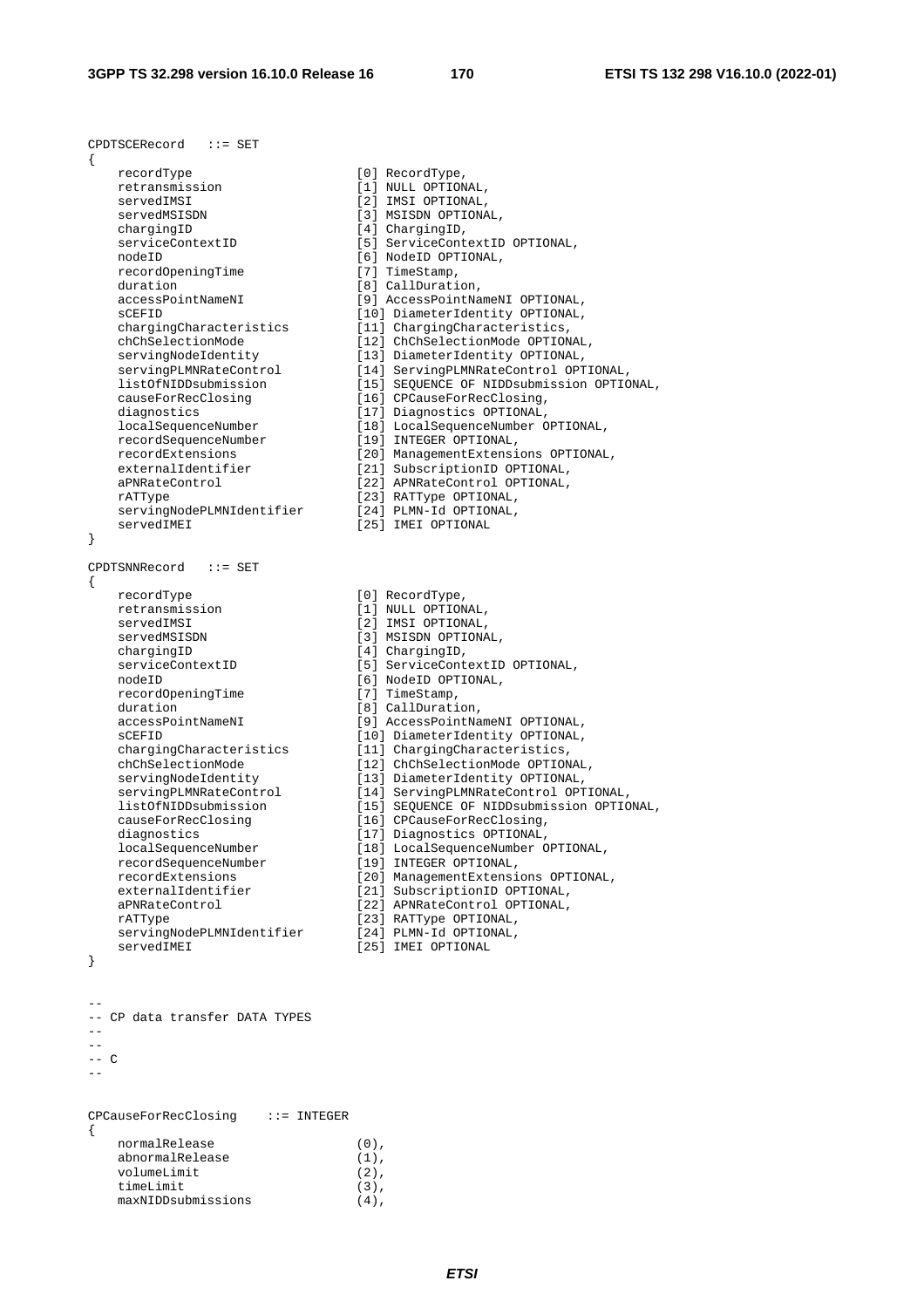```
servingNodeChange (5),
    pLMNChange (6),<br>servingPLMNRateControlChange (7),
    servingPLMNRateControlChange
    aPNRateControlChange (8),
    rATTypeChange (9),<br>manaqementIntervention (10)
     managementIntervention (10) 
} 
\mathbf{L}-- N 
-- 
NIDDsubmission ::= SEQUENCE 
{ 
    submissionTimestamp [0] TimeStamp OPTIONAL,<br>eventTimestamp [1] TimeStamp OPTIONAL,
 eventTimestamp [1] TimeStamp OPTIONAL, 
 dataVolumeGPRSUplink [2] DataVolumeGPRS OPTIONAL, 
 dataVolumeGPRSDownlink [3] DataVolumeGPRS OPTIONAL, 
 submissionResultCode [4] SubmissionResultCode OPTIONAL, 
 serviceChangeCondition [5] ServiceChangeCondition OPTIONAL 
} 
-- 
-- S 
- -ServiceChangeCondition ::= BIT STRING 
{ 
    nIDDsubmissionResponseReceipt (0),<br>nIDDsubmissionResponseSending (1),
     nIDDsubmissionResponseSending (1), 
    nIDDdeliveryToUE (2),<br>nIDDdeliveryFromUEerror (3),
    nIDDdeliveryFromUEerror (3)<br>nIDDsubmissionTimeout (4)
     nIDDsubmissionTimeout (4) 
} 
SubmissionResultCode ::= INTEGER 
-- 
-- Result-Code AVP and Experimental-Result AVP Values as specified in TS 29.128 [244] 
-- for MO/MT data transfer 
-
```
.#END

# 5.2.2.5 Exposure Function API CDRs

This subclause contains the abstract syntax definitions that are specific to the Exposure Function API CDR types defined in TS 32.254 [14].

.\$ExposureFunctionAPIChargingDataTypes {itu-t (0) identified-organization (4) etsi (0) mobileDomain (0) charging (5) exposureFunctionAPIChargingDataTypes (14) asn1Module (0) version2 (1)}

```
DEFINITIONS IMPLICIT TAGS ::=
```
**BEGIN** 

-- EXPORTS everything

IMPORTS

```
DiameterIdentity, 
IPAddress, 
LocalSequenceNumber, 
ManagementExtensions, 
MSTimeZone, 
NodeID, 
RecordType, 
SCSASAddress, 
ServiceContextID, 
SubscriptionID, 
TimeStamp 
FROM GenericChargingDataTypes {itu-t (0) identified-organization (4) etsi(0) mobileDomain (0) 
charging (5) genericChargingDataTypes (0) asn1Module (0) version2 (1)}
```

```
;
```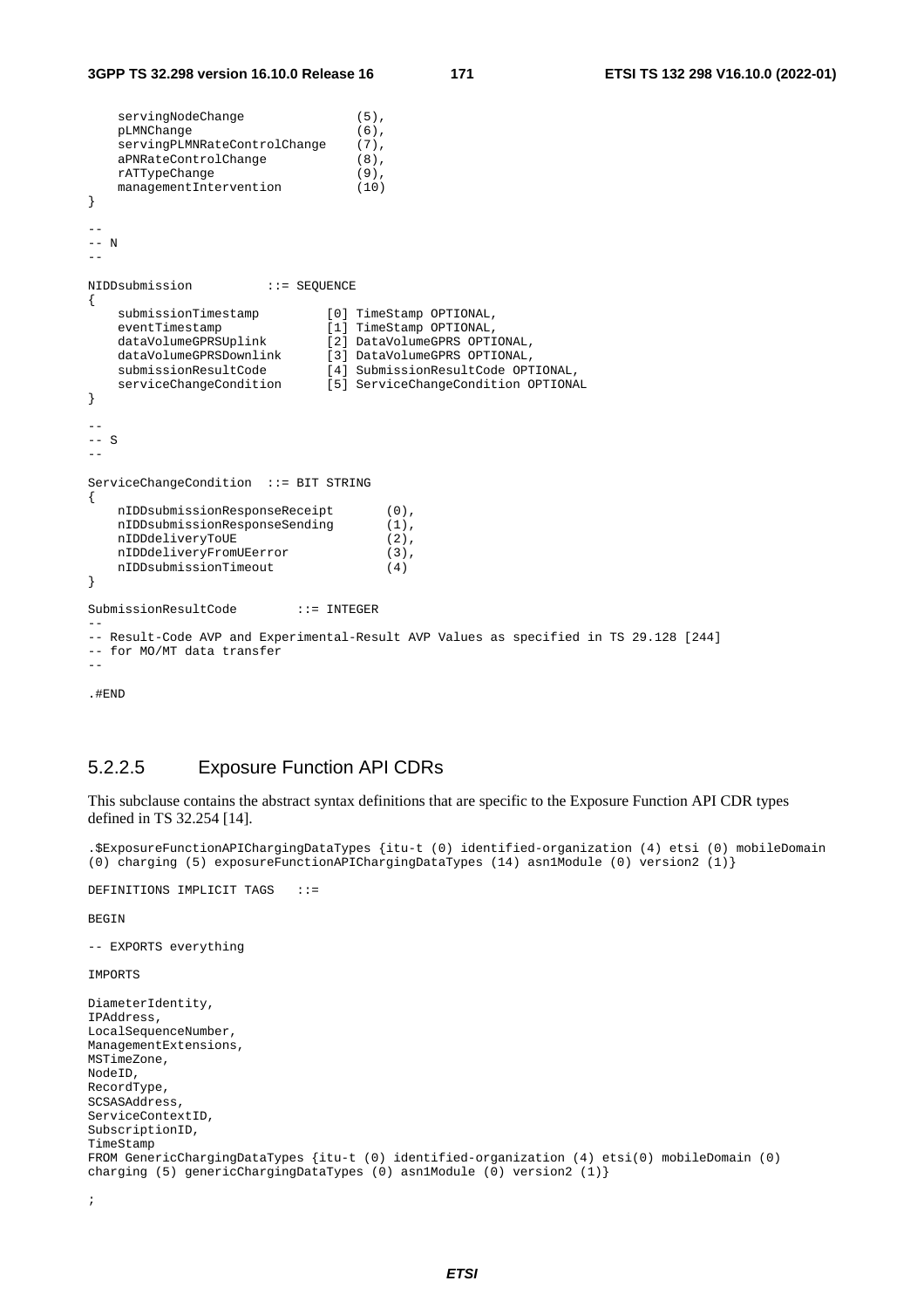```
-- 
-- ExposureFunctionAPI RECORDS 
- -ExposureFunctionAPIRecordType ::= CHOICE 
-- 
-- Record values 120 are ExposureFunctionAPI specific 
\rightarrow{ 
    eASCERecord [120] EASCERecord 
} 
EASCERecord ::= SET 
{ 
 recordType [0] RecordType, 
 retransmission [1] NULL OPTIONAL, 
 serviceContextID [2] ServiceContextID OPTIONAL, 
 nodeId [3] NodeID OPTIONAL, 
sCEFID [4] DiameterIdentity OPTIONAL,
 sCEFAddress [5] IPAddress OPTIONAL, 
 aPIIdentifier [6] OCTET STRING OPTIONAL, 
tLTRI [7] INTEGER OPTIONAL,
 sCSASAddress [9] SCSASAddress OPTIONAL, 
 eventTimestamp [10] TimeStamp OPTIONAL, 
 aPIInvocationTimestamp [11] TimeStamp OPTIONAL, 
 aPIDirection [12] APIDirection OPTIONAL, 
 aPINetworkServiceNode [13] APINetworkServiceNode OPTIONAL, 
 aPIContent [14] UTF8String OPTIONAL, 
 aPISize [15] INTEGER OPTIONAL, 
 aPIresultCode [16] INTEGER OPTIONAL, 
 externalIdentifier [17] SubscriptionID OPTIONAL, 
 localRecordSequenceNumber [18] LocalSequenceNumber OPTIONAL, 
 recordExtensions [19] ManagementExtensions OPTIONAL, 
 startTime [20] TimeStamp OPTIONAL, 
   startTime [20] TimeStamp OPTIONAL,<br>stopTime [21] TimeStamp OPTIONAL
} 
-- 
-- ExposureFunctionAPI DATA TYPES 
-- 
-- 
--- A-APIDirection ::= ENUMERATED 
-- 
-- Used for distinguish the API invocation or API notification 
-- 
{ 
 invocation (0), 
 notification (1) 
} 
APINetworkServiceNode ::= ENUMERATED 
{ 
   \mathsf{mME} \qquad \qquad (0) \; ,SGSN (1),
hSS (2),
  pCRF (3),
   pFDF (4),<br>bMSC (5),
  bMSC
  CCSCFrcace<br>cCSCF (6),<br>rCAF (7)
}
```
.#END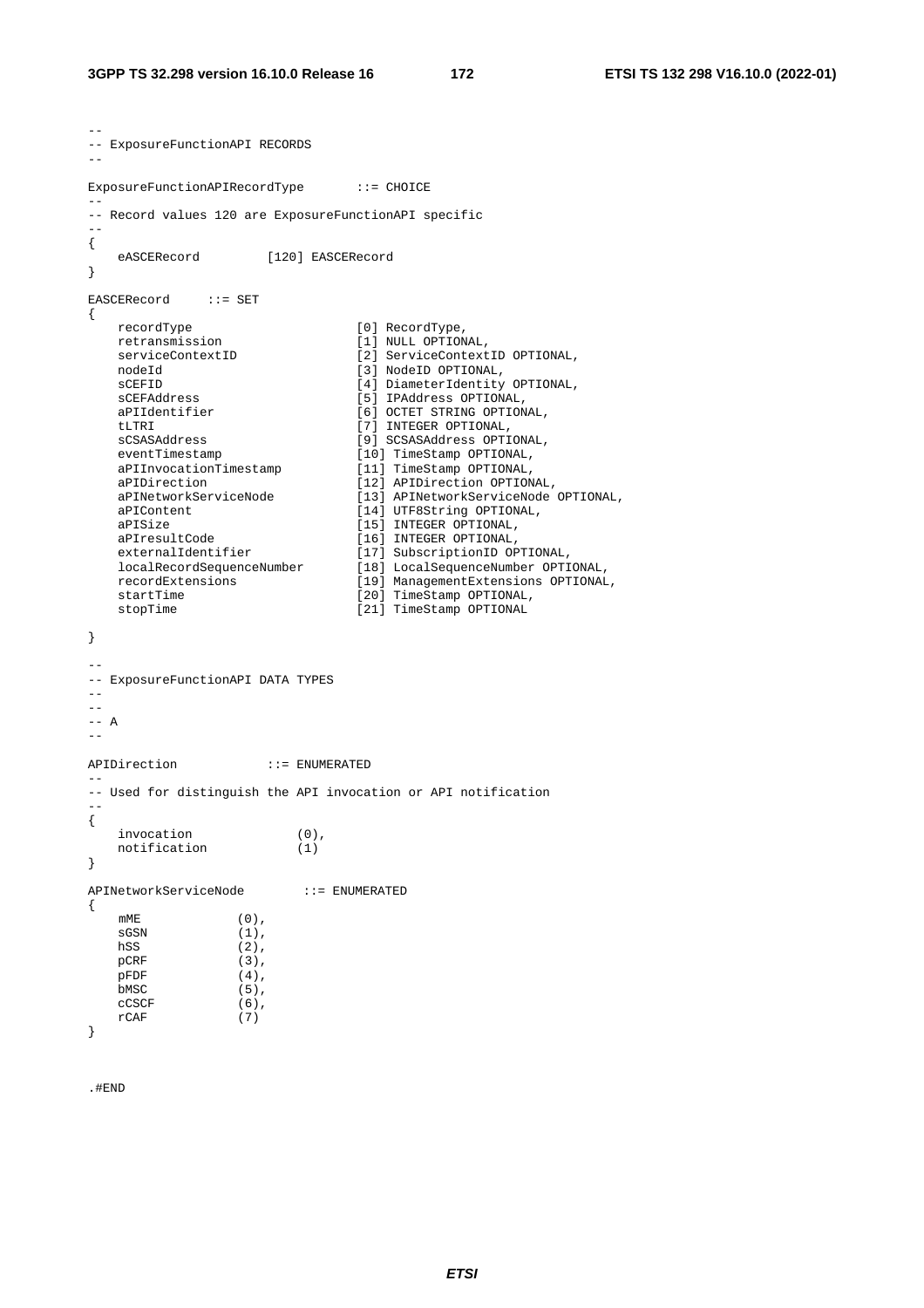# 5.2.3 Subsystem level CDR definitions

### 5.2.3.0 Introduction

This subclause contains the syntax definitions of the CDRs on the subsystem level. At present, only the IM subsystem is defined in 3GPP, thus this subclause comprises the CDR types specified for the IMS in TS 32.260 [20].

## 5.2.3.1 IMS CDRs

This subclause contains the abstract syntax definitions that are specific to the CDR types defined in TS 32.260 [20].

```
.$IMSChargingDataTypes {itu-t (0) identified-organization (4) etsi(0) mobileDomain (0) charging (5) 
imsChargingDataTypes (4) asn1Module (0) version2 (1)} 
DEFINITIONS IMPLICIT TAGS ::=
```
BEGIN

```
-- EXPORTS everything
```
IMPORTS

```
InvolvedParty, 
IPAddress, 
LocalSequenceNumber, 
ManagementExtensions, 
NodeAddress, 
MSCAddress, 
MSTimeZone, 
RecordType, 
ServiceContextID, 
ServiceSpecificInfo, 
Session-Id, 
SubscriberEquipmentNumber, 
SubscriptionID, 
ThreeGPPPSDataOffStatus, 
TimeStamp 
FROM GenericChargingDataTypes {itu-t (0) identified-organization (4) etsi(0) mobileDomain (0) 
charging (5) genericChargingDataTypes (0) asn1Module (0) version2 (1)} 
; 
-- 
-- IMS RECORDS 
-IMSRecord ::= CHOICE 
-- 
-- Record values 63-69, 82, 89, ,90, 91 are IMS specific 
-- 
{ 
   sCSCFRecord [63] SCSCFRecord,<br>pCSCFRecord [64] PCSCFRecord
                       [64] PCSCFRecord.
     iCSCFRecord [65] ICSCFRecord, 
   mRFCRecord [66] MRFCRecord,
   mGCFRecord [67] MGCFRecord,
   bGCFRecord [68] BGCFRecord,
    aSRecord [69] ASRecord<br>eCSCFRecord [70] ECSCFRecord,
    eCSCFRecord [70] ECSCFRecord,<br>iBCFRecord [82] IBCFRecord,
    iBCFRecord [82] IBCFRecord,<br>tRFRecord [89] TRFRecord,
                       [89] TRFRecord,
     tFRecord [90] TFRecord, 
     aTCFRecord [91] ATCFRecord 
} 
SCSCFRecord ::= SET 
{ 
     recordType [0] RecordType, 
    retransmission [1] NULL OPTIONAL, 
     sIP-Method [2] SIP-Method OPTIONAL, 
     role-of-Node [3] Role-of-Node OPTIONAL, 
    nodeAddress [4] NodeAddress OPTIONAL,<br>session-Id [5] Session-Id OPTIONAL,
                                        [5] Session-Id OPTIONAL,
```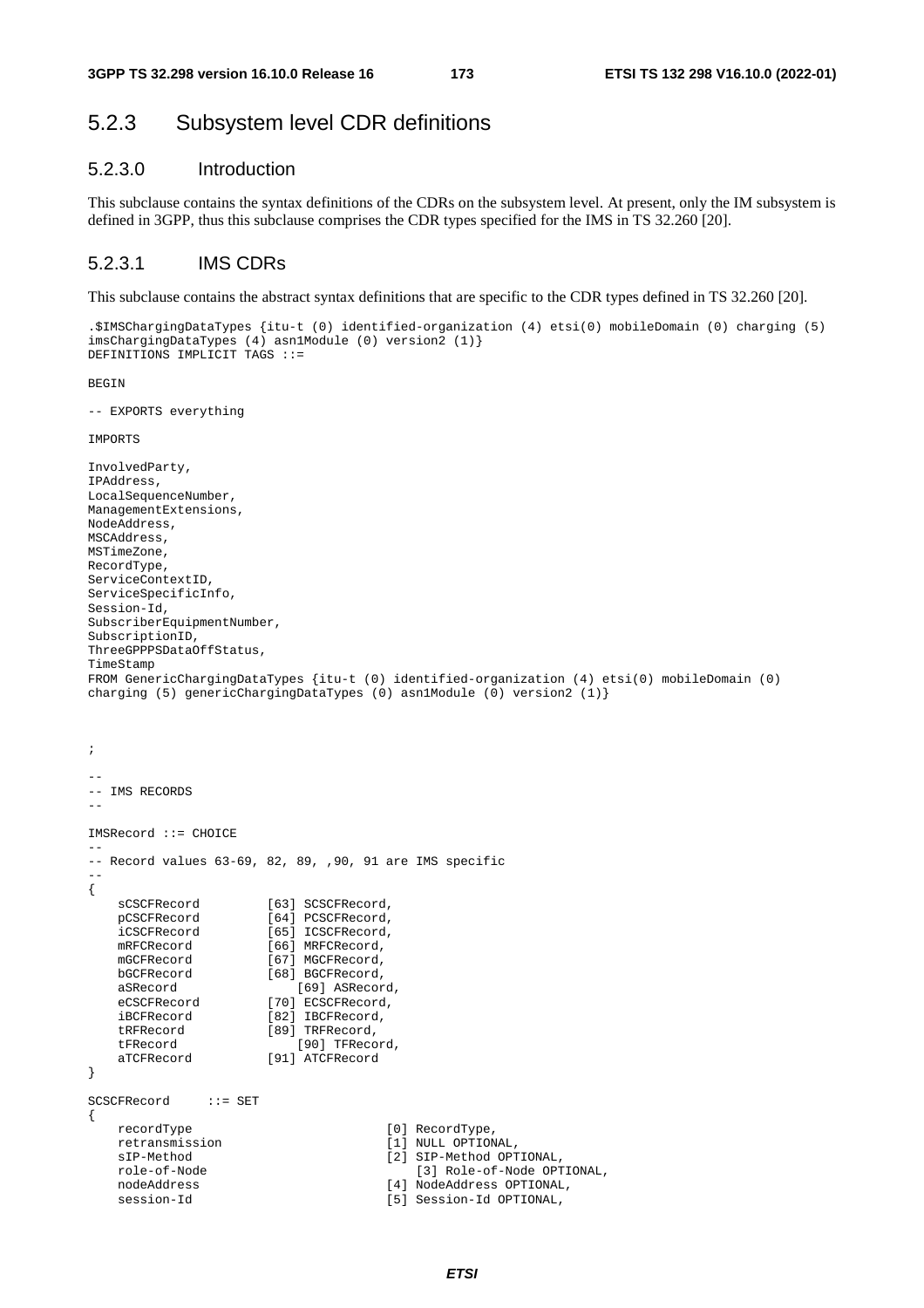privateUserID [8] GraphicString OPTIONAL,<br>serviceRequestTimeStamp [8] TimeStamp OPTIONAL, serviceRequestTimeStamp serviceDeliveryStartTimeStamp [10] TimeStamp OPTIONAL,<br>serviceDeliveryEndTimeStamp [11] TimeStamp OPTIONAL, serviceDeliveryEndTimeStamp<br>recordOpeningTime recordOpeningTime [12] TimeStamp OPTIONAL,<br>recordClosureTime [13] TimeStamp OPTIONAL, recordClosureTime [13] TimeStamp OPTIONAL,<br>interOperatorIdentifiers [13] TimeStamp OPTIONAL, recordSequenceNumber [16] INTEGER OPTIONAL, gGSNaddress [22] NodeAddress OPTIONAL, serviceReasonReturnCode [23] UTF8String OPTIONAL, expiresInformation [26] INTEGER OPTIONAL,<br>list-Of-Associated-URI [27] ListOfInvolvedPar event [28] UTF8String OPTIONAL, serviceRequestTimeStampFraction online-charging-flag [43] NULL OPTIONAL,<br>
realTimeTariffInformation [44] SEQUENCE OF RealTin iMSEmergencyIndicator transit-IOI-Lists [53] TransitIOILists OPTIONAL, iMSVisitedNetworkIdentifier [54] OCTET STRING OPTIONAL, listOfReasonHeader [55] ListOfReasonHeader OPTIONAL, additionalAccessNetworkInformation [56] OCTET STRING OPTIONAL, instanceId [57] OCTET STRING OPTIONAL, subscriberEquipmentNumber [58] SubscriberEquipmentNumber OPTIONAL, routeHeaderReceived [59] OCTET STRING OPTIONAL, routeHeaderTransmitted [60] OCTET STRING OPTIONAL, cellularNetworkInformation [64] OCTET STRING OPTIONAL,

- **3GPP TS 32.298 version 16.10.0 Release 16 174 ETSI TS 132 298 V16.10.0 (2022-01)** list-Of-Calling-Party-Address [6] ListOfInvolvedParties OPTIONAL, called-Party-Address [7] InvolvedParty OPTIONAL, [14] InterOperatorIdentifierList OPTIONAL, localRecordSequenceNumber [15] LocalSequenceNumber OPTIONAL, causeForRecordClosing [17] CauseForRecordClosing OPTIONAL, incomplete-CDR-Indication [18] Incomplete-CDR-Indication OPTIONAL, iMS-Charging-Identifier [19] IMS-Charging-Identifier OPTIONAL,<br>list-Of-SDP-Media-Components [21] SEQUENCE OF Media-Components-[21] SEQUENCE OF Media-Components-List OPTIONAL, list-Of-Message-Bodies [24] SEQUENCE OF MessageBody OPTIONAL, recordExtensions [25] ManagementExtensions OPTIONAL, [27] ListOfInvolvedParties OPTIONAL, accessNetworkInformation [29] OCTET STRING OPTIONAL, serviceContextID [30] ServiceContextID  $[30]$  ServiceContextID OPTIONAL, list-of-subscription-ID [31] SEQUENCE OF SubscriptionID OPTIONAL, list-Of-Early-SDP-Media-Components [32] SEQUENCE OF Early-Media-Components-List OPTIONAL, iMSCommunicationServiceIdentifier [33] IMSCommunicationServiceIdentifier OPTIONAL, numberPortabilityRouting [34] NumberPortabilityRouting OPTIONAL,<br>
(35) CarrierSelectRouting (25) CarrierSelectRouting OPTIONAL, [35] CarrierSelectRouting OPTIONAL, sessionPriority [36] SessionPriority OPTIONAL,<br>serviceRequestTimeStampFraction [37] Milliseconds OPTIONAL, serviceDeliveryStartTimeStampFraction [38] Milliseconds OPTIONAL, serviceDeliveryEndTimeStampFraction [39] Milliseconds OPTIONAL, applicationServersInformation [40] SEQUENCE OF ApplicationServersInformation OPTIONAL, requested-Party-Address [41] InvolvedParty OPTIONAL, list-Of-Called-Asserted-Identity [42] ListOfInvolvedParties OPTIONAL, [44] SEQUENCE OF RealTimeTariffInformation OPTIONAL, userLocationInformation [47] OCTET STRING OPTIONAL, mSTimeZone [48] MSTimeZone OPTIONAL,<br>nNI-Information [46] NNI-Information nNI-Information [46] NNI-Information OPTIONAL,<br>fromAddress [51] OCTET STRING OPTIONAL, [51] OCTET STRING OPTIONAL,<br>[52] NULL OPTIONAL,
	-
	-
	-
	-
	- -
	-
	-
	-
	-
- list-Of-AccessNetworkInfoChange [62] SEQUENCE OF AccessNetworkInfoChange OPTIONAL,
- listOfCalledIdentityChanges [63] SEQUENCE OF CalledIdentityChange OPTIONAL,
	-
- fEIdentifierList [65] FEIdentifierList OPTIONAL

#### }

{

PCSCFRecord ::= SET

-- -- This record is also applicable for P-CSCF with collocated ATCF -- ATCF-specific fields which are not applicable to P-CSCF are indicated. - recordType [0] RecordType, retransmission [1] NULL OPTIONAL,<br>sIP-Method [2] SIP-Method OPT sIP-Method [2] SIP-Method OPTIONAL,<br>role-of-Node [3] Role-of-Node OPTIONA [3] Role-of-Node OPTIONAL, nodeAddress [4] NodeAddress OPTIONAL, session-Id [5] Session-Id OPTIONAL, list-Of-Calling-Party-Address [6] ListOfInvolvedParties OPTIONAL, called-Party-Address [7] InvolvedParty OPTIONAL, privateUserID [8] GraphicString OPTIONAL, serviceRequestTimeStamp [9] TimeStamp OPTIONAL, serviceDeliveryStartTimeStamp [10] TimeStamp OPTIONAL, serviceDeliveryEndTimeStamp [11] TimeStamp OPTIONAL,<br>recordOpeningTime [12] TimeStamp OPTIONAL, recordOpeningTime [12] TimeStamp OPTIONAL,<br>recordClosureTime [13] TimeStamp OPTIONAL, [13] TimeStamp OPTIONAL,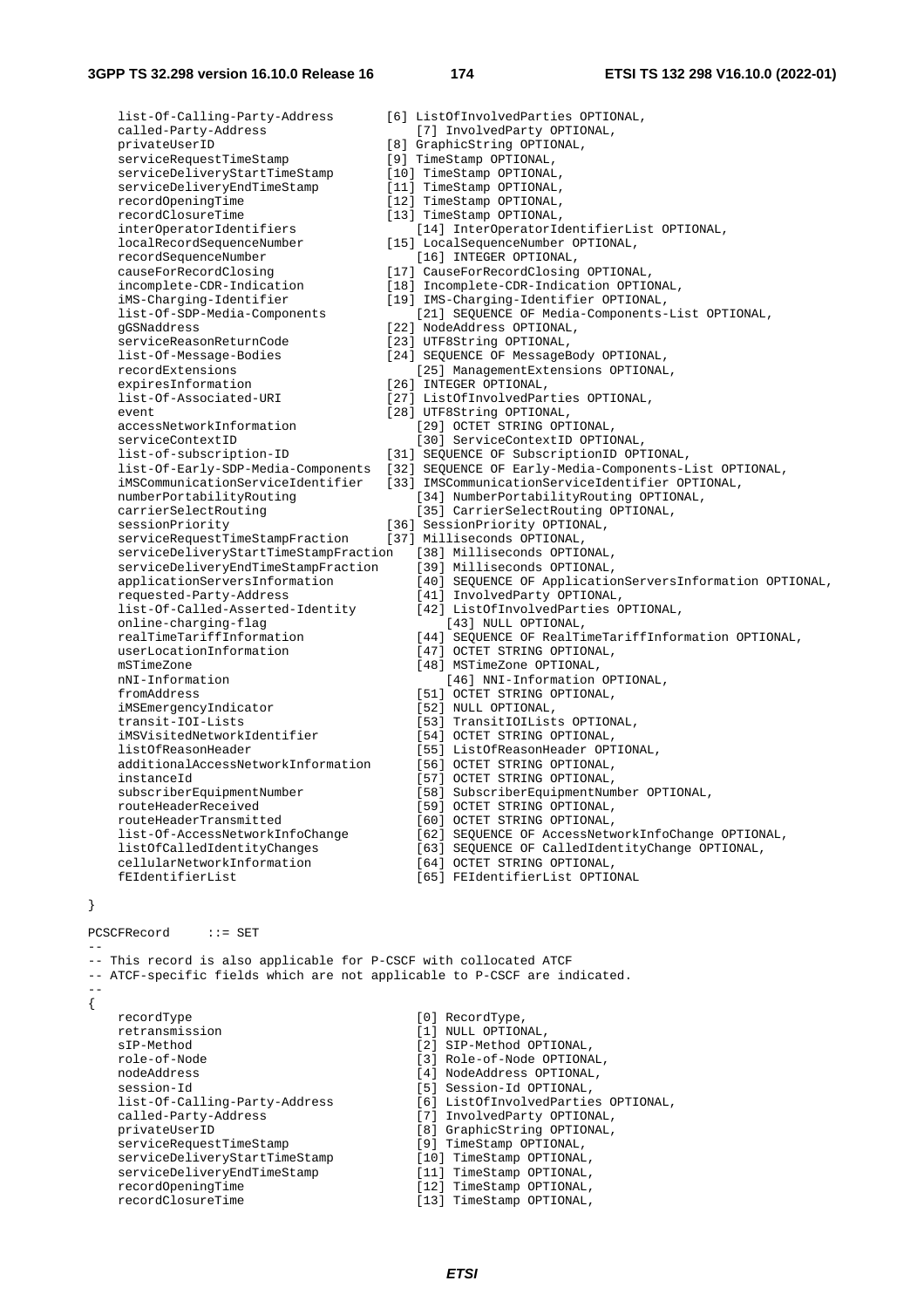[17] CauseForRecordClosing OPTIONAL,

 interOperatorIdentifiers [14] InterOperatorIdentifiers OPTIONAL, localRecordSequenceNumber [15] LocalSequenceNumber OPTIONAL, recordSequenceNumber [16] INTEGER OPTIONAL,<br>causeForRecordClosing [17] CauseForRecordClo incomplete-CDR-Indication [18] Incomplete-CDR-Indication OPTIONAL,<br>iMS-Charging-Identifier [19] IMS-Charging-Identifier OPTIONAL, iMS-Charging-Identifier [19] IMS-Charging-Identifier OPTIONAL,<br>list-Of-SDP-Media-Components [21] SEQUENCE OF Media-Components-List serviceReasonReturnCode [23] UTF8String OPTIONAL, list-Of-Message-Bodies [24] SEQUENCE OF MessageBody OPTIONAL, recordExtensions [25] ManagementExtensions OPTIONAL, expiresInformation [26] INTEGER OPTIONAL, list-Of-Associated-URI [27] ListOfInvolvedParties OPTIONAL, event [28] UTF8String OPTIONAL,<br>accessNetworkInformation [29] OCTET STRING OPTIONA serviceContextID [30] ServiceContextID OPTIONAL, list-of-subscription-ID [31] SEQUENCE OF SubscriptionID OPTIONAL, serviceRequestTimeStampFraction serviceDeliveryStartTimeStampFraction [38] Milliseconds OPTIONAL, serviceDeliveryEndTimeStampFraction [39] Milliseconds OPTIONAL, nNI-Information [46] NNI-Information OPTIONAL, userLocationInformation [47] OCTET STRING OPTIONAL, mSTimeZone [48] MSTimeZone OPTIONAL, fromAddress [51] OCTET STRING OPTIONAL,<br>iMSEmergencyIndicator [52] NULL OPTIONAL, iMSEmergencyIndicator<br>transit-IOI-Lists transit-IOI-Lists [53] TransitIOILists OPTIONAL,<br>iMSVisitedNetworkIdentifier [54] OCTET STRING OPTIONAL, iMSVisitedNetworkIdentifier [54] OCTET STRING OPTIONAL,<br>listOfReasonHeader (551 ListOfReasonHeader OPT additionalAccessNetworkInformation [56] OCTET STRING OPTIONAL, instanceId [57] OCTET STRING OPTIONAL, subscriberEquipmentNumber [58] SubscriberEquipmentNumber OPTIONAL, routeHeaderReceived [59] OCTET STRING OPTIONAL, routeHeaderTransmitted [60] OCTET STRING OPTIONAL, list-Of-AccessNetworkInfoChange [62] SEQUENCE OF AccessNetworkInfoChange OPTIONAL,<br>listOfCalledIdentityChanges [63] SEQUENCE OF CalledIdentityChange OPTIONAL, listOfCalledIdentityChanges [63] SEQUENCE OF CalledIdentityChange OPTIONAL, cellularNetworkInformation [64] OCTET STRING OPTIONAL,

 list-Of-SDP-Media-Components [21] SEQUENCE OF Media-Components-List OPTIONAL, [22] NodeAddress OPTIONAL, [29] OCTET STRING OPTIONAL, list-Of-Early-SDP-Media-Components [32] SEQUENCE OF Early-Media-Components-List OPTIONAL, iMSCommunicationServiceIdentifier [33] IMSCommunicationServiceIdentifier OPTIONAL, [36] SessionPriority OPTIONAL,<br>[37] Milliseconds OPTIONAL, list-of-Requested-Party-Address [41] ListOfInvolvedParties OPTIONAL, -- ATCF only [42] ListOfInvolvedParties OPTIONAL, [50] ServedPartyIPAddress OPTIONAL, [55] ListOfReasonHeader OPTIONAL,

- 
- 
- 
- initialIMS-Charging-Identifier [105] IMS-Charging-Identifier OPTIONAL, -- ATCF only [106] SEQUENCE OF AccessTransferInformation OPTIONAL, -- ATCF only

 relatedICID [107] IMS-Charging-Identifier OPTIONAL, relatedICIDGenerationNode [108] NodeAddress OPTIONAL, fEIdentifierList [109] FEIdentifierList OPTIONAL

}

{

ICSCFRecord ::= SET

recordType [0] RecordType,<br>retransmission [1] NULL OPTION retransmission [1] NULL OPTIONAL,<br>sIP-Method [2] SIP-Method OPT role-of-Node [3] Role-of-Node OPTIONAL, nodeAddress [4] NodeAddress OPTIONAL, session-Id [5] Session-Id OPTIONAL, list-Of-Calling-Party-Address [6] ListOfInvolvedParties OPTIONAL, called-Party-Address [7] InvolvedParty OPTIONAL, serviceRequestTimeStamp [9] TimeStamp OPTIONAL, interOperatorIdentifiers [14] InterOperatorIdentifiers OPTIONAL, localRecordSequenceNumber [15] LocalSequenceNumber OPTIONAL, causeForRecordClosing [17] CauseForRecordClosing OPTIONAL,<br>incomplete-CDR-Indication [18] Incomplete-CDR-Indication OPTIO incomplete-CDR-Indication [18] Incomplete-CDR-Indication OPTIONAL,<br>iMS-Charging-Identifier [19] IMS-Charging-Identifier OPTIONAL, iMS-Charging-Identifier [19] IMS-Charging-Identifier OPTIONAL, expiresInformation [26] INTEGER OPTIONAL, event [28] UTF8String OPTIONAL, accessNetworkInformation [29] OCTET STRING OPTIONAL, serviceContextID [30] ServiceContextID OPTIONAL, carrierSelectRouting [35] CarrierSelectRouting OPTIONAL,<br>sessionPriority [36] SessionPriority OPTIONAL,

- 
- [2] SIP-Method OPTIONAL,
	-
	-
- 
- -
	-
	-
- 
- 
- 
- [23] UTF8String OPTIONAL,
- recordExtensions [25] ManagementExtensions OPTIONAL,
	-
- list-Of-Associated-URI [27] ListOfInvolvedParties OPTIONAL,
	- - -
- numberPortabilityRouting [34] NumberPortabilityRouting OPTIONAL,
	-
	- [36] SessionPriority OPTIONAL,
- serviceRequestTimeStampFraction [37] Milliseconds OPTIONAL,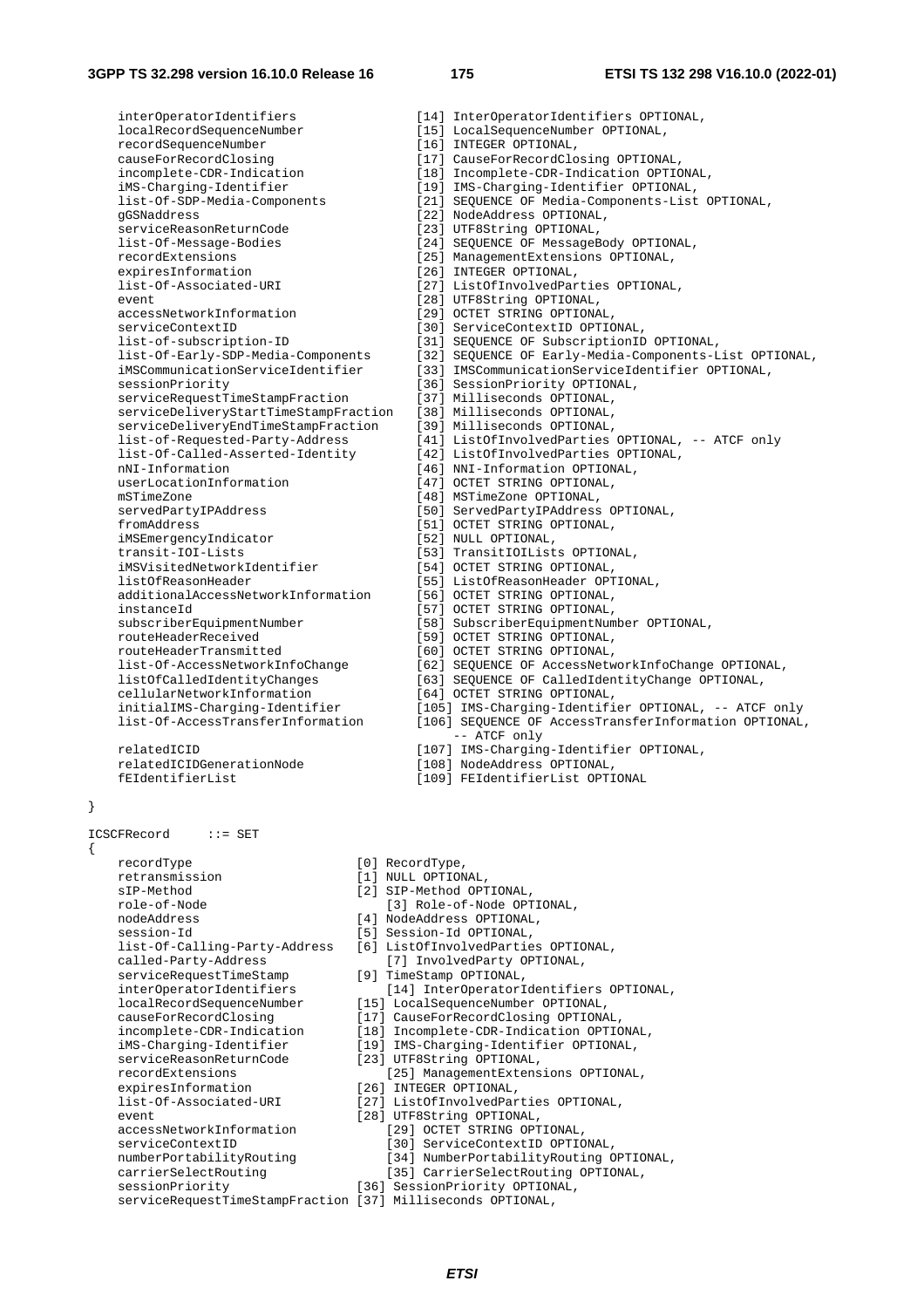#### **3GPP TS 32.298 version 16.10.0 Release 16 176 ETSI TS 132 298 V16.10.0 (2022-01)**

transit-IOI-List [45] GraphicString OPTIONAL, userLocationInformation [47] OCTET STRING OPTIONAL, mSTimeZone [48] MSTimeZone OPTIONAL, fromAddress [51] OCTET STRING OPTIONAL, iMSEmergencyIndicator [52] NULL OPTIONAL, listOfReasonHeader [55] ListOfReasonHeader OPTIONAL, additionalAccessNetworkInformation [56] OCTET STRING OPTIONAL,<br>routeHeaderTransmitted [60] OCTET STRING OPTIONAL. routed actes of the Contractors of the Contractors of the Contractors of the Contractors of the Contractors of the Contractors of the Contractors of the Contractors of the Contractors of the Contractors of the Contractors s-CSCF-Information [61] S-CSCF-Information OPTIONAL, cellularNetworkInformation [64] OCTET STRING OPTIONAL, fEIdentifierList [65] FEIdentifierList OPTIONAL MRFCRecord ::= SET recordType [0] RecordType,

retransmission  $\begin{array}{ccc} 11 & NULL & OPTIONAL, \\ \text{sIP-Method} & & & \end{array}$  sIP-Method [2] SIP-Method OPTIONAL, session-Id [5] Session-Id OPTIONAL, list-Of-Calling-Party-Address [6] ListOfInvolvedParties OPTIONAL, called-Party-Address [7] InvolvedParty OPTIONAL, serviceRequestTimeStamp [9] TimeStamp OPTIONAL, serviceDeliveryStartTimeStamp [10] TimeStamp OPTIONAL, serviceDeliveryEndTimeStamp [11] TimeStamp OPTIONAL, recordOpeningTime [12] TimeStamp OPTIONAL, recordClosureTime [13] TimeStamp OPTIONAL,<br>interOperatorIdentifiers [14] InterOperatorId localRecordSequenceNumber [15] LocalSequenceNumber OPTIONAL, recordSequenceNumber [16] INTEGER OPTIONAL,<br>causeForRecordClosing [17] CauseForRecordClosing causeForRecordClosing [17] CauseForRecordClosing OPTIONAL,<br>incomplete-CDR-Indication [18] Incomplete-CDR-Indication OPTIC iMS-Charging-Identifier [19] IMS-Charging-Identifier OPTIONAL, gGSNaddress [22] NodeAddress OPTIONAL, serviceReasonReturnCode [23] UTF8String OPTIONAL, recordExtensions [25] ManagementExtensions OPTIONAL, expiresInformation [26] INTEGER OPTIONAL, event [28] UTF8String OPTIONAL,<br>accessNetworkInformation [29] OCTET STRING OPT accessNetworkInformation [29] OCTET STRING OPTIONAL,<br>serviceContextID (30] ServiceContextID OPTIC serviceContextID<br>
1 [30] ServiceContextID OPTIONAL,<br>
1 [31] SEQUENCE OF SubscriptionID OPT list-Of-Early-SDP-Media-Components [32] SEQUENCE OF Early-Media-Components-List OPTIONAL, sessionPriority [36] SessionPriority OPTIONAL, serviceRequestTimeStampFraction [37] Milliseconds OPTIONAL, serviceDeliveryStartTimeStampFraction [38] Milliseconds OPTIONAL, serviceDeliveryEndTimeStampFraction [39] Milliseconds OPTIONAL, applicationServersInformation [40] SEQUENCE OF ApplicationServersInformation OPTIONAL, online-charging-flag [43] NULL OPTIONAL, transit-IOI-List [45] GraphicString OPTIONAL,<br>
userLocationInformation [47] OCTET STRING OPTIONAL, mSTimeZone [48] MSTimeZone OPTIONAL,<br>fromAddress [51] OCTET STRING OPTION fromAddress [51] OCTET STRING OPTIONAL, additionalAccessNetworkInformation<br>list-Of-AccessNetworkInfoChange cellularNetworkInformation [64] OCTET STRING OPTIONAL, service-Id [70] Service-Id OPTIONAL, requested-Party-Address [71] InvolvedParty OPTIONAL,

 list-Of-Called-Asserted-Identity [72] ListOfInvolvedParties OPTIONAL, fEIdentifierList [73] FEIdentifierList OPTIONAL

#### }

}

{

MGCFRecord ::= SET

{

 recordType [0] RecordType, retransmission [1] NULL OPTIONAL, sIP-Method [2] SIP-Method OPTIONAL, role-of-Node [3] Role-of-Node OPTIONAL, nodeAddress [4] NodeAddress OPTIONAL, session-Id [5] Session-Id OPTIONAL, list-Of-Calling-Party-Address [6] ListOfInvolvedParties OPTIONAL, called-Party-Address [7] InvolvedParty OPTIONAL, serviceRequestTimeStamp [9] TimeStamp OPTIONAL,<br>serviceDeliveryStartTimeStamp [10] TimeStamp OPTIONAL, serviceDeliveryStartTimeStamp [10] TimeStamp OPTIONAL,<br>serviceDeliveryEndTimeStamp [11] TimeStamp OPTIONAL, serviceDeliveryEndTimeStamp

- 
- [4] NodeAddress OPTIONAL,
- 
- 
- 
- 
- 
- 
- 
- - [14] InterOperatorIdentifiers OPTIONAL,
- 
- 
- 
- [18] Incomplete-CDR-Indication OPTIONAL,
	-
- list-Of-SDP-Media-Components [21] SEQUENCE OF Media-Components-List OPTIONAL,
	-
	-
	-
	-
	-
	-
	-
	- [31] SEQUENCE OF SubscriptionID OPTIONAL,
	-
	-
	- -
		-
		-
		- -
		- [47] OCTET STRING OPTIONAL,
		-
		-
		- listOfReasonHeader [55] ListOfReasonHeader OPTIONAL,
		-
		- [62] SEQUENCE OF AccessNetworkInfoChange OPTIONAL,
			-
		-
		-
		-
		-
	- -
		-
		-
		-
		-
		- -
		-
		-
		-
		-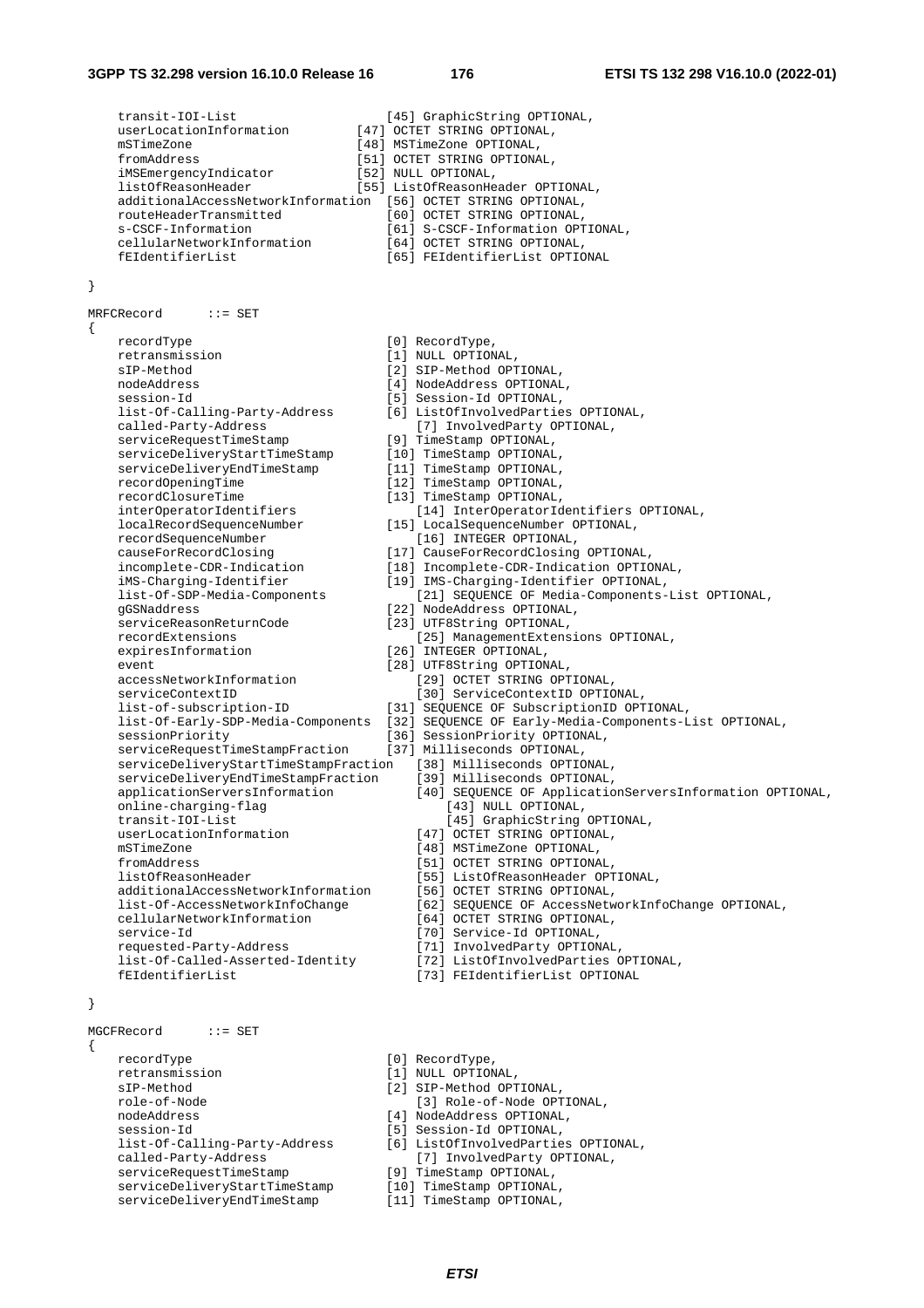| recordClosureTime                     | [13] TimeStamp OPTIONAL,              |
|---------------------------------------|---------------------------------------|
| interOperatorIdentifiers              | [14] InterOperatorIdentifiers OPT     |
| localRecordSequenceNumber             | [15] LocalSequenceNumber OPTIONAL,    |
| recordSequenceNumber                  | [16] INTEGER OPTIONAL,                |
| causeForRecordClosing                 | [17] CauseForRecordClosing OPTIONAL,  |
| incomplete-CDR-Indication             | [18] Incomplete-CDR-Indication OPTION |
| iMS-Charging-Identifier               | [19] IMS-Charging-Identifier OPTIONAL |
| list-Of-SDP-Media-Components          | [21] SEQUENCE OF Media-Components     |
| serviceReasonReturnCode               | [23] UTF8String OPTIONAL,             |
| recordExtensions                      | [25] ManagementExtensions OPTIONA     |
| expiresInformation                    | [26] INTEGER OPTIONAL,                |
| event.                                | [28] UTF8String OPTIONAL,             |
| accessNetworkInformation              | [29] OCTET STRING OPTIONAL,           |
| serviceContextID                      | [30] ServiceContextID OPTIONAL,       |
| list-Of-Early-SDP-Media-Components    | [32] SEQUENCE OF Early-Media-Componer |
| numberPortabilityRouting              | [34] NumberPortabilityRouting OPT     |
| carrierSelectRouting                  | [35] CarrierSelectRouting OPTIONA     |
| sessionPriority                       | [36] SessionPriority OPTIONAL,        |
| serviceRequestTimeStampFraction       | [37] Milliseconds OPTIONAL,           |
| serviceDeliveryStartTimeStampFraction | [38] Milliseconds OPTIONAL,           |
| serviceDeliveryEndTimeStampFraction   | [39] Milliseconds OPTIONAL,           |
| realTimeTariffInformation             | [44] SEQUENCE OF RealTimeTariffIr     |
| transit-IOI-List                      | [45] GraphicString OPTIONAL,          |
| fromAddress                           | [51] OCTET STRING OPTIONAL,           |
| listOfReasonHeader                    | [55] ListOfReasonHeader OPTIONAL,     |
| additionalAccessNetworkInformation    | [56] OCTET STRING OPTIONAL,           |
| list-Of-AccessNetworkInfoChange       | [62] SEQUENCE OF AccessNetworkInf     |
| cellularNetworkInformation            | [64] OCTET STRING OPTIONAL,           |
| trunkGroupID                          | [80] TrunkGroupID OPTIONAL,           |
| bearerService                         | [81] TransmissionMedium OPTIONAL,     |
| iSUPCause                             | [82] ISUPCause OPTIONAL.              |

- iSUPCause [82] ISUPCause OPTIONAL,<br>
fEIdentifierList 1831 FEIdentifierList OP
- }

BGCFRecord ::= SET

{

```
recordType [0] RecordType,<br>retransmission [1] NULL OPTION
   retransmission \begin{array}{ccc} 11 & NULL & OPTIONAL, \\ \text{sIP-Method} & & \end{array}sIP-Method [2] SIP-Method OPTIONAL,<br>role-of-Node [3] Role-of-Node OPT
   role-of-Node [3] Role-of-Node OPTIONAL,<br>nodeAddress [4] NodeAddress OPTIONAL,
   session-Id<br>
list-Of-Calling-Party-Address [6] ListOfInvolvedPartie<br>
[6] ListOfInvolvedPartie
    called-Party-Address [7] InvolvedParty OPTIONAL, 
   serviceRequestTimeStamp [9] TimeStamp OPTIONAL,
 interOperatorIdentifiers [14] InterOperatorIdentifiers OPTIONAL, 
 localRecordSequenceNumber [15] LocalSequenceNumber OPTIONAL, 
   causeForRecordClosing [17] CauseForRecordClosing OPTIONAL
 incomplete-CDR-Indication [18] Incomplete-CDR-Indication OPTIONAL, 
 iMS-Charging-Identifier [19] IMS-Charging-Identifier OPTIONAL, 
 serviceReasonReturnCode [23] UTF8String OPTIONAL, 
   serviceReasonReturnCode [23] UTF8String OPTIONAL,<br>
recordExtensions [25] ManagementExtensions OPTIONAL,<br>
expiresInformation [26] INTEGER OPTIONAL,
   event [28] UTF8String OPTIONAL,
    accessNetworkInformation [29] OCTET STRING OPTIONAL, 
   serviceContextID [30] ServiceContextID OPTIONAL,<br>numberPortabilityRouting [34] NumberPortabilityRouting 0<br>[34] NumberPortabilityRouting OPTIO
   carrierSelectRouting [35] CarrierSelectRouting OPTIONAL,
 sessionPriority [36] SessionPriority OPTIONAL, 
 serviceRequestTimeStampFraction [37] Milliseconds OPTIONAL, 
    serviceDeliveryStartTimeStampFraction [38] Milliseconds OPTIONAL, 
   serviceDeliveryEndTimeStampFraction<br>transit-IOT-List
   nNI-Information [46] NNI-Information OPTIONAL,<br>
fromAddress [51] OCTET STRING OPTIONAL,
    fromAddress [51] OCTET STRING OPTIONAL, 
   additionalAccessNetworkInformation
    cellularNetworkInformation [64] OCTET STRING OPTIONAL, 
    fEIdentifierList [65] FEIdentifierList OPTIONAL
```
- recordOpeningTime [12] TimeStamp OPTIONAL,
	- [13] TimeStamp OPTIONAL,
		- [14] InterOperatorIdentifiers OPTIONAL,
	- [15] LocalSequenceNumber OPTIONAL, [16] INTEGER OPTIONAL,
	- [17] CauseForRecordClosing OPTIONAL,
	- [18] Incomplete-CDR-Indication OPTIONAL,
	- ideology<br>Ins-Charging-Identifier OPTIONAL,
	- [21] SEQUENCE OF Media-Components-List OPTIONAL,
	- [23] UTF8String OPTIONAL,
	- [25] ManagementExtensions OPTIONAL,
	- [26] INTEGER OPTIONAL,
	- [28] UTF8String OPTIONAL,
		- [29] OCTET STRING OPTIONAL,
			- [30] ServiceContextID OPTIONAL,
	- [32] SEQUENCE OF Early-Media-Components-List OPTIONAL,
		- [34] NumberPortabilityRouting OPTIONAL,
		- [35] CarrierSelectRouting OPTIONAL,
	- [36] SessionPriority OPTIONAL,
	- [37] Milliseconds OPTIONAL,
	- ion [38] Milliseconds OPTIONAL,
		- [39] Milliseconds OPTIONAL,
		- [44] SEQUENCE OF RealTimeTariffInformation OPTIONAL, [45] GraphicString OPTIONAL,
		- [51] OCTET STRING OPTIONAL,
		- [55] ListOfReasonHeader OPTIONAL,
		- [56] OCTET STRING OPTIONAL,
		- [62] SEQUENCE OF AccessNetworkInfoChange OPTIONAL,
		- [64] OCTET STRING OPTIONAL,
			- [80] TrunkGroupID OPTIONAL,
			-
		-
		- fEIdentifierList [83] FEIdentifierList OPTIONAL
	- -
		- -
			-
	- [4] NodeAddress OPTIONAL,
	-
	- [6] ListOfInvolvedParties OPTIONAL,
		-
		-
		-
		-
		-
		-
		-
		-
	- [26] INTEGER OPTIONAL,
		- -
			-
			- [34] NumberPortabilityRouting OPTIONAL,
			-
		-
		- -
			- - [45] GraphicString OPTIONAL,
				-
			- [55] ListOfReasonHeader OPTIONAL,<br>[56] OCTET STRING OPTIONAL,
			-
			-
			-

}

ASRecord ::= SET

{

- 
- recordType [0] RecordType,
- retransmission [1] NULL OPTIONAL,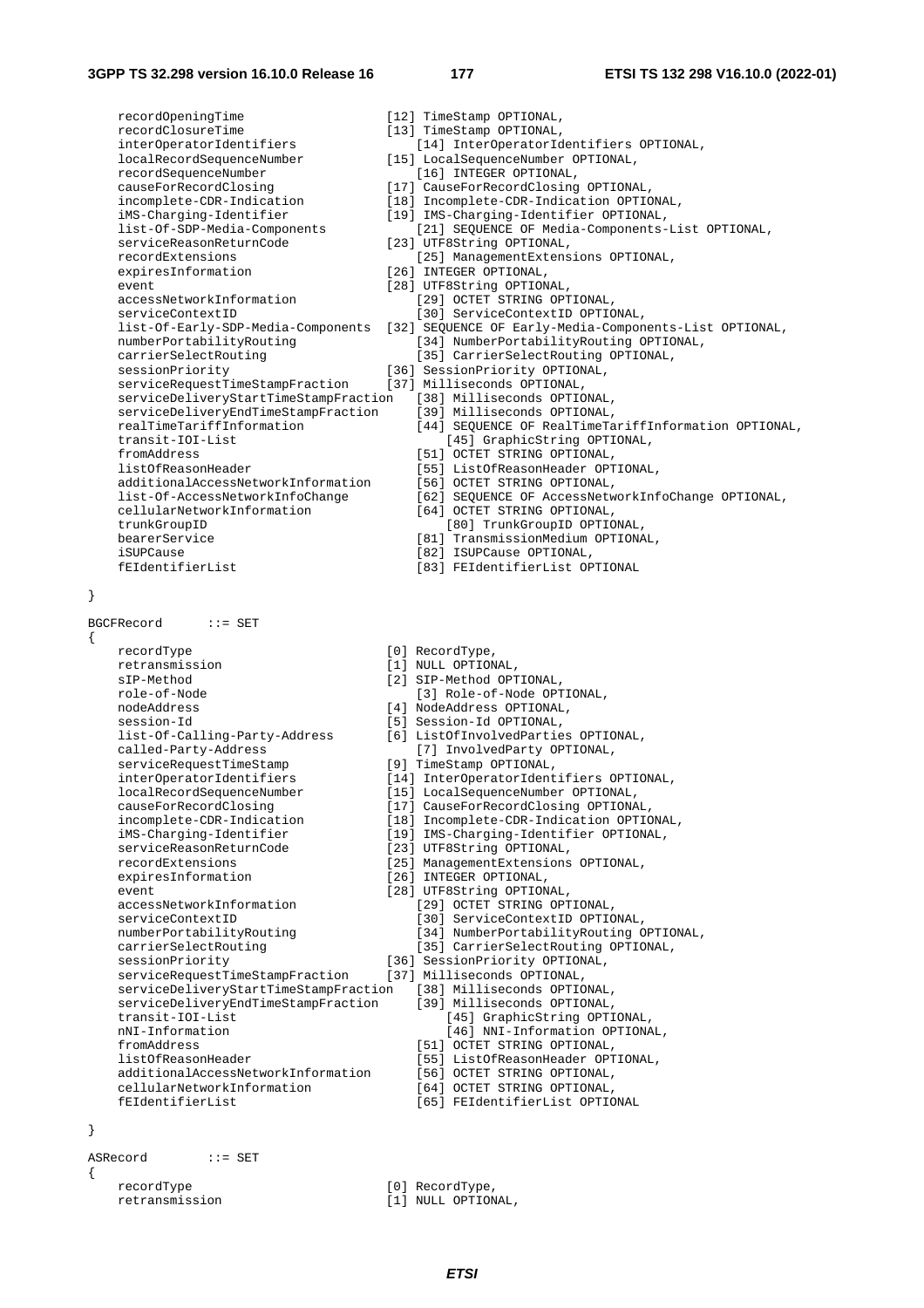sIP-Method [2] SIP-Method OPTIONAL, role-of-Node [3] Role-of-Node OPTIONAL,<br>
nodeAddress [4] NodeAddress OPTIONAL, [4] NodeAddress OPTIONAL, session-Id [5] Session-Id OPTIONAL, list-Of-Calling-Party-Address [6] ListOfInvolvedParties OPTIONAL, called-Party-Address [7] InvolvedParty OPTIONAL,<br>privateUserID [8] GraphicString OPTIONAL, privateUserID [8] GraphicString OPTIONAL,<br>serviceRequestTimeStamp [9] TimeStamp OPTIONAL, serviceDeliveryStartTimeStamp [10] TimeStamp OPTIONAL, serviceDeliveryEndTimeStamp [11] TimeStamp OPTIONAL, recordOpeningTime [12] TimeStamp OPTIONAL, recordClosureTime [13] TimeStamp OPTIONAL, gGSNaddress [22] NodeAddress OPTIONAL,<br>serviceReasonReturnCode [23] ITTERString OPTIONAL, expiresInformation [26] INTEGER OPTIONAL, event [28] UTF8String OPTIONAL,<br>accessNetworkInformation [29] OCTET STRING OPT serviceRequestTimeStampFraction serviceDeliveryStartTimeStampFraction [38] Milliseconds OPTIONAL, serviceDeliveryEndTimeStampFraction [39] Milliseconds OPTIONAL, online-charging-flag [43] NULL OPTIONAL, userLocationInformation [47] OCTET STRING OPTIONAL,<br>mSTimeZone [48] MSTimeZone OPTIONAL, mSTimeZone [48] MSTimeZone OPTIONAL,<br>
fromAddress [51] OCTET STRING OPTIONA fromAddress [51] OCTET STRING OPTIONAL, iMSVisitedNetworkIdentifier [54] OCTET STRING OPTIONAL, additionalAccessNetworkInformation [56] OCTET STRING OPTIONAL, instanceId [57] OCTET STRING OPTIONAL, cellularNetworkInformation [64] OCTET STRING OPTIONAL, alternateChargedPartyAddress outgoingSessionId [104] Session-Id OPTIONAL,<br>initialIMS-Charging-Identifier [105] IMS-Charging-Identif vlr-Number [110] MSCAddress OPTIONAL, msc-Address [111] MSCAddress OPTIONAL,<br>threeGPPPSDataOffStatus [112] ThreeGPPPSDataOffSta

}

{

ECSCFRecord ::= SET

serviceDeliveryStartTimeStamp

- service<br>
[9] TimeStamp OPTIONAL, interOperatorIdentifiers [14] InterOperatorIdentifiers OPTIONAL, localRecordSequenceNumber [15] LocalSequenceNumber OPTIONAL, [16] INTEGER OPTIONAL, causeForRecordClosing [17] CauseForRecordClosing OPTIONAL, incomplete-CDR-Indication [18] Incomplete-CDR-Indication OPTIONAL, iMS-Charging-Identifier [19] IMS-Charging-Identifier OPTIONAL,<br>list-Of-SDP-Media-Components [21] SEQUENCE OF Media-Components list-Of-SDP-Media-Components [21] SEQUENCE OF Media-Components-List OPTIONAL, [23] UTF8String OPTIONAL, list-Of-Message-Bodies [24] SEQUENCE OF MessageBody OPTIONAL, recordExtensions [25] ManagementExtensions OPTIONAL, [29] OCTET STRING OPTIONAL, serviceContextID [30] ServiceContextID OPTIONAL, list-of-subscription-ID [31] SEQUENCE OF SubscriptionID OPTIONAL, list-Of-Early-SDP-Media-Components [32] SEQUENCE OF Early-Media-Components-List OPTIONAL, iMSCommunicationServiceIdentifier [33] IMSCommunicationServiceIdentifier OPTIONAL, numberPortabilityRouting [34] NumberPortabilityRouting OPTIONAL,<br>carrierSelectRouting [35] CarrierSelectRouting OPTIONAL, carrierSelectRouting [35] CarrierSelectRouting OPTIONAL,<br>sessionPriority [36] SessionPriority OPTIONAL, [36] SessionPriority OPTIONAL,<br>[37] Milliseconds OPTIONAL, list-of-Requested-Party-Address [41] ListOfInvolvedParties OPTIONAL, realTimeTariffInformation [44] SEQUENCE OF RealTimeTariffInformation OPTIONAL, nNI-Information [46] NNI-Information OPTIONAL,<br>userLocationInformation [47] OCTET STRING OPTIONAL, [53] TransitIOILists OPTIONAL, listOfReasonHeader [55] ListOfReasonHeader OPTIONAL, subscriberEquipmentNumber [58] SubscriberEquipmentNumber OPTIONAL, list-Of-AccessNetworkInfoChange [62] SEQUENCE OF AccessNetworkInfoChange OPTIONAL, [63] SEQUENCE OF CalledIdentityChange OPTIONAL, serviceSpecificInfo [100] SEQUENCE OF ServiceSpecificInfo OPTIONAL,<br>requested-Party-Address [101] InvolvedParty OPTIONAL, requested-Party-Address [101] InvolvedParty OPTIONAL, [102] ListOfInvolvedParties OPTIONAL,<br>[103] UTF8String OPTIONAL, [105] IMS-Charging-Identifier OPTIONAL, list-Of-AccessTransferInformation [106] SEQUENCE OF AccessTransferInformation OPTIONAL, [109] TADIdentifier OPTIONAL, threeGPPPSDataOffStatus [112] ThreeGPPPSDataOffStatus OPTIONAL,<br>fEIdentifierList [113] FEIdentifierList OPTIONAL [113] FEIdentifierList OPTIONAL recordType [0] RecordType, retransmission [1] NULL OPTIONAL, sIP-Method [2] SIP-Method OPTIONAL,
- role-of-Node [3] Role-of-Node OPTIONAL,
- nodeAddress [4] NodeAddress OPTIONAL,
- session-Id
able session-Id
session-Id
session-Id
session-Id
session-Id
session-Id
session-Id
session-Id
session-Id
session-Id
session-Id
session-Id
session-Id
session-Id
session-Id
session-Id
session-Id
session-Id
session-
- list-Of-Calling-Party-Address [6] ListOfInvolvedParties OPTIONAL,
- called-Party-Address [7] InvolvedParty OPTIONAL,<br>serviceRequestTimeStamp [9] TimeStamp OPTIONAL,
- serviceRequestTimeStamp [9] TimeStamp OPTIONAL,<br>serviceDeliveryStartTimeStamp [10] TimeStamp OPTIONAL,
	- - *ETSI*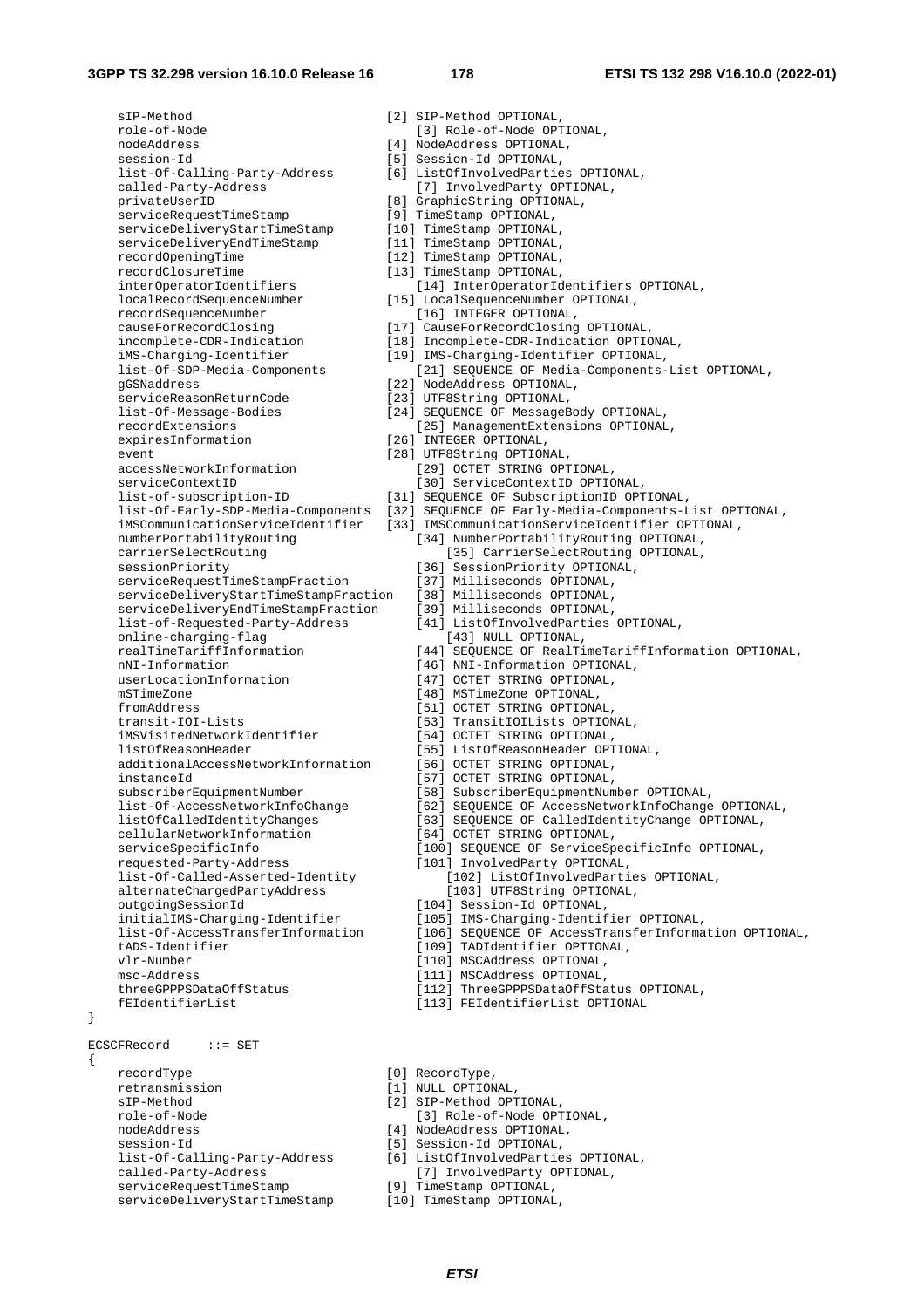}

serviceDeliveryEndTimeStamp [11] TimeStamp OPTIONAL, recordOpeningTime [12] TimeStamp OPTIONAL, recordClosureTime [13] TimeStamp OPTIONAL,<br>interOperatorIdentifiers [13] TimeStamp OPTIONAL, [14] InterOperatorIdentifierList OPTIONAL, localRecordSequenceNumber [15] LocalSequenceNumber OPTIONAL, recordSequenceNumber [16] INTEGER OPTIONAL,<br>causeForRecordClosing [17] CauseForRecordClosing causeForRecordClosing [17] CauseForRecordClosing OPTIONAL, incomplete-CDR-Indication [18] Incomplete-CDR-Indication OPTIONAL, iMS-Charging-Identifier [19] IMS-Charging-Identifier OPTIONAL,<br>list-Of-SDP-Media-Components [21] SEQUENCE OF Media-Components-[21] SEQUENCE OF Media-Components-List OPTIONAL, gGSNaddress [22] NodeAddress OPTIONAL,<br>serviceReasonReturnCode [23] UTF8String OPTIONAL, [23] UTF8String OPTIONAL, list-Of-Message-Bodies [24] SEQUENCE OF MessageBody OPTIONAL, recordExtensions [25] ManagementExtensions OPTIONAL, [26] INTEGER OPTIONAL, event [28] UTF8String OPTIONAL, accessNetworkInformation [29] OCTET STRING OPTIONAL, serviceContextID [30] ServiceContextID OPTIONAL, list-of-subscription-ID [31] SEQUENCE OF SubscriptionID OPTIONAL, list-Of-Early-SDP-Media-Components [32] SEQUENCE OF Early-Media-Components-List OPTIONAL, iMSCommunicationServiceIdentifier [33] IMSCommunicationServiceIdentifier OPTIONAL, sessionPriority [36] SessionPriority OPTIONAL, serviceRequestTimeStampFraction [37] Milliseconds OPTIONAL, serviceDeliveryStartTimeStampFraction [38] Milliseconds OPTIONAL, serviceDeliveryEndTimeStampFraction [39] Milliseconds OPTIONAL, applicationServersInformation [40] SEQUENCE OF ApplicationServersInformation OPTIONAL, requested-Party-Address [41] InvolvedParty OPTIONAL, list-Of-Called-Asserted-Identity [42] ListOfInvolvedParties OPTIONAL, [47] OCTET STRING OPTIONAL, mSTimeZone [48] MSTimeZone OPTIONAL, fromAddress [51] OCTET STRING OPTIONAL,<br>transit-IOI-Lists [53] TransitIOILists OPTION transit-IOI-Lists [53] TransitIOILists OPTIONAL,<br>1istOfReasonHeader [55] ListOfReasonHeader OPTION [55] ListOfReasonHeader OPTIONAL,<br>[56] OCTET STRING OPTIONAL, additionalAccessNetworkInformation<br>list-Of-AccessNetworkInfoChange list-Of-AccessNetworkInfoChange [62] SEQUENCE OF AccessNetworkInfoChange OPTIONAL, [63] SEQUENCE OF CalledIdentityChange OPTIONAL, cellularNetworkInformation [64] OCTET STRING OPTIONAL,<br>
fEIdentifierList (65) FEIdentifierList OPTIO fEIdentifierList [65] FEIdentifierList OPTIONAL IBCFRecord ::= SET -- -- This record is also applicable for IBCF with collocated ATCF -- ATCF-specific fields which are not applicable to IBCF are indicated. -- { recordType [0] RecordType, retransmission [1] NULL OPTIONAL, sIP-Method [2] SIP-Method OPTIONAL, role-of-Node [3] Role-of-Node OPTIONAL, nodeAddress [4] NodeAddress OPTIONAL, session-Id<br>list-Of-Calling-Party-Address [5] Session-Id OPTIONAL,<br>[6] ListOfInvolvedPartie [6] ListOfInvolvedParties OPTIONAL,<br>[7] InvolvedParty OPTIONAL, called-Party-Address<br>privateUserID [8] GraphicString OPTIONAL, -- ATCF only serviceRequestTimeStamp [9] TimeStamp OPTIONAL, serviceDeliveryStartTimeStamp [10] TimeStamp OPTIONAL, serviceDeliveryEndTimeStamp [11] TimeStamp OPTIONAL, recordOpeningTime [12] TimeStamp OPTIONAL, recordClosureTime [13] TimeStamp OPTIONAL, interOperatorIdentifiers [14] InterOperatorIdentifiers OPTIONAL, localRecordSequenceNumber [ 15] LocalSequenceNumber OPTIONAL, [16] INTEGER OPTIONAL, causeForRecordClosing [17] CauseForRecordClosing OPTIONAL, incomplete-CDR-Indication [18] Incomplete-CDR-Indication OPTIONAL,<br>iMS-Charging-Identifier [19] IMS-Charging-Identifier OPTIONAL, iMS-Charging-Identifier [19] IMS-Charging-Identifier OPTIONAL,<br>list-Of-SDP-Media-Components [21] SEQUENCE OF Media-Components-List [21] SEQUENCE OF Media-Components-List OPTIONAL, gGSNaddress [22] NodeAddress OPTIONAL, -- ATCF only serviceReasonReturnCode [23] UTF8String OPTIONAL, list-Of-Message-Bodies [24] SEQUENCE OF MessageBody OPTIONAL, recordExtensions [25] ManagementExtensions OPTIONAL, expiresInformation and the settlement of  $[26]$  INTEGER OPTIONAL, event [28] UTF8String OPTIONAL, accessNetworkInformation [29] OCTET STRING OPTIONAL, serviceContextID<br>
1ist-of-subscription-ID<br>
[31] SEQUENCE OF SubscriptionID<br>
[31] SEQUENCE OF SubscriptionID list-of-subscription-ID [31] SEQUENCE OF SubscriptionID OPTIONAL, -- ATCF only<br>list-Of-Early-SDP-Media-Components [32] SEQUENCE OF Early-Media-Components-List OPTIONAL, [32] SEQUENCE OF Early-Media-Components-List OPTIONAL,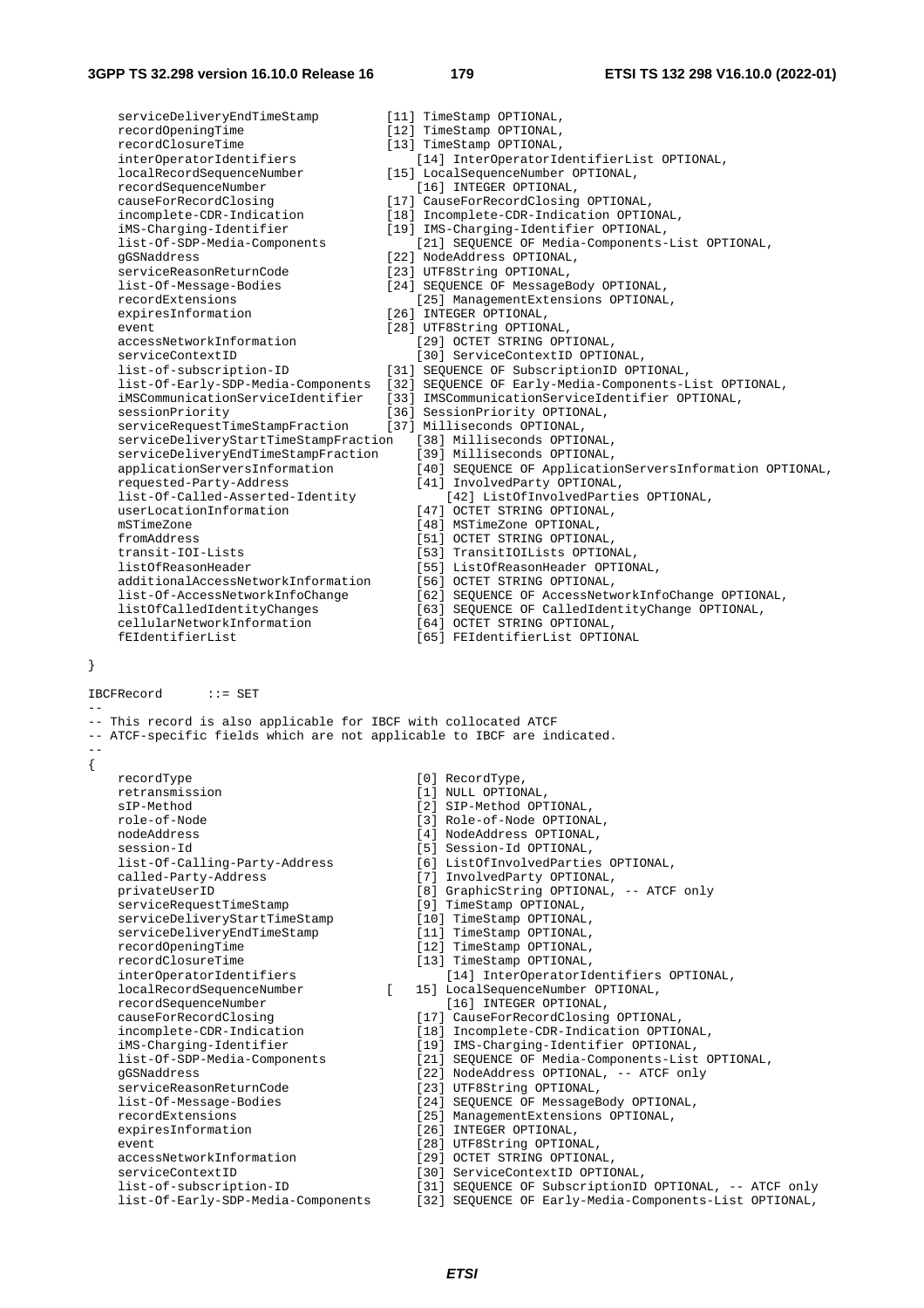#### **3GPP TS 32.298 version 16.10.0 Release 16 180 ETSI TS 132 298 V16.10.0 (2022-01)**

sessionPriority [36] SessionPriority OPTIONAL,<br>serviceRequestTimeStampFraction [37] Milliseconds OPTIONAL, serviceRequestTimeStampFraction [37] Milliseconds OPTIONAL, serviceDeliveryStartTimeStampFraction serviceDeliveryEndTimeStampFraction [39] Milliseconds OPTIONAL,<br>list-of-Requested-Party-Address [41] ListOfInvolvedParties list-of-Requested-Party-Address [41] ListOfInvolvedParties OPTIONAL, -- ATCF only list-Of-Called-Asserted-Identity [42] ListOfInvolvedParties OPTIONAL, -- ATCF only realTimeTariffInformation [44] SEQUENCE OF RealTimeTariffInformation OPTIONAL,<br>
[45] GraphicString OPTIONAL, nNI-Information [46] SEQUENCE OF NNI-Information OPTIONAL, userLocationInformation [47] OCTET STRING OPTIONAL, mSTimeZone [48] MSTimeZone OPTIONAL, fromAddress [51] OCTET STRING OPTIONAL, listOfReasonHeader [55] ListOfReasonHeader OPTIONAL, additionalAccessNetworkInformation<br>routeHeaderReceived routeHeaderReceived [59] OCTET STRING OPTIONAL,<br>list-Of-AccessNetworkInfoChange [62] SEQUENCE OF AccessNetw cellularNetworkInformation [64] OCTET STRING OPTIONAL,<br>initialIMS-Charging-Identifier [105] IMS-Charging-Identifi initialIMS-Charging-Identifier [105] IMS-Charging-Identifier OPTIONAL, -- ATCF only<br>list-Of-AccessTransferInformation [106] SEQUENCE OF AccessTransferInformation OPTIONAL

}

TRFRecord ::= SET

{

 recordType [0] RecordType, retransmission [1] NULL OPTIONAL,<br>sIP-Method [2] SIP-Method OPT sIP-Method [2] SIP-Method OPTIONAL,<br>role-of-Node [3] Role-of-Node OPT role-of-Node [3] Role-of-Node OPTIONAL,<br>
nodeAddress [4] NodeAddress OPTIONAL, nodeAddress [4] NodeAddress OPTIONAL,<br>session-Id [5] Session-Id OPTIONAL, session-Id<br>
list-Of-Calling-Party-Address [5] Session-Id OPTIONAL,<br>
[6] ListOfInvolvedPartie called-Party-Address [7] InvolvedParty OPTIONAL, serviceRequestTimeStamp [9] TimeStamp OPTIONAL, serviceDeliveryStartTimeStamp [10] TimeStamp OPTIONAL, serviceDeliveryEndTimeStamp [11] TimeStamp OPTIONAL, recordOpeningTime [12] TimeStamp OPTIONAL, recordClosureTime [13] TimeStamp OPTIONAL,<br>interOperatorIdentifiers [14] InterOperatorId interOperatorIdentifiers [14] InterOperatorIdentifierList OPTIONAL,<br>
localRecordSequenceNumber [15] LocalSequenceNumber OPTIONAL, localRecordSequenceNumber [15] LocalSequenceNumber OPTIONAL, causeForRecordClosing [17] CauseForRecordClosing OPTIONAL, incomplete-CDR-Indication [18] Incomplete-CDR-Indication OPTIONAL, iMS-Charging-Identifier [19] IMS-Charging-Identifier OPTIONAL,<br>list-Of-SDP-Media-Components [21] SEQUENCE OF Media-ComponentsserviceReasonReturnCode [23] UTF8String OPTIONAL, list-Of-Message-Bodies [24] SEQUENCE OF MessageBody OPTIONAL, recordExtensions [25] ManagementExtensions OPTIONAL, expiresInformation [26] INTEGER OPTIONAL, event [28] UTF8String OPTIONAL, serviceContextID [30] ServiceContextID OPTIONAL,<br>list-of-subscription-ID [31] SEQUENCE OF SubscriptionID OPT list-Of-Early-SDP-Media-Components [32] SEQUENCE OF Early-Media-Components-List OPTIONAL, numberPortabilityRouting [34] NumberPortabilityRouting OPTIONAL, carrierSelectRouting [35] CarrierSelectRouting OPTIONAL, sessionPriority [36] SessionPriority OPTIONAL, serviceRequestTimeStampFraction [37] Milliseconds OPTIONAL, serviceDeliveryStartTimeStampFraction [38] Milliseconds OPTIONAL, serviceDeliveryEndTimeStampFraction [39] Milliseconds OPTIONAL, applicationServersInformation [40] SEQUENCE OF ApplicationServersInformation OPTIONAL,<br>requested-Party-Address [41] InvolvedParty OPTIONAL, requested-Party-Address [41] InvolvedParty OPTIONAL, list-Of-Called-Asserted-Identity [42] ListOfInvolvedParties OPTIONAL,<br>nNI-Information [46] SEQUENCE OF NNI-Information OPTIONA nNI-Information [46] SEQUENCE OF NNI-Information OPTIONAL,<br>userLocationInformation [47] OCTET STRING OPTIONAL, userLocationInformation [47] OCTET STRING OPTIONAL,<br>mSTimeZone [48] MSTimeZone OPTIONAL, mSTimeZone [48] MSTimeZone OPTIONAL, listOfReasonHeader [55] ListOfReasonHeader OPTIONAL, routeHeaderReceived [59] OCTET STRING OPTIONAL, listOfCalledIdentityChanges [63] SEQUENCE OF CalledIdentityChange OPTIONAL, fEIdentifierList [64] FEIdentifierList OPTIONAL

- iMSCommunicationServiceIdentifier [33] IMSCommunicationServiceIdentifier OPTIONAL,
	-
	-
	-
	-
	-
	-
	-
	- [45] GraphicString OPTIONAL,
	-
	-
	-
	-
	-
	-
	-
	- [62] SEQUENCE OF AccessNetworkInfoChange OPTIONAL,
	-
	- - [106] SEQUENCE OF AccessTransferInformation OPTIONAL, -- ATCF only
- fEIdentifierList [107] FEIdentifierList OPTIONAL
	-
	-
	-
	-
	-
	-
	- [6] ListOfInvolvedParties OPTIONAL,
	-
	-
	-
	-
	-
	-
	-
	-
	- [16] INTEGER OPTIONAL,
	-
	-
	-
	- [21] SEQUENCE OF Media-Components-List OPTIONAL,
	-
	-
	-
	-
	-
	-
	- [31] SEQUENCE OF SubscriptionID OPTIONAL,
	-
	- [33] IMSCommunicationServiceIdentifier OPTIONAL,
		-
		-
		-
		-
		-
		-
		-
		- -
			-
		-
		-
		- [53] TransitIOILists OPTIONAL,
		-
		-
		-
		-
		-

- }
- ATCFRecord ::= SET
- {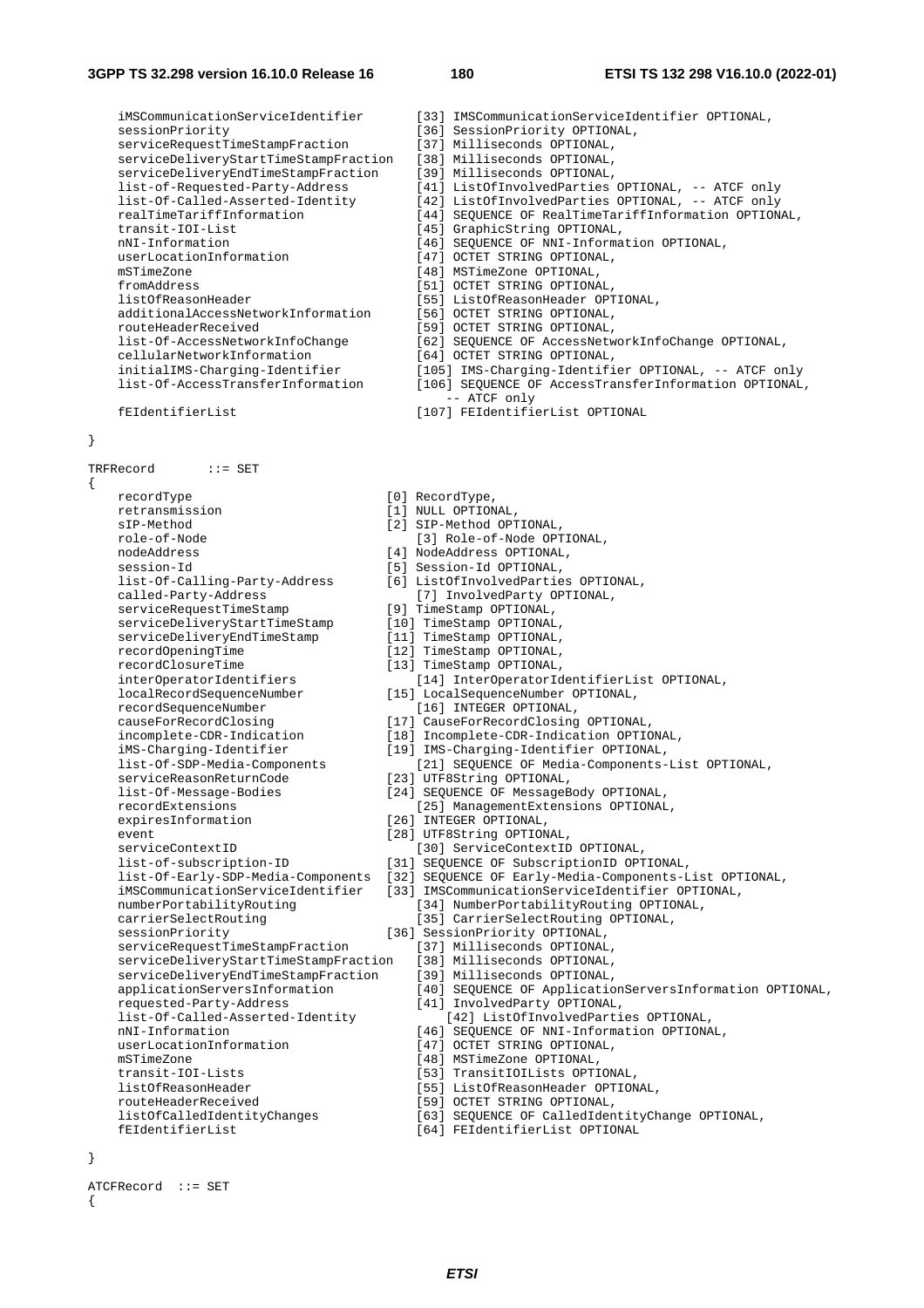recordType  $[0]$  RecordType, retransmission [1] NULL OPTIONAL,<br>sIP-Method [2] SIP-Method OPT sIP-Method [2] SIP-Method OPTIONAL,<br>role-of-Node [2] SIP-Method OPTIONAL, nodeAddress [4] NodeAddress OPTIONAL, session-Id<br>
list-Of-Calling-Party-Address [5] Session-Id OPTIONAL,<br>
[6] ListOfInvolvedPartie list-Of-Calling-Party-Address [6] ListOfInvolvedParties OPTIONAL, privateUserID [8] GraphicString OPTIONAL, serviceRequestTimeStamp [9] TimeStamp OPTIONAL, serviceDeliveryStartTimeStamp [10] TimeStamp OPTIONAL, serviceDeliveryEndTimeStamp  $\begin{minipage}[c]{0.9\linewidth} \begin{tabular}{l} \multicolumn{2}{l}{{\small\texttt{server}}}\texttt{EndTimeStamp} & \multicolumn{2}{l}{[11]}\end{tabular} & \multicolumn{2}{l}{\small\texttt{TimeStamp} } {\small\texttt{OPTIONAL}},\\ \multicolumn{2}{l}{\small\texttt{recordOpeningTime}} & \multicolumn{2}{l}{[12]}\end{tabular} & \multicolumn{2}{l}{\small\texttt{TimeStamp} } {\small\texttt{OPTIONAL}}, \end{minipage} \end{minipage}$ recordClosureTime [13] TimeStamp OPTIONAL,<br>interOperatorIdentifiers [14] InterOperatorId localRecordSequenceNumber [15] LocalSequenceNumber OPTIONAL, recordSequenceNumber [16] INTEGER OPTIONAL, causeForRecordClosing [17] CauseForRecordClosing OPTIONAL,<br>incomplete-CDR-Indication [18] Incomplete-CDR-Indication OPTIC incomplete-CDR-Indication [18] Incomplete-CDR-Indication OPTIONAL,<br>iMS-Charging-Identifier [19] IMS-Charging-Identifier OPTIONAL, iMS-Charging-Identifier [19] IMS-Charging-Identifier OPTIONAL,<br>list-Of-SDP-Media-Components [21] SEQUENCE OF Media-Components gGSNaddress [22] NodeAddress OPTIONAL, serviceReasonReturnCode [23] UTF8String OPTIONAL, list-Of-Message-Bodies [24] SEQUENCE OF MessageBody OPTIONAL, recordExtensions [25] ManagementExtensions OPTIONAL, expiresInformation [26] INTEGER OPTIONAL, event [28] UTF8String OPTIONAL, accessNetworkInformation [29] OCTET STRING OPTIONAL,<br>serviceContextID (30) ServiceContextID OPTIC list-of-subscription-ID [31] SEQUENCE OF SubscriptionID OPTIONAL, list-Of-Early-SDP-Media-Components [32] SEQUENCE OF Early-Media-Components-List OPTIONAL, iMSCommunicationServiceIdentifier [33] IMSCommunicationServiceIdentifier OPTIONAL, serviceRequestTimeStampFraction serviceDeliveryStartTimeStampFraction [38] Milliseconds OPTIONAL, serviceDeliveryEndTimeStampFraction [39] Milliseconds OPTIONAL, list-of-Requested-Party-Address [41] ListOfInvolvedParties OPTIONAL, nNI-Information [46] NNI-Information OPTIONAL, userLocationInformation [47] OCTET STRING OPTIONAL,<br>mSTimeZone [48] MSTimeZone OPTIONAL, mSTimeZone [48] MSTimeZone OPTIONAL,<br>
fromAddress [51] OCTET STRING OPTIONA fromAddress [51] OCTET STRING OPTIONAL, additionalAccessNetworkInformation routeHeaderReceived [59] OCTET STRING OPTIONAL, routeHeaderTransmitted [60] OCTET STRING OPTIONAL,<br>list-Of-AccessNetworkInfoChange [62] SEQUENCE OF AccessNetw listOfCalledIdentityChanges [63] SEQUENCE OF CalledIdentityChange OPTIONAL, cellularNetworkInformation [64] OCTET STRING OPTIONAL, initialIMS-Charging-Identifier [105] IMS-Charging-Identifier OPTIONAL,

}

TFRecord ::= SET

{

recordType  $[0]$  RecordType, retransmission [1] NULL OPTIONAL, sIP-Method [2] SIP-Method OPTIONAL, role-of-Node [3] Role-of-Node OPTIONAL, nodeAddress [4] NodeAddress OPTIONAL, session-Id<br>
list-Of-Calling-Party-Address [5] Session-Id OPTIONAL,<br>
[6] ListOfInvolvedPartie called-Party-Address [7] InvolvedParty OPTIONAL, serviceRequestTimeStamp [9] TimeStamp OPTIONAL,<br>serviceDeliveryStartTimeStamp [10] TimeStamp OPTIONAL, serviceDeliveryStartTimeStamp [10] TimeStamp OPTIONAL,<br>serviceDeliveryEndTimeStamp [11] TimeStamp OPTIONAL, serviceDeliveryEndTimeStamp recordOpeningTime [12] TimeStamp OPTIONAL, recordClosureTime [13] TimeStamp OPTIONAL, localRecordSequenceNumber [15] LocalSequenceNumber OPTIONAL, recordSequenceNumber [16] INTEGER OPTIONAL, causeForRecordClosing [17] CauseForRecordClosing OPTIONAL, incomplete-CDR-Indication [18] Incomplete-CDR-Indication OPTIONAL,<br>iMS-Charging-Identifier [19] IMS-Charging-Identifier OPTIONAL, iMS-Charging-Identifier [19] IMS-Charging-Identifier OPTIONAL,<br>list-Of-SDP-Media-Components [21] SEOUENCE OF Media-ComponentsserviceReasonReturnCode [23] UTF8String OPTIONAL,

- 
- 
- [3] Role-of-Node OPTIONAL,
- 
- 
- 
- [7] InvolvedParty OPTIONAL,
- 
- 
- 
- 
- 
- 
- 
- [14] InterOperatorIdentifiers OPTIONAL,
- 
- 
- 
- 
- [21] SEQUENCE OF Media-Components-List OPTIONAL,
- 
- 
- -
	-
- 
- -
	- [30] ServiceContextID OPTIONAL,
- 
- -
- [36] SessionPriority OPTIONAL,<br>[37] Milliseconds OPTIONAL,
	- -
		-
		-
- list-Of-Called-Asserted-Identity [42] ListOfInvolvedParties OPTIONAL,
	-
	-
	-
	-
	- [55] ListOfReasonHeader OPTIONAL,<br>[56] OCTET STRING OPTIONAL,
	-
	-
	-
	- list-Of-AccessNetworkInfoChange [62] SEQUENCE OF AccessNetworkInfoChange OPTIONAL,
	-
	-
	-
	-
- list-Of-AccessTransferInformation [106] SEQUENCE OF AccessTransferInformation OPTIONAL,
	- fEIdentifierList [107] FEIdentifierList OPTIONAL
	-
	-
	- -
	-
	-
	- [6] ListOfInvolvedParties OPTIONAL,
		-
	-
	-
	-
	-
	-
- interOperatorIdentifiers [14] InterOperatorIdentifierList OPTIONAL,
	-
	-
	-
	- -
		- [21] SEQUENCE OF Media-Components-List OPTIONAL,
	- - *ETSI*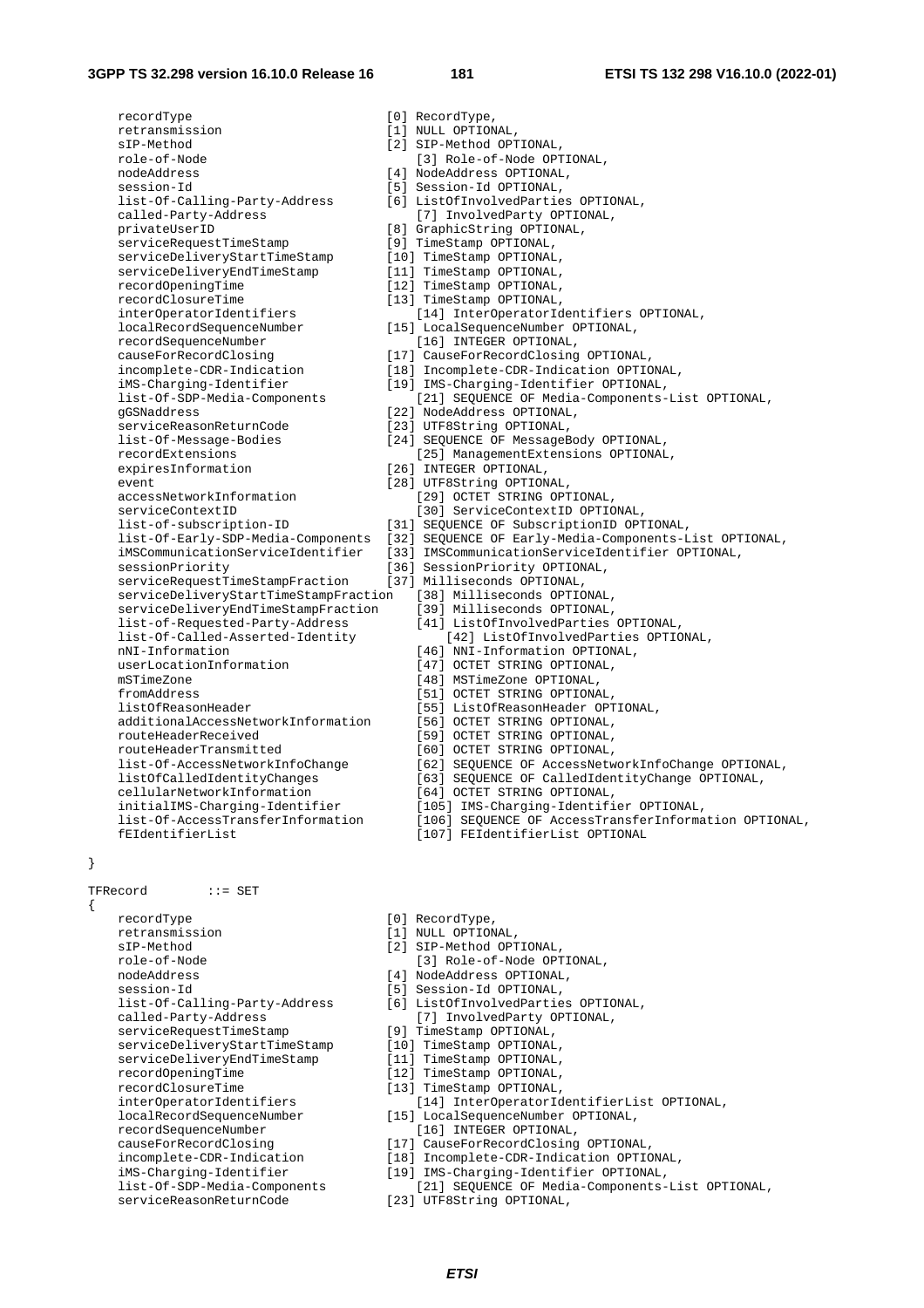}

{

}

}

}

}

{

```
 list-Of-Message-Bodies [24] SEQUENCE OF MessageBody OPTIONAL, 
     recordExtensions [25] ManagementExtensions OPTIONAL, 
    expiresInformation [26] INTEGER OPTIONAL,
    event [28] UTF8String OPTIONAL,
    serviceContextID [30] ServiceContextID OPTIONAL,
     list-Of-Early-SDP-Media-Components [32] SEQUENCE OF Early-Media-Components-List OPTIONAL, 
     iMSCommunicationServiceIdentifier [33] IMSCommunicationServiceIdentifier OPTIONAL, 
                                                 [34] NumberPortabilityRouting OPTIONAL,
     carrierSelectRouting [35] CarrierSelectRouting OPTIONAL, 
 sessionPriority [36] SessionPriority OPTIONAL, 
 serviceRequestTimeStampFraction [37] Milliseconds OPTIONAL, 
 serviceDeliveryStartTimeStampFraction [38] Milliseconds OPTIONAL, 
 serviceDeliveryEndTimeStampFraction [39] Milliseconds OPTIONAL, 
    applicationServersInformation [40] SEQUENCE OF ApplicationServersInformation OPTIONAL,<br>requested-Party-Address [41] InvolvedParty OPTIONAL,
    requested-Party-Address [41] InvolvedParty OPTIONAL,<br>list-Of-Called-Asserted-Identity [42] ListOfInvolvedParties 0
     list-Of-Called-Asserted-Identity [42] ListOfInvolvedParties OPTIONAL, 
                                                 [46] NNI-Information OPTIONAL,
     fromAddress [51] OCTET STRING OPTIONAL, 
    transit-IOI-Lists [53] TransitIOILists OPTIONAL,<br>listOfReasonHeader [55] ListOfReasonHeader OPTION
     listOfReasonHeader [55] ListOfReasonHeader OPTIONAL, 
    \begin{array}{lll} {\tt routeHeaderReceived} & \hspace{1.3cm} & \hspace{1.3cm} & \hspace{1.3cm} & \hspace{1.3cm} & \hspace{1.3cm} & \hspace{1.3cm} & \hspace{1.3cm} & \hspace{1.3cm} & \hspace{1.3cm} & \hspace{1.3cm} & \hspace{1.3cm} & \hspace{1.3cm} & \hspace{1.3cm} & \hspace{1.3cm} & \hspace{1.3cm} & \hspace{1.3cm} & \hspace{1.3cm} & \hspace{1.3cm} & \hspace{1.3cm} & \hspace{1.3cm} & \hspace{1.[60] OCTET STRING OPTIONAL,
     listOfCalledIdentityChanges [63] SEQUENCE OF CalledIdentityChange OPTIONAL, 
     fEIdentifierList [64] FEIdentifierList OPTIONAL 
-- 
-- IMS DATA TYPES 
-- 
-- 
-- A 
-- 
AccessCorrelationID ::= CHOICE 
-- 
-- gPRS-Charging-Id is used for GPRS, EPS and 5GS 
-- 
     gPRS-Charging-Id [2] INTEGER (0..4294967295), 
     accessNetworkChargingIdentifier [4] GraphicString 
AccessNetworkInfoChange ::= SEQUENCE 
{ 
     accessNetworkInformation [0] OCTET STRING OPTIONAL, 
     additionalAccessNetworkInformation [1] OCTET STRING OPTIONAL, 
    accessChangeTime [2] TimeStamp OPTIONAL,<br>cellularNetworkInformation [3] OCTET STRING OPTIONAL
    cellularNetworkInformation
AccessTransferType ::= ENUMERATED 
{ 
     pSToCS (0), 
     cSToPS (1) , 
     pSToPS (2), 
     cSToCS (3) 
AccessTransferInformation ::= SEQUENCE 
{ 
    accessTransferType [0] AccessTransferType OPTIONAL,<br>accessNetworkInformation [1] OCTET STRING OPTIONAL,
                                              [1] OCTET STRING OPTIONAL,
    additionalAccessNetworkInformation [2] OCTET STRING OPTIONAL,<br>inter-UE-Transfer [3] NULL OPTIONAL,
    inter-UE-Transfer<br>relatedICID
                                             [4] IMS-Charging-Identifier OPTIONAL,<br>[5] NodeAddress OPTIONAL,
    relatedICIDGenerationNode
    accessTransferTime [6] TimeStamp OPTIONAL,<br>subscriberEquipmentNumber [7] SubscriberEquipment
                                             [7] SubscriberEquipmentNumber OPTIONAL,
     instanceId [8] OCTET STRING OPTIONAL, 
     cellularNetworkInformation [9] OCTET STRING OPTIONAL 
ACRInterimLost ::= ENUMERATED 
     no (0),
```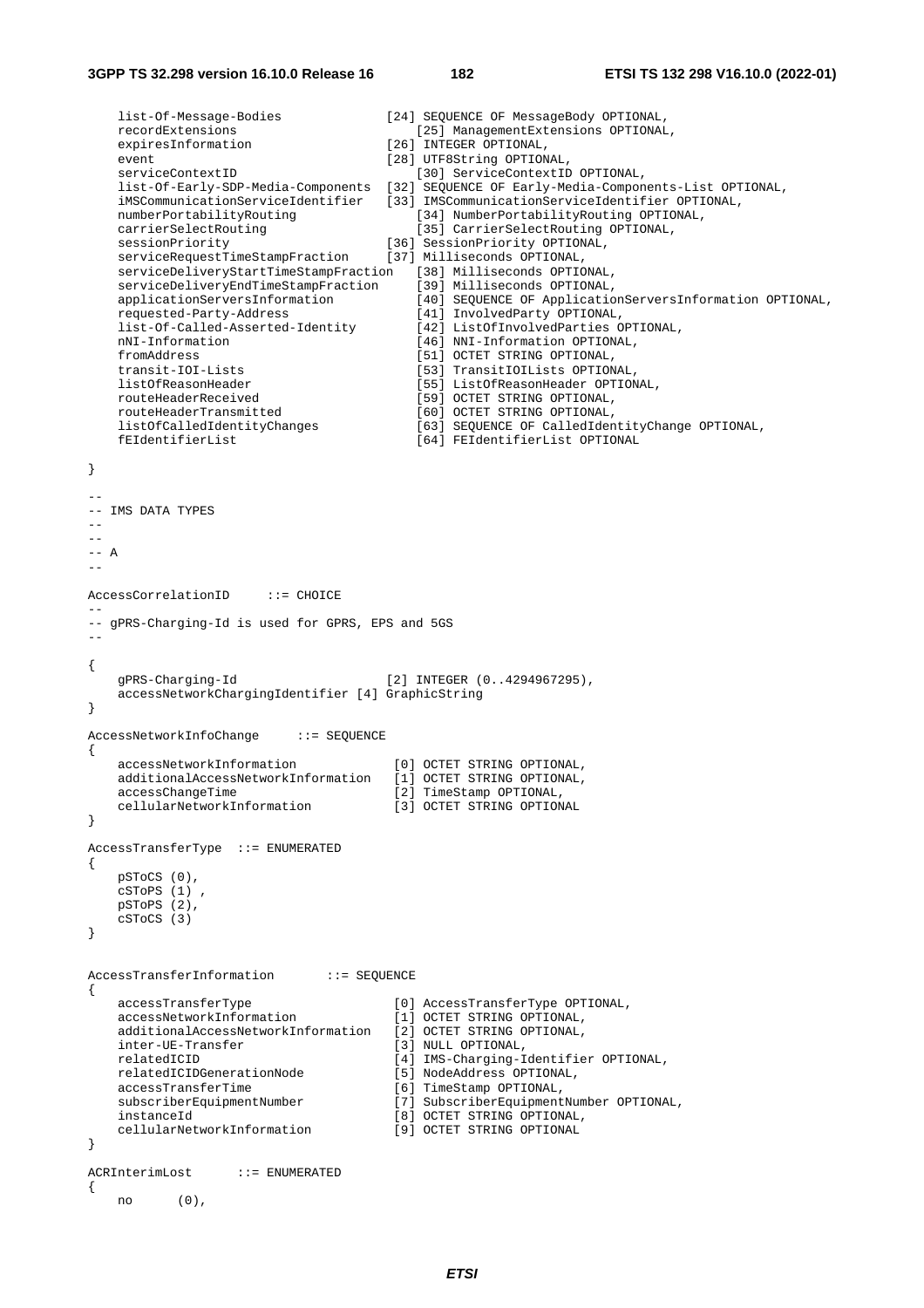```
 yes (1), 
    unknown (2) 
} 
AoCCostInformation ::= SEQUENCE 
{ 
 accumulatedCost [0] REAL, 
 incrementalCost [1] REAL, 
    currencyCode [2] INTEGER 
} 
AoCInformation ::= SET 
{ 
 tariffInformation [0] TariffInformation OPTIONAL, 
 aoCCostInformation [1] AoCCostInformation OPTIONAL 
} 
ApplicationServersInformation ::= SEQUENCE 
{ 
   applicationServersInvolved [0] NodeAddress OPTIONAL,<br>applicationProvidedCalledParties [1] SEQUENCE OF Invol
                                        application Provided Called Party OPTIONAL,
   sTatus [2] Status OPTIONAL
} 
-- 
--- C-- 
CalledIdentityChange ::= SEQUENCE 
{ 
    calledIdentity [0] InvolvedParty OPTIONAL, 
    changeTime [1] TimeStamp OPTIONAL 
} 
CarrierSelectRouting ::= GraphicString 
CauseForRecordClosing ::= ENUMERATED 
{ 
    serviceDeliveryEndSuccessfully (0), 
   unSuccessfulServiceDelivery (1),<br>timeLimit (3),
   timeLimit<br>serviceChange
                                    (4), -- e.g. change in media due to Re-Invite,
    -- Access Transfer 
                                  models righter<br>(5) -- partial record generation reasons to be added
                                          -- Additional codes are for further study 
} 
-- 
-- E 
-- 
Early-Media-Components-List ::= SEQUENCE 
{ 
 sDP-Offer-Timestamp [0] TimeStamp OPTIONAL, 
 sDP-Answer-Timestamp [1] TimeStamp OPTIONAL, 
                               space of SDP-Media-Component OPTIONAL,
   media-components<br>mediaInitiatorFlag [3] NULL OPTIONAL,
    sDP-Session-Description [4] SEQUENCE OF GraphicString OPTIONAL, 
   sDP-Type \begin{bmatrix} 5 \end{bmatrix} SDP-Type OPTIONAL
} 
-- 
-- F 
-- 
FEIdentifierList ::= SEQUENCE OF GraphicString 
-- 
--- T
-- 
IMS-Charging-Identifier ::= OCTET STRING 
IMSCommunicationServiceIdentifier ::= OCTET STRING 
Incomplete-CDR-Indication ::= SET 
{ 
   aCRStartLost [0] BOOLEAN, -- TRUE if ACR[Start] was lost, FALSE otherwise
```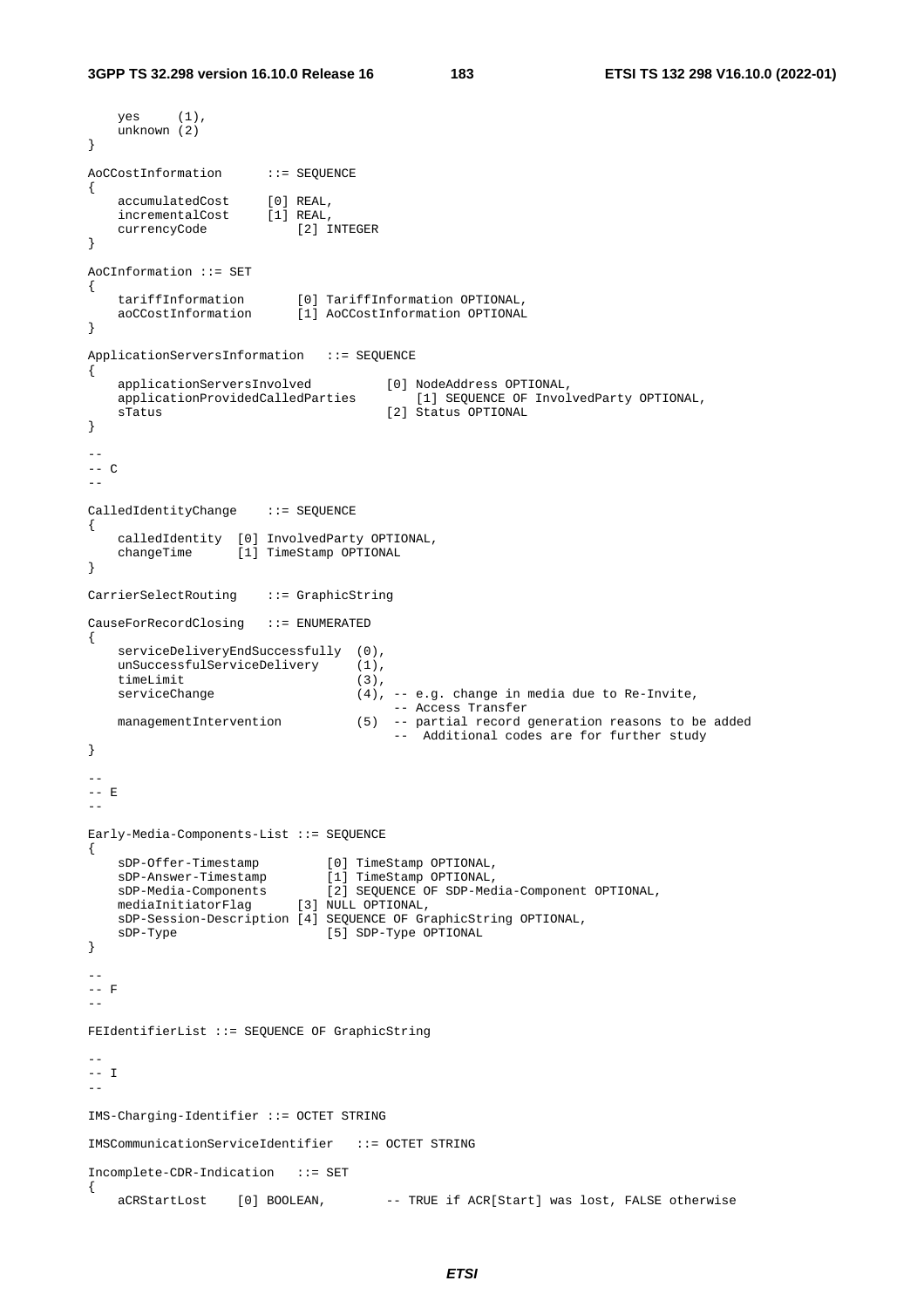```
 aCRInterimLost [1] ACRInterimLost, 
   aCRStopLost [2] BOOLEAN -- TRUE if ACR[Stop] was lost, FALSE otherwise
} 
InterOperatorIdentifierList ::= SEQUENCE OF InterOperatorIdentifiers 
InterOperatorIdentifiers ::= SEQUENCE 
{ 
 originatingIOI [0] GraphicString OPTIONAL, 
 terminatingIOI [1] GraphicString OPTIONAL 
} 
ISUPCause ::= SEQUENCE 
{ 
 iSUPCauseLocation [0] INTEGER OPTIONAL, 
 iSUPCauseValue [1] INTEGER OPTIONAL, 
 iSUPCauseDiagnostics [2] OCTET STRING OPTIONAL 
} 
-- 
-- L 
-- 
ListOfInvolvedParties ::= SEQUENCE OF InvolvedParty 
ListOfReasonHeader ::= SEQUENCE OF ReasonHeaderInformation 
-- 
--- M-- 
Media-Components-List ::= SEQUENCE 
--- MediaInitiatorParty is used to identify the initiator of the media 
-- multi-participants session e.g. in AS PoC Server 
-- 
{ 
 sIP-Request-Timestamp [0] TimeStamp OPTIONAL, 
 sIP-Response-Timestamp [1] TimeStamp OPTIONAL, 
 sDP-Media-Components [2] SEQUENCE OF SDP-Media-Component OPTIONAL, 
 mediaInitiatorFlag [3] NULL OPTIONAL, 
 sDP-Session-Description [4] SEQUENCE OF GraphicString OPTIONAL, 
 mediaInitiatorParty [5] InvolvedParty OPTIONAL, 
    sIP-Request-Timestamp-Fraction [6] Milliseconds OPTIONAL, 
    sIP-Response-Timestamp-Fraction [7] Milliseconds OPTIONAL, 
   sDP-Type [8] SDP-Type OPTIONAL
} 
MessageBody ::= SEQUENCE 
{ 
 content-Type [0] GraphicString, 
 content-Disposition [1] GraphicString OPTIONAL, 
 content-Length [2] INTEGER, 
 originator [3] InvolvedParty OPTIONAL 
} 
Milliseconds ::= INTEGER (0..999) 
-- 
-- N 
-NNI-Information ::= SEQUENCE 
{ 
 sessionDirection [0] SessionDirection OPTIONAL, 
 nNIType [1] NNIType OPTIONAL, 
 relationshipMode [2] RelationshipMode OPTIONAL, 
 neighbourNodeAddress [3] IPAddress OPTIONAL 
} 
NNIType ::= ENUMERATED 
{ 
   non-roaming (0),
    roaming-without-loopback (1), 
    roaming-with-loopback (2) 
}
```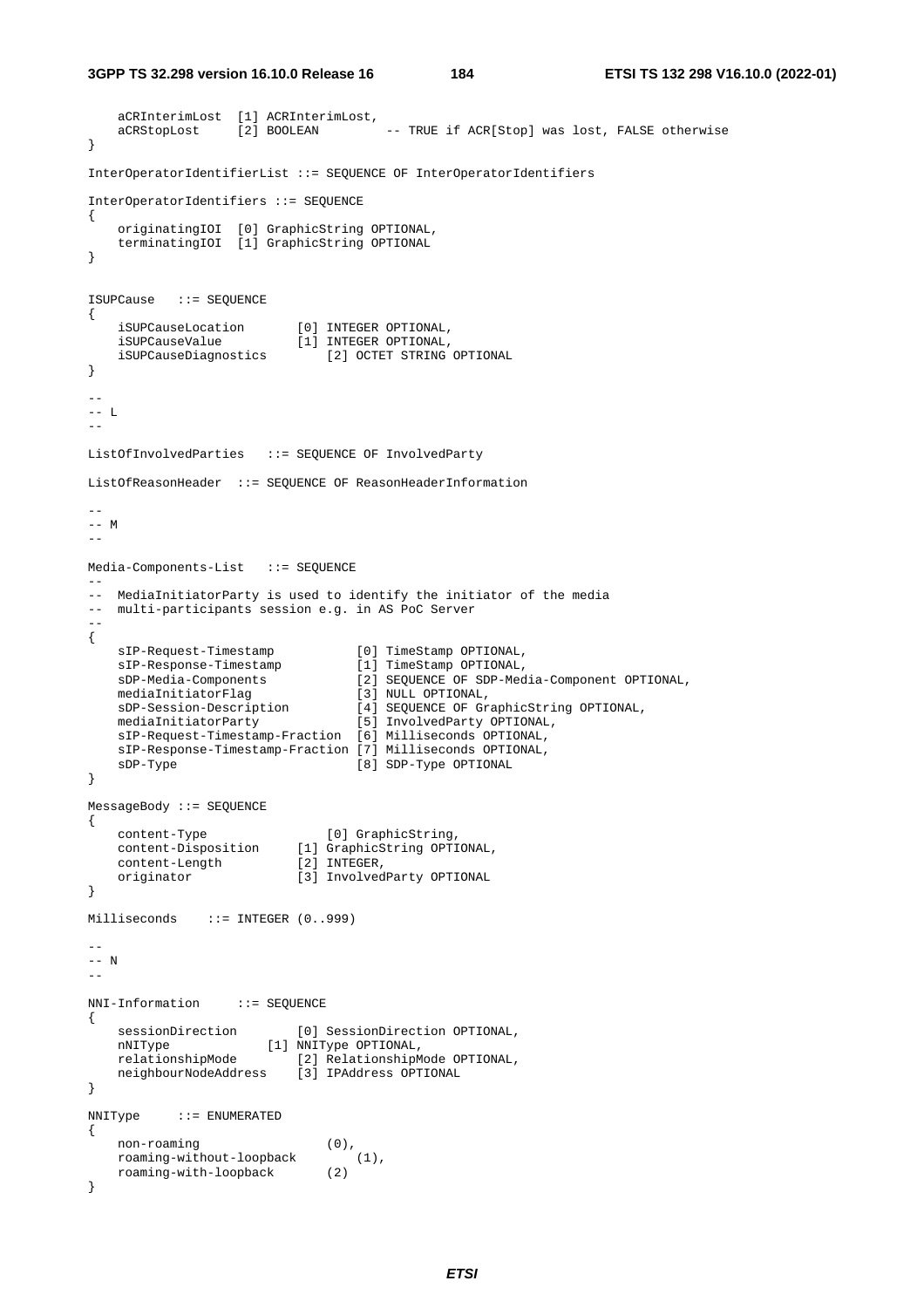NumberPortabilityRouting ::= GraphicString

```
-- 
--- R
-RateElement ::= SEQUENCE
{ 
unitType [0] INTEGER,
 unitValue [1] REAL, 
unitCost [2] REAL,
    unitQuotaThreshold [3] REAL 
} 
RealTimeTariffInformation ::= CHOICE 
{ 
 tariffInformation [0] TariffInformation, 
 tariffXml [1] UTF8String 
} 
ReasonHeaderInformation ::= GraphicString 
RelationshipMode ::= ENUMERATED 
{ 
    trusted (0), 
    non-trusted (1) 
} 
Role-of-Node ::= ENUMERATED 
{ 
    originating (0), 
   terminating (1) 
} 
-- 
-- S 
-- 
S-CSCF-Information ::= SEQUENCE 
{ 
 mandatoryCapabilities [0] SEQUENCE OF GraphicString OPTIONAL, 
 optionalCapabilities [1] SEQUENCE OF GraphicString OPTIONAL, 
  serverName [2] GraphicString OPTIONAL
} 
SDP-Media-Component ::= SEQUENCE 
{ 
 sDP-Media-Name [0] GraphicString OPTIONAL, 
 sDP-Media-Descriptions [1] SDP-Media-Description OPTIONAL, 
 accessCorrelationID AccessCorrelationID OPTIONAL, -- not used in MGCF 
 -- [2] is used by gPRS-Charging-Id 
-- [4] is used by accessNetworkChargingIdentifier
 localGWInsertedIndication [5] BOOLEAN OPTIONAL, 
 iPRealmDefaultIndication [6] BOOLEAN OPTIONAL, 
    transcoderInsertedIndication [7] BOOLEAN OPTIONAL 
} 
SDP-Media-Description ::= SEQUENCE OF GraphicString 
ServedPartyIPAddress ::= IPAddress 
Service-Id ::= GraphicString 
SessionDirection ::= ENUMERATED 
{ 
 inbound (0), 
 outbound (1) 
} 
SessionPriority ::= ENUMERATED 
-- 
-- PRIORITY-0 is the highest priority and Priority-4 is the lowest priority. See TS 29.229[232] 
-- 
{ 
    pRIORITY-0 (0), 
    pRIORITY-1 (1), 
   \overline{p}RIORITY-2 (2),
```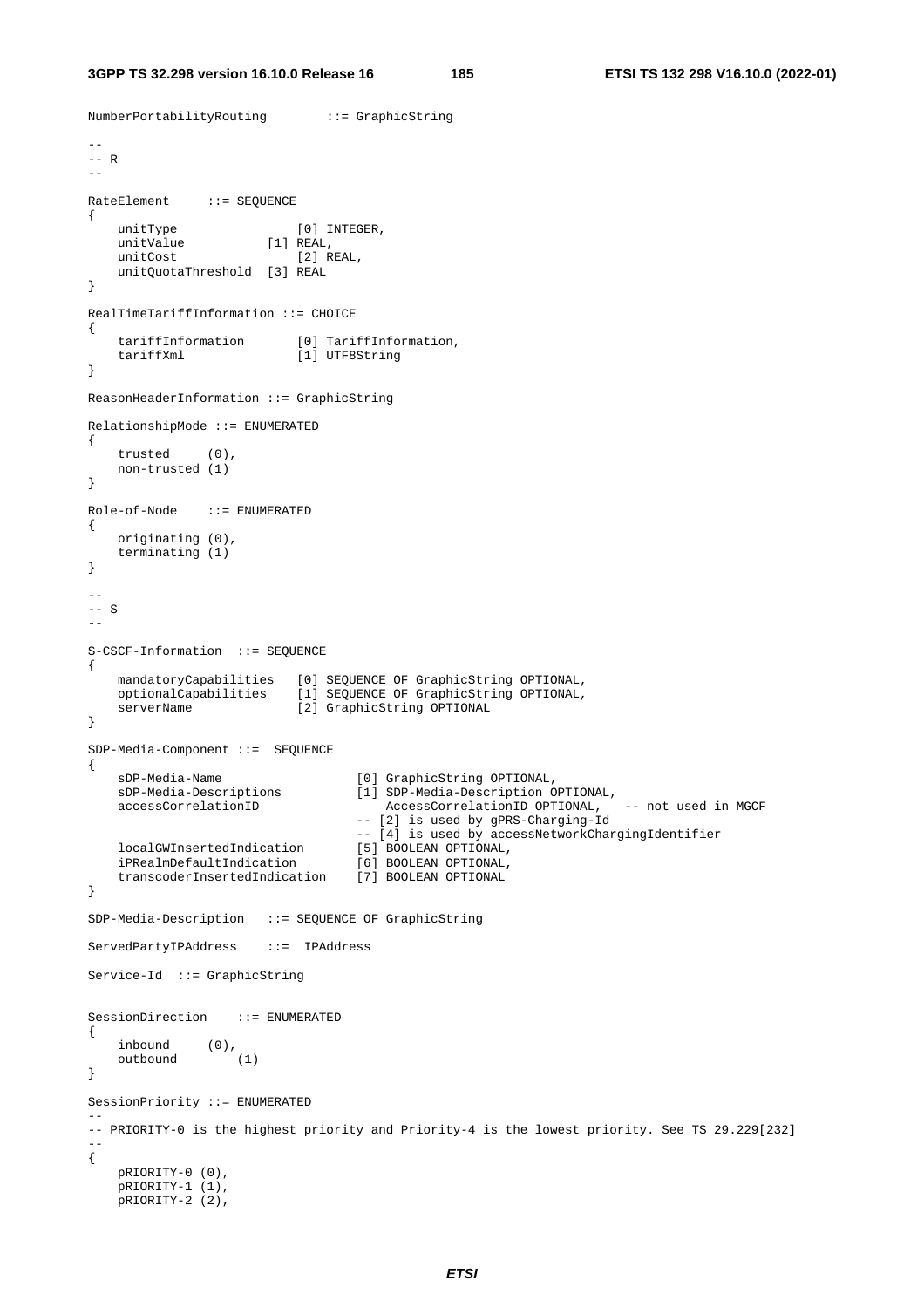```
 pRIORITY-3 (3), 
   pRIORITY-4 (4) 
} 
SIP-Method ::= GraphicString 
SDP-Type ::= ENUMERATED 
{ 
 sDP-offer (0), 
 sDP-answer (1) 
} 
Status ::= ENUMERATED 
{ 
 fourxx (0), 
fivexx (1),
 time-out (2) 
} 
-- 
-- T
-TADIdentifier ::= ENUMERATED 
{ 
 cS (0), 
 pS (1) 
} 
TariffInformation ::= SEQUENCE 
{ 
 currencyCode [0] INTEGER, 
scaleFactor [1] REAL,
                     rateElement OPTIONAL [2] SEQUENCE OF RateElement OPTIONAL
} 
TransitIOILists ::= SEQUENCE OF GraphicString 
TransmissionMedium ::= SEQUENCE 
{ 
 tMR [0] OCTET STRING (SIZE (1)) OPTIONAL, -- required TM, refer to Q.763 
 tMU [1] OCTET STRING (SIZE (1)) OPTIONAL -- used TM, refer to Q.763 
} 
TrunkGroupID ::= CHOICE 
{ 
 incoming [0] GraphicString, 
 outgoing [1] GraphicString 
}
```
.#END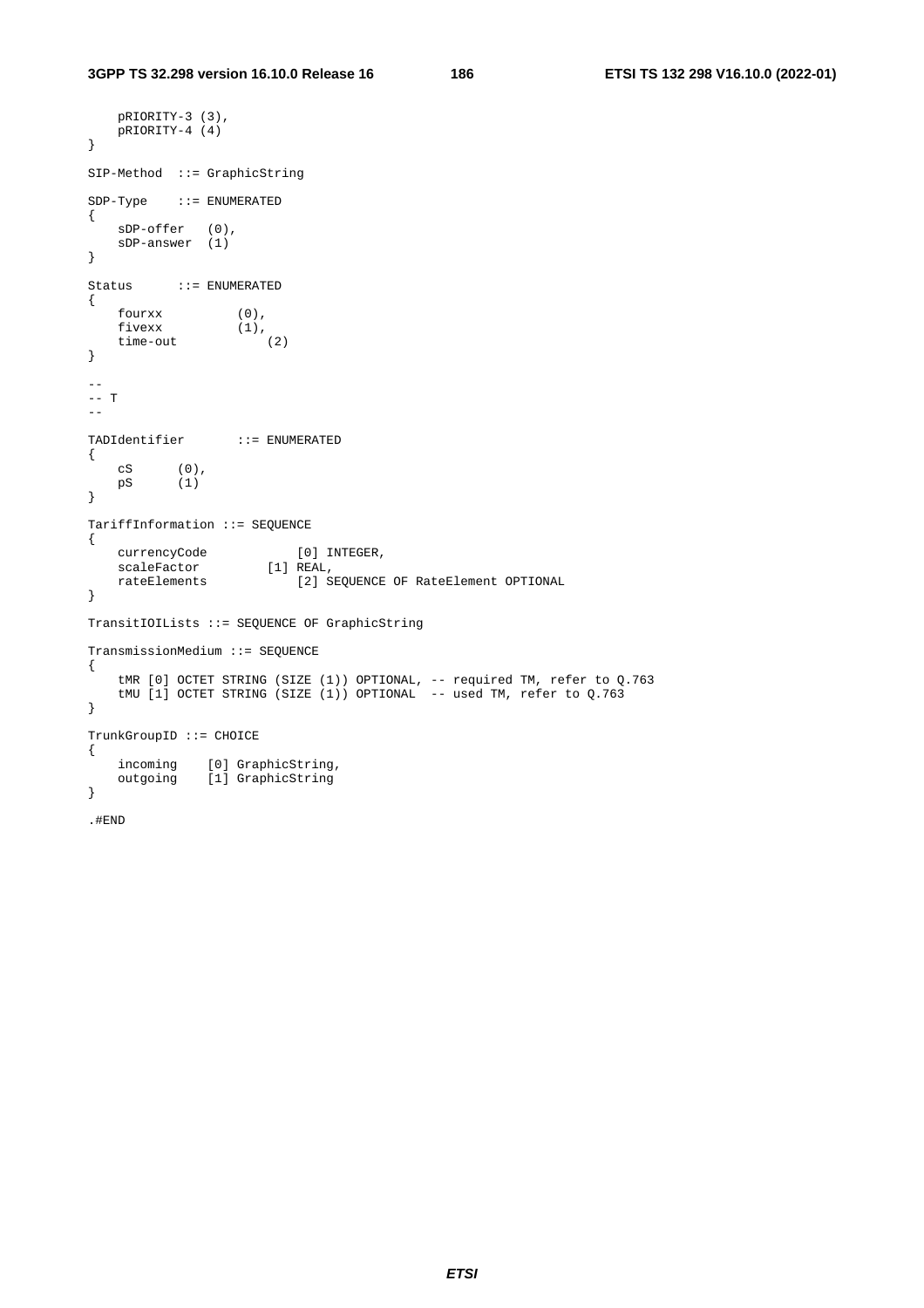# 5.2.4 Service level CDR definitions

### 5.2.4.0 General

This subclause contains the syntax definitions of the CDRs on the service level. This comprises the CDR types from the MMS (TS 32.270 [30]), the LCS (TS 32.271 [31]), PoC (TS 32.272 [32]), MBMS (TS 32.273 [33]), and MMTel (TS 32.275 [35]) services.

### 5.2.4.1 MMS CDRs

#### This subclause contains the abstract syntax definitions that are specific to the CDR types defined in TS 32.270 [30].

.\$MMSChargingDataTypes {itu-t (0) identified-organization (4) etsi(0) mobileDomain (0) charging (5) mmsChargingDataTypes (5) asn1Module (0) version2 (1)}

DEFINITIONS IMPLICIT TAGS ::=

BEGIN

-- EXPORTS everything

IMPORTS

```
ChargingID, 
GSNAddress, 
IPAddress, 
LocalSequenceNumber, 
ManagementExtensions, 
MessageClass, 
MscNo, 
MSISDN, 
MSTimeZone, 
PLMN-Id, 
PriorityType, 
RATType, 
RecordType, 
TimeStamp 
FROM GenericChargingDataTypes {itu-t (0) identified-organization (4) etsi(0) mobileDomain (0) 
charging (5) genericChargingDataTypes (0) asn1Module (0) version2 (1)} 
CallReferenceNumber 
FROM MAP-CH-DataTypes {itu-t identified-organization (4) etsi (0) mobileDomain (0) 
gsm-Network (1) modules (3) map-CH-DataTypes (13) version18 (18)} 
-- from TS 29.002 [214] 
; 
-- 
   MMS RECORDS
-- 
MMSRecordType ::= CHOICE 
-- 
-- Record values 30..62 are MMS specific 
-- 
{ 
    mMO1SRecord [30] MMO1SRecord,
    mMO4FRqRecord [31] MMO4FRqRecord,<br>mMO4FRsRecord [32] MMO4FRsRecord,
    mMO4FRsRecord [32] MMO4FRsRecord,<br>mMO4DRecord [33] MMO4DRecord,
    mMO4DRecord [33] MMO4DRecord,<br>mMO1DRecord [34] MMO1DRecord.
                              [34] MMO1DRecord.
    mMO4RRecord [35] MMO4RRecord,
    mMO1RRecord [36] MMO1RRecord,
    mMOMDRecord [37] MMOMDRecord,
    mMR4FRecord [38] MMR4FRecord,
     mMR1NRqRecord [39] MMR1NRqRecord, 
    mMR1NRsRecord [40] MMR1NRsRecord,<br>mMR1RtRqRecord [41] MMR1RtRecord,
    mMR1RtRqRecord [41] MMR1RtRecord, mMR1ARecord,
                              [42] MMR1ARecord,
     mMR4DRqRecord [43] MMR4DRqRecord, 
    mMR4DRsRecord [44] MMR4DRsRecord,<br>mMR1RRRecord [45] MMR1RRRecord,
                              [45] MMR1RRRecord,
```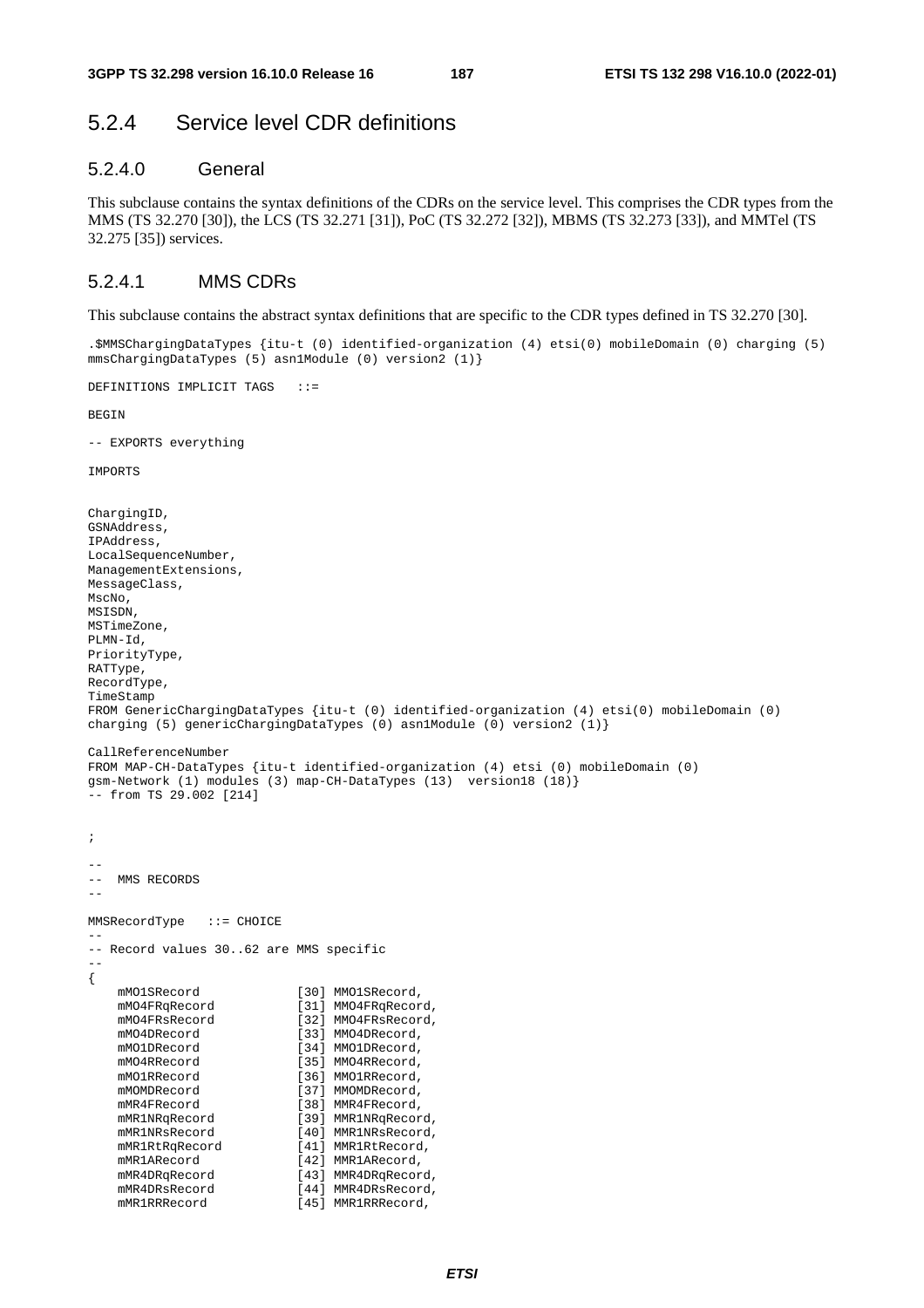|   | mMR4RRqRecord           | [46] MMR4RRqRecord,                    |
|---|-------------------------|----------------------------------------|
|   | mMR4RRsRecord           | [47] MMR4RRsRecord,                    |
|   | mMRMDRecord             | [48] MMRMDRecord,                      |
|   | mMFRecord               | [49] MMFRecord,                        |
|   | mMBx1SRecord            | [50] MMBx1SRecord,                     |
|   | mMBx1VRecord            | [51] MMBx1VRecord,                     |
|   | mMBx1URecord            | [52] MMBx1URecord,                     |
|   | mMBx1DRecord            | [53] MMBx1DRecord,                     |
|   | mM7SRecord              | [54] MM7SRecord,                       |
|   |                         |                                        |
|   | mM7DRqRecord            | [55] MM7DRqRecord,                     |
|   | mM7DRsRecord            | [56] MM7DRsRecord,                     |
|   | mM7CRecord              | [57] MM7CRecord,                       |
|   | mM7RRecord              | [58] MM7RRecord,                       |
|   | mM7DRRqRecord           | [59] MM7DRRqRecord,                    |
|   | mM7DRRsRecord           | [60] MM7DRRsRecord,                    |
|   | mM7RRqRecord            | [61] MM7RRqRecord,                     |
|   | mM7RRsRecord            | [62] MM7RRsRecord                      |
| } |                         |                                        |
|   |                         |                                        |
|   | MMO1SRecord ::= SET     |                                        |
| ₹ | recordType              | [0] RecordType,                        |
|   | originatorMmsRSAddress  | [1] MMSRSAddress,                      |
|   | messageID               |                                        |
|   |                         | [2] OCTET STRING,                      |
|   | replyChargingID         | [3] OCTET STRING OPTIONAL,             |
|   | originatorAddress       | [4] MMSAgentAddress,                   |
|   | recipientAddresses      | [5] MMSAgentAddresses,                 |
|   | accessCorrelation       | [6] AccessCorrelation OPTIONAL,        |
|   | contentType             | [7] ContentType,                       |
|   | mmComponentType         | [8] MMComponentType OPTIONAL,          |
|   | messageSize             | [9] DataVolume,                        |
|   | messageClass            | [10] MessageClass OPTIONAL,            |
|   | chargeInformation       | [11] ChargeInformation OPTIONAL,       |
|   | submissionTime          | [12] TimeStamp OPTIONAL,               |
|   | timeOfExpiry            | [13] WaitTime OPTIONAL,                |
|   | earliestTimeOfDelivery  | [14] WaitTime OPTIONAL,                |
|   | durationOfTransmission  | [15] INTEGER OPTIONAL,                 |
|   | requestStatusCode       | [16] RequestStatusCodeType OPTIONAL,   |
|   | deliveryReportRequested | [17] BOOLEAN OPTIONAL,                 |
|   | replyCharging           | [18] BOOLEAN OPTIONAL,                 |
|   | replyDeadline           | [19] WaitTime OPTIONAL,                |
|   | replyChargingSize       | [20] DataVolume OPTIONAL,              |
|   | priority                | [21] PriorityType OPTIONAL,            |
|   | senderVisibility        | [22] BOOLEAN OPTIONAL,                 |
|   | readReplyRequested      | [23] BOOLEAN OPTIONAL,                 |
|   | statusText              | [24] StatusTextType,                   |
|   | recordTimeStamp         | [25] TimeStamp,                        |
|   | localSequenceNumber     | [26] LocalSequenceNumber OPTIONAL,     |
|   | recordExtensions        | [27] ManagementExtensions OPTIONAL,    |
|   | mMBoxstorageInformation | [28] MMBoxStorageInformation OPTIONAL, |
|   | mscfInformation         | [29] MSCFInformation OPTIONAL,         |
|   | sGSNPLMNIdentifier      | [30] PLMN-Id OPTIONAL,                 |
|   | rATType                 | [31] RATType OPTIONAL,                 |
|   | mSTimeZone              | [32] MSTimeZone OPTIONAL               |
| } |                         |                                        |
|   |                         |                                        |
|   |                         |                                        |

# }

}

{

MMO4FRqRecord ::= SET

{

| <i>recordivhe</i>       | 1 U I                                                 | RECOLUIYPE,            |
|-------------------------|-------------------------------------------------------|------------------------|
| originatorMmsRSAddress  | [1]                                                   | MMSRSAddress,          |
| recipientMmsRSAddress   | [2]                                                   | MMSRSAddress,          |
| messageID               | $\begin{bmatrix} 3 \end{bmatrix}$                     | OCTET STRING,          |
| mms3GPPVersion          | [4]                                                   | OCTET STRING OPTI      |
| originatorAddress       | [5]                                                   | MMSAgentAddress,       |
| recipientAddresses      | [6]                                                   | MMSAgentAddresses      |
| contentType             | [7]                                                   | ContentType,           |
| mmComponentType         | [8]                                                   | MMComponentType O      |
| messageSize             | $\begin{array}{c} \boxed{9} \\ \boxed{1} \end{array}$ | DataVolume,            |
| messageClass            |                                                       | [10] MessageClass OPTI |
| submissionTime          |                                                       | [11] TimeStamp,        |
| timeOfExpiry            |                                                       | [12] WaitTime OPTIONAL |
| deliveryReportRequested | [13]                                                  | BOOLEAN,               |
| priority                |                                                       | [14] PriorityType OPTI |
| senderVisibility        |                                                       | $[15]$ BOOLEAN,        |
| readReplyRequested      |                                                       | $[16]$ BOOLEAN,        |
| acknowledgementRequest  |                                                       | $[17]$ BOOLEAN,        |
| forwardCounter          | [18]                                                  | INTEGER OPTIONAL,      |
| forwardingAddress       |                                                       | [19] MMSAgentAddresses |

OPTIONAL, One OPTIONAL recordType [0] RecordType, [4] OCTET STRING OPTIONAL, recipientAddresses [6] MMSAgentAddresses,

mmComponentType [8] MMComponentType OPTIONAL,

- [9] DataVolume,
- [10] MessageClass OPTIONAL,
- [11] TimeStamp,
- [12] WaitTime OPTIONAL,
- [13] BOOLEAN,
- [14] Priority Type OPTIONAL,
- [15] BOOLEAN,
- [16] BOOLEAN,
- [17] BOOLEAN,
- 
- [18] INTEGER OPTIONAL,
- gAddress [19] MMSAgentAddresses OPTIONAL,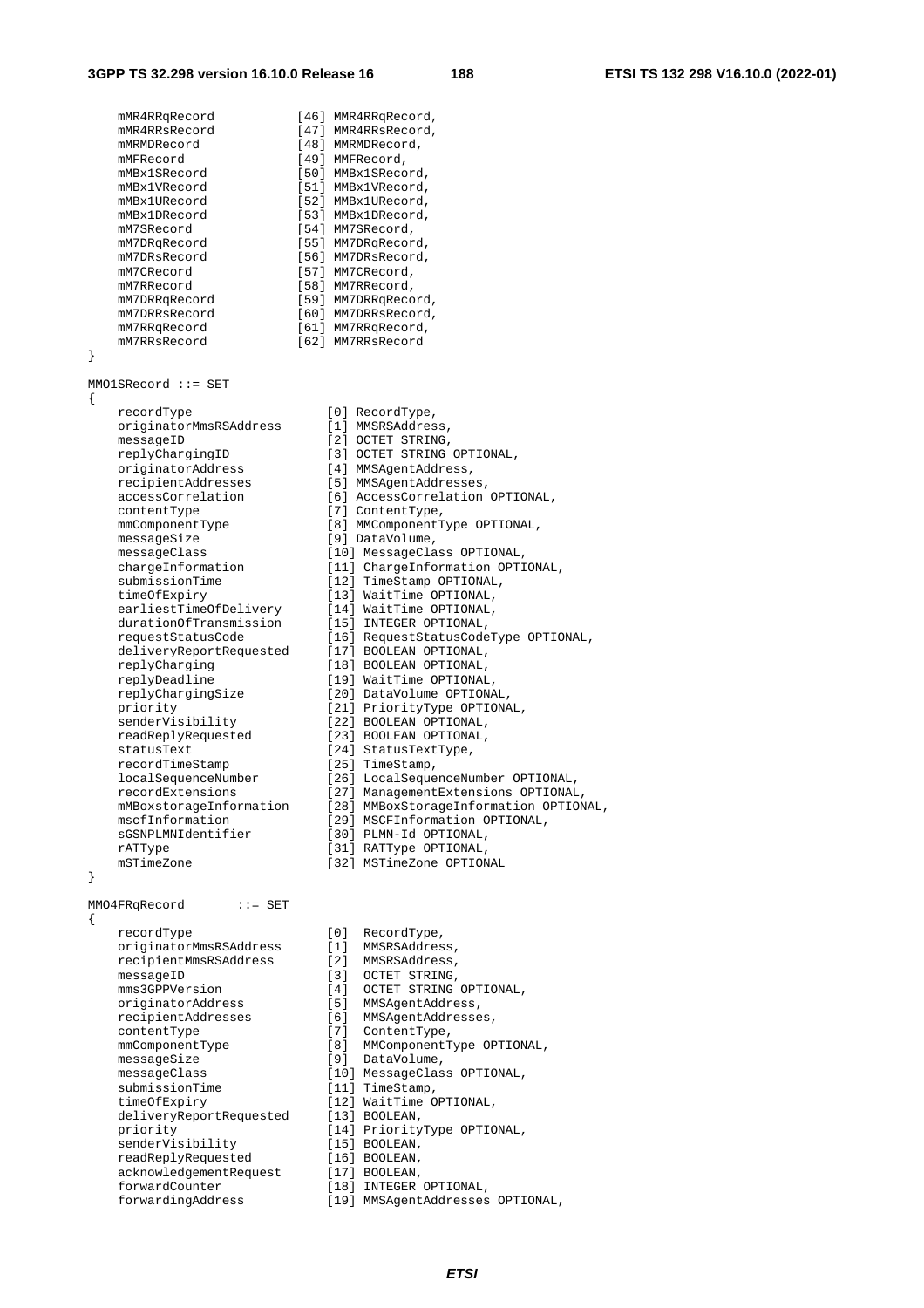```
recordTimeStamp [20] TimeStamp,<br>localSequenceNumber [21] LocalSeque
                        [21] LocalSequenceNumber OPTIONAL,
    recordExtensions [22] ManagementExtensions OPTIONAL 
} 
MMO4FRsRecord ::= SET 
{ 
 recordType [0] RecordType, 
 originatorMmsRSAddress [1] MMSRSAddress OPTIONAL, 
 recipientMmsRSAddress [2] MMSRSAddress, 
messageID [3] OCTET STRING,
 mms3GPPVersion [4] OCTET STRING OPTIONAL, 
 requestStatusCode [5] RequestStatusCodeType OPTIONAL, 
 statusText [6] StatusTextType OPTIONAL, 
 recordTimeStamp [7] TimeStamp OPTIONAL, 
 localSequenceNumber [8] LocalSequenceNumber OPTIONAL, 
 recordExtensions [9] ManagementExtensions OPTIONAL 
} 
MMO4DRecord ::= SET 
{ 
 recordType [0] RecordType, 
 recipientMmsRSAddress [1] MMSRSAddress OPTIONAL, 
 originatorMmsRSAddress [2] MMSRSAddress OPTIONAL, 
messageID [3] OCTET STRING,
 mms3GPPVersion [4] OCTET STRING OPTIONAL, 
 originatorAddress [5] MMSAgentAddress OPTIONAL, 
 recipientAddress [6] MMSAgentAddress, 
mmDateAndTime [7] TimeStamp,
 acknowledgementRequest [8] BOOLEAN, 
 mmStatusCode [9] MMStatusCodeType, 
 statusText [10] StatusTextType OPTIONAL, 
 recordTimeStamp [11] TimeStamp OPTIONAL, 
 localSequenceNumber [12] LocalSequenceNumber OPTIONAL, 
 recordExtensions [13] ManagementExtensions OPTIONAL 
} 
MMO1DRecord ::= SET 
{ 
 recordType [0] RecordType, 
 recipientMmsRSAddress [1] MMSRSAddress OPTIONAL, 
 originatorMmsRSAddress [2] MMSRSAddress OPTIONAL, 
 accessCorrelation [3] AccessCorrelation OPTIONAL, 
messageID [4] OCTET STRING,
 mms3GPPVersion [5] OCTET STRING OPTIONAL, 
 originatorAddress [6] MMSAgentAddress OPTIONAL, 
 recipientAddress [7] MMSAgentAddress, 
 mmStatusCode [8] MMStatusCodeType OPTIONAL, 
 recordTimeStamp [9] TimeStamp OPTIONAL, 
 localSequenceNumber [10] LocalSequenceNumber OPTIONAL, 
 recordExtensions [11] ManagementExtensions OPTIONAL, 
 sGSNPLMNIdentifier [12] PLMN-Id OPTIONAL, 
rATType [13] RATType OPTIONAL,
 mSTimeZone [14] MSTimeZone OPTIONAL 
} 
MMO4RRecord ::= SET 
{ 
 recordType [0] RecordType, 
 recipientMmsRSAddress [1] MMSRSAddress OPTIONAL, 
 originatorMmsRSAddress [2] MMSRSAddress OPTIONAL, 
messageID [3] OCTET STRING,
 mms3GPPVersion [4] OCTET STRING OPTIONAL, 
 originatorAddress [5] MMSAgentAddress OPTIONAL, 
 recipientAddresses [6] MMSAgentAddresses OPTIONAL, 
 mmDateAndTime [7] TimeStamp OPTIONAL, 
 acknowledgementRequest [8] BOOLEAN, 
 readStatus [9] MMStatusCodeType OPTIONAL, 
 statusText [10] StatusTextType OPTIONAL, 
 recordTimeStamp [11] TimeStamp OPTIONAL, 
 localSequenceNumber [12] LocalSequenceNumber OPTIONAL, 
 recordExtensions [13] ManagementExtensions OPTIONAL 
} 
MMO1RRecord ::= SET 
{ 
   recordType [0] RecordType,<br>recipientMmsRSAddress [1] MMSRSAddres
                        recipient Musriss (1) MMSRSAddress OPTIONAL,
```
*ETSI*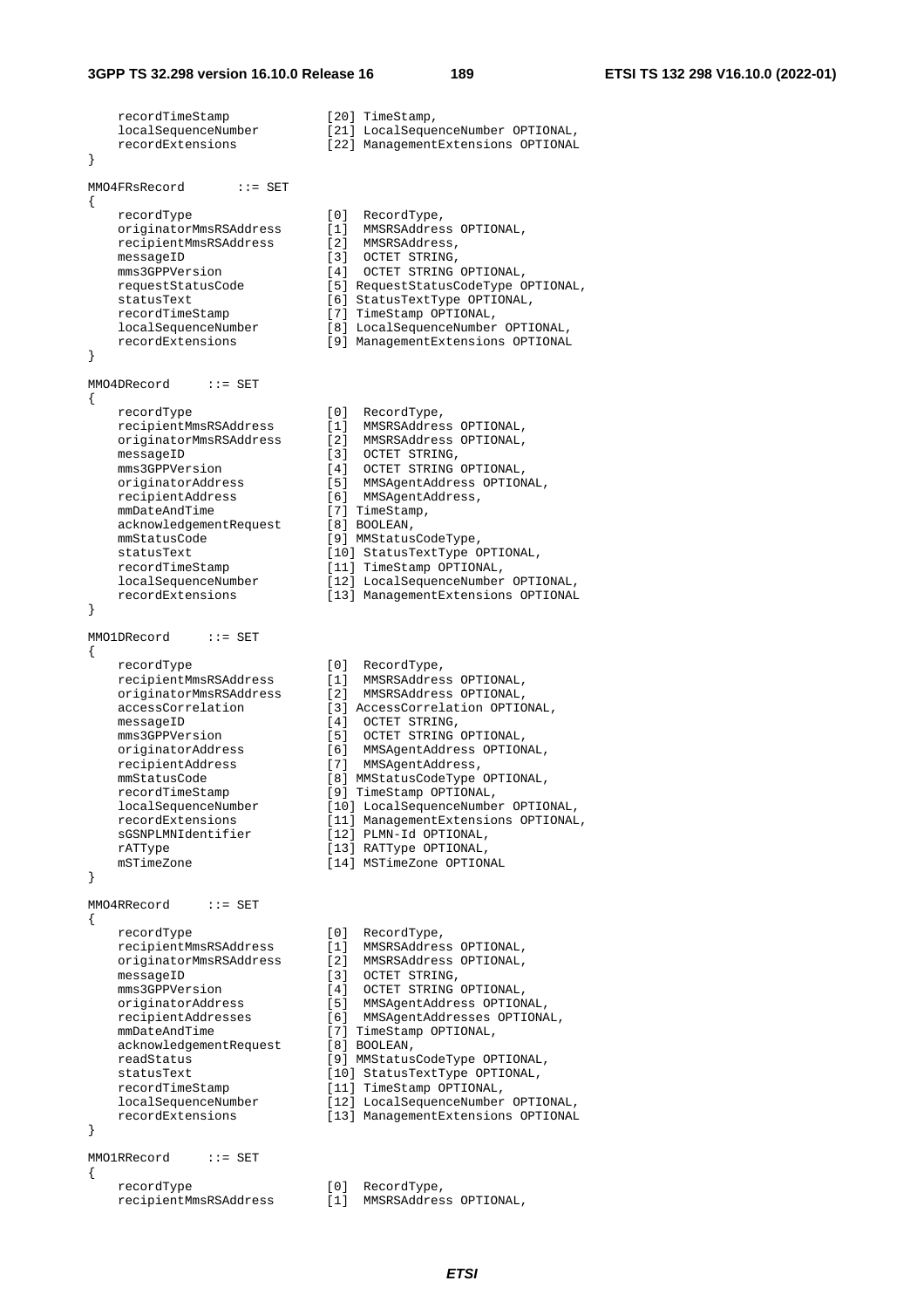#### **3GPP TS 32.298 version 16.10.0 Release 16 190 ETSI TS 132 298 V16.10.0 (2022-01)**

 originatorMmsRSAddress [2] MMSRSAddress OPTIONAL, accessCorrelation [3] AccessCorrelation OPTIONAL, messageID [4] OCTET STRING, mms3GPPVersion [5] OCTET STRING OPTIONAL, originatorAddress [6] MMSAgentAddress OPTIONAL, recipientAddress [7] MMSAgentAddress OPTIONAL, readStatus [8] MMStatusCodeType OPTIONAL, recordTimeStamp [9] TimeStamp OPTIONAL, localSequenceNumber [10] LocalSequenceNumber OPTIONAL, recordExtensions [11] ManagementExtensions OPTIONAL, sGSNPLMNIdentifier [12] PLMN-Id OPTIONAL, rATType [13] RATType OPTIONAL, mSTimeZone [14] MSTimeZone OPTIONAL } MMOMDRecord ::= SET { recordType [0] RecordType, originatorMmsRSAddress [1] MMSRSAddress OPTIONAL, recipientMmsRSAddress [2] MMSRSAddress OPTIONAL, messageID [3] OCTET STRING, messageSize [4] DataVolume OPTIONAL, mmStatusCode [5] MMStatusCodeType OPTIONAL, statusText [6] StatusTextType OPTIONAL, recordTimeStamp [7] TimeStamp OPTIONAL, localSequenceNumber [8] LocalSequenceNumber OPTIONAL, recordExtensions [9] ManagementExtensions OPTIONAL } MMR4FRecord ::= SET { recordType [0] RecordType, recipientMmsRSAddress [1] MMSRSAddress, originatorMmsRSAddress [2] MMSRSAddress, messageID [3] OCTET STRING, mms3GPPVersion [4] OCTET STRING OPTIONAL, originatorAddress [5] MMSAgentAddress, recipientAddresses [6] MMSAgentAddresses, contentType [7] ContentType, mmComponentType [8] MMComponentType OPTIONAL, messageSize [9] DataVolume, messageClass [10] MessageClass OPTIONAL, submissionTime [11] TimeStamp, timeOfExpiry [12] WaitTime OPTIONAL, deliveryReportRequested [13] BOOLEAN, priority [14] PriorityType OPTIONAL, senderVisibility [15] BOOLEAN, readReplyRequested [16] BOOLEAN, requestStatusCode [17] RequestStatusCodeType, statusText [18] StatusTextType, acknowledgementRequest [19] BOOLEAN, forwardCounter [20] INTEGER OPTIONAL, forwardingAddress [21] MMSAgentAddresses OPTIONAL, recordTimeStamp [22] TimeStamp, localSequenceNumber [23] LocalSequenceNumber OPTIONAL, recordExtensions [24] ManagementExtensions OPTIONAL MMR1NRqRecord ::= SET { recordType [0] RecordType, recipientMmsRSAddress [1] MMSRSAddress, messageID [2] OCTET STRING, replyChargingID [3] OCTET STRING OPTIONAL, senderAddress [4] MMSAgentAddress, recipientAddress [5] MMSAgentAddress, accessCorrelation [6] AccessCorrelation OPTIONAL, messageClass [7] MessageClass OPTIONAL, mmComponentType [8] MMComponentType OPTIONAL, messageSize [9] DataVolume,

}

- 
- timeOfExpiry [10] WaitTime OPTIONAL,
- messageReference [11] OCTET STRING,
- deliveryReportRequested [12] BOOLEAN OPTIONAL,
- replyCharging [13] BOOLEAN OPTIONAL,
- replyDeadline [14] WaitTime OPTIONAL,
- replyChargingSize [15] DataVolume OPTIONAL,
- mmStatusCode [16] MMStatusCodeType OPTIONAL,
	- statusText [17] StatusTextType OPTIONAL,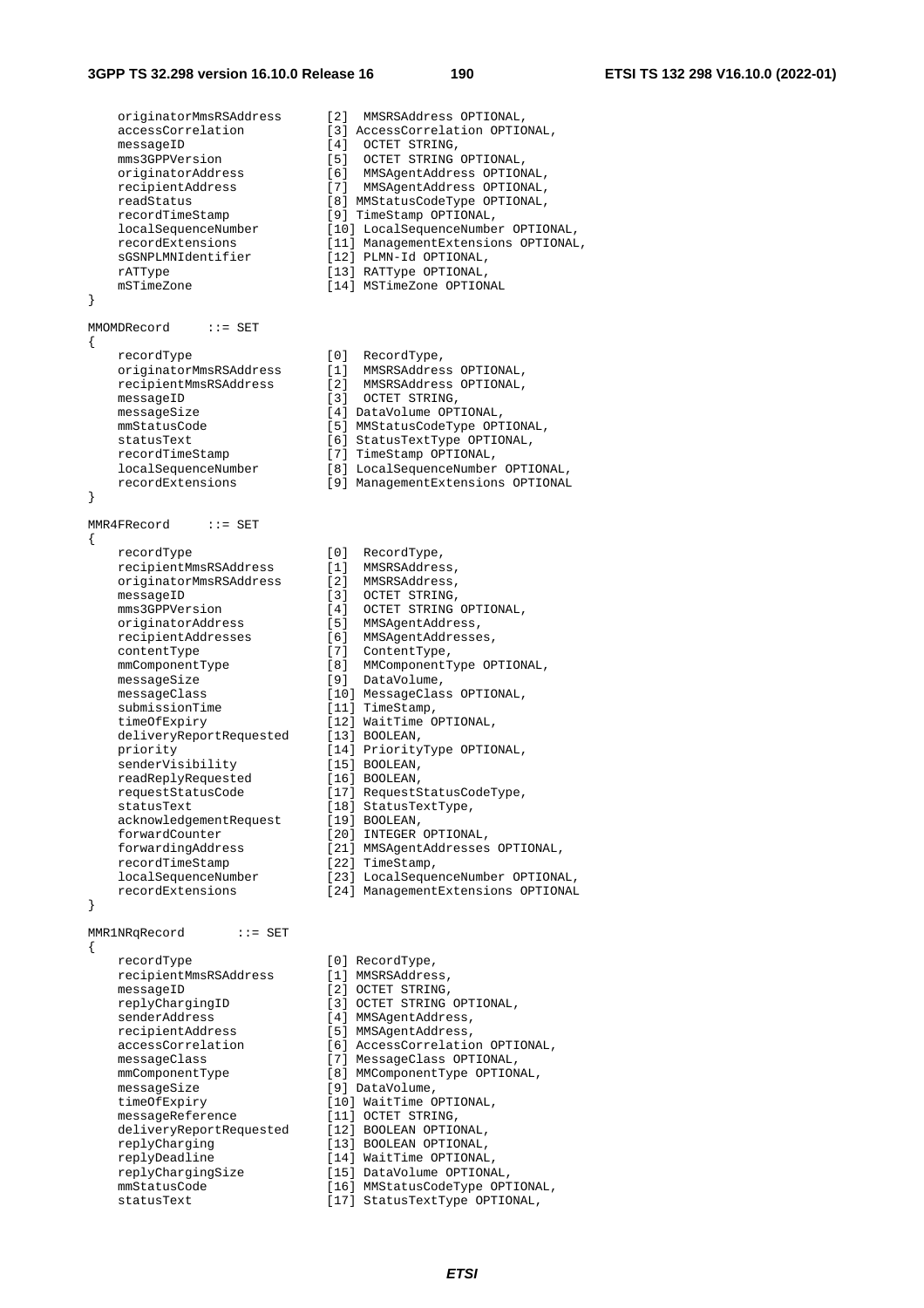## **3GPP TS 32.298 version 16.10.0 Release 16 191 ETSI TS 132 298 V16.10.0 (2022-01)**

| recordTimeStamp<br>localSequenceNumber<br>recordExtensions<br>mscfInformation<br>vaspID<br>vasID<br>sGSNPLMNIdentifier<br>rATType<br>mSTimeZone<br>}                                                                                                                                                                                                                                                                                                                                                                                            | [18] TimeStamp OPTIONAL,<br>[19] LocalSequenceNumber OPTIONAL,<br>[20] ManagementExtensions OPTIONAL,<br>[21] MSCFInformation OPTIONAL,<br>[22] OCTET STRING OPTIONAL,<br>[23] OCTET STRING OPTIONAL,<br>[24] PLMN-Id OPTIONAL,<br>[25] RATType OPTIONAL,<br>[26] MSTimeZone OPTIONAL                                                                                                                                                                                                                                                                                                                                                                                                                                                                                                                                                                                   |
|-------------------------------------------------------------------------------------------------------------------------------------------------------------------------------------------------------------------------------------------------------------------------------------------------------------------------------------------------------------------------------------------------------------------------------------------------------------------------------------------------------------------------------------------------|-------------------------------------------------------------------------------------------------------------------------------------------------------------------------------------------------------------------------------------------------------------------------------------------------------------------------------------------------------------------------------------------------------------------------------------------------------------------------------------------------------------------------------------------------------------------------------------------------------------------------------------------------------------------------------------------------------------------------------------------------------------------------------------------------------------------------------------------------------------------------|
| MMR1NRsRecord<br>$\mathbf{f} := \mathbf{SET}$                                                                                                                                                                                                                                                                                                                                                                                                                                                                                                   |                                                                                                                                                                                                                                                                                                                                                                                                                                                                                                                                                                                                                                                                                                                                                                                                                                                                         |
| $\{$<br>recordType<br>recipientMmsRSAddress<br>messageID<br>recipientAddress<br>accessCorrelation<br>reportAllowed<br>mmStatusCode<br>statusText<br>recordTimeStamp<br>localSequenceNumber<br>recordExtensions<br>sGSNPLMNIdentifier<br>rATType<br>mSTimeZone                                                                                                                                                                                                                                                                                   | [0]<br>RecordType,<br>[1]<br>MMSRSAddress,<br>$\left[\begin{array}{c}2\end{array}\right]$<br>OCTET STRING,<br>[3] MMSAgentAddress,<br>[4] AccessCorrelation OPTIONAL,<br>[5] BOOLEAN OPTIONAL,<br>[6] MMStatusCodeType OPTIONAL,<br>[7] StatusTextType OPTIONAL,<br>[8] TimeStamp OPTIONAL,<br>[9] LocalSequenceNumber OPTIONAL,<br>[10] ManagementExtensions OPTIONAL,<br>[11] PLMN-Id OPTIONAL,<br>[12] RATType OPTIONAL,<br>[13] MSTimeZone OPTIONAL                                                                                                                                                                                                                                                                                                                                                                                                                 |
| }                                                                                                                                                                                                                                                                                                                                                                                                                                                                                                                                               |                                                                                                                                                                                                                                                                                                                                                                                                                                                                                                                                                                                                                                                                                                                                                                                                                                                                         |
| MMR1RtRecord<br>$\cdot \cdot =$ SET<br>$\{$                                                                                                                                                                                                                                                                                                                                                                                                                                                                                                     |                                                                                                                                                                                                                                                                                                                                                                                                                                                                                                                                                                                                                                                                                                                                                                                                                                                                         |
| recordType<br>recipientMmsRSAddress<br>messageID<br>replyChargingID<br>senderAddress<br>recipientAddress<br>accessCorrelation<br>contentType<br>mmComponentType<br>messageClass<br>submissionTime<br>messageSize<br>deliveryReportRequested<br>priority<br>readReplyRequested<br>mmStatusCode<br>statusText<br>replyDeadline<br>replyChargingSize<br>durationOfTransmission<br>timeOfExpiry<br>recordTimeStamp<br>localSequenceNumber<br>recordExtensions<br>messageReference<br>vaspID<br>vasID<br>sGSNPLMNIdentifier<br>rATType<br>mSTimeZone | [0] RecordType,<br>[1] MMSRSAddress,<br>[2] OCTET STRING,<br>[3] OCTET STRING OPTIONAL,<br>[4] MMSAgentAddress OPTIONAL,<br>[5] MMSAgentAddress,<br>[6] AccessCorrelation OPTIONAL,<br>[7] ContentType,<br>[8] MMComponentType OPTIONAL,<br>[9] MessageClass OPTIONAL,<br>[10] TimeStamp,<br>[11] DataVolume OPTIONAL,<br>[12] BOOLEAN OPTIONAL,<br>[13] PriorityType OPTIONAL,<br>[14] BOOLEAN OPTIONAL,<br>[15] MMStatusCodeType OPTIONAL,<br>[16] StatusTextType OPTIONAL,<br>[17] WaitTime OPTIONAL,<br>[18] DataVolume OPTIONAL,<br>[19] INTEGER OPTIONAL,<br>[20] WaitTime OPTIONAL,<br>[21] TimeStamp OPTIONAL,<br>[22] LocalSequenceNumber OPTIONAL,<br>[23] ManagementExtensions OPTIONAL,<br>[24] OCTET STRING,<br>[25] OCTET STRING OPTIONAL,<br>[26] OCTET STRING OPTIONAL,<br>[27] PLMN-Id OPTIONAL,<br>[28] RATType OPTIONAL,<br>[29] MSTimeZone OPTIONAL |
| $\mathcal{F}$                                                                                                                                                                                                                                                                                                                                                                                                                                                                                                                                   |                                                                                                                                                                                                                                                                                                                                                                                                                                                                                                                                                                                                                                                                                                                                                                                                                                                                         |
| MMR1ARecord<br>$\cdots$ SET<br>$\{$<br>recordType<br>recipientMmsRSAddress<br>messageID<br>recipientAddress<br>accessCorrelation<br>reportAllowed<br>mmStatusCode<br>statusText<br>recordTimeStamp<br>localSequenceNumber<br>recordExtensions<br>sGSNPLMNIdentifier<br>rATType                                                                                                                                                                                                                                                                  | [0] RecordType,<br>[1] MMSRSAddress,<br>[2] OCTET STRING,<br>[3] MMSAgentAddress,<br>[4] AccessCorrelation OPTIONAL,<br>[5] BOOLEAN OPTIONAL,<br>[6] MMStatusCodeType OPTIONAL,<br>[7] StatusTextType OPTIONAL,<br>[8] TimeStamp OPTIONAL,<br>[9] LocalSequenceNumber OPTIONAL,<br>[10] ManagementExtensions OPTIONAL,<br>[11] PLMN-Id OPTIONAL,<br>[12] RATType OPTIONAL,                                                                                                                                                                                                                                                                                                                                                                                                                                                                                              |

*ETSI*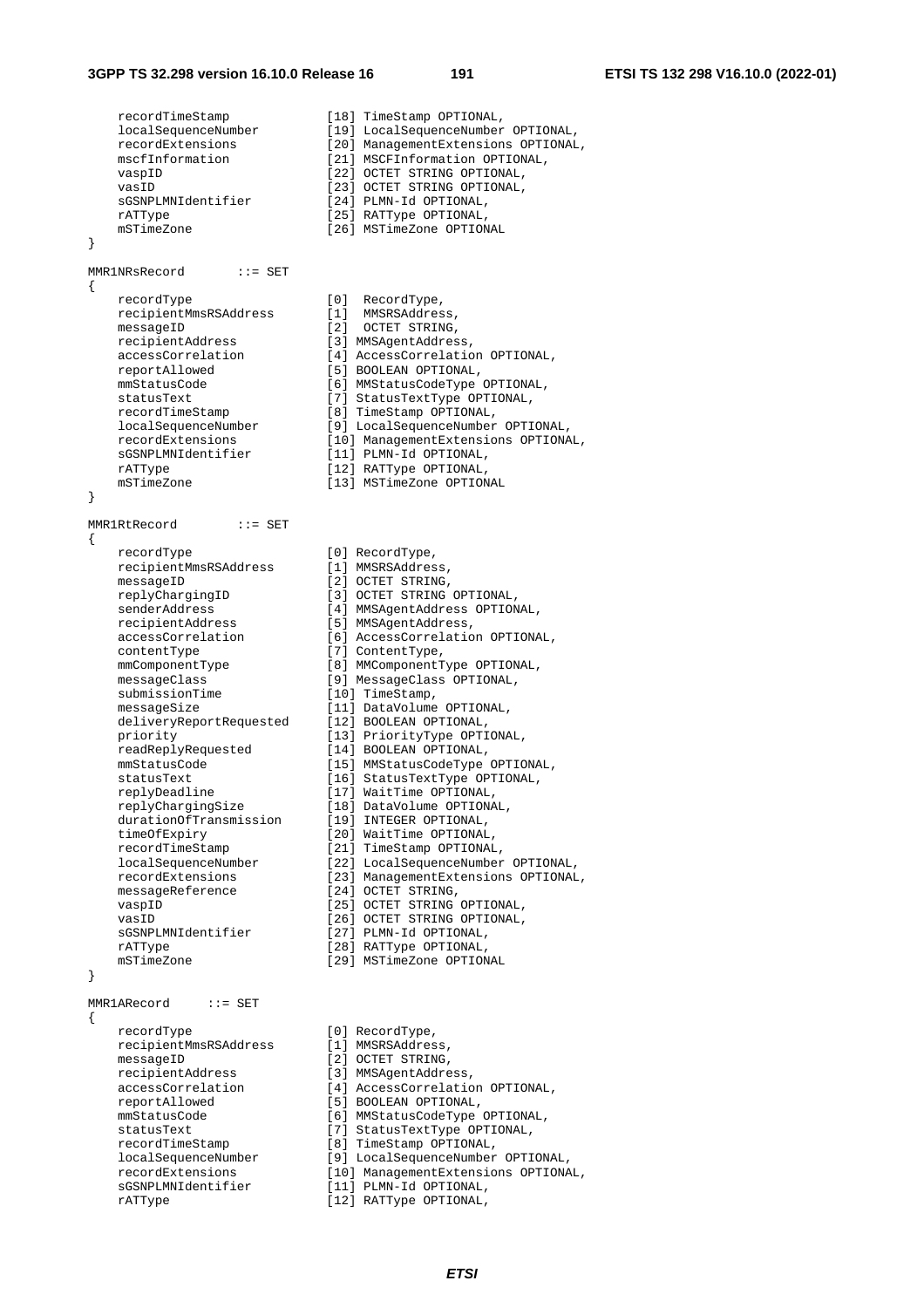```
 mSTimeZone [13] MSTimeZone OPTIONAL 
} 
MMR4DRqRecord ::= SET 
{ 
 recordType [0] RecordType, 
 recipientMmsRSAddress [1] MMSRSAddress, 
 originatorMmsRSAddress [2] MMSRSAddress, 
messageID [3] OCTET STRING,
 mms3GPPVersion [4] OCTET STRING OPTIONAL, 
 originatorAddress [5] MMSAgentAddress, 
 recipientAddress [6] MMSAgentAddress, 
 mmDateAndTime [7] TimeStamp OPTIONAL, 
 acknowledgementRequest [8] BOOLEAN, 
 mmStatusCode [9] MMStatusCodeType OPTIONAL, 
 statusText [10] StatusTextType OPTIONAL, 
 recordTimeStamp [11] TimeStamp OPTIONAL, 
 localSequenceNumber [12] LocalSequenceNumber OPTIONAL, 
 recordExtensions [13] ManagementExtensions OPTIONAL 
} 
MMR4DRsRecord ::= SET 
{ 
 recordType [0] RecordType, 
 recipientMmsRSAddress [1] MMSRSAddress, 
 originatorMmsRSAddress [2] MMSRSAddress, 
messageID [3] OCTET STRING,
 mms3GPPVersion [4] OCTET STRING OPTIONAL, 
 requestStatusCode [5] RequestStatusCodeType OPTIONAL, 
 statusText [6] StatusTextType OPTIONAL, 
 recordTimeStamp [7] TimeStamp OPTIONAL, 
 localSequenceNumber [8] LocalSequenceNumber OPTIONAL, 
 recordExtensions [9] ManagementExtensions OPTIONAL 
} 
MMR1RRRecord ::= SET 
{ 
 recordType [0] RecordType, 
 recipientMmsRSAddress [1] MMSRSAddress, 
messageID [2] OCTET STRING,
 recipientAddress [3] MMSAgentAddress, 
 originatorAddress [4] MMSAgentAddress, 
 accessCorrelation [5] AccessCorrelation OPTIONAL, 
 mmStatusCode [6] MMStatusCodeType OPTIONAL, 
 statusText [7] StatusTextType OPTIONAL, 
 recordTimeStamp [8] TimeStamp OPTIONAL, 
 localSequenceNumber [9] LocalSequenceNumber OPTIONAL, 
 recordExtensions [10] ManagementExtensions OPTIONAL, 
 sGSNPLMNIdentifier [11] PLMN-Id OPTIONAL, 
 rATType [12] RATType OPTIONAL, 
   mSTimeZone [13] MSTimeZone OPTIONAL 
} 
MMR4RRqRecord ::= SET 
{ 
 recordType [0] RecordType, 
 recipientMmsRSAddress [1] MMSRSAddress, 
 originatorMmsRSAddress [2] MMSRSAddress, 
messageID [3] OCTET STRING,
 mms3GPPVersion [4] OCTET STRING OPTIONAL, 
 originatorAddress [5] MMSAgentAddress, 
 recipientAddress [6] MMSAgentAddress, 
 mmDateAndTime [7] TimeStamp OPTIONAL, 
 acknowledgementRequest [8] BOOLEAN, 
 mmStatusCode [9] MMStatusCodeType OPTIONAL, 
 statusText [10] StatusTextType OPTIONAL, 
 recordTimeStamp [11] TimeStamp OPTIONAL, 
 localSequenceNumber [12] LocalSequenceNumber OPTIONAL, 
 recordExtensions [13] ManagementExtensions OPTIONAL 
} 
MMR4RRsRecord ::= SET 
{ 
   recordType [0] RecordType,
```
 recipientMmsRSAddress [1] MMSRSAddress, originatorMmsRSAddress [2] MMSRSAddress, messageID [3] OCTET STRING,<br>mms3GPPVersion [4] OCTET STRING

- 
- [4] OCTET STRING OPTIONAL,
	-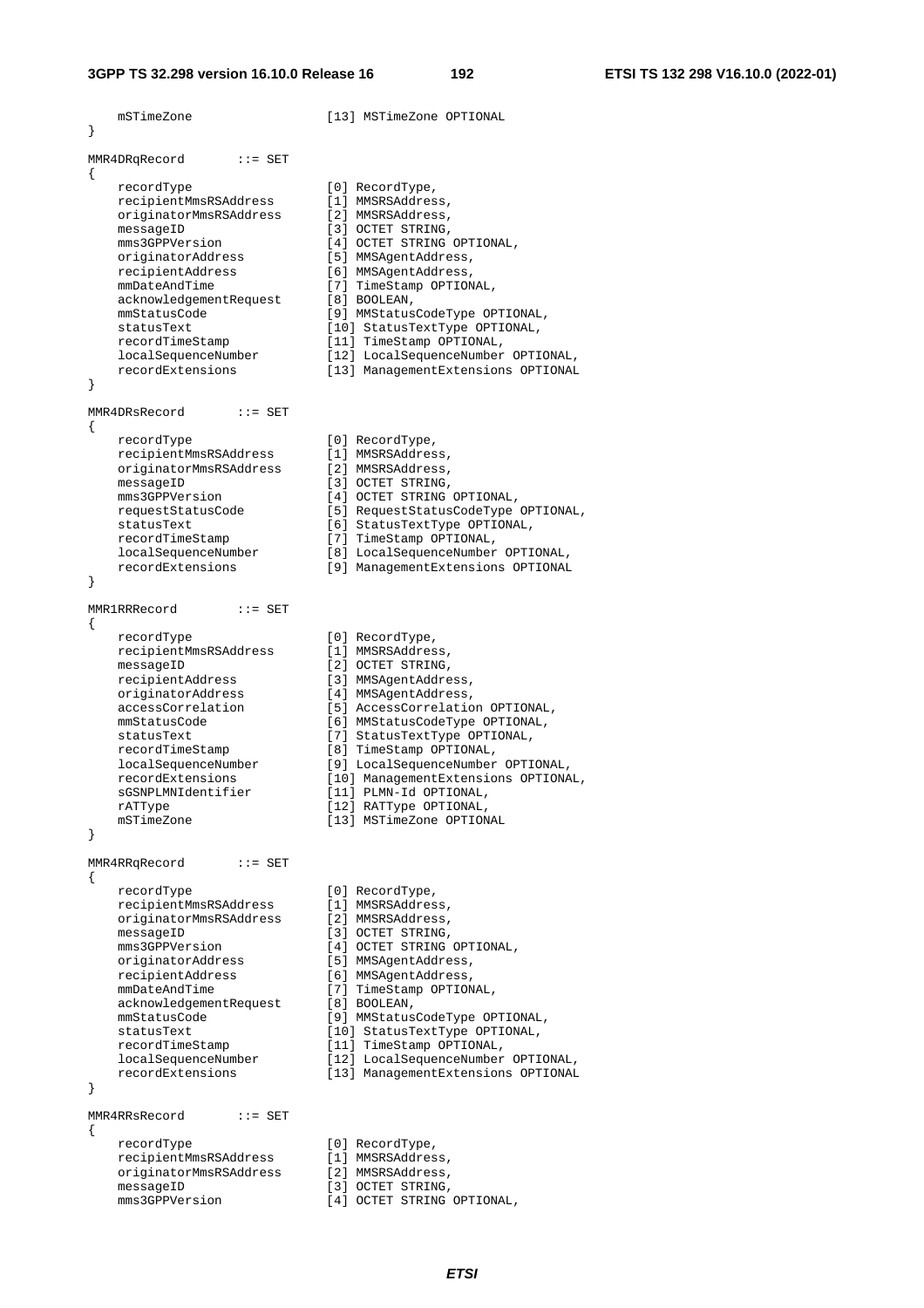requestStatusCode [5] RequestStatusCodeType OPTIONAL, statusText [6] StatusTextType OPTIONAL, recordTimeStamp [7] TimeStamp OPTIONAL, localSequenceNumber [8] LocalSequenceNumber OPTIONAL, recordExtensions [9] ManagementExtensions OPTIONAL } MMRMDRecord ::= SET { recordType [0] RecordType, originatorMmsRSAddress [1] MMSRSAddress, recipientMmsRSAddress [2] MMSRSAddress OPTIONAL, messageID [3] OCTET STRING, messageSize [4] DataVolume,<br>mmStatusCode [5] MMStatusCod .<br>[5] MMStatusCodeType OPTIONAL,<br>[6] StatusTextType OPTIONAL, statusText [6] StatusTextType OPTIONAL, recordTimeStamp [7] TimeStamp OPTIONAL, localSequenceNumber [8] LocalSequenceNumber OPTIONAL, recordExtensions [9] ManagementExtensions OPTIONAL } MMFRecord ::= SET { recordType [0] RecordType, forwardingMmsRSAddress [1] MMSRSAddress, messageID [2] OCTET STRING, forwardingAddress [3] MMSAgentAddress, recipientAddresses [4] MMSAgentAddresses, chargeInformation [5] ChargeInformation OPTIONAL, timeOfExpiry [6] WaitTime OPTIONAL, earliestTimeOfDelivery [7] WaitTime OPTIONAL, deliveryReportRequested [8] BOOLEAN OPTIONAL, readReplyRequested [9] BOOLEAN OPTIONAL, messageReference [10] OCTET STRING, mmStatusCode [11] MMStatusCodeType OPTIONAL, statusText [12] StatusTextType OPTIONAL, recordTimeStamp [13] TimeStamp OPTIONAL, localSequenceNumber [14] LocalSequenceNumber OPTIONAL, recordExtensions [15] ManagementExtensions OPTIONAL, mMBoxstorageInformation [15] Managementancembrons of from mBoxstorageInformation OPTIONAL } MMBx1SRecord ::= SET { recordType [0] RecordType, mmsRelayAddress [1] IPAddress, managingAddress [2] MMSAgentAddress, accessCorrelation [3] AccessCorrelation OPTIONAL, contentType [4] ContentType OPTIONAL, messageSize [5] DataVolume OPTIONAL, messageReference [6] OCTET STRING OPTIONAL, mmState [7] OCTET STRING OPTIONAL, mmFlags [8] OCTET STRING OPTIONAL, storeStatus [9] StoreStatus OPTIONAL, storeStatusText [10] StatusTextType OPTIONAL, sequenceNumber [11] INTEGER OPTIONAL, timeStamp [12] TimeStamp OPTIONAL, recordExtensions [13] ManagementExtensions OPTIONAL, sGSNPLMNIdentifier [14] PLMN-Id OPTIONAL, rATType [15] RATType OPTIONAL, mSTimeZone [16] MSTimeZone OPTIONAL } MMBx1VRecord ::= SET { recordType [0] RecordType,<br>mmsRelayAddress [1] IPAddress, -------<sub>1P</sub>-<br>mmsRelayAddress<br>managingAddress managingAddress [2] MMSAgentAddress, accessCorrelation [3] AccessCorrelation OPTIONAL, attributesList [4] AttributesList OPTIONAL, messageSelection [5] MessageSelection OPTIONAL, start [6] INTEGER OPTIONAL, limit [7] INTEGER OPTIONAL, totalsRequested [8] BOOLEAN OPTIONAL, quotasRequested [9] BOOLEAN OPTIONAL, mmListing [10] AttributesList OPTIONAL, requestStatusCode [11] RequestStatusCodeType OPTIONAL, mmListing<br>
requestStatusCode [11] RequestStatusCodeType OP<br>
statusText [12] StatusTextType OPTIONAL,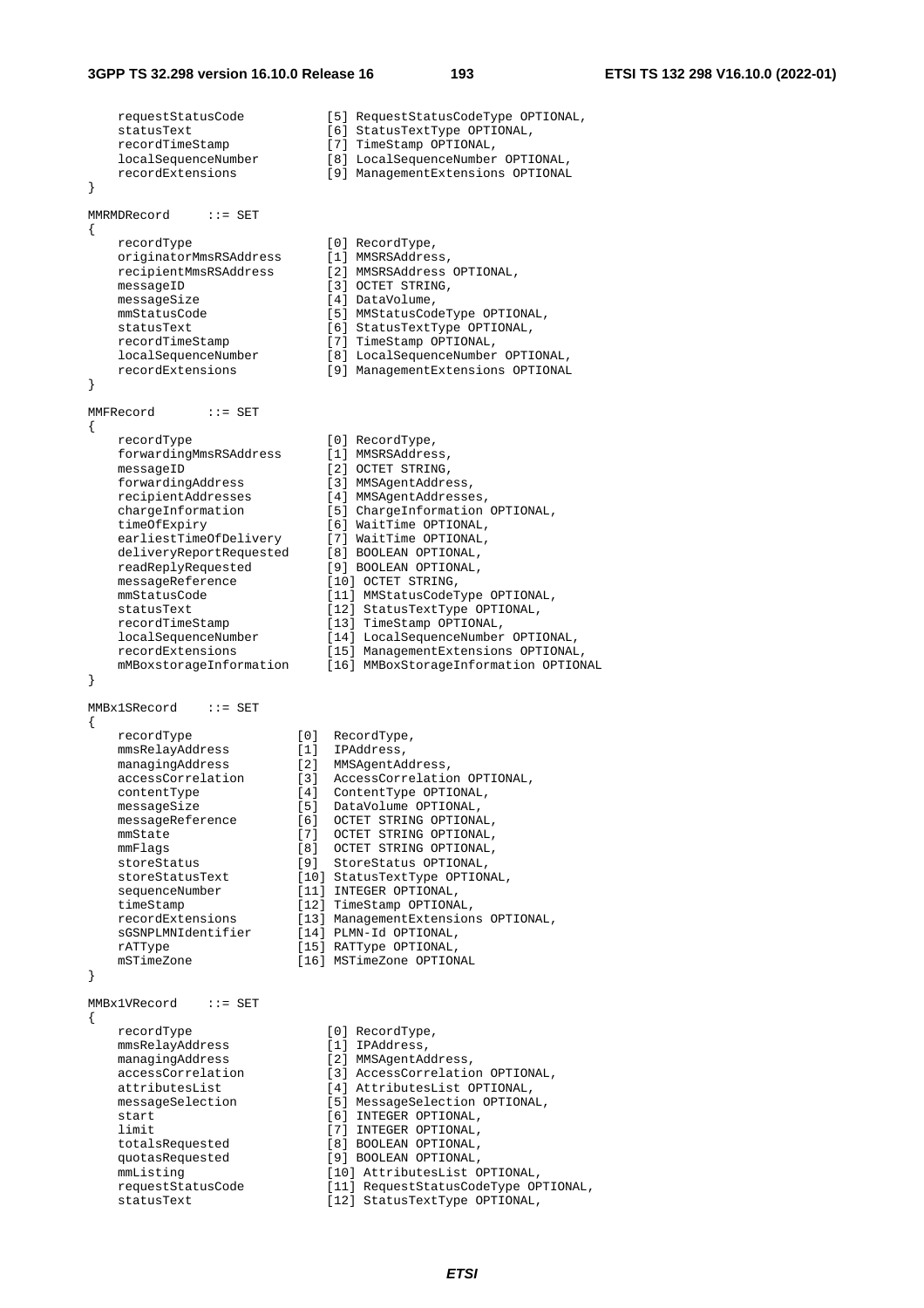#### **3GPP TS 32.298 version 16.10.0 Release 16 194 ETSI TS 132 298 V16.10.0 (2022-01)**

 totals [13] Totals OPTIONAL, quotas [14] Quotas OPTIONAL,<br>sequenceNumber [15] INTEGER OPTIONAL, sequenceNumber [15] INTEGER OPTIONAL, timeStamp [16] TimeStamp OPTIONAL, recordExtensions [17] ManagementExtensions OPTIONAL, sGSNPLMNIdentifier [18] PLMN-Id OPTIONAL, rATType [19] RATType OPTIONAL, mSTimeZone [20] MSTimeZone OPTIONAL } MMBx1URecord ::= SET { recordType [0] RecordType, mmsRelayAddress [1] IPAddress, managingAddress [2] MMSAgentAddress, recipientsAddressList [4] MMSAgentAddresses, messageClass [5] MessageClass OPTIONAL, uploadTime [6] TimeStamp OPTIONAL, timeOfExpiry [7] WaitTime OPTIONAL, earliestTimeOfDelivery [8] WaitTime OPTIONAL, priority [9] PriorityType OPTIONAL, mmState [10] OCTET STRING OPTIONAL, mmFlags [11] OCTET STRING OPTIONAL, contentType [12] ContentType OPTIONAL, messageSize [13] DataVolume OPTIONAL, messageReference [14] OCTET STRING OPTIONAL, statusText [16] StatusTextType OPTIONAL, sequenceNumber [17] INTEGER OPTIONAL, timeStamp [18] TimeStamp OPTIONAL, sGSNPLMNIdentifier [20] PLMN-Id OPTIONAL, rATType  $[21]$  RATType OPTIONAL, mSTimeZone [22] MSTimeZone OPTIONAL } MMBx1DRecord ::= SET { recordType [0] RecordType,<br>mmsRelayAddress [1] IPAddress,<br>managingAddress [2] MMSAgentAdd mmsRelayAddress [1] IPAddress, managingAddress [2] MMSAgentAddress, accessCorrelation [3] AccessCorrelation OPTIONAL, messageReference [4] OCTET STRING OPTIONAL, requestStatusCode [5] RequestStatusCodeType OPTIONAL, statusText [6] StatusTextType OPTIONAL, sequenceNumber [7] INTEGER OPTIONAL, timeStamp [8] TimeStamp OPTIONAL, sGSNPLMNIdentifier [20] PLMN-Id OPTIONAL, rATType  $[21]$  RATType OPTIONAL, mSTimeZone [22] MSTimeZone OPTIONAL } MM7SRecord ::= SET { recordType [0] RecordType, originatorMmsRSAddress [1] MMSRSAddress, vaspID [3] OCTET STRING, vasID  $[4]$  OCTET STRING, messageID [5] OCTET STRING, originatorAddress [6] MMSAgentAddress, recipientAddresses [7] MMSAgentAddresses, contentType [9] ContentType, messageSize [11] DataVolume, submissionTime  $[14]$  TimeStamp OPTIONAL, timeOfExpiry [15] WaitTime OPTIONAL, earliestTimeOfDelivery [16] WaitTime OPTIONAL, deliveryReportRequested [17] BOOLEAN OPTIONAL, readReplyRequested [18] BOOLEAN OPTIONAL, replyCharging [19] BOOLEAN OPTIONAL,

 accessCorrelation [3] AccessCorrelation OPTIONAL, requestStatusCode [15] RequestStatusCodeType OPTIONAL, recordExtensions [19] ManagementExtensions OPTIONAL,

- 
- -
- 
- 
- 
- 
- 
- 
- 
- 
- recordExtensions [9] ManagementExtensions OPTIONAL,
	-
	-
	-
- linkedID [2] OCTET STRING OPTIONAL, serviceCode [8] OCTET STRING OPTIONAL, mmComponentType [10] MMComponentType OPTIONAL, messageClass [12] MessageClass OPTIONAL, chargeInformation [13] ChargeInformation OPTIONAL, replyDeadline [20] WaitTime OPTIONAL,<br>replyChargingSize [21] DataVolume OPTIONAL,
- replyDeadline [20] WaitTime OPTIONAL,
	- - *ETSI*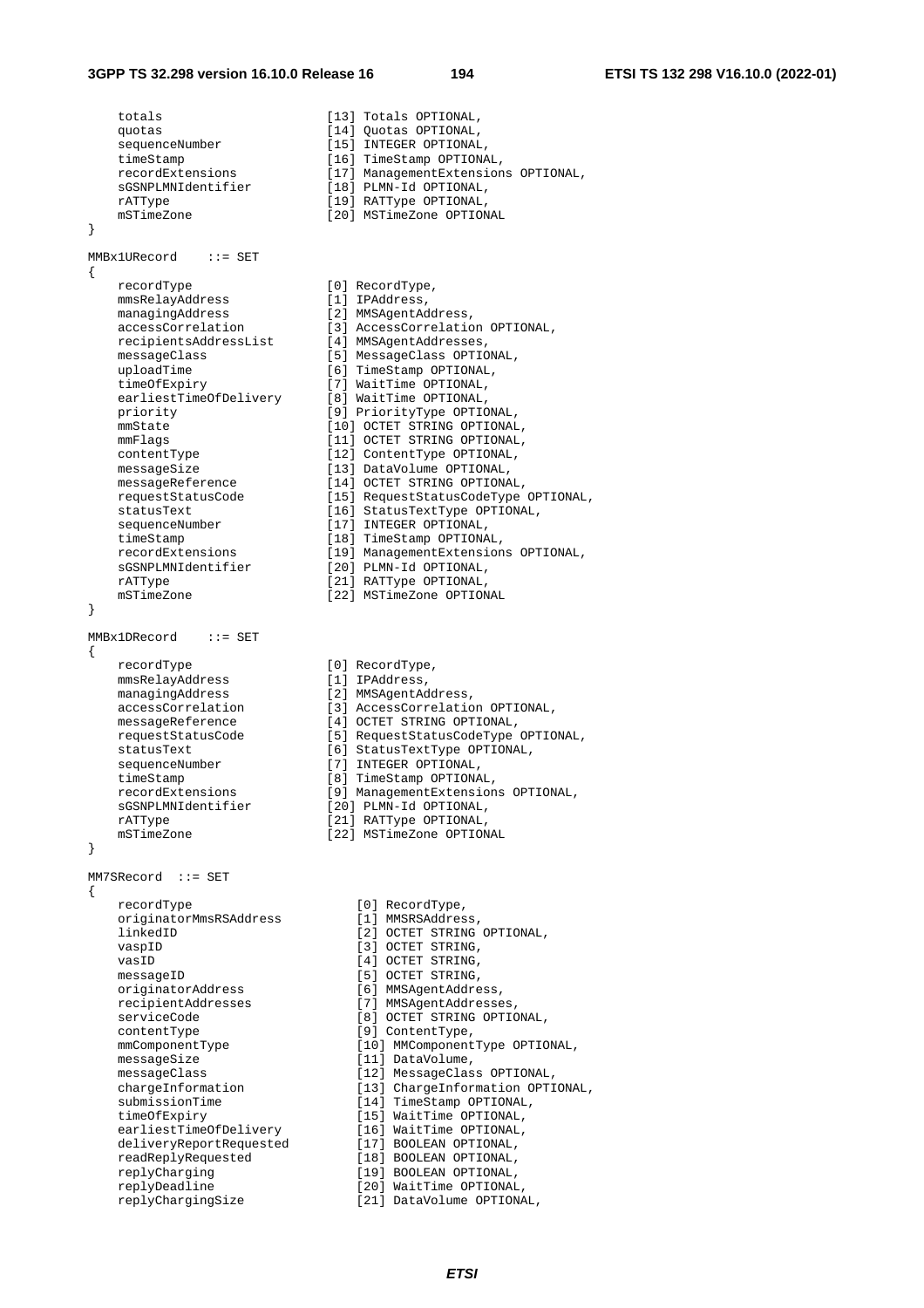#### **3GPP TS 32.298 version 16.10.0 Release 16 195 ETSI TS 132 298 V16.10.0 (2022-01)**

```
 priority [22] PriorityType OPTIONAL, 
 messageDistributionIndicator [23] BOOLEAN OPTIONAL, 
 requestStatusCode [24] RequestStatusCodeType OPTIONAL, 
 statusText [25] StatusTextType OPTIONAL, 
recordTimeStamp [26] TimeStamp,
 localSequenceNumber [27] LocalSequenceNumber OPTIONAL, 
 recordExtensions [28] ManagementExtensions OPTIONAL, 
 mscfInformation [29] MSCFInformation OPTIONAL 
} 
MM7DRqRecord ::= SET 
{ 
   recordType [0] RecordType,<br>recipientMmsRSAddress [1] MMSRSAddress,
 recipientMmsRSAddress [1] MMSRSAddress, 
 linkedID [2] OCTET STRING OPTIONAL, 
 replyChargingID [3] OCTET STRING OPTIONAL, 
 originatorAddress [4] MMSAgentAddress, 
 recipientAddress [5] MMSAgentAddress, 
 mmComponentType [6] MMComponentType OPTIONAL, 
messageSize [7] DataVolume,
 contentType [8] ContentType, 
 priority [9] PriorityType OPTIONAL, 
 recordTimeStamp [10] TimeStamp OPTIONAL, 
 localSequenceNumber [11] LocalSequenceNumber OPTIONAL, 
 recordExtensions [12] ManagementExtensions OPTIONAL 
} 
MM7DRsRecord ::= SET 
{ 
    recordType [0] RecordType, 
   recipientMmsRSAddress [1] MMSRSAddress,
messageID [2] OCTET STRING,
 recipientAddress [3] MMSAgentAddress, 
serviceCode [4] OCTET STRING OPTIONAL,
 requestStatusCode [5] RequestStatusCodeType OPTIONAL, 
 statusText [6] StatusTextType OPTIONAL, 
 recordTimeStamp [7] TimeStamp OPTIONAL, 
 localSequenceNumber [8] LocalSequenceNumber OPTIONAL, 
 recordExtensions [9] ManagementExtensions OPTIONAL 
} 
MM7CRecord ::= SET 
{ 
    recordType [0] RecordType, 
   originatorMmsRSAddress [1] MMSRSAddress,<br>vaspID [2] OCTET STRING,
vaspID [2] OCTET STRING,
vasID [3] OCTET STRING,
 messageID [4] OCTET STRING, 
 originatorAddress [5] MMSAgentAddress, 
serviceCode [6] OCTET STRING OPTIONAL,
 requestStatusCode [7] RequestStatusCodeType OPTIONAL, 
 statusText [8] StatusTextType OPTIONAL, 
 recordTimeStamp [9] TimeStamp OPTIONAL, 
 localSequenceNumber [10] LocalSequenceNumber OPTIONAL, 
 recordExtensions [11] ManagementExtensions OPTIONAL 
} 
MM7RRecord ::= SET 
{ 
    recordType [0] RecordType, 
    originatorMmsRSAddress [1] MMSRSAddress, 
   vaspID [2] OCTET STRING,
vasID [3] OCTET STRING,
messageID [4] OCTET STRING,
 originatorAddress [5] MMSAgentAddress, 
serviceCode [6] OCTET STRING OPTIONAL,
 contentType [7] ContentType, 
 submissionTime [8] TimeStamp OPTIONAL, 
 timeOfExpiry [9] WaitTime OPTIONAL, 
 earliestTimeOfDelivery [10] WaitTime OPTIONAL, 
 requestStatusCode [11] RequestStatusCodeType OPTIONAL, 
 statusText [12] StatusTextType OPTIONAL, 
 recordTimeStamp [13] TimeStamp OPTIONAL, 
 localSequenceNumber [14] LocalSequenceNumber OPTIONAL, 
 recordExtensions [15] ManagementExtensions OPTIONAL 
}
```
MM7DRRqRecord ::= SET

*ETSI*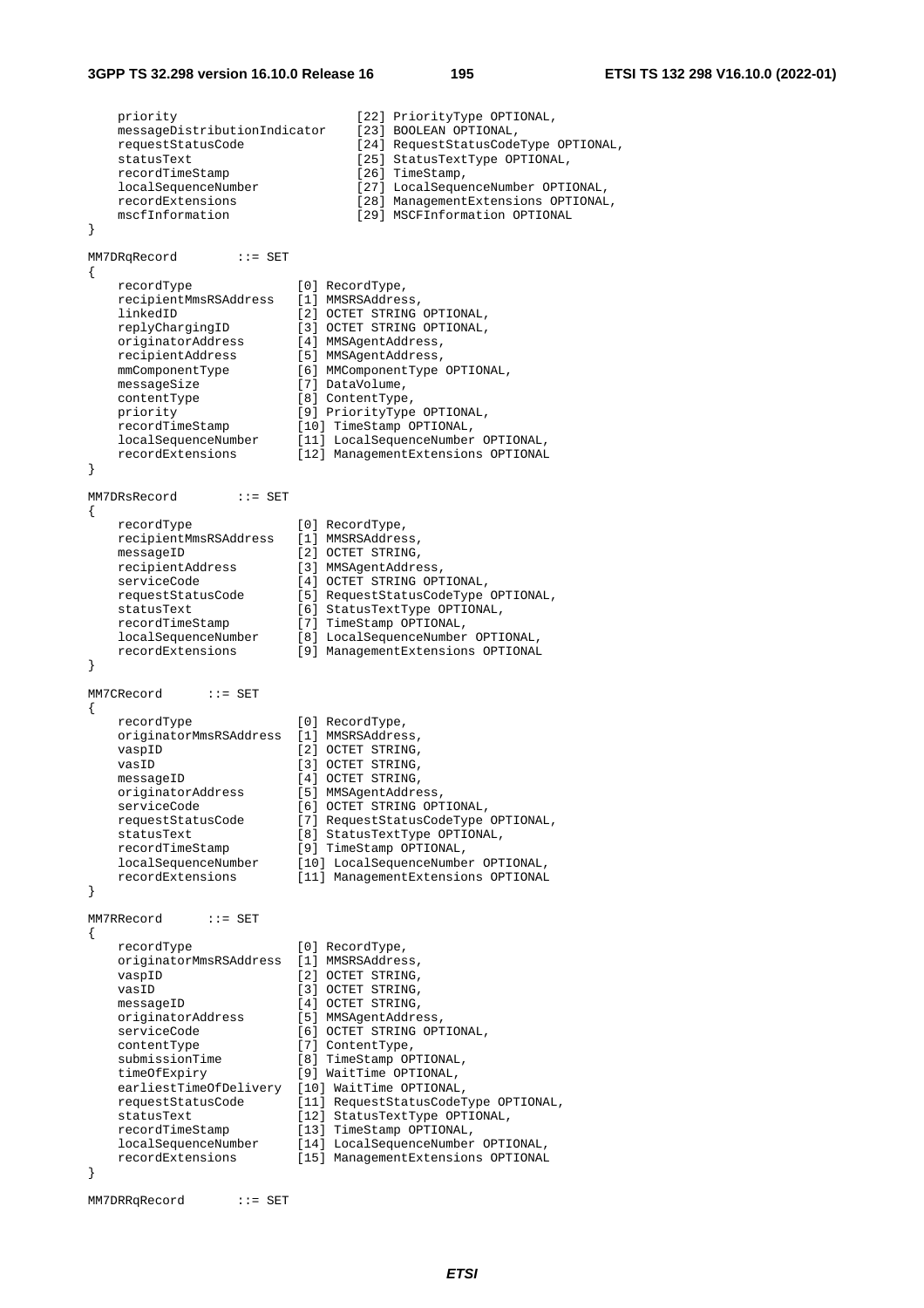mmFlags [5] OCTET STRING,

{ recordType [0] RecordType, recipientMmsRSAddress [1] MMSRSAddress OPTIONAL, messageID [2] OCTET STRING, originatorAddress [3] MMSAgentAddress OPTIONAL, recipientAddress [4] MMSAgentAddress, mmDateAndTime [5] TimeStamp OPTIONAL, mmStatusCode [6] MMStatusCodeType, mmStatusText [7] StatusTextType OPTIONAL, recordTimeStamp [8] TimeStamp OPTIONAL, localSequenceNumber [9] LocalSequenceNumber OPTIONAL, recordExtensions [10] ManagementExtensions OPTIONAL } MM7DRRsRecord ::= SET { recordType [0] RecordType, recipientMmsRSAddress [1] MMSRSAddress OPTIONAL, messageID [2] OCTET STRING, originatorAddress [3] MMSAgentAddress OPTIONAL, recipientAddress [4] MMSAgentAddress, requestStatusCode [5] RequestStatusCodeType OPTIONAL, statusText [6] StatusTextType OPTIONAL, recordTimeStamp [7] TimeStamp OPTIONAL, localSequenceNumber [8] LocalSequenceNumber OPTIONAL, recordExtensions [9] ManagementExtensions OPTIONAL } MM7RRqRecord ::= SET { recordType [0] RecordType, recipientMmsRSAddress [1] MMSRSAddress OPTIONAL, messageID [2] OCTET STRING, originatorAddress [3] MMSAgentAddress OPTIONAL, recipientAddress [4] MMSAgentAddress, mmDateAndTime [5] TimeStamp OPTIONAL, readStatus [6] MMStatusCodeType, mmStatusText [7] StatusTextType OPTIONAL, recordTimeStamp [8] TimeStamp OPTIONAL, localSequenceNumber [9] LocalSequenceNumber OPTIONAL, recordExtensions [10] ManagementExtensions OPTIONAL } MM7RRsRecord ::= SET { recordType [0] RecordType, recipientMmsRSAddress [1] MMSRSAddress OPTIONAL, messageID [2] OCTET STRING, originatorAddress [3] MMSAgentAddress OPTIONAL, recipientAddress [4] MMSAgentAddress, requestStatusCode [5] RequestStatusCodeType OPTIONAL, statusText [6] StatusTextType OPTIONAL, recordTimeStamp [7] TimeStamp OPTIONAL, localSequenceNumber [8] LocalSequenceNumber OPTIONAL, recordExtensions [9] ManagementExtensions OPTIONAL } -- -- MMS DATA TYPES -- AccessCorrelation ::= CHOICE { circuitSwitched [0] CircuitSwitchedAccess, packetSwitched [1] PacketSwitchedAccess } AttributesList ::= SEQUENCE -- -- Note: the values below are subject to WAP Forum ongoing standardization -- { messageID [0] OCTET STRING, dateAndTime [1] TimeStamp, senderAddress [2] MMSRSAddress, subject [3] OCTET STRING, messageSize [4] DataVolume ,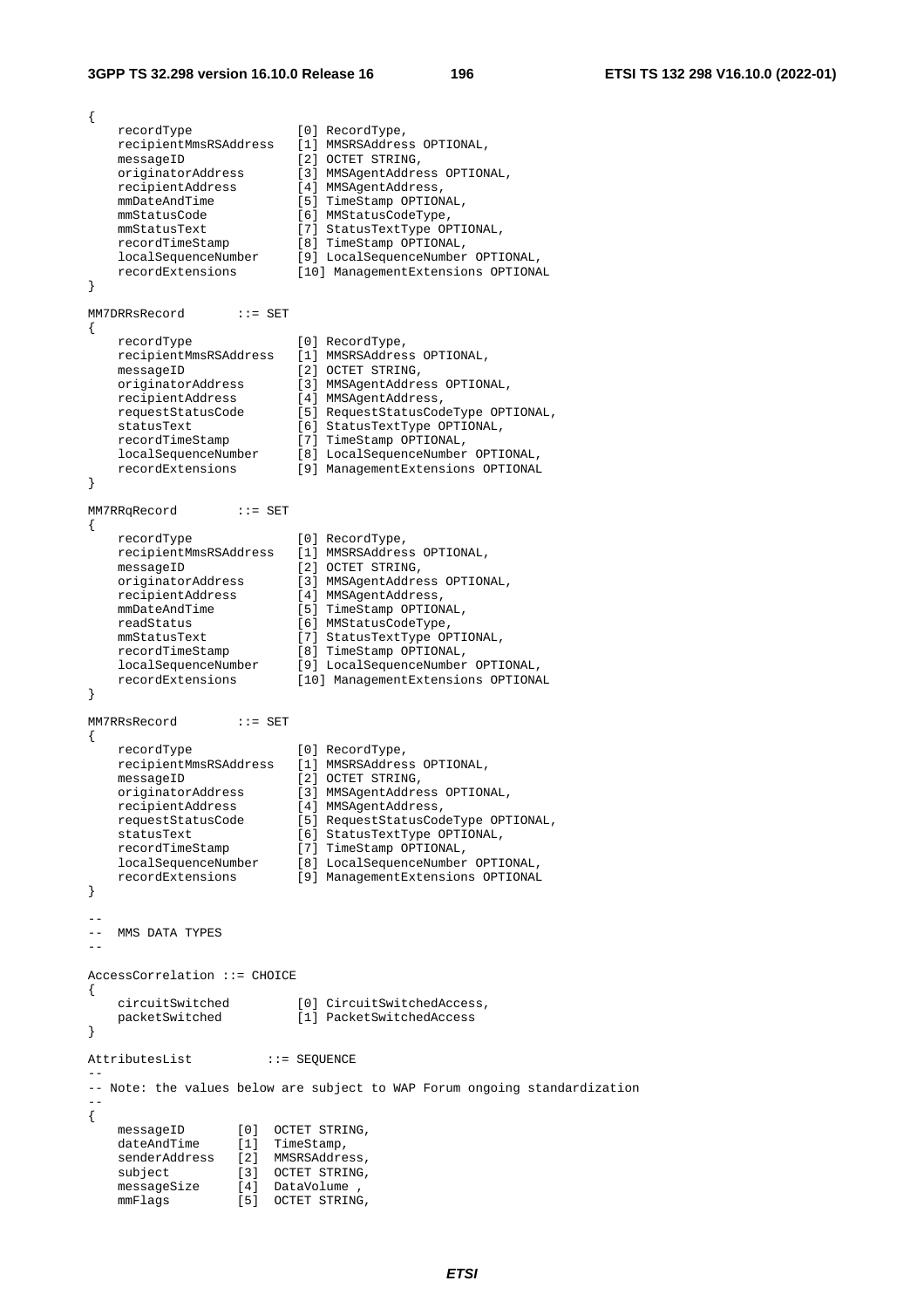#### **3GPP TS 32.298 version 16.10.0 Release 16 197 ETSI TS 132 298 V16.10.0 (2022-01)**

```
 mmState [6] MMState 
} 
ChargeInformation ::= SEQUENCE 
-- 
-- one of the two following parameters must be present 
-- 
{ 
 chargedparty [0] ChargedParty OPTIONAL, 
 chargetype [1] ChargeType OPTIONAL 
} 
ChargedParty ::= ENUMERATED 
{ 
   sender (0),
  recipient (1),
  both (2),
   neither (3), 
   notspecifiedbyVASP (99) 
} 
ChargeType ::= ENUMERATED 
{ 
    postpaid (0), 
   pre-paid (1) 
} 
CircuitSwitchedAccess ::= SEQUENCE 
{ 
 mSCIdentifier [0] MscNo, 
 callReferenceNumber [1] CallReferenceNumber 
} 
ContentType ::= OCTET STRING 
DataVolume ::= INTEGER 
-- 
-- The volume of data transfered in octets. 
-- 
DeltaSeconds ::= OCTET STRING (SIZE(8)) 
MediaComponent ::= SEQUENCE 
{ 
 mediaType [0] OCTET STRING, 
 mediaSize [1] DataVolume 
} 
MediaComponents ::= SET OF MediaComponent 
MessageSelection ::= INTEGER 
MMBoxStorageInformation ::= SET 
{ 
mmState [0] MMState,
mmFlag [1] OCTET STRING,
storeStatus [2] StoreStatus,
 storeStatusText [3] StatusTextType, 
    storedMessageReference [4] OCTET STRING 
} 
MMComponentType ::= SEQUENCE 
{ 
 subject [0] SubjectComponent, 
 media [1] MediaComponents 
} 
MMSAgentAddress ::= SEQUENCE 
-- 
-- mMSRecipeintType is only included when this datatype is used to identify recipients. 
-- 
{ 
    mMSAgentAddressData [0] MMSAgentAddressData, 
    mMSRecipientType [1] SEQUENCE OF MMSRecipientType OPTIONAL 
} 
MMSAgentAddresses ::= SET OF MMSAgentAddress
```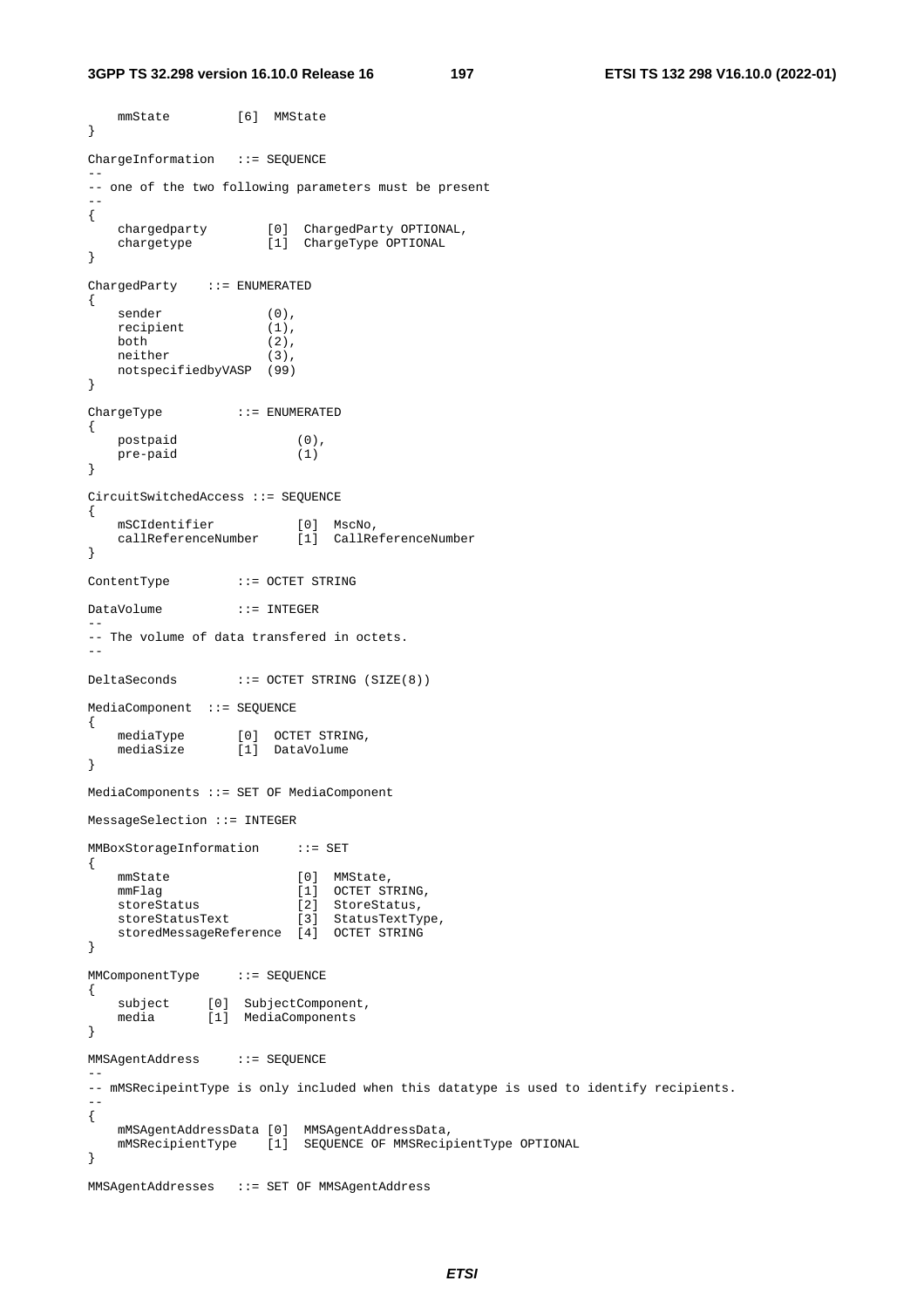```
MMSAgentAddressData ::= CHOICE 
{ 
   eMail-address [0] OCTET STRING,
 mSISDN [1] MSISDN, 
 shortCode [2] OCTET STRING 
} 
MMSRecipientType ::= ENUMERATED 
{ 
    tO (0), 
   \mathsf{c}\mathsf{C} (1),
   bCC (2)
} 
MMSRSAddress ::= SEQUENCE 
-- 
-- usage of SEQUENCE instead of CHOICE allows both address types to be present at the same time 
-{ 
 domainName [0] OCTET STRING OPTIONAL, 
 iPAddress [2] IPAddress OPTIONAL 
} 
MMState ::= ENUMERATED 
-- 
-- Note: the values below are subject to WAP Forum ongoing standardization 
-{ 
   draft (0),<br>sent (1),
   sent
   new (2),<br>retrieved (3),
   retrieved (3)<br>forwarded (4)
   forwarded
} 
MMStatusCodeType ::= ENUMERATED 
{ 
   retrieved (0),
    forwarded (1), 
   expired (2),<br>rejected (3),
   rejected (3),<br>deferred (4),
   deferred (4),<br>intercognised (5),
   unrecognised
   read (6),
    deletedWithoutBeingRead (7) 
} 
MSCFInformation ::= SET 
{ 
 billingInformation [0] OCTET STRING OPTIONAL, 
 routeingAddressList [1] RouteingAddressList OPTIONAL 
} 
PacketSwitchedAccess ::= SEQUENCE 
{ 
 gSNAddress [0] GSNAddress, 
 chargingID [1] ChargingID 
} 
Quotas ::= SEQUENCE 
{ 
    numberOfMessages [0] INTEGER OPTIONAL, 
    numberOfOctets [1] INTEGER OPTIONAL 
} 
RequestStatusCodeType ::= INTEGER 
--- cause codes 0 to 15 are used as defined for 'CauseForTerm' 
-- (cause for termination) and 16 to 20 are as defined for 'CauseForRecClosing' 
-- 
{ 
   normalRelease (0), -- ok<br>abnormalRelease (4), -- er:
   abnormalRelease (4), -- error unspecified
   serviceDenied (30),
   messageFormatCorrupt (31),<br>sendingAddressUnresolved (32),
   sendingAddressUnresolved (32),<br>messaqeNotFound (33),
    messageNotFound (33),
```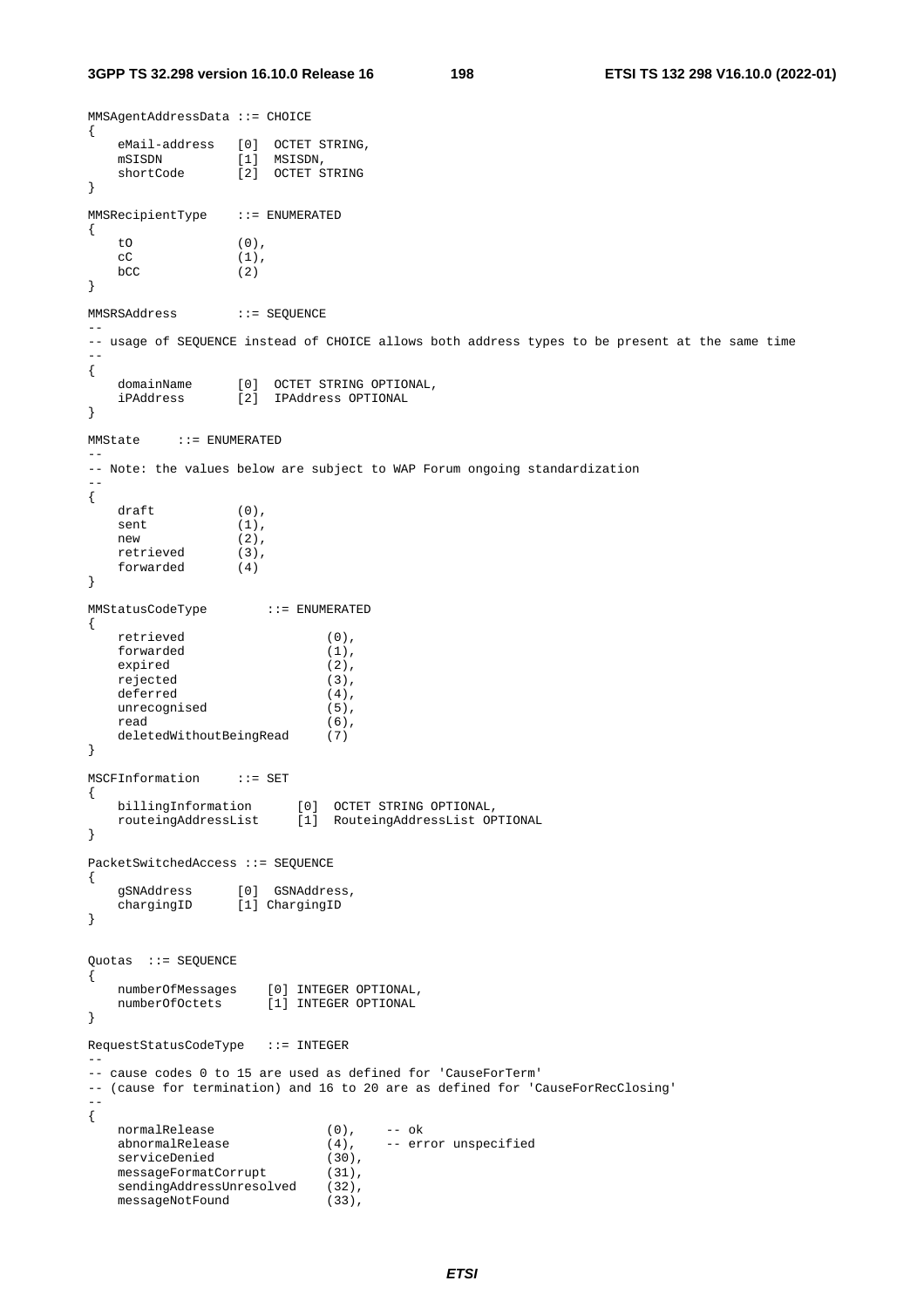```
3GPP TS 32.298 version 16.10.0 Release 16 199 ETSI TS 132 298 V16.10.0 (2022-01)
```

```
 networkProblem (34), 
    contentNotAccepted (35),<br>unsupportedMessage (36)
   unsupportedMessage
} 
RouteingAddress ::= SEQUENCE 
-- 
-- usage of SEQUENCE instead of CHOICE allows several address types 
-- to be present at the same time 
-- 
{ 
   eMail-address [0] OCTET STRING,
    mSISDN [1] MSISDN OPTIONAL, 
    shortCode [2] OCTET STRING OPTIONAL 
} 
RouteingAddressList ::= SET OF MMSAgentAddress 
StatusTextType ::= OCTET STRING 
StoreStatus ::= INTEGER 
-- 
-- Note: the values below are subject to WAP Forum ongoing standardization 
-{ 
   stored (0),
   errorTransientFailure (1),
    errorTransientMailboxFull (2),
   errorTransientNetworkProblems (3),<br>errorPermanentFailure (4),
    errorPermanentFailure (4), 
   errorPermanentPermissionDenied (5),<br>errorPermanentMessageFormat (6),
    errorPermanentMessageFormat (6)<br>errorPermanentMessageNotFound (7)
    errorPermanentMessageNotFound
} 
SubjectComponent ::= SEQUENCE 
{ 
 subjectType [0] OCTET STRING, 
 subjectSize [1] DataVolume 
} 
Totals ::= SEQUENCE 
{ 
   numberOfMessages [0] INTEGER OPTIONAL,
     numberOfOctets [1] INTEGER OPTIONAL 
} 
WaitTime ::= CHOICE 
{ 
   http-date [0] TimeStamp,
    delta-seconds [1] DeltaSeconds 
} 
.#END
```
# 5.2.4.2 LCS CDRs

This subclause contains the abstract syntax definitions that are specific to the CDR types defined in TS 32.271 [31].

.\$LCSChargingDataTypes {itu-t (0) identified-organization (4) etsi(0) mobileDomain (0) charging (5) lcsChargingDataTypes (6) asn1Module (0) version2 (1)}

DEFINITIONS IMPLICIT TAGS ::=

BEGIN

-- EXPORTS everything

IMPORTS

IPAddress, LCSClientIdentity, LocalSequenceNumber, ManagementExtensions, MSISDN, PLMN-Id,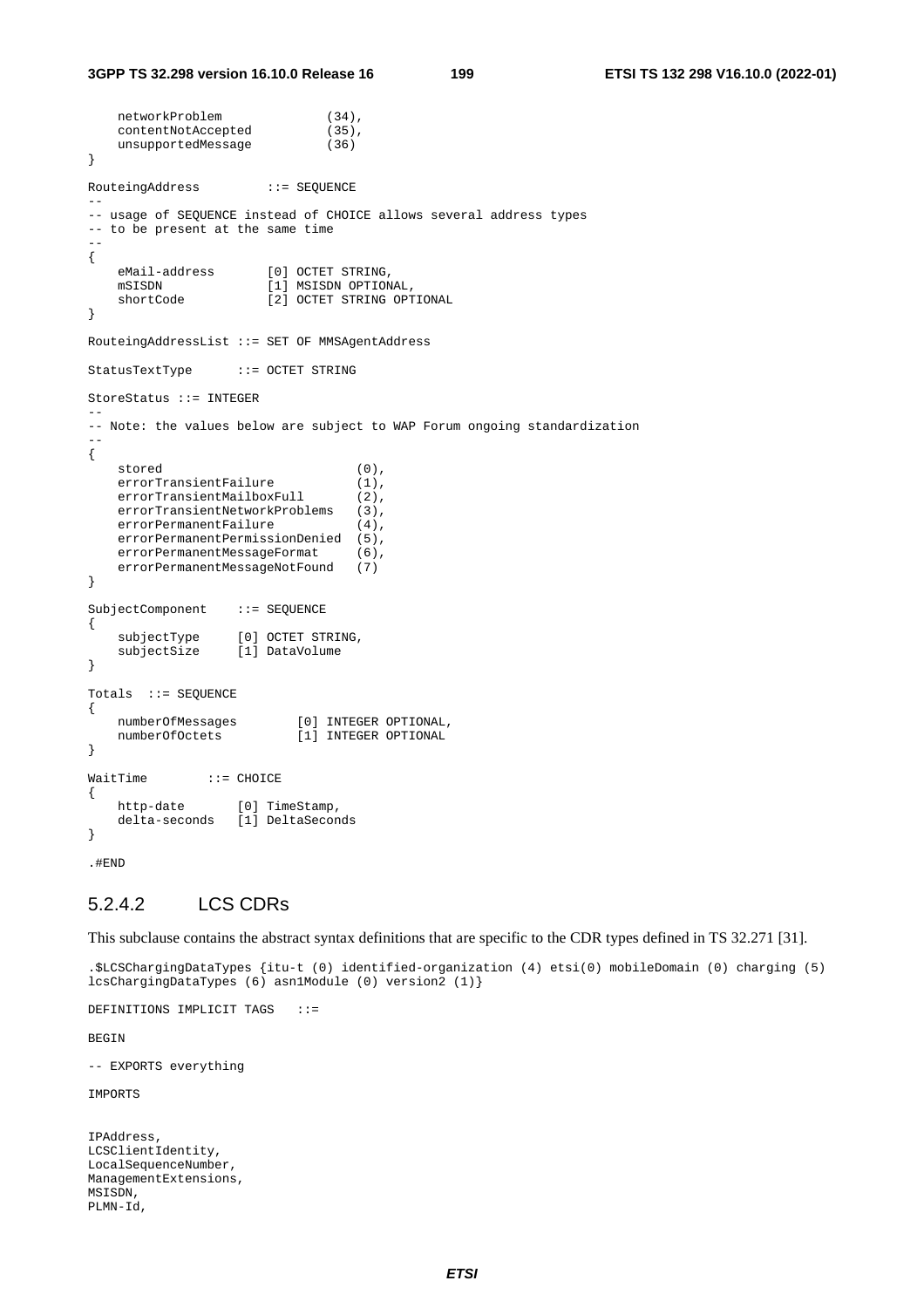```
PositioningData, 
RecordingEntity, 
RecordType, 
TimeStamp 
FROM GenericChargingDataTypes {itu-t (0) identified-organization (4) etsi(0) mobileDomain (0) 
charging (5) genericChargingDataTypes (0) asn1Module (0) version2 (1)} 
Ext-GeographicalInformation, 
LCSClientType, 
LCS-Priority, 
LocationType 
FROM MAP-LCS-DataTypes {itu-t identified-organization (4) etsi (0) mobileDomain (0) gsm-Network (1) 
modules (3) map-LCS-DataTypes (25) version18 (18) } 
-- from TS 29.002 [214] 
AddressString, 
IMSI 
FROM MAP-CommonDataTypes {itu-t identified-organization (4) etsi (0) mobileDomain (0) gsm-Network 
(1) modules (3) map-CommonDataTypes (18) version18 (18) } 
-- from TS 29.002 [214] 
; 
-- 
-- LCS RECORDS 
- -LCSRecord ::= CHOICE 
-- 
-- Record values 71..75 are LCS specific 
-{ 
   lCSGMORecord [71] LCSGMORecord,<br>1CSRGMTRecord [72] LCSRGMTRecord
   lCSRGMTRecord [72] LCSRGMTRecord,<br>lCSHGMTRecord [73] LCSHGMTRecord,
                     ....<br>[73] LCSHGMTRecord,
 lCSVGMTRecord [74] LCSVGMTRecord, 
 lCSGNIRecord [75] LCSGNIRecord 
} 
LCSGMORecord ::= SET 
{ 
 recordType [0] RecordType, 
 recordingEntity [1] RecordingEntity, 
 lcsClientType [2] LCSClientType OPTIONAL, 
 lcsClientIdentity [3] LCSClientIdentity OPTIONAL, 
servedIMSI [4] IMSI,
servedMSISDN [5] MSISDN OPTIONAL,
 servingEntity [6] ServingEntity OPTIONAL, 
 locationEstimate [7] Ext-GeographicalInformation OPTIONAL, 
 positioningData [8] PositioningData OPTIONAL, 
 userError [9] UserError OPTIONAL, 
 providerError [10] ProviderError OPTIONAL, 
recordTimeStamp [11] TimeStamp,
 localSequenceNumber [12] LocalSequenceNumber OPTIONAL, 
 recordExtensions [13] ManagementExtensions OPTIONAL 
} 
LCSRGMTRecord ::= SET 
{ 
 recordType [0] RecordType, 
 recordingEntity [1] RecordingEntity, 
   \begin{tabular}{ll} \texttt{recordingEntity} & \texttt{[1] RecordingEntity} \\ \texttt{losClientType} & \texttt{[2] LCSClientType OPTIMAL} \\ \texttt{losClientIdentity} & \texttt{[3] LCSClientIdentity OPTIO} \\ \end{tabular}[3] LCSClientIdentity OPTIONAL,<br>[4] IMSI,
    ---<br>targetIMSI<br>targetMSISDN
 targetMSISDN [5] MSISDN OPTIONAL, 
 locationType [6] LocationType, 
    lCSPriority [7] LCS-Priority OPTIONAL,<br>resultCode [8] ResultCodeType OPTIONAL,
 resultCode [8] ResultCodeType OPTIONAL, 
 recordTimeStamp [9] TimeStamp, 
 localSequenceNumber [10] LocalSequenceNumber OPTIONAL, 
 recordExtensions [11] ManagementExtensions OPTIONAL, 
 homeGMLCIdentity [12] IPAddress OPTIONAL 
} 
LCSHGMTRecord ::= SET 
{ 
 recordType [0] RecordType, 
 recordingEntity [1] RecordingEntity, 
 lcsClientType [2] LCSClientType OPTIONAL,
```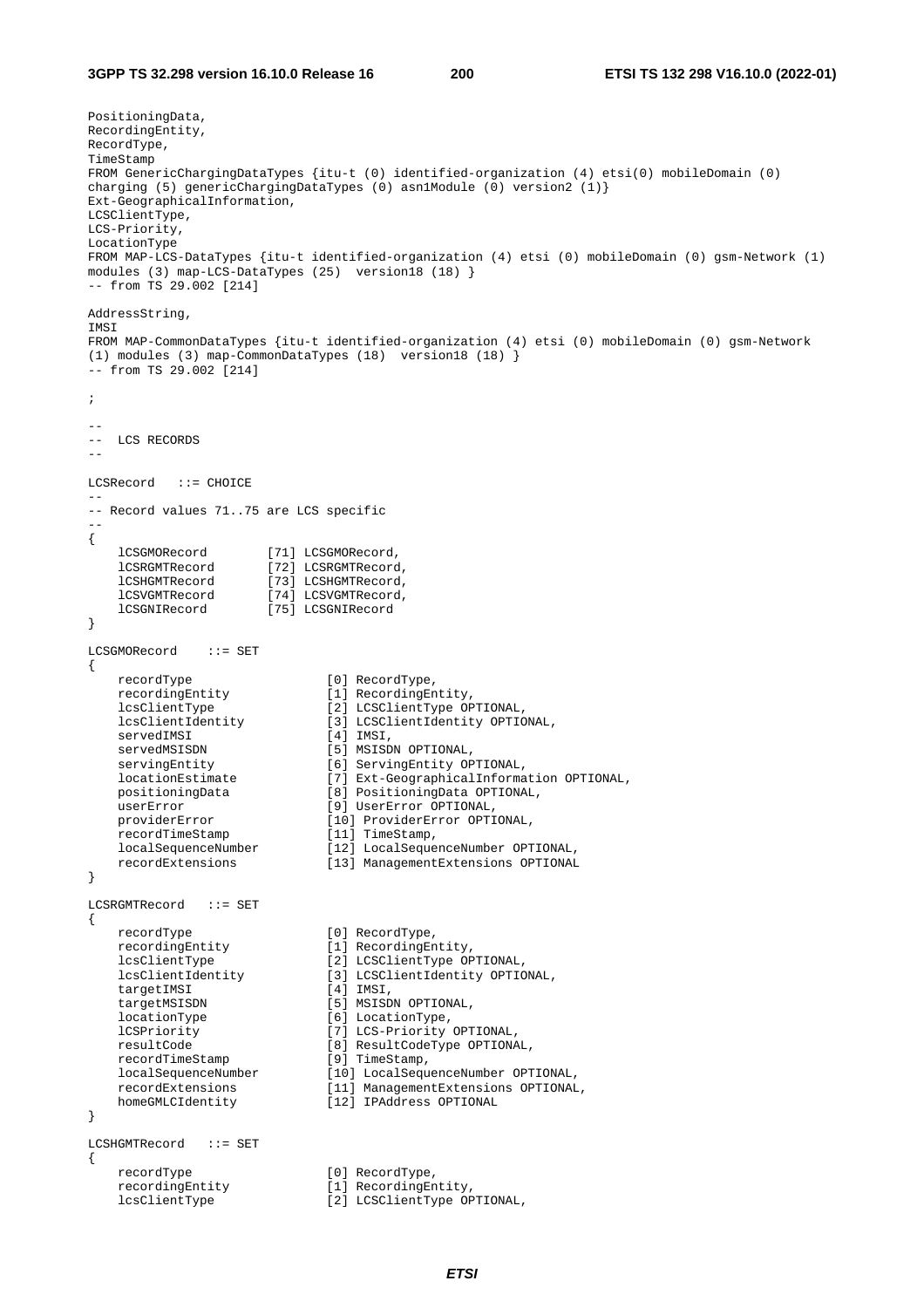#### **3GPP TS 32.298 version 16.10.0 Release 16 201 ETSI TS 132 298 V16.10.0 (2022-01)**

```
lcsClientIdentity [3] LCSClientIdentity OPTIONAL,<br>targetIMSI [4] IMSI,
    targetIMSI
    targetMSISDN [5] MSISDN OPTIONAL,
    locationType [6] LocationType,<br>1CSPriority [7] LCS-Priority
                                [7] LCS-Priority OPTIONAL,<br>[8] ResultCodeType OPTIONAL,
 resultCode [8] ResultCodeType OPTIONAL, 
 recordTimeStamp [9] TimeStamp, 
 localSequenceNumber [10] LocalSequenceNumber OPTIONAL, 
 recordExtensions [11] ManagementExtensions OPTIONAL, 
 requestingGMLCIdentity [12] IPAddress OPTIONAL, 
 visitedGMLCIdentity [13] IPAddress OPTIONAL, 
 servingNetworkIdentity [14] PLMN-Id OPTIONAL 
} 
LCSVGMTRecord ::= SET 
{ 
   recordType [0] RecordType,<br>recordingEntity [1] RecordingEn
   recordingEntity [1] RecordingEntity,<br>lcsClientType [2] LCSClientType OP
    lcsClientType [2] Recording<br>
lcsClientType [2] LCSClientType OPTIONAL,<br>
lcsClientIdentity [3] LCSClientIdentity OPTIO
                                 [3] LCSClientIdentity OPTIONAL,<br>[4] IMSI,
   targetIMSI
   targetMSISDN [5] MSISDN OPTIONAL,<br>locationType [6] LocationType,
 locationType [6] LocationType, 
 lCSPriority [7] LCS-Priority OPTIONAL, 
    resultCode [8] ResultCodeType OPTIONAL, 
   recordTimeStamp
   localSequenceNumber [10] LocalSequenceNumber [10] LocalSequenceNumber OPTIONAL,<br>recordExtensions [11] ManagementExtensions OPTIONAL
    recordExtensions [11] ManagementExtensions OPTIONAL, 
                                il2] IPAddress OPTIONAL
} 
LCSGNIRecord ::= SET 
{ 
    recordType [0] RecordType, 
    recordingEntity [1] RecordingEntity,<br>legClientThro [1] RecordingEntity,
     lcsClientType [2] LCSClientType OPTIONAL, 
    lcsClientIdentity [3] LCSClientIdentity OPTIONAL, 
   servedIMSI [4] IMSI,
   servedMSISDN [5] MSISDN OPTIONAL,<br>servingEntity [6] ServingEntity OP
                                [6] ServingEntity OPTIONAL,
   resultCode [7] ResultCodeType OPTIONAL,<br>
recordTimeStamp [8] TimeStamp,
   recordTimestamp<br>localSequenceNumber
 localSequenceNumber [9] LocalSequenceNumber OPTIONAL, 
 recordExtensions [10] ManagementExtensions OPTIONAL 
} 
-- 
-- LCS DATA TYPES 
-- 
ProviderError ::= INTEGER 
-- 
-- see ITU-T Q.733 [307] for invoke problem codes 
-- 
ResultCodeType ::= INTEGER (0..MAX) 
-- 
-- Result codes as defined in OMA-MLP Specifications [311] 
-- 
ServingEntity ::= AddressString 
UserError ::= OCTET STRING (SIZE (1)) 
-- 
-- see TS 29.002 [214] for error code values 
-
```
END

## 5.2.4.3 PoC CDRs

This subclause contains the abstract syntax definitions that are specific to the CDR types defined in TS 32.272 [32].

POCChargingDataTypes {itu-t (0) identified-organization (4) etsi(0) mobileDomain (0) charging (5) pocChargingDataTypes (7) asn1Module (0) version2 (1)}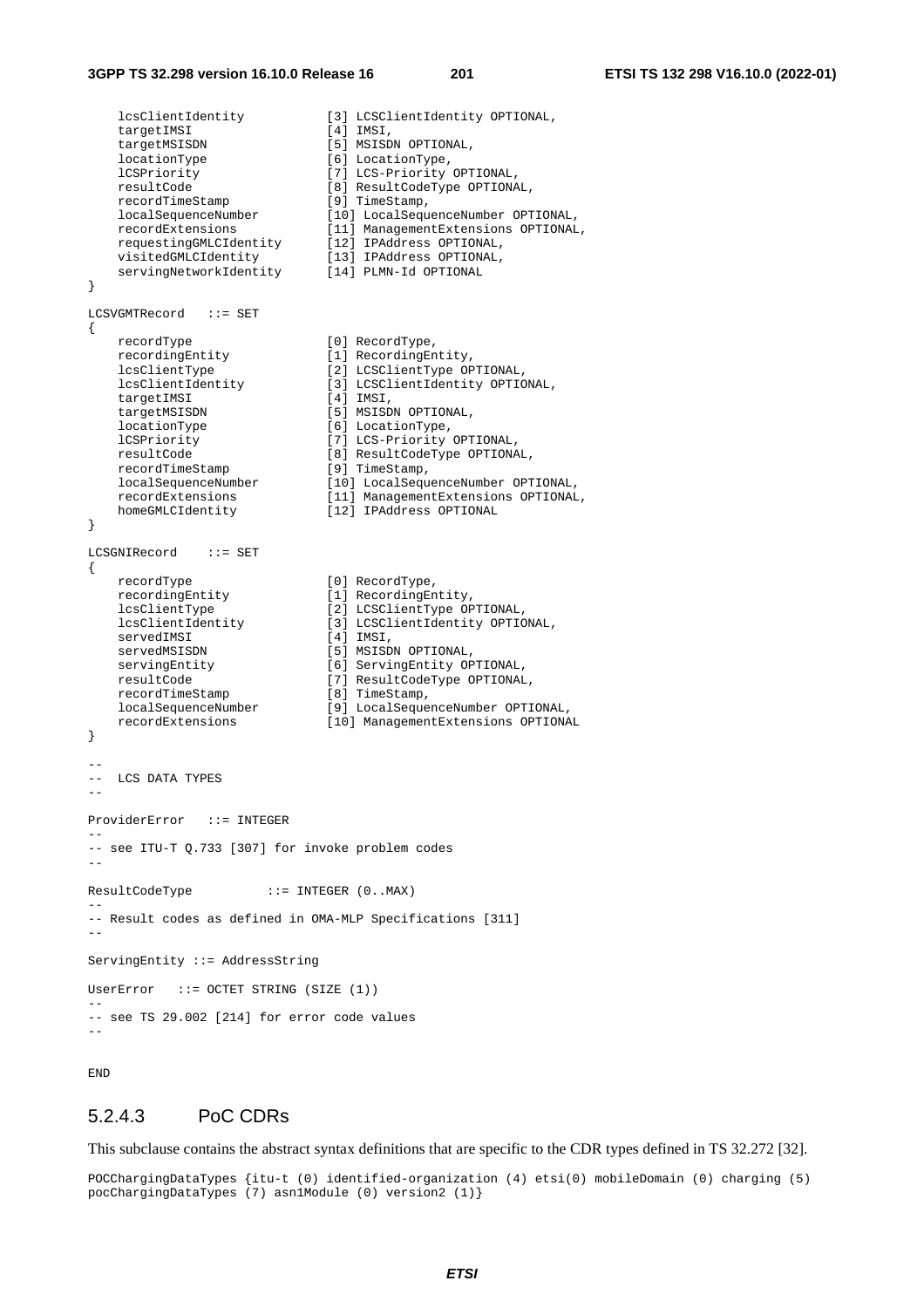DEFINITIONS IMPLICIT TAGS ::=

BEGIN -- EXPORTS everything IMPORTS CallDuration, InvolvedParty, LocalSequenceNumber, ManagementExtensions, NodeAddress, NodeID, RecordType, ServiceContextID, Session-Id, TimeStamp FROM GenericChargingDataTypes {itu-t (0) identified-organization (4) etsi(0) mobileDomain (0) charging (5) genericChargingDataTypes (0) asn1Module (0) version2 (1)} GSNAddress FROM GPRSChargingDataTypes {itu-t (0) identified-organization (4) etsi(0) mobileDomain (0) charging (5) gprsChargingDataTypes (2) asn1Module (0) version2 (1)} IMS-Charging-Identifier, Incomplete-CDR-Indication, InterOperatorIdentifiers, MessageBody, Media-Components-List, SIP-Method FROM IMSChargingDataTypes {itu-t (0) identified-organization (4) etsi(0) mobileDomain (0) charging (5) imsChargingDataTypes (4) asn1Module (0) version2 (1)} ; -- -- POC RECORDS -- POCRecord ::= CHOICE -- -- Record values 80..81 are PoC specific -- { pPFRecord [80] PPFRecord, cPFRecord [81] CPFRecord } PPFRecord ::= SET { recordType [0] RecordType, retransmission [1] NULL OPTIONAL,<br>sIP-Method [2] SIP-Method OPT sIP-Method [2] SIP-Method OPTIONAL,<br>nodeAddress [3] NodeAddress OPTIONAL, nodeAddress [3] NodeAddress OPTIONAL,<br>session-Id [4] Session-Id OPTIONAL, [4] Session-Id OPTIONAL, calling-Party-Address [5] InvolvedParty OPTIONAL, called-Party-Address [6] InvolvedParty OPTIONAL, servedParty [7] GraphicString OPTIONAL, serviceRequestTimeStamp [8] TimeStamp OPTIONAL, serviceDeliveryStartTimeStamp [9] TimeStamp OPTIONAL,<br>serviceDeliveryEndTimeStamp [10] TimeStamp OPTIONAL,<br>[11] TimeStamp OPTIONAL, serviceDeliveryEndTimeStamp [10] TimeStamp OPTIONAL, recordOpeningTime [11] TimeStamp OPTIONAL, recordClosureTime [12] TimeStamp OPTIONAL, interOperatorIdentifiers [13] InterOperatorIdentifiers OPTIONAL, localRecordSequenceNumber [14] LocalSequenceNumber OPTIONAL, recordSequenceNumber [15] INTEGER OPTIONAL, causeForRecordClosing [16] CauseForRecordClosing OPTIONAL, incomplete-CDR-Indication [17] Incomplete-CDR-Indication OPTIONAL, iMS-Charging-Identifier [18] IMS-Charging-Identifier OPTIONAL, list-Of-SDP-Media-Components [19] SEQUENCE OF Media-Components-List OPTIONAL, gGSNaddress [20] NodeAddress OPTIONAL, serviceReasonReturnCode [21] UTF8String OPTIONAL,<br>list-Of-Messaqe-Bodies [22] SEQUENCE OF MessageB [22] SEQUENCE OF MessageBody OPTIONAL, userLocationInfo [23] OCTET STRING OPTIONAL, poCInformation [24] POCInformation OPTIONAL,<br>recordExtensions [25] ManagementExtensions OPT [25] ManagementExtensions OPTIONAL, serviceContextID [26] ServiceContextID OPTIONAL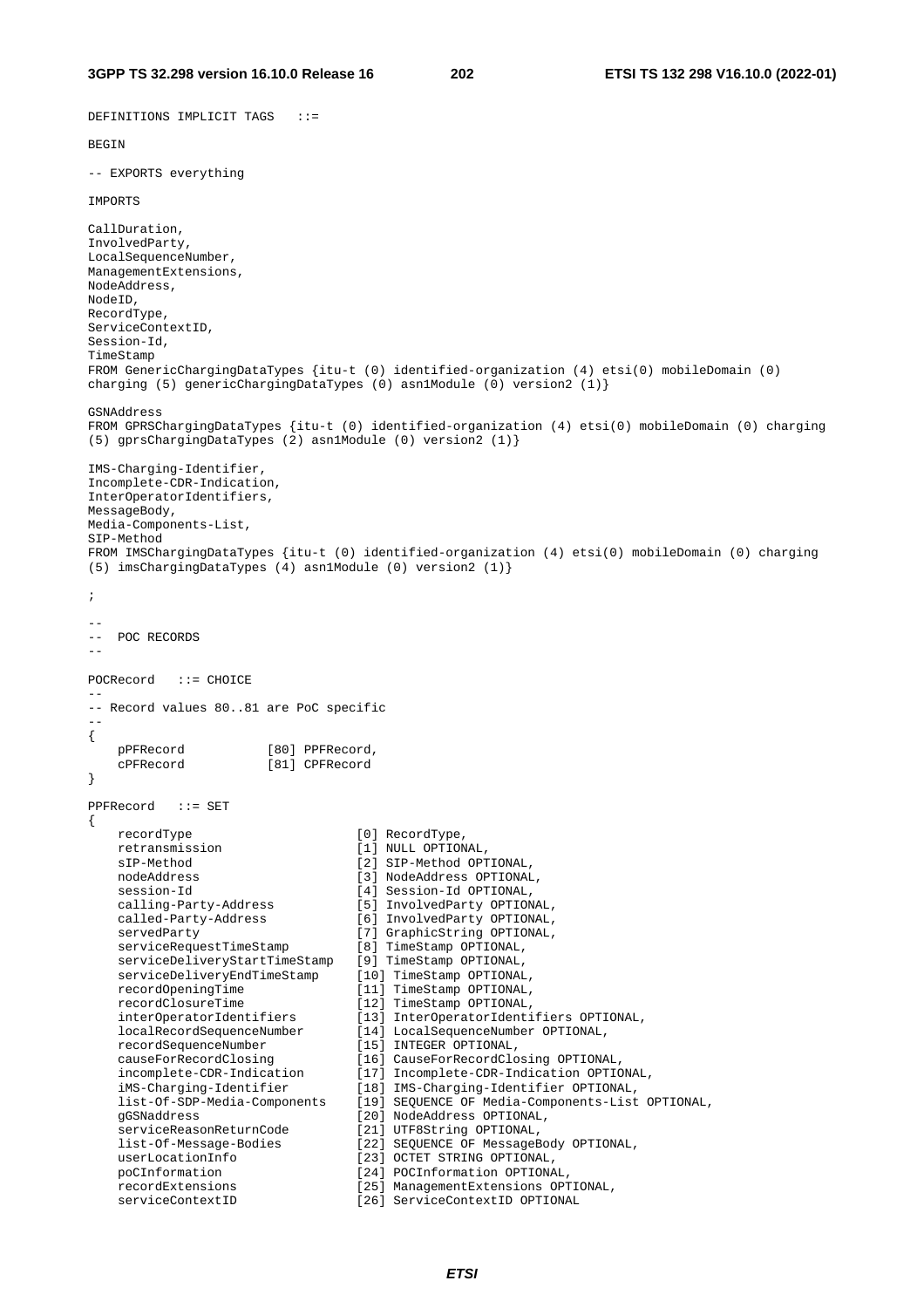| $\}$                                                                                                                                                                                                                                                                                                                                                                                                                                                                                                                                                                                                         |                                                                                                                                                                                                                                                                                                                                                                                                                                                                                                                                                                                                                                                                                                                                                                                                                                                                            |
|--------------------------------------------------------------------------------------------------------------------------------------------------------------------------------------------------------------------------------------------------------------------------------------------------------------------------------------------------------------------------------------------------------------------------------------------------------------------------------------------------------------------------------------------------------------------------------------------------------------|----------------------------------------------------------------------------------------------------------------------------------------------------------------------------------------------------------------------------------------------------------------------------------------------------------------------------------------------------------------------------------------------------------------------------------------------------------------------------------------------------------------------------------------------------------------------------------------------------------------------------------------------------------------------------------------------------------------------------------------------------------------------------------------------------------------------------------------------------------------------------|
| CPFRecord<br>$\cdots$ SET<br>$\mathcal{L}$                                                                                                                                                                                                                                                                                                                                                                                                                                                                                                                                                                   |                                                                                                                                                                                                                                                                                                                                                                                                                                                                                                                                                                                                                                                                                                                                                                                                                                                                            |
| recordType<br>retransmission<br>sIP-Method<br>nodeAddress<br>session-Id<br>calling-Party-Address<br>called-Party-Address<br>servedParty<br>serviceRequestTimeStamp<br>serviceDeliveryStartTimeStamp<br>serviceDeliveryEndTimeStamp<br>recordOpeningTime<br>recordClosureTime<br>interOperatorIdentifiers<br>localRecordSequenceNumber<br>recordSequenceNumber<br>causeForRecordClosing<br>incomplete-CDR-Indication<br>iMS-Charging-Identifier<br>list-Of-SDP-Media-Components<br>qGSNaddress<br>serviceReasonReturnCode<br>list-Of-Message-Bodies<br>userLocationInfo<br>poCInformation<br>recordExtensions | [0] RecordType,<br>[1] NULL OPTIONAL,<br>[2] SIP-Method OPTIONAL,<br>[3] NodeAddress OPTIONAL,<br>[4] Session-Id OPTIONAL,<br>[5] InvolvedParty OPTIONAL,<br>[6] InvolvedParty OPTIONAL,<br>[7] GraphicString OPTIONAL,<br>[8] TimeStamp OPTIONAL,<br>[9] TimeStamp OPTIONAL,<br>[10] TimeStamp OPTIONAL,<br>[11] TimeStamp OPTIONAL,<br>[12] TimeStamp OPTIONAL,<br>[13] InterOperatorIdentifiers OPTIONAL,<br>[14] LocalSequenceNumber OPTIONAL,<br>[15] INTEGER OPTIONAL,<br>[16] CauseForRecordClosing OPTIONAL,<br>[17] Incomplete-CDR-Indication OPTIONAL,<br>[18] IMS-Charging-Identifier OPTIONAL,<br>[19] SEQUENCE OF Media-Components-List OPTIONAL,<br>[20] NodeAddress OPTIONAL,<br>[21] UTF8String OPTIONAL,<br>[22] SEQUENCE OF MessageBody OPTIONAL,<br>[23] OCTET STRING OPTIONAL,<br>[24] POCInformation OPTIONAL,<br>[25] ManagementExtensions OPTIONAL, |
| serviceContextID<br>}                                                                                                                                                                                                                                                                                                                                                                                                                                                                                                                                                                                        | [26] ServiceContextID OPTIONAL                                                                                                                                                                                                                                                                                                                                                                                                                                                                                                                                                                                                                                                                                                                                                                                                                                             |
| POC DATA TYPES<br>AccessPriority<br>$: :=$ ENUMERATED<br>$\mathcal{L}$                                                                                                                                                                                                                                                                                                                                                                                                                                                                                                                                       |                                                                                                                                                                                                                                                                                                                                                                                                                                                                                                                                                                                                                                                                                                                                                                                                                                                                            |
| pre-emptive<br>$(0)$ ,<br>high<br>$(1)$ ,<br>normal<br>$(2)$ ,<br>1 <sub>ow</sub>                                                                                                                                                                                                                                                                                                                                                                                                                                                                                                                            |                                                                                                                                                                                                                                                                                                                                                                                                                                                                                                                                                                                                                                                                                                                                                                                                                                                                            |
| (3)<br>}                                                                                                                                                                                                                                                                                                                                                                                                                                                                                                                                                                                                     |                                                                                                                                                                                                                                                                                                                                                                                                                                                                                                                                                                                                                                                                                                                                                                                                                                                                            |
| CauseForRecordClosinq<br>$: :=$ ENUMERATED<br>₹                                                                                                                                                                                                                                                                                                                                                                                                                                                                                                                                                              |                                                                                                                                                                                                                                                                                                                                                                                                                                                                                                                                                                                                                                                                                                                                                                                                                                                                            |
| normalRelease<br>abnormalRelease<br>serviceChange<br>volumeLimit<br>timeLimit<br>numberofTalkBurstLimit<br>maxChangeCond<br>sessionTypeChange<br>managementIntervention<br>}                                                                                                                                                                                                                                                                                                                                                                                                                                 | $(0)$ ,<br>$(1)$ ,<br>(2), -- e.g. change in media due to Re-Invite<br>$(3)$ ,<br>$(4)$ ,<br>$(5)$ ,<br>$(6)$ ,<br>$(7)$ ,<br>(8)                                                                                                                                                                                                                                                                                                                                                                                                                                                                                                                                                                                                                                                                                                                                          |
|                                                                                                                                                                                                                                                                                                                                                                                                                                                                                                                                                                                                              |                                                                                                                                                                                                                                                                                                                                                                                                                                                                                                                                                                                                                                                                                                                                                                                                                                                                            |
| ChangeCondition<br>$: :=$ ENUMERATED<br>$\{$<br>serviceChange<br>volumeLimit<br>timeLimit<br>numberofTalkBurstLimit<br>numberofActiveParticipants<br>tariffTime<br>}                                                                                                                                                                                                                                                                                                                                                                                                                                         | $(0)$ , -- e.g. change in media due to Re-Invite<br>$(1)$ ,<br>$(2)$ ,<br>$(3)$ ,<br>$(4)$ ,<br>(5)                                                                                                                                                                                                                                                                                                                                                                                                                                                                                                                                                                                                                                                                                                                                                                        |
| ListofTalkBurstExchange<br>$\mathbf{f} := \mathbf{SET}$                                                                                                                                                                                                                                                                                                                                                                                                                                                                                                                                                      |                                                                                                                                                                                                                                                                                                                                                                                                                                                                                                                                                                                                                                                                                                                                                                                                                                                                            |
| $\{$<br>number-Of-Talk-Bursts<br>talk-Burst-Volume<br>talk-Bursts-Time<br>number-Of-Received-Talk-Bursts<br>received-Talk-Burst-Volume<br>received-Talk-Burst-Time<br>changeCondition<br>changeTime                                                                                                                                                                                                                                                                                                                                                                                                          | [1] INTEGER OPTIONAL,<br>-- measured in octets<br>[2] INTEGER OPTIONAL,<br>[3] CallDuration OPTIONAL,<br>[4] INTEGER OPTIONAL,<br>[5] INTEGER OPTIONAL,<br>-- measured in octets<br>[6] CallDuration OPTIONAL,<br>[7] ChangeCondition OPTIONAL,<br>[8] TimeStamp,                                                                                                                                                                                                                                                                                                                                                                                                                                                                                                                                                                                                          |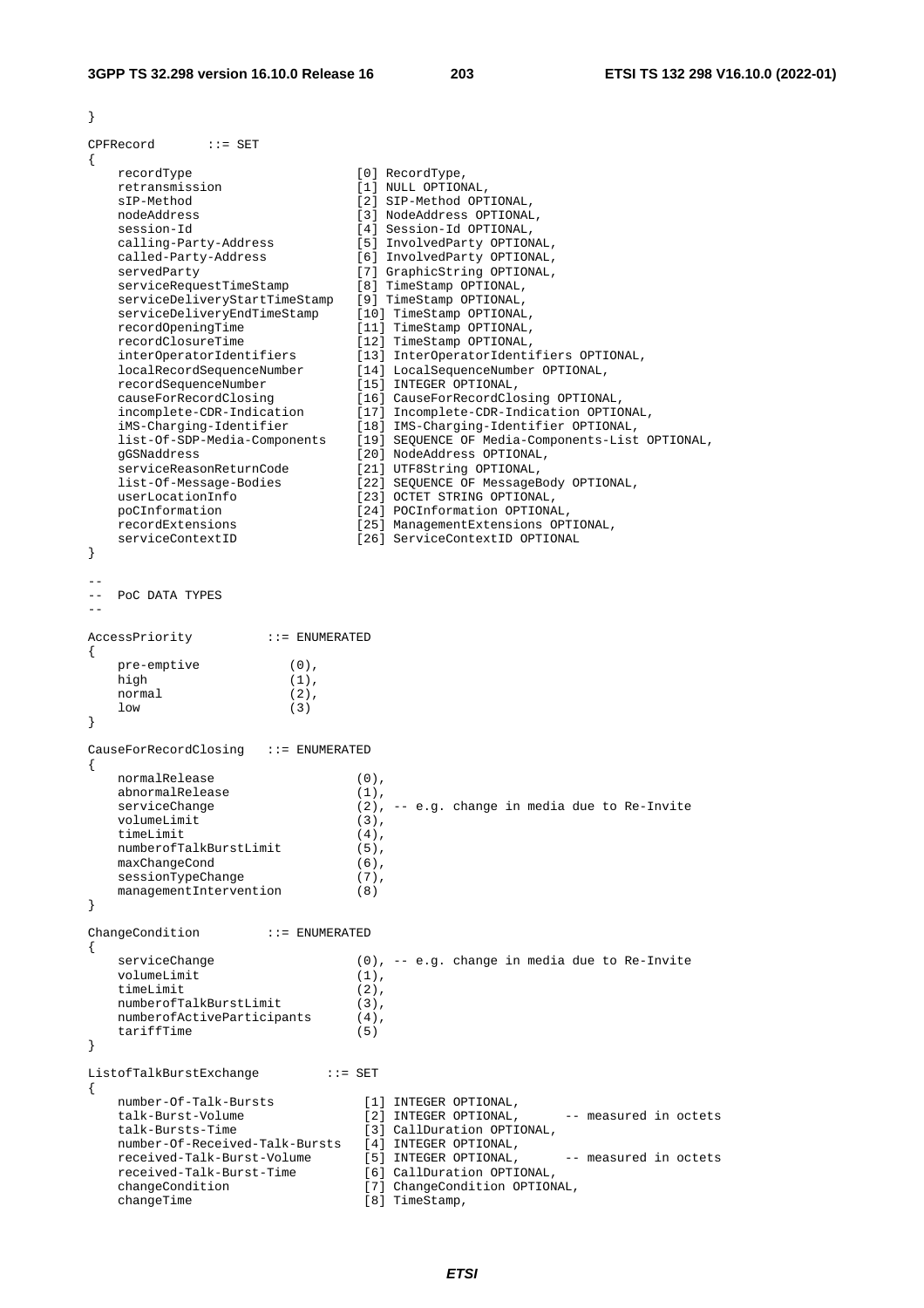| }      | numberofParticipants                                                                                                                                                                                           |                                     | [9] INTEGER OPTIONAL                                                                                                                                                                                                                                                                                        |
|--------|----------------------------------------------------------------------------------------------------------------------------------------------------------------------------------------------------------------|-------------------------------------|-------------------------------------------------------------------------------------------------------------------------------------------------------------------------------------------------------------------------------------------------------------------------------------------------------------|
| {<br>} | ParticipatingType<br>normal<br>nW-PoC-Box<br>uE-PoC-Box                                                                                                                                                        | $(0)$ ,<br>$(1)$ ,<br>(2)           | $: :=$ ENUMERATED                                                                                                                                                                                                                                                                                           |
| ₹<br>ł | POCEventType<br>normal<br>instantPersonalAlert<br>pOCGroupAdvertisement<br>earlySessionSettingup<br>pOCTalkBurst                                                                                               |                                     | $: :=$ ENUMERATED<br>$(0)$ ,<br>$(1)$ ,<br>$(2)$ ,<br>$(3)$ ,<br>(4)                                                                                                                                                                                                                                        |
| ₹<br>ł | POCInformation<br>pOCSessionType<br>numberofParticipants<br>listofParticipants<br>listofTalkBurstExchange<br>pOCControllingAddress<br>pOCGroupName<br>pOCSessionId<br>pOCSessionInitiationType<br>pOCEventType | $\cdot \cdot = \text{SET}$          | [1] POCSessionType OPTIONAL,<br>[2] INTEGER OPTIONAL,<br>[3] SEQUENCE OF POCParticipant OPTIONAL,<br>[4] SEQUENCE OF ListofTalkBurstExchange OPTIONAL,<br>[5] UTF8String OPTIONAL,<br>[6] UTF8String OPTIONAL,<br>[7] UTF8String OPTIONAL,<br>[8] POCSessionInitType OPTIONAL,<br>[9] POCEventType OPTIONAL |
| ₹<br>} | POCParticipant<br>called-party-address<br>participant-access-priority<br>user-participating-type                                                                                                               | $\mathbf{f} := \mathbf{SET}$        | [1] InvolvedParty,<br>[2] AccessPriority OPTIONAL,<br>[3] ParticipatingType OPTIONAL                                                                                                                                                                                                                        |
| ₹<br>} | POCSessionInitType<br>pre-established<br>on-demand                                                                                                                                                             | $: :=$ ENUMERATED<br>$(0)$ ,<br>(1) |                                                                                                                                                                                                                                                                                                             |
| ₹<br>} | POCSessionType<br>one-to-one-session<br>chat-group-session<br>pre-arranged-group-session<br>ad-hoc-group-session                                                                                               | $: :=$ ENUMERATED                   | $(0)$ ,<br>$(1)$ ,<br>$(2)$ ,<br>(3)                                                                                                                                                                                                                                                                        |

.#END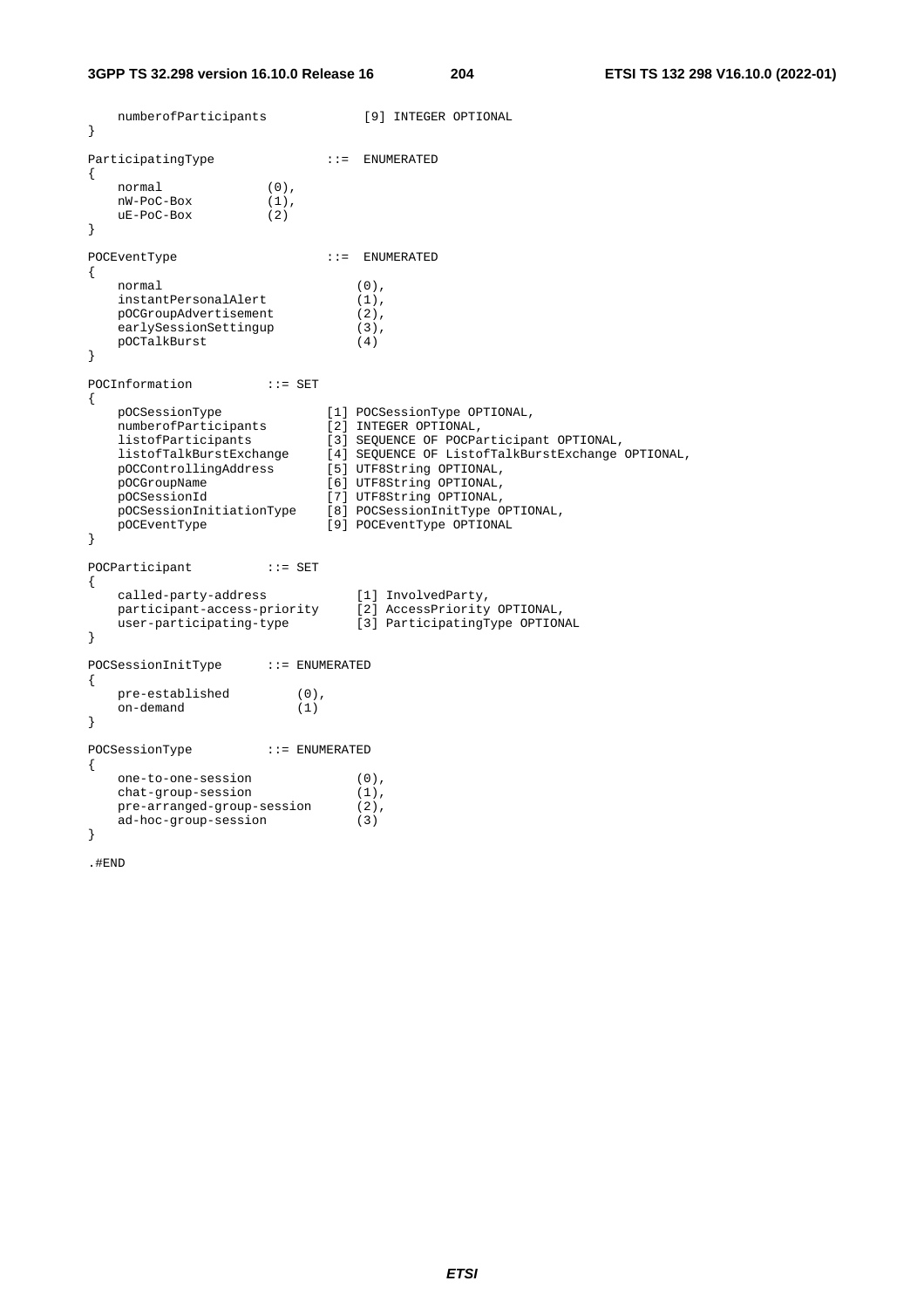## 5.2.4.4 MBMS CDRs

This subclause contains the abstract syntax definitions that are specific to the CDR types defined in TS 32.273 [33].

MBMSChargingDataTypes {itu-t (0) identified-organization (4) etsi(0) mobileDomain (0) charging (5) mbmsChargingDataTypes (8) asn1Module (0) version2 (1)}

```
DEFINITIONS IMPLICIT TAGS ::=
```
**BEGIN** 

```
-- EXPORTS everything
```
IMPORTS

```
CallDuration, 
Diagnostics, 
GSNAddress, 
LocalSequenceNumber, 
ManagementExtensions, 
MBMSInformation, 
MSISDN, 
NodeID, 
PDPAddress, 
RecordType, 
ServiceContextID, 
TimeStamp 
FROM GenericChargingDataTypes {itu-t (0) identified-organization (4) etsi(0) mobileDomain (0) 
charging (5) genericChargingDataTypes (0) asn1Module (0) version2 (1)} 
IMSI 
FROM MAP-CommonDataTypes {itu-t identified-organization (4) etsi (0) mobileDomain (0) gsm-Network 
(1) modules (3) map-CommonDataTypes (18) version18 (18) } 
-- from TS 29.002 [214] 
AccessPointNameNI, 
ChangeOfMBMSCondition, 
PDPType 
FROM GPRSChargingDataTypes {itu-t (0) identified-organization (4) etsi (0) mobileDomain (0) charging 
(5) gprsChargingDataTypes (2) asn1Module (0) version2 (1)} 
Media-Components-List 
FROM IMSChargingDataTypes {itu-t (0) identified-organization (4) etsi(0) mobileDomain (0) charging 
(5) imsChargingDataTypes (4) asn1Module (0) version2 (1)} 
; 
-- 
-- MBMS RECORDS 
-- 
MBMSRecord ::= CHOICE 
-- 
-- Record values 78..79 are MBMS specific 
-- 
{ 
    sUBBMSCRecord [78] SUBBMSCRecord<br>cONTENTBMSCRecord [79] CONTENTBMSCRec
                             cONTENTBMSCRecord [79] CONTENTBMSCRecord 
} 
SUBBMSCRecord ::= SET 
{ 
    recordType [0] RecordType,<br>servedIMSI [1] TMST
    servedIMSI [1] IMSI,<br>qqsnAddress [2] GSNAd
    ggsnAddress [2] GSNAddress OPTIONAL,<br>accessPointNameNI [3] AccessPointNameNI OP
                                 [3] AccessPointNameNI OPTIONAL,
     servedPDPAddress [4] PDPAddress OPTIONAL, 
     listOfTrafficVolumes [5] SEQUENCE OF ChangeOfMBMSCondition OPTIONAL, 
     recordOpeningTime [6] TimeStamp, 
    duration [7] CallDuration,<br>causeForRecClosing [8] MBMSCauseForR
                                  [8] MBMSCauseForRecClosing,
    diagnostics [9] Diagnostics OPTIONAL,
     recordSequenceNumber [10] INTEGER OPTIONAL, 
    nodeID [11] NodeID OPTIONAL,<br>recordExtensions [12] ManagementExtens
     recordExtensions [12] ManagementExtensions OPTIONAL, 
                                 lis, names, extending the control of the sequence Number OPTIONAL,
    servedMSISDN [14] MSISDN OPTIONAL,
     bearerServiceDescription [15] Media-Components-List OPTIONAL,
```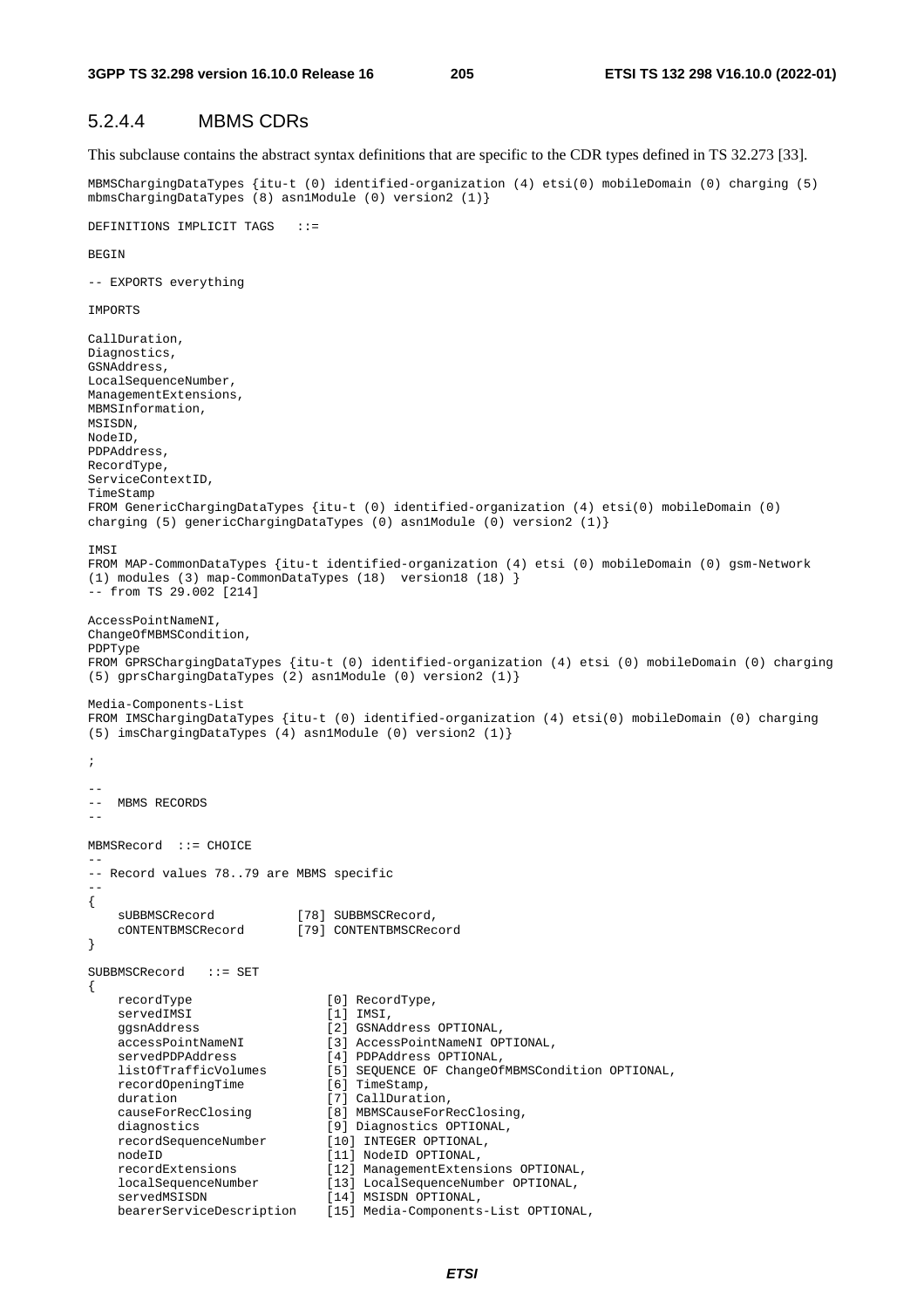```
 mbmsInformation [16] MBMSInformation OPTIONAL, 
   serviceContextID [17] ServiceContextID OPTIONAL
} 
CONTENTBMSCRecord ::= SET 
{ 
   recordType [0] RecordType,<br>contentProviderId [1] GraphicStri
                             [1] GraphicString,
    listofDownstreamNodes [2] SEQUENCE OF GSNAddress, 
   accessPointNameNI [3] AccessPointNameNI OPTIONAL,
   servedPDPAddress [4] PDPAddress OPTIONAL,
   listOfTrafficVolumes [5] SEQUENCE OF ChangeOfMBMSCondition OPTIONAL,<br>recordOpeningTime [6] TimeStamp,
   recordOpeningTime
   duration [7] CallDuration,<br>causeForRecClosing [8] MBMSCauseForR
                              [8] MBMSCauseForRecClosing,
   diagnostics [9] Diagnostics OPTIONAL,
    recordSequenceNumber [10] INTEGER OPTIONAL, 
   nodeID [11] NodeID OPTIONAL,<br>recordExtensions [12] ManagementExtens
                             [12] ManagementExtensions OPTIONAL,
 localSequenceNumber [13] LocalSequenceNumber OPTIONAL, 
 recipientAddressList [14] SEQUENCE OF MSISDN, 
    bearerServiceDescription [15] Media-Components-List OPTIONAL, 
 mbmsInformation [16] MBMSInformation OPTIONAL, 
 serviceContextID [17] ServiceContextID OPTIONAL, 
   servedpdpPDNType [18] PDPType OPTIONAL
} 
-- 
-- MBMS DATA TYPES 
-MBMSCauseForRecClosing ::= INTEGER 
-- 
-- cause codes 0 to 15 are defined as used in 'CauseForTerm' 
-- (cause for termination) and 16 to 20 are as defined for 'CauseForRecClosing' 
-- (cause for record closing) 
-- 
{ 
   normalRelease (0),
   abnormalRelease (4),
   volumeLimit (16),<br>timeLimit (17),
   timeLimit
   maxChangeCond (19),
   managementIntervention (20),
    listofDownstreamNodeChange (59) 
}
```

```
END
```
### 5.2.4.5 MMTel CDRs

This subclause contains the abstract syntax definitions that are specific to the CDR types defined in TS 32.275 [35].

MMTelChargingDataTypes {itu-t (0) identified-organization (4) etsi(0) mobileDomain (0) charging (5) mMTelChargingDataTypes (9) asn1Module (0) version2 (1)}

DEFINITIONS IMPLICIT TAGS ::=

**BEGIN** 

```
-- EXPORTS everything
```
IMPORTS

```
InvolvedParty, 
LocalSequenceNumber, 
ManagementExtensions, 
NodeAddress, 
RecordType, 
ServiceContextID, 
Session-Id, 
SubscriberEquipmentNumber, 
SubscriptionID, 
ThreeGPPPSDataOffStatus, 
TimeStamp 
FROM GenericChargingDataTypes {itu-t (0) identified-organization (4) etsi(0) mobileDomain (0) 
charging (5) genericChargingDataTypes (0) asn1Module (0) version2 (1)}
```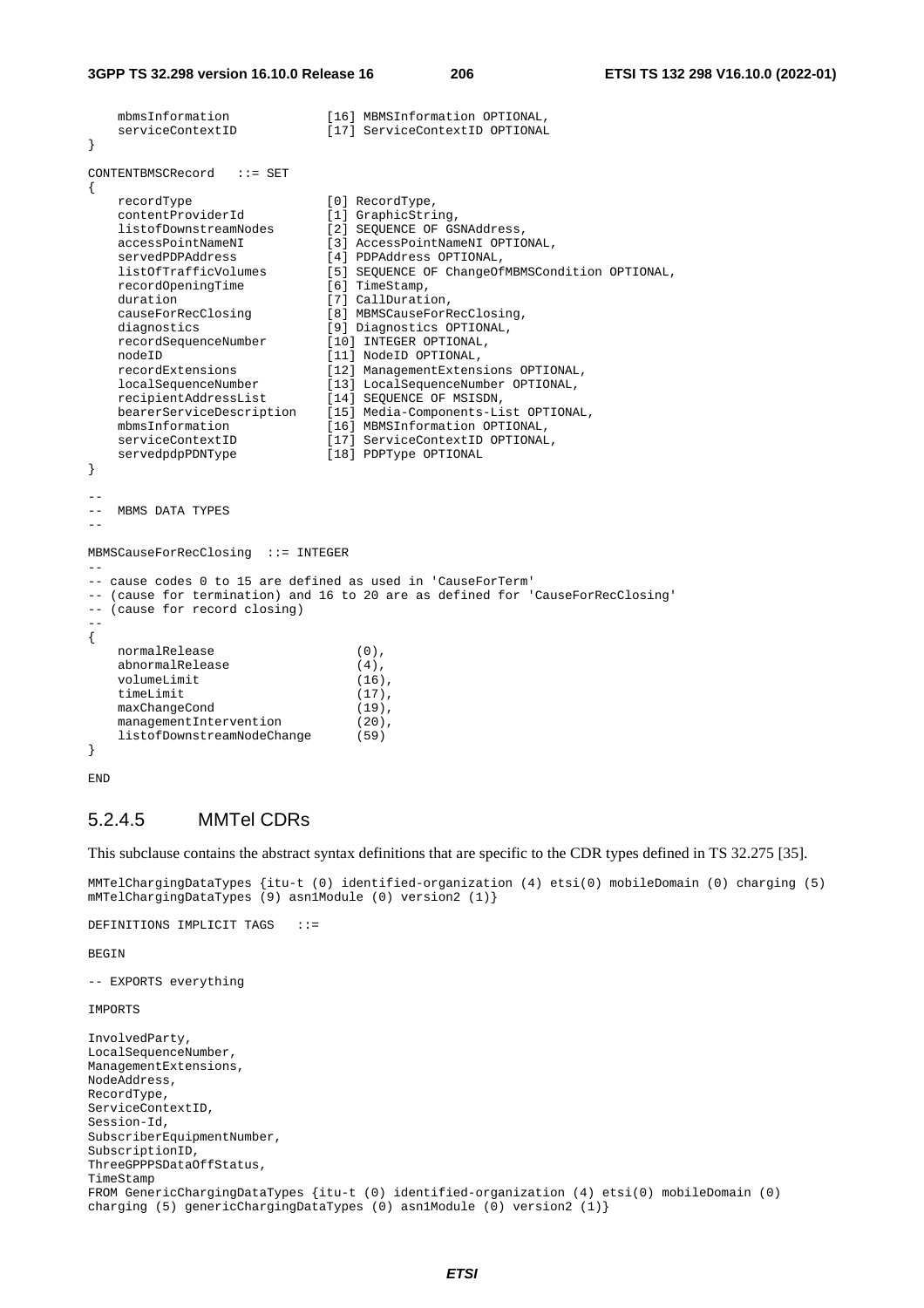AoCInformation, CarrierSelectRouting, CauseForRecordClosing, Early-Media-Components-List, FEIdentifierList, IMS-Charging-Identifier, IMSCommunicationServiceIdentifier, Incomplete-CDR-Indication, InterOperatorIdentifierList, ListOfInvolvedParties, ListOfReasonHeader, Media-Components-List, MessageBody, Milliseconds, NumberPortabilityRouting, RealTimeTariffInformation, ReasonHeaderInformation, Role-of-Node, Service-Id, SessionPriority, SIP-Method, TransitIOILists FROM IMSChargingDataTypes {itu-t (0) identified-organization (4) etsi(0) mobileDomain (0) charging (5) imsChargingDataTypes (4) asn1Module (0) version2 (1)} ; -- -- MMTel RECORDS -- MMTelServiceRecord ::= CHOICE -- -- Record values 83 are MMTel specific -- { mMTelRecord [83] MMTelRecord } MMTelRecord ::= SET { recordType  $[0]$  RecordType retransmission [1] NULL OPTIONAL, sIP-Method  $[2]$  SIP-Method OPTIONAL,<br>role-of-Node  $[3]$  Role-of-Node OPTIONA [3] Role-of-Node OPTIONAL, nodeAddress [4] NodeAddress OPTIONAL, session-Id [5] Session-Id OPTIONAL, list-Of-Calling-Party-Address [6] ListOfInvolvedParties OPTIONAL, called-Party-Address [7] InvolvedParty OPTIONAL, serviceRequestTimeStamp [9] TimeStamp OPTIONAL, serviceDeliveryStartTimeStamp [10] TimeStamp OPTIONAL, serviceDeliveryEndTimeStamp [11] TimeStamp OPTIONAL, recordOpeningTime [12] TimeStamp OPTIONAL, recordClosureTime [13] TimeStamp OPTIONAL, interOperatorIdentifiers [14] InterOperatorIdentifierList OPTIONAL, localRecordSequenceNumber [15] LocalSequenceNumber OPTIONAL, recordSequenceNumber [16] INTEGER OPTIONAL, causeForRecordClosing [17] CauseForRecordClosing OPTIONAL, incomplete-CDR-Indication [18] Incomplete-CDR-Indication OPTIONAL, iMS-Charging-Identifier [19] IMS-Charging-Identifier OPTIONAL, list-Of-SDP-Media-Components [21] SEQUENCE OF Media-Components-List OPTIONAL, gGSNaddress [22] NodeAddress OPTIONAL, serviceReasonReturnCode [23] UTF8String OPTIONAL, list-Of-Message-Bodies [24] SEQUENCE OF MessageBody OPTIONAL, recordExtensions [25] ManagementExtensions OPTIONAL, expiresInformation [26] INTEGER OPTIONAL,<br>event [28] ITERString OPTION [28] UTF8String OPTIONAL,<br>[29] OCTET STRING OPTIONAL, event<br>accessNetworkInformation serviceContextID [30] ServiceContextID OPTIONAL, list-of-subscription-ID [31] SEQUENCE OF SubscriptionID OPTIONAL, list-Of-Early-SDP-Media-Components [32] SEQUENCE OF Early-Media-Components-List OPTIONAL, iMSCommunicationServiceIdentifier [33] IMSCommunicationServiceIdentifier OPTIONAL, numberPortabilityRouting [34] NumberPortabilityRouting OPTIONAL, carrierSelectRouting [35] CarrierSelectRouting OPTIONAL, sessionPriority [36] SessionPriority OPTIONAL, serviceRequestTimeStampFraction [37] Milliseconds OPTIONAL, serviceDeliveryStartTimeStampFraction [38] Milliseconds OPTIONAL,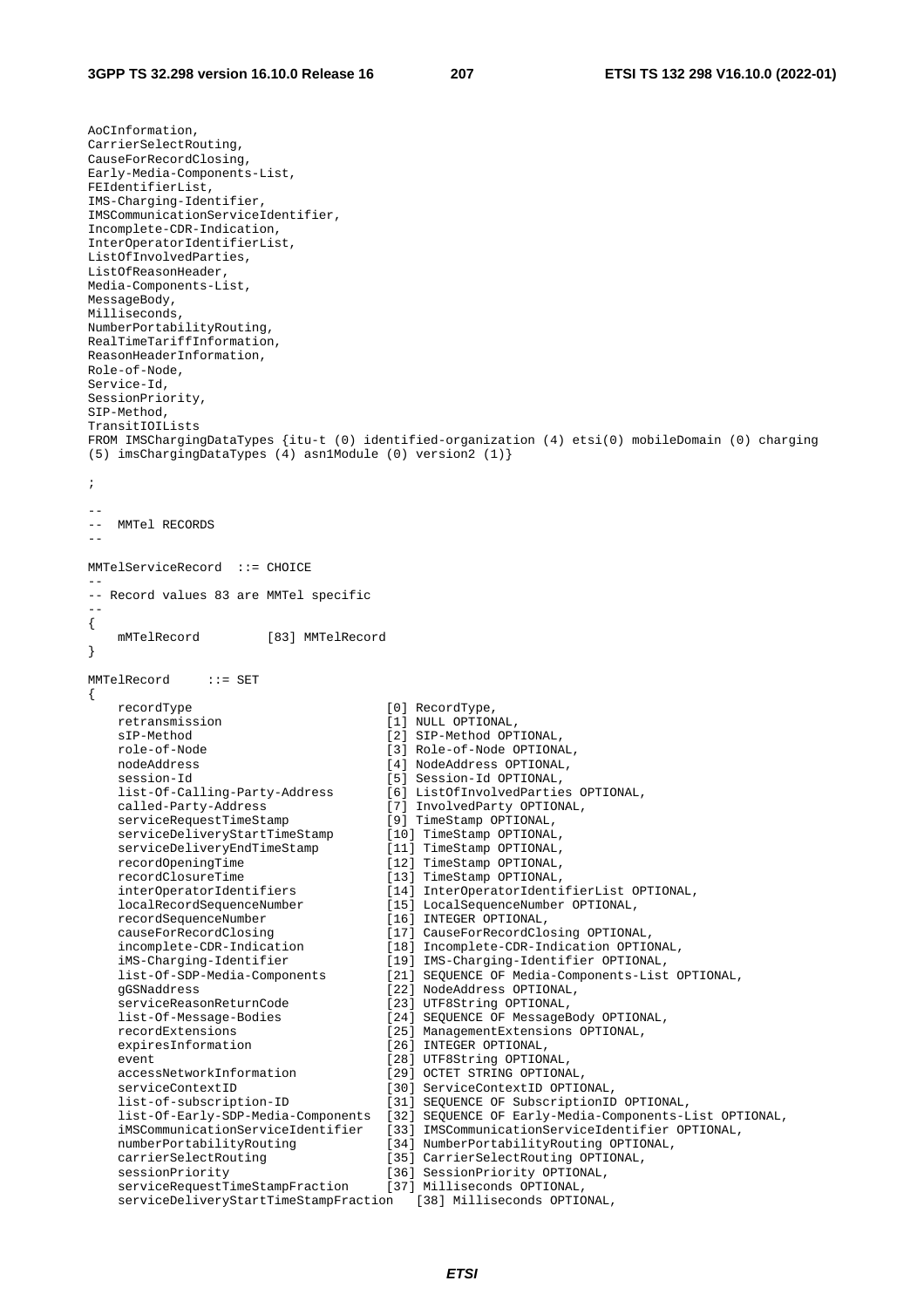```
serviceDeliveryEndTimeStampFraction [39] Milliseconds OPTIONAL,
   online-charging-flag [43] NULL OPTIONAL,<br>realTimeTariffInformation [44] SEQUENCE OF Re
   realTimeTariffInformation [44] SEQUENCE OF RealTimeTariffInformation OPTIONAL,<br>transit-IOI-Lists [53] TransitIOILists OPTIONAL,
                                        [53] TransitIOILists OPTIONAL,
    iMSVisitedNetworkIdentifier [54] OCTET STRING OPTIONAL, 
 listOfReasonHeader [55] ListOfReasonHeader OPTIONAL, 
 additionalAccessNetworkInformation [56] OCTET STRING OPTIONAL, 
 instanceId [57] OCTET STRING OPTIONAL, 
   subscriberEquipmentNumber [58] SubscriberEquipmentNumber OPTIONAL,<br>
cellularNetworkInformation [64] OCTET STRING OPTIONAL,<br>
requested-Party-Address [101] InvolvedBarty OPTIONAL
 cellularNetworkInformation [64] OCTET STRING OPTIONAL, 
 requested-Party-Address [101] InvolvedParty OPTIONAL, 
 list-Of-Called-Asserted-Identity [102] ListOfInvolvedParties OPTIONAL, 
 outgoingSessionId [104] Session-Id OPTIONAL, 
 mMTelInformation [110] MMTelInformation OPTIONAL, 
    threeGPPPSDataOffStatus [112] ThreeGPPPSDataOffStatus OPTIONAL, 
                                         [113] FEIdentifierList OPTIONAL
} 
-- 
-- MMTel DATA TYPES 
-- 
MMTelInformation ::= SET 
{ 
    listOfSupplServices [0] SEQUENCE OF SupplService OPTIONAL 
} 
ParticipantActionType ::= ENUMERATED 
{ 
   \mathtt{c}\mathtt{REATE}\mathtt{-}\mathtt{CONF} \qquad\qquad\qquad\qquad\qquad\texttt{(0)},jOTN-CONF (1),
   iNVITED-INTO-CONF (2),<br>
G<sup>IIIT</sup>-CONF (3)
   qUIT-CONF (3) 
} 
SupplService ::= SET 
{ 
serviceType [0] ServiceType,
serviceMode [1] ServiceMode OPTIONAL,
 numberOfDiversions [2] INTEGER OPTIONAL, 
    associated-Party-Address [3] InvolvedParty OPTIONAL, 
    serviceId [4] Service-Id OPTIONAL,
    changeTime [5] TimeStamp,
    numberOfParticipants [6] INTEGER OPTIONAL, 
    participantActionType [7] ParticipantActionType OPTIONAL, 
    cUGInformation [8] OCTET STRING OPTIONAL, 
    aoCInformation [9] SEQUENCE OF AoCInformation OPTIONAL 
} 
ServiceType ::= INTEGER 
- -
-- Values ≥ 1024 are reserved for specific Network/Manufacturer variants 
-- 
{ 
    oIPresentation (0), 
   oIRestriction (1),<br>tIPresentation (2),
   tIPresentation (2),<br>
+TRestriction (3),
   tIRestriction
   hOLD (4),<br>cBarring (5),
   cBarring
    cDIVersion (6), 
    cWaiting (8), 
   mWaitingIndic (9),
    cONF (10), 
   fLexibleAlerting (11),<br>cCBS (12),
   cCBS (12), \text{cCNR} (13).
                       (13),
   mCID (14),<br>cAT (15),
                       (15),
    cUG (16), 
    pNM (17), 
   CRS (18),
    aoC (19), 
    eCT (20) 
} 
ServiceMode ::= INTEGER
```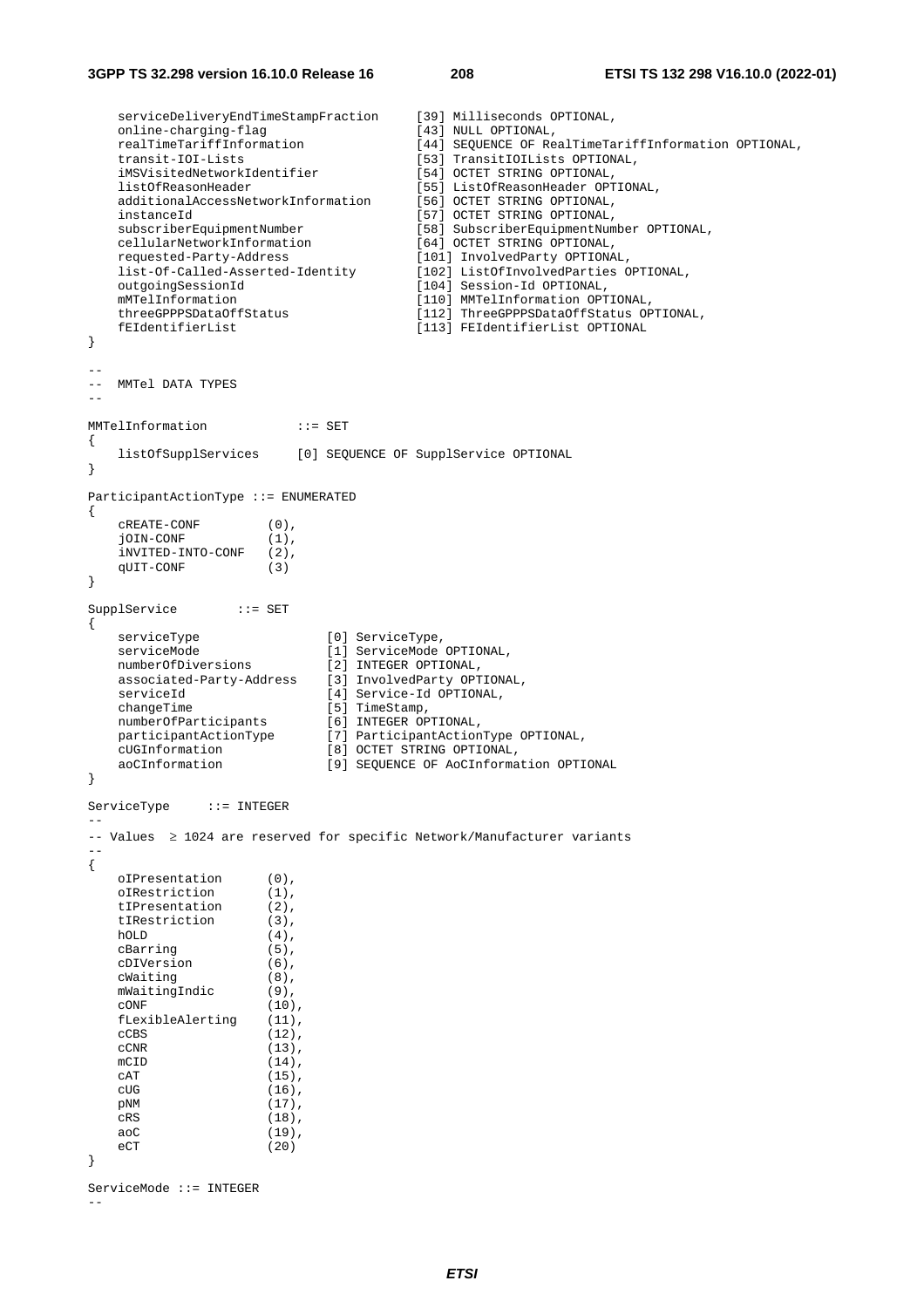-- Values ≥ 1024 are reserved for specific Network/Manufacturer variants  $-$ 

| cFunCond        | $(0)$ ,  |
|-----------------|----------|
|                 |          |
| cFbusy          | $(1)$ ,  |
| cFnoReply       | $(2)$ ,  |
| cFnotLogged     | $(3)$ ,  |
| deflection      | $(4)$ ,  |
| notReach        | $(5)$ ,  |
| iCBarring       | $(6)$ .  |
| oCBarrinq       | $(7)$ ,  |
| aCRejection     | $(8)$ ,  |
| eCTBlind        | $(9)$ ,  |
| eCTConsultative | $(10)$ , |
| threePTY        | $(11)$ , |
| $a_0C-S$        | $(12)$ , |
| $a_0C-D$        | $(13)$ , |
| $a_0C-F$        | (14)     |
|                 |          |

END

### 5.2.4.6 SMS CDRs

This subclause contains the abstract syntax definitions that are specific to the CDR types defined in TS 32.274 [34].

```
.$SMSChargingDataTypes {itu-t (0) identified-organization (4) etsi(0) mobileDomain (0) charging (5) 
smsChargingDataTypes (10) asn1Module (0) version2 (1)} 
DEFINITIONS IMPLICIT TAGS ::= 
BEGIN 
-- EXPORTS everything 
IMPORTS 
DataVolume 
FROM CSChargingDataTypes {itu-t (0) identified-organization (4) etsi(0) mobileDomain (0) charging 
(5) csChargingDataTypes (1) asn1Module (0) version2 (1)} 
DiameterIdentity, 
LocalSequenceNumber, 
ManagementExtensions, 
MessageClass, 
MessageReference, 
MSISDN, 
MSTimeZone, 
NodeAddress, 
PDPAddress, 
PLMN-Id, 
PriorityType, 
RATType, 
RecordType, 
Session-Id, 
SMSResult, 
SubscriberEquipmentNumber, 
SubscriptionID, 
TimeStamp 
FROM GenericChargingDataTypes {itu-t (0) identified-organization (4) etsi(0) mobileDomain (0) 
charging (5) genericChargingDataTypes (0) asn1Module (0) version2 (1)} 
AddressString, 
IMEI, 
TMST
ISDN-AddressString 
FROM MAP-CommonDataTypes {itu-t identified-organization (4) etsi (0) mobileDomain (0) gsm-Network 
(1) modules (3) map-CommonDataTypes (18) version18 (18) } 
-- from TS 29.002 [214] 
CarrierSelectRouting, 
NumberPortabilityRouting 
FROM IMSChargingDataTypes {itu-t (0) identified-organization (4) etsi(0) mobileDomain (0) charging 
(5) imsChargingDataTypes (4) asn1Module (0) version2 (1)}
```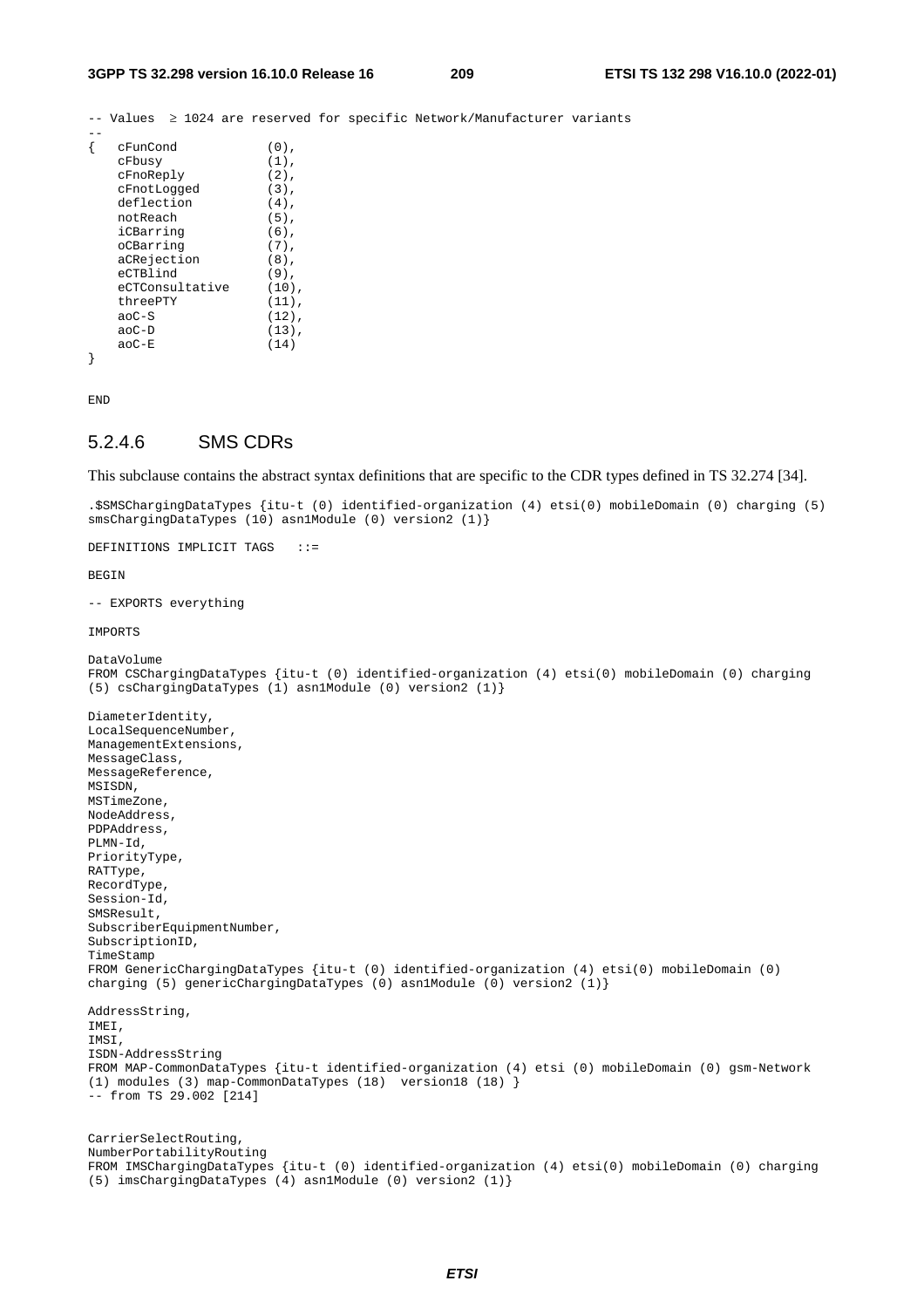```
; 
-- 
-- SMS RECORDS 
-- 
SMSRecordType ::= CHOICE 
-- 
-- Record values 93,94, 110 to 113 are SMS specific. 
-- 
{ 
  sCSMORecord [93] SCSMORecord,
  sCSMTRecord [94] SCSMTRecord,<br>sCDVTT4Record [110] SCDVTT4Record<br>sCSMOT4Record [111] SCSMTRecord,<br>[111] SCSMTRecord,
sCDVTT4Record [110] SCDVTT4Record,
sCSMOT4Record [111] SCSMTRecord,
 iSMSMORecord [112] ISMSMORecord, 
 iSMSMTRecord [113] ISMSMTRecord 
} 
SCSMORecord ::= SET 
{ 
 recordType [0] RecordType, 
sMSNodeAddress [1] AddressString,
 originatorInfo [2] OriginatorInfo OPTIONAL, 
 recipientInfo [3] SEQUENCE OF RecipientInfo OPTIONAL, 
servedIMEI [4] IMEI OPTIONAL,
eventtimestamp [5] TimeStamp,
 messageReference [6] MessageReference, 
sMTotalNumber [7] INTEGER OPTIONAL,
 sMSequenceNumber [8] INTEGER OPTIONAL, 
 messageSize [9] DataVolume OPTIONAL, 
 messageClass [10] MessageClass OPTIONAL, 
 sMdeliveryReportRequested [11] BOOLEAN OPTIONAL, 
 sMDataCodingScheme [12] INTEGER OPTIONAL, 
 sMMessageType [13] SMMessageType OPTIONAL, 
 sMReplyPathRequested [14] NULL OPTIONAL, 
 sMUserDataHeader [15] OCTET STRING OPTIONAL, 
 userLocationInfo [16] OCTET STRING OPTIONAL, 
rATType [17] RATType OPTIONAL,
 uETimeZone [18] MSTimeZone OPTIONAL, 
sMSResult [19] SMSResult OPTIONAL,
 localSequenceNumber [22] LocalSequenceNumber OPTIONAL, 
 recordExtensions [23] ManagementExtensions OPTIONAL 
} 
SCSMOT4Record ::= SET 
{ 
 recordType [0] RecordType, 
sMSNodeAddress [1] AddressString,
 originatorInfo [2] OriginatorInfo OPTIONAL, 
 recipientInfo [3] RecipientInfo OPTIONAL, 
servedIMEI [4] IMEI OPTIONAL,
eventtimestamp [5] TimeStamp,
 messageReference [6] MessageReference, 
 messageSize [9] DataVolume OPTIONAL, 
 messageClass [10] MessageClass OPTIONAL, 
 sMdeliveryReportRequested [11] BOOLEAN OPTIONAL, 
 sMDataCodingScheme [12] INTEGER OPTIONAL, 
 sMMessageType [13] SMMessageType OPTIONAL, 
 sMReplyPathRequested [14] NULL OPTIONAL, 
 sMUserDataHeader [15] OCTET STRING OPTIONAL, 
 userLocationInfo [16] OCTET STRING OPTIONAL, 
rATType [17] RATType OPTIONAL,
uETimeZone [18] MSTimeZone OPTIONAL,
sMSResult [19] SMSResult OPTIONAL,
 mTCIWFAddress [20] NodeAddress OPTIONAL, 
 sMSApplicationPortID [21] INTEGER OPTIONAL, 
 externalIdentifier [22] SubscriptionID OPTIONAL, 
 localSequenceNumber [23] LocalSequenceNumber OPTIONAL, 
 recordExtensions [24] ManagementExtensions OPTIONAL 
} 
SCSMTRecord ::= SET
```
recordType [0] RecordType,<br>sMSNodeAddress [1] AddressStri

{

- [1] AddressString,
	- *ETSI*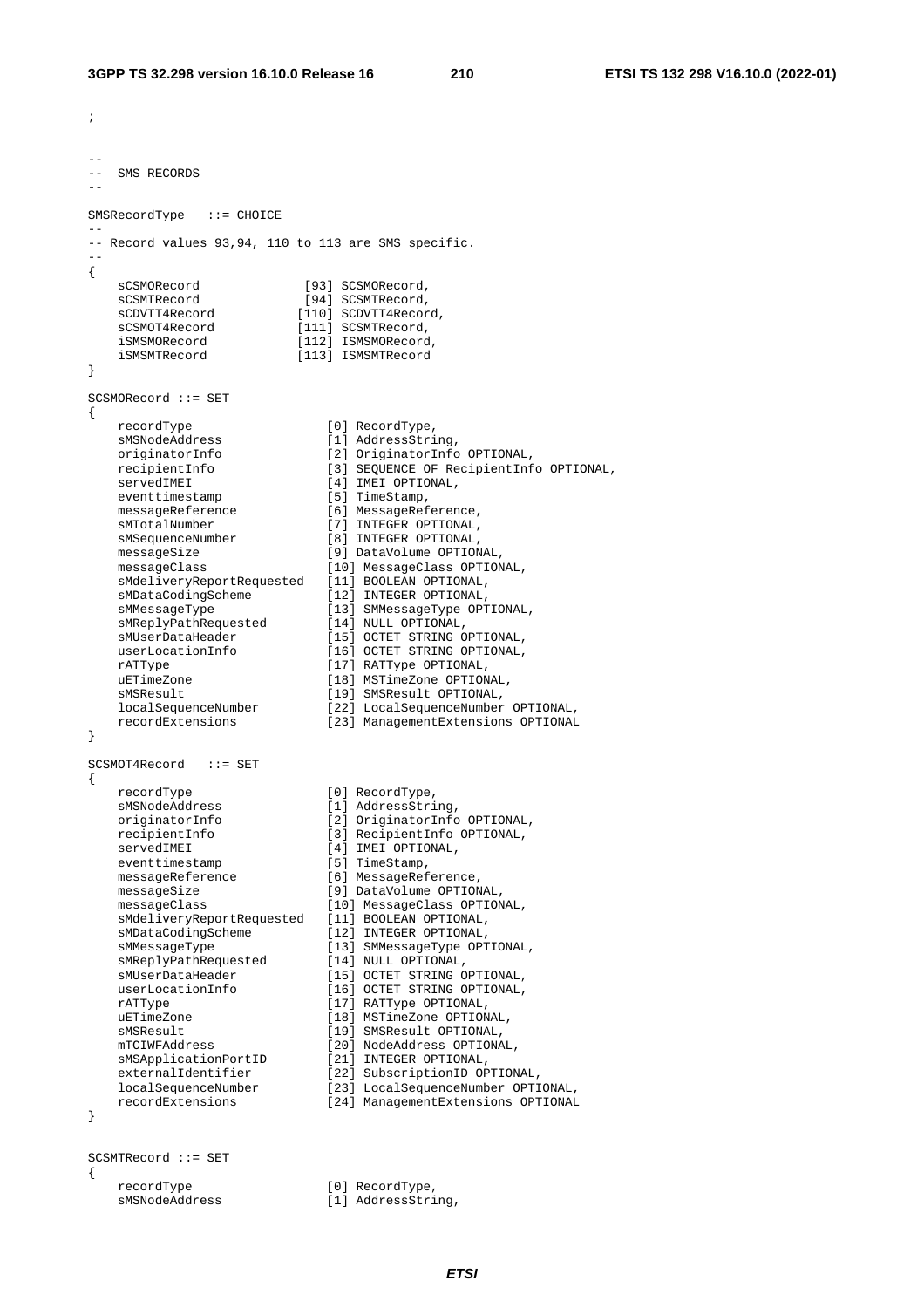| recipientInfo                                                         | [2] RecipientInfo OPTIONAL,                                         |
|-----------------------------------------------------------------------|---------------------------------------------------------------------|
| originatorInfo                                                        | [3] OriginatorInfo OPTIONAL,                                        |
| servedIMEI                                                            | [4] IMEI OPTIONAL,                                                  |
| submissionTime                                                        | [5] TimeStamp OPTIONAL,                                             |
| eventtimestamp<br>sMPriority                                          | [6] TimeStamp,<br>[7] PriorityType OPTIONAL,                        |
| messageReference                                                      | [8] MessageReference OPTIONAL,                                      |
| sMTotalNumber                                                         | [9] INTEGER OPTIONAL,                                               |
| sMSequenceNumber                                                      | [10] INTEGER OPTIONAL,                                              |
| messageSize                                                           | [11] DataVolume OPTIONAL,                                           |
| messageClass                                                          | [12] MessageClass OPTIONAL,                                         |
| sMdeliveryReportRequested                                             | [13] BOOLEAN OPTIONAL,                                              |
| sMDataCodingScheme                                                    | [14] INTEGER OPTIONAL,                                              |
| sMMessageType                                                         | [15] SMMessageType OPTIONAL,                                        |
| sMReplyPathRequested                                                  | [16] NULL OPTIONAL,                                                 |
| sMUserDataHeader<br>sMSStatus                                         | [17] OCTET STRING OPTIONAL,<br>[18] SMSStatus OPTIONAL,             |
| sMDischargeTime                                                       | [19] TimeStamp OPTIONAL,                                            |
| userLocationInfo                                                      | [20] OCTET STRING OPTIONAL,                                         |
| rATType                                                               | [21] RATType OPTIONAL,                                              |
| uETimeZone                                                            | [22] MSTimeZone OPTIONAL,                                           |
| sMSResult                                                             | [23] SMSResult OPTIONAL,                                            |
| sMDeviceTriggerInformation                                            | [25] SMDeviceTriggerInformation OPTIONAL,                           |
| localSequenceNumber                                                   | [26] LocalSequenceNumber OPTIONAL,                                  |
| recordExtensions                                                      | [27] ManagementExtensions OPTIONAL                                  |
| }                                                                     |                                                                     |
| SCDVTT4Record<br>$\mathcal{L} := \mathcal{S} \mathcal{E} \mathcal{T}$ |                                                                     |
| $\mathcal{L}$                                                         |                                                                     |
| recordType                                                            | [0] RecordType,                                                     |
| sMSNodeAddress                                                        | [1] AddressString,                                                  |
| eventtimestamp                                                        | [2] TimeStamp,                                                      |
| originatorInfo                                                        | [3] OriginatorInfo OPTIONAL,                                        |
| recipientInfo                                                         | [4] RecipientInfo OPTIONAL,                                         |
| sMDeviceTriggerIndicator                                              | [5] SMDeviceTriggerIndicator OPTIONAL,                              |
| sMDeviceTriggerInformation<br>sMSResult                               | [6] SMDeviceTriggerInformation OPTIONAL,<br>[7] SMSResult OPTIONAL, |
|                                                                       | [9] LocalSequenceNumber OPTIONAL,                                   |
|                                                                       |                                                                     |
| localSequenceNumber                                                   |                                                                     |
| recordExtensions                                                      | [10] ManagementExtensions OPTIONAL                                  |
| }                                                                     |                                                                     |
| ISMSMORecord<br>$\mathcal{L} := \mathcal{S} \mathcal{E} \mathcal{T}$  |                                                                     |
| $\{$                                                                  |                                                                     |
| recordType                                                            | [0] RecordType,                                                     |
| sMSNodeAddress                                                        | [1] NodeAddress,                                                    |
| originatorInfo                                                        | [2] OriginatorInfo OPTIONAL,                                        |
| recipientInfo                                                         | [3] SEQUENCE OF RecipientInfo OPTIONAL,                             |
| subscriberEquipmentNumber                                             | [4] SubscriberEquipmentNumber OPTIONAL,                             |
| eventtimestamp                                                        | [5] TimeStamp,                                                      |
| messageReference<br>sMTotalNumber                                     | [6] MessageReference,<br>[7] INTEGER OPTIONAL,                      |
| sMSequenceNumber                                                      | [8] INTEGER OPTIONAL,                                               |
| messageSize                                                           | [9] DataVolume OPTIONAL,                                            |
| messageClass                                                          | [10] MessageClass OPTIONAL,                                         |
| sMdeliveryReportRequested                                             | [11] BOOLEAN OPTIONAL,                                              |
| sMDataCodingScheme                                                    | [12] INTEGER OPTIONAL,                                              |
| sMMessageType                                                         | [13] SMMessageType OPTIONAL,                                        |
| sMReplyPathRequested                                                  | [14] NULL OPTIONAL,                                                 |
| sMUserDataHeader<br>sMSResult                                         | [15] OCTET STRING OPTIONAL,                                         |
| userLocationInfo                                                      | [16] SMSResult OPTIONAL,<br>[17] OCTET STRING OPTIONAL,             |
| rATType                                                               | [18] RATType OPTIONAL,                                              |
| uETimeZone                                                            | [19] MSTimeZone OPTIONAL,                                           |
| pDPAddress                                                            | [20] PDPAddress OPTIONAL,                                           |
| session-Id                                                            | [21] Session-Id OPTIONAL,                                           |
| numberPortabilityRouting                                              | [22] NumberPortabilityRouting OPTIONAL,                             |
| carrierSelectRouting                                                  | [23] CarrierSelectRouting OPTIONAL,                                 |
| localSequenceNumber                                                   | [24] LocalSequenceNumber OPTIONAL,                                  |
| recordExtensions                                                      | [25] ManagementExtensions OPTIONAL                                  |
| }                                                                     |                                                                     |
|                                                                       |                                                                     |
| ISMSMTRecord<br>$\cdots$ SET                                          |                                                                     |

 recordType [0] RecordType, sMSNodeAddress [1] NodeAddress, recipientInfo [2] RecipientInfo OPTIONAL,

- 
- 
- 
- originatorInfo [3] OriginatorInfo OPTIONAL,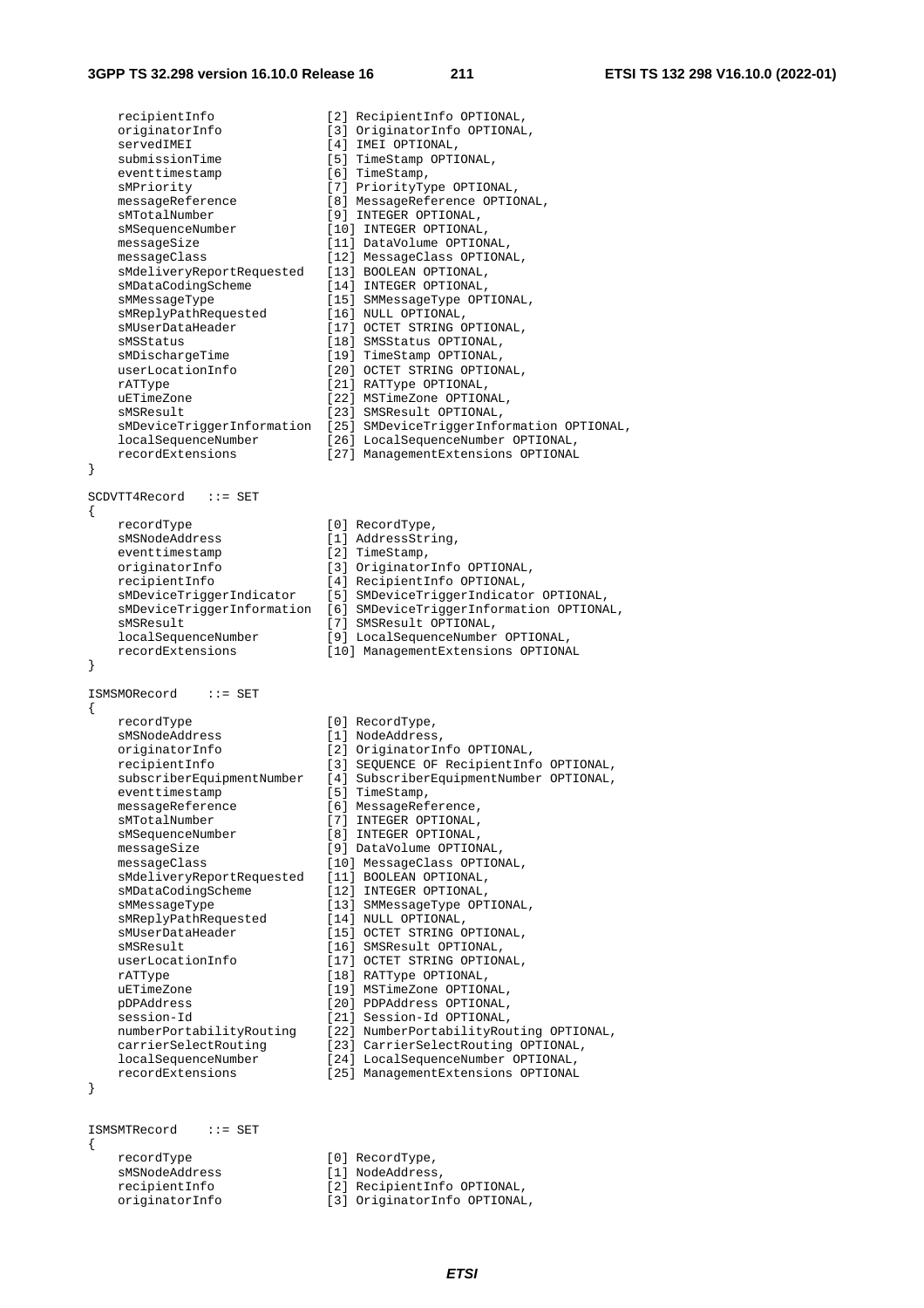```
 subscriberEquipmentNumber [4] SubscriberEquipmentNumber OPTIONAL, 
submissionTime [5] TimeStamp OPTIONAL,
eventtimestamp [6] TimeStamp,
 sMPriority [7] PriorityType OPTIONAL, 
 messageReference [8] MessageReference, 
sMTotalNumber [9] INTEGER OPTIONAL,
 sMSequenceNumber [10] INTEGER OPTIONAL, 
 messageSize [11] DataVolume OPTIONAL, 
 messageClass [12] MessageClass OPTIONAL, 
 sMdeliveryReportRequested [13] BOOLEAN OPTIONAL, 
 sMDataCodingScheme [14] INTEGER OPTIONAL, 
 sMMessageType [15] SMMessageType OPTIONAL, 
 sMReplyPathRequested [16] NULL OPTIONAL, 
 sMUserDataHeader [17] OCTET STRING OPTIONAL, 
sMSStatus [18] SMSStatus OPTIONAL,
 sMDischargeTime [19] TimeStamp OPTIONAL, 
 userLocationInfo [20] OCTET STRING OPTIONAL, 
 rATType [21] RATType OPTIONAL, 
 uETimeZone [22] MSTimeZone OPTIONAL, 
   sMSResult [23] SMSResult OPTIONAL,<br>
pDPAddress [24] PDPAddress OPTIONAL,
                            [24] PDPAddress OPTIONAL,
session-Id [25] Session-Id OPTIONAL,
 numberPortabilityRouting [26] NumberPortabilityRouting OPTIONAL, 
 carrierSelectRouting [27] CarrierSelectRouting OPTIONAL, 
 localSequenceNumber [28] LocalSequenceNumber OPTIONAL, 
 recordExtensions [29] ManagementExtensions OPTIONAL 
} 
-- 
-- SMS DATA TYPES 
-- 
OriginatorInfo ::= SEQUENCE 
-- 
-- OriginatorInfo is used for information about Originator of a Short Message 
-- 
{ 
 originatorIMSI [0] IMSI OPTIONAL, 
 originatorMSISDN [1] MSISDN OPTIONAL, 
   originatorOtherAddress [2] SMAddressInfo OPTIONAL,<br>-- included for backwards compatibility
 -- included for backwards compatibility 
 originatorSCCPAddress [3] AddressString OPTIONAL, 
 originatorReceivedAddress [4] SMAddressInfo OPTIONAL, 
 sMOriginatorInterface [5] SMInterface OPTIONAL, 
   sMOriginatorInterface [5] SMInterface OPTIONAL,<br>sMOriginatorProtocolID [6] OCTET STRING OPTIONAL,
    originatorOtherAddresses [7] SEQUENCE OF SMAddressInfo OPTIONAL 
                                 -- used if type different from IMSI and MSISDN 
} 
RecipientInfo ::= SEQUENCE 
-- 
-- RecipientInfo is used for information about Recipient of a Short Message 
{ 
 recipientIMSI [0] IMSI OPTIONAL, 
 recipientMSISDN [1] MSISDN OPTIONAL, 
                            recipientOtherAddress [2] SMAddressInfo OPTIONAL, 
   -- included for backwards compatibility<br>recipientSCCPAddress [3] AddressString OPTIONAL,<br>recipientReceivedAddress [11] Tillians
 recipientSCCPAddress [3] AddressString OPTIONAL, 
 recipientReceivedAddress [4] SMAddressInfo OPTIONAL, 
 sMDestinationInterface [5] SMInterface OPTIONAL, 
 sMRecipientProtocolID [6] OCTET STRING OPTIONAL, 
    recipientOtherAddresses [7] SEQUENCE OF SMAddressInfo OPTIONAL 
                                 -- used if type different from IMSI and MSISDN 
} 
SMAddressDomain ::= SEQUENCE 
{ 
   sMDomainName [0] GraphicString OPTIONAL,
    threeGPPIMSI-MCC-MNC [1] PLMN-Id OPTIONAL 
} 
SMAddressInfo ::= SEQUENCE 
{ 
 sMAddressType [0] SMAddressType OPTIONAL, 
 sMAddressData [1] GraphicString OPTIONAL, 
 sMAddressDomain [2] SMAddressDomain OPTIONAL 
}
```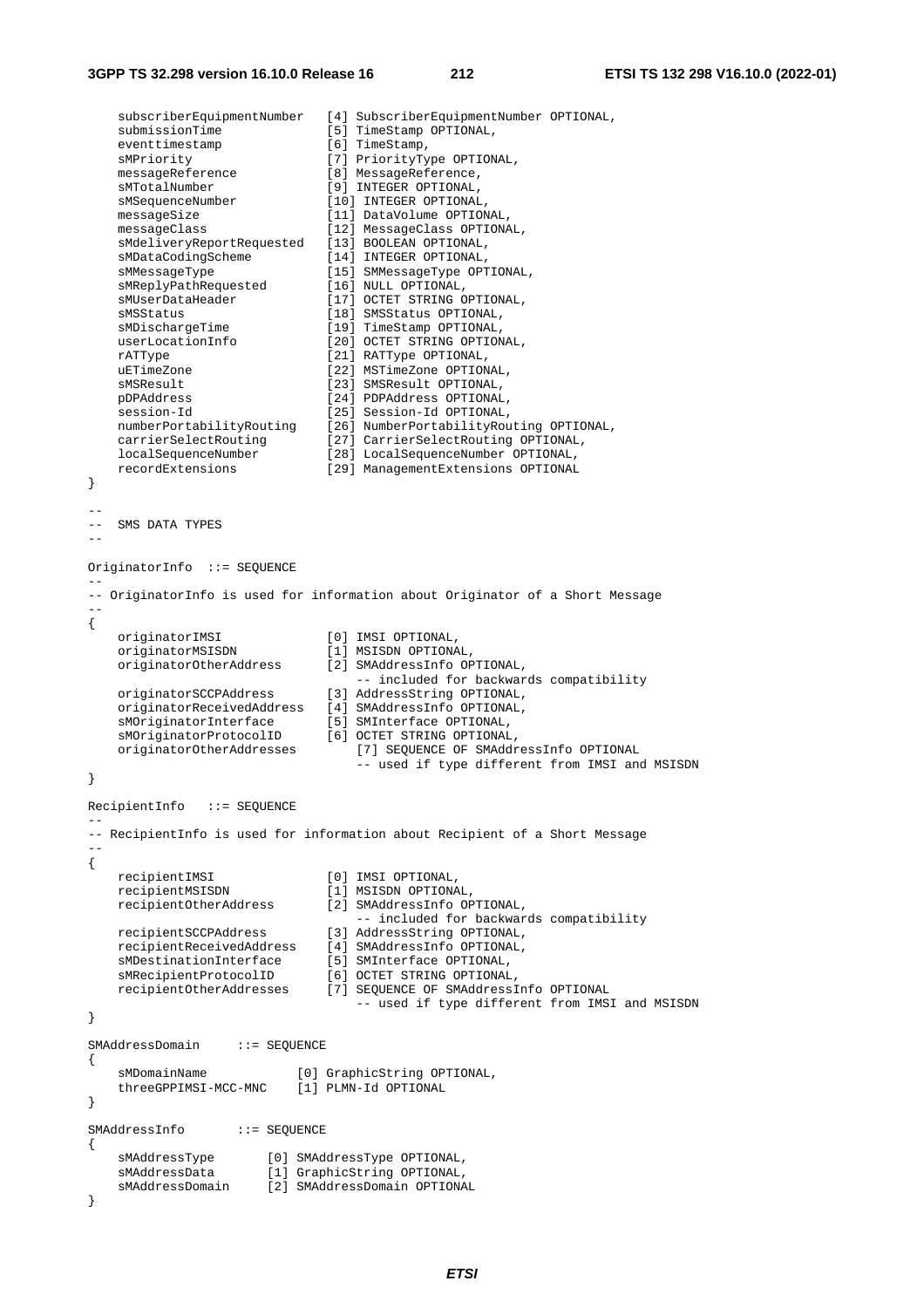```
SMAddressType ::= ENUMERATED 
{ 
   emailAddress (0),
   mSISDN (1),<br>iPv4Address (2),
   iPv4Address (2),<br>iPv6Address (3),
   iPv6Address (3),<br>numericShortCode (4),
    numericShortCode (4), 
    alphanumericShortCode (5), 
    other (6), 
   \text{IMSI} (7),
 nAI (8), 
    externalId (9) 
} 
SMDeviceTriggerIndicator ::= ENUMERATED 
{ 
   notDeviceTrigger (0),<br>deviceTriggerRequest (1),
   deviceTriggerRequest (1),<br>deviceTriggerReplace (2),
   deviceTriggerReplace
    deviceTriggerRecall (3) 
} 
SMDeviceTriggerInformation ::= SEQUENCE 
-- 
-- SMDeviceTriggerInformation is used for information on device triggering from T4 
-- as specified in TS 29.337[231] 
-- 
{ 
 mTCIWFAddress [0] NodeAddress OPTIONAL, 
 sMDTReferenceNumber [1] INTEGER OPTIONAL, 
 sMServingNode [2] SMServingNode OPTIONAL, 
 sMDTValidityPeriod [3] INTEGER OPTIONAL, 
    sMDTPriorityIndication [4] SMDTPriorityIndication OPTIONAL, 
    sMSApplicationPortID [5] INTEGER OPTIONAL 
} 
SMDTPriorityIndication ::= ENUMERATED 
{ 
    nonpriority (0), 
    priority (1) 
} 
SMInterface ::= SEQUENCE
{ 
 interfaceId [0] GraphicString OPTIONAL, 
 interfaceText [1] GraphicString OPTIONAL, 
 interfacePort [2] GraphicString OPTIONAL, 
 interfaceType [3] SMInterfaceType OPTIONAL 
} 
SMInterfaceType ::= ENUMERATED 
{ 
   unkown (0),<br>mobileOriginating (1).
   mobileOriginating
   mobileTerminating (2),
    applicationOriginating (3), 
   applicationTerminating (4),
    deviceTrigger (5) 
} 
SMMessageType ::= ENUMERATED 
{ 
   submission (0).
 deliveryReport (1), 
 sMServiceRequest (2), 
   delivery (3),
    t4DeviceTrigger (4), 
    sMDeviceTrigger (5) 
} 
SMServingNode ::= SEQUENCE 
{ 
   sGSNName [0] DiameterIdentity OPTIONAL,
   sGSNRealm [1] DiameterIdentity OPTIONAL,<br>sGSNNumber [2] AddressString OPTIONAL,
                      [2] AddressString OPTIONAL,
    mMEName [3] DiameterIdentity OPTIONAL,
```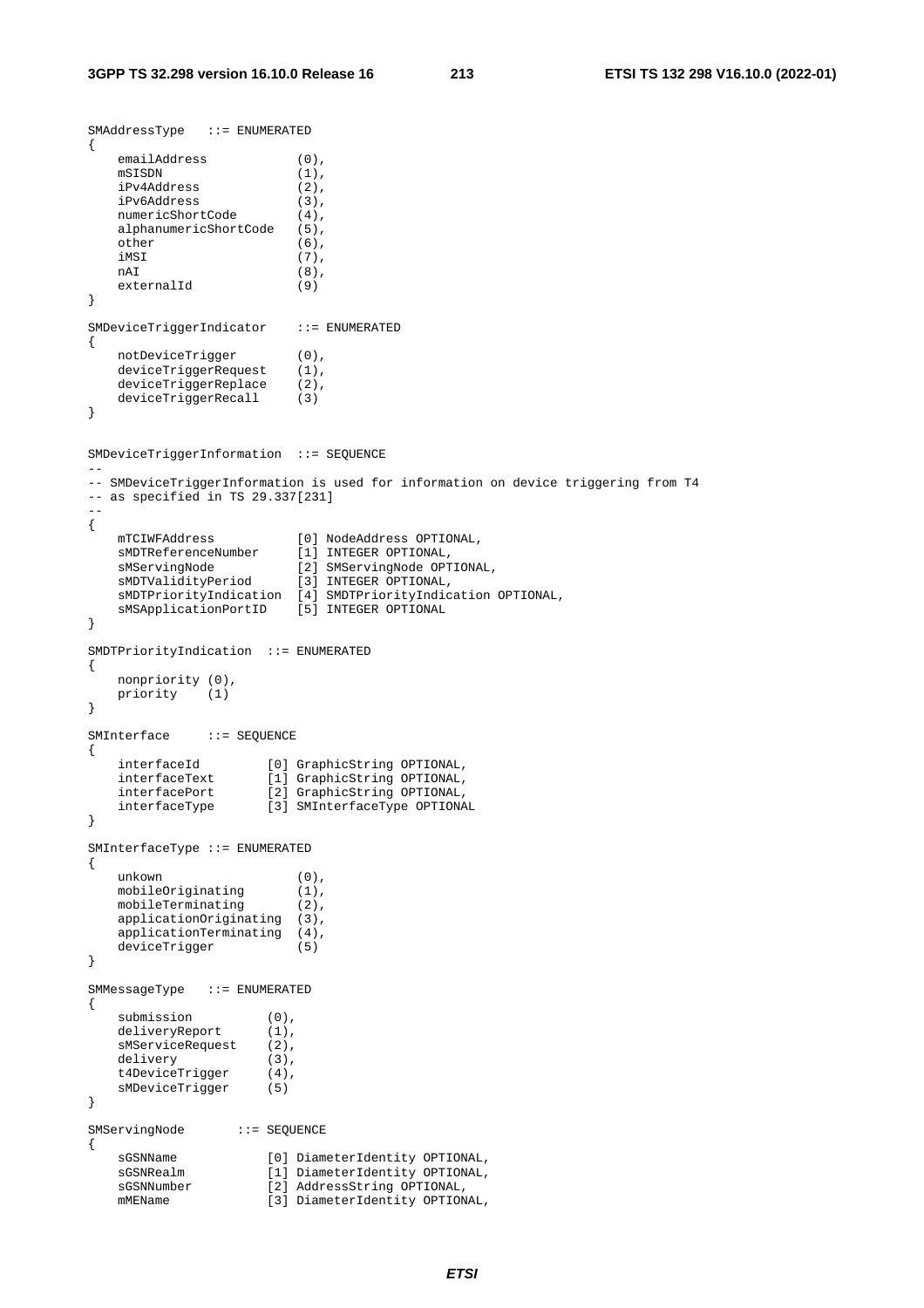| mMERealm          |  | [4] DiameterIdentity OPTIONAL, |
|-------------------|--|--------------------------------|
| mMENumberForMTSMS |  | [5] AddressString OPTIONAL,    |
| mSCNumber         |  | [6] AddressString OPTIONAL,    |
| iPSMGWNumber      |  | [7] AddressString OPTIONAL,    |
| iPSMGWName        |  | [8] DiameterIdentity OPTIONAL  |
|                   |  |                                |
| SMSStatus         |  | $::=$ OCTET STRING (SIZE(1))   |

.#END

### 5.2.4.7 ProSe CDRs

This subclause contains the abstract syntax definitions that are specific to the ProSe CDR types defined in TS 32.277 [36].

```
.$ProSeChargingDataTypes {itu-t (0) identified-organization (4) etsi (0) mobileDomain (0) charging 
(5) proseChargingDataType (11) asn1Module (0) version2 (1)} 
DEFINITIONS IMPLICIT TAGS ::= 
BEGIN 
-- EXPORTS everything 
IMPORTS 
IPAddress, 
LocalSequenceNumber, 
ManagementExtensions, 
NodeID, 
PLMN-Id, 
RecordType, 
ServiceContextID, 
TimeStamp 
FROM GenericChargingDataTypes {itu-t (0) identified-organization (4) etsi(0) mobileDomain (0) 
charging (5) genericChargingDataTypes (0) asn1Module (0) version2 (1)} 
TMST
FROM MAP-CommonDataTypes {itu-t identified-organization (4) etsi (0) mobileDomain (0) gsm-Network 
(1) modules (3) map-CommonDataTypes (18) version18 (18)} 
- from TS 29.002 [214]
ChargingCharacteristics, 
ChChSelectionMode, 
DataVolumeGPRS 
FROM GPRSChargingDataTypes {itu-t (0) identified-organization (4) etsi (0) mobileDomain (0) charging 
(5) gprsChargingDataTypes (2) asn1Module (0) version2 (1)} 
; 
-- 
-- ProSe RECORDS 
-- 
ProSeRecordType ::= CHOICE 
-- 
-- Record values 100..102 are ProSe specific 
-{ 
   pFDDRecord [100] PFDDRecord,<br>pFEDRecord [101] PFEDRecord,
                       [101] PFEDRecord,
     pFDCRecord [102] PFDCRecord 
} 
PFDDRecord ::= SET 
{ 
    recordType [0] RecordType,
     retransmission [1] NULL OPTIONAL, 
     serviceContextID [2] ServiceContextID OPTIONAL, 
    servedIMSI [3] IMSI OPTIONAL,
```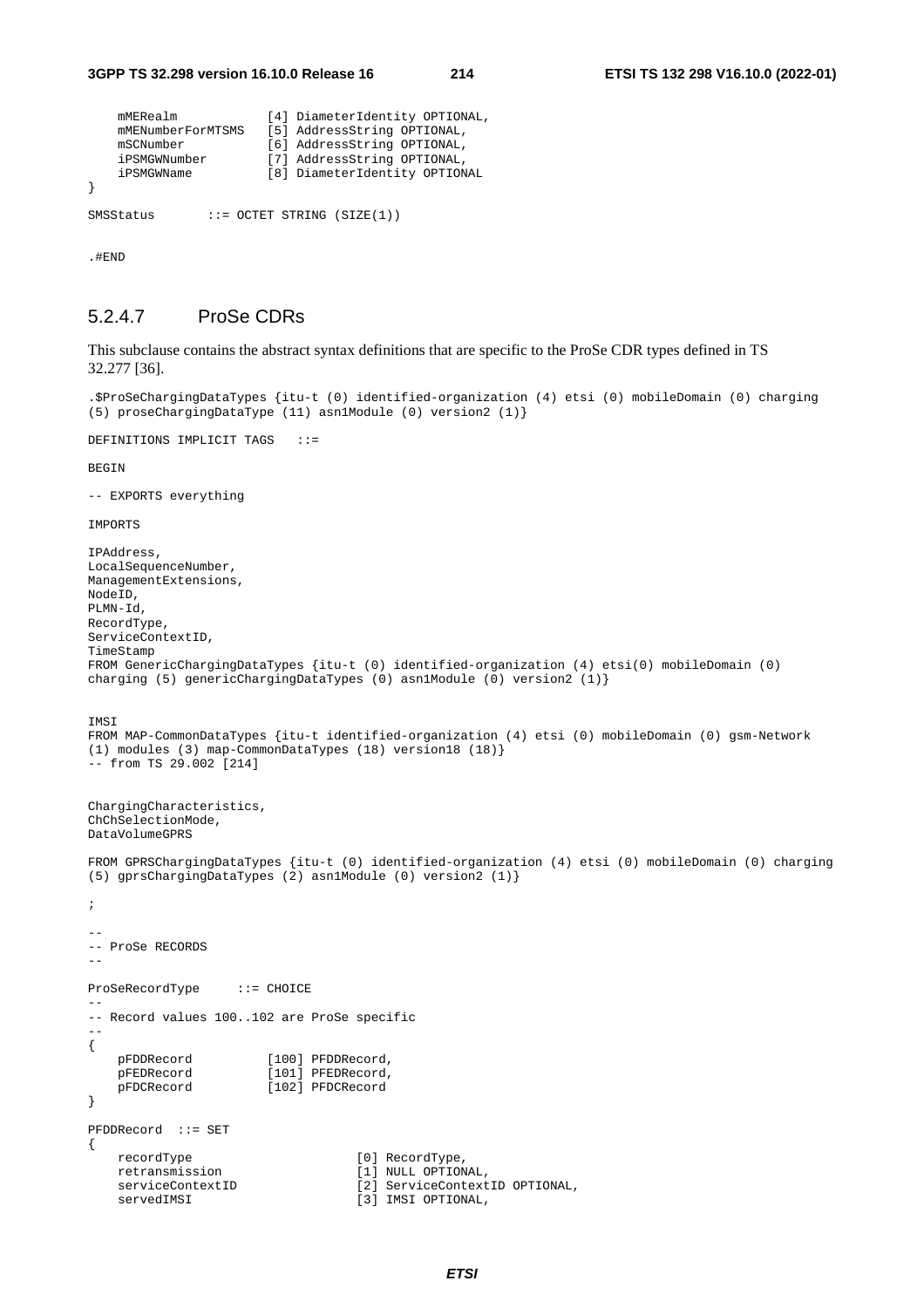| proSeFunctionIPAddress      | [4] IPAddress OPTIONAL,             |
|-----------------------------|-------------------------------------|
| chargingCharacteristics     | [5] ChargingCharacteristics,        |
| chChSelectionMode           | [6] ChChSelectionMode OPTIONAL,     |
| recordExtensions            | ManagementExtensions OPTIONA<br>[7] |
| proSeRequestTimestamp       | [8] TimeStamp OPTIONAL,             |
| roleofUE                    | [9] ProSeUERole OPTIONAL,           |
| pCThreeControlProtocolCause | [10] INTEGER OPTIONAL,              |
| roleofProSeFunction         | [11] ProSeFunctionRole OPTIONAL,    |
| proSeApplicationID          | [12] UTF8String OPTIONAL,           |
| proSeEventType              | [13] ProSeEventType OPTIONAL,       |
| nodeID                      | [14] NodeID OPTIONAL,               |
| proseFunctionId             | [15] UTF8String OPTIONAL,           |
| announcingUEHPLMNIdentifier | [16] PLMN-Id OPTIONAL,              |
| announcingUEVPLMNIdentifier | [17] PLMN-Id OPTIONAL,              |
| monitoringUEHPLMNIdentifier | [18] PLMN-Id OPTIONAL,              |
| monitoringUEVPLMNIdentifier | [19] PLMN-Id OPTIONAL,              |
| monitoredPLMNIdentifier     | [20] PLMN-Id OPTIONAL,              |
| applicationID               | [21] UTF8String OPTIONAL,           |
| directDiscoveryModel        | [22] UTF8String OPTIONAL,           |
| validityPeriod              | [23] INTEGER OPTIONAL,              |
| monitoringUEIdentifier      | [24] IMSI OPTIONAL,                 |
| discovererUEHPLMNIdentifier | [25] PLMN-Id OPTIONAL,              |
| discovererUEVPLMNIdentifier | [26] PLMN-Id OPTIONAL,              |
| discovereeUEHPLMNIdentifier | [27] PLMN-Id OPTIONAL,              |
| discovereeUEVPLMNIdentifier | [28] PLMN-Id OPTIONAL,              |
| announcingPLMNID            | [29] PLMN-Id OPTIONAL,              |
| pc5RadioTechnology          | [30] PC5RadioTechnology OPTIONAL    |

}

PFEDRecord ::= SET {

| $\{$ |                                                           |                                                                                        |
|------|-----------------------------------------------------------|----------------------------------------------------------------------------------------|
|      | recordType                                                | [0] RecordType,                                                                        |
|      | retransmission                                            | [1] NULL OPTIONAL,                                                                     |
|      | serviceContextID                                          | [2] ServiceContextID OPTIONAL,                                                         |
|      | servedIMSI                                                | [3] IMSI OPTIONAL,                                                                     |
|      | proSeFunctionIPAddress                                    | [4] IPAddress OPTIONAL,                                                                |
|      | chargingCharacteristics                                   | [5] ChargingCharacteristics,                                                           |
|      | chChSelectionMode                                         | [6] ChChSelectionMode OPTIONAL,                                                        |
|      | recordExtensions                                          | [7] ManagementExtensions OPTIONAL,                                                     |
|      | proSeRequestTimestamp                                     | [8] TimeStamp OPTIONAL,                                                                |
|      | roleofUE                                                  | [9] ProSeUERole OPTIONAL,                                                              |
|      | pCThreeEPCControlProtocolCause                            | [10] INTEGER OPTIONAL,                                                                 |
|      | proseFunctionPLMNIdentifier                               | [11] PLMN-Id OPTIONAL,                                                                 |
|      | proseFunctionId                                           | [12] UTF8String OPTIONAL,                                                              |
|      | recordOpeningTime                                         | [13] TimeStamp OPTIONAL,                                                               |
|      | recordClosureTime                                         | [14] TimeStamp OPTIONAL,                                                               |
|      | applicationID                                             | [15] UTF8String OPTIONAL,                                                              |
|      | requestorApplicationLayerUserID [16] UTF8String OPTIONAL, |                                                                                        |
|      | wLANLinkLayerID                                           | [17] UTF8String OPTIONAL,                                                              |
|      | requestorEPCProSeUserID                                   | [18] UTF8String OPTIONAL,                                                              |
|      | requestedApplicationLayerUserID [19] UTF8String OPTIONAL, |                                                                                        |
|      | requestedPLMNIdentifier                                   | [20] PLMN-Id OPTIONAL,                                                                 |
|      | timeWindow                                                | [21] INTEGER OPTIONAL,                                                                 |
|      | rangeClass                                                | [22] RangeClass OPTIONAL,                                                              |
|      | uELocation                                                | [23] OCTET STRING OPTIONAL,                                                            |
|      | proximityAlertIndication                                  | [24] ProximityAlertIndication OPTIONAL,                                                |
|      | proximityAlertTimestamp                                   | [25] TimeStamp OPTIONAL,                                                               |
|      | proximityCancellationTimestamp [26] TimeStamp OPTIONAL,   |                                                                                        |
|      | reasonforCancellation                                     | [27] ReasonforCancellation OPTIONAL,                                                   |
|      | causeForRecClosing                                        | [28] ProSeCauseForRecClosing,                                                          |
|      |                                                           | proximityRequestRenewalInfoBlockList [29] SEQUENCE OF ProximityRequestRenewalInfoBlock |
|      | OPTIONAL                                                  |                                                                                        |
| }    |                                                           |                                                                                        |
|      |                                                           |                                                                                        |
|      | $PFDCRecord :: = SET$                                     |                                                                                        |
|      |                                                           |                                                                                        |
|      | -- General CDR information                                |                                                                                        |
|      | recordType                                                | [0] RecordType,                                                                        |
|      | retransmission                                            | [1] NULL OPTIONAL,                                                                     |
|      | $\alpha$                                                  | [2] CorrigoContovtID ODTIONAL                                                          |

 serviceContextID [2] ServiceContextID OPTIONAL, servedIMSI [3] IMSI OPTIONAL, proSeFunctionIPAddress [4] IPAddress OPTIONAL, chargingCharacteristics [5] ChargingCharacteristics, chChSelectionMode [6] ChChSelectionMode OPTIONAL, recordExtensions [7] ManagementExtensions OPTIONAL,

- nodell Optional,<br>[9] PLMN-Id Optional, proseFunctionPLMNIdentifier
	-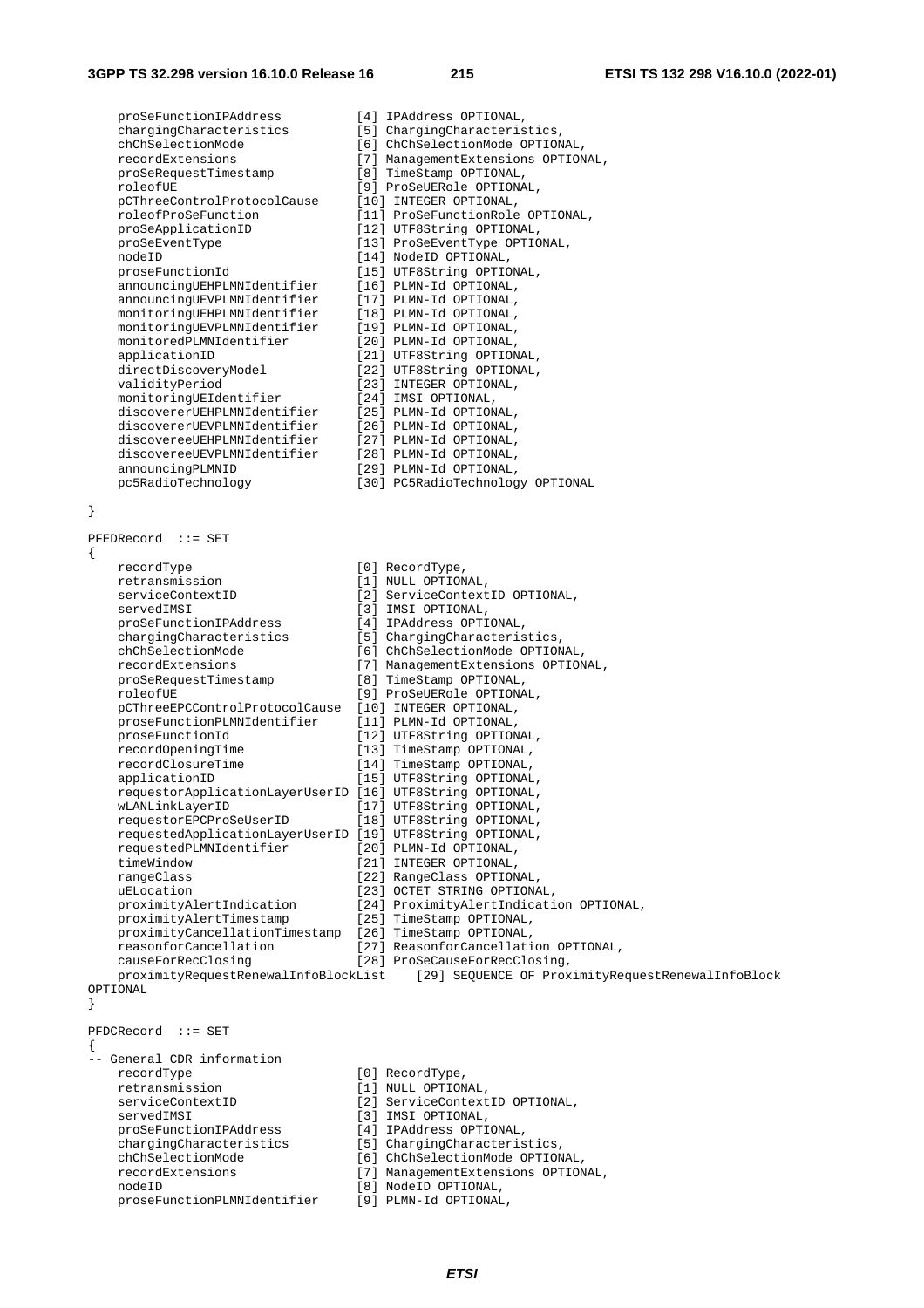```
proseFunctionId [10] UTF8String OPTIONAL,
    recordOpeningTime [11] TimeStamp OPTIONAL, 
   recordClosureTime [12] TimeStamp OPTIONAL,
-- Common ProSe information. The same data is provided in all currently open group-level CDRs 
 listOfCoverageInfo [13] SEQUENCE OF CoverageInfo OPTIONAL, 
 listOfRadioParameterSet [14] SEQUENCE OF RadioParameterSetInfo OPTIONAL, 
-- Group-specific information. This data could be different in each open group-level CDR<br>proSeUEID [15] OCTET STRING OPTIONAL.
   proSeUEID [15] OCTET STRING OPTIONAL,<br>sourceIPaddress [16] IPAddress OPTIONAL,
 sourceIPaddress [16] IPAddress OPTIONAL, 
 layerTwoGroupID [17] OCTET STRING OPTIONAL, 
 proSeGroupIPmulticastaddress [18] IPAddress OPTIONAL, 
 timeOfFirstTransmission [19] TimeStamp OPTIONAL, 
 timeOfFirstReception [20] TimeStamp OPTIONAL, 
 listOfTransmitters [21] SEQUENCE OF TransmitterInfo OPTIONAL, 
 listOfTransmissionData [22] SEQUENCE OF ChangeOfProSeCondition OPTIONAL, 
 listOfReceptionData [23] SEQUENCE OF ChangeOfProSeCondition OPTIONAL, 
 causeForRecClosing [24] ProSeCauseForRecClosing, 
 listOfAppSpecificData [25] SEQUENCE OF AppSpecificData, 
   targetIPaddress [26] IPAddress OPTIONAL, 
 relayIPaddress [27] IPAddress OPTIONAL, 
   proSeUEtoNetworkRelayUEID [28] OCTET STRING OPTIONAL, 
   proSeTargetLayerTwoID [29] OCTET STRING OPTIONAL 
} 
-- 
-- ProSe DATA TYPES 
-- 
-- 
--- \Delta-- 
AppSpecificData ::= OCTET STRING 
-- 
-- C 
-- 
ChangeOfProSeCondition ::= SEQUENCE 
-- 
-- Used for transmitted and received data container 
-- 
{ 
    changeConditionTimestamp [0] TimeStamp OPTIONAL, 
 coverageStatus [1] CoverageStatus OPTIONAL, 
 uELocation [2] OCTET STRING OPTIONAL, 
 dataVolume [3] DataVolumeGPRS OPTIONAL, 
 serviceChangeCondition [4] ServiceChangeCondition OPTIONAL, 
 localSequenceNumber [5] LocalSequenceNumber OPTIONAL, 
    usageInformationReportSequenceNumber [6] INTEGER OPTIONAL, 
    radioResourcesInd [7] RadioResourcesIndicator OPTIONAL, 
 radiofrequency [8] RadioFrequency OPTIONAL, 
 vPLMNIdentifier [9] PLMN-Id OPTIONAL 
}<br>CoverageInfo
            : := SEQUENCE
{ 
 coverageStatus [0] CoverageStatus, 
 timeStamp [1] TimeStamp OPTIONAL, 
    listOfLocation [2] SEQUENCE OF LocationInfo OPTIONAL 
} 
CoverageStatus ::= ENUMERATED 
{ 
   outOfCoverage (0),<br>inCoverage (1)
   inCoverage
} 
-- 
-- L
-- 
LocationInfo ::= SEQUENCE 
{ 
 uELocation [0] OCTET STRING OPTIONAL, 
 timeStamp [1] TimeStamp OPTIONAL 
} 
-- 
-- P
```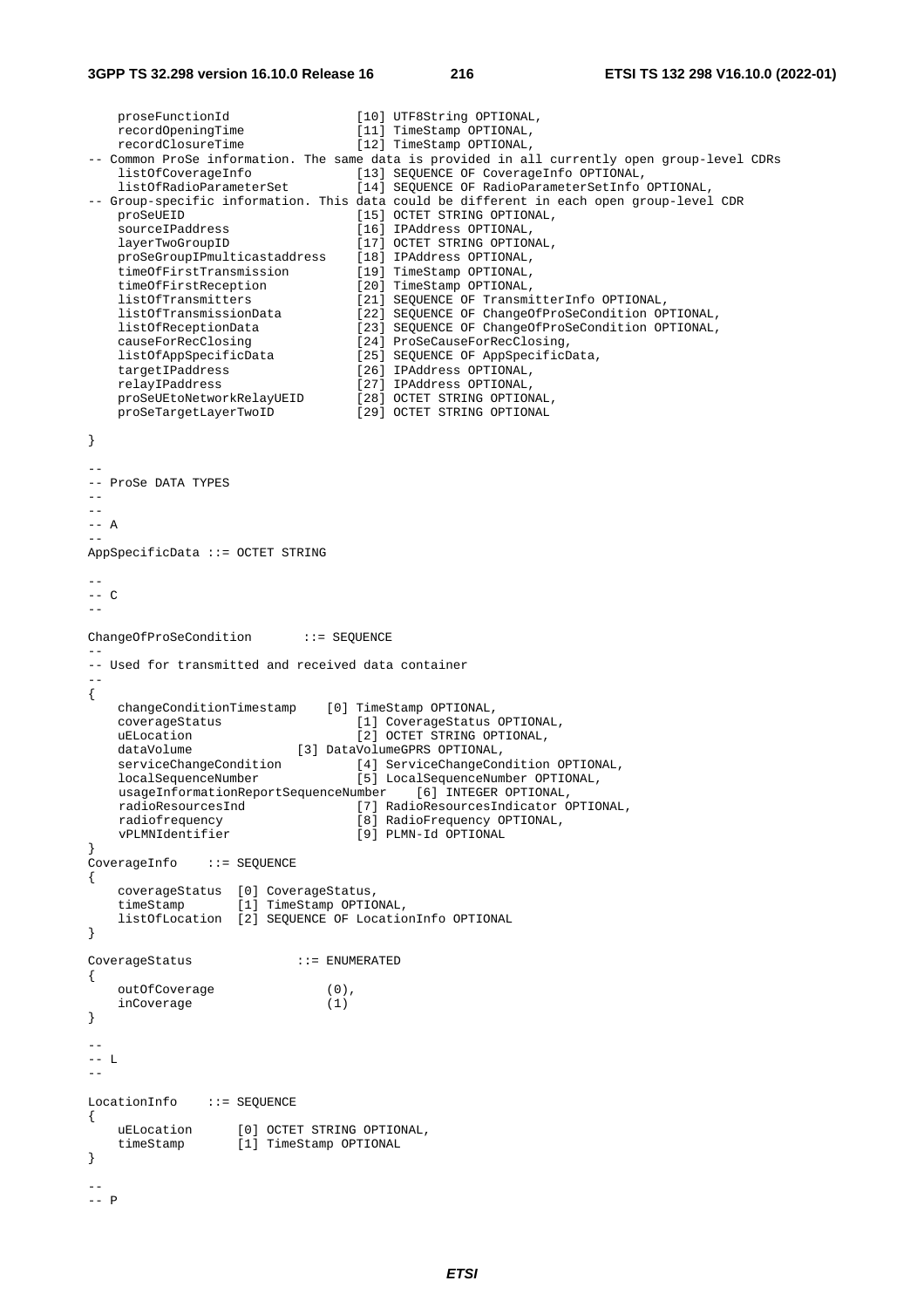-- PC5RadioTechnology ::= ENUMERATED { eUTRA (0),  $\begin{align} \text{wLAN} \qquad \qquad (1) \;, \\ \text{bothEUTRAAndWLAN} \qquad \qquad (2) \end{align}$  bothEUTRAAndWLAN (2) } ProSeCauseForRecClosing ::= ENUMERATED { proximityAlerted (0), timeExpiredWithNoRrenewal (1), requestorCancellation (2), timeLimited (3), maxNumberOfReports (4), abnormalRelease (5) } ProSeEventType ::= ENUMERATED { openAnnouncing (0), openMonitoring (1), openMatchReport (2), restrictedAnnouncing (3),<br>restrictedMonitoring (4), restrictedMonitoring (4), restrictedMatchReport (5), restrictedDiscoveryRequest (6), restrictedDiscoveryReporting (7) } ProSeFunctionRole ::= ENUMERATED { hPLMN (0),  $vPLMN$  (1), localPLMN (2) } ProSeUERole ::= ENUMERATED { annoucingUE (0),<br>monitoringUE (1), monitoringUE (1),<br>requestorUE (2), requestorUE (2),<br>requestedUE (3), requestedUE (3), discovererUE (4), discovereeUE (5) } ProximityAlertIndication ::= ENUMERATED { alerted  $(0)$ , noAlert (1) } ProximityRequestRenewalInfoBlock ::= SEQUENCE -- -- Used for EPC-level discovery charging -- { proSeRequestTimestamp [0] TimeStamp OPTIONAL, timeWindow [1] INTEGER OPTIONAL, -<br>timeWindow (1) INTEGER OPTIONAL,<br>rangeClass (2) RangeClass OPTIONAL, uELocation [3] OCTET STRING OPTIONAL }  $-$ -- R -- RadioFrequency ::= OCTET STRING -- -- Format of the value is according to the carrierFreq-r12 ASN.1 data type described in TS -- 36.331 [241]. -- RadioParameterSetInfo ::= SEQUENCE -- -- Format of the params value is according to the ProsePreconfiguration-r12 ASN.1 data type

-- described in TS 36.331 [241].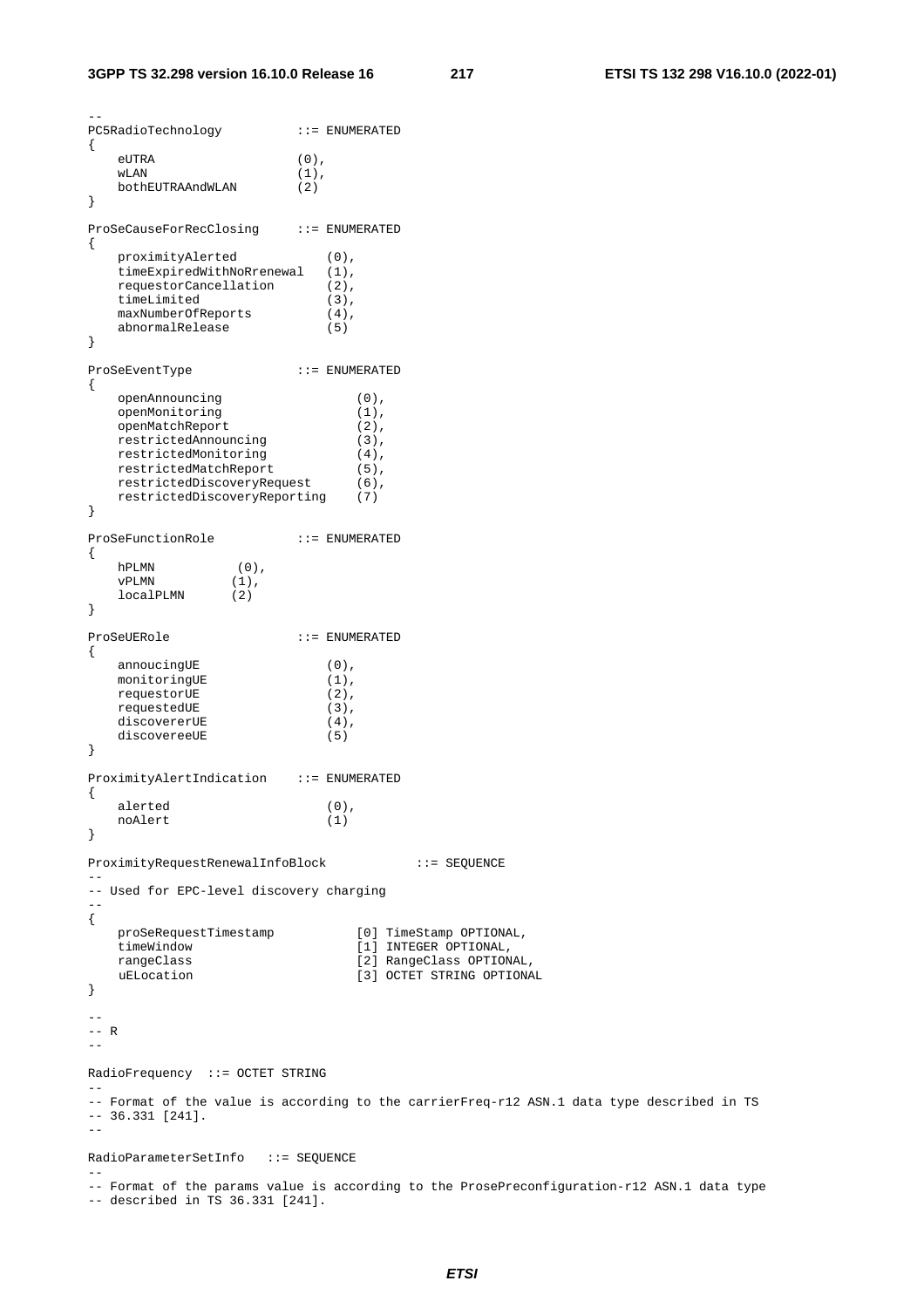--

```
{ 
   timeStamp [0] TimeStamp OPTIONAL,<br>params [1] OCTET STRING
              [1] OCTET STRING
} 
RadioResourcesIndicator ::= INTEGER
{ 
   operatorProvided (1),
    configured (2) 
} 
RangeClass ::= ENUMERATED 
{ 
    reserved (0), 
   fiftyMeter (1),
    onehundredMeter (2), 
   twohundredMeter (3),<br>fivehundredMeter (4),
   fivehundredMeter (4)<br>onethousandMeter (5)
    onethousandMeter (5) 
} 
ReasonforCancellation ::= ENUMERATED 
{ 
   proximityAlerted (0),
    timeExpiredWithNoRrenewal (1), 
    requestorCancellation (2) 
} 
--- S 
\simServiceChangeCondition ::= BIT STRING 
{ 
pLMNchange (0),
 coverageStatusChange (1), 
    locationChange (2) 
} 
-- 
-- T 
-- 
TransmitterInfo ::= SEQUENCE 
{ 
    sourceIPaddress [0] IPAddress, 
    proSeUEID [1] OCTET STRING 
} 
.#END
```
## 5.2.4.8 Monitoring Event CDRs

This subclause contains the abstract syntax definitions that are specific to the Monitoring Event CDR types defined in TS 32.278 [38].

```
.$MONTEChargingDataTypes {itu-t (0) identified-organization (4) etsi (0) mobileDomain (0) charging 
(5) mONTEChargingDataType (12) asn1Module (0) version2 (1)} 
DEFINITIONS IMPLICIT TAGS ::= 
BEGIN 
-- EXPORTS everything 
IMPORTS 
DiameterIdentity, 
LocalSequenceNumber, 
ManagementExtensions, 
NodeID, 
RecordType, 
ServiceContextID, 
TimeStamp
```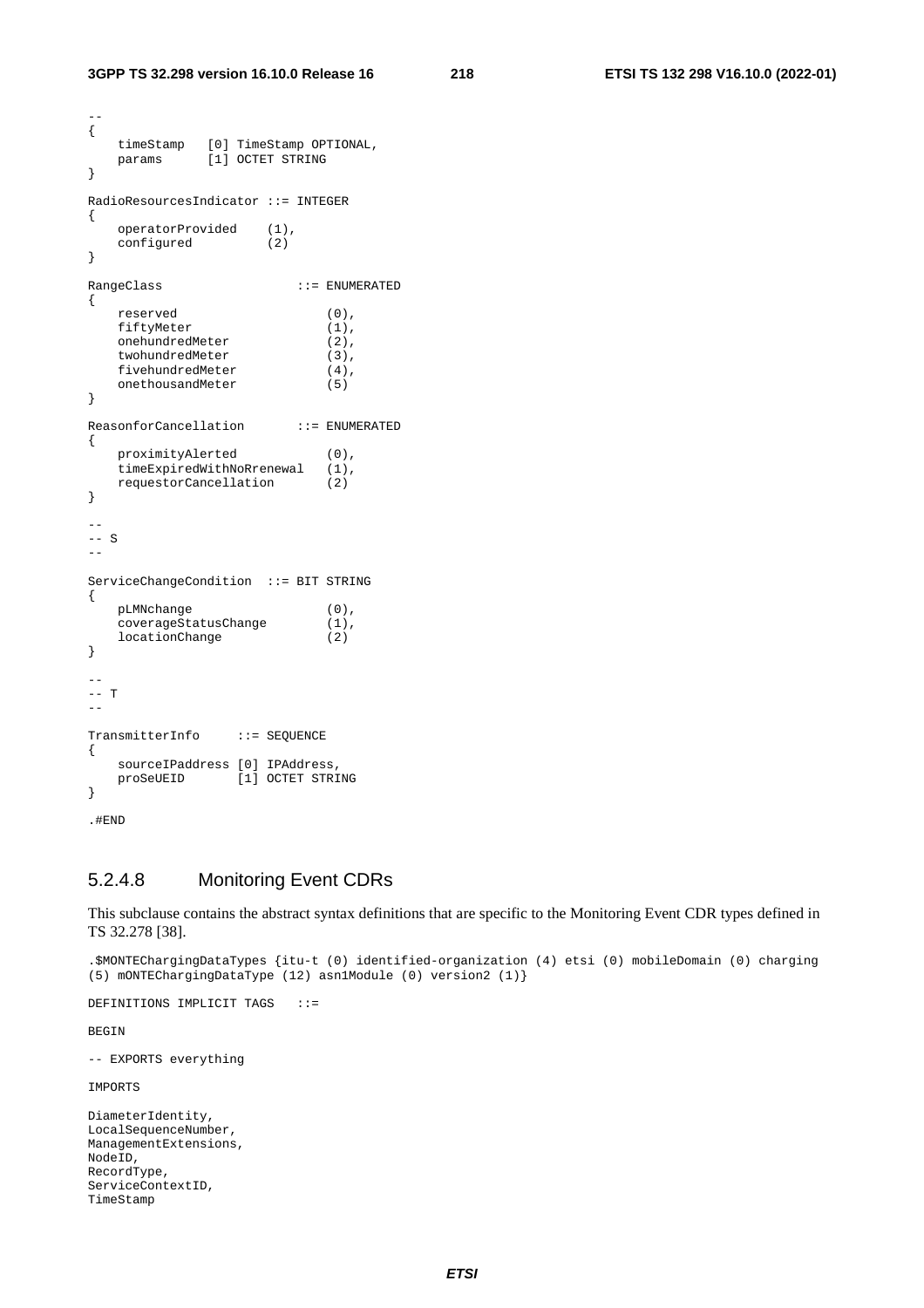**3GPP TS 32.298 version 16.10.0 Release 16 219 ETSI TS 132 298 V16.10.0 (2022-01)**

FROM GenericChargingDataTypes {itu-t (0) identified-organization (4) etsi(0) mobileDomain (0) charging (5) genericChargingDataTypes (0) asn1Module (0) version2 (1) } TMST FROM MAP-CommonDataTypes {itu-t identified-organization (4) etsi (0) mobileDomain (0) gsm-Network (1) modules (3) map-CommonDataTypes (18) version18 (18)}  $-$  from TS 29.002 [214] UserCSGInformation FROM GPRSChargingDataTypes {itu-t (0) identified-organization (4) etsi (0) mobileDomain (0) charging (5) gprsChargingDataTypes (2) asn1Module (0) version2 (1)} ; -- -- Monitoring Event RECORDS -- MERecordType ::= CHOICE -- -- Record values 103..104 are Monitoring Event specific -- { mECORecord [103] MECORecord, mERERecord [104] MERERecord } MECORecord ::= SET { recordType [0] RecordType,<br>
retransmission [1] NULL OPTION [1] NULL OPTIONAL, serviceContextID [2] ServiceContextID OPTIONAL, nodeID [3] NodeID OPTIONAL, recordTimeStamp [4] TimeStamp OPTIONAL, eventTimestamp [5] TimeStamp OPTIONAL,<br>monitoringEventConfigurationActivity [6] MonitoringEventConf [6] MonitoringEventConfigurationActivity OPTIONAL, sCEFReferenceID [7] SCEFReferenceID OPTIONAL,<br>sCEFID [8] DiameterIdentity OPTIONAL [8] DiameterIdentity OPTIONAL, monitoringType [9] MonitoringType OPTIONAL,<br>maximumNumberofReports [10] INTEGER OPTIONAL, maximumNumberofReports<br>monitoringDuration [11] TimeStamp OPTIONAL, chargeablePartyIdentifier [12] UTF8String OPTIONAL, monitoredUser [13] IMSI OPTIONAL, maximumDetectionTime [14] INTEGER OPTIONAL, localRecordSequenceNumber [15] LocalSequenceNumber OPTIONAL, reachabilityConfiguration [16] ReachabilityConfiguration OPTIONAL, locationType [17] LocationType OPTIONAL, accuracy [18] Accuracy OPTIONAL, listofLocations [19] SEQUENCE OF EPSLocationInfo OPTIONAL,<br>monitoringEventConfigStatus [20] MonitoringEventConfigStatus OPTIONAL, [20] MonitoringEventConfigStatus OPTIONAL, recordExtensions [21] ManagementExtensions OPTIONAL } MERERecord ::= SET { recordType [0] RecordType, retransmission [1] NULL OPTIONAL, serviceContextID [2] ServiceContext [2] ServiceContextID OPTIONAL, nodeID [3] NodeID OPTIONAL, recordTimeStamp [4] TimeStamp OPTIONAL, localRecordSequenceNumber [5] LocalSequenceNumber OPTIONAL, [6] SEQUENCE OF MonitoringEventReportData OPTIONAL, recordExtensions [7] ManagementExtensions OPTIONAL } -- -- Monitoring Event DATA TYPES

-- --  $--- A$  $-$ 

--

Accuracy ::= ENUMERATED

-- Note: value "3" is not used in this specification: it is provided to reflect -- the full list specified in TS 29.336 Accuracy AVP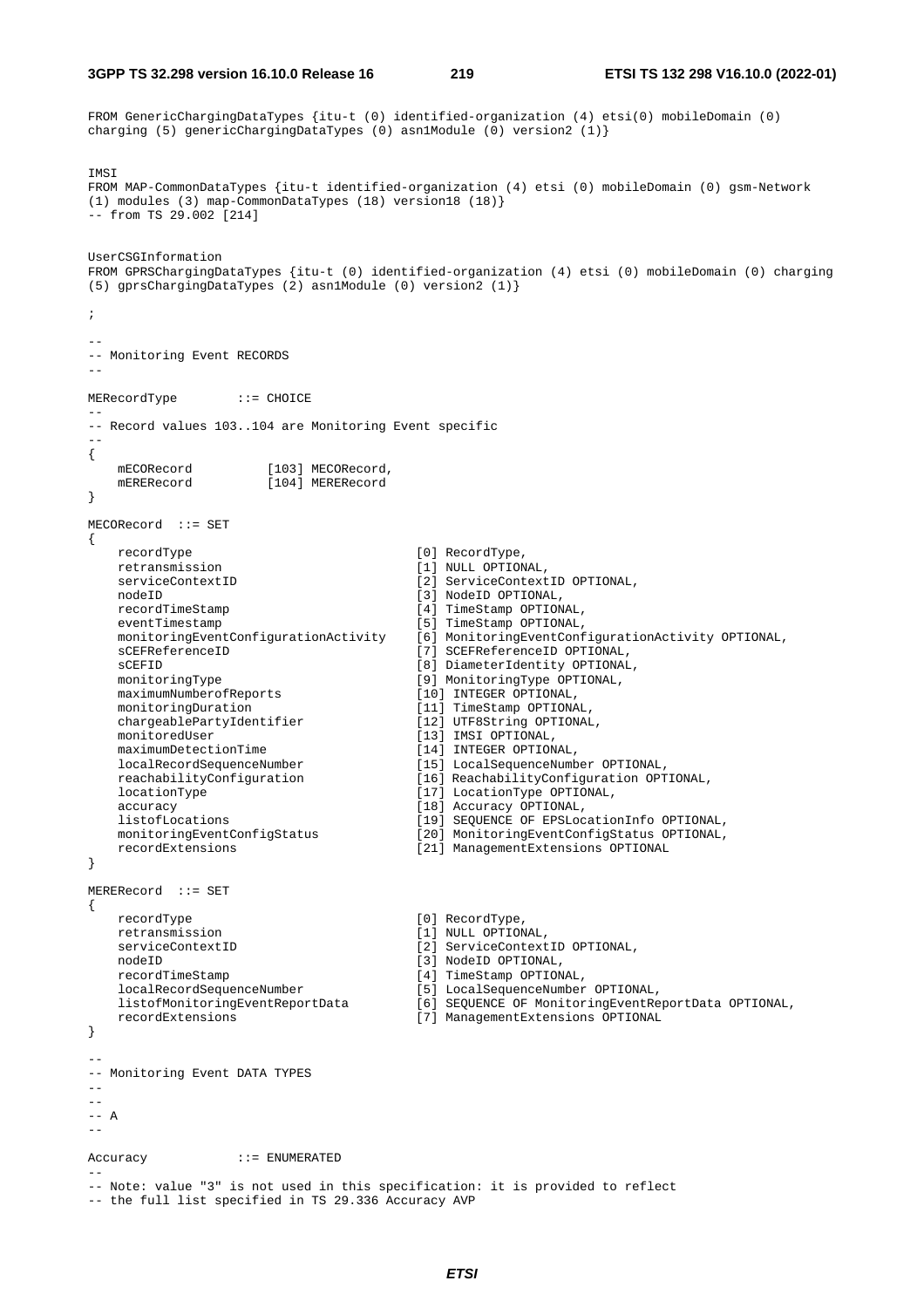```
-{ 
    cGIECGI (0), 
   eNB (1),<br>1ATARA (2),
   \begin{array}{ccc} \text{IATARA} & (2) \\ \text{pRA} & (3) \end{array}pRA}<br>CauseType
             ::= ENUMERATED
{ 
    radioNetworkLayer (0), 
 transportLayer (1), 
nAS (2),
   protocol (2),<br>protocol (3),<br>miscellaneous (4)
   miscellaneous
} 
--- C 
-- 
CommunicationFailureInfo ::= SEQUENCE 
{ 
    causeType [0] CauseType OPTIONAL, 
 s1APCause [1] INTEGER OPTIONAL, 
 rANAPCause [2] INTEGER OPTIONAL, 
    bSSGPCause [3] INTEGER OPTIONAL, 
 gMMCause [4] INTEGER OPTIONAL, 
 sMCause [5] INTEGER OPTIONAL 
} 
CurrentLocationRetrieved ::= ENUMERATED 
{ 
    activeLocationRetrieval (0) 
} 
-- 
--- E
-- 
EPSLocationInfo ::= SEQUENCE
-- 
-- Only one element is present. 
-- 
{ 
    mMELocationInformation [0] MMELocationInformation OPTIONAL, 
    sGSNLocationInformation [1] SGSNLocationInformation OPTIONAL 
} 
-- 
-- L 
-- 
LocationType ::= ENUMERATED 
{ 
   currentLocation (0),<br>lastKnownLocation (1)
   lastKnownLocation
} 
- --- M 
-MMELocationInformation ::= SEQUENCE 
{ 
 eUTRANCellGlobalIdentity [0] OCTET STRING OPTIONAL, 
 trackingAreaIdentity [1] OCTET STRING OPTIONAL, 
 geographicalInformation [2] OCTET STRING OPTIONAL, 
 geodeticInformation [3] OCTET STRING OPTIONAL, 
 currentLocationRetrieved [4] CurrentLocationRetrieved OPTIONAL, 
 ageOfLocationInformation [5] INTEGER OPTIONAL, 
 userCSGInformation [6] UserCSGInformation OPTIONAL, 
 eNodeBID [7] OCTET STRING OPTIONAL 
} 
MonitoringEventConfigStatus ::= SEQUENCE 
{ 
    serviceResult [0] ServiceResult OPTIONAL, 
    sCEFReferenceID [1] SCEFReferenceID OPTIONAL,
```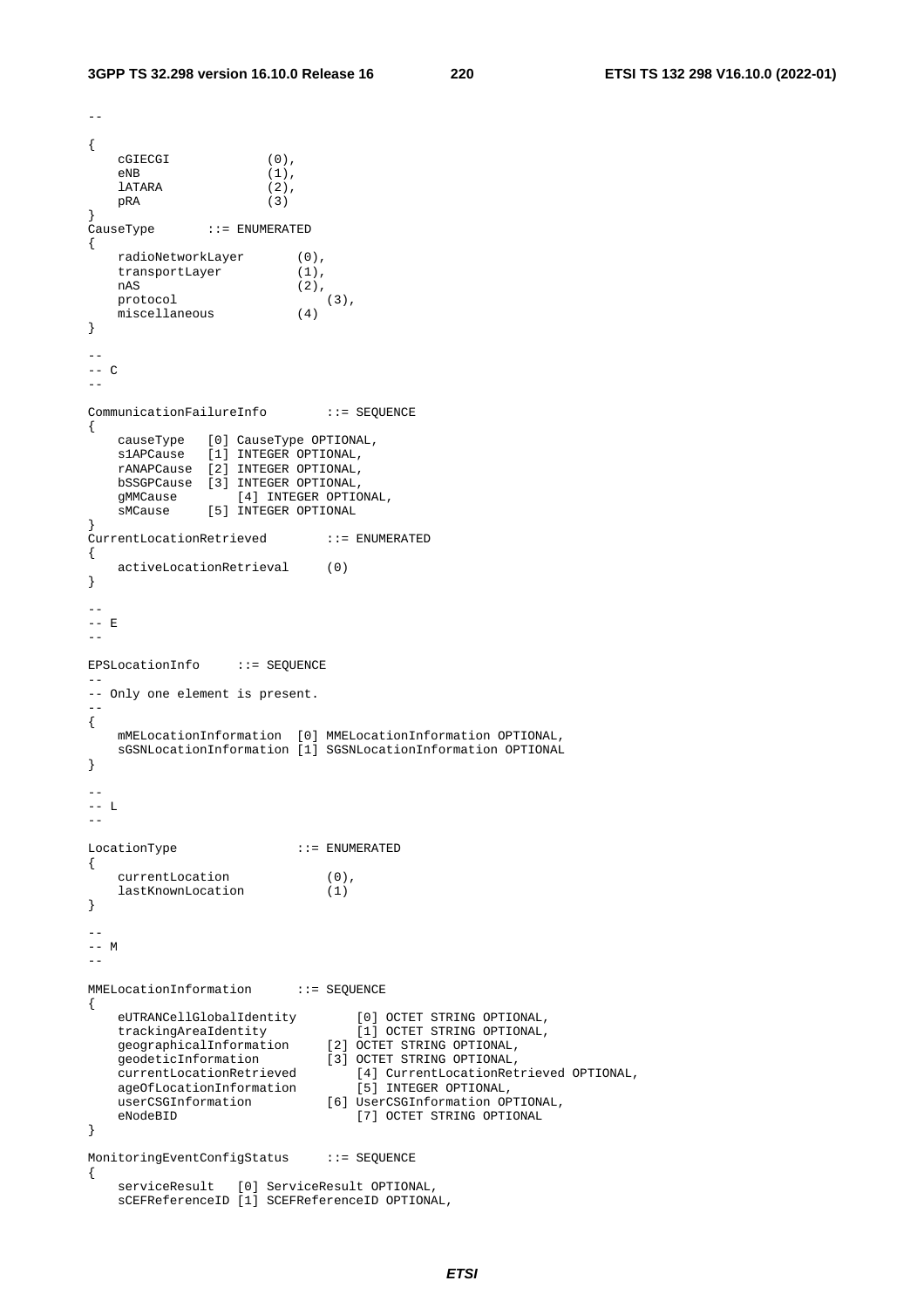```
 sCEFID [2] DiameterIdentity OPTIONAL 
} 
MonitoringEventConfigurationActivity ::= ENUMERATED 
{ 
    create (0),<br>transfer (1),
    transfer (1),<br>update (2).
   underer delete (3) 
} 
MonitoringEventReportData ::= SEQUENCE 
{ 
    eventTimestamp [0] TimeStamp OPTIONAL,<br>sCEFReferenceID [1] SCEFReferenceID OPT
                                             [1] SCEFReferenceID OPTIONAL,
   sCEFID [2] DiameterIdentity OPTIONAL,<br>monitoringEventReportNumber [3] INTEGER OPTIONAL,
   monitoringEventReportNumber
   concourse the chargeablePartyIdentifier [4] UTF8String OPTIONAL,<br>monitoredUser [5] IMSI OPTIONAL,
   monitoredUser [5] IMSI OPTIONAL,<br>monitoringType [6] MonitoringType
   monitoringType [6] MonitoringType OPTIONAL,<br>
reachabilityInformation [7] ReachabilityType OPTIONA
                                            reachabilityType OPTIONAL,<br>[8] EPSLocation Info OPTIONAL,
 reportedLocation [8] EPSLocationInfo OPTIONAL, 
 communicationFailureInformation [9] SEQUENCE OF CommunicationFailureInfo OPTIONAL, 
 listOfNumberOfUEPerLocationReport [10] SEQUENCE OF NumberOfUEPerLocationReport OPTIONAL 
} 
MonitoringType ::= ENUMERATED 
-- 
-- Note: value "3" and "4" are not used in this specification: they are provided to reflect the full 
-- list specified in TS 29.336 Monitoring-Type AVP. 
-- 
{ 
    lossOfConnectivity (0), 
    ueReachability (1), 
   locationReporting (2),<br>changeOfIMSIIMEISVAssociation (3),
     changeOfIMSIIMEISVAssociation (3), 
   roamingStatus (4),<br>communicationFailure (5), (5),
   communicationFailure (5),<br>availabilityAfterDDNFailure (6),
   availabilityAfterDDNFailure
   numberOfUEPerLocation (7)
} 
---- N-- 
NumberOfUEPerLocationReport ::= SEQUENCE 
{ 
     ePSLocationInformation [0] EPSLocationInfo OPTIONAL, 
    uECount [1] INTEGER OPTIONAL 
} 
-- 
--- R-- 
ReachabilityConfiguration ::= SEQUENCE 
{ 
                               [0] ReachabilityType OPTIONAL,<br>[1] INTEGER OPTIONAL,
   reachabilityType<br>maximumLatency
   maximumResponseTime [2] INTEGER OPTIONAL
} 
ReachabilityType ::= ENUMERATED 
{ 
   reachabilityforSMS (0),<br>reachabilityforData (1)
    reachabilityforData (1) 
} 
-- 
-- S 
-- 
SGSNLocationInformation ::= SEQUENCE 
{ 
 cellGlobalIdentity [0] OCTET STRING OPTIONAL, 
 locationAreaIdentity [1] OCTET STRING OPTIONAL,
```
serviceAreaIdentity [2] OCTET STRING OPTIONAL,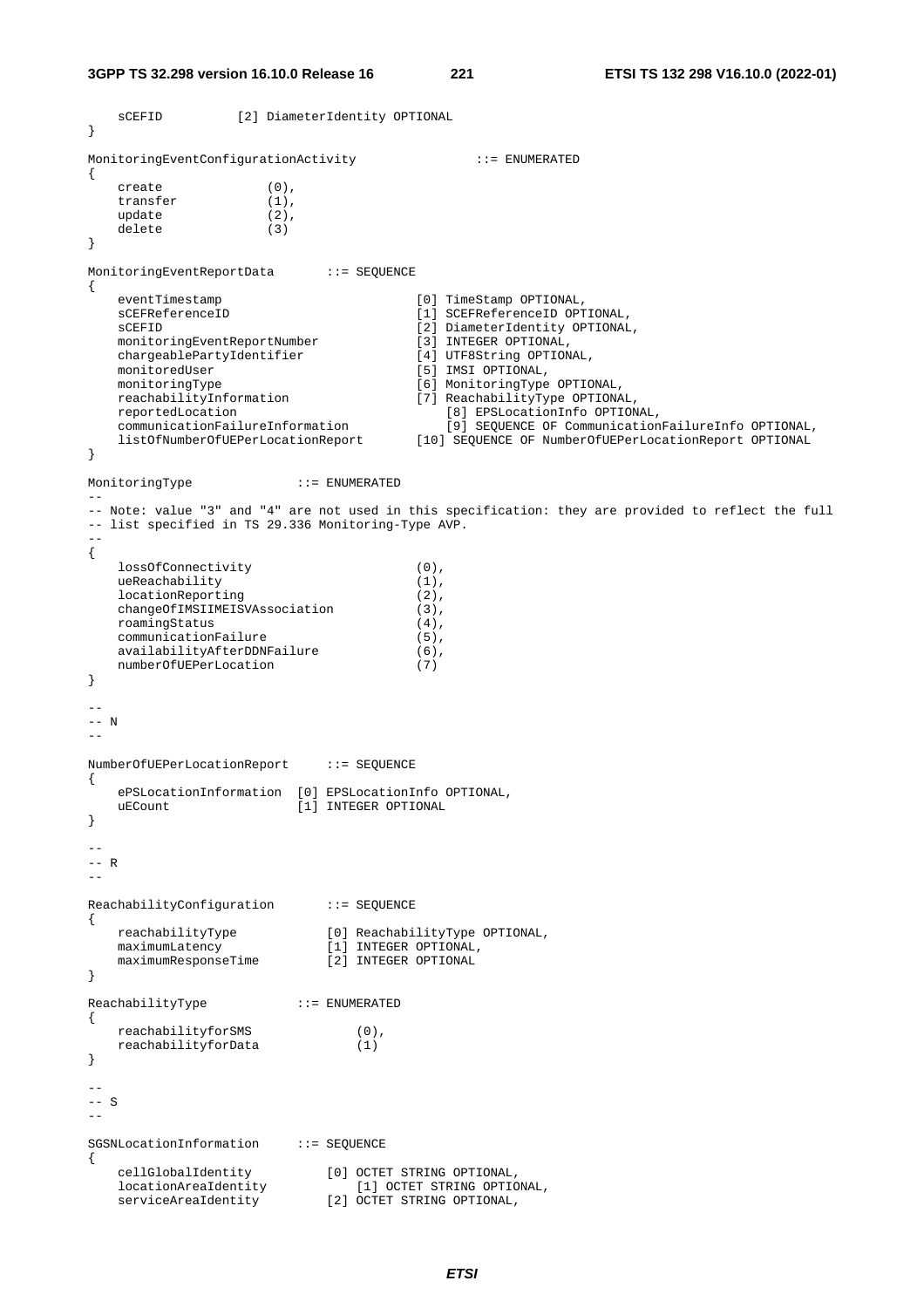```
 routingAreaIdentity [3] OCTET STRING OPTIONAL, 
 geographicalInformation [4] OCTET STRING OPTIONAL, 
 geodeticInformation [5] OCTET STRING OPTIONAL, 
     currentLocationRetrieved [6] CurrentLocationRetrieved OPTIONAL, 
    ageOfLocationInformation [7] INTEGER OPTIONAL,<br>userCSGInformation [8] UserCSGInformation OP
                               [8] UserCSGInformation OPTIONAL
} 
SCEFReferenceID ::= INTEGER (0..4294967295) 
-- 
-- 0..4294967295 is equivalent to 0..2**32-1 
-- 
ServiceResult ::= SEQUENCE
{ 
    vendorId [0] INTEGER OPTIONAL,
     serviceResultCode [1] INTEGER OPTIONAL 
}
```
.#END

## 5.2.5 Charging Function domain CDRs

### 5.2.5.1 General

This subclause contains the syntax definitions of the CDRs for the CHF.

## 5.2.5.2 CHF CDRs

This subclause contains the abstract syntax definitions that are specific to the CHF CDR types defined in this document.

```
.$CHFChargingDataTypes {itu-t (0) identified-organization (4) etsi (0) mobileDomain (0) charging (5) 
chfChargingDataTypes (15) asn1Module (0) version1 (0)} 
DEFINITIONS IMPLICIT TAGS ::=
```
**BEGIN** 

```
-- EXPORTS everything
```
ChargingRuleBaseName,

IMPORTS

```
CallDuration, 
CauseForRecClosing, 
ChargingID, 
DataVolumeOctets, 
Diagnostics, 
EnhancedDiagnostics, 
DynamicAddressFlag, 
InvolvedParty, 
IPAddress, 
LocalSequenceNumber, 
ManagementExtensions, 
MessageClass, 
MessageReference, 
MSTimeZone, 
NodeAddress, 
PLMN-Id, 
PriorityType, 
RANNASCause, 
RecordType, 
ServiceSpecificInfo, 
SubscriberEquipmentNumber, 
SubscriptionID, 
ThreeGPPPSDataOffStatus, 
TimeStamp 
FROM GenericChargingDataTypes {itu-t (0) identified-organization (4) etsi(0) mobileDomain (0) 
charging (5) genericChargingDataTypes (0) asn1Module (0) version2 (1)} 
AddressString 
FROM MAP-CommonDataTypes {itu-t identified-organization (4) etsi (0) mobileDomain (0) gsm-Network 
(1) modules (3) map-CommonDataTypes (18) version18 (18) } 
ChargingCharacteristics,
```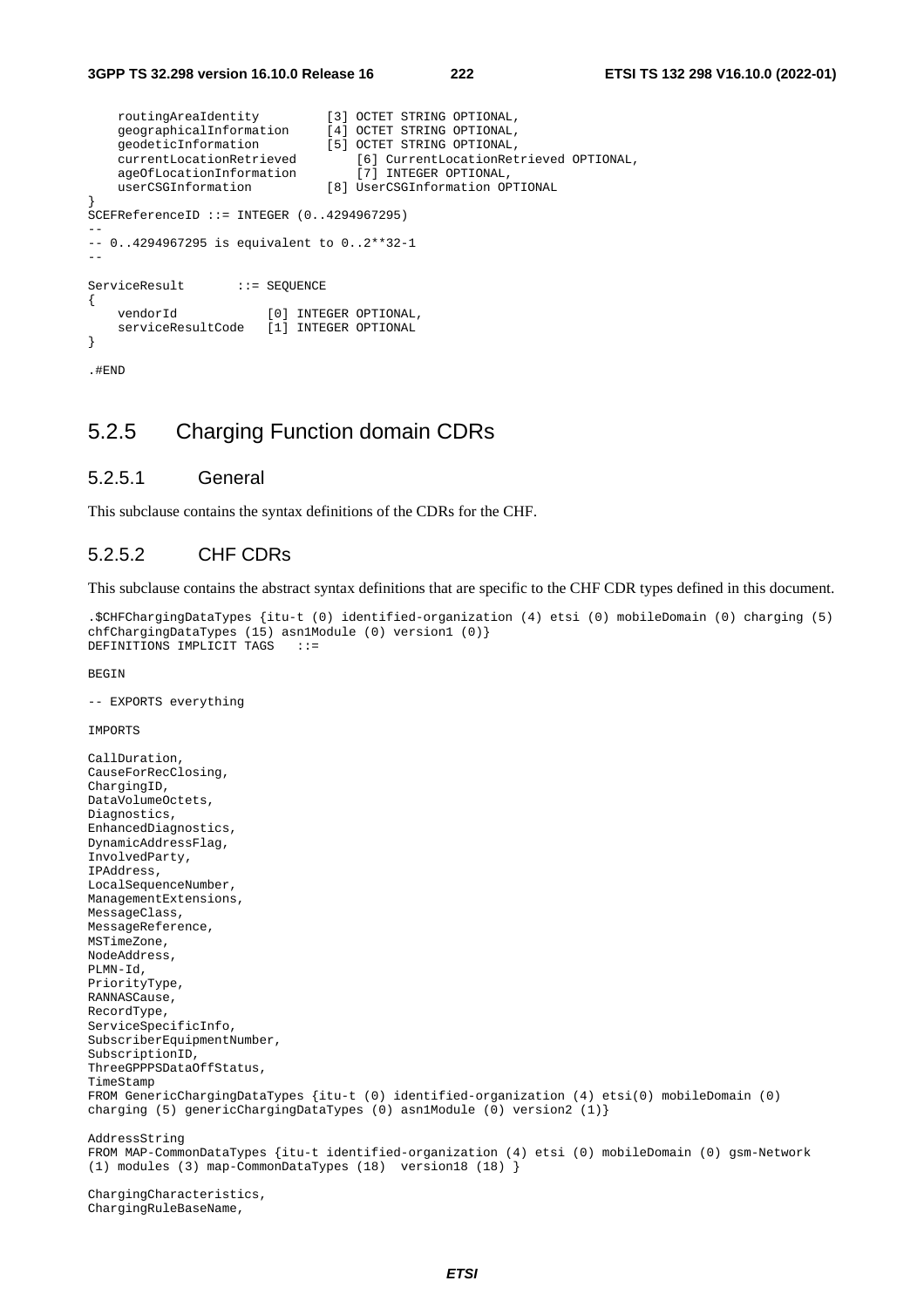ChChSelectionMode, EventBasedChargingInformation, PresenceReportingAreaInfo, RatingGroupId, ServiceIdentifier FROM GPRSChargingDataTypes {itu-t (0) identified-organization (4) etsi (0) mobileDomain (0) charging (5) gprsChargingDataTypes (2) asn1Module (0) version2 (1)} OriginatorInfo, RecipientInfo, SMMessageType, SMSResult, SMSStatus FROM SMSChargingDataTypes {itu-t (0) identified-organization (4) etsi(0) mobileDomain (0) charging (5) smsChargingDataTypes (10) asn1Module (0) version2 (1)} APIDirection FROM ExposureFunctionAPIChargingDataTypes {itu-t (0) identified-organization (4) etsi (0) mobileDomain (0) charging (5) exposureFunctionAPIChargingDataTypes (14) asn1Module (0) version2 (1)} ; -- -- CHF RECORDS -- CHFRecord ::= CHOICE -- -- Record values 200..201 are specific -- { chargingFunctionRecord [200] ChargingRecord } ChargingRecord ::= SET { recordType [0] RecordType, recordingNetworkFunctionID [1] NetworkFunctionName, subscriberIdentifier [2] SubscriptionID OPTIONAL,<br>nFunctionConsumerInformation [3] NetworkFunctionInformati [3] NetworkFunctionInformation, triggers [4] SEQUENCE OF Trigger OPTIONAL,<br>listOfMultipleInitIsage [5] SEQUENCE OF MultipleInitIsage OPT [5] SEQUENCE OF MultipleUnitUsage OPTIONAL, recordOpeningTime [6] TimeStamp, duration  $[7]$  CallDuration, recordSequenceNumber [8] INTEGER OPTIONAL,<br>causeForRecClosing [9] CauseForRecClosing, [9] CauseForRecClosing, diagnostics [10] Diagnostics OPTIONAL, localRecordSequenceNumber [11] LocalSequenceNumber OPTIONAL, recordExtensions [12] ManagementExtensions OPTIONAL, pDUSessionChargingInformation [13] PDUSessionChargingInformation OPTIONAL, roamingQBCInformation [14] RoamingQBCInformation OPTIONAL, sMSChargingInformation [15] SMSChargingInformation OPTIONAL<br>chargingSessionIdentifier [16] ChargingSessionIdentifier OPTIO [16] ChargingSessionIdentifier OPTIONAL,<br>[17] OCTET STRING OPTIONAL, serviceSpecificationInformation<br>exposureFunctionAPIInformation [18] ExposureFunctionAPIInformation OPTIONAL, registrationChargingInformation [19] RegistrationChargingInformation OPTIONAL, n2ConnectionChargingInformation [20] N2ConnectionChargingInformation OPTIONAL, locationReportingChargingInformation [21] LocationReportingChargingInformation OPTIONAL, incompleteCDRIndication [22] IncompleteCDRIndication OPTIONAL, tenantIdentifier [23] TenantIdentifier OPTIONAL, mnSConsumerIdentifier [24] MnSConsumerIdentifier OPTIONAL, nSMChargingInformation [25] NSMChargingInformation OPTIONAL,<br>nSPAChargingInformation [26] NSPAChargingInformation OPTIONAL [26] NSPAChargingInformation OPTIONAL, chargingID [27] ChargingID OPTIONAL } -- -- PDU Session Charging Information -- PDUSessionChargingInformation ::= SET { pDUSessionChargingID [0] ChargingID, userIdentifier [1] InvolvedParty OPTIONAL,<br>userEquipmentInfo [2] SubscriberEquipmentNumb<br>userIerLinities userEquipmentInfo [2] SubscriberEquipmentNumber OPTIONAL,<br>userLocationInformation [3] UserLocationInformation OPTIONAL. ii UserLocationInformation OPTIONAL,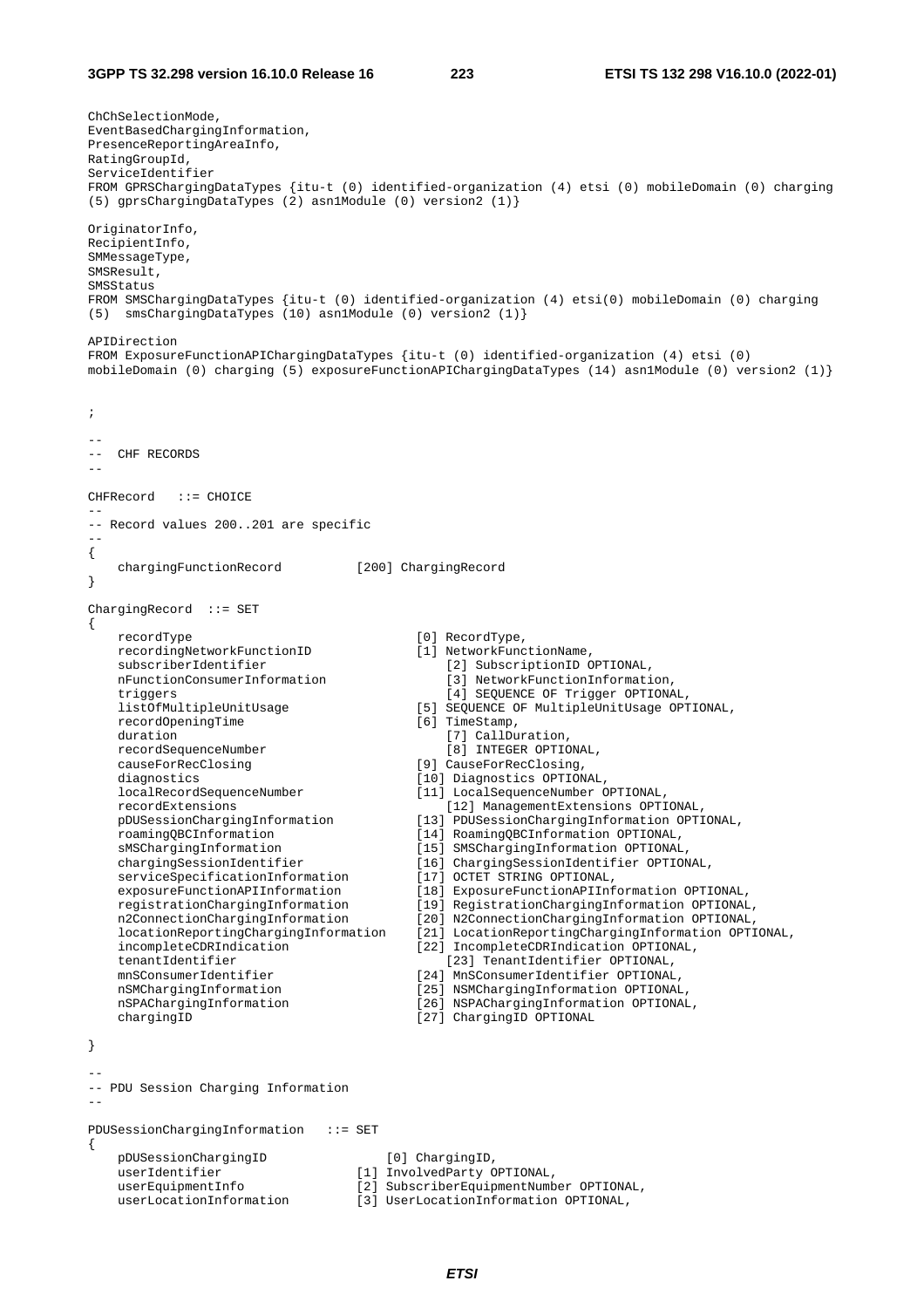}

{

}

{

```
userRoamerInOut [4] RoamerInOut OPTIONAL,
    presenceReportingAreaInfo [5] PresenceReportingAreaInfo OPTIONAL, 
    pDUSessionId [6] PDUSessionId, 
    networkSliceInstanceID [7] SingleNSSAI OPTIONAL, 
    pDUType [8] PDUSessionType OPTIONAL, 
   sSCMode (9) SSCMode OPTIONAL,<br>sUPIPLMNIdentifier [10] PLMN-Id OPTIONAL
                                 [10] PLMN-Id OPTIONAL,
   servingNetworkFunctionID [11] SEQUENCE OF ServingNetworkFunctionID OPTIONAL,
   rATType [12] RATType OPTIONAL,
    dataNetworkNameIdentifier [13] DataNetworkNameIdentifier OPTIONAL, 
    pDUAddress [14] PDUAddress OPTIONAL, 
    authorizedQoSInformation [15] AuthorizedQoSInformation OPTIONAL, 
   uETimeZone [16] MSTimeZone OPTIONAL,
   pDUSessionstartTime [17] TimeStamp OPTIONAL,<br>pDUSessionstopTime [18] TimeStamp OPTIONAL,
                                [18] TimeStamp OPTIONAL,<br>[19] Diagnostics OPTIONAL,
 diagnostics [19] Diagnostics OPTIONAL, 
 chargingCharacteristics [20] ChargingCharacteristics OPTIONAL, 
 chChSelectionMode [21] ChChSelectionMode OPTIONAL, 
 threeGPPPSDataOffStatus [22] ThreeGPPPSDataOffStatus OPTIONAL, 
 rANSecondaryRATUsageReport [23] SEQUENCE OF NGRANSecondaryRATUsageReport OPTIONAL, 
 subscribedQoSInformation [24] SubscribedQoSInformation OPTIONAL, 
 authorizedSessionAMBR [25] SessionAMBR OPTIONAL, 
 subscribedSessionAMBR [26] SessionAMBR OPTIONAL, 
 servingCNPLMNID [27] PLMN-Id OPTIONAL, 
 sUPIunauthenticatedFlag [28] NULL OPTIONAL, 
 dnnSelectionMode [29] DNNSelectionMode OPTIONAL, 
 homeProvidedChargingID [30] ChargingID OPTIONAL, 
    mAPDUNonThreeGPPUserLocationInfo[31] UserLocationInformation OPTIONAL, 
 mAPDUNonThreeGPPRATType [32] RATType OPTIONAL, 
 mAPDUSessionInformation [33] MAPDUSessionInformation OPTIONAL, 
 enhancedDiagnostics [34] EnhancedDiagnostics5G OPTIONAL, 
 userLocationInformationASN1 [35] UserLocationInformationStructured OPTIONAL, 
    mAPDUNonThreeGPPUserLocationInfoASN1 [36] UserLocationInformationStructured OPTIONAL, 
   userLocationTime [37] TimeStamp OPTIONAL,
    mAPDUNonThreeGPPUserLocationTime [38] TimeStamp OPTIONAL 
-- 
-- 
-- Roaming QBC Information 
-- 
RoamingQBCInformation ::= SET 
    multipleQFIcontainer [0] SEQUENCE OF MultipleQFIContainer OPTIONAL, 
    uPFID [1] NetworkFunctionName OPTIONAL, 
    roamingChargingProfile [2] RoamingChargingProfile OPTIONAL 
-- 
-- SMS Charging Information 
-- 
SMSChargingInformation ::= SET 
    originatorInfo [1] OriginatorInfo OPTIONAL, 
    recipientInfos [2] SEQUENCE OF RecipientInfo OPTIONAL, 
    userEquipmentInfo [3] SubscriberEquipmentNumber OPTIONAL, 
    userLocationInformation [4] UserLocationInformation OPTIONAL, 
   uETimeZone [5] MSTimeZone OPTIONAL,
   rATType (6) RATType OPTIONAL,<br>sMSCAddress (7) AddressString OPT
   sMSCAddress [7] AddressString OPTIONAL,<br>eventtimestamp [8] TimeStamp,
                             [8] TimeStamp,
-- 9 to 19 is for future use 
   sMDataCodingScheme [20] INTEGER OPTIONAL,<br>sMMessaqeType [21] SMMessaqeType OPT
   sMMessageType [21] SMMessageType OPTIONAL,<br>sMReplyPathRequested [22] SMReplyPathRequeste
                                 [22] SMReplyPathRequested OPTIONAL,
   sMUserDataHeader [23] OCTET STRING OPTIONAL,
   sMSStatus [24] SMSStatus OPTIONAL,
   sMDischargeTime [25] TimeStamp OPTIONAL,<br>sMTotalNumber [26] INTEGER OPTIONAL,
                            [26] INTEGER OPTIONAL,
   sMServiceType [27] SMServiceType OPTIONAL,
   sMSequenceNumber [28] INTEGER OPTIONAL,
   sMSResult [29] SMSResult OPTIONAL,<br>submissionTime [30] TimeStamp OPTIONAL,
                             [30] TimeStamp OPTIONAL,
   sMPriority [31] PriorityType OPTIONAL,
```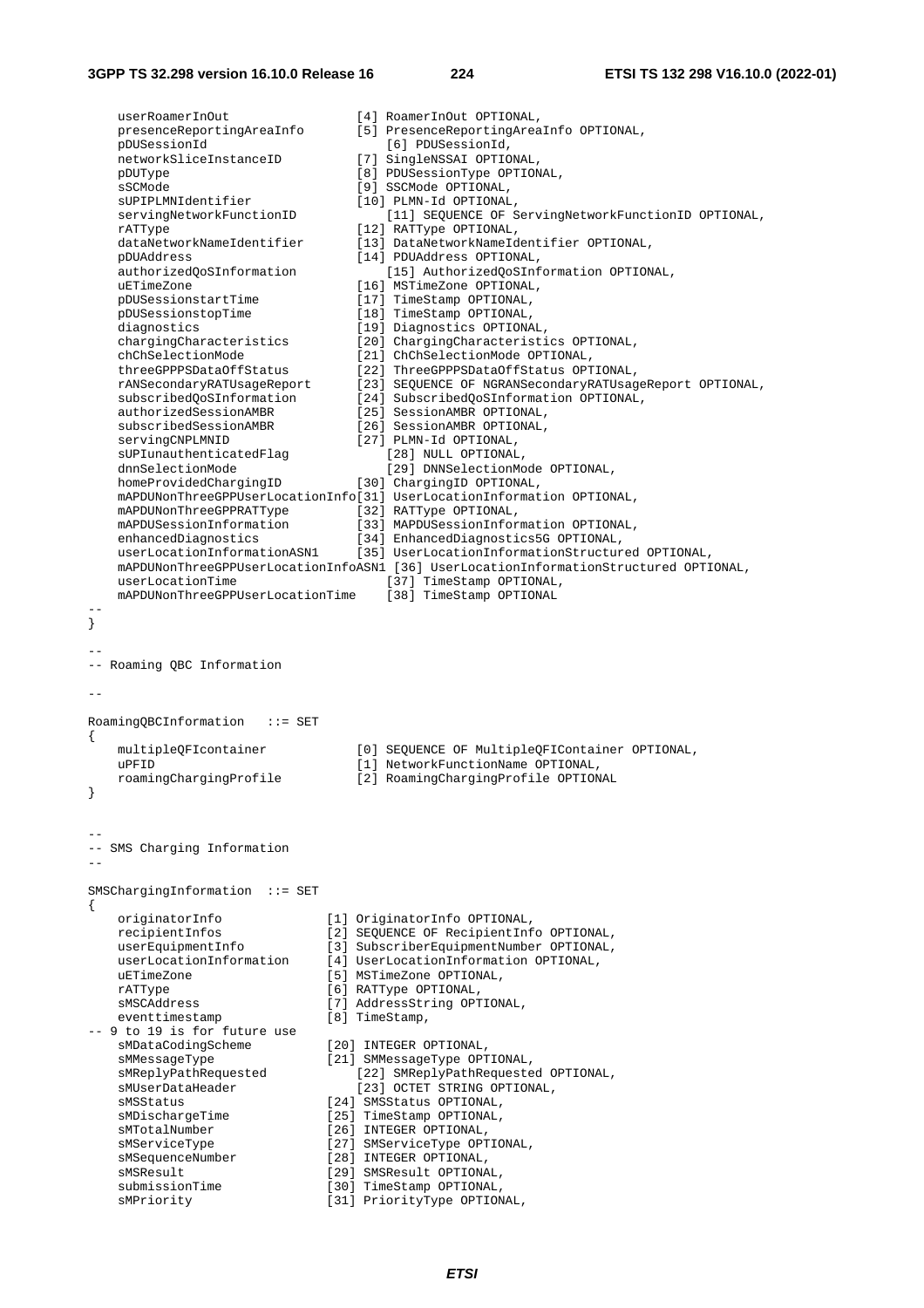## **3GPP TS 32.298 version 16.10.0 Release 16 225 ETSI TS 132 298 V16.10.0 (2022-01)**

|               | messageReference<br>messageSize                                      | [32] MessageReference OPTIONAL,<br>[33] INTEGER OPTIONAL,                                  |
|---------------|----------------------------------------------------------------------|--------------------------------------------------------------------------------------------|
|               | messageClass<br>sMdeliveryReportRequested                            | [34] MessageClass OPTIONAL,<br>[35] SMdeliveryReportRequested OPTIONAL,                    |
|               | messageClassTokenText                                                | [36] UTF8String OPTIONAL,                                                                  |
|               | userRoamerInOut                                                      | [37] RoamerInOut OPTIONAL,                                                                 |
|               |                                                                      | userLocationInformationASN1 [38] UserLocationInformationStructured OPTIONAL                |
| }             |                                                                      |                                                                                            |
|               |                                                                      |                                                                                            |
|               |                                                                      | -- Exposure Function API Information corresponds to NEF API Charging information           |
|               |                                                                      |                                                                                            |
|               | ExposureFunctionAPIInformation ::= SET                               |                                                                                            |
| $\{$          |                                                                      |                                                                                            |
|               | groupIdentifier<br>aPIDirection                                      | [0] AddressString OPTIONAL,<br>[1] APIDirection OPTIONAL,                                  |
|               | aPITargetNetworkFunction                                             | [2] NetworkFunctionInformation OPTIONAL,                                                   |
|               | aPIResultCode                                                        | [3] APIResultCode OPTIONAL,                                                                |
|               | aPIName<br>aPIReference                                              | [4] IA5String,<br>[5] IA5String OPTIONAL,                                                  |
|               | aPIContent                                                           | [6] OCTET STRING OPTIONAL,                                                                 |
|               | externalIndividualIdentifier                                         | [7] InvolvedParty OPTIONAL,                                                                |
|               | externalGroupIdentifier                                              | [8] ExternalGroupIdentifier OPTIONAL                                                       |
| }             |                                                                      |                                                                                            |
|               |                                                                      |                                                                                            |
|               |                                                                      |                                                                                            |
|               | -- Registration Charging Information                                 |                                                                                            |
| $- -$         |                                                                      |                                                                                            |
|               | RegistrationChargingInformation                                      | $\therefore$ = SET                                                                         |
| $\mathcal{L}$ |                                                                      |                                                                                            |
|               | registrationMessagetype                                              | [0] RegistrationMessageType,                                                               |
|               | userIdentifier<br>userEquipmentInfo                                  | [1] InvolvedParty OPTIONAL,<br>[2] SubscriberEquipmentNumber OPTIONAL,                     |
|               | sUPIunauthenticatedFlag                                              | [3] NULL OPTIONAL,                                                                         |
|               | userRoamerInOut                                                      | [4] RoamerInOut OPTIONAL,                                                                  |
|               | userLocationInformation<br>userLocationInfoTime                      | [5] UserLocationInformation OPTIONAL,<br>[6] TimeStamp OPTIONAL, -- This field is not used |
|               | -- user location info time is included under UserLocationInformation |                                                                                            |
|               | uETimeZone                                                           | [7] MSTimeZone OPTIONAL,                                                                   |
|               | rATType                                                              | [8] RATType OPTIONAL,                                                                      |
|               | mICOModeIndication<br>smsIndication                                  | [9] MICOModeIndication OPTIONAL,<br>[10] SmsIndication OPTIONAL,                           |
|               | taiList                                                              | [11] SEQUENCE OF TAI OPTIONAL,                                                             |
|               | serviceAreaRestriction                                               | [12] ServiceAreaRestriction OPTIONAL,                                                      |
|               | requestedNSSAI<br>allowedNSSAI                                       | [13] SEQUENCE OF SingleNSSAI OPTIONAL,<br>[14] SEQUENCE OF SingleNSSAI OPTIONAL,           |
|               | rejectedNSSAI                                                        | [15] SEQUENCE OF SingleNSSAI OPTIONAL,                                                     |
|               | pSCellInformation                                                    | [16] PSCellInformation OPTIONAL,                                                           |
|               | fiveGMMCapability                                                    | [17] FiveGMMCapability OPTIONAL,                                                           |
|               | nSSAIMapList<br>amfUeNgapId                                          | [18] SEOUENCE OF NSSAIMap OPTIONAL,<br>[19] AmfUeNgapId OPTIONAL,                          |
|               | ranUeNqapId                                                          | [20] RanUeNgapId OPTIONAL,                                                                 |
|               | ranNodeId                                                            | [21] GlobalRanNodeId OPTIONAL,                                                             |
|               | userLocationInformationASN1                                          | [22] UserLocationInformationStructured OPTIONAL                                            |
|               |                                                                      |                                                                                            |
| }             |                                                                      |                                                                                            |
|               |                                                                      |                                                                                            |
|               | -- N2 connection charging Information                                |                                                                                            |
| $- -$         |                                                                      |                                                                                            |
|               | N2ConnectionChargingInformation                                      | $\mathbf{f} := \mathbf{S} \mathbf{E} \mathbf{T}$                                           |
| $\{$          |                                                                      |                                                                                            |
|               | n2ConnectionMessageType                                              | [0] N2ConnectionMessageType,                                                               |
|               | userIdentifier<br>userEquipmentInfo                                  | [1] InvolvedParty OPTIONAL,<br>[2] SubscriberEquipmentNumber OPTIONAL,                     |
|               | sUPIunauthenticatedFlag                                              | [3] NULL OPTIONAL,                                                                         |
|               | userRoamerInOut                                                      | [4] RoamerInOut OPTIONAL,                                                                  |
|               | userLocationInformation<br>userLocationInfoTime                      | [5] UserLocationInformation OPTIONAL,<br>[6] TimeStamp OPTIONAL, -- This field is not used |
|               |                                                                      |                                                                                            |

-- user location info time is included under UserLocationInformation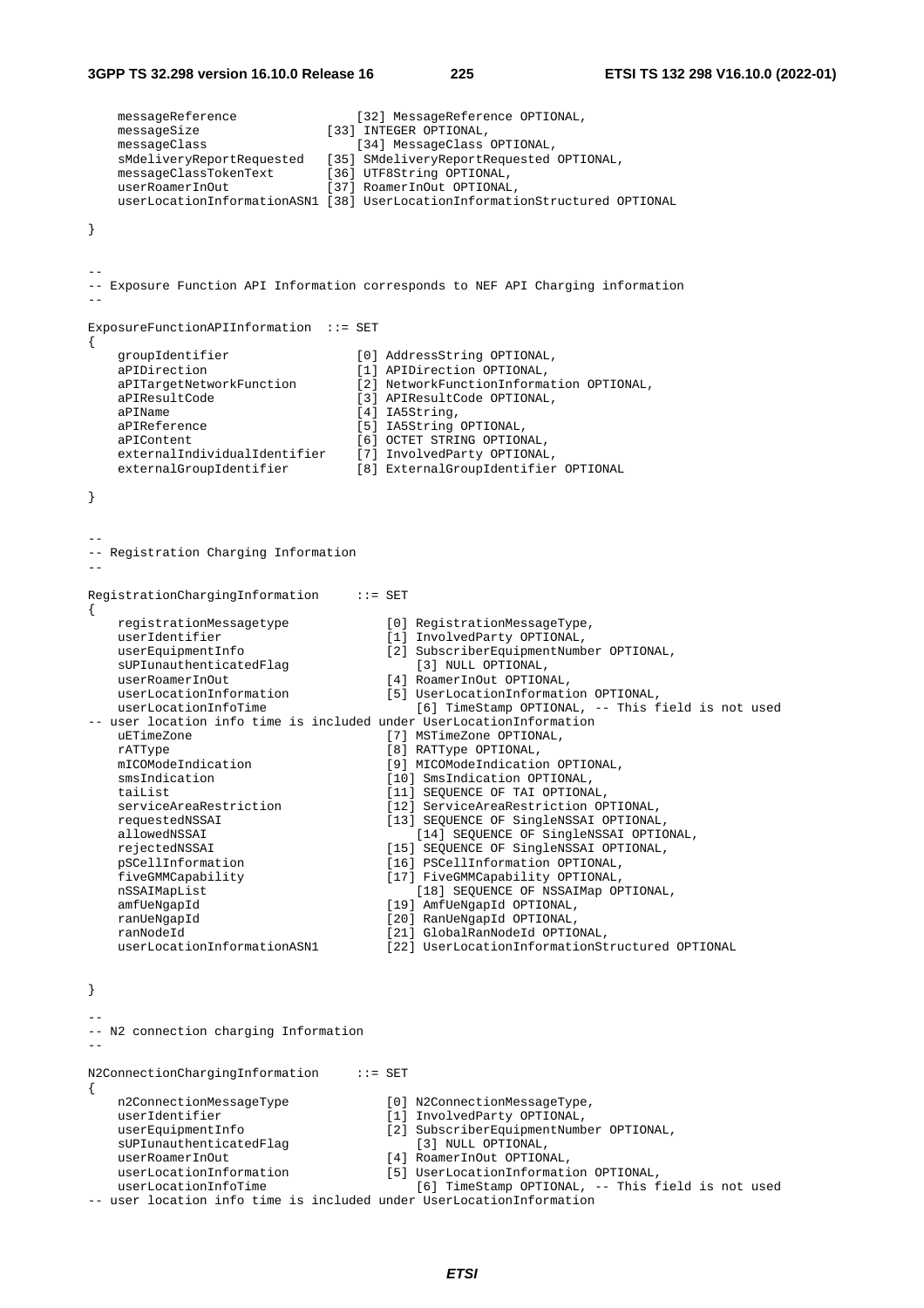### **3GPP TS 32.298 version 16.10.0 Release 16 226 ETSI TS 132 298 V16.10.0 (2022-01)**

| uETimeZone                                                      | [7] MSTimeZone OPTIONAL,                                                                         |
|-----------------------------------------------------------------|--------------------------------------------------------------------------------------------------|
| rATType<br>ranUeNgapId                                          | [8] RATType OPTIONAL,<br>[9] RanUeNgapId OPTIONAL,                                               |
| ranNodeId                                                       | [10] GlobalRanNodeId OPTIONAL,                                                                   |
| restrictedRatList                                               | [11] SEQUENCE OF RATType OPTIONAL,                                                               |
| forbiddenAreaList                                               | [12] SEQUENCE OF Area OPTIONAL,                                                                  |
| serviceAreaRestriction<br>restrictedCnList                      | [13] ServiceAreaRestriction OPTIONAL,<br>[14] SEQUENCE OF CoreNetworkType OPTIONAL,              |
| allowedNSSAI                                                    | [15] SEQUENCE OF SingleNSSAI OPTIONAL,                                                           |
| rrcEstablishmentCause                                           | [16] RrcEstablishmentCause OPTIONAL,                                                             |
| pSCellInformation                                               | [17] PSCellInformation OPTIONAL,                                                                 |
| amfUeNgapId<br>userLocationInformationASN1                      | [18] AmfUeNgapId OPTIONAL,<br>[19] UserLocationInformationStructured OPTIONAL                    |
|                                                                 |                                                                                                  |
| $\}$                                                            |                                                                                                  |
|                                                                 |                                                                                                  |
| -- Location reporting charging Information                      |                                                                                                  |
| $ -$                                                            |                                                                                                  |
| LocationReportingChargingInformation                            | $: :=$ SET                                                                                       |
| $\mathcal{L}$<br>locationReportingMessagetype                   | [0] LocationReportingMessageType,                                                                |
| userIdentifier                                                  | [1] InvolvedParty OPTIONAL,                                                                      |
| userEquipmentInfo<br>sUPIunauthenticatedFlag                    | [2] SubscriberEquipmentNumber OPTIONAL,                                                          |
| userRoamerInOut                                                 | [3] NULL OPTIONAL,<br>[4] RoamerInOut OPTIONAL,                                                  |
| userLocationInformation                                         | [5] UserLocationInformation OPTIONAL,                                                            |
| userLocationInfoTime                                            | [6] TimeStamp OPTIONAL, -- This field is not used                                                |
| uETimeZone                                                      | -- user location info time is included under UserLocationInformation<br>[7] MSTimeZone OPTIONAL, |
| presenceReportingAreaInfo                                       | [8] PresenceReportingAreaInfo OPTIONAL,                                                          |
| rATType                                                         | [9] RATType OPTIONAL,                                                                            |
| pSCellInformation                                               | [10] PSCellInformation OPTIONAL,                                                                 |
| userLocationInformationASN1                                     | [11] UserLocationInformationStructured OPTIONAL                                                  |
|                                                                 |                                                                                                  |
| }                                                               |                                                                                                  |
|                                                                 |                                                                                                  |
| -- Network Slice Performance and Analytics charging Information |                                                                                                  |
|                                                                 |                                                                                                  |
| NSPAChargingInformation                                         | $\mathbf{f} := \mathbf{SET}$                                                                     |
| $\{$                                                            |                                                                                                  |
| singelNSSAI<br>}                                                | [0] SingleNSSAI                                                                                  |
|                                                                 |                                                                                                  |
| -- PDU Container Information                                    |                                                                                                  |
|                                                                 |                                                                                                  |
|                                                                 |                                                                                                  |
| PDUContainerInformation<br>$\mathcal{L}_{\mathcal{L}}$          | $\cdot \cdot =$ SEQUENCE                                                                         |
| chargingRuleBaseName                                            | [0] ChargingRuleBaseName OPTIONAL,                                                               |
|                                                                 | -- aFCorrelationInformation [1] is replaced by afChargingIdentifier [14]                         |
| timeOfFirstUsage<br>timeOfLastUsage                             | [2] TimeStamp OPTIONAL,<br>[3] TimeStamp OPTIONAL,                                               |
| qoSInformation                                                  | [4] FiveGQoSInformation OPTIONAL,                                                                |
| userLocationInformation                                         | [5] UserLocationInformation OPTIONAL,                                                            |
| presenceReportingAreaInfo                                       | [6] PresenceReportingAreaInfo OPTIONAL,                                                          |
| rATType<br>sponsorIdentity                                      | [7] RATType OPTIONAL,<br>[8] OCTET STRING OPTIONAL,                                              |
| applicationServiceProviderIdentity                              | [9] OCTET STRING OPTIONAL,                                                                       |
| servingNetworkFunctionID                                        | [10] SEQUENCE OF ServingNetworkFunctionID OPTIONAL,                                              |
| uETimeZone                                                      | [11] MSTimeZone OPTIONAL,                                                                        |
| threeGPPPSDataOffStatus                                         | [12] ThreeGPPPSDataOffStatus OPTIONAL,                                                           |
| qoSCharacteristics<br>afChargingIdentifier                      | [13] QoSCharacteristics OPTIONAL,<br>[14] ChargingID OPTIONAL,                                   |
| afChargingIdString                                              | [15] AFChargingID OPTIONAL,                                                                      |
| mAPDUSteeringFunctionality                                      | [16] MAPDUSteeringFunctionality OPTIONAL,                                                        |
| mAPDUSteeringMode                                               | [17] MAPDUSteeringMode OPTIONAL,                                                                 |

userLocationInformationASN1 [18] UserLocationInformationStructured OPTIONAL,

listOfPresenceReportingAreaInformation [19] SEQUENCE OF PresenceReportingAreaInfo OPTIONAL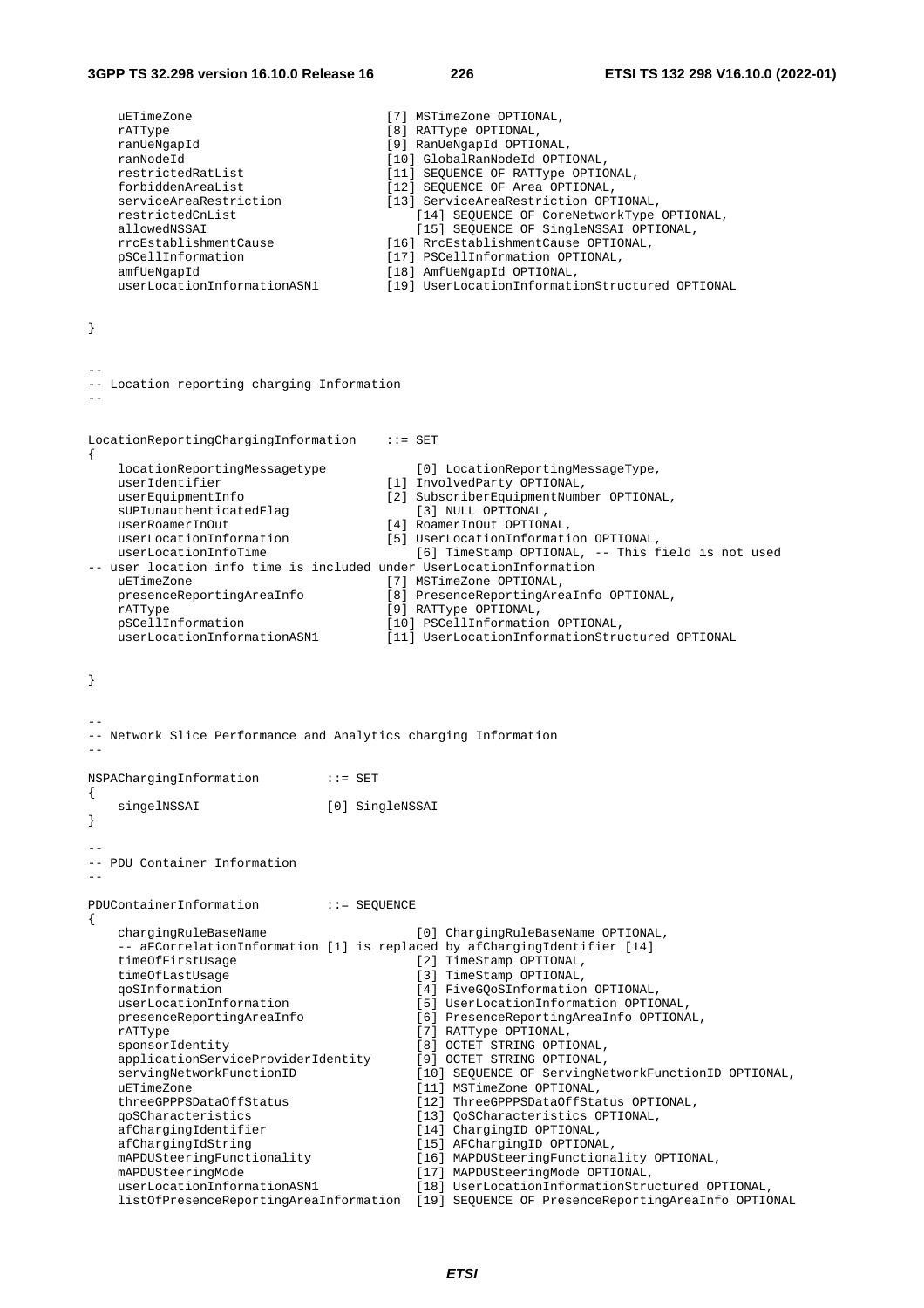```
} 
-- 
-- NSM charging Information 
--- 
-- See TS 28.541 [254] for more information 
-- 
NSMChargingInformation ::= SET 
{ 
 managementOperation [0] ManagementOperation OPTIONAL, 
 iDnetworkSliceInstance [1] OCTET STRING OPTIONAL, 
     listOfserviceProfileChargingInformation [2] SEQUENCE OF ServiceProfileChargingInformation 
OPTIONAL,<br>managementOperationStatus
    managementOperationStatus [3] ManagementOperationStatus OPTIONAL,<br>
operationalState [4] OperationalState OPTIONAL,<br>
dministrativeState [5] AdministrativeState OPTIONAL,
    operationalState [4] OperationalState OPTIONAL,<br>administrativeState [5] AdministrativeState OPTIONAL
                                                  [5] AdministrativeState OPTIONAL
} 
-- 
-- QFI Container Information 
-- 
MultipleQFIContainer ::= SEQUENCE 
{ 
     qosFlowId [0] QoSFlowId OPTIONAL, 
     triggers [1] SEQUENCE OF Trigger OPTIONAL, 
     triggerTimeStamp [2] TimeStamp OPTIONAL, 
    dataTotalVolume [3] DataVolumeOctets OPTIONAL,<br>dataVolumeUplink [4] DataVolumeOctets OPTIONAL,
    dataVolumeUplink [4] DataVolumeOctets OPTIONAL,<br>dataVolumeDownlink [5] DataVolumeOctets OPTIONAL.
    dataVolumeDownlink [5] DataVolumeOctets OPTIONAL,<br>localSequenceNumber [6] LocalSequenceNumber OPTION
     localSequenceNumber [6] LocalSequenceNumber OPTIONAL, 
    timeOfFirstUsage [8] TimeStamp OPTIONAL,<br>timeOfLastUsage [9] TimeStamp OPTIONAL,
    timeOfLastUsage [9] TimeStamp OPTIONAL,<br>qoSInformation [10] FiveGOoSInformation
    qoSInformation [10] FiveGQoSInformation OPTIONAL,<br>userLocationInformation [11] UserLocationInformation OPTIC
                                                   [11] UserLocationInformation OPTIONAL,
    uETimeZone [12] MSTimeZone OPTIONAL,<br>presenceReportingAreaInfo [13] PresenceReportingArea
                                                   [13] PresenceReportingAreaInfo OPTIONAL,
    rATType [14] RATType OPTIONAL,
    reportTime [15] TimeStamp,
    servingNetworkFunctionID [16] SEQUENCE OF ServingNetworkFunctionID OPTIONAL,<br>threeGPPPSDataOffStatus [17] ThreeGPPPSDataOffStatus OPTIONAL,
    threeGPPPSDataOffStatus [17] ThreeGPPPSDataOffStatus OPTIONAL,<br>threeGPPChargingID [18] ChargingID OPTIONAL,
 threeGPPChargingID [18] ChargingID OPTIONAL, 
diagnostics and the control of the control of the control of the control of the control of the control of the control of the control of the control of the control of the control of the control of the control of the control
    extensionDiagnostics [20] EnhancedDiagnostics OPTIONAL,<br>goSCharacteristics [21] QoSCharacteristics OPTIONAL,
    qoSCharacteristics [21] QoSCharacteristics OPTIONAL,<br>time [22] CallDuration OPTIONAL.
    time [22] CallDuration OPTIONAL,<br>userLocationInformationASN1 [23] UserLocationInformation
                                                   [23] UserLocationInformationStructured OPTIONAL
} 
-- 
-- CHF CHARGING TYPES 
-- 
-- 
--- A-AFChargingID ::= UTF8String 
-- 
-- See 3GPP TS 29.571 [249] for details. 
-- 
AgeOfLocationInformation ::= INTEGER 
AdministrativeState ::= ENUMERATED 
{
```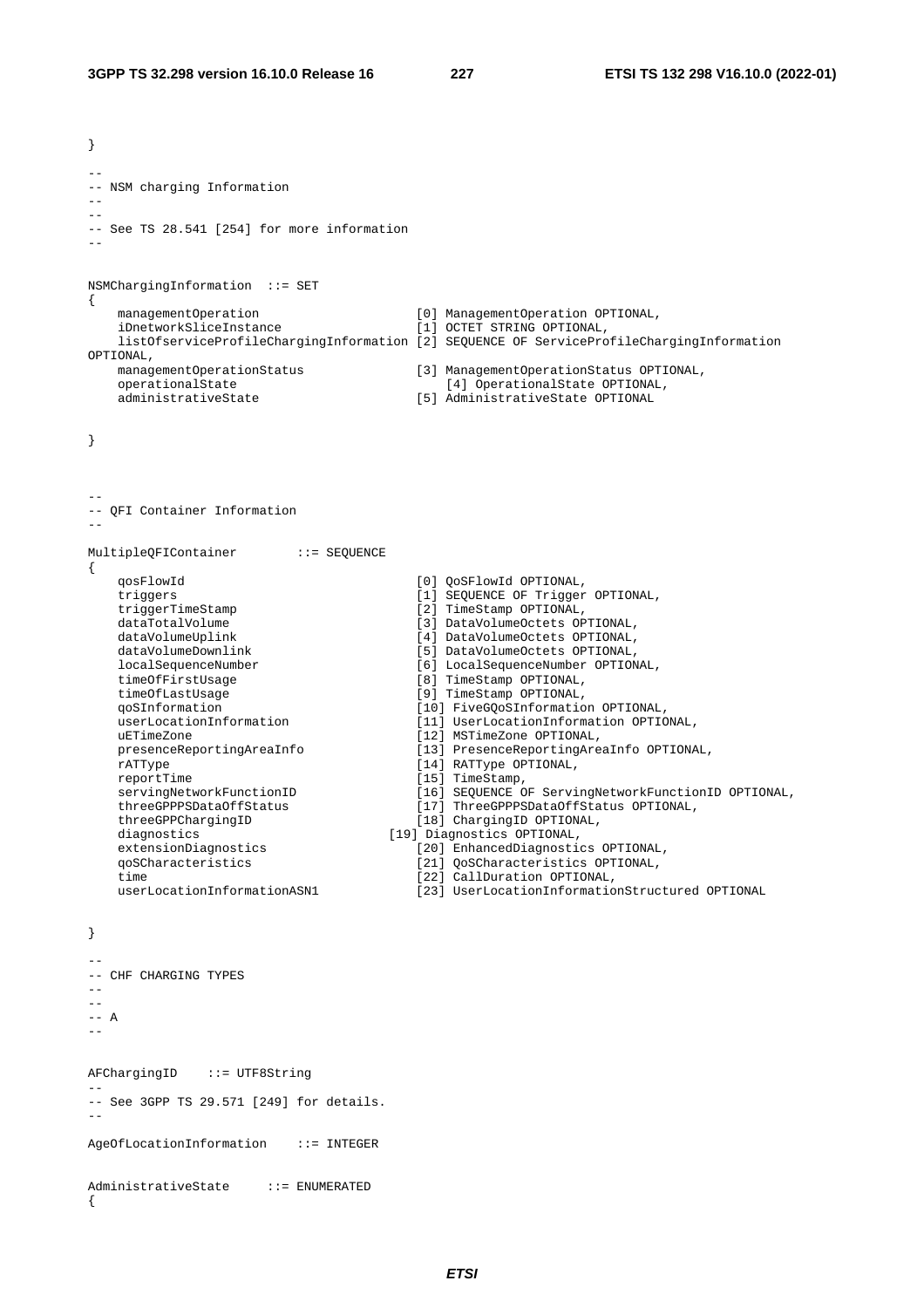```
 lOCKED (0), 
 uNLOCKED (1), 
    sHUTTINGDOWN (2) 
} 
AccessType ::= ENUMERATED 
{ 
   \begin{array}{ll} {\tt threeGPPAccess} & \hspace{2.5cm} (0) \, , \\ {\tt nonThreeGPPAccess} & \end{array} nonThreeGPPAccess (1) 
} 
AllocationRetentionPriority ::= SEQUENCE 
{ 
 priorityLevel [1] INTEGER, 
 preemptionCapability [2] PreemptionCapability, 
    preemptionVulnerability [3] PreemptionVulnerability 
} 
AMFID ::= OCTET STRING (SIZE(3..6)) 
-- See subclause 2.10.1 of 3GPP TS 23.003 [7] for encoding. 
-- Any byte following the 3 first shall be set to "F" 
AmfUeNgapId ::= INTEGER 
APIResultCode ::= INTEGER 
-- 
-- See specific API for more information 
-- 
Area ::= SEQUENCE 
{ 
    tacs [0] SEQUENCE OF TAC OPTIONAL, 
    areaCode [1] OCTET STRING OPTIONAL 
} 
ATSSSCapability ::= ENUMERATED 
{ 
 aTSSS-LL (0), 
 mPTCP-ATSS-LL (1), 
 mPTCP-ATSS-LL-ASModeUL (2), 
 mPTCP-ATSS-LL-ExSDModeUL (3), 
 mPTCP-ATSS-LL-ASModeDLUL (4) 
} 
AuthorizedQoSInformation ::= SEQUENCE 
-- 
-- See TS 32.291 [58] for more information 
-- 
{ 
 fiveQi [1] INTEGER OPTIONAL, 
 aRP [2] AllocationRetentionPriority OPTIONAL, 
 priorityLevel [3] INTEGER OPTIONAL, 
 averWindow [4] INTEGER OPTIONAL, 
 maxDataBurstVol [5] INTEGER OPTIONAL 
} 
-- 
-- B 
-- 
Bitrate ::= OCTET STRING 
-- 
-- See 3GPP TS 29.571 [249] Bitrate data type. 
-- 
-- 
-- C 
-ChargingSessionIdentifier ::= OCTET STRING 
-- See 3GPP TS 32.290 [57] for details.
```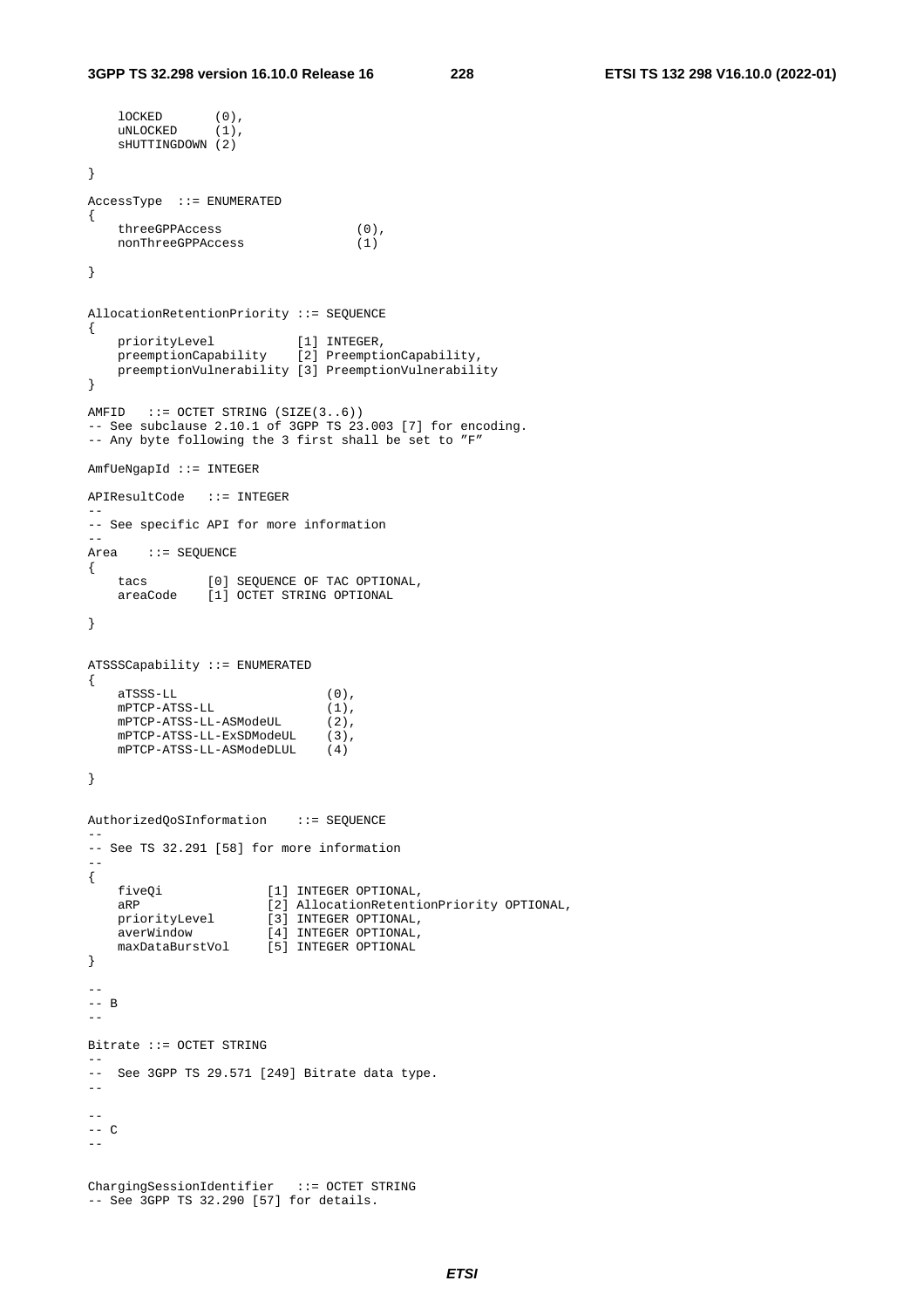```
CoreNetworkType ::= ENUMERATED 
{ 
 fiveGC (0), 
 ePC (1) 
} 
\sim-- D 
-- 
DataNetworkNameIdentifier ::= IA5String (SIZE(1..63)) 
-- 
-- Network Identifier part of DNN in dot representation. 
-- For example, if the complete DNN is 'apn1a.apn1b.apn1c.mnc022.mcc111.gprs'
-- The Identifier is 'apnla.apn1b.apn1c' and is presented in this form in the CDR.
DelayToleranceIndicator ::= ENUMERATED 
{ 
    dTSupported (0),<br>dTNotSupported (1)
    dTNotSupported
} 
DNNSelectionMode ::= ENUMERATED 
-- 
-- See Information Elements TS 29.502 [250] for more information 
-- 
{ 
    uEorNetworkProvidedSubscriptionVerified (0),<br>uEProvidedSubscriptionNotVerified (1),
    uEProvidedSubscriptionNotVerified (1)<br>networkProvidedSubscriptionNotVerified (2)
    networkProvidedSubscriptionNotVerified (2) 
} 
-- 
-- E 
-- 
Ecgi ::= SEQUENCE
{ 
   plmnId [0] PLMN-Id,<br>eutraCellId [1] EutraCel
                            [1] EutraCellId.
    nid [2] Nid OPTIONAL 
} 
-- 
-- See 3GPP TS 29.571 [249] for details 
-- 
ENbId ::= UTF8String 
- -
-- See 3GPP TS 29.571 [249] for details 
ExternalGroupIdentifier ::= UTF8String
-- 
-- See 3GPP TS 29.571 [249] for details 
-- 
EutraCellId ::= UTF8String 
-- 
-- See 3GPP TS 29.571 [249] for details 
-- 
EutraLocation ::= SEQUENCE 
{ 
    tai (0) TAI OPTIONAL,<br>ecgi (1) Ecgi OPTIONAL
                                [1] Ecgi OPTIONAL,<br>[3] AqeOfLocationInformation OPTIONAL,
 ageOfLocationInformation [3] AgeOfLocationInformation OPTIONAL, 
 ueLocationTimestamp [4] TimeStamp OPTIONAL, 
 geographicalInformation [5] GeographicalInformation OPTIONAL, 
 geodeticInformation [6] GeodeticInformation OPTIONAL, 
 globalNgenbId [7] GlobalRanNodeId OPTIONAL, 
    globalNgenbId [7] GlobalRanNodeId OPTIONAL<br>globalENbId [8] GlobalRanNodeId OPTIONAL
```
}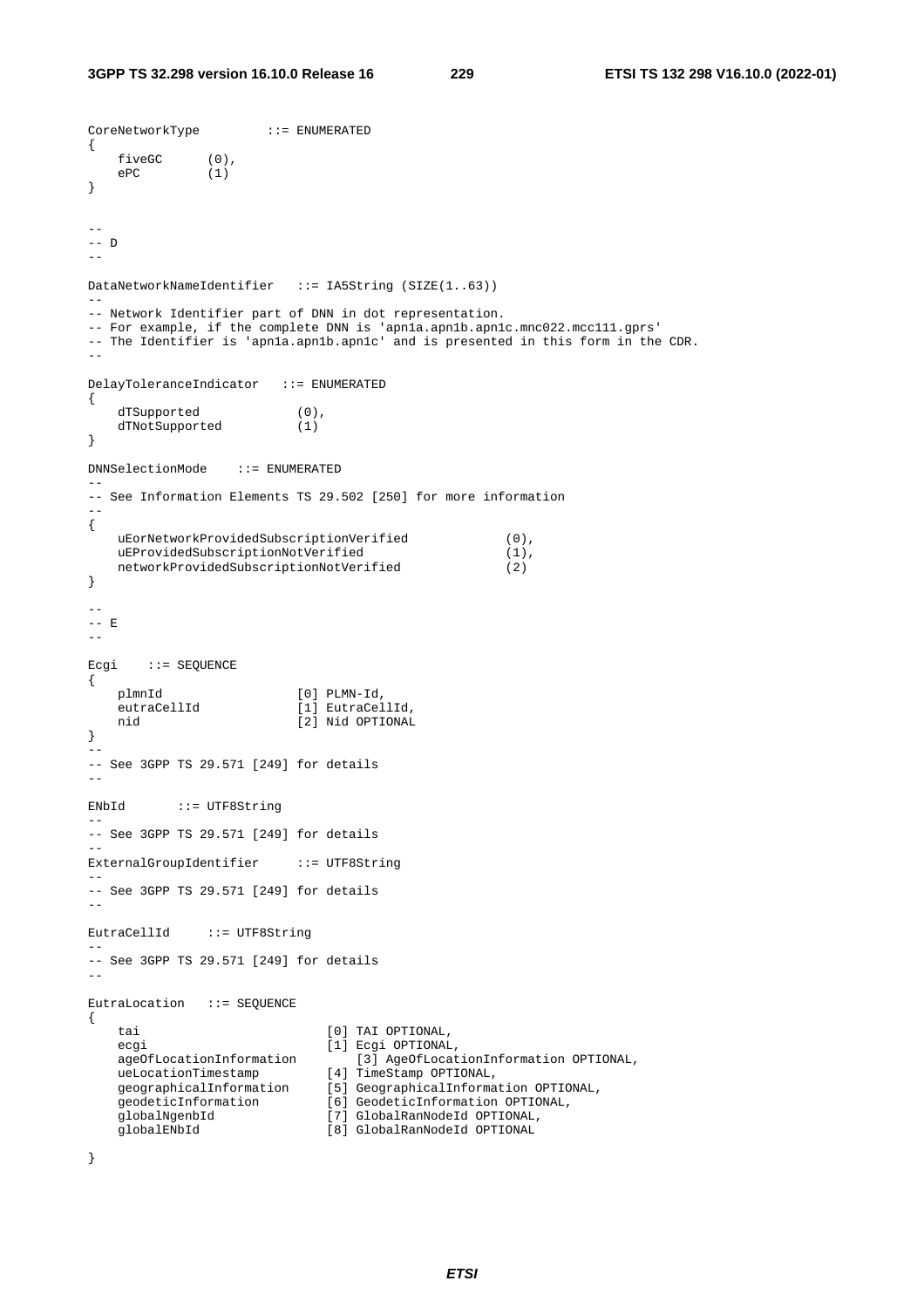```
EnhancedDiagnostics5G ::= SEQUENCE
{ 
    rANNASRelCause [0] SEQUENCE OF RANNASRelCause 
} 
-- 
-- F 
-FiveGMMCapability ::= OCTET STRING 
-- 
-- See 3GPP TS 29.571 [249] for details 
-FiveGMmCause ::= INTEGER 
-- 
-- See 3GPP TS 29.571 [249] for details 
-- 
FiveGQoSInformation ::= SEQUENCE 
-- 
-- See TS 32.291 [58] for more information 
-- 
{ 
 fiveQi [1] INTEGER OPTIONAL, 
 aRP [2] AllocationRetentionPriority OPTIONAL, 
 qoSNotificationControl [3] BOOLEAN OPTIONAL, 
 reflectiveQos [4] BOOLEAN OPTIONAL, 
 maxbitrateUL [5] Bitrate OPTIONAL, 
 maxbitrateDL [6] Bitrate OPTIONAL, 
 guaranteedbitrateUL [7] Bitrate OPTIONAL, 
 guaranteedbitrateDL [8] Bitrate OPTIONAL, 
 priorityLevel [9] INTEGER OPTIONAL, 
 averWindow [10] INTEGER OPTIONAL, 
 maxDataBurstVol [11] INTEGER OPTIONAL, 
 maxPacketLossRateDL [12] INTEGER OPTIONAL, 
 maxPacketLossRateUL [13] INTEGER OPTIONAL 
} 
FiveGSmCause ::= INTEGER 
-- 
-- See 3GPP TS 29.571 [249] for details 
-- 
--- G 
-- 
GCI ::= UTF8String
-- 
-- See 3GPP TS 29.571 [249] for details 
-- 
GeodeticInformation ::= UTF8String 
-- 
-- See 3GPP TS 29.571 [249] for details 
-- 
GeographicalInformation ::= UTF8String 
-- 
-- See 3GPP TS 29.571 [249] for details 
\simGLI ::= UTF8String
-- 
-- See 3GPP TS 29.571 [249] for details 
--
```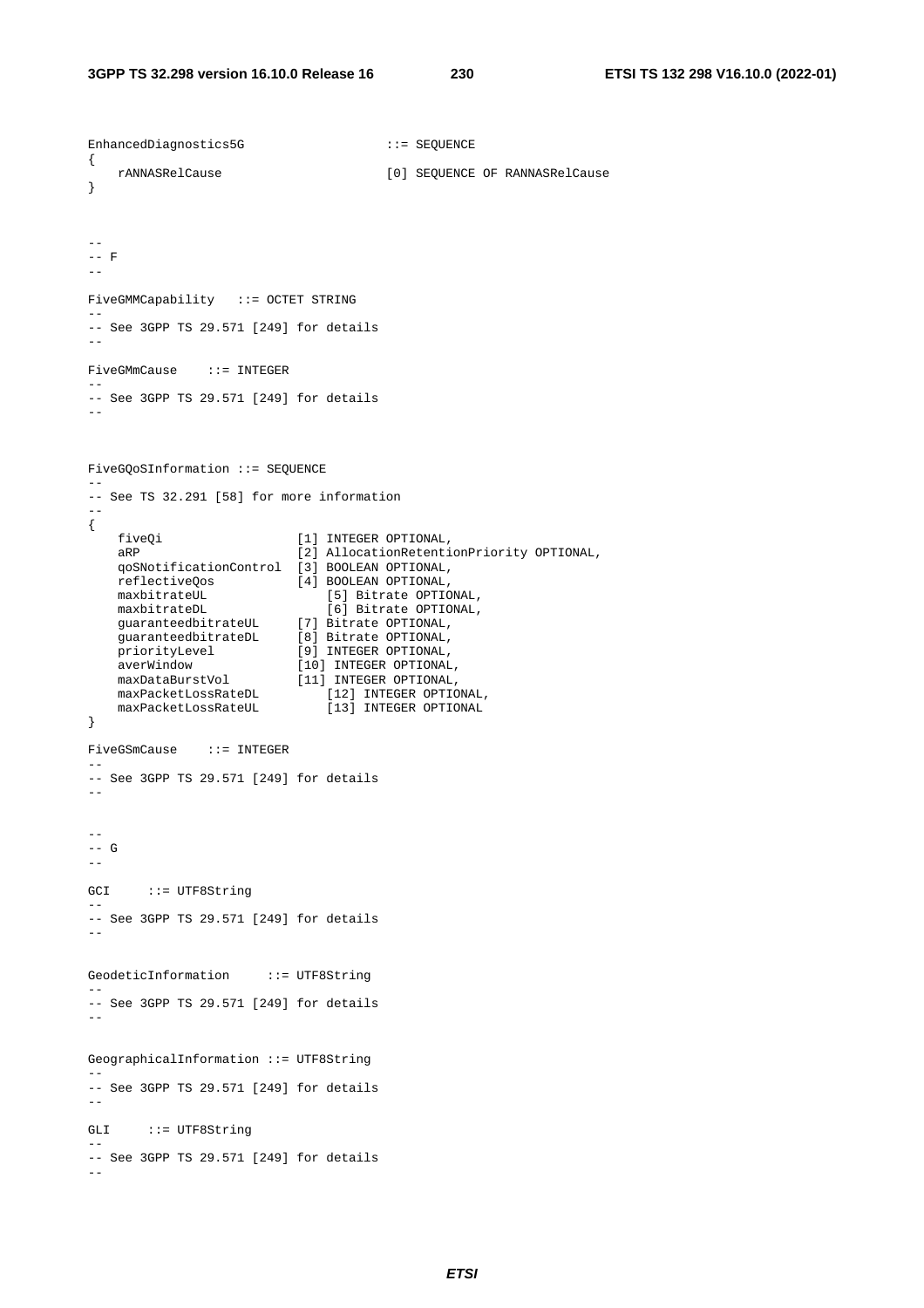```
GlobalRanNodeId ::= SEQUENCE 
{ 
 pLMNId [0] PLMN-Id OPTIONAL, 
 n3IwfId [1] N3IwFId OPTIONAL, 
 gNbId [2] GNbId OPTIONAL, 
 ngeNbId [3] NgeNbId OPTIONAL, 
 wagfId [4] WAgfId OPTIONAL, 
 tngfId [5] TngfId OPTIONAL, 
 nid [6] Nid OPTIONAL, 
 eNbId [7] ENbId OPTIONAL 
} 
GNbId ::= SEQUENCE 
{ 
 bitLength [0] INTEGER, 
 gNbValue [1] IA5String (SIZE(10)) 
} 
-- 
-- H 
-HFCNodeId ::= UTF8String 
-- 
-- See 3GPP TS 29.571 [249] for details 
-- 
-- 
-- I
\simIncompleteCDRIndication ::= SEQUENCE 
-- The values are TRUE if the corresponding message was lost, FALSE if it is not lost 
-- and not included if the status is unknown 
{ 
 initialLost [0] BOOLEAN OPTIONAL, -- Initial was lost 
 updateLost [1] BOOLEAN OPTIONAL, -- An Update was lost, 
 terminationLost [2] BOOLEAN OPTIONAL -- Termination was lost 
} 
-- 
-- L 
-- 
LineType ::= ENUMERATED 
{ 
    dSL (0), 
    pON (1) 
} 
LocationReportingMessageType ::= INTEGER 
-- 
-- M 
-- 
ManagementOperation ::= ENUMERATED 
{ 
    createMOI (0), 
    modifyMOIAttributes (1), 
    deleteMOI (2) 
} 
ManagementOperationStatus ::= ENUMERATED 
{ 
    oPERATION-SUCCEEDED (0), 
    oPERATION-FAILED (1) 
} 
MnSConsumerIdentifier ::= OCTET STRING
```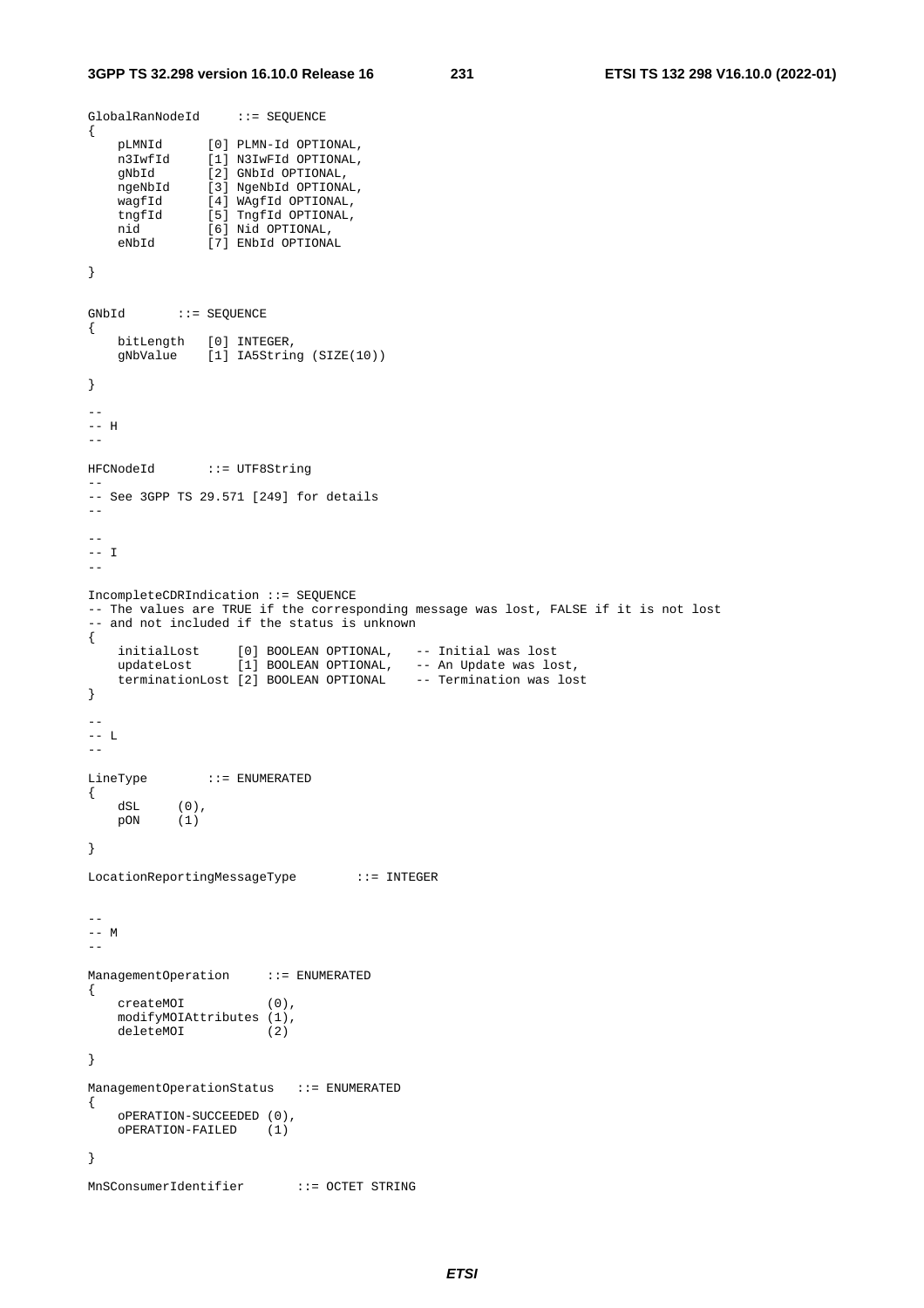```
MAPDUSessionIndicator ::= ENUMERATED 
{ 
   mAPDURequest (0),
    mAPDUNetworkUpgradeAllowed (1) 
} 
MAPDUSessionInformation ::= SEQUENCE 
{ 
 mAPDUSessionIndicator [0] MAPDUSessionIndicator OPTIONAL, 
 aTSSSCapability [1] ATSSSCapability OPTIONAL 
} 
MAPDUSteeringFunctionality ::= ENUMERATED 
{ 
    mPTCP (0), 
    aTSSSLL (1) 
} 
MAPDUSteeringMode ::= SEQUENCE 
{ 
    steerModeValue [0] SteerModeValue OPTIONAL, 
    active [1] AccessType OPTIONAL, 
   standby [2] AccessType OPTIONAL,<br>threegLoad [3] INTEGER OPTIONAL,
   threegLoad [3] INTEGER OPTIONAL,<br>prioAcc [4] AccessType OPTION
                         [4] AccessType OPTIONAL
} 
MICOModeIndication ::= ENUMERATED 
{ 
   mICOMode (0),<br>
noMICOMode (1)
   noMICOMode
} 
MobilityLevel ::= ENUMERATED 
{ 
 stationary (0), 
nomadic (1),
    restrictedMobility (2), 
    fullyMobility (3) 
} 
MultipleUnitUsage ::= SEQUENCE 
{ 
   ratingGroup [0] RatingGroupId,
    usedUnitContainers [1] SEQUENCE OF UsedUnitContainer OPTIONAL, 
   uPFID<br>
multihomedPDUAddress                         [3] PDUAddress OPTIONAL,
                                    [3] PDUAddress OPTIONAL
} 
-- 
-- N 
-- 
N2ConnectionMessageType ::= INTEGER 
N3IwFId ::= IA5String (SIZE(1..16)) 
-- 
-- See 3GPP TS 29.571 [249] for details. 
-- 
N3gaLocation ::= SEQUENCE 
{ 
 n3gppTai [0] TAI OPTIONAL, 
 n3IwfId [1] N3IwFId OPTIONAL, 
 ueIpv4Addr [2] IPAddress OPTIONAL, 
 ueIpv6Addr [3] IPAddress OPTIONAL, 
 portNumber [4] INTEGER OPTIONAL,
```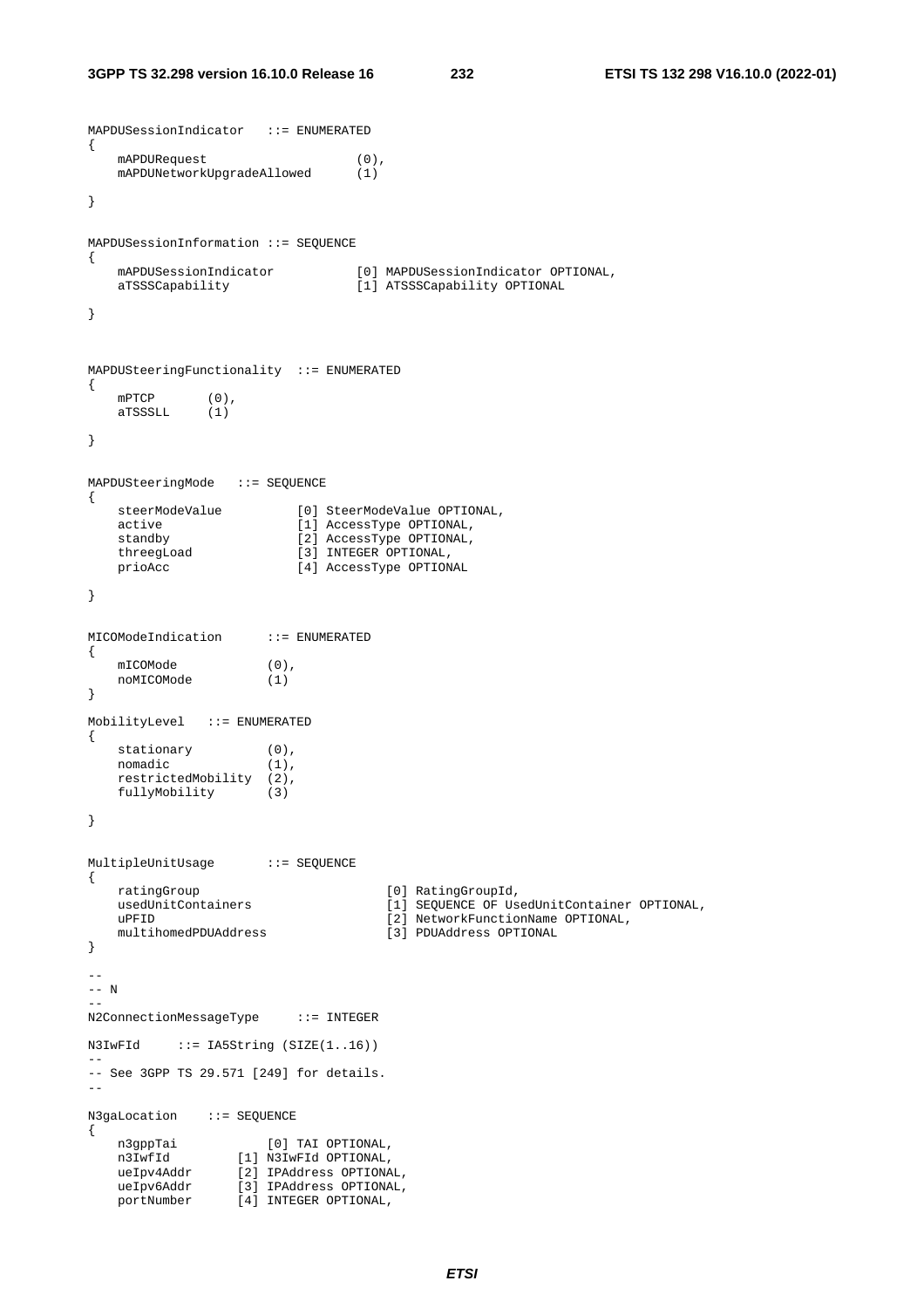tnapId [5] TNAPId OPTIONAL, twapId [6] TWAPId OPTIONAL,

```
 hfcNodeId [7] HFCNodeId OPTIONAL, 
    w5gbanLineType [8] LineType OPTIONAL, 
   gli [9] GLI OPTIONAL,
    gci [10] GCI OPTIONAL 
} 
Ncgi ::= SEQUENCE 
{ 
    plmnId [0] PLMN-Id, 
   nrCellId [1] NrCellId,<br>
nid [2] Nid OPTIC
                          [2] Nid OPTIONAL
} 
NrLocation ::= SEQUENCE 
{ 
    tai [0] TAI OPTIONAL, 
   ncgi [1] Ncgi OPTIONAL,
    ageOfLocationInformation [2] AgeOfLocationInformation OPTIONAL, 
   ueLocationTimestamp [3] TimeStamp OPTIONAL,<br>geographicalInformation [4] GeographicalInforma
   geographicalInformation [4] GeographicalInformation OPTIONAL,<br>geodeticInformation [5] GeodeticInformation OPTIONAL,
 geodeticInformation [5] GeodeticInformation OPTIONAL, 
 globalGnbId [6] GlobalRanNodeId OPTIONAL 
} 
-- 
-- See 3GPP TS 29.571 [249] for details 
-- 
NetworkAreaInfo ::= SEQUENCE 
{ 
   ecgis [0] SEQUENCE OF Ecgi OPTIONAL,
   ncgis [1] SEQUENCE OF Ncgi OPTIONAL,
    gRanNodeIds [2] SEQUENCE OF GlobalRanNodeId OPTIONAL, 
    tais [3] SEQUENCE OF TAI OPTIONAL 
} 
NetworkFunctionInformation ::= SEQUENCE 
{ 
    networkFunctionality [0] NetworkFunctionality, 
    networkFunctionName [1] NetworkFunctionName OPTIONAL, 
 networkFunctionIPv4Address [2] IPAddress OPTIONAL, 
 networkFunctionPLMNIdentifier [3] PLMN-Id OPTIONAL, 
    networkFunctionIPv6Address [4] IPAddress OPTIONAL, 
   networkFunctionFQDN [5] NodeAddress OPTIONAL
} 
NetworkFunctionName ::= IA5String (SIZE(1..36)) 
-- Shall be a Universally Unique Identifier (UUID) version 4, as described in IETF RFC 4122 [410] 
NetworkFunctionality ::= ENUMERATED 
{ 
   \text{CHF} \qquad \qquad (0) \; , -- CHF may only to be used in failure cases 
   \text{SMF} (1),<br>aMF (2),
                  (2),
   SMSF (3),
   \text{sgw} (4),
-- SGW is only applicable for interworking with EPC scenario 
-- when UE is connected to P-GW+SMF via EPC iSMF
                  (5),
    ePDG (6), 
-- ePDG is only applicable for interworking with EPC scenario 
-- when UE is connected to P-GW+SMF via EPC/ePDG 
   CEF (7),
    nEF (8), 
    pGWCSMF (9), 
   mnS-Producer (10)
```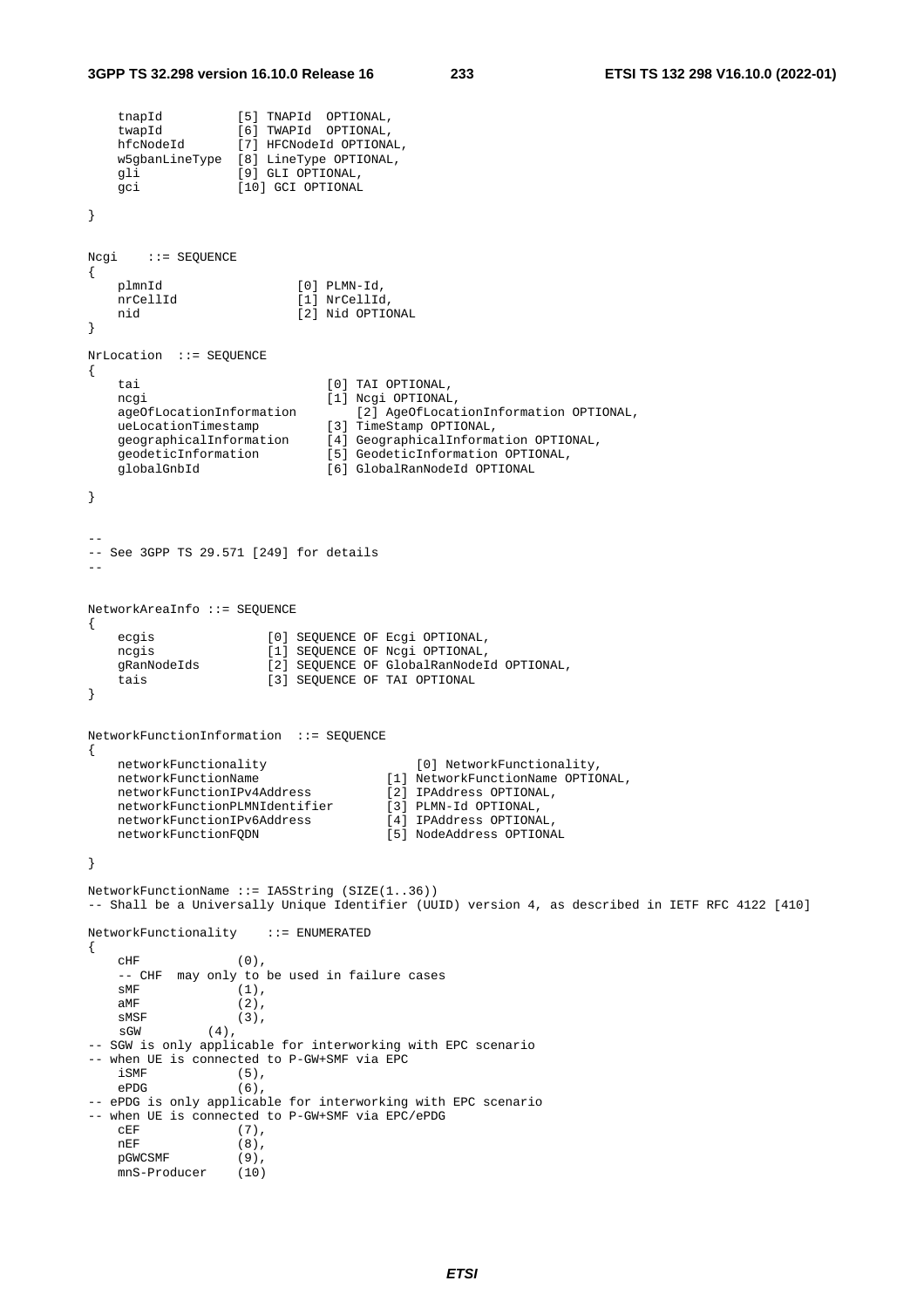```
} 
NgApCause ::= SEQUENCE 
-- See 3GPP TS 29.571 [249] for details. 
{ 
group [0] INTEGER,
 value [1] INTEGER 
} 
NgeNbId ::= IA5String (SIZE(1..21)) 
-- 
-- See 3GPP TS 29.571 [249] for details. 
\mathbf{L}NGRANSecondaryRATType ::= OCTET STRING 
-- 
-- "NR" or "EUTRA" 
NGRANSecondaryRATUsageReport ::= SEQUENCE 
{ 
    nGRANSecondaryRATType [0] NGRANSecondaryRATType OPTIONAL, 
    qosFlowsUsageReports [1] SEQUENCE OF QosFlowsUsageReport OPTIONAL 
} 
Nid ::= UTF8String-- 
-- See 3GPP TS 29.571 [249] for details. 
-- 
NrCellId ::= UTF8String 
-- 
-- See 3GPP TS 29.571 [249] for details. 
\mathbf{L}NsiLoadLevelInfo ::= SEQUENCE 
-- 
-- See 3GPP TS 29.520 [233] for details 
-{ 
    loadLevelInformation [0] INTEGER OPTIONAL, 
    snssai [1] SingleNSSAI OPTIONAL, 
                                   nsiId [2] OCTET STRING OPTIONAL 
} 
NSPAContainerInformation ::= SEQUENCE 
{ 
   latency [0] INTEGER OPTIONAL,<br>throughput [1] Throughput OPTIONAL,
 throughput [1] Throughput OPTIONAL, 
 maximumPacketLossRate [3] UTF8String OPTIONAL, 
 serviceExperienceStatisticsData [4] ServiceExperienceInfo OPTIONAL, 
 numberOfPDUSessions [5] INTEGER OPTIONAL, 
 numberOfRegisteredSubscribers [6] INTEGER OPTIONAL, 
 loadLevel [7] NsiLoadLevelInfo OPTIONAL 
} 
NSSAIMap ::= SEQUENCE 
\{servingSnssai [0] SingleNSSAI,
    homeSnssai [1] SingleNSSAI 
} 
---- 0-- 
OperationalState ::= ENUMERATED 
{ 
    eNABLED (0), 
    dISABLED(1) 
}
```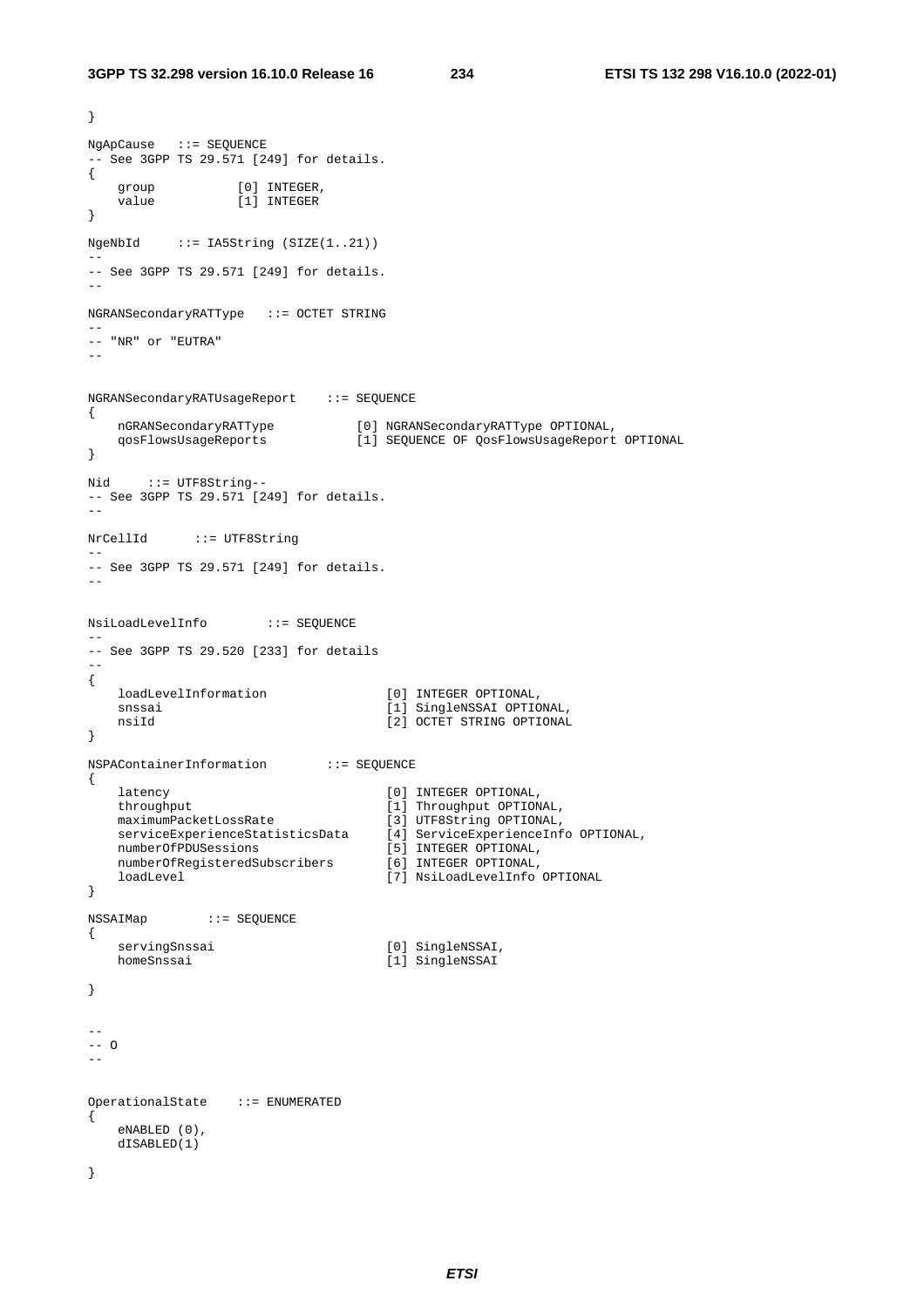--

```
--- P-PartialRecordMethod ::= ENUMERATED 
{ 
   default (0),
    individual (1) 
} 
PDUAddress ::= SEQUENCE 
{ 
 pDUIPv4Address [0] IPAddress OPTIONAL, 
 pDUIPv6AddresswithPrefix [1] IPAddress OPTIONAL, 
 iPV4dynamicAddressFlag [2] DynamicAddressFlag OPTIONAL, 
 iPV6dynamicPrefixFlag [3] DynamicAddressFlag OPTIONAL, 
 additionalPDUIPv6Prefixes [4] SEQUENCE OF IPAddress OPTIONAL 
} 
PDUSessionId ::= INTEGER (0..255) 
-- 
-- See 3GPP TS 29.571 [249] for details 
-- 
PDUSessionType ::= ENUMERATED 
{ 
   iPv4v6 (0),<br>iPv4 (1),
   iPv4<br>iPv6
                 (2),
   unstructured (3),<br>ethernet (4)
   ethernet
} 
-- See 3GPP TS 29.571 [249] for details. 
PreemptionCapability ::= ENUMERATED 
{ 
 nOT-PREEMPT (0), 
 mAY-PREEMPT (1) 
} 
PreemptionVulnerability ::= ENUMERATED 
{ 
   nOT-PREEMPTABLE (0),<br>pREEMPTABLE (1)
   pREEMPTABLE
} 
PSCellInformation ::= SEQUENCE 
{ 
    nRcgi [0] Ncgi OPTIONAL, 
   ecgi [1] Ecgi OPTIONAL
} 
---- 0-- 
QoSCharacteristics ::= OCTET STRING 
-- 
-- This data is converted from JSON format of the QoSCharacteristics as described in TS 29.512 
-- [251]. 
-- 
QoSFlowId ::= INTEGER 
QosFlowsUsageReport ::= SEQUENCE 
{ 
    qosFlowId [0] QoSFlowId OPTIONAL, 
                                 [1] TimeStamp,
   endTime [2] TimeStamp,<br>dataVolumeDownlink [3] DataVolume
                                 [3] DataVolumeOctets,
   dataVolumeUplink [4] DataVolumeOctets
} 
QuotaManagementIndicator ::= ENUMERATED 
{ 
    onlineCharging (0),
```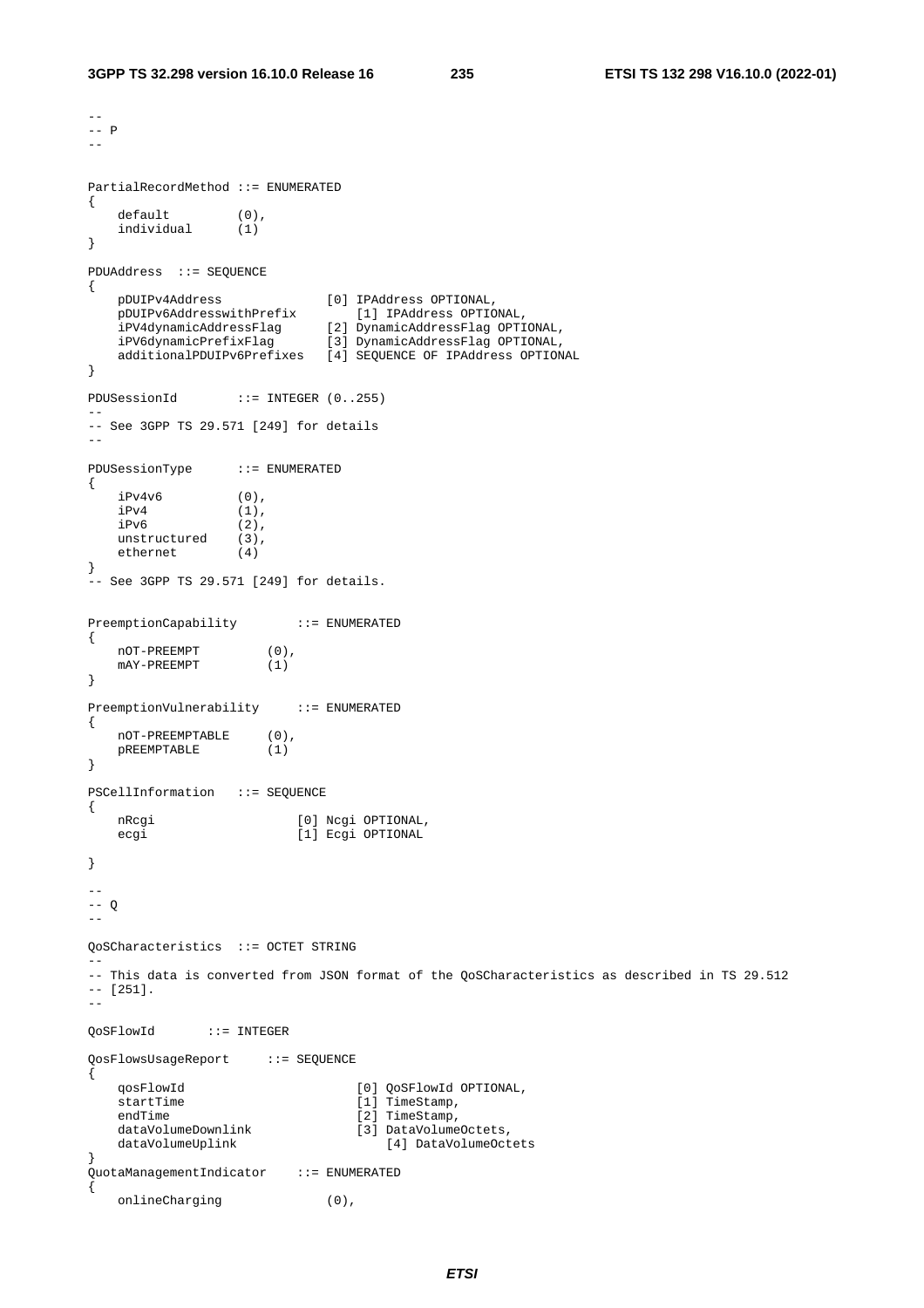offlineCharging (1),

```
 quotaManagementSuspended (2) 
} 
-- 
-- R 
-RanUeNgapId ::= INTEGER 
RANNASRelCause ::= SEQUENCE 
-- Mode details are described in TS 29.512[251]. 
{ 
    ngApCause [0] NgApCause OPTIONAL, 
 fivegMmCause [1] FiveGMmCause OPTIONAL, 
 fivegSmCause [2] FiveGSmCause OPTIONAL, 
 epsCause [3] RANNASCause OPTIONAL 
} 
RatingIndicator ::= BOOLEAN 
-- Included if the units have been rated. 
RATType ::= INTEGER 
-- 
-- This integer is based on the RatType specified in TS 29.571 [249] 
-- with 3GPP RAT Type specified in TS 29.061 [216] added for backwards compatibility. 
-- 
{ 
-- 0 reserved 
-- 1 reserved for uTRA 
-- 2 reserved for gERA 
   wI, AN (3)
-- 4 reserved for GAN 
-- 5 reserved for HSPA Evolution 
 eUTRAN (6), 
 virtual (7), 
-- 8 reserved for nBIoT 
-- 9 reserved for lTEM 
    nR (51), 
-- 51 is used for NG-RAN 
wIRELINE (55),
 wIRELINE-CABLE (56), 
 wIRELINE-BBF (57), 
 tRUSTED-N3GA (65) 
-- 101 reserved for IEEE 802.16e 
-- 102 reserved for 3GPP2 eHRPD 
-- 103 reserved for 3GPP2 HRPD 
-- 104 reserved for 3GPP2 1xRTT 
-- 105 reserved for 3GPP2 UMB 
} 
RegistrationMessageType ::= ENUMERATED 
{ 
    initial (0), 
   mobility (1),<br>periodic (2),<br>emergency (3),
   periodic
   emergency
    deregistration (4) 
} 
RestrictionType ::= ENUMERATED 
{ 
    allowedAreas (0), 
    notAllowedAreas (1) 
} 
RoamingChargingProfile ::= SEQUENCE
{ 
 roamingTriggers [0] SEQUENCE OF RoamingTrigger OPTIONAL, 
 partialRecordMethod [1] PartialRecordMethod OPTIONAL 
} 
RoamerInOut ::= ENUMERATED 
{ 
    roamerInBound (0),
```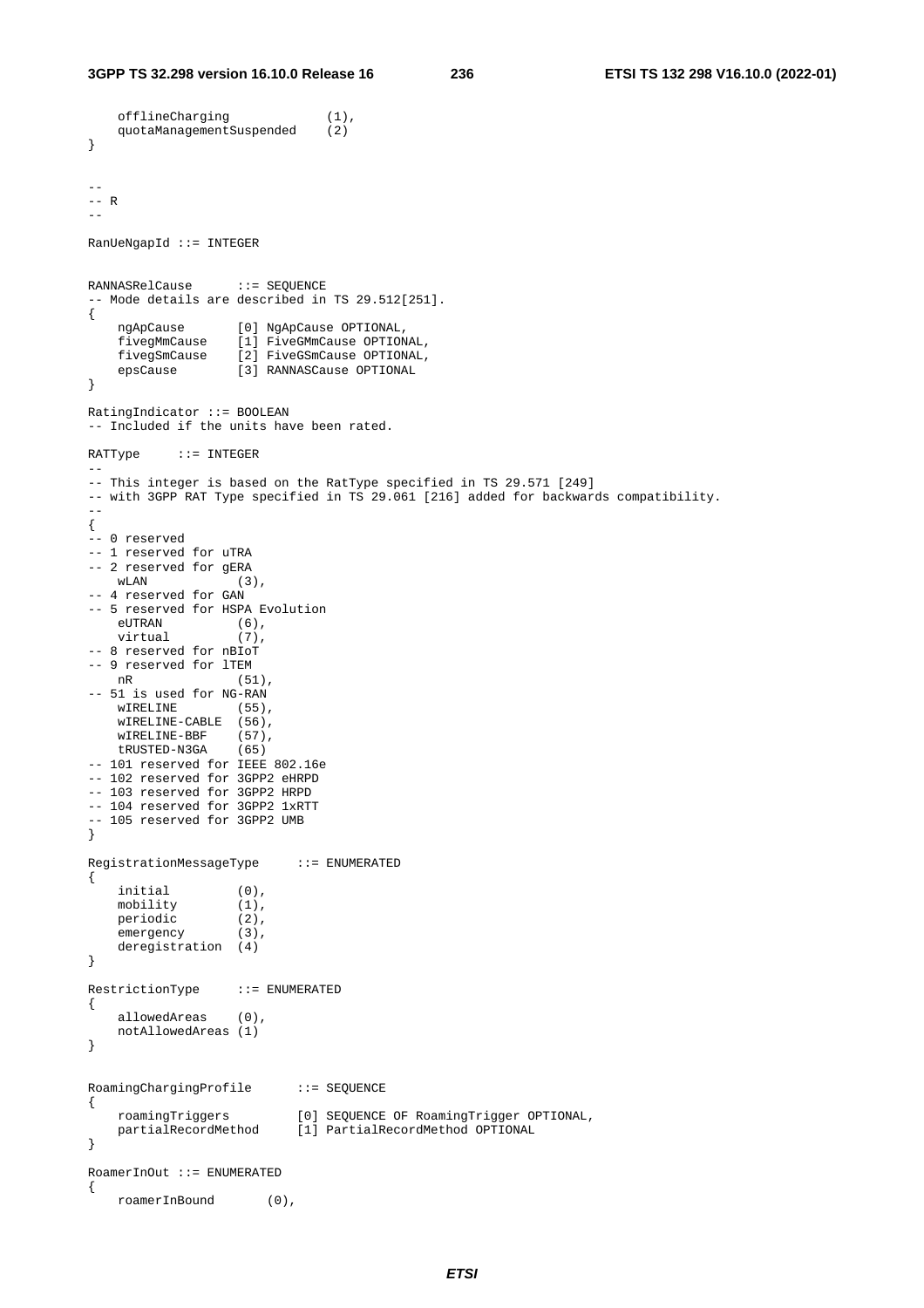```
3GPP TS 32.298 version 16.10.0 Release 16 237 ETSI TS 132 298 V16.10.0 (2022-01)
```

```
 roamerOutBound (1) 
} 
RoamingTrigger ::= SEQUENCE
{ 
 trigger [0] SMFTrigger OPTIONAL, 
 triggerCategory [1] TriggerCategory OPTIONAL, 
 timeLimit [2] CallDuration OPTIONAL, 
 volumeLimit [3] DataVolumeOctets OPTIONAL, 
    maxNbChargingConditions [4] INTEGER OPTIONAL 
} 
RrcEstablishmentCause ::= OCTET STRING 
-- 
-- S 
-- 
ServiceAreaRestriction ::= SEQUENCE 
{ 
    restrictionType [0] RestrictionType OPTIONAL, 
    areas [1] SEQUENCE OF Area OPTIONAL, 
   maxNumOfTAs [2] INTEGER OPTIONAL,
    maxNumOfTAsForNotAllowedAreas [3] INTEGER OPTIONAL 
} 
-- See 3GPP TS 29.571 [249] for details. 
ServiceExperienceInfo ::= SEQUENCE 
-- 
-- See 3GPP TS 29.520 [233] for details 
-{ 
   svcExprc [0] SvcExperience OPTIONAL,<br>svcExprcVariance [1] INTEGER OPTIONAL,
                              [1] INTEGER OPTIONAL,
   snssai [2] SingleNSSAI OPTIONAL,
   appId [3] OCTET STRING OPTIONAL,
   confidence [4] INTEGER OPTIONAL,<br>dnn [5] DataNetworkNameId
   dnn [5] DataNetworkNameIdentifier OPTIONAL,<br>
[6] NetworkAreaInfo OPTIONAL,
                           [6] NetworkAreaInfo OPTIONAL,
  nsiId [7] OCTET STRING OPTIONAL,
    ratio [8] INTEGER OPTIONAL 
} 
ServiceProfileChargingInformation ::= SET 
{ 
-- 
-- attributes of the service profile: see TS 28.541 [254] 
-- 
   serviceProfileIdentifier [0] OCTET STRING OPTIONAL,<br>sNSSAIList [1] SEQUENCE OF SingleNSSAI OP
   sNSSAIList [1] SEQUENCE OF SingleNSSAI OPTIONAL,<br>sST [2] SliceServiceType OPTIONAL,
   sST [2] SliceServiceType OPTIONAL,<br>
latency [3] INTEGER OPTIONAL,
                                  [3] INTEGER OPTIONAL,
    availability [4] INTEGER OPTIONAL, 
    resourceSharingLevel [5] SharingLevel OPTIONAL, 
   jitter [6] INTEGER OPTIONAL,<br>reliability [7] OCTET STRING OPTI
                                  [7] OCTET STRING OPTIONAL,
   maxNumberofUEs [8] INTEGER OPTIONAL,
 coverageArea [9] OCTET STRING OPTIONAL, 
 uEMobilityLevel [10] MobilityLevel OPTIONAL, 
 delayToleranceIndicator [11] DelayToleranceIndicator OPTIONAL, 
 dLThroughtputPerSlice [12] Throughput OPTIONAL, 
 dLThroughtputPerUE [13] Throughput OPTIONAL, 
 uLThroughtputPerSlice [14] Throughput OPTIONAL, 
 uLThroughtputPerUE [15] Throughput OPTIONAL, 
 maxNumberofPDUsessions [16] INTEGER OPTIONAL, 
 kPIsMonitoringList [17] OCTET STRING OPTIONAL, 
 supportedAccessTechnology [18] INTEGER OPTIONAL, 
 v2XCommunicationMode [19] V2XCommunicationModeIndicator OPTIONAL, 
 addServiceProfileChargingInfo [100] OCTET STRING OPTIONAL
```
- }
- ServingNetworkFunctionID ::= SEQUENCE {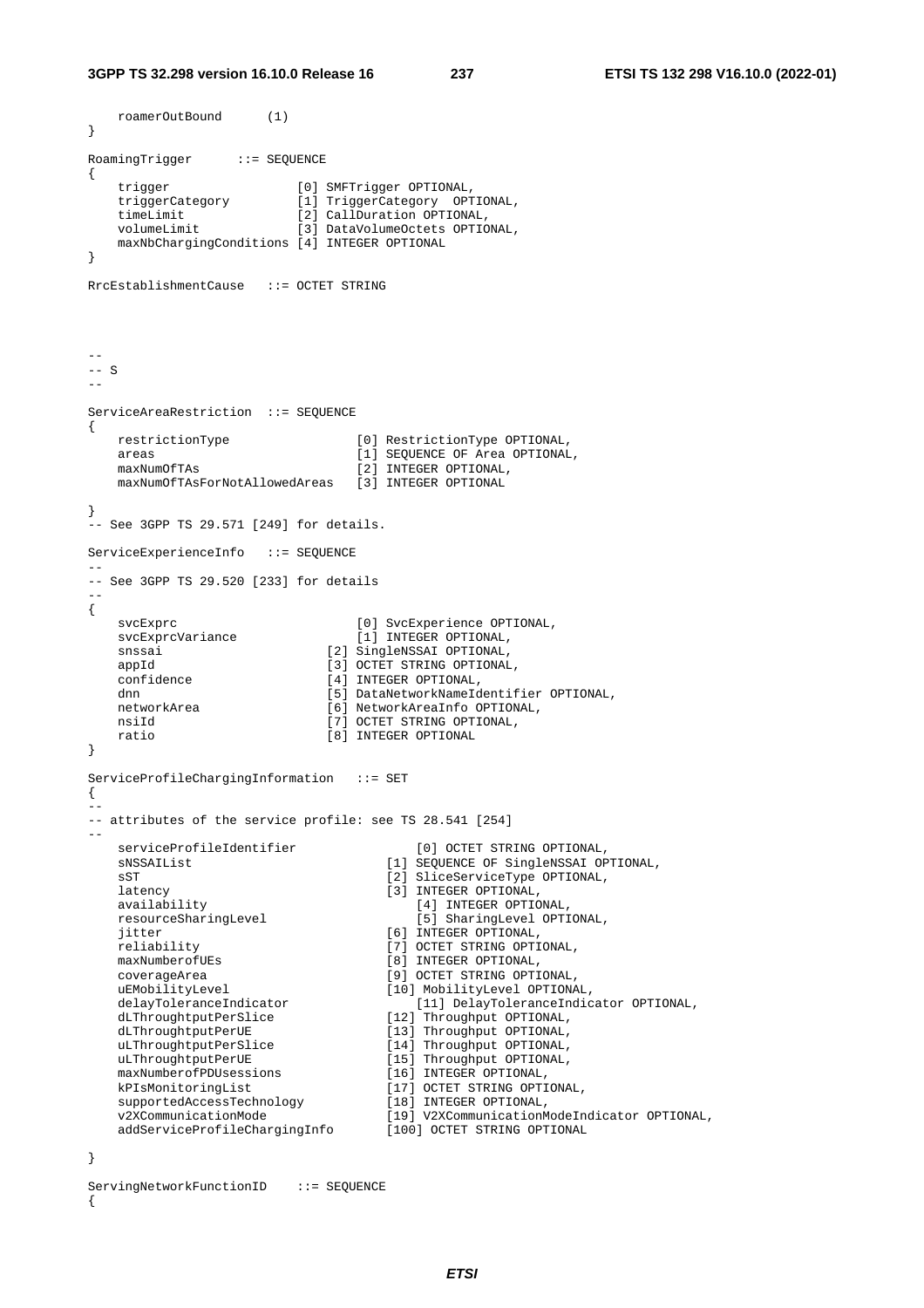```
servingNetworkFunctionInformation [0] NetworkFunctionInformation,<br>aMFIdentifier [1] AMFID OPTIONAL
                                       [1] AMFID OPTIONAL
} 
SessionAMBR ::= SEQUENCE 
{ 
   ambrUL [1] Bitrate,<br>ambrDL [2] Bitrate
                   [2] Bitrate
} 
SharingLevel ::= ENUMERATED 
{ 
    sHARED (0),<br>nON-SHARED (1)
   nON-SHARED
} 
SingleNSSAI ::= SEQUENCE 
-- See S-NSSAI subclause 28.4.2 of TS 23.003 [200] for encoding.
{ 
sST [0] SliceServiceType,
 sD [1] SliceDifferentiator OPTIONAL 
} 
SliceServiceType ::= INTEGER (0..255) 
-- 
-- See subclause 28.4.2 TS 23.003 [200] 
-SliceDifferentiator ::= OCTET STRING (SIZE(3)) 
-- 
-- See subclause 28.4.2 TS 23.003 [200] 
-SMdeliveryReportRequested ::= ENUMERATED 
{ 
    yes (0), 
    no (1) 
} 
SMFTrigger ::= INTEGER 
{ 
   startOfPDUSession (1),
   startOfServiceDataFlowNoSession (2),
-- Change of Charging conditions 
   qoSChange (100),<br>userLocationChange (101),
   userLocationChange
   servingNodeChange (102),<br>
presenceReportingAreaChange (103),
   presenceReportingAreaChange
    threeGPPPSDataOffStatusChange (104),<br>tariffTimeChange (105),
    tariffTimeChange (105),<br>uETimeZoneChange (106),
   uETimeZoneChange (106), uETimeZoneChange (106), (107), (107), (107), (107), (107), (107), (107), (107), (107), (107), (107), (107), (107), (107), (107), (107), (107), (107), (107), (107), (107), (107), (107), (107), (107),
   pLMNChange
   rATTypeChange (108),<br>sessionAMBRChange (109),
   sessionAMBRChange
   additionOfUPF (110),
   removalOfUPF (111),
   insertionOfISMF (112),
   removalOfISMF (113),
   changeOfISMF (114),<br>qFBRGuaranteedStatusChange (115),
   gFBRGuaranteedStatusChange (115),<br>additionOfAccess (116).
   additionOfAccess
   removalOfAccess (117),
-- Limit per PDU session 
   pDUSessionExpiryDataTimeLimit (200),<br>pDUSessionExpiryDataVolumeLimit (201),
   pDUSessionExpiryDataVolumeLimit
    pDUSessionExpiryDataEventLimit (202), 
    pDUSessionExpiryChargingConditionChanges (203), 
-- Limit per Rating group 
    ratingGroupDataTimeLimit (300), 
   ratingGroupDataVolumeLimit (301),
   ratingGroupDataEventLimit (302),
-- Quota management 
     timeThresholdReached (400), 
     volumeThresholdReached (401),
```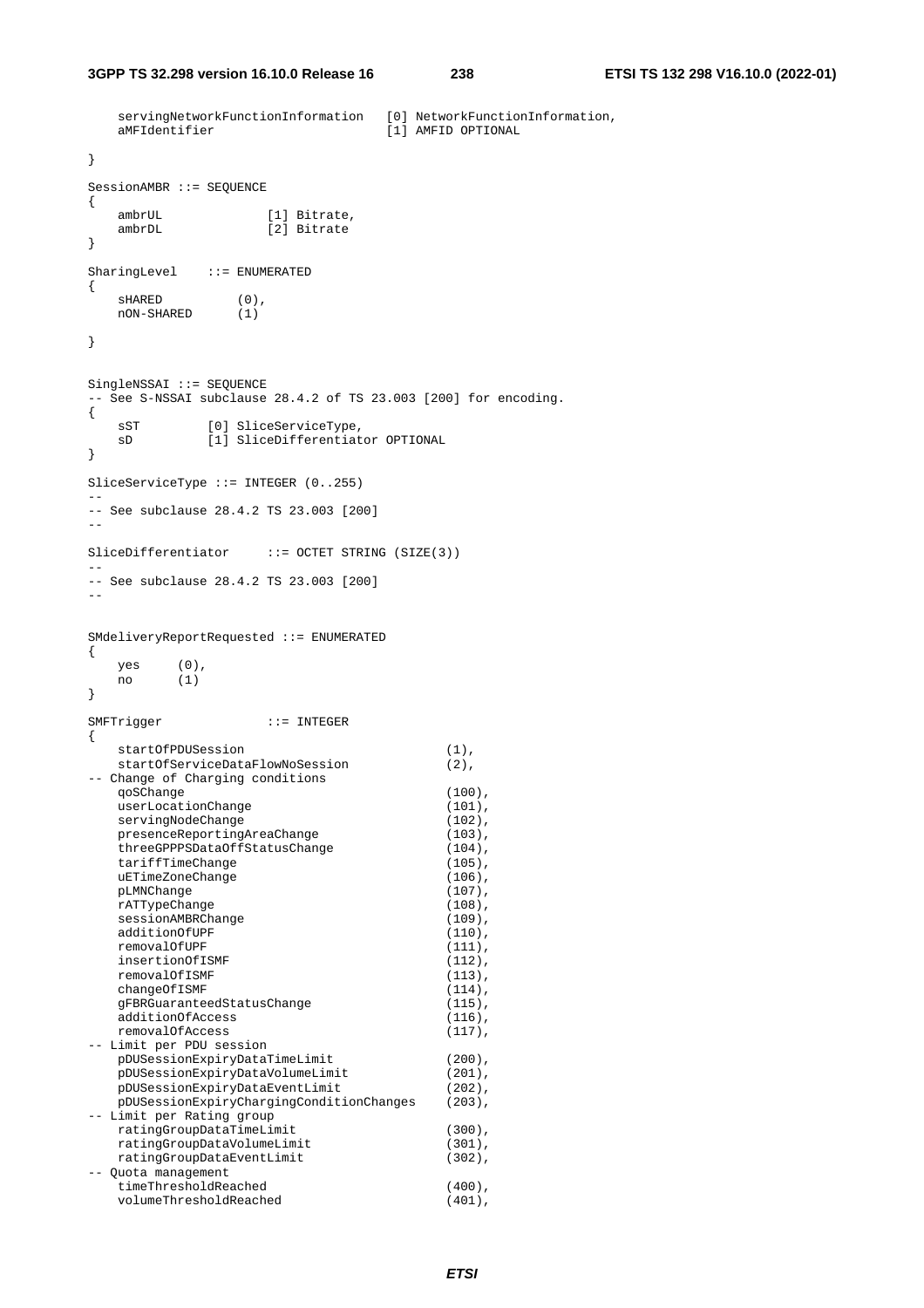| unitThresholdReached                                                                                                                                                                                                                                                                                                                                                                                                                                                            | $(402)$ ,                                                                                                                                                                            |
|---------------------------------------------------------------------------------------------------------------------------------------------------------------------------------------------------------------------------------------------------------------------------------------------------------------------------------------------------------------------------------------------------------------------------------------------------------------------------------|--------------------------------------------------------------------------------------------------------------------------------------------------------------------------------------|
| timeQuotaExhausted                                                                                                                                                                                                                                                                                                                                                                                                                                                              | $(403)$ ,                                                                                                                                                                            |
| volumeQuotaExhausted                                                                                                                                                                                                                                                                                                                                                                                                                                                            | $(404)$ ,                                                                                                                                                                            |
| unitQuotaExhausted                                                                                                                                                                                                                                                                                                                                                                                                                                                              | $(405)$ ,                                                                                                                                                                            |
| expiryOfQuotaValidityTime                                                                                                                                                                                                                                                                                                                                                                                                                                                       | $(406)$ ,                                                                                                                                                                            |
| reAuthorizationRequest                                                                                                                                                                                                                                                                                                                                                                                                                                                          | $(407)$ ,                                                                                                                                                                            |
|                                                                                                                                                                                                                                                                                                                                                                                                                                                                                 |                                                                                                                                                                                      |
| startOfServiceDataFlowNoValidQuota                                                                                                                                                                                                                                                                                                                                                                                                                                              | $(408)$ ,                                                                                                                                                                            |
| otherQuotaType                                                                                                                                                                                                                                                                                                                                                                                                                                                                  | $(409)$ ,                                                                                                                                                                            |
| expiryOfQuotaHoldingTime                                                                                                                                                                                                                                                                                                                                                                                                                                                        | $(410)$ ,                                                                                                                                                                            |
| startOfSDFAdditionalAccessNoValidQuota                                                                                                                                                                                                                                                                                                                                                                                                                                          | $(411)$ ,                                                                                                                                                                            |
| -- Others                                                                                                                                                                                                                                                                                                                                                                                                                                                                       |                                                                                                                                                                                      |
| terminationOfServiceDataFlow                                                                                                                                                                                                                                                                                                                                                                                                                                                    | $(500)$ ,                                                                                                                                                                            |
| managementIntervention                                                                                                                                                                                                                                                                                                                                                                                                                                                          | $(501)$ ,                                                                                                                                                                            |
| unitCountInactivityTime                                                                                                                                                                                                                                                                                                                                                                                                                                                         | $(502)$ ,                                                                                                                                                                            |
| endOfPDUSession                                                                                                                                                                                                                                                                                                                                                                                                                                                                 | $(503)$ ,                                                                                                                                                                            |
| cHFResponseWithSessionTermination                                                                                                                                                                                                                                                                                                                                                                                                                                               |                                                                                                                                                                                      |
|                                                                                                                                                                                                                                                                                                                                                                                                                                                                                 | $(504)$ ,                                                                                                                                                                            |
| cHFAbortRequest                                                                                                                                                                                                                                                                                                                                                                                                                                                                 | $(505)$ ,                                                                                                                                                                            |
| abnormalRelease                                                                                                                                                                                                                                                                                                                                                                                                                                                                 | $(506)$ ,                                                                                                                                                                            |
| notProvidedBySMF                                                                                                                                                                                                                                                                                                                                                                                                                                                                | (507), -- used if not provided by SMF                                                                                                                                                |
| -- Limit per QoS Flow                                                                                                                                                                                                                                                                                                                                                                                                                                                           |                                                                                                                                                                                      |
| qoSFlowExpiryDataTimeLimit                                                                                                                                                                                                                                                                                                                                                                                                                                                      | $(600)$ ,                                                                                                                                                                            |
| qoSFlowExpiryDataVolumeLimit                                                                                                                                                                                                                                                                                                                                                                                                                                                    | $(601)$ ,                                                                                                                                                                            |
| -- interworking with EPC                                                                                                                                                                                                                                                                                                                                                                                                                                                        |                                                                                                                                                                                      |
| eCGIChange                                                                                                                                                                                                                                                                                                                                                                                                                                                                      | $(700)$ ,                                                                                                                                                                            |
| tAIChange                                                                                                                                                                                                                                                                                                                                                                                                                                                                       | $(701)$ ,                                                                                                                                                                            |
| handoverCancel                                                                                                                                                                                                                                                                                                                                                                                                                                                                  | $(702)$ ,                                                                                                                                                                            |
|                                                                                                                                                                                                                                                                                                                                                                                                                                                                                 |                                                                                                                                                                                      |
| handoverStart                                                                                                                                                                                                                                                                                                                                                                                                                                                                   | $(703)$ ,                                                                                                                                                                            |
| handoverComplete                                                                                                                                                                                                                                                                                                                                                                                                                                                                | (704)                                                                                                                                                                                |
|                                                                                                                                                                                                                                                                                                                                                                                                                                                                                 |                                                                                                                                                                                      |
| $\mathcal{E}$                                                                                                                                                                                                                                                                                                                                                                                                                                                                   |                                                                                                                                                                                      |
| $--$ See TS 32.255 [15] for details.                                                                                                                                                                                                                                                                                                                                                                                                                                            |                                                                                                                                                                                      |
|                                                                                                                                                                                                                                                                                                                                                                                                                                                                                 |                                                                                                                                                                                      |
| SMReplyPathRequested<br>$: :=$ ENUMERATED                                                                                                                                                                                                                                                                                                                                                                                                                                       |                                                                                                                                                                                      |
| $\left\{ \right.$                                                                                                                                                                                                                                                                                                                                                                                                                                                               |                                                                                                                                                                                      |
| noReplyPathSet<br>$(0)$ ,                                                                                                                                                                                                                                                                                                                                                                                                                                                       |                                                                                                                                                                                      |
| replyPathSet<br>(1)                                                                                                                                                                                                                                                                                                                                                                                                                                                             |                                                                                                                                                                                      |
| $\mathcal{E}$                                                                                                                                                                                                                                                                                                                                                                                                                                                                   |                                                                                                                                                                                      |
|                                                                                                                                                                                                                                                                                                                                                                                                                                                                                 |                                                                                                                                                                                      |
| $\left\{ \right.$<br>contentProcessing<br>forwarding<br>forwardingMultipleSubscriptions<br>filtering<br>receipt<br>networkStorage<br>toMultipleDestinations<br>virtualPrivateNetwork<br>autoreply<br>personalSignature<br>deferredDelivery<br>-- 11 to 99 Reserved for 3GPP defined SM services<br>-- 100 to 199 Vendor specific SM services<br>$\mathcal{F}$<br>$SmsIndication :: = ENUMERATED$<br>$\left\{ \right.$<br>sMSSupported<br>$(0)$ ,<br>sMSNotSupported<br>(1)<br>ł | -- 0 to 10 VAS4SMS Short Message, see TS TS 22.142 [x] for details<br>$(0)$ ,<br>$(1)$ ,<br>$(2)$ ,<br>$(3)$ ,<br>$(4)$ ,<br>$(5)$ ,<br>$(6)$ ,<br>$(7)$ ,<br>(8)<br>$(9)$ ,<br>(10) |
| $SSCMode ::=INTER$<br>$\left\{ \right.$<br>sSCMode1<br>$(1)$ ,<br>sSCMode2<br>$(2)$ ,<br>sSCMode3<br>(3)<br>}<br>-- See 3GPP TS 23.501 [247] for details.<br>SteerModeValue ::= ENUMERATED<br>$\{$<br>activeStandby<br>$(0)$ ,<br>loadBalancing<br>$(1)$ ,<br>smallestDelay<br>$(2)$ ,<br>priorityBased<br>(3)                                                                                                                                                                  |                                                                                                                                                                                      |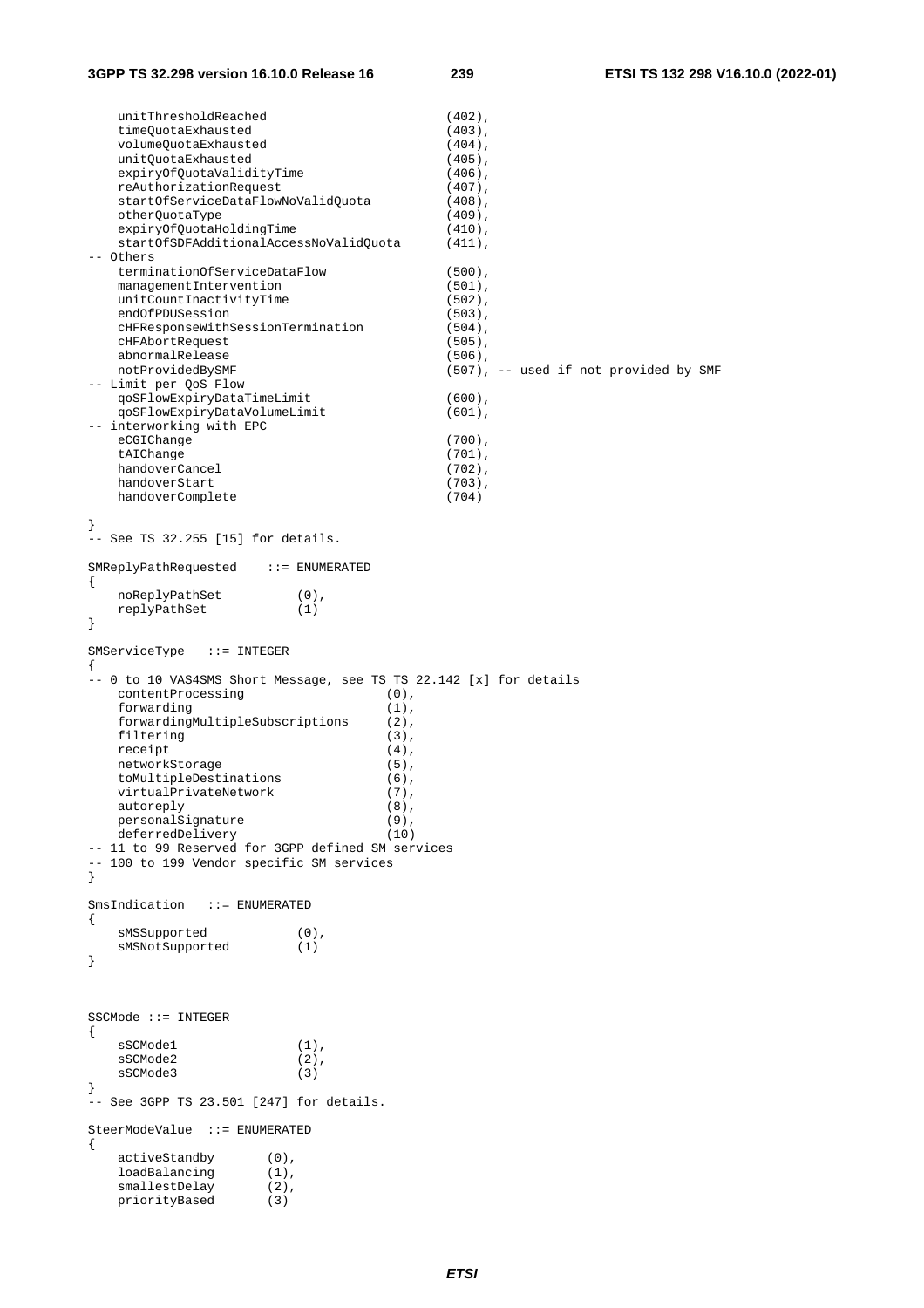```
} 
SubscribedQoSInformation ::= SEQUENCE 
-- 
-- See TS 32.291 [58] for more information 
-- 
{ 
 fiveQi [1] INTEGER OPTIONAL, 
 aRP [2] AllocationRetentionPriority OPTIONAL, 
 priorityLevel [3] INTEGER OPTIONAL 
} 
SvcExperience ::= SEQUENCE 
{ 
mos [0] INTEGER OPTIONAL,
 upperRange [1] INTEGER OPTIONAL, 
 lowerRange [2] INTEGER OPTIONAL 
} 
-- 
-- T 
-- 
TAC ::= OCTET STRING (SIZE(3))
TAI ::= SEQUENCE 
\{ pLMNId [0] PLMN-Id, 
 tac [1] TAC 
} 
TenantIdentifier ::= OCTET STRING 
Throughput ::= SEQUENCE 
\{ guaranteedThpt [0] Bitrate, 
 maximumThpt [1] Bitrate 
} 
TNAPId ::= UTF8String 
-- 
-- See 3GPP TS 29.571 [249] for details 
-- 
TngfId ::= UTF8String 
-- 
-- See 3GPP TS 29.571 [249] for details 
-- 
Trigger ::= CHOICE 
{ 
    sMFTrigger [0] SMFTrigger 
} 
TriggerCategory ::= ENUMERATED 
\{ immediateReport (0), 
 deferredReport (1) 
} 
TWAPId ::= UTF8String 
-- 
-- See 3GPP TS 29.571 [249] for details 
-- 
--- U 
-UsedUnitContainer ::= SEQUENCE
```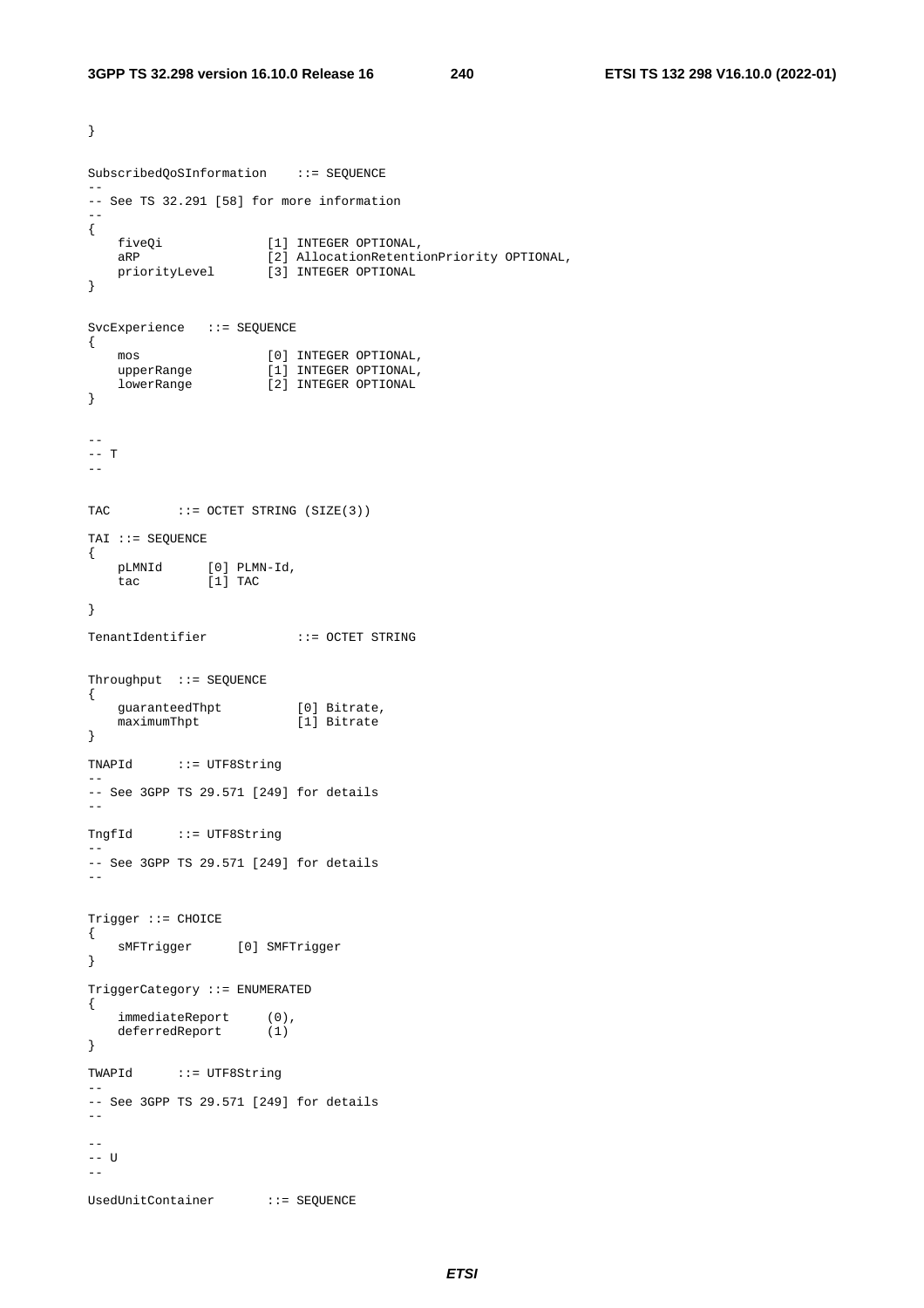```
{ 
   serviceIdentifier [0] ServiceIdentifier OPTIONAL,
   time [1] CallDuration OPTIONAL,
   triggers [2] SEQUENCE OF Trigger OPTIONAL,
   triggerTimeStamp [3] TimeStamp OPTIONAL,<br>dataTotalVolume [4] DataVolumeOctets OPTION.
   dataTotalVolume [4] DataVolumeOctets OPTIONAL,<br>dataVolumeUplink [5] DataVolumeOctets OPTIC
   dataVolumeUplink [5] DataVolumeOctets OPTIONAL,<br>dataVolumeDownlink [6] DataVolumeOctets OPTIONAL,
 dataVolumeDownlink [6] DataVolumeOctets OPTIONAL, 
 serviceSpecificUnits [7] INTEGER OPTIONAL, 
   eventTimeStamp [8] TimeStamp OPTIONAL,
   \begin{minipage}[c]{0.9cm}{\textbf{localSequenceNumber}} & \textbf{[9]} LocalSequenceNumber} \\ \textbf{ratingIndicate} & \textbf{[10]} Rationalcator \textbf{OPTIONAL}, \\ \textbf{pDUContaine} & \textbf{[11]} PDUContainerInformation \textbf{OPTIONAL}, \end{minipage} \vspace{-0.1cm} ratingIndicator [10] RatingIndicator OPTIONAL, 
 pDUContainerInformation [11] PDUContainerInformation OPTIONAL, 
 quotaManagementIndicator [12] BOOLEAN OPTIONAL, 
 quotaManagementIndicatorExt [13] QuotaManagementIndicator OPTIONAL, 
 nSPAContainerInformation [14] NSPAContainerInformation OPTIONAL, 
 eventTimeStampExt [15] SEQUENCE OF TimeStamp OPTIONAL 
} 
-- 
-- UserLocationInformationStructured is an alternative ASN.1 format to UserLocationInformation 
-- 
UserLocationInformation ::= OCTET STRING 
UserLocationInformationStructured ::= SEQUENCE 
{ 
 eutraLocation [0] EutraLocation OPTIONAL, 
 nrLocation [1] NrLocation OPTIONAL, 
 n3gaLocation [2] N3gaLocation OPTIONAL 
} 
-- 
-- This data is converted from JSON format of the User Location as described in TS 29.571 [249]. 
-- 
-- 
-- V 
-- 
V2XCommunicationModeIndicator ::= ENUMERATED 
{ 
   v2XComSupported (0),<br>v2XComNotSupported (1)
    v2XComNotSupported (1) 
} 
-- 
-- W 
-- 
WAgfId ::= UTF8String 
-- 
-- See 3GPP TS 29.571 [249] for details 
-.#END
```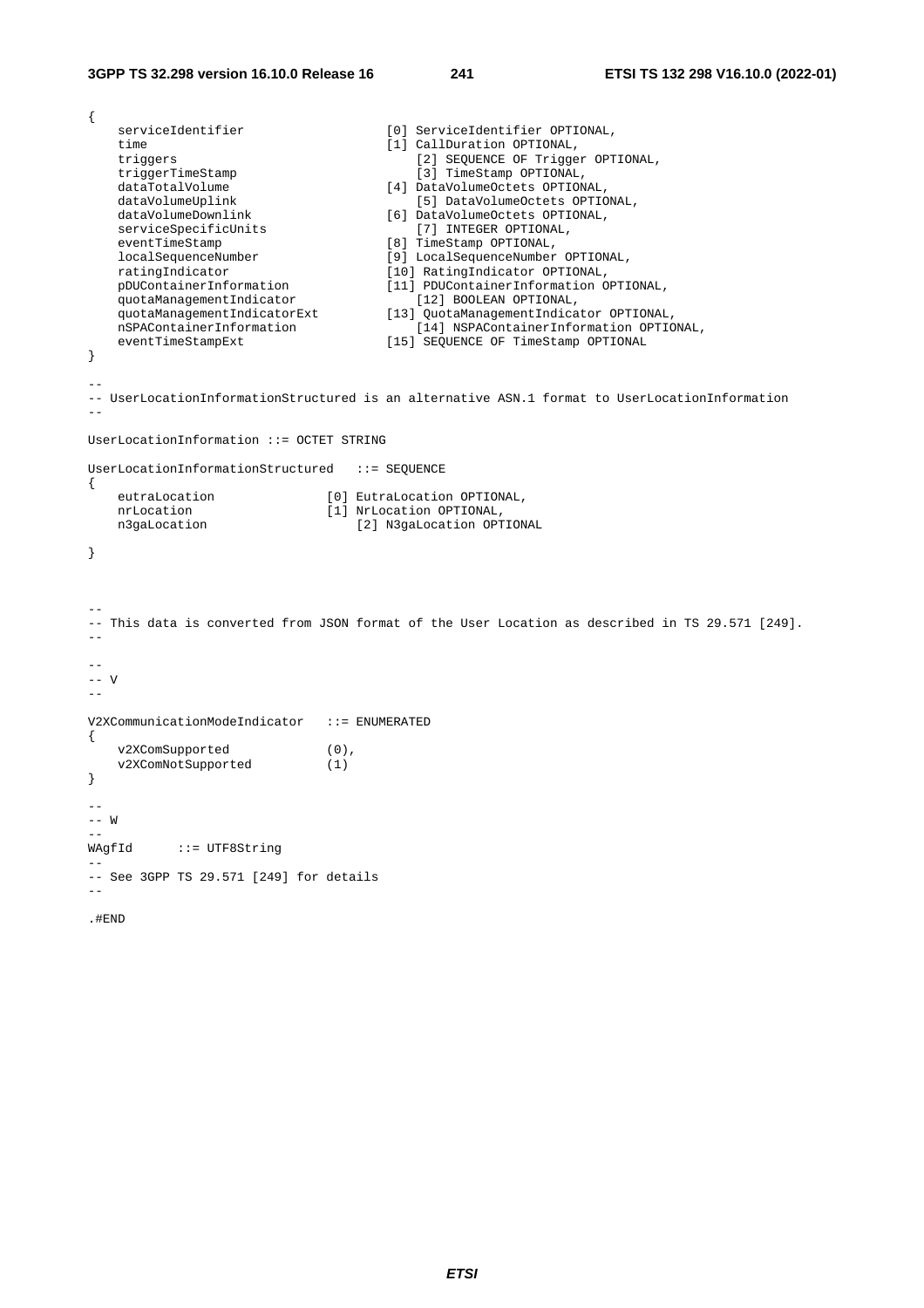# 6 CDR encoding rules

## 6.0 Introduction

TS 32.297 [52] specifies the file based protocol for the "Bx" interface between the CDR generating node, i.e. the Charging Gateway Functionality, and the operator's Billing Domain (BD) (refer to TS 32.240 [1] for details on the charging architecture). The following subclauses define

- the various CDR encodings that are standardised within 3GPP,
- a method how to indicate the encoding applied to the CDRs,
- a version indication of the encoded CDRs.

The latter two items can be used by the system(s) in the BD to easily detect the encoding version used. See TS 32.297 [52] for a detailed description on how this information is used on the Bx interface.

# 6.1 3GPP standardized encodings

The contents of the CDRs sent on the Bx interface are defined by the ASN.1 language clause 5. A number of transfer syntaxes, or encodings, is specified for use in 3GPP systems as follows. For the CDR transfer via the Bx interface, as defined in TS 32.297 [52], the Basic Encoding Rules (ITU-T Recommendation X.690 [301]) encoding shall be supported by all 3GPP systems. Optionally, other additional CDR encodings, i.e. Packed Encoding Rules (ITU-T Recommendation X.691 [302]) and XML Encoding Rules (ITU-T Recommendation XER [303]) may also be offered.

The encoding applied to the CDRs is indicated by means of the "Data Record Format" parameter. The following "Data Record Format" values are used:

- "1" signifies the use of Basic Encoding Rules (BER);
- "2" signifies the use of unaligned basic Packed Encoding Rules (PER);
- "3" signifies the use of aligned basic Packed Encoding Rules (PER);
- "4" signifies the use of XML Encoding Rules (XER).

## 6.2 Encoding version indication

An indication of the version of the CDR definition and encoding shall be included in the CDR files transferred via the Bx interface specified in TS 32.297 [52]. This version indication consists of a Release Identifier and a Version Identifier.

For CDRs specified in referenced middle tier Charging TSs, applying the syntax as described in clause 5 of the present document, the Release Identifier and Version Identifier shall be set as per clause 6.1.2 of TS 32.297 [52].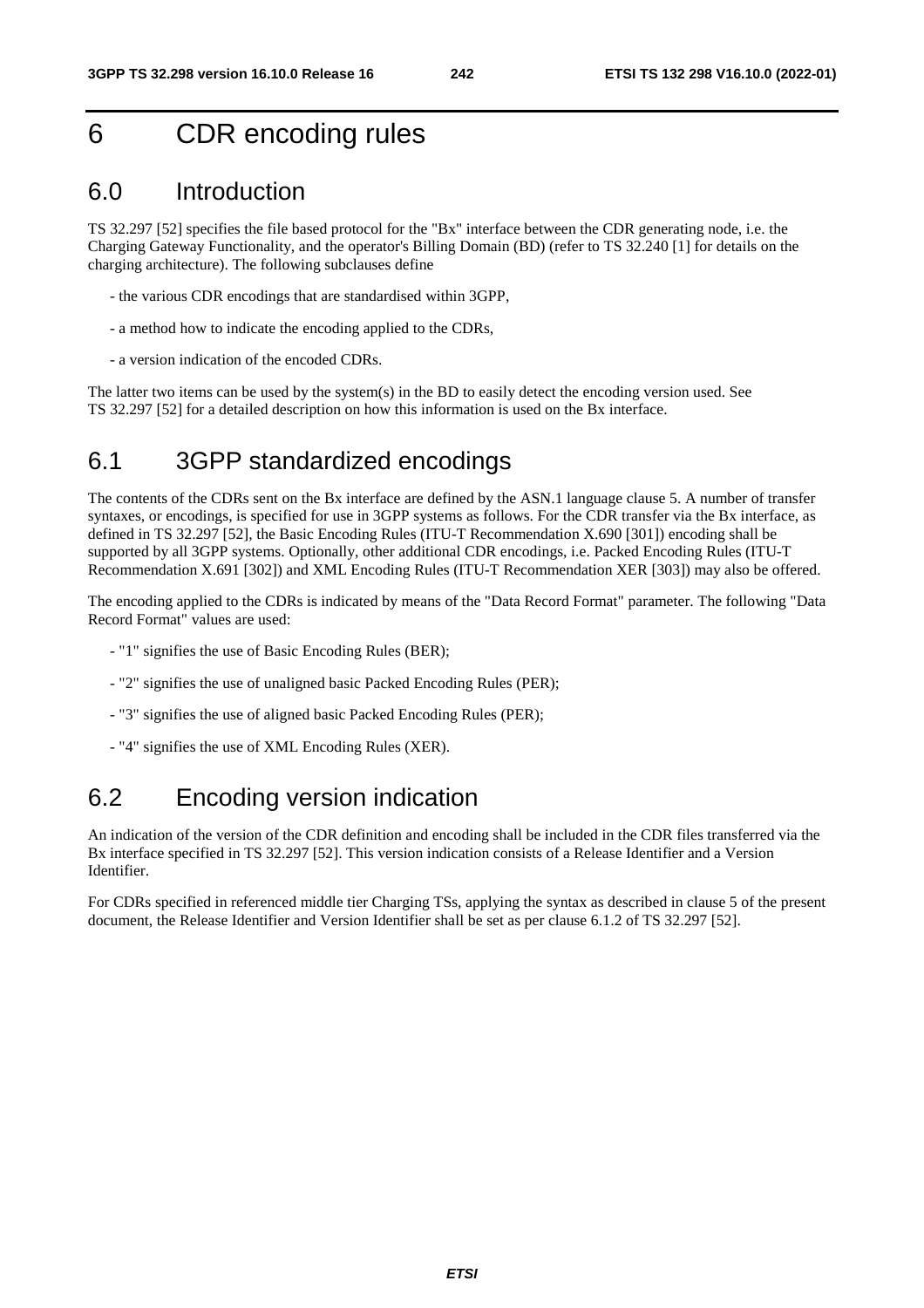Annex A (informative): Void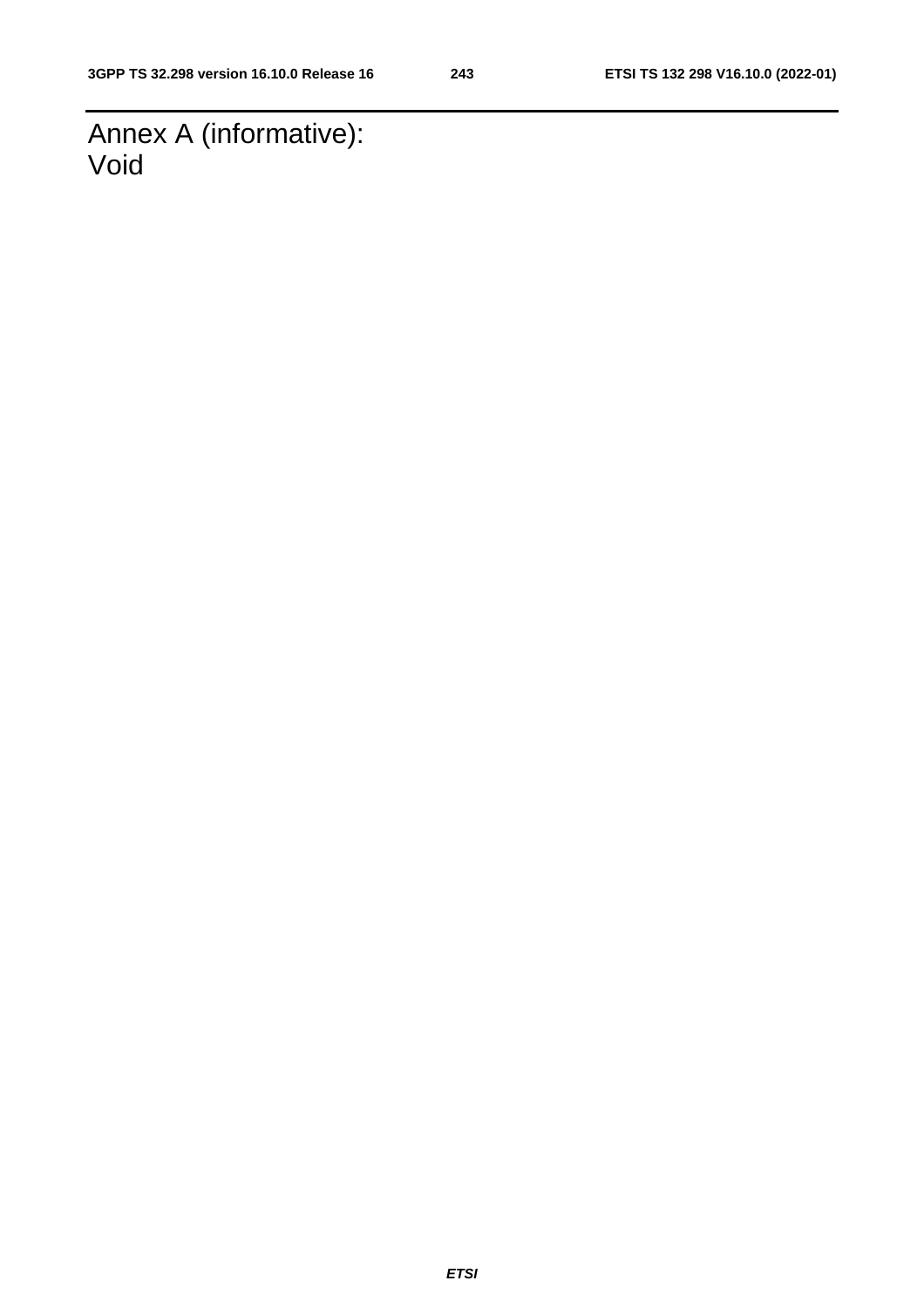# Annex B (informative): Bibliography

#### **a) The 3GPP charging specifications**

- 3GPP TS 32.276: "Telecommunication management; Charging management; Voice Call Service Charging".
- 3GPP TS 32.277: "Telecommunication management; Charging management; Proximity-based Services (ProSe) Charging".
- 3GPP TS 32.293: "Telecommunication management; Charging management; Proxy Function".
- 3GPP TS 32.295: "Telecommunication management; Charging management; Charging Data Record (CDR) transfer".
- 3GPP TS 32.296: "Telecommunication management; Charging management; Online Charging System (OCS) applications and interfaces".

#### **b) Common 3GPP specifications**

- 3GPP TS 22.101: "Service aspects; Service Principles".
- **c) other Domain and Service specific 3GPP / ETSI / ITU specifications**
- -
- **c) Network Management related specifications**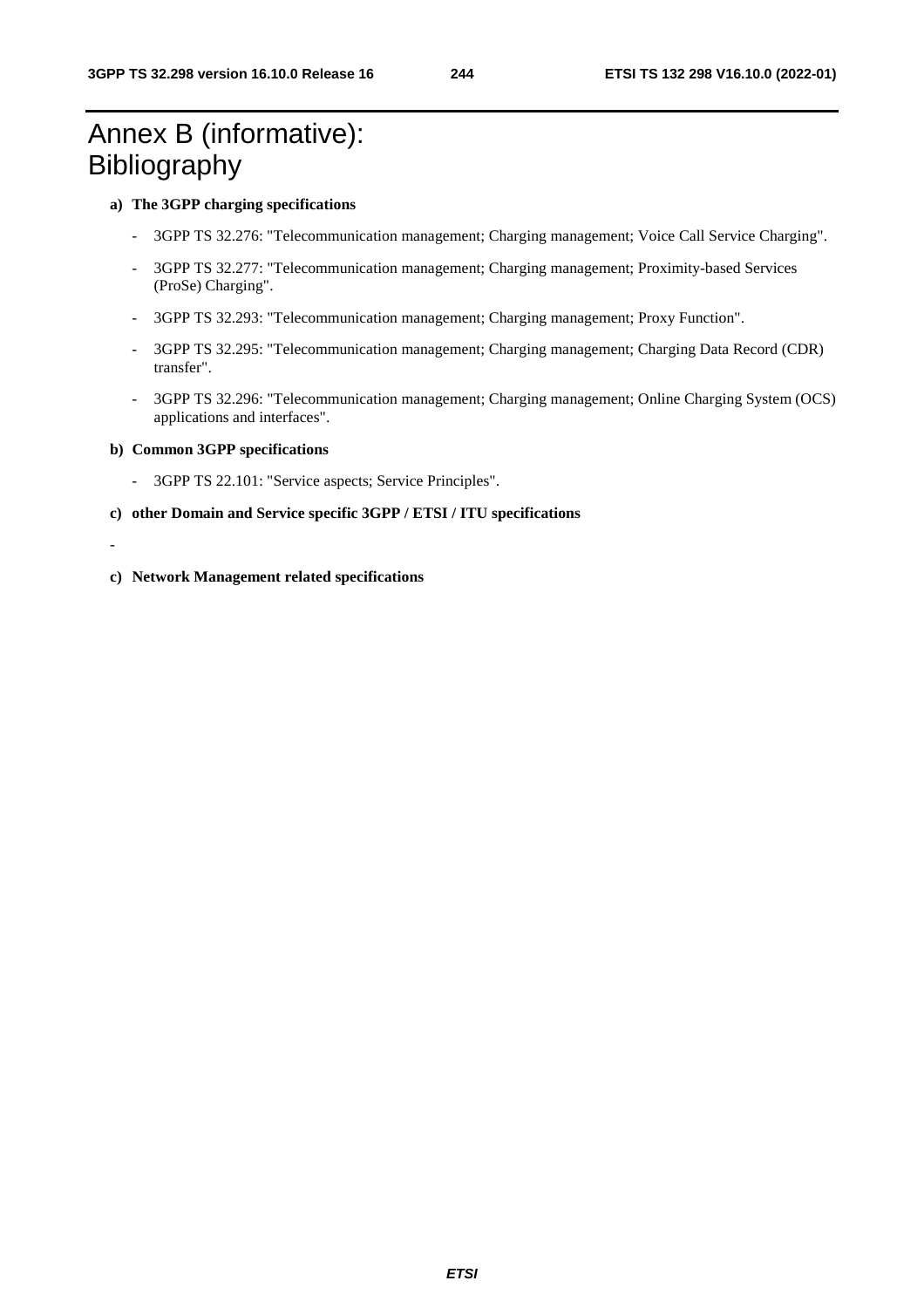# Annex C (informative): ASN.1 Cross-reference listing and fully expanded sources

The ASN.1 Cross-reference listing and the fully expanded ASN.1 sources of the Charging protocol are provided for information at http://www.3gpp.org/ftp/Specs/archive/32\_series/32.298/ASN.1/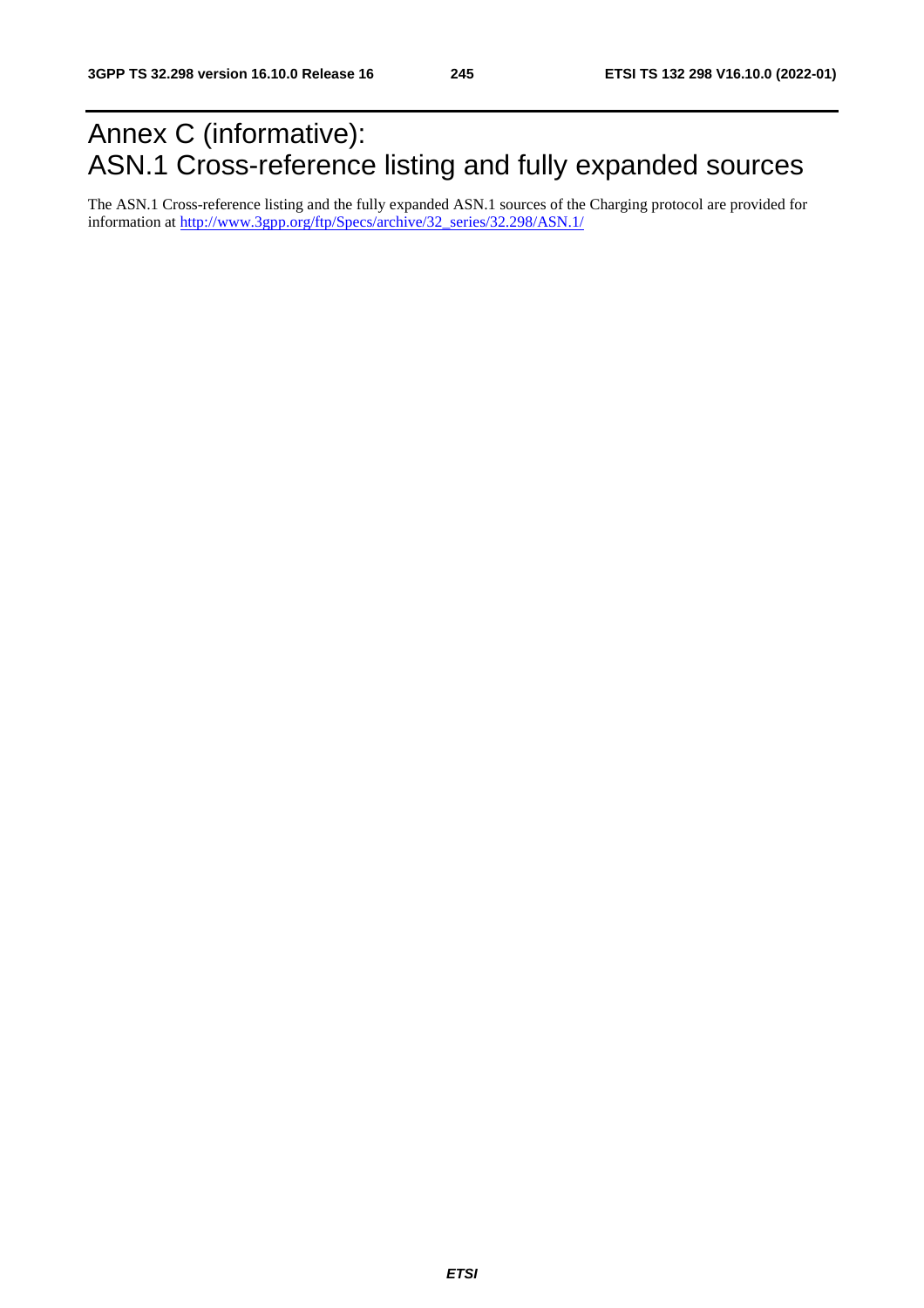Annex D (informative): Change history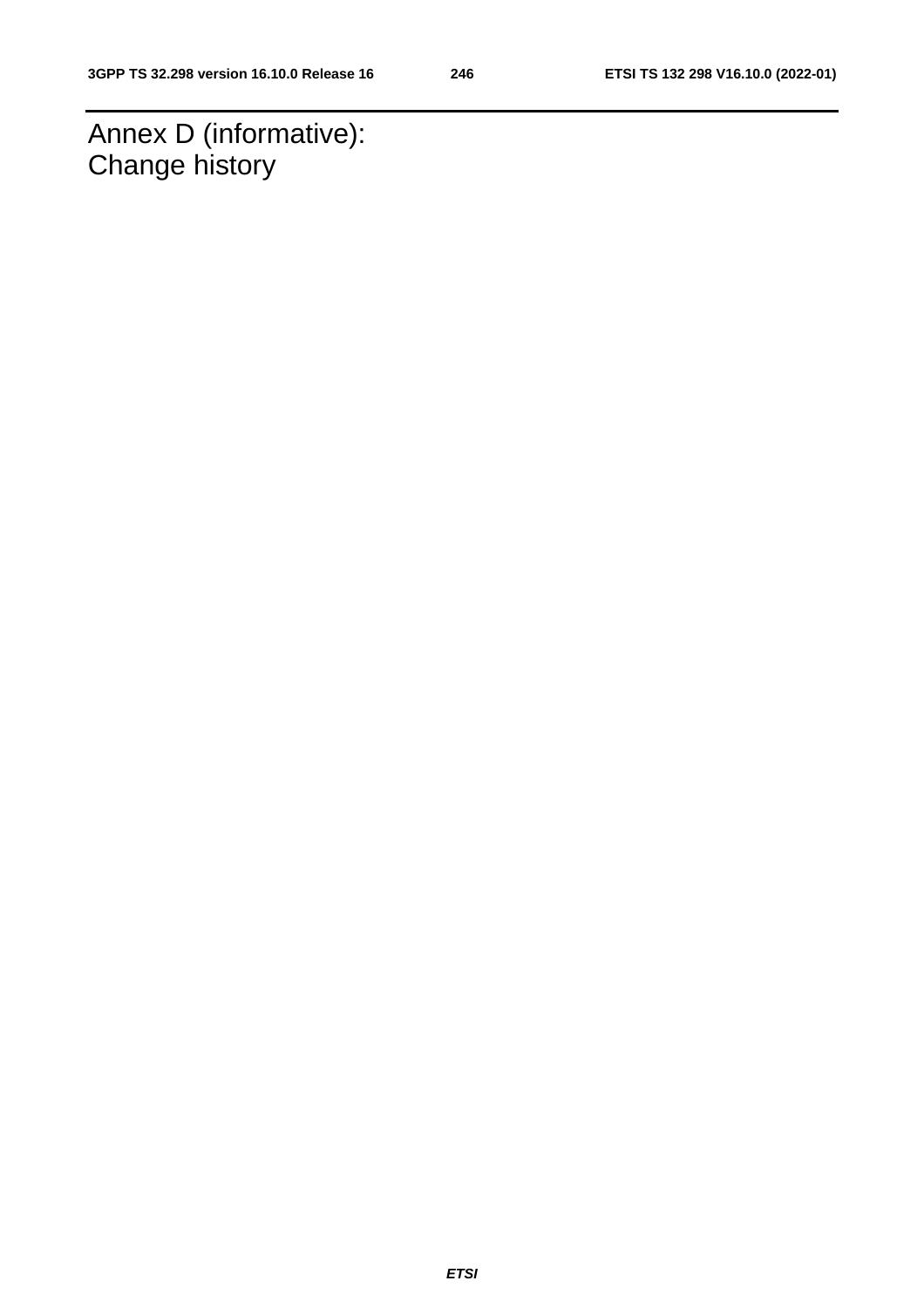| <b>Change history</b> |              |                              |           |                         |                                                                   |                |               |               |  |  |
|-----------------------|--------------|------------------------------|-----------|-------------------------|-------------------------------------------------------------------|----------------|---------------|---------------|--|--|
| <b>Date</b>           |              | TSG # TSG Doc.               | <b>CR</b> | Rev                     | Subject/Comment                                                   | Cat            | Old           | <b>New</b>    |  |  |
|                       |              | Sep 2009 SP-45 SP-090541     | 0103      |                         | Add MBMS GW address                                               | B              | 9.0.0         | 9.1.0         |  |  |
|                       |              | Sep 2009 SP-45 SP-090536     |           |                         | Rel-9 CR 32.298 correction of number portability and carrier      |                |               | 9.1.0         |  |  |
|                       |              |                              | 0105      |                         | select information                                                | Α              | 9.0.0         |               |  |  |
|                       |              | Sep 2009 SP-45 SP-090538     | 0106      |                         | Add "Closed User Group (CUG)" for MMTel Charging                  | B              | 9.0.0         | 9.1.0         |  |  |
|                       |              | Sep 2009 SP-45 SP-090538     | 0107      |                         | Add 3PTY MMTel supplementary service charging                     | B              | 9.0.0         | 9.1.0         |  |  |
|                       |              | Sep 2009 SP-45 SP-090538     | 0108      |                         | CDR parameter for RTTI support in IMS offline charging            | B              | 9.0.0         | 9.1.0         |  |  |
|                       |              | Sep 2009 SP-45 SP-090536     | 0110      |                         | Set of Corrections in ASN1 description for IMS CDRs               | Α              | 9.0.0         | 9.1.0         |  |  |
|                       |              | Sep 2009 SP-45 SP-090536     | 0112      |                         | Set of Corrections in ASN1 description for EPC CDRs               | A              | 9.0.0         | 9.1.0         |  |  |
|                       |              | Sep 2009 SP-45 SP-090536     | 0114      |                         | Correction on Charging Characteristics Format                     | Α              | 9.0.0         | 9.1.0         |  |  |
|                       |              | Sep 2009 SP-45 SP-090537     | 0115      |                         | Emergency bearer service consideration for charging               | B              | 9.0.0         | 9.1.0         |  |  |
|                       |              | Sep 2009 SP-45 SP-090536     | 0117      |                         | Correction to MO and MT SMS CDRs for SMS over SGs                 | A              | 9.0.0         | 9.1.0         |  |  |
|                       |              | Sep 2009 SP-45 SP-090536     | 0119      |                         | Remove CAMEL Charging Information from SGW CDR                    | Α              | 9.0.0         | 9.1.0         |  |  |
|                       |              | Sep 2009 SP-45 SP-090536     |           |                         | Addition of IP multicast delivery related contents in MBMS        |                |               | 9.1.0         |  |  |
|                       |              |                              | 0121      |                         | information                                                       | Α              | 9.0.0         |               |  |  |
|                       |              | Dec 2009 SP-46 SP-090720     | 0123      |                         | Correction of PDP/PDN Type                                        | A              | 9.1.0         | 9.2.0         |  |  |
|                       |              | Dec 2009 SP-46 SP-090720     |           |                         | Alignment with TS 32.251 for "Volume Limit" and "Time Limit" in   |                |               | 9.2.0         |  |  |
|                       |              |                              | 0125      |                         | Change-Condition AVP                                              | Α              | 9.1.0         |               |  |  |
|                       |              | Dec 2009 SP-46 SP-090720     |           |                         | Alignment with TS 32.251 for "User location Change" Condition     |                |               | 9.2.0         |  |  |
|                       |              |                              | 0127      |                         | in ServiceConditionChange and ChangeCondition                     | Α              | 9.1.0         |               |  |  |
|                       |              | Dec 2009 SP-46 SP-090720     |           |                         | Correction of interOperatorIdentifiers information alignment with |                |               | 9.2.0         |  |  |
|                       |              |                              | 0129      |                         | TS 32.260                                                         | Α              | 9.1.0         |               |  |  |
|                       |              | Dec 2009 SP-46 SP-090720     |           |                         | Clarify "Change Condition" setting for containers level and       |                |               | 9.2.0         |  |  |
|                       |              |                              | 0131      |                         | "Cause for record Closing" for CDR level for P-GW and S-GW.       | Α              | 9.1.0         |               |  |  |
|                       |              | Dec 2009 SP-46 SP-090720     |           |                         | Correction on priority session treatment - alignment with TS      |                |               | 9.2.0         |  |  |
|                       |              |                              | 0133      |                         | 22.153                                                            | Α              | 9.1.0         |               |  |  |
|                       |              |                              |           |                         |                                                                   | D              |               |               |  |  |
|                       |              | Dec 2009 SP-46 SP-090721     | 0134      |                         | Editorial clean-up                                                |                | 9.1.0         | 9.2.0         |  |  |
|                       |              | Dec 2009 SP-46 SP-090721     | 0135      |                         | Add CSG parameters for CSG based offline charging                 | B              | 9.1.0         | 9.2.0         |  |  |
|                       |              | Mar 2010   SP-47   SP-100040 | 136       |                         | Correction of the Role of Node charging parameter definition      | A              | 9.2.0         | 9.3.0         |  |  |
| Mar 2010              | <b>SP-47</b> |                              |           |                         | Old/New location description for Location update VLR record -     |                |               | 9.3.0         |  |  |
|                       |              | SP-100041                    | 137       |                         | Alignment with TS 32.250.                                         | F              | 9.2.0         |               |  |  |
| Mar 2010 SP-47        |              | SP-100041                    | 138       |                         | Correction on Session Id for AS acting as B2BUA                   | E              | 9.2.0         | 9.3.0         |  |  |
| Mar 2010              | <b>SP-47</b> |                              |           |                         | Correction on MMTel CDR description for Early SDP- Alignment      |                |               | 9.3.0         |  |  |
|                       |              | SP-100040                    | 141       |                         | with TS 32.260                                                    | A              | 9.2.0         |               |  |  |
| Mar 2010              | <b>SP-47</b> |                              |           |                         | Correction in MMTel Charging for session priority - Alignment     |                |               | 9.3.0         |  |  |
|                       |              | SP-100040                    | 143       |                         | with TS 32.260                                                    | Α              | 9.2.0         |               |  |  |
| Mar 2010 SP-47        |              | SP-100041                    | 144       |                         | Correction on SDP handling in IMS Charging                        | F              | 9.2.0         | 9.3.0         |  |  |
| Mar 2010 SP-47        |              |                              |           |                         | Add "Personal Network management" MMTel supplementary             |                |               | 9.3.0         |  |  |
|                       |              | SP-100044                    | 145       |                         | service charging description                                      | B              | 9.2.0         |               |  |  |
| Mar 2010              | SP-47        |                              |           |                         | Add "Customized Ringing Signal (CRS)" MMTel supplementary         |                |               | 9.3.0         |  |  |
|                       |              | SP-100044                    | 146       |                         | service charging description                                      | B              | 9.2.0         |               |  |  |
| Mar 2010              | <b>SP-47</b> |                              |           |                         | Correction for offline Charging from PGW - 3GPP2 User             |                |               | 9.3.0         |  |  |
|                       |              | SP-100040                    | 147       |                         | location                                                          | Α              | 9.2.0         |               |  |  |
|                       |              | Mar 2010   SP-47   SP-100042 | 148       |                         | Add Originating Address in SGSNSMTRecord                          | B              | 9.3.0         | 10.0.0        |  |  |
|                       |              | Jun 2010   SP-48   SP-100266 | 150       |                         | Correction on ASN.1 definitions                                   | Α              | 10.0.0        | 10.1.0        |  |  |
|                       |              | Jun 2010   SP-48   SP-100266 | 152       |                         | Charging information for Emergency IMS Sessions                   | Α              | 10.0.0 10.1.0 |               |  |  |
| Oct 2010              | $SP-49$      |                              |           |                         | Correction for Dual IP addresses associated to one PDN            |                | 10.1.0 10.2.0 |               |  |  |
|                       |              | SP-100496                    | 155       |                         | connection                                                        | Α              |               |               |  |  |
|                       |              | Oct 2010   SP-49   SP-100496 | 158       | $\blacksquare$          | Correction on SDP-Type                                            | Α              | 10.1.0 10.2.0 |               |  |  |
|                       |              | Dec 2010 SP-50 SP-100754     | 161       | $\overline{2}$          | Add the missing RecordType for GWMBMSRecord                       | Α              | 10.2.0 10.3.0 |               |  |  |
| Dec 2010 SP-50        |              |                              |           |                         | Add missing Charging Data Record (CDR) tag for                    |                | 10.2.0 10.3.0 |               |  |  |
|                       |              | SP-100757                    | 164       | $\overline{\mathbf{c}}$ | MMTelRecord                                                       | Α              |               |               |  |  |
|                       |              | Dec 2010 SP-50 SP-100758     | 166       | $\boldsymbol{2}$        | Add missing timestamp granularity                                 | Α              | 10.2.0 10.3.0 |               |  |  |
| Dec 2010 SP-50        |              |                              |           |                         | Correction of Data Volume Uplink & Downlink in the "List of       |                | 10.2.0        | 10.3.0        |  |  |
|                       |              | SP-100758                    | 170       |                         | Service Data" parameter                                           |                |               |               |  |  |
|                       |              | Mar 2011 SP-51 SP-110109     | 171       | $\overline{2}$          | Correction on ICSI availability - Align with SA2 TS 23.228        | Α<br>F         | 10.3.0 10.4.0 |               |  |  |
|                       |              |                              |           |                         |                                                                   |                |               |               |  |  |
|                       |              | Mar 2011   SP-51   SP-110105 | 172       | 3                       | Adding CDR fields needed for Machine Type Communication           | B              | 10.3.0 10.4.0 |               |  |  |
| Mar 2011 SP-51        |              |                              |           |                         | Addition of IARI in IMS charging information, alignment with TS   |                | 10.3.0 10.4.0 |               |  |  |
|                       |              | SP-110109                    | 177       | 1                       | 22.115 and TS 23.228                                              | В              |               |               |  |  |
|                       |              | Mar 2011   SP-51   SP-110108 | 179       | $\mathbf 1$             | Correction on ASN.1                                               | $\overline{A}$ | 10.3.0 10.4.0 |               |  |  |
|                       |              | Mar 2011   SP-51   SP-110109 | 181       | 1                       | Correction on Subscriber role                                     | F              | 10.3.0 10.4.0 |               |  |  |
| Mar 2011 SP-51        |              |                              |           |                         | Introduction of new CDRs for SRVCC feature in enhanced MSC        |                | 10.3.0        | 10.4.0        |  |  |
|                       |              | SP-110108                    | 182       | 1                       | server                                                            | Α              |               |               |  |  |
| Mar 2011              |              | SP-51 SP-110108              | 183       | $\mathbf{1}$            | Corrections in ASN.1 description                                  | A              | 10.3.0        | 10.4.0        |  |  |
| Mar 2011 SP-51        |              |                              |           |                         | Add 'Advice Of Charge (AoC)' MMTel supplementary service          |                | 10.3.0        | 10.4.0        |  |  |
|                       |              | SP-110112                    | 184       |                         | Charging description - Align with 32.275                          | B              |               |               |  |  |
| Mar 2011              | SP-51        |                              |           |                         | MMTel Charging enhancement for alignment with generic AS          |                | 10.3.0        | 10.4.0        |  |  |
|                       |              | SP-110109                    | 185       | 1                       | Charging description in TS 32.260                                 | С              |               |               |  |  |
| Mar 2011              |              | SP-51 SP-110108              | 187       | $\mathbf{1}$            | Correction on availability of Called Asserted Identity            | Α              | 10.3.0 10.4.0 |               |  |  |
| May                   | SP-52        |                              |           |                         |                                                                   |                |               | 10.4.0 10.5.0 |  |  |
| 2011                  |              | SP-110281                    | 193       |                         | Correction with reference to Access Correlation ID                | F              |               |               |  |  |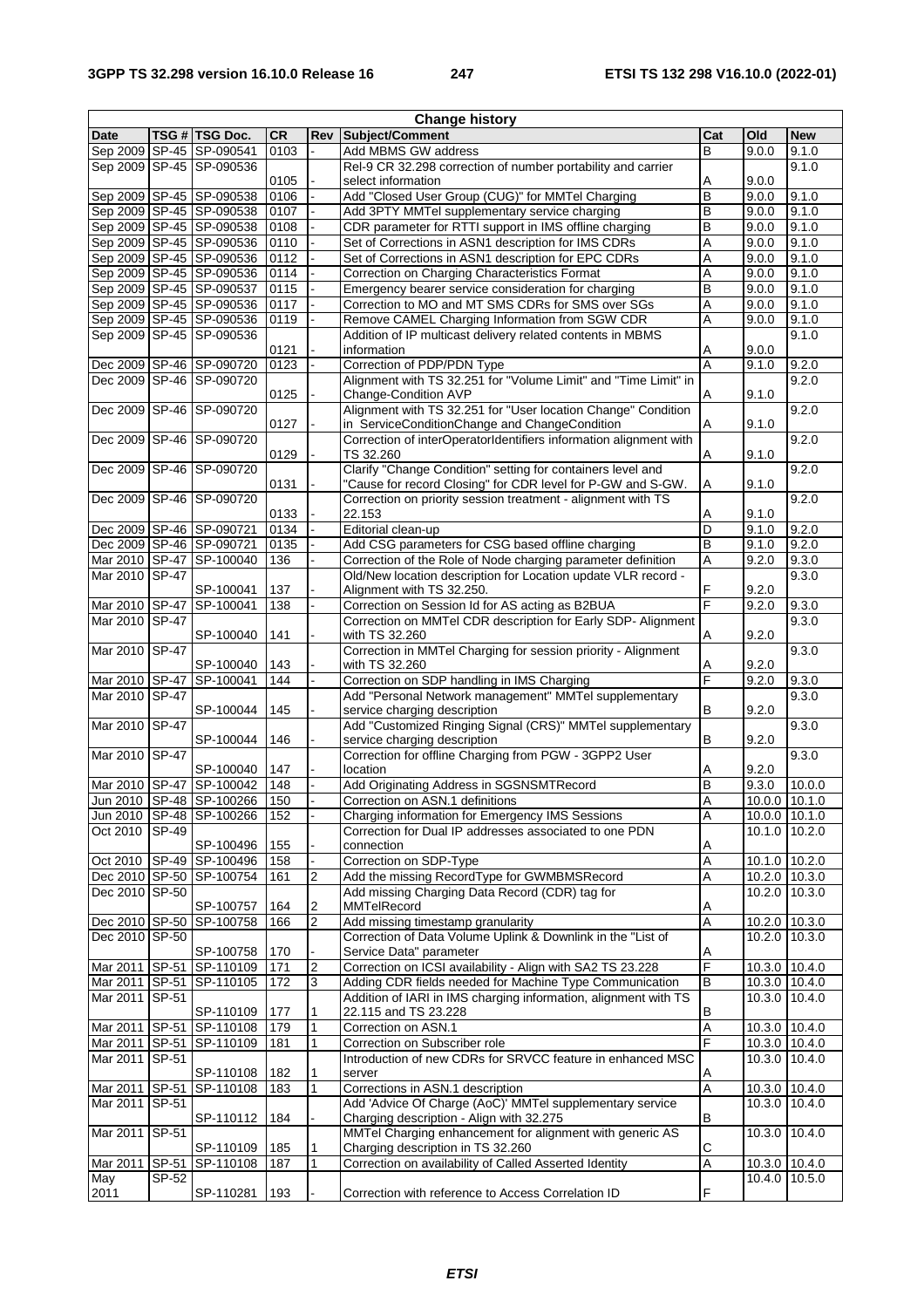| May            | SP-52 |                                       |            |                     | Correction of RAT-Type AVP, alignment with TS 29.212, Gx                                                |                       | 10.4.0                  | 10.5.0                        |
|----------------|-------|---------------------------------------|------------|---------------------|---------------------------------------------------------------------------------------------------------|-----------------------|-------------------------|-------------------------------|
| 2011           |       | SP-110281                             | 196        | 1                   | interface                                                                                               | F                     |                         |                               |
| May            | SP-52 |                                       |            |                     |                                                                                                         |                       | 10.4.0                  | 10.5.0                        |
| 2011<br>May    | SP-52 | SP-110404                             | 198        | 1                   | Correction on Qos information - Alignment with TS 29.212                                                | Α                     | 10.4.0                  | 10.5.0                        |
| 2011           |       | SP-110294                             | 199        | 1                   | CDRs enhancement for OMR Charging introduction                                                          | B                     |                         |                               |
| May            | SP-52 |                                       |            |                     |                                                                                                         |                       | 10.4.0                  | 10.5.0                        |
| 2011           |       | SP-110280                             | 201        | 1                   | Correction in SCC AS CDR for IMS service continuity                                                     | Α                     |                         |                               |
| May            | SP-52 |                                       |            |                     | Correction on IMS Application Reference Identifier (IARI) in IMS                                        |                       | 10.4.0                  | 10.5.0                        |
| 2011           |       | SP-110281<br>Sep 2011 SP-53 SP-110528 | 205        | 1<br>$\overline{a}$ | Charging<br>Correction on PDN connection identifier for Charging                                        | F<br>A                |                         | 10.6.0                        |
|                |       | Sep 2011 SP-53 SP-110528              | 208<br>211 | 1                   | Solve Editor's Note on Charging Id                                                                      | Α                     | 10.5.0<br>10.5.0 10.6.0 |                               |
|                |       | Sep 2011   SP-53   SP-110530          | 213        | 1                   | Correction on MT-LR CDR - Alignment with TS 23.271                                                      | F                     | 10.5.0 10.6.0           |                               |
|                |       | Sep 2011   SP-53   SP-110530          | 214        | 1                   | Correction for IARI - Alignment with TS 24.229                                                          | F                     | 10.5.0 10.6.0           |                               |
|                |       | Sep 2011 SP-53 SP-110529              | 219        | 1                   | Alignment of the occurrence condition for IMSI with TS 32.251                                           | Α                     | 10.5.0 10.6.0           |                               |
|                |       | Sep 2011   SP-53   SP-110528          | 222        |                     | Correction on RAT Type - Align with CT3 TS 29.061                                                       | A                     | 10.5.0 10.6.0           |                               |
|                |       | Sep 2011   SP-53   SP-110528          | 225        |                     | Correction on pdpPDNtype for PGW                                                                        | Α                     | 10.5.0 10.6.0           |                               |
|                |       | Sep 2011 SP-53 SP-110528              | 227        | 1                   | Removal of placeholder duplication for ASN.1 source code                                                | A                     | 10.5.0                  | 10.6.0                        |
| Sep 2011 SP-53 |       |                                       |            |                     | Correction for dynamic address flags associated to PDN                                                  |                       | 10.5.0                  | 10.6.0                        |
| Sep 2011 SP-53 |       | SP-110528                             | 274        |                     | connection of PDP/PDN type IPv4v6<br>Editorial correction of misimplementation of CR 0153 in SP-        | Α                     | 10.5.0 10.6.0           |                               |
|                |       |                                       |            |                     | 100496 from SA#49 (move of 5.1.2.2.64A from clause 5.1.2.1 to                                           |                       |                         |                               |
|                |       |                                       |            |                     | $5.1.2.2$ ).                                                                                            |                       |                         |                               |
| Sep 2011 SP-53 |       |                                       |            |                     | Addition of Sponsored Data Connectivity charging - Align with                                           |                       | 10.6.0                  | 11.0.0                        |
|                |       | SP-110541                             | 0238       | 1                   | TS 23.203                                                                                               | В                     |                         |                               |
| Dec 2011 SP-54 |       |                                       |            |                     | Correction on PDP/PDN Address definition - Alignment with TS                                            |                       | 11.0.0                  | 11.1.0                        |
|                |       | SP-110708                             | 0308       |                     | 23.401                                                                                                  | Α                     |                         |                               |
| Dec 2011 SP-54 |       | Dec 2011   SP-54   SP-110708          | 0301       | 1                   | Correction on RatingGroupId and ResultCode range<br>Correction on MSC-SRVCC CDRs for Suppl services and | A                     | 11.0.0<br>11.0.0        | 11.1.0<br>$\overline{11.1.0}$ |
|                |       | SP-110709                             | 0290       |                     | location                                                                                                | Α                     |                         |                               |
|                |       | Dec 2011 SP-54 SP-110712              | 0276       | $\overline{2}$      | Add Transit IOI to IMS Offline Charging                                                                 | B                     | 11.0.0 11.1.0           |                               |
|                |       | Dec 2011 SP-54 SP-110710              | 0304       | 1                   | Correction on ASN.1 syntax - alignment with TS 29.002                                                   | Α                     | 11.0.0                  | 11.1.0                        |
| Dec 2011 SP-54 |       |                                       |            |                     | Correction on PDP/PDN Address definition - Alignment with TS                                            |                       | 11.0.0 11.1.0           |                               |
|                |       | SP-110710                             | 0311       |                     | 23.401                                                                                                  | Α                     |                         |                               |
|                |       | Dec 2011   SP-54   SP-110711          | 0302       | 2                   | Remove the Size Limitation to ChargingRuleBaseName                                                      | $\overline{\text{c}}$ | 11.0.0 11.1.0           |                               |
|                |       | Mar 2012 SP-55 SP-120047              | 0321       | $\mathbf{1}$        | Correction for E-UTRAN location (TAI and E-CGI) on Location                                             | A                     | 11.1.0                  | 11.2.0                        |
|                |       | Mar 2012   SP-55   SP-120048          | 0313       |                     | Update (VLR) record<br>Clarification on "SGSN Change" in PGW CDRs                                       | Α                     | 11.1.0                  | 11.2.0                        |
|                |       | Mar 2012 SP-55 SP-120049              | 0318       | $\mathbf{1}$        | Add Status in IMS Charging CDR                                                                          | B                     | 11.1.0 11.2.0           |                               |
|                |       | Mar 2012   SP-55   SP-120055          | 0320       | $\mathbf{1}$        | Correction on Charging for Mobile Terminating Roaming                                                   | A                     | 11.1.0                  | 11.2.0                        |
|                |       |                                       |            |                     | Forwarding (MTRF) - alignment with TS 23.018                                                            |                       |                         |                               |
| June-          |       | SP-56 SP-120362                       | 0323       | $\mathbf{1}$        | Correction of Serving Node Type, alignment with 29.274                                                  | F                     | 11.2.0                  | 11.3.0                        |
| 2012           |       |                                       |            |                     |                                                                                                         |                       |                         |                               |
| June-          |       | SP-56 SP-120360                       | 0325       | $\mathbf{1}$        | Correction of CDRs for SRVCC                                                                            | A                     | 11.2.0                  | 11.3.0                        |
| 2012<br>June-  |       | SP-56 SP-120374                       | 0328       | $\overline{2}$      | Enhancing IMS charging for RAVEL                                                                        | B                     | 11.2.0 11.3.0           |                               |
| 2012           |       |                                       |            |                     |                                                                                                         |                       |                         |                               |
| June-          |       | SP-56 SP-120360                       | 0331       | $\overline{2}$      | Correction on SGW and PGW Address reporting, alignment with A                                           |                       | 11.2.0 11.3.0           |                               |
| 2012           |       |                                       |            |                     | 29.212                                                                                                  |                       |                         |                               |
| June-          |       | SP-56 SP-120397                       | 0332       | $\mathbf{1}$        | Add charging parameters for NetLoc                                                                      | $\overline{B}$        | 11.2.0                  | 11.3.0                        |
| 2012           |       |                                       |            |                     |                                                                                                         |                       |                         |                               |
| June-<br>2012  |       | SP-56 SP-120359                       | 0336       | 1                   | Correction of List of Message Bodies                                                                    | Α                     | 11.2.0                  | 11.30                         |
|                |       | Sep-2012 SP-57 SP-120646              | 0340       | $\mathbf{1}$        | Rename Service-type AVP                                                                                 | Α                     | 11.3.0 11.4.0           |                               |
|                |       | Sep-2012 SP-57 SP-120576              | 0341       |                     | Introduction of Loopback indicator in BGCF CDR for RAVEL                                                | B                     | 11.3.0 11.4.0           |                               |
|                |       | Sep-2012 SP-57 SP-120561              | 0345       |                     | Remove Authorised-Qos from P-CSCF CDR                                                                   | Α                     | 11.3.0 11.4.0           |                               |
|                |       | Sep-2012 SP-57 SP-120576              | 0346       |                     | Add TRF CDR to Offline Charging                                                                         | B                     | 11.3.0 11.4.0           |                               |
|                |       | Sep-2012 SP-57 SP-120575              | 0353       |                     | Addition of MS Timezone for NetLoc                                                                      | B                     | 11.3.0                  | 11.4.0                        |
|                |       | Sep-2012 SP-57 SP-120566              | 0355       |                     | Correction of calling party handling                                                                    | С                     | $11.3.0$ $11.4.0$       |                               |
|                |       | Sep-2012 SP-57 SP-120561              | 0359       |                     | Corrections to ASN.1 Syntax Definitions                                                                 | Α                     | 11.3.0 11.4.0           |                               |
|                |       | Sep-2012 SP-57 SP-120627              | 0360       | 1                   | Reference list correction to align with the corrected TS 29.212                                         | F                     | 11.3.0                  | 11.4.0                        |
|                |       | Sep-2012 SP-57 SP-120562              | 0362       |                     | title<br>Correction of Called-Party-Address AVP                                                         | Α                     | $11.3.0$ $11.4.0$       |                               |
|                |       | Dec-2012 SP-58 SP-120785              | 0369       | 2                   | Emergency Indicator introduction in P-CSCF CDR                                                          | Α                     | 11.4.0 11.5.0           |                               |
|                |       | SP-58 SP-120784                       | 0373       |                     | Corrections of GenericChargingDataTypes and                                                             | A                     | 11.4.0                  | 11.5.0                        |
|                |       |                                       |            |                     | CSChargingDataTypes modules ASN.1 syntax definitions                                                    |                       |                         |                               |
|                |       | SP-58 SP-120786                       | 0375       |                     | Corrections of GPRSChargingDataTypes module ASN.1 syntax                                                | A                     | 11.4.0                  | 11.5.0                        |
|                |       |                                       |            |                     | definitions                                                                                             |                       |                         |                               |
|                |       | SP-58 SP-120789                       | 0376       |                     | Corrections of MMSChargingDataTypes module ASN.1 syntax<br>definitions                                  | F                     | 11.4.0 11.5.0           |                               |
|                |       | SP-58 SP-120793                       | 0378       | 3                   | Offline Charging description for ATCF                                                                   | B                     | 11.4.0 11.5.0           |                               |
|                |       | SP-58 SP-120792                       | 0379       | 1                   | Introduction SMS CDRs description for SMS over MME                                                      | $\sf B$               | 11.4.0 11.5.0           |                               |
|                |       |                                       |            |                     | Charging                                                                                                |                       |                         |                               |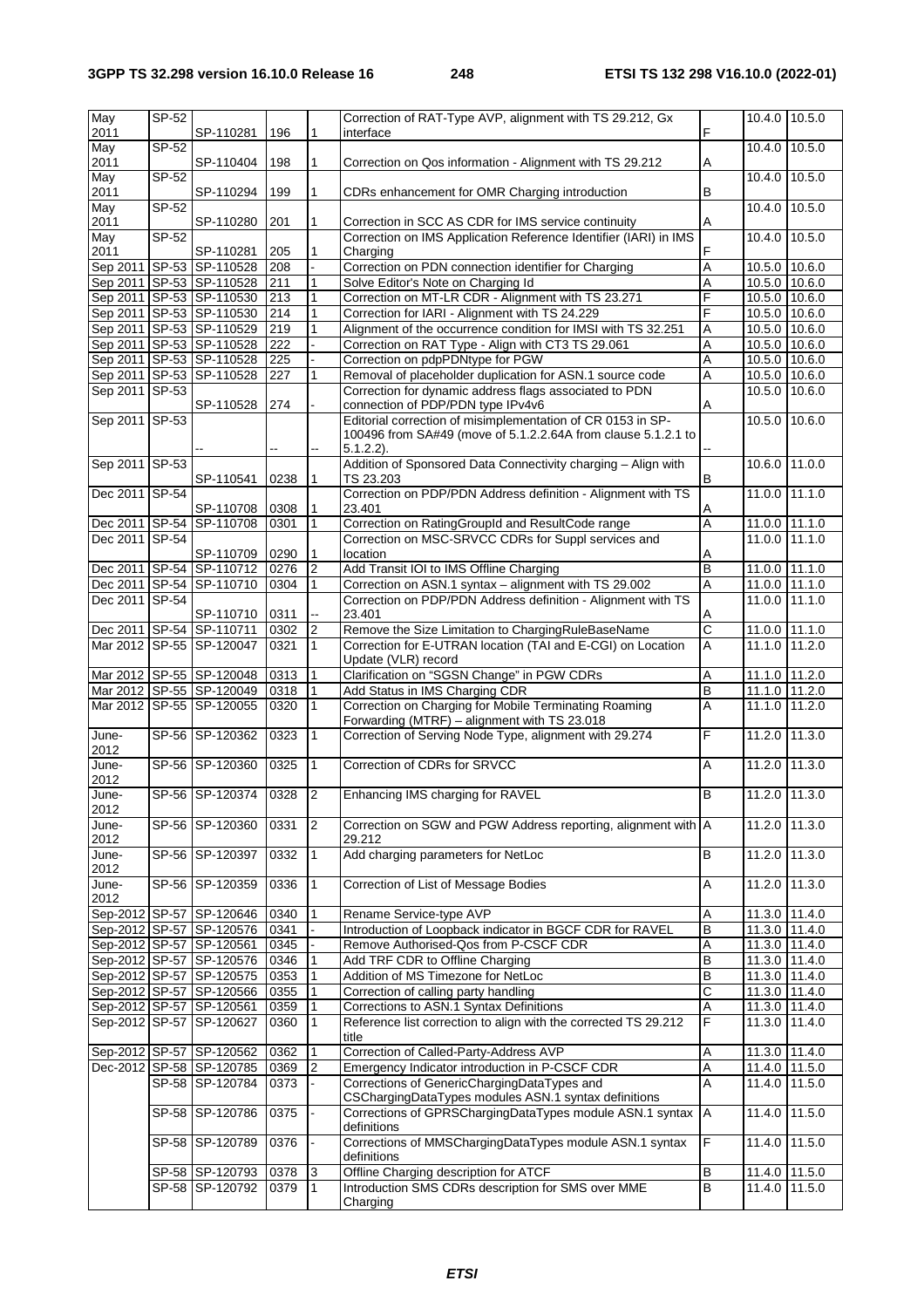|                |       | Dec-2012 SP-58 SP-120793 | 0380         | $\overline{1}$ | Introduction ASN.1 description for combined IBCF and ATCF<br><b>CDR</b>                                       | B                   | 11.4.0 11.5.0       |        |
|----------------|-------|--------------------------|--------------|----------------|---------------------------------------------------------------------------------------------------------------|---------------------|---------------------|--------|
|                |       | Dec-2012 SP-58 SP-120789 | 0382         | 2              | Correction on charging for IMS transit functions                                                              | F                   | 11.4.0              | 11.5.0 |
|                |       | SP-130062                | 0366         | 3              | Multiple sets of inter operator identifiers in IMS CDRs for IMS                                               | F                   |                     |        |
|                |       |                          |              |                | roaming                                                                                                       |                     |                     |        |
|                |       | Mar-2013 SP-59 SP-130054 | 0384         |                | Related ICID Corrections for SRVCC Charging Correlation                                                       | F                   | 11.5.0              | 11.6.0 |
|                |       | SP-130051                | 0387         |                | Emergency Indicator introduction in S-CSCF and I-CSCF CDR                                                     | A                   |                     |        |
|                |       | SP-130052                | 0389         |                | Correction on PDPAddressPrefixLength                                                                          | Α                   |                     |        |
|                |       | SP-130279                | 0392         |                | Remove RTTI from TRF and TF CDRs                                                                              | F                   |                     |        |
|                |       | SP-130270                | 0393         | $\mathbf{1}$   | Addition of IMS Visited Network Identifier                                                                    | F                   | 11.6.0              | 11.7.0 |
|                |       |                          | 0397         | 1              | Introduction of Charging for access to Trusted WLAN Access                                                    | F                   |                     |        |
| Jun-2013 SP-60 |       |                          |              |                | Network in EPC - over S2a                                                                                     |                     |                     |        |
|                |       | SP-130271                | 0396         | 1              | Adjustment on IMEI - alignment with TS 29.274                                                                 | F                   |                     |        |
|                |       | SP-130271                | 0398         |                | Add SIP Reason Header Information to CDR for IMS Offline<br>Charging                                          | B                   | 11.7.0              | 12.0.0 |
|                |       | Sep-2013 SP-61 SP-130435 | 0404         | 1              | Additional Access Network Information Field                                                                   | B                   | $\overline{12.0.0}$ | 12.1.0 |
|                |       |                          | 0405         |                | retransmission indication in PS CDRs                                                                          | F                   |                     |        |
|                |       | Dec-2013 SP-62 SP-130676 | 0410         | $\mathbf{1}$   | Correction on missing Serving Network in PS CDRs for Network A                                                |                     | 12.1.0              | 12.2.0 |
|                |       |                          |              |                | Sharing                                                                                                       |                     |                     |        |
|                |       | SP-130619                | 0411         | 2              | Addition of Instance Id for IMS Charging                                                                      | B                   |                     |        |
|                |       | SP-130620                | 0412         | $\mathbf{1}$   | Requirements for Application Based Charging functionality                                                     | B                   |                     |        |
|                |       | SP-130677                | 0417         | 1              | Correction on Serving Node PLMN description in EPC CDRs for A                                                 |                     |                     |        |
|                |       |                          |              |                | Network Sharing                                                                                               |                     |                     |        |
|                |       | SP-130671                | 0422         |                | Correction on inconsistencies for MMTel Charging                                                              | A                   |                     |        |
|                |       | SP-130620                | 0423         | 1              | Addition of TDF CDR for Application Based Charging                                                            | B                   |                     |        |
|                |       |                          |              |                | functionality                                                                                                 |                     |                     |        |
|                |       | SP-130627                | 0425         |                | Correction for Route Header for IMS Interconnection Charging                                                  | Α                   |                     |        |
|                |       | Mar-2014 SP-63 SP-140034 | 0428         |                | Correction for User Location Info Time                                                                        | А<br>B              | 12.2.0 12.3.0       |        |
|                |       | SP-140045                | 0429<br>0440 |                | Introduction of new SC-SMO and SC-SMT CDRs description<br>Correction for S-GW change cause for record closing |                     |                     |        |
|                |       | SP-140033<br>SP-140037   | 0442         |                | Charging management for IMS Centralized Services (ICS)                                                        | Α<br>$\overline{c}$ |                     |        |
|                |       | Jun-2014 SP-64 SP-140337 | 0443         |                | To add field definitions and make clarifications for application                                              | $\overline{B}$      | 12.3.0              | 12.4.0 |
|                |       |                          |              |                | based charging in alignment with TS 32.251                                                                    |                     |                     |        |
|                |       |                          | 0444         | $\overline{2}$ | Clarifications for ASN.1 related to TDF based charging                                                        | B                   |                     |        |
|                |       | SP-140341                | 0445         |                | Introduce IPE-CDR and complete TDF-CDR description                                                            | B                   |                     |        |
|                |       | SP-140334                | 0450         |                | Removal of IMS charging identifier from PGW CDR                                                               | Α                   |                     |        |
|                |       | SP-140336                | 0451         |                | Introduce Core Network Operator selection origin for Shared                                                   | B                   |                     |        |
|                |       |                          |              |                | <b>Networks</b>                                                                                               |                     |                     |        |
|                |       | SP-140339                | 0452         | $\mathbf{1}$   | Introduction of charging information for CHIPS - align with TS                                                | B                   |                     |        |
|                |       |                          |              |                | 32.251                                                                                                        |                     |                     |        |
|                |       | SP-140346                | 0454         |                | Correction for TADS indication in ASN.1                                                                       | A                   |                     |        |
|                |       | SP-140343                | 0456         | $\mathbf{1}$   | Correction to support multiple Transit IOI Lists in AS, TF and<br><b>MMTel CDRs</b>                           | A                   |                     |        |
| 2014-07        |       |                          |              |                | Rapporteur/MCC: General editorial changes and clean-up.                                                       |                     | 12.4.0 12.4.1       |        |
|                |       | SP-140565                | 0470         | $\vert$ 1      | Introduction of Presence Reporting Areas for Charging                                                         | B                   |                     |        |
|                |       | SP-140561 0475           |              | $\overline{1}$ | Removal of CDIVN service                                                                                      | A                   |                     |        |
|                |       | SP-140562                | 0476         | $\vert$ 1      | Correction for expanded ASN.1 sources code generation                                                         | Α                   |                     |        |
|                |       | SP-140563                | 0477         | $\mathbf{1}$   | Introduction of ASN.1 Cross-reference listing                                                                 | B                   |                     |        |
|                |       | SP-140564                | 0478         | 1              | Corrections for alignment between charging specifications                                                     | F                   |                     |        |
|                |       |                          |              |                | Introduction of report the most up to date User Location                                                      | В                   |                     |        |
|                |       | SP-140563                | 0479         | 1              | Information                                                                                                   |                     |                     |        |
| 2014-09        | SP-65 |                          | 0484         | 1              | Introduce Charging Characteristics in Convergent scenario                                                     | B                   | 12.4.1              | 12.5.0 |
|                |       | SP-140567                | 0485         |                | Introduce Traffic Data Volumes in IPE-CDR                                                                     | B                   |                     |        |
|                |       | SP-140563                | 0486         |                | Complete ePDG offline charging description                                                                    | B                   |                     |        |
|                |       | SP-140568                | 0488         |                | Correction on inconsistent defined parameter for NetLoc                                                       | Α                   |                     |        |
|                |       |                          |              |                | Corrections to include missing fixed user location information for F                                          |                     |                     |        |
|                |       | SP-140567                | 0489         | 2              | <b>NSWO</b>                                                                                                   |                     |                     |        |
|                |       |                          | 0490         |                | Correction of Subscriber Equipment Number and Instance Id for F<br>privacy concerns                           |                     |                     |        |
|                |       | SP-140563                | 0492         | $\mathbf{1}$   | Removal of I-WLAN solution                                                                                    | Α                   |                     |        |
|                |       |                          |              |                | Correction on User CSG Information in containers description                                                  | A                   |                     |        |
|                |       | SP-140802                | 0498         | 1              | for EPC offline Charging                                                                                      |                     |                     |        |
|                |       |                          |              |                | Correction on Inter Node Change in SGW and ePDG offline                                                       | $\overline{F}$      |                     |        |
|                |       | SP-140804                | 0499         | 1              | charging                                                                                                      |                     |                     |        |
|                |       | SP-140805                | 0500         |                | Additional corrections for removal of compiler errors                                                         | F                   |                     |        |
| 2014-12        | SP-66 | SP-140804                | 0501         |                | Additional corrections for removal of I-WLAN solution                                                         | F                   | 12.5.0              | 12.6.0 |
|                |       |                          |              |                | Correction of List of SDP media Component field definition-                                                   | A                   |                     |        |
|                |       |                          | 0505         | 1              | align with 32260                                                                                              |                     |                     |        |
|                |       |                          |              |                | Consistency correction of SDP information occurrence in BGCF                                                  | <b>IA</b>           |                     |        |
|                |       | SP-140803                | 0508         |                | CDR                                                                                                           |                     |                     |        |
|                |       |                          |              |                |                                                                                                               |                     |                     |        |
| 2015-03        | SP-67 | SP-150064                | 0513<br>0517 | $\overline{1}$ | Correction for unavailable fields in E-CSCF CDR<br>Corrections for IPv6 Address Usage in PGW and SGW CDRs     | Α<br>A              | 12.6.0              | 12.7.0 |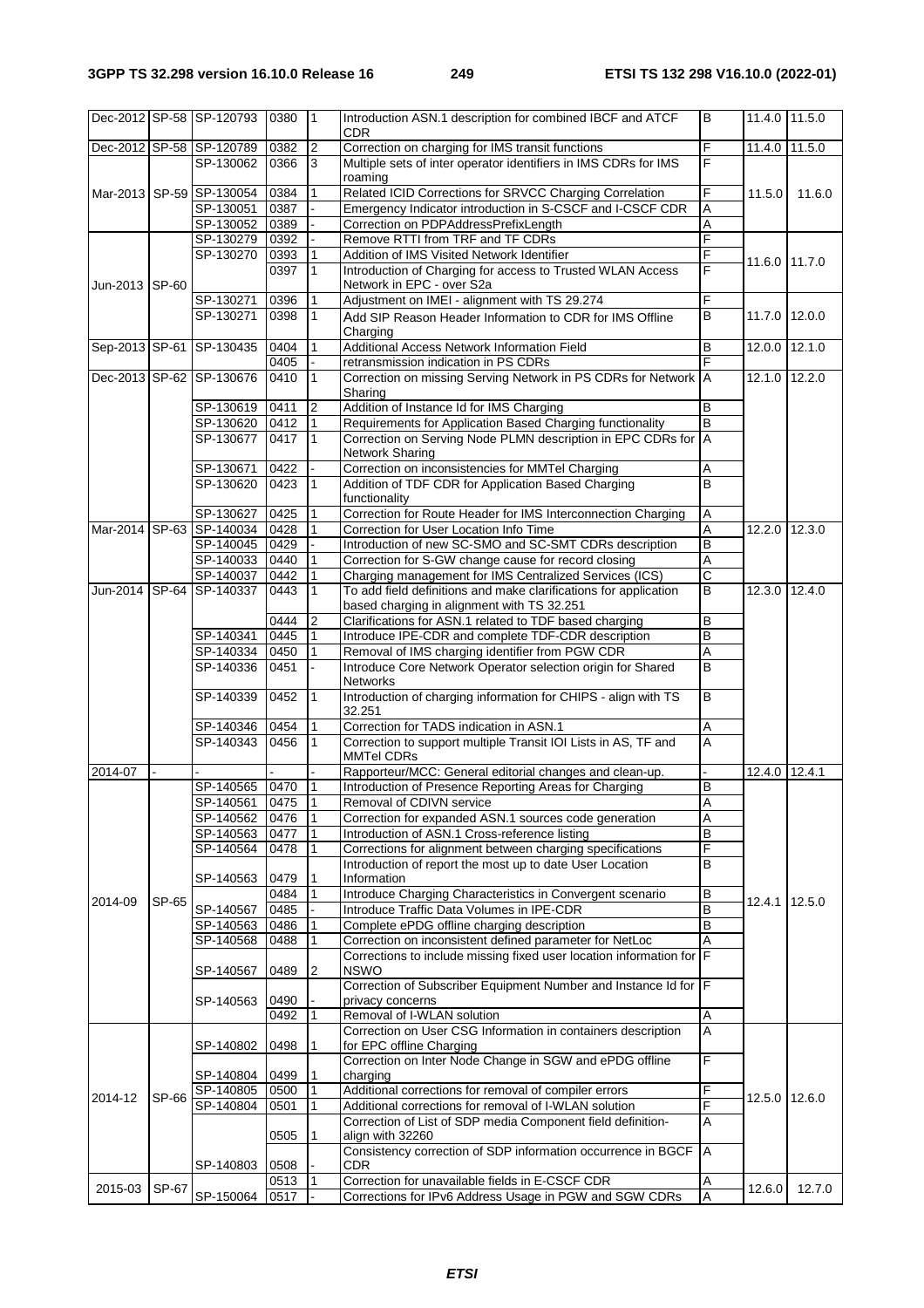|         |              | SP-150067       | 0518 |   | Corrections for IPv6 Address Usage in ePDG and TDF CDRs            | F                       |               |               |
|---------|--------------|-----------------|------|---|--------------------------------------------------------------------|-------------------------|---------------|---------------|
|         |              | SP-150066       | 0520 |   | Correction for charging based on MBMS Data Transfer Time           | A                       |               |               |
|         |              | SP-150065       | 0523 |   | Inconsistency correction of subscriber role                        | A                       |               |               |
|         |              | SP-150069       | 0524 |   | Introduction of CDR parameters for Prose Charging                  | B                       |               |               |
| 2015-06 | SP-68        |                 | 0525 |   | Alignment of Direct Communications CDR with PC3ch protocol         | F                       |               | 12.7.0 12.8.0 |
|         |              | SP-150332       | 0526 |   | Addition of Prose Function ID description                          | F                       |               |               |
|         |              | SP-150318       | 0527 |   | Introduction of multiple Release causes in EPC Charging            | B                       | 12.8.0        | 13.0.0        |
|         |              | SP-150326       | 0528 |   | Correction for ProSe Charging                                      | D                       |               |               |
| 2015-09 |              | SP-69 SP-150428 | 0529 |   | Parameter details on enhancements for IMS Service Continuity       | $\overline{B}$          | 13.0.0        | 13.1.0        |
|         |              | SP-150422       | 0532 |   | Update of Reference RFC7315                                        | A                       |               |               |
|         |              |                 |      |   | Introduction of multiple Release causes in ePDG offline            | B                       |               |               |
|         |              | SP-150417       | 0533 |   | charging                                                           |                         |               |               |
|         |              | SP-150425       | 0538 |   | Introduce ISUP release cause to MGCF CDR                           | B                       |               |               |
|         |              |                 |      |   | Correction of monitored PLMN Identifier parameter incorrect        | $\overline{A}$          |               |               |
|         |              | SP-150458       | 0540 |   | naming                                                             |                         |               |               |
| 2015-12 | <b>SP-70</b> |                 |      |   | Correction for Access Network Information fields due to update     | A                       | 13.1.0        | 13.2.0        |
|         |              | SP-150696       | 0543 |   | to RFC 7315                                                        |                         |               |               |
|         |              | SP-150707       | 0545 |   | Correction on source code for ProSe Charging                       | Α                       |               |               |
|         |              | SP-150698       | 0551 |   | Correction on GPRS-Charging-Id value type                          | Ć                       |               |               |
|         |              |                 |      |   | Correction of Presence reporting area charging ASN.1 definition A  |                         |               |               |
|         |              | SP-150700       | 0553 |   | - alignement with 32.251                                           |                         |               |               |
|         |              | SP-150698       | 0554 |   | Update NNI-Type ASN.1 for loopback                                 | <sub>B</sub>            |               |               |
|         |              | SP-150703       | 0555 |   | Introduction of TWAG offline charging - charging information       | $\overline{B}$          |               |               |
|         |              |                 |      |   | Introduction of ULI TZ Changes in IMS offline and online           | B                       |               |               |
|         |              | SP-150701       | 0558 |   | charging                                                           |                         |               |               |
|         |              |                 |      |   | Charging support for Terminating Identification Presentation       | $\overline{B}$          |               |               |
|         |              |                 | 0560 |   | feature changes in terminating identity                            |                         |               |               |
|         |              | SP-150698       | 0564 | 3 | Correction on CS Location Information in SIP AS CDR                | B                       |               |               |
|         |              | SP-150706       | 0566 |   | Add NBIFOM related charging information                            | B                       |               |               |
|         |              |                 |      |   | Cell information received with untrusted WLAN access               | $\overline{\mathsf{B}}$ |               |               |
|         |              | SP-150698       | 0568 |   | information                                                        |                         |               |               |
| 2016-03 |              | SP-71 SP-160040 | 0569 |   | Charging Id assignment for NBIFOM                                  | B                       | 13.2.0 13.3.0 |               |
| 2016-03 |              | SP-71 SP-160034 | 0570 |   | Correction for UE identification associated with inter-UE transfer | F                       |               | 13.2.0 13.3.0 |
| 2016-03 |              | SP-71 SP-160040 | 0571 |   | Correction for Access Availability Change Reason                   | F                       | 13.2.0        | 13.3.0        |
| 2016-03 |              | SP-71 SP-160037 | 0572 |   | ULI for untrusted wireless access network correction               | F                       | 13.2.0 13.3.0 |               |
| 2016-03 |              | SP-71 SP-160035 | 0574 |   | Introduction of CDR parameters for MONTE Charging                  | B                       | 13.2.0 13.3.0 |               |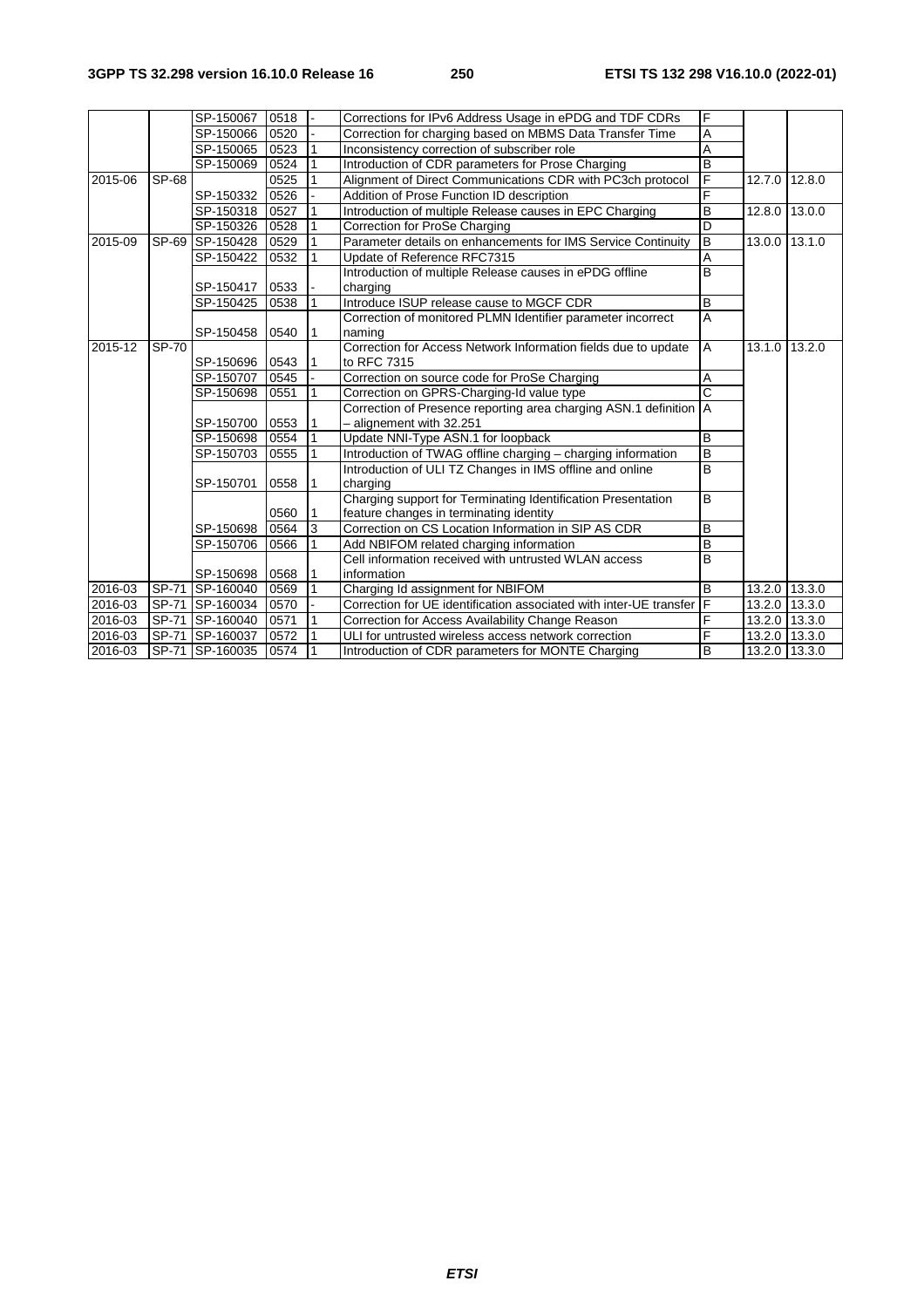| <b>Change history</b> |                           |             |           |                         |     |                                                                                                              |                       |  |  |
|-----------------------|---------------------------|-------------|-----------|-------------------------|-----|--------------------------------------------------------------------------------------------------------------|-----------------------|--|--|
| Date                  | <b>Meeting</b>            | <b>TDoc</b> | <b>CR</b> | Rev                     | Cat | <b>Subject/Comment</b>                                                                                       | <b>New</b><br>version |  |  |
| 2016-06               | SA#72                     | SP-160416   | 0575      |                         | F   | Correction of cell information received with untrusted WLAN<br>access information - alignment with TS 24.229 | 13.4.0                |  |  |
| 2016-06               | <b>SA#72</b>              | SP-160412   | 0576      | 1                       | F   | Correction for the editor's notes about Monitoring-Type AVP                                                  | 13.4.0                |  |  |
| 2016-06               | SA#72                     | SP-160410   | 0582      | $\mathbf{1}$            | A   | Correction for Access Network Information in BGCF CDR - align<br>with TS 32.260                              | 13.4.0                |  |  |
| 2016-06               | <b>SA#72</b>              | SP-160416   | 0584      | 1                       | F   | Corrections ASN.1 syntax errors for expanded source generation                                               | 13.4.0                |  |  |
| 2016-06 SA#72         |                           | SP-160420   | 0586      | $\blacksquare$          | B   | Completion of access change of service data flow for NBIFOM                                                  | 13.4.0                |  |  |
| 2016-06               | <b>SA#72</b>              | SP-160420   | 0587      | 1                       | В   | Completion of change of charging condition for NBIFOM                                                        | 13.4.0                |  |  |
| 2016-06 SA#72         |                           | SP-160411   | 0588      | 3                       | B   | Introduce CP Data transfer CDRs parameters and ASN.1                                                         | 13.4.0                |  |  |
| 2016-06               | SA#72                     | SP-160411   | 0590      | $\mathbf{1}$            | B   | Introduce non-IP PDN and CP CloT opt in CDRs description                                                     | 13.4.0                |  |  |
| 2016-09               | SA#73                     | SP-160621   | 0593      | 1                       | F   | Correction on APN Rate Control - Alignment with TS 23.401                                                    | 13.5.0                |  |  |
| 2016-09               | <b>SA#73</b>              | SP-160621   | 0595      | $\mathbf{1}$            | F   | Correction of trigger conditions description for NIDD submission                                             | 13.5.0                |  |  |
| 2016-09               | SA#73                     | SP-160622   | 0596      |                         | F   | Correction on ASN.1 syntax for IMS, SMS and MONTE CDRs                                                       | 13.5.0                |  |  |
| 2016-09               | SA#73                     | SP-160621   | 0597      | 1                       | F   | Correction on Non-IP PDP type - alignement with TS 29.061                                                    | 13.5.0                |  |  |
| 2016-09               | <b>SA#73</b>              | SP-160622   | 0598      | ä,                      | F   | Correction on CPDT CDRs ASN.1 description                                                                    | 13.5.0                |  |  |
| 2016-09               | SA#73                     | SP-160621   | 0599      | $\mathbf{1}$            | F   | Correction on Control Plane CloT EPS Optimisation Indicator in<br>PGW - alignement with 23.401               | 13.5.0                |  |  |
| 2016-09               | SA#73                     | SP-160621   | 0600      | $\mathbf{1}$            | F   | Correction on "MO exception data" RRC establishment cause in<br>offline charging - alignement with TS 23.401 | 13.5.0                |  |  |
| 2016-09               | <b>SA#73</b>              | SP-160623   | 0592      | $\mathbf{1}$            | F   | Correction on the SubscriberEquipmentType - align with TS<br>32.299                                          | 14.0.0                |  |  |
| 2016-09               | <b>SA#73</b>              | SP-160623   | 0594      | $\mathbf{1}$            | B   | Complement of Charging per IP-CAN Session                                                                    | 14.0.0                |  |  |
| 2016-12 SA#74         |                           | SP-160847   | 0601      | $\omega$                | F   | Correction on P-CSCF and IBCF for ATCF specific fields                                                       | 14.1.0                |  |  |
| 2016-12               | <b>SA#74</b>              | SP-160858   | 0606      |                         | Α   | Correction on OMR attributes per media in IMS Charging                                                       | 14.1.0                |  |  |
| 2016-12               | <b>SA#74</b>              | SP-160845   | 0612      |                         | A   | Correction on Requested Party Address for Emergency IMS<br>session                                           | 14.1.0                |  |  |
| 2016-12 SA#74         |                           | SP-160846   | 0614      | 1                       | Α   | Correction on ASN.1 in PS domain CDRs                                                                        | 14.1.0                |  |  |
| 2016-12               | $\overline{\text{SA#74}}$ | SP-160844   | 0615      | $\mathbf{1}$            | B   | Addition of charging support for Mulitiple PRAs                                                              | 14.1.0                |  |  |
| 2016-12 SA#74         |                           | SP-160847   | 0616      | 1                       | F   | Correction of value in SM Message Type                                                                       | 14.1.0                |  |  |
| 2017-03 SA#75         |                           | SP-170144   | 0617      | $\mathbf{1}$            | B   | Charging enhancement for 3GPP PS Data off                                                                    | 14.2.0                |  |  |
| 2017-03 SA#75         |                           | SP-170133   | 0618      | $\mathbf{1}$            | B   | Addition of the fields for ProSe Charging                                                                    | 14.2.0                |  |  |
| 2017-03               | SA#75                     | SP-170129   | 0619      | $\mathbf{1}$            | B   | Addition of multiple PRAs support for AULC                                                                   | 14.2.0                |  |  |
| 2017-03 SA#75         |                           | SP-170137   | 0621      | $\mathbf{1}$            | A   | Correction on the APN Rate Control and SCS/AS Address                                                        | 14.2.0                |  |  |
| 2017-03 SA#75         |                           | SP-170132   | 0622      | $\overline{a}$          | F   | Correction of CauseForRecClosing and CauseForTerm                                                            | 14.2.0                |  |  |
| 2017-03               | SA#75                     | SP-170131   | 0623      | 1                       | Α   | Correction of RelatedChangeOfServiceCondition                                                                | 14.2.0                |  |  |
| 2017-06               | <b>SA#76</b>              | SP-170501   | 0626      | 1                       | в   | Introduction of 3GPP Data Off status indication in AS charging                                               | 14.3.0                |  |  |
| 2017-06 SA#76         |                           | SP-170514   | 0627      | $\mathbf{1}$            | F   | Correction in ASN.1                                                                                          | 14.3.0                |  |  |
| 2017-06               | SA#76                     | SP-170498   | 0630      | 1                       | B   | Implement IMS visited network identifier for S8HR                                                            | 14.3.0                |  |  |
| 2017-06               | SA#76                     | SP-170497   | 0631      | $\mathbf{1}$            | B   | Addition of the fields for ProSe one-to-one communication<br>Charging                                        | 14.3.0                |  |  |
| 2017-06 SA#76         |                           | SP-170499   | 0632      |                         | B   | Deletion of the AULC support from TDF                                                                        | 14.3.0                |  |  |
| 2017-09               | <b>SA#77</b>              | SP-170649   | 0633      | $\boldsymbol{2}$        | B   | Introduce Device Trigger and SMS MO via T4 charging                                                          | 14.4.0                |  |  |
| 2017-09 SA#77         |                           | SP-170648   | 0635      | $\overline{2}$          | B   | Addition of the fields for ProSe Direct discovery for public safety<br>use                                   | 14.4.0                |  |  |
| 2017-09               | <b>SA#77</b>              | SP-170656   | 0640      | $\overline{2}$          | A   | Correction on handling of Private and Public user ID for IMS<br>charging                                     | 14.4.0                |  |  |
| 2017-09               | <b>SA#77</b>              | SP-170647   | 0641      | 3                       | B   | Addition of FE Identifier List to IMS Charging                                                               | 14.4.0                |  |  |
| 2017-09 SA#77         |                           | SP-170650   | 0643      | $\mathbf{1}$            | B   | Charging enhancement for eFMSS                                                                               | 15.0.0                |  |  |
| 2018-01               | <b>SA#78</b>              | SP-171005   | 0646      | 1                       | Α   | Correction where rANNASCause is defined as a sequence                                                        | 15.1.0                |  |  |
| 2018-01               | <b>SA#78</b>              | SP-170970   | 0647      | 1                       | D   | Editorial modification for eFMSS                                                                             | 15.1.0                |  |  |
| 2018-01               | SA#78                     | SP-170966   | 0648      | $\mathbf{1}$            | B   | EPC QoS update to support NR as a secondary RAT                                                              | 15.1.0                |  |  |
| 2018-01               | <b>SA#78</b>              | SP-170970   | 0650      |                         | B   | Update list of service data containers                                                                       | 15.1.0                |  |  |
| 2018-03 SA#79         |                           | SP-180067   | 0653      |                         | Α   | Correction ASN.1 syntax                                                                                      | 15.2.0                |  |  |
| 2018-03               | SA#79                     | SP-180068   | 0654      | 1                       | B   | Add CDR parameter for WLAN-based ProSe direct discovery                                                      | 15.2.0                |  |  |
| 2018-03               | SA#79                     | SP-180066   | 0655      | $\mathbf{1}$            | F   | Definition of how IMEI is to be transported in<br>SubscriberEquipmentNumber                                  | 15.2.0                |  |  |
| 2018-03               | SA#79                     | SP-180062   | 0656      | 1                       | В   | Support for secondary RAT reporting from RAN                                                                 | 15.2.0                |  |  |
| 2018-06               | SA#80                     | SP-180430   | 0657      | 3                       | B   | Introduce the NAPS API Charging                                                                              | 15.3.0                |  |  |
| 2018-06 SA#80         |                           | SP-180427   | 0658      | $\overline{3}$          | B   | Enhance location information in trusted and untrusted WLAN                                                   | 15.3.0                |  |  |
| 2018-06               | <b>SA#80</b>              | SP-180427   | 0659      | $\overline{\mathbf{c}}$ | в   | Introduce Emergency services over WLAN                                                                       | 15.3.0                |  |  |
| 2018-06               | SA#80                     | SP-180431   | 0660      |                         | F   | Correction on ASN.1 type for RAN Secondary RAT Usage Report                                                  | 15.3.0                |  |  |
| 2018-06               | SA#80                     | SP-180426   | 0661      | $\mathbf{1}$            | B   | Introduce IMS over 5GS                                                                                       | 15.3.0                |  |  |
| 2018-06               | SA#80                     | SP-180427   | 0662      | $\mathbf{1}$            | B   | Enhance UE location description for IMS charging when over<br>WLAN                                           | 15.3.0                |  |  |
| 2018-09               | SA#81                     | SP-180834   | 0665      |                         | F   | Update the value of secondary RAT type                                                                       | 15.4.0                |  |  |
| 2018-09 SA#81         |                           | SP-180834   | 0666      | 1                       | F   | Add ChargingID to RAN Secondary RAT Usage Report                                                             | 15.4.0                |  |  |
| 2018-09               | SA#81                     | SP-180833   | 0667      | $\mathbf{1}$            | B   | Introduction of CHF-CDR                                                                                      | 15.4.0                |  |  |
| 2018-09               | SA#81                     | SP-180832   | 0668      | 1                       | B   | Addition of DataVolumeOctets in generic CDR part                                                             | 15.4.0                |  |  |
| 2018-09               | SA#81                     | SP-180832   | 0669      | $\mathbf{1}$            | B   | Introduce new Charging Function record type                                                                  | 15.4.0                |  |  |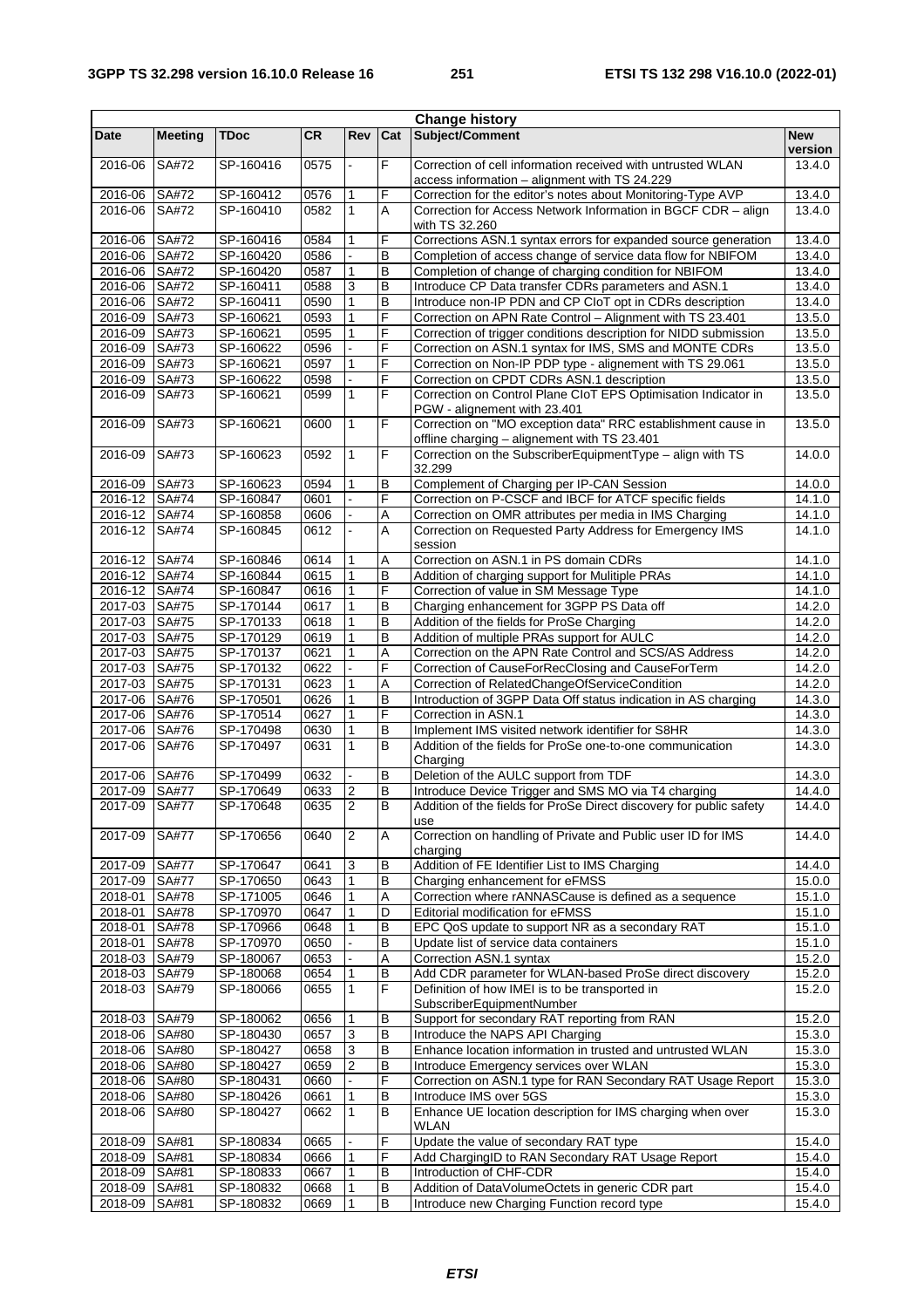| 2018-09 SA#81 |                                  | SP-180832              | 0670              | $\mathbf{1}$   | B      | Upgrade ASN1 modules version                                     | 15.4.0           |
|---------------|----------------------------------|------------------------|-------------------|----------------|--------|------------------------------------------------------------------|------------------|
| 2018-12 SA#82 |                                  | SP-181041              | 0671              | 1              | F      | Correction on multiple PRA(s) in offline charging                | 15.5.0           |
| 2018-12 SA#82 |                                  | SP-181057              | 0672              |                | F      | Correction of session priority values description                | 15.5.0           |
| 2018-12 SA#82 |                                  | SP-181060              | 0676              | 1              | Α      | Correction on wrong references                                   | 15.5.0           |
| 2018-12 SA#82 |                                  | SP-181058              | 0677              | 1              | F      | Solve Editor's Note on Access Network charging Identifier        | 15.5.0           |
| 2018-12 SA#82 |                                  | SP-181041              | 0678              | 1              | F      | Correction on the TTRL and TLTRL                                 | 15.5.0           |
| 2018-12 SA#82 |                                  | SP-181057              | 0679              | 1              | F      | Correction of NetworkFunctionID in CHF CDR                       | 15.5.0           |
|               |                                  |                        | 0680              | 1              |        |                                                                  |                  |
| 2018-12 SA#82 |                                  | SP-181052              |                   |                | B      | Addition of SMS Charging to CHF CDR                              | 15.5.0           |
| 2018-12 SA#82 |                                  | SP-181157              | 0681              | 1              | F      | Correct PDU Session level trigger in CHF CDR                     | 15.5.0           |
| 2018-12 SA#82 |                                  | SP-181052              | 0682              | $\mathbf{1}$   | B      | Addition of SMS info to CHF CDR                                  | 15.5.0           |
| 2018-12 SA#82 |                                  | SP-181057              | 0683              | 1              | B      | Introduction Data Volume Reporting for Option 4&7                | 15.5.0           |
| 2018-12 SA#82 |                                  | SP-181052              | 0684              |                | B      | Introduction of 5GS for SMS charging via Ro Rf                   | 15.5.0           |
| 2018-12       | SA#82                            | SP-181052              | 0685              | $\mathbf{1}$   | B      | Introduction of offline charging for IP-SM-GW                    | 15.5.0           |
| 2018-12 SA#82 |                                  | SP-181054              | 0688              | $\overline{2}$ | A      | Correction of Data Volume Uplink and Downlink definition         | 15.5.0           |
| 2018-12 SA#82 |                                  |                        |                   |                |        | Incorporates CR0680 that had the wrong spec on the cover page.   | 15.5.1           |
|               |                                  |                        |                   |                |        |                                                                  |                  |
| 2019-03 SA#83 |                                  | SP-190115              | 0689              | 1              | F      | Correction of of NSSAI                                           | 15.6.0           |
| 2019-03 SA#83 |                                  | SP-190115              | 0690              |                | F      | Correction of subscriber equipment number                        | 15.6.0           |
| 2019-03 SA#83 |                                  | SP-190116              | 0691              |                | F      | Correction of NF Consumer Information                            | 15.6.0           |
| 2019-03 SA#83 |                                  | SP-190117              | 0692              |                | F      | Correction of SMSF as NF Consumer                                | 15.6.0           |
| 2019-03       | SA#83                            | SP-190195              | 0693              | 1              | F      | Correction of PresenceReportingAreaNode ASN1 syntax              | 15.6.0           |
| 2019-03 SA#83 |                                  | SP-190115              | 0694              | $\overline{c}$ | F      | Correction of Qos Information                                    | 15.6.0           |
| 2019-03 SA#83 |                                  | SP-190130              | 0698              | $\mathbf{1}$   | Α      | Correction for multiple recipients in SC-SMO CDR                 | 15.6.0           |
|               |                                  |                        | 0699              | 1              | F      |                                                                  | 15.6.0           |
| 2019-03 SA#83 |                                  | SP-190116              |                   |                |        | Correct usedUnitContainer to sequence of                         |                  |
| 2019-03 SA#83 |                                  | SP-190116              | 0700              | 1              | F      | Correct missing Session Identifier                               | 15.6.0           |
| 2019-03 SA#83 |                                  | SP-190116              | 0701              | $\mathbf{1}$   | F      | Corrections on ASN.1 syntax and charging modules version         | 15.6.0           |
| 2019-03 SA#83 |                                  | SP-190115              | 0703              | $\mathbf{1}$   | F      | Correction of serving network function                           | 15.6.0           |
| 2019-03 SA#83 |                                  | SP-190115              | 0704              | 1              | F      | Correction of PDU session Id                                     | 15.6.0           |
| 2019-03 SA#83 |                                  | SP-190115              | 0705              |                | F      | Correction of missing fields in PDU Information                  | 15.6.0           |
| 2019-03       | SA#83                            | SP-190115              | 0706              | $\overline{2}$ | F      | Correction on Multiple Unit Information in charging data for CHF | 15.6.0           |
|               |                                  |                        |                   |                |        | <b>CDR</b>                                                       |                  |
|               |                                  |                        |                   | 1              | F      |                                                                  |                  |
| 2019-03       | SA#83                            | SP-190115              | 0707              |                |        | Correction of User Information                                   | 15.6.0           |
| 2019-03 SA#83 |                                  | SP-190115              | 0708              | 1              | F      | Correcting of Used Unit Container definition                     | 15.6.0           |
| 2019-03 SA#83 |                                  | SP-190115              | 0709              |                | F      | Correcting spelling of timeOfFirstUsage                          | 15.6.0           |
| 2019-03 SA#83 |                                  | SP-190115              | 0710              | 1              | F      | Correction of UE IP Addresses                                    | 15.6.0           |
| 2019-03 SA#83 |                                  | SP-190115              | 0711              |                | F      | Correcting of Quota management Indicator in CDR                  | 15.6.0           |
| 2019-03       | SA#83                            | SP-190115              | 0712              |                | F      | Correcting of User Location Information definition               | 15.6.0           |
| 2019-03 SA#83 |                                  | SP-190129              | 0702              | 1              | B      | Support status of VoLTE service delivery                         | 16.0.0           |
|               |                                  | SP-190384              | 0714              |                | Α      | Corrections on ASN.1                                             | 16.1.0           |
| 2019-06 SA#84 |                                  |                        |                   |                |        |                                                                  |                  |
| 2019-06       | SA#84                            | SP-190384              | 0716              | 1              | Α      | Correction of local sequence number                              | 16.1.0           |
| $2019 - 06$   | SA#84                            | SP-190379              | 0720              |                | Α      | Adding Rate-Control information and triggers to CDRs             | 16.1.0           |
| 2019-06       | SA#84                            | SP-190383              | $\overline{072}1$ |                | Α      | Correction of Presence Reporting Area                            | 16.1.0           |
| 2019-09       | SA#85                            | SP-190757              | 0722              | 1              | B      | Definition of charging parameter for interworking with EPC       | 16.2.0           |
| 2019-09       | SA#85                            | SP-190750              | 0723              |                | F      | Correction of BGCF CDR description                               | 16.2.0           |
| 2019-09       | SA#85                            | SP-190840              | 0725              |                | Α      | Correction on NetworkFunctionality                               | 16.2.0           |
| 2019-09       | SA#85                            | SP-190840              | 0727              | 1              | Α      | Correction of NetworkFunctionInformation                         | 16.2.0           |
| 2019-09 SA#85 |                                  | SP-190751              | 0729              |                |        | Serving PLMN Rate Control in List of Traffic Data Volumes        | 16.2.0           |
|               |                                  |                        |                   | $\vert$ 1      | A      |                                                                  |                  |
| 2019-09 SA#85 |                                  | SP-190759              | 0734              | 1              | Α      | Add the selection mode in PDU session information                | 16.2.0           |
| 2019-09 SA#85 |                                  | SP-190759              | 0737              | $\mathbf{1}$   | Α      | Correct inconsistent CHF CDR parameter                           | 16.2.0           |
| 2019-09 SA#85 |                                  | SP-190840              | 0740              | 1              | F      | Correction of AF Charging Identifier naming                      | 16.2.0           |
| 2019-12 SA#86 |                                  | SP-191162              | 0753              | 1              | Α      | Add the Service Specification Information                        | 16.3.0           |
| 2019-12 SA#86 |                                  | SP-191156              | 0755              | 1              | Α      | Correct inconsistent CHF CDR parameter                           | 16.3.0           |
| 2019-12 SA#86 |                                  | SP-191156              | 0757              |                | Α      | Correction of ASN.1 NetworkFunctionName                          | 16.3.0           |
| 2019-12 SA#86 |                                  | SP-191156              | 0758              |                | Α      | Correction on ASN.1 AMF ID                                       | 16.3.0           |
| 2019-12 SA#86 |                                  | SP-191162              | 0759              | 1              | Α      | Correction of userLocationInformation                            | 16.3.0           |
|               |                                  |                        |                   |                |        |                                                                  |                  |
| 2019-12 SA#86 |                                  | SP-191162              | 0760              |                | F      | Correction of Multiple Unit Usage                                | 16.3.0           |
| 2019-12 SA#86 |                                  | SP-191162              | 0761              | 1              | Α      | Correction of Network Function ID                                | 16.3.0           |
| 2019-12 SA#86 |                                  | SP-191162              | 0762              | 1              | Α      | Correction of missing otherQuotaType in sMFTrigger               | 16.3.0           |
| 2019-12 SA#86 |                                  | SP-191162              | 0766              | 1              | Α      | Correction of references to 5G                                   | 16.3.0           |
| 2019-12 SA#86 |                                  | SP-191162              | 0768              |                | Α      | Correction of abnormal release trigger                           | 16.3.0           |
| 2019-12 SA#86 |                                  | SP-191153              | 0769              | 1              | B      | Introduce AMF CHF CDRs                                           | 16.3.0           |
| 2019-12 SA#86 |                                  | SP-191156              | 0771              | 1              | Α      | Correction of Serving Node change                                | 16.3.0           |
| 2019-12 SA#86 |                                  | SP-191156              | 0775              | 1              | Α      | Clarify the use of the record extension                          | 16.3.0           |
|               |                                  |                        |                   | 1              | F      |                                                                  |                  |
| 2019-12 SA#86 |                                  | SP-191159              | 0778              |                |        | Add the Qos Characteristics                                      | 16.3.0           |
| 2019-12 SA#86 |                                  | SP-191167              | 0780              | 1              | В      | Adding I-SMF related SMFTrigger in CHF CDR                       | 16.3.0           |
| 2019-12 SA#86 |                                  | SP-191156              | 0783              |                | Α      | Correction on unused quota timer                                 | 16.3.0           |
| 2019-12 SA#86 |                                  | SP-191182              | 0784              | 1              | B      | Add VoLTE information                                            | 16.3.0           |
|               |                                  |                        |                   |                |        |                                                                  |                  |
| 2019-12 SA#86 |                                  | SP-191154              | 0786              |                | B      | Addition of CHF CDR for exposure function northbound API         | 16.3.0           |
| 2019-12 SA#86 |                                  | SP-191162              | 0788              | 1              | Α      |                                                                  | 16.3.0           |
|               |                                  |                        |                   | 1              |        | Correction to NF consumer identification                         |                  |
| 2019-12 SA#86 |                                  | SP-191167              | 0789              |                | B      | Add NetworkFunctionality for I-SMF                               | 16.3.0           |
|               | 2020-03 SA#87E<br>2020-03 SA#87E | SP-200167<br>SP-200166 | 0794<br>0795      | 1<br>1         | F<br>F | Correction ASN.1 syntax<br>Incomplete indicator missing in CDR   | 16.4.0<br>16.4.0 |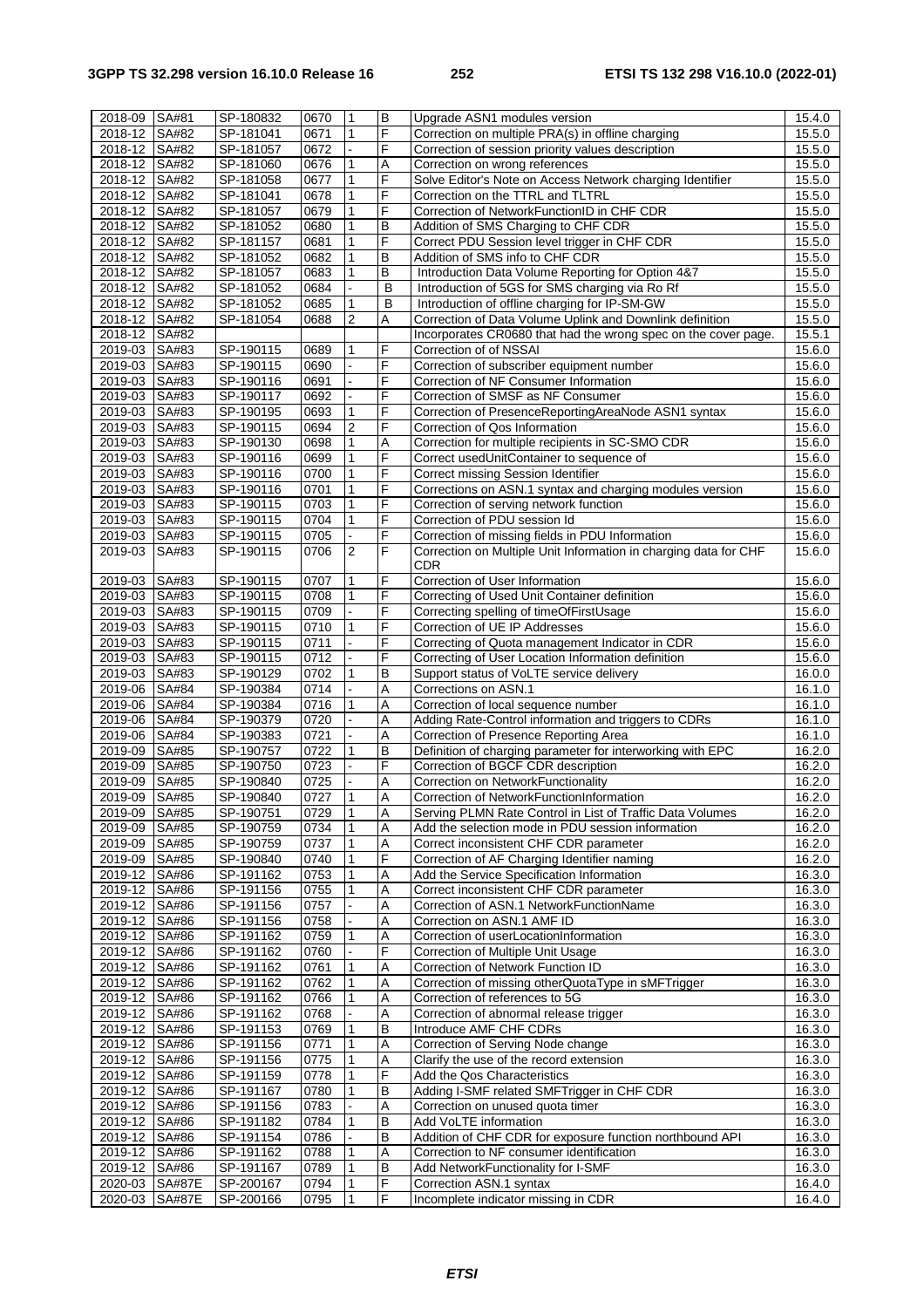## **3GPP TS 32.298 version 16.10.0 Release 16 253 ETSI TS 132 298 V16.10.0 (2022-01)**

| 2020-03 SA#87E |                | SP-200166 | 0797 | 1                | F | <b>Heading corrections</b>                                        | 16.4.0           |
|----------------|----------------|-----------|------|------------------|---|-------------------------------------------------------------------|------------------|
| 2020-03        | <b>SA#87E</b>  |           |      |                  |   | Adding the ASN.1 in the zip file, no changes in the specification | 16.4.1           |
| 2020-07        | <b>SA#88E</b>  | SP-200510 | 0800 | 1                | Α | Correction of startOfServiceDataFlowNoSession naming              | 16.5.0           |
| 2020-07        | <b>SA#88E</b>  | SP-200510 | 0802 |                  | A | Missing trigger for GFBR guaranteed status change                 | 16.5.0           |
| 2020-07        | <b>SA#88E</b>  | SP-200507 | 0803 | 1                | F | Missing I-SMF as network function                                 | 16.5.0           |
| 2020-07        |                | SP-200484 | 0804 | $\mathbf{1}$     | F |                                                                   |                  |
|                | <b>SA#88E</b>  |           |      | $\mathbf{1}$     | F | Missing QoS characteristics in QFI container                      | 16.5.0<br>16.5.0 |
| 2020-07        | <b>SA#88E</b>  | SP-200484 | 0805 | $\overline{a}$   |   | Missing time in QFI container                                     |                  |
| 2020-07        | <b>SA#88E</b>  | SP-200486 | 0810 |                  | Α | Correction ASN.1 imported module version                          | 16.5.0           |
| 2020-07        | <b>SA#88E</b>  | SP-200505 | 0814 | $\mathbf{1}$     | B | Add 5WWC charging information                                     | 16.5.0           |
| 2020-07        | <b>SA#88E</b>  | SP-200485 | 0817 | $\mathbf{1}$     | F | Correcting backwards compatibility on CHF CDR                     | 16.5.0           |
| 2020-07        | <b>SA#88E</b>  | SP-200485 | 0818 | $\mathbf{1}$     | F | Correcting RATType in CHF CDR                                     | 16.5.0           |
| 2020-09 SA#89e |                | SP-200733 | 0819 | 1                | B | Introduction of ATSSS                                             | 16.6.0           |
| 2020-09        | SA#89e         | SP-200745 | 0820 | $\mathbf{1}$     | B | Introduction of NSM charging information                          | 16.6.0           |
| 2020-09        | SA#89e         | SP-200813 | 0821 | 1                | F | Correction of missing AF Charging Id in string format             | 16.6.0           |
| 2020-09        | SA#89e         | SP-200741 | 0823 | 1                | F | Missing suspend of quota management                               | 16.6.0           |
| 2020-09        | SA#89e         | SP-200743 | 0825 | 1                | B | Add the NS performance and analytics charging parameter           | 16.6.0           |
| 2020-09        | SA#89e         | SP-200816 | 0826 | $\overline{2}$   | F | Add 5WWC RAT types                                                | 16.6.0           |
| 2020-09        | SA#89e         | SP-200813 | 0827 |                  | F | Add QHT in CHF CDR                                                | 16.6.0           |
| 2020-09 SA#89e |                | SP-200740 | 0828 |                  | F | Add ePDG as serving node                                          | 16.6.0           |
| 2020-09 SA#89e |                |           |      |                  |   | Correction of CR implementation that caused compilation issues    | 16.6.1           |
| 2020-12 SA#90e |                | SP-201051 | 0829 | 1                | F | Add Multi-homed PDU Address in CHF-CDR for IPv6 multi-homing      | 16.7.0           |
| 2020-12 SA#90e |                | SP-201051 | 0830 | $\mathbf{1}$     | F | Add the enhanced Diagnostics for 5G Charging                      | 16.7.0           |
| 2020-12 SA#90e |                | SP-201051 | 0831 | 1                | F | Add the ECGI and NCGI Support                                     | 16.7.0           |
| 2020-12 SA#90e |                | SP-201051 | 0832 |                  | F | Correction on missing NEF and PGW-C+SMF as NF consumers           | 16.7.0           |
| 2020-12 SA#90e |                | SP-201073 | 0833 |                  | F | Correction on User Equipment Info field format                    | 16.7.0           |
| 2020-12 SA#90e |                | SP-201051 | 0834 | 1                | F | Correction on User Identifier field format                        | 16.7.0           |
| 2020-12 SA#90e |                | SP-201072 | 0836 | 1                | Α | Correction of SMS node address in CHF CDR                         | 16.7.0           |
| 2020-12 SA#90e |                | SP-201072 | 0838 | 1                | Α | Correction of mandatory SMS message reference in CHF CDR          | 16.7.0           |
| 2020-12 SA#90e |                | SP-201051 | 0839 |                  | F | Correction of SMS message class in CHF CDR                        | 16.7.0           |
| 2020-12 SA#90e |                | SP-201072 | 0841 | 1                | Α | Correction of SMS originator and recipient info in CHF CDR        | 16.7.0           |
| 2020-12        | $S$ A#90e      | SP-201049 | 0843 | 1                | Α | Correcting charging id availability for all NF in CHF CDR         | 16.7.0           |
| 2020-12 SA#90e |                | SP-201049 | 0845 | 1                | A | Correction for trigger not provided from SMF in CHF CDR           | 16.7.0           |
| 2020-12 SA#90e |                | SP-201051 | 0847 |                  | F | Correction of roamer in out from SMSF                             | 16.7.0           |
| 2020-12 SA#90e |                | SP-201088 | 0852 |                  | F | Correction for alignment with drafting rules                      | 16.7.0           |
| 2021-03 SA#91e |                | SP-210147 | 0855 | $\mathbf{1}$     | F | Correction of SubscriptionID usage                                | 16.8.0           |
| 2021-03 SA#91e |                | SP-210147 | 0856 | $\mathbf{1}$     | F | Correcting backwards compatibility of AMFID                       | 16.8.0           |
| 2021-03 SA#91e |                | SP-210147 | 0857 | $\mathbf{1}$     | F | Correcting optional parameters for CHF CDR                        | 16.8.0           |
| 2021-03 SA#91e |                | SP-210147 | 0858 | $\overline{a}$   | F | Correcting missing value in CauseForRecClosing                    | 16.8.0           |
| 2021-03 SA#91e |                | SP-210147 | 0859 | $\mathbf{1}$     | F | Correcting diagnostic parameters for CHF CDR                      | 16.8.0           |
| 2021-03 SA#91e |                | SP-210147 | 0860 | $\boldsymbol{2}$ | F | Correcting eventTimeStamp as sequence                             | 16.8.0           |
| 2021-03        | SA#91e         | SP-210147 | 0861 | 2                | F | Correcting backwards compatibility for OriginatorInfo and         | 16.8.0           |
|                |                |           |      |                  |   | RecipientInfo                                                     |                  |
| 2021-03        | SA#91e         | SP-210159 | 0862 | 1                | F | Correction on different identities for NEF charging               | 16.8.0           |
|                | 2021-03 SA#91e | SP-210147 | 0863 | $\overline{2}$   | F | Correction on user location information                           | 16.8.0           |
| 2021-03 SA#91e |                | SP-210158 | 0864 | 1                | F | Correction on missing MnS producer                                | 16.8.0           |
| 2021-03        | SA#91e         | SP-210163 | 0865 |                  | F | Correction on missing fields for CHF CDR - AMF                    | 16.8.0           |
| 2021-06        | SA#93e         | SP-210400 | 0867 | $\mathbf{1}$     | F | Correction on PDU address using DHCPv6 for connected RG to        | 16.9.0           |
|                |                |           |      |                  |   | 5GC                                                               |                  |
| 2021-06        | SA#93e         | SP-210418 | 0868 | 1                | F | Correcting IPv6 text description                                  | 16.9.0           |
| 2021-06        | SA#93e         | SP-210418 | 0870 |                  | F | Correcting multiple presence reporting area information           | 16.9.0           |
| 2021-12 SA#94e |                | SP-211485 | 0879 | $\mathbf{1}$     | F | Alignment of the charging data request and response               | 16.10.0          |
|                |                |           |      |                  |   |                                                                   |                  |